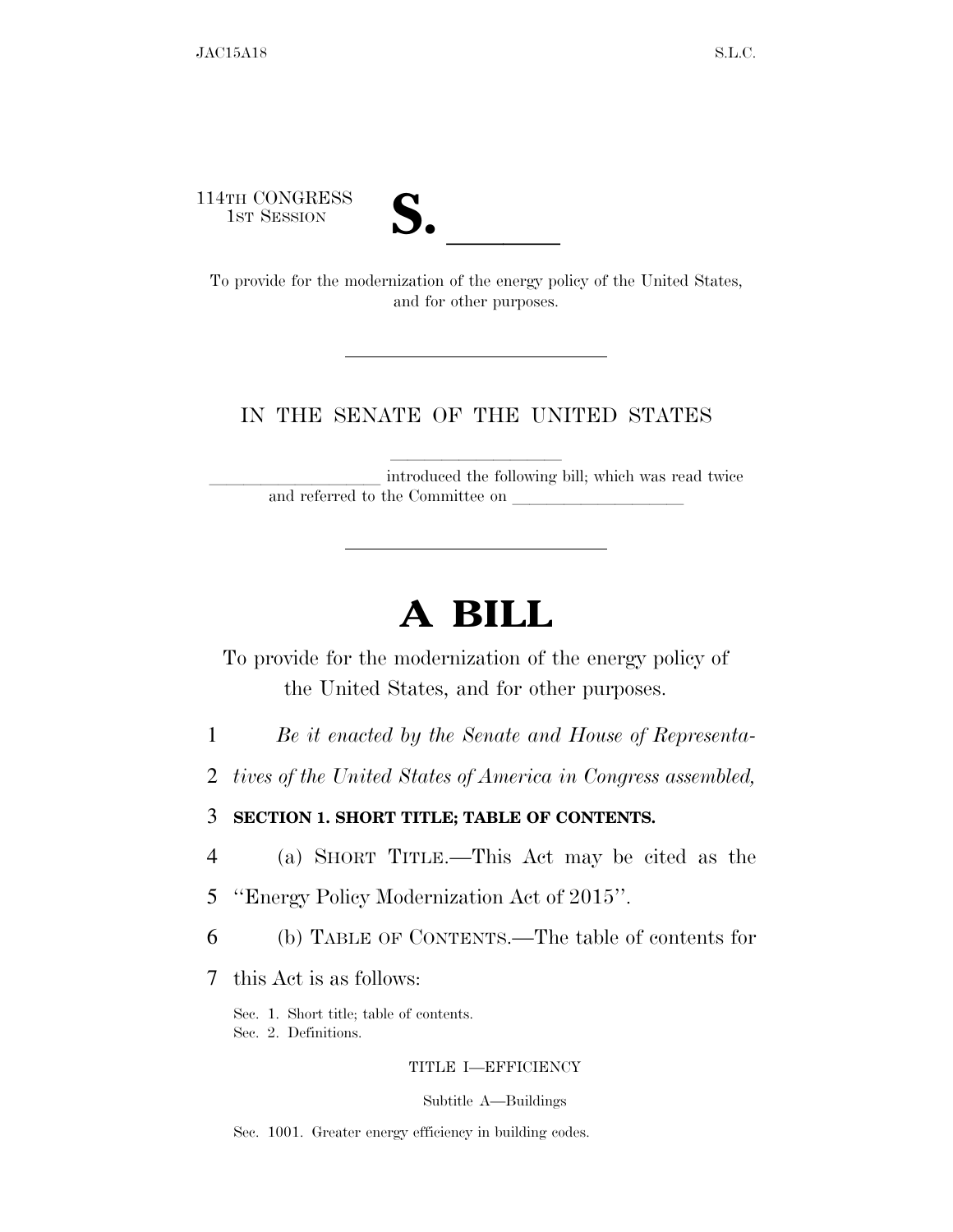- Sec. 1002. Budget-neutral demonstration program for energy and water conservation improvements at multifamily residential units.
- Sec. 1003. Coordination of energy retrofitting assistance for schools.
- Sec. 1004. Energy efficiency retrofit pilot program.
- Sec. 1005. Utility energy service contracts.
- Sec. 1006. Use of energy and water efficiency measures in Federal buildings.
- Sec. 1007. Building training and assessment centers.
- Sec. 1008. Career skills training.
- Sec. 1009. Energy-efficient and energy-saving information technologies.
- Sec. 1010. Availability of funds for design updates.
- Sec. 1011. Energy efficient data centers.
- Sec. 1012. Weatherization Assistance Program.
- Sec. 1013. Reauthorization of State energy program.
- Sec. 1014. Smart building acceleration.
- Sec. 1015. Repeal of fossil phase-out.
- Sec. 1016. Federal building energy efficiency performance standards.
- Sec. 1017. Codification of Executive Order.
- Sec. 1018. Certification for green buildings.
- Sec. 1019. High performance green federal buildings.

#### Subtitle B—Appliances

- Sec. 1101. Extended product system rebate program.
- Sec. 1102. Energy efficient transformer rebate program.
- Sec. 1103. Standards for certain furnaces.
- Sec. 1104. Third-party certification under Energy Star program.

# Subtitle C—Manufacturing

- Sec. 1201. Manufacturing energy efficiency.
- Sec. 1202. Leveraging existing Federal agency programs to assist small and medium manufacturers.
- Sec. 1203. Leveraging smart manufacturing infrastructure at National Laboratories.

# TITLE II—INFRASTRUCTURE

# Subtitle A—Cybersecurity

- Sec. 2001. Cybersecurity threats.
- Sec. 2002. Enhanced grid security.

# Subtitle B—Strategic Petroleum Reserve

- Sec. 2101. Strategic Petroleum Reserve test drawdown and sale notification and definition change.
- Sec. 2102. Strategic Petroleum Reserve mission readiness optimization.
- Sec. 2103. Strategic Petroleum Reserve modernization.

### Subtitle C—Trade

- Sec. 2201. Action on applications to export liquefied natural gas.
- Sec. 2202. Public disclosure of liquefied natural gas export destinations.
- Sec. 2203. Energy data collaboration.

### Subtitle D—Electricity and Energy Storage

Sec. 2301. Grid storage program.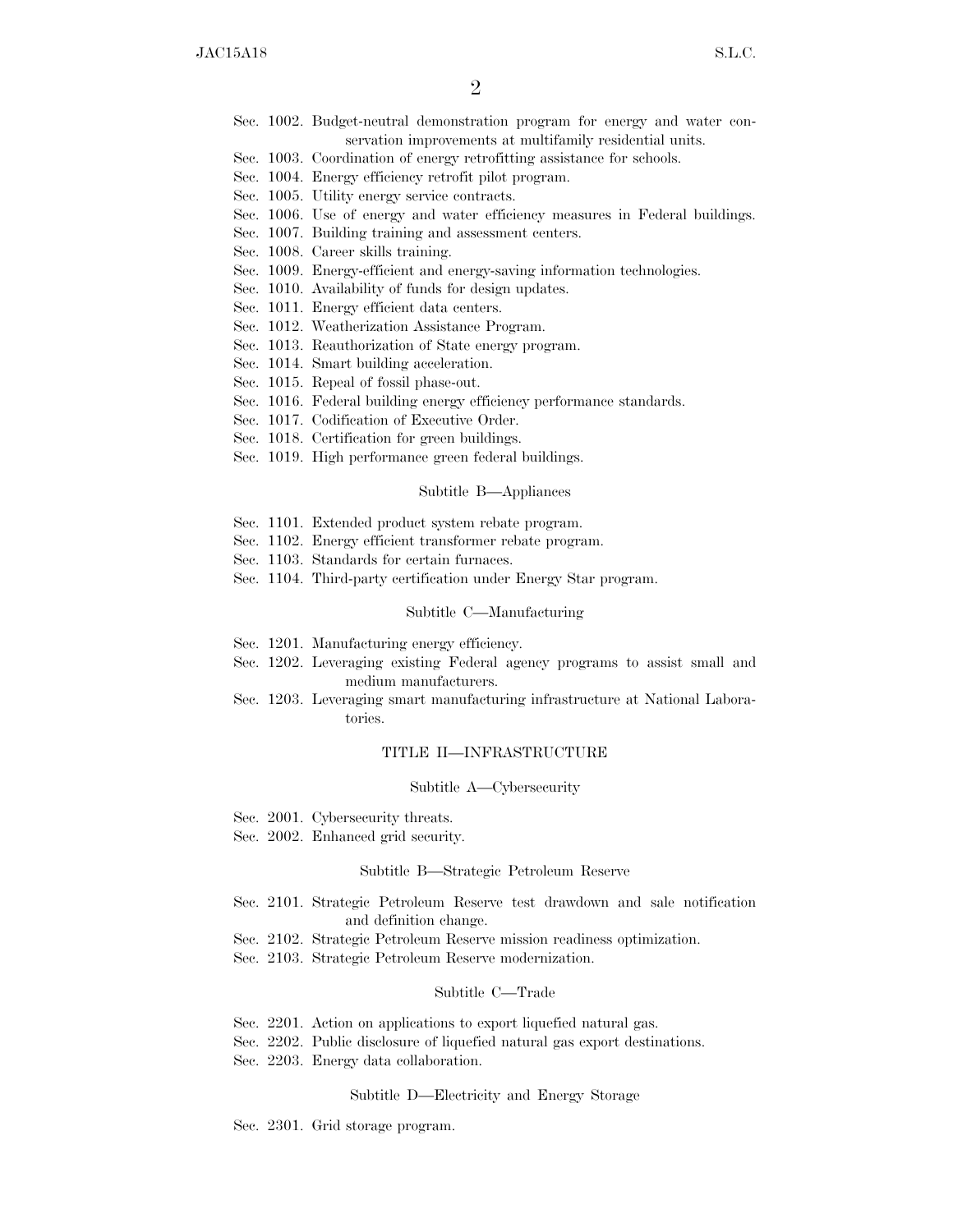- Sec. 2302. Electric system grid architecture, scenario development, and modeling.
- Sec. 2303. Technology demonstration on the distribution system.
- Sec. 2304. Hybrid micro-grid systems for isolated and resilient communities.
- Sec. 2305. Voluntary model pathways.
- Sec. 2306. Performance metrics for electricity infrastructure providers.
- Sec. 2307. State and regional electricity distribution planning.
- Sec. 2308. Authorization of appropriations.
- Sec. 2309. Electric transmission infrastructure permitting.
- Sec. 2310. Report by transmission organizations on distributed energy resources and micro-grid systems.
- Sec. 2311. Net metering study guidance.

#### Subtitle E—Computing

Sec. 2401. Exascale computer research program.

# TITLE III—SUPPLY

Subtitle A—Renewables

# PART I—HYDROELECTRIC

- Sec. 3001. Hydropower regulatory improvements.
- Sec. 3002. Hydroelectric production incentives and efficiency improvements.
- Sec. 3003. Extension of time for a Federal Energy Regulatory Commission project involving Clark Canyon Dam.
- Sec. 3004. Extension of time for a Federal Energy Regulatory Commission project involving Gibson Dam.

# PART II—GEOTHERMAL

# SUBPART A—GEOTHERMAL ENERGY

- Sec. 3005. National goals for production and site identification.
- Sec. 3006. Priority areas for development on Federal land.
- Sec. 3007. Facilitation of coproduction of geothermal energy on oil and gas leases.
- Sec. 3008. Noncompetitive leasing of adjoining areas for development of geothermal resources.
- Sec. 3009. Large-scale geothermal energy.
- Sec. 3010. Report to Congress.
- Sec. 3011. Authorization of appropriations.

#### SUBPART B—GEOTHERMAL EXPLORATION

Sec. 3012. Geothermal exploration test projects.

# PART III—MARINE HYDROKINETIC

- Sec. 3013. Definition of marine and hydrokinetic renewable energy.
- Sec. 3014. Marine and hydrokinetic renewable energy research and development.
- Sec. 3015. National Marine Renewable Energy Research, Development, and Demonstration Centers.
- Sec. 3016. Authorization of appropriations.

# PART IV—BIOMASS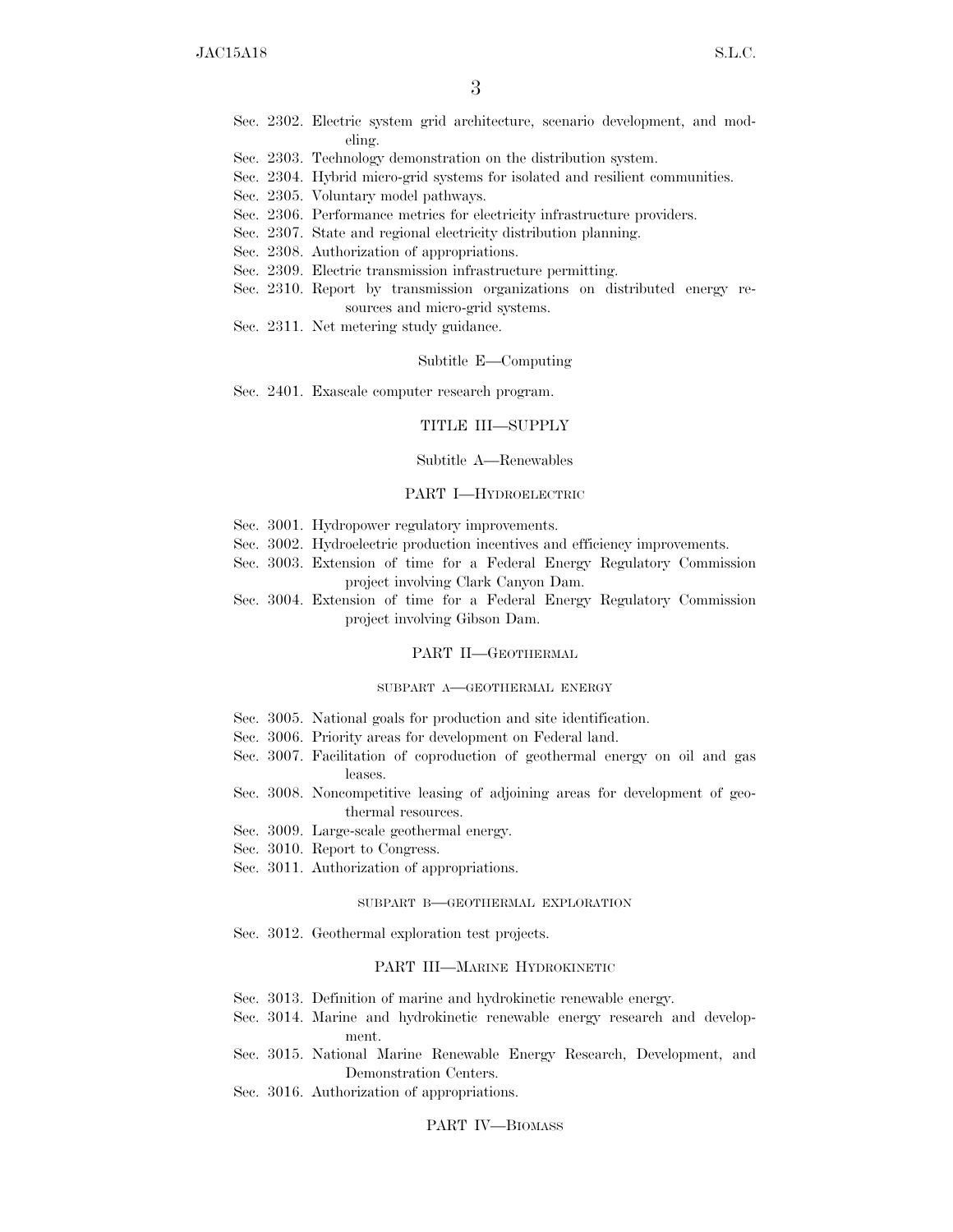Sec. 3017. Biopower.

# Subtitle B—Oil and Gas

Sec. 3101. Amendments to the Methane Hydrate Research and Development Act of 2000.

# Subtitle C—Helium

Sec. 3201. Rights to helium.

# Subtitle D—Critical Minerals

Sec. 3301. Definitions.

Sec. 3302. Policy.

Sec. 3303. Critical mineral designations.

Sec. 3304. Resource assessment.

Sec. 3305. Permitting.

- Sec. 3306. Federal Register process.
- Sec. 3307. Recycling, efficiency, and alternatives.
- Sec. 3308. Analysis and forecasting.
- Sec. 3309. Education and workforce.
- Sec. 3310. National geological and geophysical data preservation program.
- Sec. 3311. Administration.
- Sec. 3312. Authorization of appropriations.

# Subtitle E—Coal

Sec. 3401. Fossil energy.

#### Subtitle F—Nuclear

Sec. 3501. Report on fusion and fission reactor prototypes.

#### Subtitle G—Workforce Development

Sec. 3601. 21st Century Energy Workforce Advisory Board. Sec. 3602. Energy workforce pilot grant program.

# Subtitle H—Recycling

Sec. 3701. Recycled carbon fiber.

# TITLE IV—ACCOUNTABILITY

#### Subtitle A—Loan Programs

- Sec. 4001. Terms and conditions for incentives for innovative technologies.
- Sec. 4002. State loan eligibility.
- Sec. 4003. GAO Study on fossil loan guarantee incentive program.
- Sec. 4004. Program eligibility for vessels.
- Sec. 4005. Additional reforms.

# Subtitle B—Energy-Water Nexus

Sec. 4101. Nexus of energy and water for sustainability. Sec. 4102. Smart energy and water efficiency pilot program.

# Subtitle C—Innovation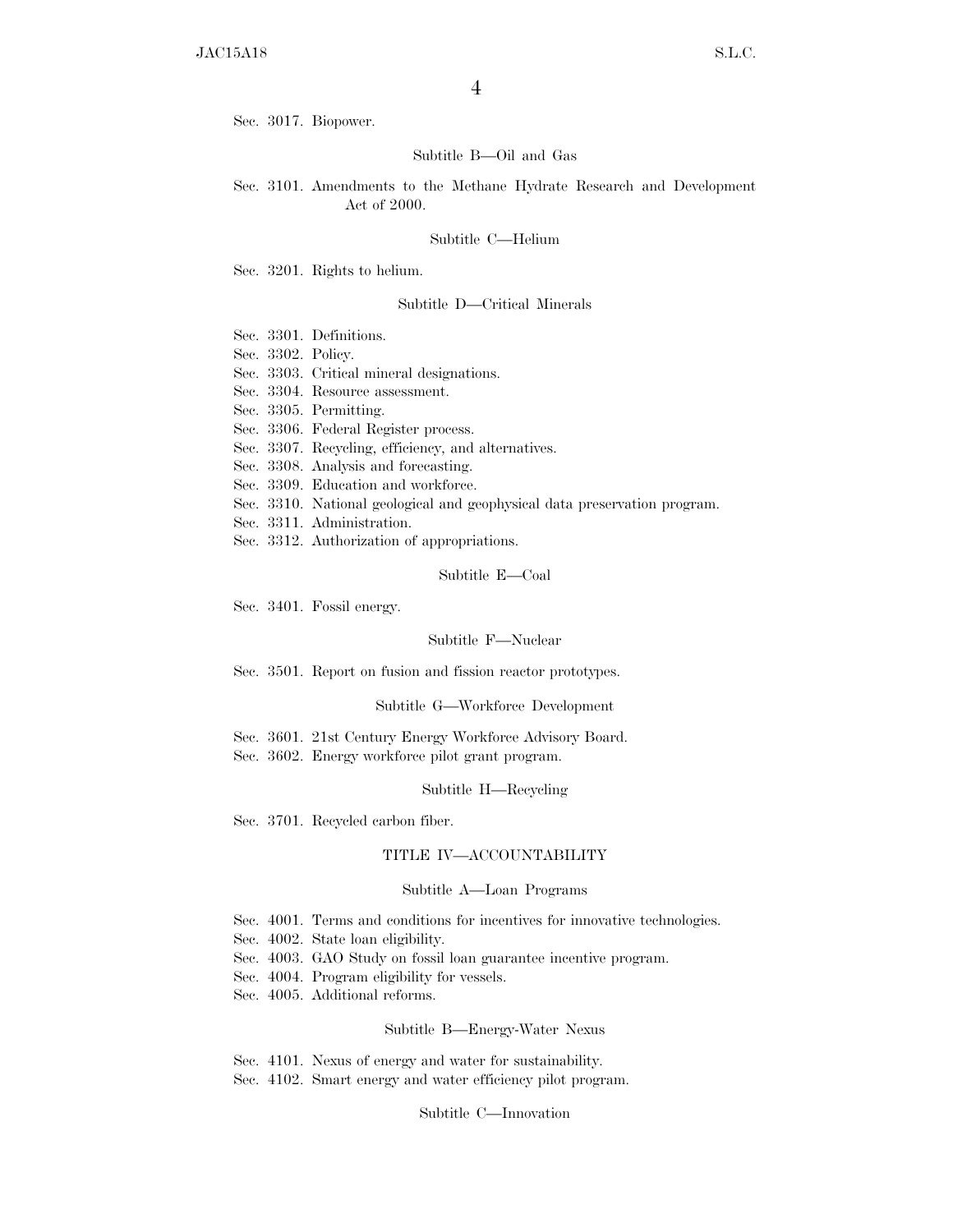- Sec. 4201. America COMPETES programs.
- Sec. 4202. Inclusion of early stage technology demonstration in authorized technology transfer activities.
- Sec. 4203. Supporting access of small business concerns to National Laboratories.

### Subtitle D—Grid Reliability

- Sec. 4301. Bulk-power system reliability impact statement.
- Sec. 4302. Report by transmission organizations on diversity of supply.
- Sec. 4303. Activities carried out during an authorization during war or emergency.

# Subtitle E—Management

- Sec. 4401. Federal land management.
- Sec. 4402. Quadrennial Energy Review.
- Sec. 4403. State oversight of oil and gas programs.
- Sec. 4404. Under Secretary for Science and Energy.

# Subtitle F—Markets

- Sec. 4501. Enhanced information on critical energy supplies.
- Sec. 4502. Working Group on Energy Markets.
- Sec. 4503. Study of regulatory framework for energy markets.

# Subtitle G—Affordability

Sec. 4601. E-prize competition pilot program.

# Subtitle H—Code Maintenance

- Sec. 4701. Repeal of off-highway motor vehicles study.
- Sec. 4702. Repeal of methanol study.
- Sec. 4703. Repeal of authorization of appropriations provision.
- Sec. 4704. Repeal of residential energy efficiency standards study.
- Sec. 4705. Repeal of weatherization study.
- Sec. 4706. Repeal of report to Congress.
- Sec. 4707. Repeal of certain reports.
- Sec. 4708. Repeal of report by General Services Administration.
- Sec. 4709. Repeal of intergovernmental energy management planning and coordination workshops.
- Sec. 4710. Repeal of Inspector General audit survey and President's Council on Integrity and Efficiency report to Congress.
- Sec. 4711. Repeal of procurement and identification of energy efficient products program.
- Sec. 4712. Repeal of national action plan for demand response.
- Sec. 4713. Repeal of national coal policy study.
- Sec. 4714. Repeal of study on compliance problem of small electric utility systems.
- Sec. 4715. Repeal of study of socioeconomic impacts of increased coal production and other energy development.
- Sec. 4716. Repeal of study of the use of petroleum and natural gas in combustors.
- Sec. 4717. Repeal of submission of reports.
- Sec. 4718. Repeal of electric utility conservation plan.
- Sec. 4719. Emergency Energy Conservation repeals.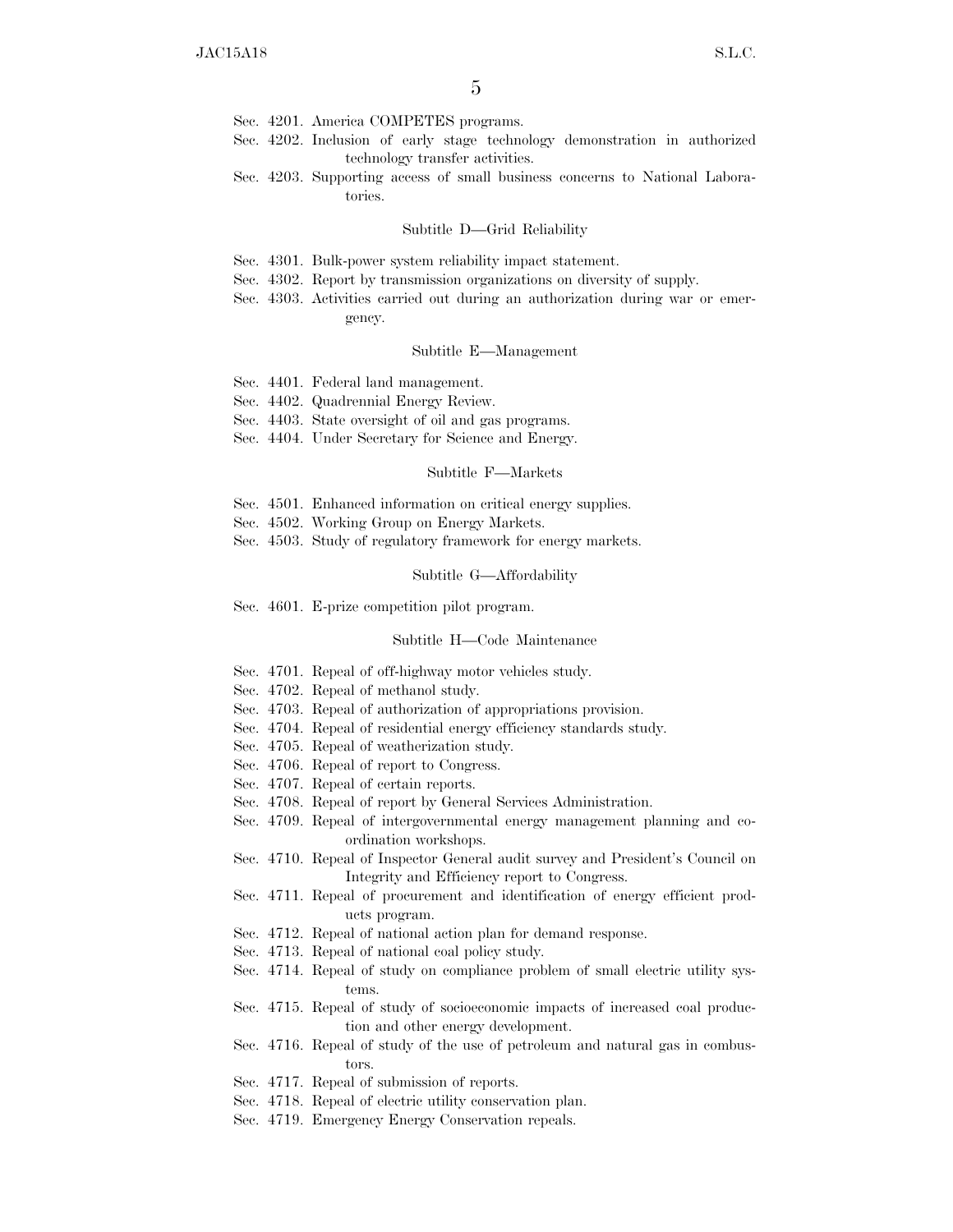|    | Sec. 4720. Energy Security Act repeals.<br>Sec. 4721. Nuclear Safety Research, Development, and Demonstration Act of<br>1980 repeals. |
|----|---------------------------------------------------------------------------------------------------------------------------------------|
|    | Sec. 4722. Elimination and consolidation of certain America COMPETES pro-<br>grams.                                                   |
|    | TITLE V-CONSERVATION REAUTHORIZATION                                                                                                  |
|    | Sec. 5001. National Park Service Maintenance and Revitalization Conservation<br>Fund.                                                 |
|    | Sec. 5002. Land and Water Conservation Fund.<br>Sec. 5003. Historic Preservation Fund.                                                |
| 1  | SEC. 2. DEFINITIONS.                                                                                                                  |
| 2  | In this Act:                                                                                                                          |
| 3  | (1) DEPARTMENT.—The term "Department"                                                                                                 |
| 4  | means the Department of Energy.                                                                                                       |
| 5  | (2) SECRETARY.—The term "Secretary" means                                                                                             |
| 6  | the Secretary of Energy.                                                                                                              |
| 7  | <b>TITLE I-EFFICIENCY</b>                                                                                                             |
|    |                                                                                                                                       |
| 8  | Subtitle A—Buildings                                                                                                                  |
| 9  | SEC. 1001. GREATER ENERGY EFFICIENCY IN BUILDING                                                                                      |
| 10 | CODES.                                                                                                                                |
| 11 | (a) DEFINITIONS.—Section 303 of the Energy Con-                                                                                       |
|    | 12 servation and Production Act (42 U.S.C. 6832) is amend-                                                                            |
|    | $13$ ed—                                                                                                                              |
| 14 | $(1)$ by striking paragraph $(14)$ and inserting                                                                                      |
| 15 | the following:                                                                                                                        |
| 16 | "(14) MODEL BUILDING ENERGY CODE.—The                                                                                                 |
| 17 | term 'model building energy code' means a voluntary                                                                                   |
| 18 | building energy code and standards developed and                                                                                      |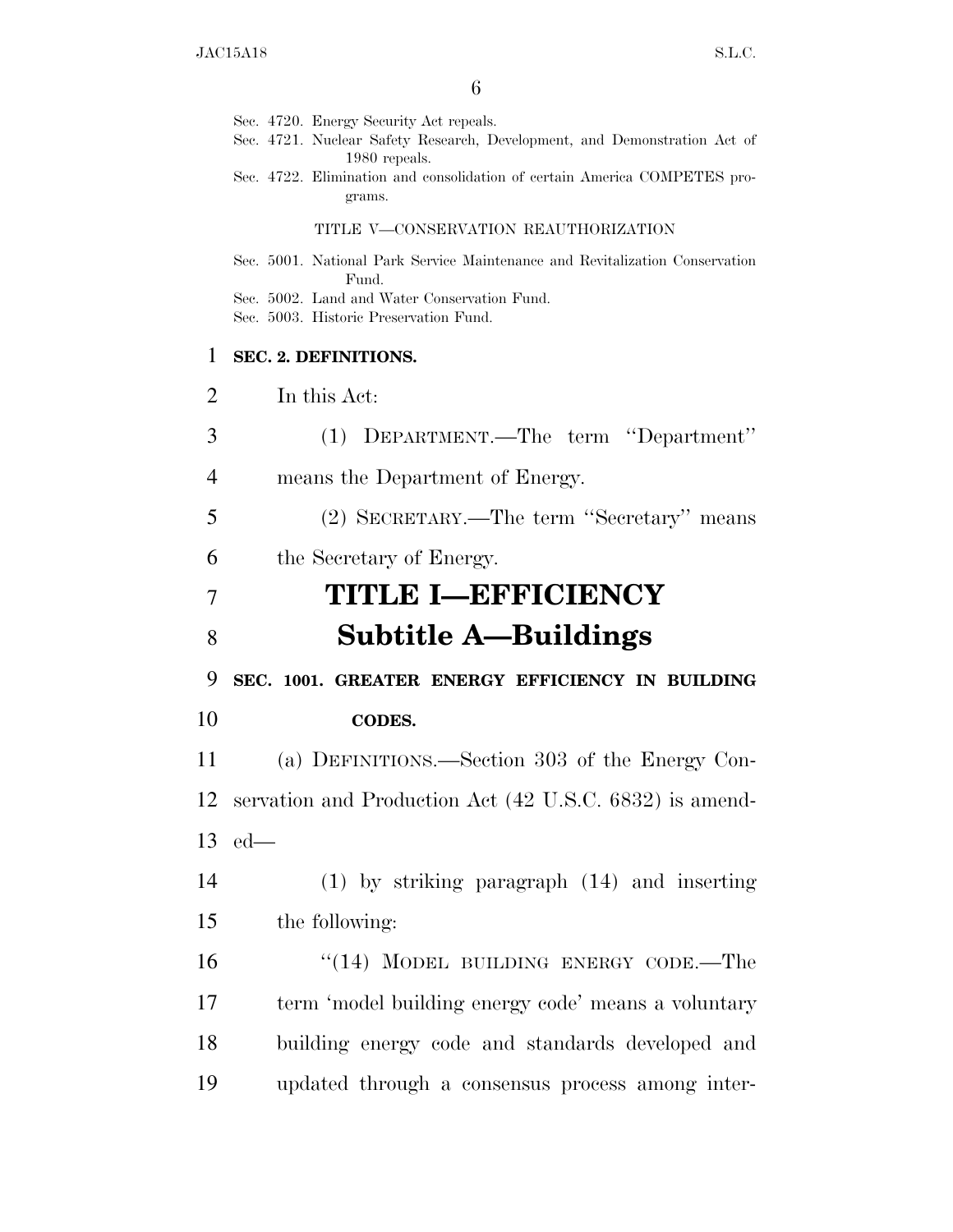| $\mathbf{1}$               | ested persons, such as the IECC or the code used      |
|----------------------------|-------------------------------------------------------|
| $\overline{2}$             | $by-$                                                 |
| 3                          | "(A) the Council of American Building Of-             |
| $\overline{4}$             | ficials, or its legal successor, International Code   |
| 5                          | Council, Inc.;                                        |
| 6                          | "(B) the American Society of Heating, Re-             |
| 7                          | frigerating, and Air-Conditioning Engineers; or       |
| 8                          | "(C) other appropriate organizations.";               |
| 9                          | and                                                   |
| 10                         | $(2)$ by adding at the end the following:             |
| 11                         | " $(17)$ IECC.—The term 'IECC' means the              |
| 12                         | International Energy Conservation Code.               |
| 13                         | "(18) INDIAN TRIBE.—The term 'Indian tribe'           |
|                            | has the meaning given the term in section 4 of the    |
| 14                         |                                                       |
| 15                         | Native American Housing Assistance and Self-De-       |
| 16                         | termination Act of 1996 (25 U.S.C. 4103).".           |
| 17                         | (b)<br>STATE<br>BUILDING ENERGY<br><b>EFFICIENCY</b>  |
|                            | 18 CODES.—Section 304 of the Energy Conservation and  |
|                            | Production Act (42 U.S.C. 6833) is amended to read as |
|                            | follows:                                              |
|                            | "SEC. 304. UPDATING STATE BUILDING ENERGY EFFI-       |
|                            | <b>CIENCY CODES.</b>                                  |
| 19<br>20<br>21<br>22<br>23 | "(a) IN GENERAL.—The Secretary shall—                 |
| 24                         | $\lq(1)$ encourage and support the adoption of        |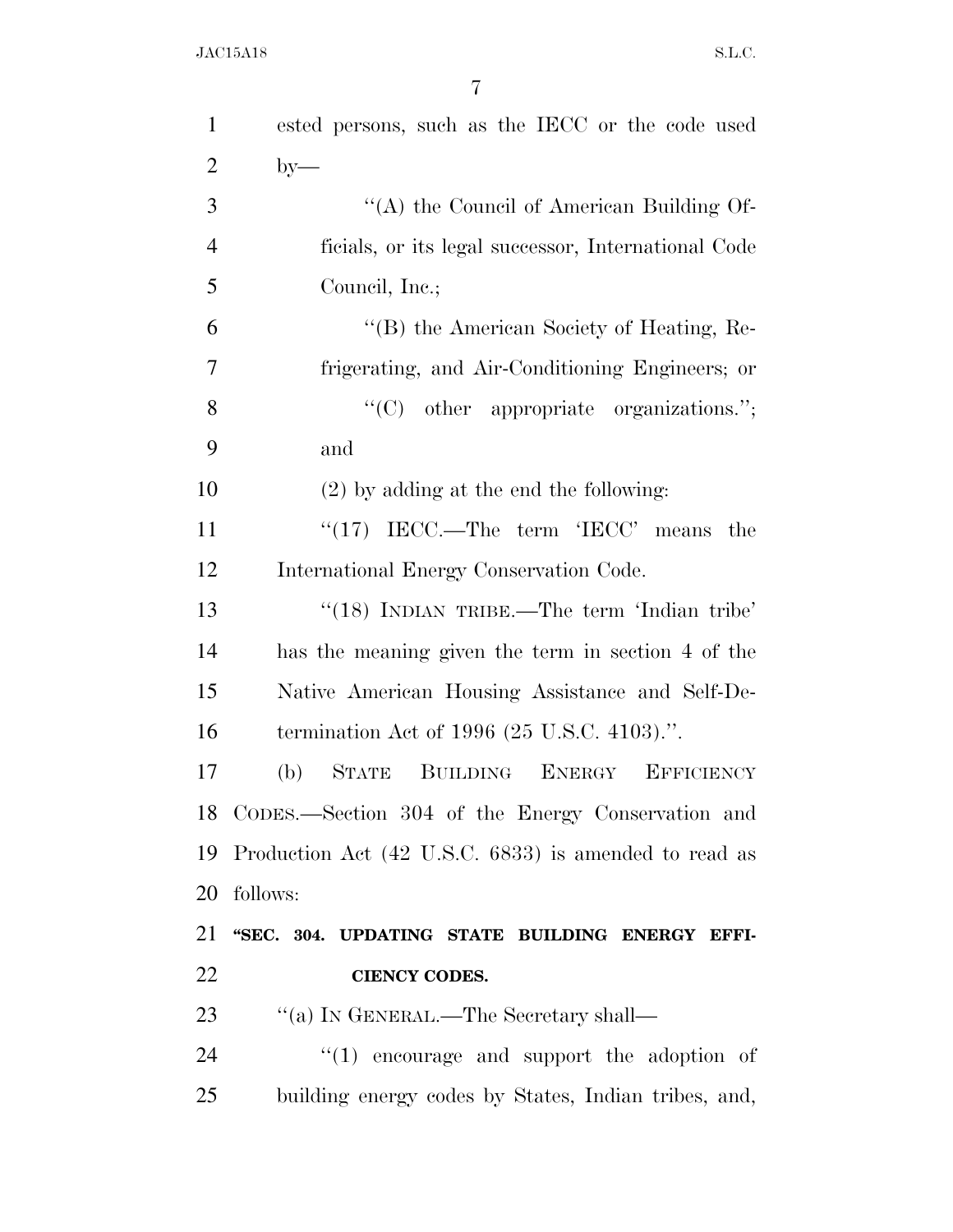| $\mathbf{1}$   | as appropriate, by local governments that meet or   |
|----------------|-----------------------------------------------------|
| $\overline{2}$ | exceed the model building energy codes, or achieve  |
| 3              | equivalent or greater energy savings; and           |
| $\overline{4}$ | $\lq(2)$ support full compliance with the State and |
| 5              | local codes.                                        |
| 6              | "(b) STATE AND INDIAN TRIBE CERTIFICATION OF        |
| 7              | BUILDING ENERGY CODE UPDATES.-                      |
| 8              | "(1) REVIEW AND UPDATING OF CODES BY                |
| 9              | EACH STATE AND INDIAN TRIBE.                        |
| 10             | "(A) IN GENERAL.—Not later than 2 years             |
| 11             | after the date on which a model building energy     |
| 12             | code is updated, each State or Indian tribe shall   |
| 13             | certify whether or not the State or Indian tribe,   |
| 14             | respectively, has reviewed and updated the en-      |
| 15             | ergy provisions of the building code of the State   |
| 16             | or Indian tribe, respectively.                      |
| 17             | "(B) DEMONSTRATION.—The certification               |
| 18             | shall include a demonstration of whether or not     |
| 19             | the energy savings for the code provisions that     |
| 20             | are in effect throughout the State or Indian        |
| 21             | tribal territory meet or exceed—                    |
| 22             | "(i) the energy savings of the updated              |
| 23             | model building energy code; or                      |
| 24             | "(ii) the targets established under sec-            |
| 25             | tion $307(b)(2)$ .                                  |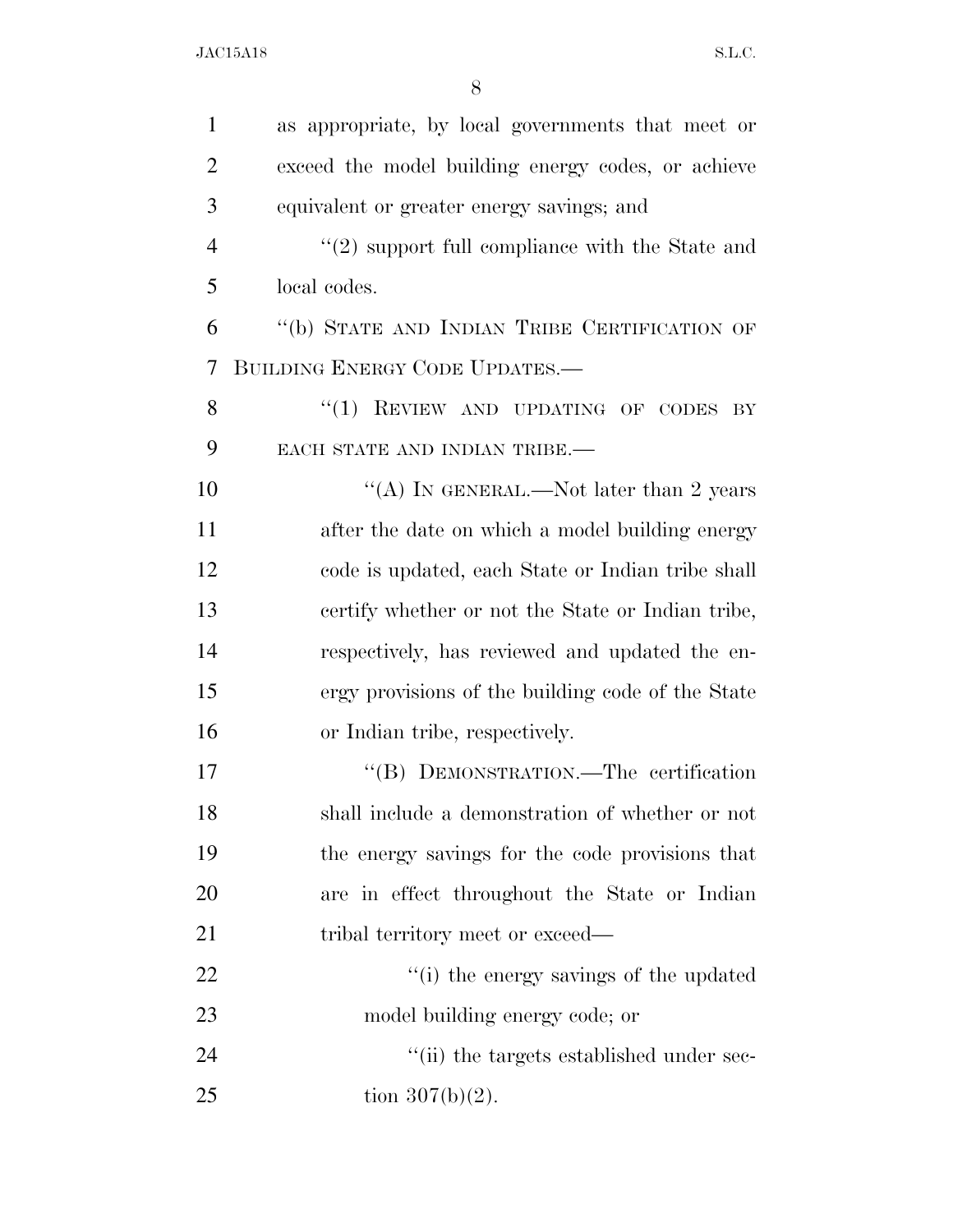| $\mathbf{1}$   | "(C) NO MODEL BUILDING ENERGY CODE                   |
|----------------|------------------------------------------------------|
| $\overline{2}$ | UPDATE.—If a model building energy code is           |
| 3              | not updated by a target date established under       |
| $\overline{4}$ | section $307(b)(2)(D)$ , each State or Indian tribe  |
| 5              | shall, not later than 2 years after the specified    |
| 6              | date, certify whether or not the State or Indian     |
| 7              | tribe, respectively, has reviewed and updated        |
| 8              | the energy provisions of the building code of the    |
| 9              | State or Indian tribe, respectively, to meet or      |
| 10             | exceed the target in section $307(b)(2)$ .           |
| 11             | "(2) VALIDATION BY SECRETARY.-Not later              |
| 12             | than 90 days after a State or Indian tribe certifi-  |
| 13             | cation under paragraph (1), the Secretary shall—     |
| 14             | $\lq\lq$ determine whether the code provi-           |
| 15             | sions of the State or Indian tribe, respectively,    |
| 16             | meet the criteria specified in paragraph (1);        |
| 17             | and                                                  |
| 18             | $\lq\lq (B)$ if the determination is positive, vali- |
| 19             | date the certification.                              |
| 20             | "(c) IMPROVEMENTS IN COMPLIANCE WITH BUILD-          |
| 21             | ING ENERGY CODES.-                                   |
| 22             | $``(1)$ REQUIREMENT.—                                |
| 23             | "(A) IN GENERAL.—Not later than 3 years              |
| 24             | after the date of a certification under sub-         |
| 25             | section (b), each State and Indian tribe shall       |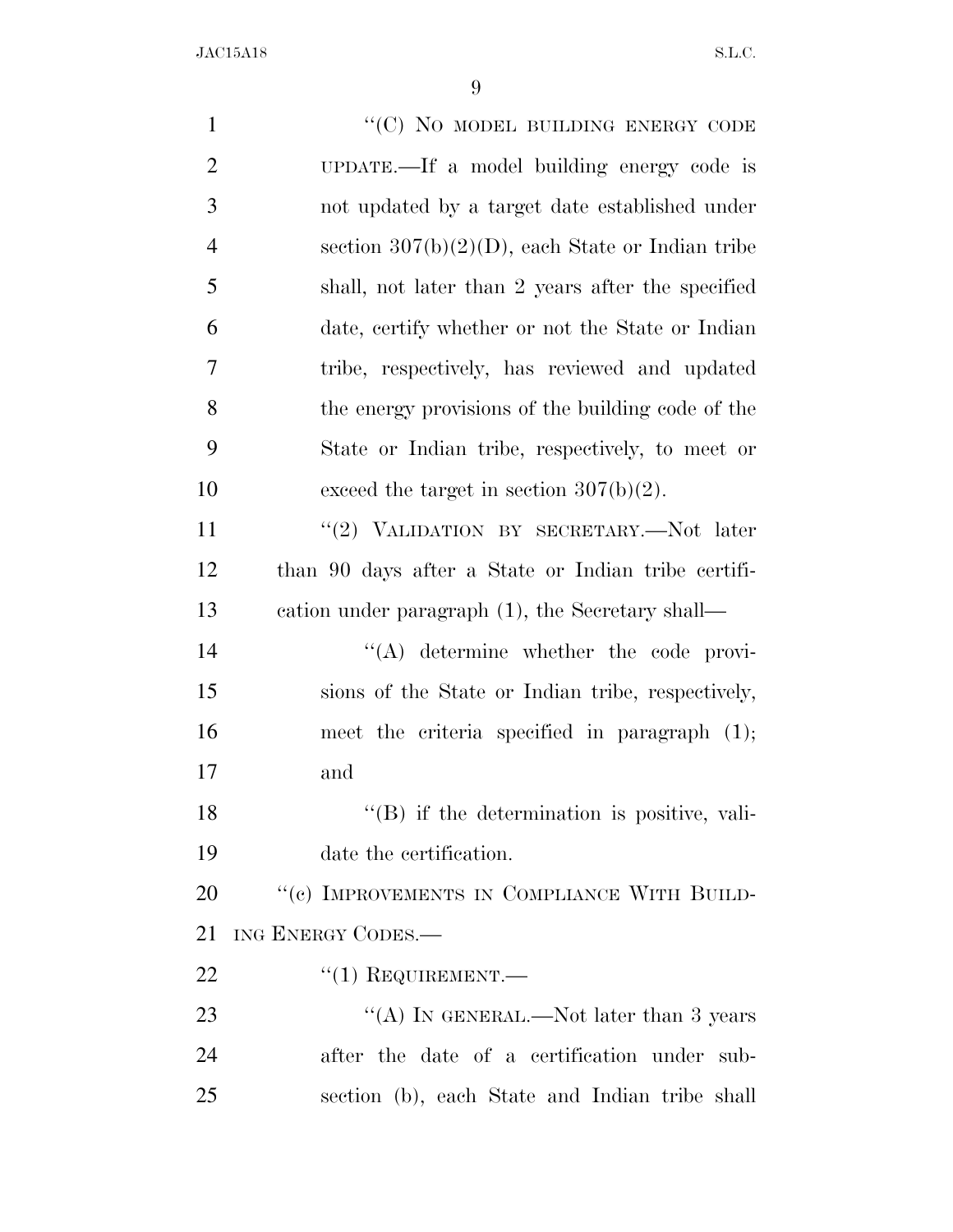| $\mathbf{1}$   | certify whether or not the State and Indian        |
|----------------|----------------------------------------------------|
| $\overline{2}$ | tribe, respectively, has—                          |
| 3              | "(i) achieved full compliance under                |
| $\overline{4}$ | paragraph $(3)$ with the applicable certified      |
| 5              | State and Indian tribe building energy             |
| 6              | code or with the associated model building         |
| 7              | energy code; or                                    |
| 8              | "(ii) made significant progress under              |
| 9              | paragraph (4) toward achieving compliance          |
| 10             | with the applicable certified State and In-        |
| 11             | dian tribe building energy code or with the        |
| 12             | associated model building energy code.             |
| 13             | ``(B)<br>REPEAT CERTIFICATIONS.—If the             |
| 14             | State or Indian tribe certifies progress toward    |
| 15             | achieving compliance, the State or Indian tribe    |
| 16             | shall repeat the certification until the State or  |
| 17             | Indian tribe certifies that the State or Indian    |
| 18             | tribe has achieved full compliance, respectively.  |
| 19             | "(2) MEASUREMENT OF COMPLIANCE.—A cer-             |
| 20             | tification under paragraph (1) shall include docu- |
| 21             | mentation of the rate of compliance based on—      |
| 22             | $\lq\lq$ independent inspections of a random       |
| 23             | sample of the buildings covered by the code in     |
| 24             | the preceding year; or                             |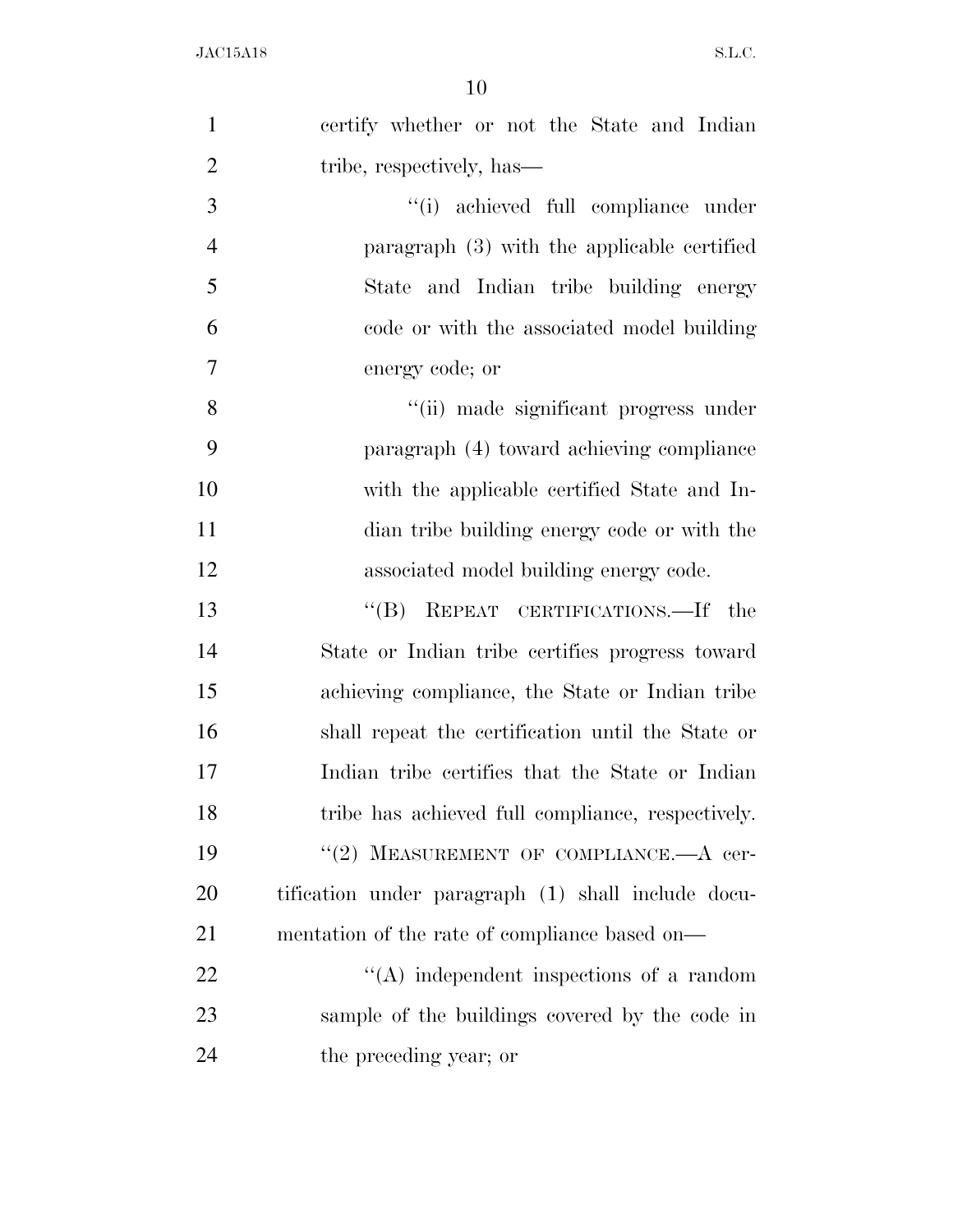| $\mathbf{1}$   | "(B) an alternative method that yields an              |
|----------------|--------------------------------------------------------|
| $\overline{2}$ | accurate measure of compliance.                        |
| 3              | "(3) ACHIEVEMENT OF COMPLIANCE.—A State                |
| $\overline{4}$ | or Indian tribe shall be considered to achieve full    |
| 5              | compliance under paragraph $(1)$ if—                   |
| 6              | $\lq\lq$ at least 90 percent of building space         |
| 7              | covered by the code in the preceding year sub-         |
| 8              | stantially meets all the requirements of the ap-       |
| 9              | plicable code specified in paragraph (1), or           |
| 10             | achieves equivalent or greater energy savings          |
| 11             | level; or                                              |
| 12             | $\lq\lq$ the estimated excess energy use of            |
| 13             | buildings that did not meet the applicable code        |
| 14             | specified in paragraph $(1)$ in the preceding          |
| 15             | year, compared to a baseline of comparable             |
| 16             | buildings that meet this code, is not more than        |
| 17             | 5 percent of the estimated energy use of all           |
| 18             | buildings covered by this code during the pre-         |
| 19             | ceding year.                                           |
| 20             | (4)<br>SIGNIFICANT<br><b>PROGRESS</b><br><b>TOWARD</b> |
| 21             | ACHIEVEMENT OF COMPLIANCE.—A State or Indian           |
| 22             | tribe shall be considered to have made significant     |
| 23             | progress toward achieving compliance for purposes      |
| 24             | of paragraph (1) if the State or Indian tribe—         |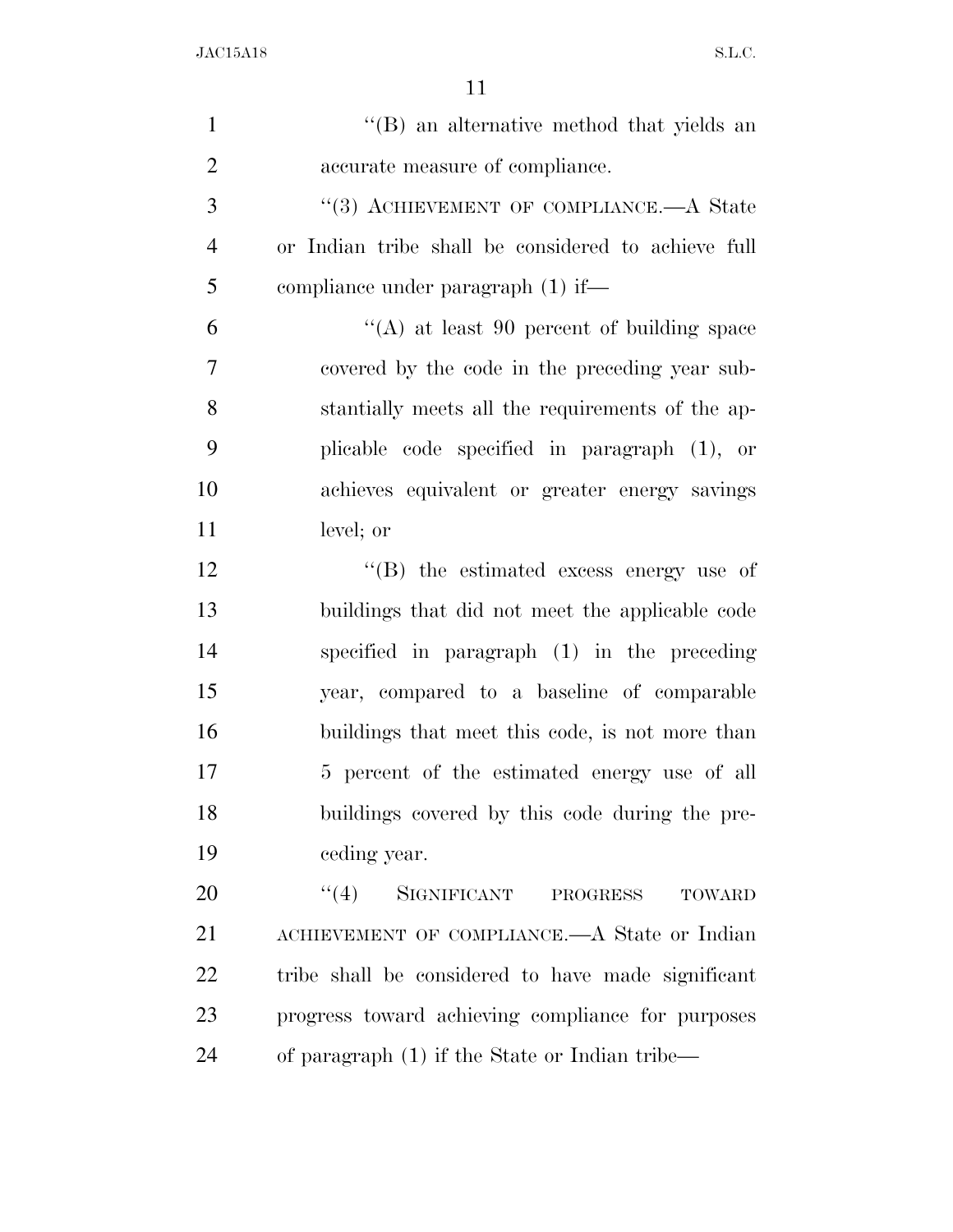| $\mathbf{1}$   | $\lq\lq$ has developed and is implementing a         |
|----------------|------------------------------------------------------|
| $\overline{2}$ | plan for achieving compliance during the 8-          |
| 3              | year-period beginning on the date of enactment       |
| $\overline{4}$ | of this paragraph, including annual targets for      |
| 5              | compliance and active training and enforcement       |
| 6              | programs; and                                        |
| 7              | $\lq\lq (B)$ has met the most recent target under    |
| 8              | subparagraph $(A)$ .                                 |
| 9              | "(5) VALIDATION BY SECRETARY.—Not later              |
| 10             | than 90 days after a State or Indian tribe certifi-  |
| 11             | cation under paragraph (1), the Secretary shall—     |
| 12             | $\lq\lq$ determine whether the State or In-          |
| 13             | dian tribe has demonstrated meeting the cri-         |
| 14             | teria of this subsection, including accurate         |
| 15             | measurement of compliance; and                       |
| 16             | $\lq\lq (B)$ if the determination is positive, vali- |
| 17             | date the certification.                              |
| 18             | "(d) STATES OR INDIAN TRIBES THAT DO NOT             |
| 19             | <b>ACHIEVE COMPLIANCE.—</b>                          |
| 20             | "(1) REPORTING.—A State or Indian tribe that         |
| 21             | has not made a certification required under sub-     |
| 22             | section (b) or (c) by the applicable deadline shall  |
| 23             | submit to the Secretary a report on—                 |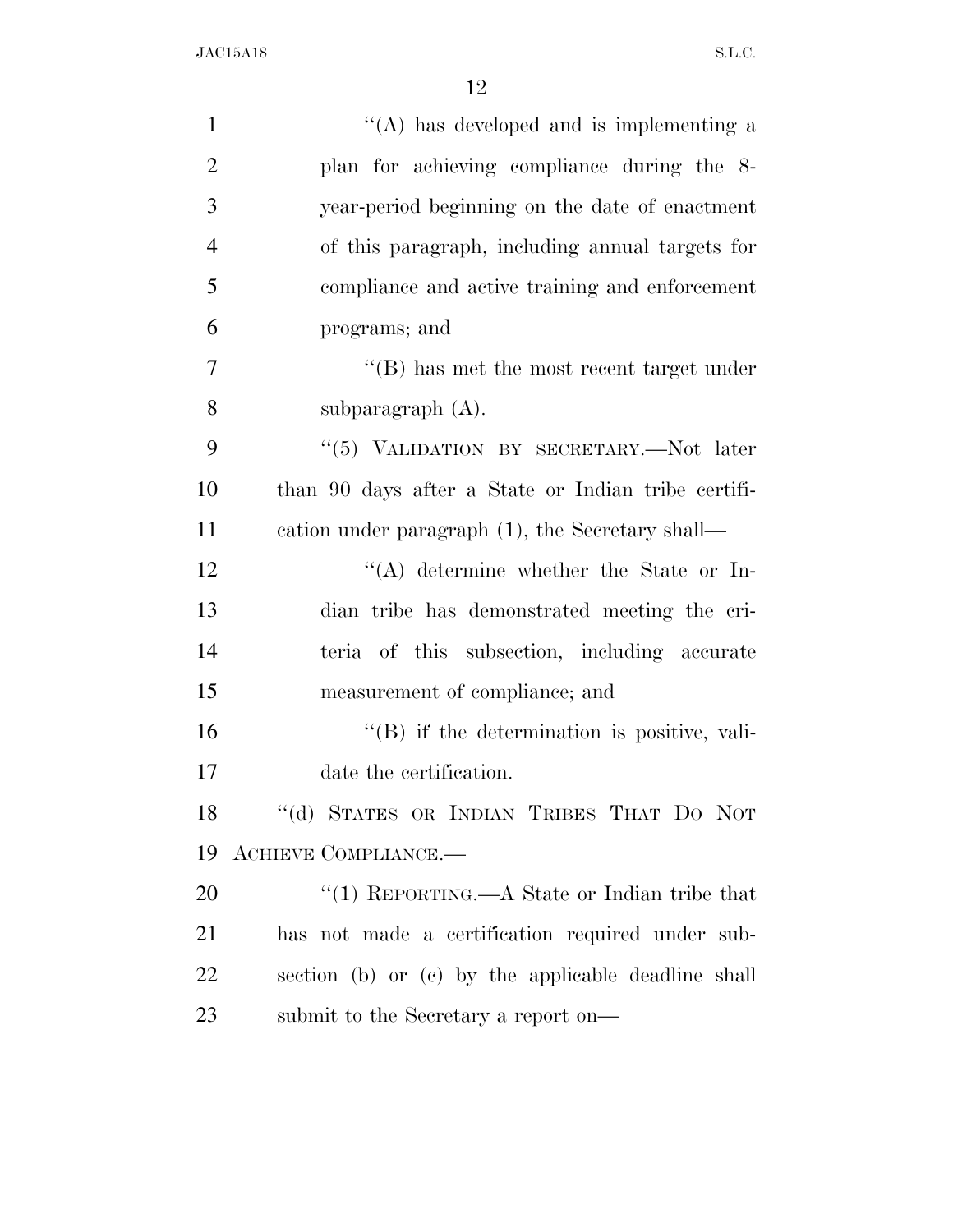| $\mathbf{1}$   | "(A) the status of the State or Indian tribe          |
|----------------|-------------------------------------------------------|
| $\overline{2}$ | with respect to meeting the requirements and          |
| 3              | submitting the certification; and                     |
| $\overline{4}$ | $\lq\lq (B)$ a plan for meeting the requirements      |
| 5              | and submitting the certification.                     |
| 6              | "(2) FEDERAL SUPPORT.—For any State or In-            |
| 7              | dian tribe for which the Secretary has not validated  |
| 8              | a certification by a deadline under subsection (b) or |
| 9              | (c), the lack of the certification may be a consider- |
| 10             | ation for Federal support authorized under this sec-  |
| 11             | tion for code adoption and compliance activities.     |
| 12             | "(3) LOCAL GOVERNMENT.—In any State or                |
| 13             | Indian tribe for which the Secretary has not vali-    |
| 14             | dated a certification under subsection (b) or (c), a  |
| 15             | local government may be eligible for Federal support  |
| 16             | by meeting the certification requirements of sub-     |
| 17             | sections (b) and (c).                                 |
| 18             | "(4) ANNUAL REPORTS BY SECRETARY.-                    |
| 19             | "(A) IN GENERAL.—The Secretary shall                  |
| 20             | annually submit to Congress, and publish in the       |
| 21             | Federal Register, a report on—                        |
| 22             | "(i) the status of model building en-                 |
| 23             | ergy codes;                                           |
| 24             | "(ii) the status of code adoption and                 |
| 25             | compliance in the States and Indian tribes;           |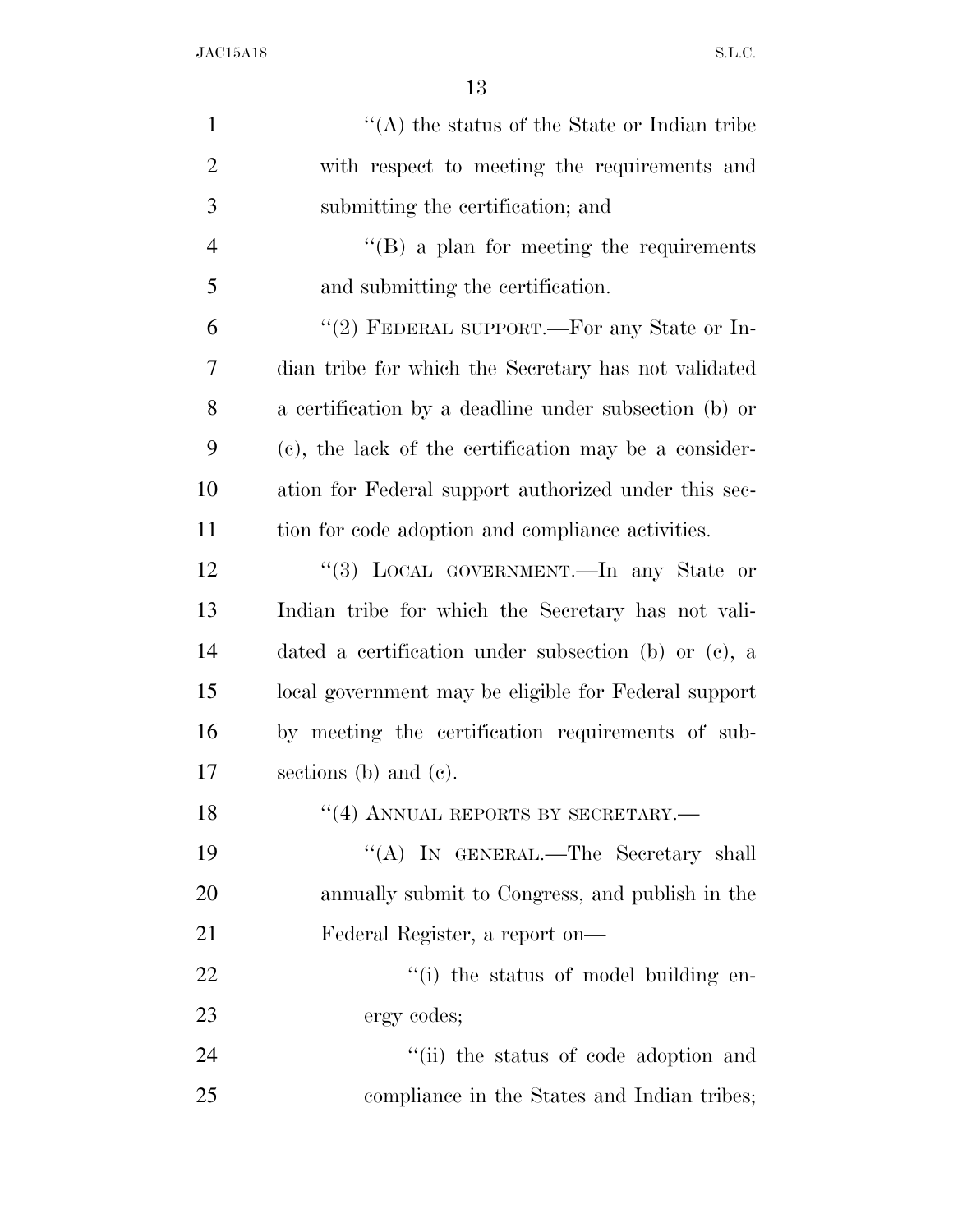| $\mathbf{1}$   | "(iii) the implementation of this sec-                          |
|----------------|-----------------------------------------------------------------|
| $\overline{2}$ | tion; and                                                       |
| 3              | "(iv) improvements in energy savings                            |
| $\overline{4}$ | over time as a result of the targets estab-                     |
| 5              | lished under section $307(b)(2)$ .                              |
| 6              | "(B) IMPACTS.—The report shall include                          |
| 7              | estimates of impacts of past action under this                  |
| 8              | section, and potential impacts of further action,               |
| 9              | $on$ —                                                          |
| 10             | "(i) upfront financial and construction                         |
| 11             | costs, cost benefits and returns (using in-                     |
| 12             | vestment analysis), and lifetime energy use                     |
| 13             | for buildings;                                                  |
| 14             | "(ii) resulting energy costs to individ-                        |
| 15             | uals and businesses; and                                        |
| 16             | "(iii) resulting overall annual building                        |
| 17             | ownership and operating costs.                                  |
| 18             | "(e) TECHNICAL ASSISTANCE TO STATES AND IN-                     |
| 19             | DIAN TRIBES.—The Secretary shall provide technical as-          |
| 20             | sistance to States and Indian tribes to implement the goals     |
| 21             | and requirements of this section, including procedures and      |
| 22             | technical analysis for States and Indian tribes—                |
| 23             | $\cdot\cdot\cdot(1)$ to improve and implement State residential |
| 24             | and commercial building energy codes;                           |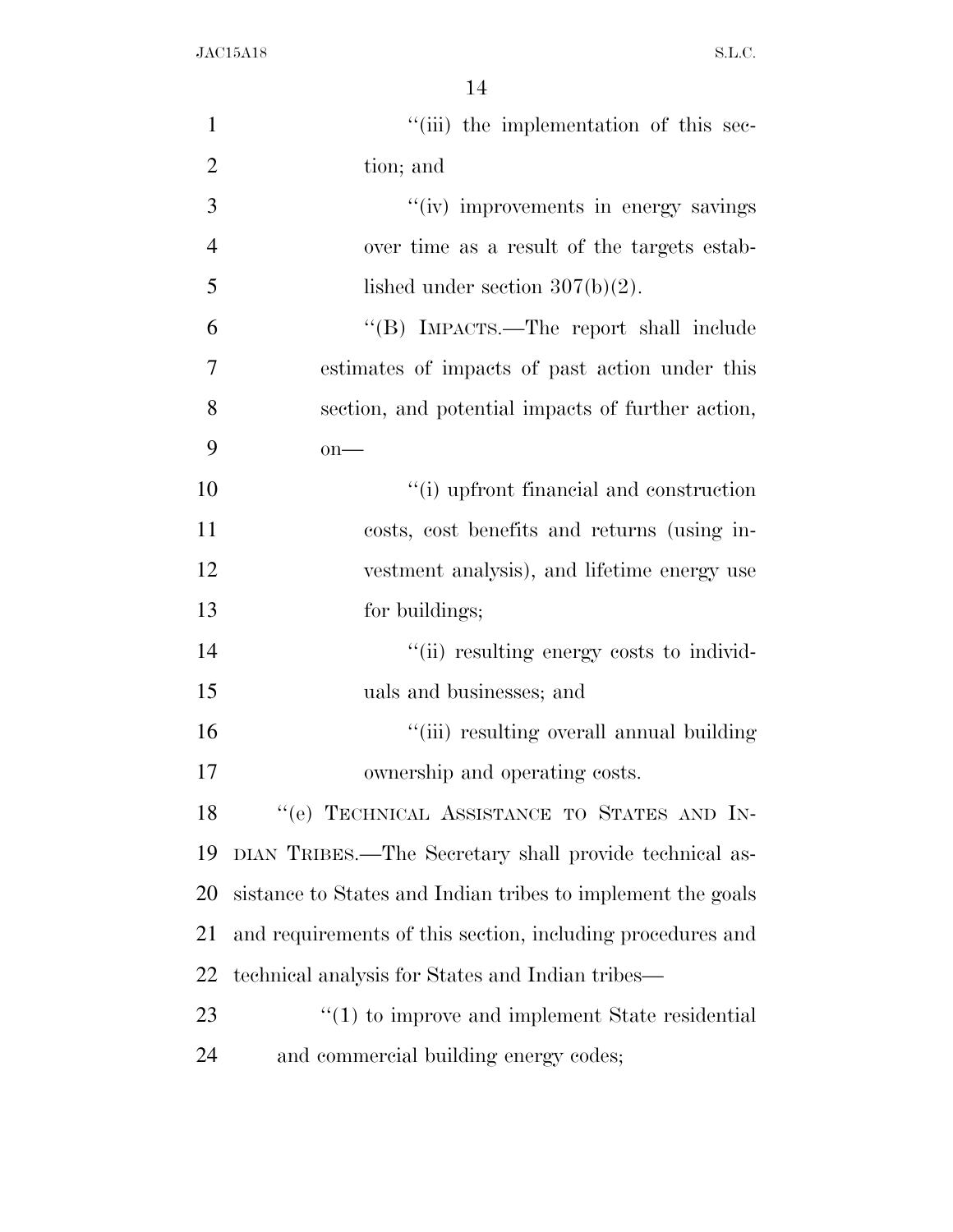| $\mathbf{1}$   | $f'(2)$ to demonstrate that the code provisions of             |
|----------------|----------------------------------------------------------------|
| $\overline{2}$ | the States and Indian tribes achieve equivalent or             |
| 3              | greater energy savings than the model building en-             |
| $\overline{4}$ | ergy codes and targets;                                        |
| 5              | $\cdot\cdot\cdot(3)$ to document the rate of compliance with a |
| 6              | building energy code; and                                      |
| $\overline{7}$ | $\lq(4)$ to otherwise promote the design and con-              |
| 8              | struction of energy efficient buildings.                       |
| 9              | "(f) AVAILABILITY OF INCENTIVE FUNDING.—                       |
| 10             | "(1) IN GENERAL.—The Secretary shall provide                   |
| 11             | incentive funding to States and Indian tribes—                 |
| 12             | $\lq\lq$ to implement the requirements of this                 |
| 13             | section;                                                       |
| 14             | $\lq\lq$ to improve and implement residential                  |
| 15             | and commercial building energy codes, including                |
| 16             | increasing and verifying compliance with the                   |
| 17             | codes and training of State, local, and tribal                 |
| 18             | building code officials to implement and enforce               |
| 19             | the codes; and                                                 |
| 20             | $\cdot\cdot$ (C) to promote building energy efficiency         |
| 21             | through the use of the codes.                                  |
| 22             | "(2) ADDITIONAL FUNDING.—Additional fund-                      |
| 23             | ing shall be provided under this subsection for im-            |
|                |                                                                |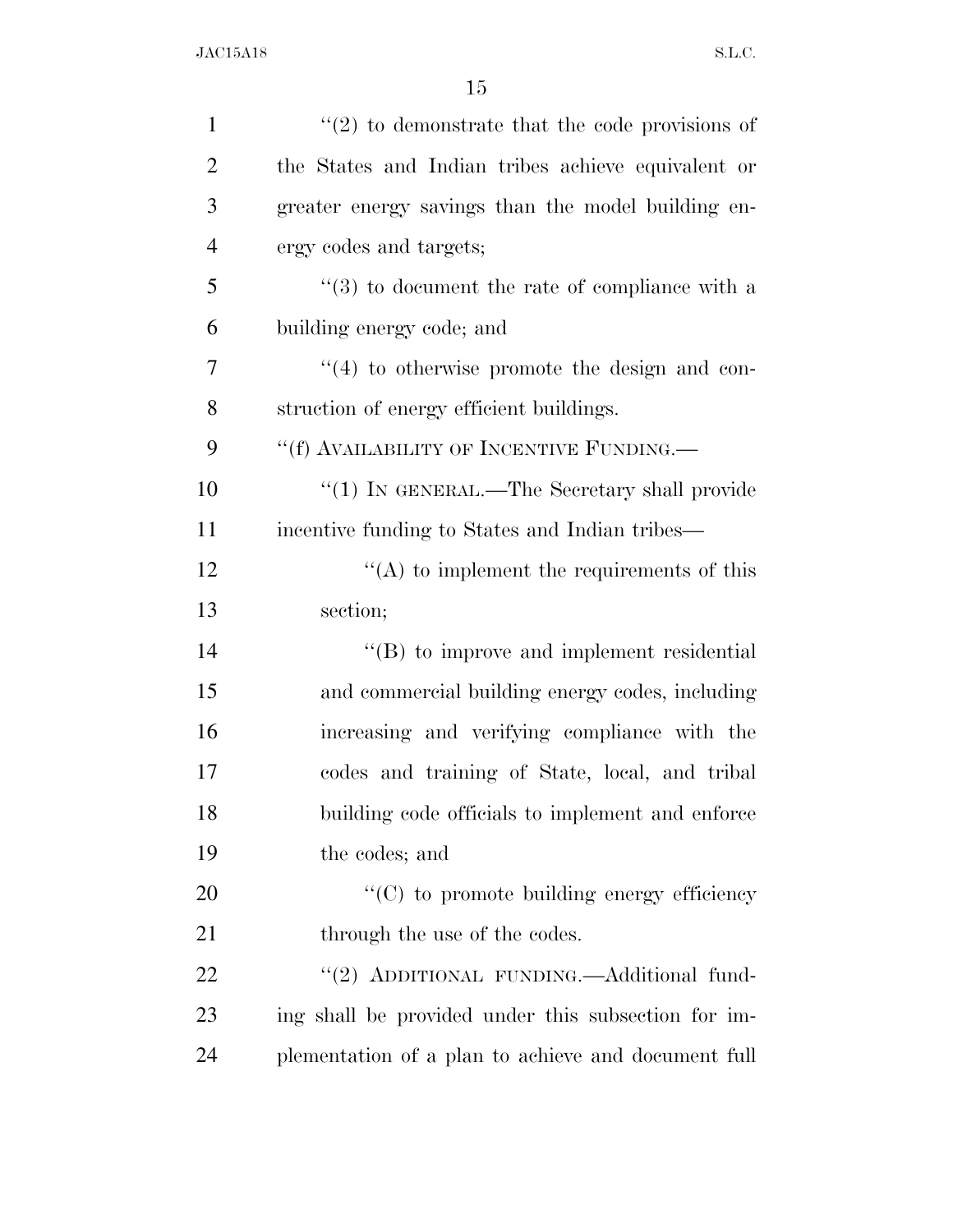| $\mathbf{1}$   | compliance with residential and commercial building     |
|----------------|---------------------------------------------------------|
| $\overline{2}$ | energy codes under subsection $(c)$ —                   |
| 3              | "(A) to a State or Indian tribe for which               |
| $\overline{4}$ | the Secretary has validated a certification under       |
| 5              | subsection (b) or $(c)$ ; and                           |
| 6              | $\lq\lq (B)$ in a State or Indian tribe that is not     |
| 7              | eligible under subparagraph $(A)$ , to a local gov-     |
| 8              | ernment that is eligible under this section.            |
| 9              | "(3) TRAINING.—Of the amounts made avail-               |
| 10             | able under this subsection, the State or Indian tribe   |
| 11             | may use amounts required, but not to exceed             |
| 12             | $$750,000$ for a State, to train State and local build- |
| 13             | ing code officials to implement and enforce codes de-   |
| 14             | scribed in paragraph $(2)$ .                            |
| 15             | $``(4)$ LOCAL GOVERNMENTS.—States may share             |
| 16             | grants under this subsection with local governments     |
| 17             | that implement and enforce the codes.                   |
| 18             | ``(g)<br>STRETCH CODES AND ADVANCED<br>STAND-           |
| 19             | ARDS.                                                   |
| 20             | "(1) IN GENERAL.—The Secretary shall provide            |
| 21             | technical and financial support for the development     |
| 22             | of stretch codes and advanced standards for residen-    |
| 23             | tial and commercial buildings for use as—               |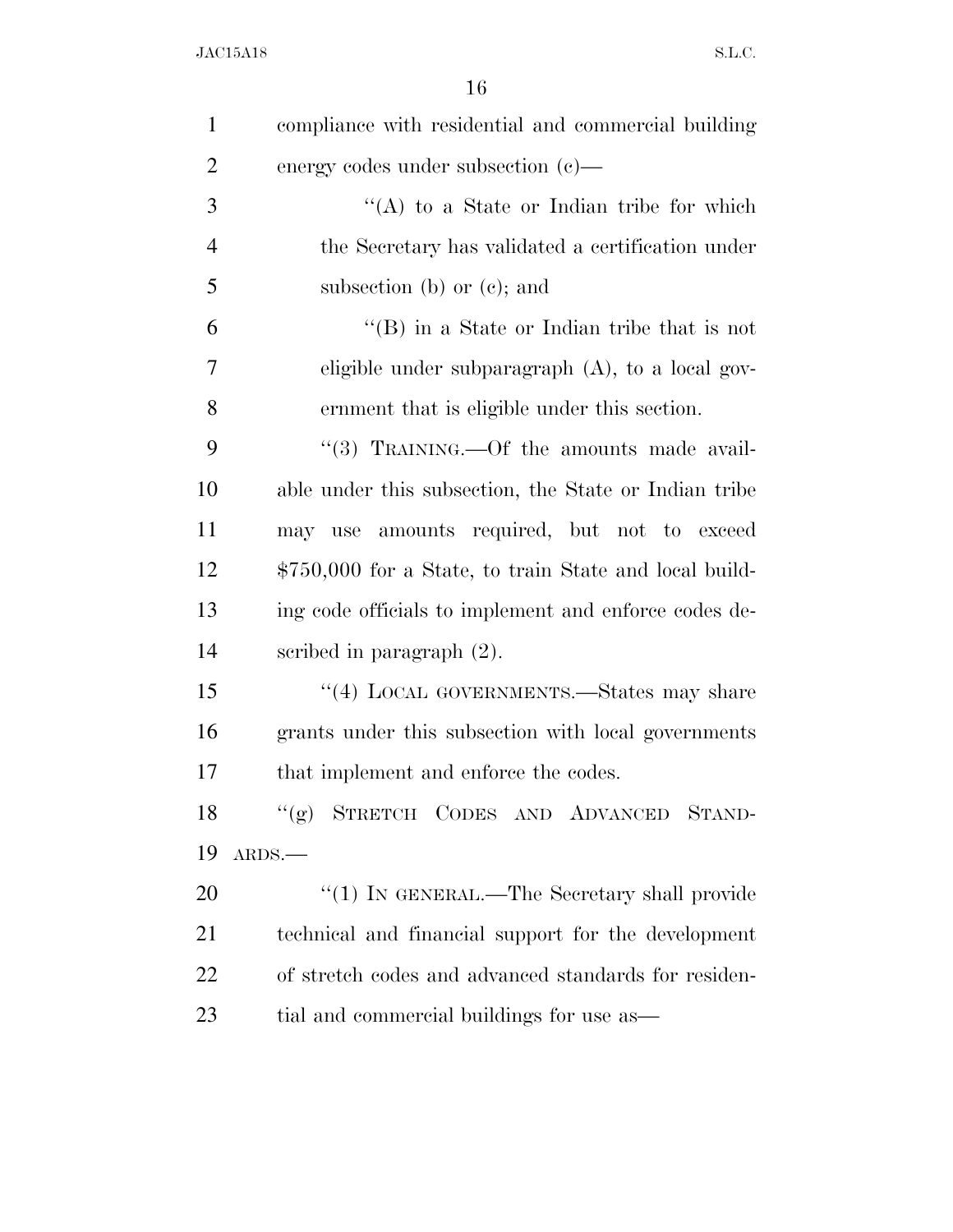| $\mathbf{1}$   | "(A) an option for adoption as a building                    |
|----------------|--------------------------------------------------------------|
| $\overline{2}$ | energy code by State, local, or tribal govern-               |
| 3              | ments; and                                                   |
| $\overline{4}$ | "(B) guidelines for energy-efficient build-                  |
| 5              | ing design.                                                  |
| 6              | "(2) TARGETS.—The stretch codes and ad-                      |
| $\overline{7}$ | vanced standards shall be designed—                          |
| 8              | $\lq\lq$ to achieve substantial energy savings               |
| 9              | compared to the model building energy codes;                 |
| 10             | and                                                          |
| 11             | "(B) to meet targets under section $307(b)$ ,                |
| 12             | if available, at least 3 to 6 years in advance of            |
| 13             | the target years.                                            |
| 14             | "(h) STUDIES.—The Secretary, in consultation with            |
| 15             | building science experts from the National Laboratories      |
| 16             | and institutions of higher education, designers and build-   |
|                | 17 ers of energy-efficient residential and commercial build- |
| 18             | ings, code officials, and other stakeholders, shall under-   |
| 19             | take a study of the feasibility, impact, economics, and      |
| 20             | merit of-                                                    |
| 21             | $\lq(1)$ code improvements that would require that           |
| <u>22</u>      | buildings be designed, sited, and constructed in a           |
| 23             | manner that makes the buildings more adaptable in            |
| 24             | the future to become zero-net-energy after initial           |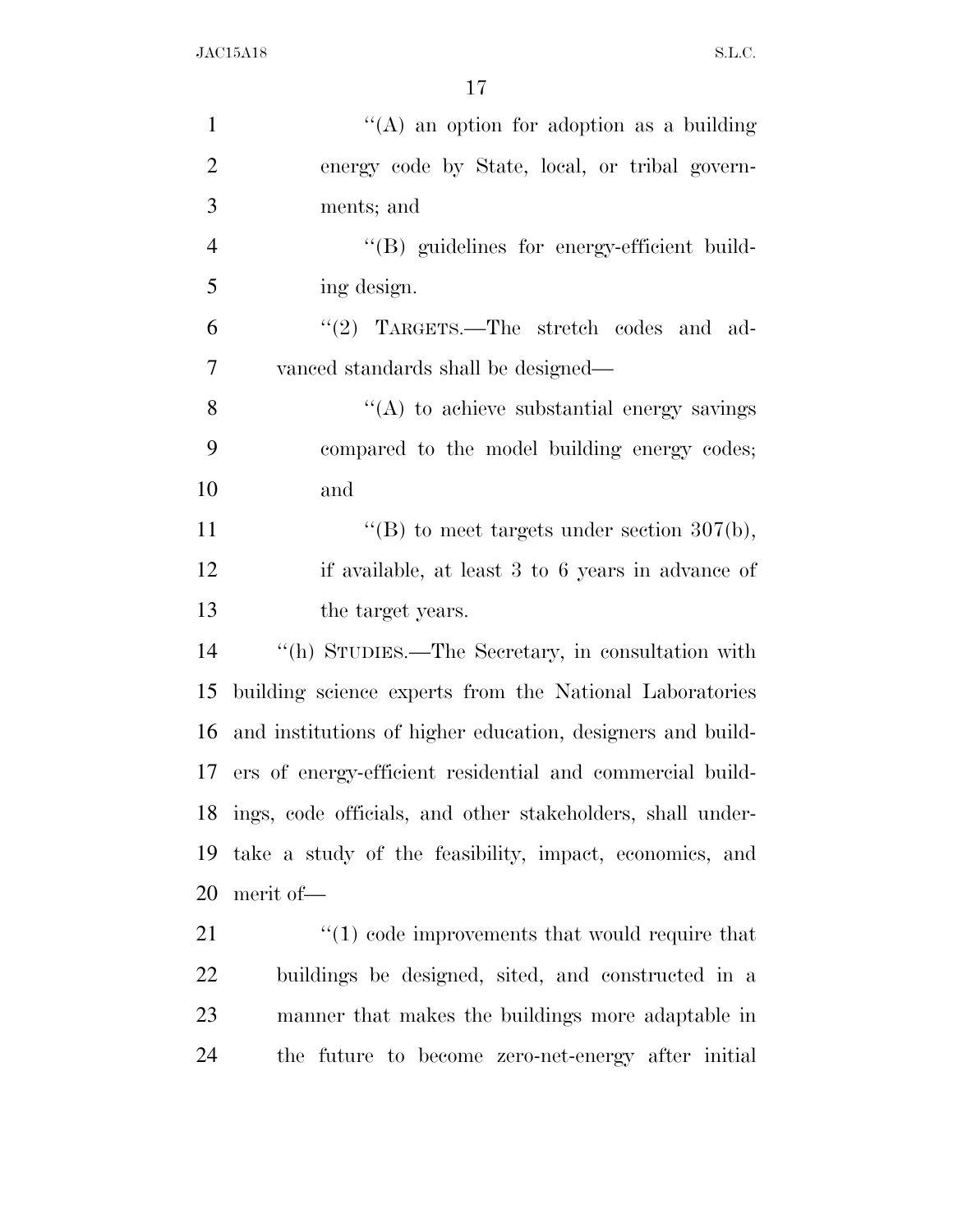|   | construction, as advances are achieved in energy-sav- |
|---|-------------------------------------------------------|
| 2 | ing technologies;                                     |

3 (2) code procedures to incorporate measured lifetimes, not just first-year energy use, in trade-offs and performance calculations; and

 ''(3) legislative options for increasing energy savings from building energy codes, including addi- tional incentives for effective State and local action, and verification of compliance with and enforcement of a code other than by a State or local government. 11 ""(i) EFFECT ON OTHER LAWS.—Nothing in this sec- tion or section 307 supersedes or modifies the application of sections 321 through 346 of the Energy Policy and Conservation Act (42 U.S.C. 6291 et seq.).

 ''(j) AUTHORIZATION OF APPROPRIATIONS.—There is authorized to be appropriated to carry out this section and section 307 \$200,000,000, to remain available until expended.''.

 (c) FEDERAL BUILDING ENERGY EFFICIENCY STANDARDS.—Section 305 of the Energy Conservation and Production Act (42 U.S.C. 6834) is amended by strik- ing ''voluntary building energy code'' each place it appears 23 in subsections  $(a)(2)(B)$  and (b) and inserting "model building energy code''.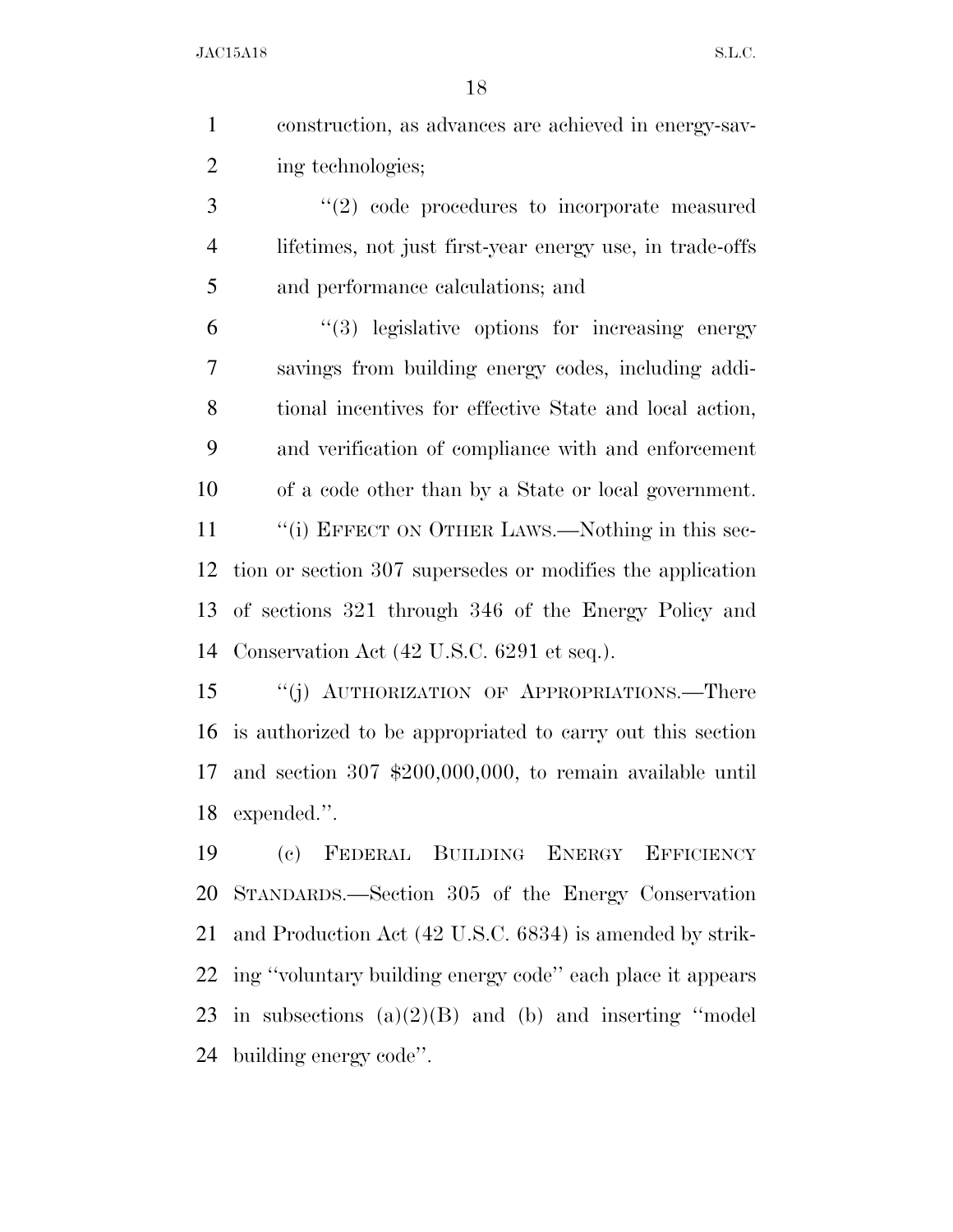(d) MODEL BUILDING ENERGY CODES.—Section 307 of the Energy Conservation and Production Act (42 U.S.C. 6836) is amended to read as follows: **''SEC. 307. SUPPORT FOR MODEL BUILDING ENERGY CODES.**  ''(a) IN GENERAL.—The Secretary shall support the updating of model building energy codes.  $\%$  ''(b) TARGETS.— 9 "(1) IN GENERAL.—The Secretary shall sup- port the updating of the model building energy codes to enable the achievement of aggregate energy sav- ings targets established under paragraph (2).  $((2)$  TARGETS. 14 "(A) In GENERAL.—The Secretary shall work with States, local governments, and In- dian tribes, nationally recognized code and standards developers, and other interested par-18 ties to support the updating of model building energy codes by establishing one or more aggre- gate energy savings targets to achieve the pur- poses of this section. 22 "(B) SEPARATE TARGETS.—The Secretary may establish separate targets for commercial and residential buildings.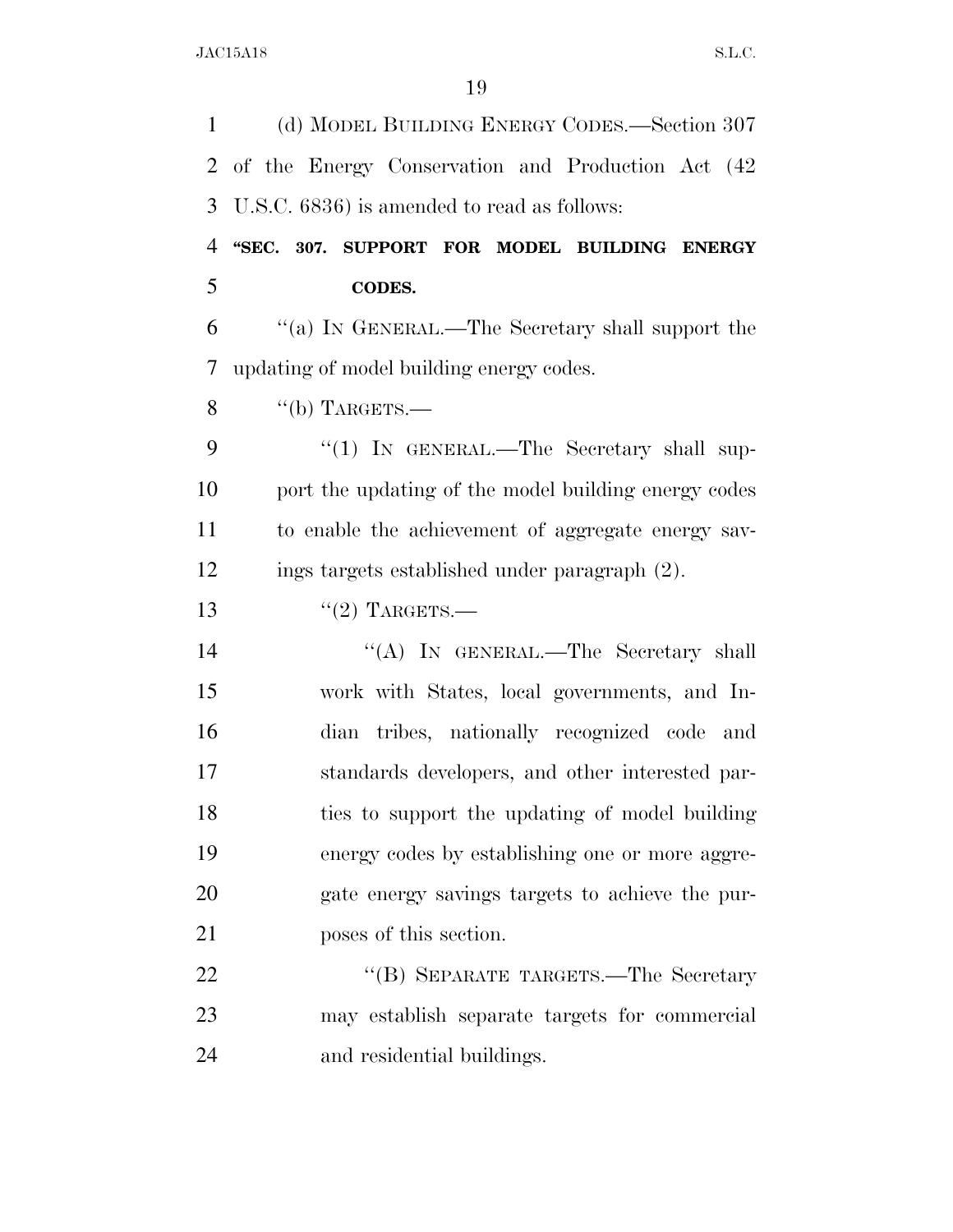| $\mathbf{1}$   | "(C) BASELINES.—The baseline for updat-      |
|----------------|----------------------------------------------|
| $\overline{2}$ | ing model building energy codes shall be the |
| 3              | IECC for residential buildings and<br>2009   |
| $\overline{4}$ | ASHRAE Standard 90.1–2010 for commercial     |
| 5              | buildings.                                   |
| 6              | $\lq\lq$ (D) SPECIFIC YEARS.—                |
| $\overline{7}$ | "(i) IN GENERAL.—Targets for spe-            |
| 8              | cific years shall be established and revised |
| 9              | by the Secretary through rulemaking and      |
| 10             | coordinated with nationally recognized code  |
| 11             | and standards developers at a level that—    |
| 12             | $\lq\lq$ (I) is at the maximum level of      |
| 13             | energy efficiency that is techno-            |
| 14             | logically feasible and life-cycle cost ef-   |
| 15             | fective, while accounting for the eco-       |
| 16             | nomic considerations under paragraph         |
| 17             | (4);                                         |
| 18             | $\lq\lq$ (II) is higher than the preceding   |
| 19             | target; and                                  |
| 20             | "(III) promotes the achievement              |
| 21             | of commercial and residential high-          |
| 22             | performance buildings through high-          |
| 23             | performance energy efficiency (within        |
| 24             | the meaning of section 401 of the En-        |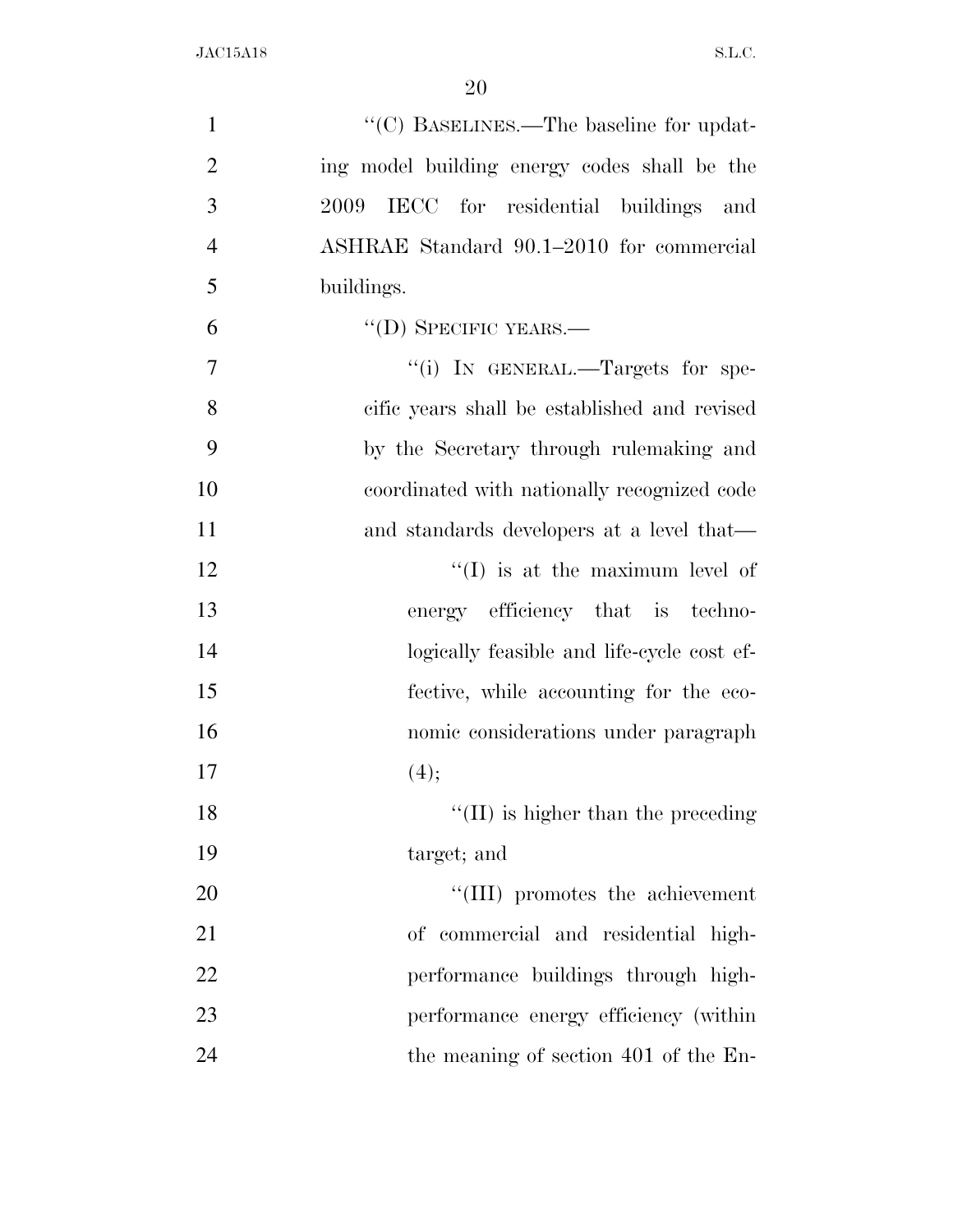| $\mathbf{1}$   | ergy Independence and Security Act                   |
|----------------|------------------------------------------------------|
| $\overline{2}$ | of 2007 (42 U.S.C. 17061)).                          |
| 3              | "(ii) INITIAL TARGETS.—Not later                     |
| $\overline{4}$ | than 1 year after the date of enactment of           |
| 5              | this clause, the Secretary shall establish           |
| 6              | initial targets under this subparagraph.             |
| 7              | "(iii) DIFFERENT TARGET YEARS.-                      |
| 8              | Subject to clause (i), prior to the applica-         |
| 9              | ble year, the Secretary may set a later tar-         |
| 10             | get year for any of the model building en-           |
| 11             | ergy codes described in subparagraph $(A)$           |
| 12             | if the Secretary determines that a target            |
| 13             | cannot be met.                                       |
| 14             | "(iv) SMALL BUSINESS.—When estab-                    |
| 15             | lishing targets under this paragraph                 |
| 16             | through rulemaking, the Secretary shall              |
| 17             | ensure compliance with the Small Business            |
| 18             | Regulatory Enforcement Fairness Act of               |
| 19             | 1996 (5 U.S.C. 601 note; Public Law 104–             |
| 20             | $121$ .                                              |
| 21             | "(3) APPLIANCE STANDARDS AND OTHER FAC-              |
| <u>22</u>      | TORS AFFECTING BUILDING ENERGY USE.-In es-           |
| 23             | tablishing building code targets under paragraph     |
| 24             | (2), the Secretary shall develop and adjust the tar- |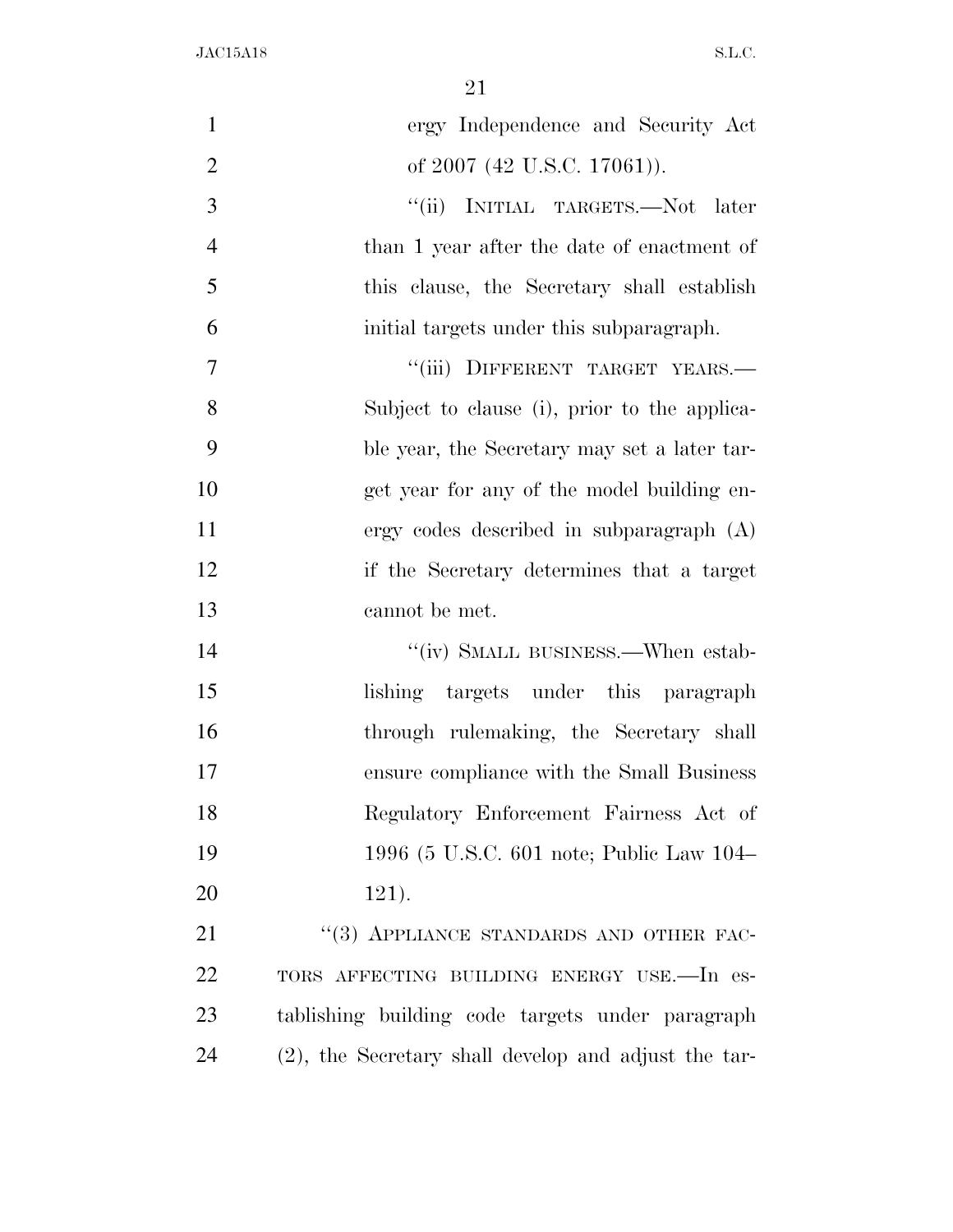| $\mathbf{1}$   | gets in recognition of potential savings and costs re- |
|----------------|--------------------------------------------------------|
| $\overline{2}$ | $lating$ to —                                          |
| 3              | "(A) efficiency gains made in appliances,              |
| $\overline{4}$ | lighting, windows, insulation, and building enve-      |
| 5              | lope sealing;                                          |
| 6              | "(B) advancement of distributed genera-                |
| 7              | tion and on-site renewable power generation            |
| 8              | technologies;                                          |
| 9              | "(C) equipment improvements for heating,               |
| 10             | cooling, and ventilation systems;                      |
| 11             | "(D) building management systems and                   |
| 12             | SmartGrid technologies to reduce energy use;           |
| 13             | and                                                    |
| 14             | $\lq\lq(E)$ other technologies, practices, and         |
| 15             | building systems that the Secretary considers          |
| 16             | appropriate regarding building plug load and           |
| 17             | other energy uses.                                     |
| 18             | "(4) ECONOMIC CONSIDERATIONS. - In estab-              |
| 19             | lishing and revising building code targets under       |
| 20             | paragraph (2), the Secretary shall consider the eco-   |
| 21             | nomic feasibility of achieving the proposed targets    |
| 22             | established under this section and the potential costs |
| 23             | and savings for consumers and building owners, in-     |
| 24             | cluding a return on investment analysis.               |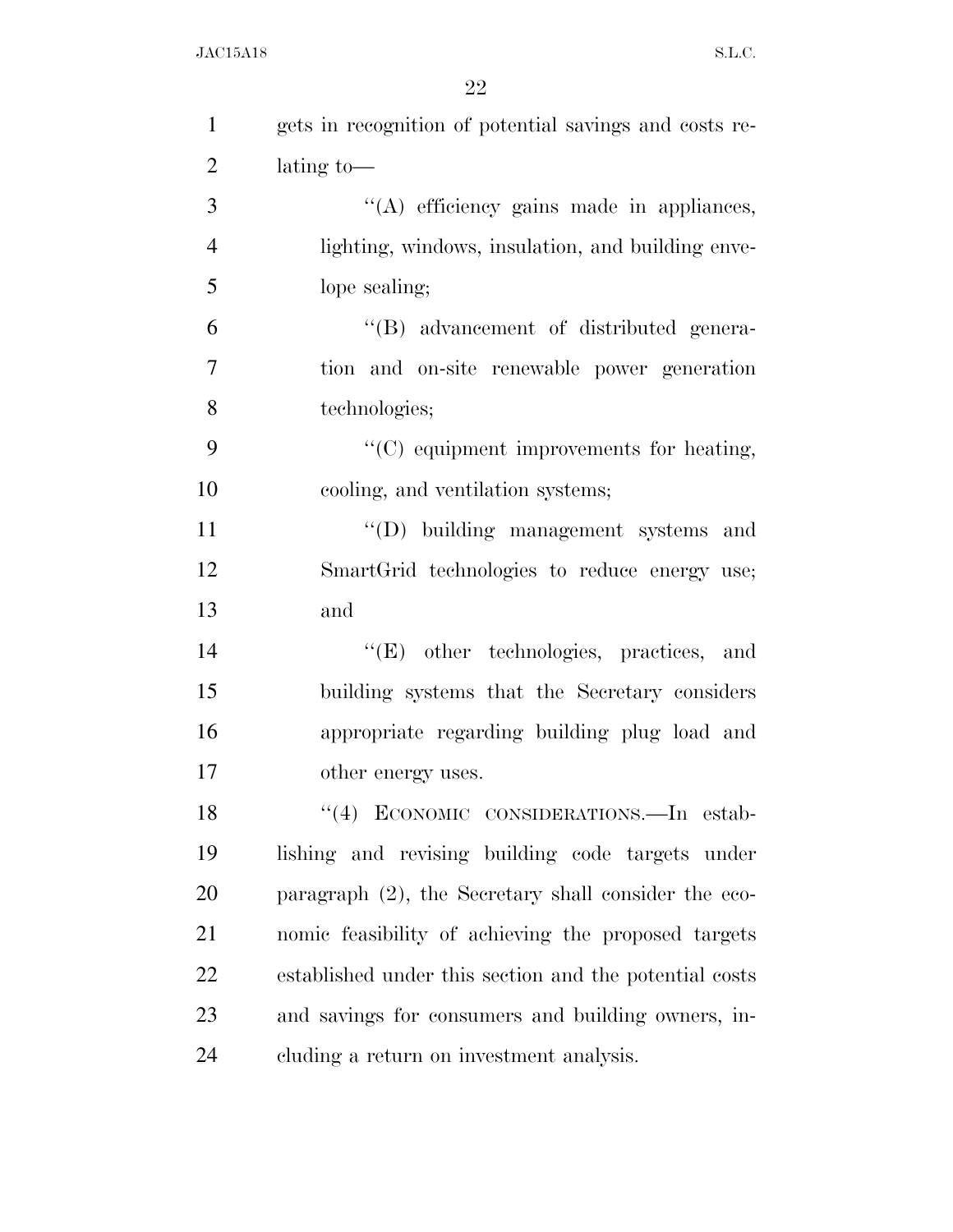1 "(c) TECHNICAL ASSISTANCE TO MODEL BUILDING ENERGY CODE-SETTING AND STANDARD DEVELOPMENT ORGANIZATIONS.— 4 "(1) IN GENERAL.—The Secretary shall, on a timely basis, provide technical assistance to model building energy code-setting and standard develop- ment organizations consistent with the goals of this section. 9 "(2) ASSISTANCE.—The assistance shall in- clude, as requested by the organizations, technical assistance in—  $\langle (A) \rangle$  evaluating code or standards pro- posals or revisions; ''(B) building energy analysis and design 15 tools;  $"({\rm C})$  building demonstrations;  $\text{``(D) developing definitions of energy use}$  intensity and building types for use in model building energy codes to evaluate the efficiency 20 impacts of the model building energy codes; 21 ''(E) performance-based standards;  $C(F)$  evaluating economic considerations 23 under subsection  $(b)(4)$ ; and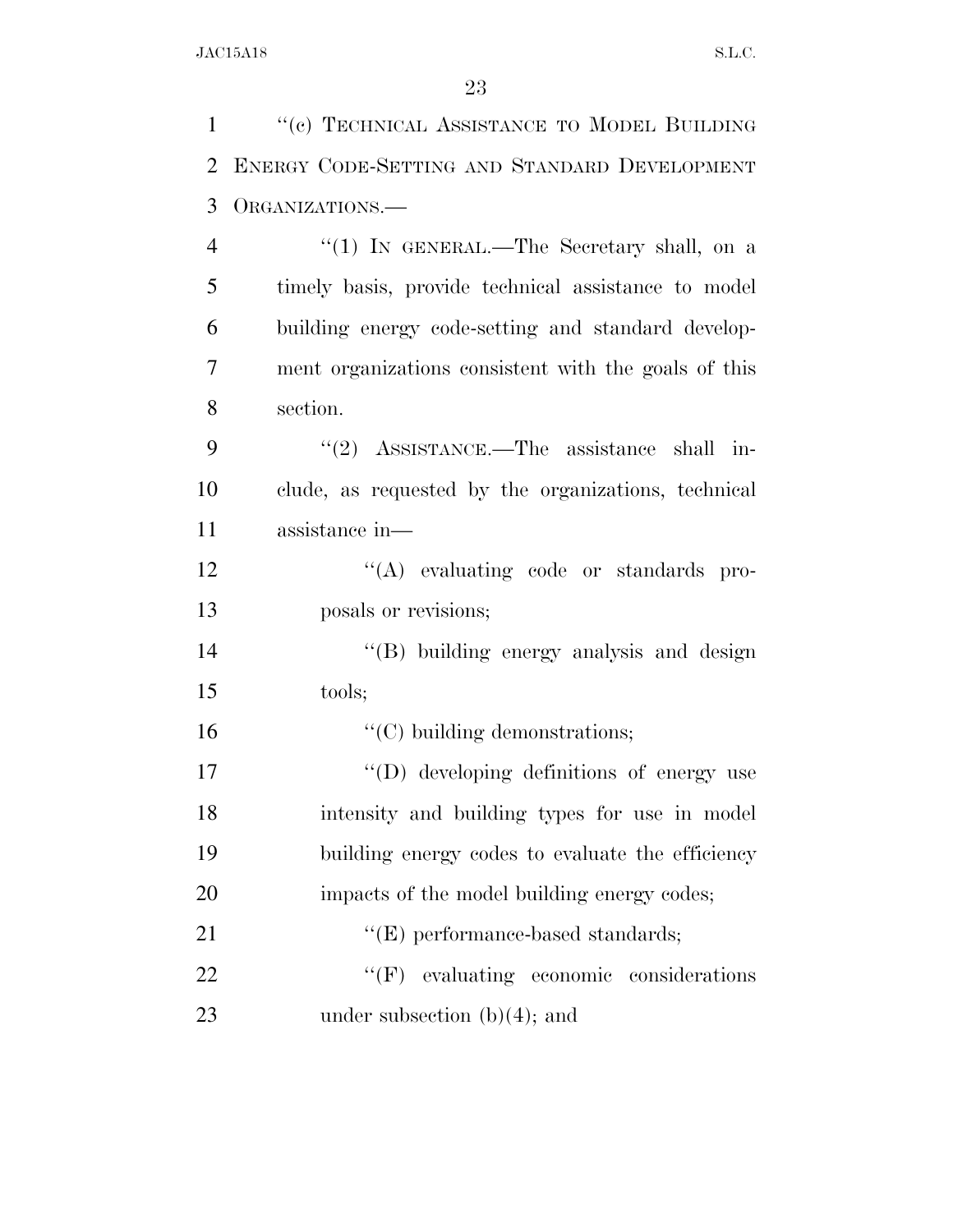1 ''(G) developing model building energy codes by Indian tribes in accordance with tribal law.

4 "(3) AMENDMENT PROPOSALS.—The Secretary may submit timely model building energy code amendment proposals to the model building energy code-setting and standard development organiza- tions, with supporting evidence, sufficient to enable the model building energy codes to meet the targets established under subsection (b)(2).

11 ''(4) ANALYSIS METHODOLOGY.—The Secretary shall make publicly available the entire calculation methodology (including input assumptions and data) used by the Secretary to estimate the energy savings of code or standard proposals and revisions.

16 "(d) DETERMINATION.—

17 <sup>''</sup>(1) REVISION OF MODEL BUILDING ENERGY CODES.—If the provisions of the IECC or ASHRAE Standard 90.1 regarding building energy use are re- vised, the Secretary shall make a preliminary deter- mination not later than 90 days after the date of the revision, and a final determination not later than 15 months after the date of the revision, on whether or not the revision will—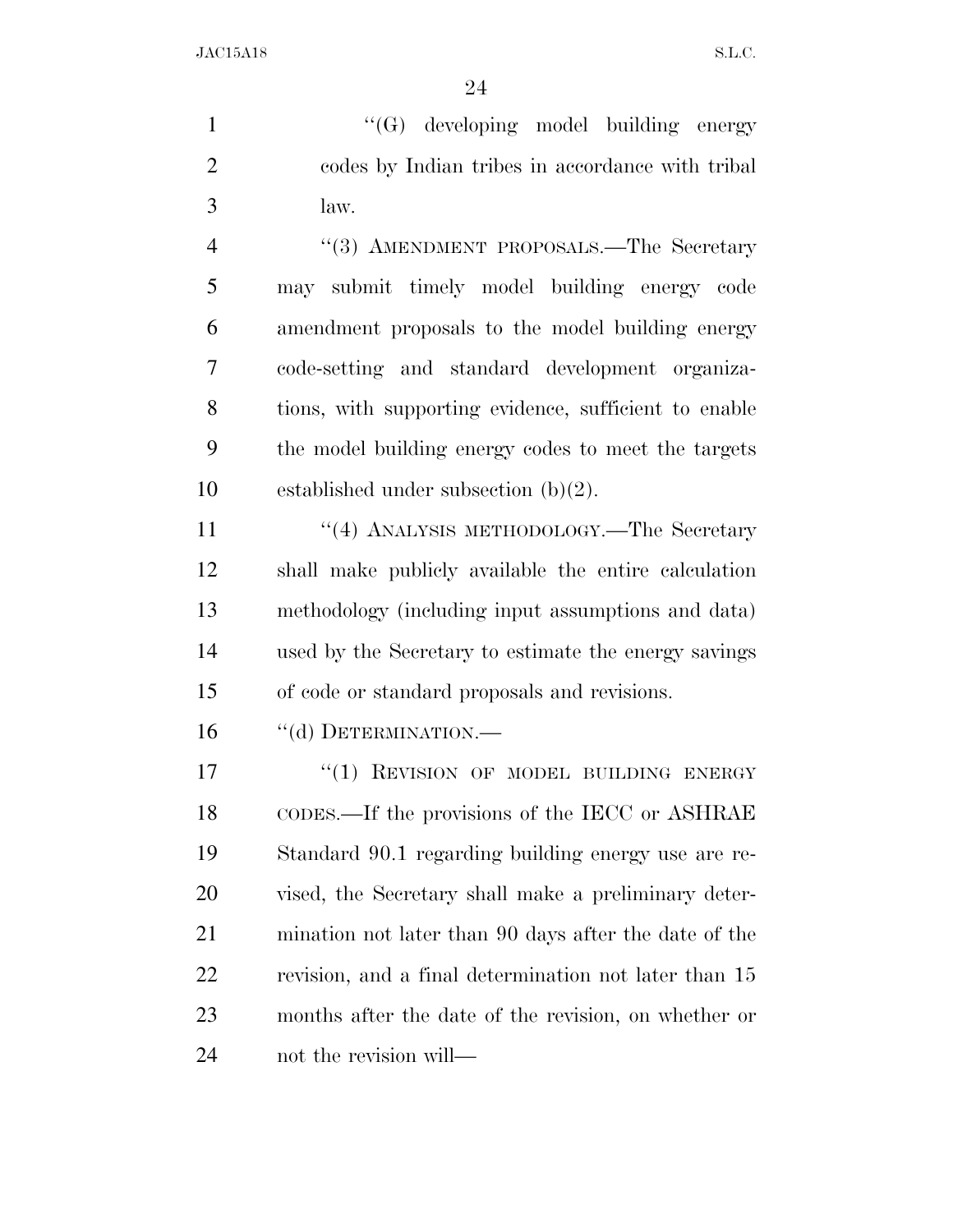| $\mathbf{1}$   | "(A) improve energy efficiency in buildings        |
|----------------|----------------------------------------------------|
| $\overline{2}$ | compared to the existing model building energy     |
| 3              | code; and                                          |
| $\overline{4}$ | $\lq\lq$ meet the applicable targets under         |
| 5              | subsection $(b)(2)$ .                              |
| 6              | "(2) CODES OR STANDARDS NOT MEETING TAR-           |
| 7              | GETS.-                                             |
| 8              | "(A) IN GENERAL.—If the Secretary                  |
| 9              | makes a preliminary determination under para-      |
| 10             | graph $(1)(B)$ that a code or standard does not    |
| 11             | meet the targets established under subsection      |
| 12             | $(b)(2)$ , the Secretary may at the same time pro- |
| 13             | vide the model building energy code or standard    |
| 14             | developer with proposed changes that would re-     |
| 15             | sult in a model building energy code that meets    |
| 16             | the targets and with supporting evidence, tak-     |
| 17             | ing into consideration—                            |
| 18             | "(i) whether the modified code is tech-            |
| 19             | nically feasible and life-cycle cost effective;    |
| 20             | "(ii) available appliances, technologies,          |
| 21             | materials, and construction practices; and         |
| 22             | ``(iii)<br>the<br>economic<br>considerations       |
| 23             | under subsection $(b)(4)$ .                        |
| 24             | "(B) INCORPORATION OF CHANGES.—                    |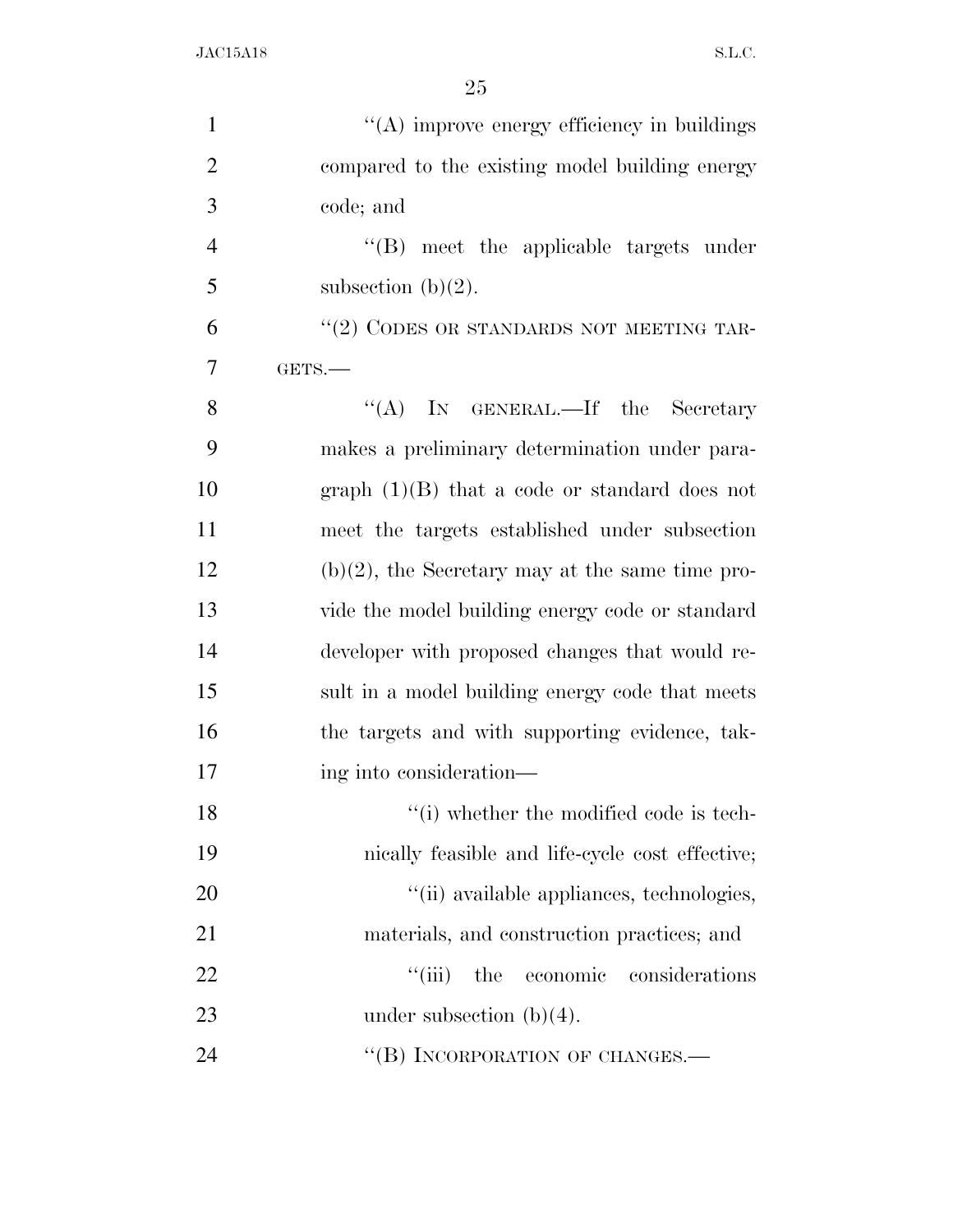| $\mathbf{1}$   | "(i) IN GENERAL.—On receipt of the                    |
|----------------|-------------------------------------------------------|
| $\overline{2}$ | proposed changes, the model building en-              |
| 3              | ergy code or standard developer shall have            |
| $\overline{4}$ | an additional 270 days to accept or reject            |
| 5              | the proposed changes of the Secretary to              |
| 6              | the model building energy code or standard            |
| $\overline{7}$ | for the Secretary to make a final deter-              |
| 8              | mination.                                             |
| 9              | $\lq(\mathbf{ii})$<br>FINAL DETERMINATION.—A          |
| 10             | final determination under paragraph (1)               |
| 11             | shall be on the modified model building en-           |
| 12             | ergy code or standard.                                |
| 13             | "(e) ADMINISTRATION.—In carrying out this section,    |
| 14             | the Secretary shall—                                  |
| 15             | $\lq(1)$ publish notice of targets and supporting     |
| 16             | analysis and determinations under this section in the |
| 17             | Federal Register to provide an explanation of and     |
| 18             | the basis for such actions, including any supporting  |
| 19             | modeling, data, assumptions, protocols, and cost-     |
| 20             | benefit analysis, including return on investment; and |
| 21             | $\lq(2)$ provide an opportunity for public comment    |
| 22             | on targets and supporting analysis and determina-     |
| 23             | tions under this section.                             |
| 24             | "(f) VOLUNTARY CODES AND STANDARDS.-Not-              |
| 25             | withstanding any other provision of this section, any |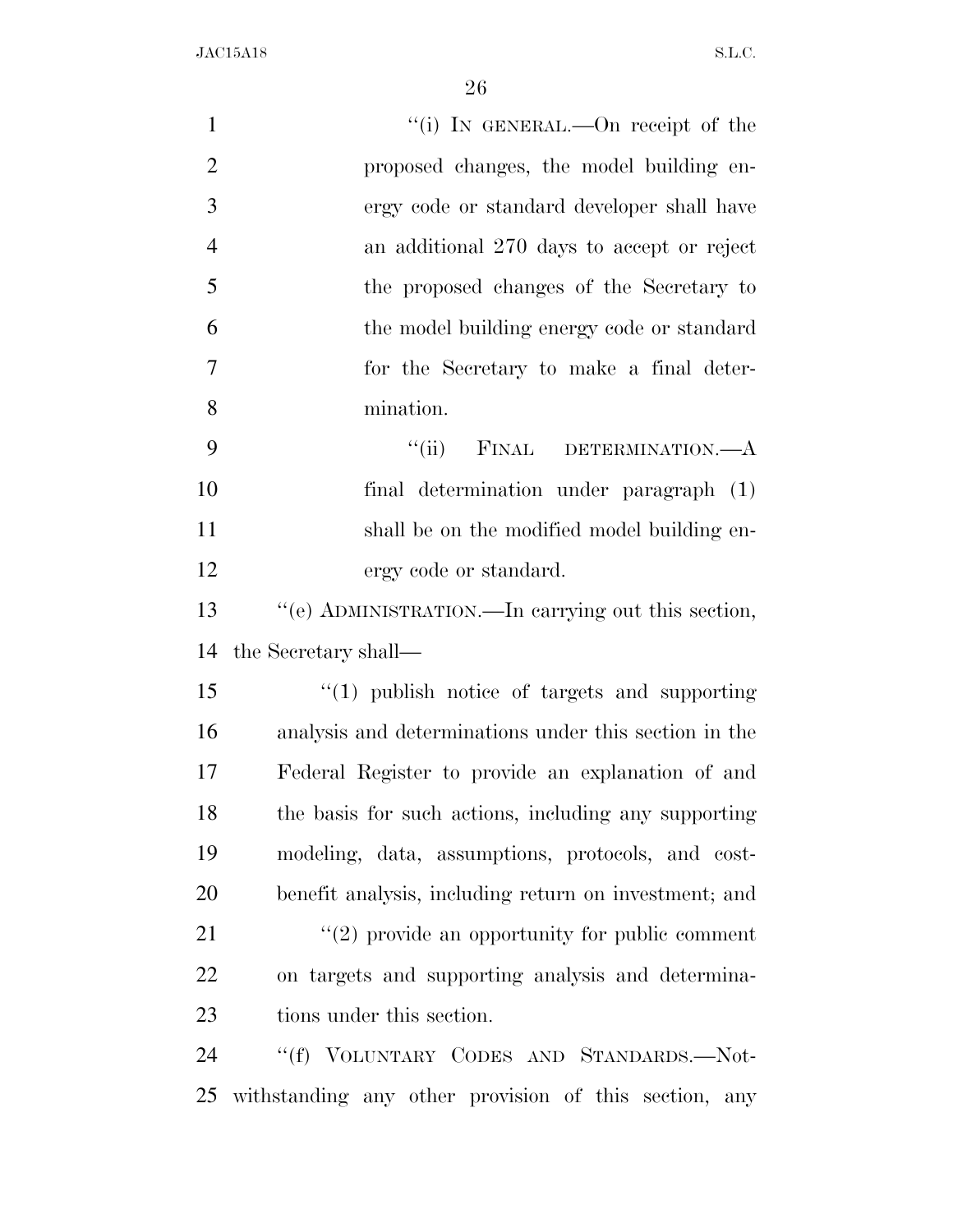model building code or standard established under section 304 shall not be binding on a State, local government, or Indian tribe as a matter of Federal law.''.

# **SEC. 1002. BUDGET-NEUTRAL DEMONSTRATION PROGRAM FOR ENERGY AND WATER CONSERVATION IM- PROVEMENTS AT MULTIFAMILY RESIDEN-TIAL UNITS.**

 (a) ESTABLISHMENT.—The Secretary of Housing and Urban Development (referred to in this section as the ''Secretary'') shall establish a demonstration program under which, during the period beginning on the date of enactment of this Act, and ending on September 30, 2018, the Secretary may enter into budget-neutral, performance- based agreements that result in a reduction in energy or water costs with such entities as the Secretary determines to be appropriate under which the entities shall carry out projects for energy or water conservation improvements at not more than 20,000 residential units in multifamily buildings participating in—

 (1) the project-based rental assistance program under section 8 of the United States Housing Act of 1937 (42 U.S.C. 1437f), other than assistance pro-23 vided under section 8(o) of that Act;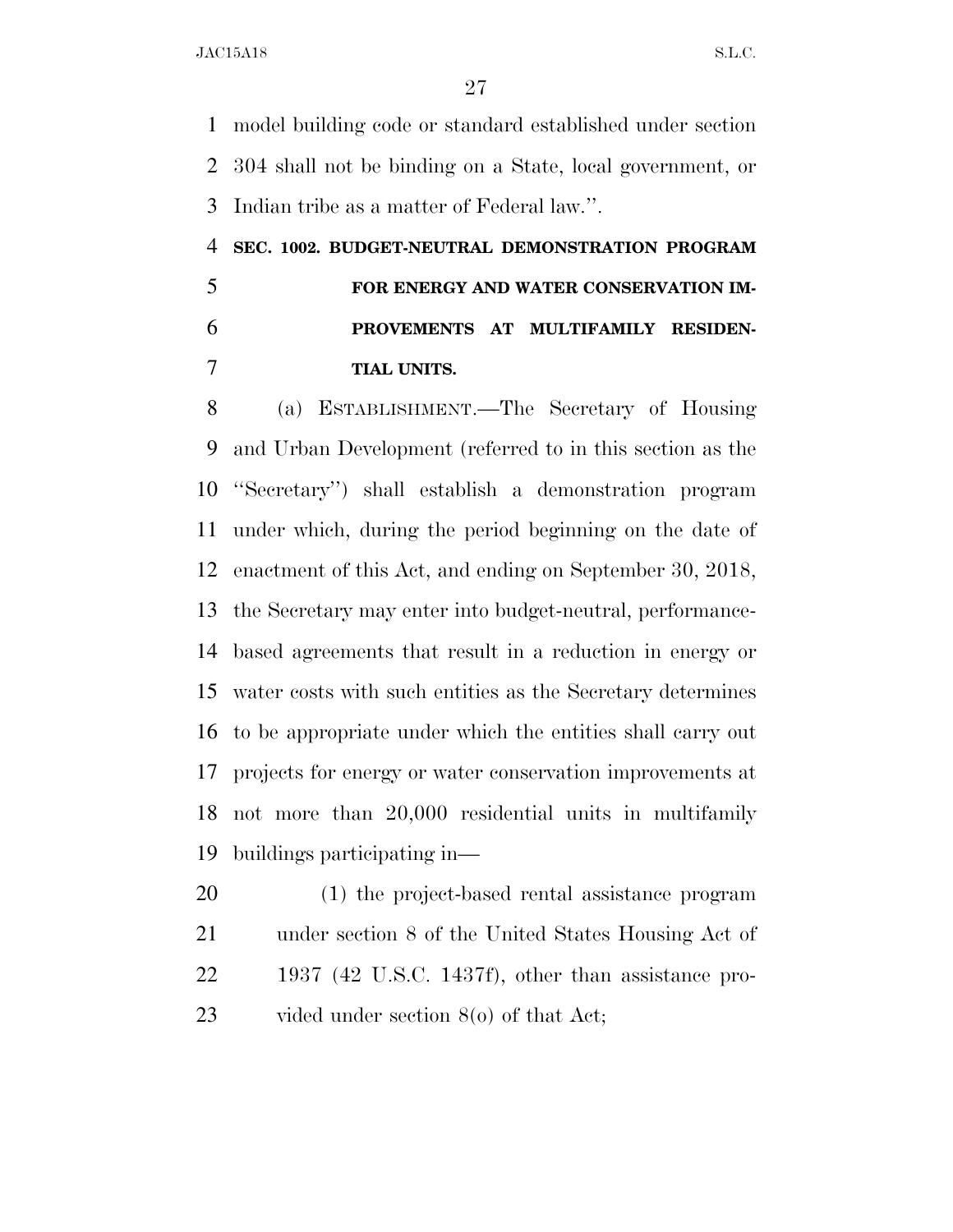| $\mathbf{1}$   | (2) the supportive housing for the elderly pro-    |
|----------------|----------------------------------------------------|
| $\overline{2}$ | gram under section 202 of the Housing Act of 1959  |
| 3              | $(12 \text{ U.S.C. } 1701q)$ ; or                  |
| $\overline{4}$ | (3) the supportive housing for persons with dis-   |
| 5              | abilities program under section $811(d)(2)$ of the |
| 6              | Cranston-Gonzalez National Affordable Housing Act  |
| 7              | $(42 \text{ U.S.C. } 8013(d)(2)).$                 |
| 8              | (b) REQUIREMENTS.-                                 |
| 9              | (1) PAYMENTS CONTINGENT ON SAVINGS.—               |
| 10             | (A) IN GENERAL.—The Secretary shall                |
| 11             | provide to an entity a payment under an agree-     |
| 12             | ment under this section only during applicable     |
| 13             | years for which an energy or water cost savings    |
| 14             | is achieved with respect to the applicable multi-  |
| 15             | family portfolio of properties, as determined by   |
| 16             | the Secretary, in accordance with subparagraph     |
| 17             | (B).                                               |
| 18             | (B) PAYMENT METHODOLOGY.-                          |
| 19             | (i) IN GENERAL.—Each agreement                     |
| 20             | under this section shall include a pay-for-        |
| 21             | success provision—                                 |
| 22             | (I) that will serve as a payment                   |
| 23             | threshold for the term of the agree-               |
| 24             | ment; and                                          |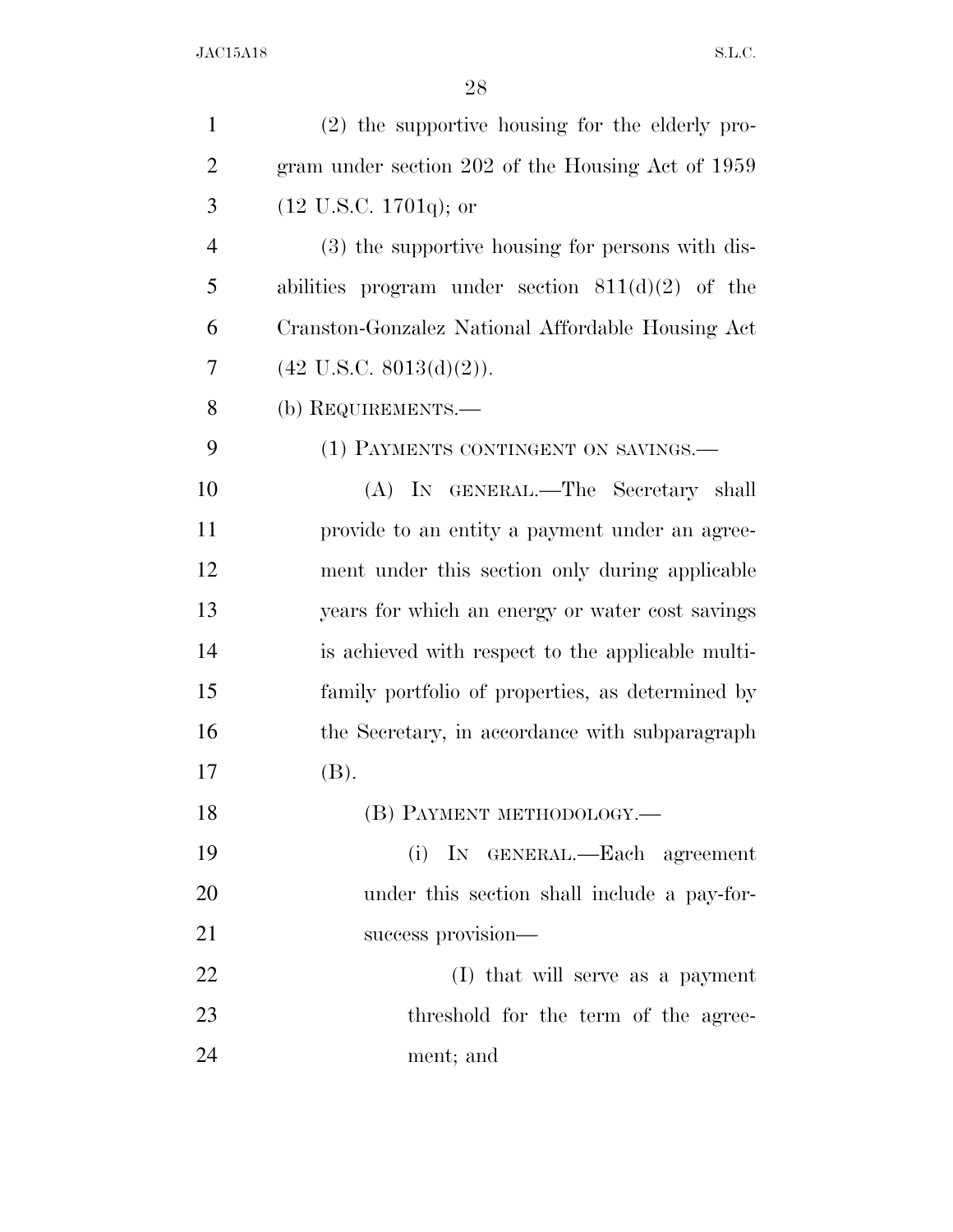| $\mathbf{1}$   | (II) pursuant to which the De-                 |
|----------------|------------------------------------------------|
| $\overline{2}$ | partment of Housing and Urban De-              |
| 3              | velopment shall share a percentage of          |
| $\overline{4}$ | the savings at a level determined by           |
| 5              | the Secretary that is sufficient to            |
| 6              | cover the administrative costs of car-         |
| 7              | rying out this section.                        |
| 8              | (ii) LIMITATIONS.—A payment made               |
| 9              | by the Secretary under an agreement            |
| 10             | under this section shall—                      |
| 11             | (I) be contingent on documented                |
| 12             | utility savings; and                           |
| 13             | (II) not exceed the utility savings            |
| 14             | achieved by the date of the payment,           |
| 15             | and not previously paid, as a result of        |
| 16             | the improvements made under the                |
| 17             | agreement.                                     |
| 18             | (C) THIRD PARTY VERIFICATION.—Savings          |
| 19             | payments made by the Secretary under this sec- |
| 20             | tion shall be based on a measurement and       |
| 21             | verification protocol that includes at least—  |
| 22             | (i) establishment of a weather-normal-         |
| 23             | ized and occupancy-normalized utility con-     |
| 24             | sumption baseline established preretrofit;     |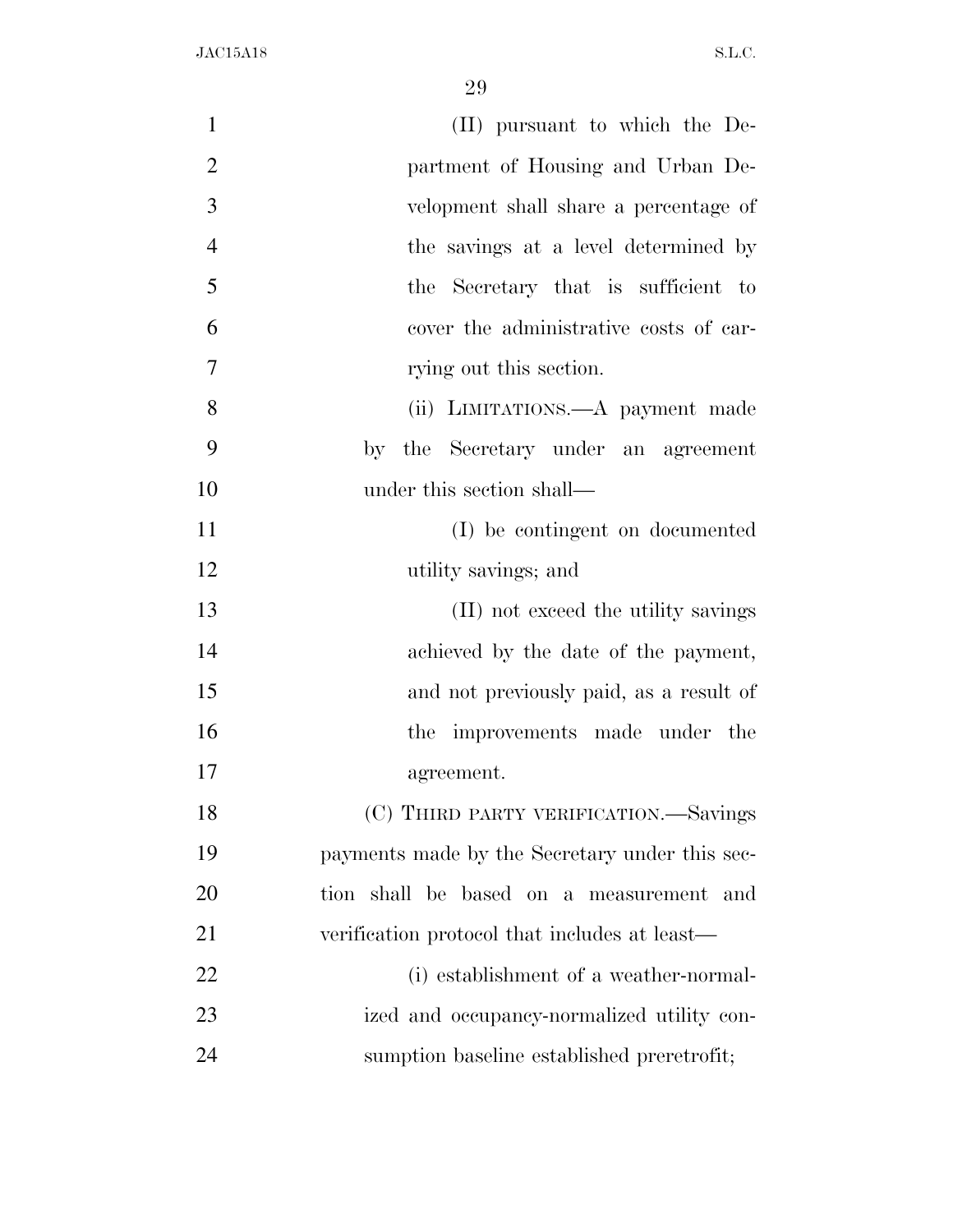| $\mathbf{1}$   | (ii) annual third party confirmation of          |
|----------------|--------------------------------------------------|
| $\overline{2}$ | actual utility consumption and cost for          |
| 3              | owner-paid utilities;                            |
| $\overline{4}$ | (iii) annual third party validation of           |
| 5              | the tenant utility allowances in effect dur-     |
| 6              | ing the applicable year and vacancy rates        |
| 7              | for each unit type; and                          |
| 8              | (iv) annual third party determination            |
| 9              | of savings to the Secretary.                     |
| 10             | $(2)$ TERM.—The term of an agreement under       |
| 11             | this section shall be not longer than 12 years.  |
| 12             | ENTITY ELIGIBILITY.—The<br>(3)<br>Secretary      |
| 13             | shall—                                           |
| 14             | $(A)$ establish a competitive process for en-    |
| 15             | tering into agreements under this section; and   |
| 16             | (B) enter into such agreements only with         |
| 17             | entities that demonstrate significant experience |
|                |                                                  |
| 18             | relating to-                                     |
| 19             | (i) financing and operating properties           |
| 20             | receiving assistance under a program de-         |
| 21             | scribed in subsection (a);                       |
| 22             | (ii) oversight of energy and water con-          |
| 23             | servation programs, including oversight of       |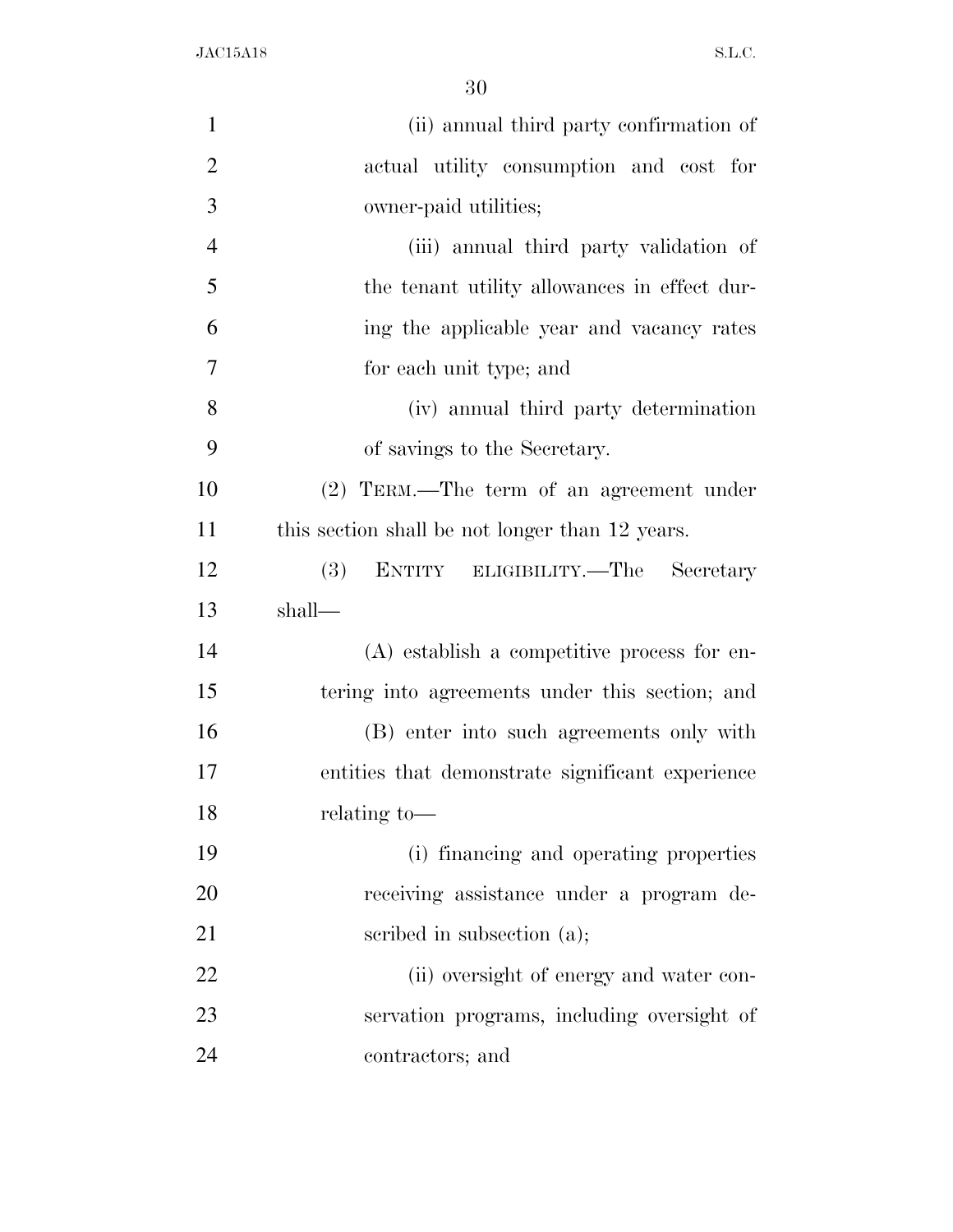| $\mathbf{1}$   | (iii) raising capital for energy and                   |
|----------------|--------------------------------------------------------|
| $\overline{2}$ | water conservation improvements from                   |
| 3              | charitable organizations or private inves-             |
| $\overline{4}$ | tors.                                                  |
| 5              | GEOGRAPHICAL DIVERSITY.-Each agree-<br>(4)             |
| 6              | ment entered into under this section shall provide     |
| 7              | for the inclusion of properties with the greatest fea- |
| 8              | sible regional and State variance.                     |
| 9              | (c) PLAN AND REPORTS.—                                 |
| 10             | (1) PLAN.—Not later than 90 days after the             |
| 11             | date of enactment of this Act, the Secretary shall     |
| 12             | submit to the Committees on Appropriations of the      |
| 13             | House of Representatives and the Senate, the Com-      |
| 14             | mittee on Energy and Natural Resources of the Sen-     |
| 15             | ate, and the Committee on Energy and Commerce of       |
| 16             | the House of Representatives a detailed plan for the   |
| 17             | implementation of this section.                        |
| 18             | (2) REPORTS.—Not later than 1 year after the           |
| 19             | date of enactment of this Act, and annually there-     |
| 20             | after, the Secretary shall—                            |
| 21             | (A) conduct an evaluation of the program               |
| 22             | under this section; and                                |
| 23             | (B) submit to Congress a report describing             |
| 24             | each evaluation conducted under subparagraph           |
| 25             | (A).                                                   |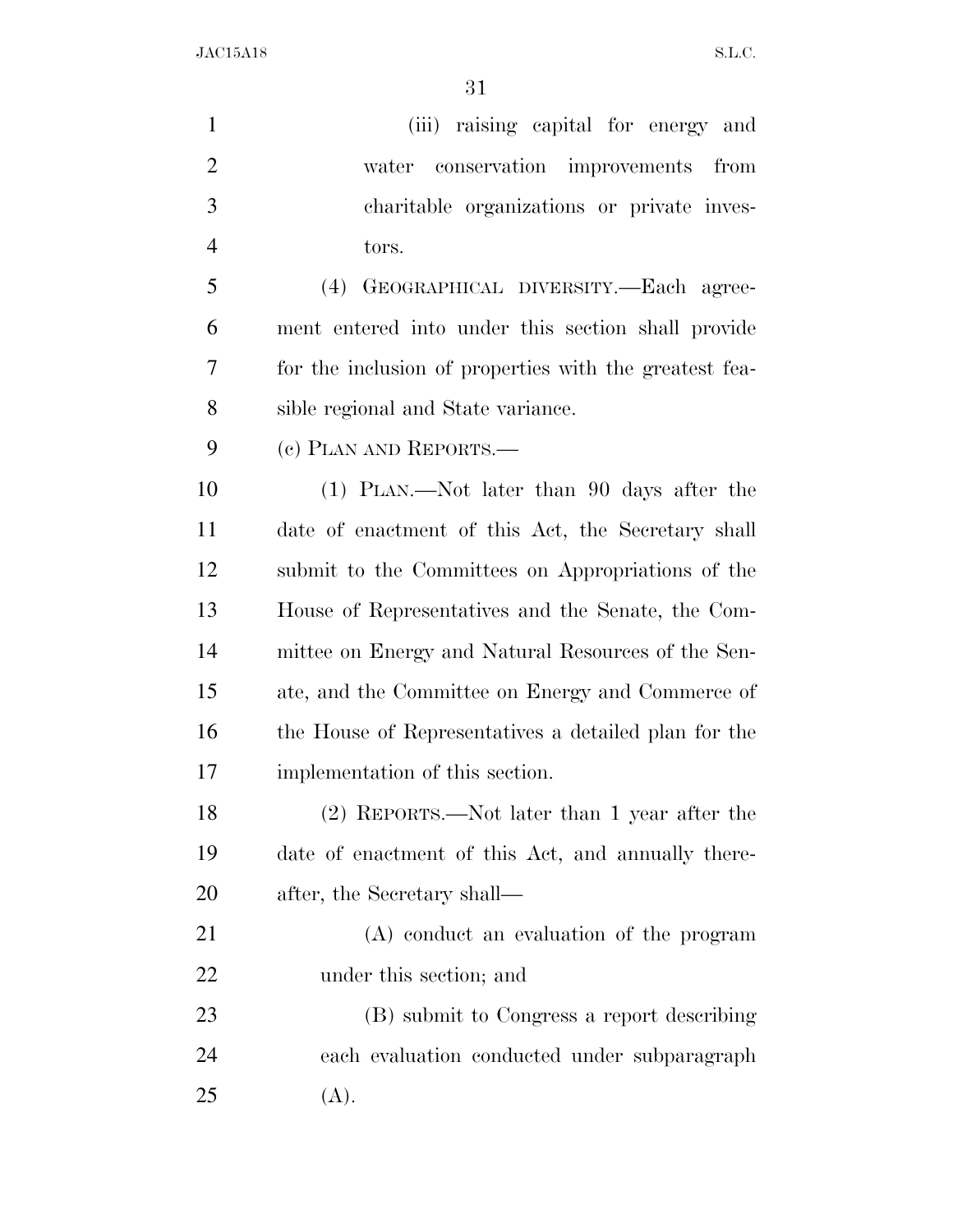(d) FUNDING.—For each fiscal year during which an agreement under this section is in effect, the Secretary may use to carry out this section any funds appropriated to the Secretary for the renewal of contracts under a pro-gram described in subsection (a).

# **SEC. 1003. COORDINATION OF ENERGY RETROFITTING AS-SISTANCE FOR SCHOOLS.**

 (a) DEFINITION OF SCHOOL.—In this section, the term ''school'' means—

 (1) an elementary school or secondary school (as defined in section 9101 of the Elementary and Secondary Education Act of 1965 (20 U.S.C. 7801));

 (2) an institution of higher education (as de- fined in section 102(a) of the Higher Education Act 16 of 1965 (20 U.S.C. 1002(a));

 (3) a school of the defense dependents' edu- cation system under the Defense Dependents' Edu- cation Act of 1978 (20 U.S.C. 921 et seq.) or estab- lished under section 2164 of title 10, United States Code;

 (4) a school operated by the Bureau of Indian Affairs;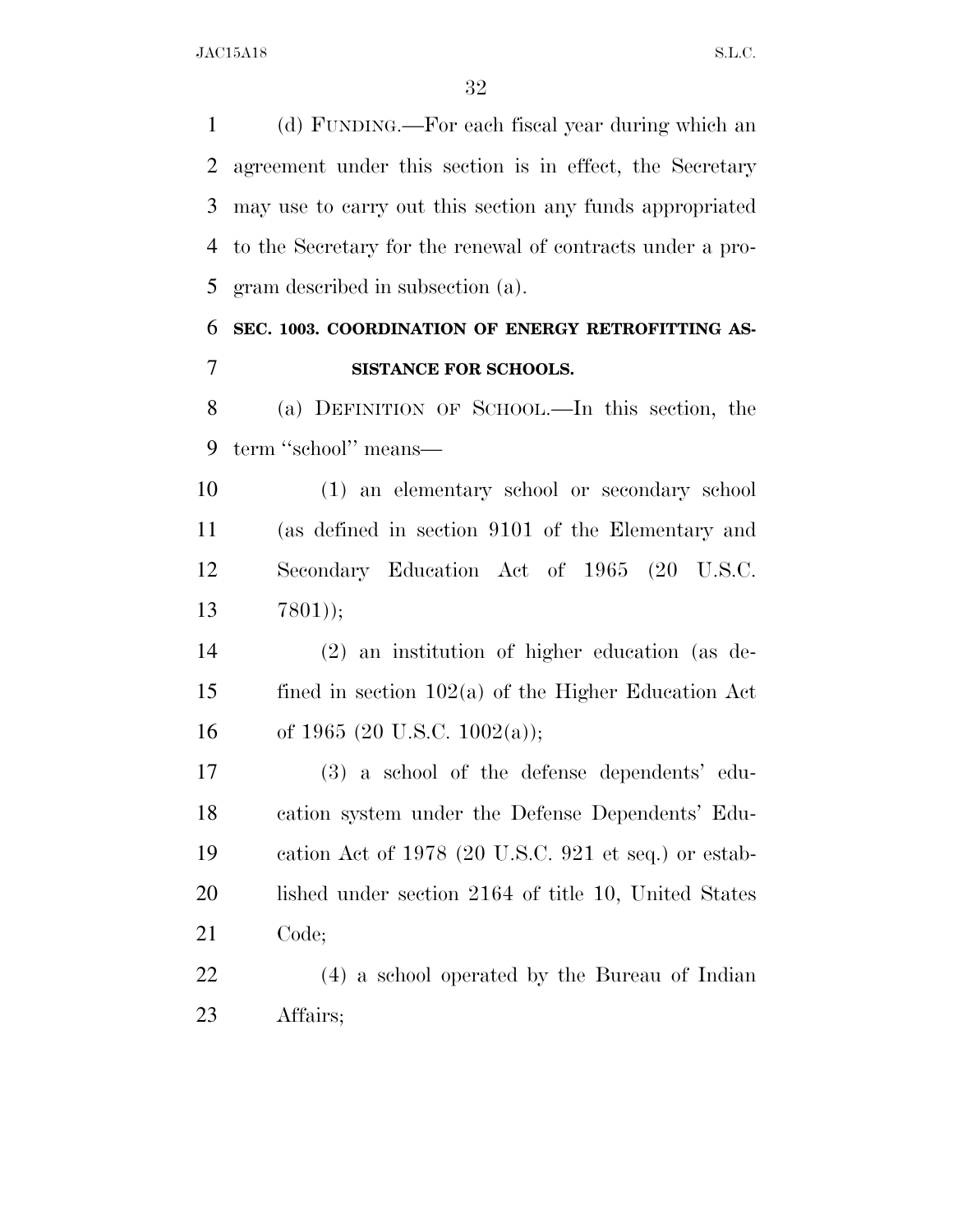(5) a tribally controlled school (as defined in section 5212 of the Tribally Controlled Schools Act of 1988 (25 U.S.C. 2511)); and

 (6) a Tribal College or University (as defined in section 316(b) of the Higher Education Act of 1965 6  $(20 \text{ U.S.C. } 1059e(b))).$ 

 (b) DESIGNATION OF LEAD AGENCY.—The Sec- retary, acting through the Office of Energy Efficiency and Renewable Energy, shall act as the lead Federal agency for coordinating and disseminating information on exist- ing Federal programs and assistance that may be used to help initiate, develop, and finance energy efficiency, re- newable energy, and energy retrofitting projects for schools.

 (c) REQUIREMENTS.—In carrying out coordination and outreach under subsection (b), the Secretary shall—

 (1) in consultation and coordination with the appropriate Federal agencies, carry out a review of existing programs and financing mechanisms (in- cluding revolving loan funds and loan guarantees) available in or from the Department of Agriculture, the Department of Energy, the Department of Edu- cation, the Department of the Treasury, the Internal Revenue Service, the Environmental Protection Agency, and other appropriate Federal agencies with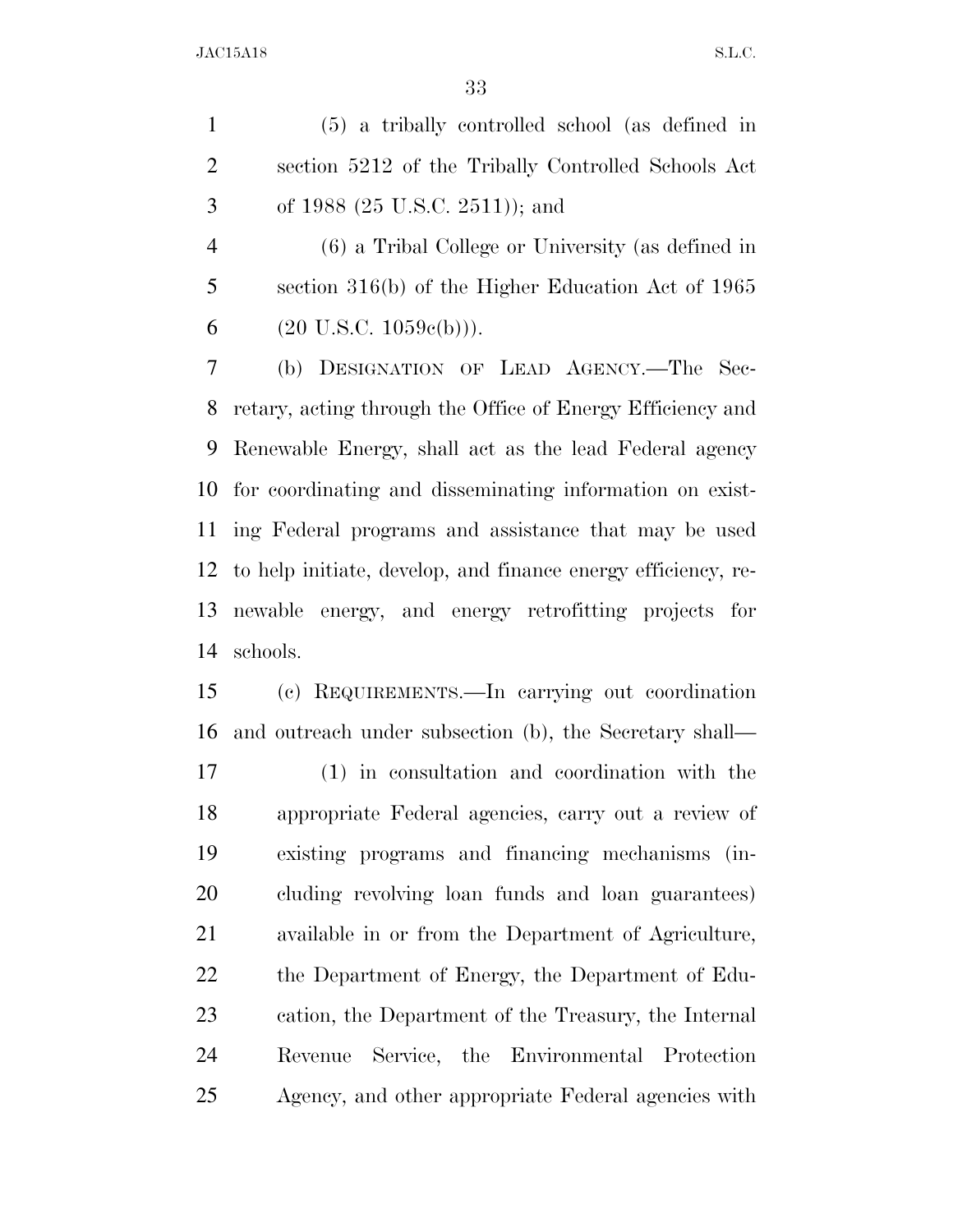jurisdiction over energy financing and facilitation that are currently used or may be used to help ini- tiate, develop, and finance energy efficiency, renew- able energy, and energy retrofitting projects for schools;

 (2) establish a Federal cross-departmental col- laborative coordination, education, and outreach ef- fort to streamline communication and promote avail- able Federal opportunities and assistance described in paragraph (1) for energy efficiency, renewable en- ergy, and energy retrofitting projects that enables States, local educational agencies, and schools—

 (A) to use existing Federal opportunities more effectively; and

 (B) to form partnerships with Governors, State energy programs, local educational, finan- cial, and energy officials, State and local gov- ernment officials, nonprofit organizations, and other appropriate entities to support the initi-20 ation of the projects;

 (3) provide technical assistance for States, local educational agencies, and schools to help develop and finance energy efficiency, renewable energy, and energy retrofitting projects—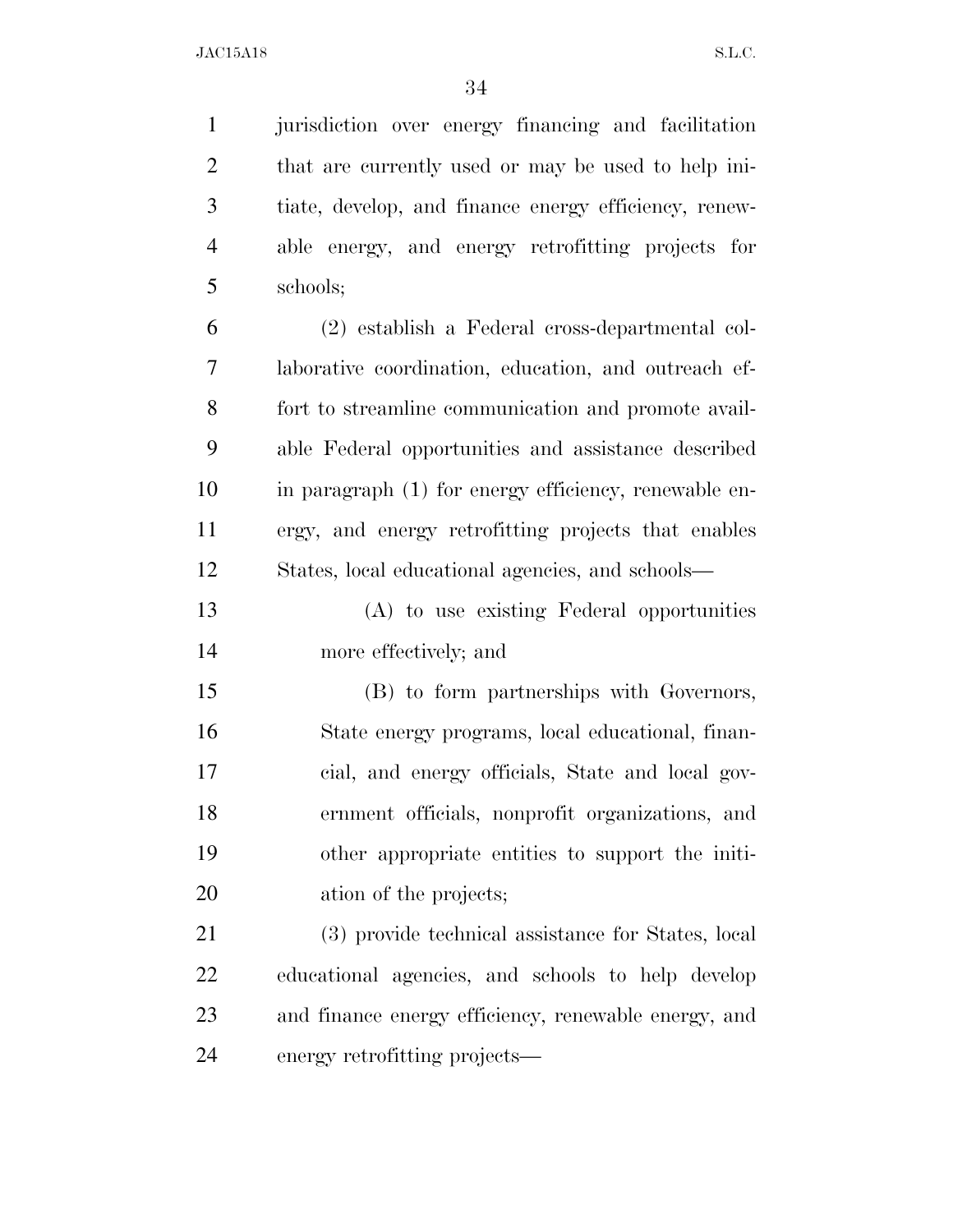| $\mathbf{1}$   | (A) to increase the energy efficiency of               |
|----------------|--------------------------------------------------------|
| $\overline{2}$ | buildings or facilities;                               |
| 3              | (B) to install systems that individually               |
| $\overline{4}$ | generate energy from renewable energy re-              |
| 5              | sources;                                               |
| 6              | (C) to establish partnerships to leverage              |
| $\overline{7}$ | economies of scale and additional financing            |
| 8              | mechanisms available to larger clean energy ini-       |
| 9              | tiatives; or                                           |
| 10             | $(D)$ to promote—                                      |
| 11             | (i) the maintenance of health, environ-                |
| 12             | mental quality, and safety in schools, in-             |
| 13             | cluding the ambient air quality, through               |
| 14             | energy efficiency, renewable energy, and               |
| 15             | energy retrofit projects; and                          |
| 16             | (ii) the achievement of expected en-                   |
| 17             | ergy savings and renewable energy produc-              |
| 18             | tion through proper operations and main-               |
| 19             | tenance practices;                                     |
| 20             | $(4)$ develop and maintain a single online re-         |
| 21             | source website with contact information for relevant   |
| 22             | technical assistance and support staff in the Office   |
| 23             | of Energy Efficiency and Renewable Energy for          |
| 24             | States, local educational agencies, and schools to ef- |
| 25             | fectively access and use Federal opportunities and     |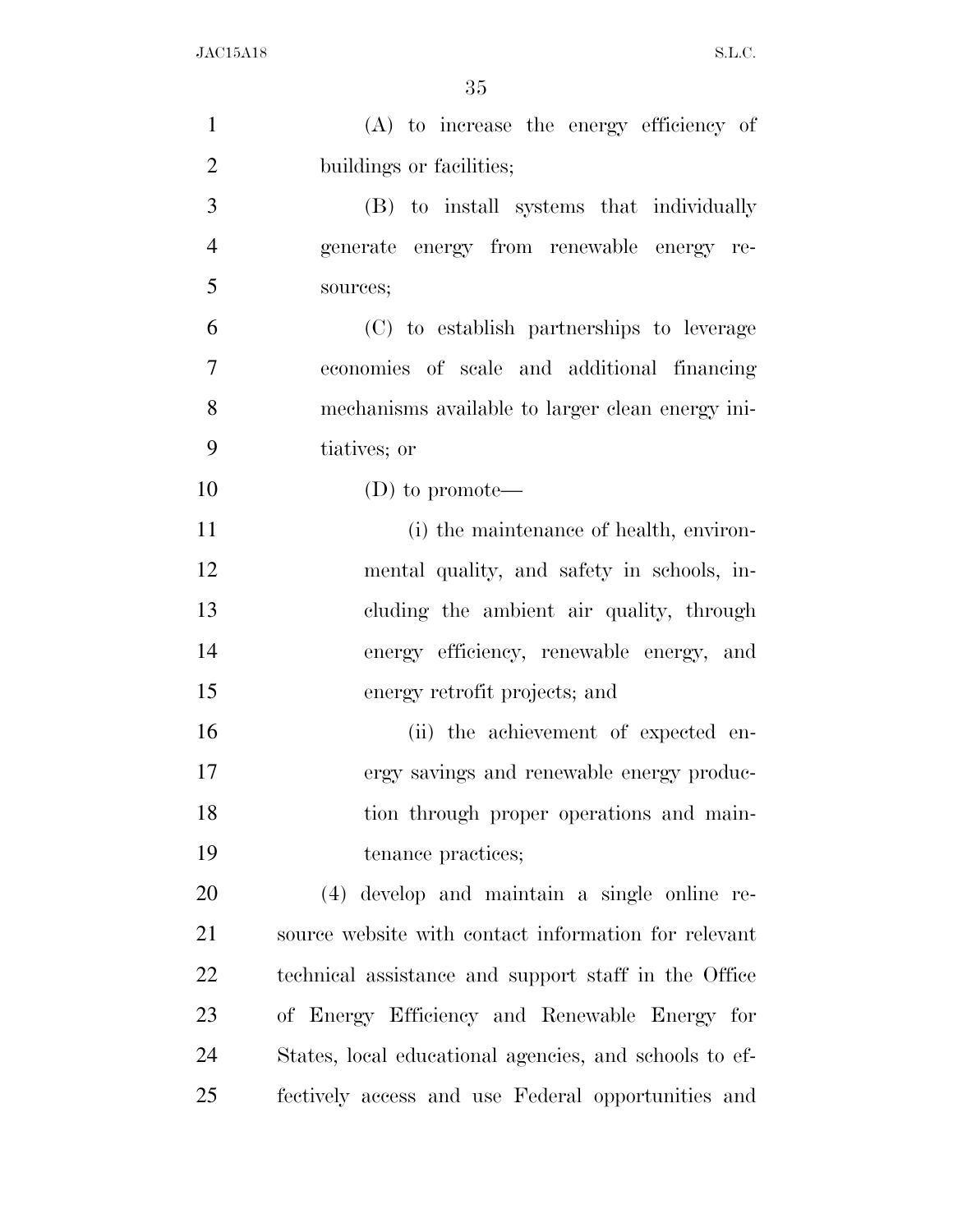| assistance described in paragraph (1) to develop en-    |
|---------------------------------------------------------|
| ergy efficiency, renewable energy, and energy retro-    |
| fitting projects; and                                   |
| (5) establish a process for recognition of schools      |
| $that-$                                                 |
| (A) have successfully implemented energy                |
| efficiency, renewable energy, and energy retro-         |
| fitting projects; and                                   |
| (B) are willing to serve as resources for               |
| other local educational agencies and schools to         |
| assist initiation of similar efforts.                   |
| (d) REPORT.—Not later than 180 days after the date      |
| of enactment of this Act, the Secretary shall submit to |
| Congress a report describing the implementation of this |
| section.                                                |
| SEC. 1004. ENERGY EFFICIENCY RETROFIT PILOT PRO-        |
| GRAM.                                                   |
| (a) DEFINITIONS.—In this section:                       |
| (1) APPLICANT.—The term "applicant" means               |
| a nonprofit organization that applies for a grant       |
| under this section.                                     |
| (2) ENERGY-EFFICIENCY IMPROVEMENT.                      |
| (A) IN GENERAL.—The term "energy-effi-                  |
|                                                         |
| ciency improvement" means an installed meas-            |
|                                                         |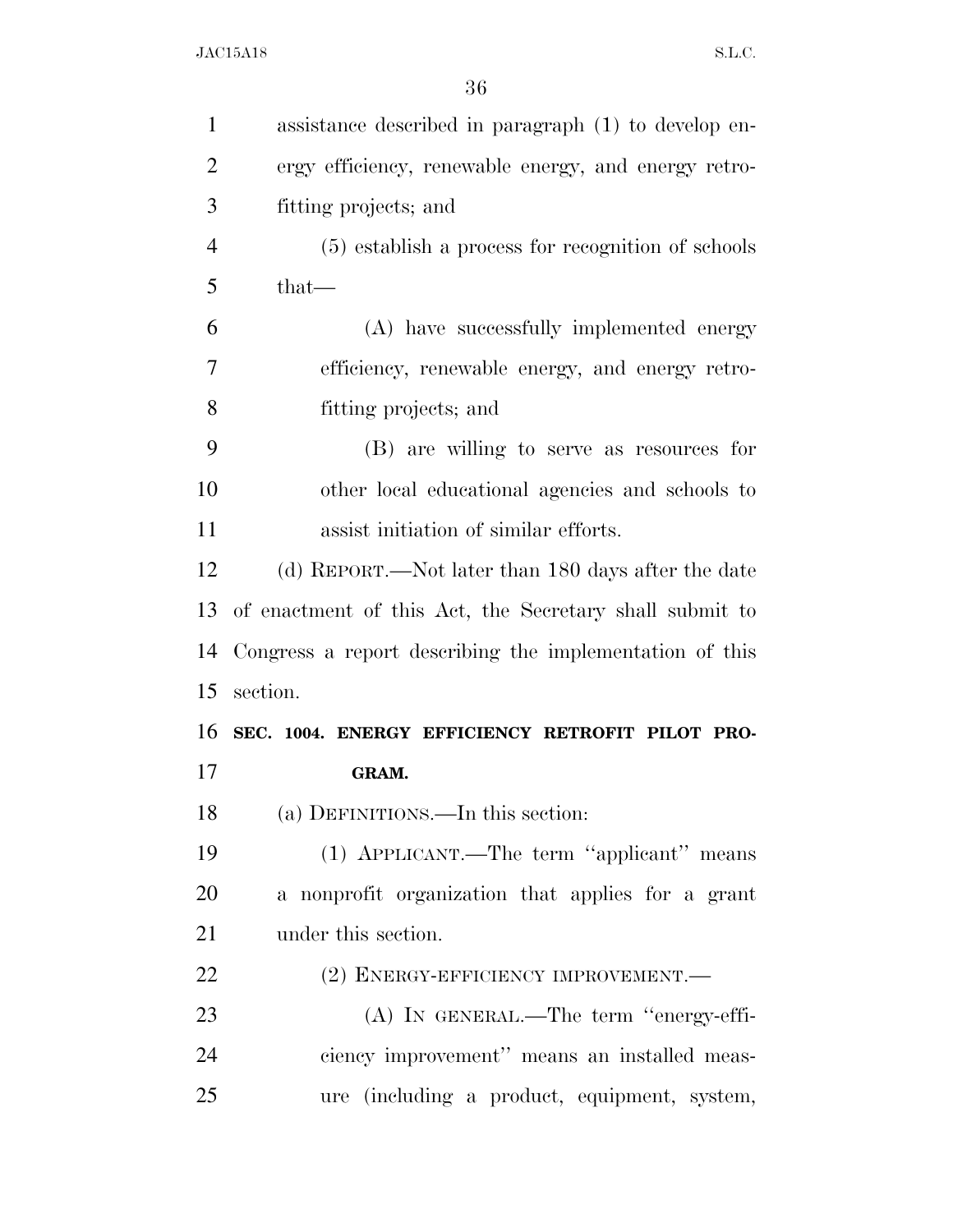| $\mathbf{1}$   | service, or practice) that results in a reduction |
|----------------|---------------------------------------------------|
| $\overline{2}$ | in use by a nonprofit organization for energy or  |
| 3              | fuel supplied from outside the nonprofit build-   |
| $\overline{4}$ | ing.                                              |
| 5              | (B) INCLUSIONS.—The term "energy-effi-            |
| 6              | ciency improvement" includes an installed         |
| 7              | measure described in subparagraph (A) involv-     |
| 8              | $ing$ —                                           |
| 9              | (i) repairing, replacing, or installing—          |
| 10             | (I) a roof or lighting system, or                 |
| 11             | component of a roof or lighting sys-              |
| 12             | tem;                                              |
| 13             | (II) a window;                                    |
| 14             | (III) a door, including a security                |
| 15             | door; or                                          |
| 16             | (IV) a heating, ventilation, or air               |
| 17             | conditioning system or component of               |
| 18             | the system (including insulation and              |
| 19             | wiring and plumbing improvements                  |
| 20             | needed to serve a more efficient sys-             |
| 21             | tem);                                             |
| 22             | (ii) a renewable energy generation or             |
| 23             | heating system, including a solar, photo-         |
| 24             | voltaic, wind, geothermal, or biomass (in-        |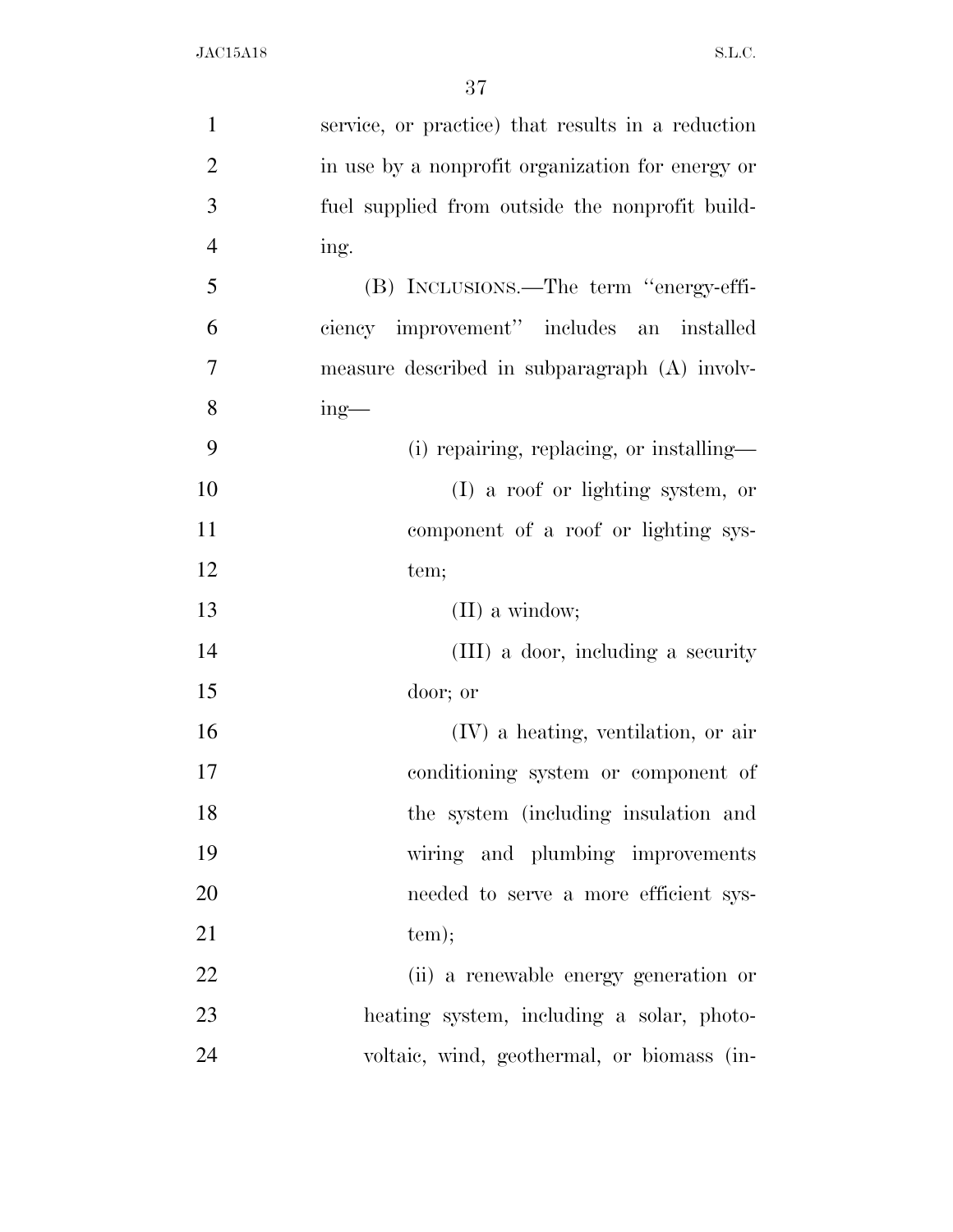| $\mathbf{1}$   | cluding wood pellet) system or component                   |
|----------------|------------------------------------------------------------|
| $\overline{2}$ | of the system; and                                         |
| 3              | (iii) any other measure taken to mod-                      |
| $\overline{4}$ | ernize, renovate, or repair a nonprofit                    |
| 5              | building to make the nonprofit building                    |
| 6              | more energy efficient.                                     |
| 7              | (3) NONPROFIT BUILDING.—                                   |
| 8              | (A) IN GENERAL.—The term "nonprofit                        |
| 9              | building" means a building operated and owned              |
| 10             | by a nonprofit organization.                               |
| 11             | (B) INCLUSIONS.—The term "nonprofit                        |
| 12             | building" includes a building described in sub-            |
| 13             | paragraph $(A)$ that is —                                  |
| 14             | (i) a hospital;                                            |
| 15             | (ii) a youth center;                                       |
| 16             | (iii) a school;                                            |
| 17             | (iv) a social-welfare program facility;                    |
| 18             | (v) a faith-based organization; and                        |
| 19             | (vi) any other nonresidential and non-                     |
| 20             | commercial structure.                                      |
| 21             | (b) ESTABLISHMENT.—Not later than 1 year after             |
| 22             | the date of enactment of this Act, the Secretary shall es- |
| 23             | tablish a pilot program to award grants for the purpose    |
| 24             | of retrofitting nonprofit buildings with energy-efficiency |
| 25             | improvements.                                              |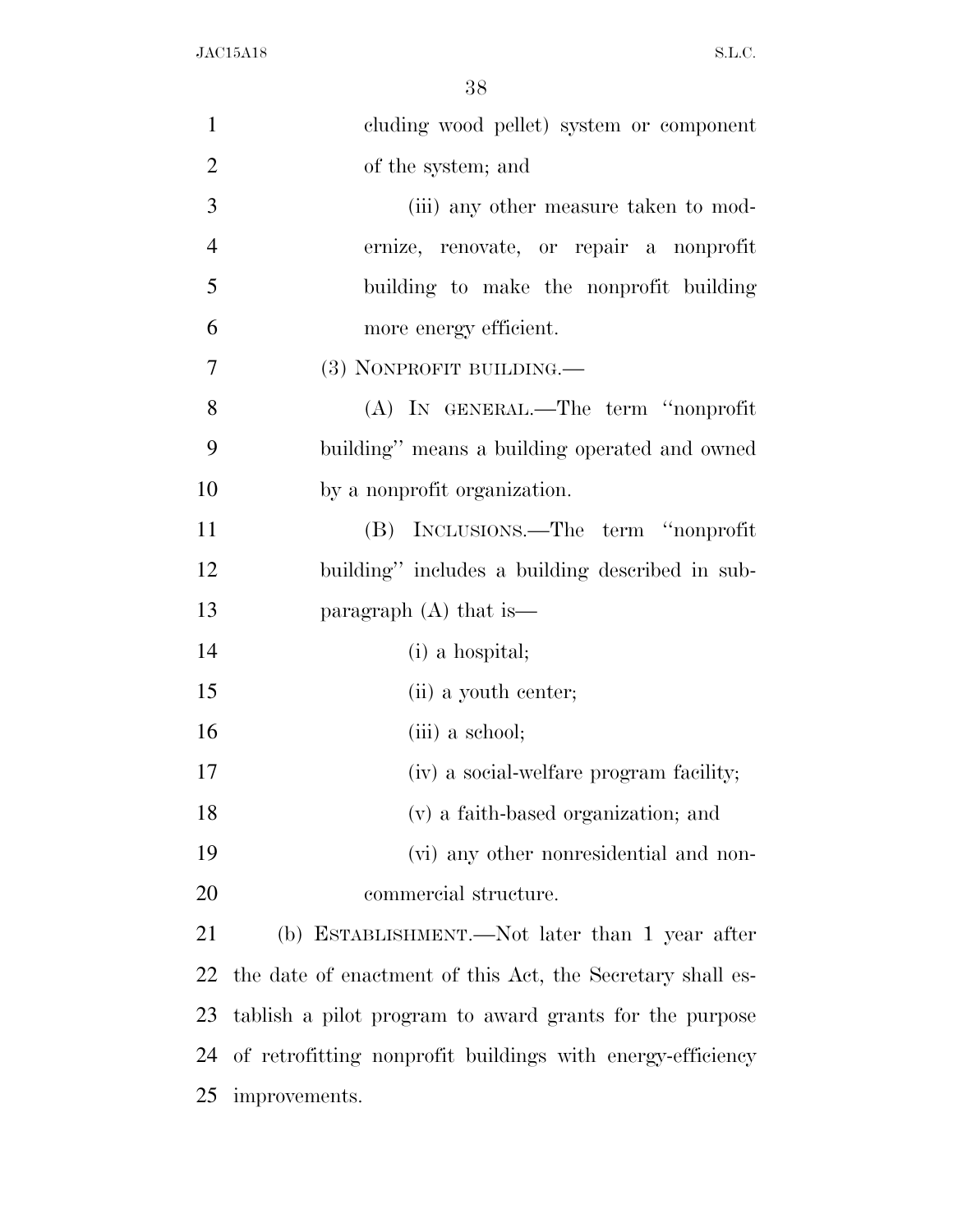(c) GRANTS.—

 (1) IN GENERAL.—The Secretary may award grants under the program established under sub-section (b).

 (2) APPLICATION.—The Secretary may award a grant under this section if an applicant submits to the Secretary an application at such time, in such form, and containing such information as the Sec-retary may prescribe.

 (3) CRITERIA FOR GRANT.—In determining whether to award a grant under this section, the Secretary shall apply performance-based criteria, which shall give priority to applications based on— 14 (A) the energy savings achieved; (B) the cost-effectiveness of the energy-ef- ficiency improvement; (C) an effective plan for evaluation, meas-

urement, and verification of energy savings;

 (D) the financial need of the applicant; and

 (E) the percentage of the matching con-22 tribution by the applicant.

 (4) LIMITATION ON INDIVIDUAL GRANT AMOUNT.—Each grant awarded under this section shall not exceed—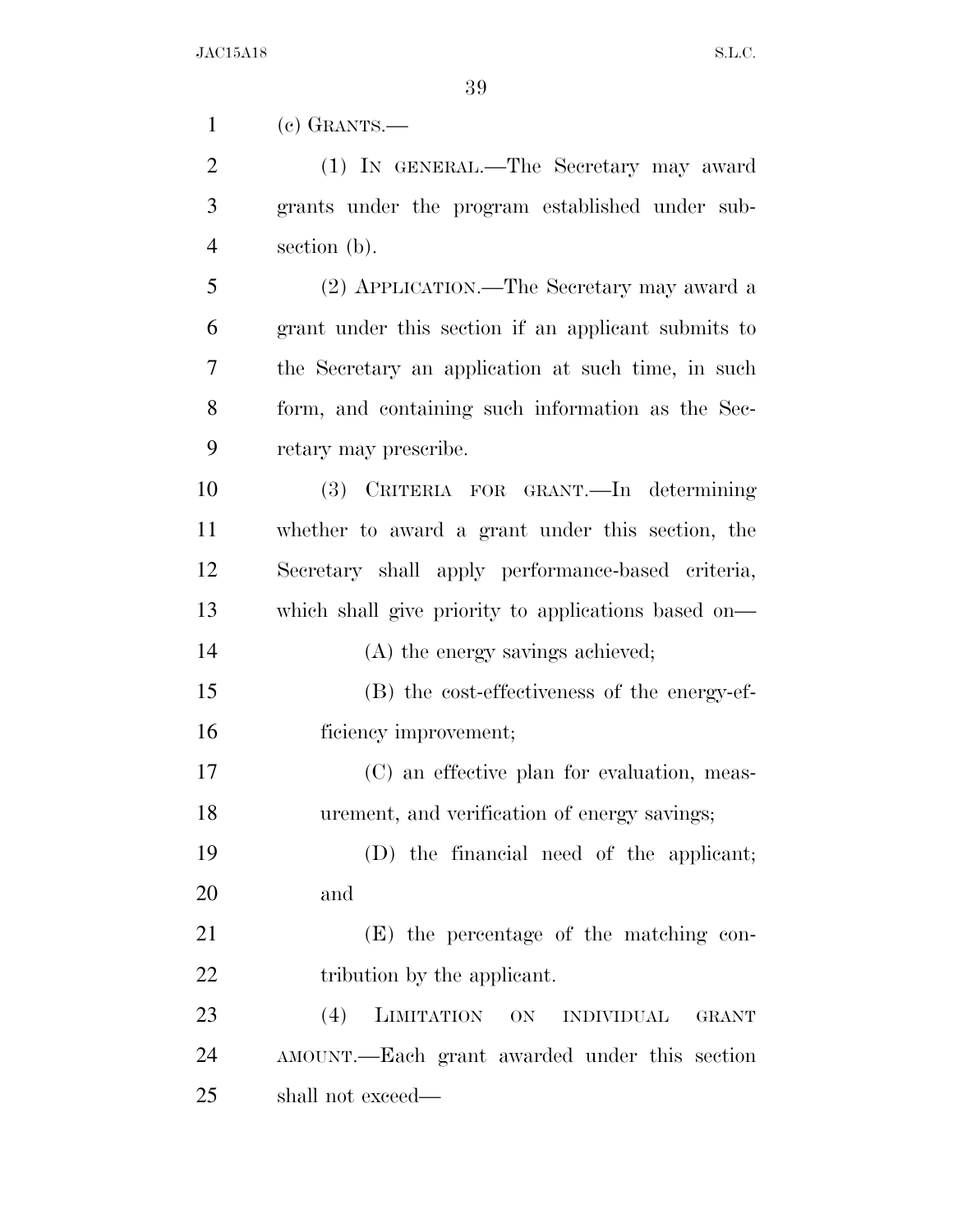| $\mathbf{1}$   | $(A)$ an amount equal to 50 percent of the                |
|----------------|-----------------------------------------------------------|
| $\overline{2}$ | energy-efficiency improvement; and                        |
| 3              | $(B)$ \$200,000.                                          |
| $\overline{4}$ | $(5)$ COST SHARING.—                                      |
| 5              | $(A)$ In GENERAL.— $A$ grant awarded under                |
| 6              | this section shall be subject to a minimum non-           |
| 7              | Federal cost-sharing requirement of 50 percent.           |
| 8              | (B) IN-KIND CONTRIBUTIONS.—The non-                       |
| 9              | Federal share may be provided in the form of              |
| 10             | in-kind contributions of materials or services.           |
| 11             | (d) AUTHORIZATION OF APPROPRIATIONS.—There is             |
| 12             | authorized to be appropriated to carry out this section   |
| 13             | $$10,000,000$ for each of fiscal years 2016 through 2020, |
| 14             | to remain available until expended.                       |
| 15             | SEC. 1005. UTILITY ENERGY SERVICE CONTRACTS.              |
| 16             | Section 546 of the National Energy Conservation           |
| 17             | Policy Act (42 U.S.C. 8256) is amended by adding at the   |
| 18             | end the following:                                        |
| 19             | "(f) UTILITY ENERGY SERVICE CONTRACTS.-                   |
| 20             | "(1) IN GENERAL.—Each Federal agency may                  |
| 21             | use, to the maximum extent practicable, measures          |
| 22             | provided by law to meet energy efficiency and con-        |
| 23             | servation mandates and laws, including through util-      |
| 24             | ity energy service contracts.                             |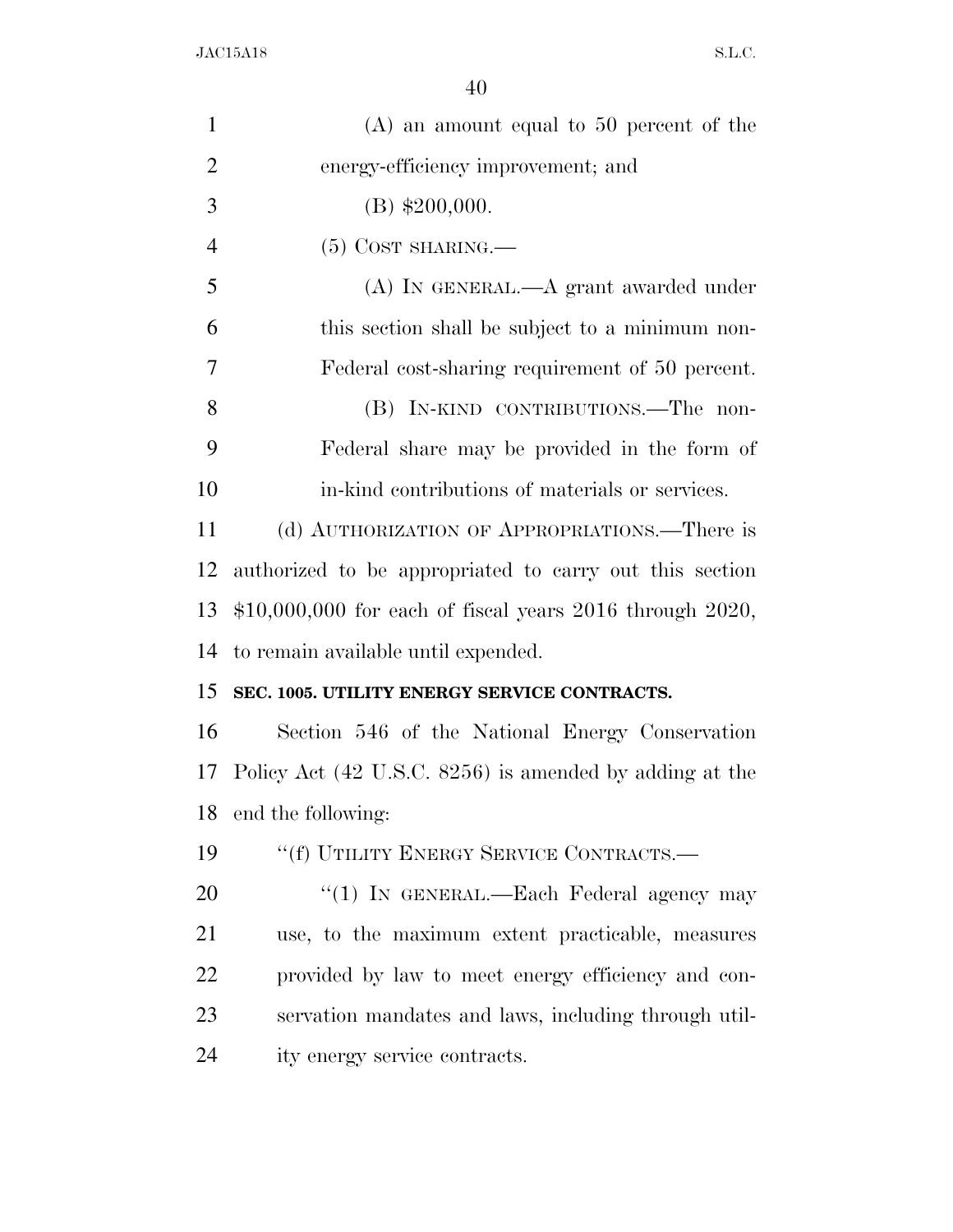| $\mathbf{1}$   | "(2) CONTRACT PERIOD.—The term of a utility                 |
|----------------|-------------------------------------------------------------|
| $\overline{2}$ | energy service contract entered into by a Federal           |
| 3              | agency may have a contract period that extends be-          |
| $\overline{4}$ | yond 10 years, but not to exceed 25 years.                  |
| 5              | "(3) REQUIREMENTS.—The conditions of a util-                |
| 6              | ity energy service contract entered into by a Federal       |
| 7              | agency shall include requirements for measurement,          |
| 8              | verification, and performance assurances or guaran-         |
| 9              | tees of the savings.".                                      |
| 10             | SEC. 1006. USE OF ENERGY AND WATER EFFICIENCY MEAS-         |
| 11             | URES IN FEDERAL BUILDINGS.                                  |
| 12             | (a) ENERGY MANAGEMENT REQUIREMENTS.-Sec-                    |
| 13             | tion $543(f)(4)$ of the National Energy Conservation Policy |
| 14             | Act $(42 \text{ U.S.C. } 8253(f)(4))$ is amended—           |
| 15             | (1) by redesignating subparagraphs (A) and                  |
| 16             | (B) as clauses (i) and (ii), respectively, and indent-      |
| 17             | ing appropriately;                                          |
| 18             | $(2)$ by striking "Not later than" and inserting            |
| 19             | the following:                                              |
| 20             | "(A) IN GENERAL.—Not later than"; and                       |
| 21             | $(3)$ by adding at the end the following:                   |
| 22             | MEASURES NOT IMPLEMENTED.<br>$\lq\lq (B)$                   |
| 23             | Each energy manager, as part of the certifi-                |
| 24             | cation system under paragraph (7) and using                 |
| 25             | guidelines developed by the Secretary, shall pro-           |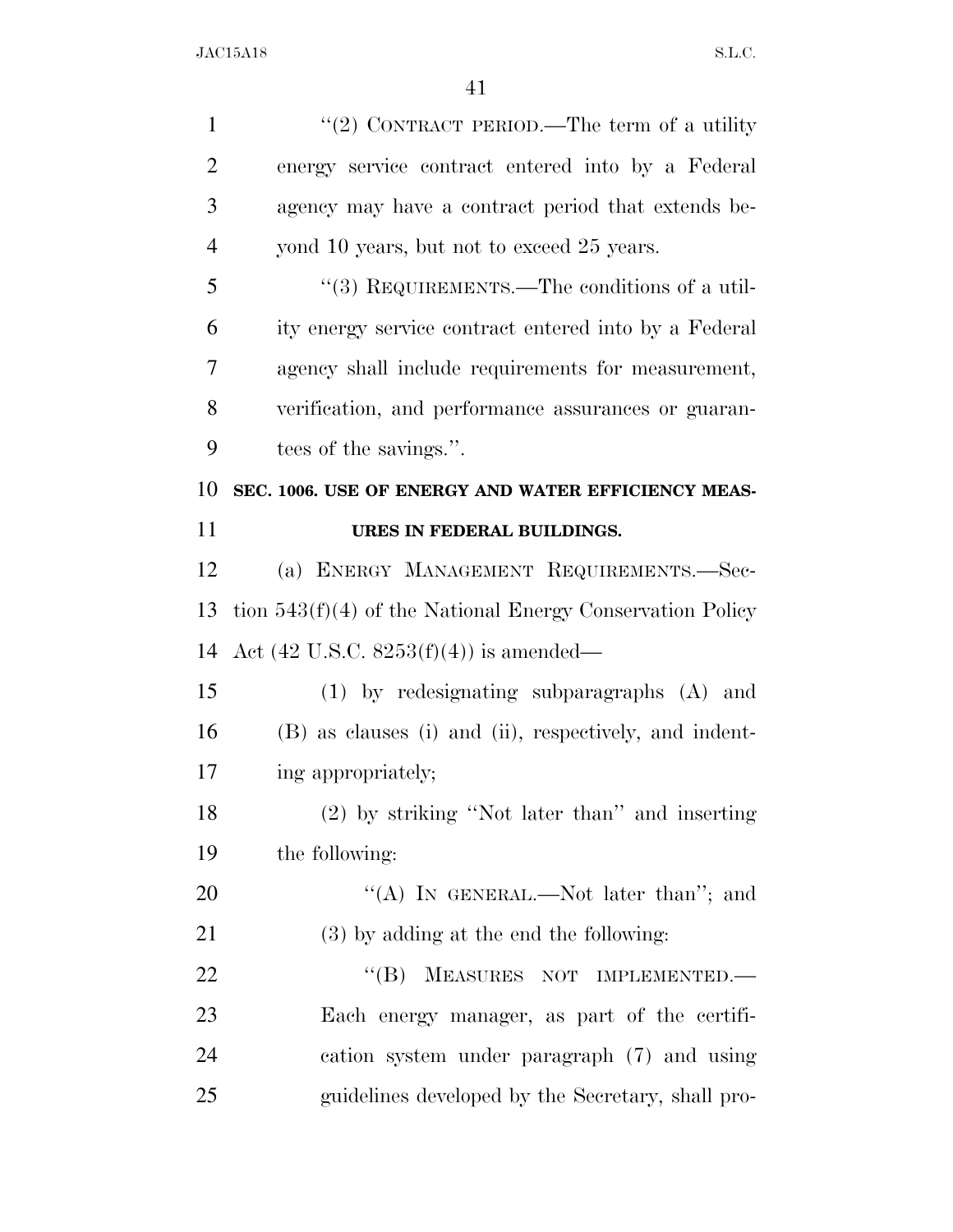| $\mathbf{1}$   | vide an explanation regarding any life-cycle                |
|----------------|-------------------------------------------------------------|
| $\overline{2}$ | cost-effective measures described in subpara-               |
| 3              | graph $(A)(i)$ that have not been implemented.".            |
| $\overline{4}$ | (b) REPORTS.—Section 548(b) of the National En-             |
| 5              | ergy Conservation Policy Act (42 U.S.C. 8258(b)) is         |
| 6              | amended—                                                    |
| 7              | $(1)$ in paragraph $(3)$ , by striking "and" at the         |
| 8              | end;                                                        |
| 9              | $(2)$ in paragraph $(4)$ , by striking the period at        |
| 10             | the end and inserting "; and"; and                          |
| 11             | (3) by adding at the end the following:                     |
| 12             | $\lq(5)(A)$ the status of the energy savings per-           |
| 13             | formance contracts and utility energy service con-          |
| 14             | tracts of each agency;                                      |
| 15             | $\lq\lq$ the investment value of the contracts;             |
| 16             | $\cdot\cdot$ (C) the guaranteed energy savings for the pre- |
| 17             | vious year as compared to the actual energy savings         |
| 18             | for the previous year;                                      |
| 19             | $\lq\lq$ (D) the plan for entering into the contracts in    |
| 20             | the coming year; and                                        |
| 21             | $\lq\lq$ (E) information explaining why any previously      |
| 22             | submitted plans for the contracts were not imple-           |
| 23             | mented.".                                                   |
| 24             | (c) DEFINITION OF ENERGY CONSERVATION MEAS-                 |
| 25             | URES.—Section $551(4)$ of the National Energy Conserva-     |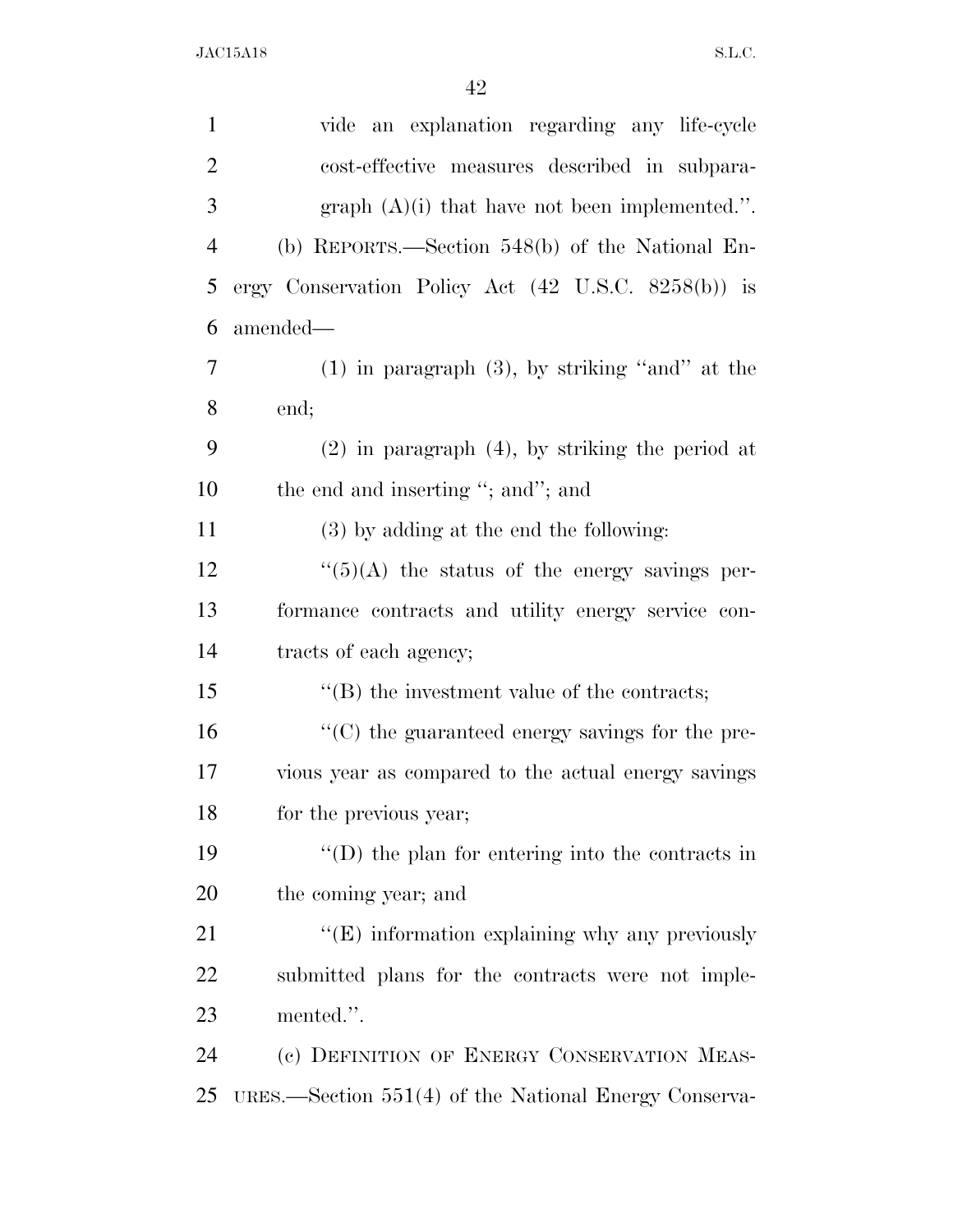tion Policy Act (42 U.S.C. 8259(4)) is amended by strik- ing ''or retrofit activities'' and inserting ''retrofit activi- ties, or energy consuming devices and required support structures''. (d) AUTHORITY TO ENTER INTO CONTRACTS.—Sec-6 tion  $801(a)(2)(F)$  of the National Energy Conservation 7 Policy Act  $(42 \text{ U.S.C. } 8287(a)(2)(F))$  is amended— (1) in clause (i), by striking ''or'' at the end; (2) in clause (ii), by striking the period at the end and inserting ''; or''; and (3) by adding at the end the following:  $\frac{1}{\text{(iii)}}$  limit the recognition of oper- ation and maintenance savings associated with systems modernized or replaced with the implementation of energy conservation measures, water conservation measures, or any combination of energy conservation measures and water conservation meas- ures.''. (e) MISCELLANEOUS AUTHORITY.—Section 801(a)(2) of the National Energy Conservation Policy Act 22 (42 U.S.C.  $8287(a)(2)$ ) is amended by adding at the end the following: 24 "(H) MISCELLANEOUS AUTHORITY.—Not-

withstanding any other provision of law, a Fed-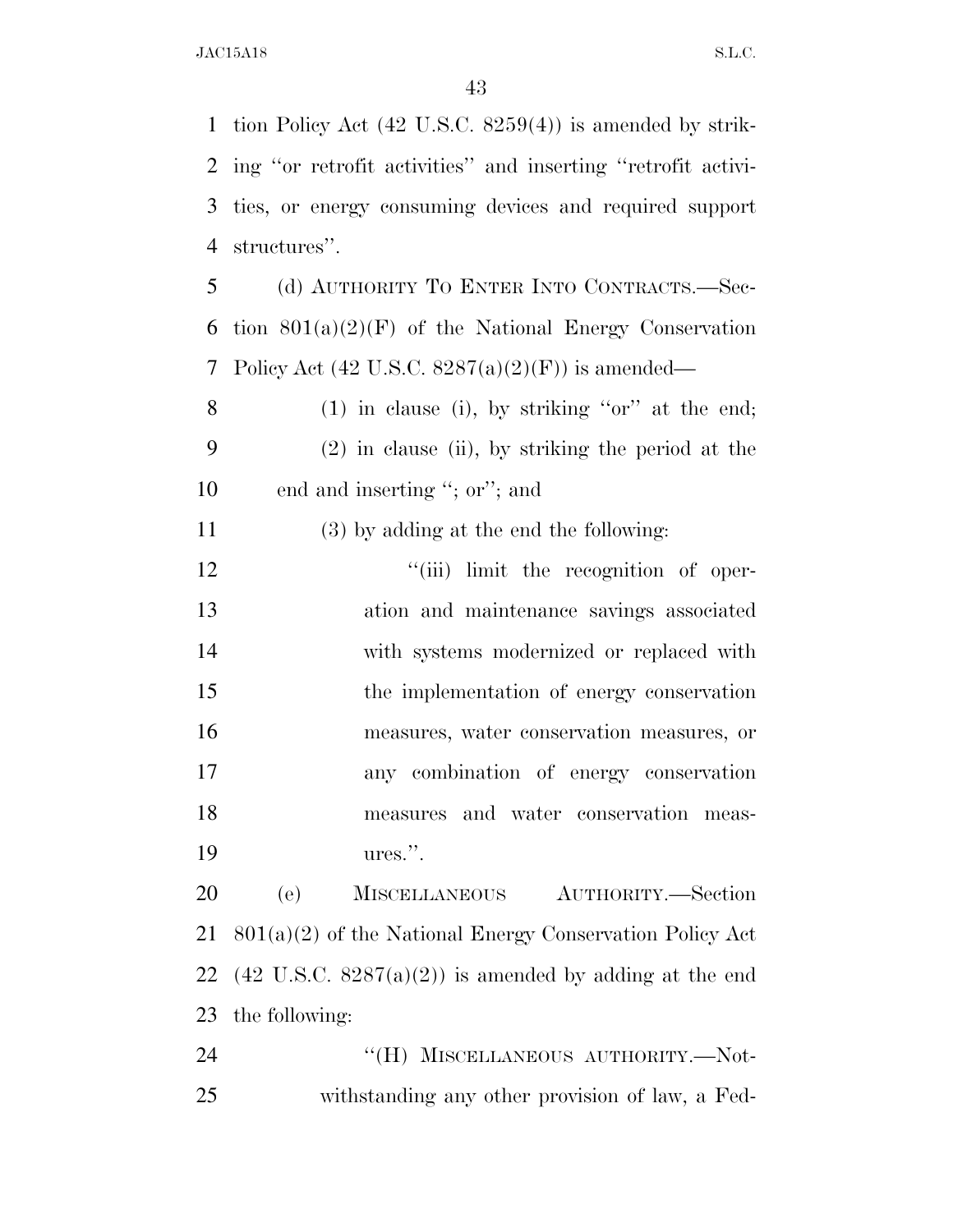| $\mathbf{1}$   | eral agency may sell or transfer energy savings           |
|----------------|-----------------------------------------------------------|
| $\overline{2}$ | and apply the proceeds of the sale or transfer            |
| 3              | to fund a contract under this title.".                    |
| $\overline{4}$ | (f) PAYMENT OF COSTS.—Section 802 of the Na-              |
| 5              | tional Energy Conservation Policy Act (42 U.S.C. 8287a)   |
| 6              | is amended by striking "(and related operation and main-  |
| 7              | tenance expenses)" and inserting ", including related op- |
| 8              | erations and maintenance expenses".                       |
| 9              | (g) DEFINITION OF ENERGY SAVINGS.—Section                 |
| 10             | 804(2) of the National Energy Conservation Policy Act     |
| 11             | $(42 \text{ U.S.C. } 8287c(2))$ is amended—               |
| 12             | $(1)$ in subparagraph $(A)$ , by striking "federally      |
| 13             | owned building or buildings or other federally owned      |
| 14             | facilities" and inserting "Federal building (as de-       |
| 15             | fined in section $551$ )" each place it appears;          |
| 16             | $(2)$ in subparagraph $(C)$ , by striking "; and"         |
| 17             | and inserting a semicolon;                                |
| 18             | $(3)$ in subparagraph $(D)$ , by striking the period      |
| 19             | at the end and inserting a semicolon; and                 |
| <b>20</b>      | (4) by adding at the end the following:                   |
| 21             | $\lq\lq$ (E) the use, sale, or transfer of energy in-     |
| 22             | centives, rebates, or credits (including renew-           |
| 23             | able energy credits) from Federal, State, or              |
| 24             | local governments or utilities; and                       |
|                |                                                           |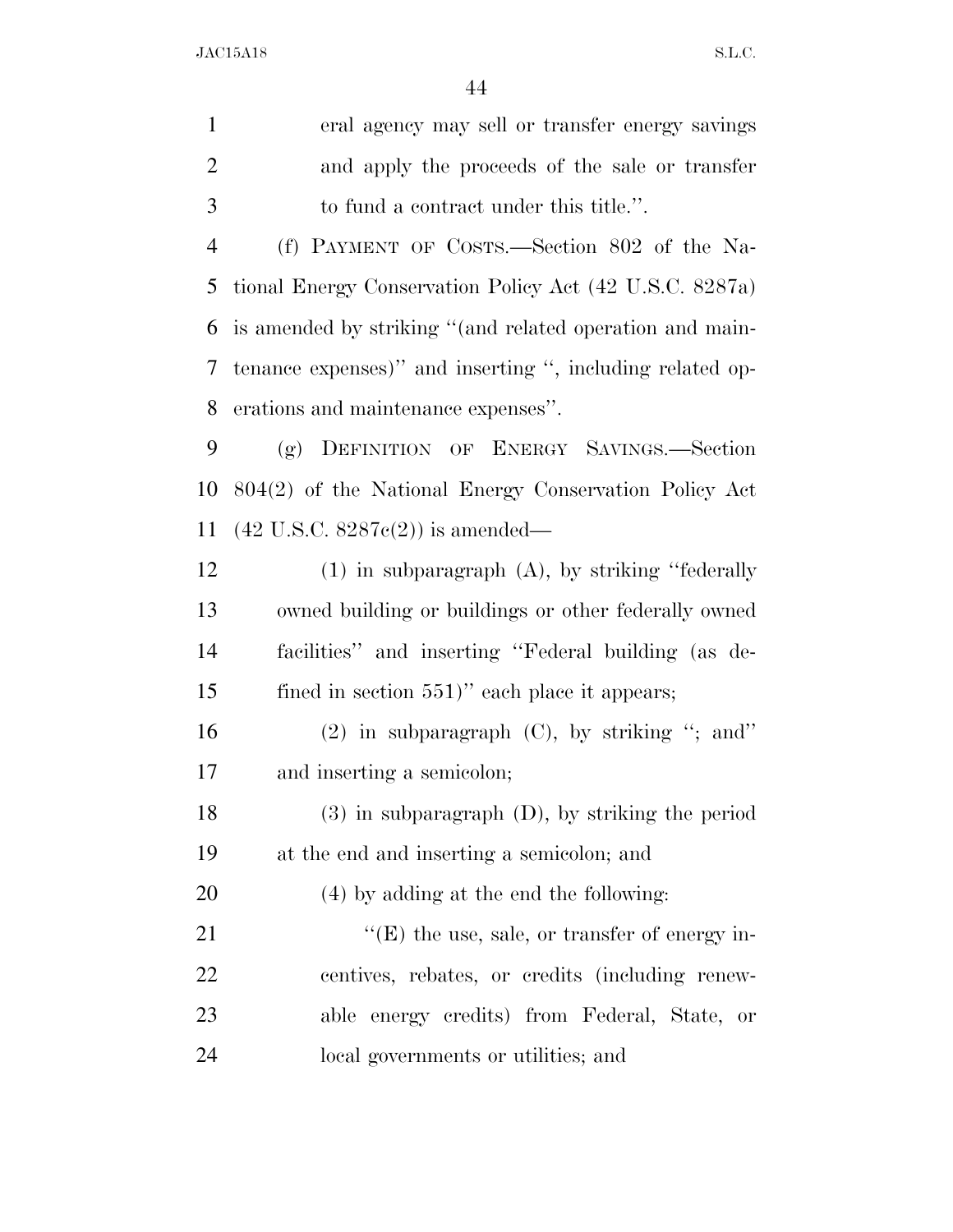$\langle \text{``(F)} \rangle$  any revenue generated from a reduc- tion in energy or water use, more efficient waste recycling, or additional energy generated from more efficient equipment.''.

 **SEC. 1007. BUILDING TRAINING AND ASSESSMENT CEN-TERS.** 

 (a) IN GENERAL.—The Secretary shall provide grants to institutions of higher education (as defined in section 101 of the Higher Education Act of 1965 (20 U.S.C. 1001)) and Tribal Colleges or Universities (as de-11 fined in section 316(b) of that Act  $(20 \text{ U.S.C. } 1059c(b)))$ to establish building training and assessment centers—

 (1) to identify opportunities for optimizing en- ergy efficiency and environmental performance in buildings;

 (2) to promote the application of emerging con- cepts and technologies in commercial and institu-tional buildings;

 (3) to train engineers, architects, building sci- entists, building energy permitting and enforcement officials, and building technicians in energy-efficient design and operation;

 (4) to assist institutions of higher education and Tribal Colleges or Universities in training build-ing technicians;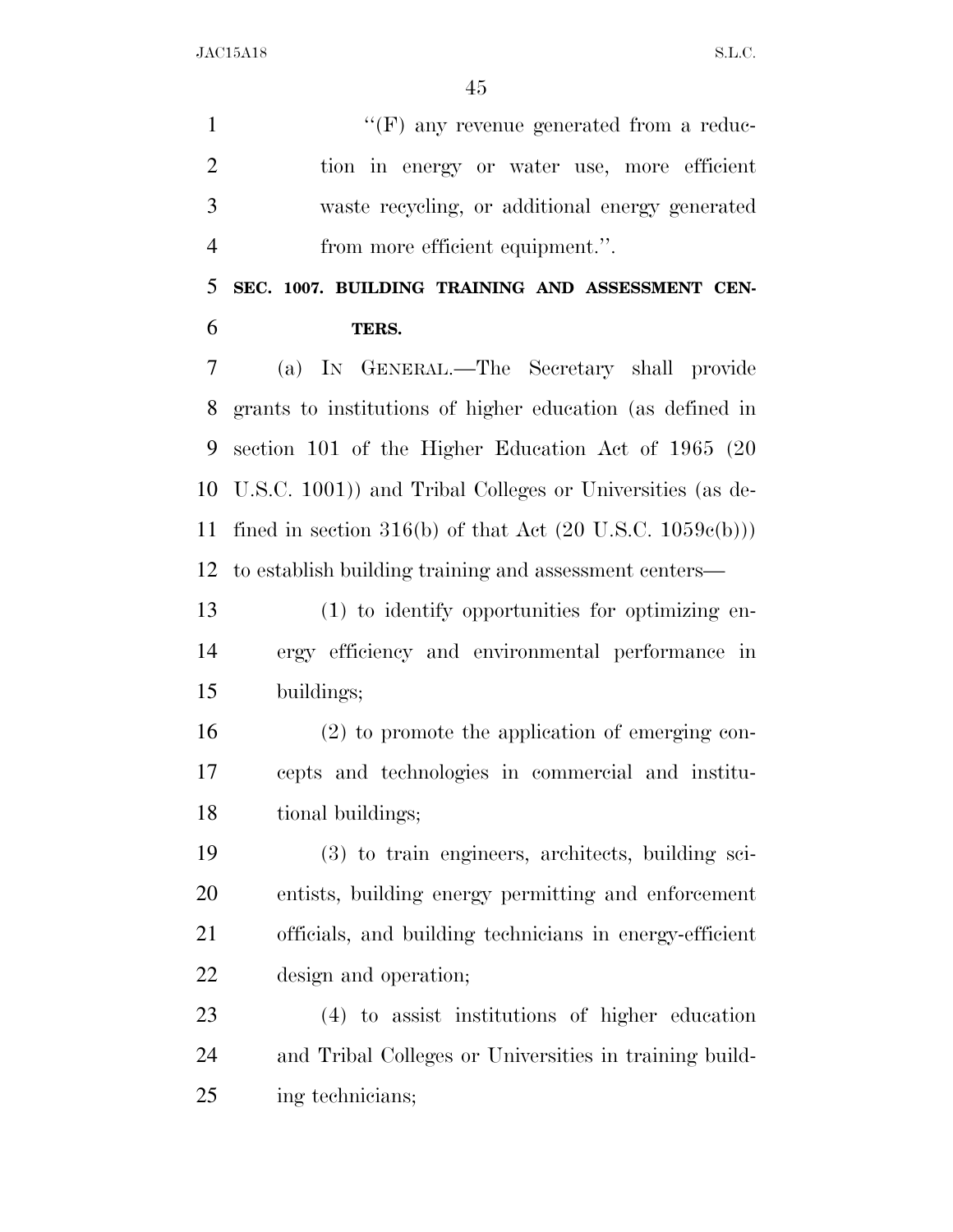(5) to promote research and development for 2 the use of alternative energy sources and distributed generation to supply heat and power for buildings, particularly energy-intensive buildings; and (6) to coordinate with and assist State-accred- ited technical training centers, community colleges, Tribal Colleges or Universities, and local offices of the National Institute of Food and Agriculture and ensure appropriate services are provided under this section to each region of the United States. (b) COORDINATION AND NONDUPLICATION.— (1) IN GENERAL.—The Secretary shall coordi- nate the program with the industrial research and assessment centers program and with other Federal programs to avoid duplication of effort. (2) COLLOCATION.—To the maximum extent practicable, building, training, and assessment cen- ters established under this section shall be collocated with Industrial Assessment Centers. 20 (c) AUTHORIZATION OF APPROPRIATIONS.—There is authorized to be appropriated to carry out this section \$10,000,000, to remain available until expended. **SEC. 1008. CAREER SKILLS TRAINING.**  (a) IN GENERAL.—The Secretary shall pay grants to

eligible entities described in subsection (b) to pay the Fed-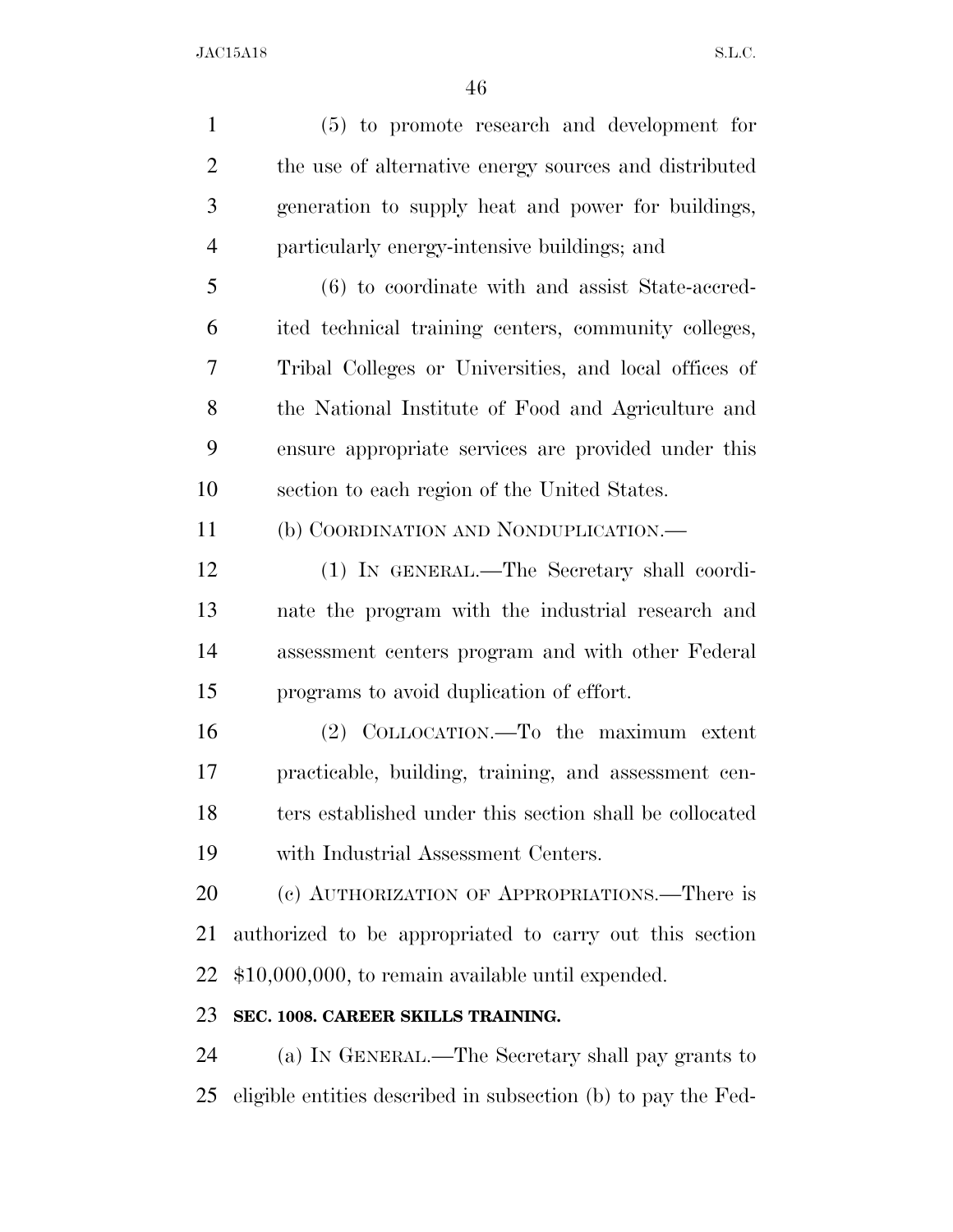eral share of associated career skills training programs under which students concurrently receive classroom in- struction and on-the-job training for the purpose of ob- taining an industry-related certification to install energy efficient buildings technologies, including technologies de- scribed in section 307(b)(3) of the Energy Conservation and Production Act (42 U.S.C. 6836(b)(3)).

 (b) ELIGIBILITY.—To be eligible to obtain a grant under subsection (a), an entity shall be a nonprofit part-10 nership described in section  $171(e)(2)(B)(ii)$  of the Work- force Investment Act of 1998 (29 U.S.C.  $2916(e)(2)(B)(ii)$ .

 (c) FEDERAL SHARE.—The Federal share of the cost of carrying out a career skills training program described in subsection (a) shall be 50 percent.

 (d) AUTHORIZATION OF APPROPRIATIONS.—There is authorized to be appropriated to carry out this section \$10,000,000, to remain available until expended.

## **SEC. 1009. ENERGY-EFFICIENT AND ENERGY-SAVING IN-FORMATION TECHNOLOGIES.**

 Section 543 of the National Energy Conservation Policy Act (42 U.S.C. 8253) is amended by adding at the end the following: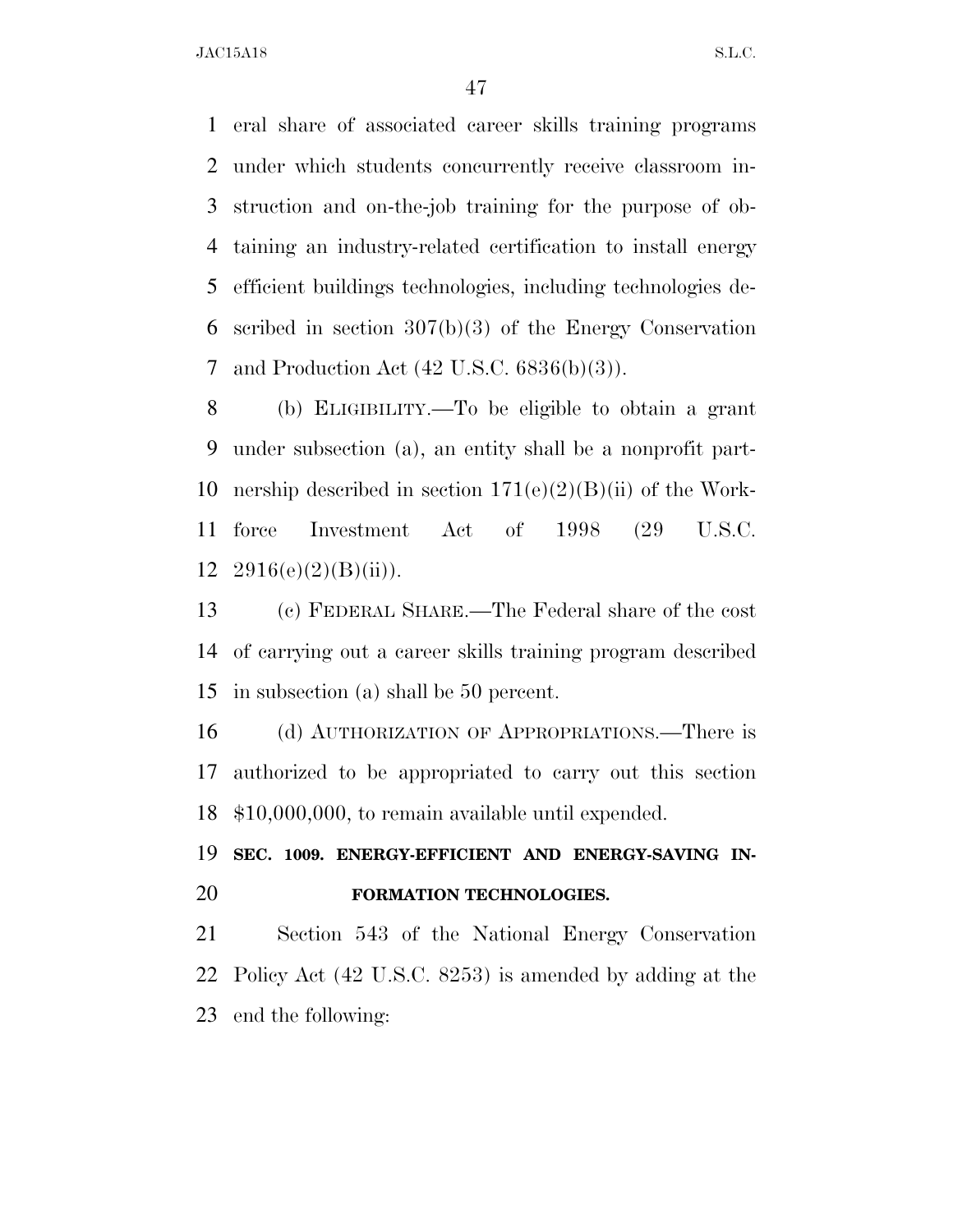| $\mathbf{1}$   | "(h) FEDERAL IMPLEMENTATION STRATEGY FOR              |
|----------------|-------------------------------------------------------|
| $\overline{2}$ | ENERGY-EFFICIENT AND ENERGY-SAVING INFORMATION        |
| 3              | TECHNOLOGIES.-                                        |
| $\overline{4}$ | " $(1)$ DEFINITIONS.—In this subsection:              |
| 5              | "(A) DIRECTOR.—The term 'Director'                    |
| 6              | means the Director of the Office of Manage-           |
| $\overline{7}$ | ment and Budget.                                      |
| 8              | "(B) INFORMATION TECHNOLOGY.—The                      |
| 9              | term 'information technology' has the meaning         |
| 10             | given the term in section 11101 of title 40,          |
| 11             | United States Code.                                   |
| 12             | DEVELOPMENT OF IMPLEMENTATION<br>(2)                  |
| 13             | STRATEGY.—Not later than 1 year after the date of     |
| 14             | enactment of this subsection, each Federal agency     |
| 15             | shall collaborate with the Director to develop an im- |
| 16             | plementation strategy (including best-practices and   |
| 17             | measurement and verification techniques) for the      |
| 18             | maintenance, purchase, and use by the Federal         |
| 19             | agency of energy-efficient and energy-saving infor-   |
| 20             | mation technologies.                                  |
| 21             | "(3) ADMINISTRATION.—In developing an im-             |
| 22             | plementation strategy, each Federal agency shall      |
| 23             | consider-                                             |
| 24             | $\lq\lq$ advanced metering infrastructure;            |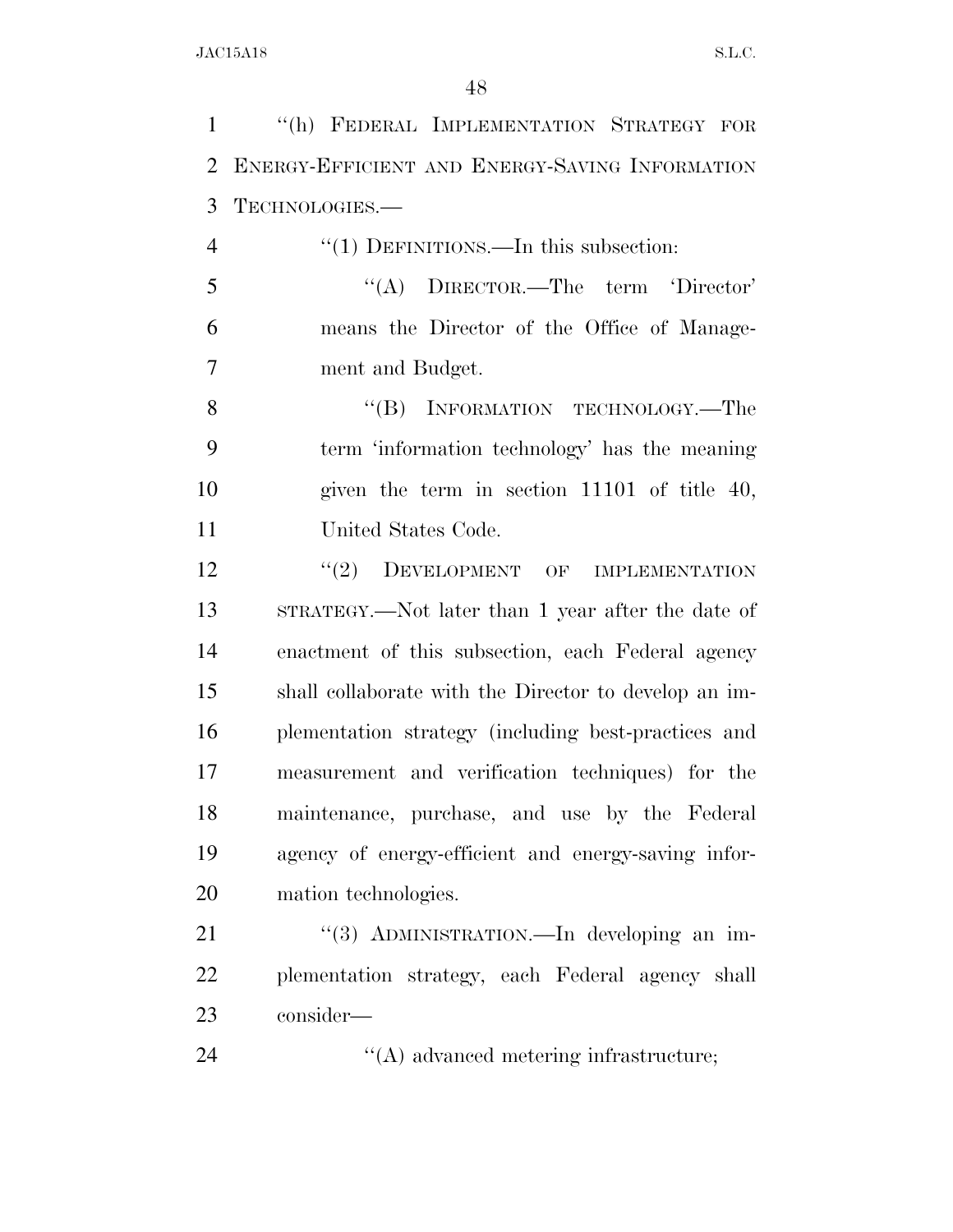| "(B) energy efficient data center strategies      |
|---------------------------------------------------|
| and methods of increasing asset and infrastruc-   |
| ture utilization;                                 |
| $\lq\lq$ advanced power management tools;         |
| "(D) building information modeling, in-           |
| cluding building energy management; and           |
| "(E) secure telework and travel substi-           |
| tution tools.                                     |
| $``(4)$ PERFORMANCE GOALS.—                       |
| "(A) IN GENERAL.—Not later than Sep-              |
| tember 30, 2015, the Director, in consultation    |
| with the Secretary, shall establish performance   |
| goals for evaluating the efforts of Federal agen- |
| cies in improving the maintenance, purchase,      |
| and use of energy-efficient and energy-saving     |
| information technology systems.                   |
| "(B) BEST PRACTICES.—The Chief Infor-             |
| mation Officers Council established under sec-    |
| tion 3603 of title 44, United States Code, shall  |
| supplement the performance goals established      |
| under this paragraph with recommendations on      |
| best practices for the attainment of the per-     |
| formance goals, to include a requirement for      |
| agencies to consider the use of—                  |
|                                                   |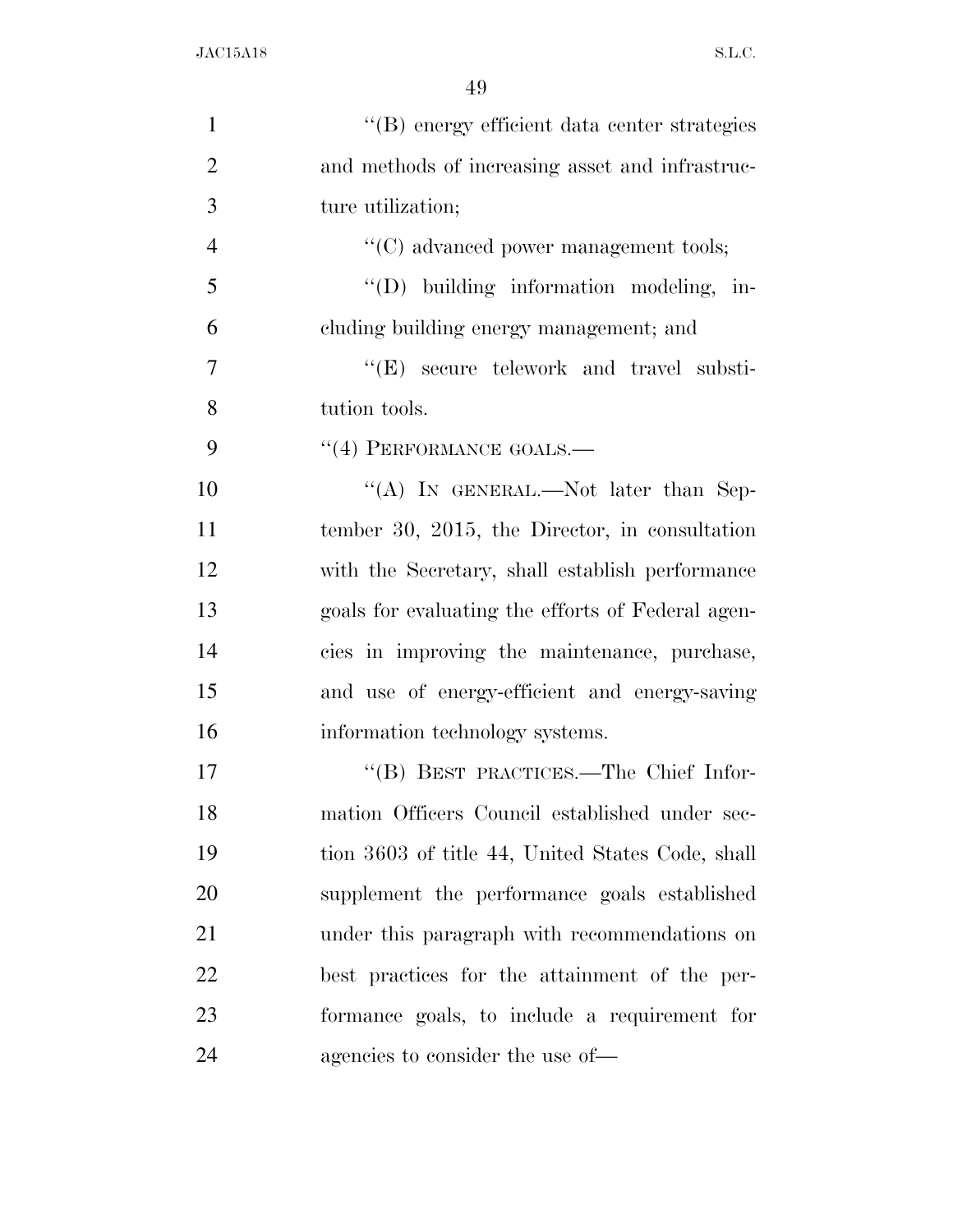| $\mathbf{1}$   | "(i) energy savings performance con-              |
|----------------|---------------------------------------------------|
| $\overline{2}$ | tracting; and                                     |
| 3              | "(ii) utility energy services<br>con-             |
| $\overline{4}$ | tracting.                                         |
| 5              | $``(5)$ REPORTS.—                                 |
| 6              | "(A) AGENCY REPORTS.—Each Federal                 |
| $\tau$         | agency subject to the requirements of this sub-   |
| 8              | section shall include in the report of the agency |
| 9              | under section 527 of the Energy Independence      |
| 10             | and Security Act of 2007 (42 U.S.C. 17143) a      |
| 11             | description of the efforts and results of the     |
| 12             | agency under this subsection.                     |
| 13             | "(B) OMB GOVERNMENT EFFICIENCY RE-                |
| 14             | PORTS AND SCORECARDS.—Effective beginning         |
| 15             | not later than October 1, 2015, the Director      |
| 16             | shall include in the annual report and scorecard  |
| 17             | of the Director required under section 528 of     |
| 18             | the Energy Independence and Security Act of       |
| 19             | $2007$ (42 U.S.C. 17144) a description of the ef- |
| 20             | forts and results of Federal agencies under this  |
| 21             | subsection.                                       |
| 22             | "(C) USE OF EXISTING REPORTING STRUC-             |
| 23             | TURES.—The Director may require Federal           |
| 24             | agencies to submit any information required to    |
| 25             | be submitted under this subsection though re-     |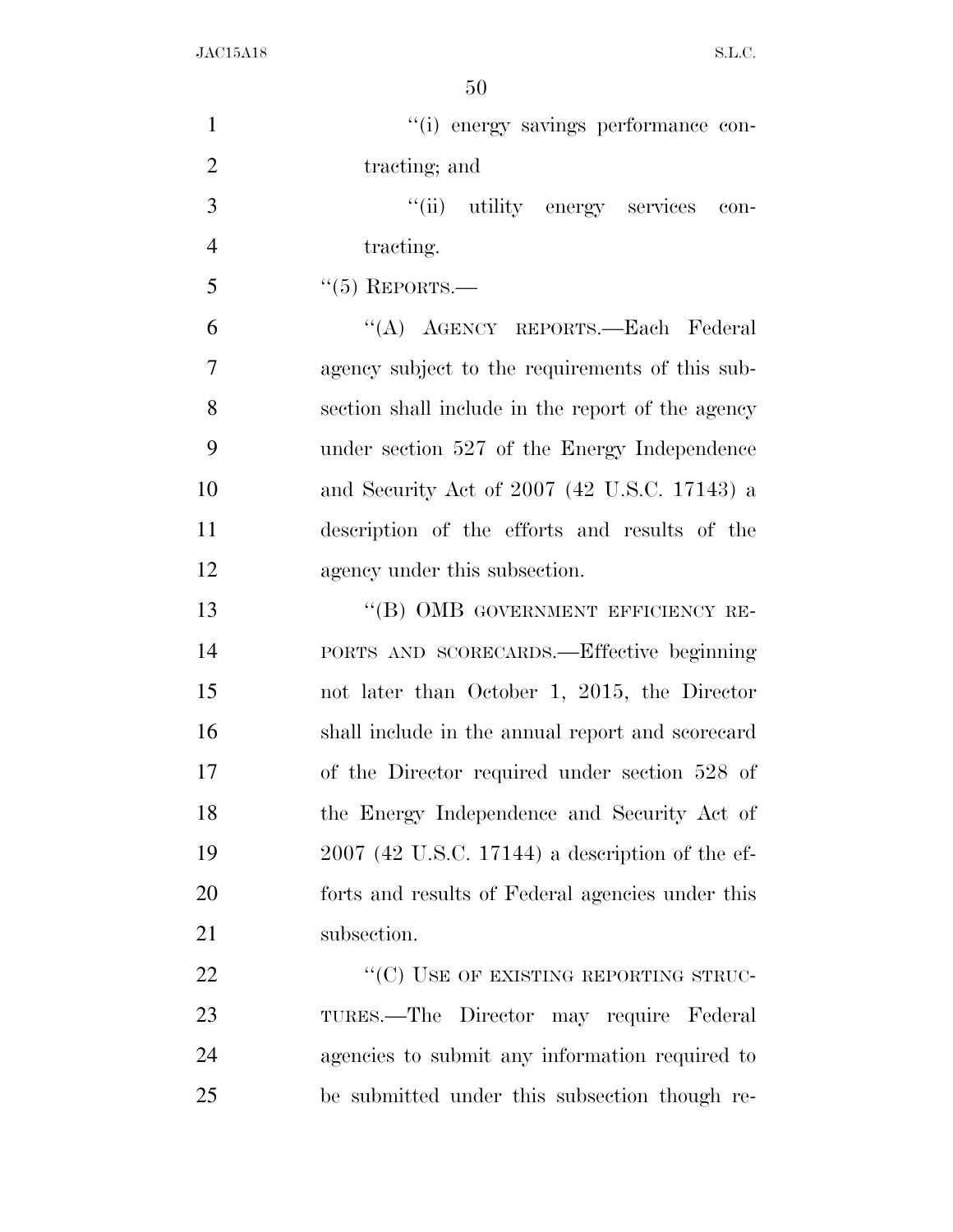| $\mathbf{1}$   | porting structures in use as of the date of en-           |
|----------------|-----------------------------------------------------------|
| $\overline{2}$ | actment of the Energy Policy Modernization                |
| 3              | Act of $2015$ .".                                         |
| $\overline{4}$ | SEC. 1010. AVAILABILITY OF FUNDS FOR DESIGN UPDATES.      |
| 5              | Section 3307 of title 40, United States Code, is          |
| 6              | amended—                                                  |
| $\overline{7}$ | $(1)$ by redesignating subsections (d) through (h)        |
| 8              | as subsections (e) through (i), respectively; and         |
| 9              | $(2)$ by inserting after subsection $(e)$ the fol-        |
| 10             | lowing:                                                   |
| 11             | "(d) AVAILABILITY OF FUNDS FOR DESIGN UP-                 |
| 12             | DATES.-                                                   |
| 13             | "(1) IN GENERAL.—Subject to paragraph $(2)$ ,             |
| 14             | for any project for which congressional approval is       |
| 15             | received under subsection (a) and for which the de-       |
| 16             | sign has been substantially completed but construc-       |
| 17             | tion has not begun, the Administrator of General          |
| 18             | Services may use appropriated funds to update the         |
| 19             | project design to meet applicable Federal building        |
| 20             | energy efficiency standards established under section     |
| 21             | 305 of the Energy Conservation and Production Act         |
| 22             | $(42 \text{ U.S.C. } 6834)$ and other requirements estab- |
| 23             | lished under section 3312.                                |
| 24             | "(2) LIMITATION.—The use of funds under                   |
| 25             | paragraph (1) shall not exceed 125 percent of the         |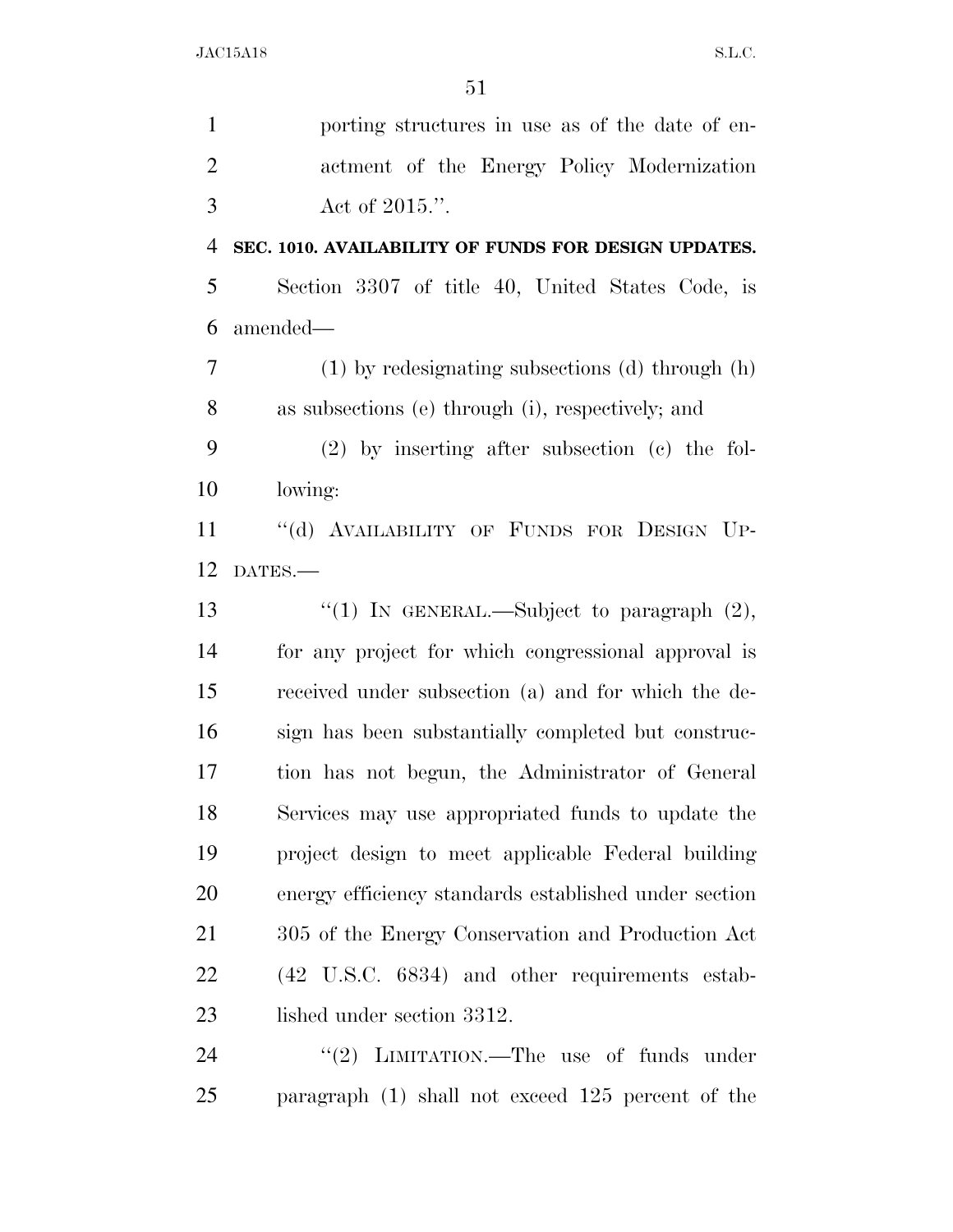| $\mathbf{1}$   | estimated energy or other cost savings associated      |
|----------------|--------------------------------------------------------|
| $\overline{2}$ | with the updates as determined by a life cycle cost    |
| 3              | analysis under section 544 of the National Energy      |
| $\overline{4}$ | Conservation Policy Act (42 U.S.C. 8254).".            |
| 5              | SEC. 1011. ENERGY EFFICIENT DATA CENTERS.              |
| 6              | Section 453 of the Energy Independence and Security    |
| 7              | Act of 2007 (42 U.S.C. 17112) is amended—              |
| 8              | $(1)$ in subsection $(b)$ —                            |
| 9              | (A) in paragraph $(2)(D)(iv)$ , by striking            |
| 10             | "the organization" and inserting "an organiza-         |
| 11             | tion"; and                                             |
| 12             | $(B)$ by striking paragraph $(3)$ ; and                |
| 13             | $(2)$ by striking subsections $(e)$ through $(g)$ and  |
| 14             | inserting the following:                               |
| 15             | "(c) STAKEHOLDER INVOLVEMENT.-                         |
| 16             | "(1) IN GENERAL.—The Secretary and the Ad-             |
| 17             | ministrator shall carry out subsection (b) in con-     |
| 18             | sultation with the information technology industry     |
| 19             | and other key stakeholders, with the goal of pro-      |
| 20             | ducing results that accurately reflect the best knowl- |
| 21             | edge in the most pertinent domains.                    |
| <u>22</u>      | "(2) CONSIDERATIONS.—In carrying out con-              |
| 23             | sultation described in paragraph (1), the Secretary    |
| 24             | and the Administrator shall pay particular attention   |
| 25             | to organizations that—                                 |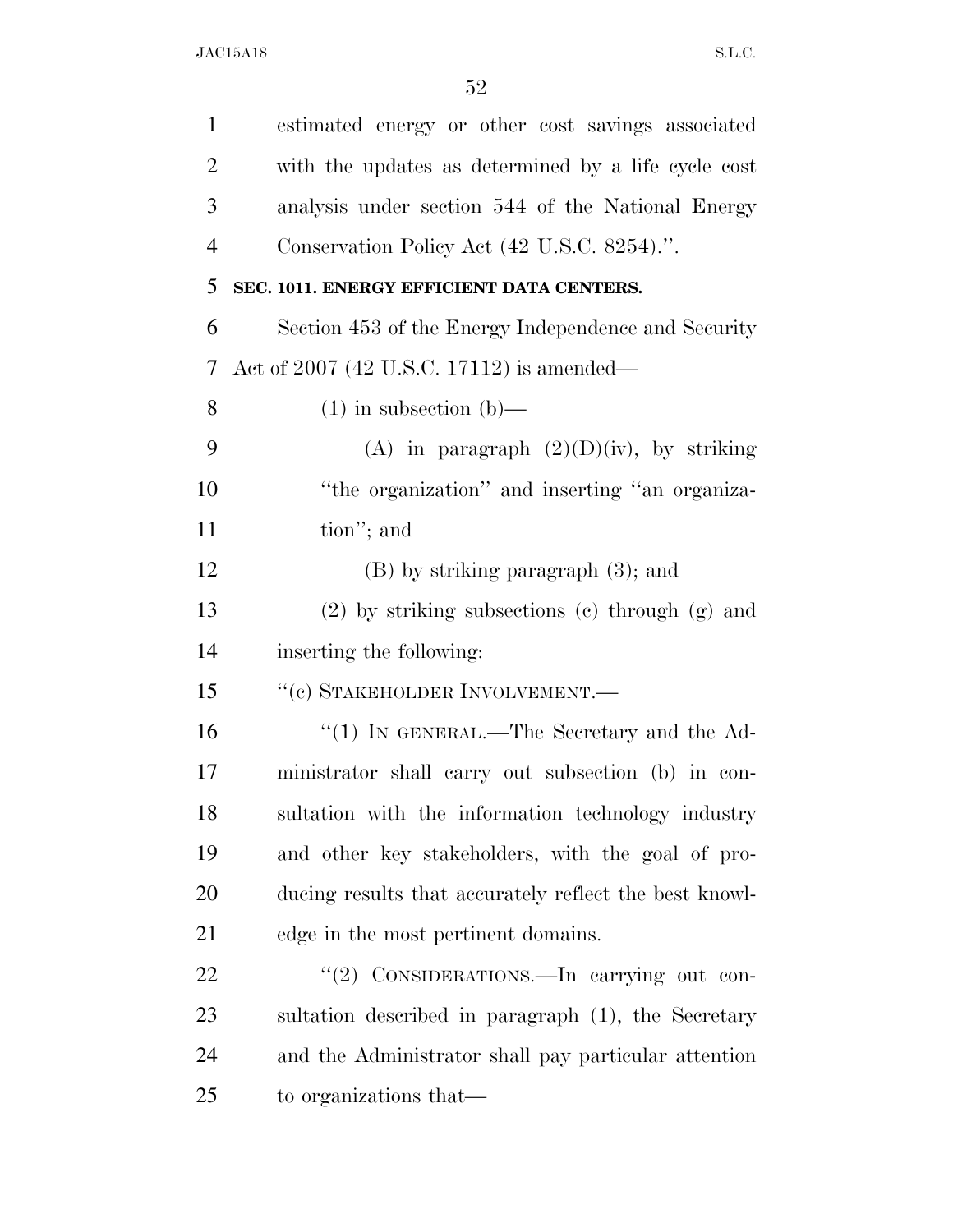| $\mathbf{1}$   | $\lq\lq$ have members with expertise in en-               |
|----------------|-----------------------------------------------------------|
| $\overline{2}$ | ergy efficiency and in the development, oper-             |
| 3              | ation, and functionality of data centers, infor-          |
| $\overline{4}$ | mation technology equipment, and software, in-            |
| 5              | cluding representatives of hardware manufac-              |
| 6              | turers, data center operators, and facility man-          |
| 7              | agers;                                                    |
| 8              | $\lq\lq$ (B) obtain and address input from the            |
| 9              | National Laboratories (as that term is defined            |
| 10             | in section 2 of the Energy Policy Act of 2005             |
| 11             | $(42 \text{ U.S.C. } 15801)$ or any institution of higher |
| 12             | education, research institution, industry asso-           |
| 13             | ciation, company, or public interest group with           |
| 14             | applicable expertise;                                     |
| 15             | "(C) follow—                                              |
| 16             | "(i) commonly accepted procedures                         |
| 17             | for the development of specifications; and                |
| 18             | $\lq\lq$ (ii) accredited standards development            |
| 19             | processes; or                                             |
| 20             | $\lq\lq$ (D) have a mission to promote energy ef-         |
| 21             | ficiency for data centers and information tech-           |
| 22             | nology.                                                   |
| 23             | "(d) MEASUREMENTS AND SPECIFICATIONS.—The                 |
| 24             | Secretary and the Administrator shall consider and assess |
| 25             | the adequacy of the specifications, measurements, and     |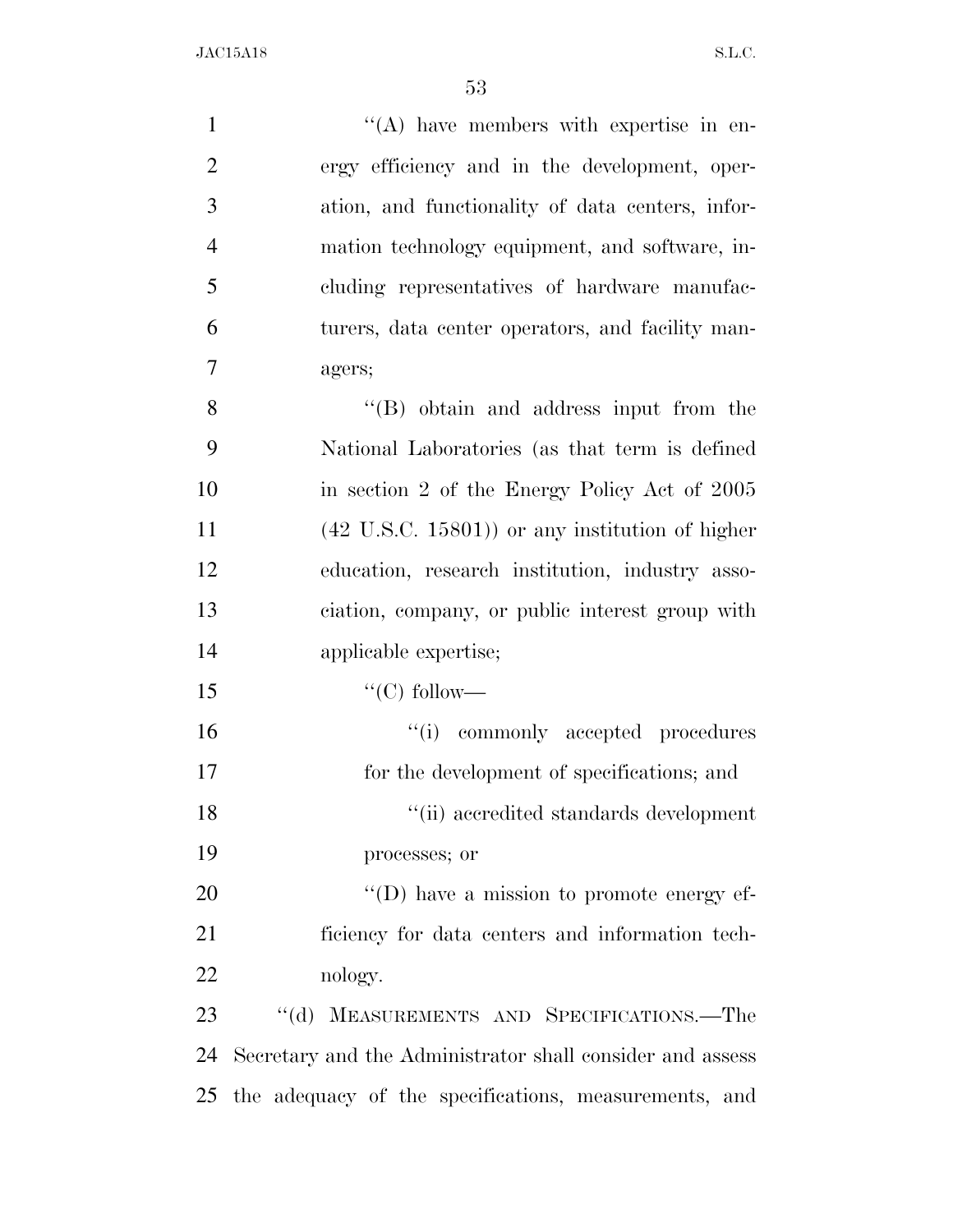benchmarks described in subsection (b) for use by the Federal Energy Management Program, the Energy Star Program, and other efficiency programs of the Depart- ment of Energy or the Environmental Protection Agency. ''(e) STUDY.—The Secretary, in consultation with the Administrator, not later than 18 months after the date of enactment of the Energy Policy Modernization Act of 2015, shall make available to the public an update to the report submitted to Congress pursuant to section 1 of the Act of December 20, 2006 (Public Law 109–431; 120 Stat. 2920), entitled 'Report to Congress on Server and Data Center Energy Efficiency' and dated August 2, 2007, that provides—

 ''(1) a comparison and gap analysis of the esti- mates and projections contained in the original re- port with new data regarding the period from 2007 through 2014;

 $\frac{1}{2}$  an analysis considering the impact of in- formation technologies, including virtualization and cloud computing, in the public and private sectors; ''(3) an evaluation of the impact of the com- bination of cloud platforms, mobile devices, social media, and big data on data center energy usage;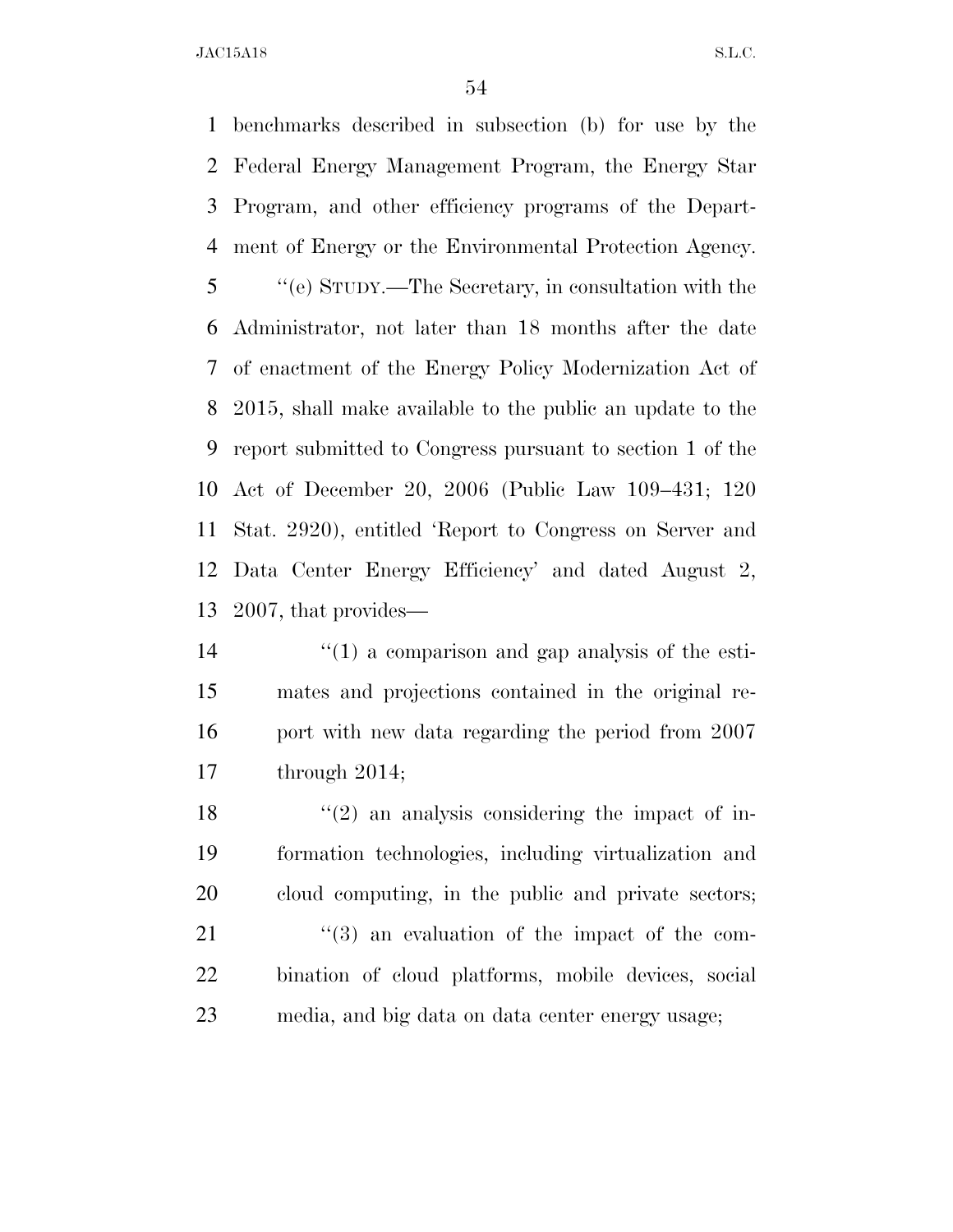| $\mathbf{1}$   | $\cdot$ (4) an evaluation of water usage in data cen- |
|----------------|-------------------------------------------------------|
| $\overline{2}$ | ters and recommendations for reductions in such       |
| 3              | water usage; and                                      |
| $\overline{4}$ | $\cdot$ (5) updated projections and recommendations   |
| 5              | for best practices through fiscal year 2020.          |
| 6              | "(f) DATA CENTER ENERGY PRACTITIONER PRO-             |
| 7              | GRAM.-                                                |
| 8              | "(1) IN GENERAL.—The Secretary, in consulta-          |
| 9              | tion with key stakeholders and the Director of the    |
| 10             | Office of Management and Budget, shall maintain a     |
| 11             | data center energy practitioner program that pro-     |
| 12             | vides for the certification of energy practitioners   |
| 13             | qualified to evaluate the energy usage and efficiency |
| 14             | opportunities in Federal data centers.                |
| 15             | "(2) EVALUATIONS.—Each Federal agency                 |
| 16             | shall consider having the data centers of the agency  |
| 17             | evaluated once every 4 years by energy practitioners  |
| 18             | certified pursuant to the program, whenever prac-     |
| 19             | ticable using certified practitioners employed by the |
| 20             | agency.                                               |
| 21             | "(g) OPEN DATA INITIATIVE.—                           |
| 22             | $\lq(1)$ In GENERAL.—The Secretary, in consulta-      |
| 23             | tion with key stakeholders and the Director of the    |
| 24             | Office of Management and Budget, shall establish      |
| 25             | an open data initiative for Federal data center en-   |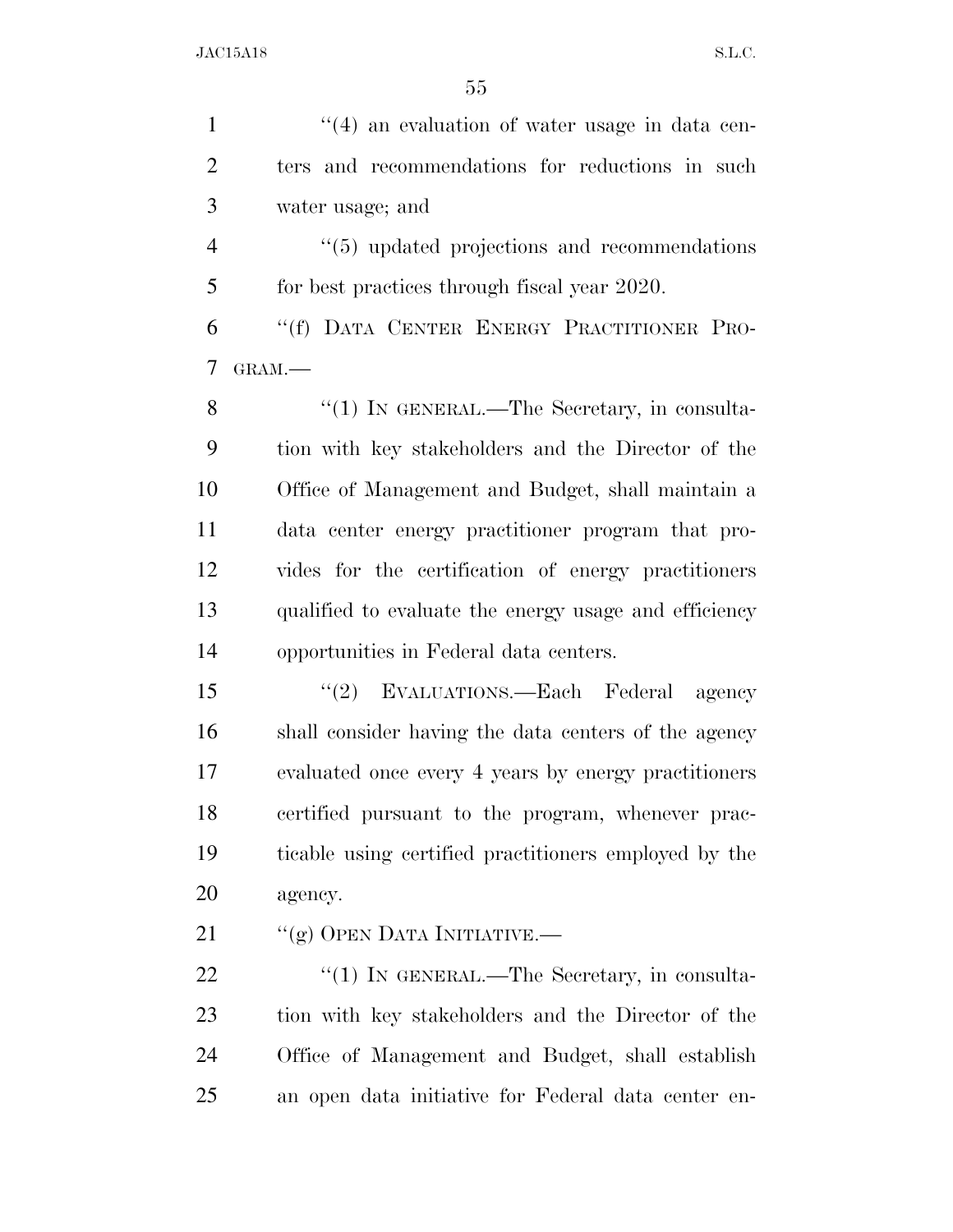ergy usage data, with the purpose of making the data available and accessible in a manner that en- courages further data center innovation, optimiza-tion, and consolidation.

 ''(2) CONSIDERATION.—In establishing the ini- tiative under paragraph (1), the Secretary shall con- sider using the online Data Center Maturity Model. ''(h) INTERNATIONAL SPECIFICATIONS AND METRICS.—The Secretary, in consultation with key stake- holders, shall actively participate in efforts to harmonize global specifications and metrics for data center energy and water efficiency.

13 "(i) DATA CENTER UTILIZATION METRIC.—The Sec- retary, in collaboration with key stakeholders, shall facili- tate in the development of an efficiency metric that meas- ures the energy efficiency of a data center (including equipment and facilities).

18 "(j) PROTECTION OF PROPRIETARY INFORMATION.— The Secretary and the Administrator shall not disclose any proprietary information or trade secrets provided by any individual or company for the purposes of carrying out this section or the programs and initiatives established under this section.''.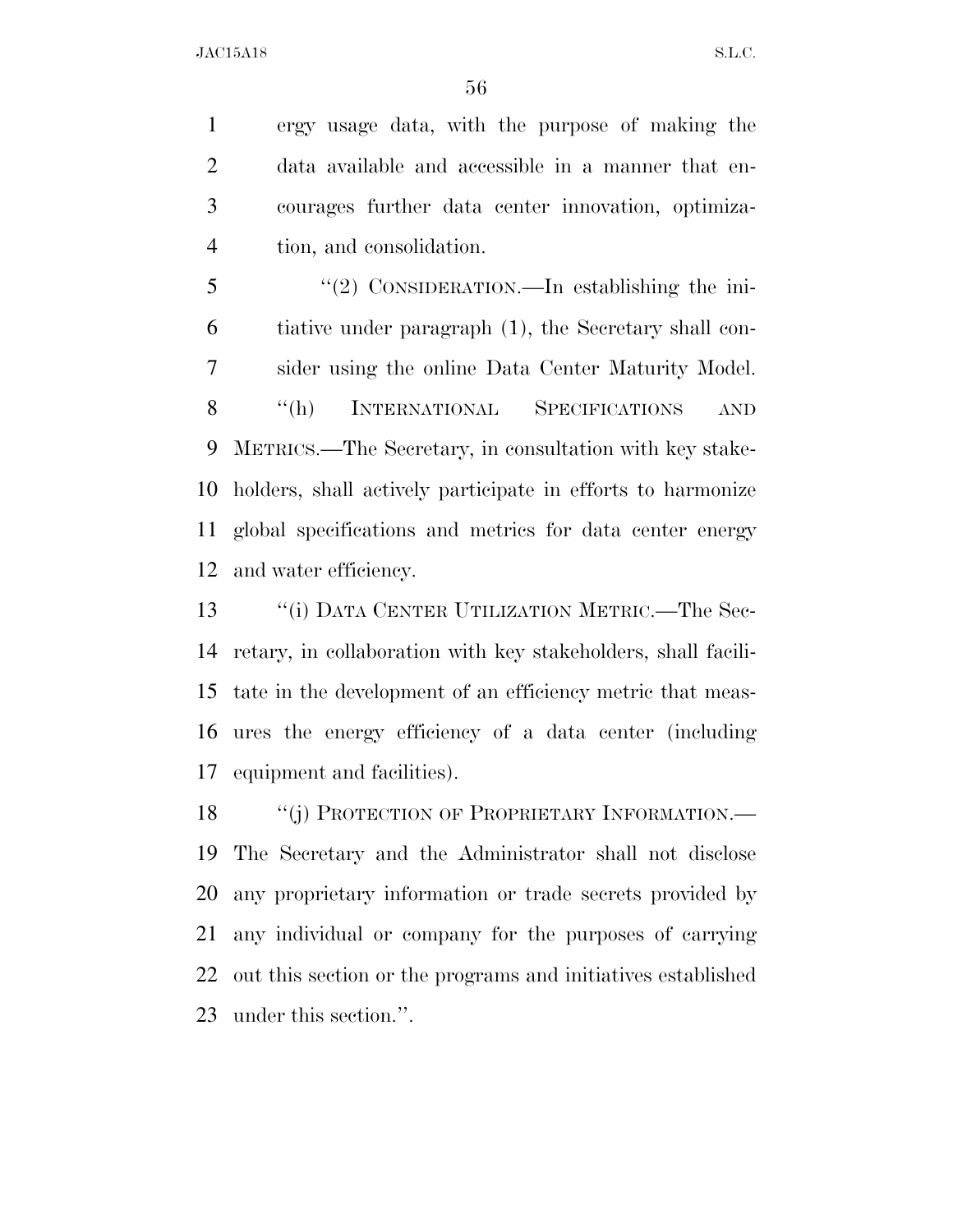## **SEC. 1012. WEATHERIZATION ASSISTANCE PROGRAM.**

 (a) REAUTHORIZATION OF WEATHERIZATION AS- SISTANCE PROGRAM.—Section 422 of the Energy Con- servation and Production Act (42 U.S.C. 6872) is amend- ed by striking ''appropriated—'' and all that follows through the period at the end and inserting ''appropriated \$350,000,000 for each of fiscal years 2016 through 2020.''.

 (b) GRANTS FOR NEW, SELF-SUSTAINING LOW-IN- COME, SINGLE-FAMILY AND MULTIFAMILY HOUSING EN- ERGY RETROFIT MODEL PROGRAMS TO ELIGIBLE MULTISTATE HOUSING AND ENERGY NONPROFIT ORGA- NIZATIONS.—The Energy Conservation and Production Act is amended by inserting after section 414B (42 U.S.C. 6864b) the following:

**''SEC. 414C. GRANTS FOR NEW, SELF-SUSTAINING LOW-IN-**

 **COME, SINGLE-FAMILY AND MULTIFAMILY HOUSING ENERGY RETROFIT MODEL PRO- GRAMS TO ELIGIBLE MULTISTATE HOUSING AND ENERGY NONPROFIT ORGANIZATIONS.** 

 $\cdot$  "(a) PURPOSES.—The purposes of this section are—  $\frac{1}{2}$   $\frac{1}{2}$  to expand the number of low-income, sin- gle-family and multifamily homes that receive energy efficiency retrofits;

 ''(2) to promote innovation and new models of retrofitting low-income homes through new Federal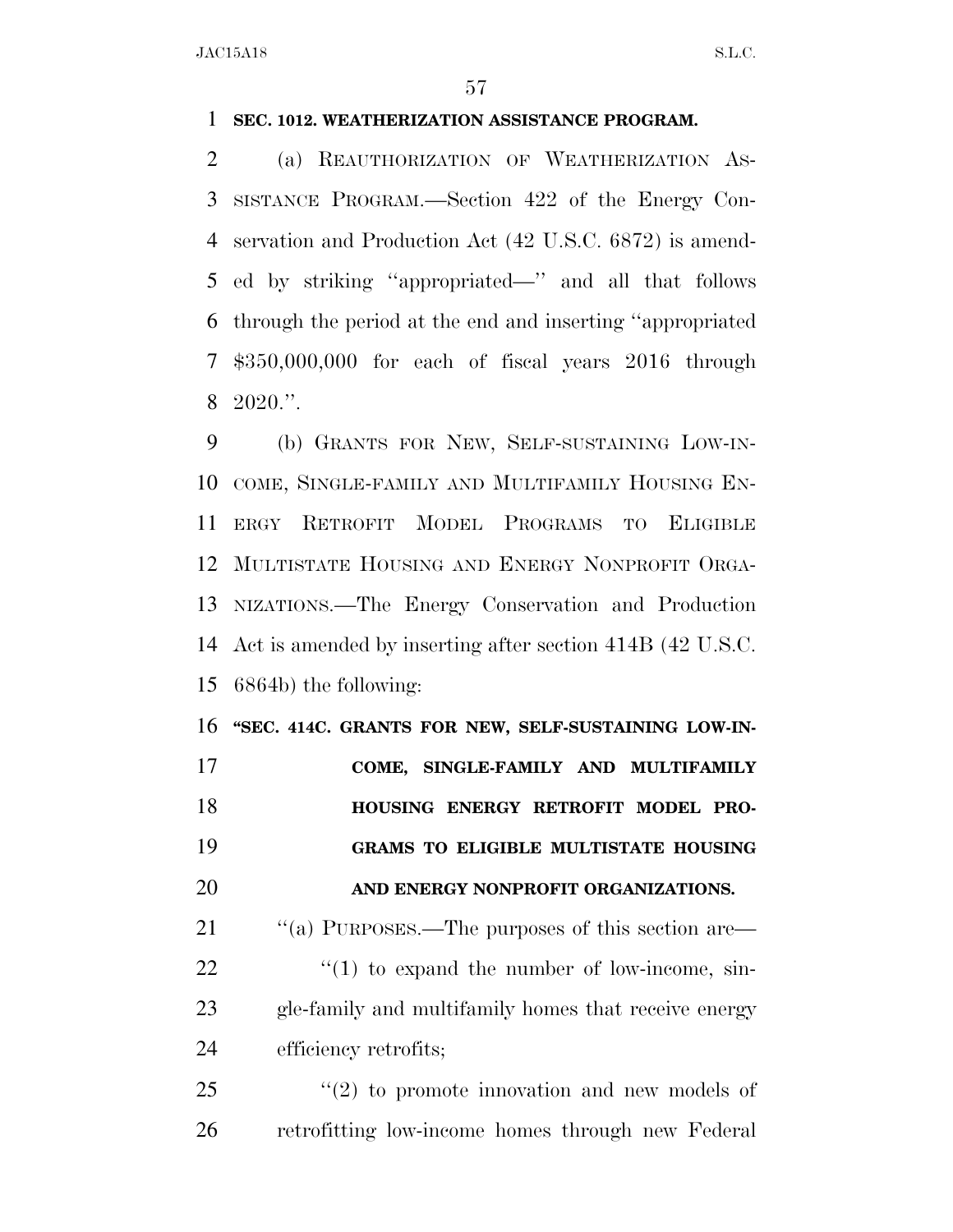| $\mathbf{1}$   | partnerships with covered organizations that lever-              |
|----------------|------------------------------------------------------------------|
| $\overline{2}$ | age substantial donations, donated materials, volun-             |
| 3              | teer labor, homeowner labor equity, and other pri-               |
| $\overline{4}$ | vate sector resources;                                           |
| 5              | $\cdot\cdot\cdot(3)$ to assist the covered organizations in dem- |
| 6              | onstrating, evaluating, improving, and replicating               |
| $\overline{7}$ | widely the model low-income energy retrofit pro-                 |
| 8              | grams of the covered organizations; and                          |
| 9              | $\cdot$ (4) to ensure that the covered organizations             |
| 10             | make the energy retrofit programs of the covered or-             |
| 11             | ganizations self-sustaining by the time grant funds              |
| 12             | have been expended.                                              |
| 13             | "(b) DEFINITIONS.—In this section:                               |
|                | "(1) COVERED ORGANIZATION.—The term 'cov-                        |
| 14             |                                                                  |
| 15             | ered organization' means an organization that—                   |
| 16             | "(A) is described in section $501(c)(3)$ of                      |
| 17             | the Internal Revenue Code of 1986 and exempt                     |
| 18             | from taxation under $501(a)$ of that Code; and                   |
| 19             | "(B) has an established record of con-                           |
| 20             | structing, renovating, repairing, or making en-                  |
| 21             | ergy efficient a total of not less than 250                      |
| 22             | owner-occupied, single-family or multifamily                     |
| 23             | homes per year for low-income households, ei-                    |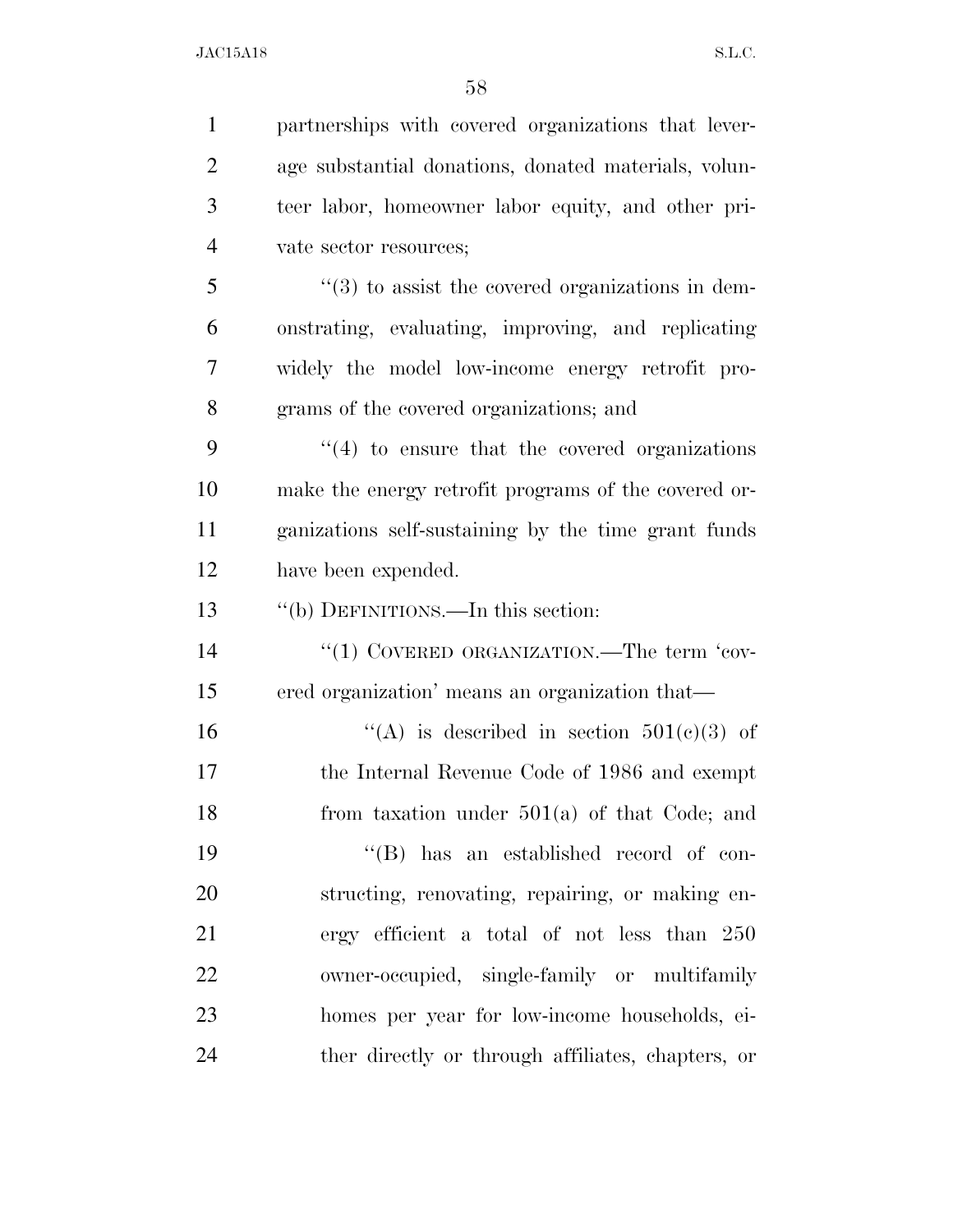| $\mathbf{1}$   | other direct partners (using the most recent                       |
|----------------|--------------------------------------------------------------------|
| $\overline{2}$ | year for which data are available).                                |
| 3              | $\cdot\cdot(2)$ LOW-INCOME.—The term $\cdot\cdot\cdot$ low-income' |
| $\overline{4}$ | means an income level that is not more than 200                    |
| 5              | percent of the poverty level (as determined in ac-                 |
| 6              | cordance with criteria established by the Director of              |
| 7              | the Office of Management and Budget) applicable to                 |
| 8              | a family of the size involved, except that the Sec-                |
| 9              | retary may establish a higher or lower level if the                |
| 10             | Secretary determines that a higher or lower level is               |
| 11             | necessary to carry out this section.                               |
| 12             | "(3) WEATHERIZATION ASSISTANCE PROGRAM                             |
| 13             | FOR LOW-INCOME PERSONS.—The term 'Weatheriza-                      |
| 14             | tion Assistance Program for Low-Income Persons'                    |
| 15             | means the program established under this part (in-                 |
| 16             | cluding part 440 of title 10, Code of Federal Regu-                |
| 17             | lations, or successor regulations).                                |
| 18             | "(c) COMPETITIVE GRANT PROGRAM.—The Sec-                           |
| 19             | retary shall make grants to covered organizations through          |
| 20             | a national competitive process for use in accordance with          |
| 21             | this section.                                                      |
| 22             | "(d) AWARD FACTORS.—In making grants under this                    |
| 23             | section, the Secretary shall consider—                             |
| 24             | $\lq(1)$ the number of low-income homes the appli-                 |
| 25             | $\text{cant}$ —                                                    |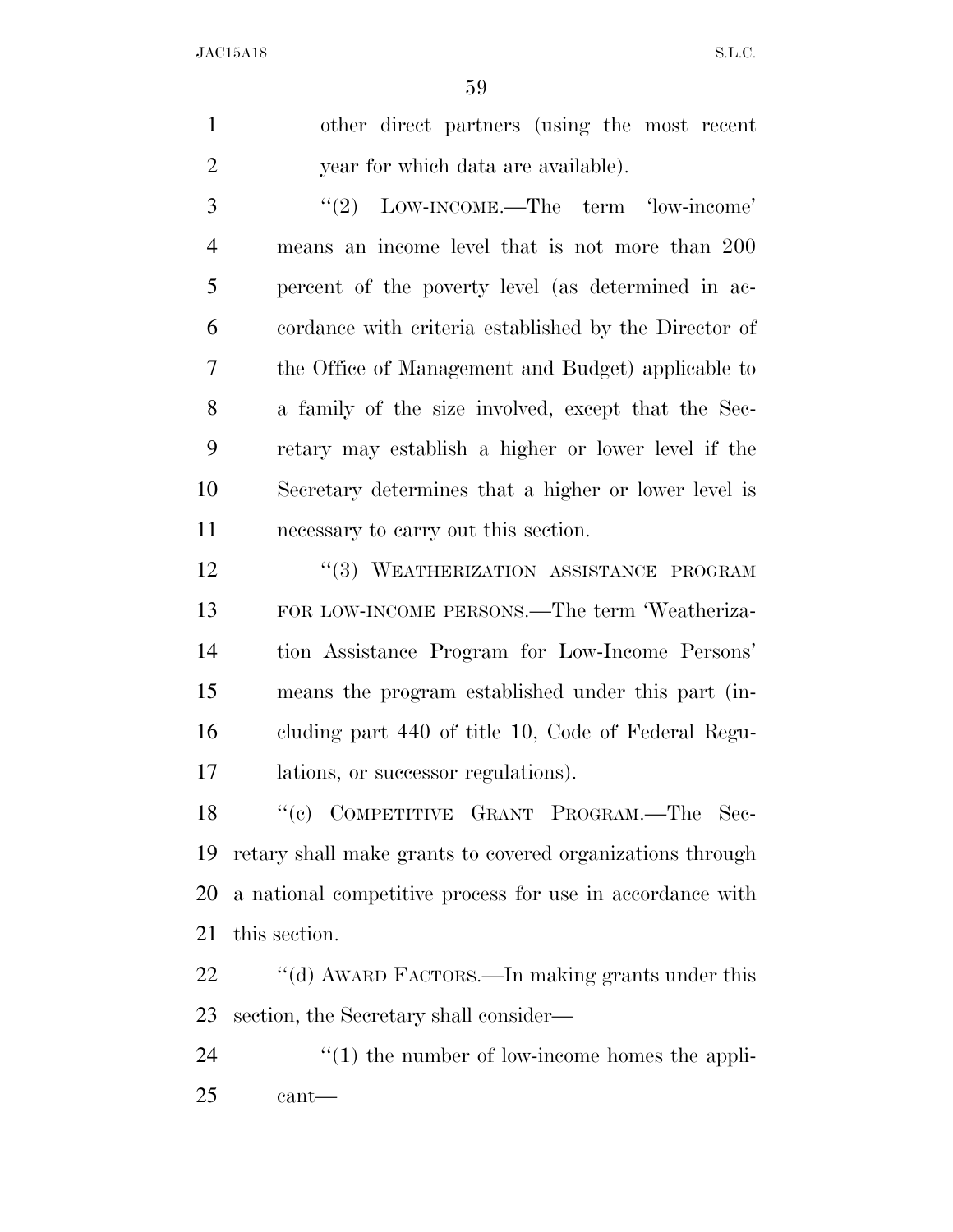| $\mathbf{1}$   | "(A) has built, renovated, repaired, or               |
|----------------|-------------------------------------------------------|
| $\overline{2}$ | made more energy efficient as of the date of the      |
| 3              | application; and                                      |
| $\overline{4}$ | "(B) can reasonably be projected to build,            |
| 5              | renovate, repair, or make energy efficient dur-       |
| 6              | ing the 10-year period beginning on the date of       |
| $\overline{7}$ | the application;                                      |
| 8              | $(2)$ the qualifications, experience, and past        |
| 9              | performance of the applicant, including experience    |
| 10             | successfully managing and administering Federal       |
| 11             | funds;                                                |
| 12             | "(3) the number and diversity of States and cli-      |
| 13             | mates in which the applicant works as of the date     |
| 14             | of the application;                                   |
| 15             | $\cdot$ (4) the amount of non-Federal funds, donated  |
| 16             | or discounted materials, discounted or volunteer      |
| 17             | skilled labor, volunteer unskilled labor, homeowner   |
| 18             | labor equity, and other resources the applicant will  |
| 19             | provide;                                              |
| 20             | $(5)$ the extent to which the applicant could         |
| 21             | successfully replicate the energy retrofit program of |
| 22             | the applicant and sustain the program after the       |
| 23             | grant funds have been expended;                       |
| 24             | $\cdot\cdot\cdot(6)$ regional diversity;              |
| 25             | "(7) urban, suburban, and rural localities; and       |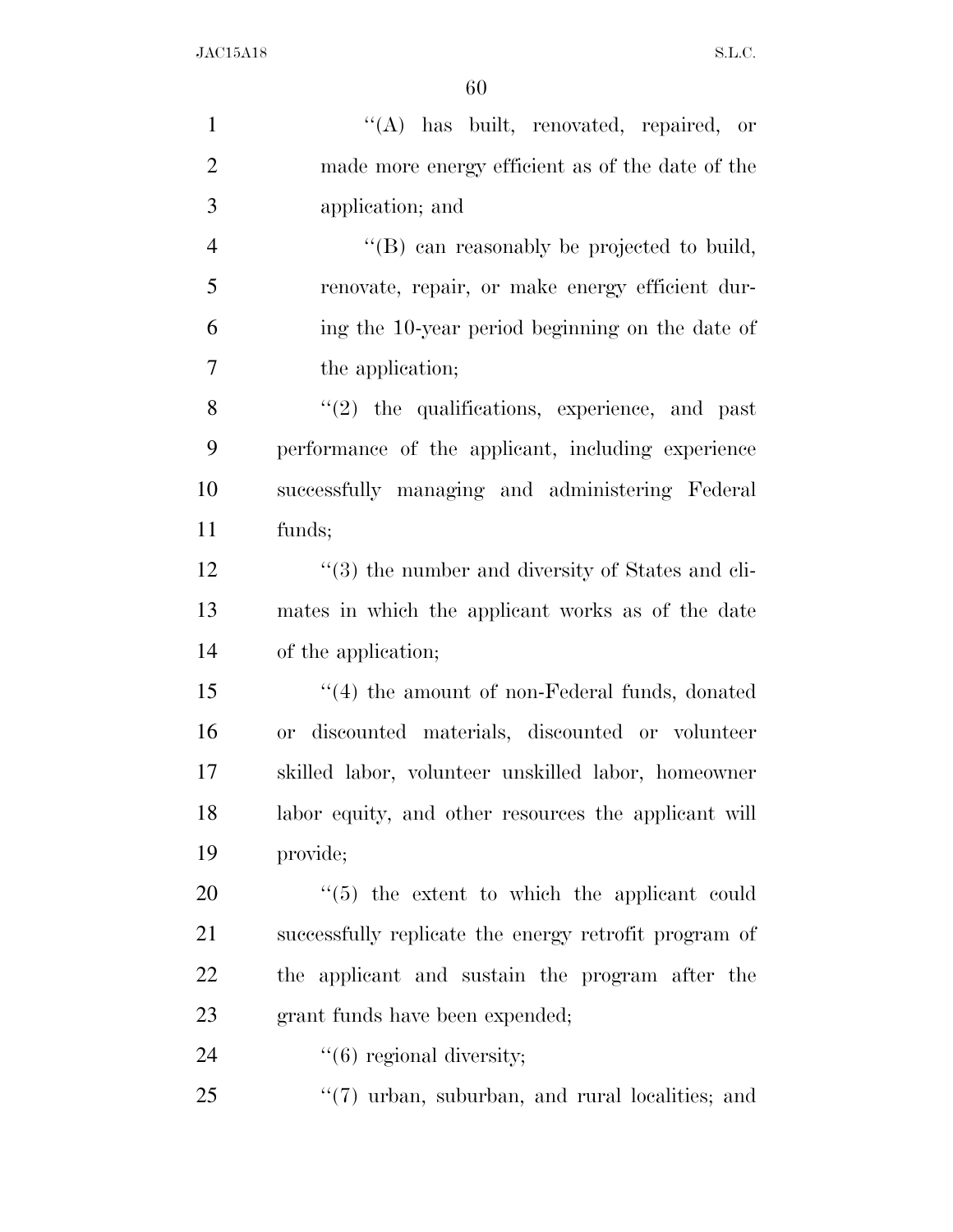| $\mathbf{1}$   | $\cdot$ (8) such other factors as the Secretary deter-  |
|----------------|---------------------------------------------------------|
| $\overline{2}$ | mines to be appropriate.                                |
| 3              | $``$ (e) APPLICATIONS.—                                 |
| $\overline{4}$ | "(1) IN GENERAL.—Not later than 180 days                |
| 5              | after the date of enactment of this section, the Sec-   |
| 6              | retary shall request proposals from covered organiza-   |
| 7              | tions.                                                  |
| 8              | "(2) ADMINISTRATION. To be eligible to re-              |
| 9              | ceive a grant under this section, an applicant shall    |
| 10             | submit to the Secretary an application at such time,    |
| 11             | in such manner, and containing such information as      |
| 12             | the Secretary may require.                              |
| 13             | "(3) AWARDS.—Not later than 90 days after               |
| 14             | the date of issuance of a request for proposals, the    |
| 15             | Secretary shall award grants under this section.        |
| 16             | "(f) ELIGIBLE USES OF GRANT FUNDS.—A grant              |
| 17             | under this section may be used for—                     |
| 18             | "(1) energy efficiency audits, cost-effective ret-      |
| 19             | rofit, and related activities in different climatic re- |
| 20             | gions of the United States;                             |
| 21             | $\lq(2)$ energy efficiency materials and supplies;      |
| 22             | $``(3)$ organizational capacity—                        |
| 23             | "(A) to significantly increase the number               |
| 24             | of energy retrofits;                                    |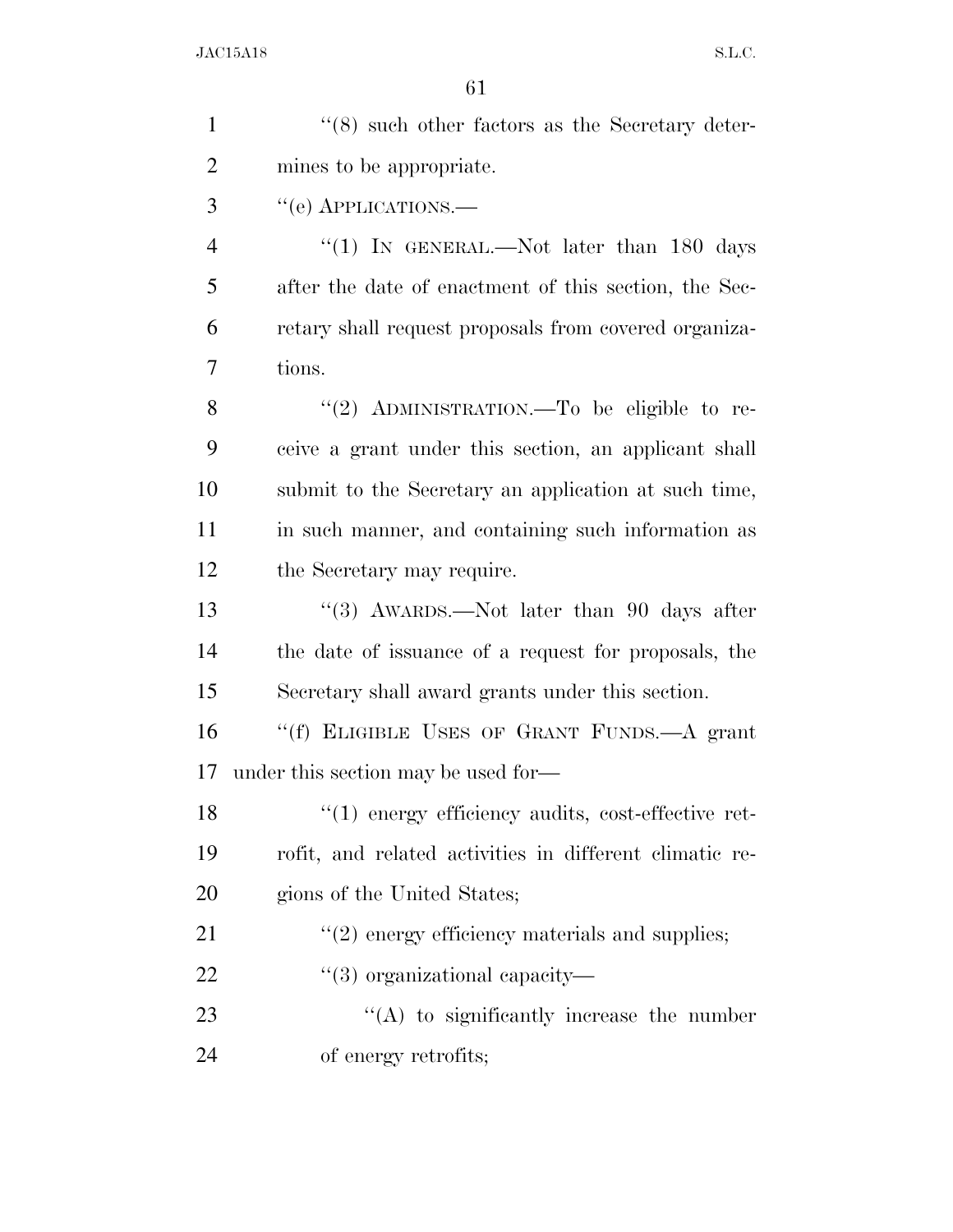| $\mathbf{1}$   | "(B) to replicate an energy retrofit pro-                   |
|----------------|-------------------------------------------------------------|
| $\overline{2}$ | gram in other States; and                                   |
| 3              | "(C) to ensure that the program is self-                    |
| $\overline{4}$ | sustaining after the Federal grant funds are ex-            |
| 5              | pended;                                                     |
| 6              | "(4) energy efficiency, audit and retrofit train-           |
| 7              | ing, and ongoing technical assistance;                      |
| 8              | $\lq(5)$ information to homeowners on<br>proper             |
| 9              | maintenance and energy savings behaviors;                   |
| 10             | $\cdot\cdot$ (6) quality control and improvement;           |
| 11             | $\lq(7)$ data collection, measurement,<br>and               |
| 12             | verification;                                               |
| 13             | "(8) program monitoring, oversight, evaluation,             |
| 14             | and reporting;                                              |
| 15             | $\cdot\cdot\cdot(9)$ management and administration (up to a |
| 16             | maximum of 10 percent of the total grant);                  |
| 17             | $"(10)$ labor and training activities; and                  |
| 18             | $\lq(11)$ such other activities as the Secretary de-        |
| 19             | termines to be appropriate.                                 |
| 20             | "(g) MAXIMUM AMOUNT.—                                       |
| 21             | "(1) IN GENERAL.—The amount of a grant                      |
| 22             | provided under this section shall not exceed—               |
| 23             | "(A) if the amount made available to carry                  |
| 24             | section for a fiscal year<br>this<br>out<br>is              |
| 25             | $$225,000,000$ or more, \$5,000,000; and                    |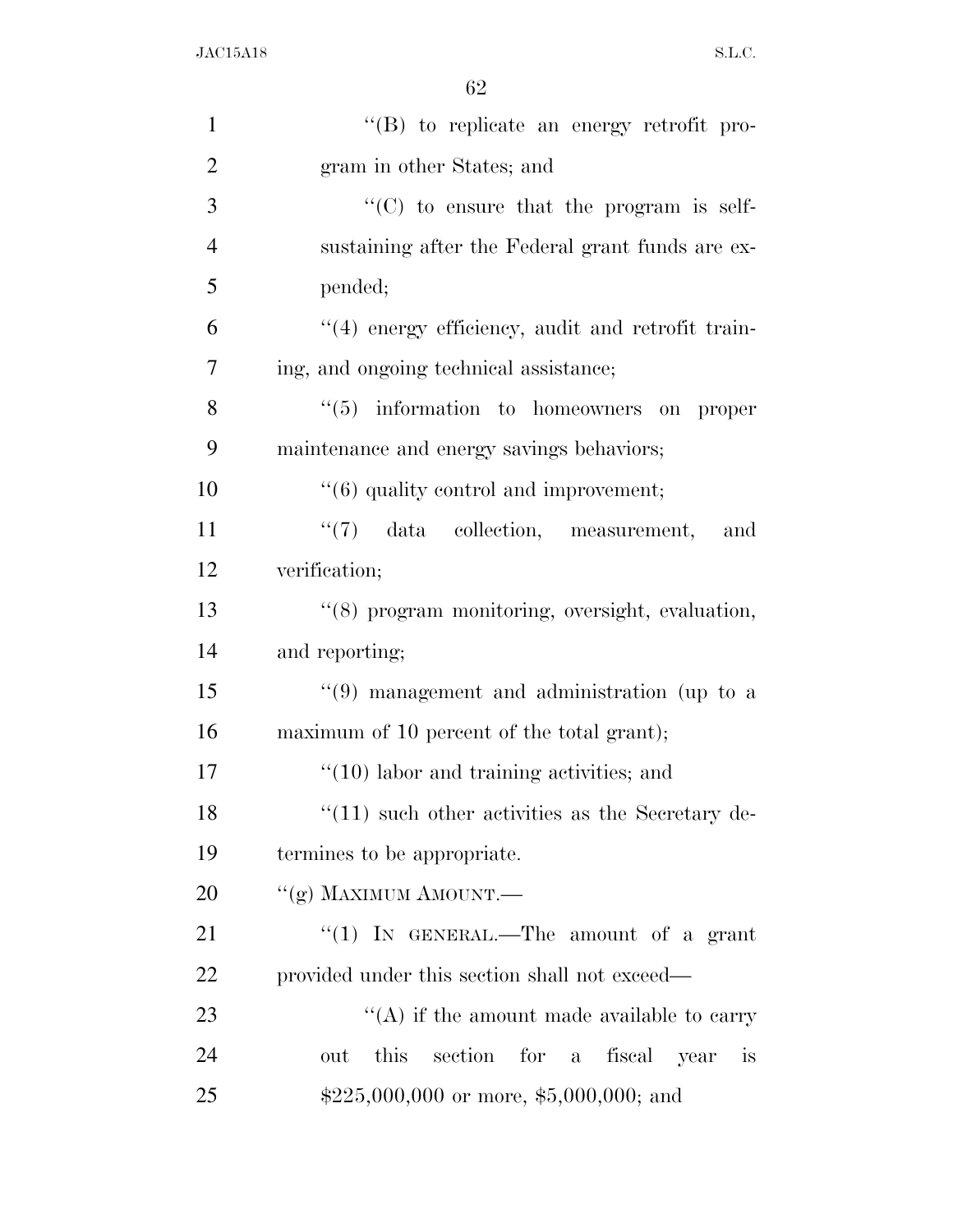| $\mathbf{1}$   | $\lq\lq$ ) if the amount made available to carry      |
|----------------|-------------------------------------------------------|
| $\overline{2}$ | out this section for a fiscal year is less than       |
| 3              | \$225,000,000, \$1,500,000.                           |
| 4              | $\lq (2)$ TECHNICAL AND TRAINING ASSISTANCE.—         |
| 5              | The total amount of a grant provided under this sec-  |
| 6              | tion shall be reduced by the cost of any technical    |
| 7              | and training assistance provided by the Secretary     |
| 8              | that relates to the grant.                            |
| 9              | $\lq\lq$ (h) GUIDELINES.—                             |
| 10             | "(1) IN GENERAL.—Not later than 90 days               |
| 11             | after the date of enactment of this section, the Sec- |
| 12             | retary shall issue guidelines to implement the grant  |
| 13             | program established under this section.               |
| 14             | "(2) ADMINISTRATION.—The guidelines—                  |
| 15             | "(A) shall not apply to the Weatherization            |
| 16             | Assistance Program for Low-Income Persons,            |
| 17             | in whole or major part; but                           |
| 18             | "(B) may rely on applicable provisions of             |
| 19             | law governing the Weatherization Assistance           |
| 20             | Program for Low-Income Persons to estab-              |
| 21             | $lish-$                                               |
| 22             | "(i) standards for allowable expendi-                 |
| 23             | tures;                                                |
| 24             | "(ii) a minimum savings-to-investment                 |
| 25             | ratio;                                                |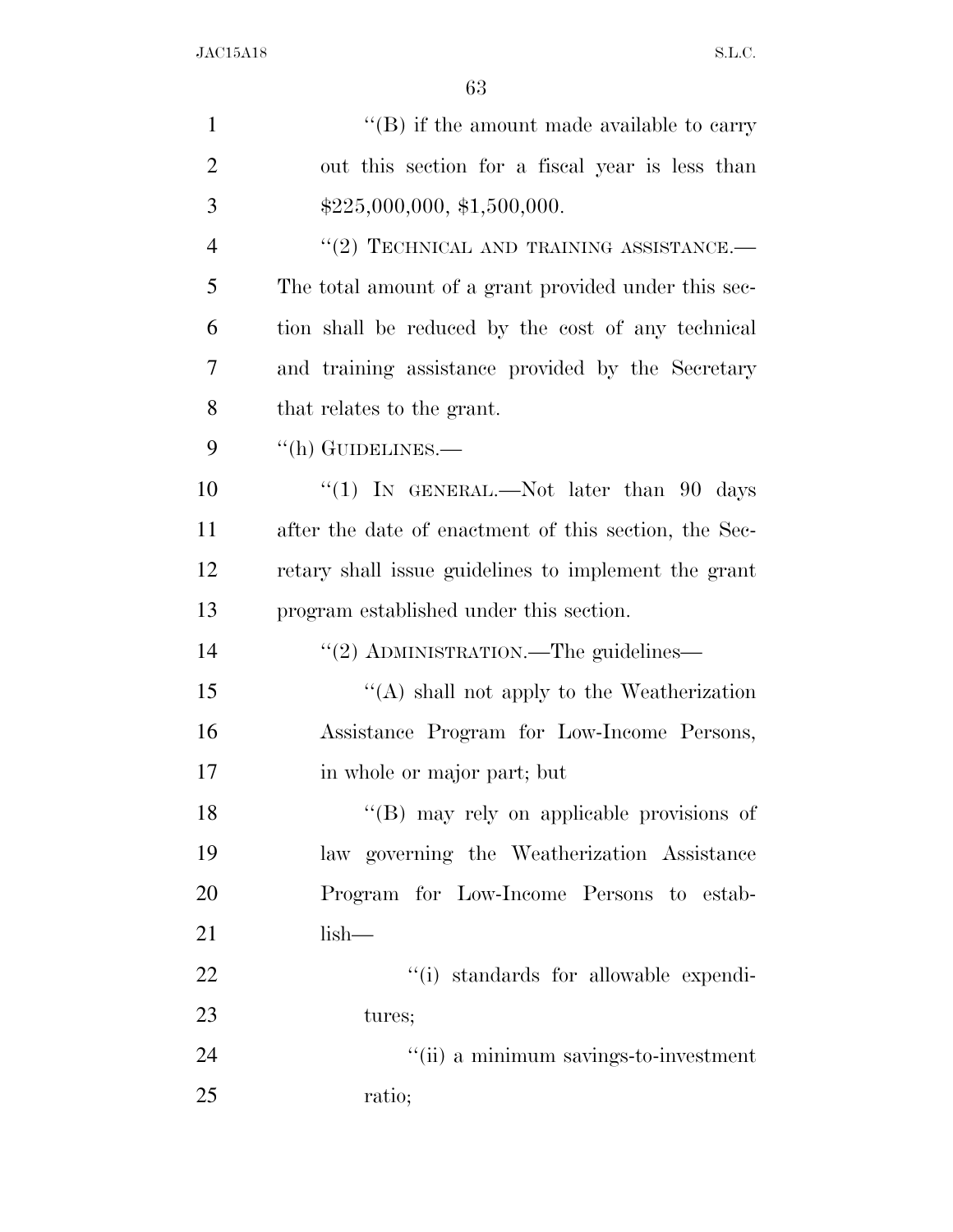| $\mathbf{1}$   | $``(iii)$ standards—                                     |
|----------------|----------------------------------------------------------|
| $\overline{2}$ | "(I) to carry out training pro-                          |
| 3              | grams;                                                   |
| $\overline{4}$ | "(II) to conduct energy audits                           |
| 5              | and program activities;                                  |
| 6              | "(III) to provide technical assist-                      |
| $\tau$         | ance;                                                    |
| 8              | $\lq\lq (IV)$ to monitor program activi-                 |
| 9              | ties; and                                                |
| 10             | "(V) to verify energy and cost                           |
| 11             | savings;                                                 |
| 12             | "(iv) liability insurance requirements;                  |
| 13             | and                                                      |
| 14             | $f'(v)$ record keeping requirements,                     |
| 15             | which shall include reporting to the Office              |
| 16             | of Weatherization and Intergovernmental                  |
| 17             | Programs of the Department of Energy                     |
| 18             | applicable data on each home retrofitted.                |
| 19             | "(i) REVIEW AND EVALUATION.—The Secretary shall          |
| 20             | review and evaluate the performance of any covered orga- |
| 21             | nization that receives a grant under this section (which |
| 22             | may include an audit), as determined by the Secretary.   |
| 23             | "(j) COMPLIANCE WITH STATE AND LOCAL LAW.—               |
| 24             | Nothing in this section or any program carried out using |
| 25             | a grant provided under this section supersedes or other- |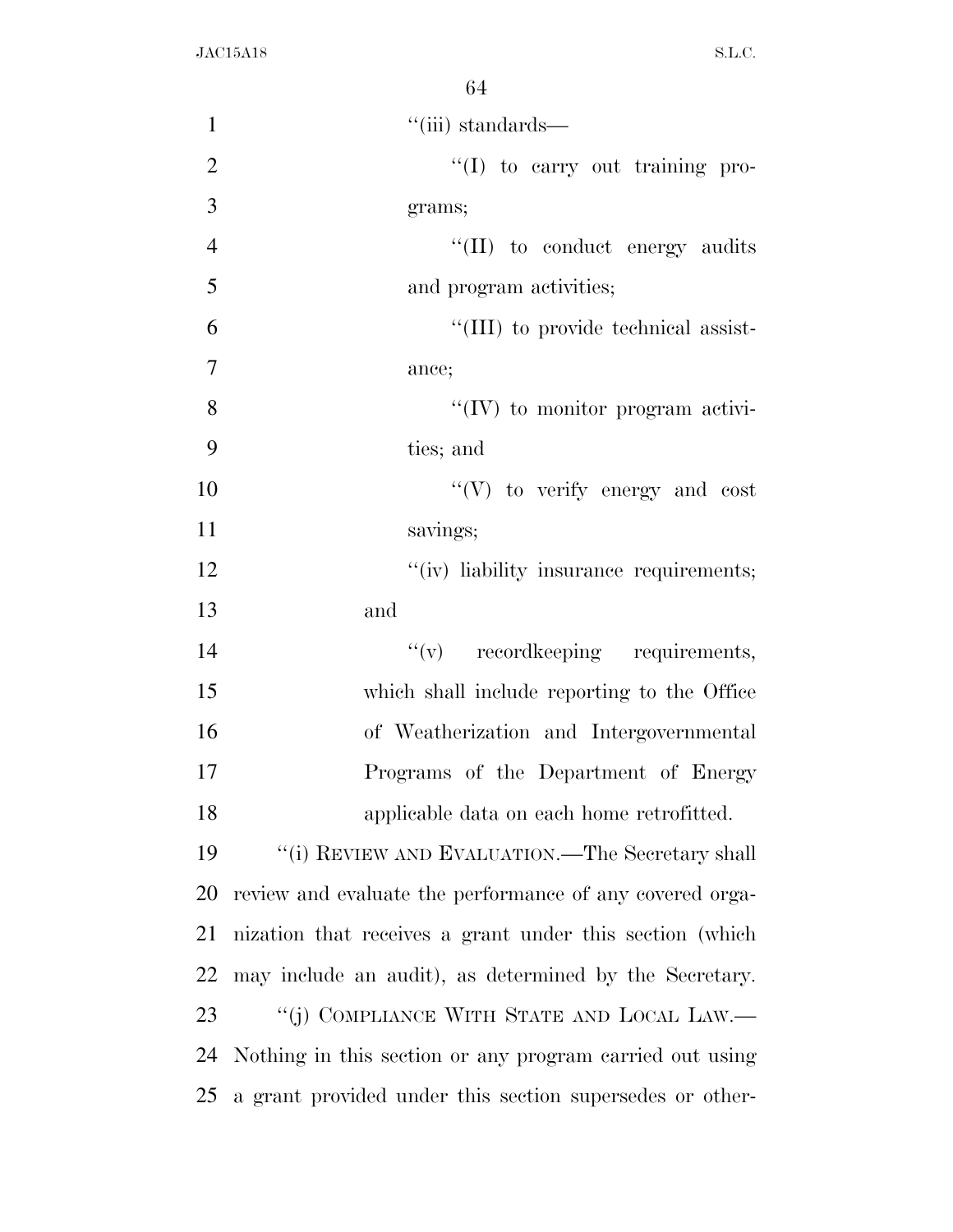wise affects any State or local law, to the extent that the State or local law contains a requirement that is more stringent than the applicable requirement of this section. ''(k) ANNUAL REPORTS.—The Secretary shall submit to Congress annual reports that provide—  $"(1)$  findings;  $\frac{1}{2}$  ''(2) a description of energy and cost savings achieved and actions taken under this section; and  $\mathcal{P}$  (3) any recommendations for further action. ''(l) FUNDING.—Of the amount of funds that are made available to carry out the Weatherization Assistance Program for each of fiscal years 2016 through 2020 under section 422, the Secretary shall use to carry out this sec- tion for each of fiscal years 2016 through 2020 not less than—  $\frac{1}{2}$  percent of the amount if the amount is less than \$225,000,000;  $\frac{1}{2}$  (2) 5 percent of the amount if the amount is \$225,000,000 or more but less than \$260,000,000; and  $\frac{1}{2}$  (3) 10 percent of the amount if the amount is 22 \$260,000,000 or more.". (c) STANDARDS PROGRAM.—Section 415 of the En- ergy Conservation and Production Act (42 U.S.C. 6865) is amended by adding at the end the following: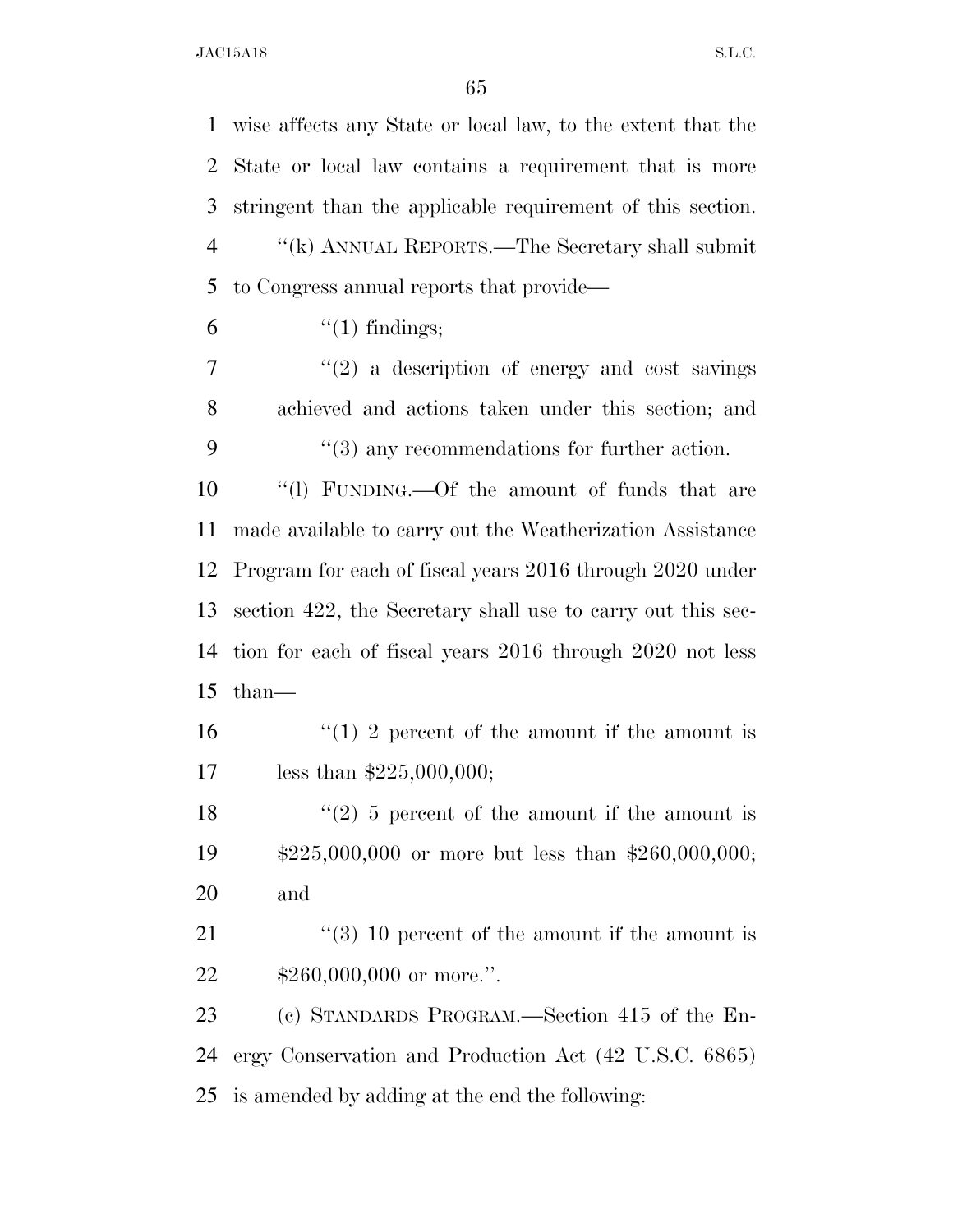| $\mathbf{1}$   | "(f) STANDARDS PROGRAM.—                            |
|----------------|-----------------------------------------------------|
| $\overline{2}$ | "(1) CONTRACTOR QUALIFICATION.—Effective            |
| 3              | beginning January 1, 2016, to be eligible to carry  |
| $\overline{4}$ | out weatherization using funds made available under |
| 5              | this part, a contractor shall be selected through a |
| 6              | competitive bidding process and be—                 |
| $\overline{7}$ | "(A) accredited by the Building Perform-            |
| 8              | ance Institute;                                     |
| 9              | "(B) an Energy Smart Home Performance               |
| 10             | Team accredited under the Residential Energy        |
| 11             | Services Network; or                                |
| 12             | "(C) accredited by an equivalent accredita-         |
| 13             | tion or program accreditation-based State cer-      |
| 14             | tification program approved by the Secretary.       |
| 15             | "(2) GRANTS FOR ENERGY RETROFIT MODEL               |
| 16             | PROGRAMS.                                           |
| 17             | "(A) IN GENERAL.—To be eligible to re-              |
| 18             | ceive a grant under section 414C, a covered or-     |
| 19             | ganization (as defined in section $414C(b)$ ) shall |
| 20             | use a crew chief who-                               |
| 21             | "(i) is certified or accredited in ac-              |
| 22             | cordance with paragraph $(1)$ ; and                 |
| 23             | "(ii) supervises the work performed                 |
| 24             | with grant funds.                                   |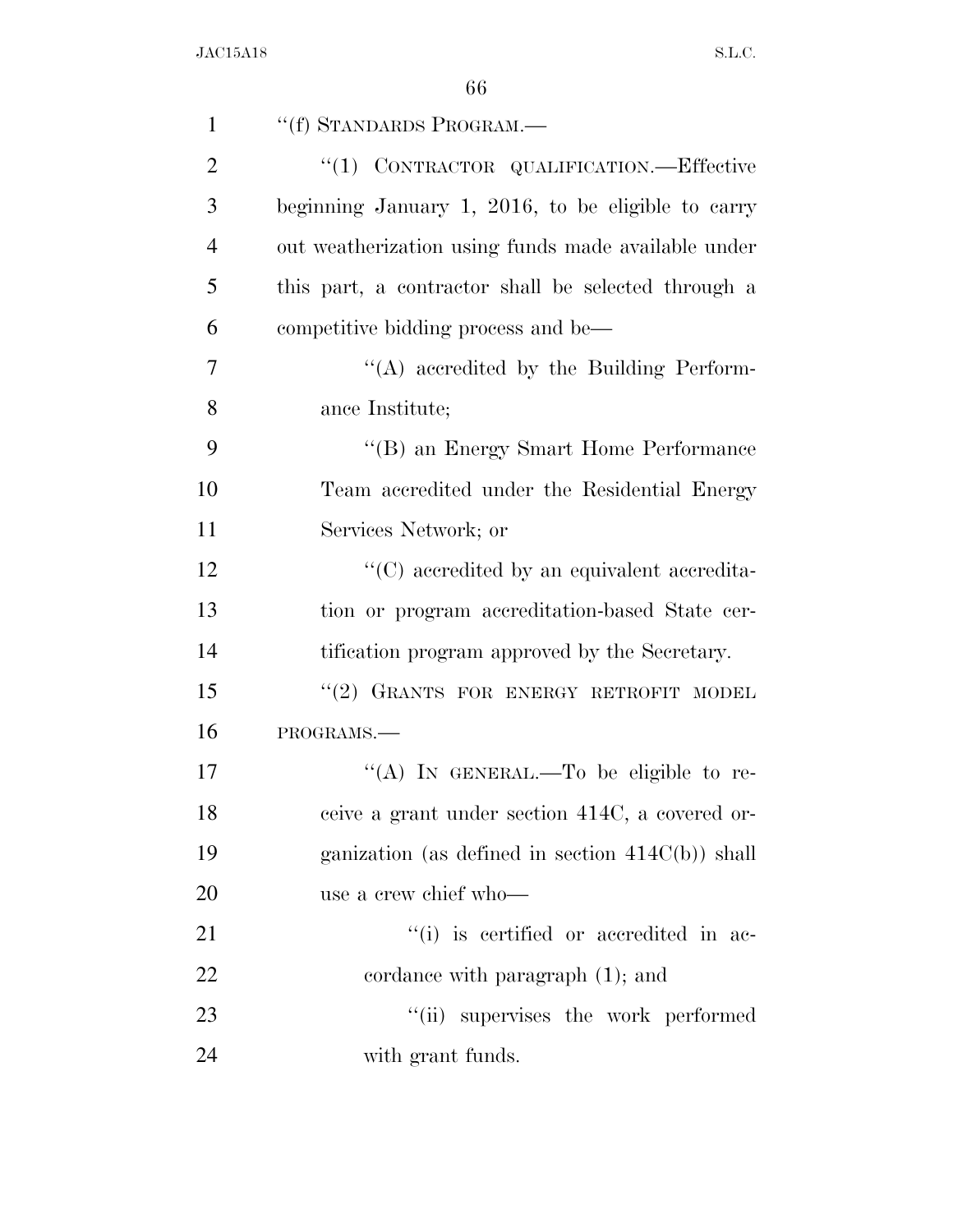1 "'(B) VOLUNTEER LABOR.—A volunteer who performs work for a covered organization that receives a grant under section 414C shall not be required to be certified under this sub- section if the volunteer is not directly installing or repairing mechanical equipment or other items that require skilled labor. 8 ''(C) TRAINING.—The Secretary shall use training and technical assistance funds available to the Secretary to assist covered organizations 11 under section 414C in providing training to ob- tain certification required under this subsection, including provisional or temporary certification. 14 "(3) MINIMUM EFFICIENCY STANDARDS.—Ef- fective beginning October 1, 2016, the Secretary shall ensure that  $i'(A)$  each retrofit for which weatherization assistance is provided under this part meets minimum efficiency and quality of work stand- ards established by the Secretary after weather-21 ization of a dwelling unit; 22 "'(B) at least 10 percent of the dwelling units are randomly inspected by a third party accredited under this subsection to ensure com-25 pliance with the minimum efficiency and quality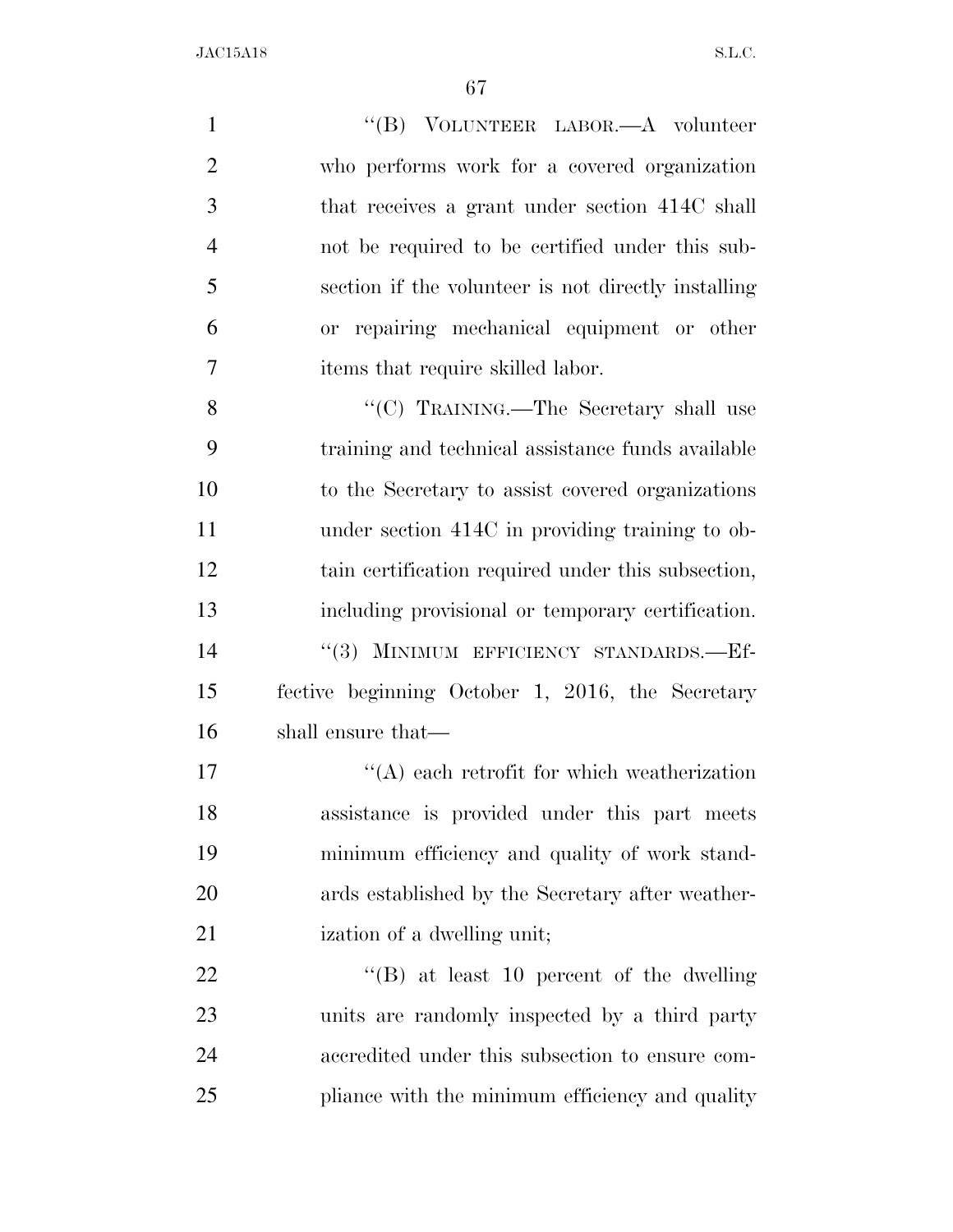|                | 68                                                             |
|----------------|----------------------------------------------------------------|
| $\mathbf{1}$   | of work standards established under subpara-                   |
| $\overline{2}$ | graph (A); and                                                 |
| 3              | $\lq\lq$ <sup>*</sup> (C) the standards established under this |
| $\overline{4}$ | subsection meet or exceed the industry stand-                  |
| 5              | ards for home performance work that are in ef-                 |
| 6              | fect on the date of enactment of this subsection,              |
| 7              | as determined by the Secretary.".                              |
| 8              | SEC. 1013. REAUTHORIZATION OF STATE ENERGY PRO-                |
| 9              | GRAM.                                                          |
| 10             | Section 365(f) of the Energy Policy and Conservation           |
| 11             | Act $(42 \text{ U.S.C. } 6325(f))$ is amended by striking      |
| 12             | " $$125,000,000$ for each of fiscal years $2007$ through       |
| 13             | $2012$ " and inserting "\$90,000,000 for each of fiscal years  |
| 14             | $2016$ through $2020$ , of which not greater than 5 percent    |
| 15             | may be used to provide competitively awarded financial as-     |
| 16             | sistance".                                                     |
| 17             | SEC. 1014. SMART BUILDING ACCELERATION.                        |
| 18             | (a) DEFINITIONS.—In this section:                              |
| 19             | (1) PROGRAM.—The term "program" means                          |
| 20             | the Federal Smart Building Program established                 |
| 21             | under subsection $(b)(1)$ .                                    |
| 22             | (2) SMART BUILDING.—The term "smart build-                     |
| 23             | ing" means a building, or collection of buildings,             |
| 24             | with an energy system that—                                    |
| 25             | (A) is flexible and automated;                                 |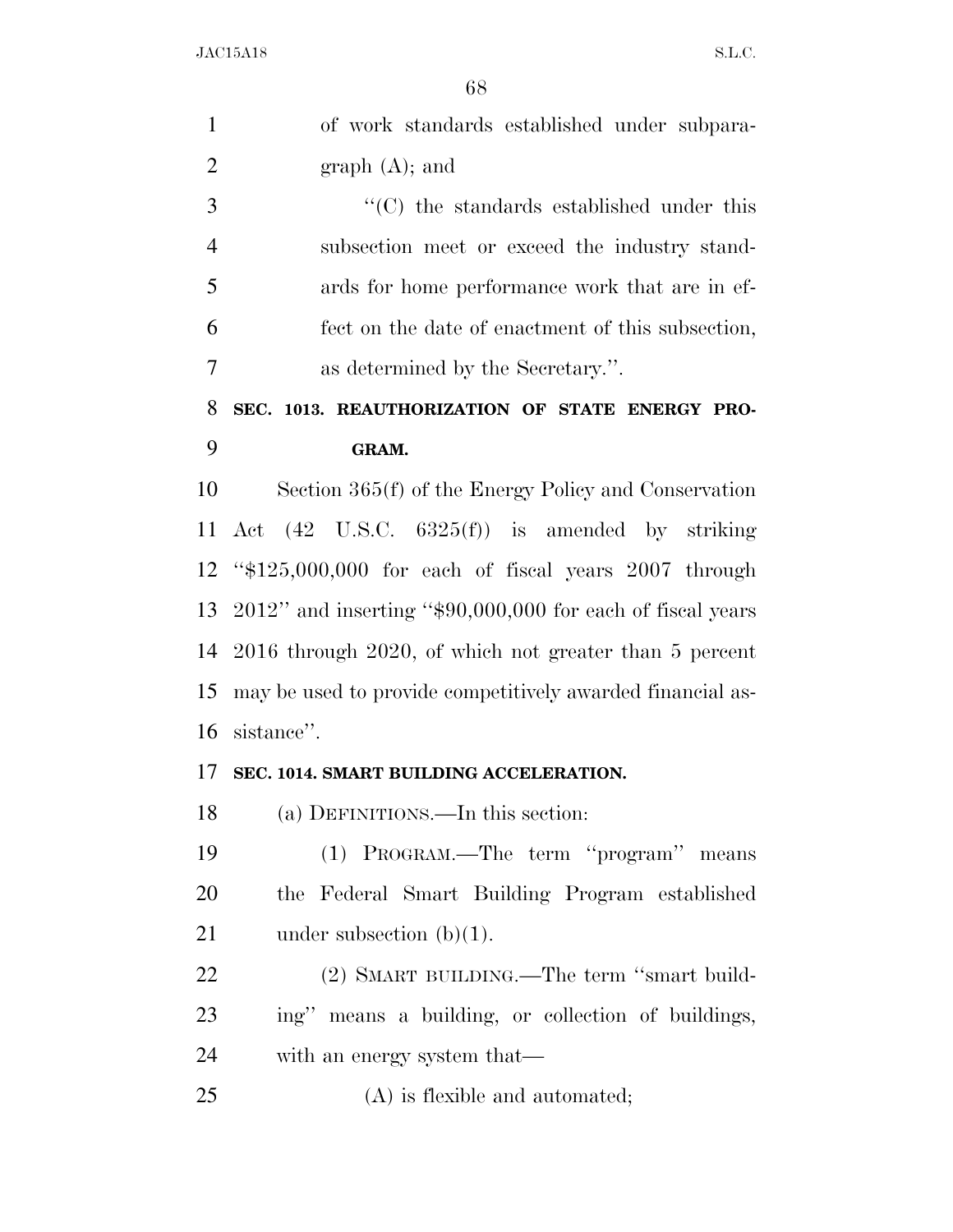| $\mathbf{1}$   | (B) has extensive operational monitoring              |
|----------------|-------------------------------------------------------|
| $\overline{2}$ | and communication connectivity, allowing re-          |
| 3              | mote monitoring and analysis of all building          |
| $\overline{4}$ | functions;                                            |
| 5              | (C) takes a systems-based approach in in-             |
| 6              | tegrating the overall building operations for         |
| $\tau$         | control of energy generation, consumption, and        |
| 8              | storage;                                              |
| 9              | (D) communicates with utilities and other             |
| 10             | third-party commercial entities, if appropriate;      |
| 11             | and                                                   |
| 12             | $(E)$ is cybersecure.                                 |
| 13             | (3)<br>SMART BUILDING ACCELERATOR.—The                |
| 14             | term "smart building accelerator" means an initia-    |
| 15             | tive that is designed to demonstrate specific innova- |
| 16             | tive policies and approaches—                         |
| 17             | (A) with clear goals and a clear timeline;            |
| 18             | and                                                   |
| 19             | (B) that, on successful demonstration,                |
| 20             | would accelerate investment in energy effi-           |
| 21             | ciency.                                               |
| 22             | (b) FEDERAL SMART BUILDING PROGRAM.—                  |
| 23             | (1) ESTABLISHMENT.—Not later than 1 year              |
| 24             | after the date of enactment of this Act, the Sec-     |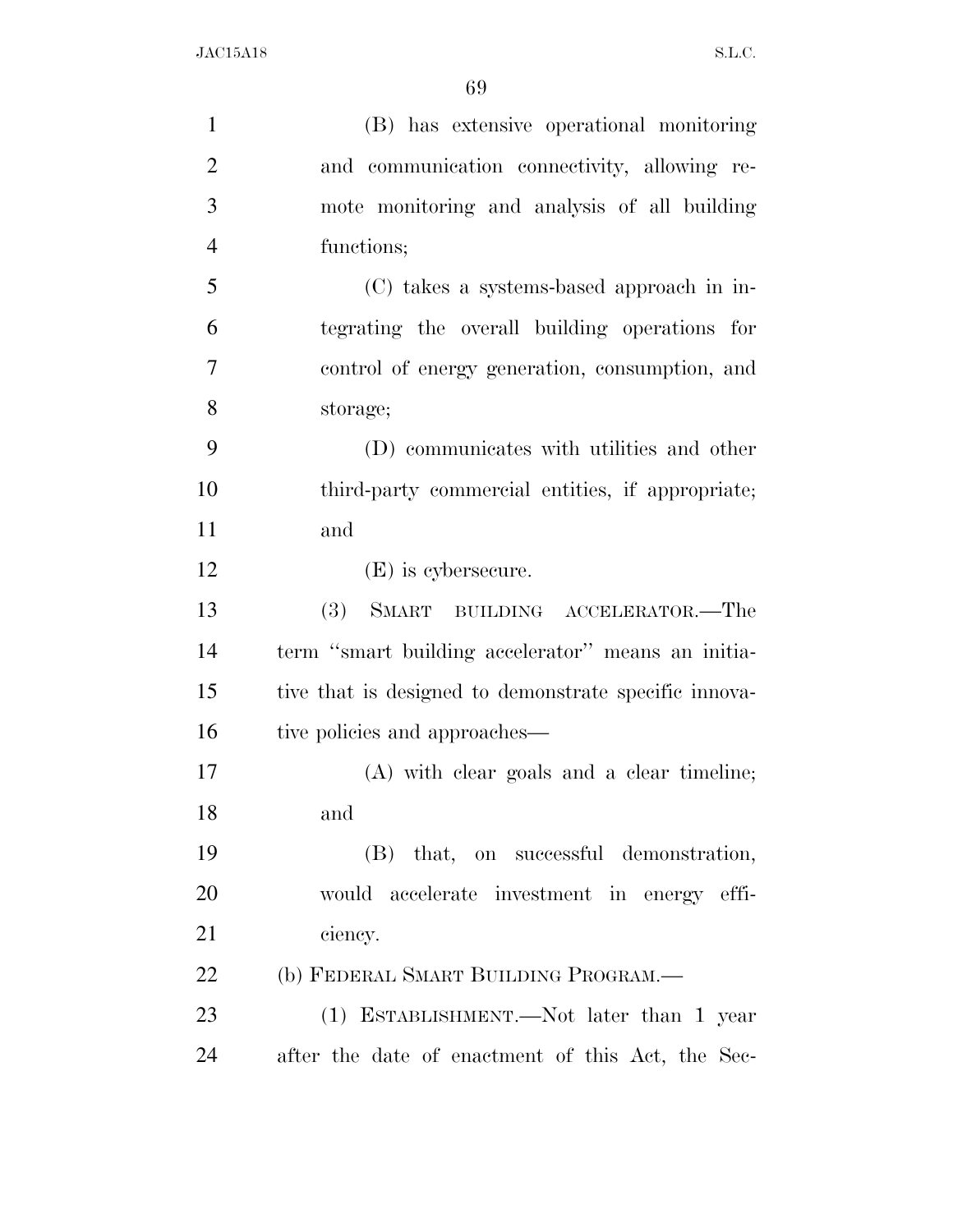| $\mathbf{1}$   | retary shall establish a program to be known as the |
|----------------|-----------------------------------------------------|
| $\overline{2}$ | "Federal Smart Building Program"—                   |
| 3              | $(A)$ to implement smart building tech-             |
| $\overline{4}$ | nology; and                                         |
| 5              | (B) to demonstrate the costs and benefits           |
| 6              | of smart buildings.                                 |
| 7              | $(2)$ SELECTION.—                                   |
| 8              | (A) IN GENERAL.—The Secretary shall co-             |
| 9              | ordinate the selection of not fewer than 1 build-   |
| 10             | ing from among each of several key Federal          |
| 11             | agencies, as described in paragraph (4), to com-    |
| 12             | pose an appropriately diverse set of smart          |
| 13             | buildings based on size, type, and geographic lo-   |
| 14             | cation.                                             |
| 15             | (B) INCLUSION OF COMMERCIALLY OPER-                 |
| 16             | ATED BUILDINGS.—In making selections under          |
| 17             | subparagraph (A), the Secretary may include         |
| 18             | buildings that are owned by the Federal Gov-        |
| 19             | ernment but are commercially operated.              |
| 20             | (3) TARGETS.—Not later than 18 months after         |
| 21             | the date of enactment of this Act, the Secretary    |
| 22             | shall establish targets for the number of smart     |
| 23             | buildings to be commissioned and evaluated by key   |
| 24             | Federal agencies by 3 years and 6 years after the   |
| 25             | date of enactment of this Act.                      |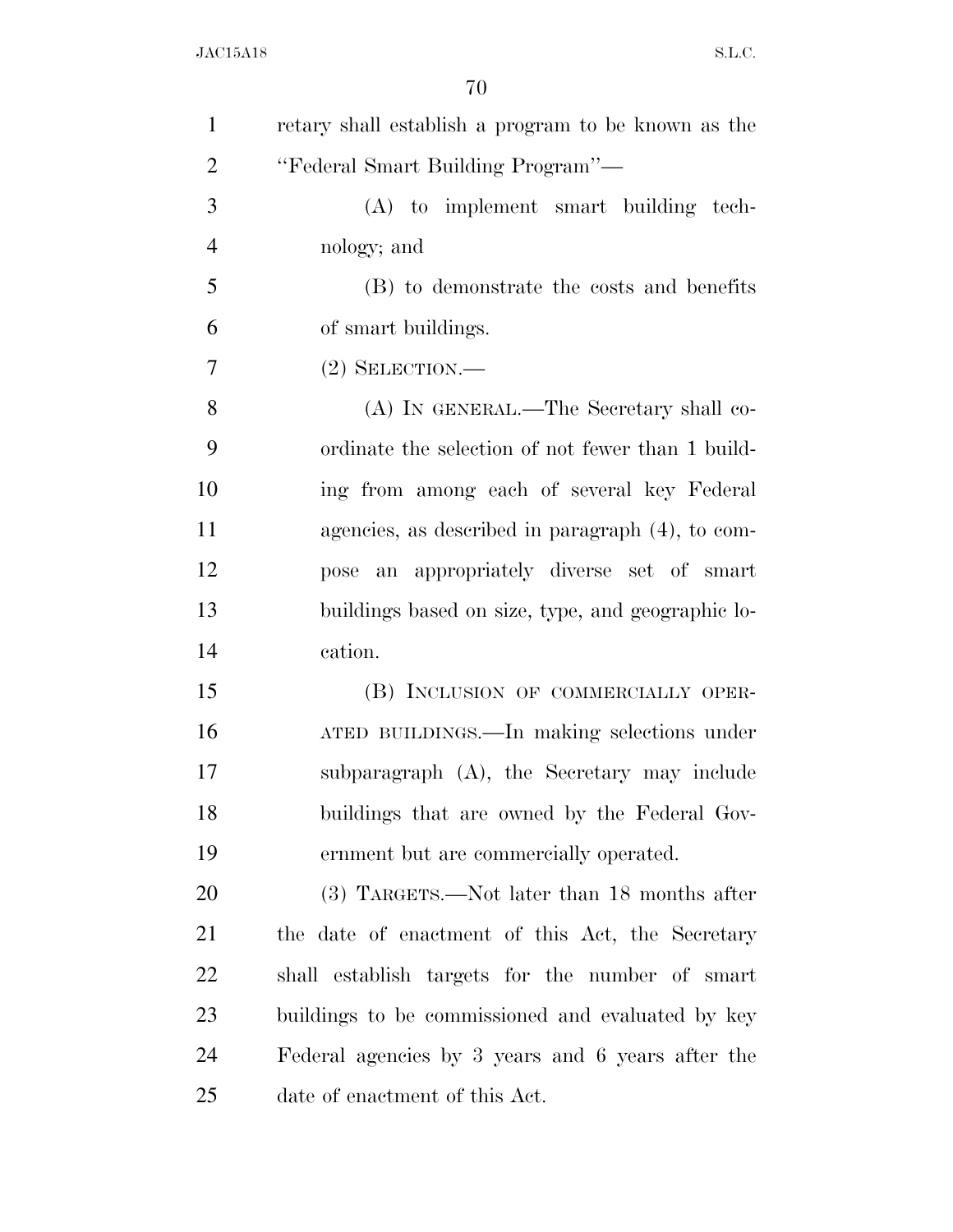| $\mathbf{1}$   | (4) FEDERAL AGENCY DESCRIBED.—The key                 |
|----------------|-------------------------------------------------------|
| $\overline{2}$ | Federal agencies referred to in this subsection shall |
| 3              | include buildings operated by—                        |
| $\overline{4}$ | (A) the Department of the Army;                       |
| 5              | (B) the Department of the Navy;                       |
| 6              | (C) the Department of the Air Force;                  |
| 7              | (D) the Department;                                   |
| 8              | (E) the Department of the Interior;                   |
| 9              | (F) the Department of Veterans Affairs;               |
| 10             | and                                                   |
| 11             | (G) the General Services Administration.              |
| 12             | (5) REQUIREMENT.—In implementing the pro-             |
| 13             | gram, the Secretary shall leverage existing financing |
| 14             | mechanisms including energy savings performance       |
| 15             | contracts, utility energy service contracts, and an-  |
| 16             | nual appropriations.                                  |
| 17             | (6) EVALUATION.—Using the guidelines of the           |
| 18             | Federal Energy Management Program relating to         |
| 19             | whole-building evaluation, measurement,<br>and        |
| 20             | verification, the Secretary shall evaluate the costs  |
| 21             | and benefits of the buildings selected under para-    |
| 22             | $graph(2)$ , including an identification of-          |
| 23             | (A) which advanced building<br>tech-                  |
| 24             | nologies—                                             |
| 25             | (i) are most cost-effective; and                      |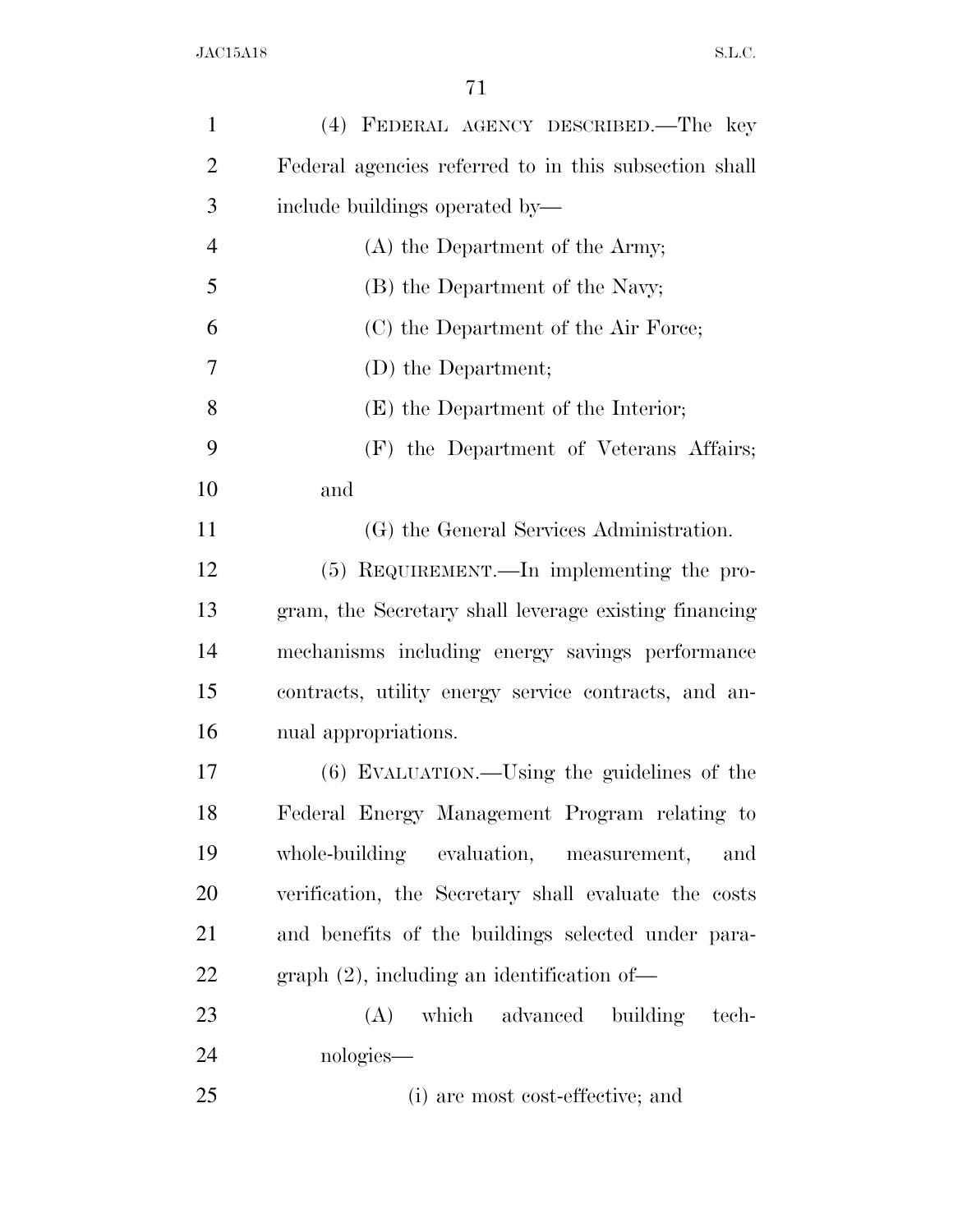| $\mathbf{1}$   | (ii) show the most promise for-                           |
|----------------|-----------------------------------------------------------|
| $\overline{2}$ | increasing building energy<br>(I)                         |
| 3              | savings;                                                  |
| $\overline{4}$ | (II) increasing service perform-                          |
| 5              | ance to building occupants;                               |
| 6              | (III) reducing environmental im-                          |
| 7              | pacts; and                                                |
| 8              | (IV) establishing cybersecurity;                          |
| 9              | and                                                       |
| 10             | (B) any other information the Secretary                   |
| 11             | determines to be appropriate.                             |
| 12             | (7) AWARDS.—The Secretary may expand                      |
| 13             | awards made under the Federal Energy Manage-              |
| 14             | ment Program and the Better Building Challenge to         |
| 15             | recognize specific agency achievements in accel-          |
| 16             | erating the adoption of smart building technologies.      |
| 17             | (c) SURVEY OF PRIVATE SECTOR SMART BUILD-                 |
| 18             | $INGS$ .                                                  |
| 19             | (1) SURVEY.—The Secretary shall conduct a                 |
| 20             | survey of privately owned smart buildings through-        |
| 21             | out the United States, including commercial build-        |
| 22             | ings, laboratory facilities, hospitals, multifamily resi- |
| 23             | dential buildings, and buildings owned by nonprofit       |
| 24             | organizations and institutions of higher education.       |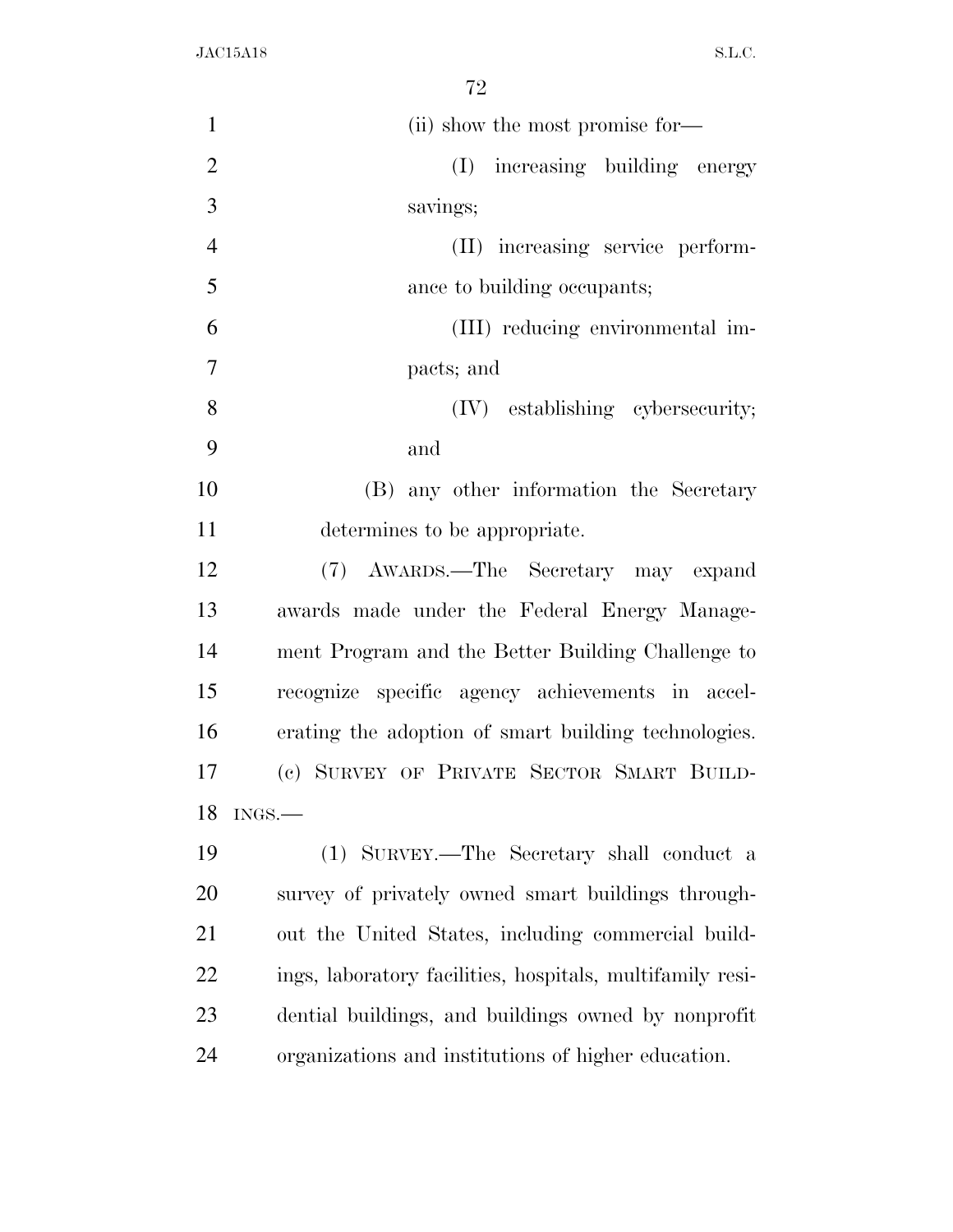| $\mathbf{1}$   | (2) SELECTION.—From among the smart build-           |
|----------------|------------------------------------------------------|
| $\overline{2}$ | ings surveyed under paragraph (1), the Secretary     |
| 3              | shall select not fewer than 1 building each from an  |
| $\overline{4}$ | appropriate range of building sizes, types, and geo- |
| 5              | graphic locations.                                   |
| 6              | (3) EVALUATION.—Using the guidelines of the          |
| 7              | Federal Energy Management Program relating to        |
| 8              | whole-building evaluation, measurement,<br>and       |
| 9              | verification, the Secretary shall evaluate the costs |
| 10             | and benefits of the buildings selected under para-   |
| 11             | $graph (2)$ , including an identification of-        |
| 12             | (A) which advanced building technologies             |
| 13             | and systems—                                         |
| 14             | (i) are most cost-effective; and                     |
| 15             | (ii) show the most promise for-                      |
| 16             | increasing building energy<br>(I)                    |
| 17             | savings;                                             |
| 18             | (II) increasing service perform-                     |
| 19             | ance to building occupants;                          |
| 20             | (III) reducing environmental im-                     |
| 21             | pacts; and                                           |
| 22             | (IV) establishing cybersecurity;                     |
| 23             | and                                                  |
| 24             | (B) any other information the Secretary              |
| 25             | determines to be appropriate.                        |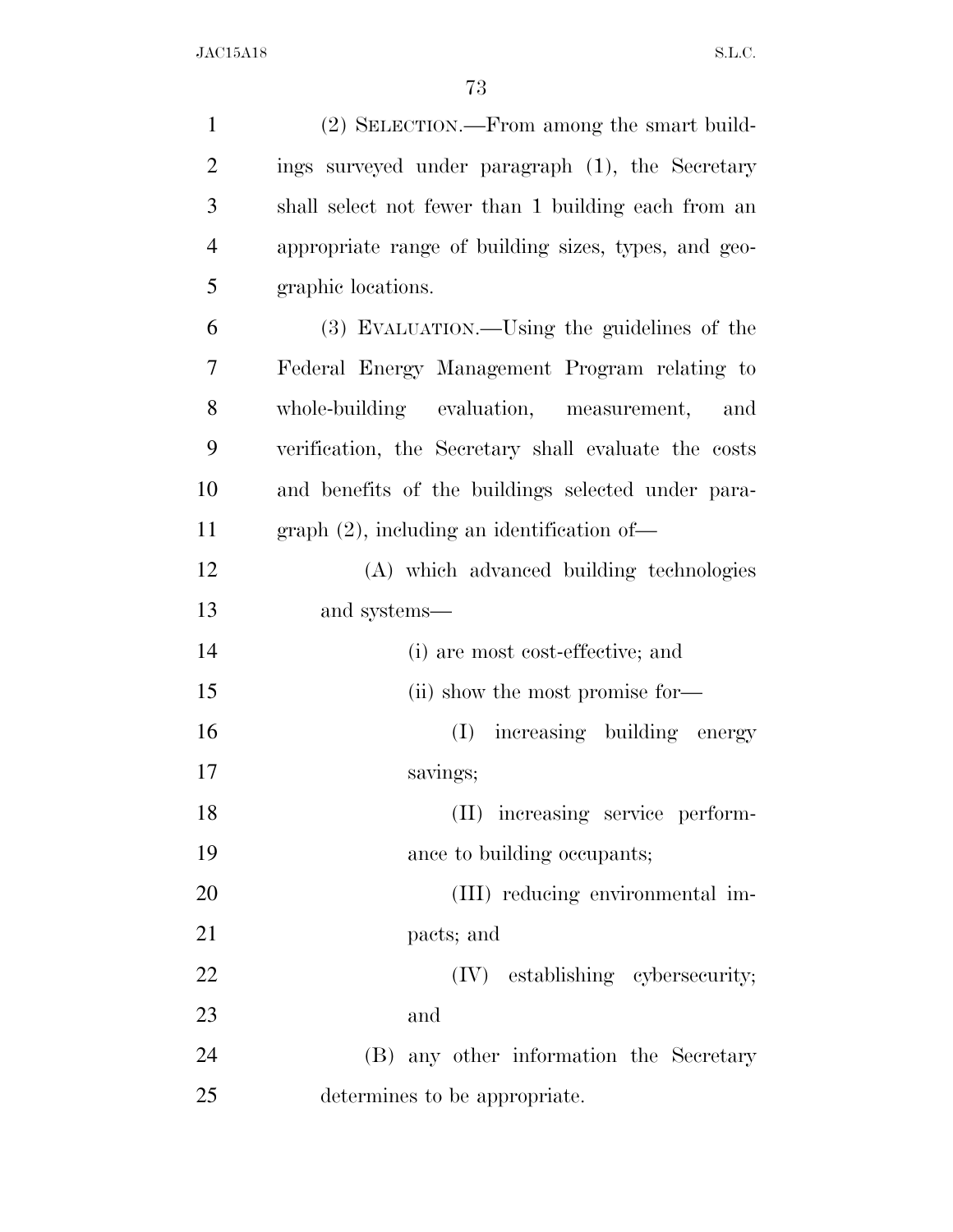| $\mathbf{1}$   | (d) LEVERAGING EXISTING PROGRAMS.-                     |
|----------------|--------------------------------------------------------|
| $\overline{2}$ | (1) BETTER BUILDING CHALLENGE. As part                 |
| 3              | of the Better Building Challenge of the Department,    |
| $\overline{4}$ | the Secretary, in consultation with major private      |
| 5              | sector property owners, shall develop smart building   |
| 6              | accelerators to demonstrate innovative policies and    |
| 7              | approaches that will accelerate the transition to      |
| 8              | smart buildings in the public, institutional, and com- |
| 9              | mercial buildings sectors.                             |
| 10             | (2) RESEARCH AND DEVELOPMENT.                          |
| 11             | (A) IN GENERAL.—The Secretary shall                    |
| 12             | conduct research and development to address            |
| 13             | key barriers to the integration of advanced            |
| 14             | building technologies and to accelerate the tran-      |
| 15             | sition to smart buildings.                             |
| 16             | (B) INCLUSION.—The research and devel-                 |
| 17             | opment conducted under subparagraph (A)                |
| 18             | shall include research and development on—             |
| 19             | (i) achieving whole-building, systems-                 |
| 20             | level efficiency through smart system and              |
| 21             | component integration;                                 |
| 22             | improving physical components,<br>(ii)                 |
| 23             | such as sensors and controls, to be adapt-             |
| 24             | ive, anticipatory, and networked;                      |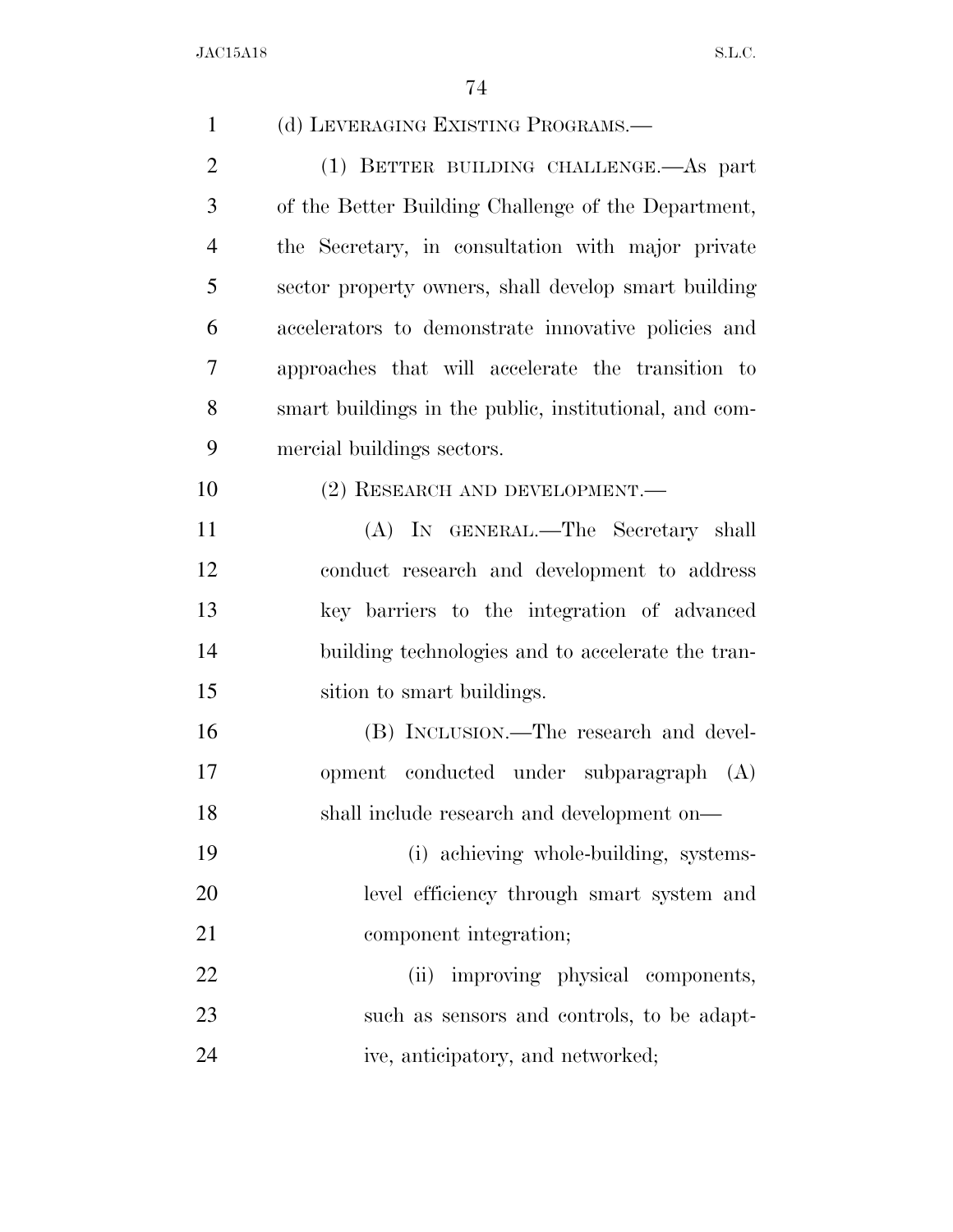| $\mathbf{1}$   | (iii) reducing the cost of key compo-       |
|----------------|---------------------------------------------|
| $\overline{2}$ | nents to accelerate the adoption of smart   |
| 3              | building technologies;                      |
| $\overline{4}$ | (iv) data management, including the         |
| 5              | capture and analysis of data and the inter- |
| 6              | operability of the energy systems;          |
| $\tau$         | (v) protecting against cybersecurity        |
| 8              | and addressing security<br>threats          |
| 9              | vulnerabilities of building systems or      |
| 10             | equipment;                                  |
| 11             | (vi) business models, including how         |
| 12             | business models may limit the adoption of   |
| 13             | smart building technologies and how to      |
| 14             | support transactive energy;                 |
| 15             | (vii) integration and application of        |
| 16             | combined heat and power systems and en-     |
| 17             | ergy storage for resiliency;                |
| 18             | (viii) characterization of buildings and    |
| 19             | components;                                 |
| 20             | (ix) consumer and utility protections;      |
| 21             | (x) continuous management, including        |
| 22             | the challenges of managing multiple energy  |
| 23             | systems and optimizing systems for dis-     |
| 24             | parate stakeholders; and                    |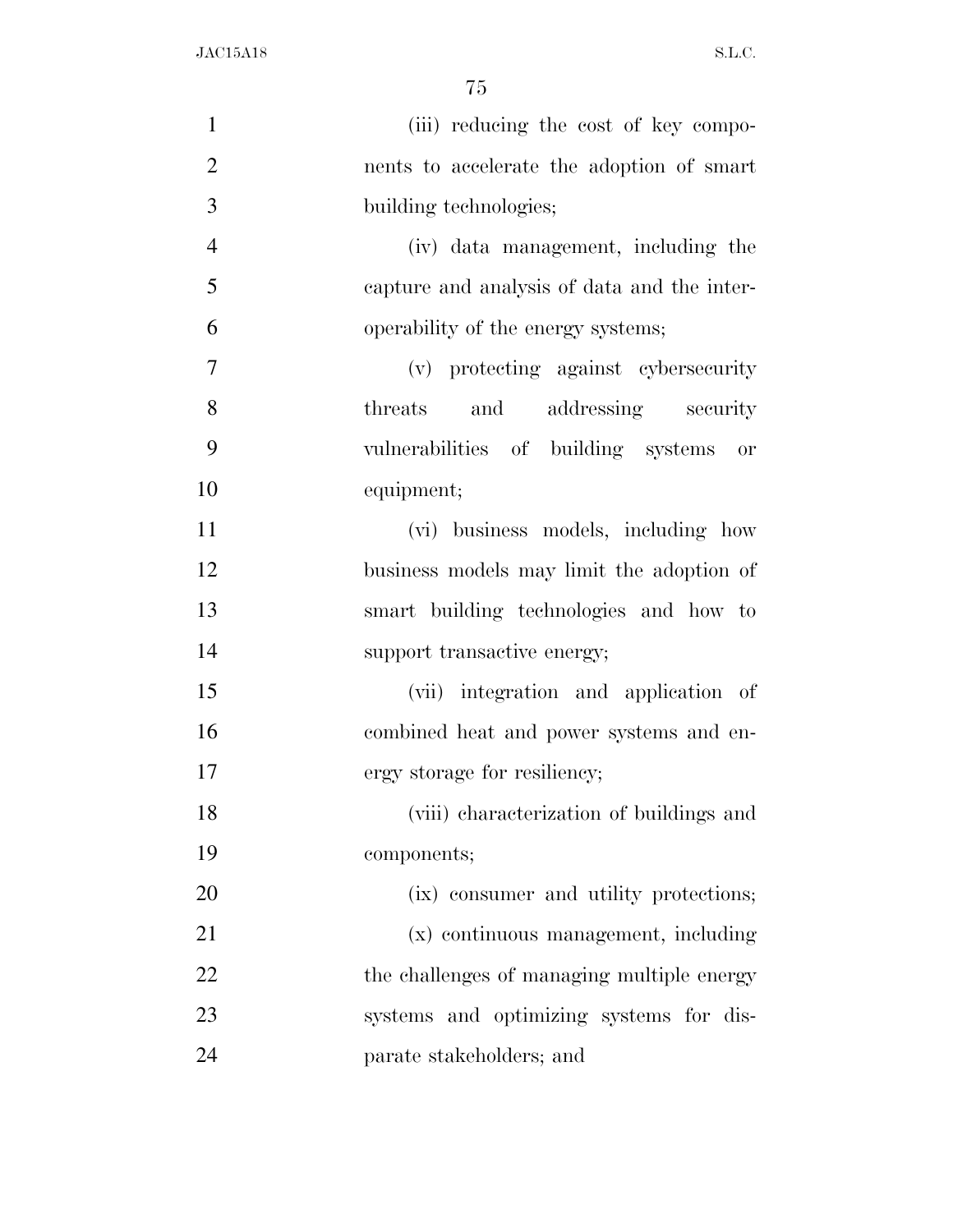(xi) other areas of research and devel- opment, as determined appropriate by the Secretary. (e) REPORT.—Not later than 2 years after the date of enactment of this Act, and every 2 years thereafter until a total of 3 reports have been made, the Secretary shall submit to the Committee on Energy and Natural Re- sources of the Senate and the Committee on Energy and Commerce of the House of Representatives a report on— (1) the establishment of the Federal Smart Building Program and the evaluation of Federal smart buildings under subsection (b); (2) the survey and evaluation of private sector smart buildings under subsection (c); and (3) any recommendations of the Secretary to further accelerate the transition to smart buildings. **SEC. 1015. REPEAL OF FOSSIL PHASE-OUT.**  Section 305(a)(3) of the Energy Conservation and 19 Production Act  $(42 \text{ U.S.C. } 6834(a)(3))$  is amended by striking subparagraph (D). **SEC. 1016. FEDERAL BUILDING ENERGY EFFICIENCY PER-FORMANCE STANDARDS.**  (a) DEFINITIONS.—Section 303 of the Energy Con- servation and Production Act (42 U.S.C. 6832) (as 25 amended by section  $1001(a)$  is amended—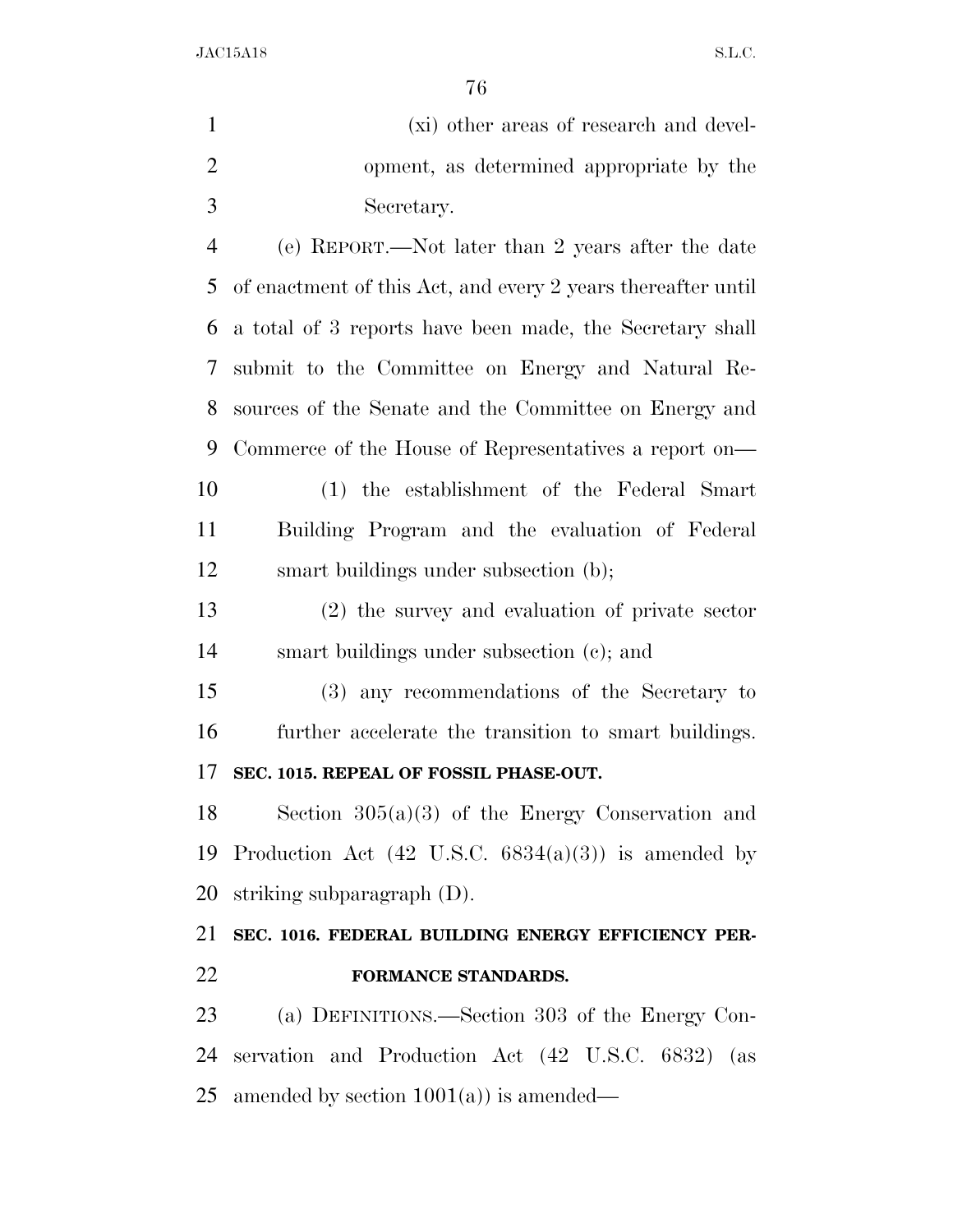(1) in paragraph (6), by striking ''to be con-2 structed" and inserting "constructed or altered"; and (2) by adding at the end the following: ''(19) MAJOR RENOVATION.—The term 'major renovation' means a modification of building energy systems sufficiently extensive that the whole building can meet energy standards for new buildings, based on criteria to be established by the Secretary through notice and comment rulemaking.''. (b) FEDERAL BUILDING EFFICIENCY STANDARDS.— Section 305(a)(3) of the Energy Conservation and Pro-13 duction Act  $(42 \text{ U.S.C. } 6834(a)(3))$  (as amended by sec- tion 1015) is amended— 15 (1) by striking  $\lq(3)(A)$  Not later than'' and all that follows through subparagraph (B) and inserting the following: 18 "(3) REVISED FEDERAL BUILDING ENERGY EF- FICIENCY PERFORMANCE STANDARDS.— 20 "(A) REVISED FEDERAL BUILDING EN-21 ERGY EFFICIENCY PERFORMANCE STAND- ARDS.— 23 "(i) In GENERAL.—Not later than 1

 year after the date of enactment of the En-ergy Policy Modernization Act of 2015, the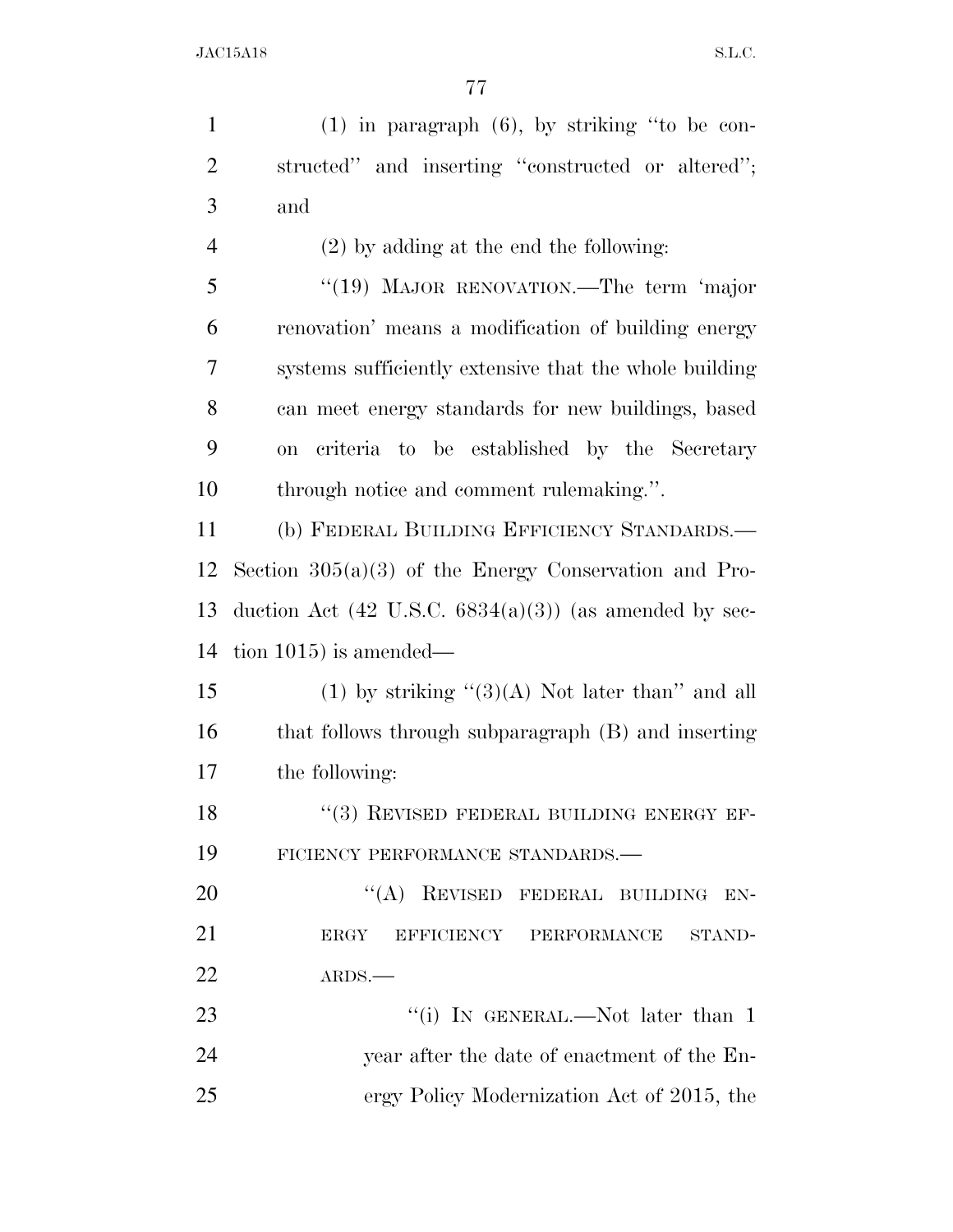| $\mathbf{1}$   | Secretary shall establish, by rule, revised |
|----------------|---------------------------------------------|
| $\overline{2}$ | Federal building energy efficiency perform- |
| 3              | ance standards that require that—           |
| $\overline{4}$ | "(I) new Federal buildings and              |
| 5              | alterations and additions to existing       |
| 6              | Federal buildings—                          |
| 7              | "(aa) meet or exceed the                    |
| 8              | most recent revision of the Inter-          |
| 9              | national Energy Conservation                |
| 10             | Code (in the case of residential            |
| 11             | buildings) or ASHRAE Standard               |
| 12             | 90.1 (in the case of commercial             |
| 13             | buildings) as of the date of en-            |
| 14             | actment of the Energy Policy                |
| 15             | Modernization Act of 2015; and              |
| 16             | "(bb) meet or exceed the en-                |
| 17             | ergy provisions of State and local          |
| 18             | building codes applicable to the            |
| 19             | building, if the codes are more             |
| 20             | stringent than the International            |
| 21             | Energy Conservation Code<br>or              |
| 22             | ASHRAE Standard 90.1, as ap-                |
| 23             | plicable;                                   |
| 24             | "(II) unless demonstrated not to            |
| 25             | be life-cycle cost effective for new        |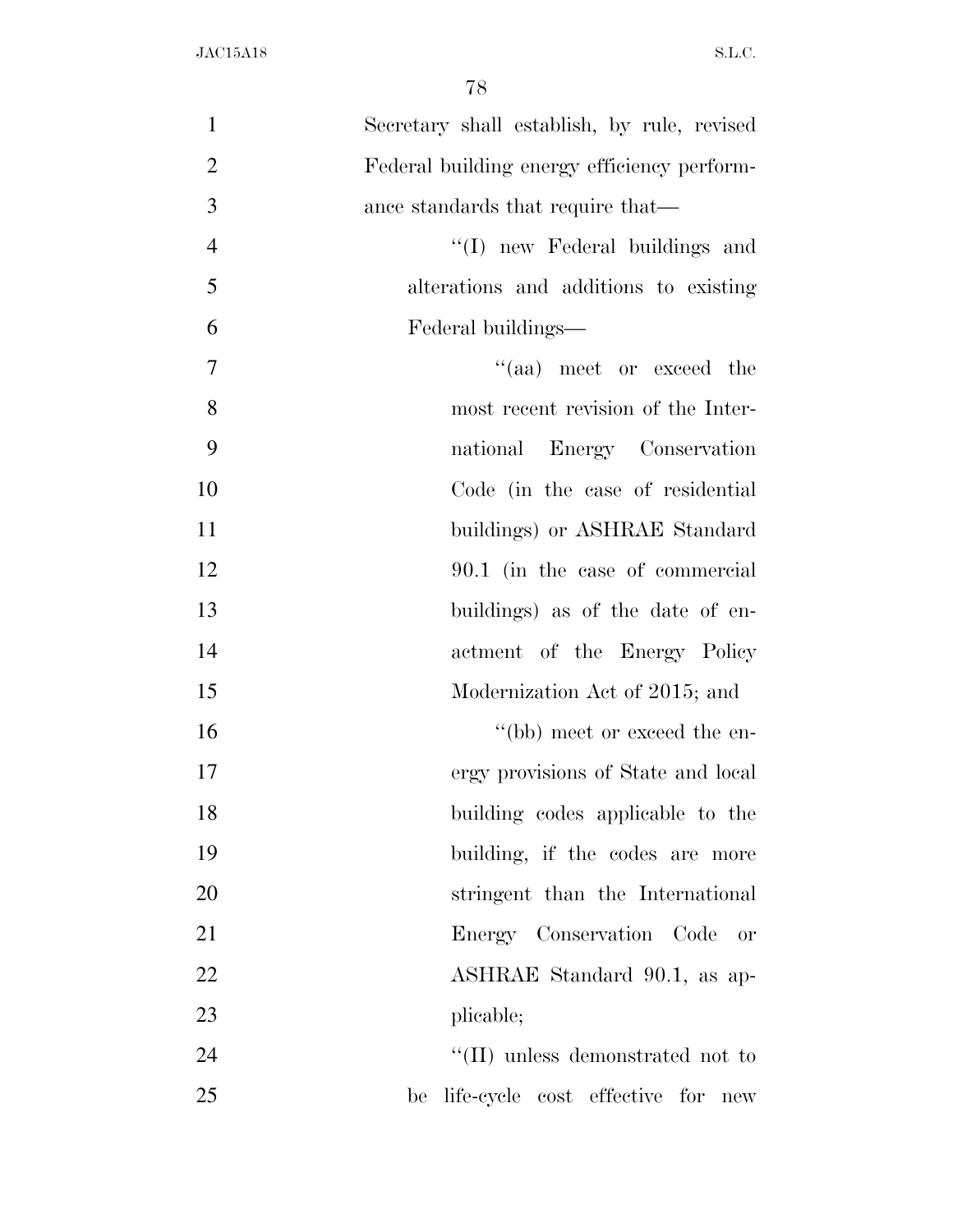Federal buildings and Federal build-2 ings with major renovations— 3 ''(aa) the buildings be de- signed to achieve energy con- sumption levels that are at least 30 percent below the levels estab- lished in the version of the ASHRAE Standard or the Inter- national Energy Conservation 10 Code, as appropriate, that is ap-11 plied under subclause (I)(aa), in- cluding updates under subpara- graph (B); and 14 ''(bb) sustainable design principles are applied to the loca-16 tion, siting, design, and construc- tion of all new Federal buildings and replacement Federal build- ings;  $\frac{1}{20}$  The metal is used to achieve energy efficiency, water conservation technologies shall be applied to the ex- tent that the technologies are life-cycle cost effective; and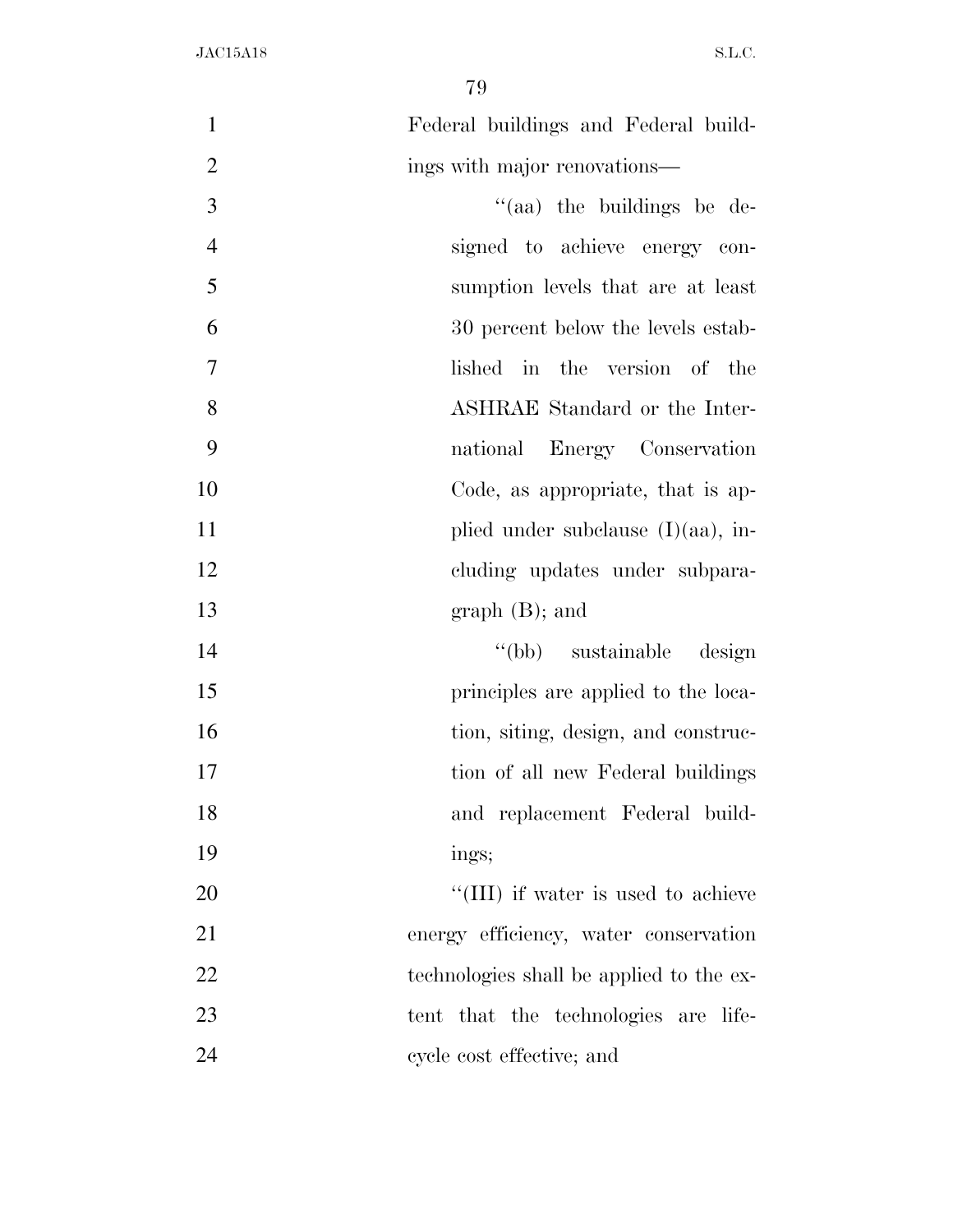| $\mathbf{1}$   | $\lq\lq$ (IV) if life-cycle cost effective,      |
|----------------|--------------------------------------------------|
| $\overline{2}$ | as compared to other reasonably avail-           |
| 3              | able technologies, not less than 30              |
| $\overline{4}$ | percent of the hot water demand for              |
| 5              | each new Federal building or Federal             |
| 6              | building undergoing a major renova-              |
| $\overline{7}$ | tion be met through the installation             |
| 8              | and use of solar hot water heaters.              |
| 9              | "(ii) LIMITATION.—Clause (i)(I) shall            |
| 10             | not apply to unaltered portions of existing      |
| 11             | Federal buildings and systems that have          |
| 12             | been added to or altered.                        |
| 13             | "(B) UPDATES.—Not later than 1 year              |
| 14             | after the date of approval of each subsequent    |
| 15             | revision of the ASHRAE Standard or the Inter-    |
| 16             | national Energy Conservation Code, as appro-     |
| 17             | priate, the Secretary shall determine whether    |
| 18             | the revised standards established under sub-     |
| 19             | paragraph (A) should be updated to reflect the   |
| 20             | revisions, based on the energy savings and life- |
| 21             | cycle cost-effectiveness of the revisions."; and |
| 22             | (2) in subparagraph (C), by striking " $(C)$ In  |
| 23             | the budget request" and inserting the following: |
| 24             | "(C) BUDGET REQUEST.—In the budget               |
| 25             | request".                                        |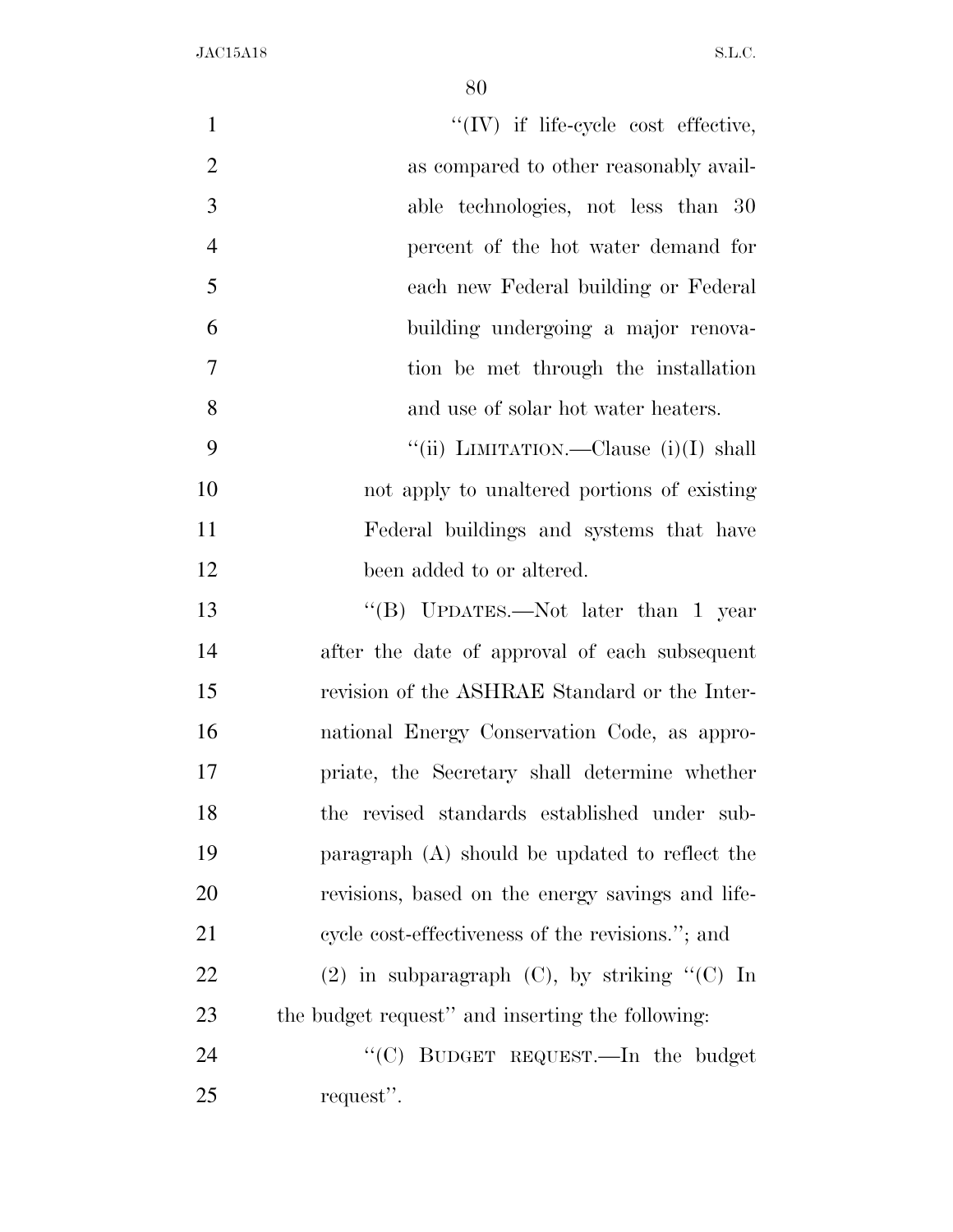## **SEC. 1017. CODIFICATION OF EXECUTIVE ORDER.**

 Beginning in fiscal year 2016 and each fiscal year thereafter through fiscal year 2025, the head of each Fed- eral agency shall, unless otherwise specified and where life-cycle cost-effective, promote building energy conserva- tion, efficiency, and management by reducing, in Federal buildings of the agency, building energy intensity, as measured in British thermal units per gross square foot, by 2.5 percent each fiscal year, relative to the baseline of the building energy use of the applicable Federal build- ings in fiscal year 2015 and after taking into account the progress of the Federal agency in preceding fiscal years.

## **SEC. 1018. CERTIFICATION FOR GREEN BUILDINGS.**

 Section 305 of the Energy Conservation and Produc- tion Act (42 U.S.C. 6834) (as amended by sections 1015 and 1016(b)) is amended—

17 (1) in subsection (a)(3), by adding at the end the following:

19 "(D) CERTIFICATION FOR GREEN BUILD-INGS.—

21 '(i) SUSTAINABLE DESIGN PRIN- CIPLES.—Sustainable design principles shall be applied to the siting, design, and construction of buildings covered by this subparagraph.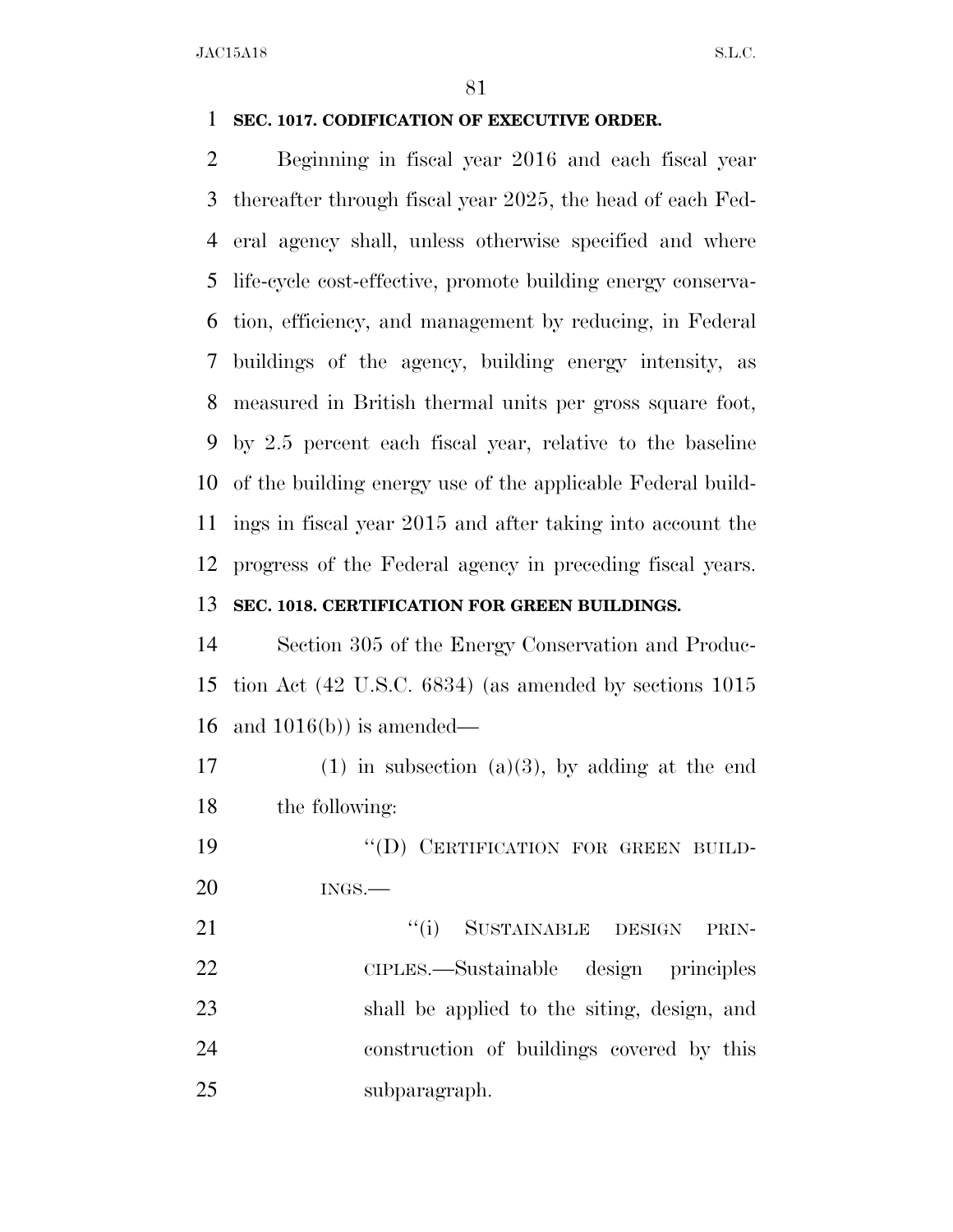1 "(ii) SELECTION OF CERTIFICATION SYSTEMS.—The Secretary, after reviewing the findings of the Federal Director under section 436(h) of the Energy Independence 5 and Security Act of 2007 (42 U.S.C.  $6 \t 17092(h)$ , in consultation with the Admin- istrator of General Services, and in con- sultation with the Secretary of Defense re- lating to those facilities under the custody and control of the Department of Defense, shall determine those certification systems for green commercial and residential build- ings that the Secretary determines to be 14 the most likely to encourage a comprehen- sive and environmentally sound approach 16 to certification of green buildings. 17 ''(iii) BASIS FOR SELECTION.—The determination of the certification systems under clause (ii) shall be based on ongoing review of the findings of the Federal Direc-21 tor under section 436(h) of the Energy Independence and Security Act of 2007 (42 U.S.C. 17092(h)) and the criteria de-scribed in clause (v).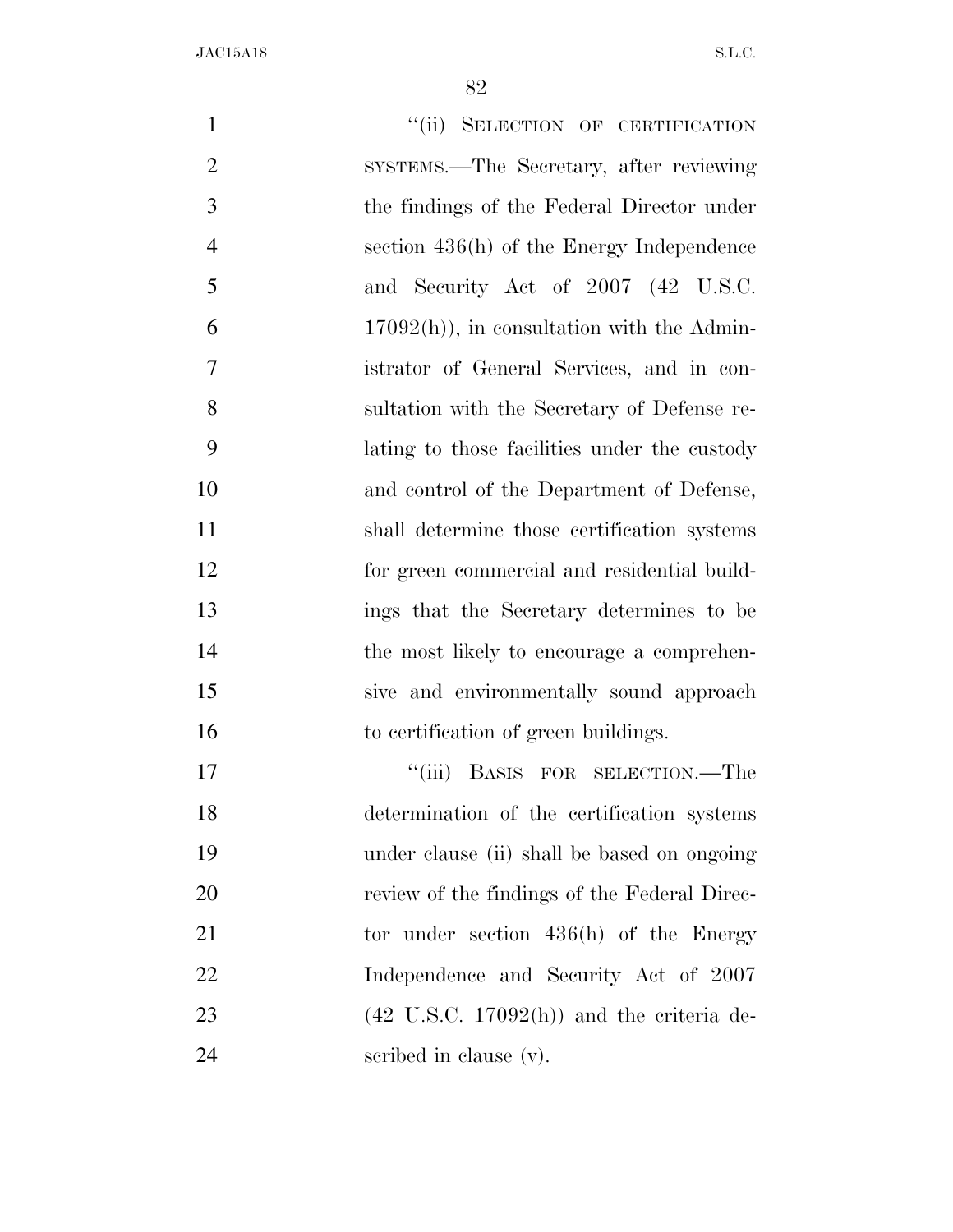| $\mathbf{1}$   | "(iv) ADMINISTRATION.—In deter-         |
|----------------|-----------------------------------------|
| $\overline{2}$ | mining certification systems under this |
| 3              | subparagraph, the Secretary shall—      |
| $\overline{4}$ | "(I) make a separate determina-         |
| 5              | tion for all or part of each system;    |
| 6              | "(II) confirm that the criteria         |
| $\overline{7}$ | used to support the selection of build- |
| 8              | ing products, materials, brands, and    |
| 9              | technologies-                           |
| 10             | "(aa) are fair and neutral              |
| 11             | (meaning that the criteria are          |
| 12             | based on an objective assessment        |
| 13             | of relevant technical data);            |
| 14             | "(bb) do not prohibit, dis-             |
| 15             | favor, or discriminate against se-      |
| 16             | lection based on technically inad-      |
| 17             | equate information to inform            |
| 18             | human or environmental risk;            |
| 19             | and                                     |
| 20             | "(cc) are expressed to prefer           |
| 21             | performance measures whenever           |
| 22             | performance measures may rea-           |
| 23             | sonably be used in lieu of pre-         |
| 24             | scriptive measures; and                 |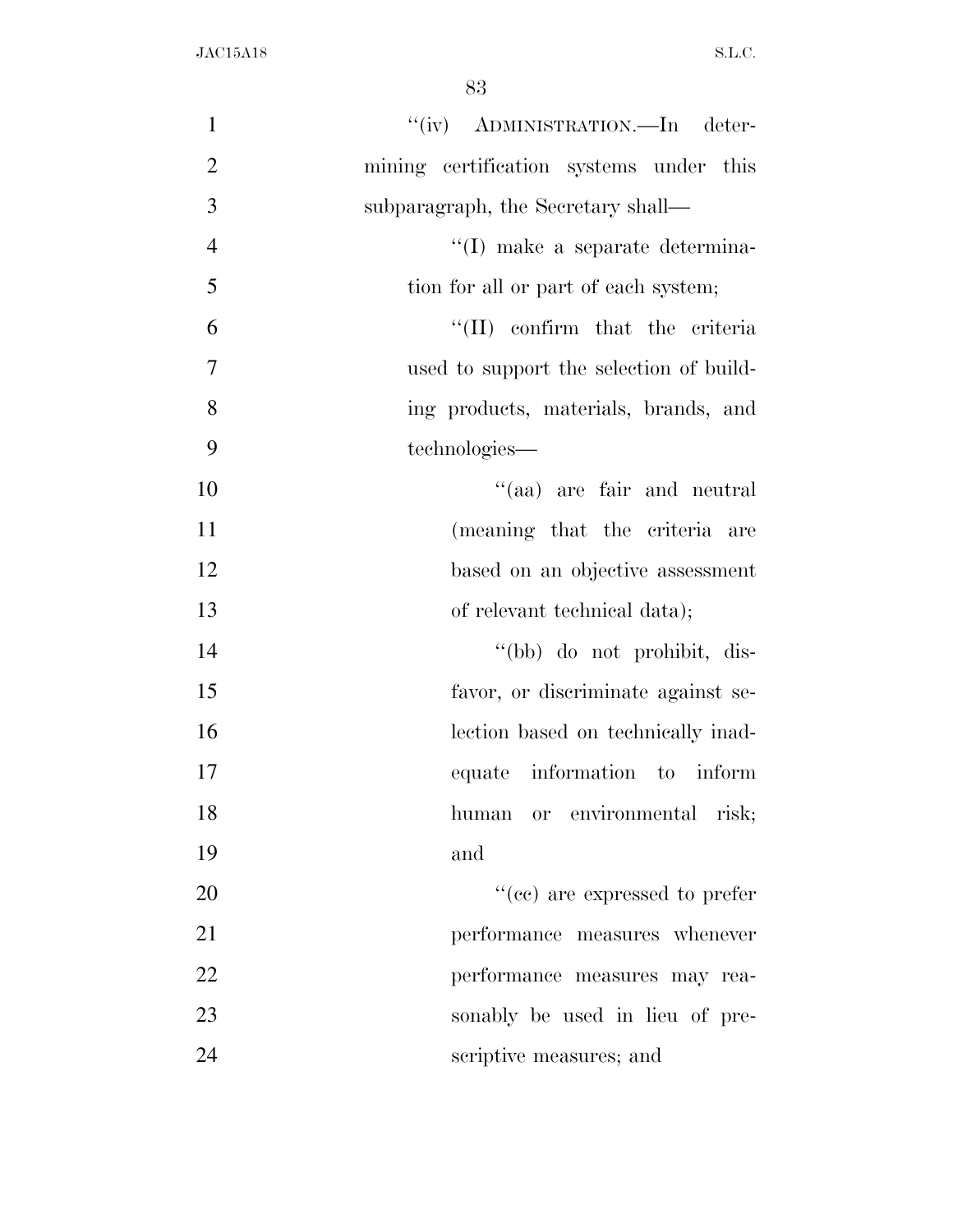| $\mathbf{1}$   | "(III) use environmental<br>and              |
|----------------|----------------------------------------------|
| $\overline{2}$ | health criteria that are based on risk       |
| 3              | assessment methodology that is gen-          |
| $\overline{4}$ | erally accepted by the applicable sci-       |
| 5              | entific disciplines.                         |
| 6              | $``(v)$ CONSIDERATIONS.—In deter-            |
| 7              | mining the green building certification sys- |
| 8              | tems under this subparagraph, the Sec-       |
| 9              | retary shall take into consideration—        |
| 10             | $``(I)$ the ability and availability of      |
| 11             | assessors and auditors to independ-          |
| 12             | ently verify the criteria and measure-       |
| 13             | ment of metrics at the scale necessary       |
| 14             | to implement this subparagraph;              |
| 15             | $\lq\lq$ (II) the ability of the applicable  |
| 16             | certification organization to collect        |
| 17             | and reflect public comment;                  |
| 18             | "(III) the ability of the standard           |
| 19             | to be developed and revised through a        |
| 20             | consensus-based process;                     |
| 21             | $\lq\lq (IV)$ an evaluation of the           |
| 22             | robustness of the criteria for a high-       |
| 23             | performance green building, which            |
| 24             | shall give credit for promoting—             |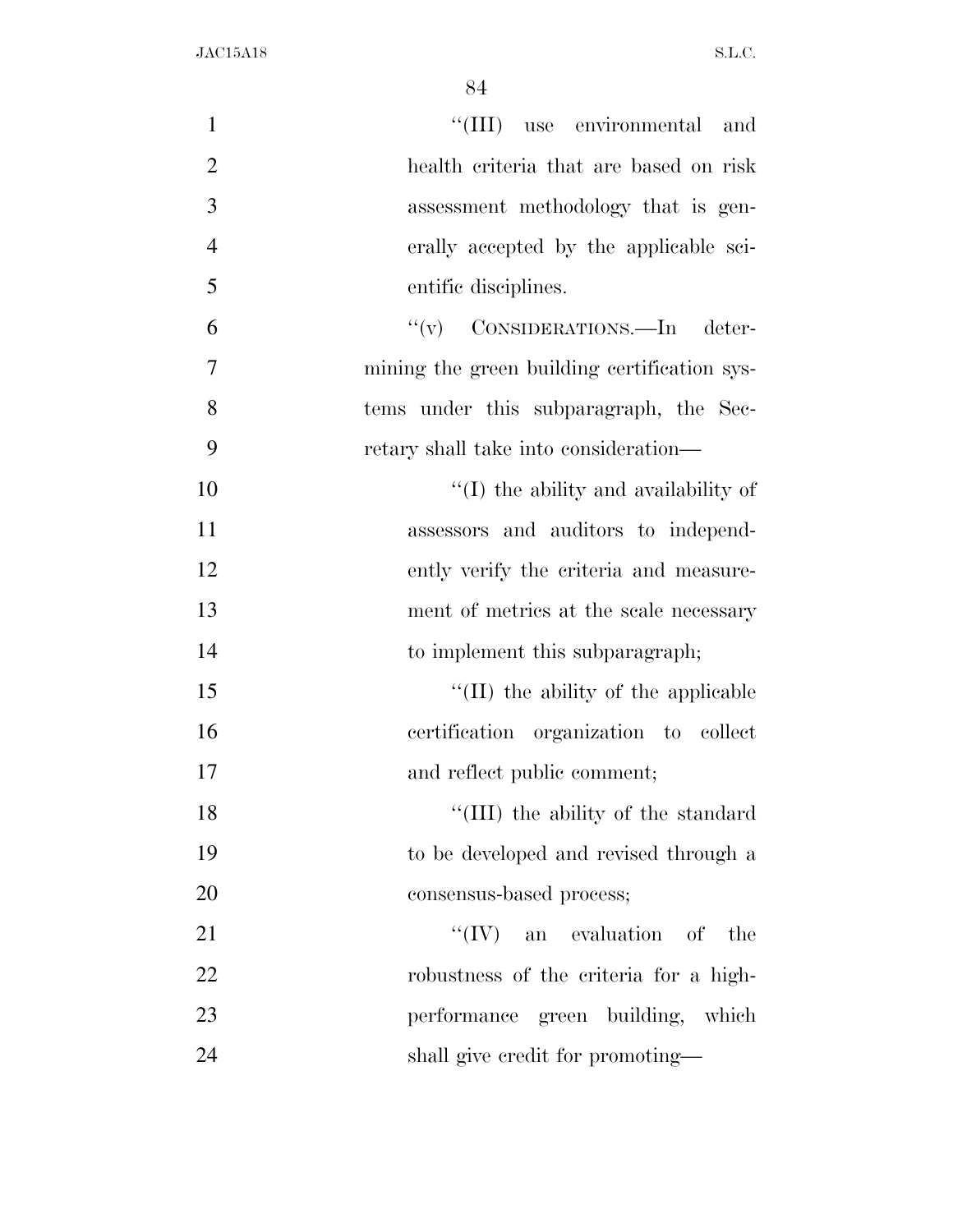| $\mathbf{1}$   | "(aa) efficient and sustain-                        |
|----------------|-----------------------------------------------------|
| $\overline{2}$ | able use of water, energy, and                      |
| 3              | other natural resources;                            |
| $\overline{4}$ | "(bb) the use of renewable                          |
| 5              | energy sources;                                     |
| 6              | "(ce) improved indoor envi-                         |
| 7              | ronmental quality through en-                       |
| 8              | hanced indoor air quality, ther-                    |
| 9              | mal comfort, acoustics, day light-                  |
| 10             | ing, pollutant source control, and                  |
| 11             | use of low-emission materials and                   |
| 12             | building system controls; and                       |
| 13             | "(dd) such other criteria as                        |
| 14             | the Secretary determines to be                      |
| 15             | appropriate; and                                    |
| 16             | $\lq\lq(V)$ national recognition within             |
| 17             | the building industry.                              |
| 18             | "(vi) REVIEW.—The Secretary,<br>$\operatorname{in}$ |
| 19             | consultation with the Administrator of              |
| 20             | General Services and the Secretary of De-           |
| 21             | fense, shall conduct an ongoing review to           |
| 22             | evaluate and compare private sector green           |
| 23             | building certification systems, taking into         |
| 24             | account—                                            |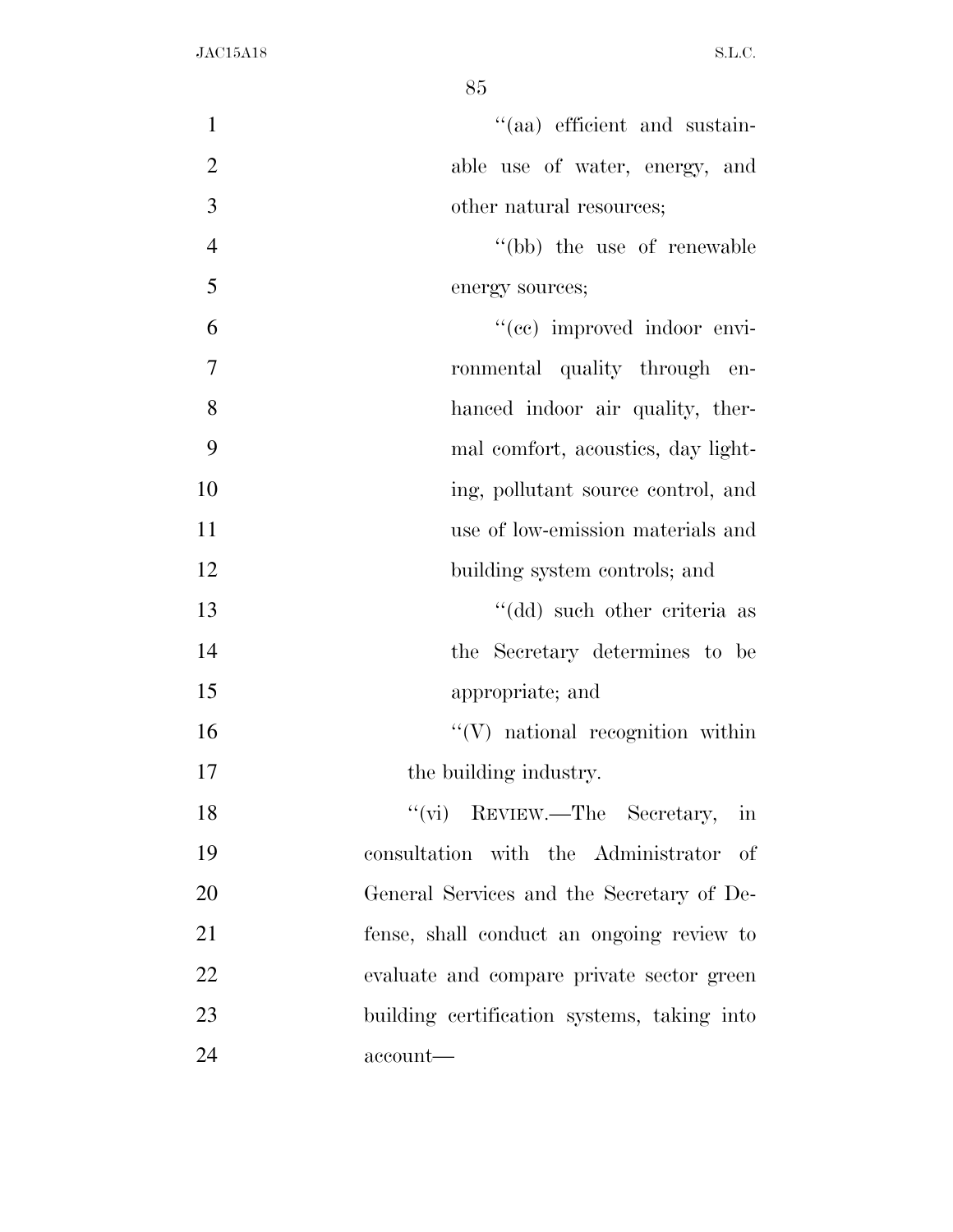| $\mathbf{1}$   | $``(I)$ the criteria described in       |
|----------------|-----------------------------------------|
| $\overline{2}$ | clause $(v)$ ; and                      |
| 3              | "(II) the identification made by        |
| $\overline{4}$ | the Federal Director under section      |
| 5              | $436(h)$ of the Energy Independence     |
| 6              | and Security Act of 2007 (42 U.S.C.     |
| $\overline{7}$ | $17092(h)$ .                            |
| 8              | "(vii) EXCLUSIONS.—                     |
| 9              | "(I) IN GENERAL.—Subject to             |
| 10             | subclause (II), if a certification sys- |
| 11             | tem fails to meet the review require-   |
| 12             | ments of clause (v), the Secretary      |
| 13             | shall—                                  |
| 14             | "(aa) identify the portions             |
| 15             | of the system, whether pre-             |
| 16             | requisites, credits, points, or oth-    |
| 17             | erwise, that meet the review cri-       |
| 18             | teria of clause $(v)$ ;                 |
| 19             | "(bb) determine the portions            |
| 20             | of the system that are suitable         |
| 21             | for use; and                            |
| 22             | "(cc) exclude all other por-            |
| 23             | tions of the system from identi-        |
| 24             | fication and use.                       |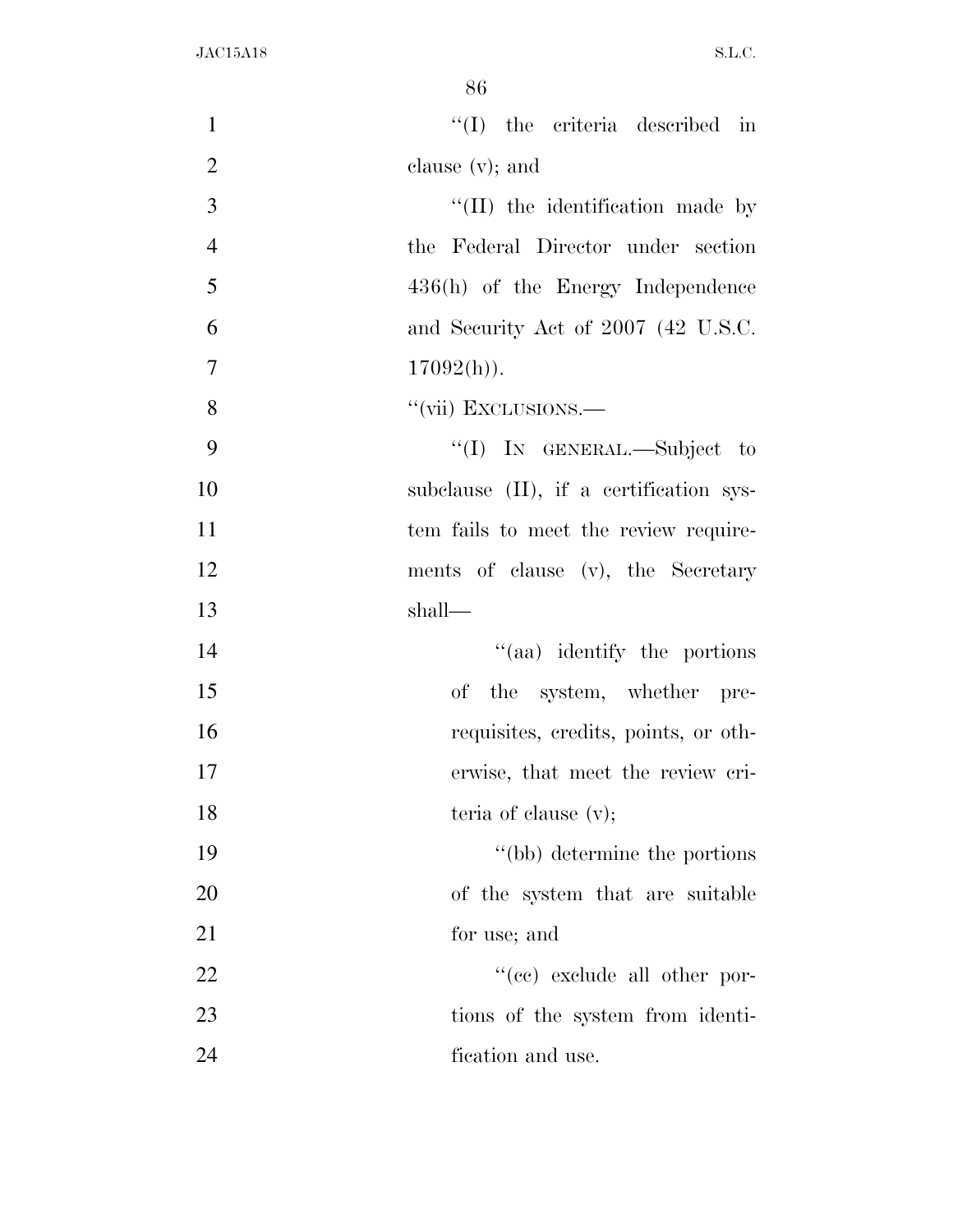| $\mathbf{1}$   | $``(II)$ ENTIRE SYSTEMS.—The                     |
|----------------|--------------------------------------------------|
| $\overline{2}$ | Secretary shall exclude an entire sys-           |
| 3              | tem from use if an exclusion under               |
| $\overline{4}$ | subclause $(I)$ —                                |
| 5              | "(aa) impedes the integrated                     |
| 6              | use of the system;                               |
| 7              | "(bb) creates disparate re-                      |
| 8              | view criteria or unequal point ac-               |
| 9              | cess for competing materials; or                 |
| 10             | "(cc) increases agency costs                     |
| 11             | of the use.                                      |
| 12             | "(viii) INTERNAL CERTIFICATION                   |
| 13             | PROCESSES.—The Secretary may by rule             |
| 14             | allow Federal agencies to develop internal       |
| 15             | certification processes, using certified pro-    |
| 16             | fessionals, in lieu of certification by certifi- |
| 17             | cation entities identified under clause (ii).    |
| 18             | "(ix) PRIVATIZED MILITARY HOUS-                  |
| 19             | ING.—With respect to privatized military         |
| 20             | housing, the Secretary of Defense, after         |
| 21             | consultation with the Secretary may,             |
| 22             | through rulemaking, develop alternative          |
| 23             | certification systems and levels than the        |
| 24             | systems and levels identified under clause       |
| 25             | (ii) that achieve an equivalent result in        |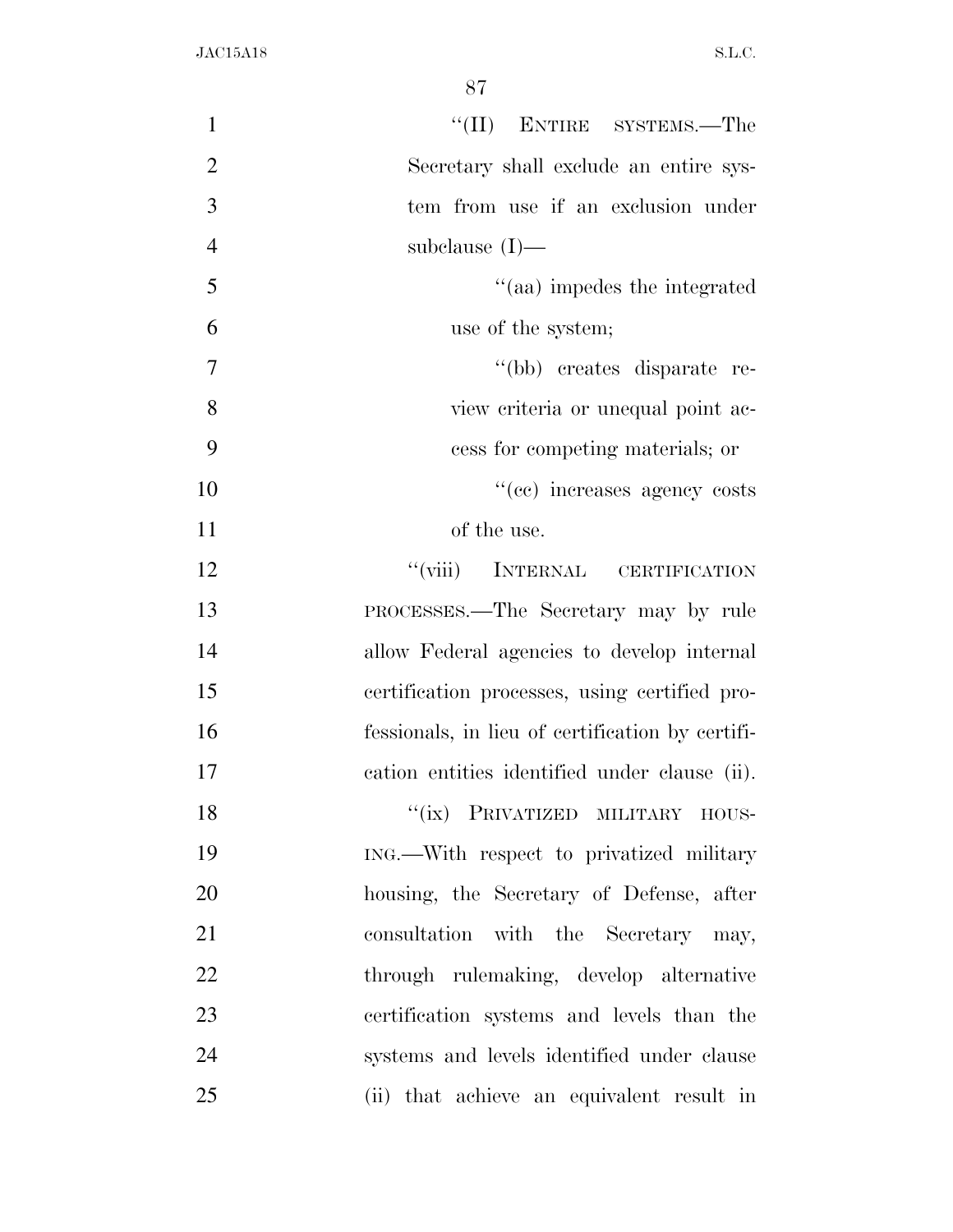| $\mathbf{1}$   | terms of energy savings, sustainable de-      |
|----------------|-----------------------------------------------|
| $\overline{2}$ | sign, and green building performance.         |
| 3              | "(x) WATER CONSERVATION TECH-                 |
| $\overline{4}$ | NOLOGIES.—In addition to any use of           |
| 5              | water conservation technologies otherwise     |
| 6              | required by this section, water conservation  |
| 7              | technologies shall be applied to the extent   |
| 8              | that the technologies are life-cycle cost-ef- |
| 9              | fective.                                      |
| 10             | $``(xi)$ EFFECTIVE DATE.—                     |
| 11             | "(I) DETERMINATIONS MADE                      |
| 12             | AFTER DECEMBER 31, 2015. This                 |
| 13             | subparagraph shall apply to any de-           |
| 14             | termination made by a Federal agency          |
| 15             | after December 31, 2015.                      |
| 16             | "(II) DETERMINATIONS MADE ON                  |
| 17             | BEFORE DECEMBER 31, 2015.<br>OR               |
| 18             | This subparagraph (as in effect on the        |
| 19             | day before the date of enactment of           |
| 20             | the Energy Policy Modernization Act           |
| 21             | of 2015) shall apply to any use of a          |
| 22             | certification system for green commer-        |
| 23             | cial and residential buildings by a           |
| 24             | Federal agency on or before December          |
| 25             | $31, 2015$ ."; and                            |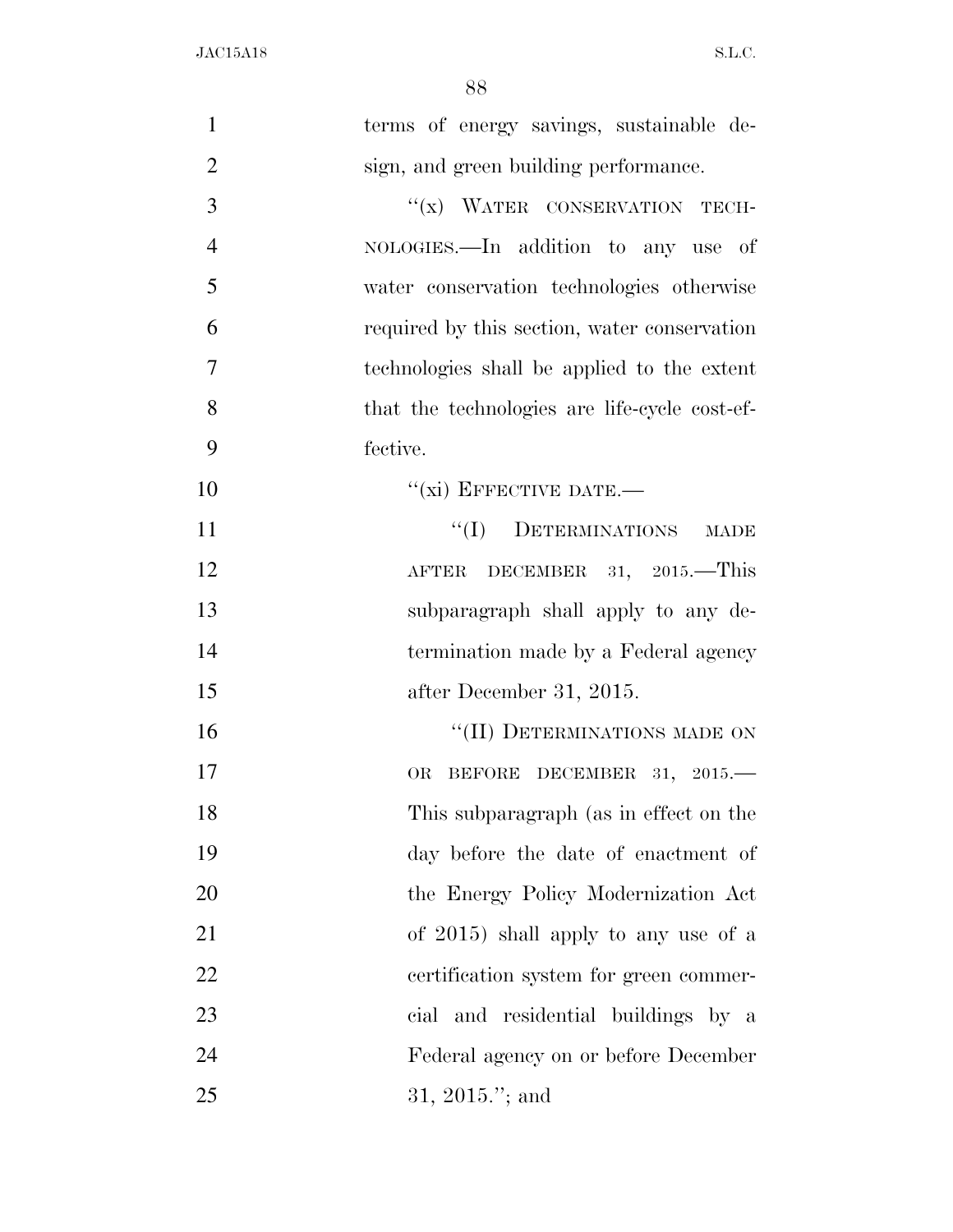| $\mathbf{1}$   | $(2)$ by striking subsections $(e)$ and $(d)$ and in- |
|----------------|-------------------------------------------------------|
| $\overline{2}$ | serting the following:                                |
| 3              | "(c) PERIODIC REVIEW.—The Secretary shall—            |
| $\overline{4}$ | $(1)$ once every 5 years, review the Federal          |
| 5              | building energy standards established under this sec- |
| 6              | tion; and                                             |
| 7              | $"(2)$ on completion of a review under paragraph      |
| 8              | (1), if the Secretary determines that significant en- |
| 9              | ergy savings would result, upgrade the standards to   |
| 10             | include all new energy efficiency and renewable en-   |
| 11             | ergy measures that are technologically feasible and   |
| 12             | economically justified.".                             |
| 13             | SEC. 1019. HIGH PERFORMANCE GREEN FEDERAL BUILD-      |
| 14             | INGS.                                                 |
| 15             | Section 436(h) of the Energy Independence and Se-     |
| 16             | curity Act of $2007$ (42 U.S.C. 17092(h)) is amended— |
| 17             | (1) in the subsection heading, by striking "SYS-      |
| 18             | TEM" and inserting "SYSTEMS";                         |
| 19             | $(2)$ by striking paragraph $(1)$ and inserting the   |
| 20             | following:                                            |
| 21             | " $(1)$ IN GENERAL.—Based on an ongoing re-           |
| 22             | view, the Federal Director shall identify and shall   |
| 23             | provide to the Secretary pursuant to section          |
| 24             | $305(a)(3)(D)$ of the Energy Conservation and Pro-    |
|                |                                                       |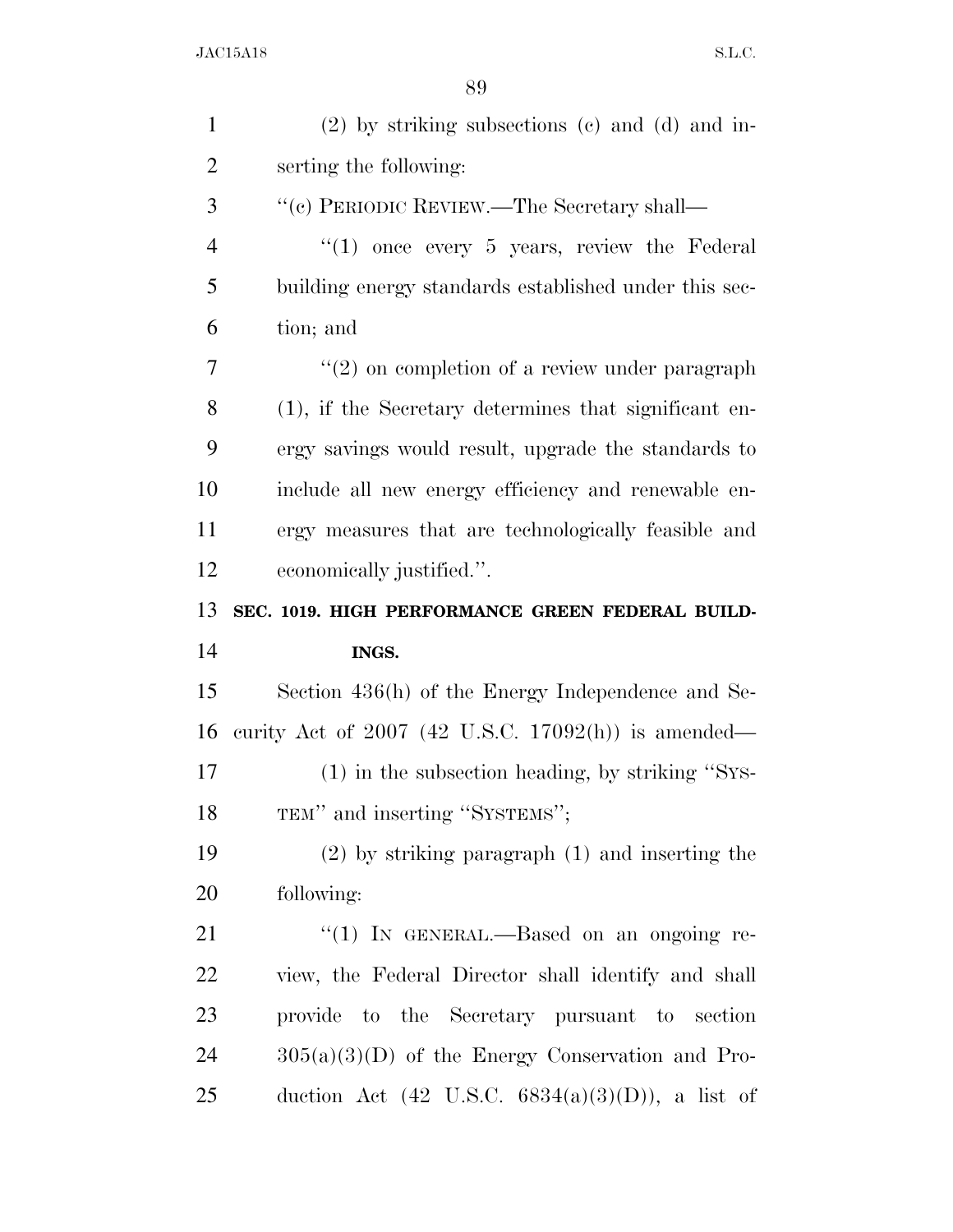| $\mathbf{1}$   | those certification systems that the Director identi- |
|----------------|-------------------------------------------------------|
| $\overline{2}$ | fies as the most likely to encourage a comprehensive  |
| 3              | and environmentally sound approach to certification   |
| $\overline{4}$ | of green buildings."; and                             |
| 5              | $(3)$ in paragraph $(2)$ —                            |
| 6              | (A) in the matter preceding subparagraph              |
| 7              | $(A)$ , by striking "system" and inserting "sys-      |
| 8              | $tems$ ";                                             |
| 9              | $(B)$ by striking subparagraph $(A)$ and in-          |
| 10             | serting the following:                                |
| 11             | $\lq\lq$ an ongoing review provided to the            |
| 12             | Secretary pursuant to section $305(a)(3)(D)$ of       |
| 13             | the Energy Conservation and Production Act            |
| 14             | $(42 \text{ U.S.C. } 6834(a)(3)(D))$ , which shall—   |
| 15             | "(i) be carried out by the Federal Di-                |
| 16             | rector to compare and evaluate standards;             |
| 17             | and                                                   |
| 18             | "(ii) allow any developer or adminis-                 |
| 19             | trator of a rating system or certification            |
| 20             | system to be included in the review;";                |
| 21             | $(C)$ in subparagraph $(E)(v)$ , by striking          |
| 22             | "and" after the semicolon at the end;                 |
| 23             | $(D)$ in subparagraph $(F)$ , by striking the         |
| 24             | period at the end and inserting a semicolon;          |
| 25             | and                                                   |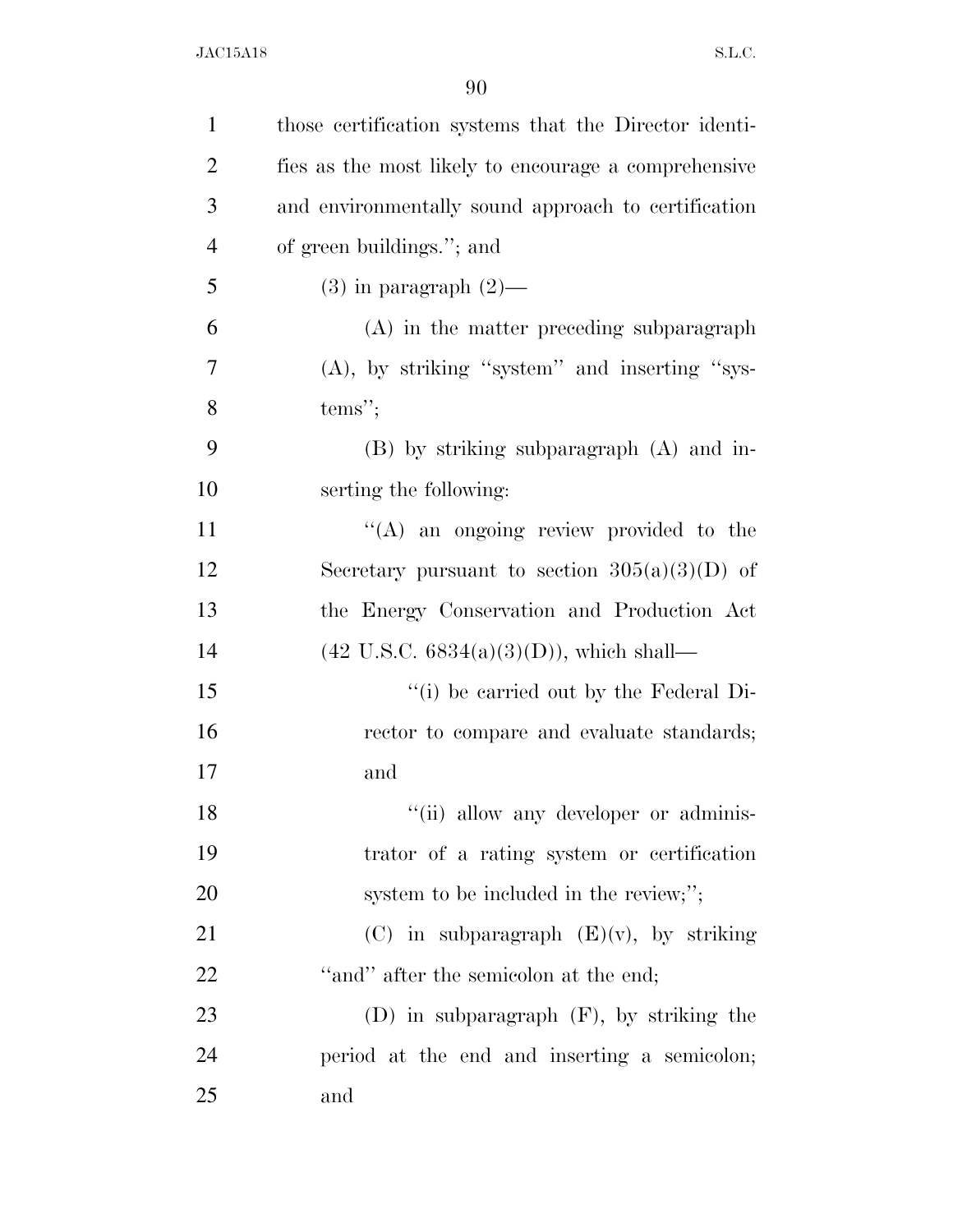| $\mathbf{1}$   | (E) by adding at the end the following:              |
|----------------|------------------------------------------------------|
| $\overline{2}$ | $\lq\lq(G)$ a finding that, for all credits address- |
| 3              | ing grown, harvested, or mined materials, the        |
| $\overline{4}$ | system does not discriminate against the use of      |
| 5              | domestic products that have obtained certifi-        |
| 6              | cations of responsible sourcing; and                 |
| 7              | $\lq\lq(H)$ a finding that the system incor-         |
| 8              | porates life-cycle assessment as a credit path-      |
| 9              | way.".                                               |
| 10             | <b>Subtitle B-Appliances</b>                         |
| 11             | SEC. 1101. EXTENDED PRODUCT SYSTEM REBATE PRO-       |
| 12             | GRAM.                                                |
| 13             | (a) DEFINITIONS.—In this section:                    |
| 14             | (1) ELECTRIC MOTOR.—The term "electric               |
| 15             | motor" has the meaning given the term in section     |
| 16             | 431.12 of title 10, Code of Federal Regulations (as  |
| 17             | in effect on the date of enactment of this Act).     |
| 18             | (2) ELECTRONIC CONTROL.-The term "elec-              |
| 19             | tronic control" means—                               |
| 20             | $(A)$ a power converter; or                          |
| 21             | (B) a combination of a power circuit and             |
| 22             | control circuit included on 1 chassis.               |
| 23             | (3) EXTENDED PRODUCT SYSTEM.—The term                |
| 24             | "extended product system" means an electric motor    |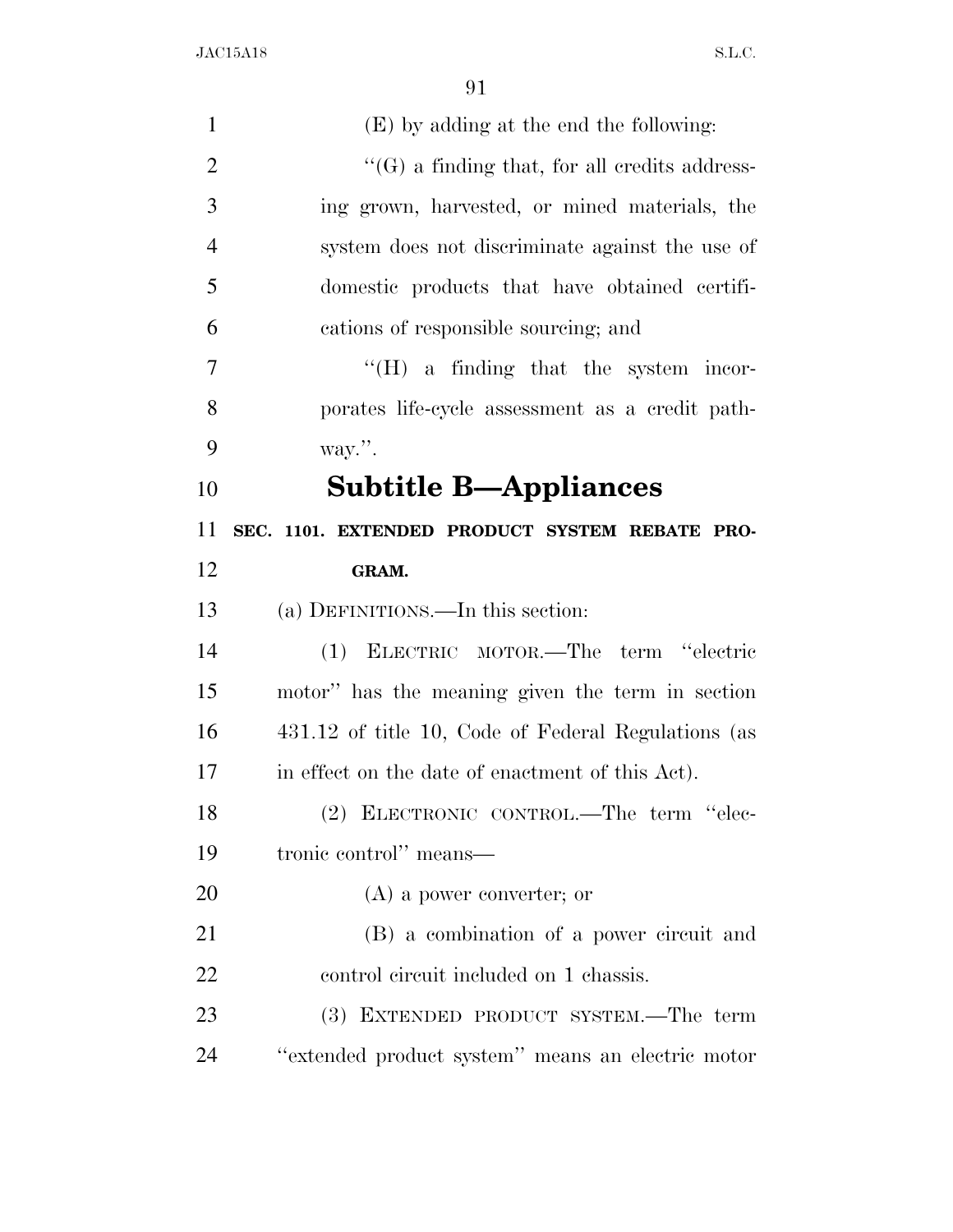| $\mathbf{1}$   | and any required associated electronic control and |
|----------------|----------------------------------------------------|
| $\overline{2}$ | driven load that—                                  |
| 3              | (A) offers variable speed or multispeed op-        |
| $\overline{4}$ | eration;                                           |
| 5              | (B) offers partial load control that reduces       |
| 6              | input energy requirements (as measured in kilo-    |
| 7              | watt-hours) as compared to identified base lev-    |
| 8              | els set by the Secretary; and                      |
| 9              | $(C)(i)$ has greater than 1 horsepower; and        |
| 10             | (ii) uses an extended product system tech-         |
| 11             | nology, as determined by the Secretary.            |
| 12             | (4) QUALIFIED EXTENDED<br>PRODUCT<br>SYS-          |
| 13             | TEM.                                               |
| 14             | (A) IN GENERAL.—The term "qualified ex-            |
| 15             | tended product system" means an extended           |
| 16             | product system that—                               |
| 17             | (i) includes an electric motor and an              |
| 18             | electronic control; and                            |
| 19             | (ii) reduces the input energy (as                  |
| 20             | measured in kilowatt-hours) required to            |
| 21             | operate the extended product system by             |
| 22             | not less than 5 percent, as compared to            |
| 23             | identified base levels set by the Secretary.       |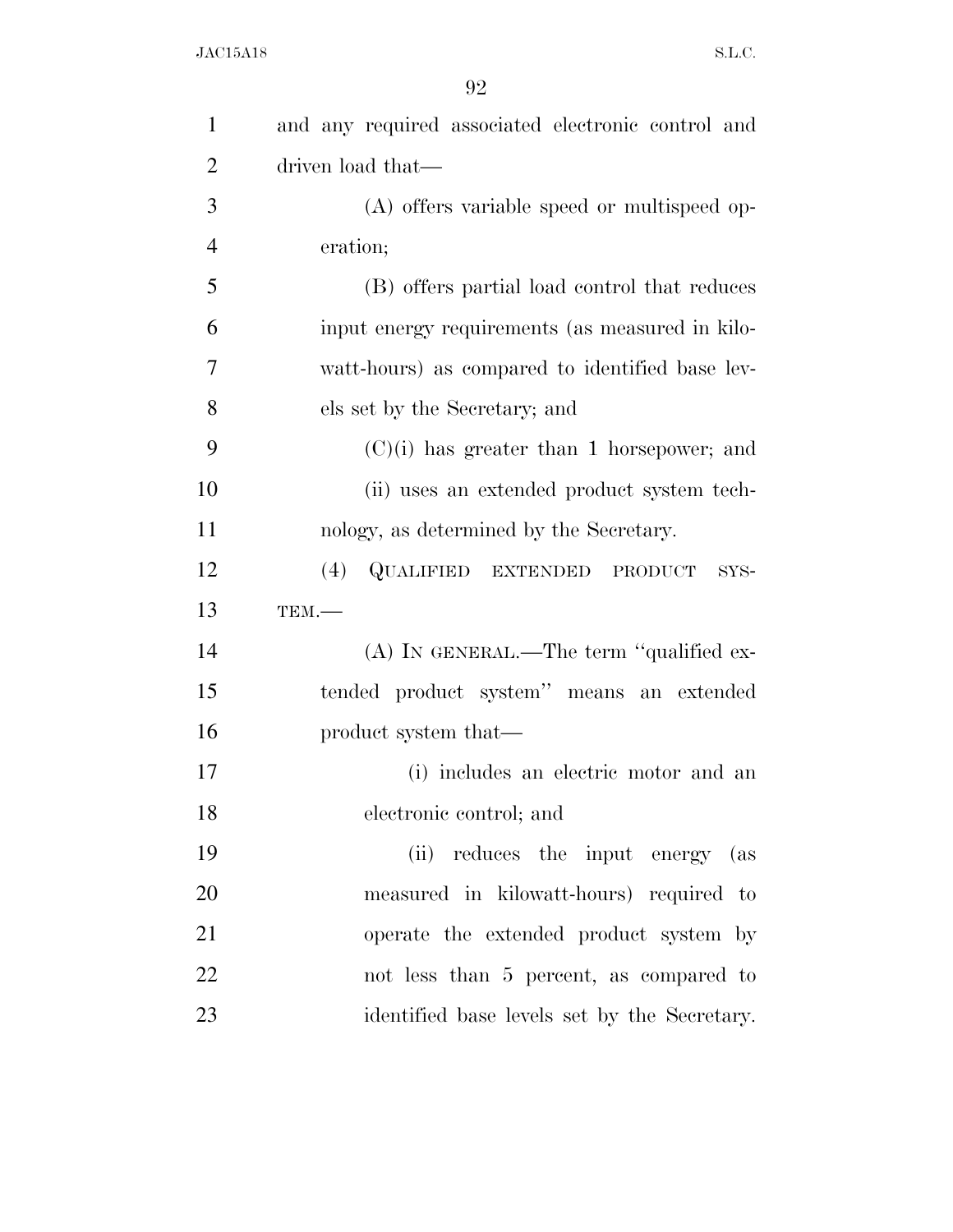| $\mathbf{1}$   | (B) INCLUSIONS.—The term "qualified ex-                     |
|----------------|-------------------------------------------------------------|
| $\overline{2}$ | tended product system" includes commercial or               |
| 3              | industrial machinery or equipment that—                     |
| $\overline{4}$ | $(i)(I)$ did not previously make use of                     |
| 5              | the extended product system prior to the                    |
| 6              | redesign described in subclause (II); and                   |
| 7              | (II) incorporates an extended product                       |
| 8              | system that has greater than 1 horsepower                   |
| 9              | into redesigned machinery or equipment;                     |
| 10             | and                                                         |
| 11             | (ii) was previously used prior to, and                      |
| 12             | was placed back into service during, cal-                   |
| 13             | endar year $2016$ or $2017$ .                               |
| 14             | (b) ESTABLISHMENT.—Not later than 180 days after            |
| 15             | the date of enactment of this Act, the Secretary shall es-  |
| 16             | tablish a program to provide rebates for expenditures       |
| 17             | made by qualified entities for the purchase or installation |
| 18             | of a qualified extended product system.                     |
| 19             | (c) QUALIFIED ENTITIES.—                                    |
| 20             | (1) ELIGIBILITY REQUIREMENTS.—A qualified                   |
| 21             | entity under this section shall be—                         |
| 22             | (A) in the case of a qualified extended                     |
| 23             | product system described in<br>subsection                   |
| 24             | $(a)(4)(A)$ , the purchaser of the qualified ex-            |
| 25             | tended product that is installed; and                       |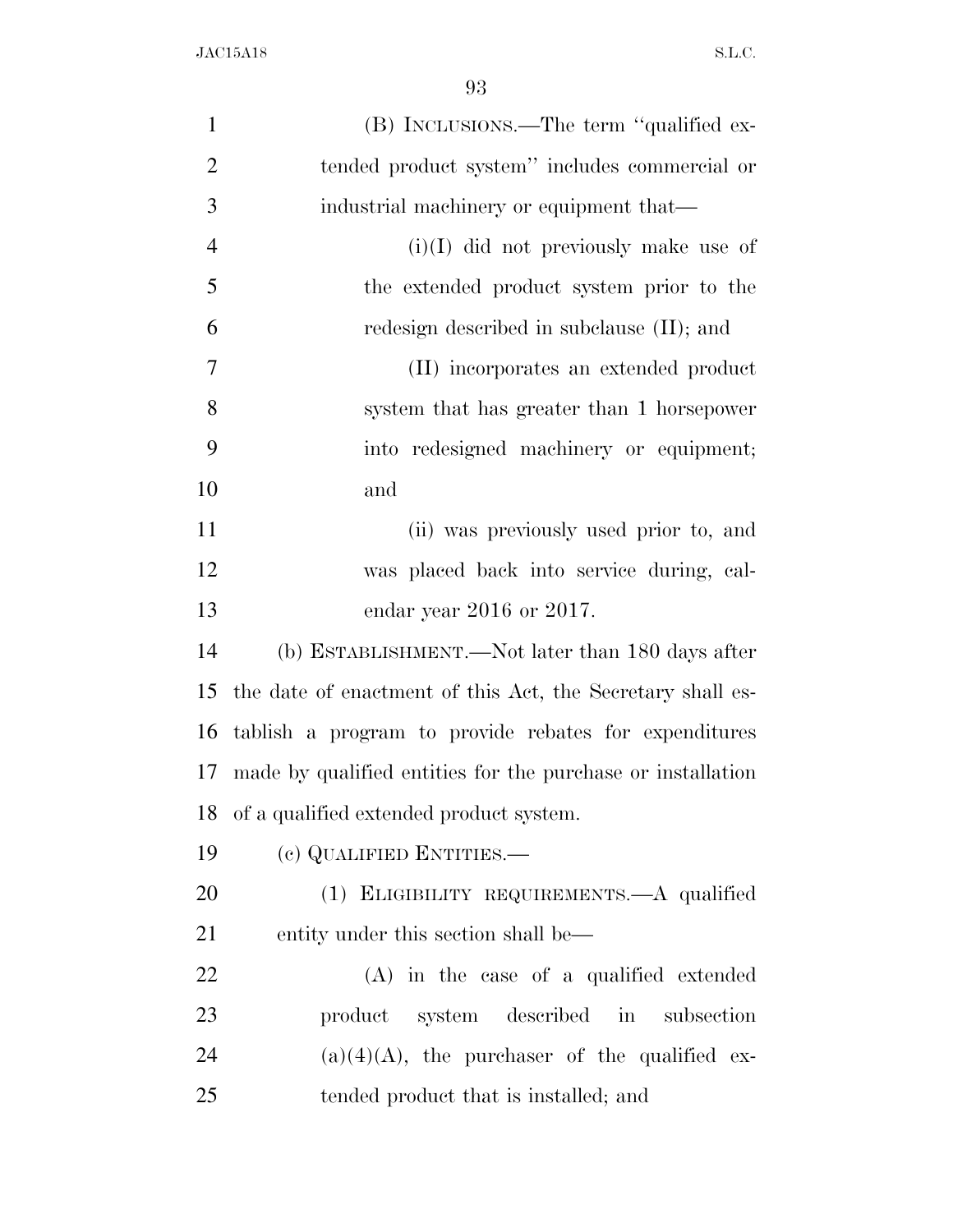| $\mathbf{1}$   | (B) in the case of a qualified extended             |
|----------------|-----------------------------------------------------|
| $\overline{2}$ | product system described in subsection              |
| 3              | $(a)(4)(B)$ , the manufacturer of the commercial    |
| $\overline{4}$ | or industrial machinery or equipment that in-       |
| 5              | corporated the extended product system into         |
| 6              | that machinery or equipment.                        |
| 7              | (2) APPLICATION.—To be eligible to receive a        |
| 8              | rebate under this section, a qualified entity shall |
| 9              | submit to the Secretary—                            |
| 10             | $(A)$ an application in such form, at such          |
| 11             | time, and containing such information as the        |
| 12             | Secretary may require; and                          |
| 13             | (B) a certification that includes dem-              |
| 14             | onstrated evidence—                                 |
| 15             | (i) that the entity is a qualified entity;          |
| 16             | and                                                 |
| 17             | $(ii)(I)$ in the case of a qualified entity         |
| 18             | described in paragraph $(1)(A)$ —                   |
| 19             | (aa) that the qualified entity in-                  |
| 20             | stalled the qualified extended product              |
| 21             | system during the 2 fiscal years fol-               |
| 22             | lowing the date of enactment of this                |
| 23             | Act;                                                |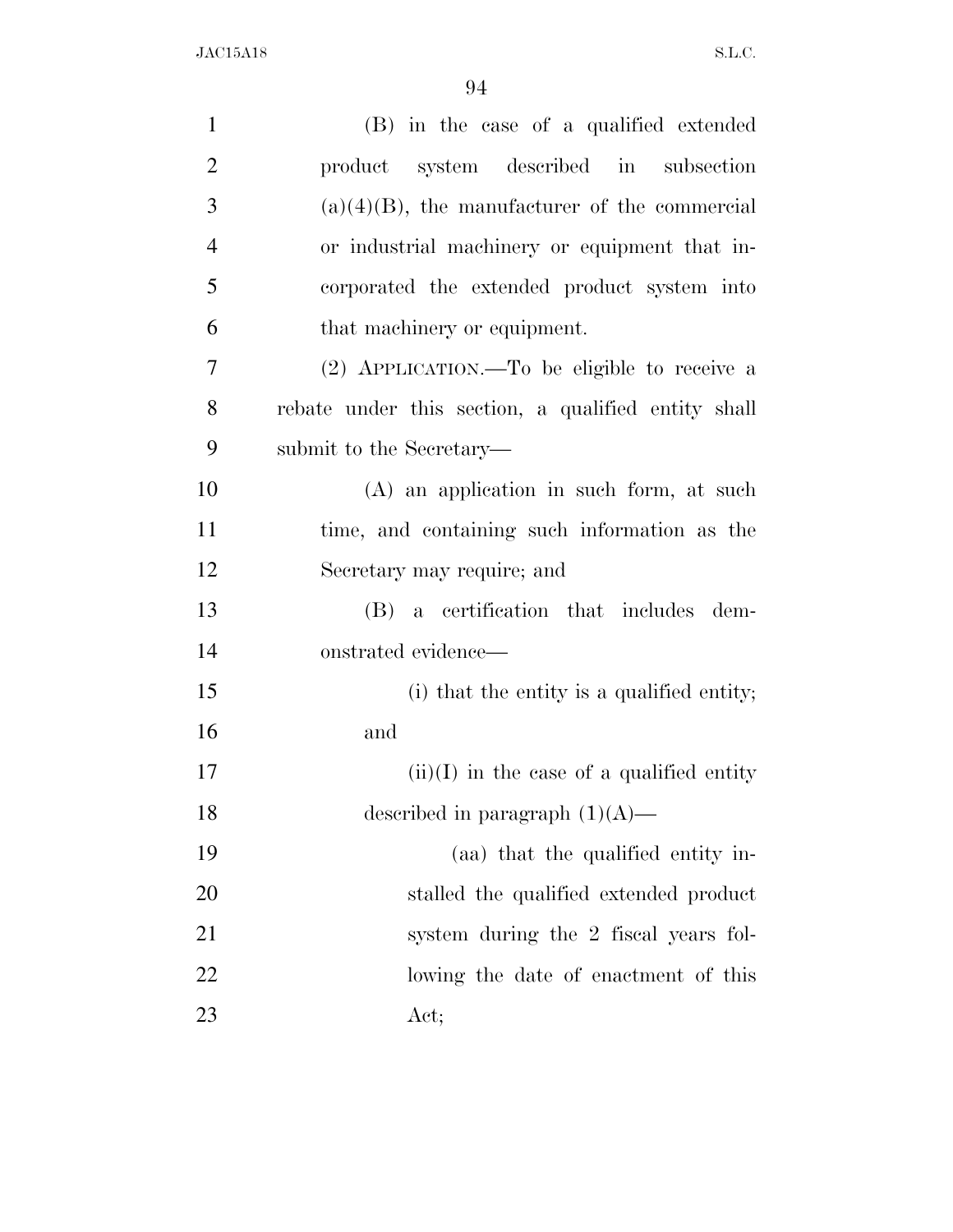| $\mathbf{1}$   | (bb) that the qualified extended                     |
|----------------|------------------------------------------------------|
| $\overline{2}$ | product system meets the require-                    |
| 3              | ments of subsection $(a)(4)(A)$ ; and                |
| $\overline{4}$ | (cc) showing the serial number,                      |
| 5              | manufacturer, and model number                       |
| 6              | from the nameplate of the installed                  |
| 7              | motor of the qualified entity on which               |
| 8              | the qualified extended product system                |
| 9              | was installed; or                                    |
| 10             | (II) in the case of a qualified entity               |
| 11             | described in paragraph $(1)(B)$ , dem-               |
| 12             | onstrated evidence—                                  |
| 13             | (aa) that the qualified extended                     |
| 14             | product system meets the require-                    |
| 15             | ments of subsection $(a)(4)(B)$ ; and                |
| 16             | (bb) showing the serial number,                      |
| 17             | manufacturer, and model number                       |
| 18             | from the nameplate of the installed                  |
| 19             | motor of the qualified entity with                   |
| 20             | which the extended product system is                 |
| 21             | integrated.                                          |
| 22             | (d) AUTHORIZED AMOUNT OF REBATE.—                    |
| 23             | (1) IN GENERAL.—The Secretary may provide            |
| 24             | to a qualified entity a rebate in an amount equal to |
| 25             | the product obtained by multiplying—                 |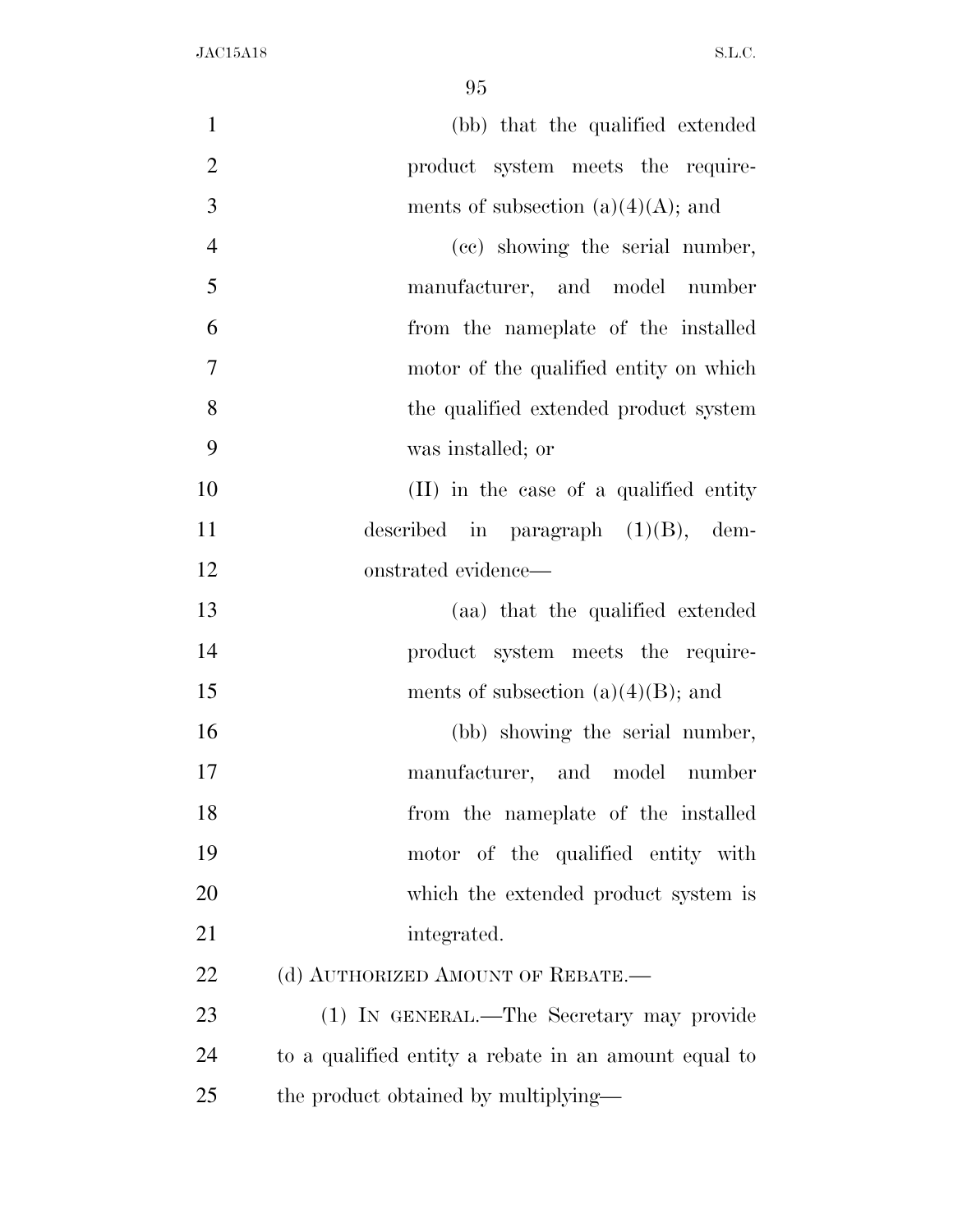| $\mathbf{1}$   | $(A)$ an amount equal to the sum of the                          |
|----------------|------------------------------------------------------------------|
| $\overline{2}$ | nameplate rated horsepower of—                                   |
| 3              | (i) the electric motor to which the                              |
| $\overline{4}$ | qualified extended product system is at-                         |
| 5              | tached; and                                                      |
| 6              | (ii) the electronic control; and                                 |
| $\overline{7}$ | $(B)$ \$25.                                                      |
| 8              | (2) MAXIMUM AGGREGATE AMOUNT.—A quali-                           |
| 9              | fied entity shall not be entitled to aggregate rebates           |
| 10             | under this section in excess of $$25,000$ per calendar           |
| 11             | year.                                                            |
| 12             | (e) AUTHORIZATION OF APPROPRIATIONS.—There is                    |
| 13             | authorized to be appropriated to carry out this section          |
| 14             | $$5,000,000$ for each of the first 2 full fiscal years following |
| 15             | the date of enactment of this Act, to remain available until     |
| 16             | expended.                                                        |
| 17             | SEC. 1102. ENERGY EFFICIENT TRANSFORMER REBATE                   |
| 18             | PROGRAM.                                                         |
| 19             | (a) DEFINITIONS.—In this section:                                |
| 20             | (1) QUALIFIED ENERGY EFFICIENT TRANS-                            |
| 21             | FORMER.—The term "qualified energy efficient                     |
| 22             | transformer" means a transformer that meets or ex-               |
| 23             | ceeds the applicable energy conservation standards               |
| 24             | described in the tables in subsection $(b)(2)$ and               |
| 25             | paragraphs $(1)$ and $(2)$ of subsection $(e)$ of section        |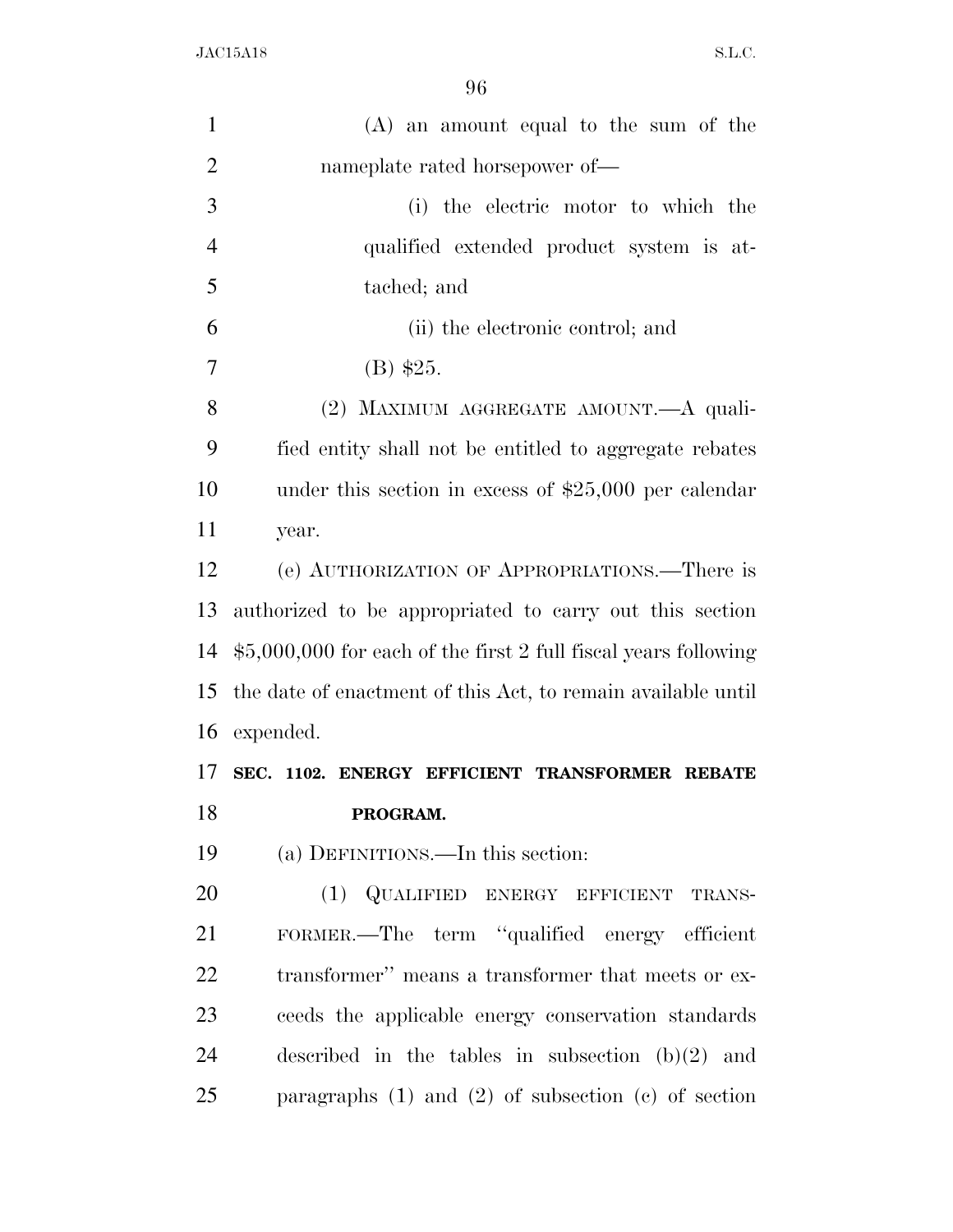| $\mathbf{1}$   | 431.196 of title 10, Code of Federal Regulations (as      |
|----------------|-----------------------------------------------------------|
| $\overline{2}$ | in effect on the date of enactment of this Act).          |
| 3              | (2) QUALIFIED ENERGY INEFFICIENT TRANS-                   |
| $\overline{4}$ | FORMER.—The term "qualified energy inefficient            |
| 5              | transformer" means a transformer with an equal            |
| 6              | number of phases and capacity to a transformer de-        |
| 7              | scribed in any of the tables in subsection $(b)(2)$ and   |
| 8              | paragraphs $(1)$ and $(2)$ of subsection $(e)$ of section |
| 9              | 431.196 of title 10, Code of Federal Regulations (as      |
| 10             | in effect on the date of enactment of this Act)           |
| 11             | that-                                                     |
| 12             | (A) does not meet or exceed the applicable                |
| 13             | energy conservation standards described in                |
| 14             | paragraph $(1)$ ; and                                     |
| 15             | $(B)(i)$ was manufactured between January                 |
| 16             | $1, 1985,$ and December 31, 2006, for a trans-            |
| 17             | former with an equal number of phases and ca-             |
| 18             | pacity as a transformer described in the table            |
| 19             | in subsection $(b)(2)$ of section 431.196 of title        |
| 20             | 10, Code of Federal Regulations (as in effect on          |
| 21             | the date of enactment of this Act); or                    |
| <u>22</u>      | (ii) was manufactured between January 1,                  |
| 23             | 1990, and December 31, 2009, for a trans-                 |
| 24             | former with an equal number of phases and ca-             |
| 25             | pacity as a transformer described in the table            |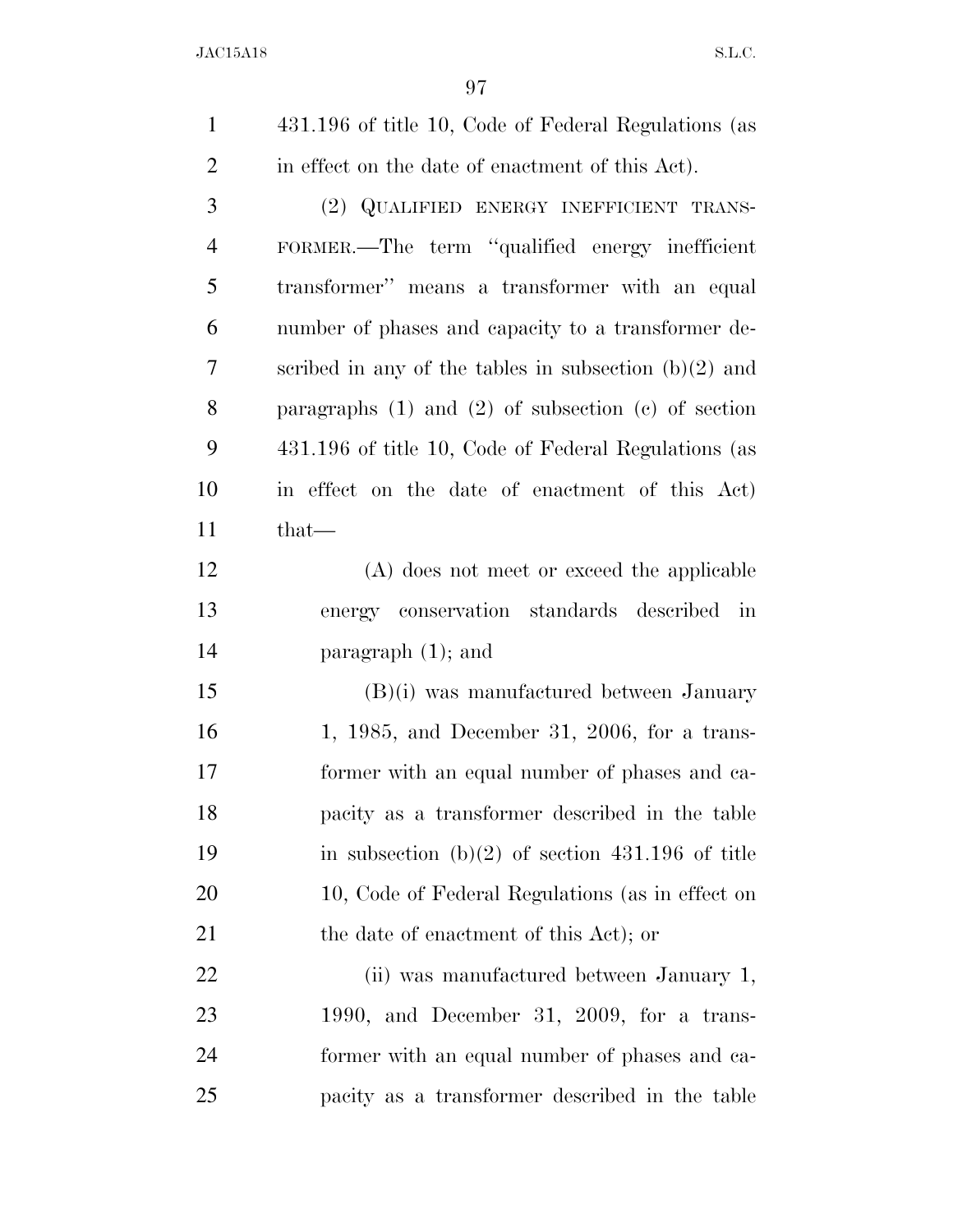1 in paragraph  $(1)$  or  $(2)$  of subsection  $(e)$  of that section (as in effect on the date of enactment of this Act).

 (3) QUALIFIED ENTITY.—The term ''qualified entity'' means an owner of industrial or manufac- turing facilities, commercial buildings, or multifamily residential buildings, a utility, or an energy service company that fulfills the requirements of subsection (d).

 (b) ESTABLISHMENT.—Not later than 90 days after the date of enactment of this Act, the Secretary shall es- tablish a program to provide rebates to qualified entities for expenditures made by the qualified entity for the re- placement of a qualified energy inefficient transformer with a qualified energy efficient transformer.

 (c) REQUIREMENTS.—To be eligible to receive a re- bate under this section, an entity shall submit to the Sec- retary an application in such form, at such time, and con- taining such information as the Secretary may require, in-cluding demonstrated evidence—

- (1) that the entity purchased a qualified energy efficient transformer;
- (2) of the core loss value of the qualified energy efficient transformer;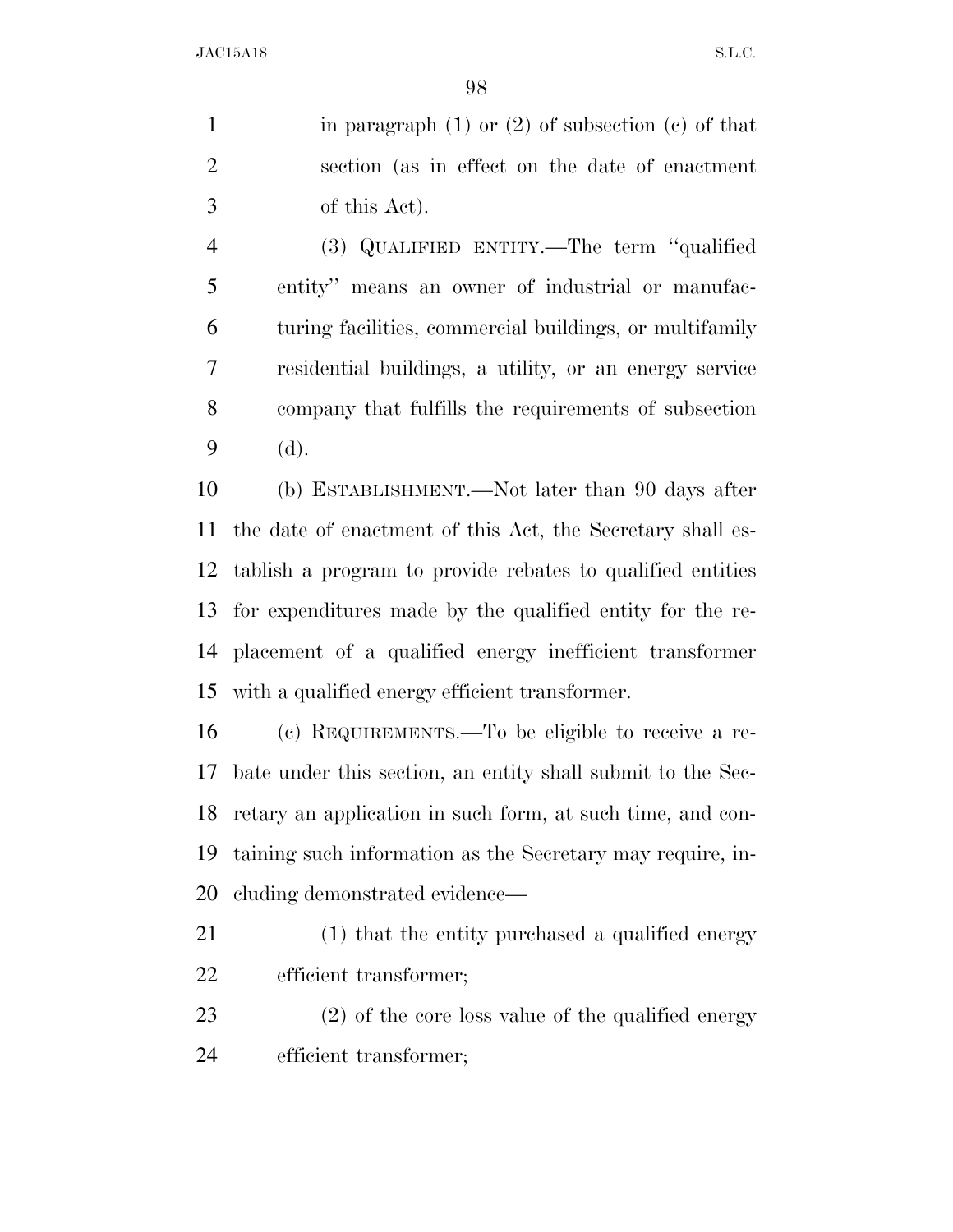| $\mathbf{1}$   | (3) of the age of the qualified energy inefficient       |
|----------------|----------------------------------------------------------|
| $\overline{2}$ | transformer being replaced;                              |
| 3              | (4) of the core loss value of the qualified energy       |
| $\overline{4}$ | inefficient transformer being replaced—                  |
| 5              | (A) as measured by a qualified professional              |
| 6              | or verified by the equipment manufacturer, as            |
| 7              | applicable; or                                           |
| 8              | (B) for transformers described in sub-                   |
| 9              | section (a) $(2)(B)(i)$ , as selected from a table of    |
| 10             | default values as determined by the Secretary            |
| 11             | in consultation with applicable industry; and            |
| 12             | (5) that the qualified energy inefficient trans-         |
| 13             | former has been permanently decommissioned and           |
| 14             | scrapped.                                                |
| 15             | AUTHORIZED AMOUNT OF<br>REBATE.—The<br>(d)               |
| 16             | amount of a rebate provided under this section shall be— |
| 17             | $(1)$ for a 3-phase or single-phase transformer          |
| 18             | with a capacity of not less than 10 and not greater      |
| 19             | than 2,500 kilovolt-amperes, twice the amount equal      |
| 20             | to the difference in Watts between the core loss         |
| 21             | value (as measured in accordance with paragraphs         |
| 22             | $(2)$ and $(4)$ of subsection $(e)$ of —                 |
| 23             | (A) the qualified energy inefficient trans-              |
| 24             | former; and                                              |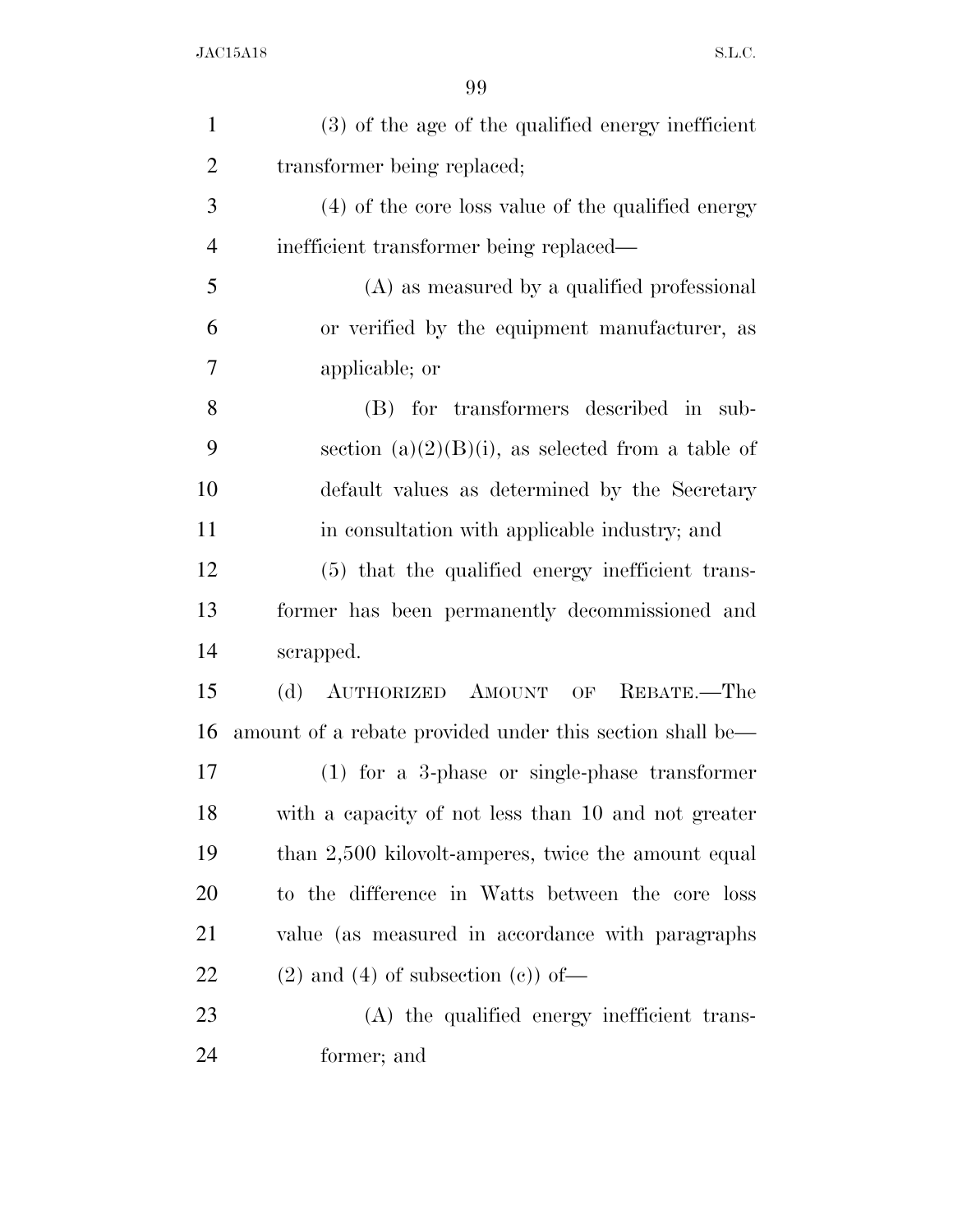(B) the qualified energy efficient trans- former; or (2) for a transformer described in subsection 4 (a) $(2)(B)(i)$ , the amount determined using a table of

 default rebate values by rated transformer output, as measured in kilovolt-amperes, as determined by the Secretary in consultation with applicable indus-try.

 (e) AUTHORIZATION OF APPROPRIATIONS.—There is authorized to be appropriated to carry out this section \$5,000,000 for each of fiscal years 2016 and 2017, to re-main available until expended.

 (f) TERMINATION OF EFFECTIVENESS.—The author- ity provided by this section terminates on December 31, 2017.

## **SEC. 1103. STANDARDS FOR CERTAIN FURNACES.**

 Section 325(f)(4) of the Energy Policy and Conserva-18 tion Act (42 U.S.C.  $6295(f)(4)$ ) is amended by adding at the end the following:

20 "(E) RESTRICTION ON FINAL RULE FOR RESIDENTIAL NON-WEATHERIZED GAS FUR-22 NACES AND MOBILE HOME FURNACES.— 23 "(i) IN GENERAL.—Notwithstanding

 any other provision of this Act, the Sec-retary shall not prescribe a final rule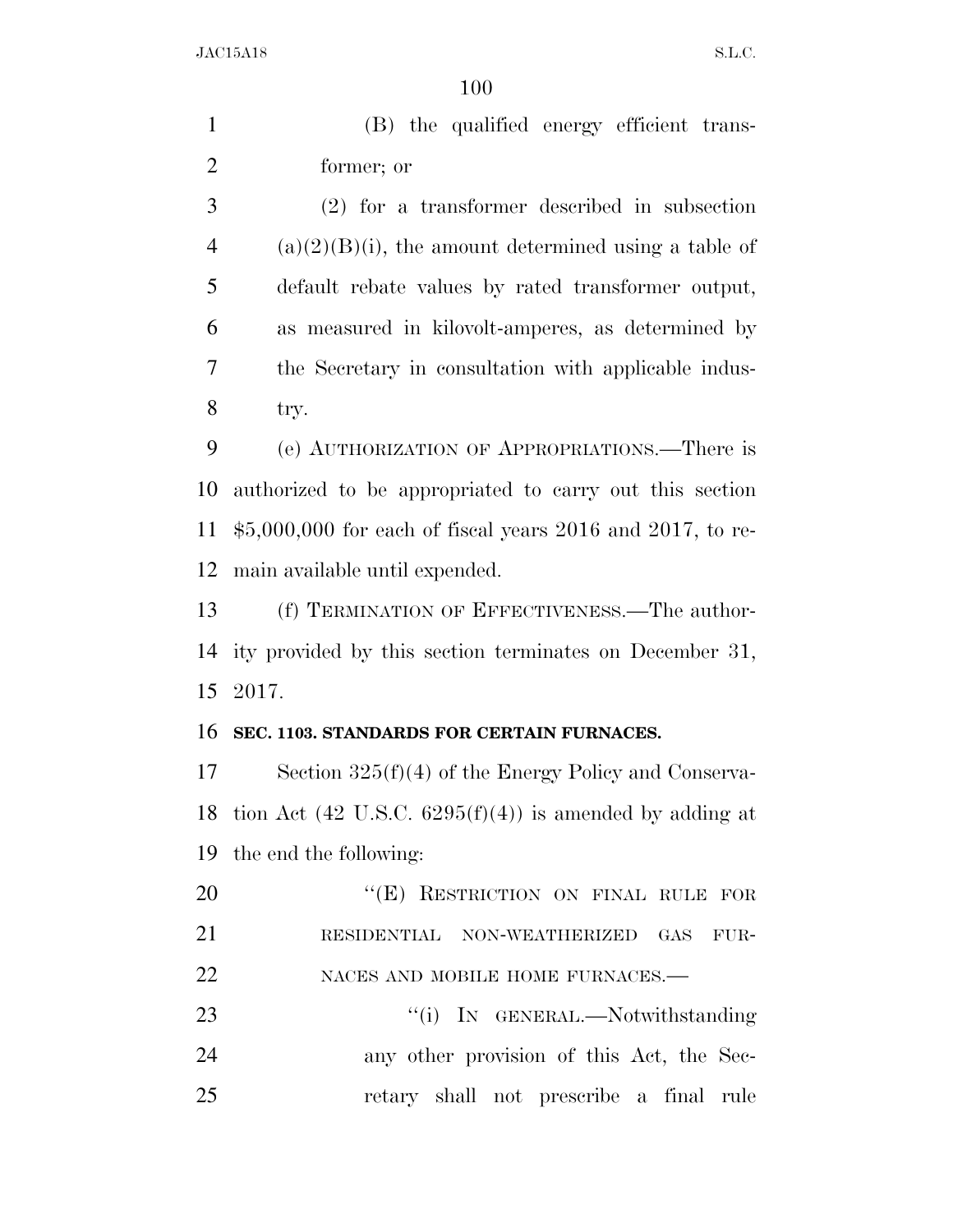amending the efficiency standards for resi- dential non-weatherized gas furnaces or mobile home furnaces until each of the fol- lowing has occurred: 5 ''(I) The Secretary convenes a representative advisory group of inter- ested stakeholders, including the man- ufacturers, distributors, and contrac- tors of residential non-weatherized gas furnaces and mobile home furnaces, 11 home builders, building owners, en- ergy efficiency advocates, natural gas utilities, electric utilities, and con- sumer groups. 15 ''(II) Not later than 1 year after 16 the date of enactment of this subpara- graph, the advisory group described in subclause (I) completes an analysis of a nationwide requirement of a con- densing furnace efficiency standard 21 including— 22 ''(aa) a complete analysis of current market trends regarding 24 the transition of sales from non-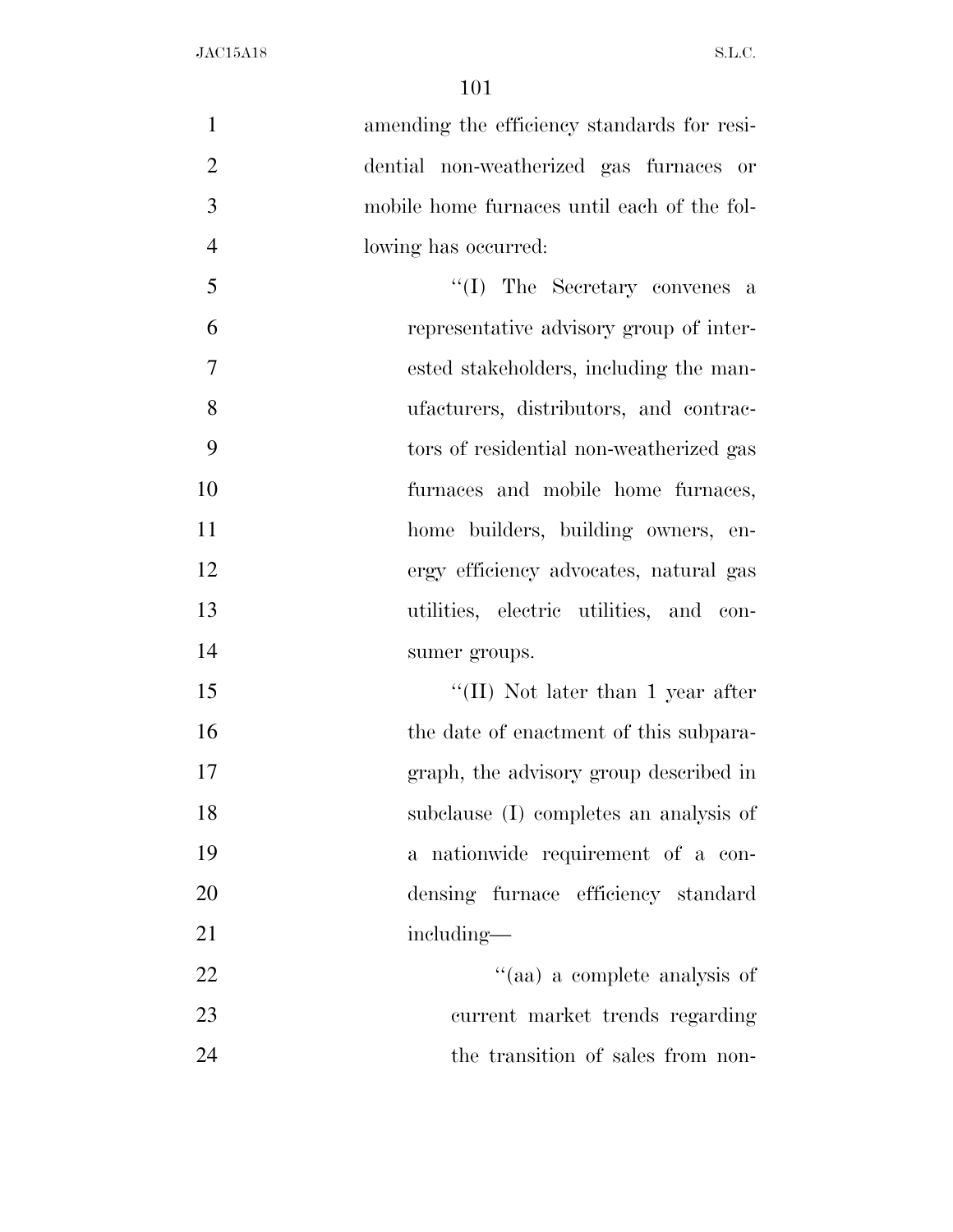| $\mathbf{1}$   | condensing furnaces to<br>con-               |
|----------------|----------------------------------------------|
| $\mathbf{2}$   | densing furnaces;                            |
| 3              | "(bb) the projected net loss                 |
| $\overline{4}$ | in the industry of the present               |
| 5              | value of original equipment man-             |
| 6              | ufactured after adoption of the              |
| $\overline{7}$ | standard;                                    |
| 8              | "(cc) the projected consumer                 |
| 9              | payback period and life cycle cost           |
| 10             | savings after adoption of the                |
| 11             | standard;                                    |
| 12             | a determination<br>$``(\mathrm{dd})$<br>- of |
| 13             | whether the standard is economi-             |
| 14             | cally justified, based solely on the         |
| 15             | definition of energy under section           |
| 16             | $321;$ and                                   |
| 17             | other common eco-<br>``(ee)                  |
| 18             | nomic principles.                            |
| 19             | "(III) The advisory group de-                |
| 20             | scribed in subclause (I) reviews the         |
| 21             | analysis and determines whether a na-        |
| 22             | tionwide requirement of a condensing         |
| 23             | furnace efficiency standard is tech-         |
| 24             | nically feasible and economically justi-     |
| 25             | fied.                                        |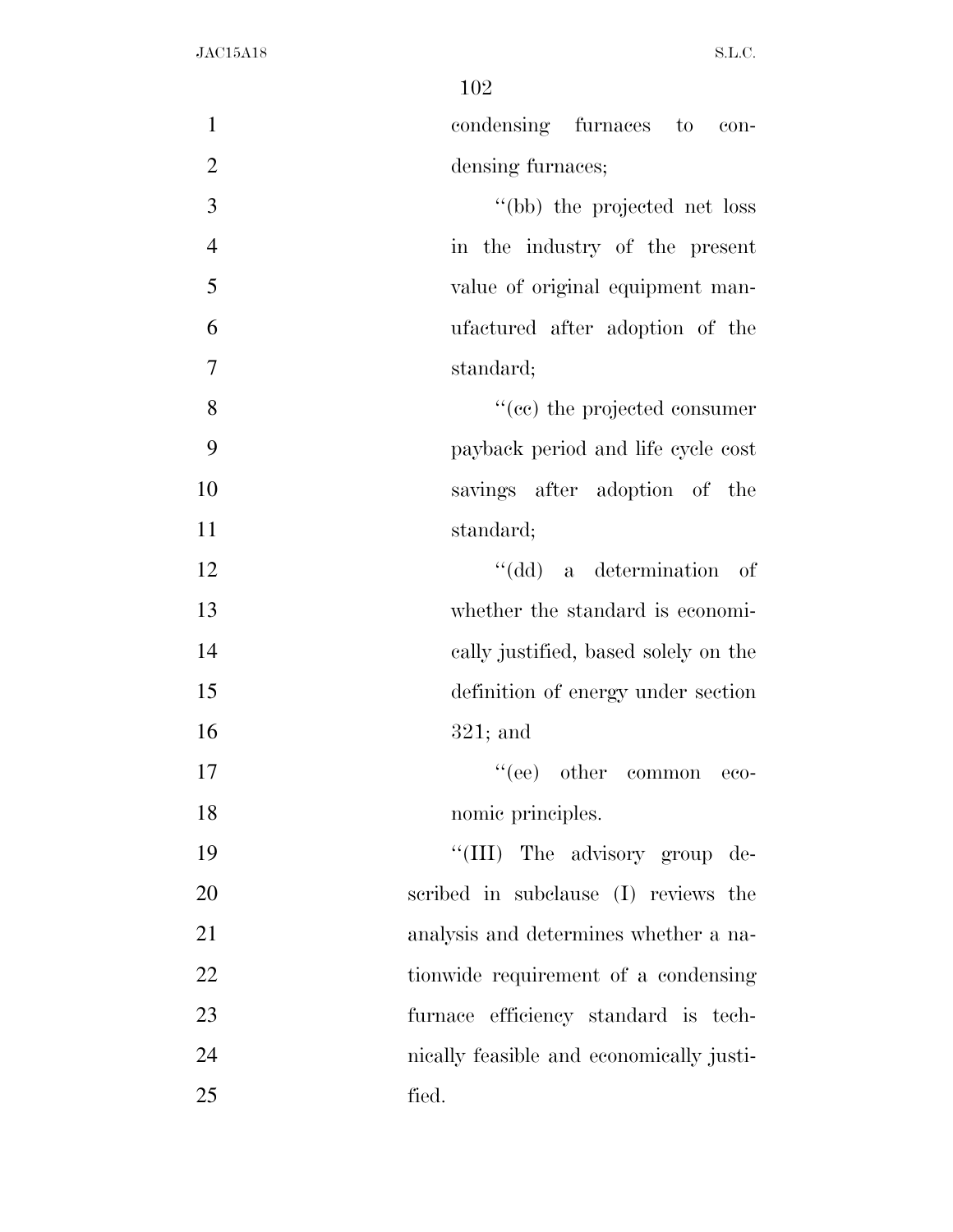| $\mathbf{1}$   | $\lq\lq$ (IV) The final determination of                         |
|----------------|------------------------------------------------------------------|
| $\overline{2}$ | the advisory group under subclause                               |
| 3              | (III) is published in the Federal Reg-                           |
| $\overline{4}$ | ister.                                                           |
| 5              | "(ii) AMENDED STANDARDS.—If the                                  |
| 6              | advisory group determines under clause                           |
| $\overline{7}$ | $(i)(III)$ that a nationwide requirement of a                    |
| 8              | condensing furnace efficiency standard is                        |
| 9              | not technically feasible and economically                        |
| 10             | justified, the Secretary shall, not later than                   |
| 11             | 180 days after the date on which the final                       |
| 12             | determination of the advisory group is pub-                      |
| 13             | lished in the Federal Register under clause                      |
| 14             | $(i)(IV)$ , establish amended standards                          |
| 15             | through the negotiated rulemaking proce-                         |
| 16             | dure provided for under subchapter III of                        |
| 17             | chapter 5 of title 5, United States Code                         |
| 18             | (commonly known as the 'Negotiated Rule-                         |
| 19             | making Act of $1990'$ .".                                        |
| 20             | SEC. 1104. THIRD-PARTY CERTIFICATION UNDER ENERGY                |
| 21             | STAR PROGRAM.                                                    |
| 22             | Section 324A of the Energy Policy and Conservation               |
| 23             | Act $(42 \text{ U.S.C. } 6294a)$ is amended by adding at the end |
| 24             | the following:                                                   |
| 25             | "(e) THIRD-PARTY CERTIFICATION.—                                 |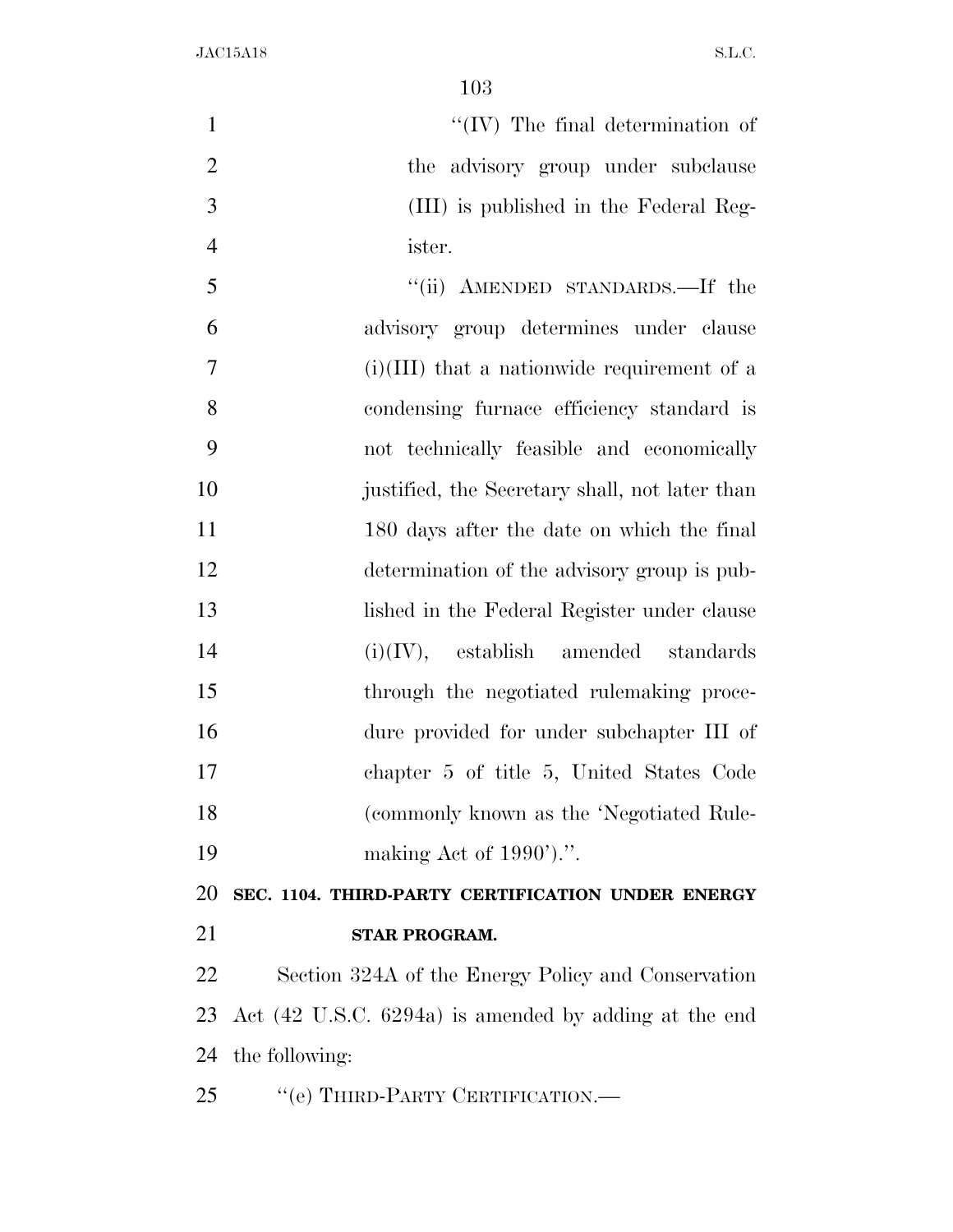| $\mathbf{1}$   | "(1) IN GENERAL.—Subject to paragraph $(2)$ ,          |
|----------------|--------------------------------------------------------|
| $\overline{2}$ | not later than 180 days after the date of enactment    |
| 3              | of this subsection, the Administrator shall revise the |
| $\overline{4}$ | certification requirements for the labeling of con-    |
| 5              | sumer, home, and office electronic products for pro-   |
| 6              | gram partners that have complied with all require-     |
| 7              | ments of the Energy Star program for a period of       |
| 8              | at least 18 months.                                    |
| 9              | "(2) ADMINISTRATION.—In the case of a pro-             |
| 10             | gram partner described in paragraph (1), the new       |
| 11             | requirements under paragraph $(1)$ —                   |
| 12             | $\lq\lq$ shall not require third-party certifi-        |
| 13             | cation for a product to be listed; but                 |
| 14             | "(B) may require that test data and other              |
| 15             | product information be submitted to facilitate         |
| 16             | product listing and performance verification for       |
| 17             | a sample of products.                                  |
| 18             | "(3) THIRD PARTIES.—Nothing in this sub-               |
| 19             | section prevents the Administrator from using third    |
| 20             | parties in the course of the administration of the     |
| 21             | Energy Star program.                                   |
| 22             | $``(4)$ TERMINATION.—                                  |
| 23             | "(A) IN GENERAL.—Subject to subpara-                   |
| 24             | graph (B), an exemption from third-party cer-          |
| 25             | tification provided to a program partner under         |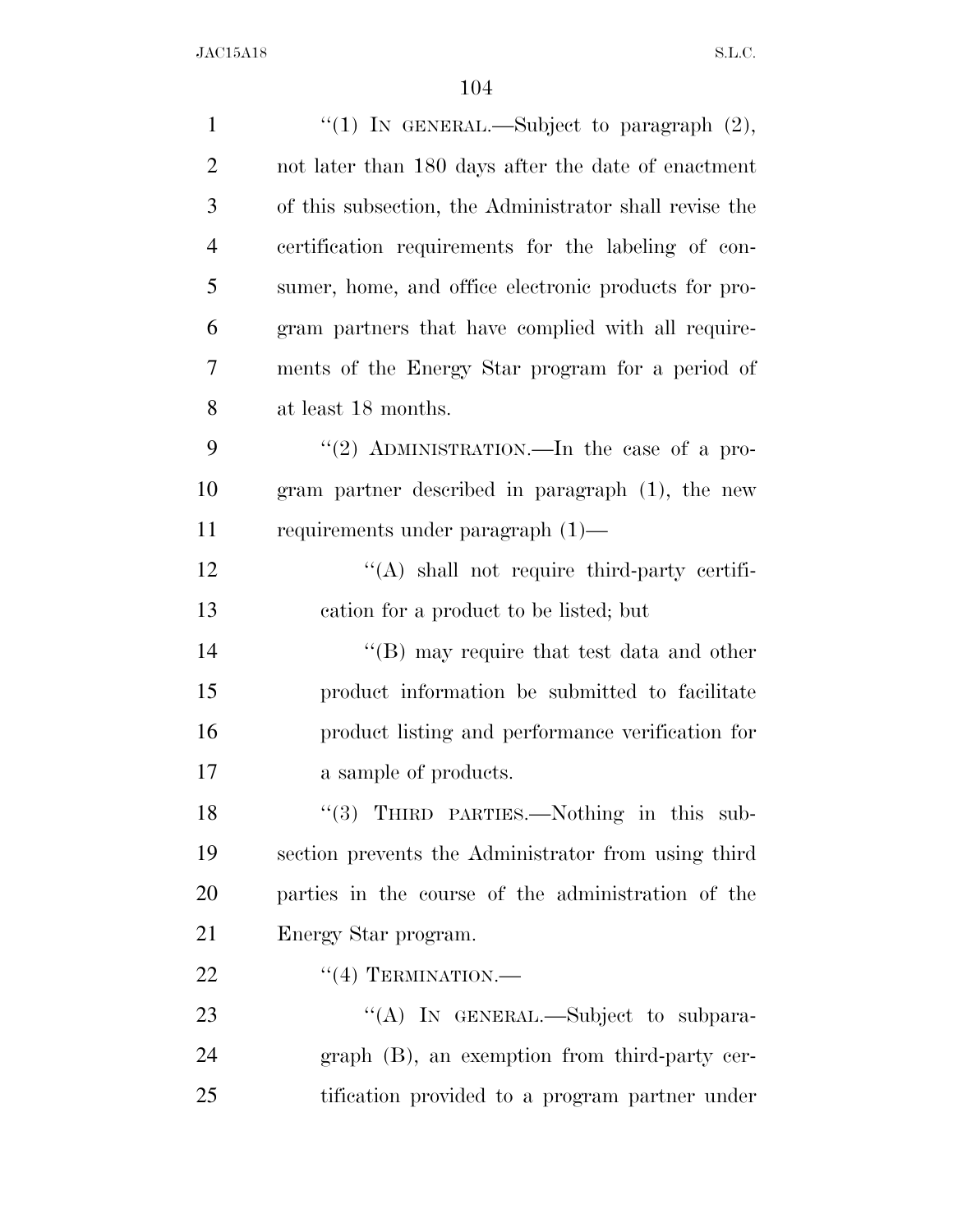| $\mathbf{1}$   | paragraph (1) shall terminate if the program            |
|----------------|---------------------------------------------------------|
| $\overline{2}$ | partner is found to have violated program re-           |
| 3              | quirements with respect to at least 2 separate          |
| $\overline{4}$ | models during a 2-year period.                          |
| 5              | "(B) RESUMPTION.—A termination for a                    |
| 6              | program partner under subparagraph (A) shall            |
| 7              | cease if the program partner complies with all          |
| 8              | Energy Star program requirements for a period           |
| 9              | of at least 3 years.".                                  |
| 10             | <b>Subtitle C-Manufacturing</b>                         |
| 11             | SEC. 1201. MANUFACTURING ENERGY EFFICIENCY.             |
| 12             | (a) PURPOSES.—The purposes of this section are—         |
| 13             | $(1)$ to reform and reorient the industrial effi-       |
| 14             | ciency programs of the Department;                      |
| 15             | $(2)$ to establish a clear and consistent authority     |
| 16             | for industrial efficiency programs of the Depart-       |
| 17             | ment;                                                   |
| 18             | (3) to accelerate the deployment of technologies        |
| 19             | and practices that will increase industrial energy ef-  |
| 20             | ficiency and improve productivity;                      |
| 21             | $(4)$ to accelerate the development and dem-            |
| 22             | onstration of technologies that will assist the deploy- |
| 23             | ment goals of the industrial efficiency programs of     |
| 24             | the Department and increase manufacturing effi-         |
| 25             | ciency;                                                 |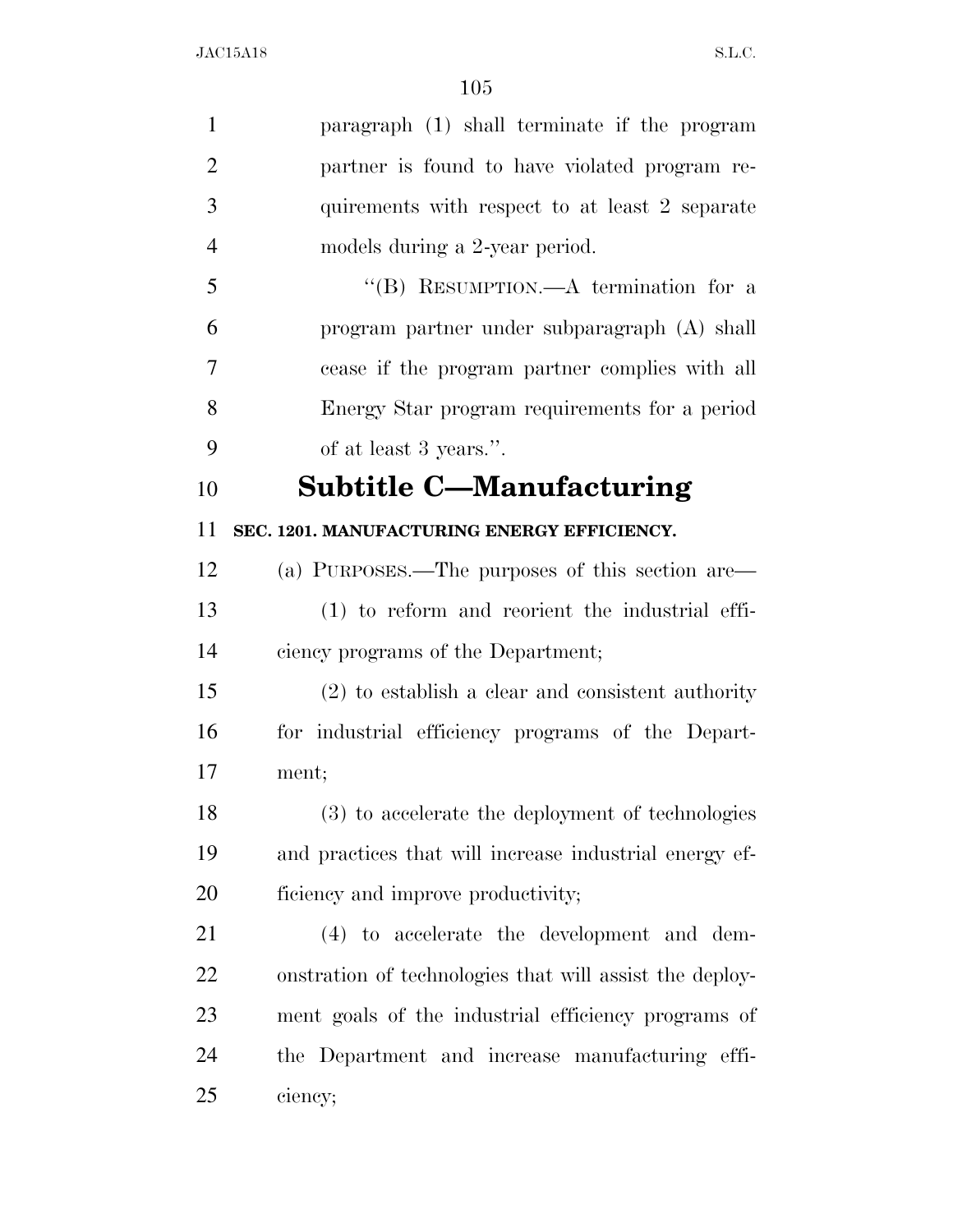(5) to stimulate domestic economic growth and improve industrial productivity and competitiveness; and (6) to strengthen partnerships between Federal and State governmental agencies and the private and academic sectors. (b) FUTURE OF INDUSTRY PROGRAM.— (1) IN GENERAL.—Section 452 of the Energy Independence and Security Act of 2007 (42 U.S.C. 17111) is amended by striking the section heading and inserting the following: ''**FUTURE OF INDUS- TRY PROGRAM**''. (2) DEFINITION OF ENERGY SERVICE PRO- VIDER.—Section 452(a) of the Energy Independence and Security Act of 2007 (42 U.S.C. 17111(a)) is amended— (A) by redesignating paragraphs (3) 18 through (5) as paragraphs (4) through (6), re- spectively; and (B) by inserting after paragraph (2) the following: 22 "(3) ENERGY SERVICE PROVIDER.—The term 'energy service provider' means any business pro- viding technology or services to improve the energy efficiency, water efficiency, power factor, or load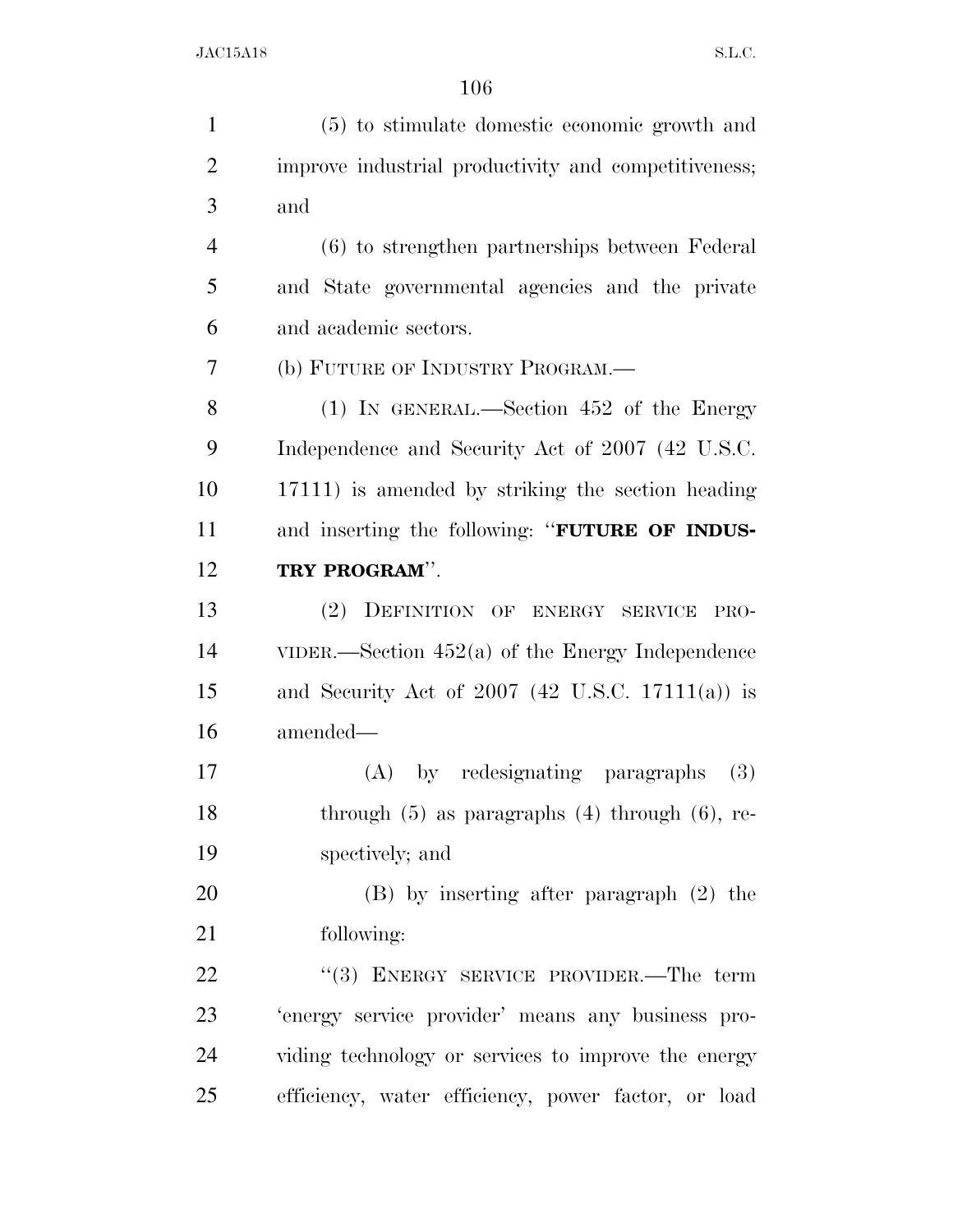| $\mathbf{1}$   | management of a manufacturing site or other indus-    |
|----------------|-------------------------------------------------------|
| $\overline{2}$ | trial process in an energy-intensive industry, or any |
| 3              | utility operating under a utility energy service      |
| $\overline{4}$ | project.".                                            |
| 5              | (3) INDUSTRIAL RESEARCH AND ASSESSMENT                |
| 6              | CENTERS.—Section $452(e)$ of the Energy Independ-     |
| 7              | ence and Security Act of $2007$ (42 U.S.C. 17111(e))  |
| 8              | is amended—                                           |
| 9              | (A) by redesignating paragraphs<br>(1)                |
| 10             | through $(5)$ as subparagraphs $(A)$ through $(E)$ ,  |
| 11             | respectively, and indenting appropriately;            |
| 12             | (B) by striking "The Secretary" and in-               |
| 13             | serting the following:                                |
| 14             | "(1) IN GENERAL.—The Secretary";                      |
| 15             | $(C)$ in subparagraph $(A)$ (as redesignated          |
| 16             | by subparagraph $(A)$ ), by inserting before the      |
| 17             | semicolon at the end the following: ", including      |
| 18             | assessments of sustainable manufacturing goals        |
| 19             | and the implementation of information tech-           |
| 20             | nology advancements for supply chain analysis,        |
| 21             | logistics, system monitoring, industrial and          |
| 22             | manufacturing processes, and other purposes";         |
| 23             | and                                                   |
| 24             | (D) by adding at the end the following:               |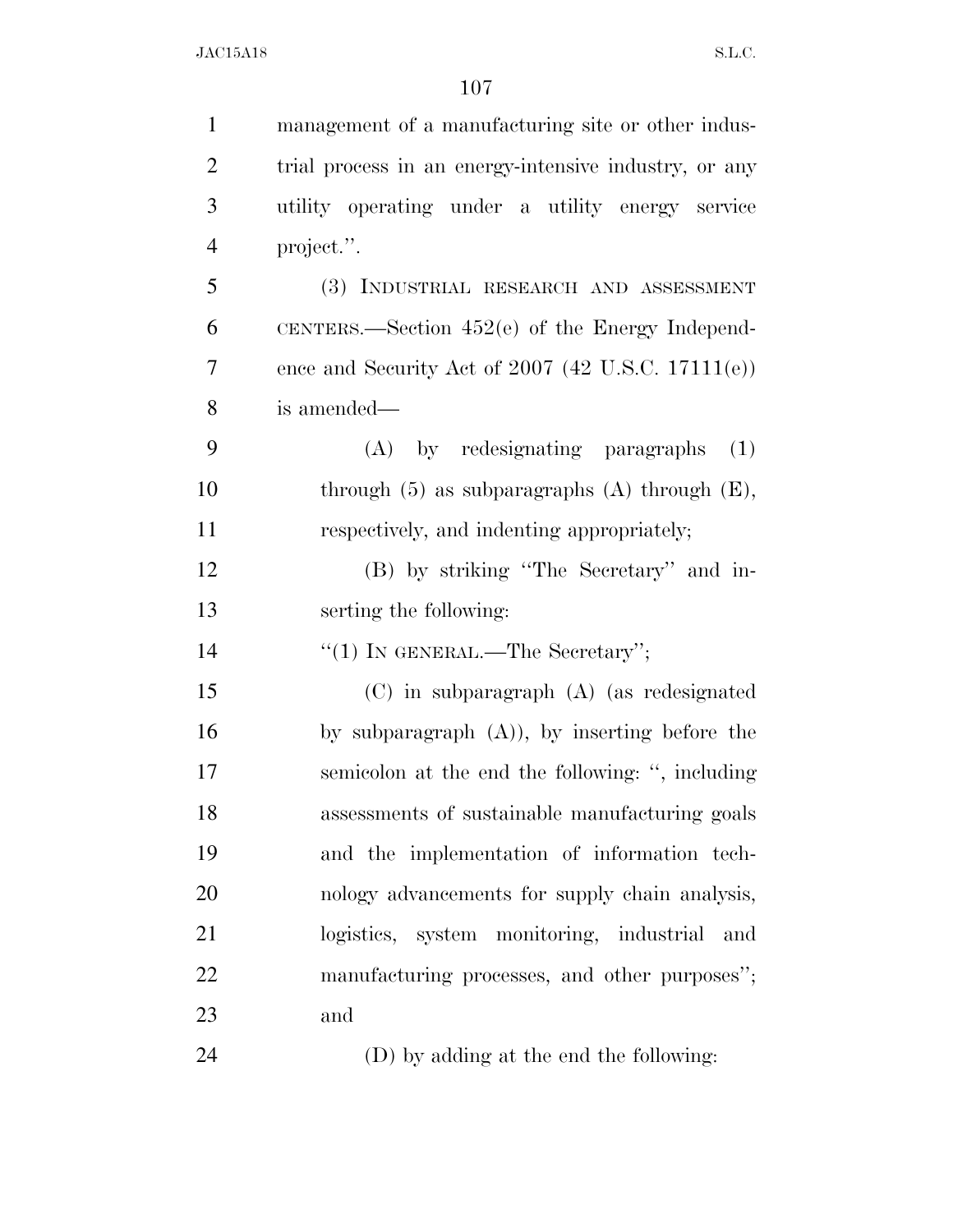| $\mathbf{1}$   | "(2) COORDINATION.—To increase the value            |
|----------------|-----------------------------------------------------|
| $\overline{2}$ | and capabilities of the industrial research and as- |
| 3              | sessment centers, the centers shall—                |
| $\overline{4}$ | $\lq\lq$ coordinate with Manufacturing Ex-          |
| 5              | tension Partnership Centers of the National In-     |
| 6              | stitute of Standards and Technology;                |
| 7              | $\lq\lq (B)$ coordinate with the Building Tech-     |
| 8              | nologies Program of the Department of Energy        |
| 9              | to provide building assessment services to man-     |
| 10             | ufacturers;                                         |
| 11             | "(C) increase partnerships with the Na-             |
| 12             | tional Laboratories of the Department of En-        |
| 13             | ergy to leverage the expertise and technologies     |
| 14             | of the National Laboratories for national indus-    |
| 15             | trial and manufacturing needs;                      |
| 16             | "(D) increase partnerships with energy              |
| 17             | service providers and technology providers to le-   |
| 18             | verage private sector expertise and accelerate      |
| 19             | deployment of new and existing technologies         |
| 20             | and processes for energy efficiency, power fac-     |
| 21             | tor, and load management;                           |
| 22             | "(E) identify opportunities for reducing            |
| 23             | greenhouse gas emissions; and                       |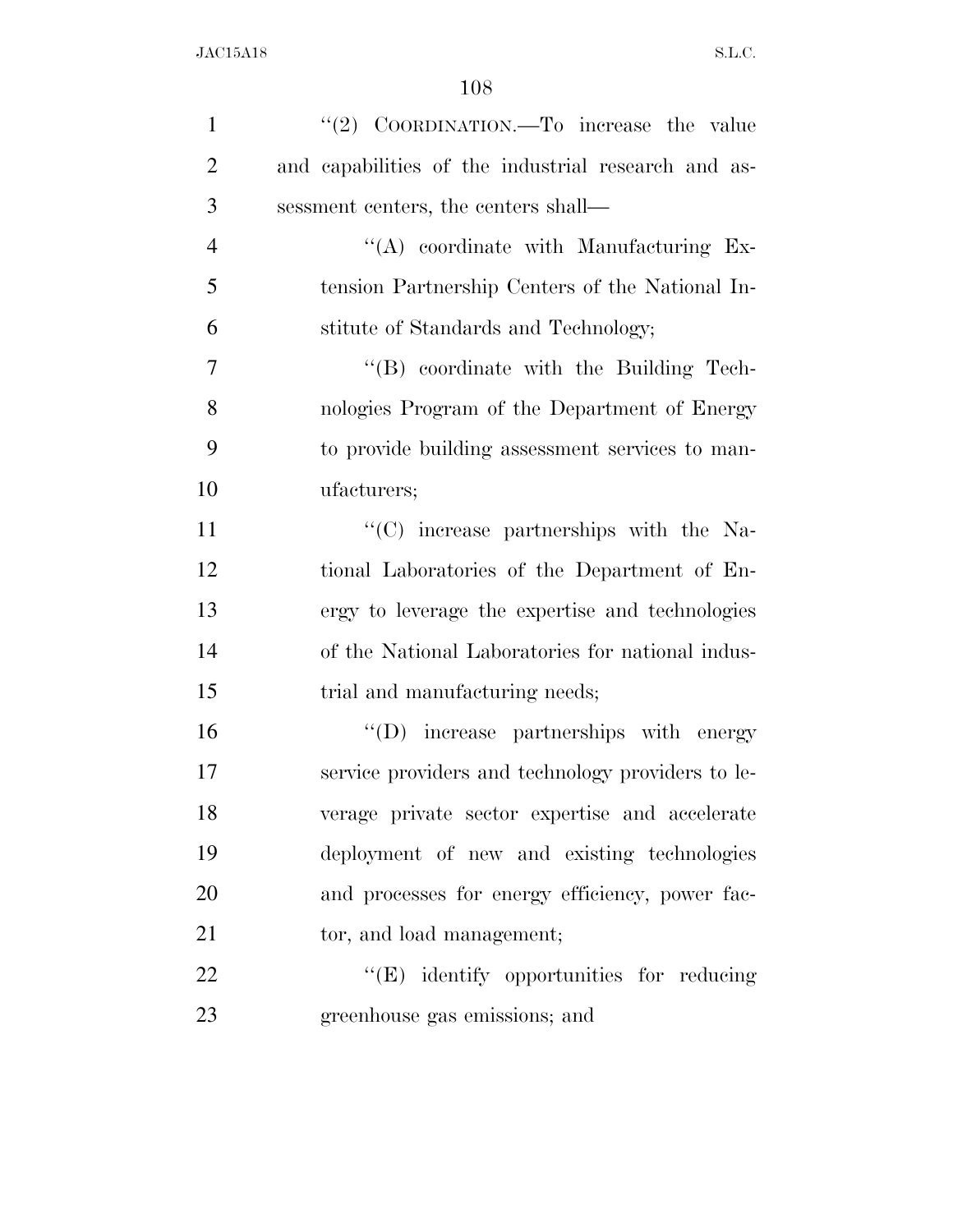| $\mathbf{1}$   | $``(F)$ promote sustainable manufacturing        |
|----------------|--------------------------------------------------|
| $\overline{2}$ | practices for small- and medium-sized manufac-   |
| 3              | turers.                                          |
| $\overline{4}$ | "(3) OUTREACH.—The Secretary shall provide       |
| 5              | funding for-                                     |
| 6              | $\lq\lq$ outreach activities by the industrial   |
| 7              | research and assessment centers to inform        |
| 8              | small- and medium-sized manufacturers of the     |
| 9              | information, technologies, and services avail-   |
| 10             | able; and                                        |
| 11             | "(B) coordination activities by each indus-      |
| 12             | trial research and assessment center to leverage |
| 13             | efforts with-                                    |
| 14             | "(i) Federal and State efforts;                  |
| 15             | "(ii) the efforts of utilities and energy        |
| 16             | service providers;                               |
| 17             | "(iii) the efforts of regional energy ef-        |
| 18             | ficiency organizations; and                      |
| 19             | "(iv) the efforts of other industrial re-        |
| 20             | search and assessment centers.                   |
| 21             | $``(4)$ WORKFORCE TRAINING.—                     |
| 22             | "(A) IN GENERAL.—The Secretary shall             |
| 23             | pay the Federal share of associated internship   |
| 24             | programs under which students work with or       |
| 25             | for industries, manufacturers, and energy serv-  |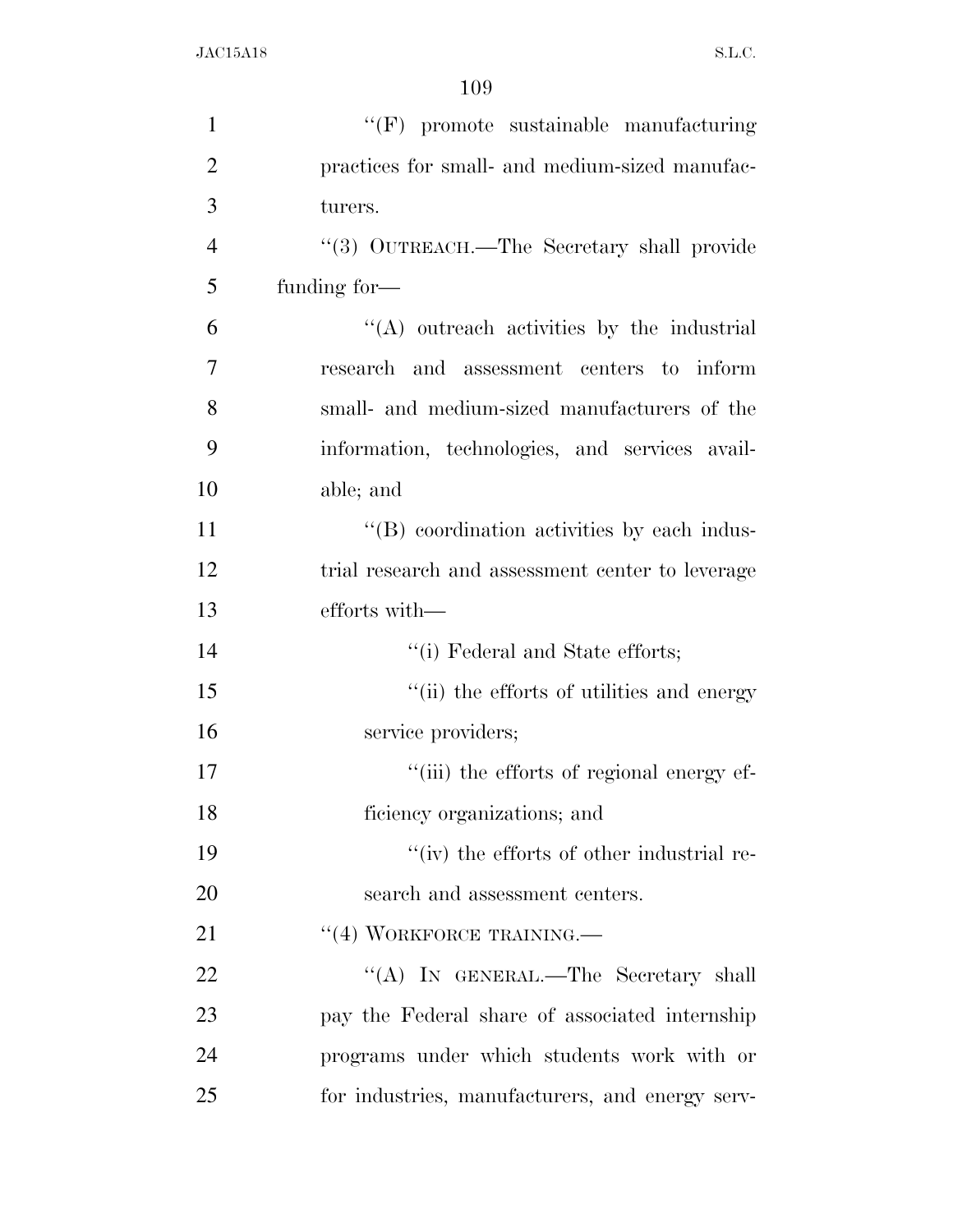| $\mathbf{1}$   | ice providers to implement the recommendations        |
|----------------|-------------------------------------------------------|
| $\overline{2}$ | of industrial research and assessment centers.        |
| 3              | "(B) FEDERAL SHARE.—The Federal                       |
| $\overline{4}$ | share of the cost of carrying out internship pro-     |
| 5              | grams described in subparagraph (A) shall be          |
| 6              | 50 percent.                                           |
| 7              | "(5) SMALL BUSINESS LOANS.—The Adminis-               |
| 8              | trator of the Small Business Administration shall, to |
| 9              | the maximum extent practicable, expedite consider-    |
| 10             | ation of applications from eligible small business    |
| 11             | concerns for loans under the Small Business Act (15)  |
| 12             | U.S.C. 631 et seq.) to implement recommendations      |
| 13             | of industrial research and assessment centers estab-  |
| 14             | lished under paragraph (1).                           |
| 15             | "(6) ADVANCED MANUFACTURING STEERING                  |
| 16             | COMMITTEE.—The Secretary shall establish an advi-     |
| 17             | sory steering committee to provide recommendations    |
| 18             | to the Secretary on planning and implementation of    |
| 19             | the Advanced Manufacturing Office of the Depart-      |
| 20             | ment of Energy.".                                     |
| 21             | (c) SUSTAINABLE MANUFACTURING INITIATIVE.—            |
| 22             | $(1)$ IN GENERAL.—Part E of title III of the          |
| 23             | Energy Policy and Conservation Act (42 U.S.C.         |
| 24             | 6341) is amended by adding at the end the fol-        |
| 25             | lowing:                                               |
|                |                                                       |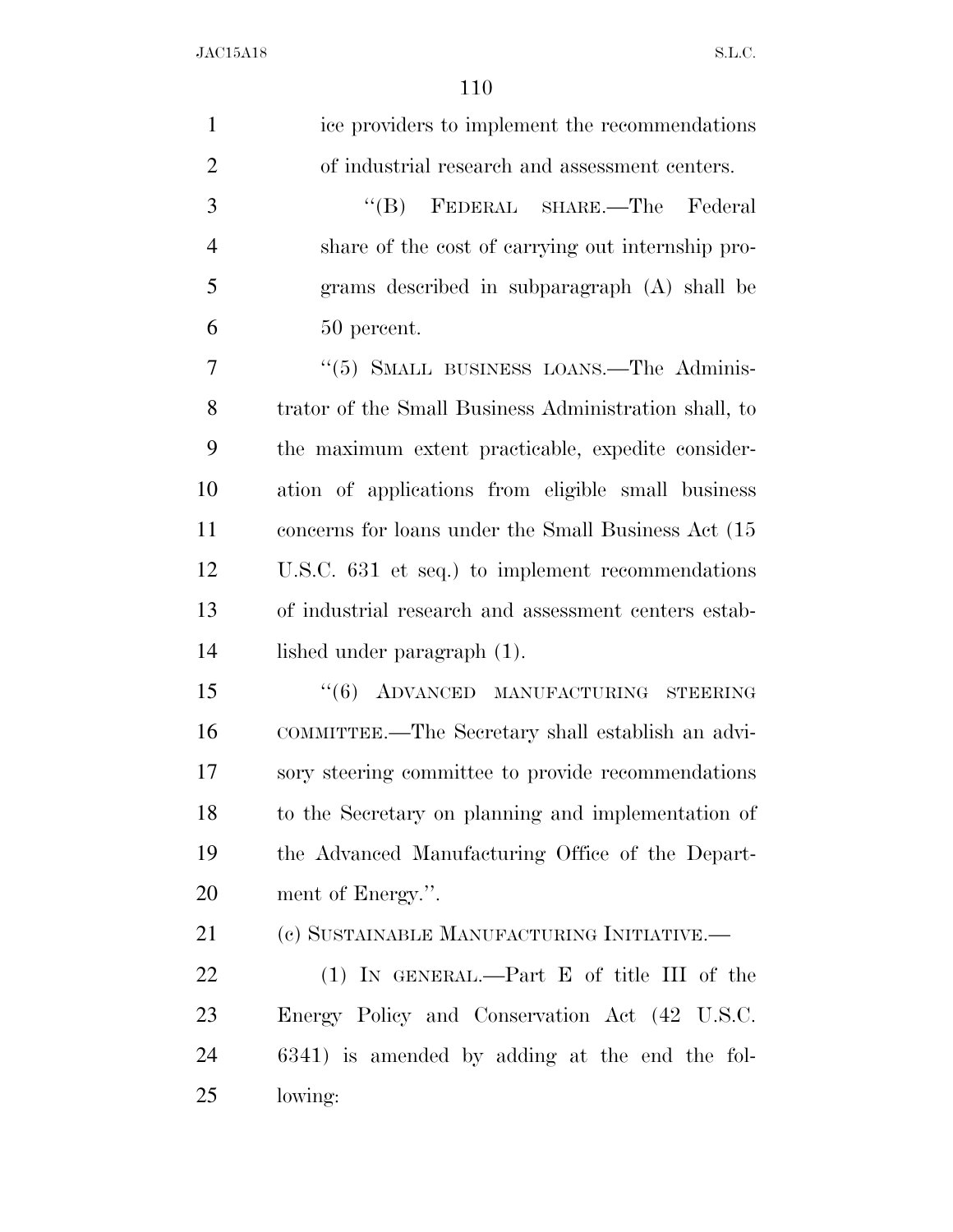| 1              | "SEC. 376. SUSTAINABLE MANUFACTURING INITIATIVE.            |
|----------------|-------------------------------------------------------------|
| $\overline{2}$ | "(a) IN GENERAL.—As part of the Office of Energy            |
| 3              | Efficiency and Renewable Energy, the Secretary, on the      |
| 4              | request of a manufacturer, shall conduct on-site technical  |
| 5              | assessments to identify opportunities for-                  |
| 6              | $\lq(1)$ maximizing the energy efficiency of indus-         |
| 7              | trial processes and cross-cutting systems;                  |
| 8              | $\lq(2)$ preventing pollution and minimizing waste;         |
| 9              | "(3) improving efficient use of water in manu-              |
| 10             | facturing processes;                                        |
| 11             | $\cdot$ (4) conserving natural resources; and               |
| 12             | $\lq(5)$ achieving such other goals as the Secretary        |
| 13             | determines to be appropriate.                               |
| 14             | "(b) COORDINATION.—The Secretary shall carry out            |
| 15             | the initiative in coordination with the private sector and  |
| 16             | appropriate agencies, including the National Institute of   |
| 17             | Standards and Technology, to accelerate adoption of new     |
|                | 18 and existing technologies and processes that improve en- |
| 19             | ergy efficiency.                                            |
| 20             | "(c) RESEARCH AND DEVELOPMENT PROGRAM FOR                   |
| 21             | SUSTAINABLE MANUFACTURING AND INDUSTRIAL TECH-              |
| 22             | NOLOGIES AND PROCESSES.—As part of the industrial ef-       |
| 23             | ficiency programs of the Department of Energy, the Sec-     |
| 24             | retary shall carry out a joint industry-government partner- |
| 25             | ship program to research, develop, and demonstrate new      |
| 26             | sustainable manufacturing and industrial technologies and   |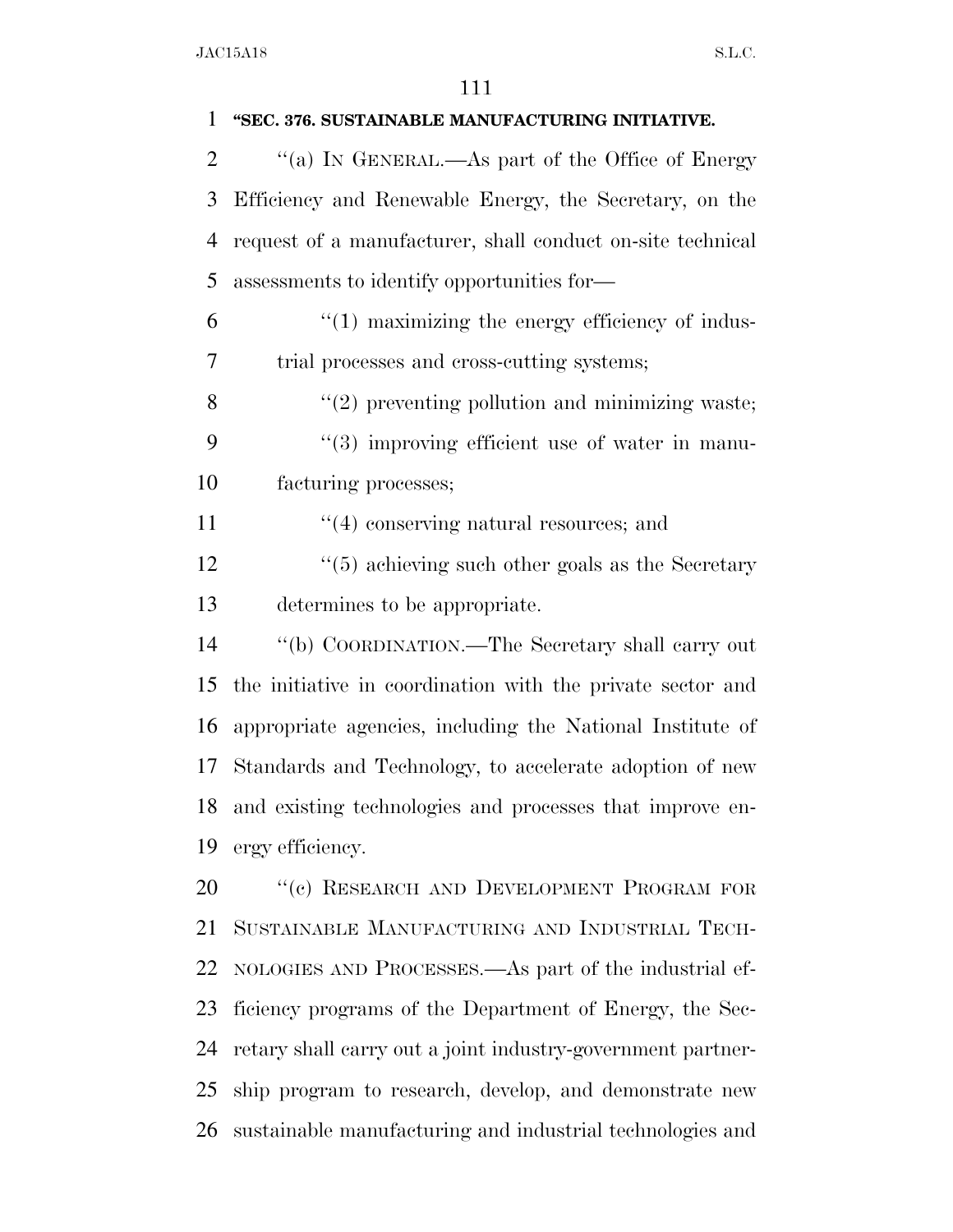| $\mathbf{1}$   | processes that maximize the energy efficiency of industrial |
|----------------|-------------------------------------------------------------|
| 2              | plants, reduce pollution, and conserve natural resources.". |
| 3              | (2) TABLE OF CONTENTS.—The table of con-                    |
| $\overline{4}$ | tents of the Energy Policy and Conservation Act (42)        |
| 5              | U.S.C. prec. $6201$ ) is amended by adding at the end       |
| 6              | of the items relating to part E of title III the fol-       |
| 7              | lowing:                                                     |
|                | "Sec. 376. Sustainable manufacturing initiative.".          |
| 8              | (d) CONFORMING AMENDMENTS.-                                 |
| 9              | (1) Section 106 of the Energy Policy Act of                 |
| 10             | 2005 (42 U.S.C. 15811) is repealed.                         |
| 11             | $(2)$ Sections 131, 132, 133, 2103, and 2107 of             |
| 12             | the Energy Policy Act of $1992$ (42 U.S.C. 6348,            |
| 13             | 6349, 6350, 13453, 13456) are repealed.                     |
| 14             | $(3)$ Section 2101(a) of the Energy Policy Act of           |
| 15             | 1992 (42 U.S.C. 13451(a)) is amended in the third           |
| 16             | sentence by striking "sections 2102, 2103, 2104,            |
| 17             | 2105, 2106, 2107, and 2108" and inserting "sec-             |
| 18             | tions 2102, 2104, 2105, 2106, and 2108 of this Act          |
| 19             | and section 376 of the Energy Policy and Conserva-          |
| <b>20</b>      | tion Act,".                                                 |
| 21             | SEC. 1202. LEVERAGING EXISTING FEDERAL AGENCY PRO-          |
| <u>22</u>      | GRAMS TO ASSIST SMALL AND MEDIUM MAN-                       |
| 23             | <b>UFACTURERS.</b>                                          |
| 24             | (a) DEFINITIONS.—In this section and section 1203:          |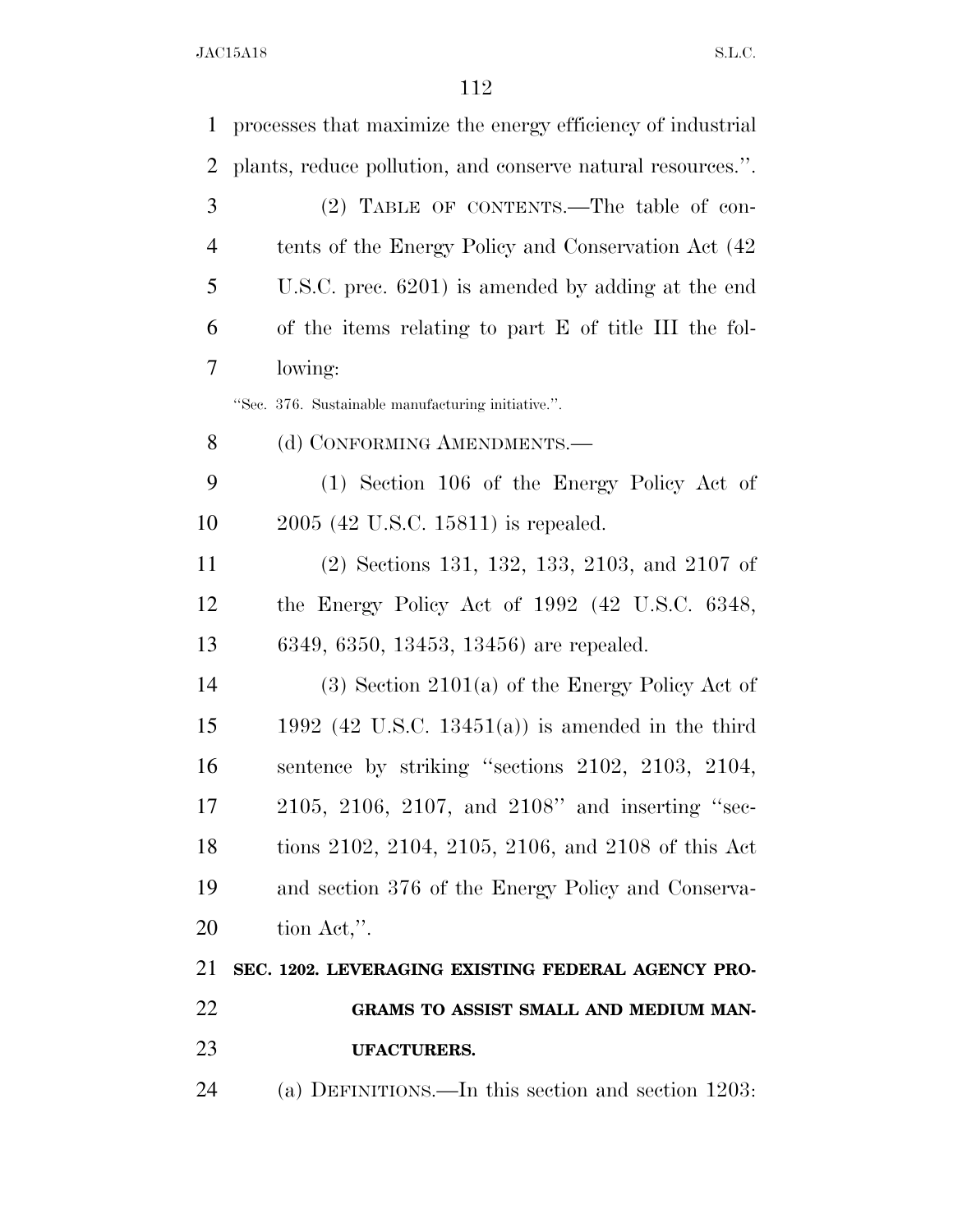| $\mathbf{1}$   | (1) ENERGY MANAGEMENT SYSTEM.—The term                |
|----------------|-------------------------------------------------------|
| $\overline{2}$ | "energy management system" means a business           |
| 3              | management process based on standards of the          |
| $\overline{4}$ | American National Standards Institute that enables    |
| 5              | an organization to follow a systematic approach in    |
| 6              | achieving continual improvement of energy perform-    |
| 7              | ance, including energy efficiency, security, use, and |
| 8              | consumption.                                          |
| 9              | (2) INDUSTRIAL ASSESSMENT CENTER.—The                 |
| 10             | term "industrial assessment center" means a center    |
| 11             | located at an institution of higher education that—   |
| 12             | (A) receives funding from the Department;             |
| 13             | (B) provides an in-depth assessment of                |
| 14             | small- and medium-size manufacturer plant             |
| 15             | sites to evaluate the facilities, services, and       |
| 16             | manufacturing operations of the plant site; and       |
| 17             | (C) identifies opportunities for potential            |
| 18             | savings for small- and medium-size manufac-           |
| 19             | turer plant sites from energy efficiency improve-     |
| 20             | ments, waste minimization, pollution preven-          |
| 21             | tion, and productivity improvement.                   |
| 22             | (3) NATIONAL LABORATORY.—The term "Na-                |
| 23             | tional Laboratory" has the meaning given the term     |
| 24             | in section 2 of the Energy Policy Act of 2005 (42)    |
| 25             | U.S.C. 15801).                                        |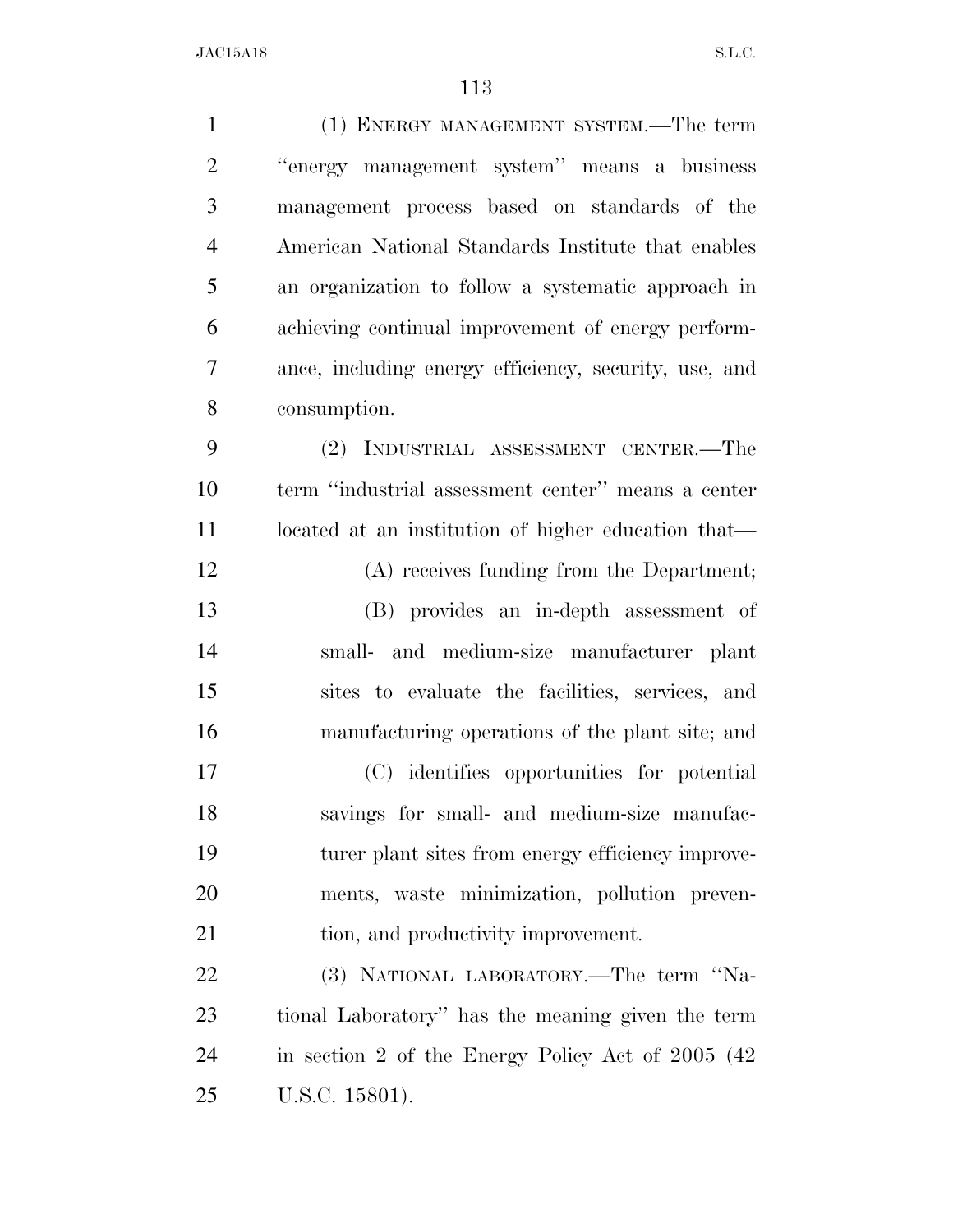| $\mathbf{1}$   | (4) SMALL AND MEDIUM MANUFACTURERS.—                     |
|----------------|----------------------------------------------------------|
| $\overline{2}$ | The term "small and medium manufacturers"                |
| 3              | means manufacturing firms—                               |
| $\overline{4}$ | (A) classified in the North American In-                 |
| 5              | dustry Classification System as any of sectors           |
| 6              | $31$ through $33$ ;                                      |
| 7              | (B) with gross annual sales of less than                 |
| 8              | \$100,000,000;                                           |
| 9              | (C) with fewer than 500 employees at the                 |
| 10             | plant site; and                                          |
| 11             | (D) with annual energy bills totaling more               |
| 12             | than \$100,000 and less than \$2,500,000.                |
| 13             | SMART MANUFACTURING.—The<br>(5)<br>term                  |
| 14             | "smart manufacturing" means a set of advanced            |
| 15             | sensing, instrumentation, monitoring, controls, and      |
| 16             | process optimization technologies and practices that     |
| 17             | merge information and communication technologies         |
| 18             | with the manufacturing environment for the real-         |
| 19             | time management of energy, productivity, and costs       |
| 20             | across factories and companies.                          |
| 21             | (b) EXPANSION OF TECHNICAL ASSISTANCE PRO-               |
| 22             | GRAMS.—The Secretary shall expand the scope of tech-     |
| 23             | nologies covered by the Industrial Assessment Centers of |
| 24             | the Department—                                          |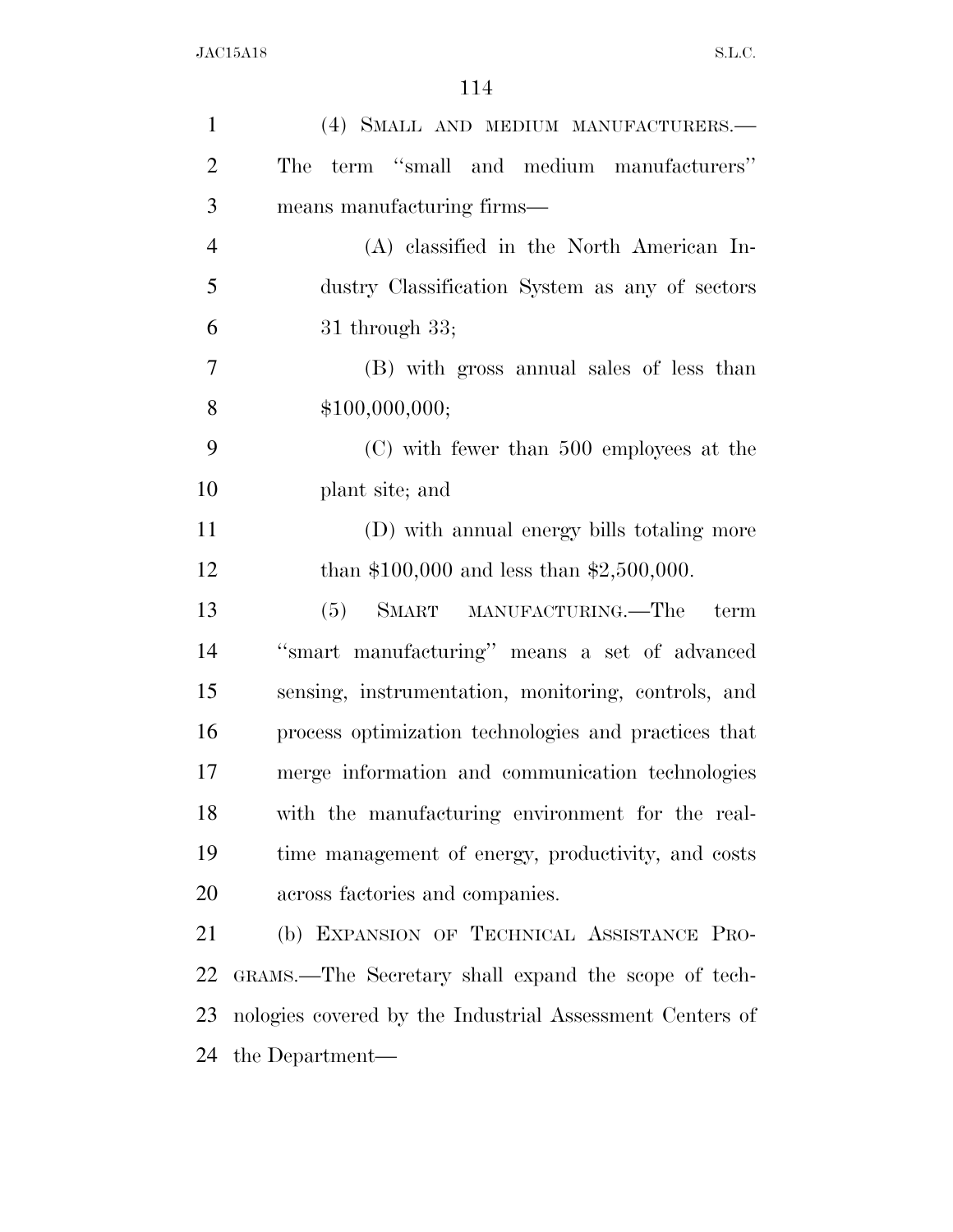| $\mathbf{1}$   | (1) to include smart manufacturing technologies      |
|----------------|------------------------------------------------------|
| $\overline{2}$ | and practices; and                                   |
| 3              | $(2)$ to equip the directors of the Industrial As-   |
| $\overline{4}$ | sessment Centers with the training and tools nec-    |
| 5              | essary to provide technical assistance in smart man- |
| 6              | ufacturing technologies and practices, including en- |
| 7              | ergy management systems, to manufacturers.           |
| 8              | (c) FUNDING.—The Secretary shall use unobligated     |
| 9              | funds of the Department to carry out this section.   |
| 10             | SEC. 1203. LEVERAGING SMART MANUFACTURING INFRA-     |
| 11             | STRUCTURE AT NATIONAL LABORATORIES.                  |
| 12             | (a) STUDY.—                                          |
| 13             | (1) IN GENERAL.—Not later than 180 days              |
| 14             | after the date of enactment of this Act, the Sec-    |
| 15             | retary shall conduct a study on ways in which the    |
| 16             | Department can increase access to existing high-per- |
| 17             | formance computing resources in the National Lab-    |
| 18             | oratories, particularly for small and medium manu-   |
| 19             | facturers.                                           |
| 20             | (2) INCLUSIONS.—In identifying ways to in-           |
| 21             | crease access to National Laboratories under para-   |
| 22             | $graph(1)$ , the Secretary shall—                    |
| 23             | (A) focus on increasing access to the com-           |
| 24             | puting facilities of the National Laboratories;      |
| 25             | and                                                  |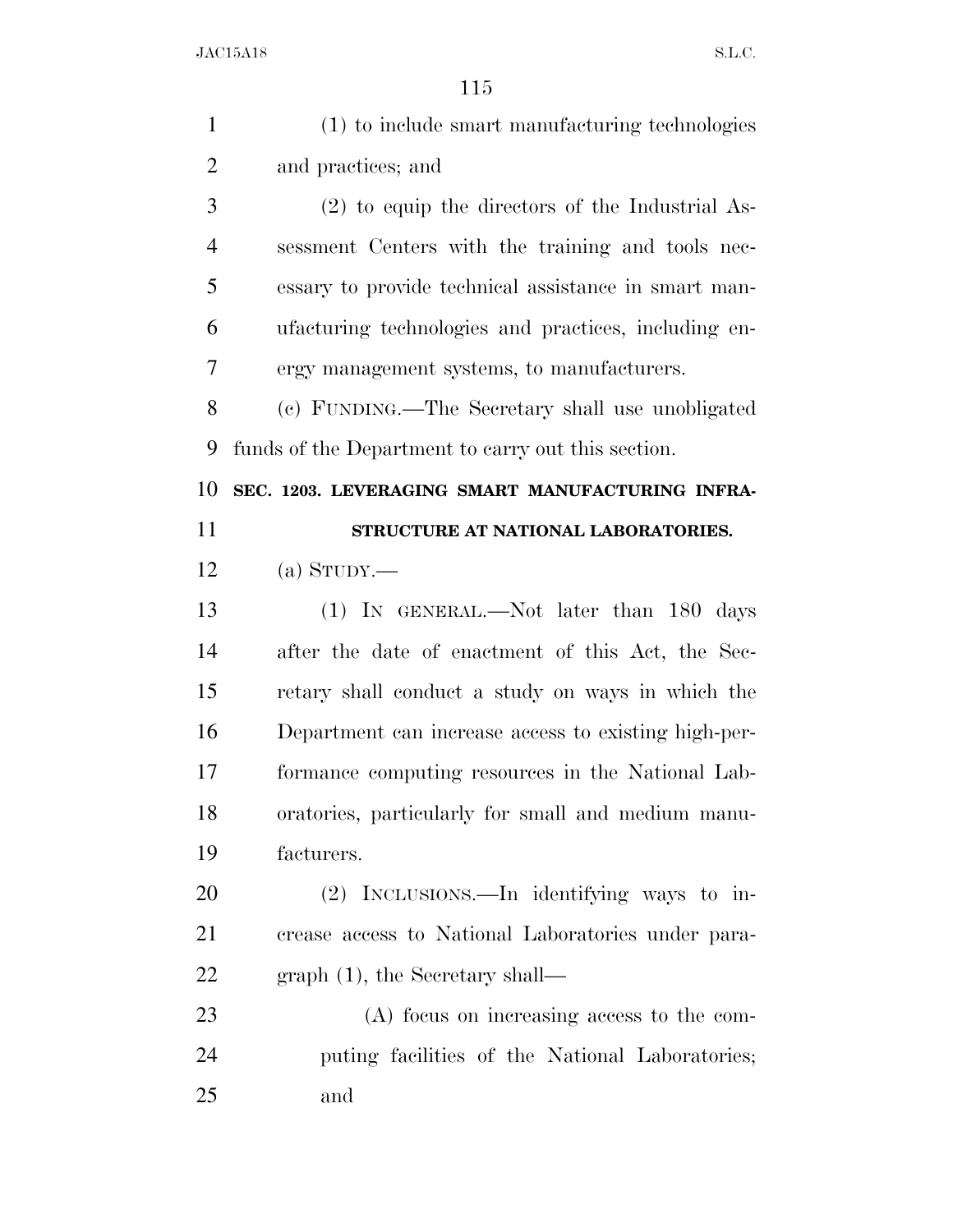| ۰.<br>× |
|---------|
|---------|

| $\mathbf{1}$   | (B) ensure that—                                            |
|----------------|-------------------------------------------------------------|
| $\overline{2}$ | (i) the information from the manufac-                       |
| 3              | turer is protected; and                                     |
| $\overline{4}$ | (ii) the security of the National Lab-                      |
| 5              | oratory facility is maintained.                             |
| 6              | (3) REPORT.—Not later than 1 year after the                 |
| 7              | date of enactment of this Act, the Secretary shall          |
| 8              | submit to Congress a report describing the results of       |
| 9              | the study.                                                  |
| 10             | (b) ACTIONS FOR INCREASED ACCESS.—The Sec-                  |
| 11             | retary shall facilitate access to the National Laboratories |
| 12             | studied under subsection (a) for small and medium manu-     |
| 13             | facturers so that small and medium manufacturers can        |
| 14             | fully use the high-performance computing resources of the   |
| 15             | National Laboratories to enhance the manufacturing com-     |
| 16             | petitiveness of the United States.                          |
| 17             | TITLE II—INFRASTRUCTURE                                     |
| 18             | <b>Subtitle A—Cybersecurity</b>                             |
| 19             | SEC. 2001. CYBERSECURITY THREATS.                           |
| 20             | Part II of the Federal Power Act (16 U.S.C. 824 et          |
| 21             | seq.) is amended by adding at the end the following:        |
| 22             | "SEC. 224. CYBERSECURITY THREATS.                           |
| 23             | "(a) DEFINITIONS.—In this section:                          |
|                |                                                             |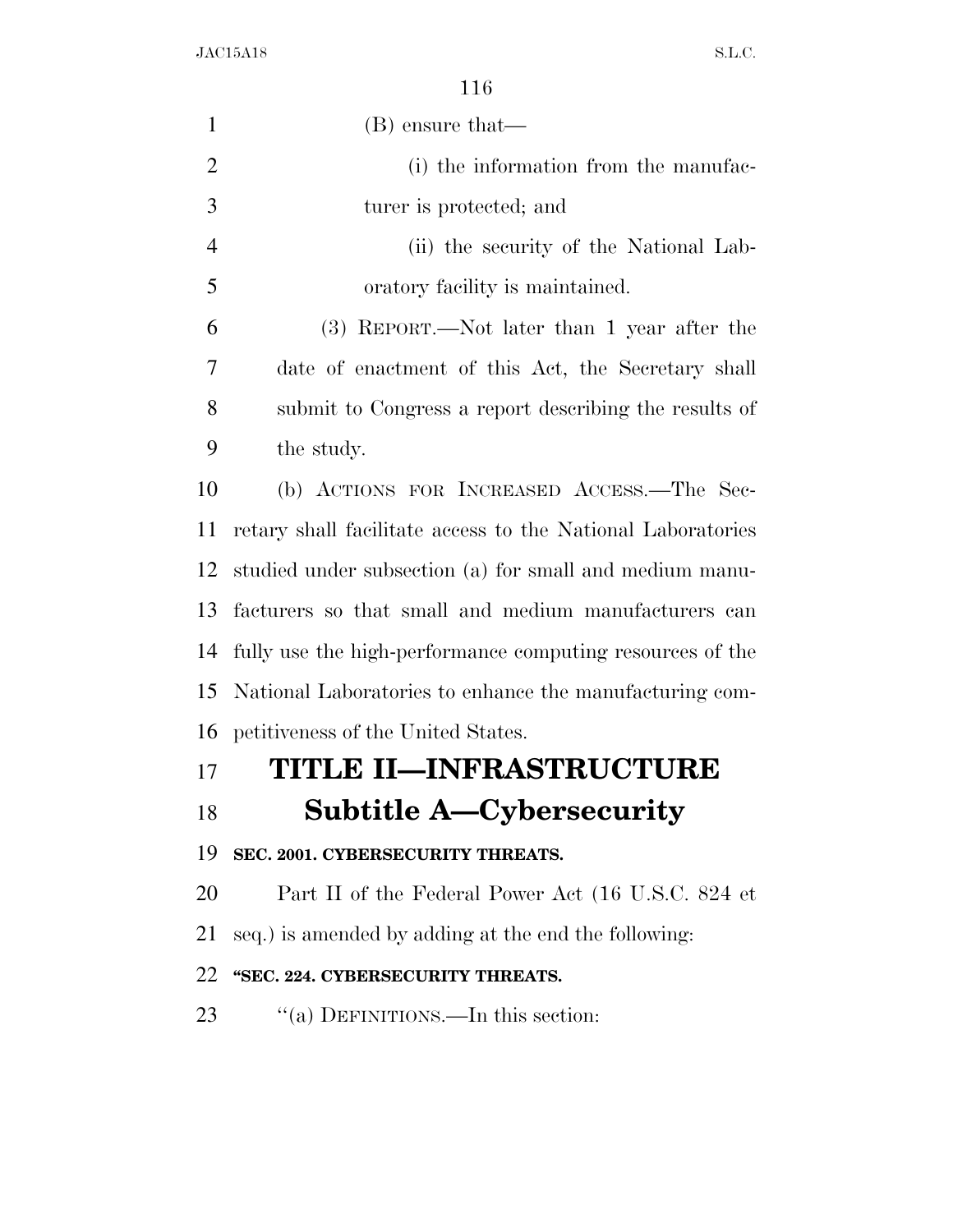1 "(1) BULK-POWER SYSTEM.—The term 'bulk- power system' has the meaning given the term in section 215.

4 "(2) CYBERSECURITY THREAT.—The term 'cy- bersecurity threat' means the imminent danger of an act that severely disrupts, attempts to severely dis- rupt, or poses a significant risk of severely dis- rupting the operation of programmable electronic de- vices or communications networks (including hard- ware, software, and data) essential to the reliable operation of the bulk-power system.

12 "(3) ELECTRIC RELIABILITY ORGANIZATION.— The term 'Electric Reliability Organization' has the meaning given the term in section 215.

15 "(4) SECRETARY.—The term 'Secretary' means the Secretary of Energy.

17 <sup>"</sup>(b) EMERGENCY AUTHORITY OF SECRETARY.—

18 "(1) In GENERAL.—If the President notifies the Secretary that the President has made a deter- mination that immediate action is necessary to pro- tect the bulk-power system from a cybersecurity 22 threat, the Secretary may require, by order and with or without notice, any entity that is registered with the Electric Reliability Organization as an owner, operator, or user of the bulk-power system to take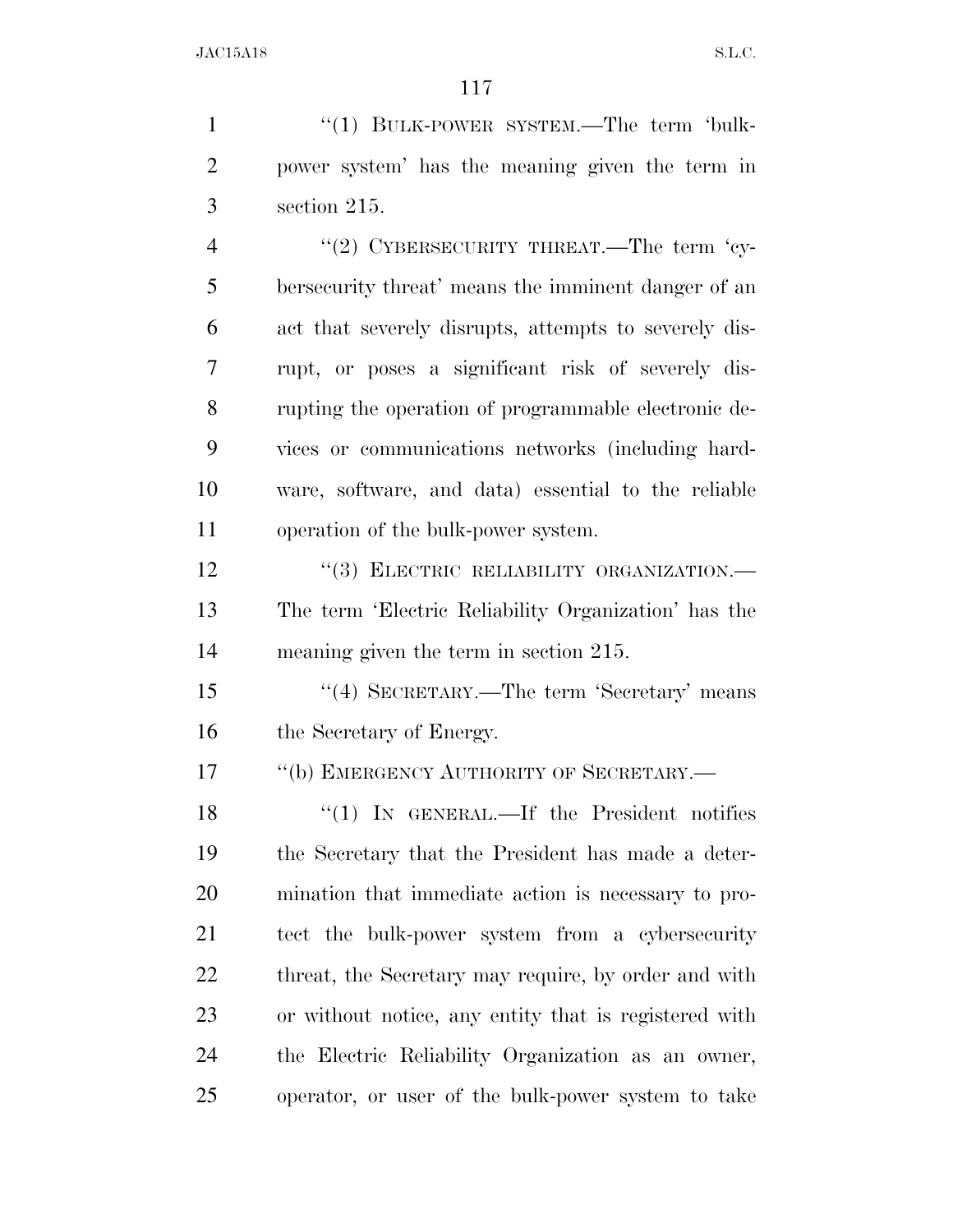| $\mathbf{1}$   | such actions as the Secretary determines will best    |
|----------------|-------------------------------------------------------|
| 2              | avert or mitigate the cybers equity threat.           |
| 3              | "(2) WRITTEN EXPLANATION.—As soon as                  |
| $\overline{4}$ | practicable after notifying the Secretary under para- |
| 5              | graph (1), the President shall provide to the Sec-    |
| 6              | retary, in writing, a record of the determination and |
| 7              | an explanation of the reasons for the determination.  |
| 8              | "(3) COORDINATION WITH CANADA AND MEX-                |
| 9              | ICO.—In exercising the authority pursuant to this     |

 ICO.—In exercising the authority pursuant to this subsection, the Secretary is encouraged to consult and coordinate with the appropriate officials in Can- ada and Mexico responsible for the protection of cy- bersecurity of the interconnected North American electricity grid.

 ''(4) CONSULTATION.—Before exercising au- thority pursuant to this subsection, to the maximum extent practicable, taking into consideration the na-18 ture of an identified cybersecurity threat and the ur- gency of need for action, the Secretary shall consult regarding implementation of actions that will effec-21 tively address the cybersecurity threat with—

 $\mathcal{L}(A)$  any entities potentially subject to the cybersecurity threat that own, control, or oper-ate bulk-power system facilities;

25 "(B) the Electric Reliability Organization;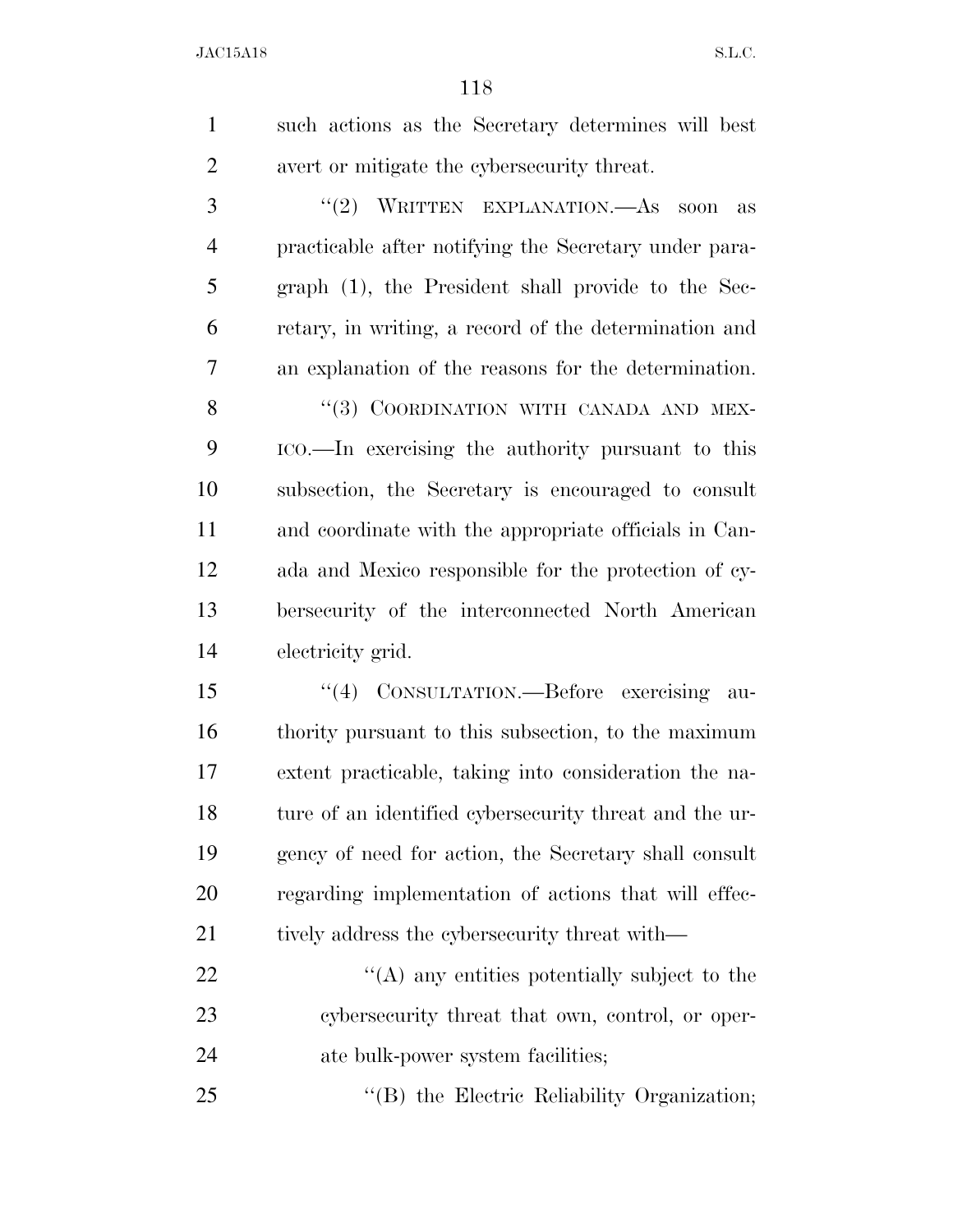| $\mathbf{1}$   | "(C) the Electricity Sub-sector Coordi-                    |
|----------------|------------------------------------------------------------|
| $\overline{2}$ | nating Council (as established by the Electric             |
| 3              | Reliability Organization); and                             |
| $\overline{4}$ |                                                            |
| 5              | and agencies, as appropriate.                              |
| 6              | $``(5)$ COST RECOVERY.—                                    |
| $\overline{7}$ | "(A) IN GENERAL.—The Commission shall                      |
| 8              | adopt regulations that permit entities subject to          |
| 9              | an order under paragraph (1) to seek recovery              |
| 10             | of prudently incurred costs required to imple-             |
| 11             | ment actions ordered by the Secretary under                |
| 12             | this subsection.                                           |
| 13             | "(B) REQUIREMENTS.—Any rate or charge                      |
| 14             | approved under regulations adopted pursuant to             |
| 15             | this paragraph—                                            |
| 16             | "(i) shall be just and reasonable; and                     |
| 17             | "(ii) shall not be unduly discrimina-                      |
| 18             | tory or preferential.                                      |
| 19             | "(c) DURATION OF EMERGENCY ORDERS.—An order                |
| 20             | issued by the Secretary pursuant to subsection (b) shall   |
| 21             | remain in effect for not longer than the 30-day period be- |
| 22             | ginning on the effective date of the order, unless, during |
| 23             | that 30 day-period, the Secretary—                         |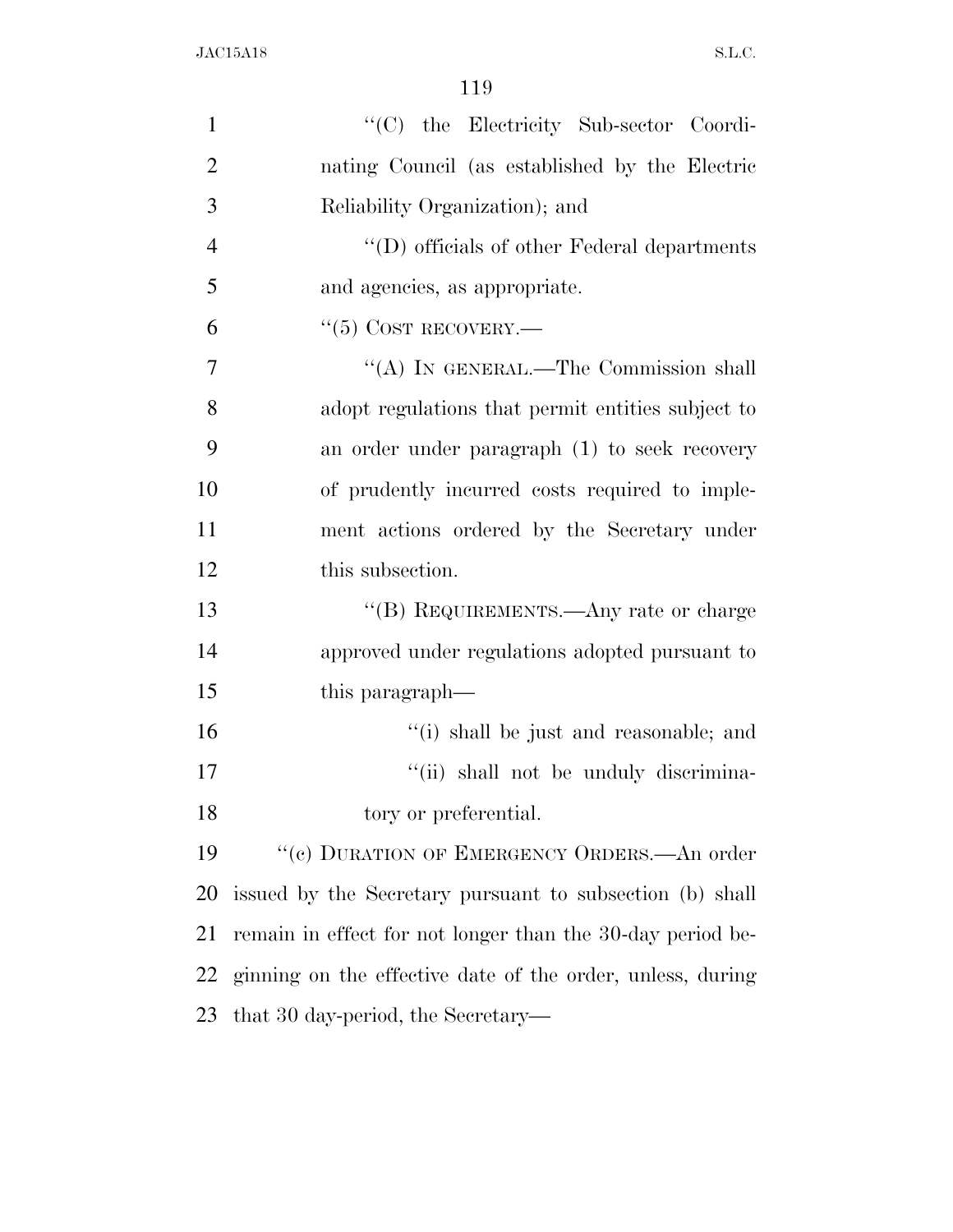| $\mathbf{1}$   | $\lq(1)$ provides to interested persons an oppor-     |
|----------------|-------------------------------------------------------|
| $\overline{2}$ | tunity to submit written data, recommendations, and   |
| 3              | arguments; and                                        |
| $\overline{4}$ | $\lq(2)$ affirms, amends, or repeals the order, sub-  |
| 5              | ject to the condition that an amended order shall not |
| 6              | exceed a total duration of 90 days.".                 |
| 7              | SEC. 2002. ENHANCED GRID SECURITY.                    |
| 8              | (a) DEFINITIONS.—In this section:                     |
| 9              | (1) ELECTRIC UTILITY.—The term "electric              |
| 10             | utility" has the meaning given the term in section    |
| 11             | 3 of the Federal Power Act (16 U.S.C. 796).           |
| 12             | (2) ES-ISAC.—The term "ES-ISAC" means                 |
| 13             | the Electricity Sector Information Sharing and        |
| 14             | Analysis Center.                                      |
| 15             | (3) NATIONAL LABORATORY.—The term "Na-                |
| 16             | tional Laboratory" has the meaning given the term     |
| 17             | in section 2 of the Energy Policy Act of 2005 (42)    |
| 18             | U.S.C. 15801).                                        |
| 19             | SECTOR-SPECIFIC AGENCY.-The<br>(4)<br>term            |
| 20             | "Sector-Specific Agency" has the meaning given the    |
| 21             | term in the Presidential policy directive entitled    |
| 22             | "Critical Infrastructure Security and Resilience",    |
| 23             | numbered 21, and dated February 12, 2013.             |
| 24             | (b) SECTOR-SPECIFIC AGENCY FOR CYBERSECURITY          |
| 25             | FOR THE ENERGY SECTOR.                                |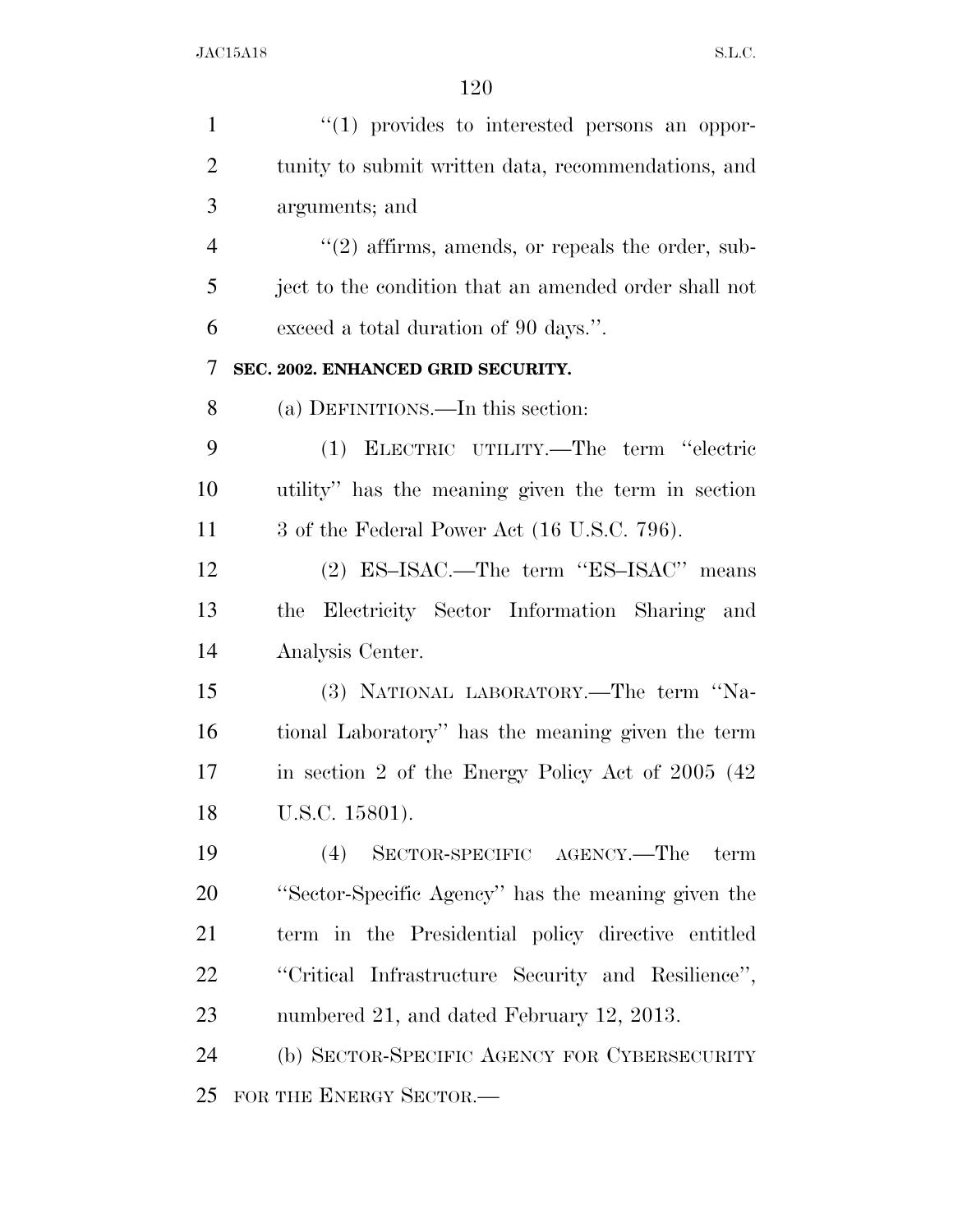| $\mathbf{1}$   | (1) IN GENERAL.—The Department shall be the           |
|----------------|-------------------------------------------------------|
| $\overline{2}$ | lead Sector-Specific Agency for cybersecurity for the |
| 3              | energy sector.                                        |
| $\overline{4}$ | (2) DUTIES.—As the designated Sector-Specific         |
| 5              | Agency for cybersecurity, the duties of the Depart-   |
| 6              | ment shall include—                                   |
| 7              | (A) coordinating with the Department of               |
| 8              | Homeland Security and other relevant Federal          |
| 9              | departments and agencies;                             |
| 10             | (B) collaborating with—                               |
| 11             | (i) critical infrastructure owners and                |
| 12             | operators; and                                        |
| 13             | (ii) as appropriate—                                  |
| 14             | (I) independent regulatory agen-                      |
| 15             | cies; and                                             |
| 16             | (II) State, local, tribal and terri-                  |
| 17             | torial entities;                                      |
| 18             | (C) serving as a day-to-day Federal inter-            |
| 19             | face for the dynamic prioritization and coordi-       |
| 20             | nation of sector-specific activities;                 |
| 21             | (D) carrying out incident management re-              |
| 22             | sponsibilities consistent with applicable law (in-    |
| 23             | cluding regulations) and other appropriate poli-      |
| 24             | cies or directives;                                   |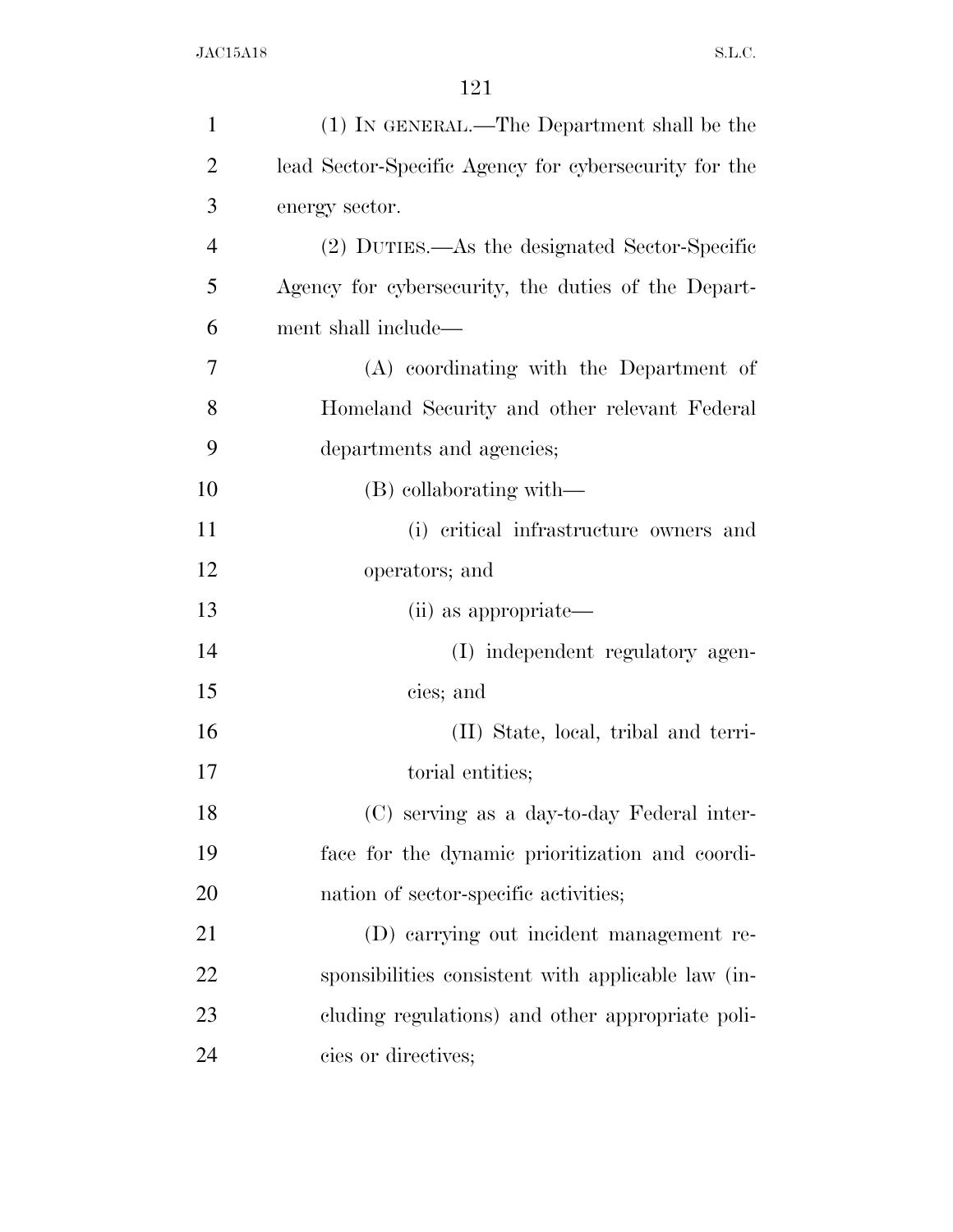| $\mathbf{1}$   | (E) providing, supporting, or facilitating         |
|----------------|----------------------------------------------------|
| $\overline{2}$ | technical assistance and consultations for the     |
| 3              | energy sector to identify vulnerabilities and help |
| 4              | mitigate incidents, as appropriate; and            |
| 5              | (F) supporting the reporting requirements          |
| 6              | of the Department of Homeland Security under       |
| 7              | applicable law by providing, on an annual basis,   |
| 8              | sector-specific critical infrastructure informa-   |
| 9              | tion.                                              |
| 10             | (c) CYBERSECURITY FOR THE ENERGY SECTOR RE-        |
| 11             | SEARCH, DEVELOPMENT, AND DEMONSTRATION PRO-        |
| 12             | GRAM.-                                             |
| 13             | (1) IN GENERAL.—The Secretary, in consulta-        |
| 14             | tion with appropriate Federal agencies, the energy |
| 15             | sector, the States, and other stakeholders, shall  |
| 16             | carry out a program—                               |
| 17             | (A) to develop advanced cybersecurity ap-          |
| 18             | plications and technologies for the energy sec-    |
| 19             | $tor$ —                                            |
| 20             | to identify and mitigate<br>(i)                    |
| 21             | vulnerabilities, including-                        |
| 22             | (I) dependencies on other critical                 |
| 23             | infrastructure; and                                |
| 24             | (II) impacts from weather and                      |
| 25             | fuel supply; and                                   |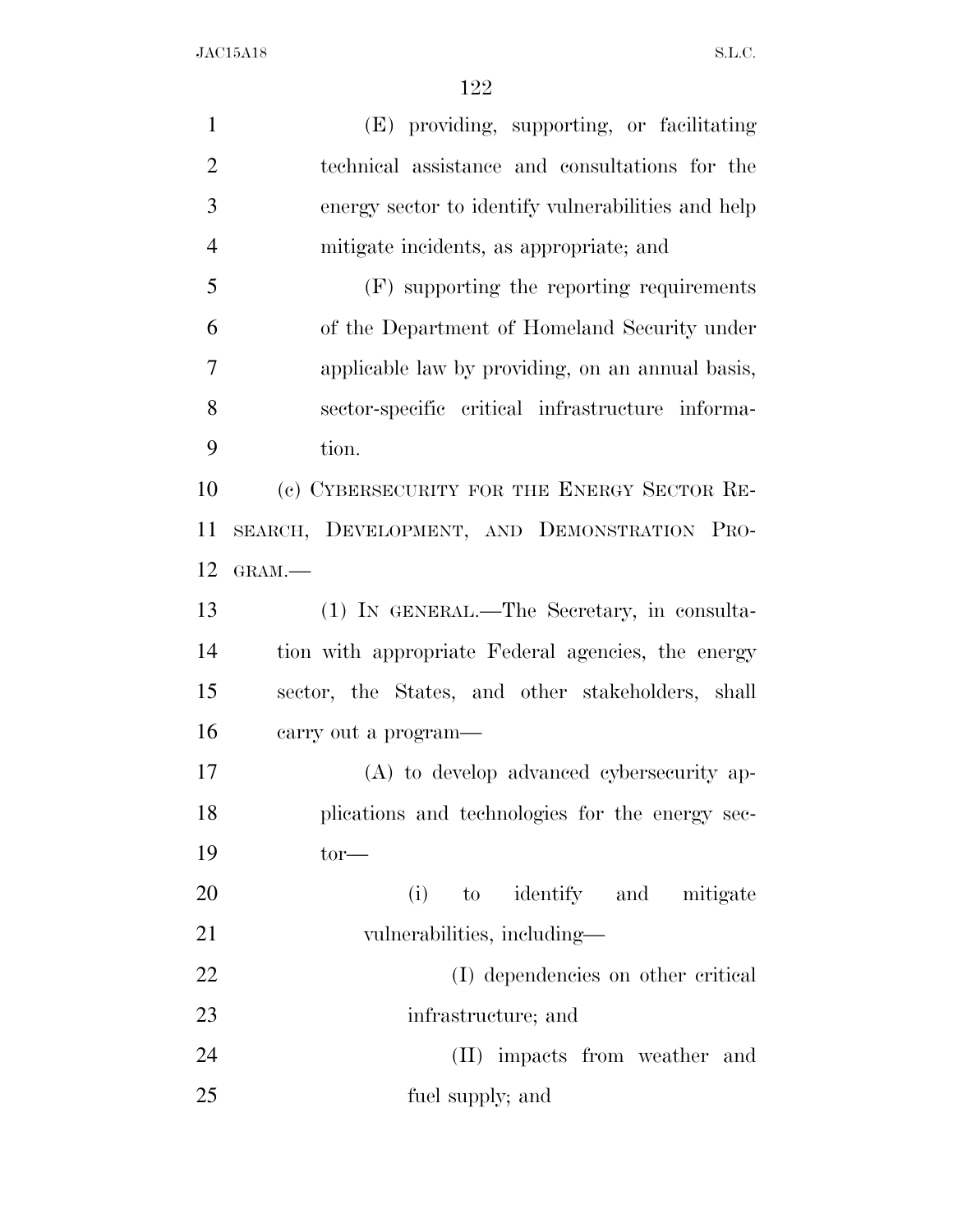| $\mathbf{1}$   | (ii) to advance the security of field de-         |
|----------------|---------------------------------------------------|
| $\overline{2}$ | vices and third-party control systems, in-        |
| 3              | $cluding$ —                                       |
| $\overline{4}$ | (I) systems for generation, trans-                |
| 5              | mission, distribution, end use, and               |
| 6              | market functions;                                 |
| $\overline{7}$ | (II) specific electric grid elements              |
| 8              | including advanced metering, demand               |
| 9              | response, distributed generation, and             |
| 10             | electricity storage;                              |
| 11             | (III) forensic analysis of infected               |
| 12             | systems; and                                      |
| 13             | (IV) secure communications;                       |
| 14             | (B) to leverage electric grid architecture as     |
|                |                                                   |
| 15             | a means to assess risks to the energy sector, in- |
| 16             | cluding by implementing an all-hazards ap-        |
| 17             | proach to communications infrastructure, con-     |
| 18             | trol systems architecture, and power systems      |
| 19             | architecture;                                     |
| 20             | (C) to perform pilot demonstration projects       |
| 21             | with the energy sector to gain experience with    |
| 22             | new technologies; and                             |
| 23             | (D) to develop workforce development cur-         |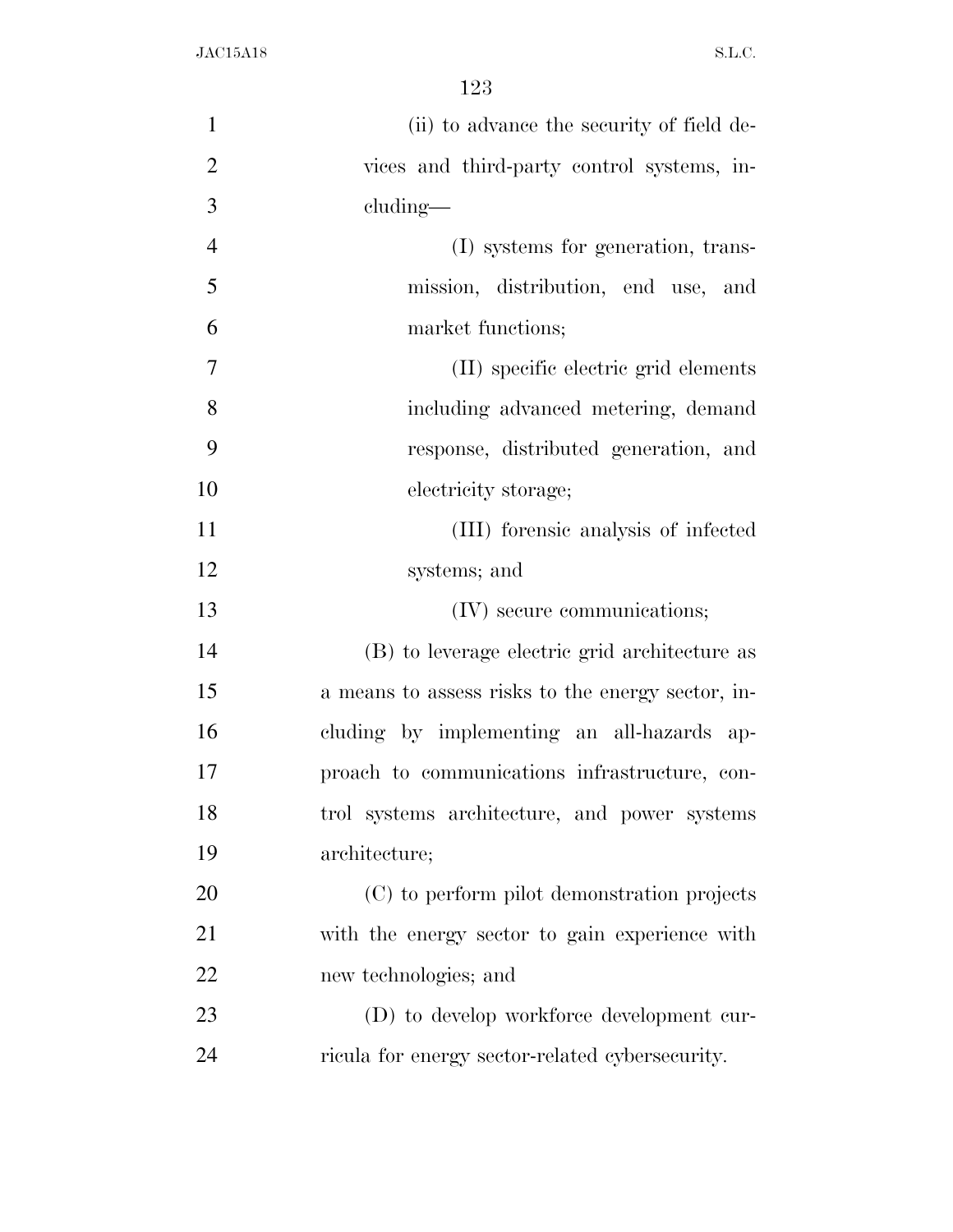| $\mathbf{1}$   | (2) AUTHORIZATION OF APPROPRIATIONS.                   |
|----------------|--------------------------------------------------------|
| $\overline{2}$ | There is authorized to be appropriated to carry out    |
| 3              | this subsection $$65,000,000$ for each of fiscal years |
| $\overline{4}$ | 2017 through 2025.                                     |
| 5              | (d) ENERGY SECTOR COMPONENT TESTING FOR                |
| 6              | CYBERRESILIENCE PROGRAM.—                              |
| 7              | (1) IN GENERAL.—The Secretary shall carry              |
| 8              | out a program—                                         |
| 9              | (A) to establish a cybertesting and mitiga-            |
| 10             | tion program to identify vulnerabilities of en-        |
| 11             | ergy sector supply chain products to known             |
| 12             | threats;                                               |
| 13             | (B) to oversee third-party cybertesting;               |
| 14             | and                                                    |
| 15             | (C) to develop procurement guidelines for              |
| 16             | energy sector supply chain components.                 |
| 17             | (2)<br>AUTHORIZATION OF APPROPRIATIONS.                |
| 18             | There is authorized to be appropriated to carry out    |
| 19             | this subsection $$15,000,000$ for each of fiscal years |
| 20             | 2017 through 2025.                                     |
| 21             | (e) ENERGY SECTOR OPERATIONAL SUPPORT FOR              |
| 22             | CYBERRESILIENCE PROGRAM.                               |
| 23             | (1) IN GENERAL.—The Secretary may carry out            |
| 24             | a program-                                             |
| 25             | (A) to enhance and periodically test—                  |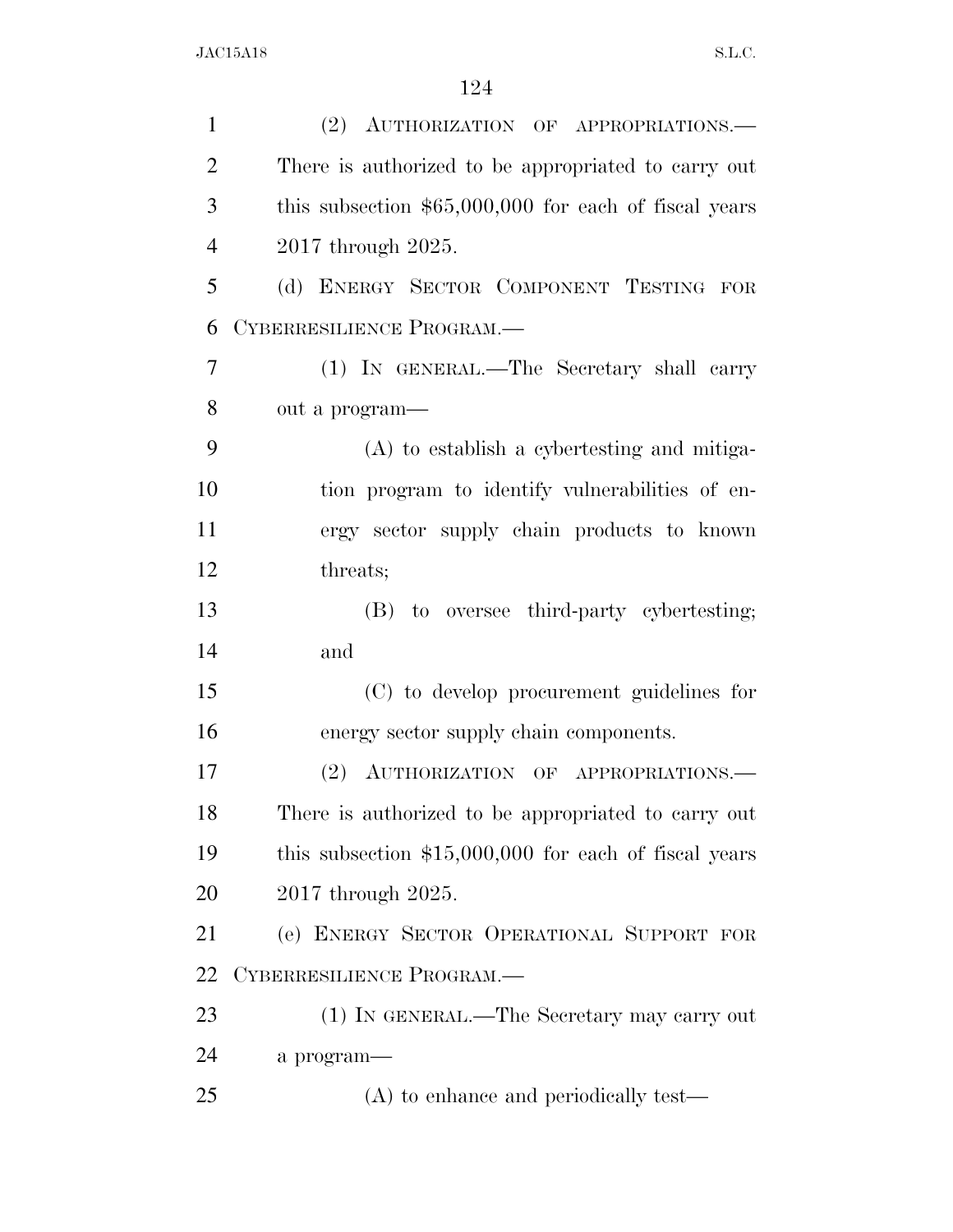| $\mathbf{1}$   | (i) the emergency response capabilities                |
|----------------|--------------------------------------------------------|
| $\overline{2}$ | of the Department; and                                 |
| 3              | (ii) the coordination of the Depart-                   |
| $\overline{4}$ | ment with other agencies, the National                 |
| 5              | Laboratories, and private industry;                    |
| 6              | (B) to expand cooperation of the Depart-               |
| 7              | ment with the intelligence communities for en-         |
| 8              | ergy sector-related threat collection and anal-        |
| 9              | ysis;                                                  |
| 10             | (C) to enhance the tools of the Department             |
| 11             | and ES-ISAC for monitoring the status of the           |
| 12             | energy sector;                                         |
| 13             | (D) to expand industry participation in                |
| 14             | ES-ISAC; and                                           |
| 15             | (E) to provide technical assistance to small           |
| 16             | electric utilities for purposes of assessing           |
| 17             | cybermaturity level.                                   |
| 18             | (2) AUTHORIZATION OF APPROPRIATIONS.                   |
| 19             | There is authorized to be appropriated to carry out    |
| 20             | this subsection $$10,000,000$ for each of fiscal years |
| 21             | 2017 through 2025.                                     |
| 22             | (f)<br>MODELING AND ASSESSING ENERGY INFRA-            |
| 23             | <b>STRUCTURE RISK.—</b>                                |
| 24             | (1) IN GENERAL.—The Secretary shall develop            |
| 25             | an advanced energy security program to secure en-      |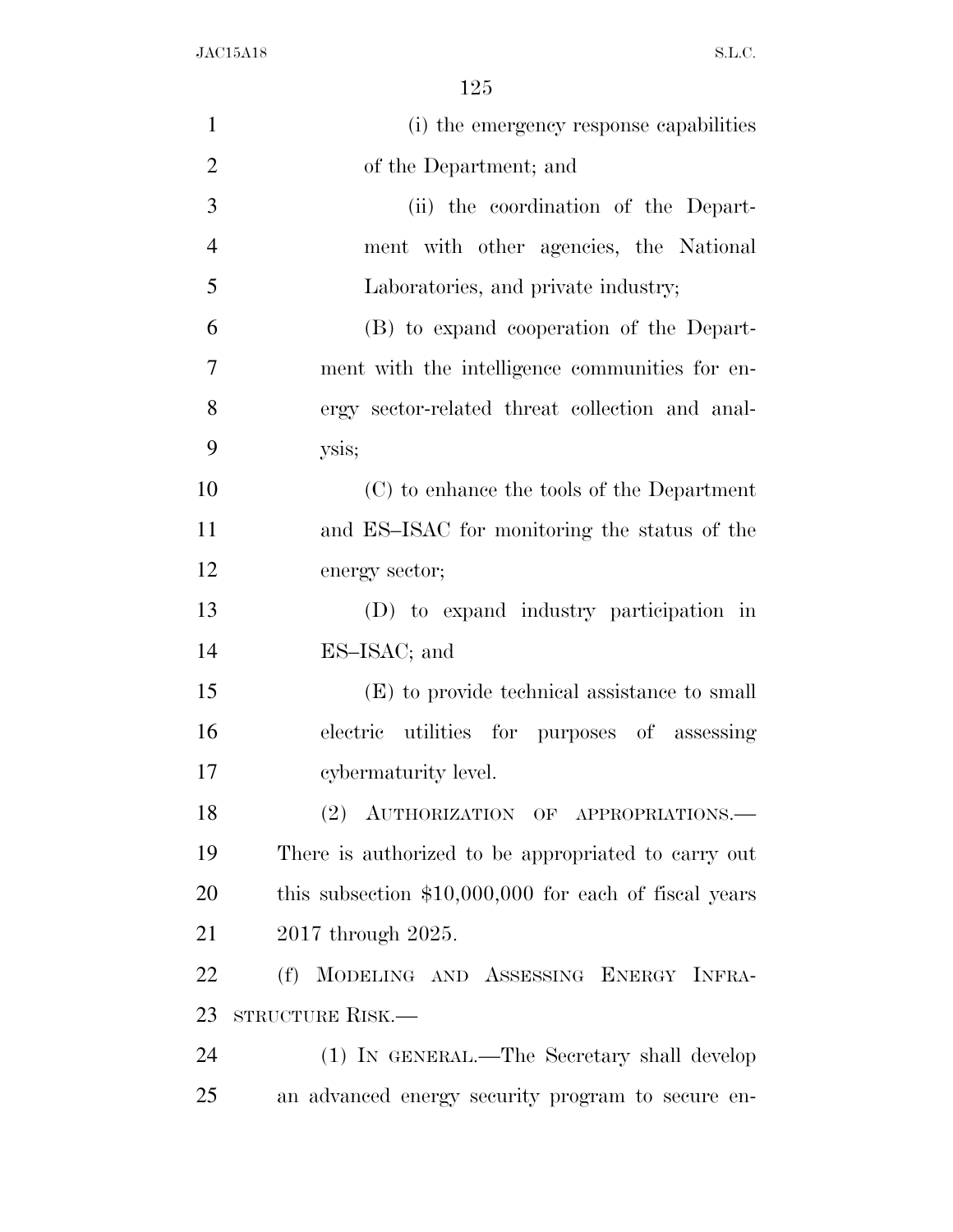| $\mathbf{1}$   | ergy networks, including electric, natural gas, and    |
|----------------|--------------------------------------------------------|
| $\overline{2}$ | oil exploration, transmission, and delivery.           |
| 3              | (2) SECURITY AND RESILIENCY OBJECTIVE.—                |
| 4              | The objective of the program developed under para-     |
| 5              | graph (1) is to increase the functional preservation   |
| 6              | of the electric grid operations or natural gas and oil |
| 7              | operations in the face of natural and human-made       |
| 8              | threats and hazards, including electric magnetic       |
| 9              | pulse and geomagnetic disturbances.                    |
| 10             | (3) ELIGIBLE ACTIVITIES.—In carrying out the           |
| 11             | program developed under paragraph (1), the Sec-        |
| 12             | retary may—                                            |
| 13             | (A) develop capabilities to<br>identify                |
| 14             | vulnerabilities and critical components that pose      |
| 15             | major risks to grid security if destroyed or im-       |
| 16             | paired;                                                |
| 17             | (B) provide modeling at the national level             |
| 18             | to predict impacts from natural or human-made          |
| 19             | events;                                                |
| 20             | (C) develop a maturity model for physical              |
| 21             | security and cybersecurity;                            |
| 22             | (D) conduct exercises and assessments to               |
| 23             | identify and mitigate vulnerabilities to the elec-     |
| 24             | tric grid, including providing mitigation rec-         |
| 25             | ommendations;                                          |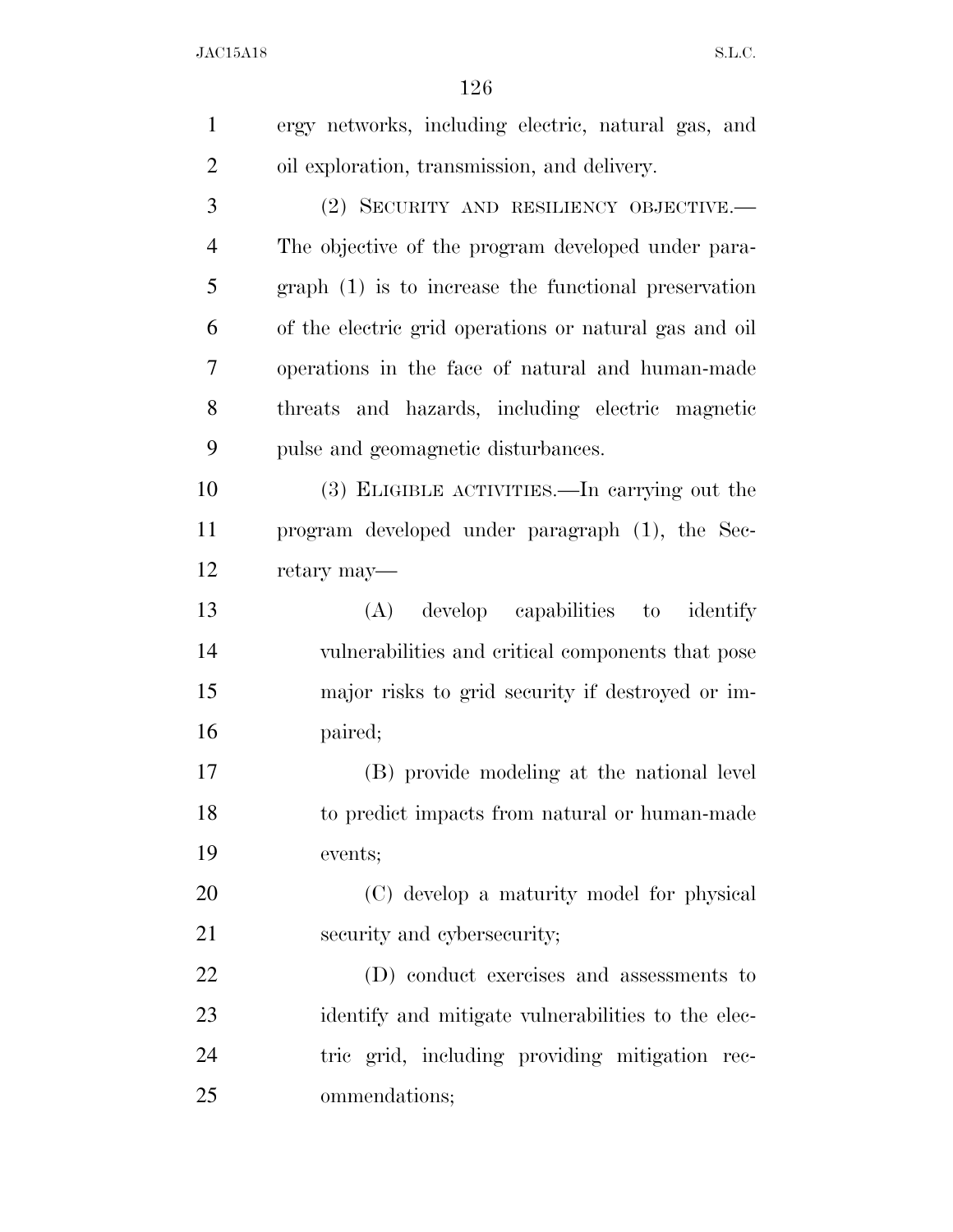| $\mathbf{1}$   | (E) conduct research hardening solutions                  |
|----------------|-----------------------------------------------------------|
| $\overline{2}$ | for critical components of the electric grid;             |
| 3              | (F) conduct research mitigation and recov-                |
| $\overline{4}$ | ery solutions for critical components of the elec-        |
| 5              | tric grid; and                                            |
| 6              | (G) provide technical assistance to States                |
| $\overline{7}$ | and other entities for standards and risk anal-           |
| 8              | ysis.                                                     |
| 9              | (4) AUTHORIZATION OF APPROPRIATIONS.                      |
| 10             | There is authorized to be appropriated to carry out       |
| 11             | this subsection $$10,000,000$ for each of fiscal years    |
| 12             | 2017 through 2025.                                        |
| 13             | (g) LEVERAGING EXISTING PROGRAMS.—The pro-                |
| 14             | grams established under this section shall be carried out |
| 15             | consistent with—                                          |
| 16             | (1) the report of the Department entitled                 |
| 17             | "Roadmap to Achieve Energy Delivery Systems Cy-           |
| 18             | bersecurity" and dated 2011;                              |
| 19             | (2) existing programs of the Department; and              |
| 20             | (3)<br>any associated strategic framework that            |
| 21             | links together academic and National Laboratory re-       |
| 22             | searchers, electric utilities, manufacturers, and any     |
| 23             | other relevant private industry organizations, includ-    |
| 24             | ing the Electricity Sub-sector Coordinating Council.      |
| 25             | $(h)$ STUDY.—                                             |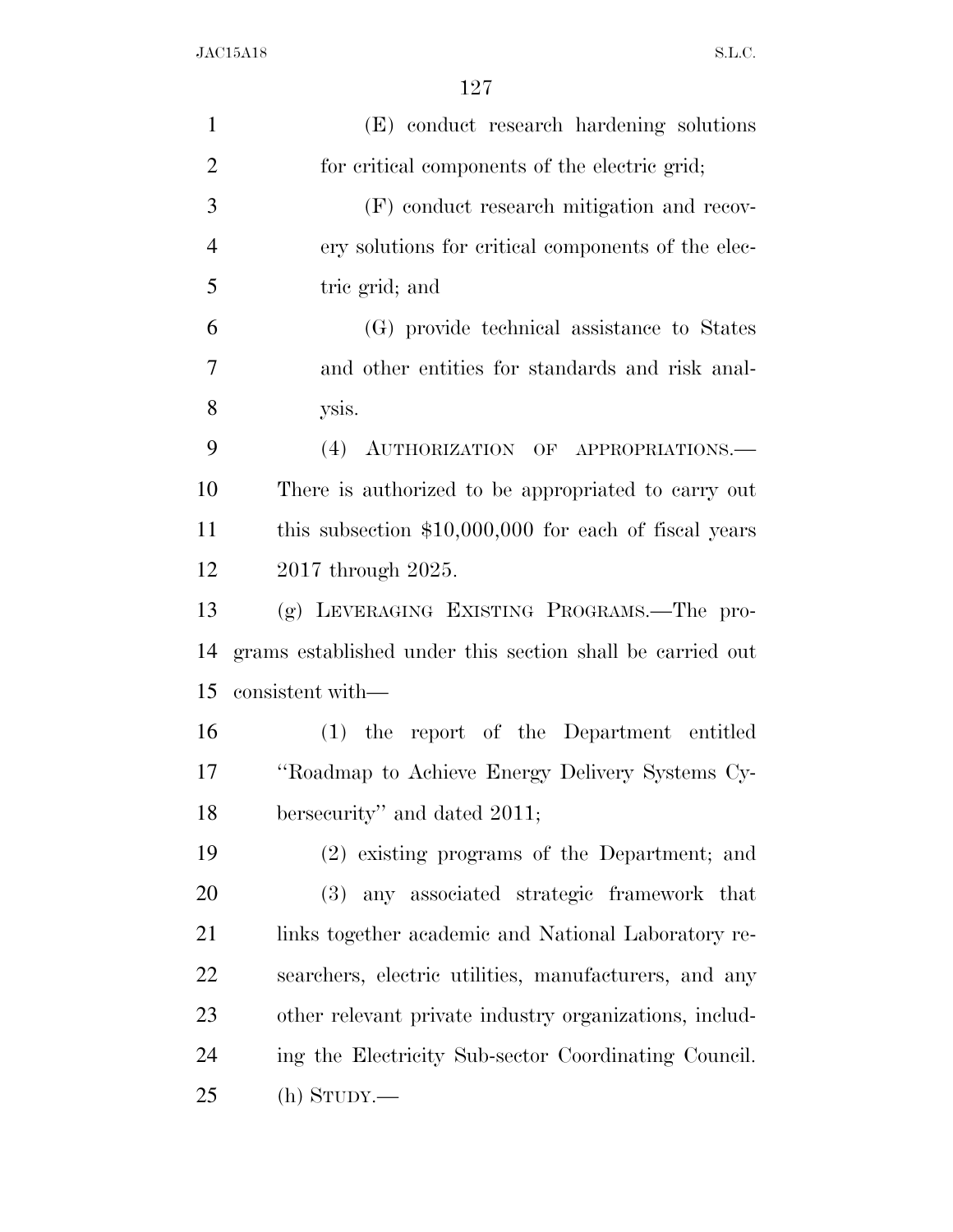| $\mathbf{1}$   | (1) IN GENERAL.—Not later than 180 days                           |
|----------------|-------------------------------------------------------------------|
| $\overline{2}$ | after the date of enactment of this Act, the Sec-                 |
| 3              | retary, in consultation with the Federal Energy Reg-              |
| $\overline{4}$ | ulatory Commission and the North American Elec-                   |
| 5              | tric Reliability Corporation, shall conduct a study to            |
| 6              | explore alternative management structures and fund-               |
| 7              | ing mechanisms to expand industry membership and                  |
| 8              | participation in ES-ISAC.                                         |
| 9              | (2) REPORT.—The Secretary shall submit to                         |
| 10             | the appropriate committees of Congress a report de-               |
| 11             | scribing the results of the study conducted under                 |
| 12             | $\frac{1}{2}$ paragraph $(1)$ .                                   |
|                |                                                                   |
|                | Subtitle B—Strategic Petroleum                                    |
| 13<br>14       | <b>Reserve</b>                                                    |
| 15             | SEC. 2101. STRATEGIC PETROLEUM RESERVE TEST DRAW-                 |
| 16             | DOWN AND SALE NOTIFICATION AND DEFINI-                            |
| 17             | TION CHANGE.                                                      |
| 18             | (a) NOTICE TO CONGRESS.—Section $161(g)$ of the                   |
| 19             | Energy Policy and Conservation Act $(42 \text{ U.S.C. } 6241(g))$ |
| 20             | is amended by striking paragraph (8) and inserting the            |
| 21             | following:                                                        |
| 22             | $\lq(8)$ NOTICE TO CONGRESS.—                                     |
| 23             | "(A) PRIOR NOTICE.—Not less than 14                               |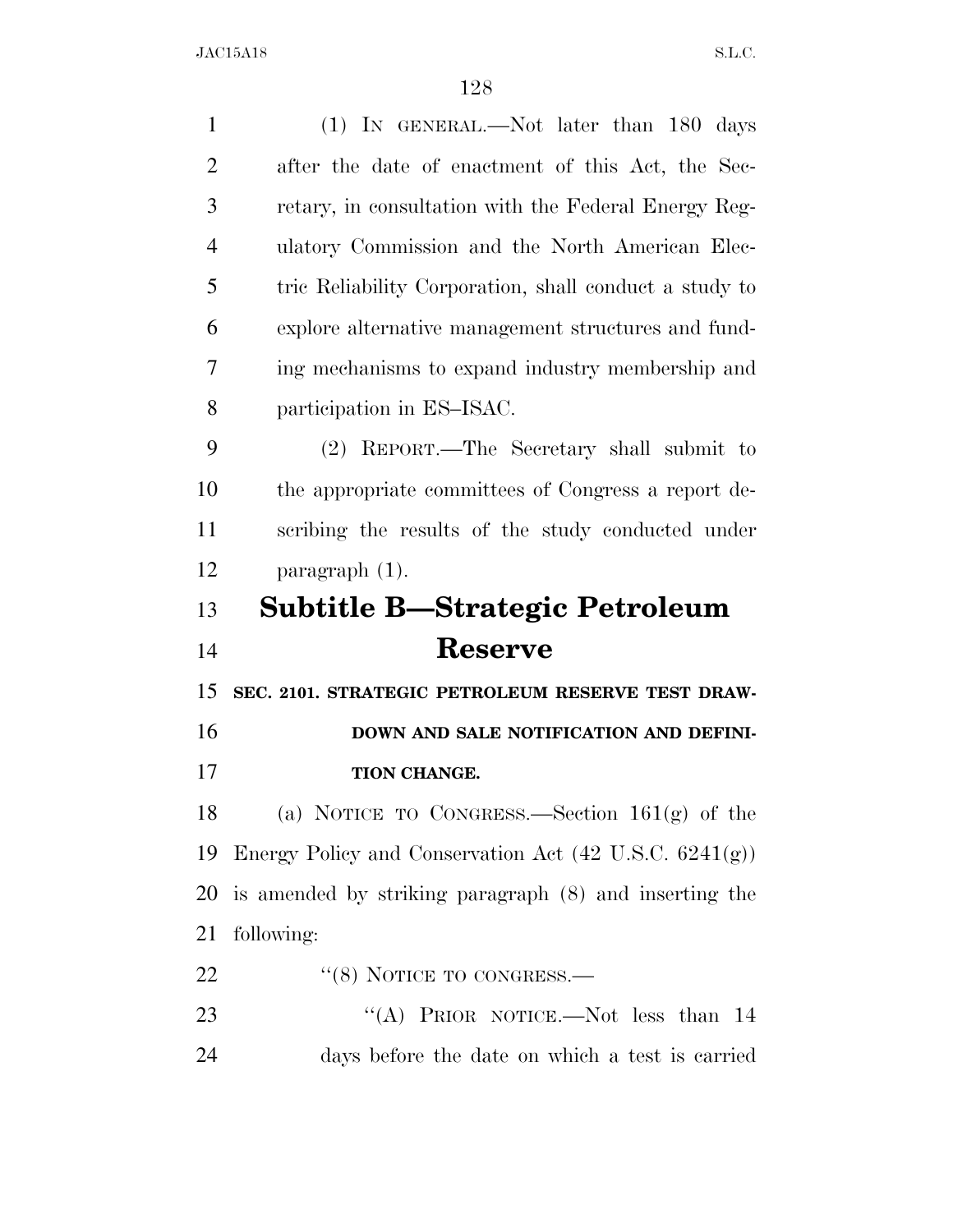| $\mathbf{1}$   | out under this subsection, the Secretary shall            |
|----------------|-----------------------------------------------------------|
| $\overline{2}$ | notify both Houses of Congress of the test.               |
| 3              | "(B) EMERGENCY.—The prior notice re-                      |
| 4              | quirement in subparagraph (A) shall not apply             |
| 5              | if the Secretary determines that an emergency             |
| 6              | exists which requires a test to be carried out,           |
| 7              | in which case the Secretary shall notify both             |
| 8              | Houses of Congress of the test as soon as pos-            |
| 9              | sible.                                                    |
| 10             | $``(C)$ DETAILED DESCRIPTION.—                            |
| 11             | "(i) In GENERAL.—Not later than                           |
| 12             | 180 days after the date on which a test is                |
| 13             | completed under this subsection, the Sec-                 |
| 14             | retary shall submit to both Houses of Con-                |
| 15             | gress a detailed description of the test.                 |
| 16             | "(ii) REPORT.—A detailed description                      |
| 17             | submitted under clause (i) may be included                |
| 18             | as part of a report made to the President                 |
| 19             | and Congress under section 165.".                         |
| 20             | (b) DEFINITION CHANGE.—Section $3(8)(C)(iii)$ of          |
| 21             | the Energy Policy and Conservation Act (42 U.S.C.         |
| 22             | $6202(8)(C)(iii)$ is amended by striking "sabotage or an  |
| 23             | act of God" and inserting "sabotage, an act of terrorism, |
| 24             | or an act of God".                                        |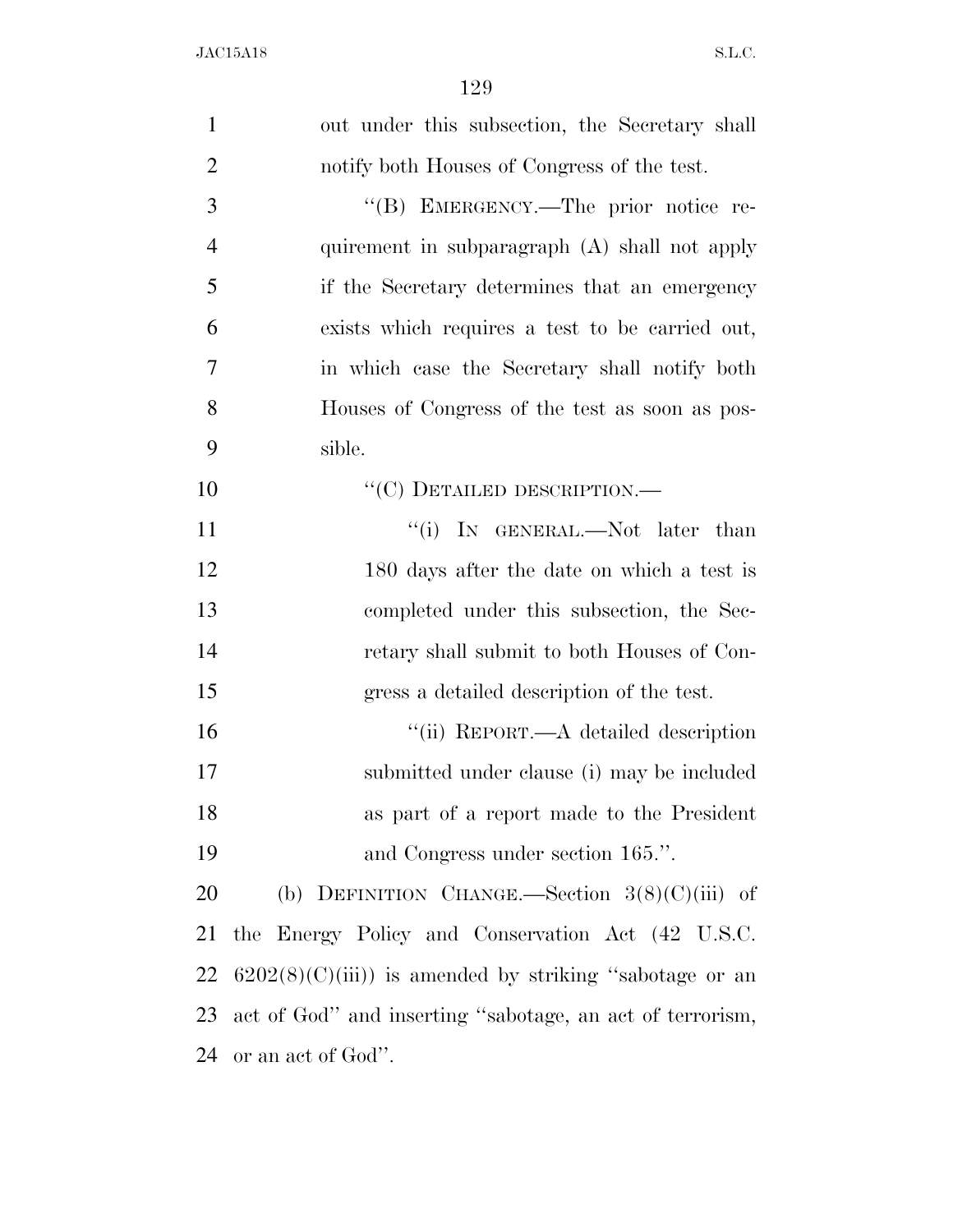| $\mathbf{1}$   | SEC. 2102. STRATEGIC PETROLEUM RESERVE MISSION      |
|----------------|-----------------------------------------------------|
| $\overline{2}$ | READINESS OPTIMIZATION.                             |
| 3              | Not later than 180 days after the date of enactment |
| 4              | of this Act, the Secretary shall—                   |
| 5              | (1) complete a long-range strategic review of       |
| 6              | the Strategic Petroleum Reserve; and                |
| 7              | (2) develop and submit to Congress a proposed       |
| $8\,$          | action plan, including a proposed implementation    |
| 9              | schedule, that—                                     |
| 10             | $(A)$ specifies near- and long-term roles of        |
| 11             | the Strategic Petroleum Reserve relative to the     |
| 12             | energy and economic security goals and objec-       |
| 13             | tives of the United States;                         |
| 14             | (B) describes whether existing legal au-            |
| 15             | thorities that govern the policies, configuration,  |
| 16             | and capabilities of the Strategic Petroleum Re-     |
| 17             | serve are adequate to ensure that the Strategic     |
| 18             | Petroleum Reserve can meet the current and          |
| 19             | future energy and economic security goals and       |
| 20             | objectives of the United States;                    |
| 21             | (C) identifies the configuration and per-           |
| 22             | formance capabilities of the Strategic Petro-       |
| 23             | leum Reserve and recommends an action plan          |
| 24             | to achieve the optimal $-$                          |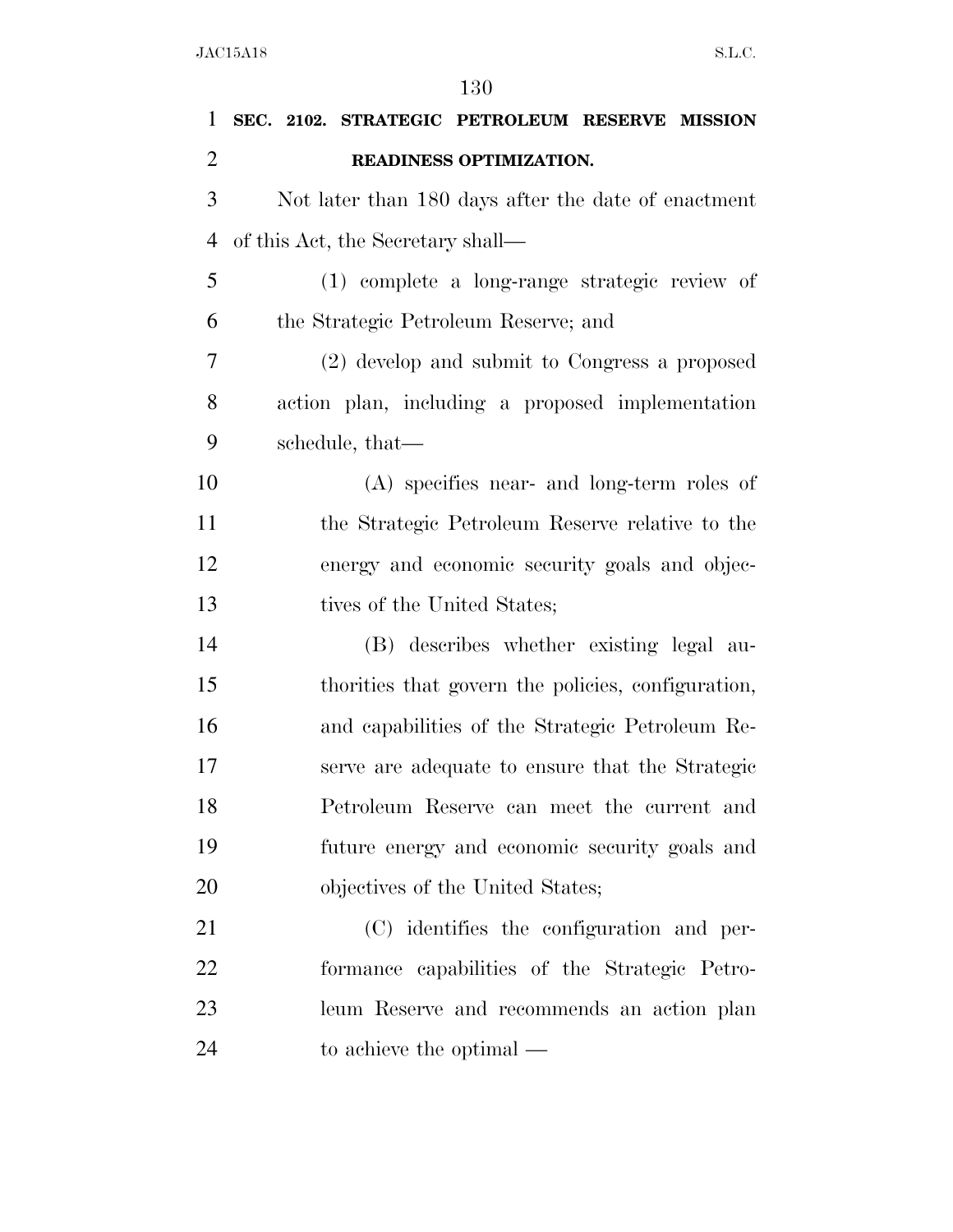| $\mathbf{1}$   | (i) capacity, location, and composition                    |
|----------------|------------------------------------------------------------|
| $\overline{2}$ | of petroleum products in the Strategic Pe-                 |
| 3              | troleum Reserve; and                                       |
| $\overline{4}$ | (ii) storage and distributional capabili-                  |
| 5              | ties; and                                                  |
| 6              | (D) estimates the resources required to at-                |
| 7              | tain and maintain the long-term sustainability             |
| 8              | and operational effectiveness of the Strategic             |
| 9              | Petroleum Reserve.                                         |
| 10             | SEC. 2103. STRATEGIC PETROLEUM RESERVE MODERNIZA-          |
| 11             | TION.                                                      |
| 12             | REAFFIRMATION OF POLICY.-Congress reaf-<br>(a)             |
| 13             | firms the continuing strategic importance and need for the |
| 14             | Strategic Petroleum Reserve as found and declared in sec-  |
| 15             | tion 151 of the Energy Policy and Conservation Act (42)    |
|                | 16 U.S.C. 6231).                                           |
| 17             | (b) SPR PETROLEUM ACCOUNT.—Section $167(b)$ of             |
|                | 18 the Energy Policy and Conservation Act (42 U.S.C.       |
| 19             | $6247(b)$ ) is amended to read as follows:                 |
| 20             | "(b) OBLIGATION OF FUNDS FOR THE ACQUISITION,              |
| 21             | TRANSPORTATION, AND INJECTION OF PETROLEUM                 |
| 22             | PRODUCTS INTO SPR AND FOR OTHER PURPOSES.—                 |
| 23             | $\lq(1)$ PURPOSES.—Amounts in the Account may              |
| 24             | be obligated by the Secretary of Energy for—               |
|                |                                                            |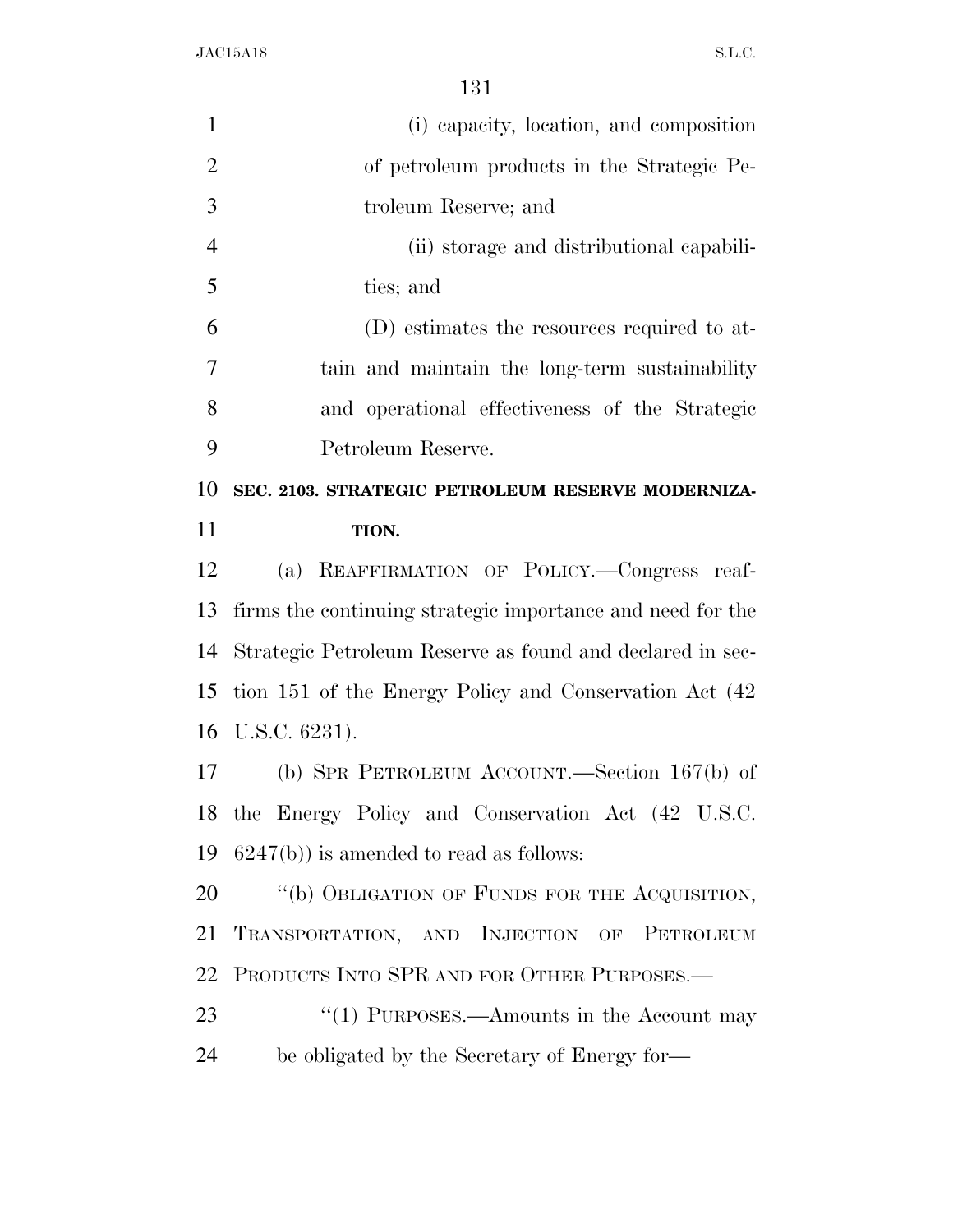| $\mathbf{1}$   | "(A) the acquisition, transportation, and            |
|----------------|------------------------------------------------------|
| $\overline{2}$ | injection of petroleum products into the Re-         |
| 3              | serve;                                               |
| $\overline{4}$ | $\lq\lq$ test sales of petroleum products from       |
| 5              | the Reserve;                                         |
| 6              | "(C) the drawdown, sale, and delivery of             |
| $\overline{7}$ | petroleum products from the Reserve;                 |
| 8              | "(D) the construction, maintenance, re-              |
| 9              | pair, and replacement of storage facilities and      |
| 10             | related facilities; and                              |
| 11             | "(E) carrying out non-Reserve projects               |
| 12             | needed to enhance the energy security of the         |
| 13             | United States by increasing the resilience, reli-    |
| 14             | ability, safety, and security of energy supply,      |
| 15             | transmission, storage, or distribution infrastruc-   |
| 16             | ture.                                                |
| 17             | "(2) AMOUNTS.—Amounts in the Account may             |
| 18             | be obligated by the Secretary of Energy for purposes |
| 19             | of paragraph $(1)$ , in the case of any fiscal year— |
| 20             | "(A) subject to section 660 of the Depart-           |
| 21             | ment of Energy Organization Act (42 U.S.C.           |
| 22             | 7270), in such aggregate amounts as may be           |
| 23             | appropriated in advance in appropriations Acts;      |
| 24             | and                                                  |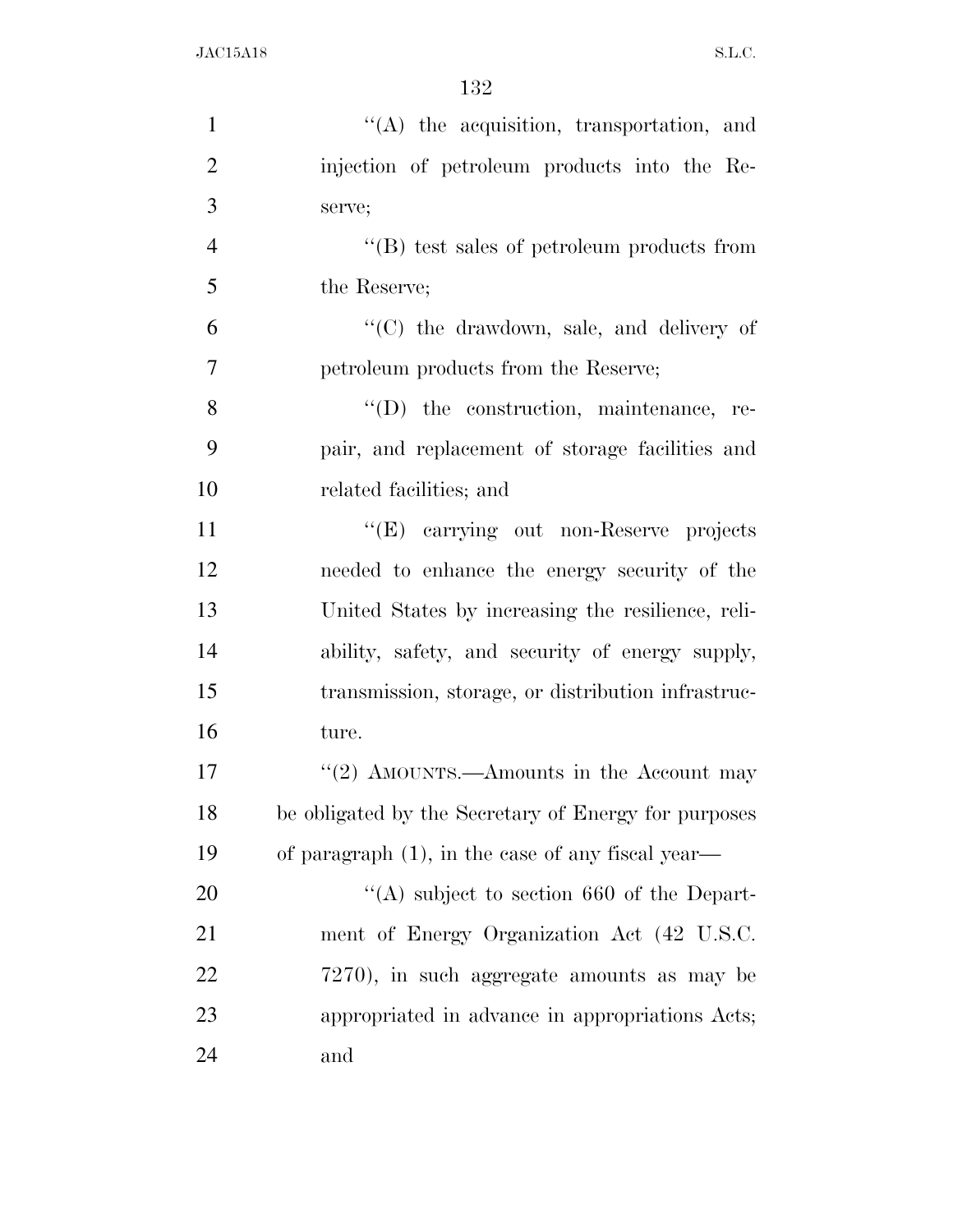| $\mathbf{1}$   | $\cdot$ <sup>"</sup> (B) notwithstanding section 660 of the |
|----------------|-------------------------------------------------------------|
| $\overline{2}$ | Department of Energy Organization Act (42)                  |
| 3              | U.S.C. 7270), in an aggregate amount equal to               |
| $\overline{4}$ | the aggregate amount of the receipts to the                 |
| 5              | United States from the sale of petroleum prod-              |
| 6              | ucts in any drawdown and a distribution of the              |
| 7              | Reserve under section 161, including—                       |
| 8              | "(i) a drawdown and distribution car-                       |
| 9              | ried out under subsection (g) of that sec-                  |
| 10             | tion; or                                                    |
| 11             | "(ii) from the sale of petroleum prod-                      |
| 12             | ucts under section $160(f)$ .                               |
| 13             | "(3) AVAILABILITY OF FUNDS. Funds avail-                    |
| 14             | able to the Secretary of Energy for obligation under        |
| 15             | this subsection may remain available without fiscal         |
| 16             | year limitation.".                                          |
| 17             | (c) DEFINITION OF RELATED FACILITY.-Section                 |
|                | 18 152(8) of the Energy Policy and Conservation Act (42)    |
|                | 19 U.S.C. 6232(8)) is amended by inserting "terminals,"     |
|                | 20 after "reservoirs,".                                     |
| 21             | <b>Subtitle C-Trade</b>                                     |
| 22             | SEC. 2201. ACTION ON APPLICATIONS TO EXPORT LIQUE-          |
| 23             | FIED NATURAL GAS.                                           |
| 24             | (a) DECISION DEADLINE.—For proposals that must              |
| 25             | also obtain authorization from the Federal Energy Regu-     |
|                |                                                             |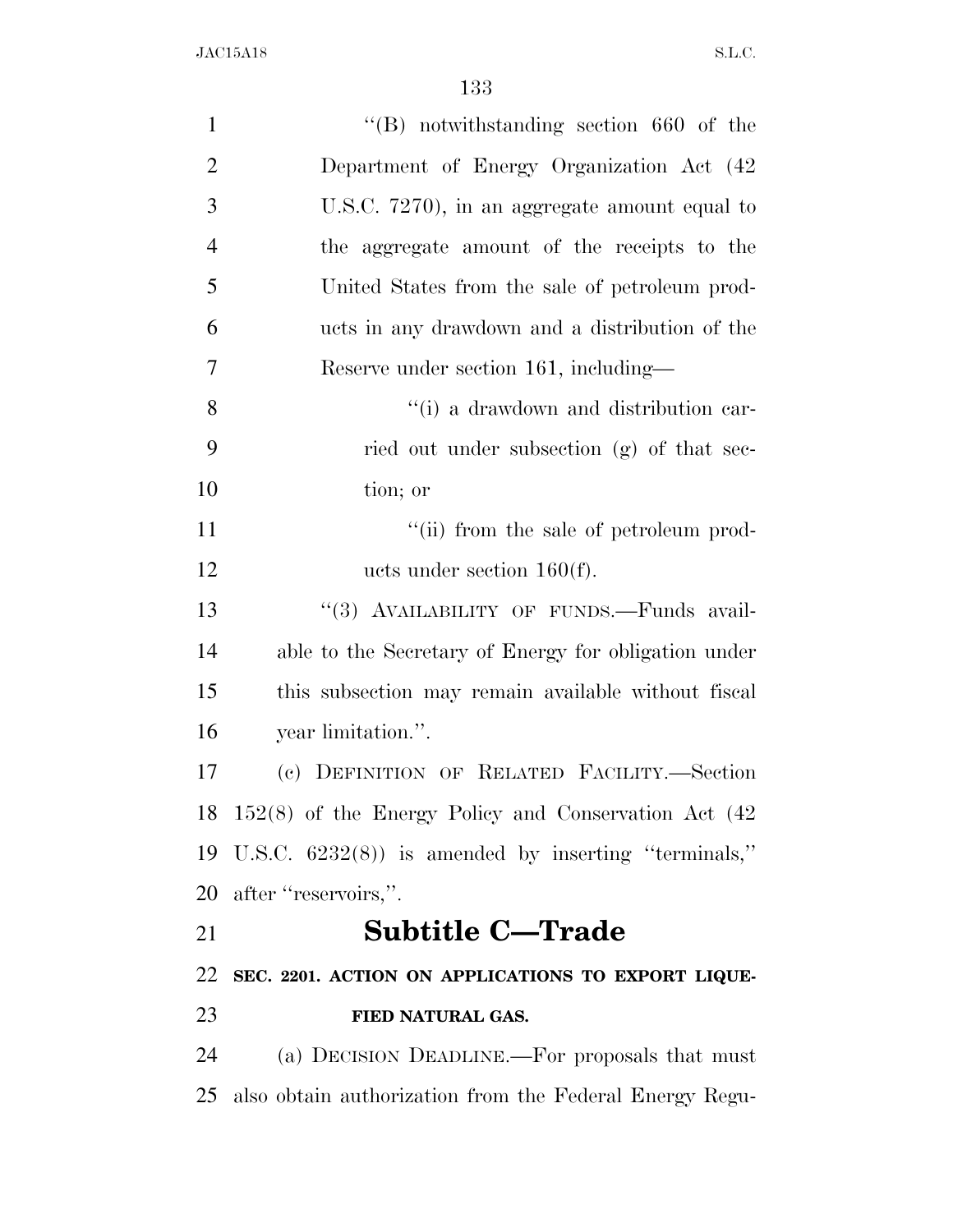latory Commission or the Maritime Administration to site, construct, expand, or operate liquefied natural gas export facilities, the Secretary shall issue a final decision on any application for the authorization to export natural gas under section 3(a) of the Natural Gas Act (15 U.S.C.  $717b(a)$  not later than 45 days after the later of-

 (1) the conclusion of the review to site, con- struct, expand, or operate the liquefied natural gas export facilities required by the National Environ- mental Policy Act of 1969 (42 U.S.C. 4321 et seq.); or

(2) the date of enactment of this Act.

 (b) CONCLUSION OF REVIEW.—For purposes of sub- section (a), review required by the National Environ- mental Policy Act of 1969 (42 U.S.C. 4321 et seq.) shall be considered concluded when the lead agency—

 (1) for a project requiring an Environmental Impact Statement, publishes a Final Environmental Impact Statement;

 (2) for a project for which an Environmental Assessment has been prepared, publishes a Finding of No Significant Impact; or

 (3) determines that an application is eligible for a categorical exclusion pursuant to National Envi-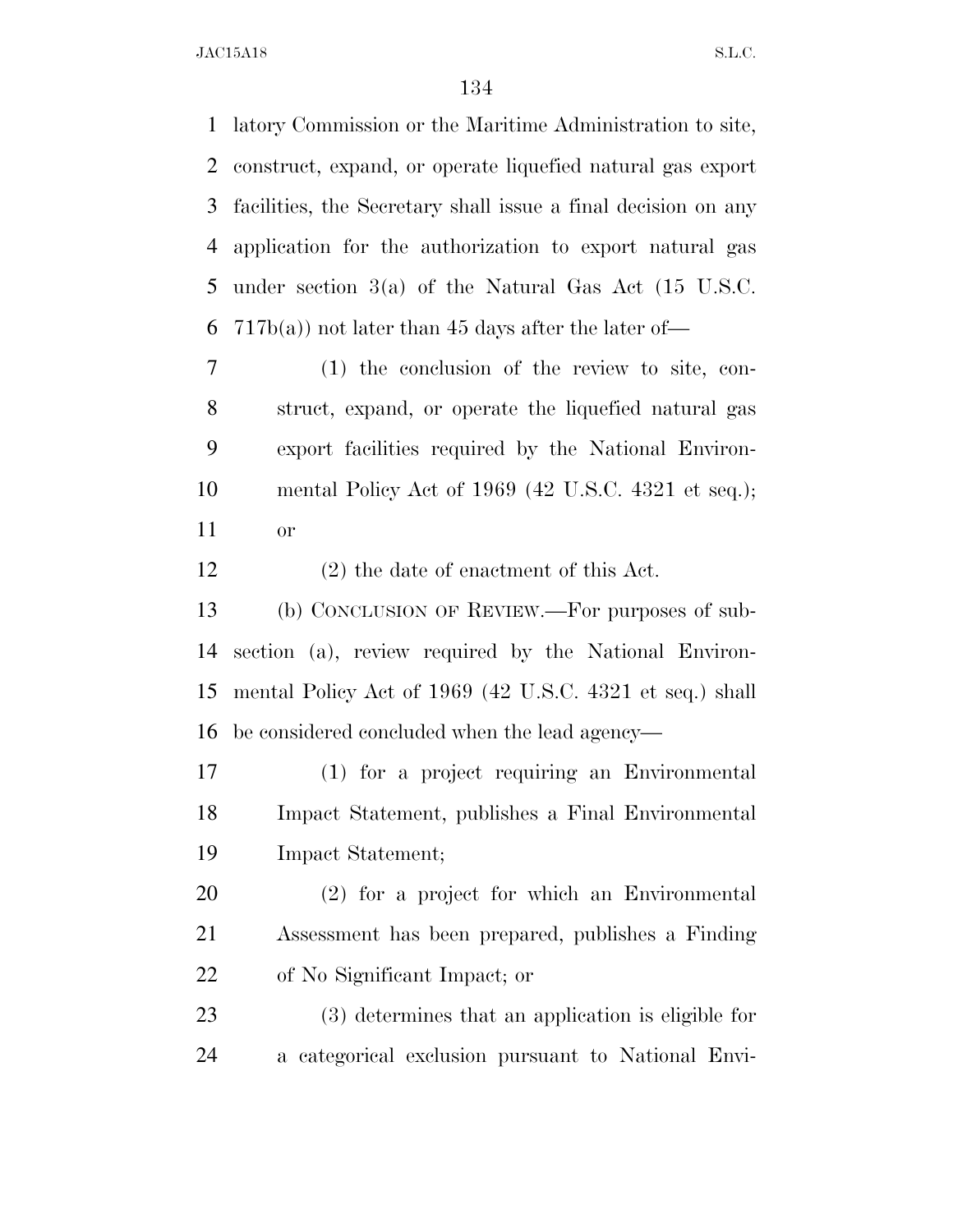| ronmental Policy Act of 1969 (42 U.S.C. 4321 et         |
|---------------------------------------------------------|
| seq.) implementing regulations.                         |
| (c) JUDICIAL REVIEW.—                                   |
| $(1)$ IN GENERAL.—Except for review in the Su-          |
| preme Court, the United States Court of Appeals for     |
| the District of Columbia Circuit or the circuit in      |
| which the liquefied natural gas export facility will be |
| located pursuant to an application described in sub-    |
| section (a) shall have original and exclusive jurisdic- |
| tion over any civil action for the review of—           |
| (A) an order issued by the Secretary with               |
| respect to such application; or                         |
| (B) the failure of the Secretary to issue a             |
| final decision on such application.                     |
| $(2)$ ORDER.—If the Court in a civil action de-         |
| scribed in paragraph (1) finds that the Secretary       |
| has failed to issue a final decision on the application |
| as required under subsection (a), the Court shall       |
| order the Secretary to issue the final decision not     |
| later than 30 days after the order of the Court.        |
| (3)<br>EXPEDITED CONSIDERATION.—The Court               |
| shall—                                                  |
| (A) set any civil action brought under this             |
|                                                         |
|                                                         |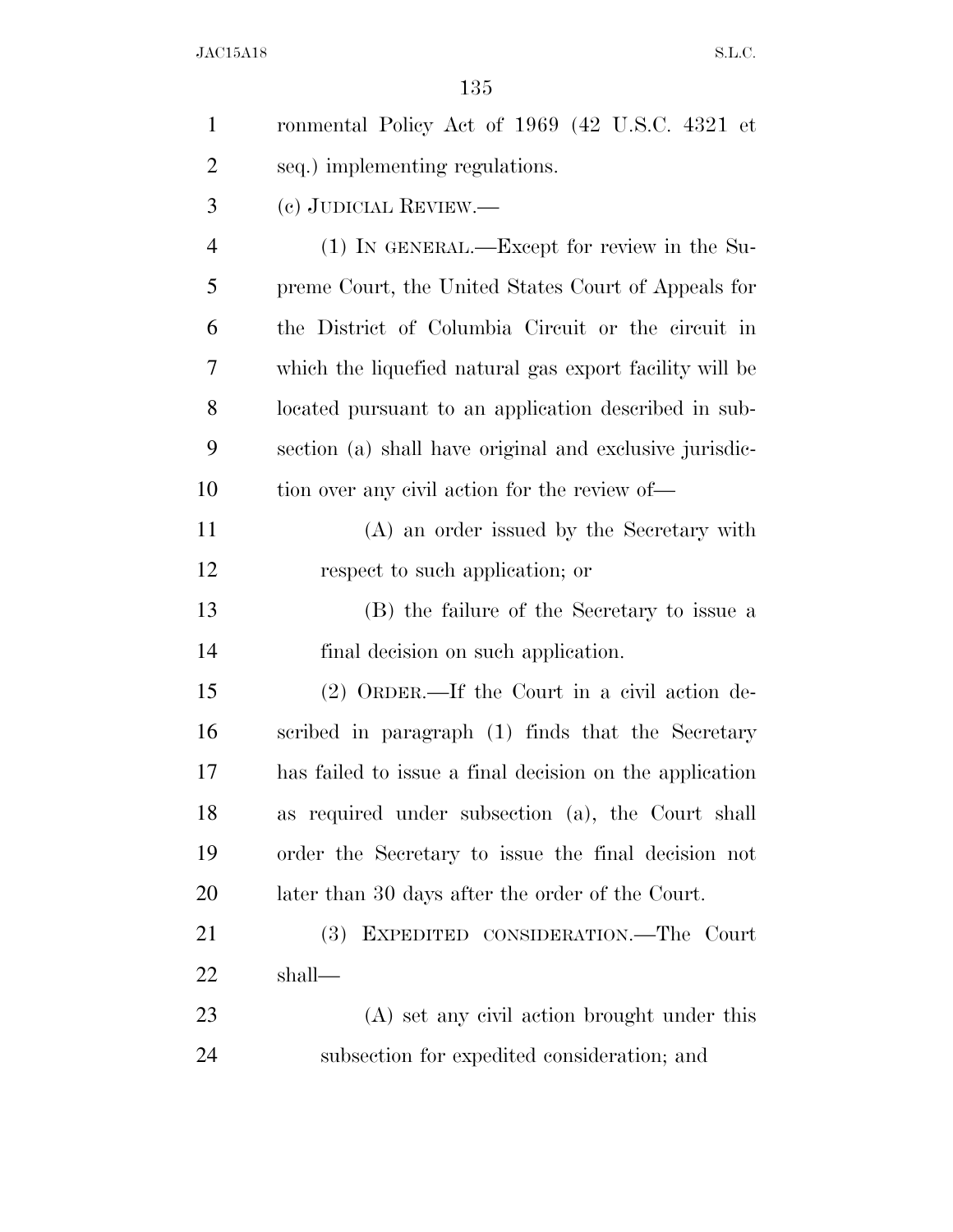| $\mathbf{1}$   | (B) set the matter on the docket as soon                 |
|----------------|----------------------------------------------------------|
| $\overline{2}$ | as practicable after the filing date of the initial      |
| 3              | pleading.                                                |
| $\overline{4}$ | (4) TRANSFERS.—In the case of an application             |
| 5              | described in subsection (a) for which a petition for     |
| 6              | review has been filed—                                   |
| 7              | $(A)$ upon motion by an applicant, the mat-              |
| 8              | ter shall be transferred to the United States            |
| 9              | Court of Appeals for the District of Columbia            |
| 10             | Circuit or the circuit in which a liquefied nat-         |
| 11             | ural gas export facility will be located pursuant        |
| 12             | to an application described in section $3(a)$ of         |
| 13             | the Natural Gas Act $(15 \text{ U.S.C. } 717b(a))$ ; and |
| 14             | (B) the provisions of this section shall                 |
| 15             | apply.                                                   |
| 16             | SEC. 2202. PUBLIC DISCLOSURE OF LIQUEFIED NATURAL        |
| 17             | GAS EXPORT DESTINATIONS.                                 |
| 18             | Section 3 of the Natural Gas Act (15 U.S.C. 717b)        |
| 19             | is amended by adding at the end the following:           |
| 20             | "(g) PUBLIC DISCLOSURE OF LNG EXPORT DES-                |
| 21             | TINATIONS.                                               |
| 22             | "(1) IN GENERAL.—In the case of any author-              |
| 23             | ization to export liquefied natural gas, the Secretary   |
| 24             | of Energy shall require the applicant to report to the   |
| 25             | Secretary of Energy the names of the 1 or more           |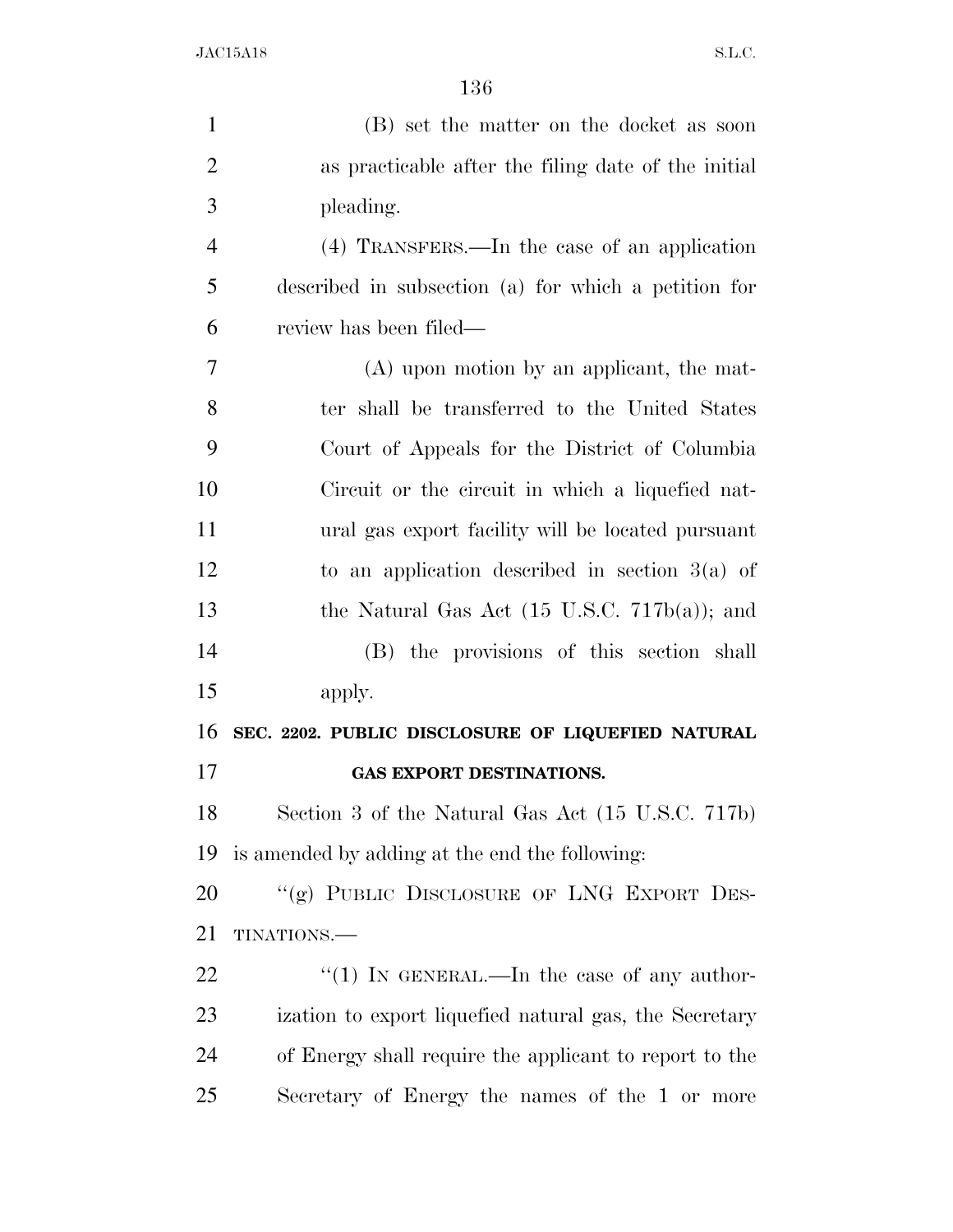| $\mathbf{1}$   | countries of destination to which the exported lique-      |
|----------------|------------------------------------------------------------|
| $\overline{2}$ | fied natural gas is delivered.                             |
| 3              | "(2) TIMING.—The applicant shall file the re-              |
| $\overline{4}$ | port required under paragraph (1) not later than—          |
| 5              | $\lq\lq$ in the case of the first export, the              |
| 6              | last day of the month following the month of               |
| 7              | the first export; and                                      |
| 8              | $\lq\lq (B)$ in the case of subsequent exports, the        |
| 9              | date that is 30 days after the last day of the             |
| 10             | applicable month concerning the activity of the            |
| 11             | previous month.                                            |
| 12             | "(3) DISCLOSURE.—The Secretary of Energy                   |
| 13             | shall publish the information reported under this          |
| 14             | subsection on the website of the Department of En-         |
| 15             | ergy and otherwise make the information available          |
| 16             | to the public.".                                           |
| 17             | SEC. 2203. ENERGY DATA COLLABORATION.                      |
| 18             | (a) IN GENERAL.—The Administrator of the Energy            |
| 19             | Information Administration (referred to in this section as |
| 20             | the "Administrator") shall collaborate with the appro-     |
| 21             | priate officials in Canada and Mexico, as determined by    |
| 22             | the Administrator, to improve—                             |
| 23             | (1) the quality and transparency of energy data            |
| 24             | in North America through reconciliation of data on         |
|                |                                                            |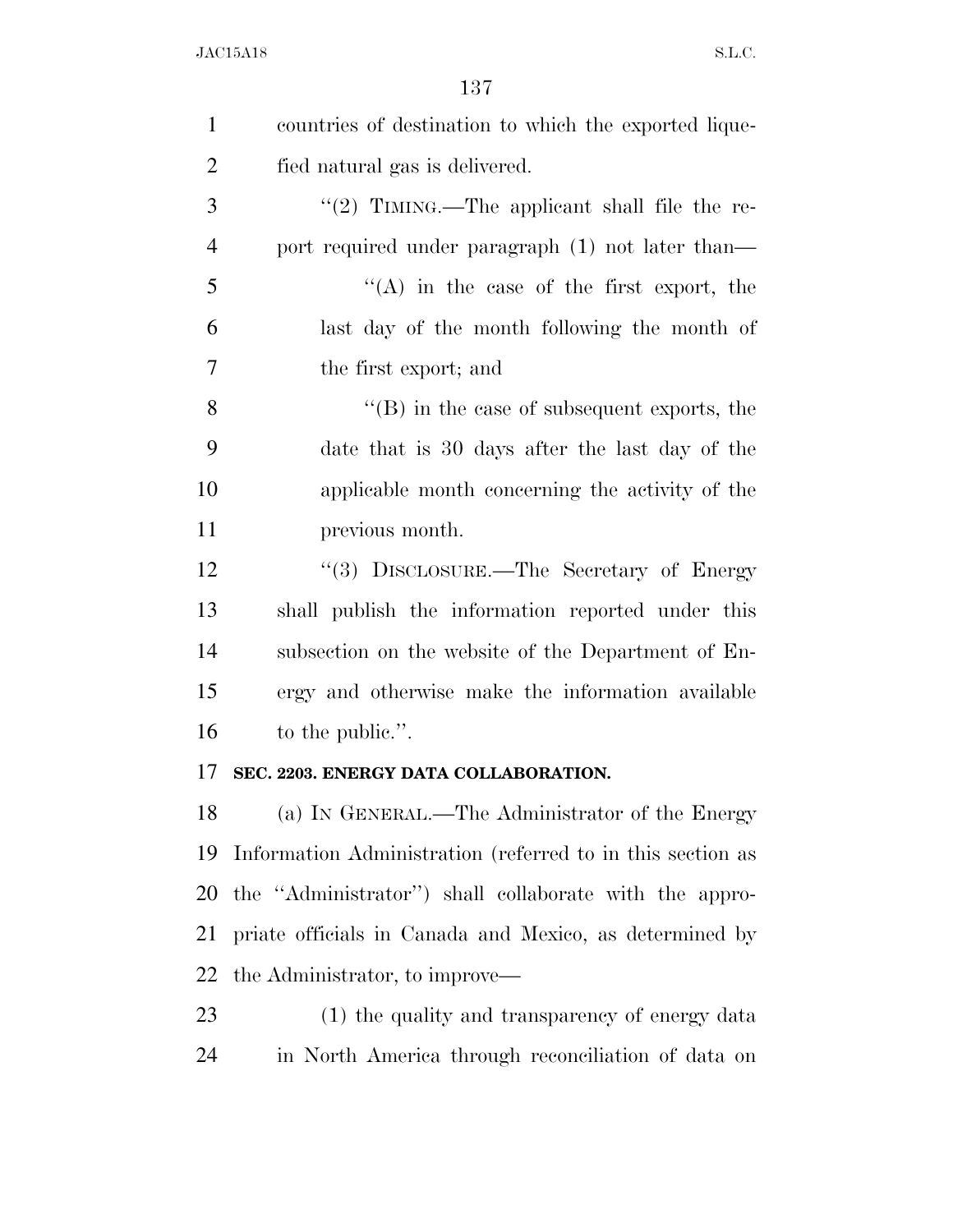| $\mathbf{1}$   | energy trade flows among the United States, Can-             |
|----------------|--------------------------------------------------------------|
| $\overline{2}$ | ada, and Mexico;                                             |
| 3              | (2) the extension of energy mapping capabilities             |
| $\overline{4}$ | in the United States, Canada, and Mexico; and                |
| 5              | (3) the development of common energy data                    |
| 6              | terminology among the United States, Canada, and             |
| 7              | Mexico.                                                      |
| 8              | (b) PERIODIC UPDATES.—The Administrator shall                |
| 9              | periodically submit to the Committee on Energy and Nat-      |
| 10             | ural Resources of the Senate and the Committee on En-        |
| 11             | ergy and Commerce of the House of Representatives an         |
| 12             | update on-                                                   |
| 13             | $(1)$ the extent to which energy data is being               |
| 14             | shared under subsection (a); and                             |
| 15             | (2) whether forward-looking projections for re-              |
| 16             | gional energy flows are improving in accuracy as a           |
| 17             | result of the energy data sharing under that sub-            |
| 18             | section.                                                     |
| 19             | <b>Subtitle D-Electricity and Energy</b>                     |
| 20             | <b>Storage</b>                                               |
| 21             | SEC. 2301. GRID STORAGE PROGRAM.                             |
| 22             | (a) IN GENERAL.—The Secretary shall conduct a                |
| 23             | program of research, development, and demonstration of       |
|                | 24 electric grid energy storage that addresses the principal |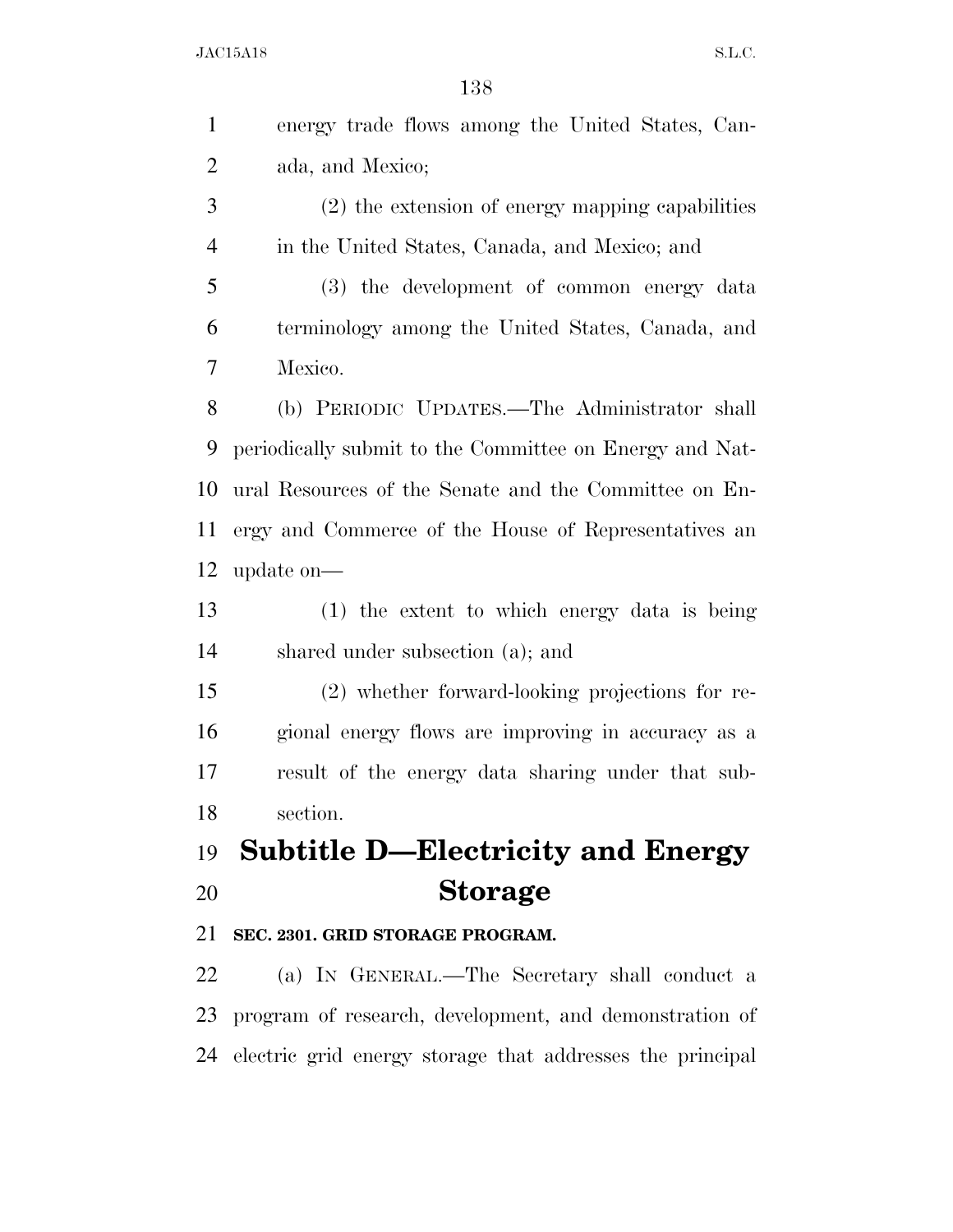challenges identified in the 2013 Department of Energy Strategic Plan for Grid Energy Storage. (b) AREAS OF FOCUS.—The program under this sec- tion shall focus on— (1) materials and electrochemical systems re- search; (2) power conversion technologies research; (3) developing— (A) empirical and science-based industry standards to compare the storage capacity, cycle length and capabilities, and reliability of different types of electricity storage; and (B) validation and testing techniques; (4) other fundamental and applied research critical to widespread deployment of electricity stor- age; (5) device development that builds on results from research described in paragraphs (1), (2), and (4), including combinations of power electronics, ad- vanced optimizing controls, and energy storage as a general purpose element of the electric grid; (6) grid-scale testing and analysis of storage devices, including test-beds and field trials;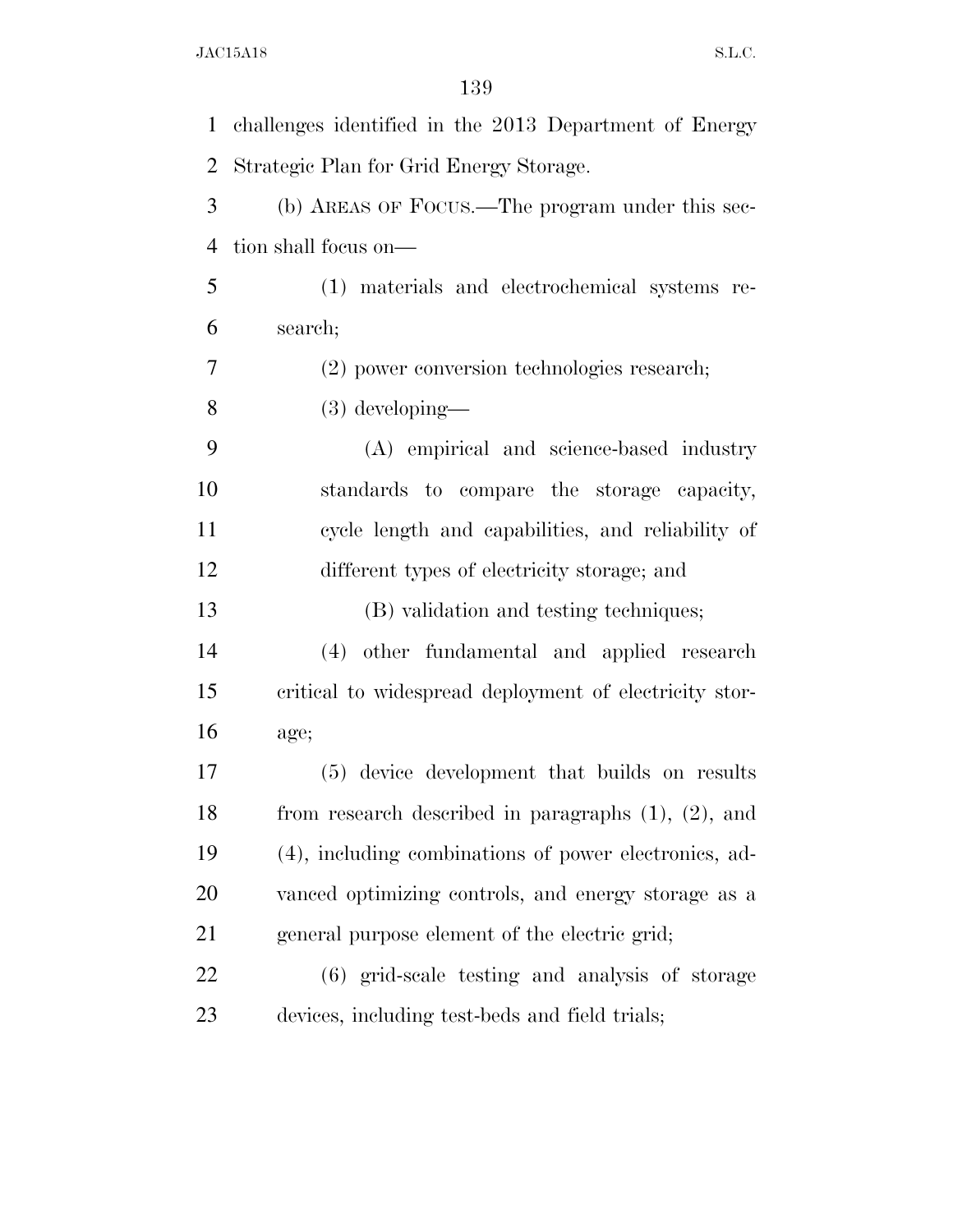| $\mathbf{1}$   | (7) cost-benefit analyses that inform capital ex-              |
|----------------|----------------------------------------------------------------|
| $\overline{2}$ | penditure planning for regulators and owners and               |
| 3              | operators of components of the electric grid;                  |
| $\overline{4}$ | (8) electricity storage device safety and reli-                |
| 5              | ability, including potential failure modes, mitigation         |
| 6              | measures, and operational guidelines;                          |
| 7              | (9) standards for storage device performance,                  |
| 8              | control interface, grid interconnection, and inter-            |
| 9              | operability; and                                               |
| 10             | $(10)$ maintaining a public database of energy                 |
| 11             | storage projects, policies, codes, standards, and reg-         |
| 12             | ulations.                                                      |
| 13             | (c) ASSISTANCE TO STATES.—The Secretary may                    |
| 14             | provide technical and financial assistance to States, Indian   |
| 15             | tribes, or units of local government to participate in or      |
| 16             | use research, development, or deployment of technology         |
| 17             | developed under this section.                                  |
| 18             | (d) AUTHORIZATION OF APPROPRIATIONS.—There is                  |
| 19             | authorized to be appropriated to the Secretary to carry        |
| 20             | out this section $$50,000,000$ for each of fiscal years $2017$ |
| 21             | through 2026.                                                  |
| 22             | (e) NO EFFECT ON OTHER PROVISIONS OF LAW.—                     |
| 23             | Nothing in this subtitle or an amendment made by this          |
| 24             | subtitle authorizes regulatory actions that would duplicate    |

or conflict with regulatory requirements, mandatory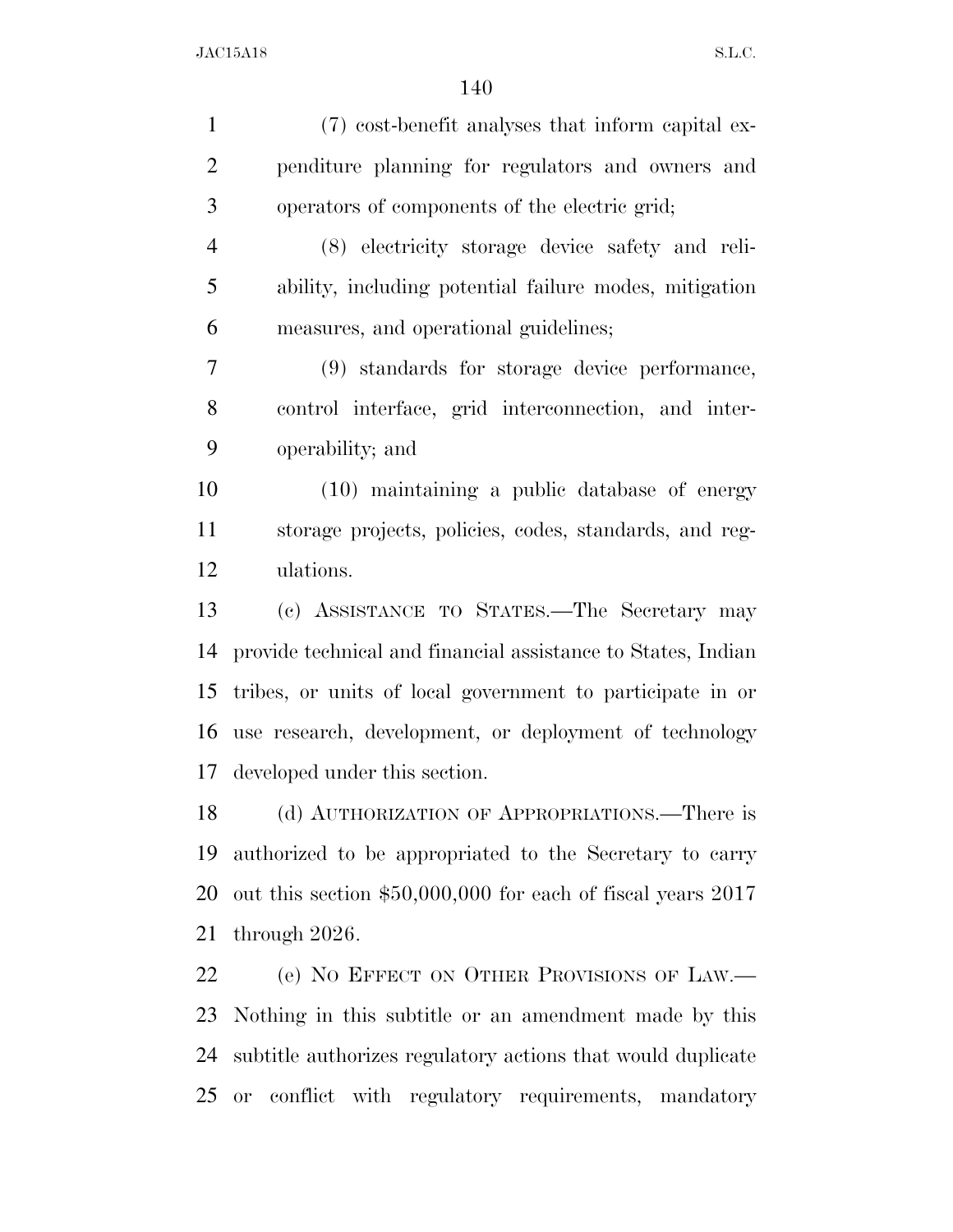standards, or related processes under section 215 of the Federal Power Act (16 U.S.C. 824o).

## **SEC. 2302. ELECTRIC SYSTEM GRID ARCHITECTURE, SCE-NARIO DEVELOPMENT, AND MODELING.**

 (a) GRID ARCHITECTURE AND SCENARIO DEVELOP-MENT.—

 (1) IN GENERAL.—Subject to paragraph (2), the Secretary shall establish and facilitate a collabo- rative process to develop model grid architecture and a set of future scenarios for the electric system to examine the impacts of different combinations of re- sources (including different quantities of distributed energy resources and large-scale, central generation) on the electric grid.

 (2) MARKET STRUCTURE.—The grid architec- ture and scenarios developed under paragraph (1) shall account for differences in market structure, in- cluding an examination of the potential for stranded costs in each type of market structure.

 (3) FINDINGS.—Based on the findings of grid architecture developed under paragraph (1), the Sec-retary shall—

 (A) determine whether any additional standards are necessary to ensure the interoper-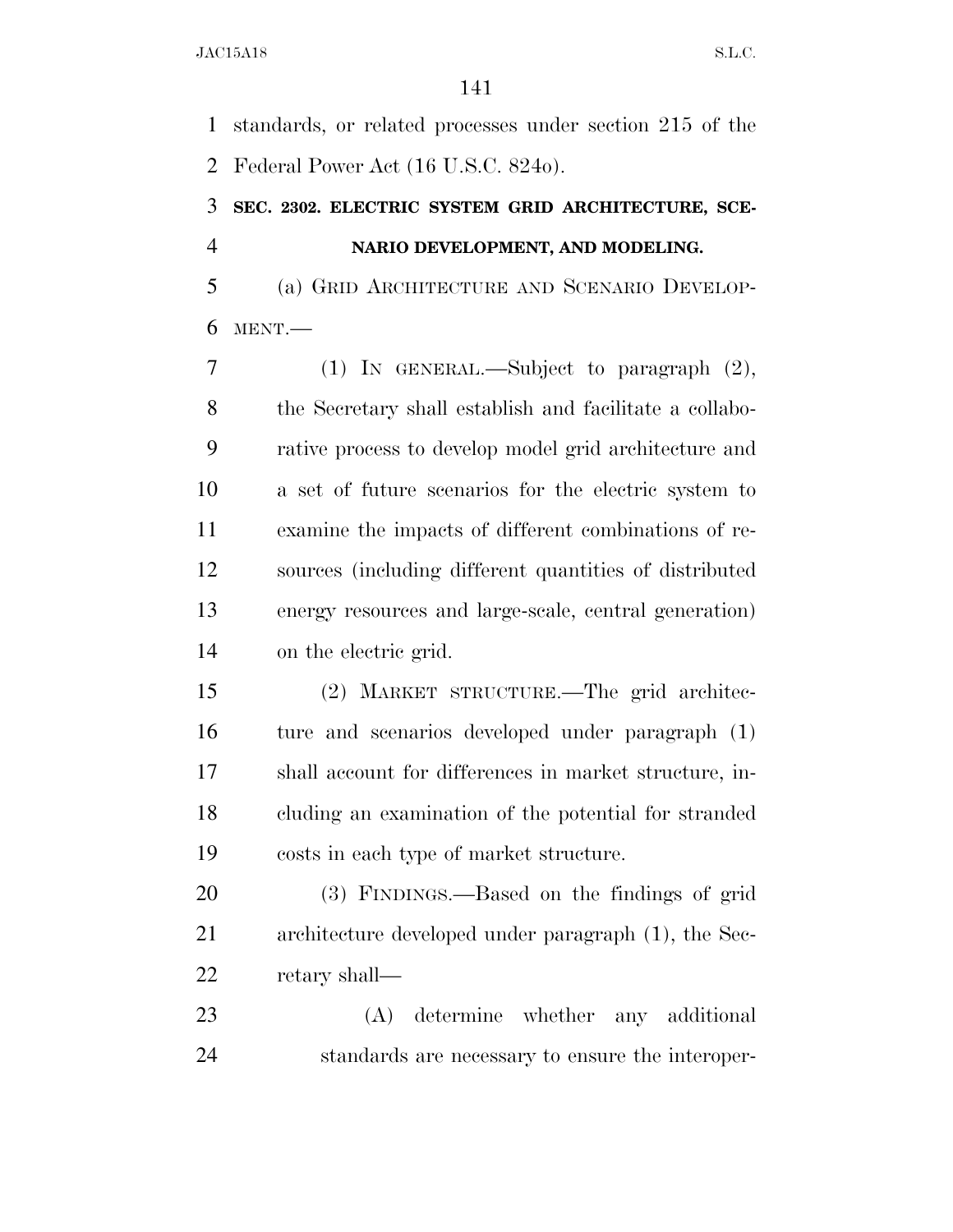| $\mathbf{1}$   | ability of grid systems and associated commu-               |
|----------------|-------------------------------------------------------------|
| $\overline{2}$ | nications networks; and                                     |
| 3              | (B) if the Secretary makes a determination                  |
| $\overline{4}$ | that additional standards are necessary under               |
| 5              | subparagraph $(A)$ , make recommendations for               |
| 6              | additional standards, including, as may be ap-              |
| 7              | propriate, to the Electric Reliability Organiza-            |
| 8              | tion under section 215 of the Federal Power                 |
| 9              | Act (16 U.S.C. 8240).                                       |
| 10             | (b) MODELING.—Subject to subsection (c), the Sec-           |
| 11             | retary shall—                                               |
| 12             | (1) conduct modeling based on the scenarios de-             |
| 13             | veloped under subsection (a); and                           |
| 14             | $(2)$ analyze and evaluate the technical and fi-            |
| 15             | nancial impacts of the models to assist States, utili-      |
| 16             | ties, and other stakeholders in—                            |
| 17             | (A) enhancing strategic planning efforts;                   |
| 18             | (B) avoiding stranded costs; and                            |
| 19             | (C) maximizing the cost-effectiveness of fu-                |
| 20             | ture grid-related investments.                              |
| 21             | INPUT.—The Secretary shall develop the sce-<br>(e)          |
| 22             | narios and conduct the modeling and analysis under sub-     |
| 23             | sections (a) and (b) with participation or input, as appro- |
| 24             | priate, from—                                               |
| 25             | (1) the National Laboratories;                              |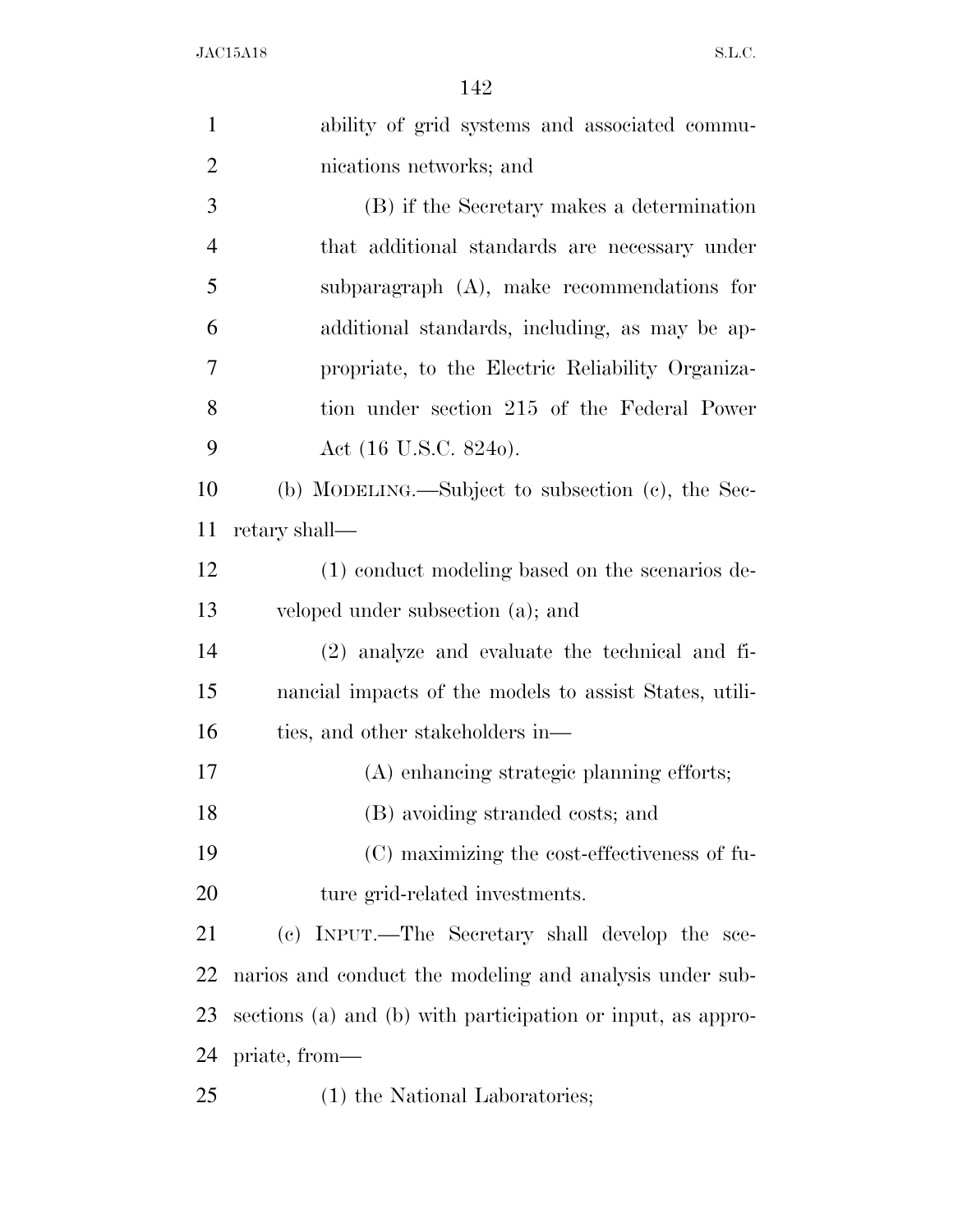| $\mathbf{1}$   | $(2)$ States;                                               |
|----------------|-------------------------------------------------------------|
| $\overline{2}$ | (3) State regulatory authorities;                           |
| 3              | (4) transmission organizations;                             |
| $\overline{4}$ | (5) representatives of the electric industry;               |
| 5              | $(6)$ academic institutions;                                |
| 6              | (7) independent research institutes; and                    |
| 7              | $(8)$ other entities.                                       |
| 8              | SEC. 2303. TECHNOLOGY DEMONSTRATION ON THE DIS-             |
| 9              | TRIBUTION SYSTEM.                                           |
| 10             | (a) IN GENERAL.—The Secretary shall establish a             |
| 11             | grant program to carry out eligible projects related to the |
| 12             | modernization of the electric grid, including the applica-  |
| 13             | tion of technologies to improve observability, advanced     |
| 14             | controls, and prediction of system performance on the dis-  |
| 15             | tribution system.                                           |
| 16             | (b) ELIGIBLE PROJECTS.—To be eligible for a grant           |
| 17             | under subsection (a), a project shall—                      |
| 18             | (1) be designed to improve the performance and              |
| 19             | efficiency of the future electric grid, while ensuring      |
| 20             | the continued provision of safe, secure, reliable, and      |
| 21             | affordable power; and                                       |
| 22             | $(2)$ demonstrate—                                          |
| 23             | (A) secure integration and management of                    |
| 24             | 2 or more energy resources, including distrib-              |
| 25             | uted energy generation, combined heat and                   |
|                |                                                             |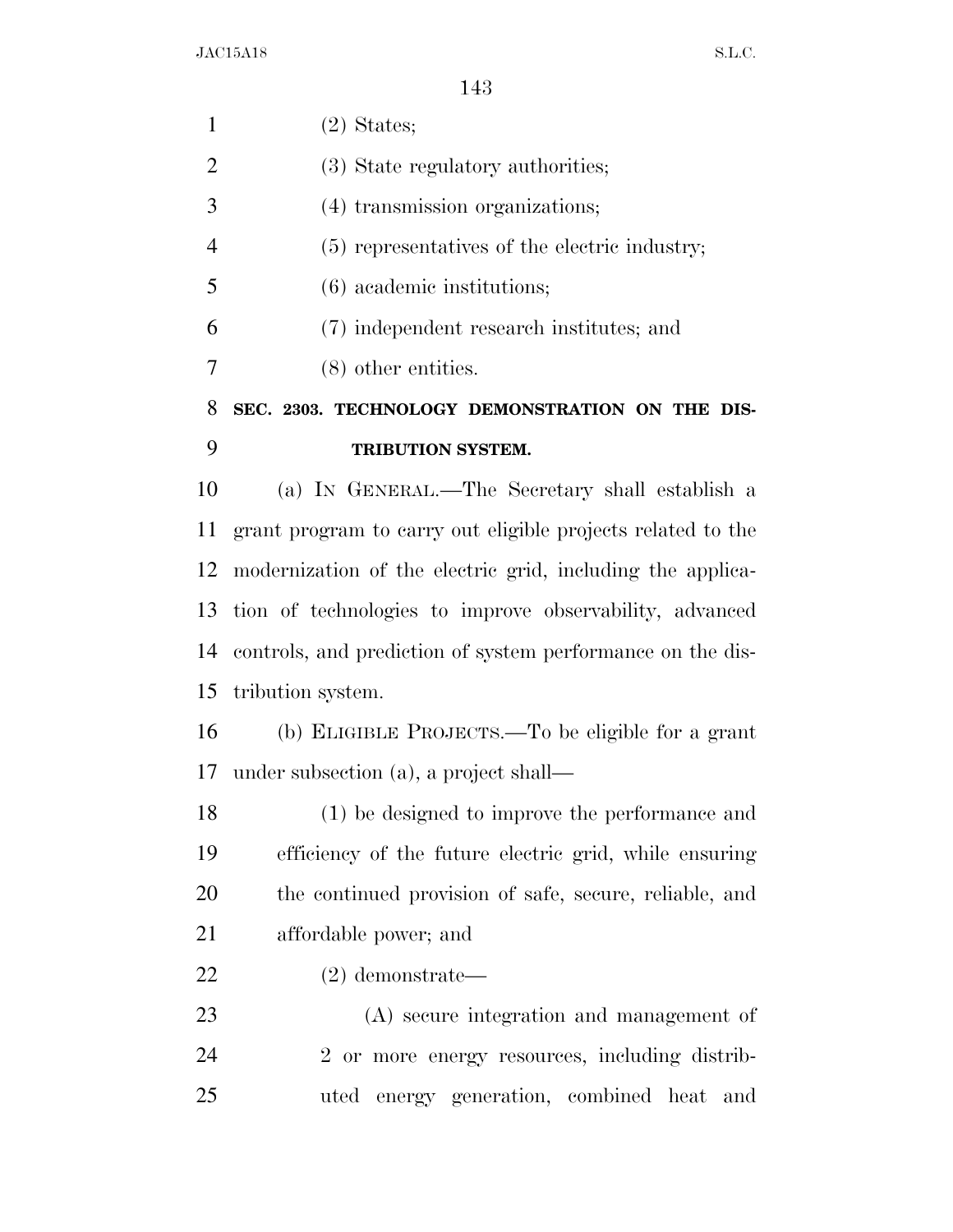| $\mathbf{1}$   | power, micro-grids, energy storage, electric ve-             |
|----------------|--------------------------------------------------------------|
| $\overline{2}$ | hicles, energy efficiency, demand response, and              |
| 3              | intelligent loads; and                                       |
| $\overline{4}$ | (B) secure integration and interoperability                  |
| 5              | communications and information<br>of<br>tech-                |
| 6              | nologies.                                                    |
| 7              | (c) PARTICIPATION.—Projects conducted under sub-             |
| 8              | section (b) shall include the participation of a partnership |
| 9              | consisting of 2 or more entities that—                       |
| 10             | $(1)$ may include                                            |
| 11             | (A) any institution of higher education;                     |
| 12             | (B) a National Laboratory;                                   |
| 13             | (C) a representative of a State or local                     |
| 14             | government;                                                  |
| 15             | (D) a representative of an Indian tribe; or                  |
| 16             | (E) a Federal power marketing adminis-                       |
| 17             | tration; and                                                 |
| 18             | $(2)$ shall include at least 1 of any of-                    |
| 19             | (A) an investor-owned electric utility;                      |
| 20             | (B) a publicly owned utility;                                |
| 21             | (C) a technology provider;                                   |
| 22             | (D) a rural electric cooperative;                            |
| 23             | (E) a regional transmission organization;                    |
| 24             | <b>or</b>                                                    |
| 25             | (F) an independent system operator                           |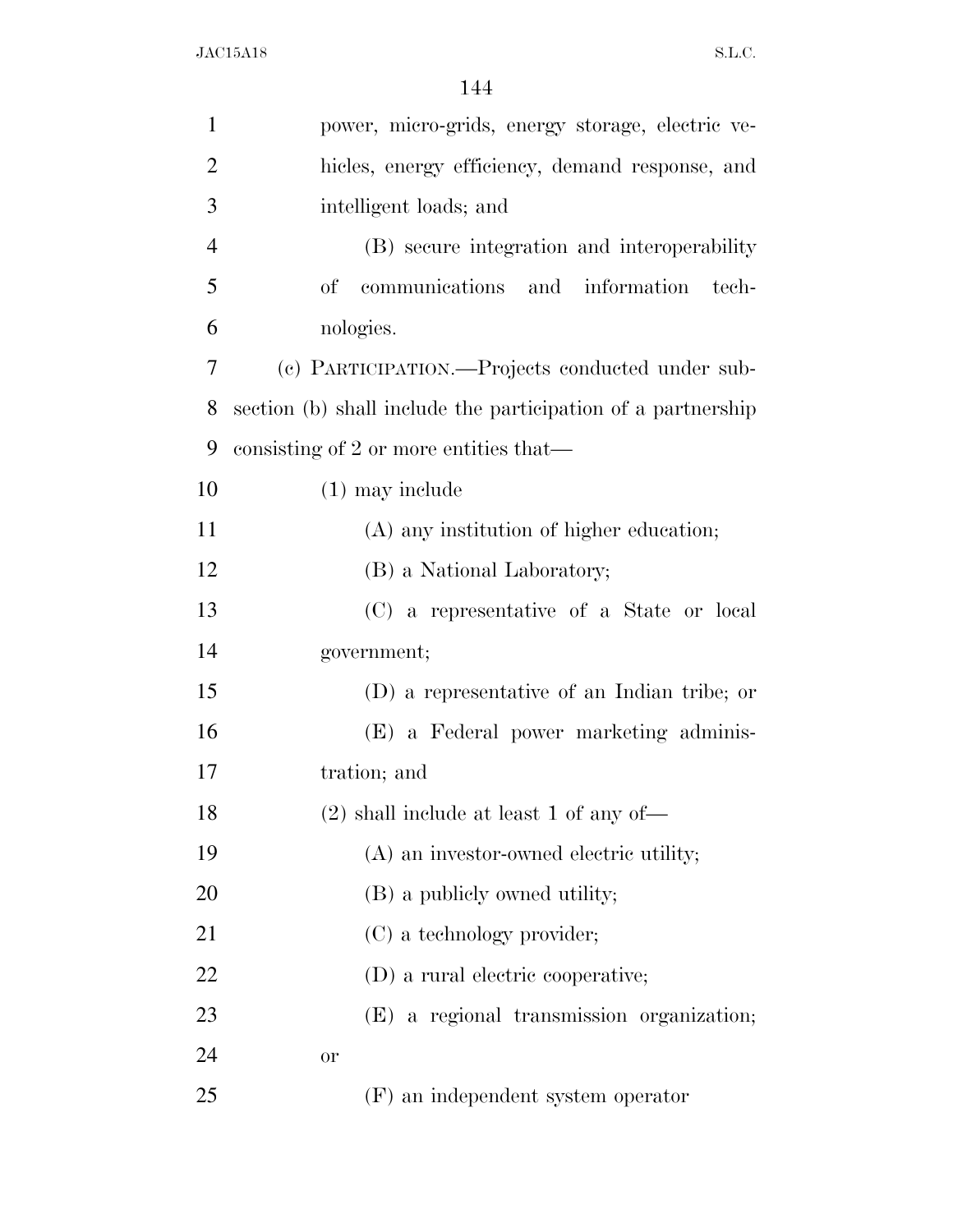| $\mathbf{1}$   | (d) CYBERSECURITY PLAN.—Each demonstration               |
|----------------|----------------------------------------------------------|
| 2              | project conducted under subsection (a) shall include the |
| 3              | development of a cybersecurity plan approved by the Sec- |
| $\overline{4}$ | retary.                                                  |
| 5              | SEC. 2304. HYBRID MICRO-GRID SYSTEMS FOR ISOLATED        |
| 6              | AND RESILIENT COMMUNITIES.                               |
| 7              | (a) DEFINITIONS.—In this section:                        |
| 8              | (1) HYBRID MICRO-GRID SYSTEM.—The term                   |
| 9              | "hybrid micro-grid system" means a stand-alone           |
| 10             | electrical system that—                                  |
| 11             | (A) is comprised of conventional generation              |
| 12             | and at least 1 alternative energy resource; and          |
| 13             | (B) may use grid-scale energy storage.                   |
| 14             | ISOLATED COMMUNITY.—The term "iso-<br>(2)                |
| 15             | lated community" means a community that is pow-          |
| 16             | ered by a stand-alone electric generation and dis-       |
| 17             | tribution system without the economic and reliability    |
| 18             | benefits of connection to a regional electric grid.      |
| 19             | (3) MICRO-GRID SYSTEM.—The term "micro-                  |
| 20             | grid system" means a standalone electrical system        |
| 21             | that uses grid-scale energy storage.                     |
| 22             | (4) STRATEGY.—The term "strategy" means                  |
| 23             | the strategy developed pursuant to subsection            |
| 24             | (b)(2)(B).                                               |
| 25             | (b) PROGRAM. $-$                                         |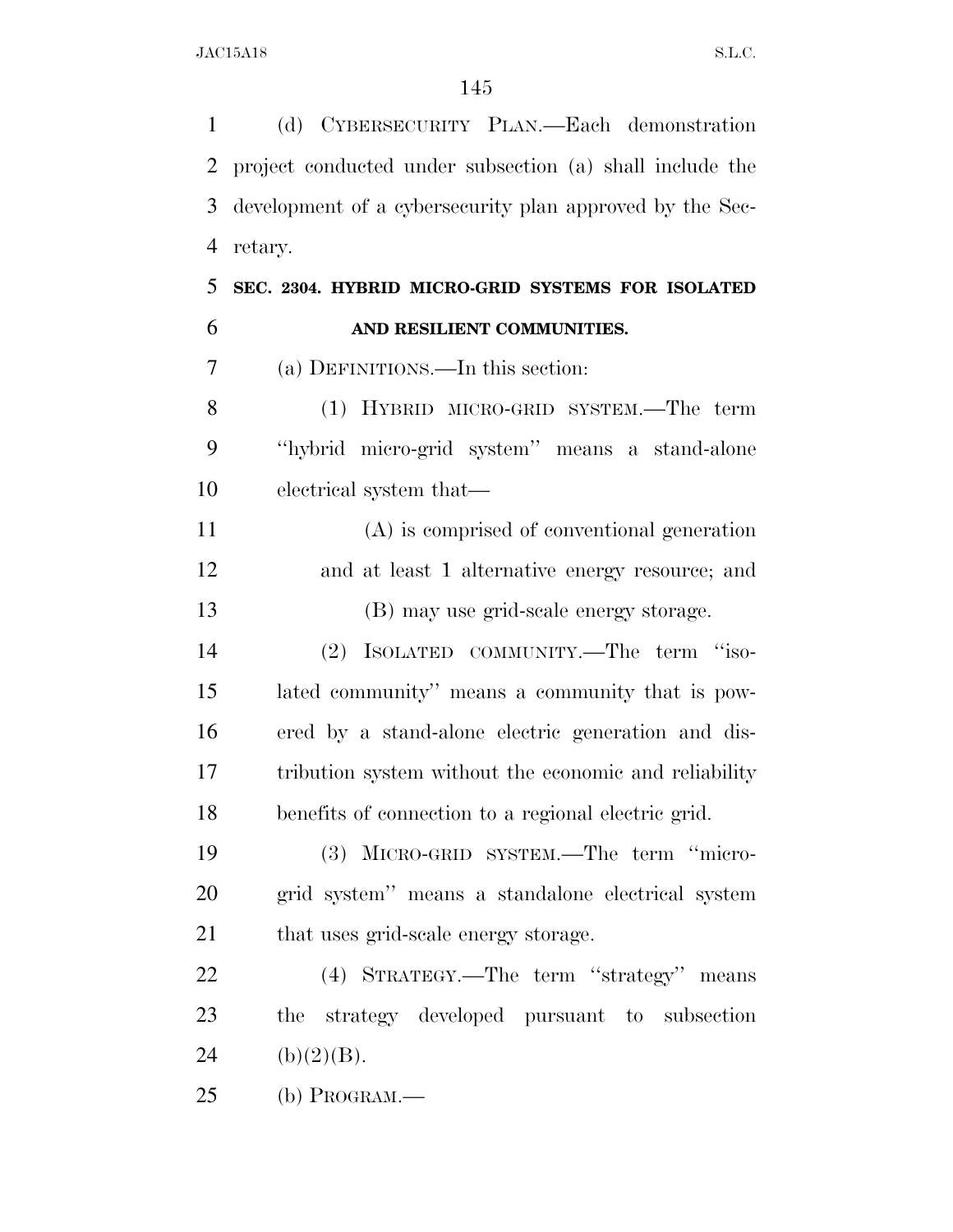| $\mathbf{1}$   | (1) ESTABLISHMENT.—The Secretary shall es-        |
|----------------|---------------------------------------------------|
| $\overline{2}$ | tablish a program to promote the development of-  |
| 3              | (A) hybrid micro-grid systems for isolated        |
| $\overline{4}$ | communities; and                                  |
| 5              | (B) micro-grid systems to increase the re-        |
| 6              | silience of critical infrastructure.              |
| 7              | (2) PHASES.—The program established under         |
| 8              | paragraph (1) shall be divided into the following |
| 9              | phases:                                           |
| 10             | (A) Phase I, which shall consist of the de-       |
| 11             | velopment of a feasibility assessment for-        |
| 12             | (i) hybrid micro-grid systems in iso-             |
| 13             | lated communities; and                            |
| 14             | (ii) micro-grid systems to enhance the            |
| 15             | resilience of critical infrastructure.            |
| 16             | (B) Phase II, which shall consist of the de-      |
| 17             | velopment of an implementation strategy, in ac-   |
| 18             | cordance with paragraph $(3)$ , to promote the    |
| 19             | development of hybrid micro-grid systems for      |
| 20             | isolated communities, particularly for those      |
| 21             | communities exposed to extreme weather condi-     |
| 22             | tions and high energy costs, including elec-      |
| 23             | tricity, space heating and cooling, and transpor- |
| 24             | tation.                                           |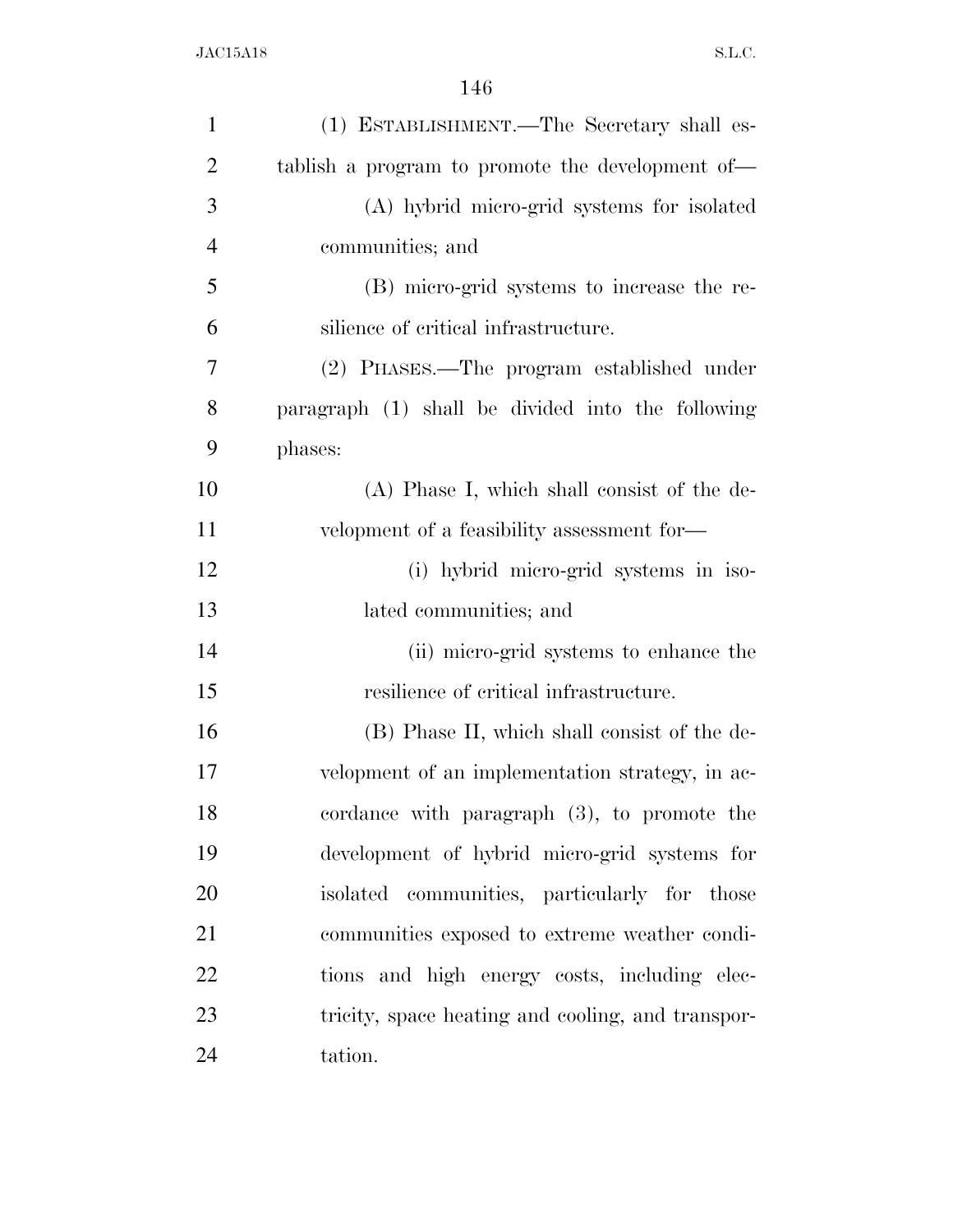| $\mathbf{1}$   | (C) Phase III, which shall be carried out              |
|----------------|--------------------------------------------------------|
| $\overline{2}$ | in parallel with Phase II and consist of the de-       |
| 3              | velopment of an implementation strategy to             |
| 4              | promote the development of micro-grid systems          |
| 5              | that increase the resilience of critical infrastruc-   |
| 6              | ture.                                                  |
| 7              | (D) Phase IV, which shall consist of cost-             |
| 8              | shared demonstration projects, based upon the          |
| 9              | strategies developed under subparagraph (B)            |
| 10             | that include the development of physical and cy-       |
| 11             | bersecurity plans to take appropriate measures         |
| 12             | to protect and secure the electric grid.               |
| 13             | (E) Phase V, which shall establish a bene-             |
| 14             | fits analysis plan to help inform regulators, pol-     |
| 15             | icymakers, and industry stakeholders about the         |
| 16             | affordability, environmental and resilience bene-      |
| 17             | fits associated with Phases II, III and IV.            |
| 18             | (3) REQUIREMENTS FOR STRATEGY.—In devel-               |
| 19             | oping the strategy under paragraph $(2)(B)$ , the Sec- |
| 20             | retary shall consider—                                 |
| 21             | (A) establishing future targets for the eco-           |
| 22             | nomic displacement of conventional generation          |
| 23             | using hybrid micro-grid systems, including dis-        |
| 24             | placement of conventional generation used for          |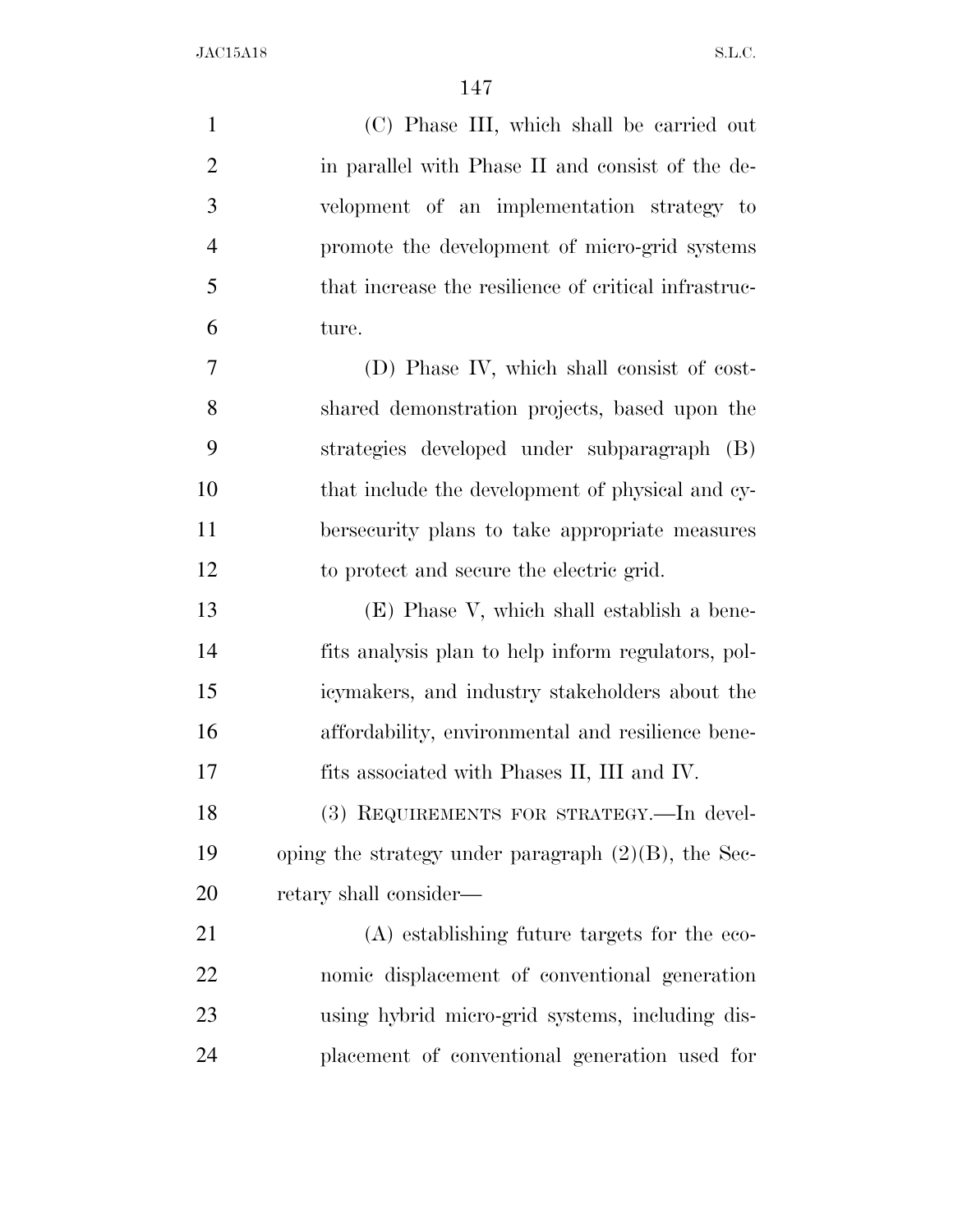| $\mathbf{1}$   | electric power generation, heating and cooling,   |
|----------------|---------------------------------------------------|
| $\overline{2}$ | and transportation;                               |
| 3              | (B) the potential for renewable resources,        |
| $\overline{4}$ | including wind, solar, and hydropower, to be in-  |
| 5              | tegrated into a hybrid micro-grid system;         |
| 6              | (C) opportunities for improving the effi-         |
| $\overline{7}$ | ciency of existing hybrid micro-grid systems;     |
| 8              | (D) the capacity of the local workforce to        |
| 9              | operate, maintain, and repair a hybrid micro-     |
| 10             | grid system;                                      |
| 11             | (E) opportunities to develop the capacity of      |
| 12             | the local workforce to operate, maintain, and     |
| 13             | repair a hybrid micro-grid system;                |
| 14             | (F) leveraging existing capacity within           |
| 15             | local or regional research organizations, such as |
| 16             | organizations based at institutions of higher     |
| 17             | education, to support development of hybrid       |
| 18             | micro-grid systems, including by testing novel    |
| 19             | components and systems prior to field deploy-     |
| 20             | ment;                                             |
| 21             | (G) the need for basic infrastructure to de-      |
| 22             | velop, deploy, and sustain a hybrid micro-grid    |
| 23             | system;                                           |
|                |                                                   |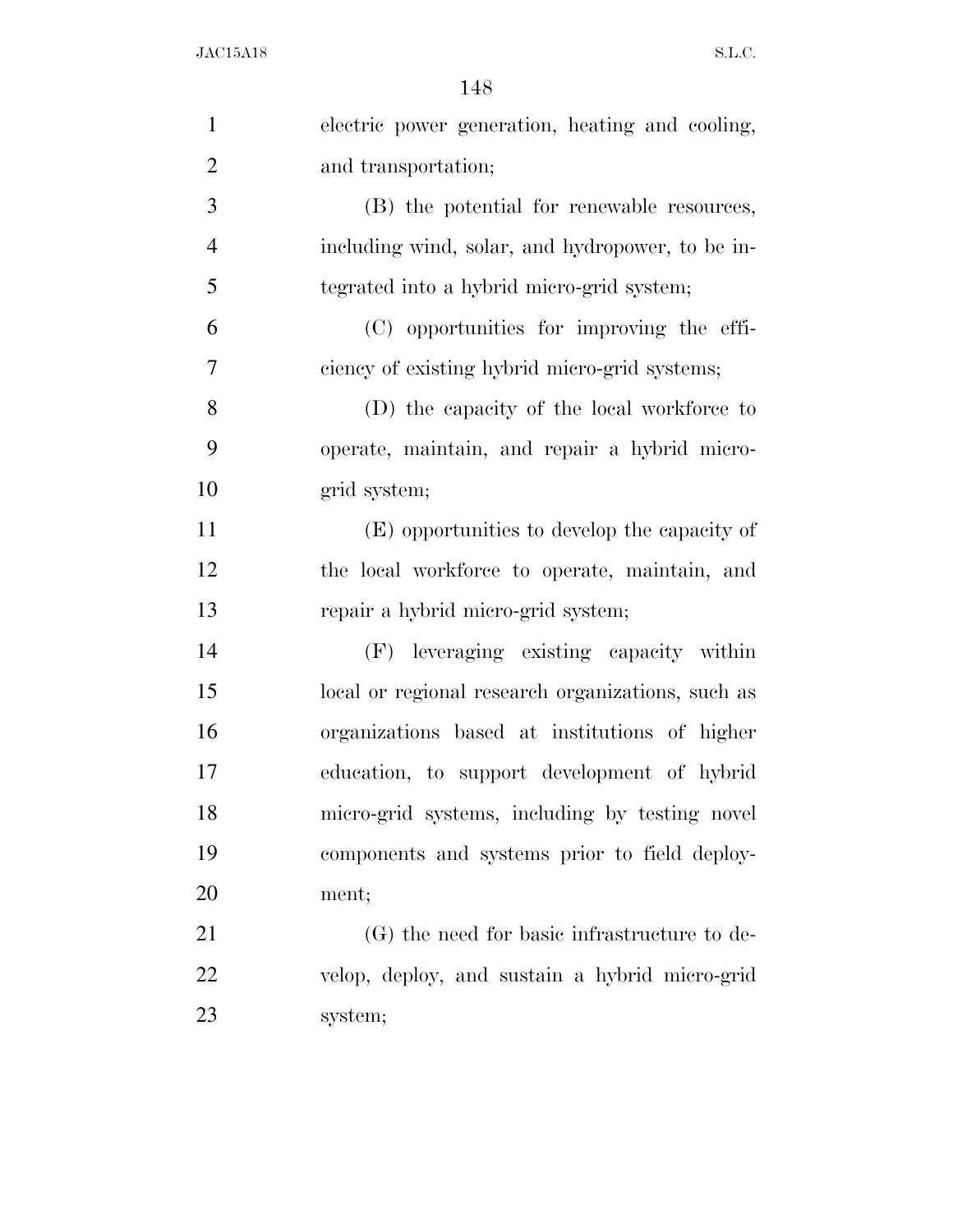| $\mathbf{1}$   | (H) input of traditional knowledge from                      |
|----------------|--------------------------------------------------------------|
| $\overline{2}$ | local leaders of isolated communities in the de-             |
| 3              | velopment of a hybrid micro-grid system;                     |
| $\overline{4}$ | (I) the impact of hybrid micro-grid systems                  |
| 5              | on defense, homeland security, economic devel-               |
| 6              | opment, and environmental interests;                         |
| 7              | (J) opportunities to leverage existing inter-                |
| 8              | agency coordination efforts and recommenda-                  |
| 9              | tions for new interagency coordination efforts to            |
| 10             | minimize unnecessary overhead, mobilization,                 |
| 11             | and other project costs; and                                 |
| 12             | (K) any other criteria the Secretary deter-                  |
| 13             | mines appropriate.                                           |
| 14             | COLLABORATION.—The program established<br>(e)                |
| 15             | under subsection $(b)(1)$ shall be carried out in collabora- |
| 16             | tion with relevant stakeholders, including, as appro-        |
| 17             | priate—                                                      |
| 18             | $(1)$ States;                                                |
| 19             | $(2)$ Indian tribes;                                         |
| 20             | (3) regional entities and regulators;                        |
| 21             | (4) units of local government;                               |
| 22             | (5) institutions of higher education; and                    |
| 23             | $(6)$ private sector entities.                               |
| 24             | (d) REPORT.—Not later than 180 days after the date           |
| 25             | of enactment of this Act, and annually thereafter, the Sec-  |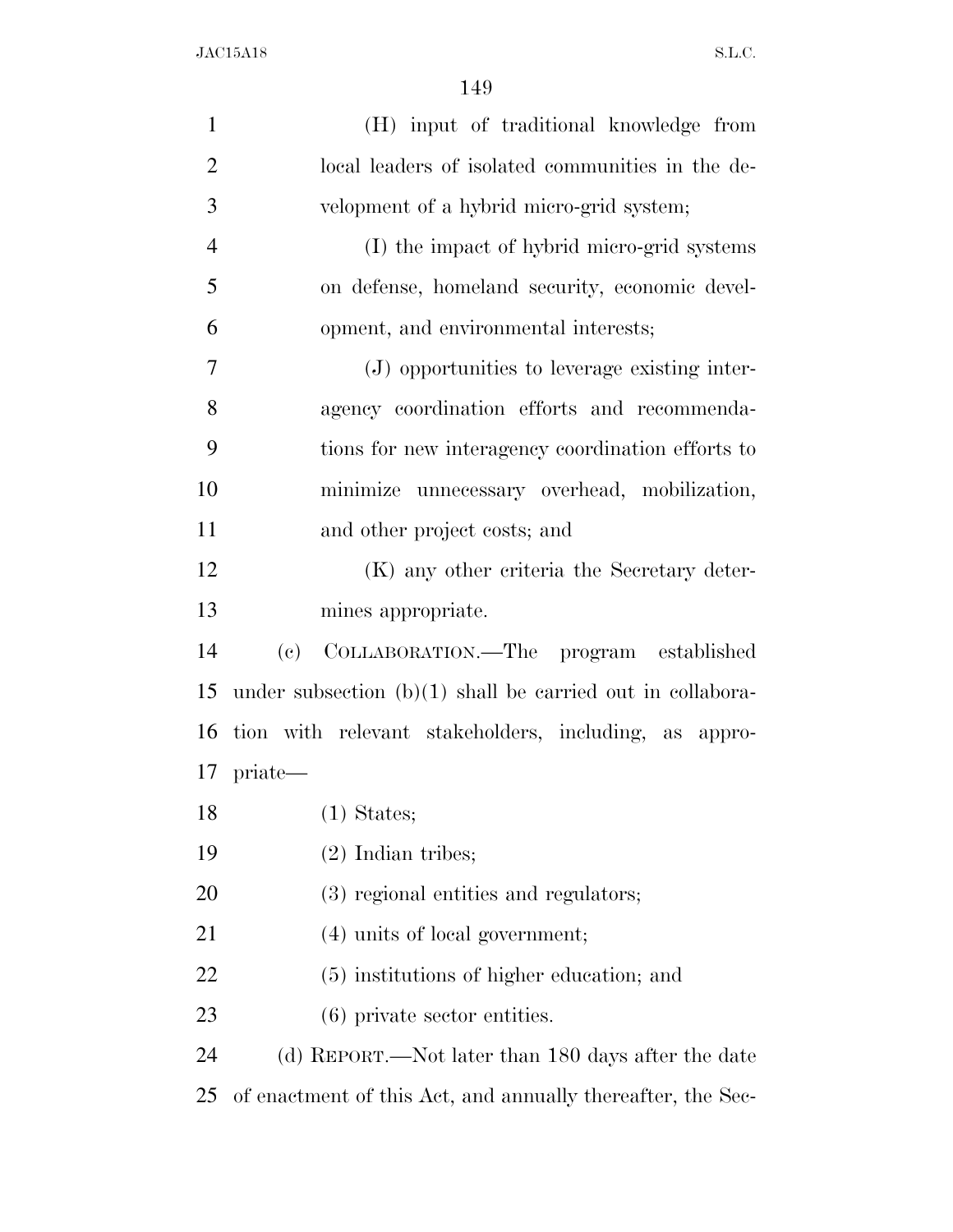retary shall submit to the Committee on Energy and Nat- ural Resources of the Senate and the Committee on En- ergy and Commerce of the House of Representatives a re- port on the efforts to implement the program established under subsection (b)(1) and the status of the strategy de-6 veloped under subsection  $(b)(2)(B)$ .

### **SEC. 2305. VOLUNTARY MODEL PATHWAYS.**

 (a) ESTABLISHMENT OF VOLUNTARY MODEL PATH-WAYS.—

 (1) ESTABLISHMENT.—Not later than 90 days after the date of enactment of this Act, the Sec- retary shall initiate the development of voluntary model pathways for modernizing the electric grid through a collaborative, public-private effort that— (A) produces illustrative policy pathways 16 that can be adapted for State and regional ap-plications by regulators and policymakers;

 (B) facilitates the modernization of the electric grid to achieve the objectives described 20 in paragraph  $(2)$ ;

 (C) ensures a reliable, resilient, affordable, safe, and secure electric system; and

 (D) acknowledges and provides for dif- ferent priorities, electric systems, and rate structures across States and regions.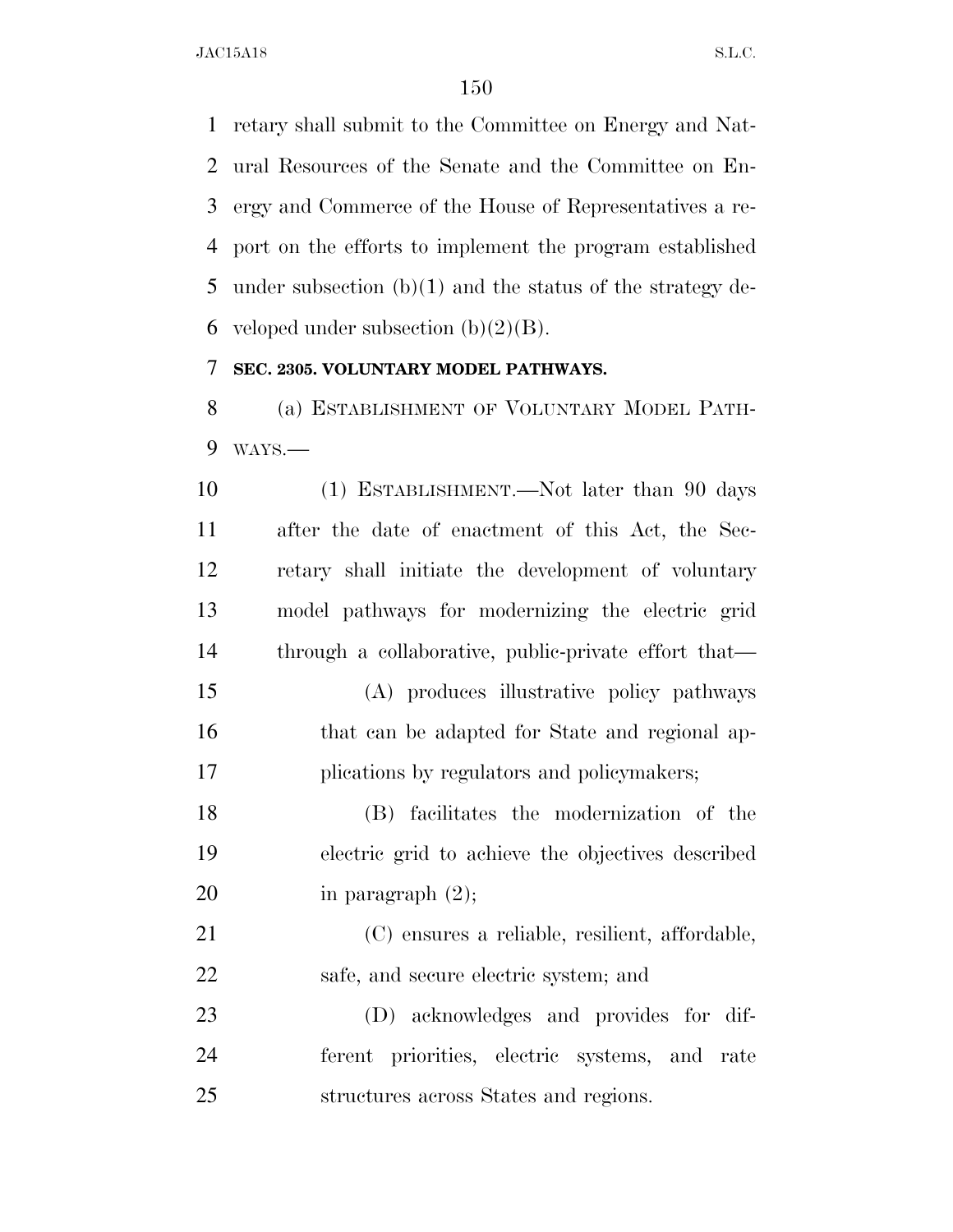| $\mathbf{1}$   | (2) OBJECTIVES.—The pathways established              |
|----------------|-------------------------------------------------------|
| $\overline{2}$ | under paragraph (1) shall facilitate achievement of   |
| 3              | the following objectives:                             |
| $\overline{4}$ | (A) Near real-time situational awareness of           |
| 5              | the electric system.                                  |
| 6              | (B) Data visualization.                               |
| $\overline{7}$ | (C) Advanced monitoring and control of                |
| 8              | the advanced electric grid.                           |
| 9              | (D) Enhanced certainty for private invest-            |
| 10             | ment in the electric system.                          |
| 11             | (E) Increased innovation.                             |
| 12             | (F) Greater consumer empowerment.                     |
| 13             | (G) Enhanced grid resilience, reliability,            |
| 14             | and robustness.                                       |
| 15             | (H) Improved—                                         |
| 16             | (i) integration of distributed energy                 |
| 17             | resources;                                            |
| 18             | (ii) interoperability of the electric sys-            |
| 19             | tem; and                                              |
| 20             | (iii) predictive modeling and capacity                |
| 21             | forecasting.                                          |
| 22             | (3) STEERING COMMITTEE.—Not later than 90             |
| 23             | days after the date of enactment of this Act, the     |
| 24             | Secretary shall establish a steering committee to fa- |
| 25             | cilitate the development of the pathways under para-  |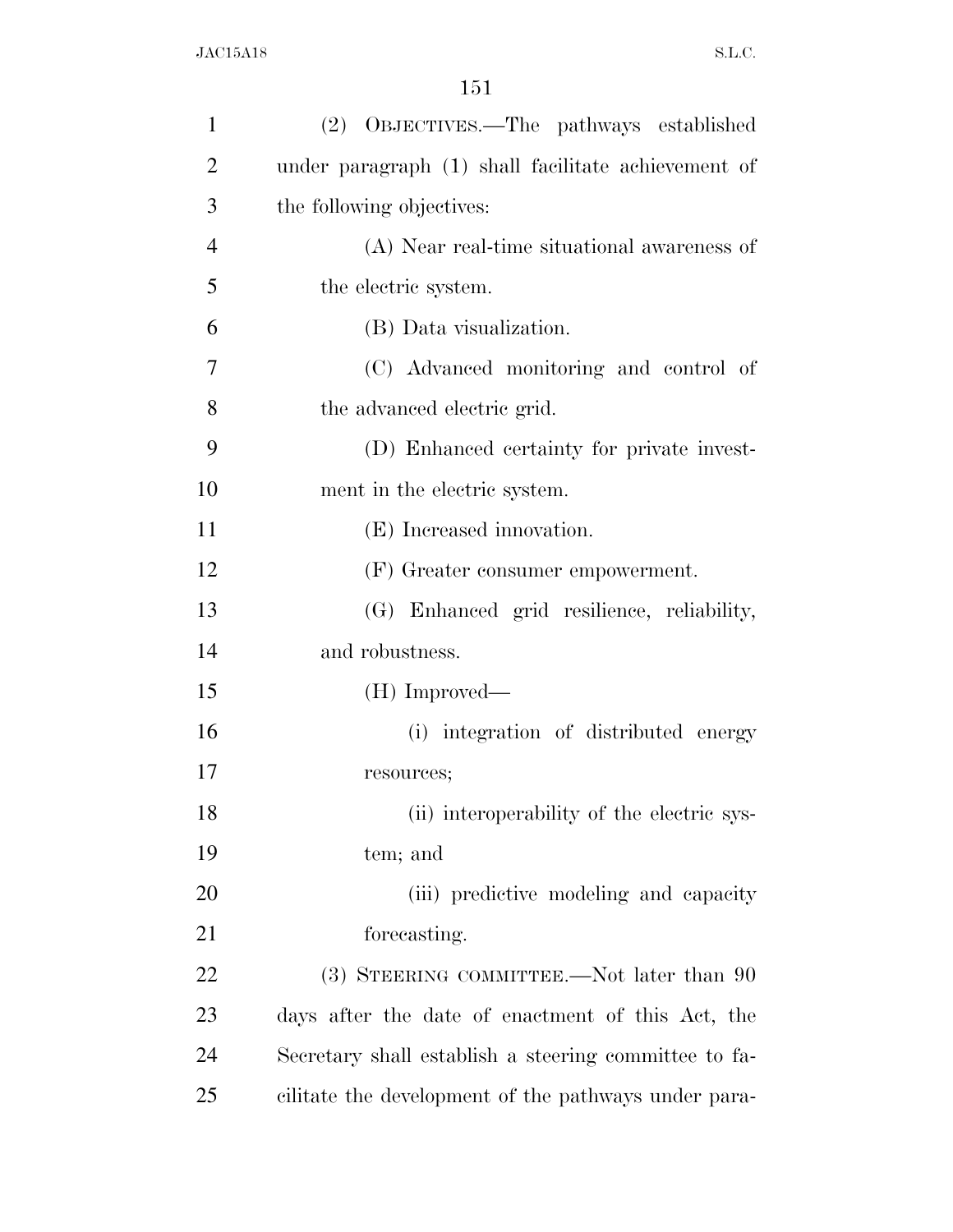| $\mathbf{1}$         | $graph(1)$ , to be composed of members appointed by       |
|----------------------|-----------------------------------------------------------|
| $\overline{2}$       | the Secretary, consisting of persons with appropriate     |
| 3                    | expertise representing a diverse range of interests in    |
| $\overline{4}$       | the public, private, and academic sectors, including      |
| 5                    | representatives of—                                       |
| 6                    | (A) the Smart Grid Task Force; and                        |
| 7                    | (B) the Smart Grid Advisory Committee.                    |
| 8                    | (b) TECHNICAL ASSISTANCE.-The Secretary may               |
| 9                    | provide technical assistance to States, Indian tribes, or |
| 10                   | units of local government to adopt 1 or more elements of  |
| 11                   | the pathways developed under subsection $(a)(1)$ .        |
| 12                   | SEC. 2306. PERFORMANCE METRICS FOR ELECTRICITY IN-        |
|                      |                                                           |
|                      | FRASTRUCTURE PROVIDERS.                                   |
|                      | (a) IN GENERAL.—Not later than 2 years after the          |
|                      | date of enactment of this Act, the Secretary shall submit |
| 13<br>14<br>15<br>16 | to the appropriate committees of Congress a report that   |
| 17                   | includes—                                                 |
|                      | (1) an evaluation of the performance of the               |
|                      | electric grid as of the date of the report; and           |
| 18<br>19<br>20       | $(2)$ a description of the quantified costs and           |
| 21                   | benefits associated with the changes evaluated under      |
| 22                   | the scenarios developed under section 2302.               |
| 23                   | CONSIDERATIONS FOR<br>(b)<br>DEVELOPMENT<br>OF            |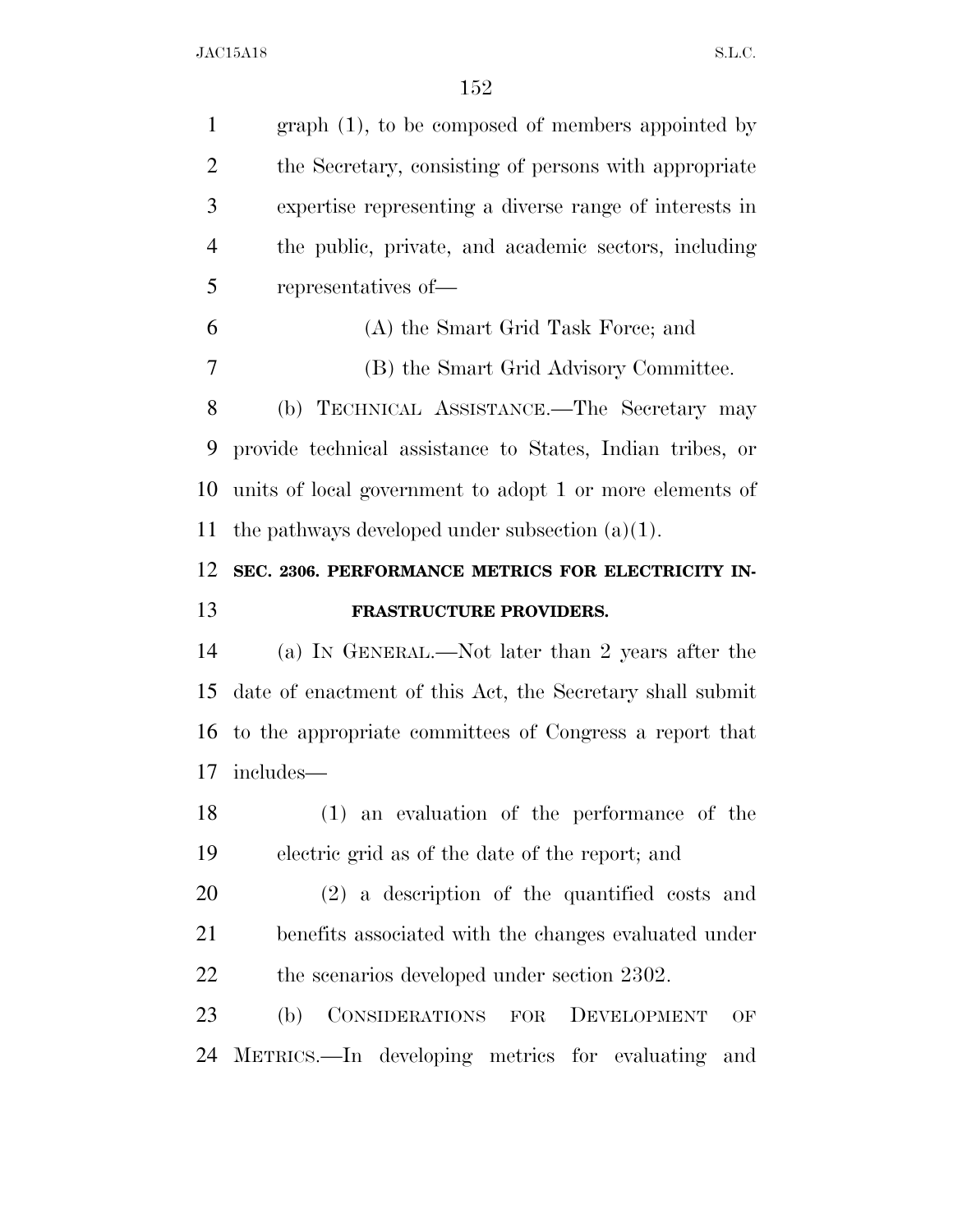quantifying the electric grid under subsection (a), the Sec-retary shall consider—

 (1) standard methodologies for calculating im- provements or deteriorations in the performance metrics, such as reliability, grid efficiency, power quality, consumer satisfaction, sustainability, and fi-nancial incentives;

 (2) standard methodologies for calculating value to ratepayers, including broad economic and related impacts from improvements to the performance metrics;

 (3) appropriate ownership and operating roles for electric utilities that would enable improved per- formance through the adoption of emerging, com- mercially available or advanced grid technologies or solutions, including—

(A) multicustomer micro-grids;

18 (B) distributed energy resources;

(C) energy storage;

(D) electric vehicles;

(E) electric vehicle charging infrastructure;

 (F) integrated information and commu-nications systems; and

 (G) advanced demand management sys-tems; and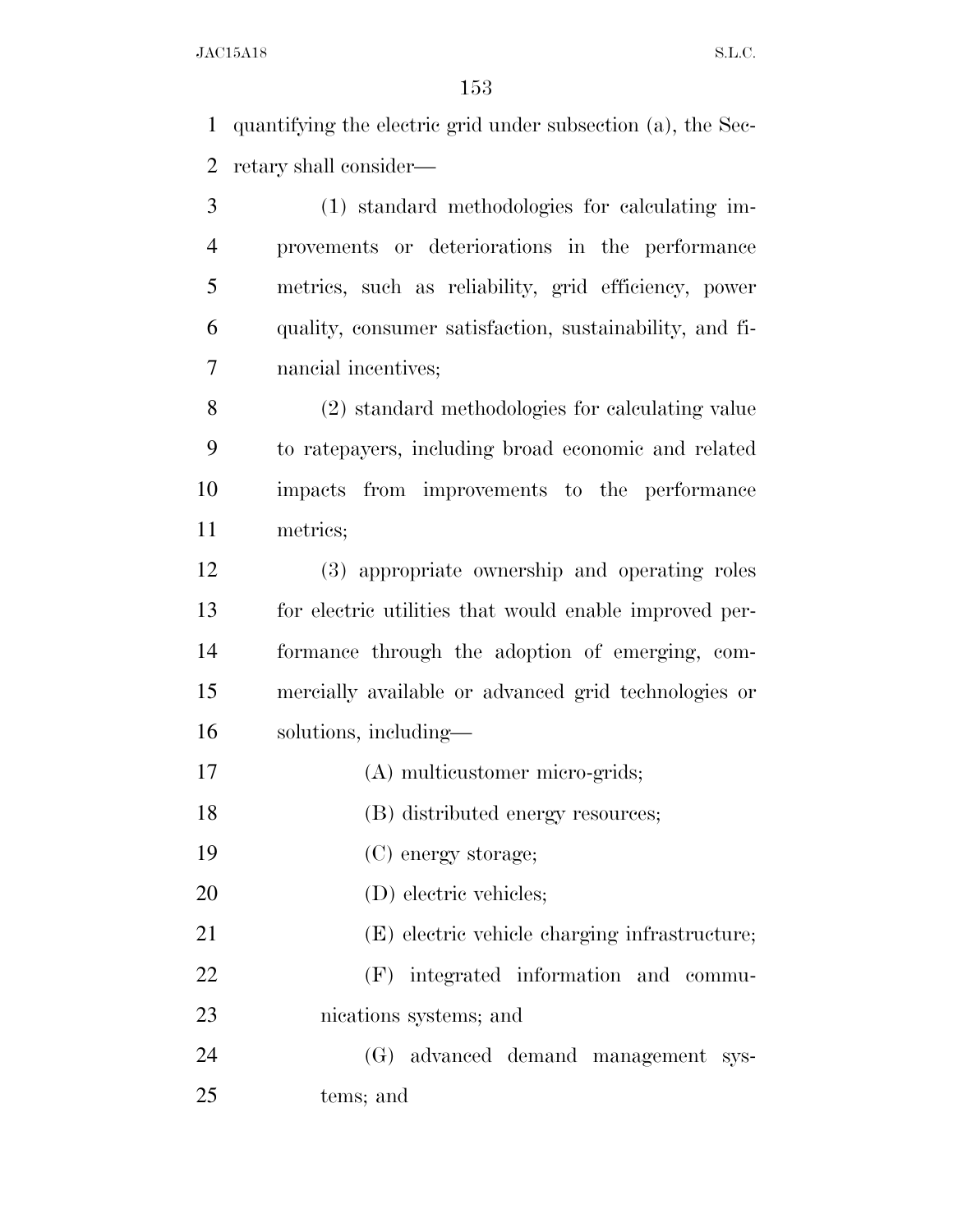| $\mathbf{1}$   | (4) with respect to States, the role of the grid             |
|----------------|--------------------------------------------------------------|
| $\overline{2}$ | operator in enabling a robust future electric system         |
| 3              | to ensure that—                                              |
| $\overline{4}$ | (A) electric utilities remain financially via-               |
| 5              | ble;                                                         |
| 6              | (B) electric utilities make the needed in-                   |
| 7              | vestments that ensure a reliable, secure, and re-            |
| 8              | silient grid; and                                            |
| 9              | (C) costs incurred to transform to an inte-                  |
| 10             | grated grid are allocated and recovered respon-              |
| 11             | sibly, efficiently, and equitably.                           |
| 12             | SEC. 2307. STATE AND REGIONAL ELECTRICITY DISTRIBU-          |
| 13             | TION PLANNING.                                               |
| 14             | (a) IN GENERAL.—Upon the request of a State or               |
| 15             | regional organization, the Secretary shall partner with      |
| 16             | States and regional organizations to facilitate the develop- |
| 17             | ment of State and regional electricity distribution plans    |
| 18             | $by-$                                                        |
| 19             | (1) conducting a resource assessment and anal-               |
| 20             | ysis of future demand and distribution requirements;         |
| 21             | and                                                          |
| 22             | (2) developing open source tools for State and               |
| 23             | regional planning and operations.                            |
| 24             | (b) RISK AND SECURITY ANALYSIS.—The assessment               |
|                |                                                              |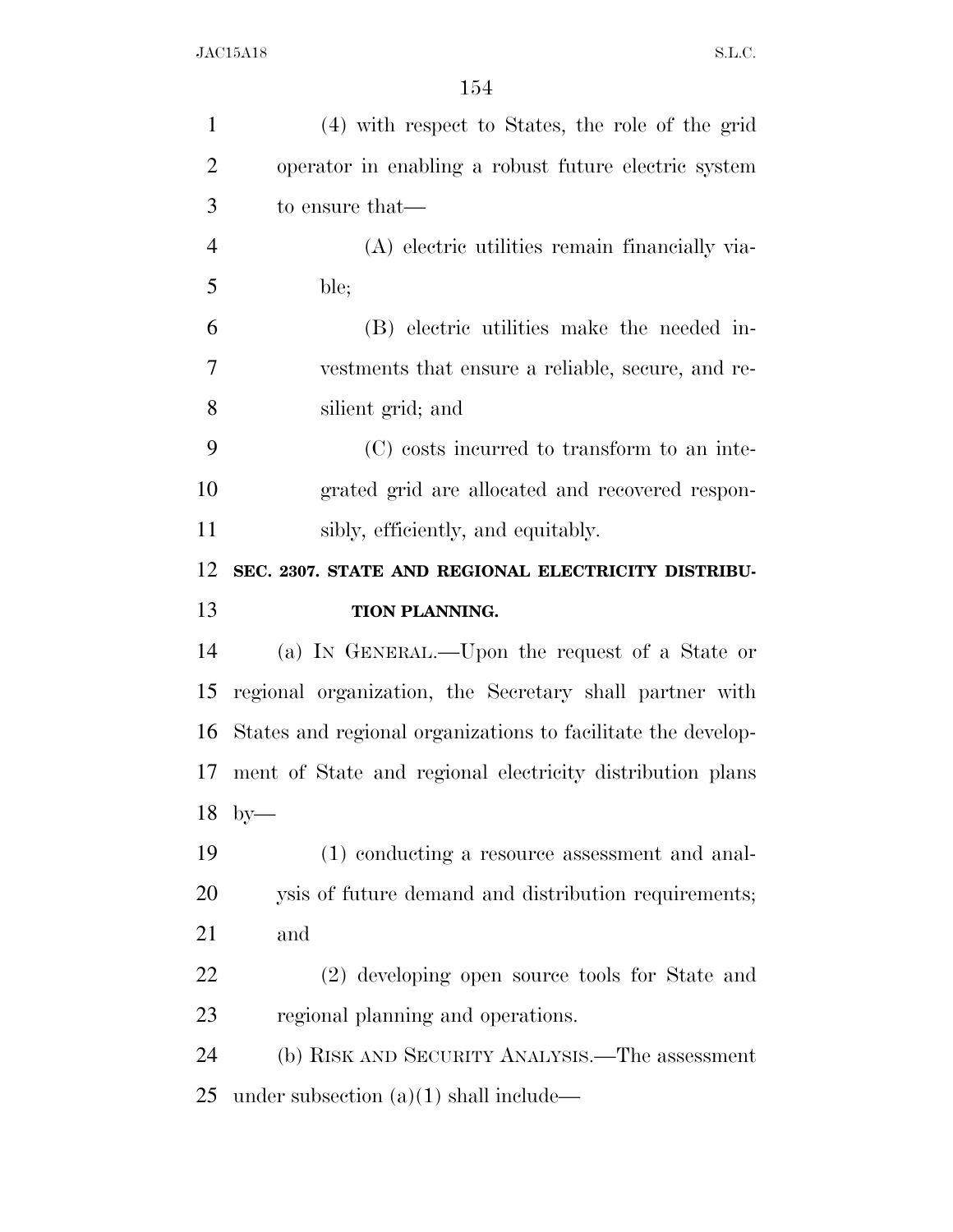| $\mathbf{1}$   | (1) the evaluation of the physical and cyberse-                 |
|----------------|-----------------------------------------------------------------|
| $\overline{2}$ | curity needs of an advanced distribution manage-                |
| 3              | ment system and the integration of distributed en-              |
| $\overline{4}$ | ergy resources; and                                             |
| 5              | (2) advanced use of grid architecture to analyze                |
| 6              | risks in an all-hazards approach that includes com-             |
| 7              | munications infrastructure, control systems architec-           |
| 8              | ture, and power systems architecture.                           |
| 9              | (c) TECHNICAL ASSISTANCE.—For the purpose of de-                |
| 10             | veloping State and regional electricity distribution plans,     |
| 11             | the Secretary shall provide technical assistance to—            |
| 12             | $(1)$ States;                                                   |
| 13             | $(2)$ regional reliability entities; and                        |
| 14             | (3) other distribution asset owners and opera-                  |
| 15             | tors.                                                           |
| 16             | SEC. 2308. AUTHORIZATION OF APPROPRIATIONS.                     |
| 17             | There is authorized to be appropriated to the Sec-              |
|                | 18 retary to carry out sections 2302 through 2307               |
| 19             | $$200,000,000$ for each of fiscal years $2017$ through $2026$ . |
| 20             | SEC. 2309. ELECTRIC TRANSMISSION INFRASTRUCTURE                 |
| 21             | PERMITTING.                                                     |
| 22             | (a) INTERAGENCY RAPID RESPONSE TEAM FOR                         |
| 23             | TRANSMISSION.-                                                  |
| 24             | (1) ESTABLISHMENT.—There is established an                      |
| 25             | interagency rapid response team, to be known as the             |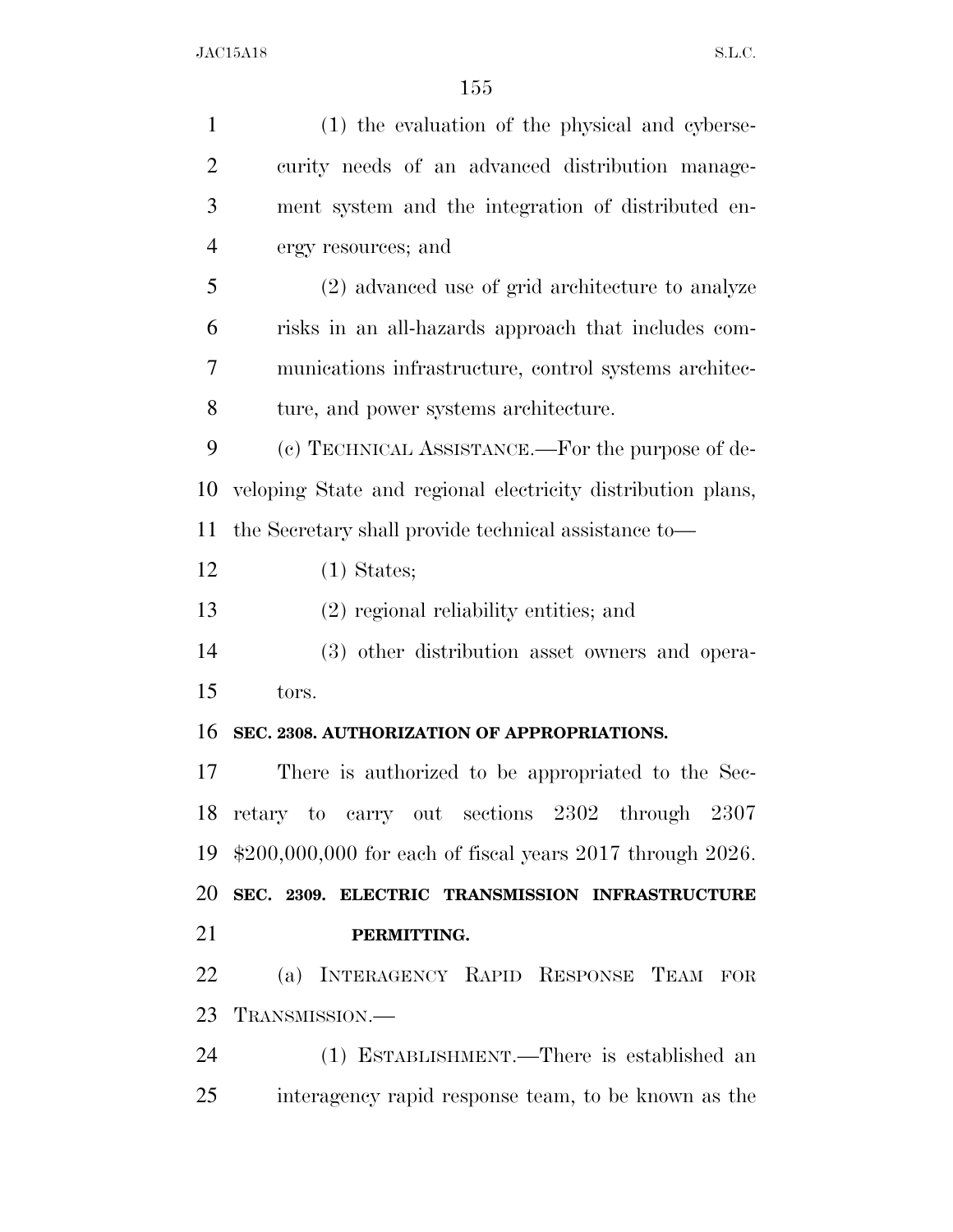| $\mathbf{1}$   | "Interagency Rapid Response Team for Trans-         |
|----------------|-----------------------------------------------------|
| $\overline{2}$ | mission" (referred to in this subsection as the     |
| 3              | "Team"), to expedite and improve the permitting     |
| $\overline{4}$ | process for electric transmission infrastructure on |
| 5              | Federal land and non-Federal land.                  |
| 6              | (2) MISSION.—The mission of the Team shall          |
| 7              | $be$ —                                              |
| 8              | $(A)$ to improve the timeliness and effi-           |
| 9              | ciency of electric transmission infrastructure      |
| 10             | permitting; and                                     |
| 11             | (B) to facilitate the performance of main-          |
| 12             | tenance and upgrades to electric transmission       |
| 13             | lines on Federal land and non-Federal land.         |
| 14             | (3) MEMBERSHIP.—The Team shall be com-              |
| 15             | prised of representatives of—                       |
| 16             | (A) the Federal Energy Regulatory Com-              |
| 17             | mission;                                            |
| 18             | (B) the Department;                                 |
| 19             | (C) the Department of the Interior;                 |
| 20             | (D) the Department of Defense;                      |
| 21             | (E) the Department of Agriculture;                  |
| 22             | (F) the Council on Environmental Quality;           |
| 23             | (G) the Department of Commerce;                     |
| 24             | (H) the Advisory Council on Historic Pres-          |
| 25             | ervation; and                                       |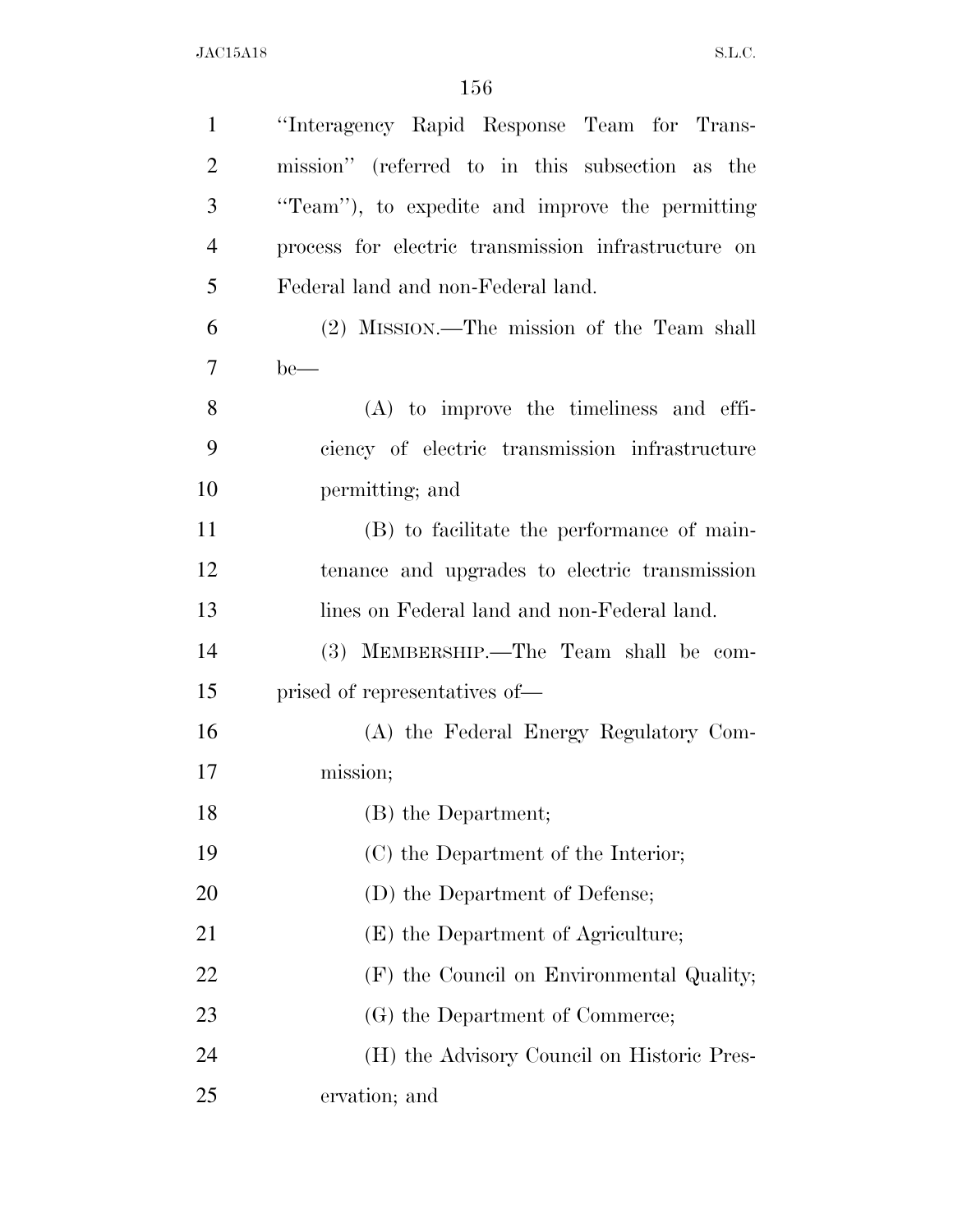| $\mathbf{1}$   | (I) the Environmental Protection Agency.          |
|----------------|---------------------------------------------------|
| $\overline{2}$ | (4) DUTIES.—The Team shall—                       |
| 3              | (A) facilitate coordination and unified envi-     |
| $\overline{4}$ | ronmental documentation among electric trans-     |
| 5              | mission infrastructure project applicants, Fed-   |
| 6              | eral agencies, States, and Indian tribes involved |
| 7              | in the siting and permitting process;             |
| 8              | (B) establish clear timelines for the review      |
| 9              | and coordination of electric transmission infra-  |
| 10             | structure projects by the applicable agencies;    |
| 11             | (C) ensure that each electric transmission        |
| 12             | infrastructure project is posted on the Federal   |
| 13             | permitting transmission tracking system known     |
| 14             | as "e-Trans", including information on the sta-   |
| 15             | tus and anticipated completion date of each       |
| 16             | project; and                                      |
| 17             | (D) regularly notify all participating mem-       |
| 18             | bers of the Team involved in any specific permit  |
| 19             | $of$ —                                            |
| 20             | (i) any outstanding agency action that            |
| 21             | is required with respect to the permit; and       |
| 22             | (ii) any approval or required comment             |
| 23             | that has exceeded statutory or agency             |
| 24             | timelines for completion, including an iden-      |
| 25             | tification of any Federal agency, depart-         |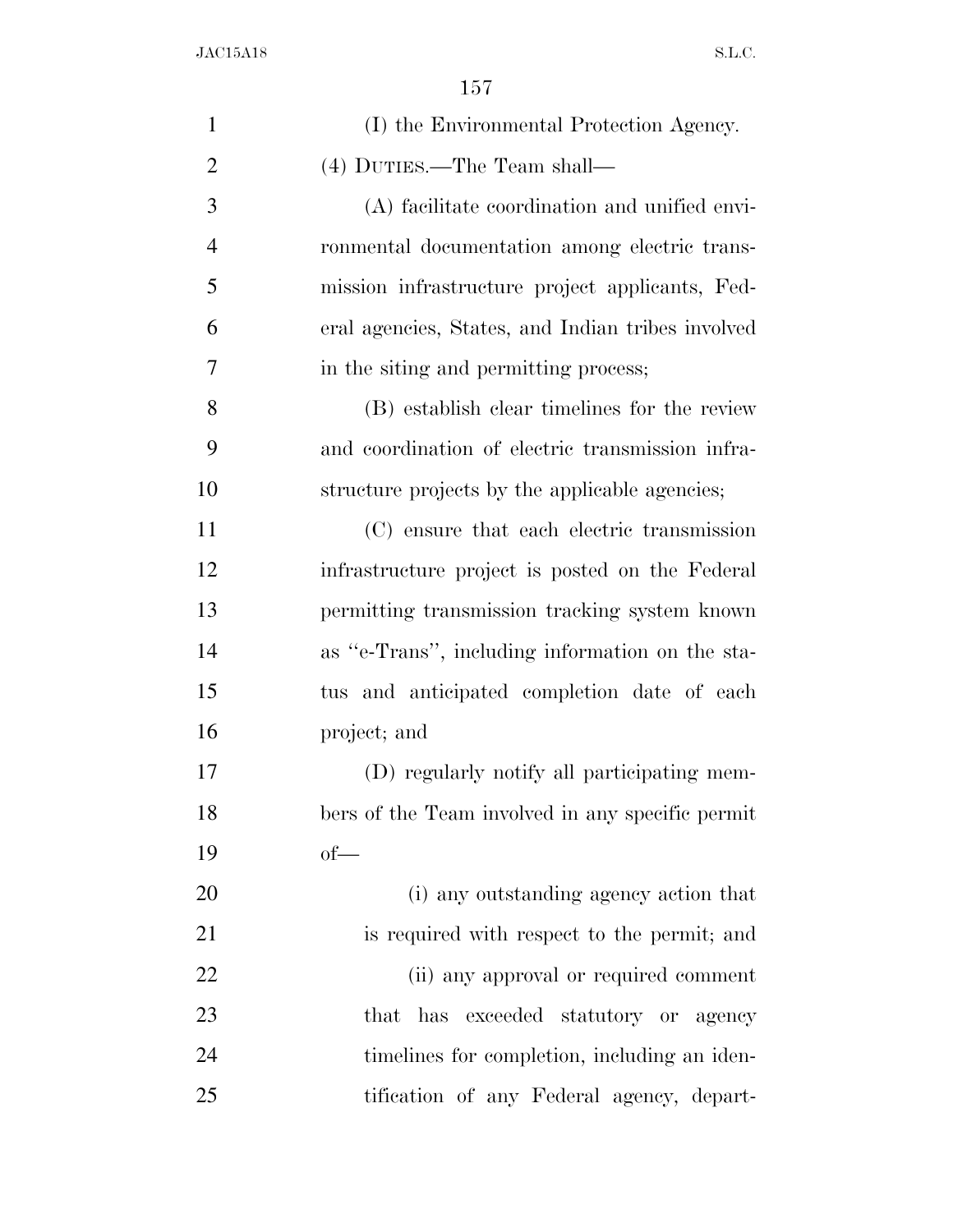ment, or field office that has not met the applicable timeline. (5) ANNUAL REPORTS.—Annually, the Team shall submit to the Committee on Energy and Nat- ural Resources of the Senate and the Committee on Energy and Commerce of the House of Representa- tives a report that describes the average completion time for specific categories of regionally and nation- ally significant transmission projects, based on infor-mation obtained from the applicable Federal agen-

cies.

 (6) USE OF DATA BY OMB.—Using data pro- vided by the Team, the Director of the Office of Management and Budget shall prioritize inclusion of individual electric transmission infrastructure projects on the website operated by the Office of Management and Budget in accordance with section 18 1122 of title 31, United States Code.

(b) TRANSMISSION OMBUDSPERSON.—

 (1) ESTABLISHMENT.—To enhance and ensure the reliability of the electric grid, there is established within the Council on Environmental Quality the po- sition of Transmission Ombudsperson (referred to in this subsection as the ''Ombudsperson''), to provide a unified point of contact for—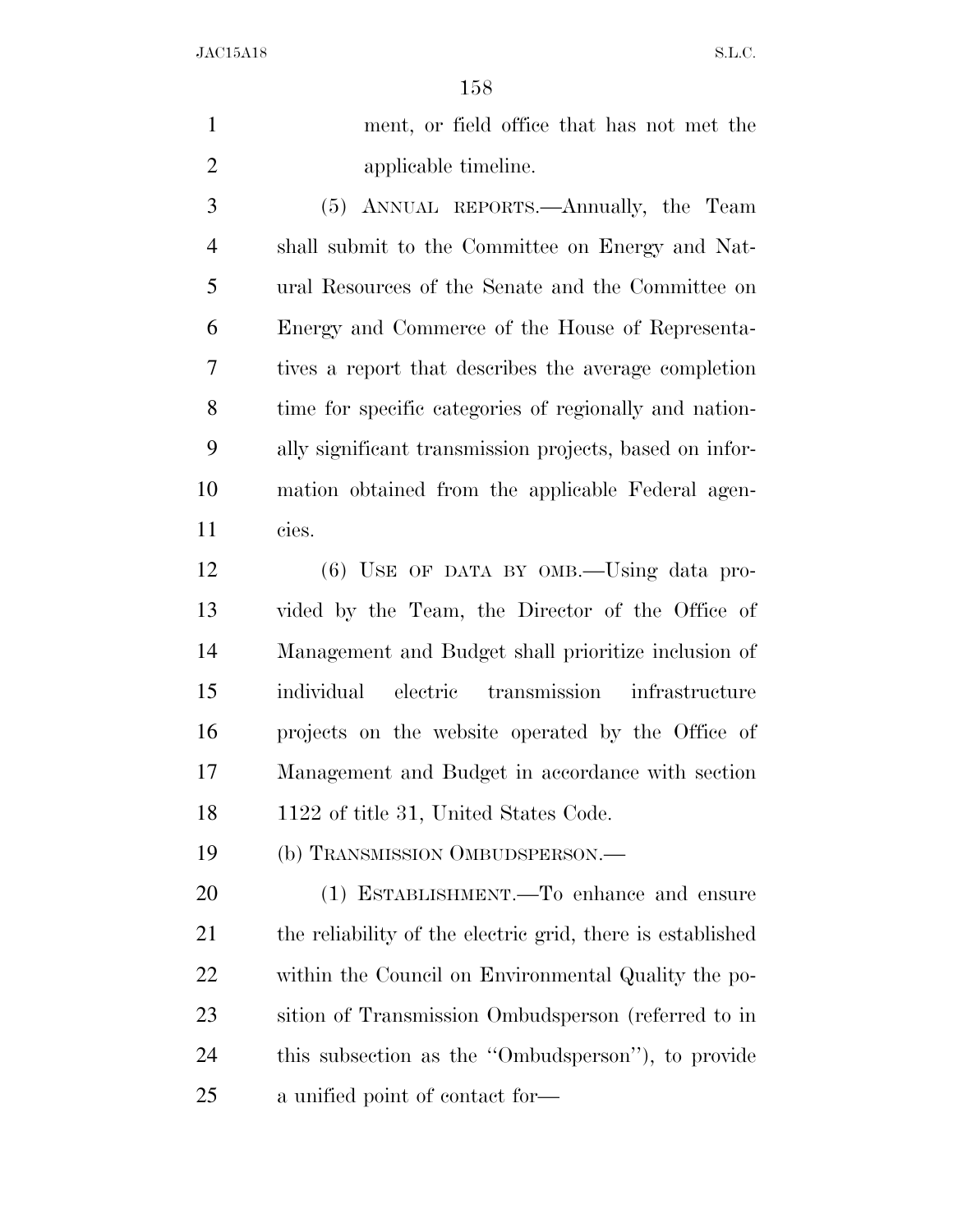| $\mathbf{1}$   | (A) resolving interagency or intra-agency           |
|----------------|-----------------------------------------------------|
| $\overline{2}$ | issues or delays with respect to electric trans-    |
| 3              | mission infrastructure permits; and                 |
| $\overline{4}$ | (B) receiving and resolving complaints              |
| 5              | from parties with outstanding or in-process ap-     |
| 6              | plications relating to electric transmission infra- |
| 7              | structure.                                          |
| 8              | (2) DUTIES.—The Ombudsperson shall—                 |
| 9              | $(A)$ establish a process for-                      |
| 10             | (i) facilitating the permitting process             |
| 11             | for performance of maintenance and up-              |
| 12             | grades to electric transmission lines on            |
| 13             | Federal land and non-Federal land, with a           |
| 14             | special emphasis on facilitating access for         |
| 15             | immediate maintenance, repair, and vege-            |
| 16             | tation management needs;                            |
| 17             | (ii) resolving complaints filed with the            |
| 18             | Ombudsperson with respect to in-process             |
| 19             | electric transmission infrastructure per-           |
| 20             | mits; and                                           |
| 21             | (iii) issuing recommended resolutions               |
| 22             | to address the complaints filed with the            |
| 23             | Ombudsperson; and                                   |
| 24             | (B) hear, compile, and share any com-               |
| 25             | plaints filed with Ombudsperson relating to in-     |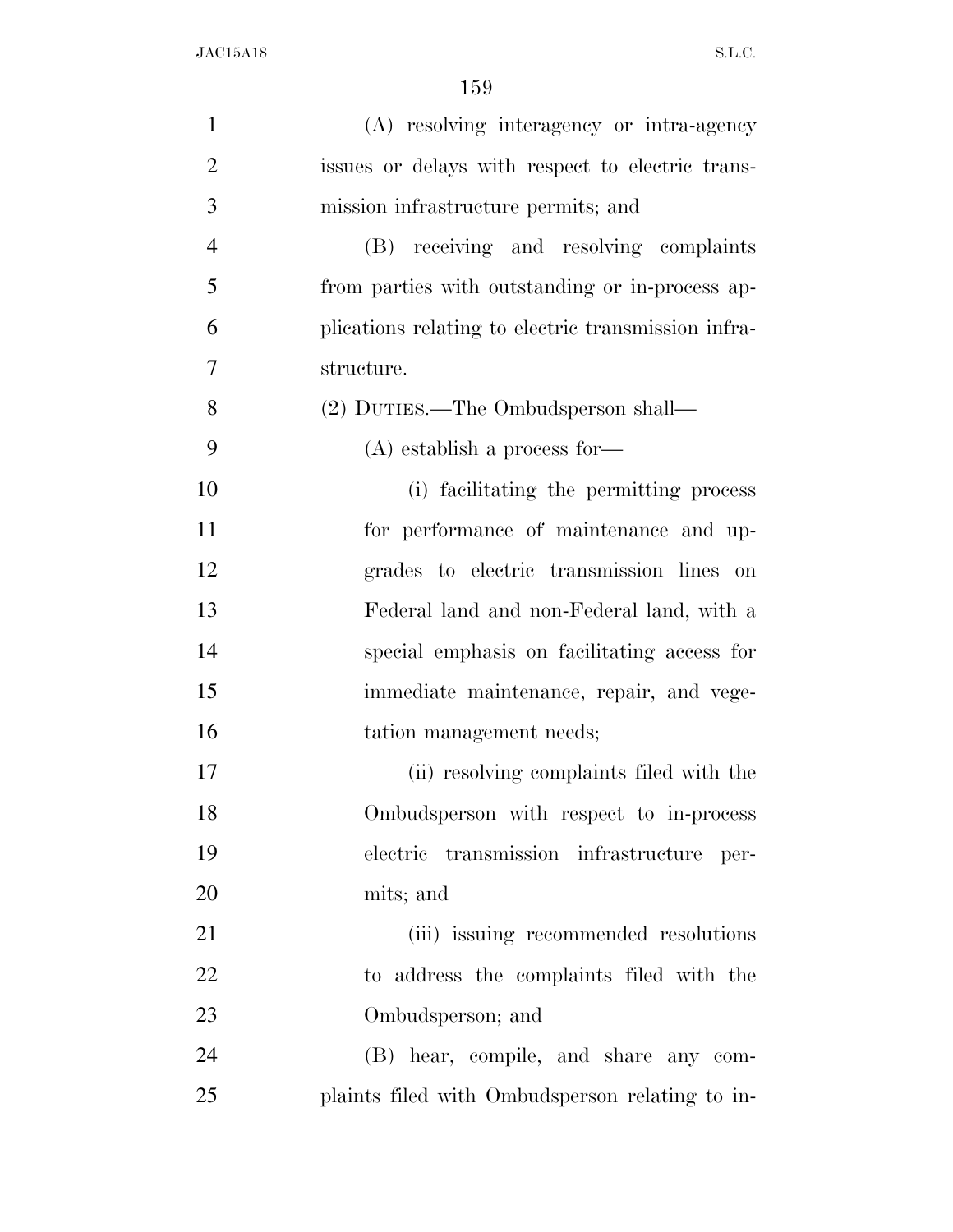process electric transmission infrastructure per-mits.

 (c) AGREEMENTS.—The Secretary of the Interior, with respect to public lands (as defined in section 103(e) of the Federal Land Policy and Management Act (43 U.S.C. 1702(e))), and the Secretary of Agriculture, with respect to National Forest System land, shall enter into an agreement with the Federal department or agency holding any existing right-of-way on public lands or Na- tional Forest system lands granted prior to October 21, 1976, to ensure the continued use of the right-of-way for the transmission of electric energy across such lands, in- cluding vegetation management agreements, where appli-cable.

# **SEC. 2310. REPORT BY TRANSMISSION ORGANIZATIONS ON DISTRIBUTED ENERGY RESOURCES AND**

**MICRO-GRID SYSTEMS.** 

(a) DEFINITIONS.—In this section:

 (1) DISTRIBUTED ENERGY RESOURCE.—The term ''distributed energy resource'' means an elec-21 tricity supply resource that, as permitted by State law—

23  $(A)(i)$  is interconnected to the electric sys- tem operated by a transmission organization at or below 69kV; and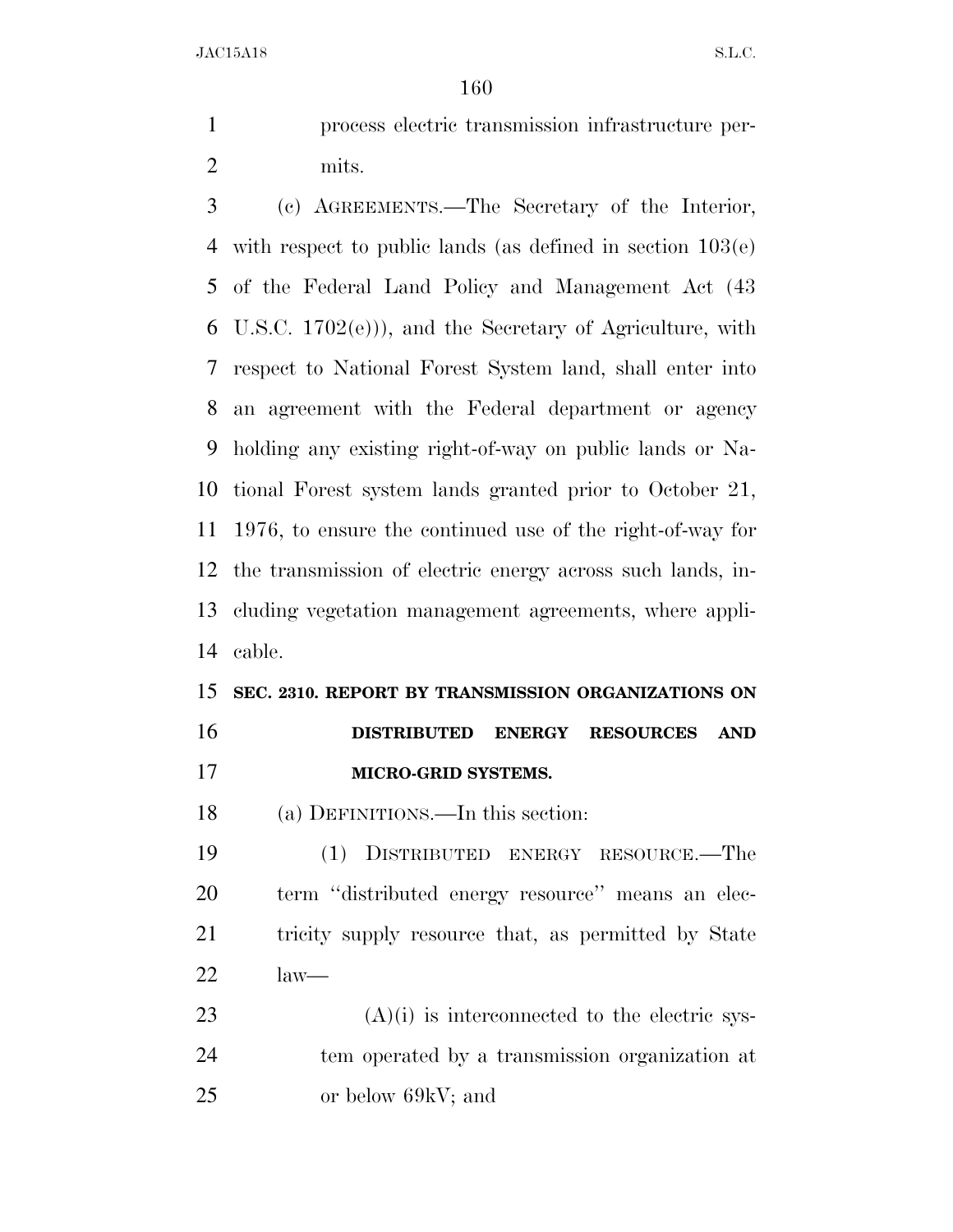| $\mathbf{1}$   | (ii) is subject to dispatch by the trans-            |
|----------------|------------------------------------------------------|
| $\overline{2}$ | mission organization; and                            |
| 3              | $(B)(i)$ generates electricity using any pri-        |
| $\overline{4}$ | mary energy source, including solar energy and       |
| 5              | other renewable resources; or                        |
| 6              | (ii) stores energy and is capable of sup-            |
| 7              | plying electricity to the electric system operated   |
| 8              | by the transmission organization from the stor-      |
| 9              | age reservoir.                                       |
| 10             | (2) ELECTRIC GENERATING CAPACITY<br>$RE-$            |
| 11             | source.—The term "electric generating capacity re-   |
| 12             | source" means an electric generating resource, as    |
| 13             | measured by the maximum load-carrying ability of     |
| 14             | the resource, exclusive of station use and planned,  |
| 15             | unplanned, or other outage or derating, that is sub- |
| 16             | ject to dispatch by a transmission organization to   |
| 17             | meet the resource adequacy needs of the systems op-  |
| 18             | erated by the transmission organization.             |
| 19             | (3) MICRO-GRID SYSTEM.—The term "micro-              |
| 20             | grid system" means an electrically distinct system   |
| 21             | under common control that—                           |
| 22             | (A) serves an electric load at or below              |
| 23             | 69kV from a distributed energy resource or           |
| 24             | electric generating capacity resource; and           |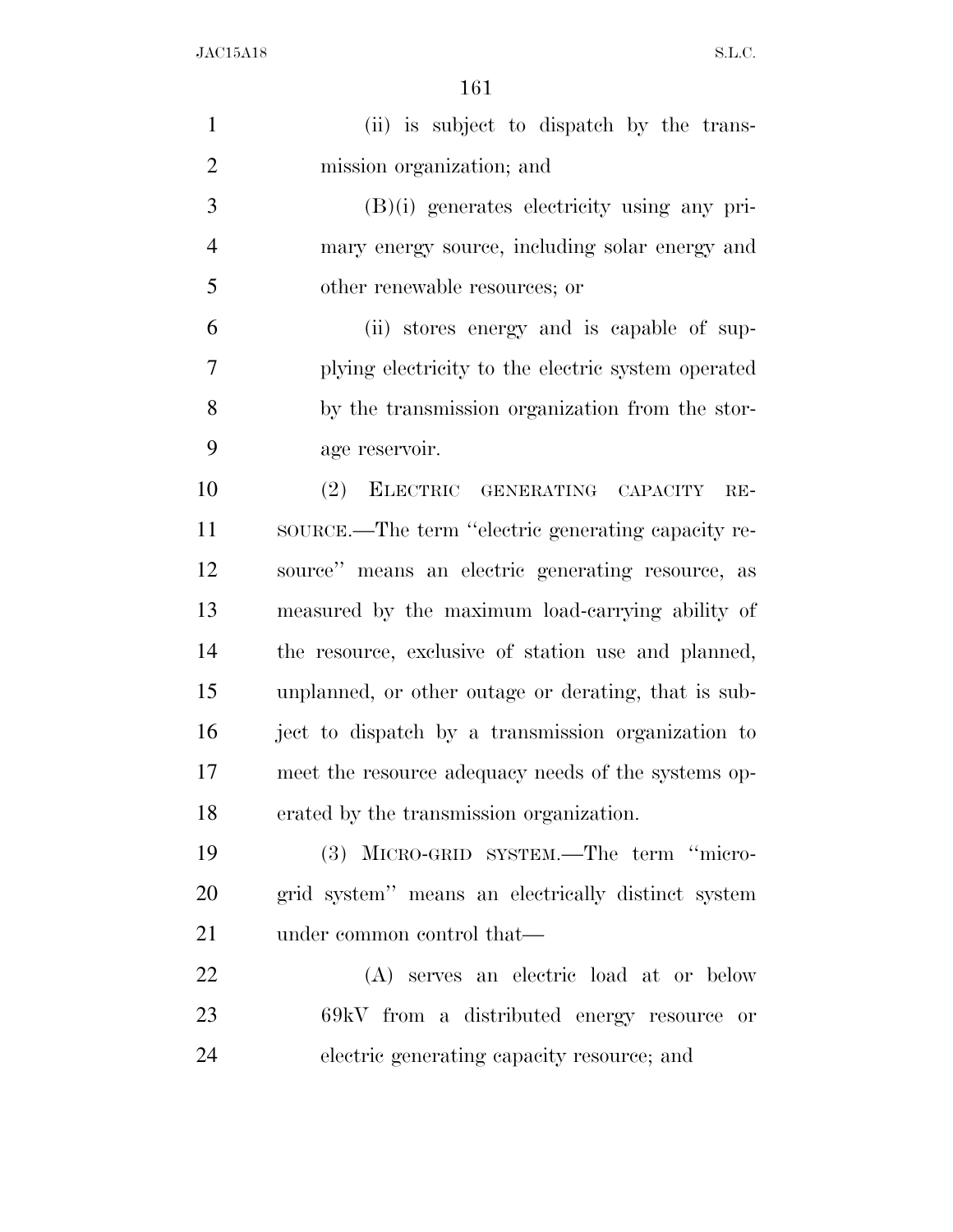(B) is subject to dispatch by a trans-mission organization.

 (4) TRANSMISSION ORGANIZATION.—The term ''transmission organization'' has the meaning given the term in section 3 of the Federal Power Act (16 U.S.C. 796).

(b) REPORT.—

 (1) NOTICE.—Not later than 14 days after the date of enactment of this section, the Commission shall submit to each transmission organization no- tice that the transmission organization is required to file with the Commission a report in accordance with paragraph (2).

 (2) REPORT.—Not later than 180 days after the date on which a transmission organization re- ceives a notice under paragraph (1), the trans- mission organization shall submit to the Commission a report that—

 (A)(i) identifies distributed energy re- sources and micro-grid systems that are subject to dispatch by the transmission organization as of the date of the report; and

 (ii) describes the fuel sources and oper- ational characteristics of such distributed en-ergy resources and micro-grid systems, includ-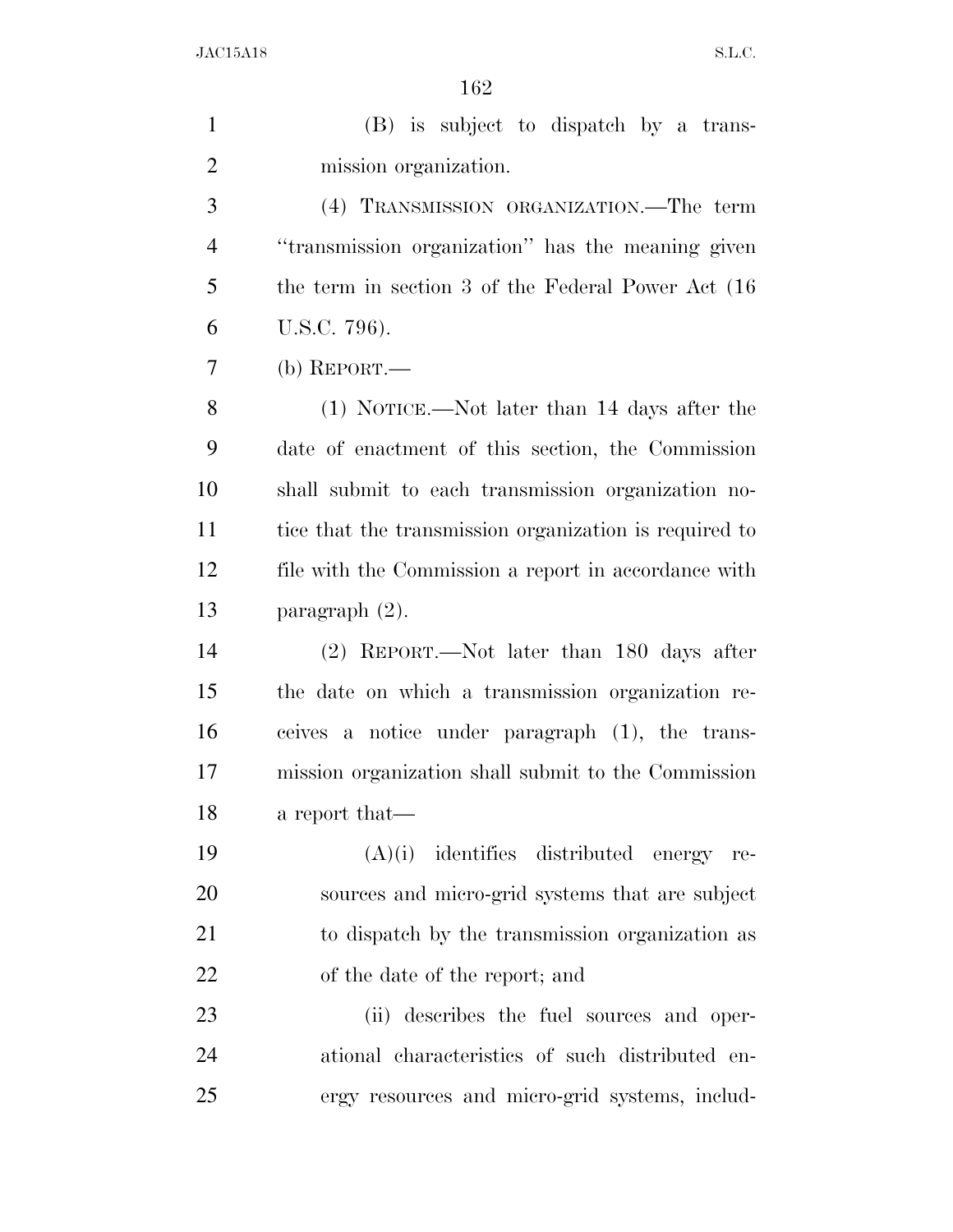ing, to the extent practicable, a discussion of the benefits and costs associated with the dis- tributed energy resources and micro-grid sys-4 tems identified under clause (i); (B) evaluates, with due regard for oper- ational and economic benefits and costs, the po- tential for distributed energy resources and micro-grid systems to be deployed to the trans- mission organization over the short- and long- term periods in the planning cycle of the trans- mission organization; and (C) identifies— (i) over the short- and long-term peri- ods in the planning cycle of the trans- mission organization, barriers to the de- ployment to the transmission organization of distributed energy resources and micro- grid systems; and (ii) potential changes to the oper- ational requirements for, or charges associ- ated with, the interconnection of distrib- uted energy resources and micro-grid sys- tems to the transmission organization that would reduce the barriers identified under clause (i).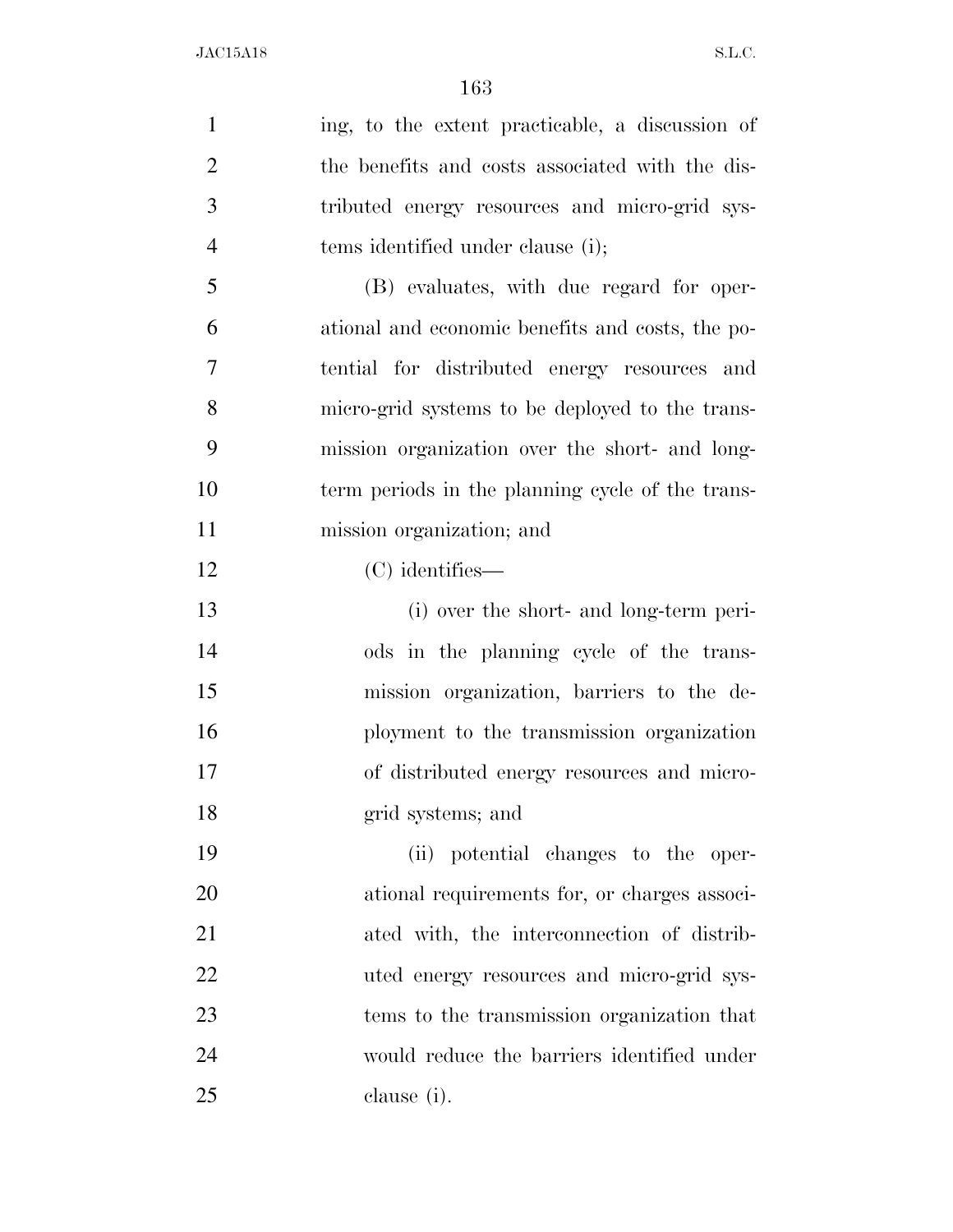#### **SEC. 2311. NET METERING STUDY GUIDANCE.**

 Title XVIII of Energy Policy Act of 2005 (Public Law 109–58; 119 Stat. 1122) is amended by adding at the end the following:

## **''SEC. 1841. NET METERING STUDY GUIDANCE.**

 ''(a) IN GENERAL.—The Secretary shall issue guid- ance on criteria required to be included in studies of net metering to be conducted by the Department.

 ''(b) REQUIREMENTS.—The guidance issued under subsection (a) shall clarify without prejudice to other study criteria that any study of net metering conducted by the Department shall—

## 13 ''(1) be publicly available; and

14  $\frac{1}{2}$  assess benefits and costs of net metering, including—

16  $\frac{16}{16}$   $\frac{16}{16}$  load data, including hourly profiles;

17  $\text{``(B)}$  distributed generation production data;

 ''(C) best available technology, including inverter capability; and

21  $''(D)$  benefits and costs of renewables de-ployment, including—

23  $\frac{1}{1}$  environmental benefits;

 ''(ii) changes in electric system reli-ability;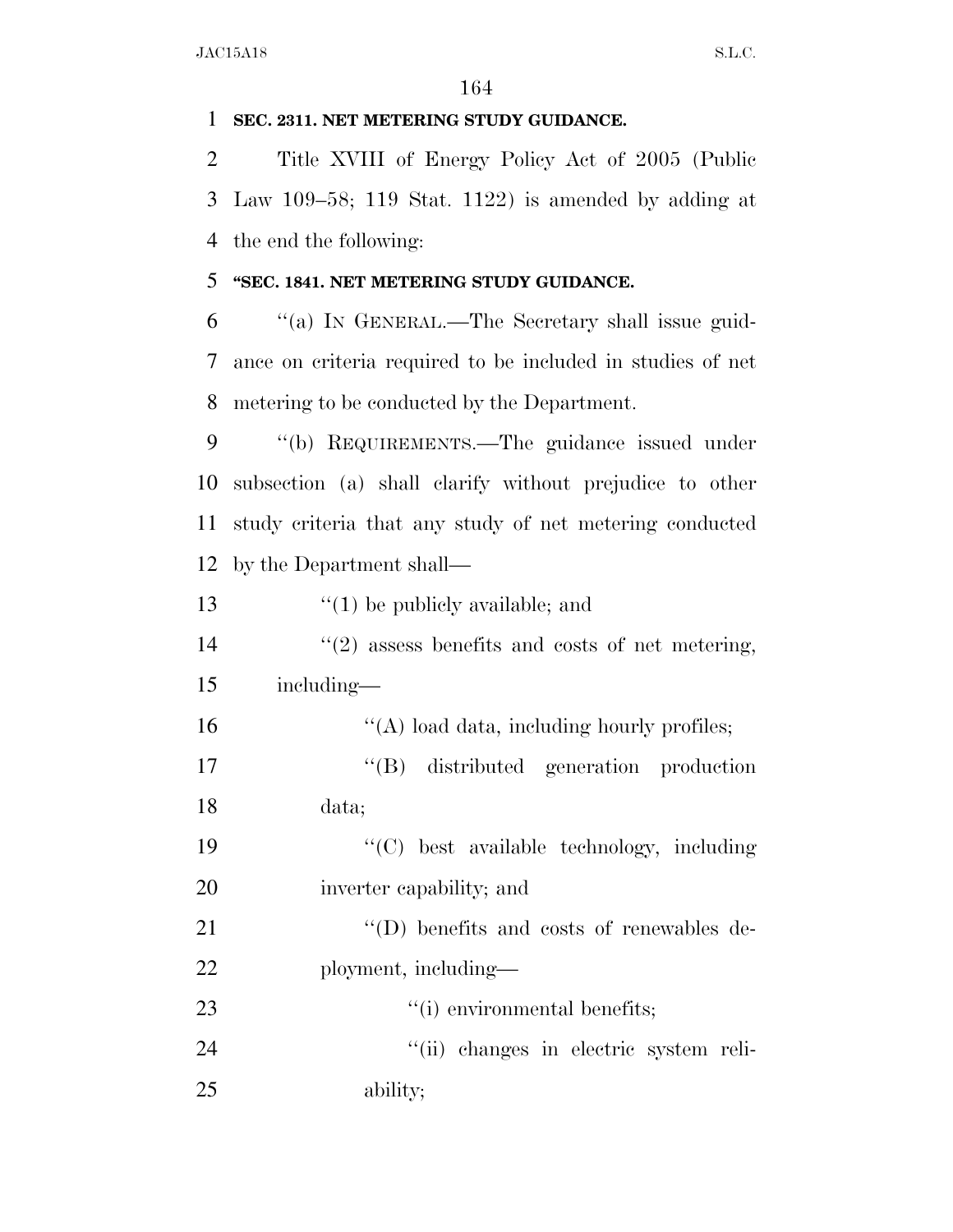| $\mathbf{1}$   | "(iii) changes in peak power require-             |
|----------------|---------------------------------------------------|
| $\overline{2}$ | ments;                                            |
| 3              | "(iv) provision of ancillary services,            |
| $\overline{4}$ | including reactive power;                         |
| 5              | $f'(v)$ changes in power quality;                 |
| 6              | "(vi) changes in land-use effects;                |
| 7              | "(vii) changes in right-of-way acquisi-           |
| 8              | tion costs;                                       |
| 9              | "(viii) changes in vulnerability to ter-          |
| 10             | rorism; and                                       |
| 11             | "(ix) changes in infrastructure resil-            |
| 12             | ience.".                                          |
| 13             | <b>Subtitle E-Computing</b>                       |
| 14             | SEC. 2401. EXASCALE COMPUTER RESEARCH PROGRAM.    |
| 15             | (a) RENAMING OF ACT.-                             |
| 16             | (1) IN GENERAL.—Section 1 of the Department       |
| 17             |                                                   |
|                | of Energy High-End Computing Revitalization Act   |
| 18             | of 2004 (15 U.S.C. 5501 note; Public Law 108–     |
| 19             | 423) is amended by striking "Department of Energy |
| 20             | High-End Computing Revitalization Act of 2004"    |
| 21             | and inserting "Exascale Computing Act of 2015".   |
| 22             | CONFORMING<br>AMENDMENT.—Section<br>(2)           |
| 23             | $976(a)(1)$ of the Energy Policy Act of 2005 (42) |
| 24             | U.S.C. $16316(1)$ is amended by striking "Depart- |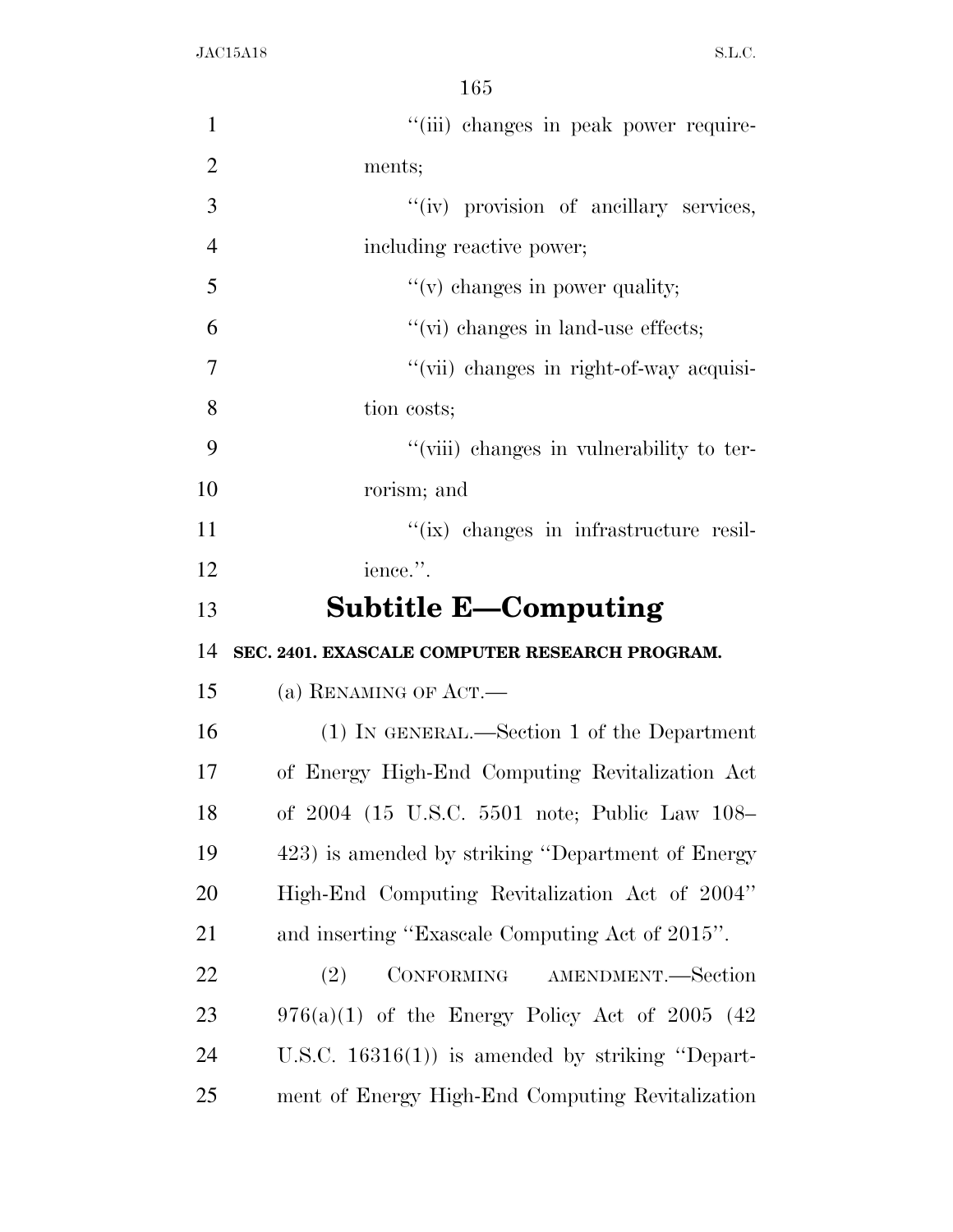| $\mathbf{1}$   | Act of 2004" and inserting "Exascale Computing"         |
|----------------|---------------------------------------------------------|
| $\overline{2}$ | Act of $2015$ ".                                        |
| 3              | (b) DEFINITIONS.—Section 2 of the Exascale Com-         |
| $\overline{4}$ | puting Act of $2015$ (15 U.S.C. 5541) is amended—       |
| 5              | $(1)$ by redesignating paragraphs $(2)$ through         |
| 6              | $(5)$ as paragraphs $(3)$ through $(6)$ , respectively; |
| 7              | $(2)$ by striking paragraph $(1)$ and inserting the     |
| 8              | following:                                              |
| 9              | "(1) DEPARTMENT.—The term 'Department'                  |
| 10             | means the Department of Energy.                         |
| 11             | $\cdot\cdot(2)$ EXASCALE COMPUTING.—The<br>term         |
| 12             | 'exascale computing' means computing through the        |
| 13             | use of a computing machine that performs near or        |
| 14             | above 10 to the 18th power floating point operations    |
| 15             | per second."; and                                       |
| 16             | $(3)$ in paragraph $(6)$ (as redesignated by para-      |
| 17             | graph $(1)$ ), by striking ", acting through the Direc- |
| 18             | tor of the Office of Science of the Department of       |
| 19             | Energy".                                                |
| 20             | (c) DEPARTMENT OF ENERGY HIGH-END COM-                  |
| 21             | PUTING RESEARCH AND DEVELOPMENT PROGRAM.-Sec-           |
| 22             | tion 3 of the Exascale Computing Act of 2015 (15 U.S.C. |
| 23             | $5542$ ) is amended—                                    |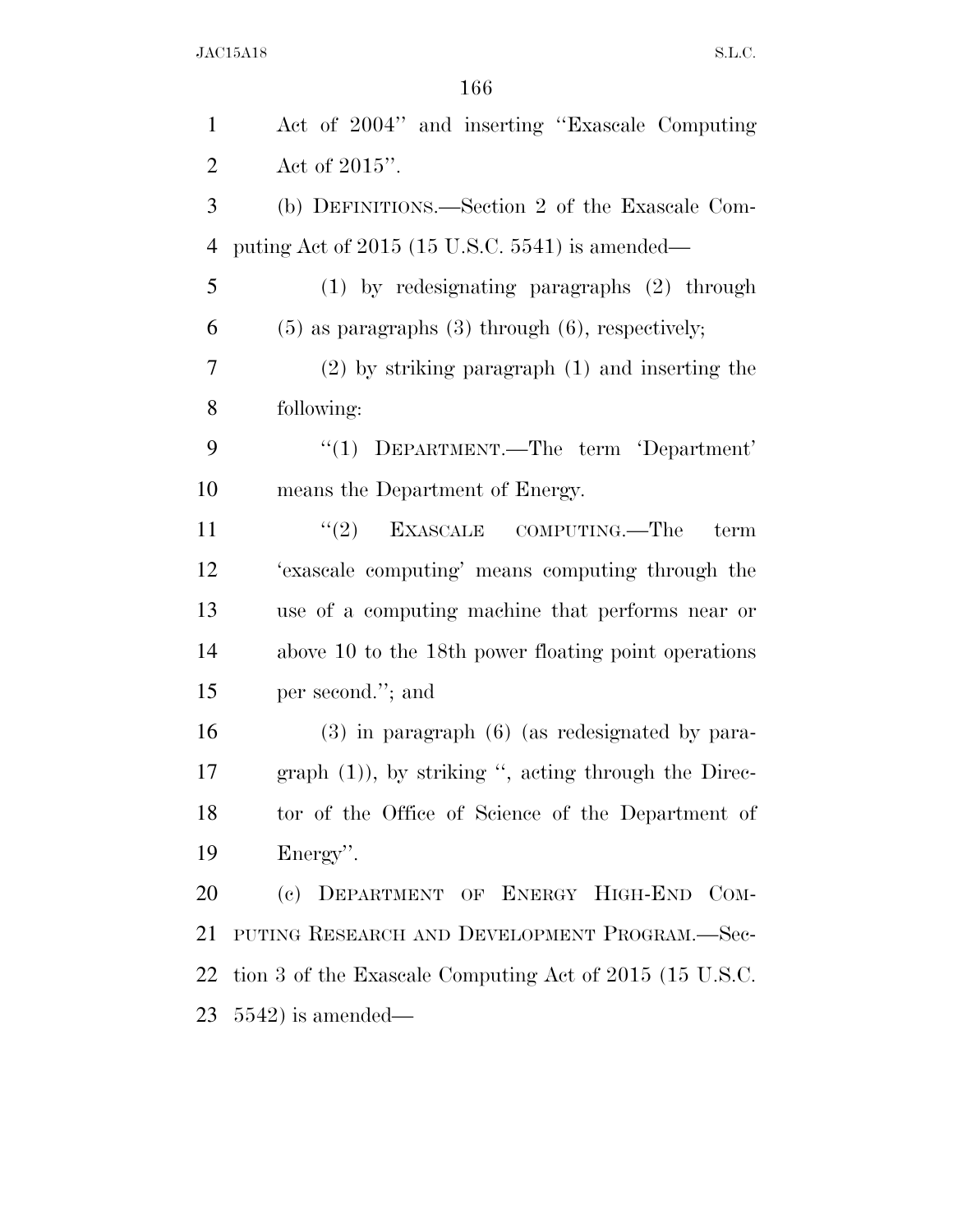| $\mathbf{1}$   | (1) in subsection (a)(1), by striking "program"     |
|----------------|-----------------------------------------------------|
| $\overline{2}$ | and inserting "coordinated program across the De-   |
| 3              | partment";                                          |
| $\overline{4}$ | $(2)$ in subsection $(b)(2)$ , by striking ", which |
| 5              | may" and all that follows through "architectures";  |
| 6              | and                                                 |
| $\overline{7}$ | (3) by striking subsection (d) and inserting the    |
| 8              | following:                                          |
| 9              | "(d) EXASCALE COMPUTING PROGRAM.-                   |
| 10             | "(1) IN GENERAL.—The Secretary shall con-           |
| 11             | duct a research program (referred to in this sub-   |
| 12             | section as the 'Program') to develop 2 or more      |
| 13             | exascale computing machine architectures to pro-    |
| 14             | mote the missions of the Department.                |
| 15             | $``(2)$ IMPLEMENTATION.—                            |
| 16             | "(A) IN GENERAL.—In carrying out the                |
| 17             | Program, the Secretary shall—                       |
| 18             | "(i) establish 2 or more National Lab-              |
| 19             | oratory partnerships with industry part-            |
| 20             | ners and institutions of higher education           |
| 21             | for the research and development of 2 or            |
| 22             | computing architectures<br>exascale<br>more         |
| 23             | across all applicable organizations of the          |
| 24             | Department; and                                     |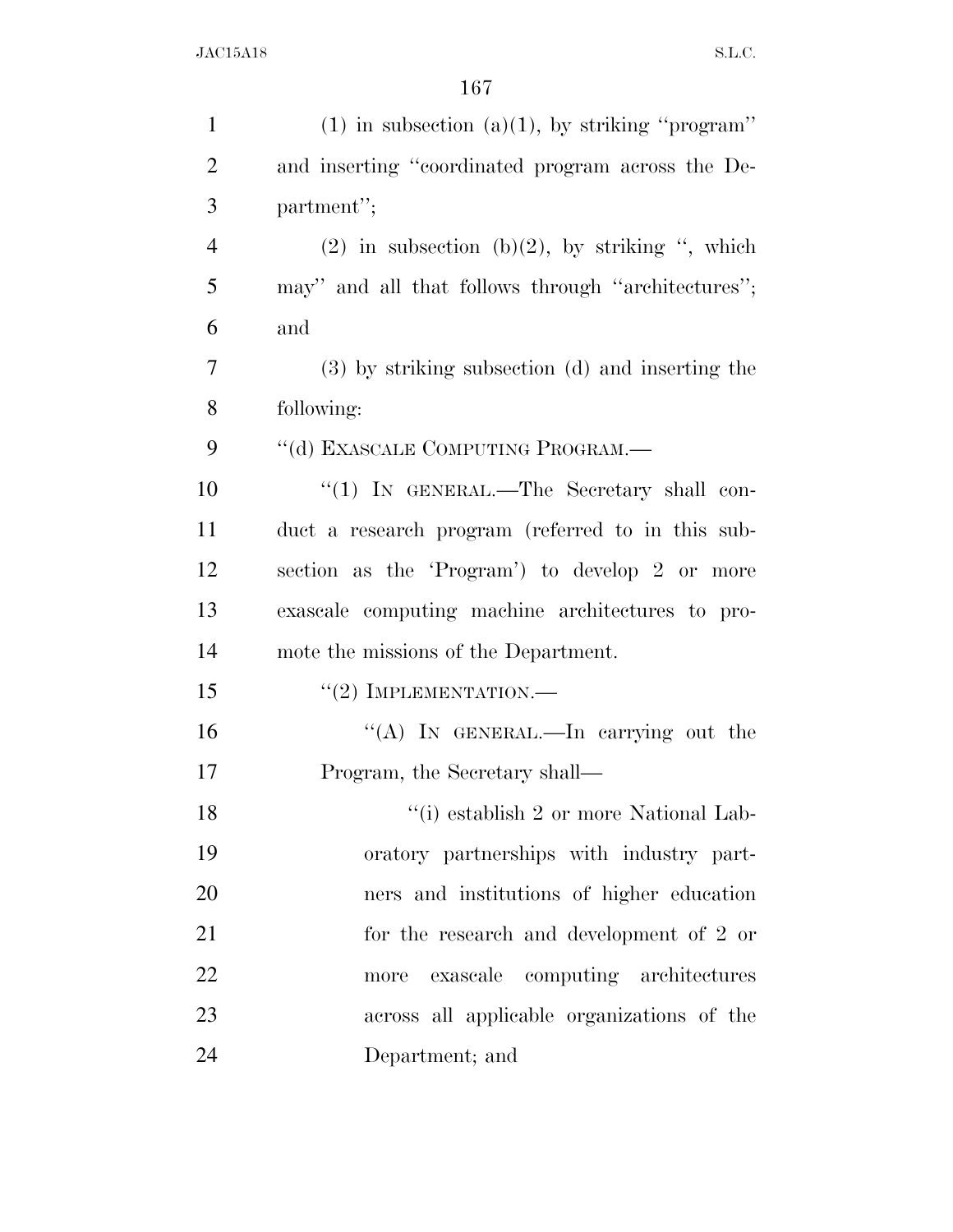| $\mathbf{1}$   | "(ii) provide, as appropriate, on a              |
|----------------|--------------------------------------------------|
| $\overline{2}$ | competitive, merit-reviewed basis, access        |
| 3              | for researchers in industries in the United      |
| $\overline{4}$ | States, institutions of higher education,        |
| 5              | National Laboratories, and other Federal         |
| 6              | agencies to the exascale computing systems       |
| $\overline{7}$ | developed pursuant to clause (i).                |
| 8              | "(B) SELECTION OF PARTNERS.—The Sec-             |
| 9              | retary shall select members for the partnerships |
| 10             | with the computing facilities of the Department  |
| 11             | under subparagraph (A) through a competitive,    |
| 12             | peer-review process.                             |
| 13             | "(3) CODESIGN AND APPLICATION DEVELOP-           |
| 14             | MENT.                                            |
| 15             | "(A) IN GENERAL.—The Secretary shall             |
| 16             | carry out the Program through an integration     |
| 17             | of applications, computer science, applied math- |
| 18             | ematics, and computer hardware architecture      |
| 19             | using the partnerships established pursuant to   |
| 20             | paragraph $(2)$ to ensure that, to the maximum   |
| 21             | extent practicable, 2 or more exascale com-      |
| 22             | puting machine architectures are capable of      |
| 23             | solving Department target applications and       |
| 24             | broader scientific problems.                     |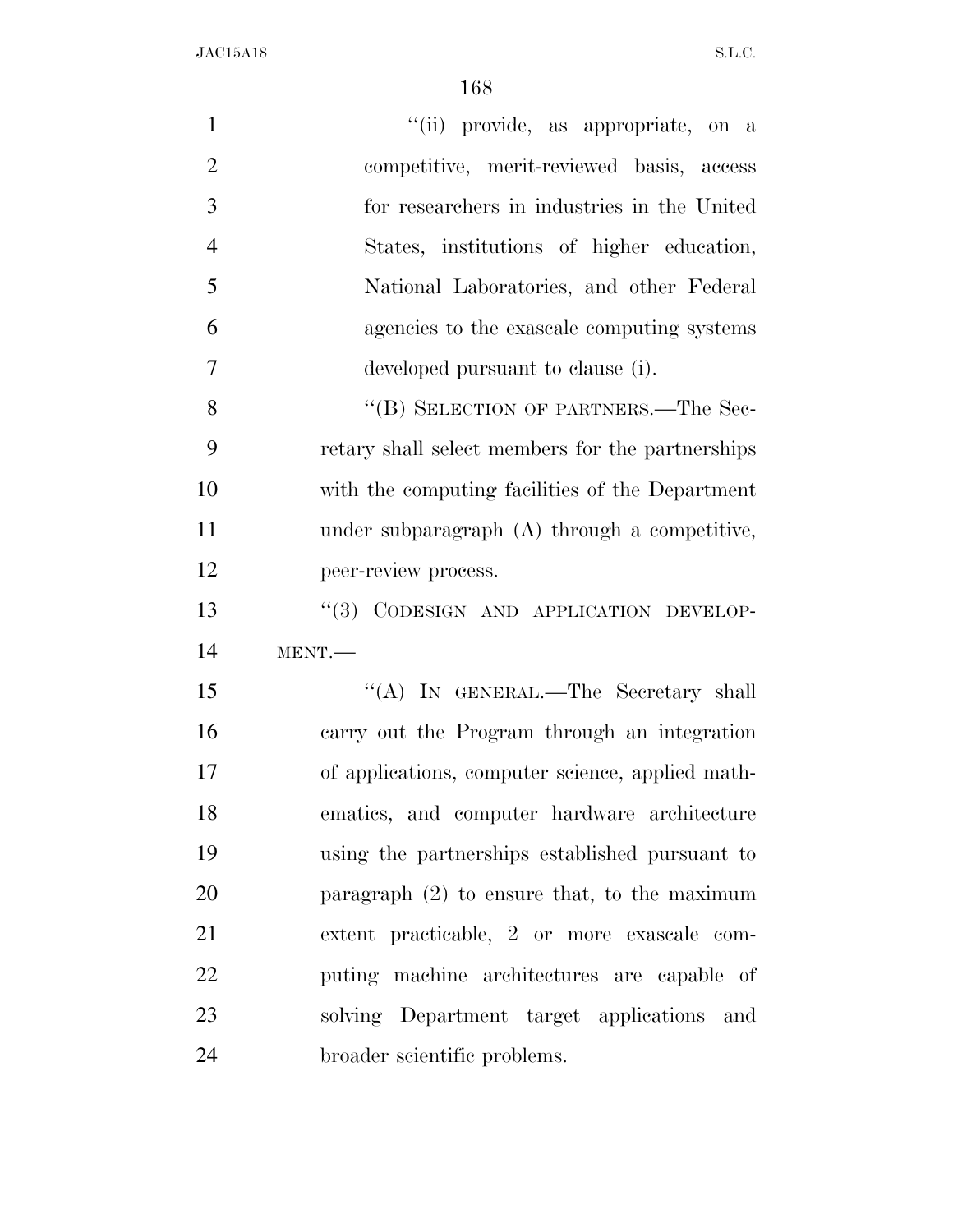| $\mathbf{1}$   | "(B) REPORT.—The Secretary shall sub-              |
|----------------|----------------------------------------------------|
| $\overline{2}$ | mit to Congress a report on how the integration    |
| 3              | under subparagraph $(A)$ is furthering applica-    |
| $\overline{4}$ | tion science data and computational workloads      |
| 5              | across application interests, including national   |
| 6              | security, material science, physical science, cy-  |
| 7              | bersecurity, biological science, the Materials Ge- |
| 8              | nome and BRAIN Initiatives of the President,       |
| 9              | advanced manufacturing, and the national elec-     |
| 10             | tric grid.                                         |
| 11             | $``(4)$ PROJECT REVIEW.—                           |
| 12             | "(A) IN GENERAL.—The exascale architec-            |
| 13             | tures developed pursuant to partnerships estab-    |
| 14             | lished pursuant to paragraph (2) shall be re-      |
| 15             | viewed through a project review process.           |
| 16             | "(B) REPORT.—Not later than 90 days                |
| 17             | after the date of enactment of this subsection,    |
| 18             | the Secretary shall submit to Congress a report    |
| 19             | $on$ —                                             |
| 20             | "(i) the results of the review con-                |
| 21             | ducted under subparagraph $(A)$ ; and              |
| 22             | "(ii) the coordination and manage-                 |
| 23             | ment of the Program to ensure an inte-             |
| 24             | grated research program across the De-             |
| 25             | partment.                                          |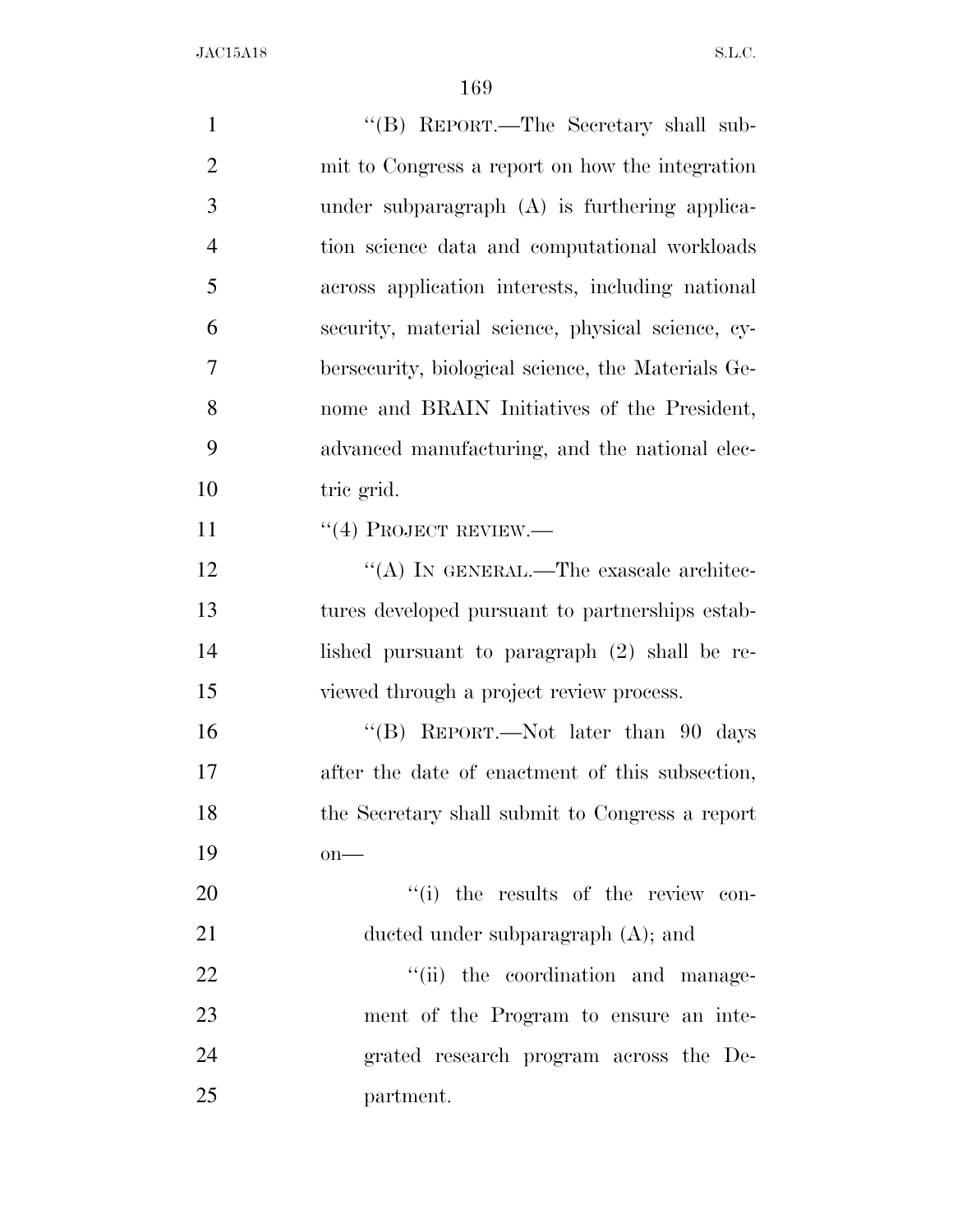| $\mathbf{1}$   | $``(5)$ ANNUAL REPORTS.—At the time of the           |
|----------------|------------------------------------------------------|
| $\overline{2}$ | budget submission of the Department for each fiscal  |
| 3              | year, the Secretary, in consultation with the mem-   |
| $\overline{4}$ | bers of the partnerships established pursuant to     |
| 5              | paragraph $(2)$ , shall submit to Congress a report  |
| 6              | that describes funding for the Program as a whole    |
| 7              | by functional element of the Department and critical |
| 8              | milestones.".                                        |
| 9              | (d) AUTHORIZATION OF APPROPRIATIONS.—Section         |
| 10             | 4 of the Exascale Computing Act of 2015 (15 U.S.C.   |
| 11             | $5543$ ) is amended—                                 |
| 12             | $(1)$ by striking "this Act" and inserting "sec-     |
| 13             | tion $3(d)$ "; and                                   |
| 14             | $(2)$ by striking paragraphs $(1)$ through $(3)$ and |
| 15             | inserting the following:                             |
| 16             | "(1) $$272,000,000$ for fiscal year 2016;            |
| 17             | "(2) $$340,000,000$ for fiscal year 2017; and        |
| 18             | $(3)$ \$360,000,000 for fiscal year 2018.".          |
| 19             | <b>TITLE III-SUPPLY</b>                              |
| 20             | <b>Subtitle A—Renewables</b>                         |
| 21             | <b>PART I-HYDROELECTRIC</b>                          |
| 22             | SEC. 3001. HYDROPOWER REGULATORY IMPROVEMENTS.       |
| 23             | (a) SENSE OF CONGRESS ON THE USE OF HYDRO-           |
| 24             | POWER RENEWABLE RESOURCES.—It is the sense of Con-   |
|                | 25 gress that—                                       |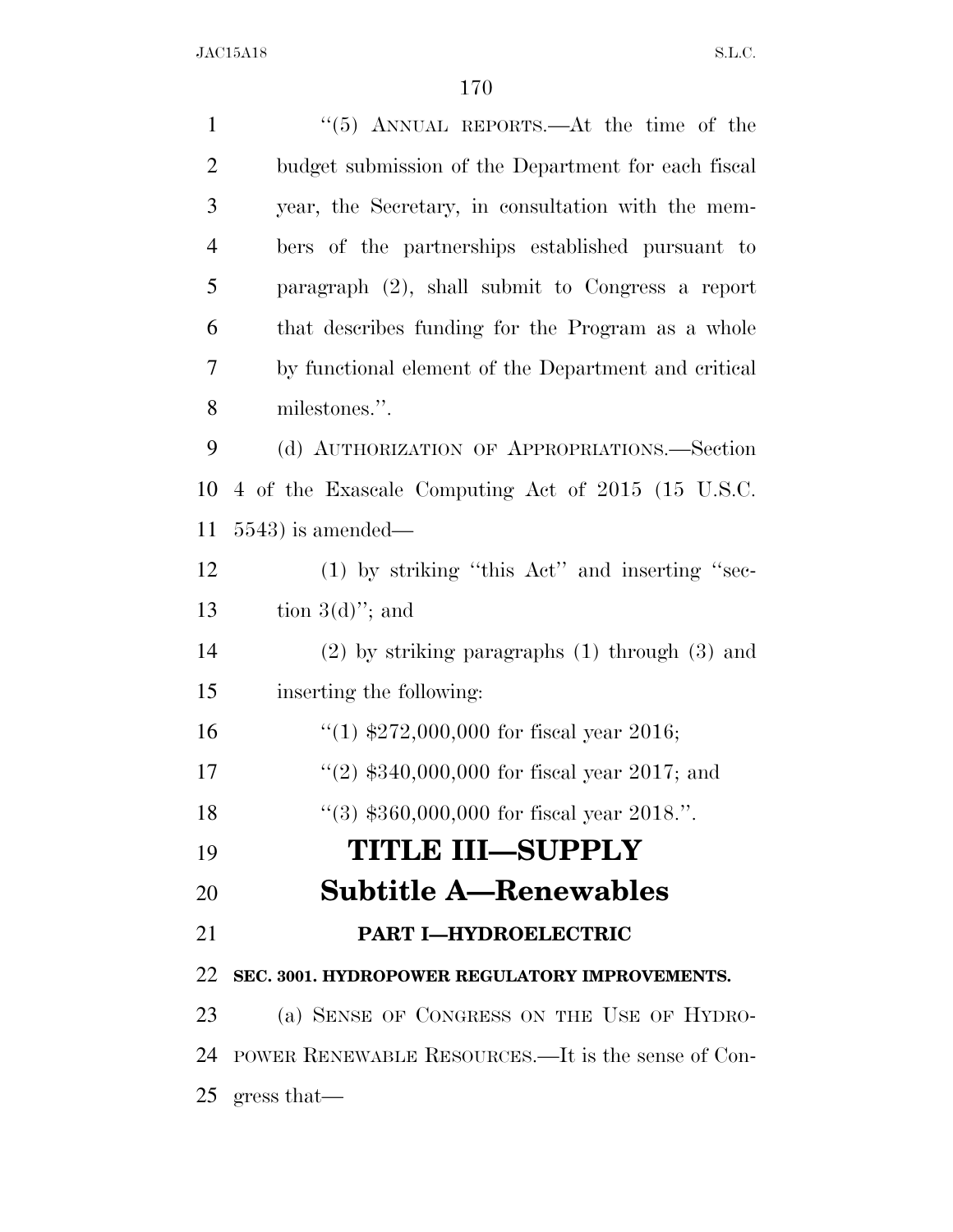(1) hydropower is a renewable resource for pur- poses of all Federal programs and is an essential source of energy in the United States; and (2) the United States should increase substan- tially the capacity and generation of clean, renewable hydropower resources that would improve environ- mental quality in the United States. (b) MODIFYING THE DEFINITION OF RENEWABLE ENERGY TO INCLUDE HYDROPOWER.—Section 203 of the Energy Policy Act of 2005 (42 U.S.C. 15852) is amend- ed— (1) in subsection (a), by striking ''the following amounts'' and all that follows through paragraph (3) and inserting ''not less than 15 percent in fiscal year 2016 and each fiscal year thereafter shall be renew- able energy.'' ; and (2) in subsection (b), by striking paragraph (2) and inserting the following: 19 "(2) RENEWABLE ENERGY.—The term 'renew- able energy' means energy produced from solar, wind, biomass, landfill gas, ocean (including tidal, wave, current, and thermal), geothermal, municipal solid waste, or hydropower.''.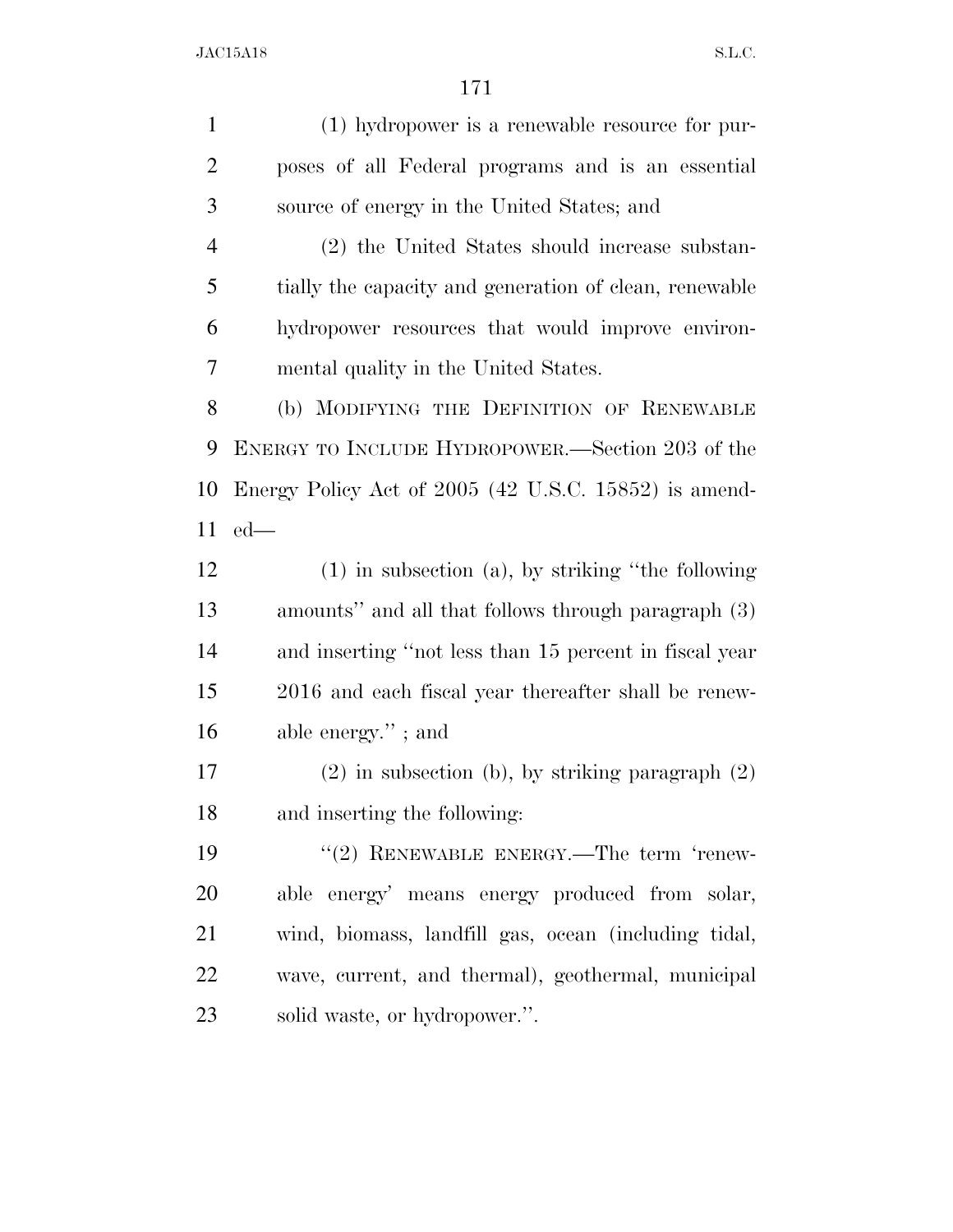(c) LICENSES FOR CONSTRUCTION.—Section 4(e) of the Federal Power Act (16 U.S.C. 797(e)) is amended, in the first proviso—

 (1) by striking ''deem'' and inserting ''deter-mine to be''; and

 (2) by striking ''utilization of such reservation'' and all that follows through ''in consultation with the Federal Energy Regulatory Commission.'' and inserting the following: ''utilization of such reserva- tion, but only if the conditions pertain to reservation 11 land on which project works are located, have a clear and direct nexus to the presence or operations of the project being licensed, and are submitted in accord- ance with the schedule established under section  $15 \t 35$ :".

 (d) PRELIMINARY PERMITS.—Section 5 of the Fed-eral Power Act (16 U.S.C. 798) is amended—

 (1) in subsection (a), by striking ''three'' and 19 inserting "4"; and

20  $(2)$  in subsection (b)—

 (A) by striking ''Commission may extend the period of a preliminary permit once for not more than 2 additional years beyond the 3 years'' and inserting the following: ''Commis-sion may—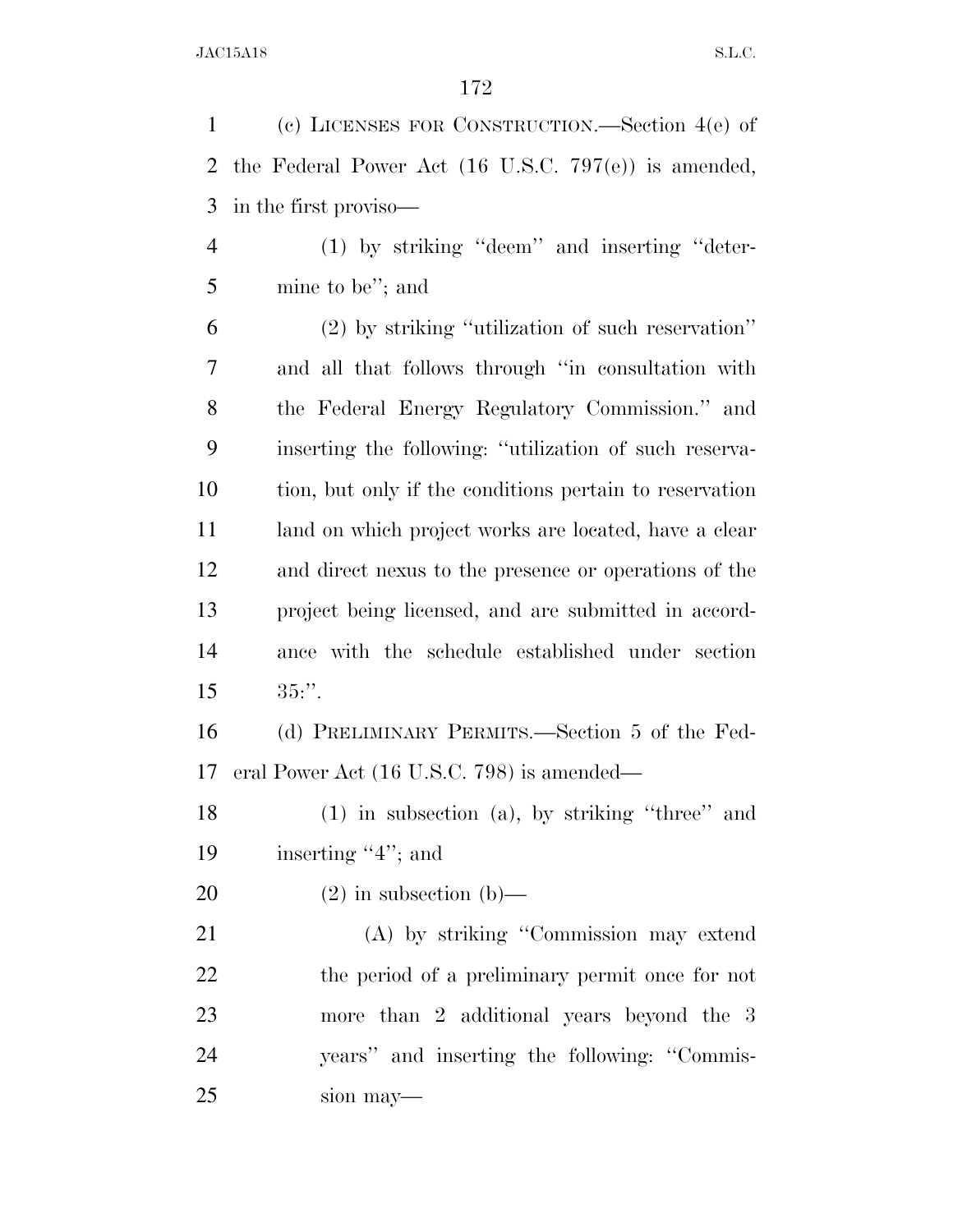| $\mathbf{1}$   | $\lq(1)$ extend the period of a preliminary permit       |
|----------------|----------------------------------------------------------|
| $\overline{2}$ | once for not more than 4 additional years beyond         |
| 3              | the 4 years";                                            |
| $\overline{4}$ | (B) by striking the period at the end and                |
| 5              | inserting "; and"; and                                   |
| 6              | (C) by adding at the end the following:                  |
| 7              | $\lq(2)$ after the end of an extension period grant-     |
| 8              | ed under paragraph (1), issue an additional permit       |
| 9              | to the permittee if the Commission determines that       |
| 10             | there are extraordinary circumstances that warrant       |
| 11             | the issuance of the additional permit.".                 |
| 12             | (e) TIME LIMIT FOR CONSTRUCTION OF PROJECT               |
| 13             | WORKS.—Section 13 of the Federal Power Act (16 U.S.C.    |
| 14             | 806) is amended in the second sentence by striking "once |
| 15             | but not longer than two additional years" and inserting  |
| 16             | "for not more than 8 additional years,".                 |
| 17             | (f) LICENSE TERM.—Section $15(e)$ of the Federal         |
| 18             | Power Act $(16 \text{ U.S.C. } 808(e))$ is amended—      |
| 19             | $(1)$ by striking "(e) Except" and inserting the         |
| 20             | following:                                               |
| 21             | "(e) LICENSE TERM ON RELICENSING.                        |
| 22             | "(1) IN GENERAL.—Except"; and                            |
| 23             | $(2)$ by adding at the end the following:                |
| 24             | CONSIDERATION.—In determining<br>(2)<br>the              |
| 25             | term of a license under paragraph $(1)$ , the Commis-    |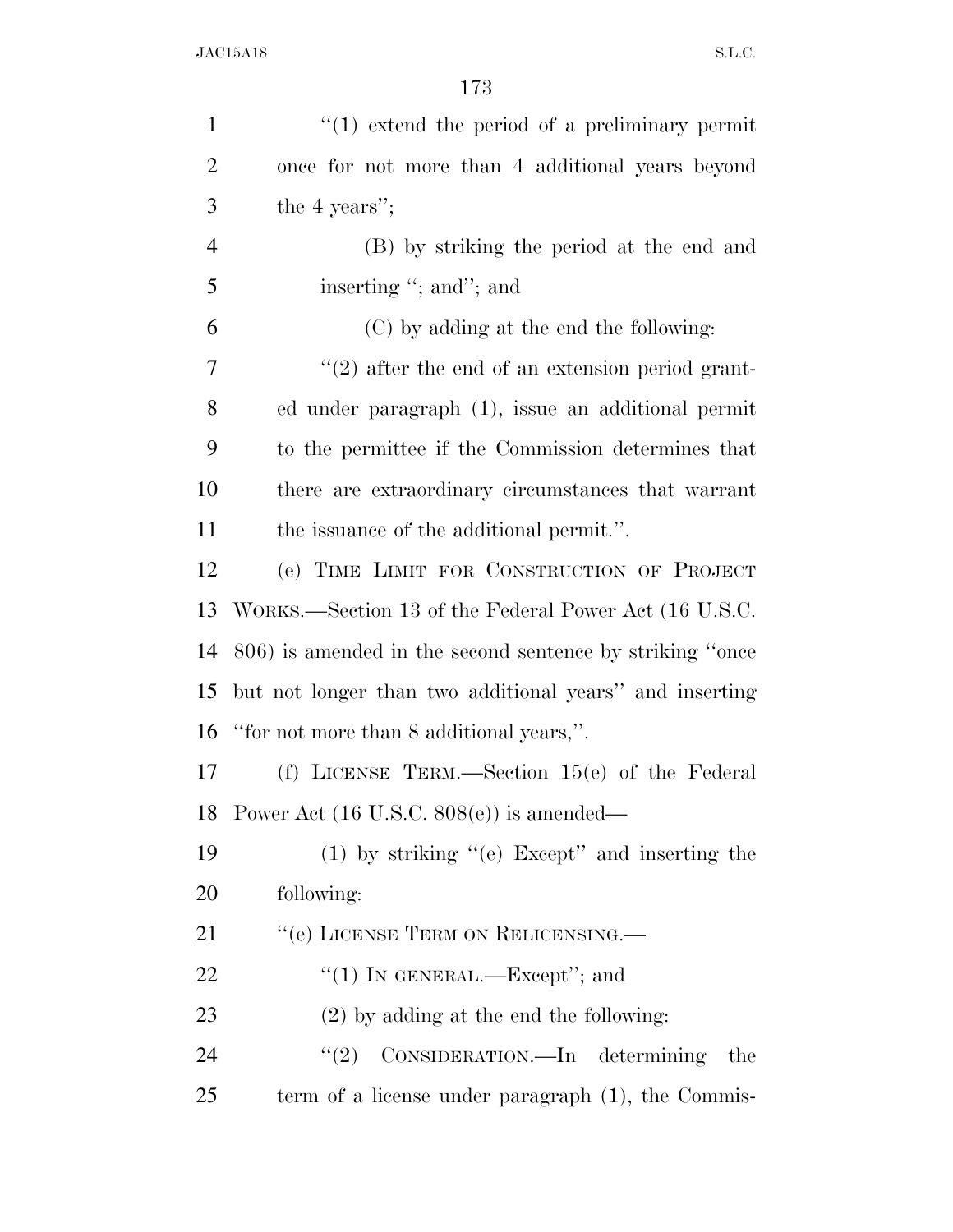sion shall consider project-related investments by the licensee over the term of the existing license (includ- ing any terms under annual licenses) that resulted in new development, construction, capacity, effi- ciency improvements, or environmental measures, but which did not result in the extension of the term of the license by the Commission.''.

8 (g) OPERATION OF NAVIGATION FACILITIES.—Sec- tion 18 of the Federal Power Act (16 U.S.C. 811) is amended—

 (1) in the first sentence, by inserting after the ''Secretary of Commerce'' the following: ''or the Sec- retary of the Interior, as appropriate, but only if the fishways are necessary to mitigate effects of the project on fish populations, have a clear and direct nexus to the presence or operations of the project being licensed, and are submitted in accordance with 18 the schedule established under section 35"; and

 (2) by striking the second, third, and fourth sentences.

 (h) ALTERNATIVE CONDITIONS AND PRESCRIP- TIONS.—Section 33 of the Federal Power Act (16 U.S.C. 823d) is amended—

24 (1) in subsection (a)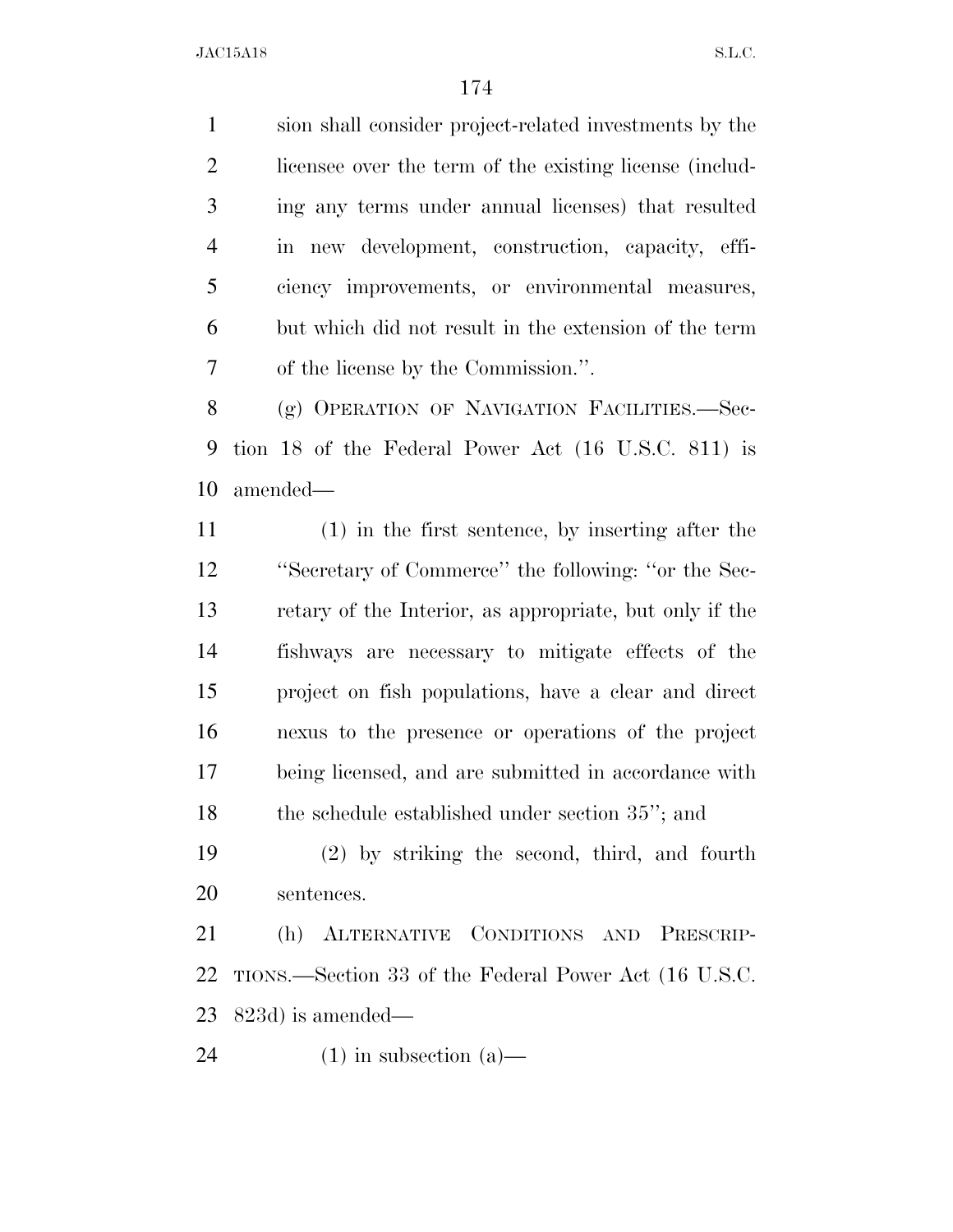| $\mathbf{1}$   | $(A)$ in paragraph $(1)$ , by striking "deems"             |
|----------------|------------------------------------------------------------|
| $\overline{2}$ | and inserting "determines";                                |
| 3              | $(B)$ in paragraph $(2)(B)$ , in the matter                |
| $\overline{4}$ | preceding clause (i), by inserting "determined             |
| 5              | to be necessary" before "by the Secretary";                |
| 6              | $(C)$ by striking paragraph $(4)$ ; and                    |
| 7              | (D) by striking paragraph $(5)$ ;                          |
| 8              | $(2)$ in subsection $(b)$ —                                |
| 9              | $(A)$ by striking paragraph $(4)$ ; and                    |
| 10             | $(B)$ by striking paragraph $(5)$ ; and                    |
| 11             | (3) by adding at the end the following:                    |
| 12             | "(c) FURTHER CONDITIONS.—This section applies to           |
| 13             | any further conditions or prescriptions proposed or im-    |
| 14             | posed pursuant to section $4(e)$ , 6, or 18.".             |
| 15             | (i) LICENSING PROCESS IMPROVEMENTS AND CO-                 |
| 16             | ORDINATION.—Part I of the Federal Power Act (16            |
|                | 17 U.S.C. 792 et seq.) is amended by adding at the end the |
| 18             | following:                                                 |
| 19             | "SEC. 34. LICENSING PROCESS IMPROVEMENTS.                  |
| 20             | "(a) LICENSE STUDIES.—                                     |
| 21             | " $(1)$ In GENERAL.—To facilitate the timely and           |
| 22             | efficient completion of the license proceedings under      |
| 23             | this part, the Commission shall—                           |
| 24             | $\lq\lq$ conduct an investigation of best prac-            |
| 25             | tices in performing licensing studies, including           |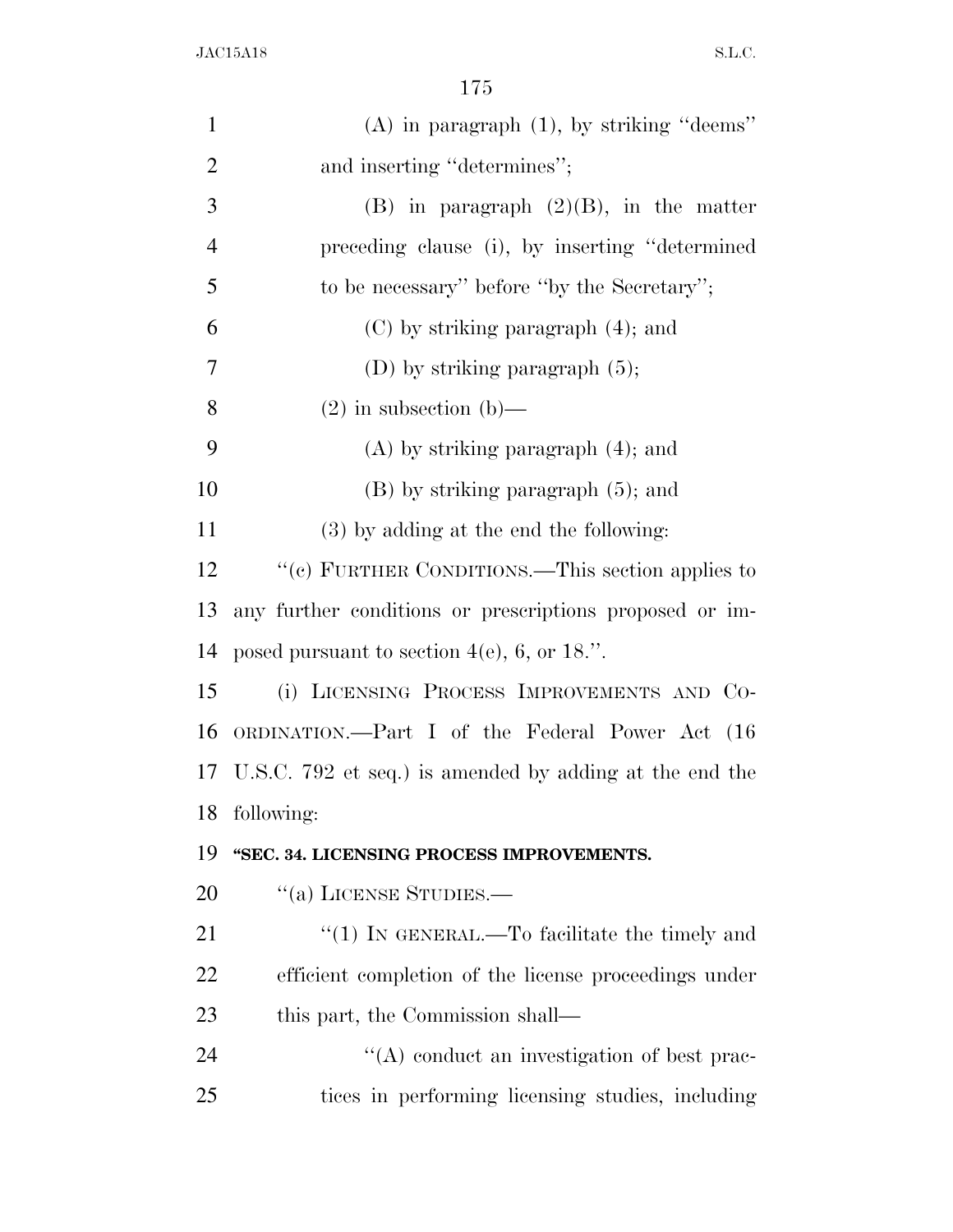methodologies and the design of studies to as- sess the full range of environmental impacts of a project;

 ''(B) compile a comprehensive collection of studies and data accessible to the public that could be used to inform license proceedings under this paragraph; and

 ''(C) encourage license applicants and co- operating agencies to develop and use, for the purpose of fostering timely and efficient consid- eration of license applications, a limited number of open-source methodologies and tools applica- ble across a wide array of projects, including water balance models and streamflow analyses. 15 "(2) USE OF EXISTING STUDIES.—To the max- imum extent practicable, the Commission shall use existing studies and data in individual licensing pro- ceedings under this part in accordance with para-graph (1).

20 "(3) NONDUPLICATION REQUIREMENT.—To the maximum extent practicable, the Commission shall ensure that studies and data required for any Fed- eral authorization (as defined in section 35(a)) ap-plicable to a particular project or facility are not du-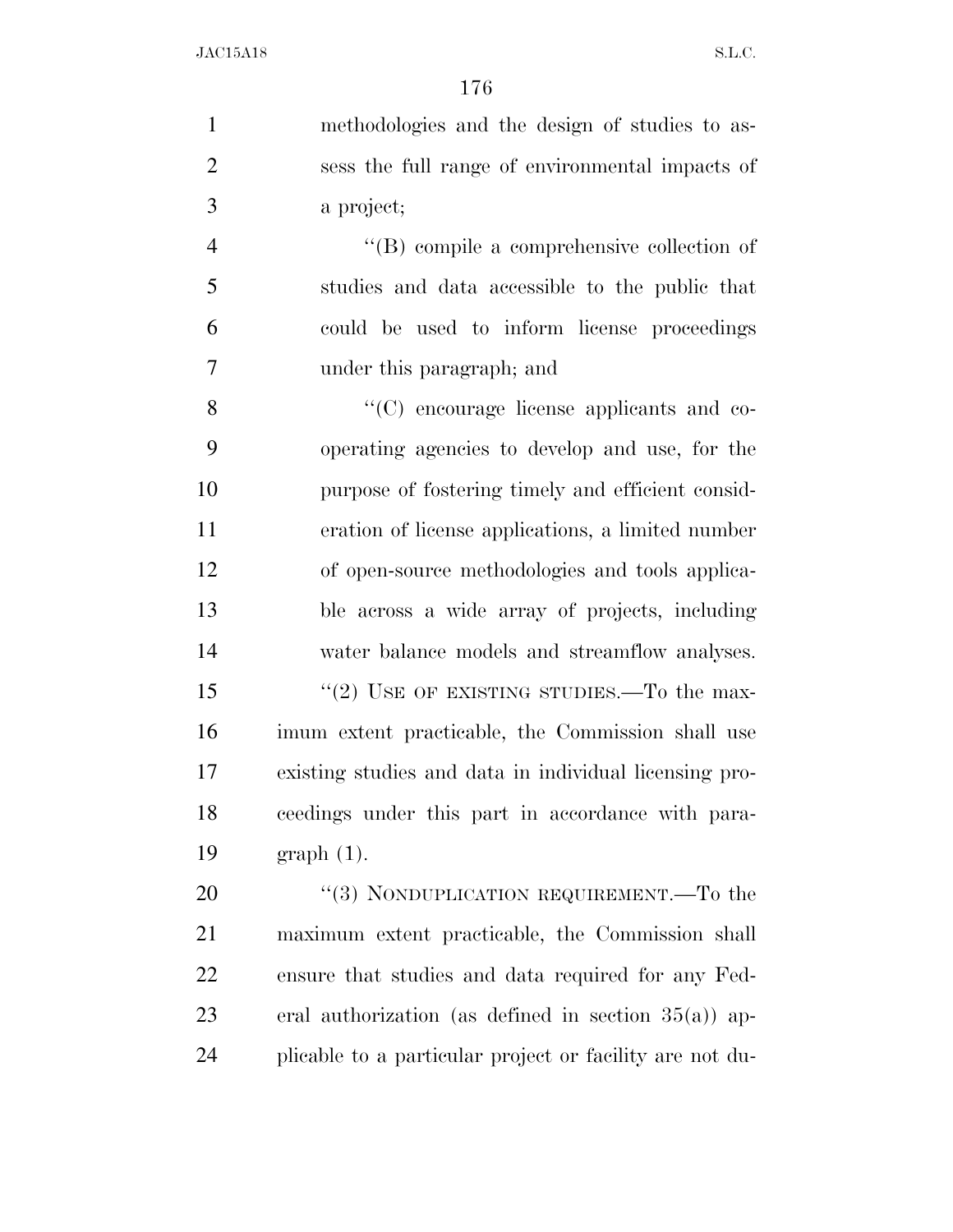plicated in other licensing proceedings under this part.

 ''(4) BIOLOGICAL OPINIONS.—To the maximum extent practicable, the Secretary of Commerce shall ensure that relevant offices within the National Ma- rine Fisheries Service prepare any biological opinion under section 7 of the Endangered Species Act of 1973 (16 U.S.C. 1536) that forms the basis for a prescription under section 18 on a concurrent rather than sequential basis.

11  $((5)$  WATER QUALITY CERTIFICATION DEAD-LINE.—

13 "(A) IN GENERAL.—For purposes of issuing a license under this part, the deadline for a certifying agency to act under section 401(a) of the Federal Water Pollution Control Act (33 U.S.C. 1341(a)) shall take effect only on the submission of a request for certification determined to be complete by the certifying agency.

21 "(B) NOTICE OF COMPLETE REQUEST.— The certifying agency shall inform the Commis- sion when a request for certification is deter-mined to be complete.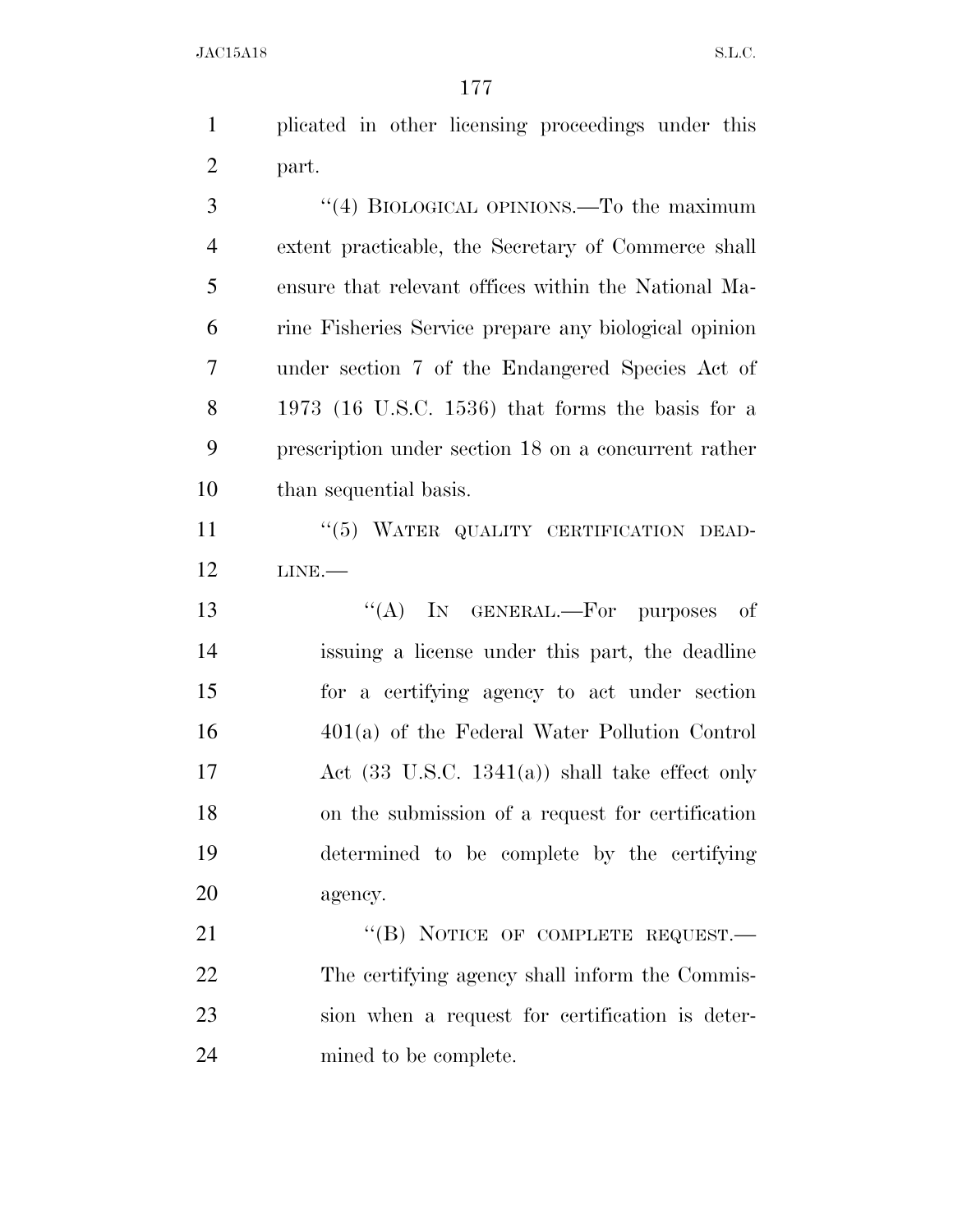| $\mathbf{1}$   | "SEC. 35. LICENSING PROCESS COORDINATION.                  |
|----------------|------------------------------------------------------------|
| $\overline{2}$ | "(a) DEFINITION OF FEDERAL AUTHORIZATION.—In               |
| 3              | this section, the term 'Federal authorization' means any   |
| $\overline{4}$ | authorization required under Federal law (including any    |
| 5              | license, permit, special use authorization, certification, |
| 6              | opinion, consultation, determination, or other approval)   |
| 7              | with respect to-                                           |
| 8              | $\lq(1)$ a project licensed under section 4 or 15;         |
| 9              | or                                                         |
| 10             | $\lq(2)$ a facility exempted under—                        |
| 11             | $\lq\lq$ section 30; or                                    |
| 12             | "(B) section $405(d)$ of the Public Utility"               |
| 13             | Regulatory Policies Act of 1978 (16 U.S.C.                 |
| 14             | $2705(d)$ .                                                |
| 15             | "(b) DESIGNATION AS LEAD AGENCY.—                          |
| 16             | " $(1)$ IN GENERAL.—The Commission shall act               |
| 17             | as the lead agency for the purposes of coordinating        |
| 18             | all applicable Federal authorizations.                     |
| 19             | (2)<br>OTHER AGENCIES.-Each Federal<br>and                 |
| 20             | State agency considering an aspect of an application       |
| 21             | for Federal authorization shall cooperate with the         |
| 22             | Commission.                                                |
| 23             | $``(c)$ SCHEDULE.—                                         |
| 24             | "(1) TIMING FOR ISSUANCE.—It is the sense of               |
| 25             | Congress that all Federal authorizations required for      |
| 26             | a project or facility, including a license or exemption    |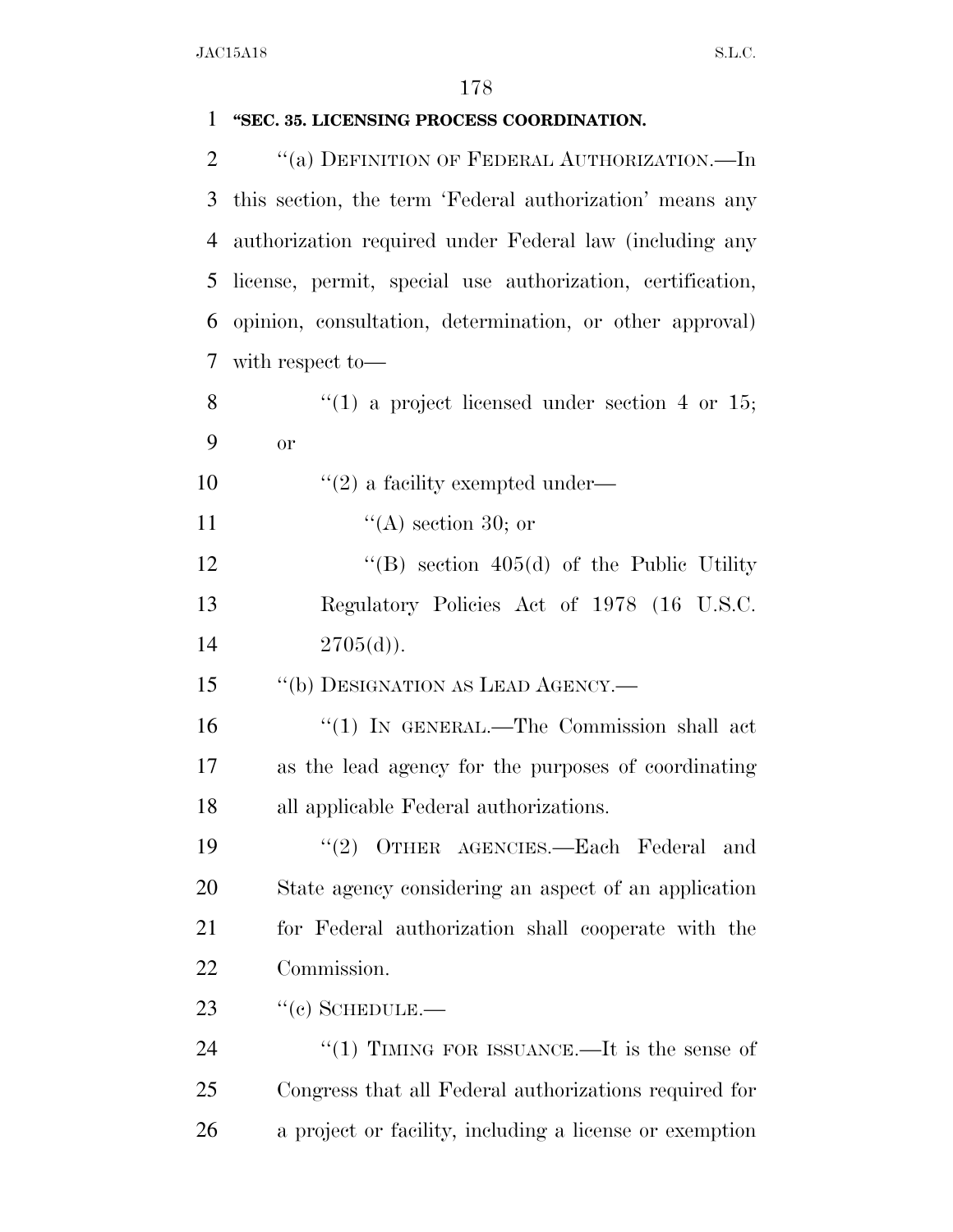| $\mathbf{1}$   | order of the Commission, should be issued by the         |
|----------------|----------------------------------------------------------|
| $\overline{2}$ | date that is 3 years after the date on which an ap-      |
| 3              | plication is considered to be complete by the Com-       |
| $\overline{4}$ | mission.                                                 |
| 5              | $``(2)$ COMMISSION SCHEDULE.—                            |
| 6              | "(A) IN GENERAL.—The Commission shall                    |
| 7              | establish a schedule for the issuance of all Fed-        |
| 8              | eral authorizations.                                     |
| 9              | "(B) REQUIREMENTS.—In establishing the                   |
| 10             | schedule under subparagraph $(A)$ , the Commis-          |
| 11             | sion shall-                                              |
| 12             | "(i) consult and cooperate with the                      |
| 13             | Federal and State agencies responsible for               |
| 14             | a Federal authorization;                                 |
| 15             | "(ii) ensure the expeditious comple-                     |
| 16             | tion of all proceedings relating to a Fed-               |
| 17             | eral authorization; and                                  |
| 18             | "(iii) comply with applicable schedules                  |
| 19             | established by Federal law with respect to               |
| 20             | a Federal authorization.                                 |
| 21             | (3)<br>RESOLUTION OF INTERAGENCY<br>DIS-                 |
| 22             | PUTES.—If the Federal agency fails to adhere to the      |
| 23             | schedule established by the Commission under para-       |
| 24             | $graph (2)$ , or if the final condition of the Secretary |
| 25             | under section $4(e)$ or prescription under section 18    |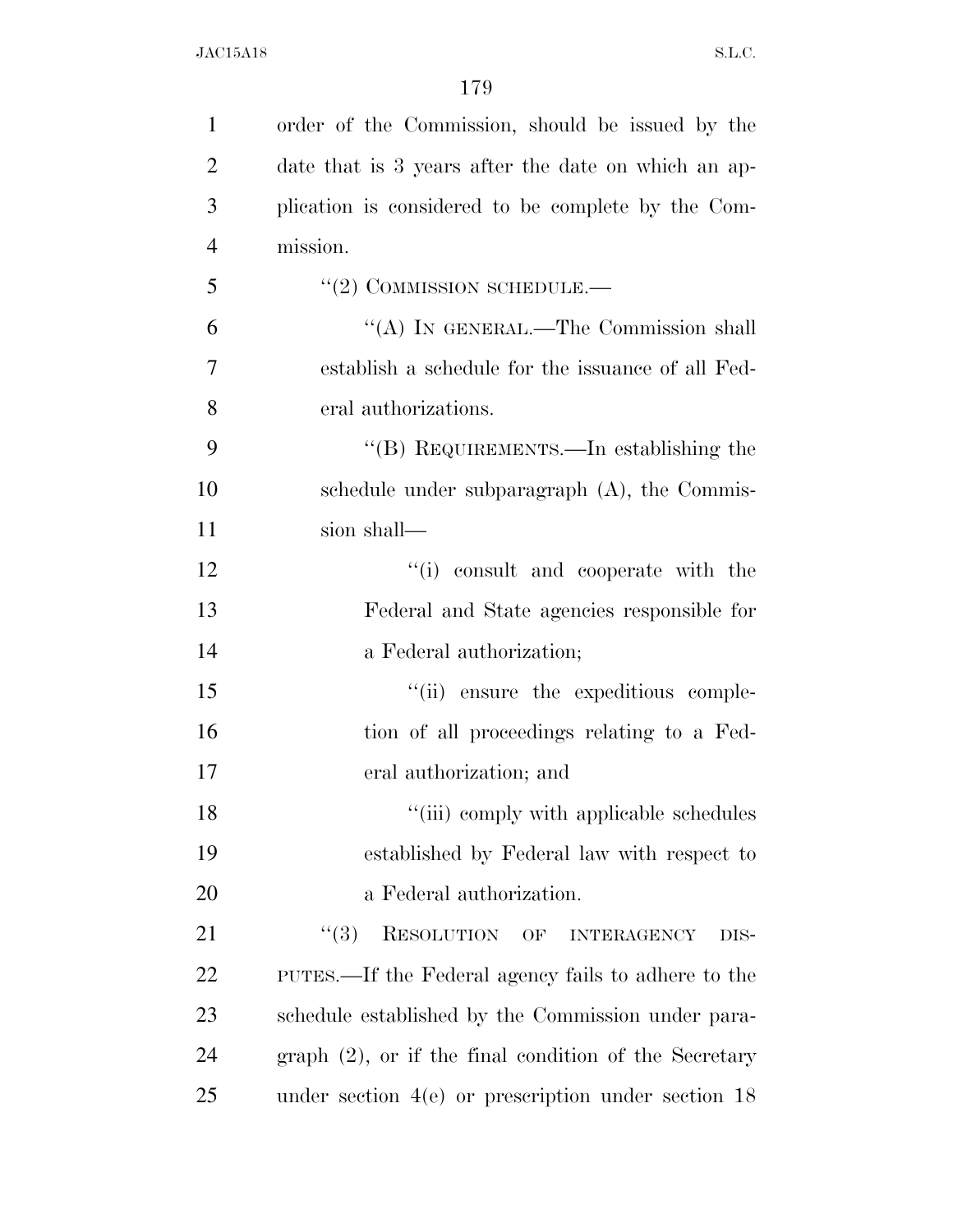| $\mathbf{1}$   | has been unreasonably delayed in derogation of the       |
|----------------|----------------------------------------------------------|
| $\overline{2}$ | schedule established under paragraph (2), or if a        |
| 3              | proposed alternative condition or prescription has       |
| $\overline{4}$ | been unreasonably denied, or if a final condition or     |
| 5              | prescription would be inconsistent with the purposes     |
| 6              | of this part or other applicable law, the Commission     |
| 7              | may refer the matter to the Chairman of the Council      |
| 8              | on Environmental Quality—                                |
| 9              | $\lq\lq$ to ensure timely participation;                 |
| 10             | $\lq\lq$ to ensure a timely decision;                    |
| 11             | $\lq\lq$ (C) to mediate the dispute; or                  |
| 12             | $\lq\lq$ to refer the matter to the President.           |
| 13             | "(d) CONSOLIDATED RECORD.—                               |
| 14             | $(1)$ IN GENERAL.—The Commission<br>shall                |
| 15             | maintain official consolidated records of all license    |
| 16             | proceedings under this part.                             |
| 17             | (2)<br>SUBMISSION OF RECOMMENDATIONS.-                   |
| 18             | Any Federal or State agency that is providing rec-       |
| 19             | ommendations with respect to a license proceeding        |
| 20             | under this part shall submit to the Commission for       |
| 21             | inclusion in the consolidated record relating to the li- |
| 22             | cense proceeding maintained under paragraph $(1)$ —      |
| 23             | $\lq\lq$ the recommendations;                            |
| 24             | $\lq\lq$ the rationale for the recommenda-               |
| 25             | tions; and                                               |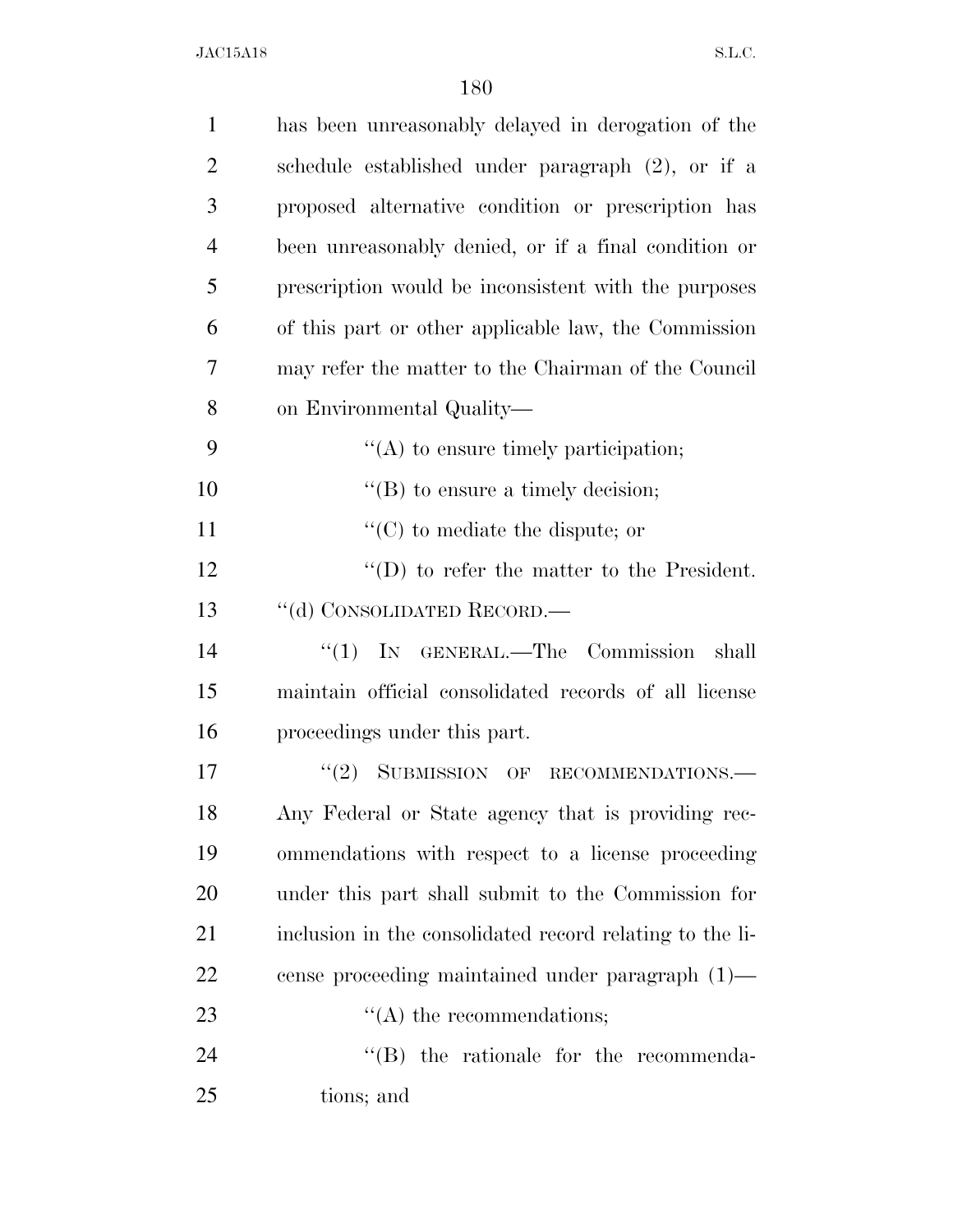| $\mathbf{1}$   | $\lq\lq$ (C) any supporting materials relating to       |
|----------------|---------------------------------------------------------|
| $\overline{2}$ | the recommendations.                                    |
| 3              | "(3) WRITTEN STATEMENT.—In a case in                    |
| $\overline{4}$ | which a Federal agency is making a determination        |
| 5              | with respect to a covered measure (as defined in sec-   |
| 6              | tion $36(a)$ , the head of the Federal agency shall in- |
| 7              | clude in the consolidated record a written statement    |
| 8              | demonstrating that the Federal agency gave equal        |
| 9              | consideration to the effects of the covered measure     |
| 10             | $on$ —                                                  |
| 11             | $\lq\lq$ energy supply, distribution, cost, and         |
| 12             | use;                                                    |
| 13             | $\lq\lq$ (B) flood control;                             |
| 14             | $\lq\lq$ (C) navigation;                                |
| 15             | "(D) water supply; and                                  |
| 16             | " $(E)$ air quality and the preservation of             |
| 17             | other aspects of environmental quality.                 |
| 18             | "SEC. 36. TRIAL-TYPE HEARINGS.                          |
| 19             | "(a) DEFINITION OF COVERED MEASURE.—In this             |
| 20             | section, the term 'covered measure' means—              |
| 21             | "(1) a condition prescribed under section $4(e)$ ,      |
| 22             | including an alternative condition proposed under       |
| 23             | section $33(a)$ ;                                       |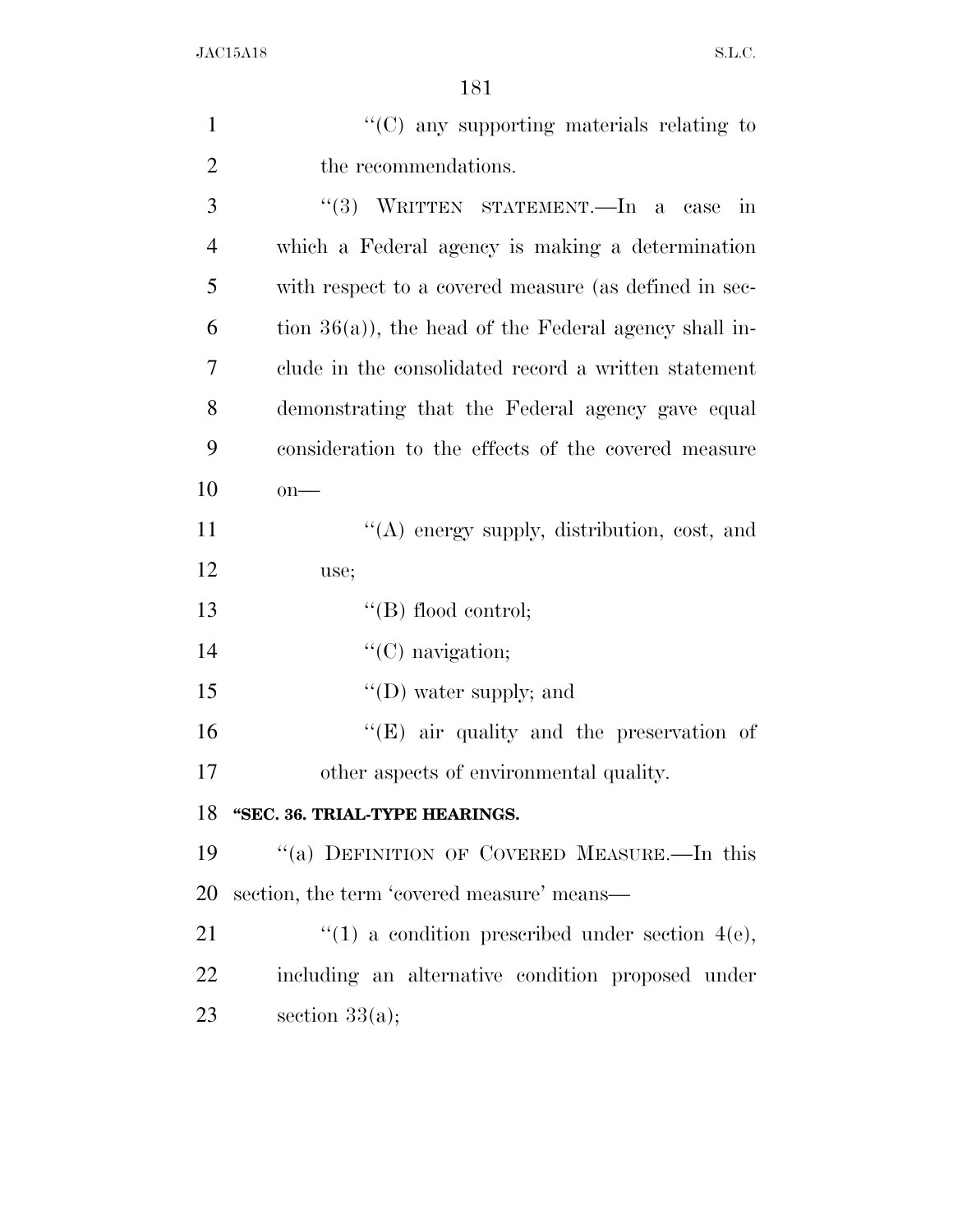1  $\frac{1}{2}$  fishways prescribed under section 18, in- cluding an alternative prescription proposed under section 33(b); or

 ''(3) any further condition pursuant to section 5  $4(e)$ , 6, or 18.

 ''(b) AUTHORIZATION OF TRIAL-TYPE HEARING.— The license applicant (including an applicant for a license under section 15) and any party to the proceeding shall be entitled to a determination on the record, after oppor- tunity for a trial-type hearing of not more than 120 days, on any disputed issues of material fact with respect to an applicable covered measure.

 ''(c) DEADLINE FOR REQUEST.—A request for a trial-type hearing under this section shall be submitted not later than 60 days after the date on which, as applicable—

16 ''(1) the Secretary submits the condition under section 4(e) or prescription under section 18; or

 $\frac{1}{2}(2)$ (A) the Commission publishes notice of the intention to use the reserved authority of the Com- mission to order a further condition under section 6; or

22 "(B) the Secretary exercises reserved authority under the license to prescribe, submit, or revise any condition to a license under the first proviso of sec-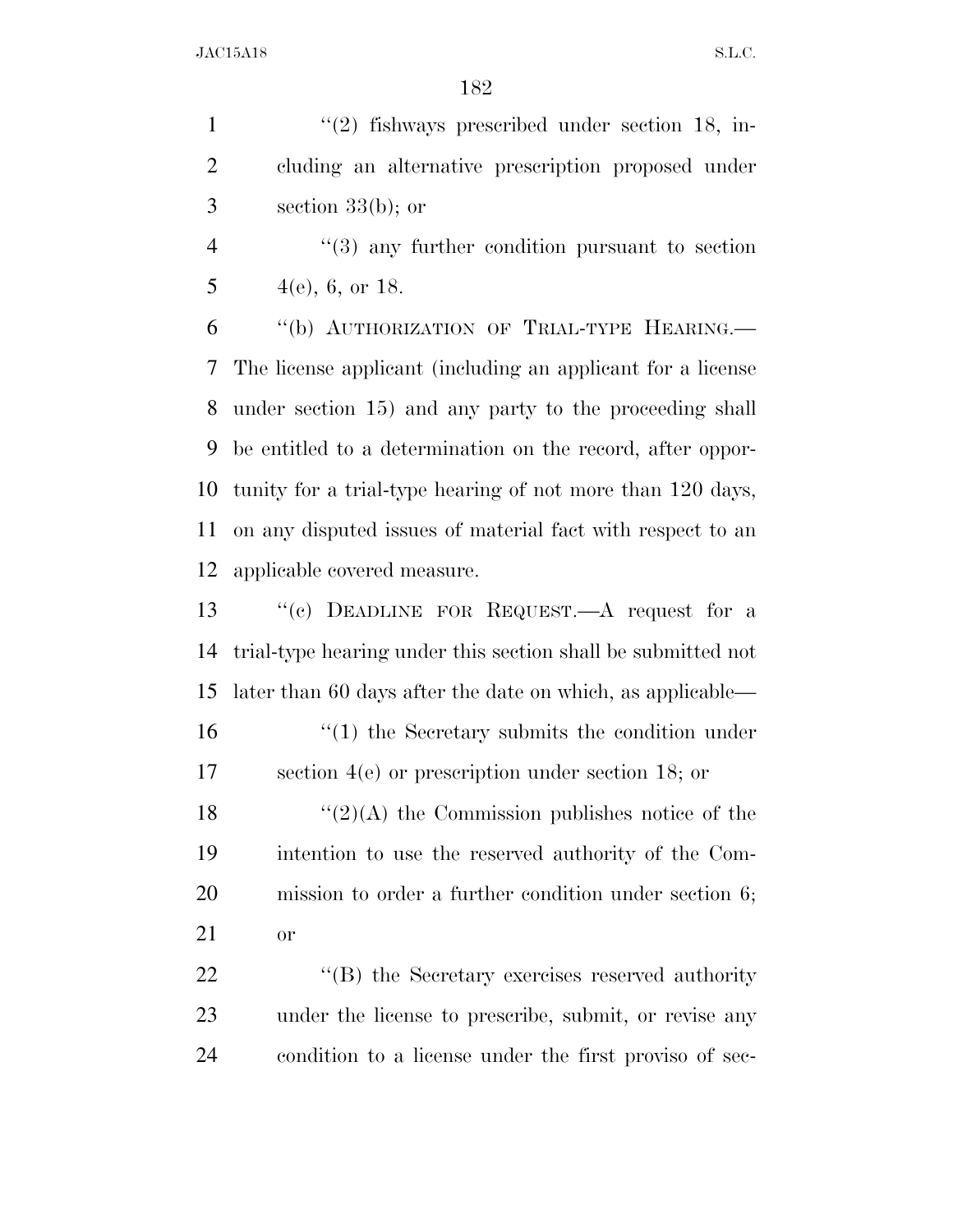tion 4(e) or fishway prescribed under section 18, as appropriate.

 ''(d) NO REQUIREMENT TO EXHAUST.—By electing not to request a trial-type hearing under subsection (d), a license applicant and any other party to a license pro- ceeding shall not be considered to have waived the right of the applicant or other party to raise any issue of fact or law in a non-trial-type proceeding, but no issue may be raised for the first time on rehearing or judicial review of the license decision of the Commission.

 ''(e) ADMINISTRATIVE LAW JUDGE.—All disputed issues of material fact raised by a party in a request for a trial-type hearing submitted under subsection (d) shall be determined in a single trial-type hearing to be con- ducted by an Administrative Law Judge within the Office of Administrative Law Judges and Dispute Resolution of the Commission, in accordance with the Commission rules of practice and procedure under part 385 of title 18, Code of Federal Regulations (or successor regulations), and within the timeframe established by the Commission for each license proceeding (including a proceeding for a li-cense under section 15) under section 35(c).

 ''(f) STAY.—The Administrative Law Judge may im- pose a stay of a trial-type hearing under this section for a period of not more than 120 days to facilitate settlement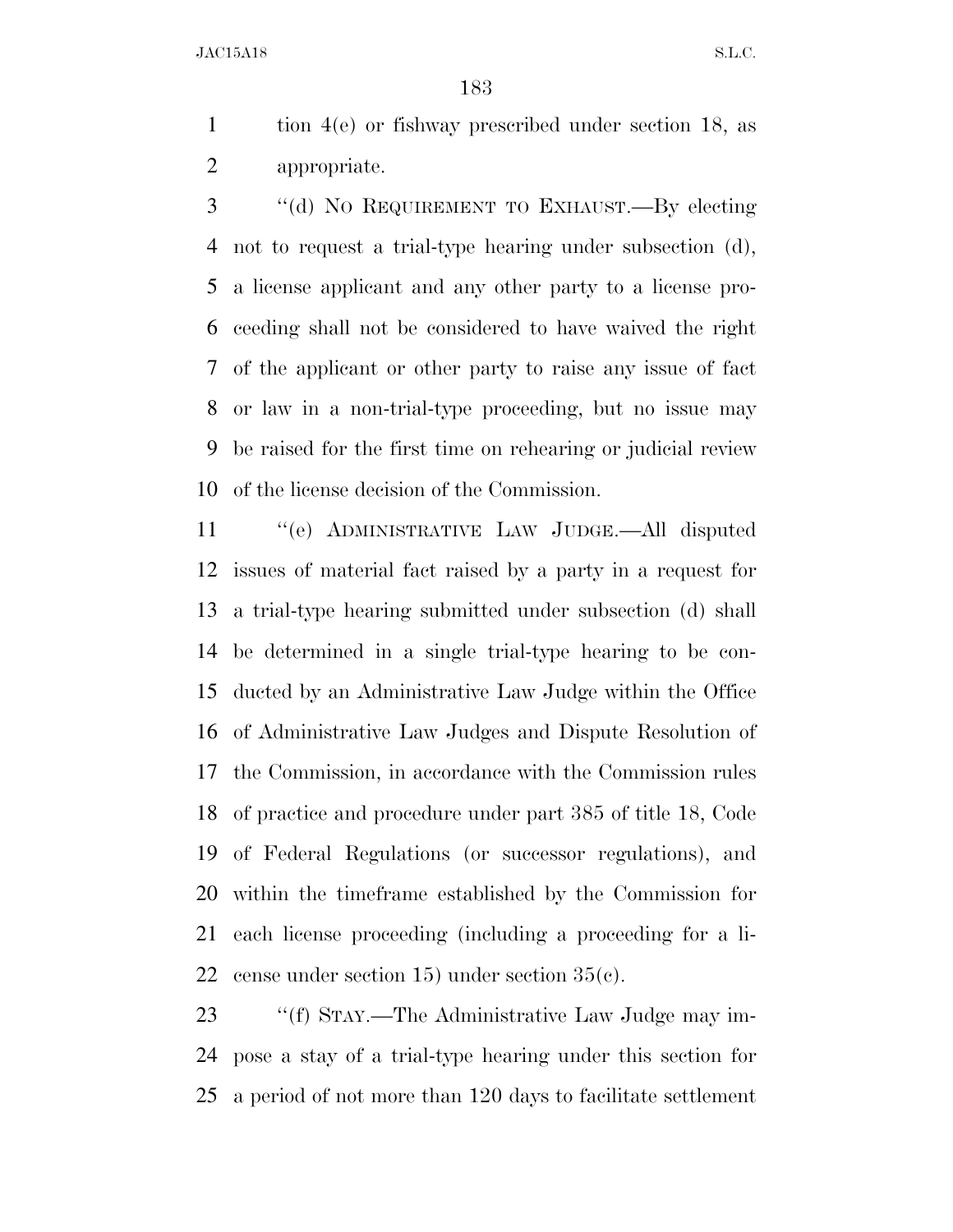| $\mathbf{1}$   | negotiations relating to resolving the disputed issues of |
|----------------|-----------------------------------------------------------|
| $\overline{2}$ | material fact with respect to the covered measure.        |
| 3              | DECISION OF THE ADMINISTRATIVE<br>``(g)<br>LAW            |
| $\overline{4}$ | $JUDGE$ .                                                 |
| 5              | "(1) CONTENTS.—The decision of the Adminis-               |
| 6              | trative Law Judge shall contain—                          |
| 7              | "(A) findings of fact on all disputed issues              |
| 8              | of material fact;                                         |
| 9              | $\lq\lq (B)$ conclusions of law necessary to make         |
| 10             | the findings of fact, including rulings on mate-          |
| 11             | riality and the admissibility of evidence; and            |
| 12             | $\cdot$ (C) reasons for the findings and conclu-          |
| 13             | sions.                                                    |
| 14             | "(2) LIMITATION.—The decision of the Admin-               |
| 15             | istrative Law Judge shall not contain conclusions as      |
| 16             | to whether—                                               |
| 17             | "(A) any condition or prescription should                 |
| 18             | be adopted, modified, or rejected; or                     |
| 19             | $\lq\lq (B)$ any alternative condition or prescrip-       |
| 20             | tion should be adopted, modified, or rejected.            |
| 21             | "(3) FINALITY.—A decision of an Administra-               |
| 22             | tive Law Judge under this section with respect to a       |
| 23             | disputed issue of material fact shall not be subject      |
| 24             | to further administrative review.                         |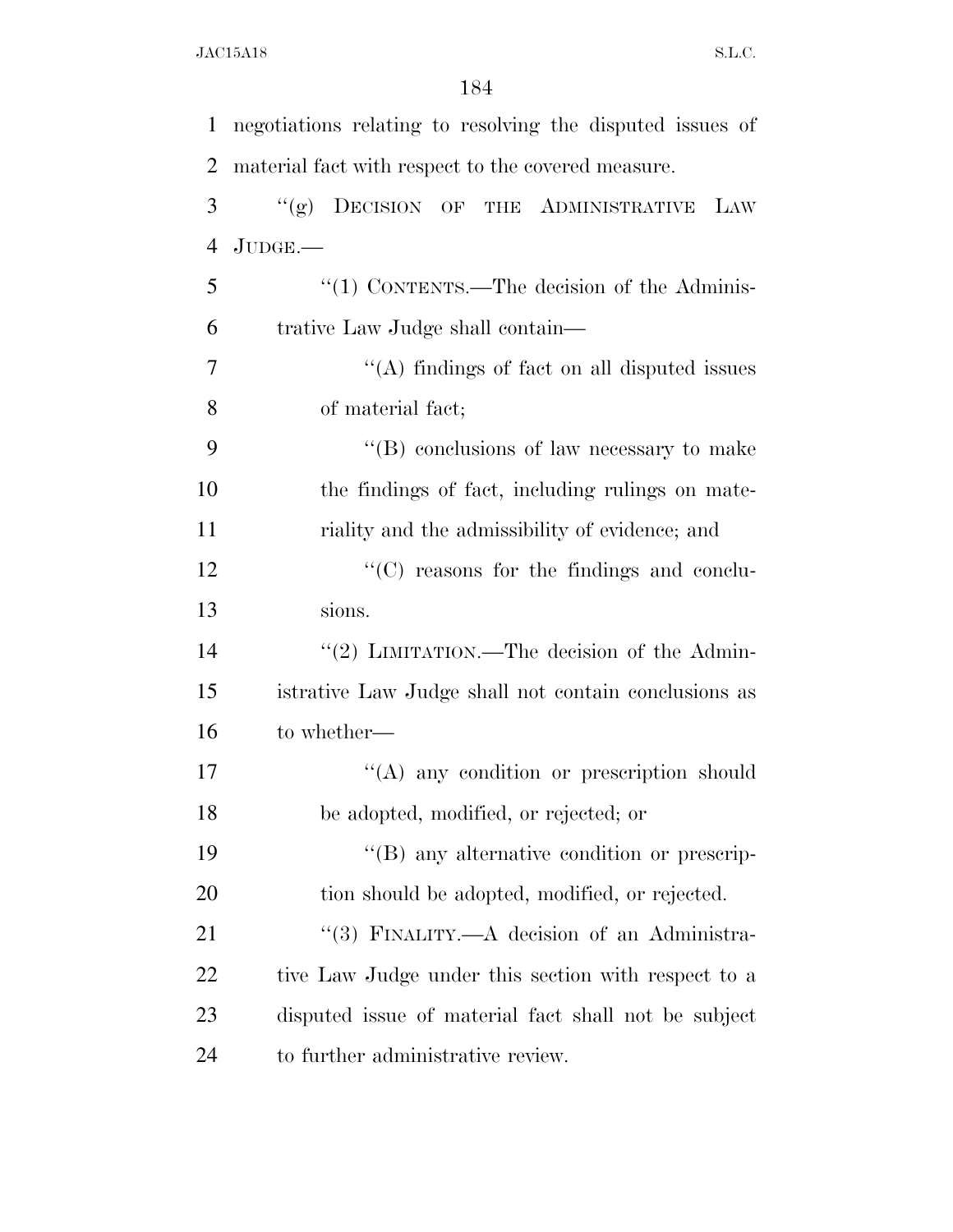1 "(4) SERVICE.—The Administrative Law Judge shall serve the decision on each party to the hearing and forward the complete record of the hearing to the Commission and the Secretary that proposed the original condition or prescription.

''(h) SECRETARIAL DETERMINATION.—

7 "(1) In GENERAL.—Not later than 60 days after the date on which the Administrative Law Judge issues the decision under subsection (g) and in accordance with the schedule established by the Commission under section 35(c), the Secretary pro- posing a condition under section 4(e) or a prescrip- tion under section 18 shall file with the Commission a final determination to adopt, modify, or withdraw any condition or prescription that was the subject of a hearing under this section, based on the decision of the Administrative Law Judge.

18 "(2) RECORD OF DETERMINATION.—The final determination of the Secretary filed with the Com- mission shall identify the reasons for the decision and any considerations taken into account that were not part of, or inconsistent with, the findings of the Administrative Law Judge and shall be included in the consolidated record in section 35(d).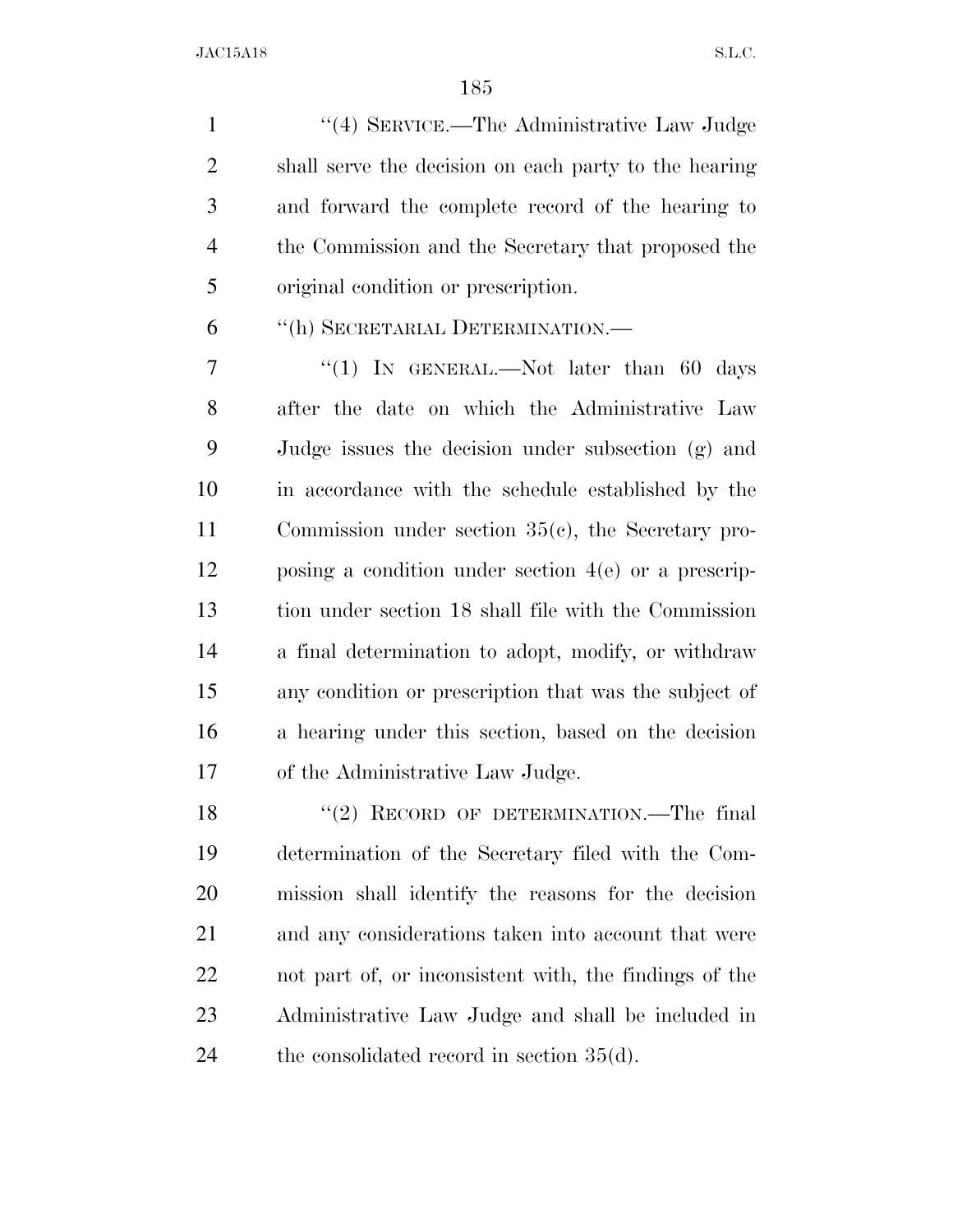1 "(i) LICENSING DECISION OF THE COMMISSION.— Notwithstanding sections 4(e) and 18, if the Commission finds that the final condition or prescription of the Sec- retary is inconsistent with the purposes of this part or other applicable law, the Commission may refer the matter to the Chairman of the Council on Environmental Quality under section 35(c).

8 "(j) JUDICIAL REVIEW.—The decision of the Admin- istrative Law Judge and the record of determination of the Secretary shall be included in the record of the appli- cable licensing proceeding and subject to judicial review of the final licensing decision of the Commission under section 313(b).

#### **''SEC. 37. PUMPED STORAGE PROJECTS.**

 ''In carrying out section 6(a) of the Hydropower Reg- ulatory Efficiency Act of 2013 (16 U.S.C. 797 note; Pub- lic Law 113–23), the Commission shall consider a closed loop pumped storage project to include a project—

19 ''(1) in which the upper and lower reservoirs do not impound or directly withdraw water from a navi-gable stream; or

 $\frac{22}{22}$  ''(2) that is not continuously connected to a naturally flowing water feature.

#### **''SEC. 38. ANNUAL REPORTS.**

25 "(a) COMMISSION ANNUAL REPORT.—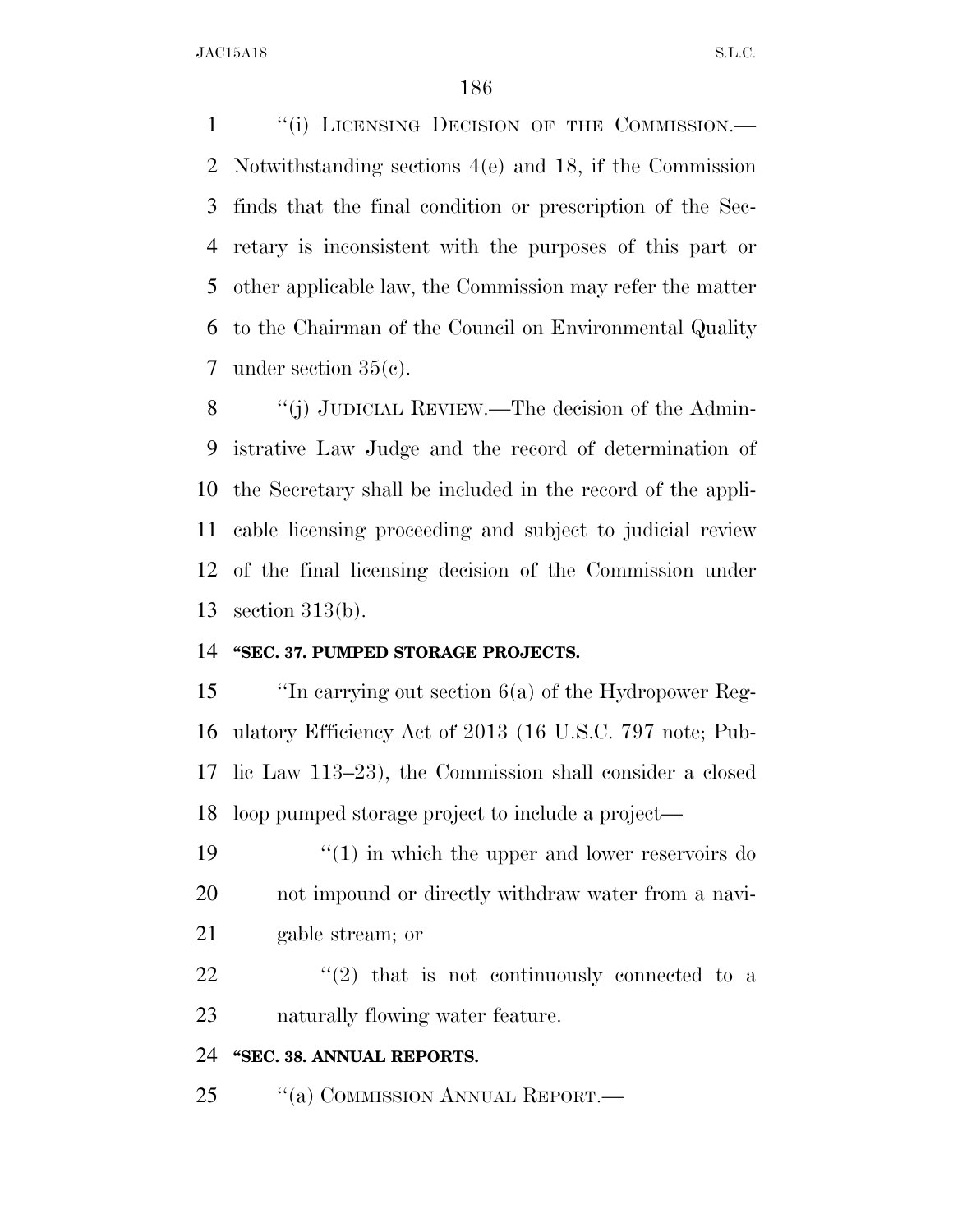1 "(1) IN GENERAL.—The Commission shall sub- mit to the Committee on Energy and Natural Re- sources of the Senate and the Committee on Energy and Commerce of the House of Representatives an annual report that—  $(4)$  describes and quantifies, for each li- censed, exempted, or proposed project under 8 this part or section 405(d) of the Public Utility Regulatory Policies Act of 1978 (16 U.S.C. 2705(d)) (referred to in this subsection as the 'covered project'), the quantity of energy and capacity authorized for new development and reauthorized for continued operation during the reporting year, including an assessment of the economic, climactic, air quality, and other envi- ronmental benefits achieved by the new and re- authorized energy and capacity; ''(B) describes and quantifies the loss of energy, capacity, or ancillary services as a re- sult of any licensing action under this part or other requirement under Federal law during the

reporting year;

23  $\cdot$  (C) identifies any application to license, relicense, or expand a covered project pending as of the date of the annual report, including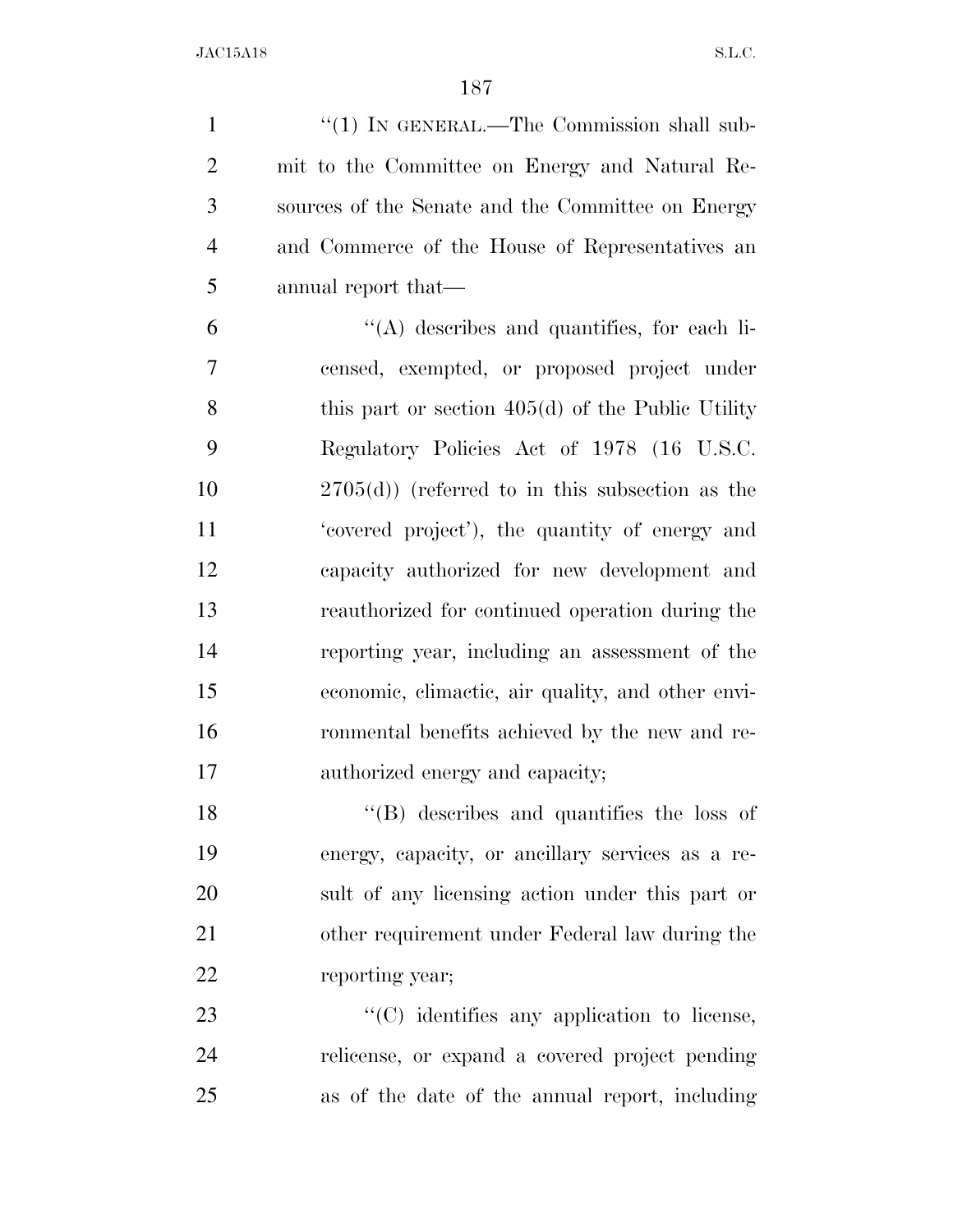1 a quantification of the new energy and capacity with the potential to be gained or lost by action relating to the covered project; and ''(D) lists all proposed covered projects that, as of the date of the annual report, are subject to a preliminary permit issued under section 4(f), including a description of the quantity of new energy and capacity that would be achieved through the development of each proposed covered project.  $\frac{1}{2}$  AVAILABILITY.—The Commission shall es- tablish and maintain a publicly available website or comparable resource that tracks all information re- quired for the annual report under paragraph (1). ''(b) RESOURCE AGENCY ANNUAL REPORT.— 16 "(1) In GENERAL.—Any Federal or State re- source agency that is participating in any Commis- sion proceeding under this part or that has respon- sibilities for any Federal authorization shall submit to the Committee on Energy and Natural Resources of the Senate and the Committee on Energy and Commerce of the House of Representatives a report that ''(A) describes each term, condition, or

other requirement prepared by the resource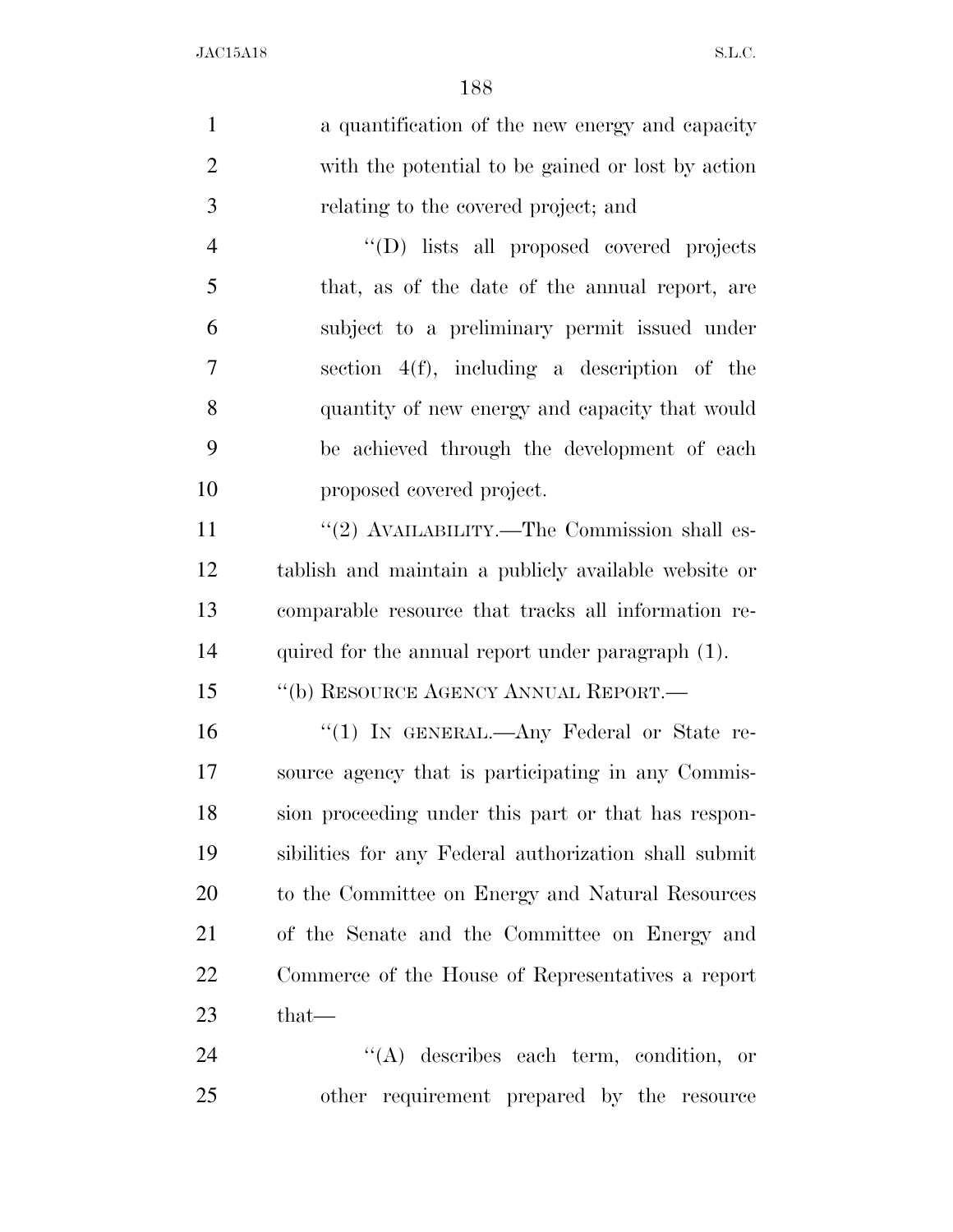| $\mathbf{1}$   | agency during the reporting year with respect   |
|----------------|-------------------------------------------------|
| $\mathbf{2}$   | to a Commission proceeding under this part, in- |
| 3              | $cluding$ —                                     |
| $\overline{4}$ | "(i) an assessment of whether imple-            |
| 5              | mentation of the term, condition, or other      |
| 6              | requirement would result in the loss of en-     |
| $\tau$         | ergy, capacity, or ancillary services at the    |
| 8              | project, including a quantification of the      |
| 9              | losses;                                         |
| 10             | "(ii) an analysis of economic, air qual-        |
| 11             | ity, climactic and other environmental ef-      |
| 12             | fects associated with implementation of the     |
| 13             | term, condition, or other requirement;          |
| 14             | "(iii) a demonstration, based on evi-           |
| 15             | dence in the record of the Commission,          |
| 16             | that the resource agency prepared the           |
| 17             | term, condition, or other requirement in a      |
| 18             | manner that meets the policy established        |
| 19             | by this part while discharging the respon-      |
| 20             | sibilities of the resource agency under this    |
| 21             | part or any other applicable requirement        |
| 22             | under Federal law; and                          |
| 23             | $\lq\lq$ (iv) a statement of whether the head   |
| 24             | of the applicable Federal agency has ren-       |
| 25             | dered final approval of the term, condition,    |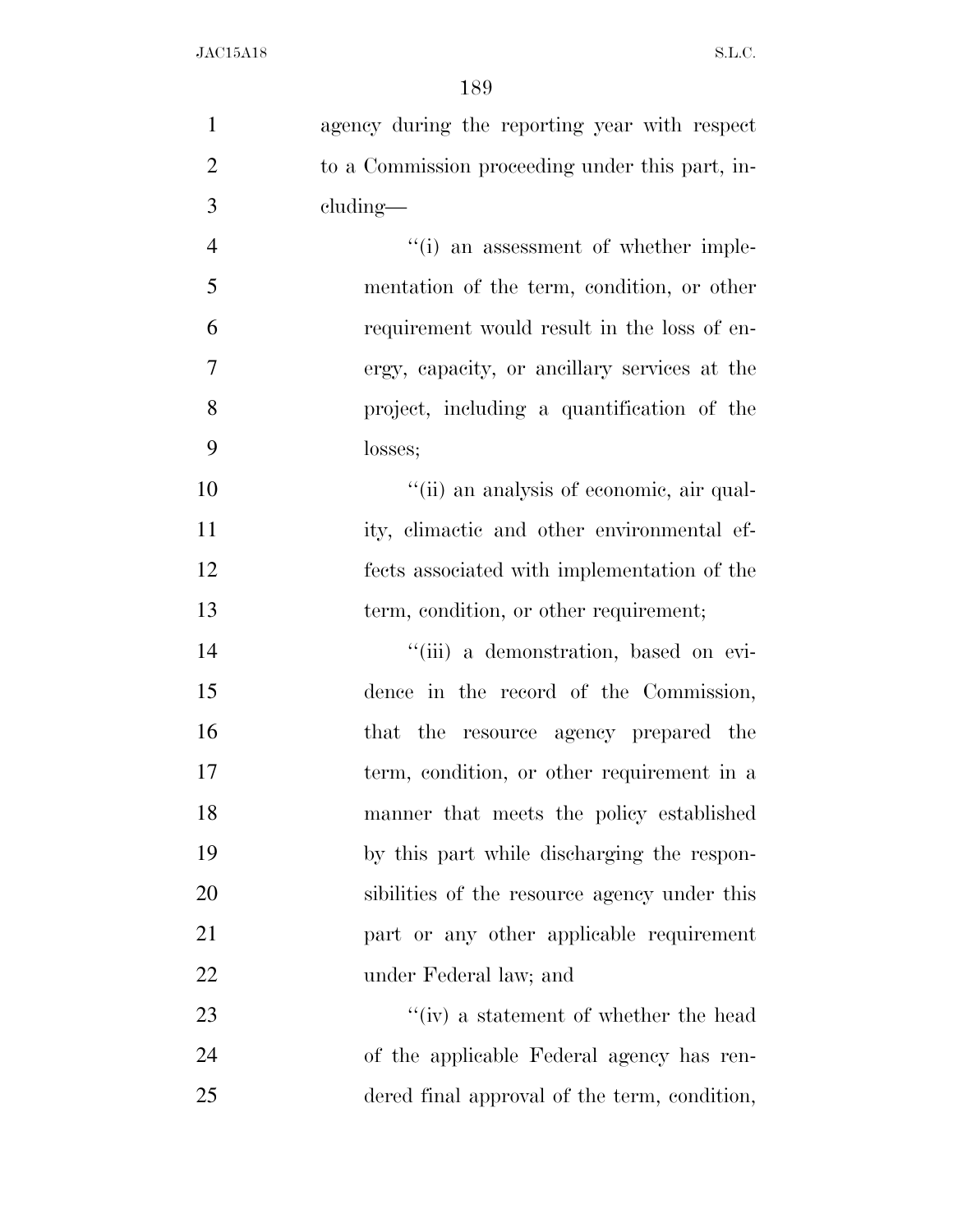| $\mathbf{1}$   | or other requirement, or whether the term,           |
|----------------|------------------------------------------------------|
| $\overline{2}$ | condition, or other requirement remains a            |
| 3              | preliminary recommendation of staff of the           |
| $\overline{4}$ | resource agency; and                                 |
| 5              | "(B) identifies all pending, scheduled, and          |
| 6              | anticipated proceedings under this part that, as     |
| 7              | of the date of the annual report, the resource       |
| 8              | agency expects to participate in, or has any ap-     |
| 9              | proval or participatory responsibilities for under   |
| 10             | Federal law, including—                              |
| 11             | $f'(i)$ an accounting of whether the re-             |
| 12             | source agency met all deadlines or other             |
| 13             | milestones established by the resource               |
| 14             | agency or the Commission during the re-              |
| 15             | porting year; and                                    |
| 16             | "(ii) the specific plans of the resource             |
| 17             | agency for allocating sufficient resources           |
| 18             | for each project during the upcoming year.           |
| 19             | "(2) AVAILABILITY.—Any resource agency pre-          |
| 20             | paring an annual report to Congress under para-      |
| 21             | graph (1) shall establish and maintain a publicly    |
| 22             | available website or comparable resource that tracks |
| 23             | all information required for the annual report.".    |
| 24             | (j) PILOT PROGRAM.—                                  |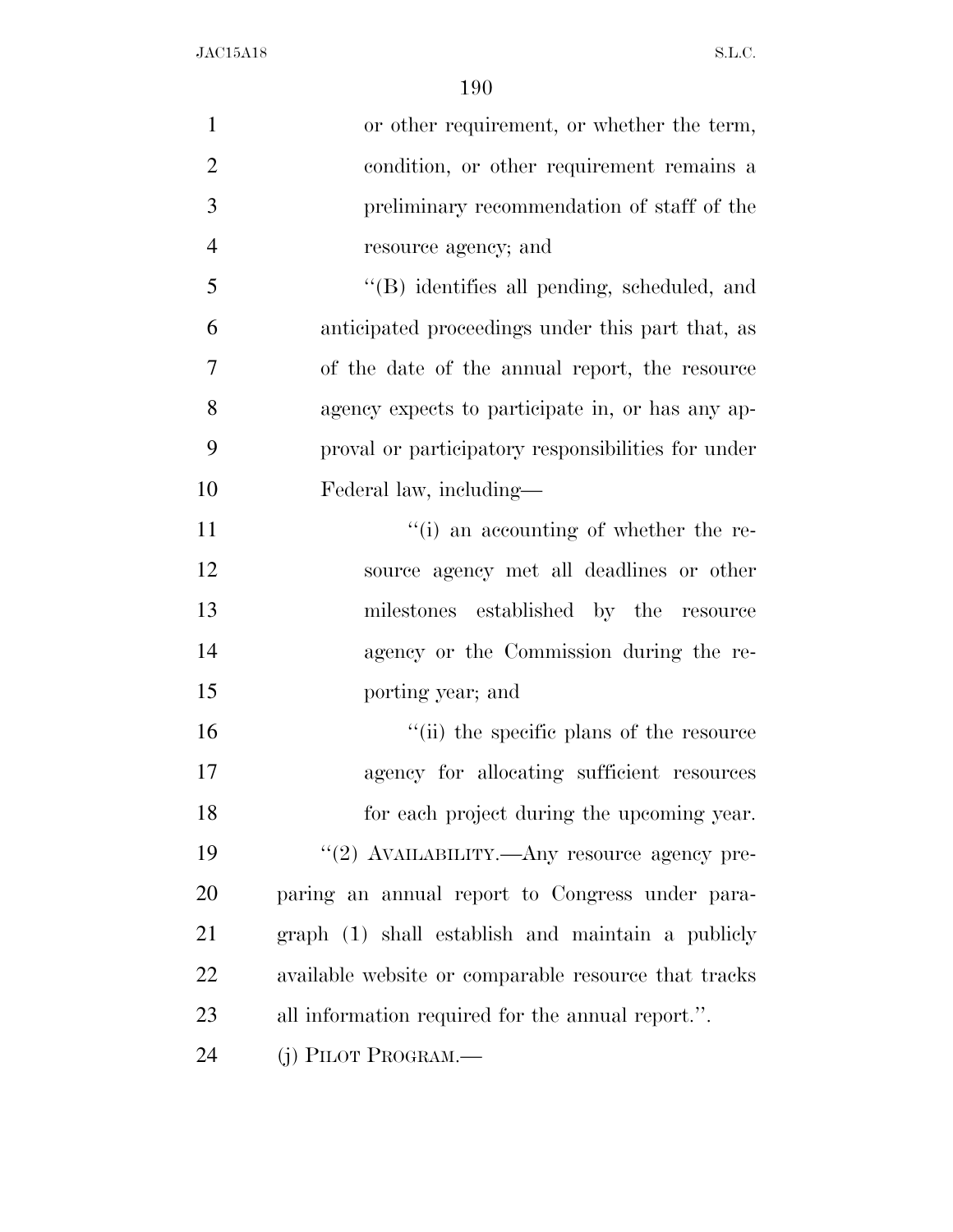(1) IN GENERAL.—The Commission (as the term is defined in section 3 of the Federal Power Act (16 U.S.C. 796)) shall establish a voluntary pilot program covering at least 1 region in which the Commission, in consultation with the heads of co- operating agencies, shall direct a set of region-wide studies to inform subsequent project-level studies within each region. (2) DESIGNATION.—Not later than 2 years after the date of enactment of this Act, if the condi- tions under paragraph (3) are met, the Commission, in consultation with the heads of cooperating agen- cies, shall designate 1 or more regions to be studied under this subsection. (3) VOLUNTARY BASIS.—The Commission may only designate regions under paragraph (2) in which every licensee, on a voluntary basis and in writing, agrees— (A) to be included in the pilot program; and (B) to any cost-sharing arrangement with other licensees and applicable Federal and State agencies with respect to conducting basin-wide studies.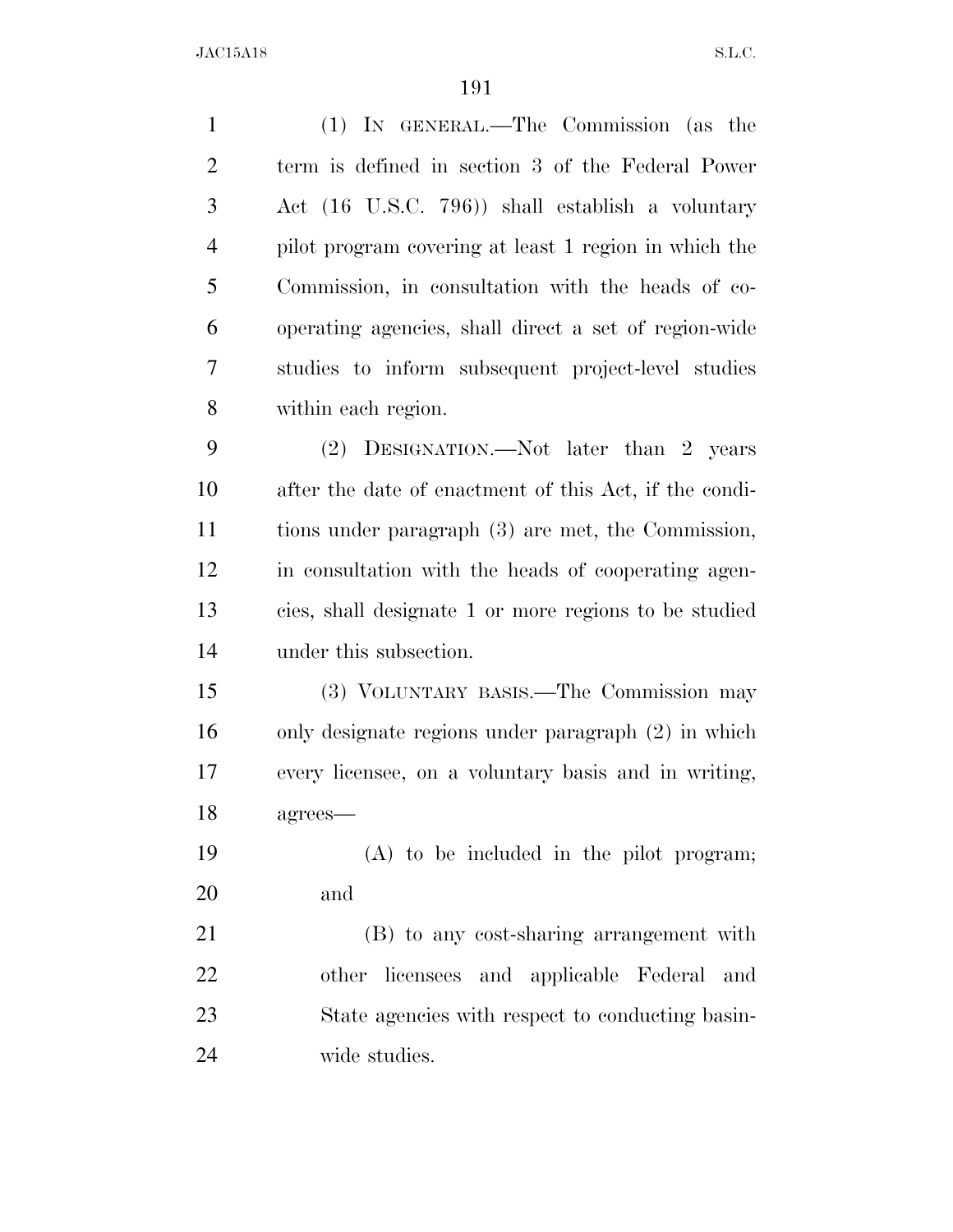| $\mathbf{1}$   | (4) SCALE.—The regions designated under                 |
|----------------|---------------------------------------------------------|
| $\overline{2}$ | paragraph $(2)$ shall—                                  |
| 3              | (A) be at an adequately large scale to                  |
| $\overline{4}$ | cover at least 5 existing projects that—                |
| 5              | (i) are licensed under this part; and                   |
| 6              | (ii) the licenses of which shall expire                 |
| 7              | not later than 15 years after the date of               |
| 8              | enactment of this section; and                          |
| 9              | (B) be likely to yield region-wide studies              |
| 10             | and information that will significantly reduce          |
| 11             | the need for and scope of subsequent project-           |
| 12             | level studies and information.                          |
| 13             | (5) PROJECT LICENSE TERMS.—The Commis-                  |
| 14             | sion may extend the term of any existing license        |
| 15             | within a region designated under paragraph (2) by       |
| 16             | up to 8 years to provide sufficient time for relevant   |
| 17             | region-wide studies to inform subsequent project-       |
| 18             | level studies.                                          |
| 19             | SEC. 3002. HYDROELECTRIC PRODUCTION INCENTIVES          |
| 20             | AND EFFICIENCY IMPROVEMENTS.                            |
| 21             | (a) HYDROELECTRIC PRODUCTION INCENTIVES.                |
| 22             | Section 242 of the Energy Policy Act of 2005 (42 U.S.C. |
| 23             | $15881$ ) is amended—                                   |
| 24             | $(1)$ in subsection (c), by striking "10" and in-       |
| 25             | serting "20";                                           |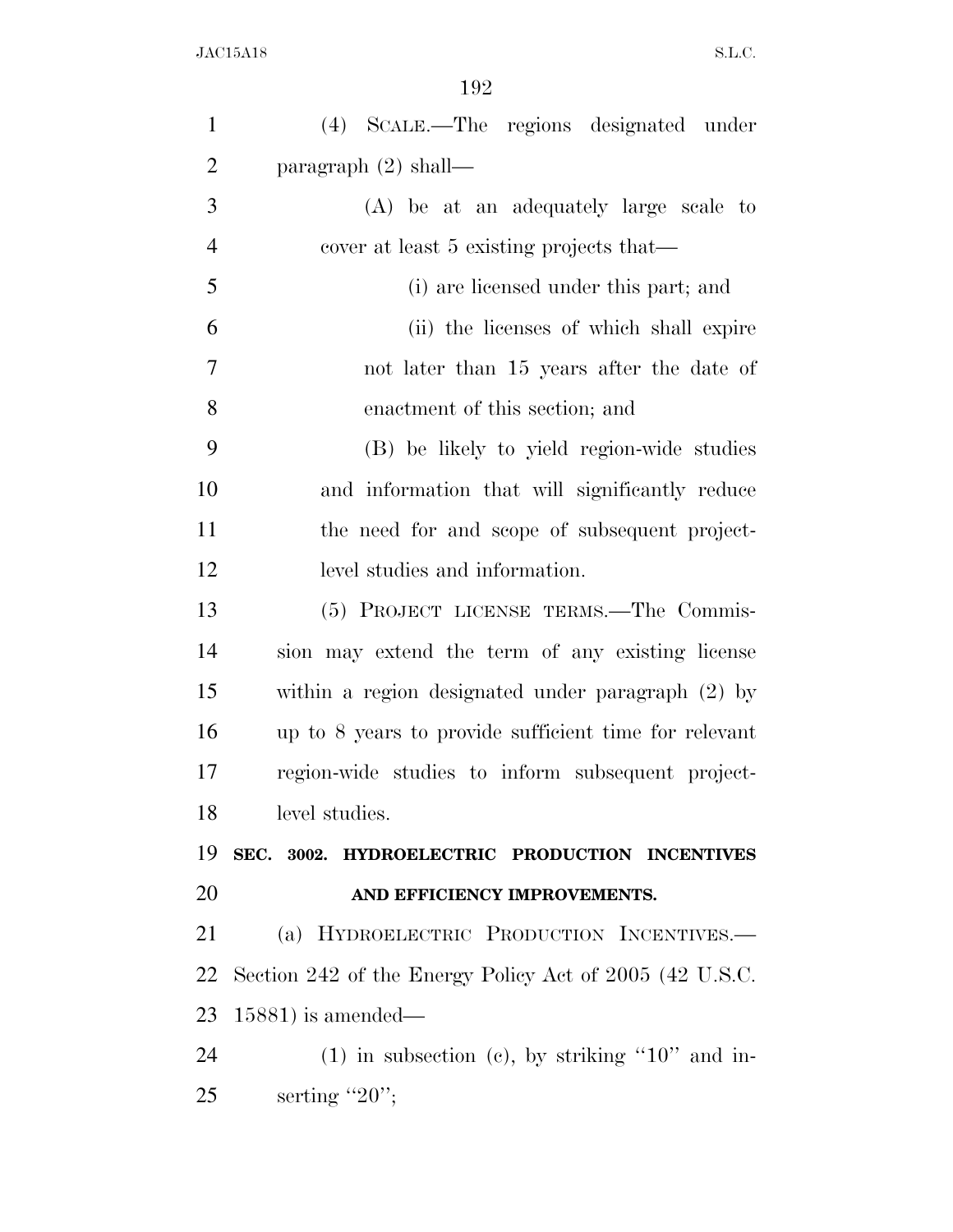1 (2) in subsection (f), by striking  $"20"$  and in-2 serting "30"; and

 (3) in subsection (g), by striking ''each of the fiscal years 2006 through 2015'' and inserting ''each 5 of fiscal years 2016 through 2025".

 (b) HYDROELECTRIC EFFICIENCY IMPROVEMENT.— Section 243(c) of the Energy Policy Act of 2005 (42 U.S.C. 15882(c)) is amended by striking ''each of the fis- cal years 2006 through 2015'' and inserting ''each of fis-cal years 2016 through 2025''.

## **SEC. 3003. EXTENSION OF TIME FOR A FEDERAL ENERGY REGULATORY COMMISSION PROJECT IN-VOLVING CLARK CANYON DAM.**

 Notwithstanding the time period described in section 13 of the Federal Power Act (16 U.S.C. 806) that would otherwise apply to the Federal Energy Regulatory Com- mission project numbered 12429, the Federal Energy Regulatory Commission (referred to in this section as the ''Commission'') shall, at the request of the licensee for the project, and after reasonable notice and in accordance with the procedures of the Commission under that section, reinstate the license and extend the time period during which the licensee is required to commence construction of project works for the 3-year period beginning on the date of enactment of this Act.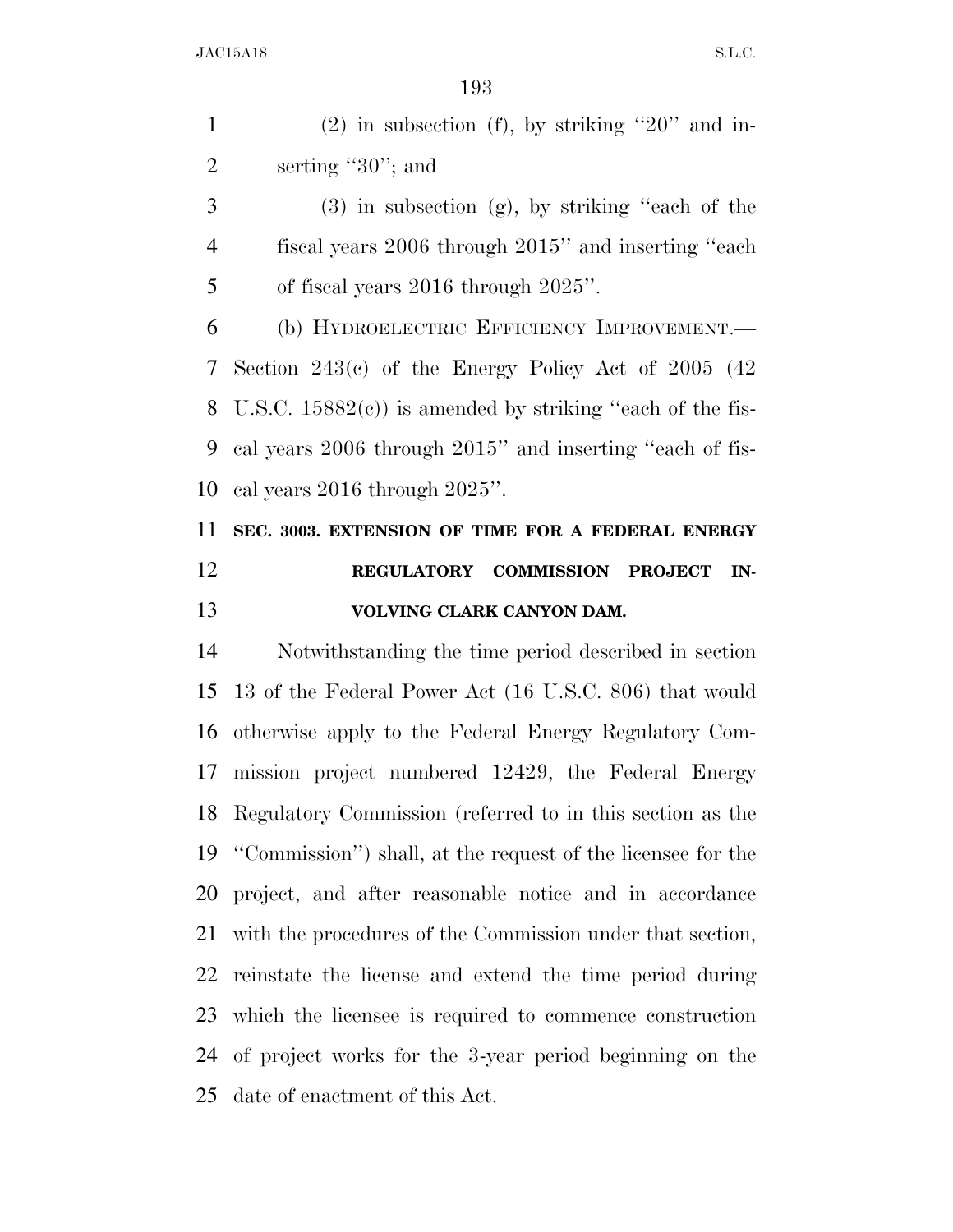# **SEC. 3004. EXTENSION OF TIME FOR A FEDERAL ENERGY REGULATORY COMMISSION PROJECT IN-VOLVING GIBSON DAM.**

 (a) IN GENERAL.—Notwithstanding the require- ments of section 13 of the Federal Power Act (16 U.S.C. 806) that would otherwise apply to the Federal Energy Regulatory Commission project numbered 12478–003, the Federal Energy Regulatory Commission (referred to in this section as the ''Commission'') may, at the request of the licensee for the project, and after reasonable notice and in accordance with the procedures of the Commission under that section, extend the time period during which the licensee is required to commence construction of the project for a 6-year period that begins on the date de-scribed in subsection (b).

 (b) DATE DESCRIBED.—The date described in this subsection is the date of the expiration of the extension of the period required for commencement of construction for the project described in subsection (a) that was issued by the Commission prior to the date of enactment of this Act under section 13 of the Federal Power Act (16 U.S.C. 806).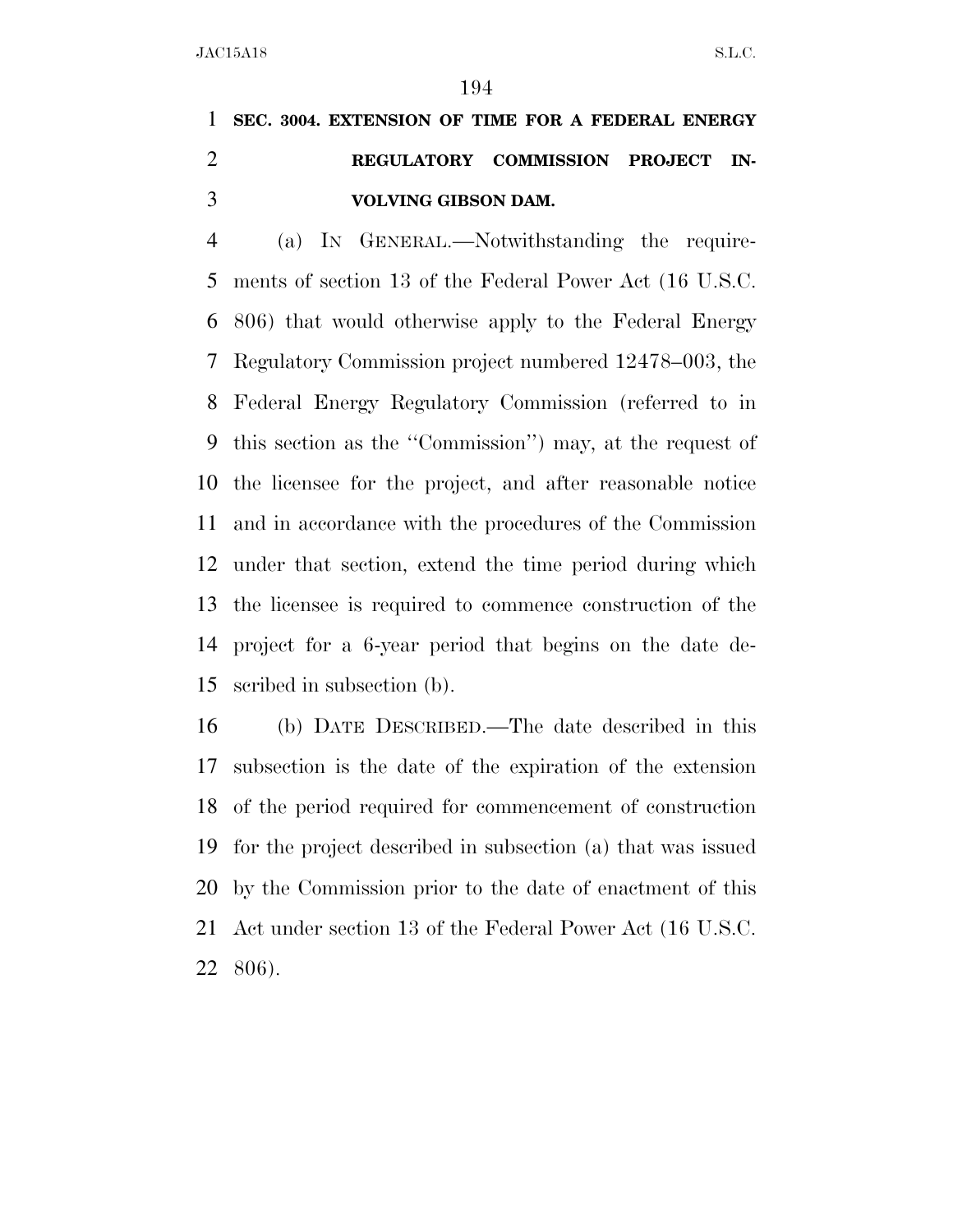| $\mathbf{1}$   | PART II-GEOTHERMAL                                       |
|----------------|----------------------------------------------------------|
| $\overline{2}$ | <b>Subpart A-Geothermal Energy</b>                       |
| 3              | SEC. 3005. NATIONAL GOALS FOR PRODUCTION AND SITE        |
| $\overline{4}$ | <b>IDENTIFICATION.</b>                                   |
| 5              | It is the sense of Congress that, not later than 10      |
| 6              | years after the date of enactment of this Act—           |
| 7              | (1) the Secretary of the Interior shall seek to          |
| 8              | approve a significant increase in new geothermal en-     |
| 9              | ergy capacity on public land across a geographically     |
| 10             | diverse set of States using the full range of available  |
| 11             | technologies; and                                        |
| 12             | (2) the Director of the Geological Survey and            |
| 13             | the Secretary should identify sites capable of pro-      |
| 14             | ducing a total of 50,000 megawatts of geothermal         |
| 15             | power, using the full range of available technologies.   |
| 16             | SEC. 3006. PRIORITY AREAS FOR DEVELOPMENT ON FED-        |
| 17             | <b>ERAL LAND.</b>                                        |
| 18             | The Director of the Bureau of Land Management,           |
| 19             | in consultation with other appropriate Federal agencies, |
| 20             | shall-                                                   |
| 21             | (1) identify high priority areas for new geo-            |
| 22             | thermal development; and                                 |
| 23             | (2) take any actions the Director determines             |
| 24             | necessary to facilitate that development, consistent     |
| 25             | with applicable laws.                                    |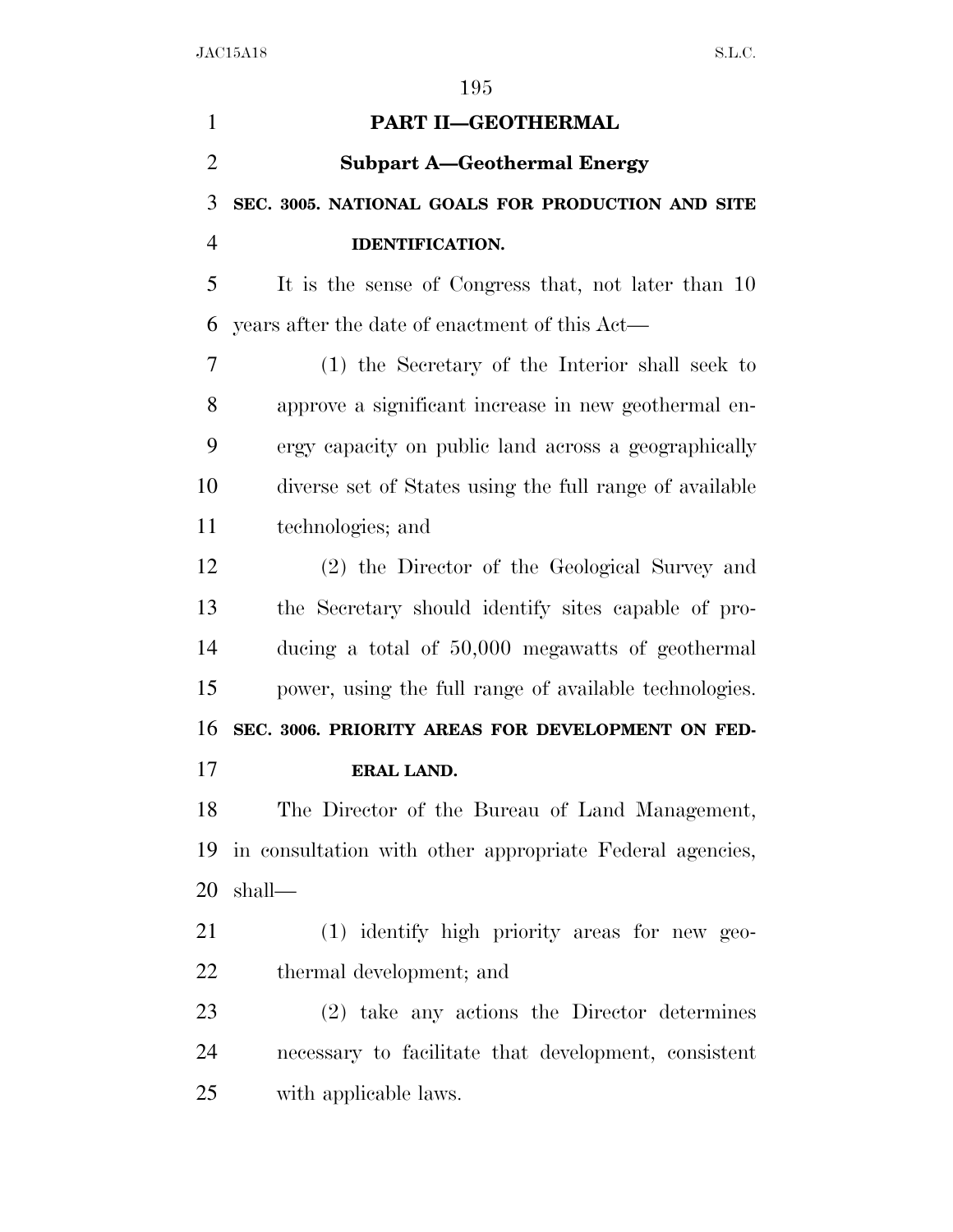**SEC. 3007. FACILITATION OF COPRODUCTION OF GEO- THERMAL ENERGY ON OIL AND GAS LEASES.**  Section 4(b) of the Geothermal Steam Act of 1970 (30 U.S.C. 1003(b)) is amended by adding at the end the following: "(4) LAND SUBJECT TO OIL AND GAS LEASE.— Land under an oil and gas lease issued pursuant to the Mineral Leasing Act (30 U.S.C. 181 et seq.) or the Mineral Leasing Act for Acquired Lands (30 U.S.C. 351 et seq.) that is subject to an approved application for permit to drill and from which oil and gas production is occurring may be available for noncompetitive leasing under this section to the holder of the oil and gas lease—  $\frac{1}{2}$  (A) on a determination that— ''(i) geothermal energy will be pro- duced from a well producing or capable of producing oil and gas; and ''(ii) national energy security will be improved by the issuance of such a lease; and  $\text{``(B)}$  to provide for the coproduction of geothermal energy with oil and gas.''.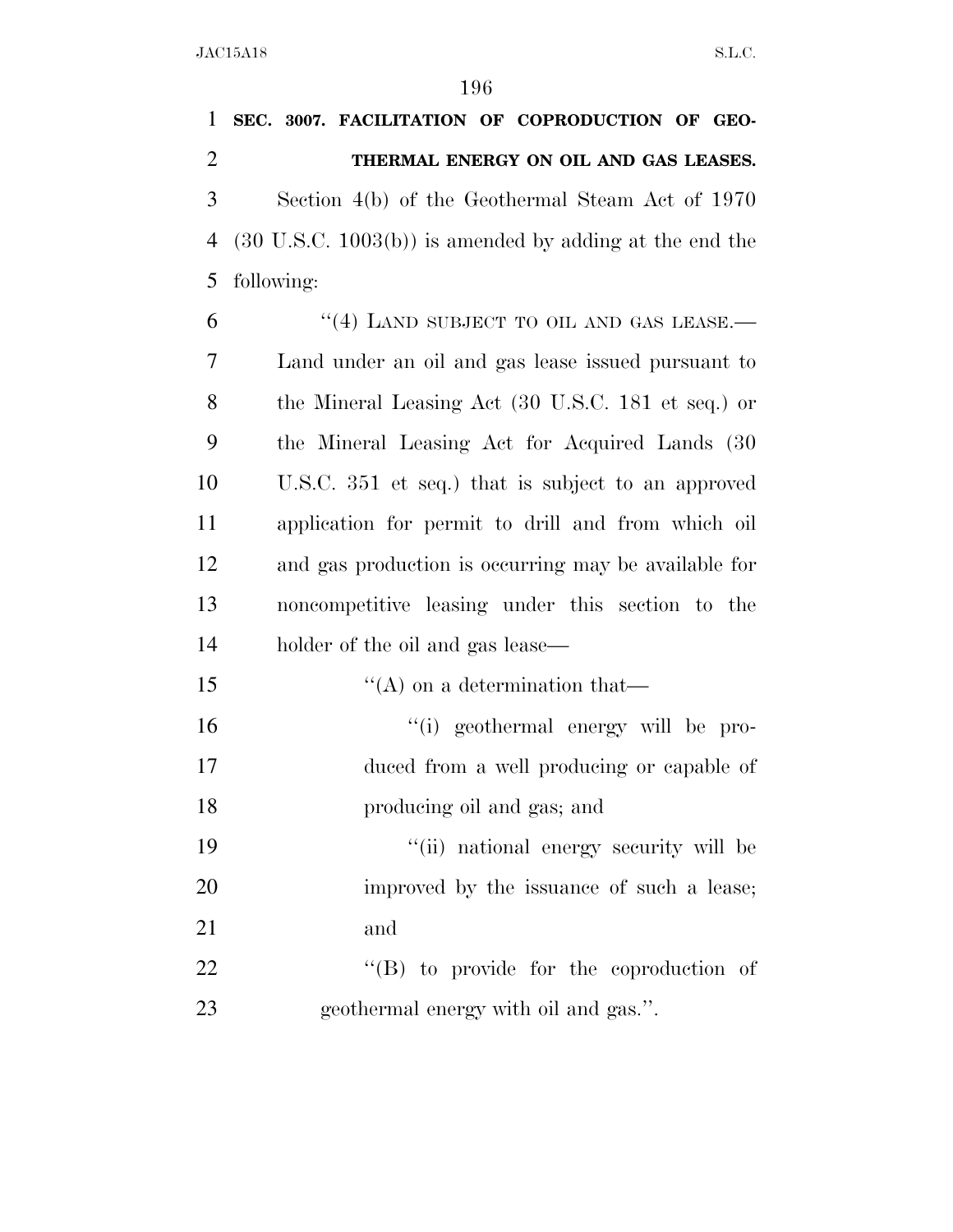| 1              | SEC. 3008. NONCOMPETITIVE LEASING OF ADJOINING                    |
|----------------|-------------------------------------------------------------------|
| $\overline{2}$ | AREAS FOR DEVELOPMENT OF GEOTHERMAL                               |
| 3              | <b>RESOURCES.</b>                                                 |
| $\overline{4}$ | Section 4(b) of the Geothermal Steam Act of 1970                  |
| 5              | $(30 \text{ U.S.C. } 1003(b))$ (as amended by section $3007$ ) is |
| 6              | amended by adding at the end the following:                       |
| $\overline{7}$ | $\lq(5)$ ADJOINING LAND.—                                         |
| 8              | "(A) DEFINITIONS.—In this paragraph:                              |
| 9              | "(i) FAIR MARKET VALUE<br><b>PER</b>                              |
| 10             | ACRE.—The term 'fair market value per                             |
| 11             | acre' means a dollar amount per acre                              |
| 12             | $that-$                                                           |
| 13             | $\lq(1)$ except as provided in this                               |
| 14             | clause, shall be equal to the market                              |
| 15             | value per acre (taking into account                               |
| 16             | the determination under subparagraph                              |
| 17             | $(B)(iii)$ regarding a valid discovery on                         |
| 18             | the adjoining land), as determined by                             |
| 19             | the Secretary under regulations issued                            |
| 20             | under this paragraph;                                             |
| 21             | $\lq\lq$ (II) shall be determined by the                          |
| 22             | Secretary with respect to a lease                                 |
| 23             | under this paragraph, by not later                                |
| 24             | than the end of the 180-day period                                |
| 25             | beginning on the date the Secretary                               |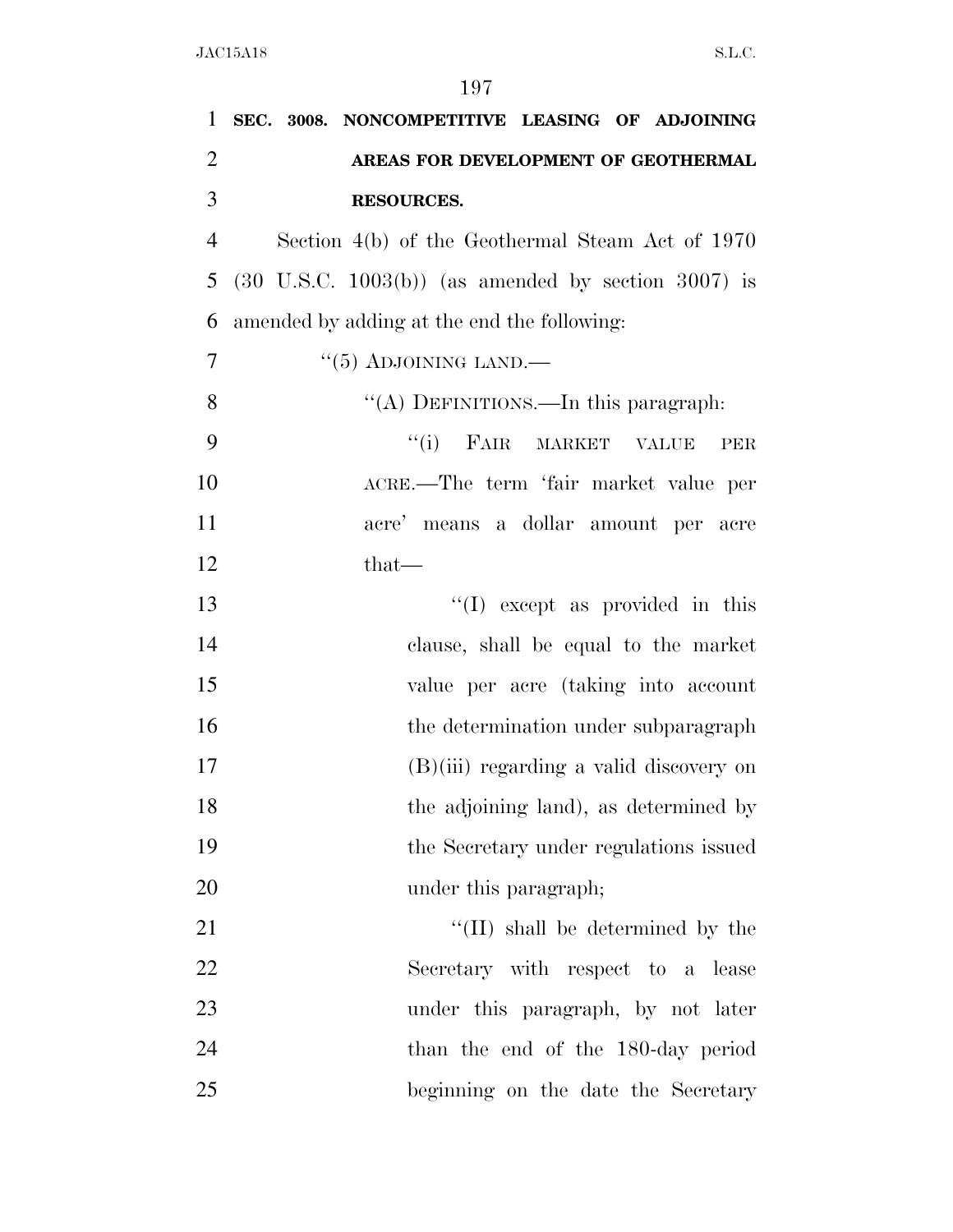| $\mathbf{1}$   | receives an application for the lease;        |
|----------------|-----------------------------------------------|
| $\overline{2}$ | and                                           |
| 3              | "(III) shall be not less than the             |
| $\overline{4}$ | greater of-                                   |
| 5              | $\cdot$ (aa) 4 times the median               |
| 6              | amount paid per acre for all land             |
| $\overline{7}$ | leased under this Act during the              |
| $8\,$          | preceding year; or                            |
| 9              | "(bb) $$50.$                                  |
| 10             | INDUSTRY STANDARDS.—The<br>``(ii)             |
| 11             | term 'industry standards' means the stand-    |
| 12             | ards by which a qualified geothermal pro-     |
| 13             | fessional assesses whether downhole or        |
| 14             | flowing temperature measurements with         |
| 15             | indications of permeability are sufficient to |
| 16             | produce energy from geothermal resources,     |
| 17             | as determined through flow or injection       |
| 18             | testing or measurement of lost circulation    |
| 19             | while drilling.                               |
| <b>20</b>      | "(iii) QUALIFIED FEDERAL LAND.—               |
| 21             | The term 'qualified Federal land' means       |
| 22             | land that is otherwise available for leasing  |
| 23             | under this Act.                               |
| 24             | "(iv) QUALIFIED GEOTHERMAL PRO-               |
| 25             | FESSIONAL.—The term 'qualified<br>$geo-$      |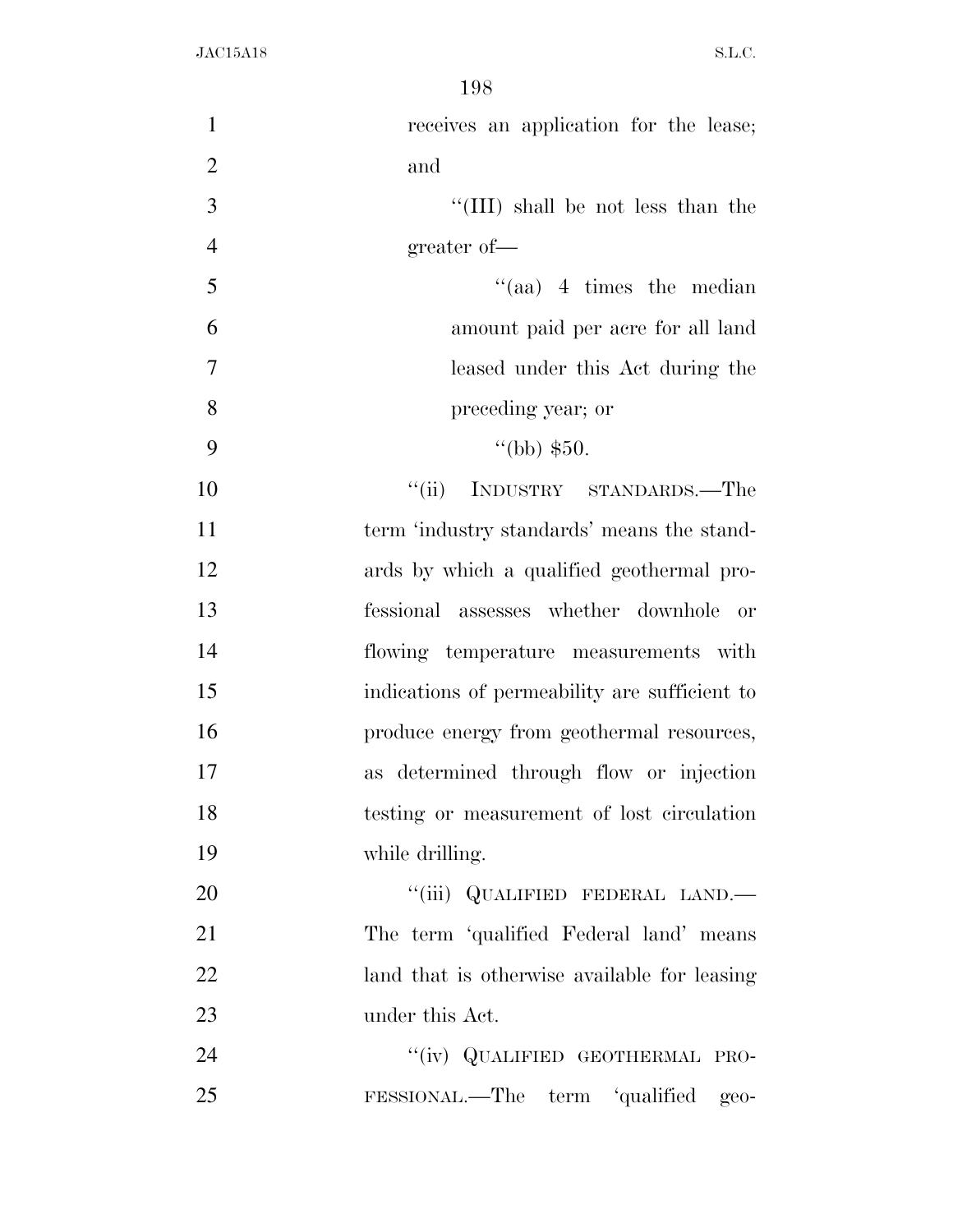| $\mathbf{1}$   | thermal professional' means an individual         |
|----------------|---------------------------------------------------|
| $\overline{2}$ | who is an engineer or geoscientist in good        |
| 3              | professional standing with at least 5 years       |
| $\overline{4}$ | of experience in geothermal exploration,          |
| 5              | development, or project assessment.               |
| 6              | "(v) QUALIFIED LESSEE.—The term                   |
| 7              | 'qualified lessee' means a person that is el-     |
| 8              | igible to hold a geothermal lease under this      |
| 9              | Act (including applicable regulations).           |
| 10             | "(vi) VALID DISCOVERY.—The term                   |
| 11             | 'valid discovery' means a discovery of a          |
| 12             | geothermal resource by a new or existing          |
| 13             | slim hole or production well, that exhibits       |
| 14             | downhole or flowing temperature measure-          |
| 15             | ments with indications of permeability that       |
| 16             | are sufficient to meet industry standards.        |
| 17             | "(B) AUTHORITY.—An area of qualified              |
| 18             | Federal land that adjoins other land for which    |
| 19             | a qualified lessee holds a legal right to develop |
| 20             | geothermal resources may be available for a       |
| 21             | noncompetitive lease under this section to the    |
| 22             | qualified lessee at the fair market value per     |
| 23             | acre, if—                                         |
| 24             | "(i) the area of qualified Federal                |
| 25             | $land-$                                           |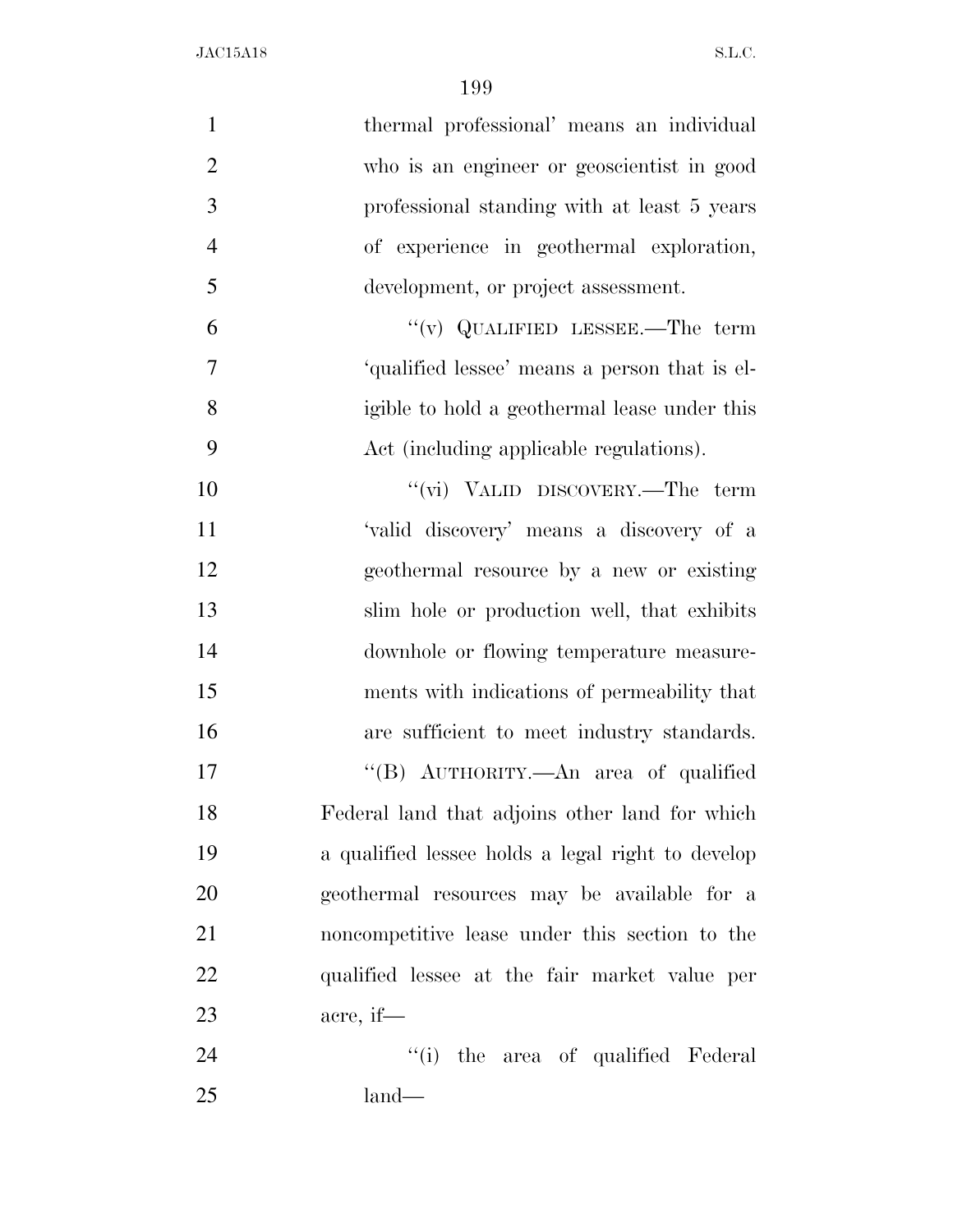| $\mathbf{1}$   | "(I) consists of not less than 1            |
|----------------|---------------------------------------------|
| $\overline{2}$ | acre and not more than 640 acres;           |
| 3              | and                                         |
| $\overline{4}$ | $\lq\lq$ (II) is not already leased under   |
| 5              | this Act or nominated to be leased          |
| 6              | under subsection $(a)$ ;                    |
| $\tau$         | "(ii) the qualified lessee has not pre-     |
| 8              | viously received a noncompetitive lease     |
| 9              | under this paragraph in connection with     |
| 10             | the valid discovery for which data has been |
| 11             | submitted under clause $(iii)(I)$ ; and     |
| 12             | "(iii) sufficient geological and other      |
| 13             | technical data prepared by a qualified geo- |
| 14             | thermal professional has been submitted by  |
| 15             | the qualified lessee to the applicable Fed- |
| 16             | eral land management agency that would      |
| 17             | lead individuals who are experienced in the |
| 18             | subject matter to believe that—             |
| 19             | $\lq\lq$ (I) there is a valid discovery of  |
| 20             | geothermal resources on the land for        |
| 21             | which the qualified lessee holds the        |
| 22             | legal right to develop geothermal re-       |
| 23             | sources; and                                |
| 24             | $\lq\lq$ (II) that thermal feature<br>$ex-$ |
| 25             | tends into the adjoining areas.             |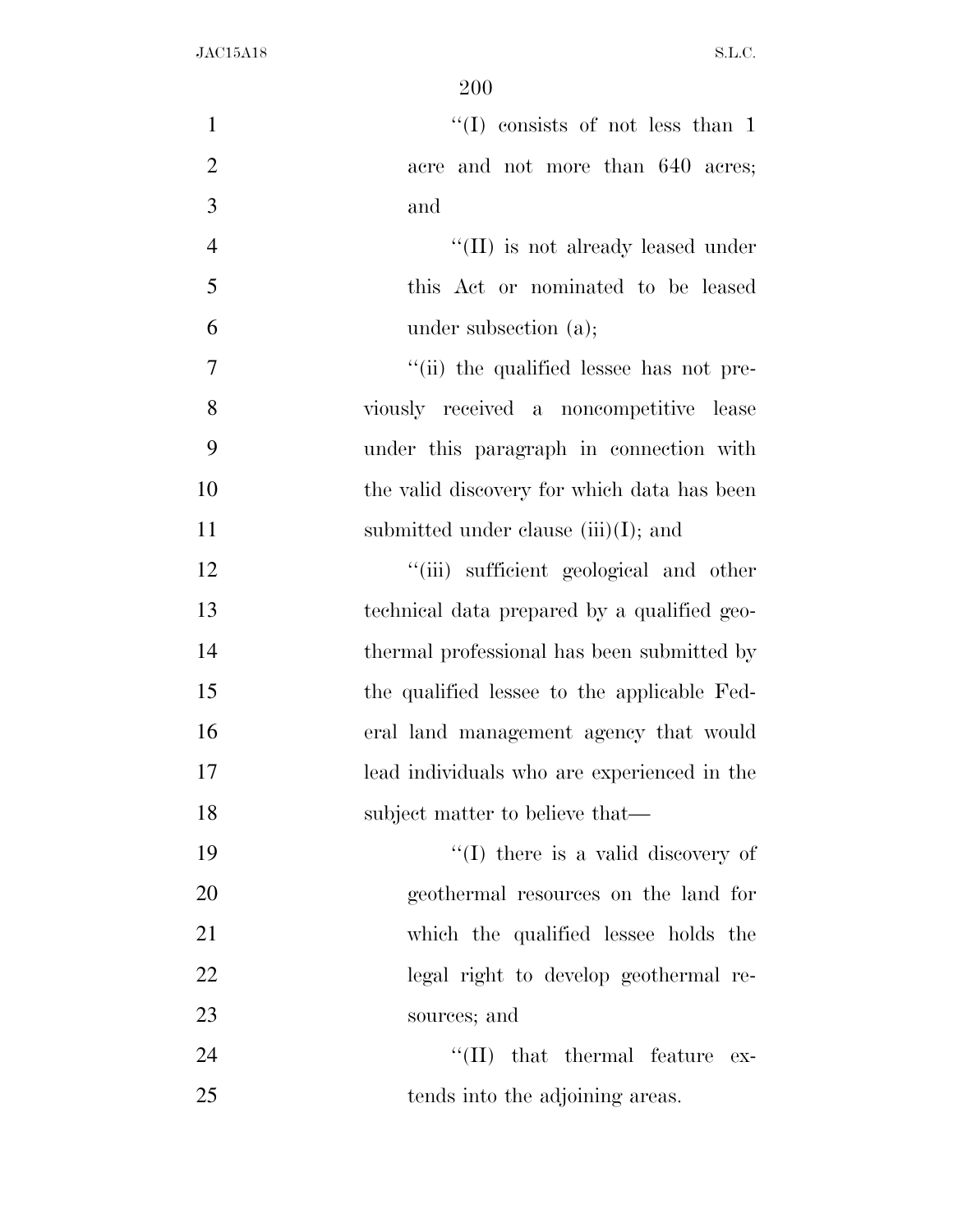| $\mathbf{1}$   | "(C) DETERMINATION OF FAIR MARKET               |
|----------------|-------------------------------------------------|
| $\overline{2}$ | VALUE.                                          |
| 3              | "(i) IN GENERAL.—The Secretary                  |
| $\overline{4}$ | shall—                                          |
| 5              | $\lq\lq$ (I) publish a notice of any re-        |
| 6              | quest to lease land under this para-            |
| $\overline{7}$ | graph;                                          |
| 8              | $\lq\lq(\text{II})$ determine fair market value |
| 9              | for purposes of this paragraph in ac-           |
| 10             | cordance with procedures for making             |
| 11             | those determinations that are estab-            |
| 12             | lished by regulations issued by the             |
| 13             | Secretary;                                      |
| 14             | "(III) provide to a qualified les-              |
| 15             | see and publish, with an opportunity            |
| 16             | for public comment for a period of 30           |
| 17             | days, any proposed determination                |
| 18             | under this subparagraph of the fair             |
| 19             | market value of an area that the                |
| 20             | qualified lessee seeks to lease under           |
| 21             | this paragraph; and                             |
| 22             | "(IV) provide to the qualified les-             |
| 23             | see and any adversely affected party            |
| 24             | the opportunity to appeal the final de-         |
| 25             | termination of fair market value in an          |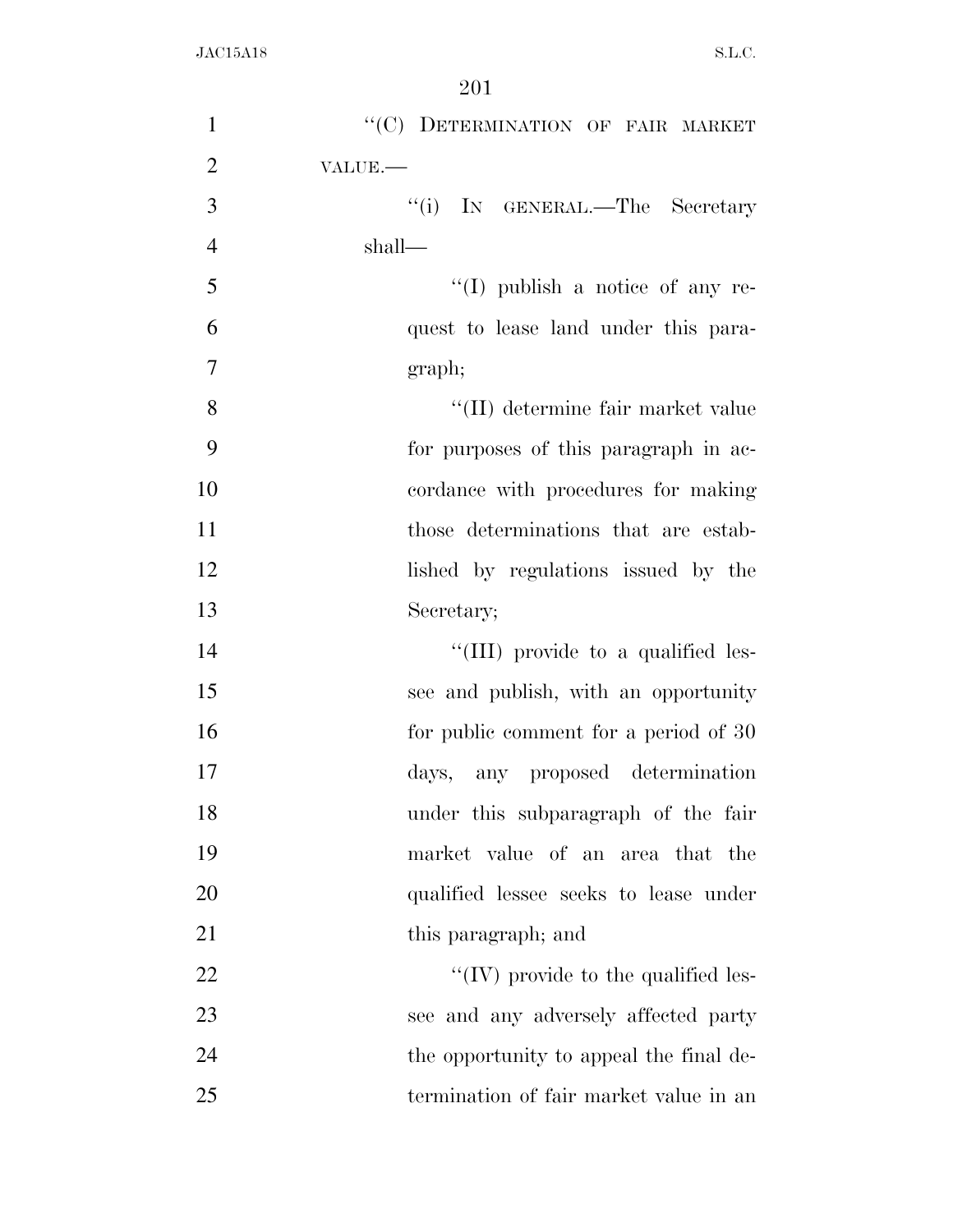| $\mathbf{1}$   | administrative proceeding before the                       |
|----------------|------------------------------------------------------------|
| $\overline{2}$ | applicable Federal land management                         |
| 3              | agency, in accordance with applicable                      |
| $\overline{4}$ | law (including regulations).                               |
| 5              | "(ii) LIMITATION ON NOMINATION.-                           |
| 6              | After publication of a notice of request to                |
| $\overline{7}$ | lease land under this paragraph, the Sec-                  |
| 8              | retary may not accept under subsection (a)                 |
| 9              | any nomination of the land for leasing un-                 |
| 10             | less the request has been denied or with-                  |
| 11             | drawn.                                                     |
| 12             | "(iii) ANNUAL RENTAL.-For<br>pur-                          |
| 13             | poses of section $5(a)(3)$ , a lease awarded               |
| 14             | under this paragraph shall be considered a                 |
| 15             | lease awarded in a competitive lease sale.                 |
| 16             | "(D) REGULATIONS.—Not later than $270$                     |
| 17             | days after the date of enactment of the Energy             |
| 18             | Policy Modernization Act of 2015, the Sec-                 |
| 19             | retary shall issue regulations to carry out this           |
| 20             | paragraph.".                                               |
| 21             | SEC. 3009. LARGE-SCALE GEOTHERMAL ENERGY.                  |
| 22             | Title VI of the Energy Independence and Security           |
| 23             | Act of 2007 is amended by inserting after section 616 (42) |
|                | 24 U.S.C. 17195) the following:                            |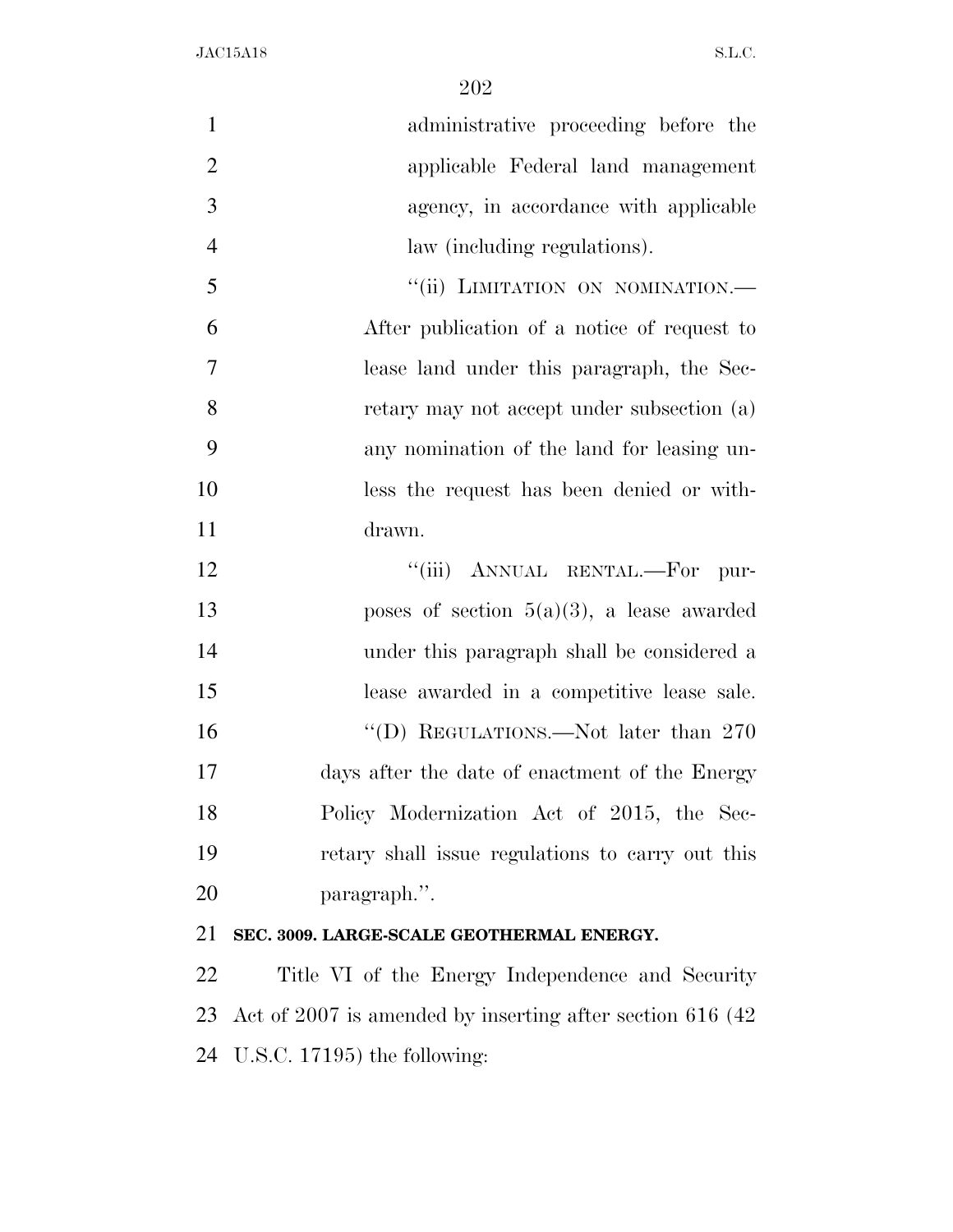| 1              | "SEC. 616A. LARGE-SCALE GEOTHERMAL ENERGY.            |
|----------------|-------------------------------------------------------|
| $\overline{2}$ | "(a) PURPOSES.—The purposes of this section are—      |
| 3              | $"(1)$ to improve the components, processes, and      |
| 4              | systems used for geothermal heat pumps and the di-    |
| 5              | rect use of geothermal energy; and                    |
| 6              | $f'(2)$ to increase the energy efficiency, lower the  |
| 7              | cost, increase the use, and improve and demonstrate   |
| 8              | the applicability of geothermal heat pumps to, and    |
| 9              | the direct use of geothermal energy in, large build-  |
| 10             | ings, commercial districts, residential communities,  |
| 11             | and large municipal, agricultural, or industrial      |
| 12             | projects.                                             |
| 13             | "(b) DEFINITIONS.—In this section:                    |
| 14             | "(1) DIRECT USE OF GEOTHERMAL ENERGY.-                |
| 15             | The term 'direct use of geothermal energy' means      |
| 16             | systems that use water that is at a temperature be-   |
| 17             | tween approximately 38 degrees Celsius and 149 de-    |
| 18             | grees Celsius directly or through a heat exchanger to |
| 19             | provide—                                              |
| 20             | $\lq\lq$ heating to buildings; or                     |
| 21             | "(B) heat required for industrial processes,          |
| 22             | agriculture, aquaculture, and other facilities.       |
| 23             | "(2) GEOTHERMAL HEAT PUMP.—The term                   |
| 24             | 'geothermal heat pump' means a system that pro-       |
| 25             | vides heating and cooling by exchanging heat from     |
| 26             | shallow ground or surface water using—                |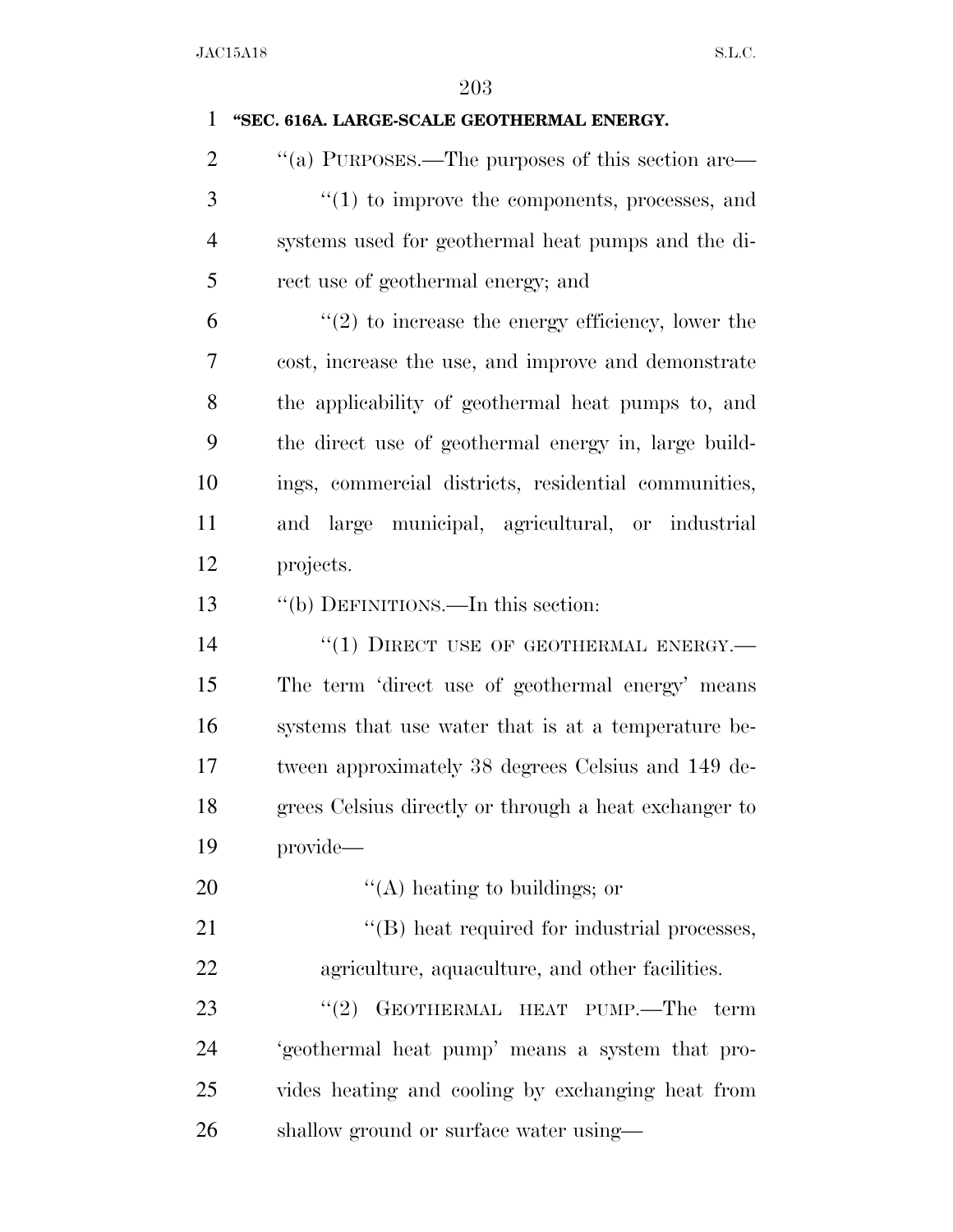1 ''(A) a closed loop system, which transfers heat by way of buried or immersed pipes that contain a mix of water and working fluid; or ''(B) an open loop system, which circulates ground or surface water directly into the build- ing and returns the water to the same aquifer or surface water source. 8 "(3) LARGE-SCALE APPLICATION.—The term 'large-scale application' means an application for space or process heating or cooling for large entities with a name-plate capacity, expected resource, or rating of 10 or more megawatts, such as a large building, commercial district, residential community, or a large municipal, agricultural, or industrial project. "(c) PROGRAM.— 17 "(1) IN GENERAL.—The Secretary shall estab- lish a program of research, development, and dem- onstration for geothermal heat pumps and the direct use of geothermal energy. 21 "(2) AREAS.—The program may include re-search, development, demonstration, and commercial

application of—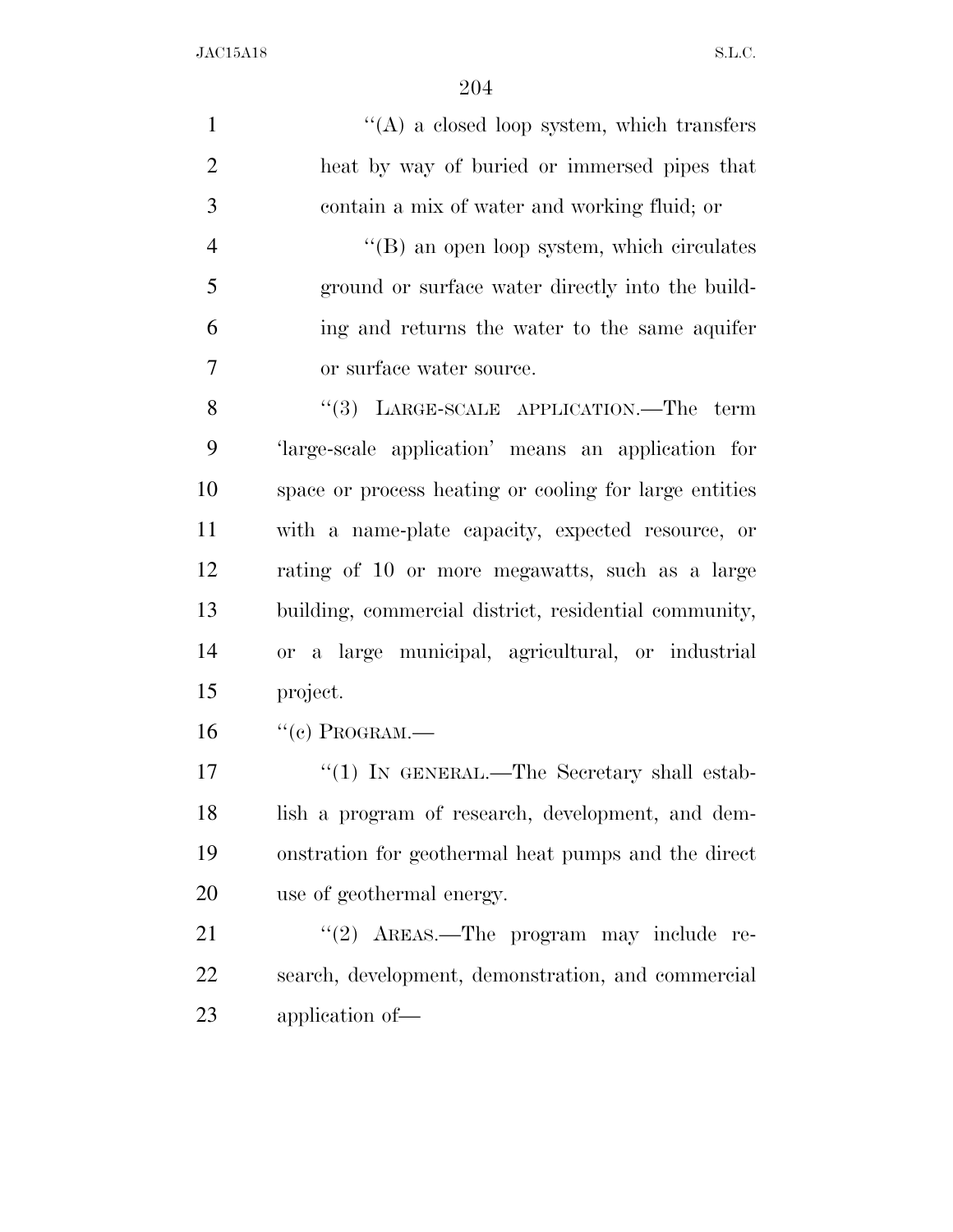| $\mathbf{1}$   | $\lq\lq$ geothermal ground loop efficiency im-  |
|----------------|-------------------------------------------------|
| $\overline{2}$ | provements through more efficient heat transfer |
| 3              | fluids;                                         |
| $\overline{4}$ | "(B) geothermal ground loop efficiency im-      |
| 5              | provements through more efficient thermal       |
| 6              | grouts for wells and trenches;                  |
| $\tau$         | "(C) geothermal ground loop installation        |
| 8              | cost reduction through—                         |
| 9              | "(i) improved drilling methods;                 |
| 10             | "(ii) improvements in drilling equip-           |
| 11             | ment;                                           |
| 12             | "(iii) improvements in design method-           |
| 13             | ology and energy analysis procedures; and       |
| 14             | "(iv) improved methods for deter-               |
| 15             | mination of ground thermal properties and       |
| 16             | ground temperatures;                            |
| 17             | "(D) installing geothermal ground loops         |
| 18             | near the foundation walls of new construction   |
| 19             | to take advantage of existing structures;       |
| 20             | "(E) using gray or black was tewater as a       |
| 21             | method of heat exchange;                        |
| 22             | $\lq\lq(F)$ improving geothermal heat pump sys- |
| 23             | economics through integration of geo-<br>tem    |
| 24             | thermal systems with other building systems,    |
| 25             | including providing hot and cold water and re-  |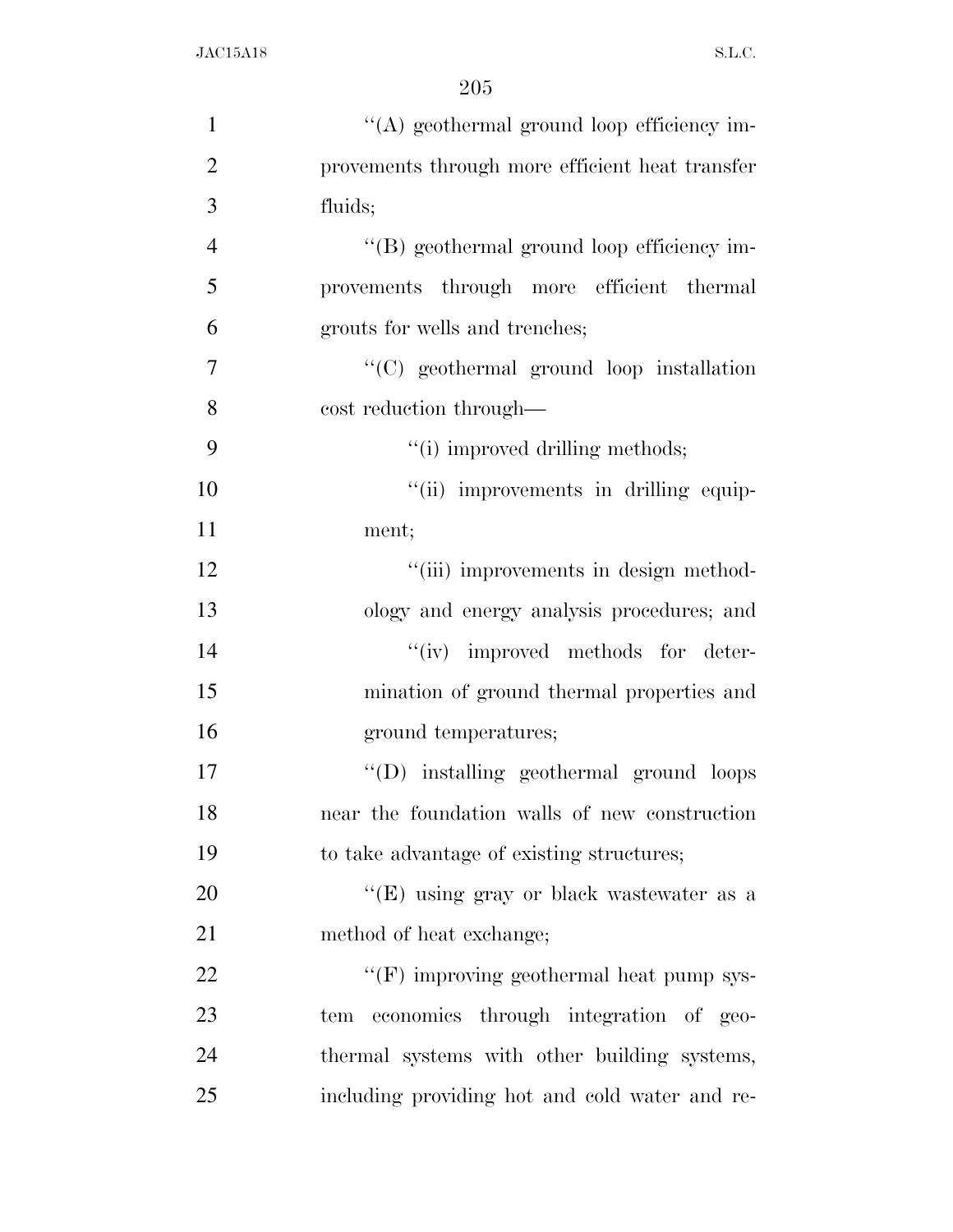| $\mathbf{1}$   | jecting or circulating industrial process heat    |
|----------------|---------------------------------------------------|
| $\overline{2}$ | through refrigeration heat rejection and waste    |
| 3              | heat recovery;                                    |
| $\overline{4}$ | "(G) advanced geothermal systems using            |
| 5              | variable pumping rates to increase efficiency;    |
| 6              | "(H) geothermal heat pump efficiency im-          |
| $\tau$         | provements;                                       |
| 8              | "(I) use of hot water found in mines and          |
| 9              | mine shafts and other surface waters as the       |
| 10             | heat exchange medium;                             |
| 11             | "(J) heating of districts, neighborhoods,         |
| 12             | communities, large commercial or public build-    |
| 13             | ings (including office, retail, educational, gov- |
| 14             | ernment, and institutional buildings and multi-   |
| 15             | family residential buildings and campuses), and   |
| 16             | industrial and manufacturing facilities;          |
| 17             | $\lq\lq$ (K) geothermal system integration with   |
| 18             | solar thermal water heating or cool roofs and     |
| 19             | solar-regenerated desiceants to balance loads     |
| 20             | and use building hot water to store geothermal    |
| 21             | energy;                                           |
| 22             | $\lq\lq$ . Use of hot water coproduced from oil   |
| 23             | and gas recovery;                                 |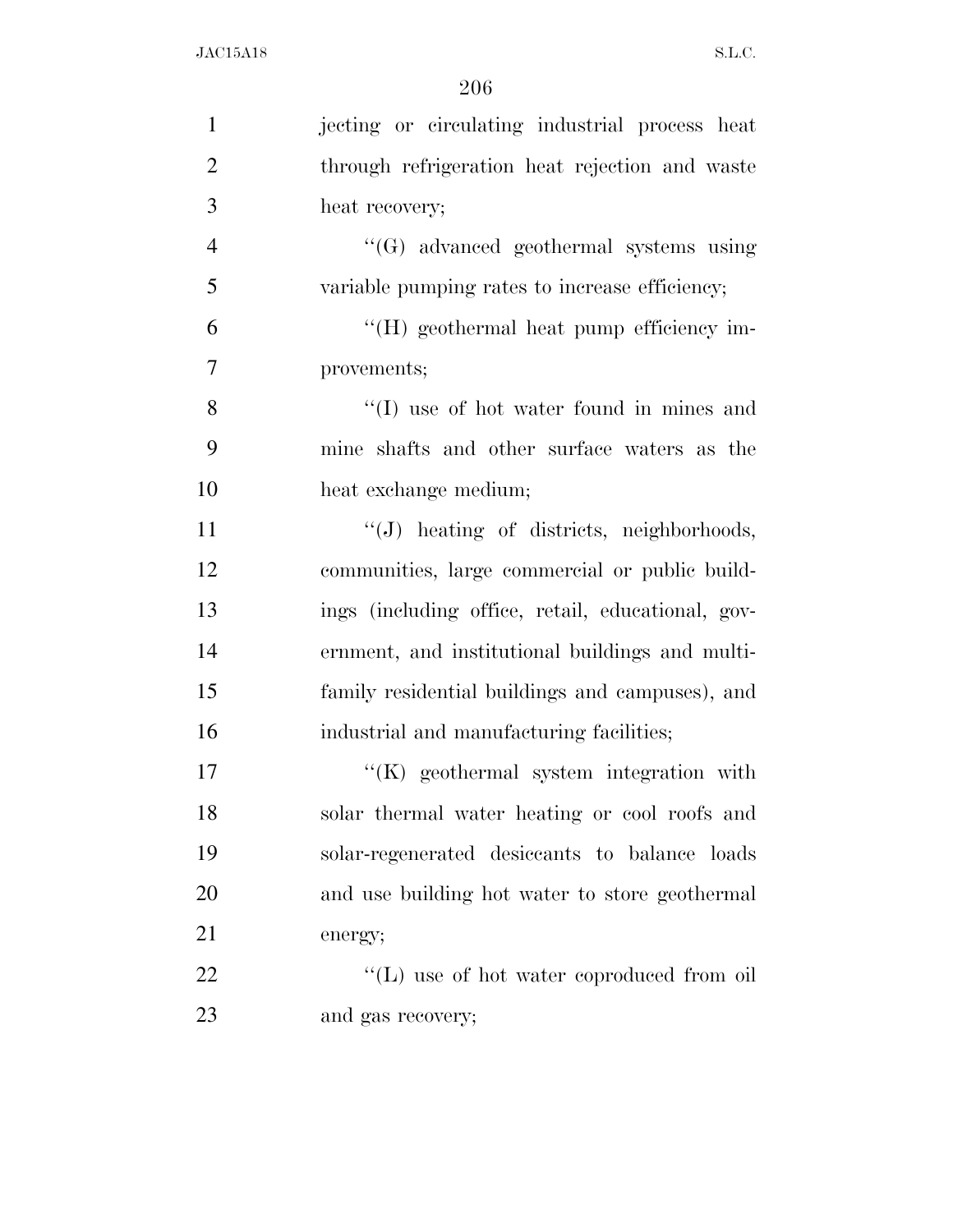| $\mathbf{1}$   | "(M) use of water sources at a tempera-                 |
|----------------|---------------------------------------------------------|
| $\overline{2}$ | ture of less than 150 degrees Celsius for direct        |
| 3              | use;                                                    |
| $\overline{4}$ | $\lq\lq(N)$ system integration of direct use with       |
| 5              | geothermal electricity production; and                  |
| 6              | "(O) coproduction of heat and power, in-                |
| $\overline{7}$ | cluding on-site use.                                    |
| 8              | "(3) ENVIRONMENTAL IMPACTS.-In carrying                 |
| 9              | out the program, the Secretary shall identify and       |
| 10             | mitigate potential environmental impacts in accord-     |
| 11             | ance with section $614(c)$ .                            |
| 12             | "(d) GRANTS.—                                           |
| 13             | " $(1)$ IN GENERAL.—The Secretary shall make            |
| 14             | grants available to State and local governments, in-    |
| 15             | stitutions of higher education, nonprofit entities,     |
| 16             | utilities, and for-profit companies (including manu-    |
| 17             | facturers of heat-pump and direct-use components        |
| 18             | and systems) to promote the development of geo-         |
| 19             | thermal heat pumps and the direct use of geo-           |
| 20             | thermal energy.                                         |
| 21             | "(2) PRIORITY.—In making grants under this              |
| 22             | subsection, the Secretary shall give priority to pro-   |
| 23             | posals that apply to large buildings (including office, |
| 24             | retail, educational, government, institutional, and     |
| 25             | multifamily residential buildings and campuses and      |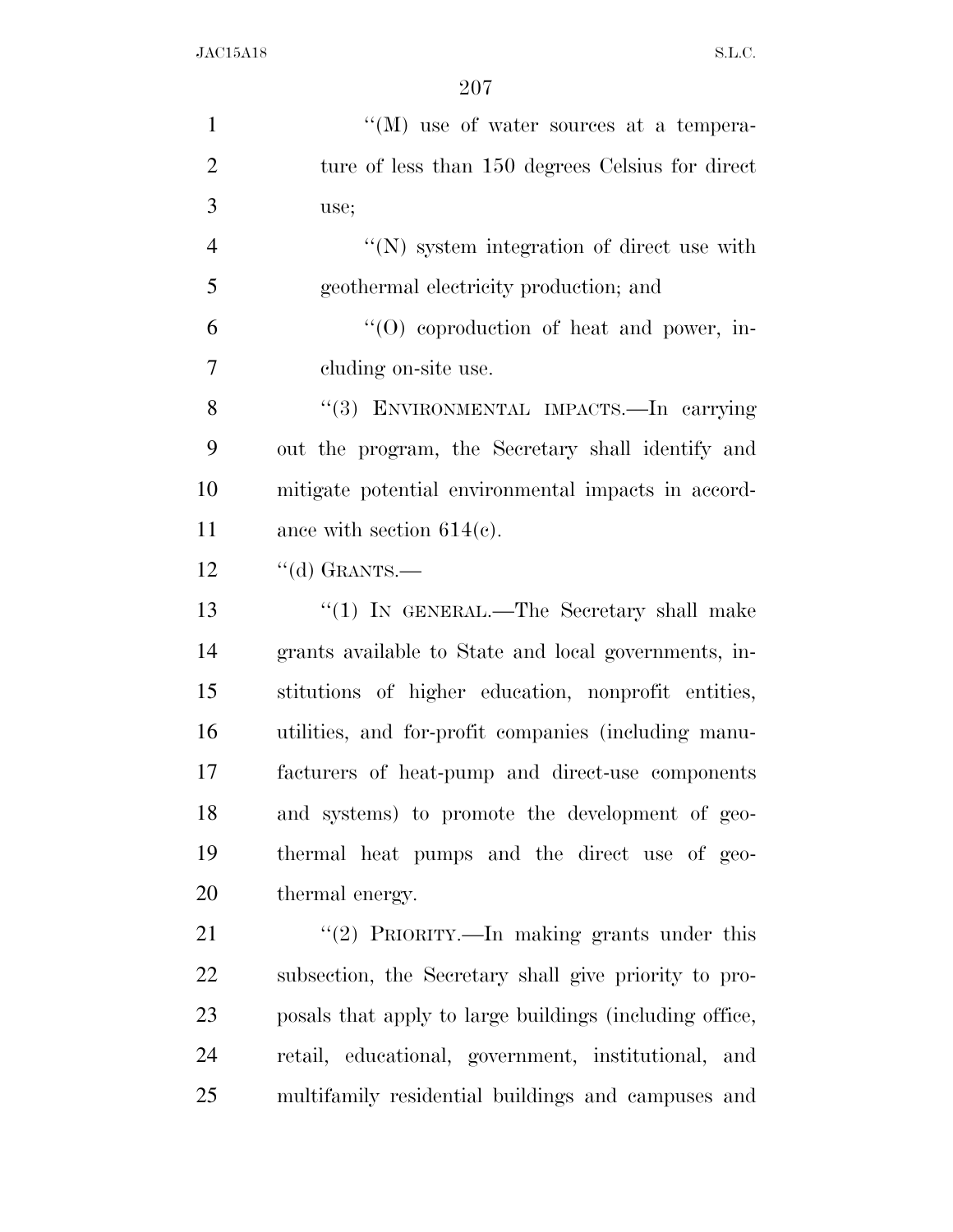| $\mathbf{1}$   | industrial and manufacturing facilities), commercial     |
|----------------|----------------------------------------------------------|
| $\overline{2}$ | districts, and residential communities.                  |
| 3              | "(3) NATIONAL SOLICITATION.—Not later than               |
| $\overline{4}$ | 180 days after the date of enactment of this section,    |
| 5              | the Secretary shall conduct a national solicitation for  |
| 6              | applications for grants under this section.              |
| 7              | $``$ (e) REPORTS.—                                       |
| 8              | "(1) IN GENERAL.—Not later than 2 years                  |
| 9              | after the date of enactment of this section and annu-    |
| 10             | ally thereafter, the Secretary shall submit to the       |
| 11             | Committee on Energy and Natural Resources of the         |
| 12             | Senate and the Committee on Science, Space, and          |
| 13             | Technology of the House of Representatives a report      |
| 14             | on progress made and results obtained under this         |
| 15             | section to develop geothermal heat pumps and direct      |
| 16             | use of geothermal energy.                                |
| 17             | $\cdot\cdot\cdot(2)$ AREAS.—Each of the reports required |
| 18             | under this subsection shall include—                     |
| 19             | $\lq\lq$ (A) an analysis of progress made in each        |
| 20             | of the areas described in subsection $(c)(2)$ ; and      |
| 21             | $\lq\lq(B)(i)$ a description of any relevant rec-        |
| 22             | ommendations made during a review of the pro-            |
| 23             | gram; and                                                |
| 24             | "(ii) any plans to address<br>the<br>rec-                |
| 25             | ommendations under clause (i).".                         |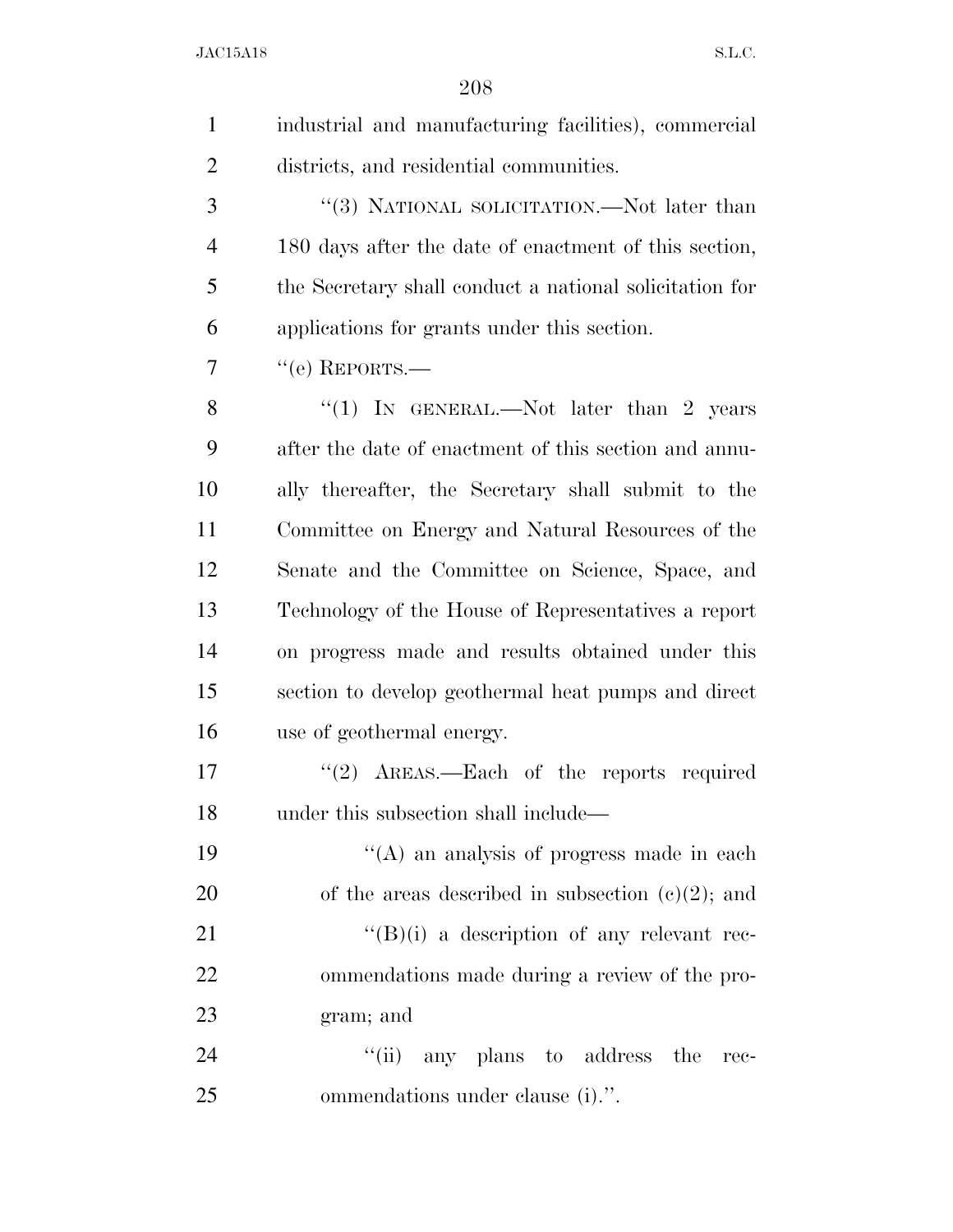#### **SEC. 3010. REPORT TO CONGRESS.**

 Not later than 3 years after the date of enactment of this Act and not less frequently than once every 5 years thereafter, the Secretary of the Interior and the Secretary shall submit to Congress a report describing the progress made towards achieving the goals described in section 3005.

### **SEC. 3011. AUTHORIZATION OF APPROPRIATIONS.**

 There are authorized to be appropriated to carry out this subpart—

(1) \$65,000,000 for fiscal year 2017; and

 (2) \$75,000,000 for each of fiscal years 2018 through 2021.

### **Subpart B—Geothermal Exploration**

**SEC. 3012. GEOTHERMAL EXPLORATION TEST PROJECTS.** 

 The Geothermal Steam Act of 1970 (30 U.S.C. 1001 et seq.) is amended by adding at the end the following: **''SEC. 30. GEOTHERMAL EXPLORATION TEST PROJECTS.** 

19 "(a) DEFINITIONS.—In this section:

20 "(1) COVERED LAND.—The term 'covered land' means land that is—

22 ''(A) subject to geothermal leasing in ac-23 cordance with section 3; and

24 ''(B) not excluded from the development of geothermal energy under—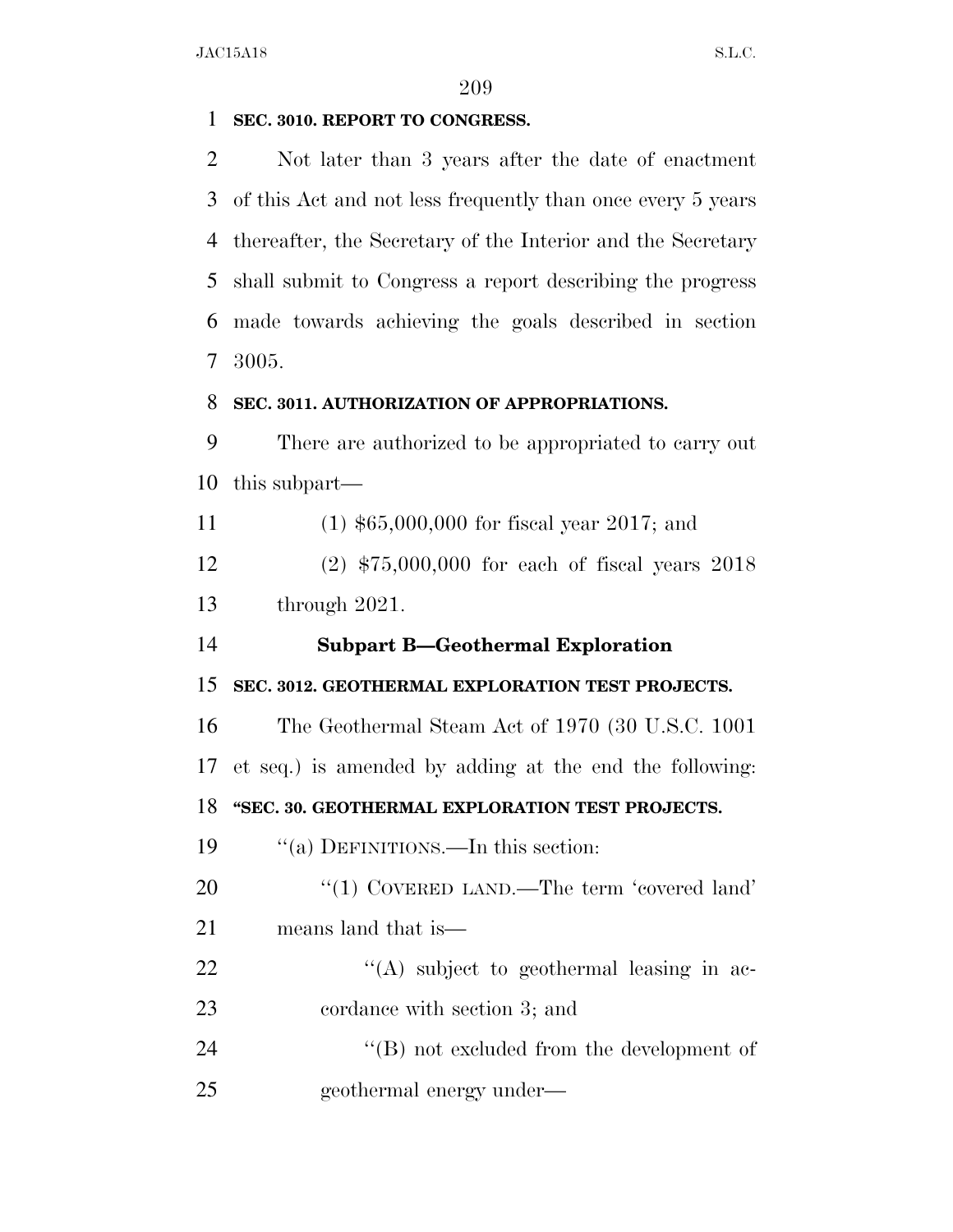| $\mathbf{1}$   | "(i) a final land use plan established               |
|----------------|------------------------------------------------------|
| $\overline{2}$ | under the Federal Land Policy and Man-               |
| 3              | agement Act of 1976 (43 U.S.C. 1701 et               |
| $\overline{4}$ | $seq.$ ;                                             |
| 5              | "(ii) a final land and resource man-                 |
| 6              | agement plan established under the Na-               |
| 7              | tional Forest Management Act of 1976 (16             |
| 8              | U.S.C. $1600$ et seq.); or                           |
| 9              | "(iii) any other applicable law.                     |
| 10             | " $(2)$ SECRETARY CONCERNED.—The term 'Sec-          |
| 11             | retary concerned' means—                             |
| 12             | "(A) the Secretary of Agriculture (acting            |
| 13             | through the Chief of the Forest Service), with       |
| 14             | respect to National Forest System land; and          |
| 15             | "(B) the Secretary, with respect to land             |
| 16             | managed by the Bureau of Land Management             |
| 17             | (including land held for the benefit of an Indian    |
| 18             | tribe).                                              |
| 19             | "(b) NEPA REVIEW OF GEOTHERMAL EXPLORATION           |
| 20             | TEST PROJECTS.-                                      |
| 21             | "(1) IN GENERAL.—An eligible activity de-            |
| 22             | scribed in paragraph (2) carried out on covered land |
| 23             | shall be considered an action categorically excluded |
| 24             | from the requirements for an environmental assess-   |
| 25             | ment or an environmental impact statement under      |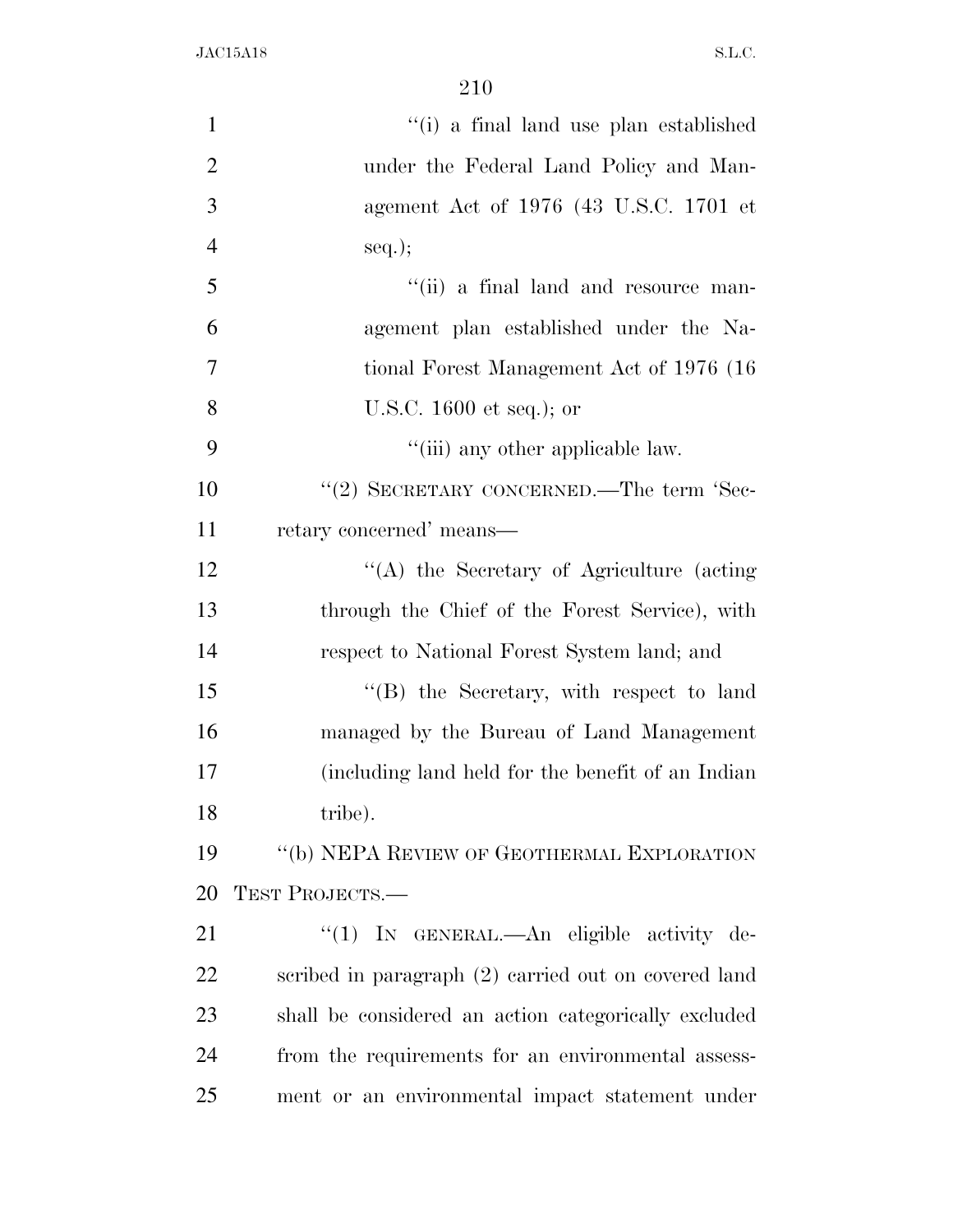| $\mathbf{1}$   | the National Environmental Policy Act of 1969 (42)         |
|----------------|------------------------------------------------------------|
| $\overline{2}$ | U.S.C. $4321$ et seq.) or section $1508.4$ of title $40$ , |
| 3              | Code of Federal Regulations (or a successor regula-        |
| $\overline{4}$ | $\frac{\text{tion}}{\text{if}}$                            |
| 5              | "(A) the action is for the purpose of geo-                 |
| 6              | thermal resource exploration operations; and               |
| 7              | $\cdot$ (B) the action is conducted pursuant to            |
| 8              | this Act.                                                  |
| 9              | "(2) ELIGIBLE ACTIVITY.—An eligible activity               |
| 10             | referred to in paragraph $(1)$ is —                        |
| 11             | $\lq\lq$ a geophysical exploration activity that           |
| 12             | does not require drilling, including a seismic             |
| 13             | survey;                                                    |
| 14             | "(B) the drilling of a well to test or ex-                 |
| 15             | plore for geothermal resources on land leased              |
| 16             | by the Secretary concerned for the development             |
| 17             | and production of geothermal resources that—               |
| 18             | "(i) is carried out by the holder of the                   |
| 19             | lease;                                                     |
| 20             | $``(ii) \text{ causes}$ .                                  |
| 21             | "(I) fewer than 5 acres of soil or                         |
| 22             | vegetation disruption at the location                      |
| 23             | of each geothermal exploration well;                       |
| 24             | and                                                        |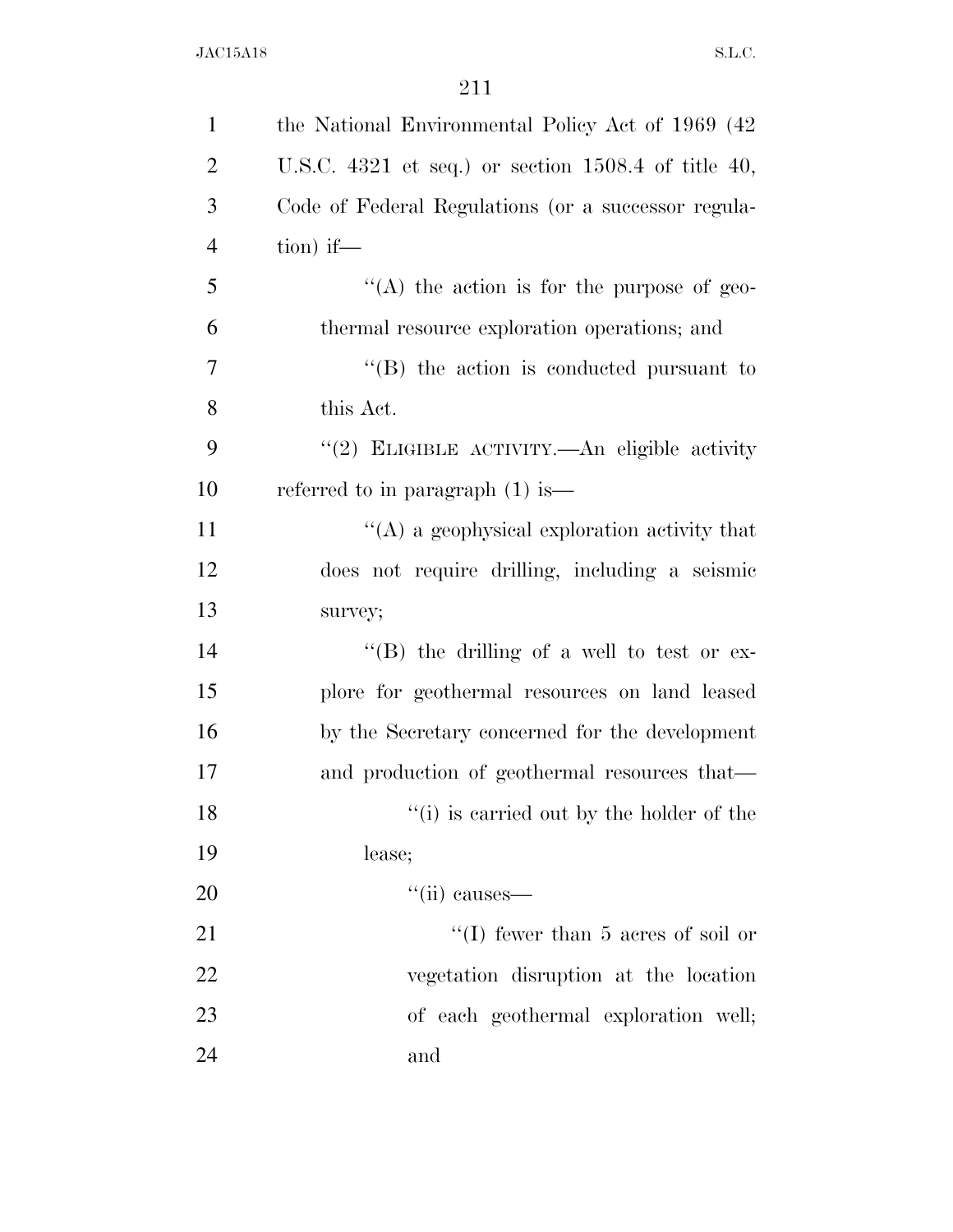| $\mathbf{1}$   | $\lq$ (II) not more than an additional        |
|----------------|-----------------------------------------------|
| $\overline{2}$ | 5 acres of soil or vegetation disruption      |
| 3              | during access or egress to the project        |
| $\overline{4}$ | site;                                         |
| 5              | "(iii) is completed in fewer than $90$        |
| 6              | days, including the removal of any surface    |
| 7              | infrastructure from the project site; and     |
| 8              | $f'(iv)$ requires the restoration of the      |
| 9              | project site not later than 3 years after the |
| 10             | date of completion of the project to ap-      |
| 11             | proximately the condition that existed at     |
| 12             | the time the project began, unless—           |
| 13             | $\lq\lq$ (I) the project site is subse-       |
| 14             | quently used as part of energy devel-         |
| 15             | opment on the lease; or                       |
| 16             | $\lq\lq$ (II) the project—                    |
| 17             | "(aa) yields geothermal re-                   |
| 18             | sources; and                                  |
| 19             | "(bb) the use of the geo-                     |
| 20             | thermal resources will be carried             |
| 21             | out under another geothermal                  |
| 22             | generation project in existence at            |
| 23             | the time of the discovery of the              |
| 24             | geothermal resources; or                      |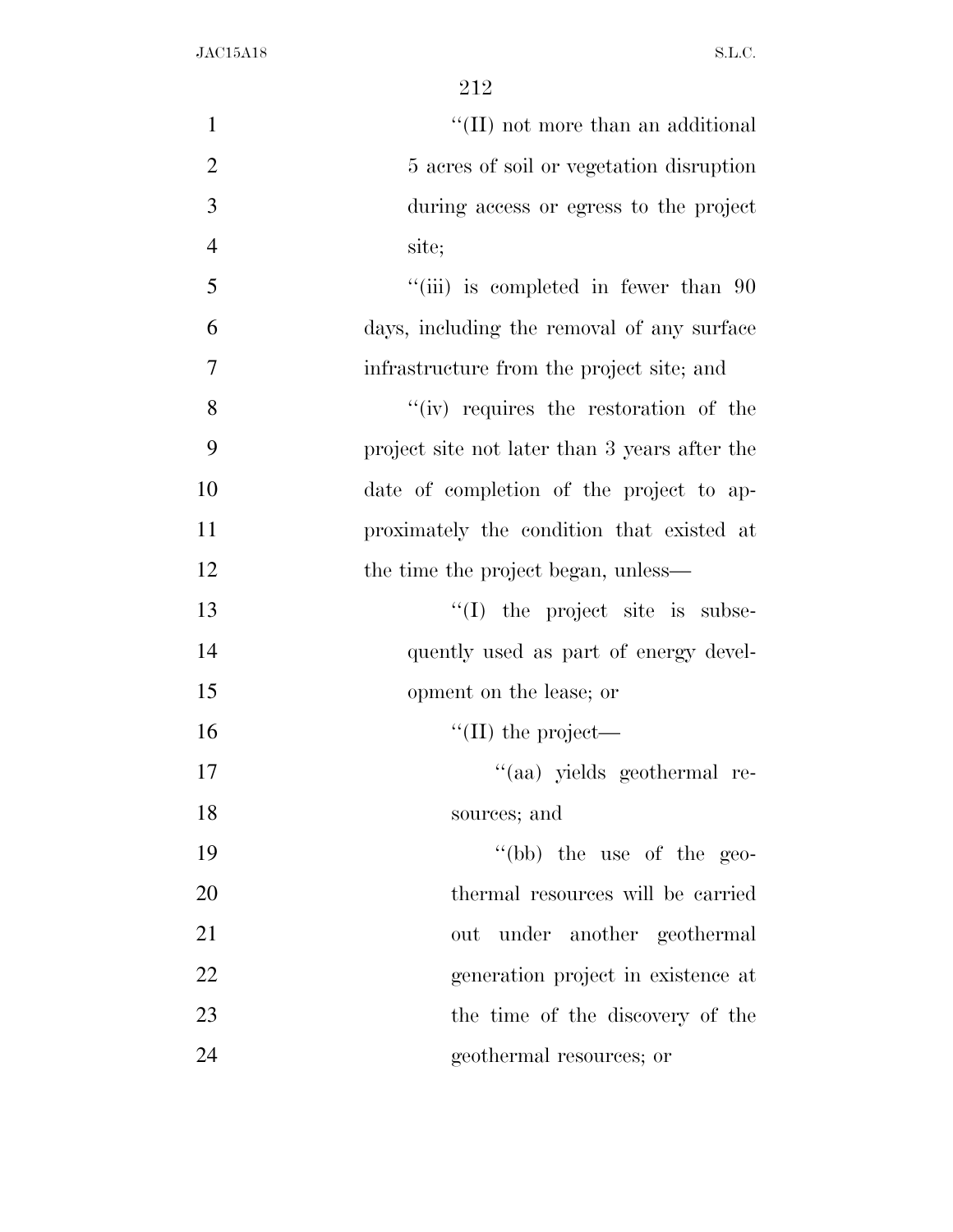| $\mathbf{1}$   | " $(C)$ the drilling of a well to test or explore |
|----------------|---------------------------------------------------|
| $\overline{2}$ | for geothermal resources on land leased by the    |
| 3              | Secretary concerned for the development and       |
| $\overline{4}$ | production of geothermal resources that—          |
| 5              | "(i) causes an individual surface dis-            |
| 6              | turbance of fewer than 5 acres if—                |
| $\tau$         | $\lq\lq$ (I) the total surface disturbance        |
| 8              | on the leased land is not more than               |
| 9              | 150 acres; and                                    |
| 10             | "(II) a site-specific analysis has                |
| 11             | been prepared under the National En-              |
| 12             | vironmental Policy Act of 1969 (42)               |
| 13             | U.S.C. $4321$ et seq.);                           |
| 14             | "(ii) involves the drilling of a geo-             |
| 15             | thermal well at a location or well pad site       |
| 16             | at which drilling has occurred within 5           |
| 17             | years before the date of spudding the well;       |
| 18             | <b>or</b>                                         |
| 19             | "(iii) involves the drilling of a geo-            |
| 20             | thermal well in a developed field for             |
| 21             | which-                                            |
| 22             | "(I) an approved land use plan                    |
| 23             | or any environmental document pre-                |
| 24             | pared under the National Environ-                 |
| 25             | mental Policy Act of 1969 (42 U.S.C.              |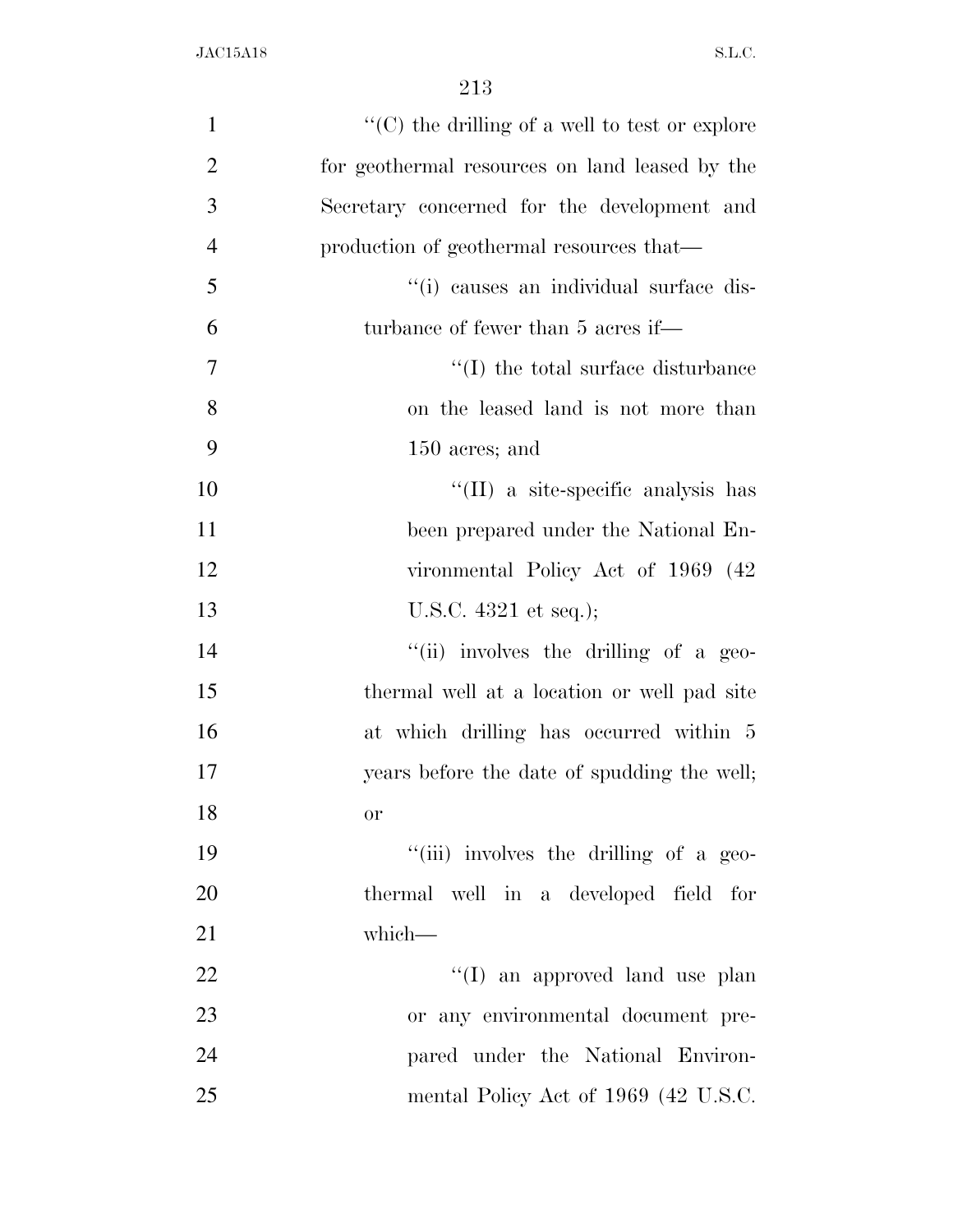| $\mathbf{1}$   | 4321 et seq.) analyzed the drilling as                  |
|----------------|---------------------------------------------------------|
| $\overline{2}$ | a reasonably foreseeable activity; and                  |
| 3              | "(II) the land use plan or envi-                        |
| $\overline{4}$ | ronmental document was approved                         |
| 5              | within 10 years before the date of                      |
| 6              | spudding the well.                                      |
| $\overline{7}$ | "(3) LIMITATION BASED ON EXTRAORDINARY                  |
| 8              | CIRCUMSTANCES.—The categorical exclusion estab-         |
| 9              | lished under paragraph (1) shall be subject to ex-      |
| 10             | traordinary circumstances in accordance with the        |
| 11             | Departmental Manual, $516$ DM $2.3A(3)$ and $516$       |
| 12             | DM 2, Appendix 2 (or successor provisions).             |
| 13             | "(c) NOTICE OF INTENT; REVIEW AND DETERMINA-            |
| 14             | $TION$ .                                                |
| 15             | "(1) REQUIREMENT TO PROVIDE NOTICE.—Not                 |
| 16             | later than 30 days before the date on which drilling    |
| 17             | begins, a leaseholder intending to carry out an eligi-  |
| 18             | ble activity shall provide notice to the Secretary con- |
| 19             | cerned.                                                 |
| 20             | "(2) REVIEW OF PROJECT.—Not later than $10$             |
| 21             | days after receipt of a notice of intent provided       |
| 22             | under paragraph (1), the Secretary concerned            |
| 23             | shall—                                                  |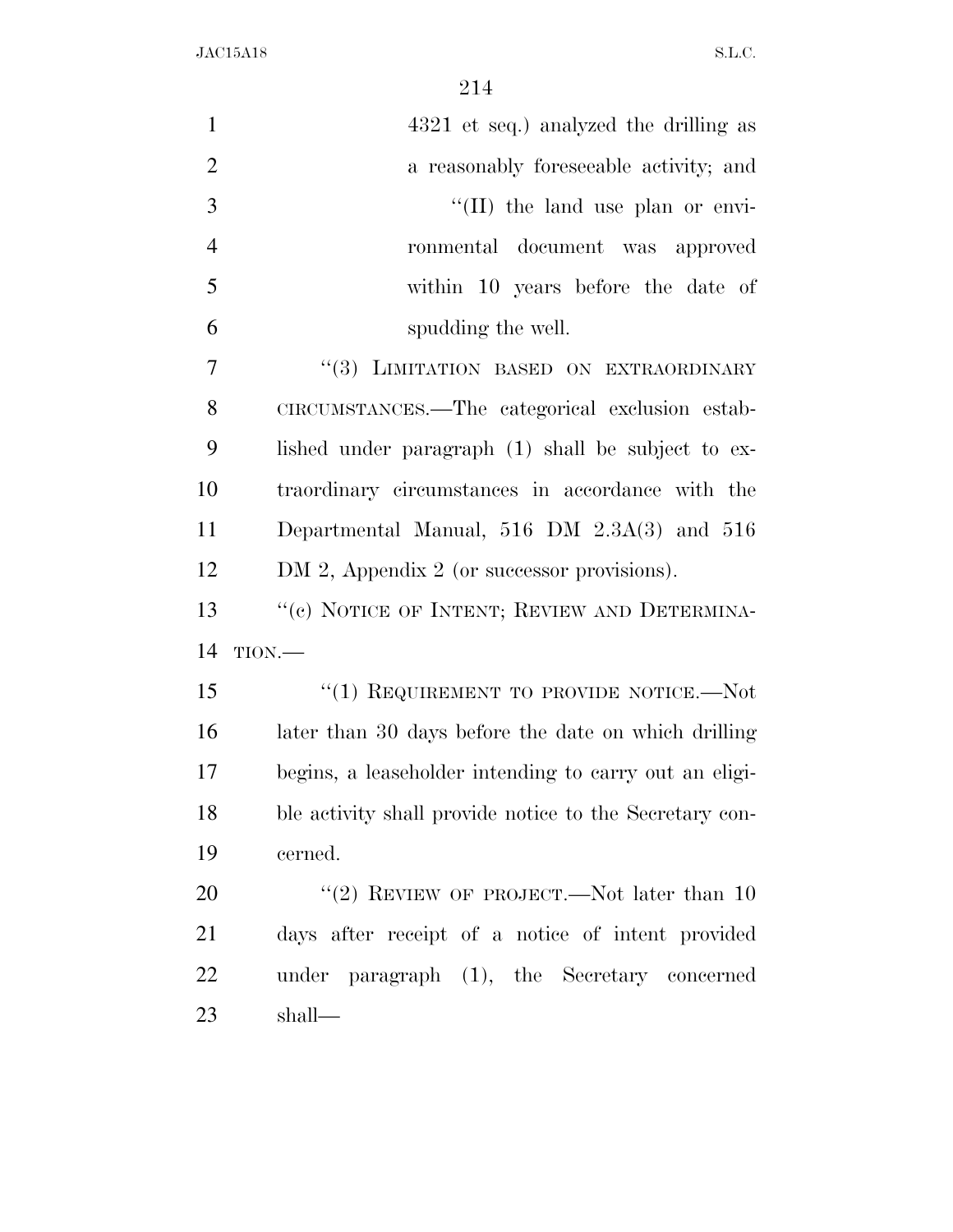| $\mathbf{1}$   | $\lq\lq$ review the project described in the           |
|----------------|--------------------------------------------------------|
| $\overline{2}$ | notice and determine whether the project is an         |
| 3              | eligible activity; and                                 |
| $\overline{4}$ | $\lq\lq(B)(i)$ if the project is an eligible activity, |
| 5              | notify the leaseholder that under subsection (b),      |
| 6              | the project is considered a categorical exclusion      |
| 7              | under the National Environmental Policy Act of         |
| 8              | 1969 (42 U.S.C. 4321 et seq.) and section              |
| 9              | 1508.4 of title 40, Code of Federal Regulations        |
| 10             | (or a successor regulation); or                        |
| 11             | "(ii) if the project is not an eligible activ-         |
| 12             | $ity-$                                                 |
| 13             | $\lq\lq$ (I) notify the leaseholder that section       |
| 14             | $102(2)(C)$ of the National Environmental              |
| 15             | Policy Act of 1969 (42 U.S.C. 4332(2)(C))              |
| 16             | applies to the project;                                |
| 17             | $\lq$ (II) include in that notification clear          |
| 18             | and detailed findings on any deficiencies in           |
| 19             | the project that prevent the application of            |
| 20             | subsection (b) to the project; and                     |
| 21             | "(III) provide an opportunity to the                   |
| 22             | leaseholder to remedy the deficiencies de-             |
| 23             | scribed in the notification before the date            |
| 24             | on which the leaseholder plans to begin the            |
| 25             | project under paragraph (1).".                         |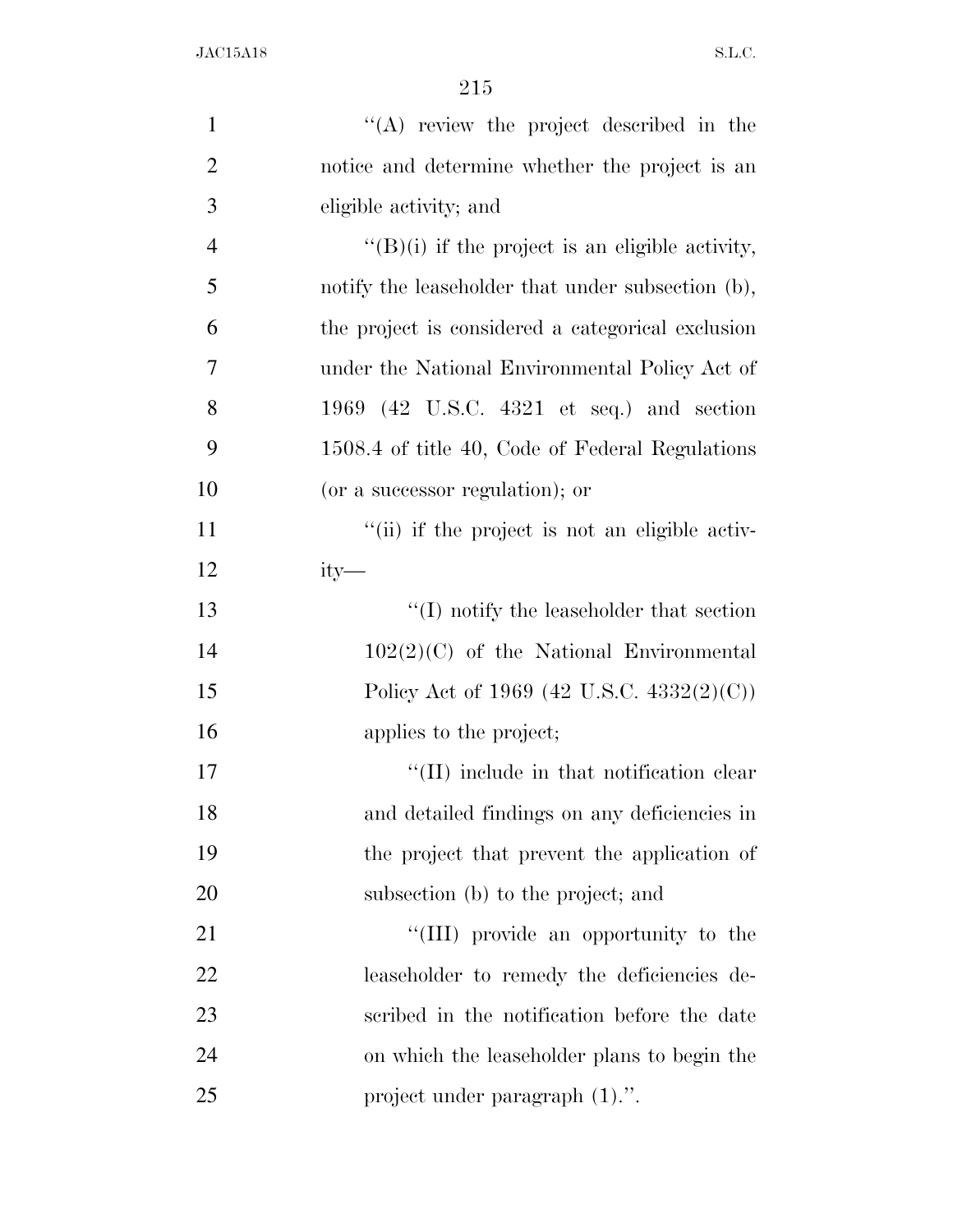# **PART III—MARINE HYDROKINETIC SEC. 3013. DEFINITION OF MARINE AND HYDROKINETIC RE- NEWABLE ENERGY.**  Section 632 of the Energy Independence and Security

 Act of 2007 (42 U.S.C. 17211) is amended in the matter preceding paragraph (1) by striking ''electrical''.

### **SEC. 3014. MARINE AND HYDROKINETIC RENEWABLE EN-ERGY RESEARCH AND DEVELOPMENT.**

 Section 633 of the Energy Independence and Security Act of 2007 (42 U.S.C. 17212) is amended to read as follows:

## **''SEC. 633. MARINE AND HYDROKINETIC RENEWABLE EN-ERGY RESEARCH AND DEVELOPMENT.**

 ''The Secretary, in consultation with the Secretary of the Interior, the Secretary of Commerce, and the Federal Energy Regulatory Commission, shall carry out a program of research, development, demonstration, and commercial application to accelerate the introduction of marine and hydrokinetic renewable energy production into the United States energy supply, giving priority to fostering acceler- ated research, development, and commercialization of technology, including programs—

 $\frac{1}{2}$  (1) to assist technology development to im- prove the components, processes, and systems used for power generation from marine and hydrokinetic renewable energy resources;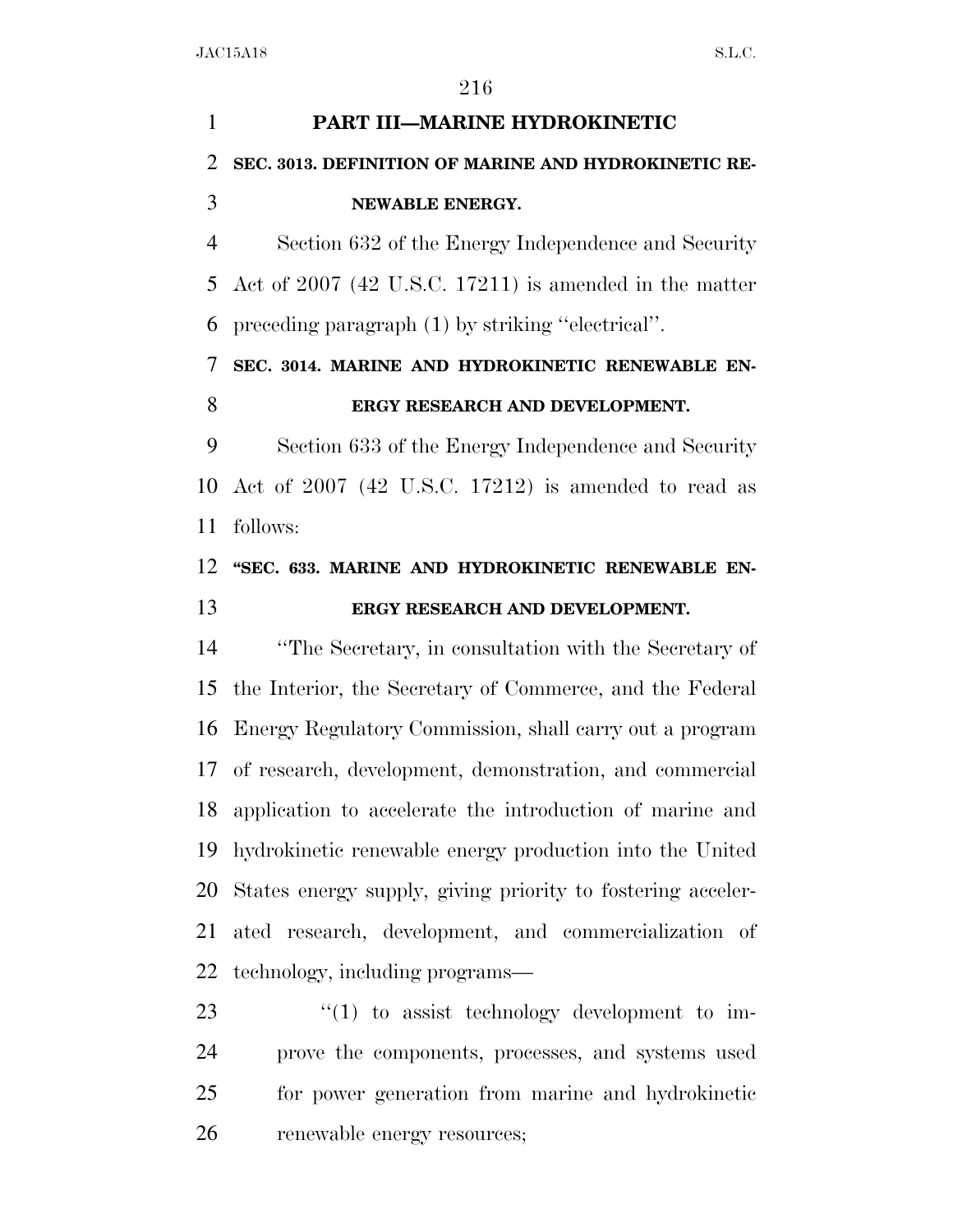| $\mathbf{1}$   | $"(2)$ to establish critical testing infrastructure                |
|----------------|--------------------------------------------------------------------|
| $\overline{2}$ | necessary-                                                         |
| 3              | $\lq\lq$ to cost effectively and efficiently test                  |
| $\overline{4}$ | and prove marine and hydrokinetic renewable                        |
| 5              | energy devices; and                                                |
| 6              | $\lq\lq (B)$ to accelerate the technological readi-                |
| $\overline{7}$ | ness and commercialization of those devices;                       |
| 8              | $\cdot\cdot$ (3) to support efforts to increase the efficiency     |
| 9              | of energy conversion, lower the cost, increase the                 |
| 10             | use, improve the reliability, and demonstrate the ap-              |
| 11             | plicability of marine and hydrokinetic renewable en-               |
| 12             | ergy technologies by participating in demonstration                |
| 13             | projects;                                                          |
| 14             | $\cdot$ (4) to investigate variability issues and the ef-          |
| 15             | ficient and reliable integration of marine and                     |
| 16             | hydrokinetic renewable energy with the utility grid;               |
| 17             | $\cdot\cdot$ (5) to identify and study critical short- and         |
| 18             | long-term needs to create a sustainable marine and                 |
| 19             | hydrokinetic renewable energy supply chain based in                |
| 20             | the United States;                                                 |
| 21             | $\cdot\cdot\cdot(6)$ to increase the reliability and survivability |
| 22             | of marine and hydrokinetic renewable energy tech-                  |
| 23             | nologies;                                                          |
| 24             | "(7) to verify the performance, reliability, main-                 |
| 25             | tainability, and cost of new marine and hydrokinetic               |
|                |                                                                    |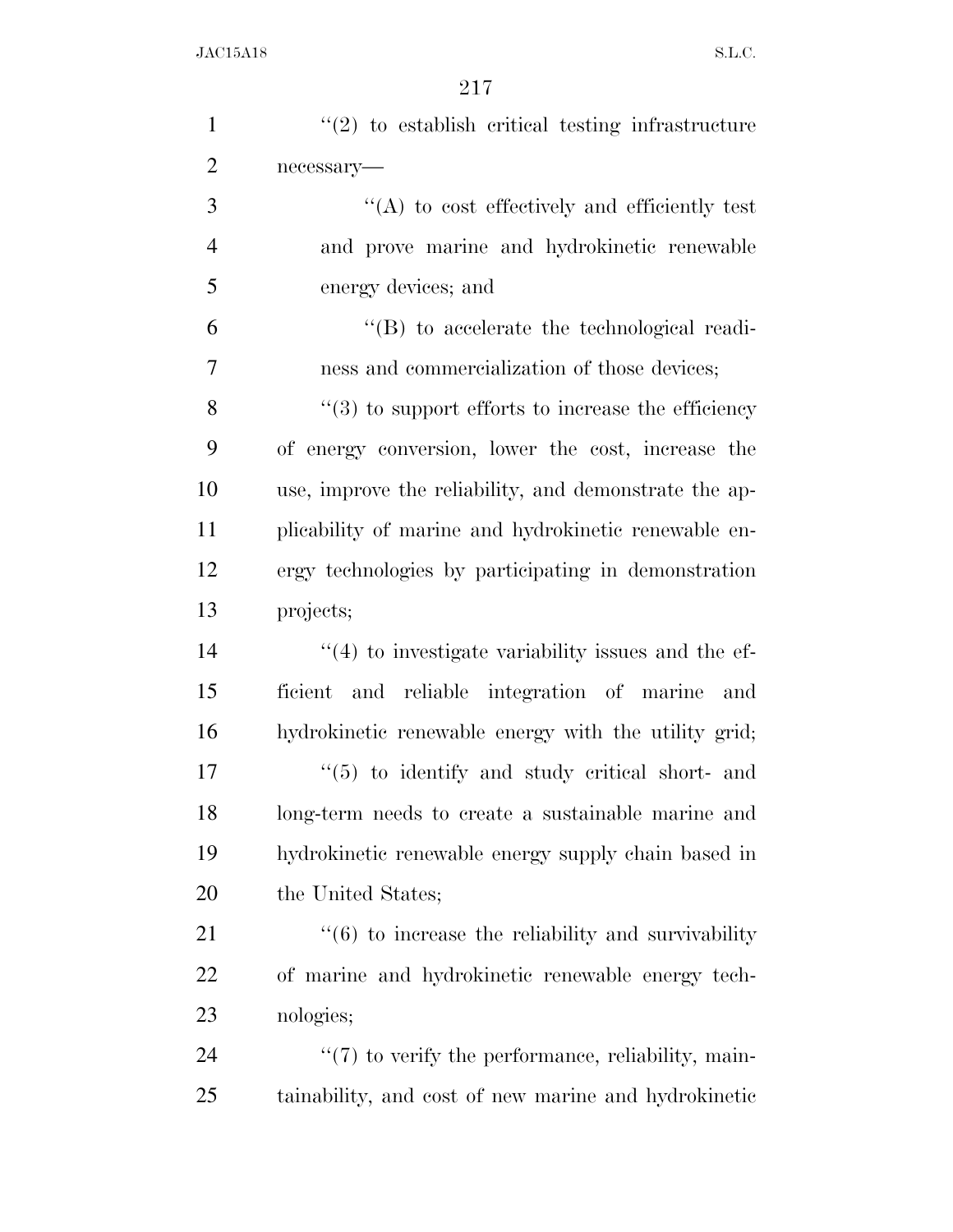renewable energy device designs and system compo- nents in an operating environment, and consider the protection of critical infrastructure, such as ade- quate separation between marine and hydrokinetic devices and projects and submarine telecommuni- cations cables, including consideration of established industry standards; 8 ''(8) to coordinate and avoid duplication of ac- tivities across programs of the Department and other applicable Federal agencies, including National Laboratories and to coordinate public-private col- laboration in all programs under this section; ''(9) to identify opportunities for joint research and development programs and development of economies of scale between— ''(A) marine and hydrokinetic renewable energy technologies; and 18 ''(B) other renewable energy and fossil en- ergy programs, offshore oil and gas production activities, and activities of the Department of Defense; and  $\frac{4}{10}$  to support in-water technology develop- ment with international partners using existing co- operative procedures (including memoranda of un-derstanding)—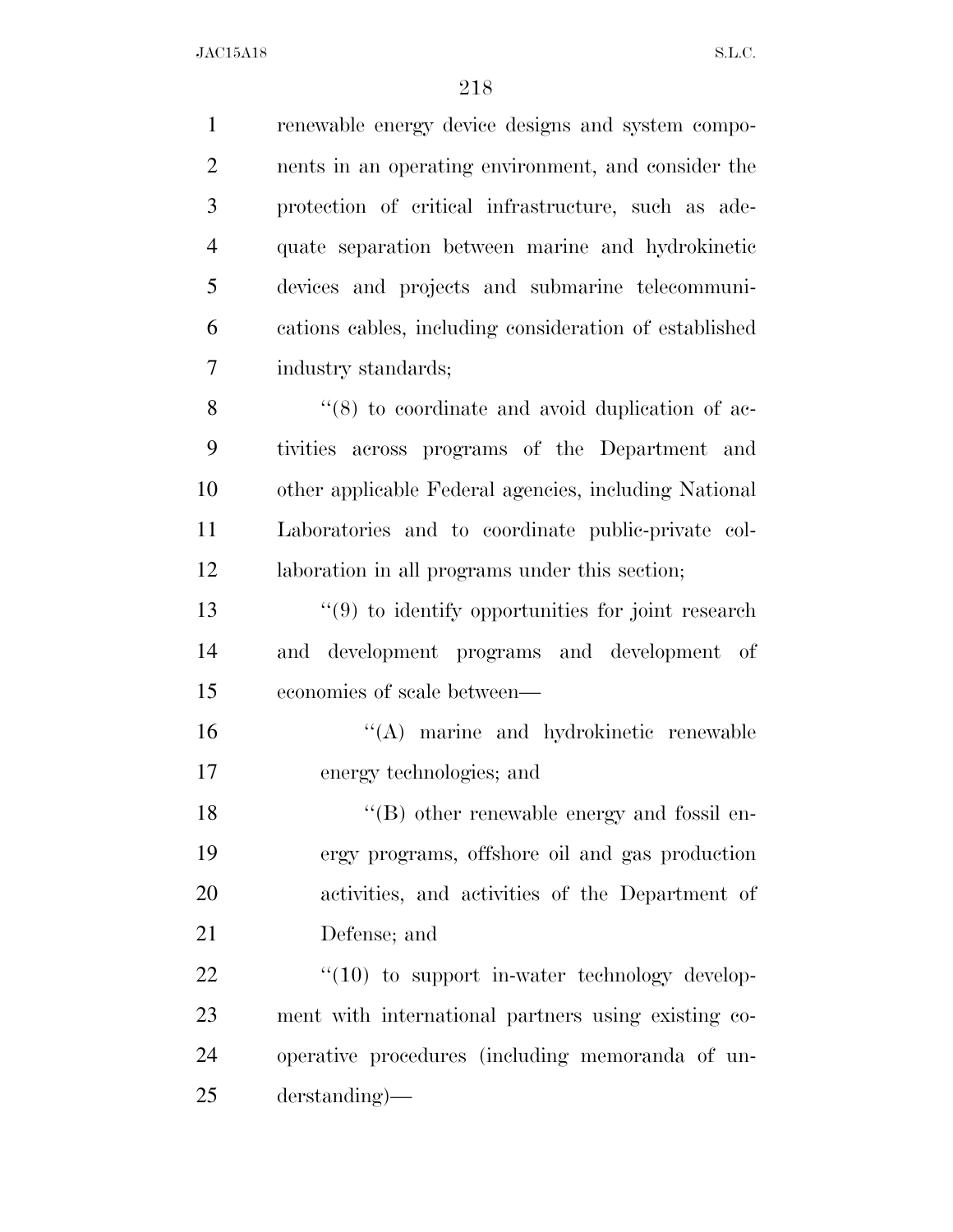$\langle (A)$  to allow cooperative funding and other support of value to be exchanged and le- veraged; and ''(B) to encourage the participation of international research centers and companies within the United States and the participation of United States research centers and compa- nies in international projects.''. **SEC. 3015. NATIONAL MARINE RENEWABLE ENERGY RE- SEARCH, DEVELOPMENT, AND DEMONSTRA- TION CENTERS.**  Section 634 of the Energy Independence and Security Act of 2007 (42 U.S.C. 17213) is amended by striking subsection (b) and inserting the following: ''(b) PURPOSES.—A Center (in coordination with the Department and National Laboratories) shall— 17 ''(1) advance research, development, demonstra- tion, and commercial application of marine and hydrokinetic renewable energy technologies; ''(2) support in-water testing and demonstra- tion of marine and hydrokinetic renewable energy technologies, including facilities capable of testing— 23 "(A) marine and hydrokinetic renewable energy systems of various technology readiness levels and scales;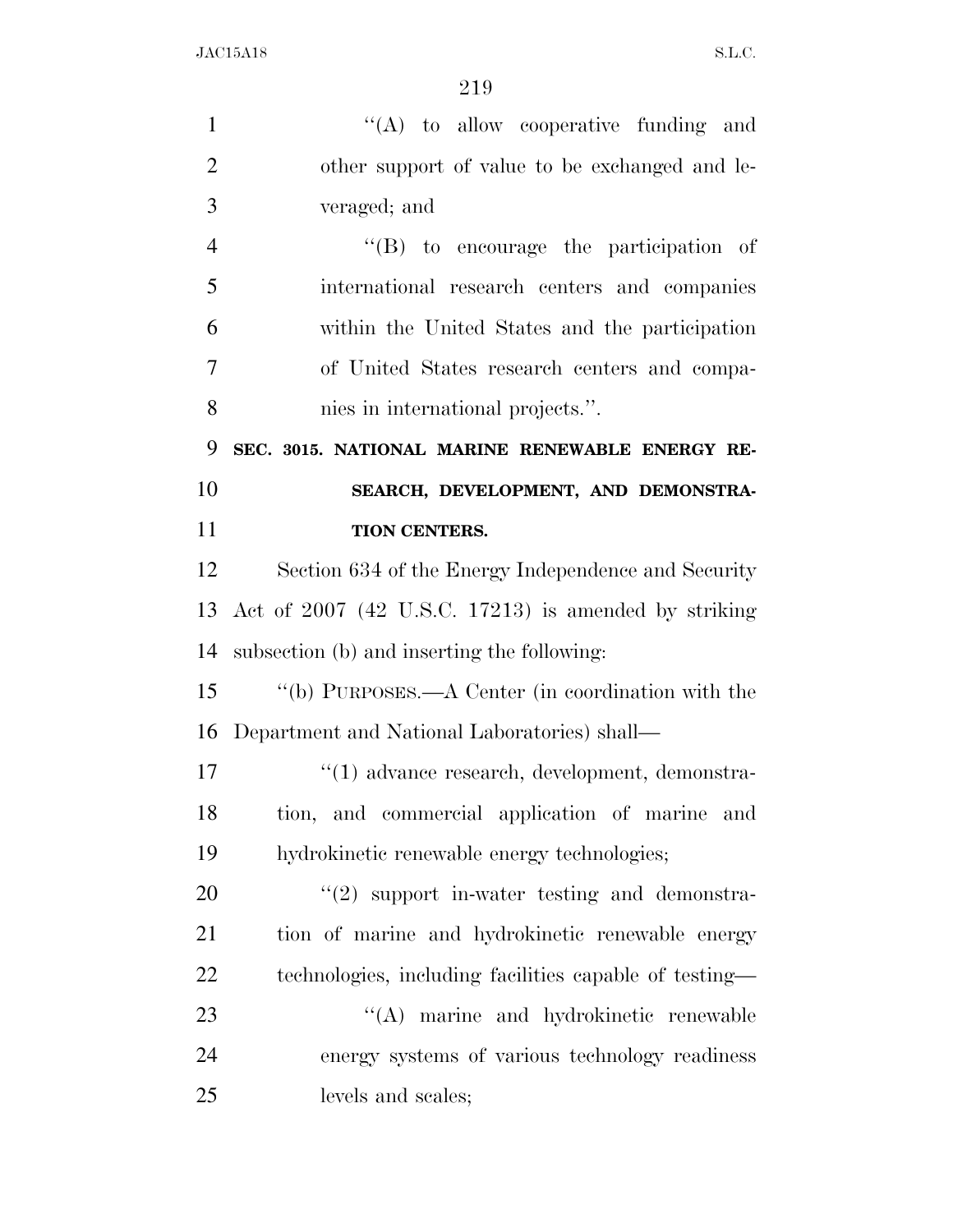| $\mathbf{1}$   | $\lq\lq (B)$ a variety of technologies in multiple              |
|----------------|-----------------------------------------------------------------|
| $\overline{2}$ | test berths at a single location; and                           |
| 3              | $\lq\lq$ (C) arrays of technology devices; and                  |
| $\overline{4}$ | $\lq(3)$ serve as information clearinghouses for the            |
| 5              | marine and hydrokinetic renewable energy industry               |
| 6              | by collecting and disseminating information on best             |
| 7              | practices in all areas relating to developing and               |
| 8              | managing marine and hydrokinetic renewable energy               |
| 9              | resources and energy systems.".                                 |
| 10             | SEC. 3016. AUTHORIZATION OF APPROPRIATIONS.                     |
| 11             | Section 636 of the Energy Independence and Security             |
| 12             | Act of 2007 (42 U.S.C. 17215) is amended by striking            |
| 13             | " $$50,000,000$ for each of the fiscal years 2008 through       |
| 14             | $2012$ " and inserting " $$55,000,000$ for each of fiscal years |
| 15             | $2017$ and $2018$ and $$60,000,000$ for each of fiscal years    |
|                | 16 2019 through $2021$ ".                                       |
| 17             | <b>PART IV-BIOMASS</b>                                          |
| 18             | SEC. 3017. BIOPOWER.                                            |
| 19             | (a) BIOHEAT AND BIOPOWER INITIATIVE.                            |
| 20             | (1)<br>DEFINITIONS OF<br><b>BIOHEAT</b><br><b>AND</b>           |
| 21             | $BIOPOWER.$ Section $9008(a)$ of the Farm Security              |
| 22             | and Rural Investment Act of 2002 (7 U.S.C.                      |
| 23             | $8108(a)$ is amended—                                           |
| 24             | $(A)$ by redesignating paragraphs $(2)$ and                     |
| 25             | $(3)$ as paragraphs $(5)$ and $(6)$ , respectively; and         |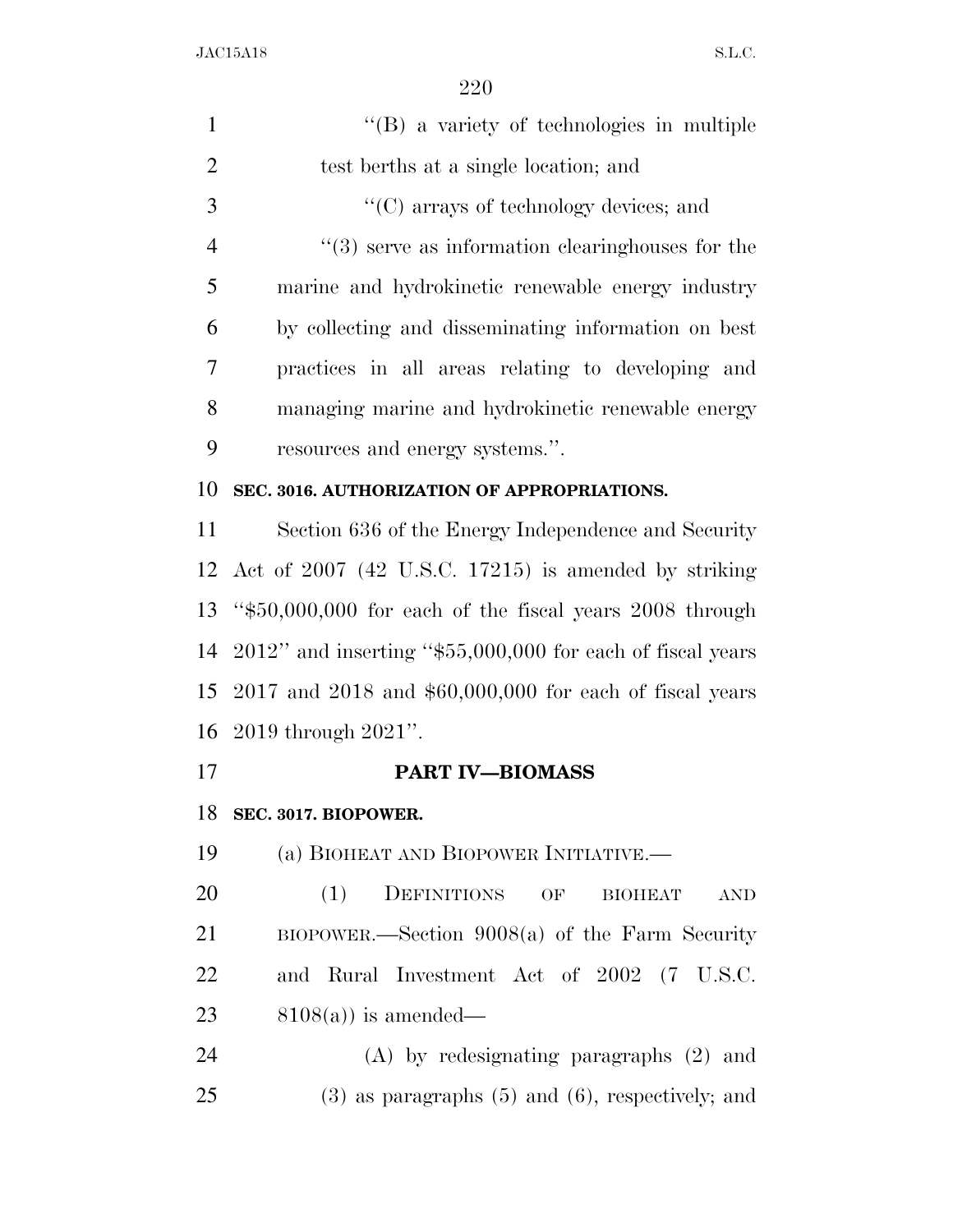| $\mathbf{1}$   | (B) by inserting after paragraph (1) the                     |
|----------------|--------------------------------------------------------------|
| $\overline{2}$ | following:                                                   |
| 3              | "(2) BIOHEAT.—The term 'bioheat' means the                   |
| $\overline{4}$ | use of woody biomass to generate heat.                       |
| 5              | "(3) BIOPOWER.—The term 'biopower' means                     |
| 6              | the use of woody biomass to generate electricity.            |
| 7              | "(4) BOARD.—The term 'Board' means the                       |
| 8              | Biomass Research and Development Board.".                    |
| 9              | (2) BIOMASS RESEARCH AND DEVELOPMENT                         |
| 10             | BOARD.—Section $9008(c)(3)(A)$ of the Farm Secu-             |
| 11             | rity and Rural Investment Act of 2002 (7 U.S.C.              |
| 12             | $8108(c)(3)(A)$ is amended by striking "biofuels and         |
| 13             | biobased products" and inserting "biofuels, biobased         |
| 14             | products, biopower, and bioheat projects".                   |
| 15             | (3) BIOHEAT AND BIOPOWER GRANTS.—Section                     |
| 16             | 9008 of the Farm Security and Rural Investment               |
| 17             | Act of $2002$ (7 U.S.C. 8108) is amended—                    |
| 18             | $(A)$ by redesignating subsections $(f)$ , $(g)$ ,           |
| 19             | and $(h)$ as subsections $(g)$ , $(h)$ , and $(i)$ , respec- |
| 20             | tively; and                                                  |
| 21             | (B) by inserting after subsection (e) the                    |
| 22             | following:                                                   |
| 23             | "(f) BIOHEAT AND BIOPOWER GRANTS.-                           |
| 24             | "(1) ESTABLISHMENT.—The Secretary of Agri-                   |
| 25             | culture and the Secretary of Energy, in consultation         |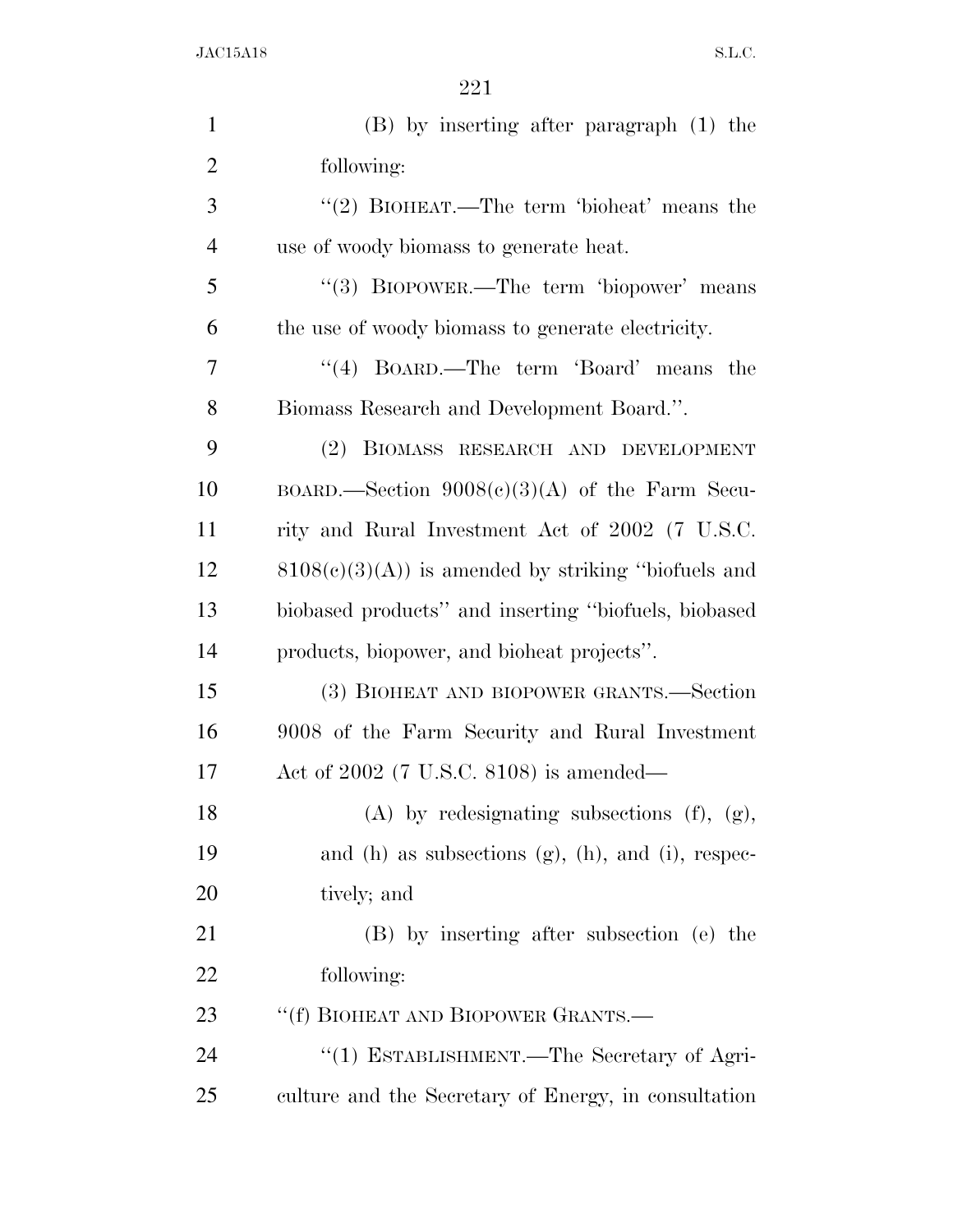with the Board, shall establish a program under which the Secretary of Agriculture and the Secretary of Energy shall provide grants to relevant projects to support innovation and market development in bioheat and biopower. ''(2) APPLICATIONS.—To be eligible to receive a grant under this subsection, the owner or operator of a relevant project shall submit to the Secretary of Agriculture and the Secretary of Energy an applica- tion at such time, in such manner, and containing such information as the Secretary of Agriculture and 12 the Secretary of Energy may require. 13 "(3) ALLOCATION.—Of the amounts appro- priated to carry out this subsection, the Secretary of Agriculture and the Secretary of Energy shall not provide more than—  $\frac{4}{(A)}$  \$15,000,000 for projects that develop innovative techniques for preprocessing biomass for bioheat and biopower, with the goals of low- ering the costs of—  $\frac{1}{2}$   $\frac{1}{2}$  distributed preprocessing tech- nologies, including technologies designed to promote densification, torrefaction, and the broader commoditization of bioenergy feed-stocks; and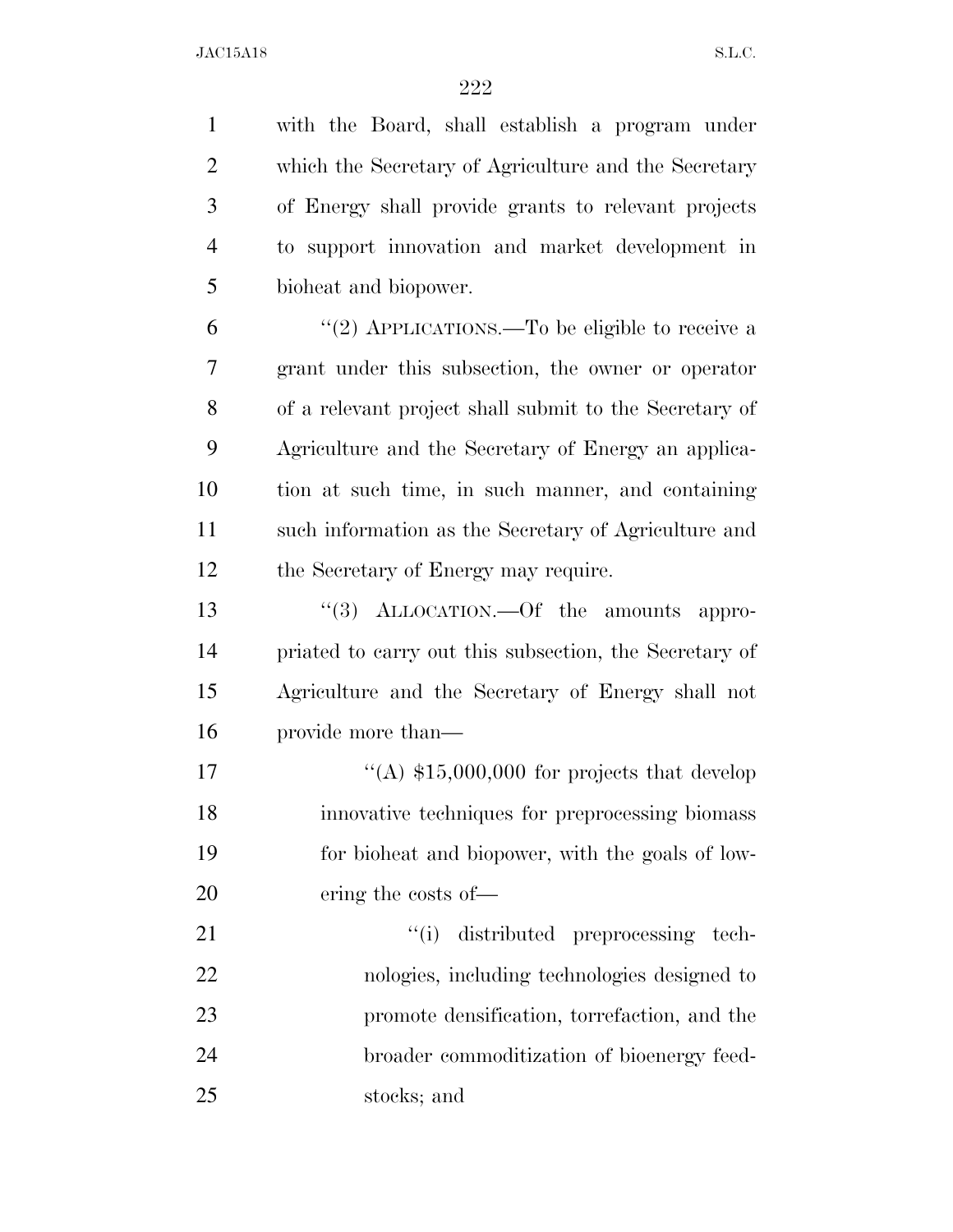| $\mathbf{1}$   | "(ii) transportation; and                              |
|----------------|--------------------------------------------------------|
| $\overline{2}$ | "(B) $$15,000,000$ for innovative bioheat              |
| 3              | and biopower demonstration projects, includ-           |
| $\overline{4}$ | $ing$ —                                                |
| 5              | "(i) district energy projects;                         |
| 6              | "(ii) innovation in transportation; and                |
| $\overline{7}$ | "(iii) projects addressing the chal-                   |
| 8              | lenges of retrofitting existing coal-fired             |
| 9              | electricity generation facilities to use bio-          |
| 10             | mass.                                                  |
| 11             | "(4) REGIONAL DISTRIBUTION.—In selecting               |
| 12             | projects to receive grants under this subsection, the  |
| 13             | Secretary of Agriculture and the Secretary of En-      |
| 14             | ergy shall ensure, to the maximum extent prac-         |
| 15             | ticable, diverse geographical distribution among the   |
| 16             | projects.                                              |
| 17             | "(5) COST SHARE.—The Federal share of the              |
| 18             | cost of a project carried out using a grant under this |
| 19             | subsection shall be 50 percent.                        |
| 20             | "(6) DUTIES OF RECIPIENTS.—As a condition              |
| 21             | of receiving a grant under this subsection, the owner  |
| 22             | or operator of a project shall—                        |
| 23             | "(A) participate in the applicable working             |
| 24             | group under paragraph $(7)$ ;                          |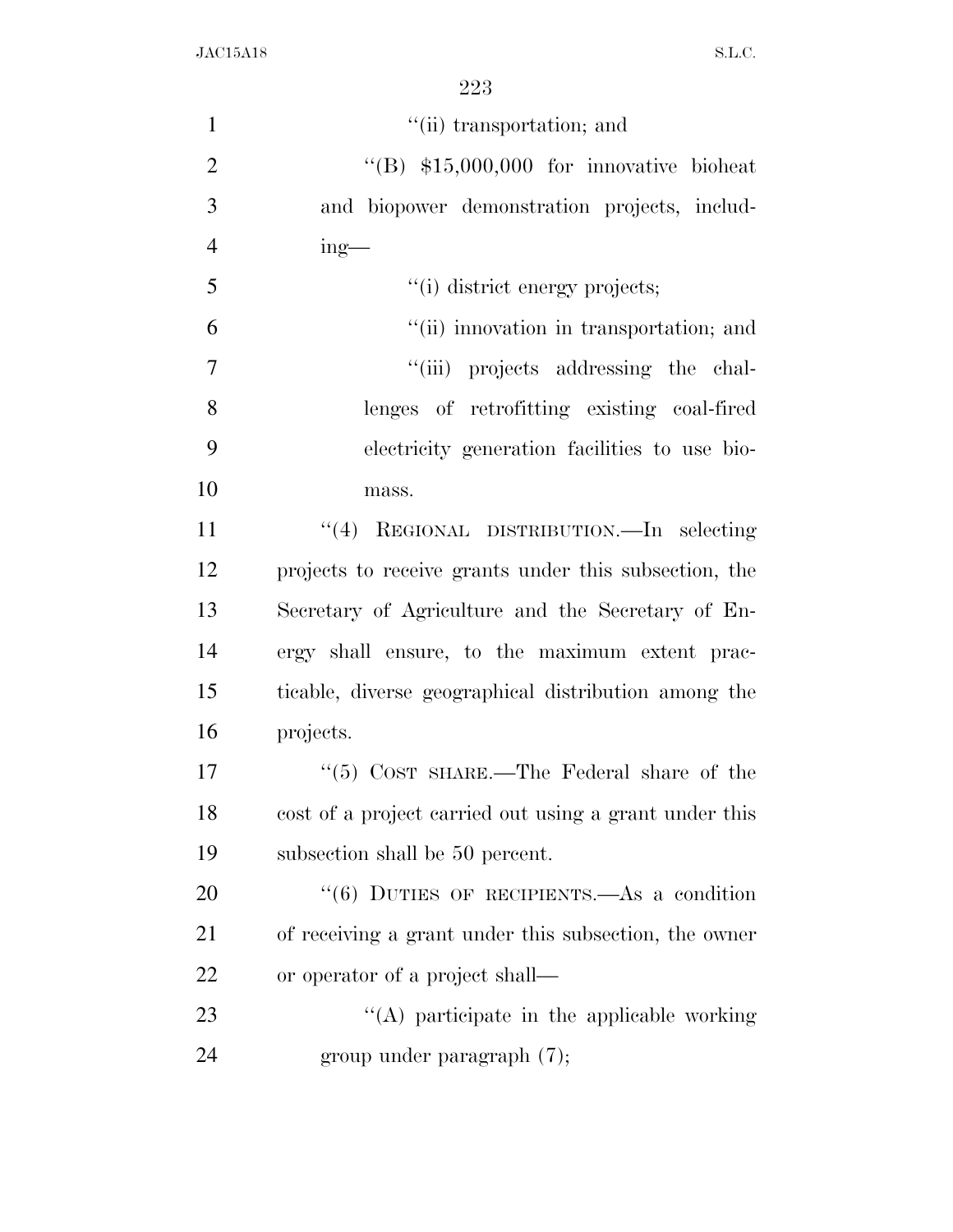| $\mathbf{1}$   | "(B) submit to the Secretary of Agri-                 |
|----------------|-------------------------------------------------------|
| $\overline{2}$ | culture and the Secretary of Energy a report          |
| 3              | that includes—                                        |
| $\overline{4}$ | "(i) a description of the project and                 |
| 5              | any relevant findings; and                            |
| 6              | "(ii) such other information as the                   |
| 7              | Secretary of Agriculture and the Secretary            |
| 8              | of Energy determine to be necessary to                |
| 9              | complete the report of the Secretary under            |
| 10             | paragraph $(8)$ ; and                                 |
| 11             | $\cdot$ (C) carry out such other activities as the    |
| 12             | Secretary of Agriculture and the Secretary of         |
| 13             | Energy determine to be necessary.                     |
| 14             | "(7) WORKING GROUPS.—The Secretary of Ag-             |
| 15             | riculture and the Secretary of Energy shall establish |
| 16             | 2 working groups to share best practices and col-     |
| 17             | laborate in project implementation, of which—         |
| 18             | $\lq\lq$ (A) 1 shall be comprised of representa-      |
| 19             | tives of projects that receive grants under para-     |
| <b>20</b>      | graph $(3)(A)$ ; and                                  |
| 21             | $\lq\lq (B)$ 1 shall be comprised of representa-      |
| <u>22</u>      | tives of projects that receive grants under para-     |
| 23             | graph $(3)(B)$ .                                      |
| 24             | " $(8)$ REPORTS.—Not later than 5 years after         |
| 25             | the date of enactment of this Act, the Secretary of   |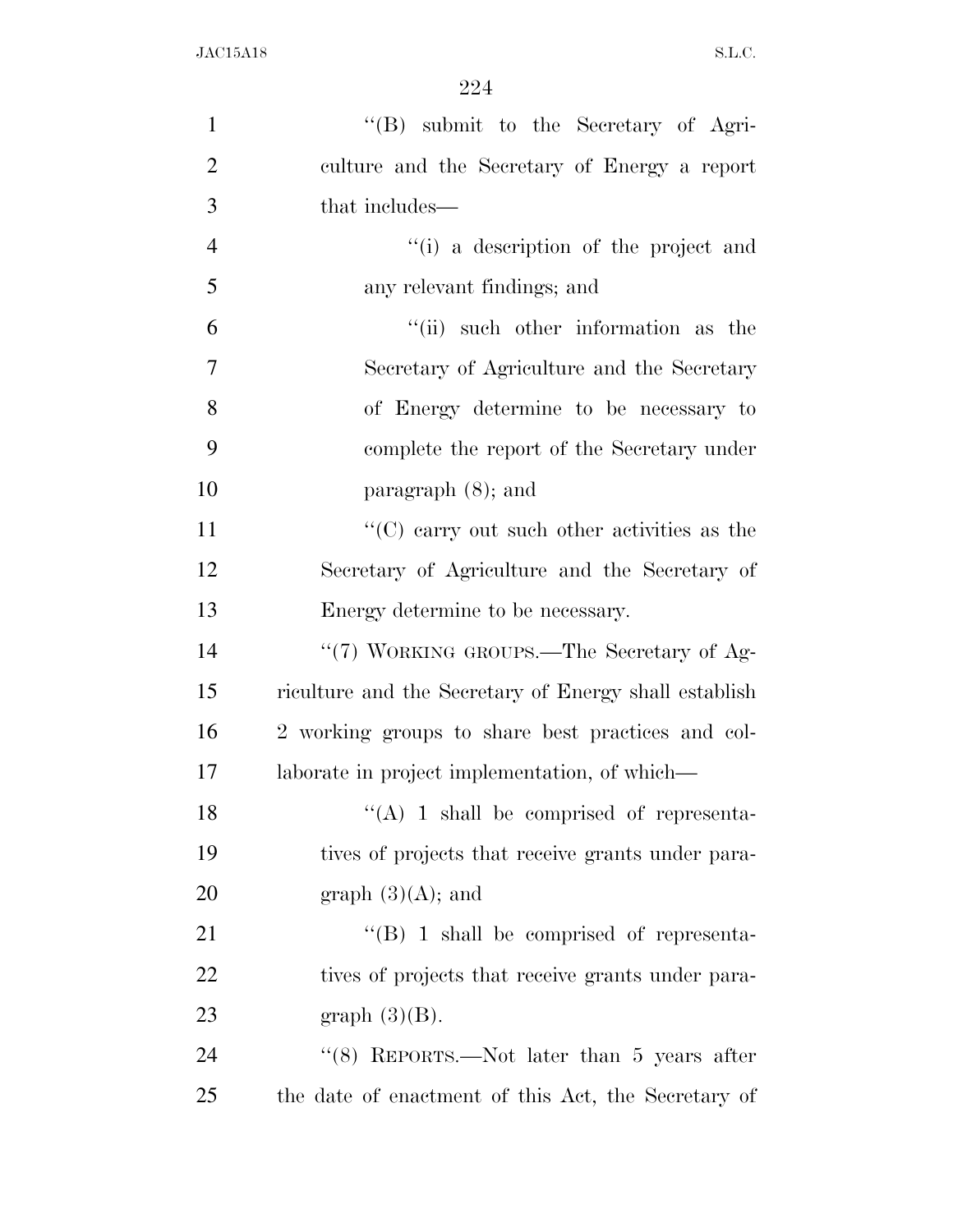| $\mathbf{1}$   | Agriculture and the Secretary of Energy shall sub- |
|----------------|----------------------------------------------------|
| $\overline{2}$ | mit to Congress a report describing—               |
| 3              | $\lq\lq$ each project for which a grant has        |
| $\overline{4}$ | been provided under this subsection;               |
| 5              | "(B) any findings as a result of those             |
| 6              | projects; and                                      |
| $\overline{7}$ | $\lq\lq$ (C) the state of market and technology    |
| 8              | development, including market barriers and op-     |
| 9              | portunities.".                                     |
| 10             | (b) LOAN PROGRAMS; STRATEGIC ANALYSIS AND RE-      |
| 11             | $SEARCH$ .                                         |
| 12             | $(1)$ LOW-INTEREST LOANS.—                         |
| 13             | (A) ESTABLISHMENT.—The Secretary of                |
| 14             | Agriculture shall establish, within the Rural      |
| 15             | Development Office, a low-interest loan pro-       |
| 16             | gram to support construction of residential,       |
| 17             | commercial or institutional, and industrial        |
| 18             | bioheat and biopower systems.                      |
| 19             | (B) REQUIREMENTS.—The program under                |
| 20             | this subsection shall be carried out in accord-    |
| 21             | ance with such requirements as the Secretary of    |
| 22             | Agriculture may establish, by regulation, in tak-  |
| 23             | ing into consideration best practices.             |
| 24             | (C)<br><b>AUTHORIZATION</b><br>OF<br>APPROPRIA-    |
| 25             | TIONS.—There is authorized to be appropriated      |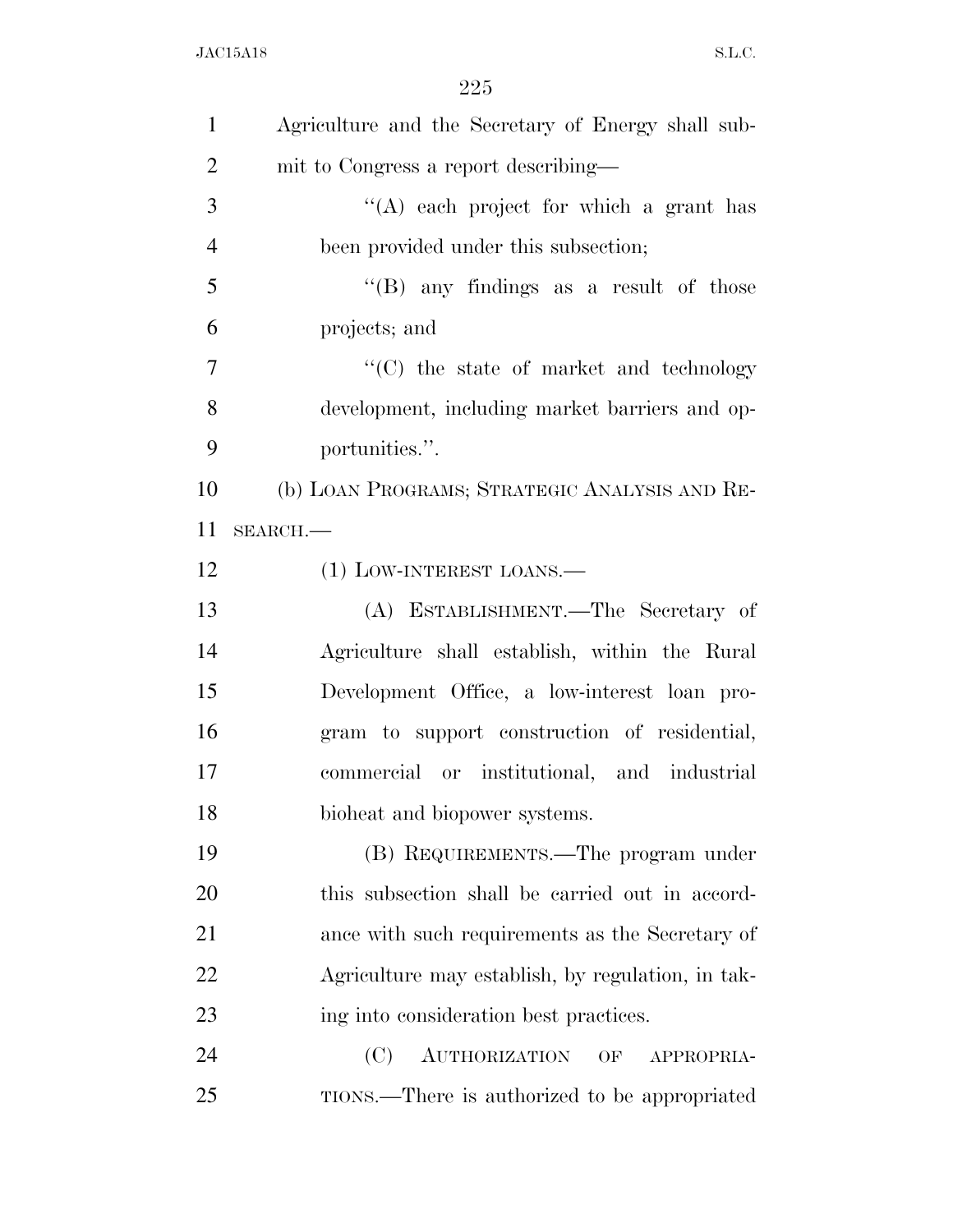| 1              | to the Secretary of Agriculture to carry out this      |
|----------------|--------------------------------------------------------|
| $\overline{2}$ | subsection \$50,000,000.                               |
| 3              | (2) ENERGY EFFICIENCY AND CONSERVATION                 |
| $\overline{4}$ | LOAN PROGRAM.—In addition to loans under para-         |
| 5              | graph (1), bioheat residential, commercial or institu- |
| 6              | tional, and industrial wood energy systems shall be    |
| 7              | eligible to receive loans under the energy efficiency  |
| 8              | and conservation loan program of the Department of     |
| 9              | Agriculture under section 2 of the Rural Electrifica-  |
| 10             | tion Act of 1936 (7 U.S.C. 902).                       |
| 11             | <b>Subtitle B-Oil and Gas</b>                          |
| 12             | SEC. 3101. AMENDMENTS TO THE METHANE HYDRATE RE-       |
| 13             | SEARCH AND DEVELOPMENT ACT OF 2000.                    |
| 14             | (a) METHANE HYDRATE RESEARCH AND DEVELOP-              |
| 15             | MENT PROGRAM.                                          |
|                |                                                        |
| 16             | (1) IN GENERAL.—Section 4 of the Methane               |
| 17             | Hydrate Research and Development Act of 2000 (30)      |
|                | U.S.C. $2003$ ) is amended by striking subsection (b)  |
| 18<br>19       | and inserting the following:                           |
| 20             | "(b) GRANTS, CONTRACTS, COOPERATIVE AGREE-             |
| 21             | MENTS, INTERAGENCY FUNDS TRANSFER AGREEMENTS,          |
|                | AND FIELD WORK PROPOSALS.—                             |
| 22<br>23       | "(1) ASSISTANCE AND COORDINATION.—In car-              |
| 24             | rying out the program of methane hydrate research      |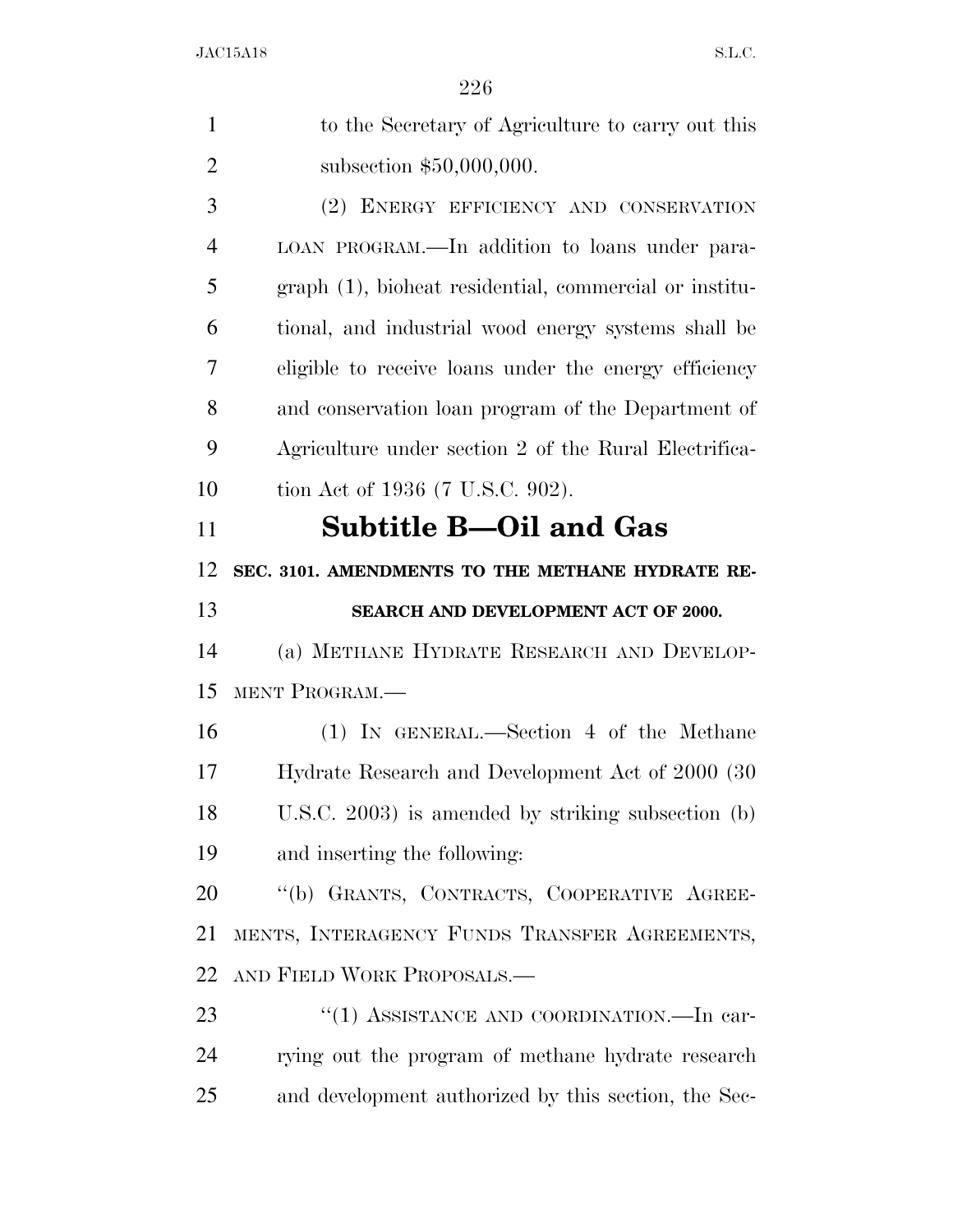| $\mathbf{1}$   | retary may award grants to, or enter into contracts   |
|----------------|-------------------------------------------------------|
| $\overline{2}$ | or cooperative agreements with, institutions—         |
| 3              | $\lq\lq$ to conduct basic and applied re-             |
| $\overline{4}$ | search—                                               |
| 5              | "(i) to identify, explore, assess, and                |
| 6              | develop methane hydrate as a commercially             |
| $\overline{7}$ | viable source of energy; and                          |
| 8              | "(ii) to identify the environmental,                  |
| 9              | health, and safety impacts of methane hy-             |
| 10             | drate development;                                    |
| 11             | $\mathrm{``(B)}$ to identify and characterize methane |
| 12             | hydrate resources using remote sensing and            |
| 13             | seismic data, including the characterization of       |
| 14             | hydrate concentrations in marine reservoirs in        |
| 15             | the Gulf of Mexico or the Atlantic Ocean Basin        |
| 16             | by the date that is 4 years after the date of en-     |
| 17             | actment of the Energy Policy Modernization            |
| 18             | Act of $2015$ ;                                       |
| 19             | "(C) to develop technologies required for             |
| 20             | efficient and environmentally sound develop-          |
| 21             | ment of methane hydrate resources;                    |
| 22             | "(D) to conduct basic and applied research            |
| 23             | to assess and mitigate the environmental im-          |
| 24             | pact of hydrate degassing (including natural          |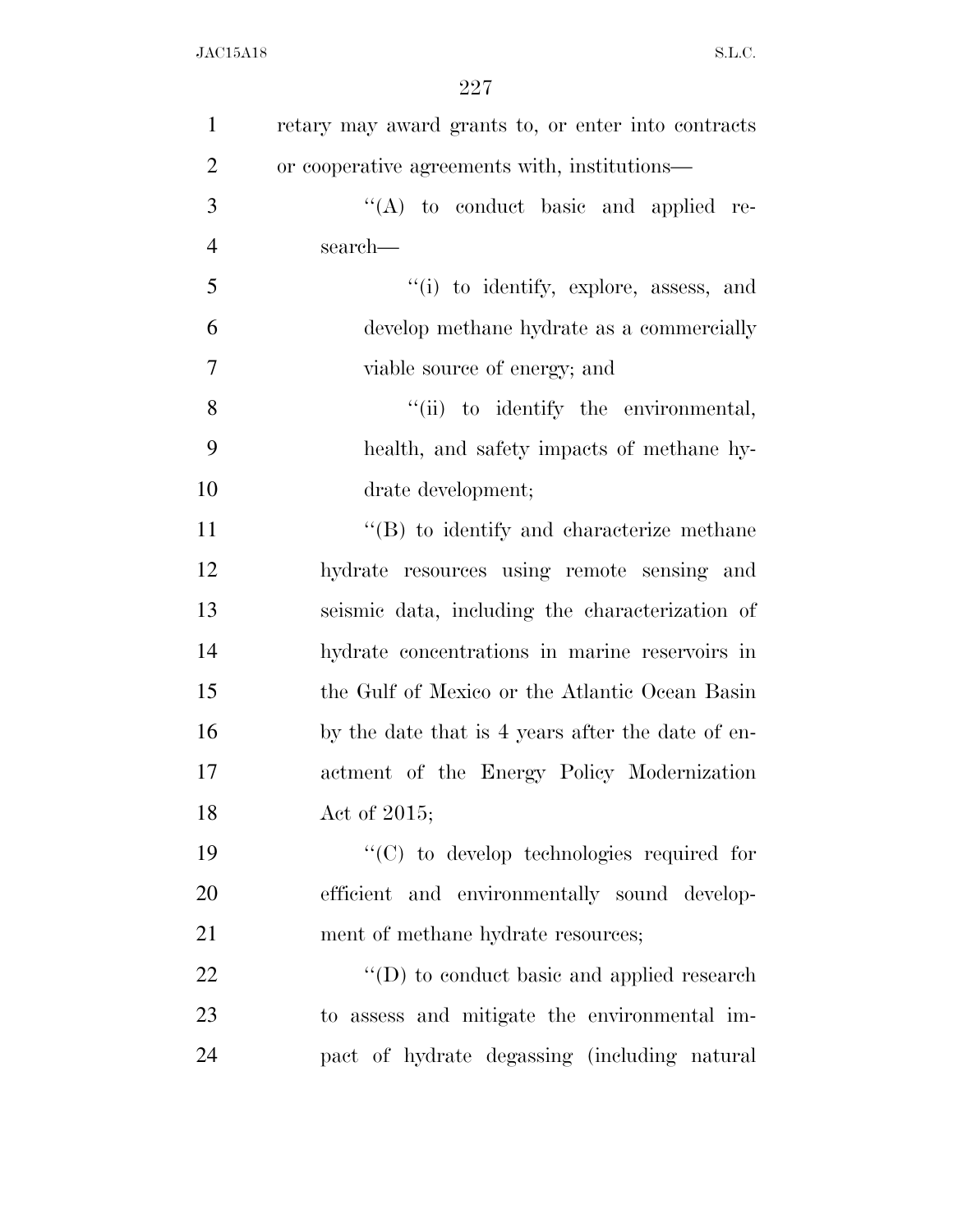| $\mathbf{1}$   | degassing and degassing associated with com-      |
|----------------|---------------------------------------------------|
| $\overline{2}$ | mercial development);                             |
| 3              | $\lq\lq(E)$ to develop technologies to reduce the |
| $\overline{4}$ | risks of drilling through methane hydrates;       |
| 5              | "(F) to conduct exploratory drilling, well        |
| 6              | testing, and production testing operations on     |
| 7              | permafrost and nonpermafrost gas hydrates in      |
| 8              | support of the activities authorized by this      |
| 9              | paragraph, including—                             |
| 10             | "(i) drilling of a test well and per-             |
| 11             | forming a long-term hydrate production            |
| 12             | test on land in the United States Arctic re-      |
| 13             | gion by the date that is 4 years after the        |
| 14             | date of enactment of the Energy Policy            |
| 15             | Modernization Act of 2015;                        |
| 16             | "(ii) drilling of a test well and per-            |
| 17             | forming a long-term hydrate production            |
| 18             | test in a marine environment by the date          |
| 19             | that is 10 years after the date of enact-         |
| 20             | ment of the Energy Policy Modernization           |
| 21             | Act of 2015; and                                  |
| 22             | "(iii) drilling a full-scale production           |
| 23             | test well at a location to be determined by       |
| 24             | the Secretary; or                                 |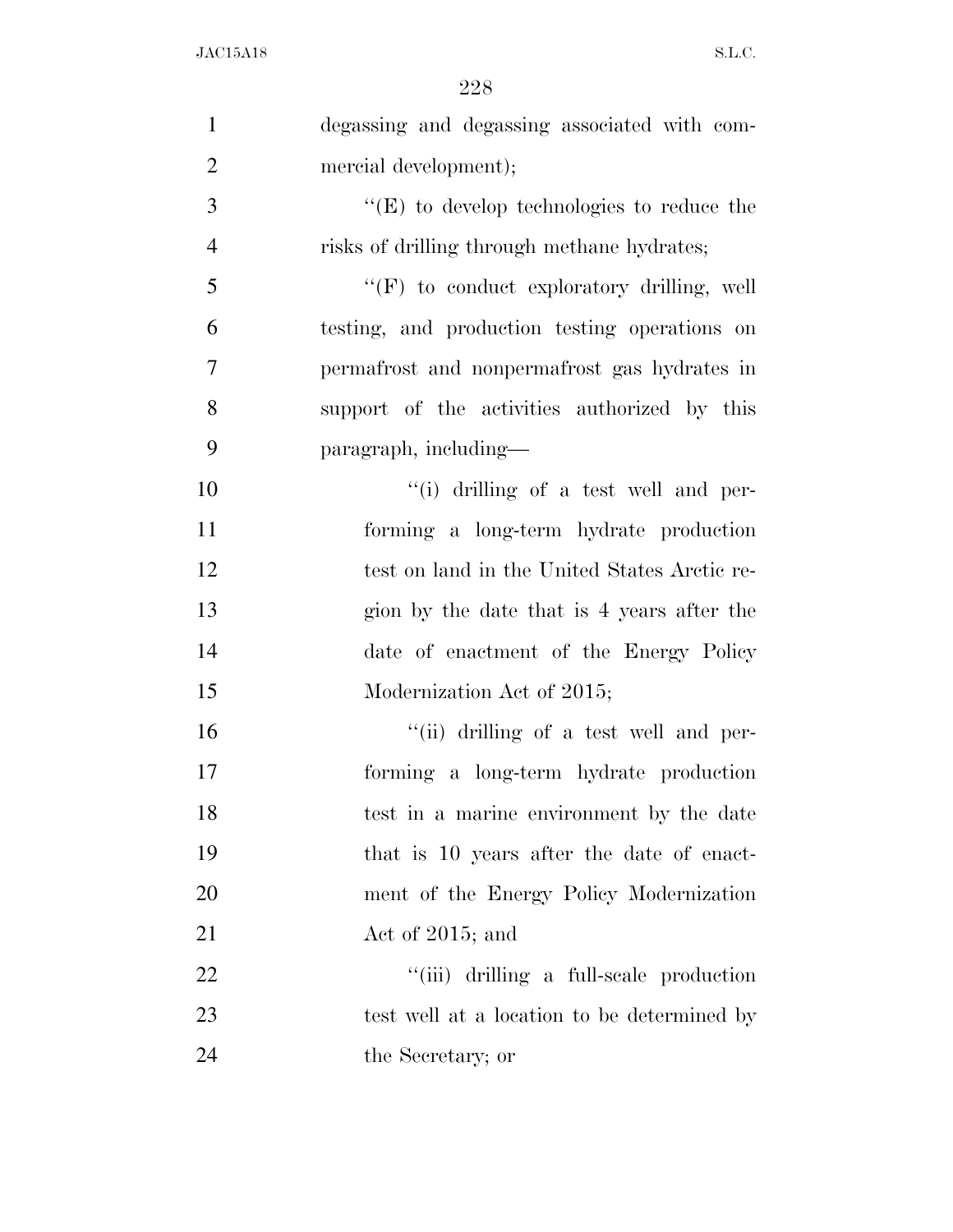$\lq(0)$  to expand education and training pro- grams in methane hydrate resource research and resource development through fellowships or other means for graduate education and training.

6 "(2) ENVIRONMENTAL MONITORING AND RE- SEARCH.—The Secretary shall conduct a long-term environmental monitoring and research program to study the effects of production from methane hy-drate reservoirs.

11 "(3) COMPETITIVE PEER REVIEW.—Funds made available under paragraphs (1) and (2) shall be made available based on a competitive process using external scientific peer review of proposed re-search.''.

 (2) CONFORMING AMENDMENT.—Section 4(e) of the Methane Hydrate Research and Development Act of 2000 (30 U.S.C. 2003(e)) is amended in the matter preceding paragraph (1) by striking ''sub-20 section  $(b)(1)$ " and inserting "paragraphs  $(1)$  and  $(2)$  of subsection  $(b)$ ".

 (b) AUTHORIZATION OF APPROPRIATIONS.—The Methane Hydrate Research and Development Act of 2000 is amended by striking section 7 (30 U.S.C. 2006) and inserting the following: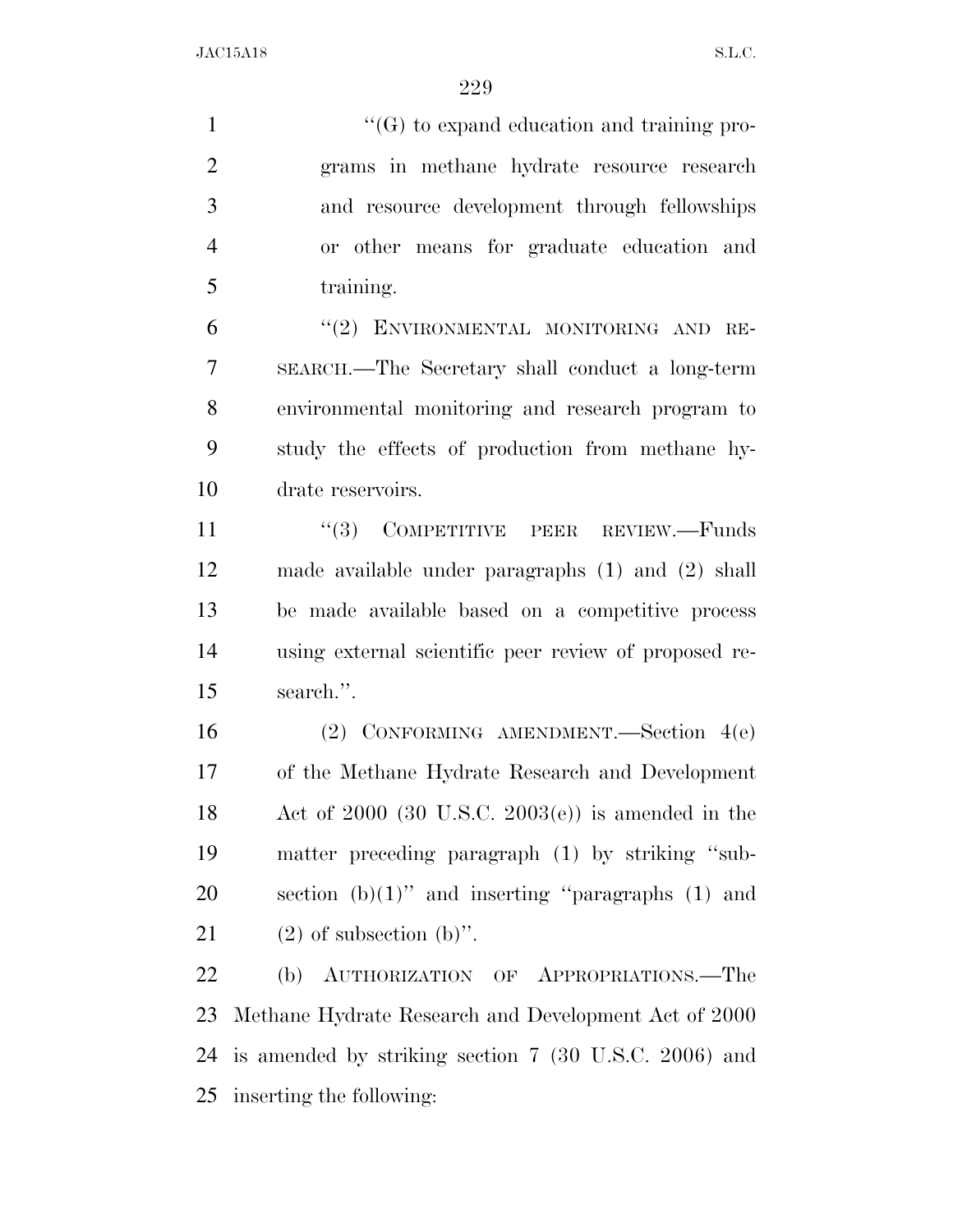### **''SEC. 7. AUTHORIZATION OF APPROPRIATIONS.**

 ''There is authorized to be appropriated to carry out this Act \$35,000,000 for each of fiscal years 2017 through 2021.''.

# **Subtitle C—Helium**

#### **SEC. 3201. RIGHTS TO HELIUM.**

 (a) REPEAL OF RESERVATION OF HELIUM RIGHTS.—The first section of the Mineral Leasing Act (30 U.S.C. 181) is amended by striking the flush text that follows the last undesignated subsection.

 (b) RIGHTS TO HELIUM UNDER LEASES UNDER MINERAL LEASING ACT FOR ACQUIRED LANDS.—The Mineral Leasing Act for Acquired Lands (30 U.S.C. 351 et seq.) is amended by adding at the end the following: **''SEC. 12. RIGHTS TO HELIUM.** 

 ''Any lease issued under this Act that authorizes ex- ploration for, or development or production of, gas shall be considered to grant to the lessee a right of first refusal to engage in exploration for, and development and produc- tion of, helium on land that is subject to the lease in ac-cordance with regulations issued by the Secretary.''.

# **Subtitle D—Critical Minerals**

#### **SEC. 3301. DEFINITIONS.**

- In this subtitle:
- (1) CRITICAL MINERAL.—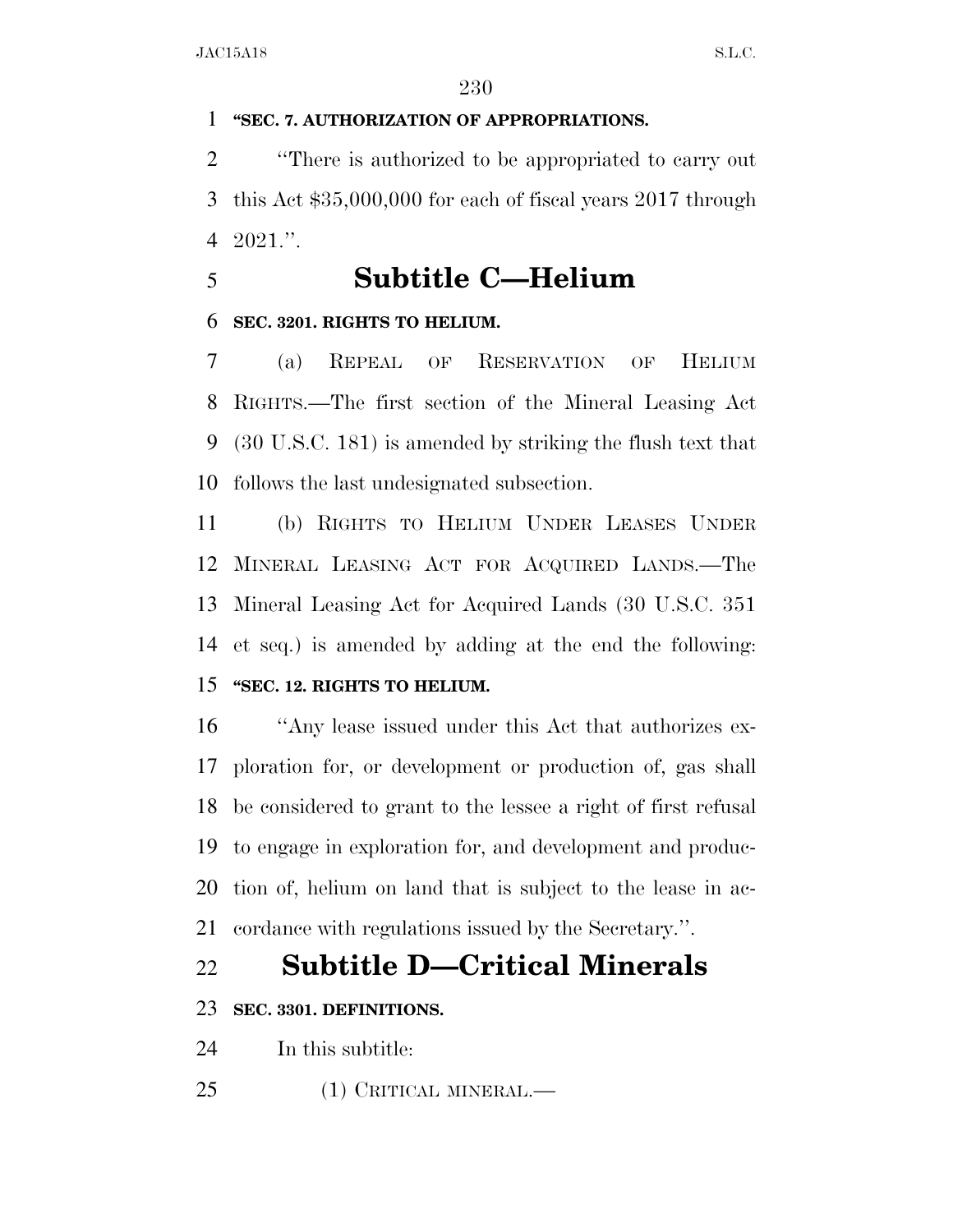| $\mathbf{1}$   | (A) IN GENERAL.—The term "critical min-            |
|----------------|----------------------------------------------------|
| $\overline{2}$ | eral" means any mineral, element, substance, or    |
| 3              | material designated as critical pursuant to sec-   |
| $\overline{4}$ | tion 3303.                                         |
| 5              | EXCLUSIONS.—The term "critical<br>(B)              |
| 6              | mineral" does not include—                         |
| $\overline{7}$ | (i) fuel minerals, including oil, natural          |
| 8              | gas, or any other fossil fuels; or                 |
| 9              | (ii) water, ice, or snow.                          |
| 10             | (2) CRITICAL MINERAL MANUFACTURING.—The            |
| 11             | term "critical mineral manufacturing" means—       |
| 12             | (A) the production, processing, refining,          |
| 13             | alloying, separation, concentration, magnetic      |
| 14             | sintering, melting, or beneficiation of critical   |
| 15             | minerals within the United States;                 |
| 16             | (B) the fabrication, assembly, or produc-          |
| 17             | tion, within the United States, of equipment,      |
| 18             | components, or other goods with energy tech-       |
| 19             | nology-, defense-, agriculture-, consumer elec-    |
| 20             | tronics-, or health care-related applications; or  |
| 21             | (C) any other value-added, manufacturing-          |
| 22             | related use of critical minerals undertaken with-  |
| 23             | in the United States.                              |
| 24             | (3) INDIAN TRIBE.—The term "Indian tribe"          |
| 25             | has the meaning given the term in section 4 of the |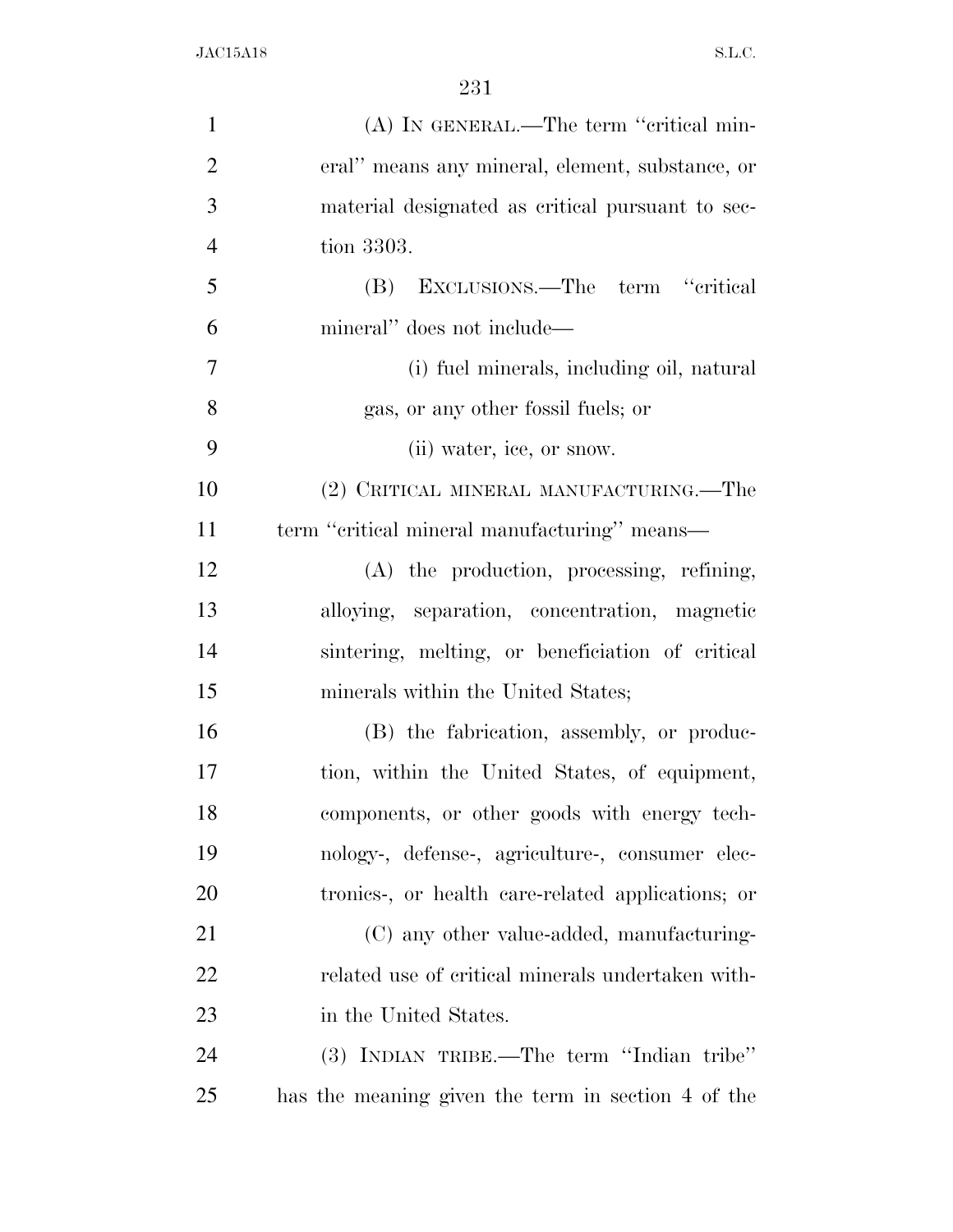| $\mathbf{1}$   | Indian Self-Determination and Education Assistance       |
|----------------|----------------------------------------------------------|
| $\overline{2}$ | Act (25 U.S.C. 450b).                                    |
| 3              | (4) STATE.—The term "State" means—                       |
| $\overline{4}$ | $(A)$ a State;                                           |
| 5              | (B) the District of Columbia;                            |
| 6              | (C) the Commonwealth of Puerto Rico;                     |
| 7              | $(D)$ Guam;                                              |
| 8              | (E) American Samoa;                                      |
| 9              | (F) the Commonwealth of the Northern                     |
| 10             | Mariana Islands; and                                     |
| 11             | (G) the United States Virgin Islands.                    |
| 12             | SEC. 3302. POLICY.                                       |
| 13             | (a) IN GENERAL.—Section 3 of the National Mate-          |
| 14             | rials and Minerals Policy, Research and Development Act  |
| 15             | of $1980$ (30 U.S.C. 1602) is amended in the second sen- |
|                | $16 \text{ tence}$                                       |
| 17             | $(1)$ by striking paragraph $(3)$ and inserting the      |
| 18             | following:                                               |
| 19             | "(3) establish an analytical and forecasting ca-         |
| 20             | pability for identifying critical mineral demand, sup-   |
| 21             | ply, and other factors to allow informed actions to      |
| 22             | be taken to avoid supply shortages, mitigate price       |
| 23             | volatility, and prepare for demand growth and other      |
| 24             | market shifts;";                                         |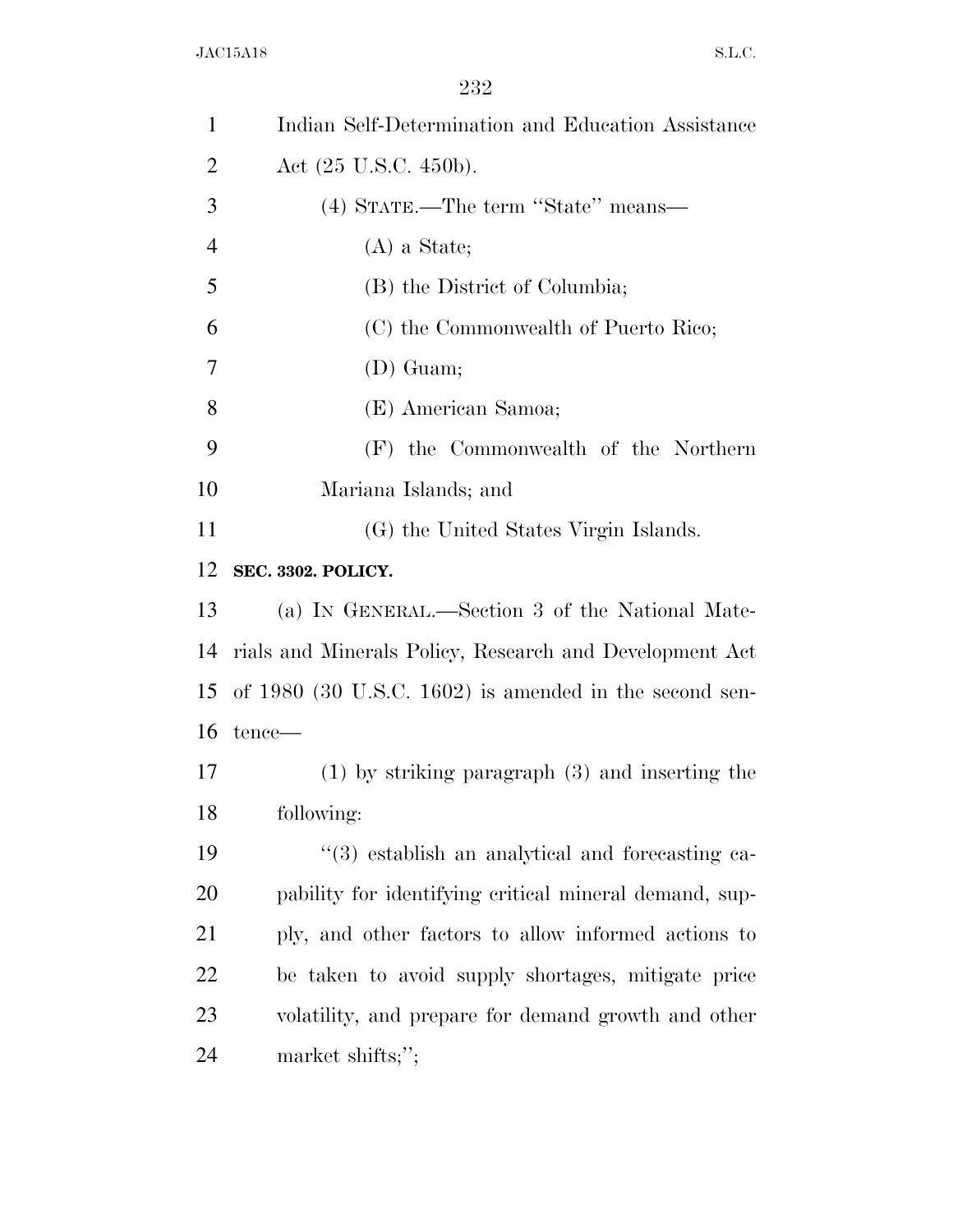| $\mathbf{1}$   | $(2)$ in paragraph $(6)$ , by striking "and" after             |
|----------------|----------------------------------------------------------------|
| $\overline{2}$ | the semicolon at the end; and                                  |
| 3              | $(3)$ by striking paragraph $(7)$ and inserting the            |
| $\overline{4}$ | following:                                                     |
| 5              | "(7) encourage Federal agencies to facilitate                  |
| 6              | the availability, development, and environmentally             |
| 7              | responsible production of domestic resources to meet           |
| 8              | national material or critical mineral needs;                   |
| 9              | "(8) avoid duplication of effort, prevent unnec-               |
| 10             | essary paperwork, and minimize delays in the ad-               |
| 11             | ministration of applicable laws (including regula-             |
| 12             | tions) and the issuance of permits and authoriza-              |
| 13             | tions necessary to explore for, develop, and produce           |
| 14             | critical minerals and to construct critical mineral            |
| 15             | manufacturing facilities in accordance with applica-           |
| 16             | ble environmental and land management laws;                    |
| 17             | $\cdot\cdot\cdot(9)$ strengthen educational and research capa- |
| 18             | bilities and workforce training;                               |
| 19             | $\lq(10)$ bolster international cooperation through            |
| 20             | technology transfer, information sharing, and other            |
| 21             | means;                                                         |
| 22             | $\lq(11)$ promote the efficient production, use, and           |
| 23             | recycling of critical minerals;                                |
| 24             | $"(12)$ develop alternatives to critical minerals;             |
| 25             | and                                                            |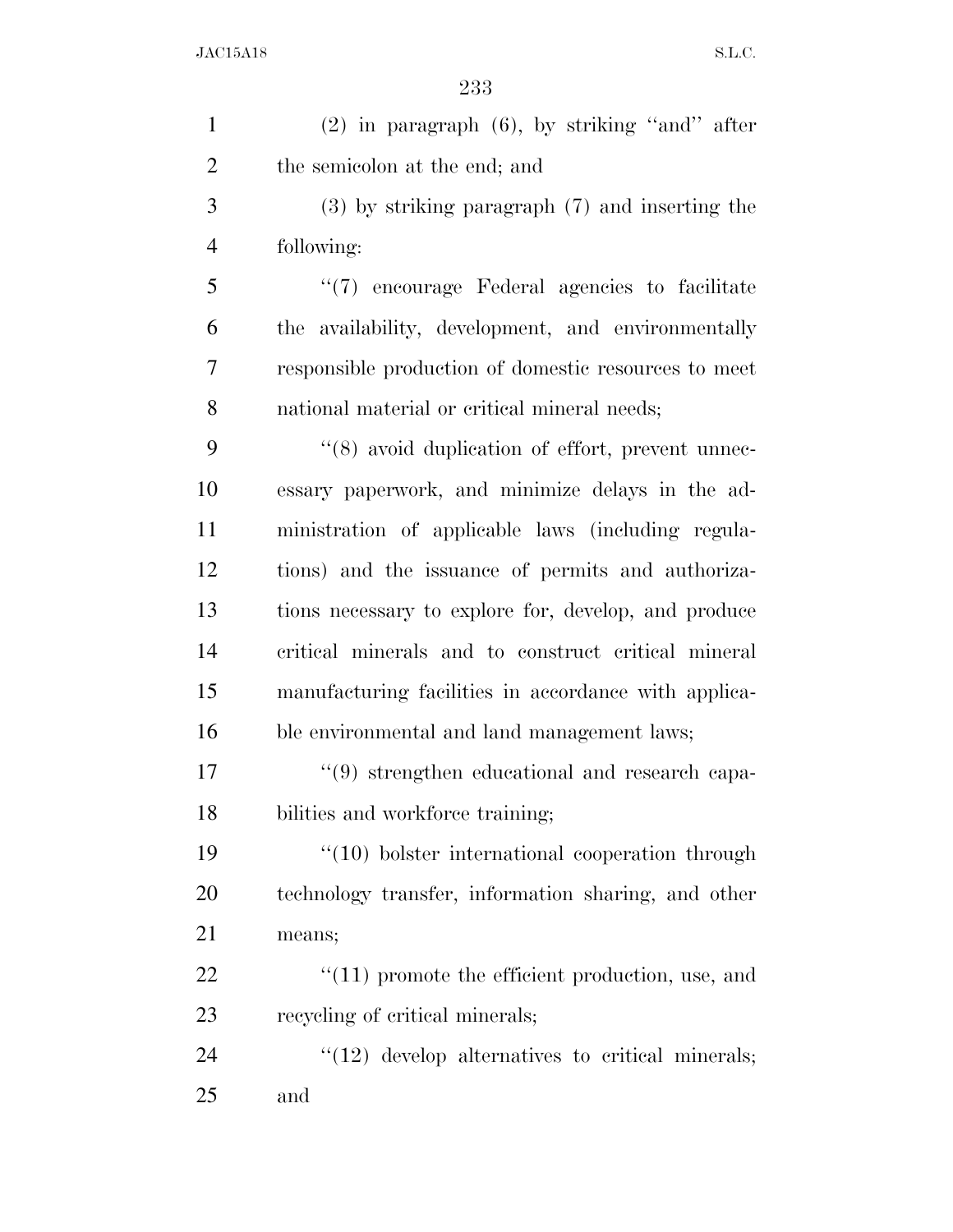| $\mathbf{1}$   | $\cdot\cdot(13)$ establish contingencies for the production  |
|----------------|--------------------------------------------------------------|
| $\overline{2}$ | of, or access to, critical minerals for which viable         |
| 3              | sources do not exist within the United States.".             |
| $\overline{4}$ | (b) CONFORMING AMENDMENT.—Section $2(b)$ of the              |
| 5              | National Materials and Minerals Policy, Research and De-     |
| 6              | velopment Act of $1980$ (30 U.S.C. $1601(b)$ ) is amended    |
| 7              | by striking "(b) As used in this Act, the term" and insert-  |
| 8              | ing the following:                                           |
| 9              | "(b) DEFINITIONS.—In this Act:                               |
| 10             | "(1) CRITICAL MINERAL.—The term 'critical                    |
| 11             | mineral' means any mineral or element designated             |
| 12             | as a critical mineral pursuant to section 3303 of the        |
| 13             | Energy Policy Modernization Act of 2015.                     |
| 14             | "(2) MATERIALS.—The term".                                   |
| 15             | SEC. 3303. CRITICAL MINERAL DESIGNATIONS.                    |
| 16             | (a) DRAFT METHODOLOGY.—Not later than 90 days                |
| 17             | after the date of enactment of this Act, the Secretary of    |
|                | 18 the Interior (acting through the Director of the United   |
| 19             | States Geological Survey) (referred to in this subtitle as   |
| 20             | the "Secretary"), in consultation with relevant Federal      |
| 21             | agencies and entities, shall publish in the Federal Register |
| 22             | for public comment a draft methodology for determining       |
| 23             | which minerals qualify as critical minerals based on an      |
| 24             | assessment of whether the minerals are—                      |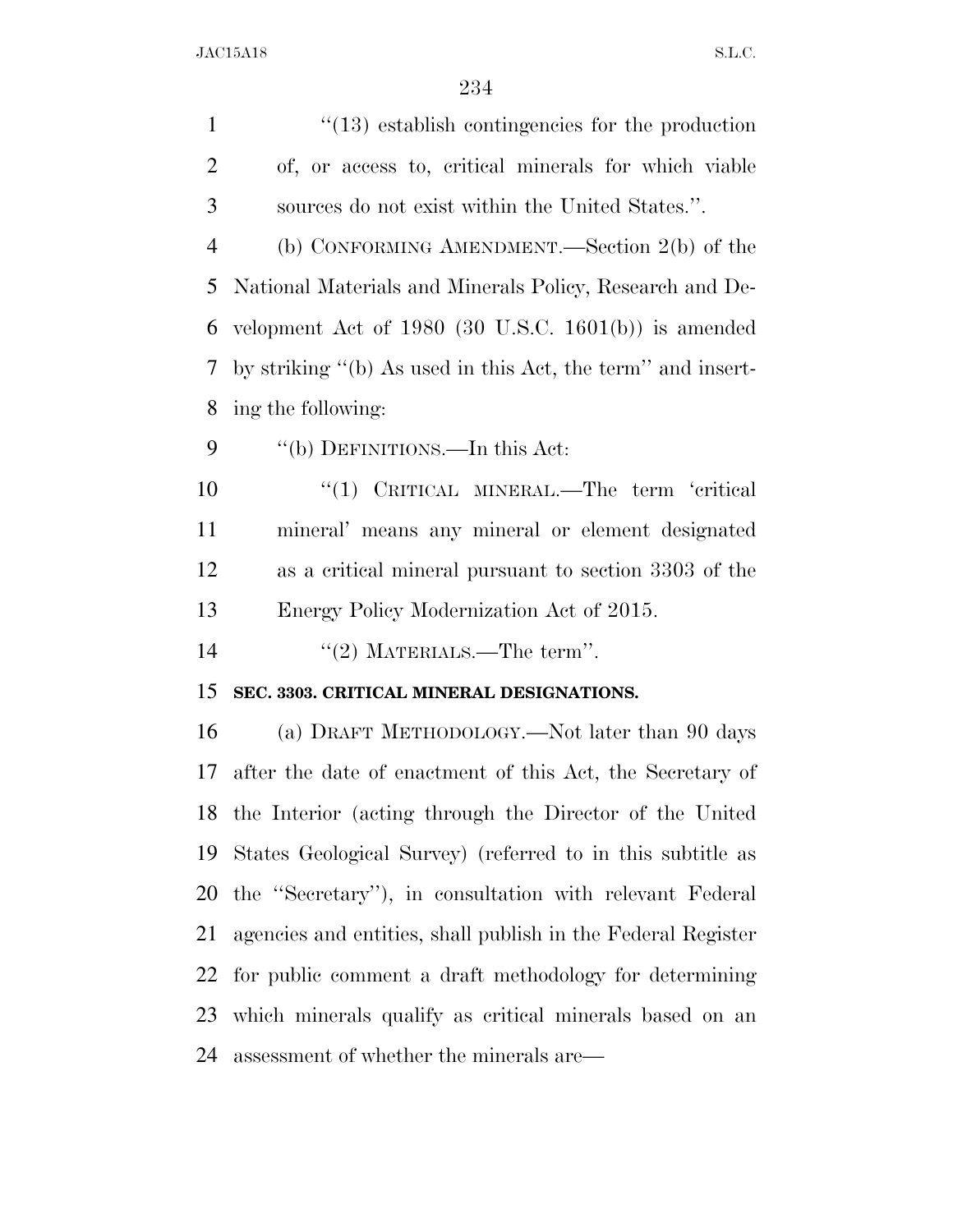(1) subject to potential supply restrictions (in- cluding restrictions associated with foreign political risk, abrupt demand growth, military conflict, violent unrest, anti-competitive or protectionist behaviors, and other risks throughout the supply chain); and

 (2) important in use (including energy tech- nology-, defense-, currency-, agriculture-, consumer electronics-, and health care-related applications).

 (b) AVAILABILITY OF DATA.—If available data is in- sufficient to provide a quantitative basis for the method- ology developed under this section, qualitative evidence may be used to the extent necessary.

 (c) FINAL METHODOLOGY.—After reviewing public comments on the draft methodology under subsection (a) and updating the draft methodology as appropriate, not later than 270 days after the date of enactment of this Act, the Secretary shall publish in the Federal Register a description of the final methodology for determining which minerals qualify as critical minerals.

20 (d) DESIGNATIONS.—

21 (1) IN GENERAL.—For purposes of carrying out this subtitle, the Secretary shall maintain a list of minerals and elements designated as critical, pursu-ant to the methodology under subsection (c).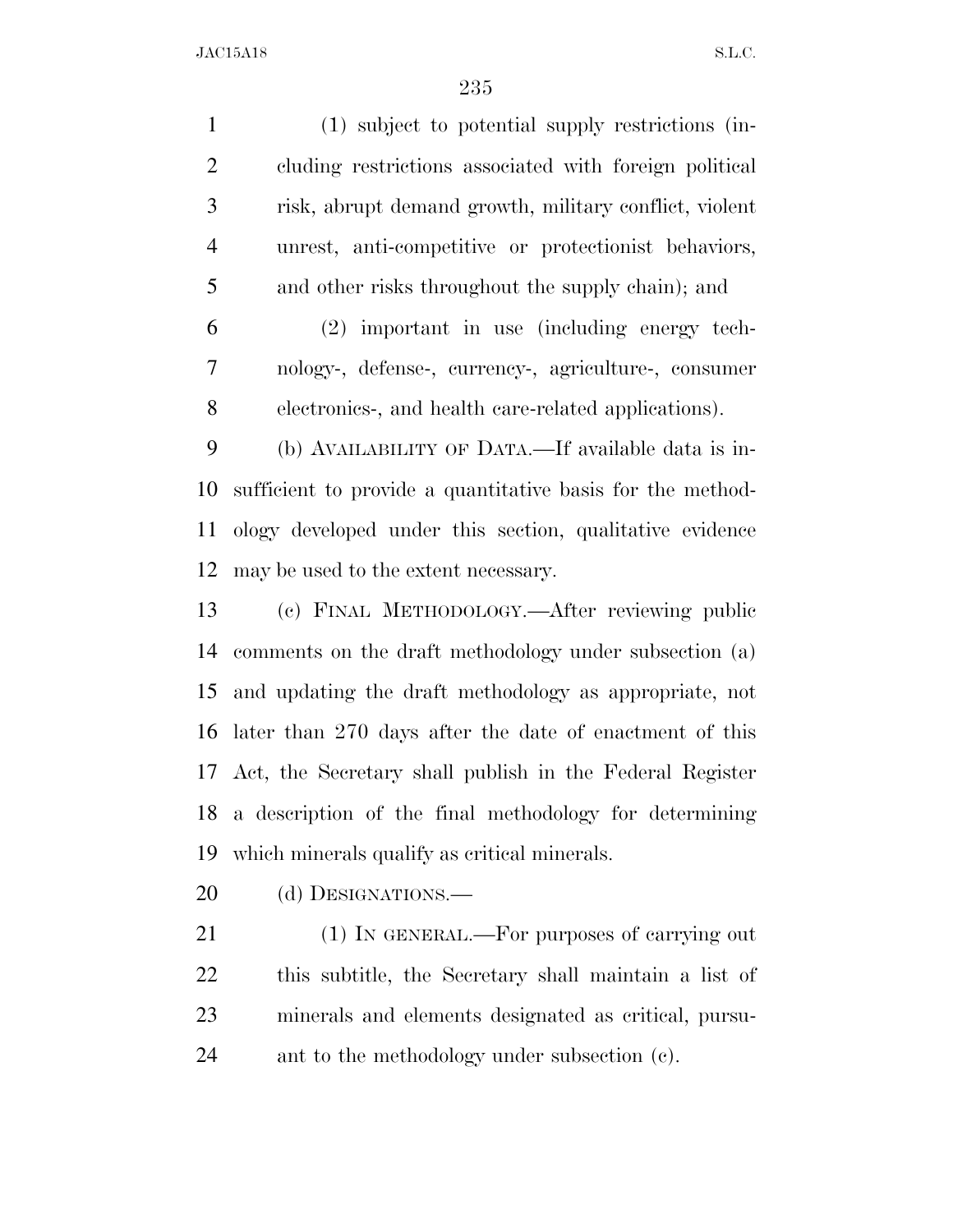(2) INITIAL LIST.—Subject to paragraph (1), not later than 1 year after the date of enactment of this Act, the Secretary shall publish in the Federal Register an initial list of minerals designated as crit- ical pursuant to the final methodology under sub- section (c) for the purpose of carrying out this sub- title. (3) INCLUSIONS.—Notwithstanding the criteria under subsection (c), the Secretary may designate and include on the list any mineral or element deter- mined by another Federal agency to be strategic and critical to the defense or national security of the United States. (e) SUBSEQUENT REVIEW.— (1) IN GENERAL.—The Secretary shall review the methodology and designations under subsections (c) and (d) at least every 3 years, or more frequently as the Secretary considers to be appropriate. (2) REVISIONS.—Subject to subsection (d)(1), the Secretary may— (A) revise the methodology described in this section; (B) determine that minerals or elements previously determined to be critical minerals are no longer critical minerals; and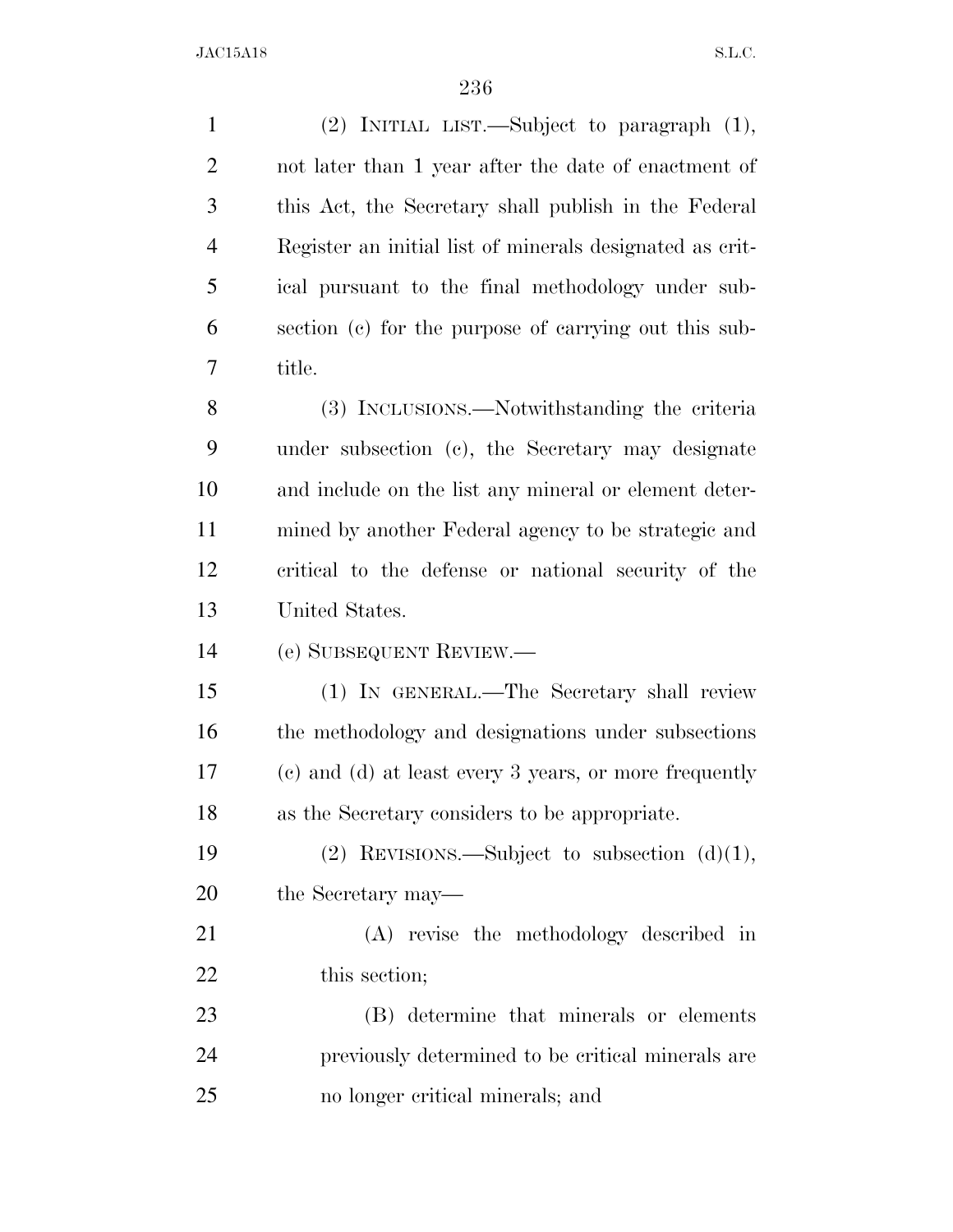(C) designate additional minerals or ele-ments as critical minerals.

 (f) NOTICE.—On finalization of the methodology under subsection (c), the list under subsection (d), or any revision to the methodology or list under subsection (e), the Secretary shall submit to Congress written notice of the action.

#### **SEC. 3304. RESOURCE ASSESSMENT.**

 (a) IN GENERAL.—Not later than 4 years after the date of enactment of this Act, in consultation with applica- ble State (including geological surveys), local, academic, industry, and other entities, the Secretary shall complete a comprehensive national assessment of each critical min-eral that—

 (1) identifies and quantifies known critical min- eral resources, using all available public and private information and datasets, including exploration his-tories; and

 (2) provides a quantitative and qualitative as- sessment of undiscovered critical mineral resources 21 throughout the United States, including probability estimates of tonnage and grade, using all available public and private information and datasets, includ-ing exploration histories.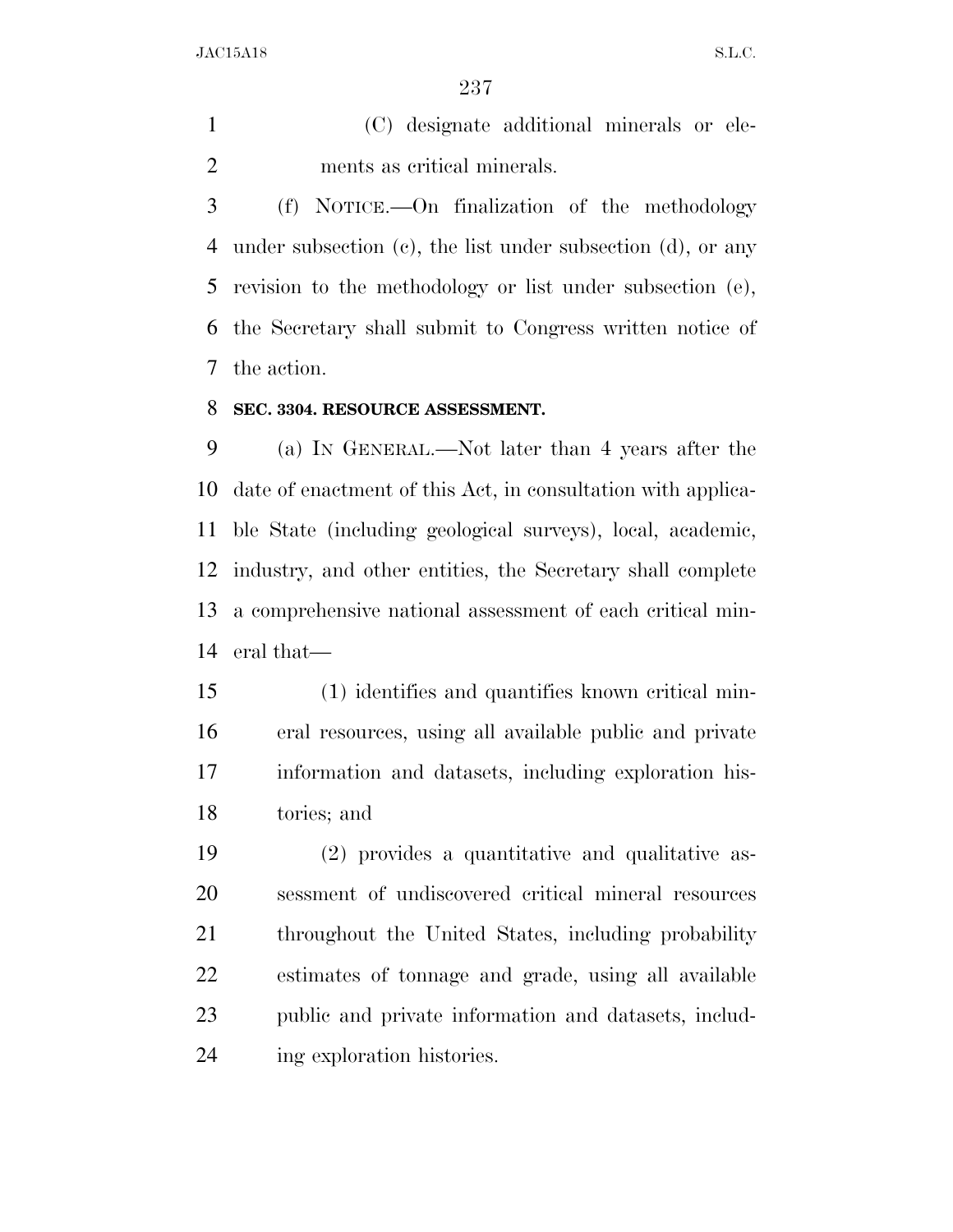(b) SUPPLEMENTARY INFORMATION.—In carrying out this section, the Secretary may carry out surveys and field work (including drilling, remote sensing, geophysical surveys, geological mapping, and geochemical sampling and analysis) to supplement existing information and datasets available for determining the existence of critical minerals in the United States.

 (c) TECHNICAL ASSISTANCE.—At the request of the Governor of a State or the head of an Indian tribe, the Secretary may provide technical assistance to State gov- ernments and Indian tribes conducting critical mineral re-source assessments on non-Federal land.

(d) PRIORITIZATION.—

 (1) IN GENERAL.—The Secretary may sequence the completion of resource assessments for each crit- ical mineral such that critical minerals considered to be most critical under the methodology established under section 3303 are completed first.

 (2) REPORTING.—During the period beginning not later than 1 year after the date of enactment of 21 this Act and ending on the date of completion of all of the assessments required under this section, the Secretary shall submit to Congress on an annual basis an interim report that—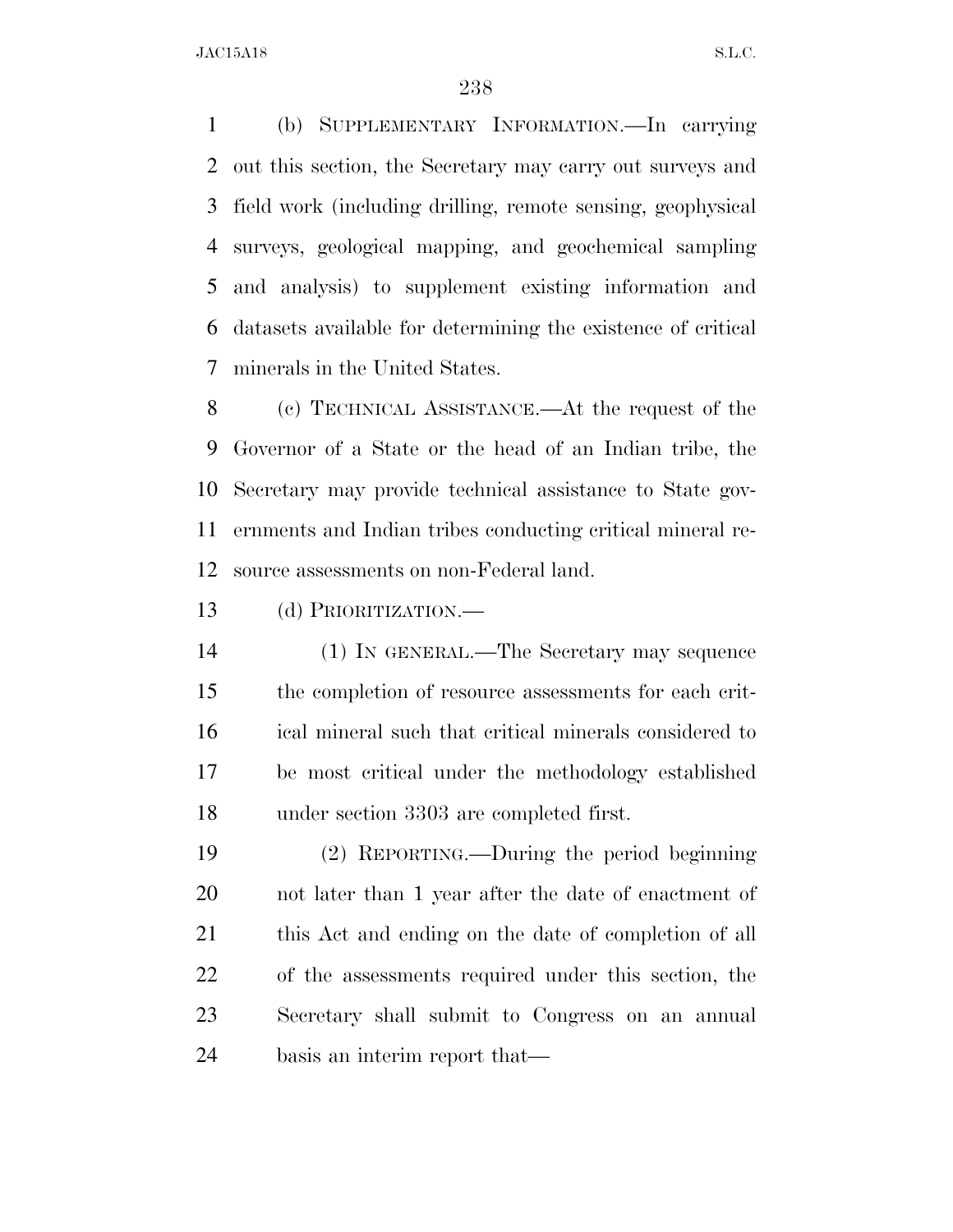| $\mathbf{1}$   | (A) identifies the sequence and schedule                    |
|----------------|-------------------------------------------------------------|
| $\overline{2}$ | for completion of the assessments if the Sec-               |
| 3              | retary sequences the assessments; or                        |
| $\overline{4}$ | (B) describes the progress of the assess-                   |
| 5              | ments if the Secretary does not sequence the                |
| 6              | assessments.                                                |
| 7              | (e) UPDATES.—The Secretary may periodically up-             |
| 8              | date the assessments conducted under this section based     |
| 9              | $on$ —                                                      |
| 10             | $(1)$ the generation of new information or                  |
| 11             | datasets by the Federal Government; or                      |
| 12             | $(2)$ the receipt of new information or datasets            |
| 13             | from critical mineral producers, State geological sur-      |
| 14             | veys, academic institutions, trade associations, or         |
| 15             | other persons.                                              |
| 16             | (f) ADDITIONAL SURVEYS.—The Secretary shall com-            |
| 17             | plete a resource assessment for each additional mineral     |
| 18             | or element subsequently designated as a critical mineral    |
| 19             | under section $3303(e)(2)$ not later than 2 years after the |
| 20             | designation of the mineral or element.                      |
| 21             | (g) REPORT.—Not later than 2 years after the date           |
| 22             | of enactment of this Act, the Secretary shall submit to     |
| 23             | Congress a report describing the status of geological sur-  |
| 24             | veying of Federal land for any mineral commodity-           |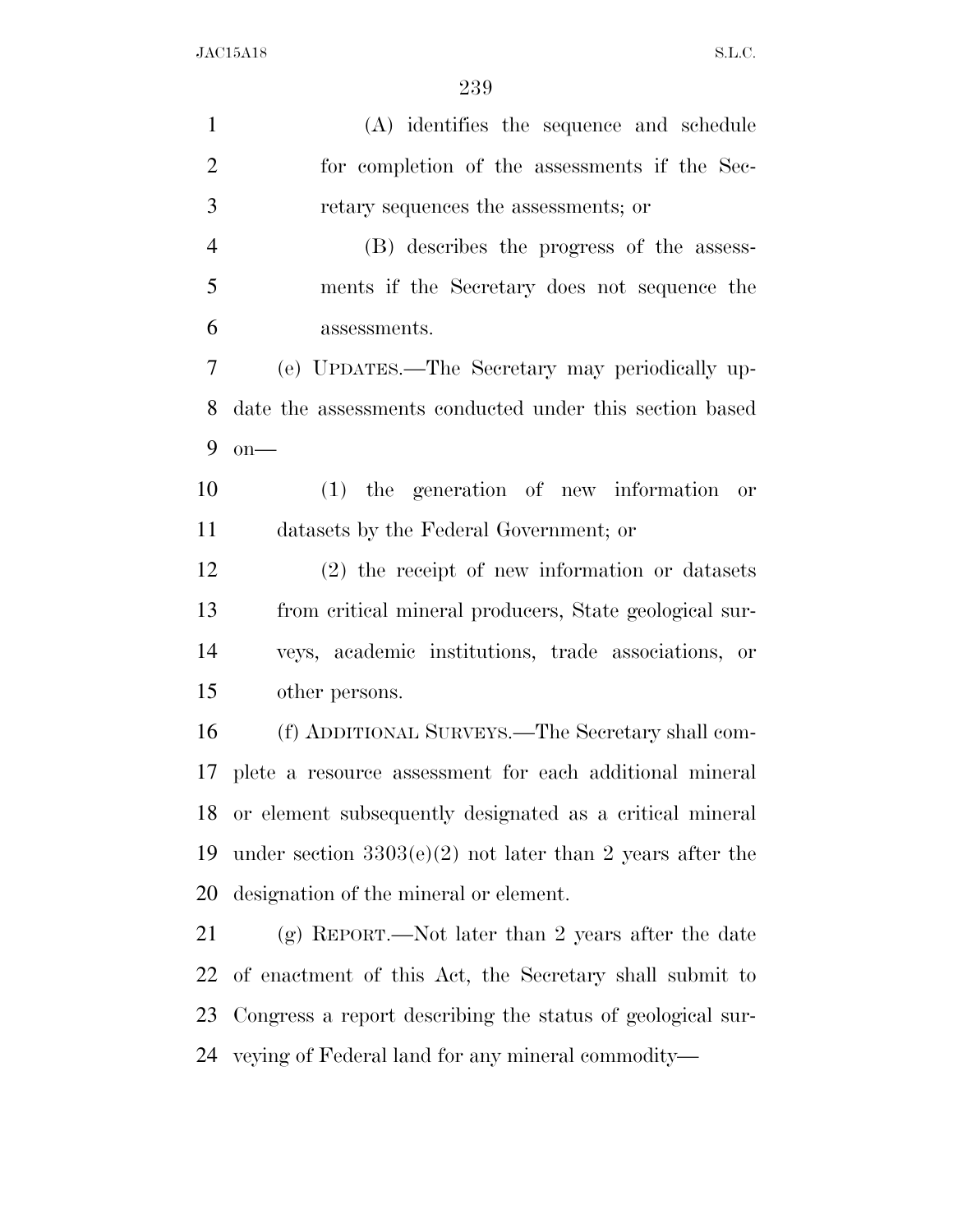(1) for which the United States was dependent on a foreign country for more than 25 percent of the United States supply, as depicted in the report issued by the United States Geological Survey enti-tled ''Mineral Commodity Summaries 2015''; but

 (2) that is not designated as a critical mineral under section 3303.

#### **SEC. 3305. PERMITTING.**

 (a) PERFORMANCE IMPROVEMENTS.—To improve the quality and timeliness of decisions, the Secretary (act- ing through the Director of the Bureau of Land Manage- ment) and the Secretary of Agriculture (acting through the Chief of the Forest Service) (referred to in this section as the ''Secretaries'') shall, to the maximum extent prac- ticable, with respect to critical mineral production on Fed- eral land, complete Federal permitting and review proc- esses with maximum efficiency and effectiveness, while supporting vital economic growth, by—

 (1) establishing and adhering to timelines and schedules for the consideration of, and final deci- sions regarding, applications, operating plans, leases, licenses, permits, and other use authorizations for mineral-related activities on Federal land;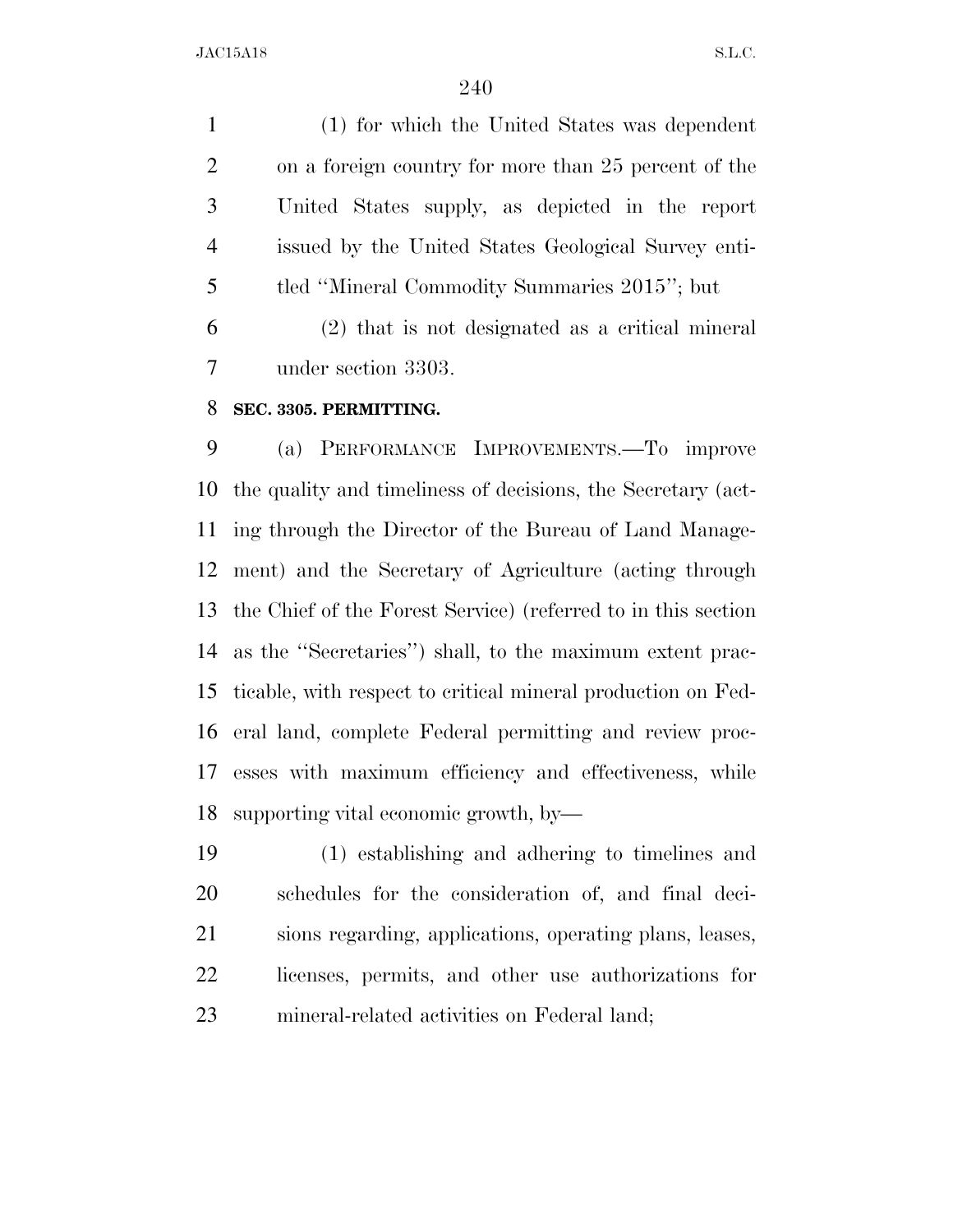| $\mathbf{1}$   | (2) establishing clear, quantifiable, and tem-         |
|----------------|--------------------------------------------------------|
| $\overline{2}$ | poral permitting performance goals and tracking        |
| 3              | progress against those goals;                          |
| $\overline{4}$ | (3) engaging in early collaboration among agen-        |
| 5              | cies, project sponsors, and affected stakeholders—     |
| 6              | (A) to incorporate and address the inter-              |
| 7              | ests of those parties; and                             |
| 8              | (B) to minimize delays;                                |
| 9              | (4) ensuring transparency and accountability by        |
| 10             | using cost-effective information technology to collect |
| 11             | and disseminate information regarding individual       |
| 12             | projects and agency performance;                       |
| 13             | (5) engaging in early and active consultation          |
| 14             | with State, local, and Indian tribal governments to    |
| 15             | avoid conflicts or duplication of effort, resolve con- |
| 16             | cerns, and allow for concurrent, rather than sequen-   |
| 17             | tial, reviews;                                         |
| 18             | (6) providing demonstrable improvements in the         |
| 19             | performance of Federal permitting and review proc-     |
| 20             | esses, including lower costs and more timely deci-     |
| 21             | sions;                                                 |
| 22             | (7) expanding and institutionalizing permitting        |
| 23             | and review process improvements that have proven       |
| 24             | effective;                                             |
|                |                                                        |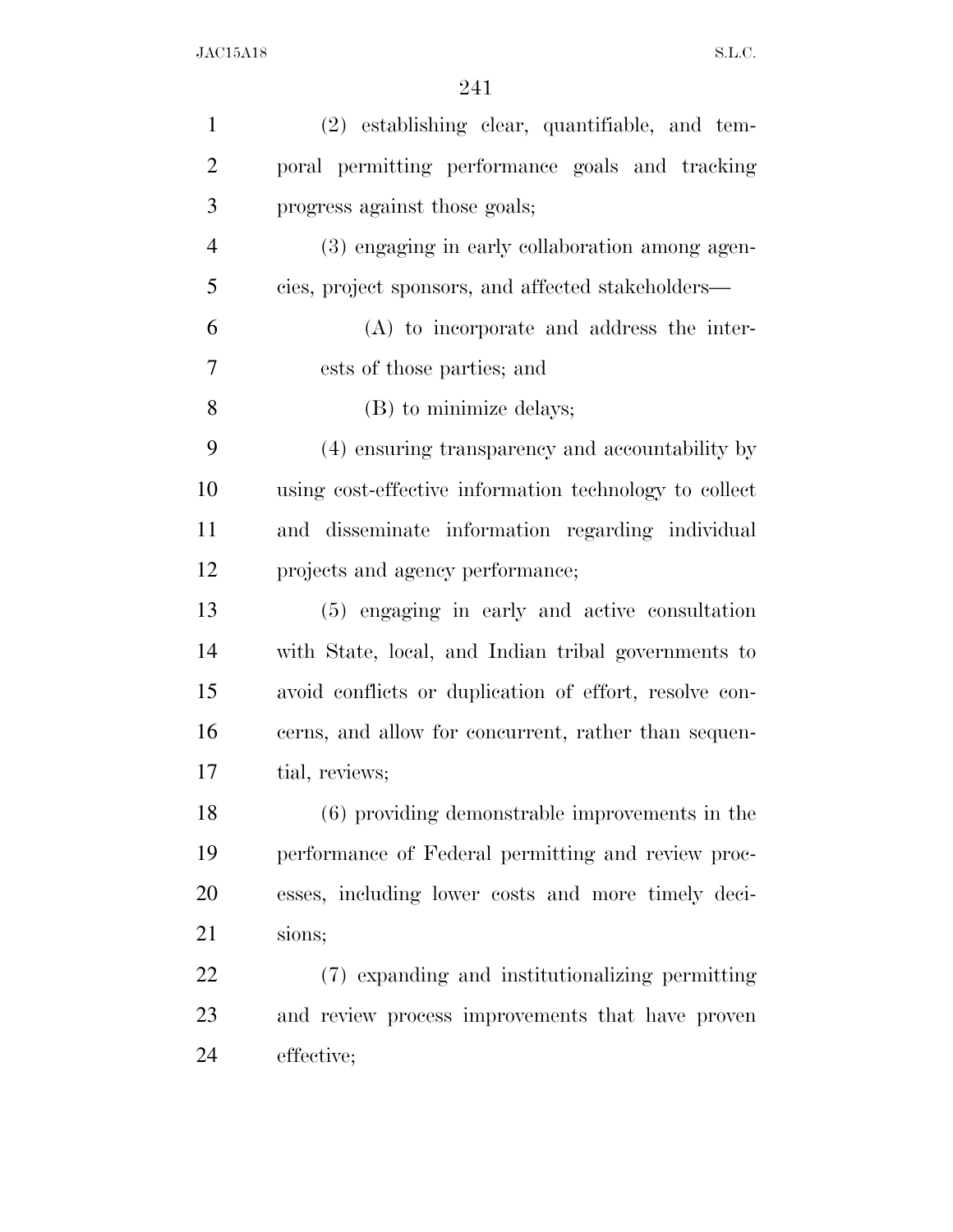(8) developing mechanisms to better commu- nicate priorities and resolve disputes among agencies at the national, regional, State, and local levels; and (9) developing other practices, such as preapplication procedures. (b) REVIEW AND REPORT.—Not later than 1 year after the date of enactment of this Act, the Secretaries shall submit to Congress a report that— (1) identifies additional measures (including regulatory and legislative proposals, as appropriate) that would increase the timeliness of permitting ac- tivities for the exploration and development of do- mestic critical minerals; (2) identifies options (including cost recovery paid by permit applicants) for ensuring adequate staffing and training of Federal entities and per- sonnel responsible for the consideration of applica- tions, operating plans, leases, licenses, permits, and other use authorizations for critical mineral-related activities on Federal land; (3) quantifies the amount of time typically re- quired (including range derived from minimum and maximum durations, mean, median, variance, and other statistical measures or representations) to

complete each step (including those aspects outside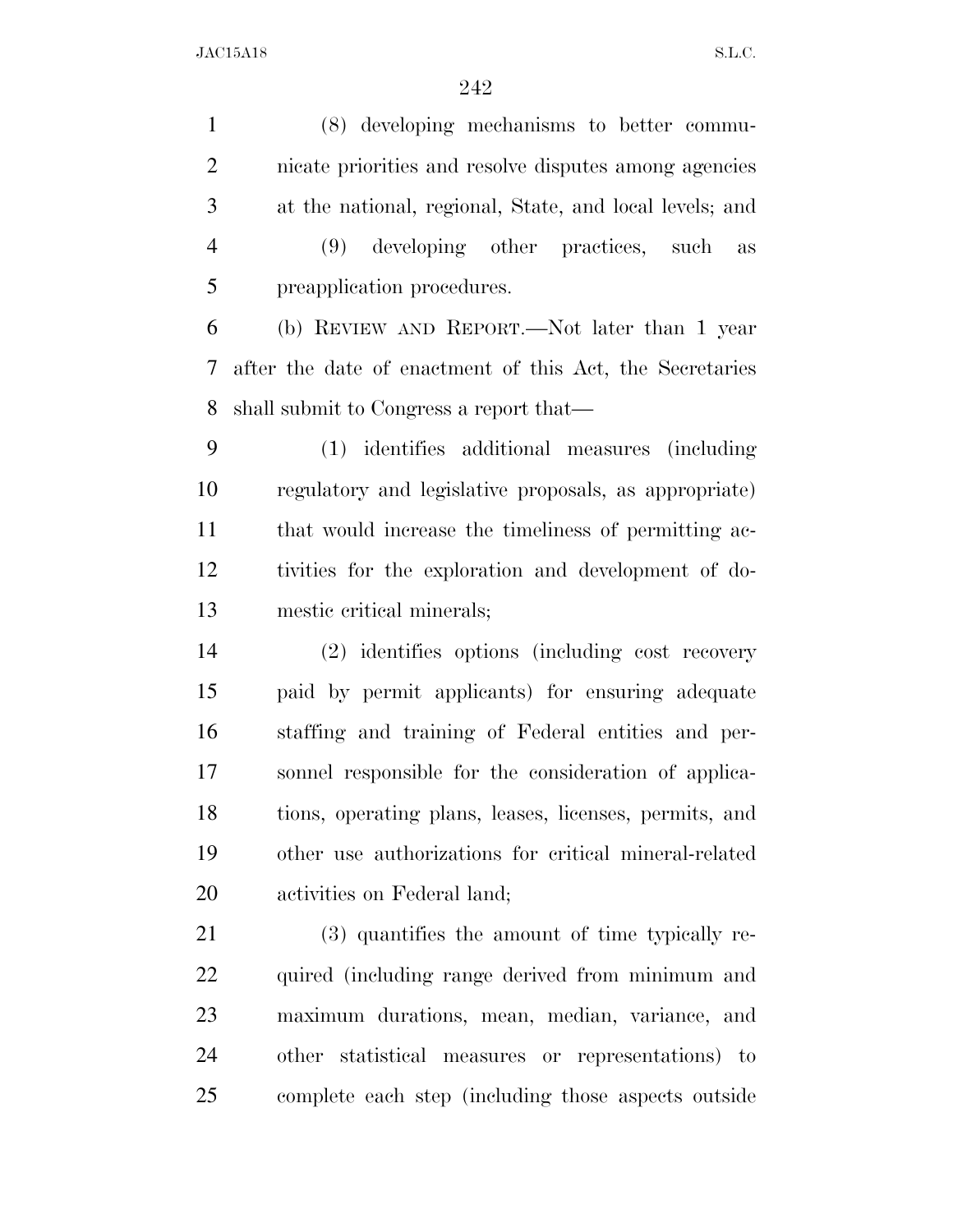the control of the executive branch, such as judicial review, applicant decisions, or State and local gov- ernment involvement) associated with the develop- ment and processing of applications, operating plans, leases, licenses, permits, and other use au- thorizations for critical mineral-related activities on Federal land, which shall serve as a baseline for the performance metric under subsection (c); and

 (4) describes actions carried out pursuant to subsection (a).

 (c) PERFORMANCE METRIC.—Not later than 90 days after the date of submission of the report under subsection (b), the Secretaries, after providing public notice and an opportunity to comment, shall develop and publish a per- formance metric for evaluating the progress made by the executive branch to expedite the permitting of activities that will increase exploration for, and development of, do- mestic critical minerals, while maintaining environmental standards.

 (d) ANNUAL REPORTS.—Beginning with the first budget submission by the President under section 1105 of title 31, United States Code, after publication of the performance metric required under subsection (c), and an- nually thereafter, the Secretaries shall submit to Congress a report that—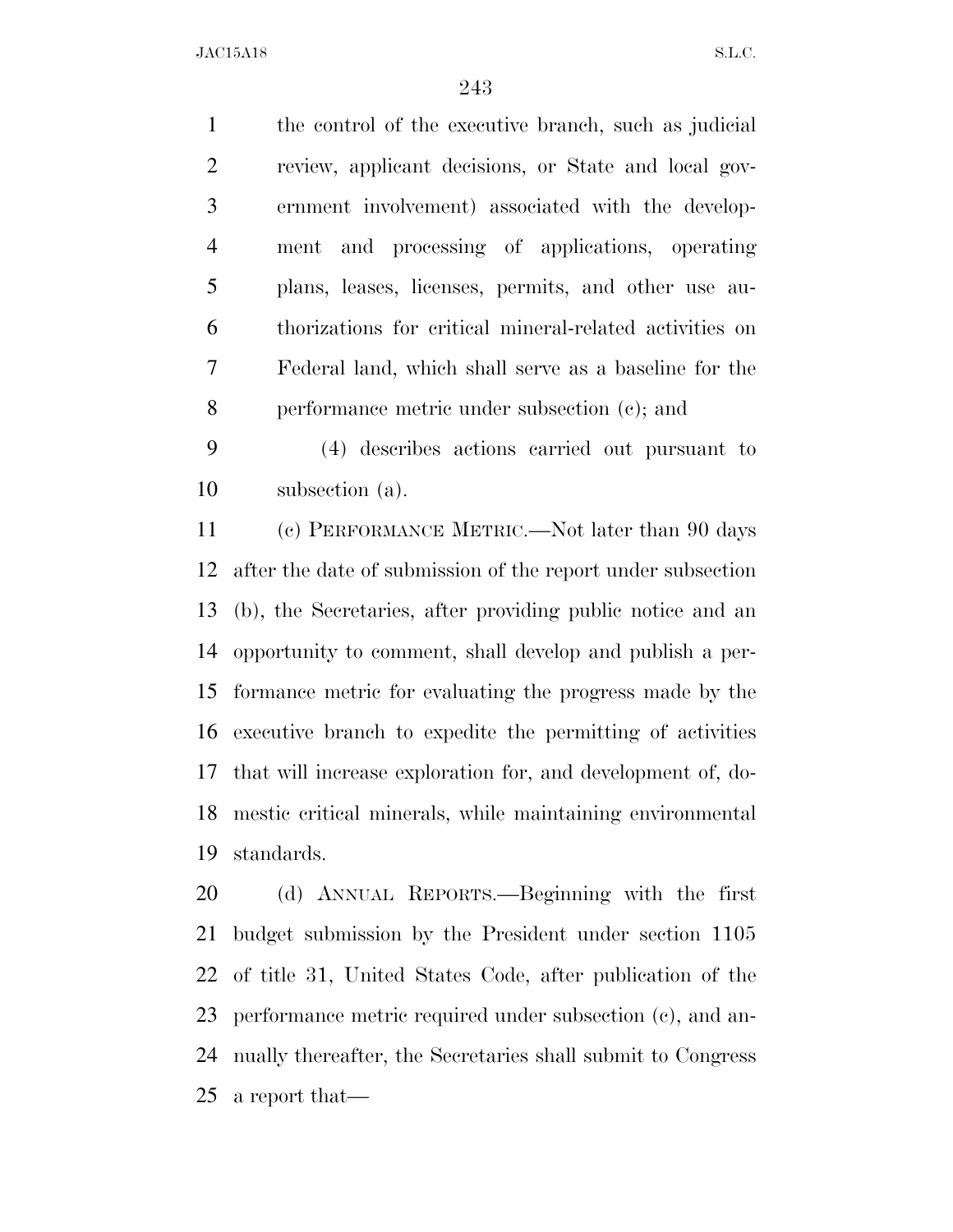(1) summarizes the implementation of rec- ommendations, measures, and options identified in paragraphs (1) and (2) of subsection (b);

 (2) using the performance metric under sub- section (c), describes progress made by the executive branch, as compared to the baseline established pur- suant to subsection (b)(3), on expediting the permit- ting of activities that will increase exploration for, and development of, domestic critical minerals; and (3) compares the United States to other coun-

 tries in terms of permitting efficiency and any other criteria relevant to the globally competitive critical minerals industry.

 (e) INDIVIDUAL PROJECTS.—Using data from the Secretaries generated under subsection (d), the Director of the Office of Management and Budget shall prioritize inclusion of individual critical mineral projects on the website operated by the Office of Management and Budget in accordance with section 1122 of title 31, United States Code.

 (f) REPORT OF SMALL BUSINESS ADMINISTRA- TION.—Not later than 1 year and 300 days after the date of enactment of this Act, the Administrator of the Small Business Administration shall submit to the applicable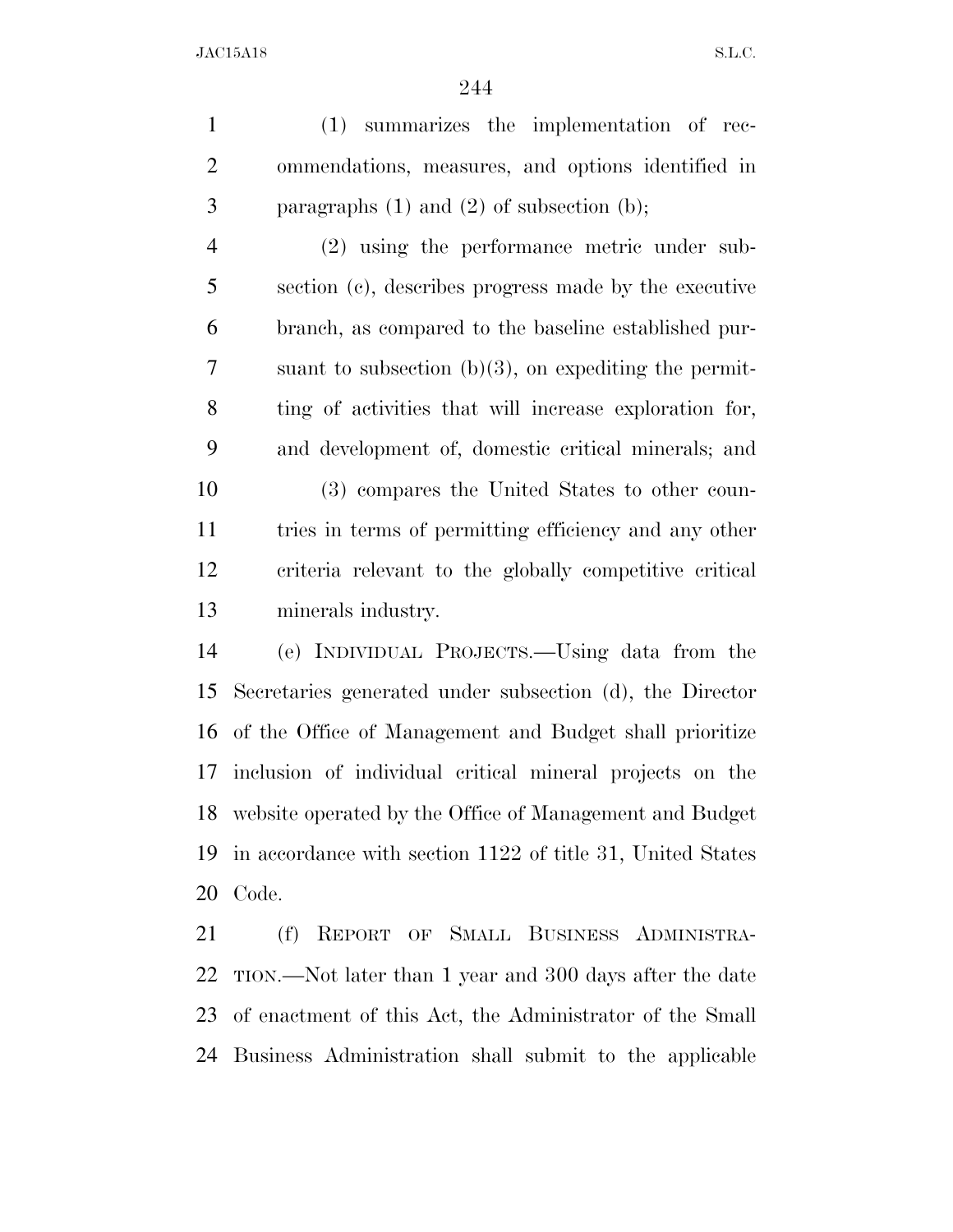committees of Congress a report that assesses the per-formance of Federal agencies with respect to—

 (1) complying with chapter 6 of title 5, United States Code (commonly known as the ''Regulatory Flexibility Act''), in promulgating regulations appli-cable to the critical minerals industry; and

 (2) performing an analysis of regulations appli- cable to the critical minerals industry that may be outmoded, inefficient, duplicative, or excessively bur-densome.

#### **SEC. 3306. FEDERAL REGISTER PROCESS.**

 (a) DEPARTMENTAL REVIEW.—Absent any extraor- dinary circumstance, and except as otherwise required by law, the Secretary and the Secretary of Agriculture shall ensure that each Federal Register notice described in sub-section (b) shall be—

 (1) subject to any required reviews within the Department of the Interior or the Department of Agriculture; and

 (2) published in final form in the Federal Reg- ister not later than 45 days after the date of initial preparation of the notice.

 (b) PREPARATION.—The preparation of Federal Reg- ister notices required by law associated with the issuance of a critical mineral exploration or mine permit shall be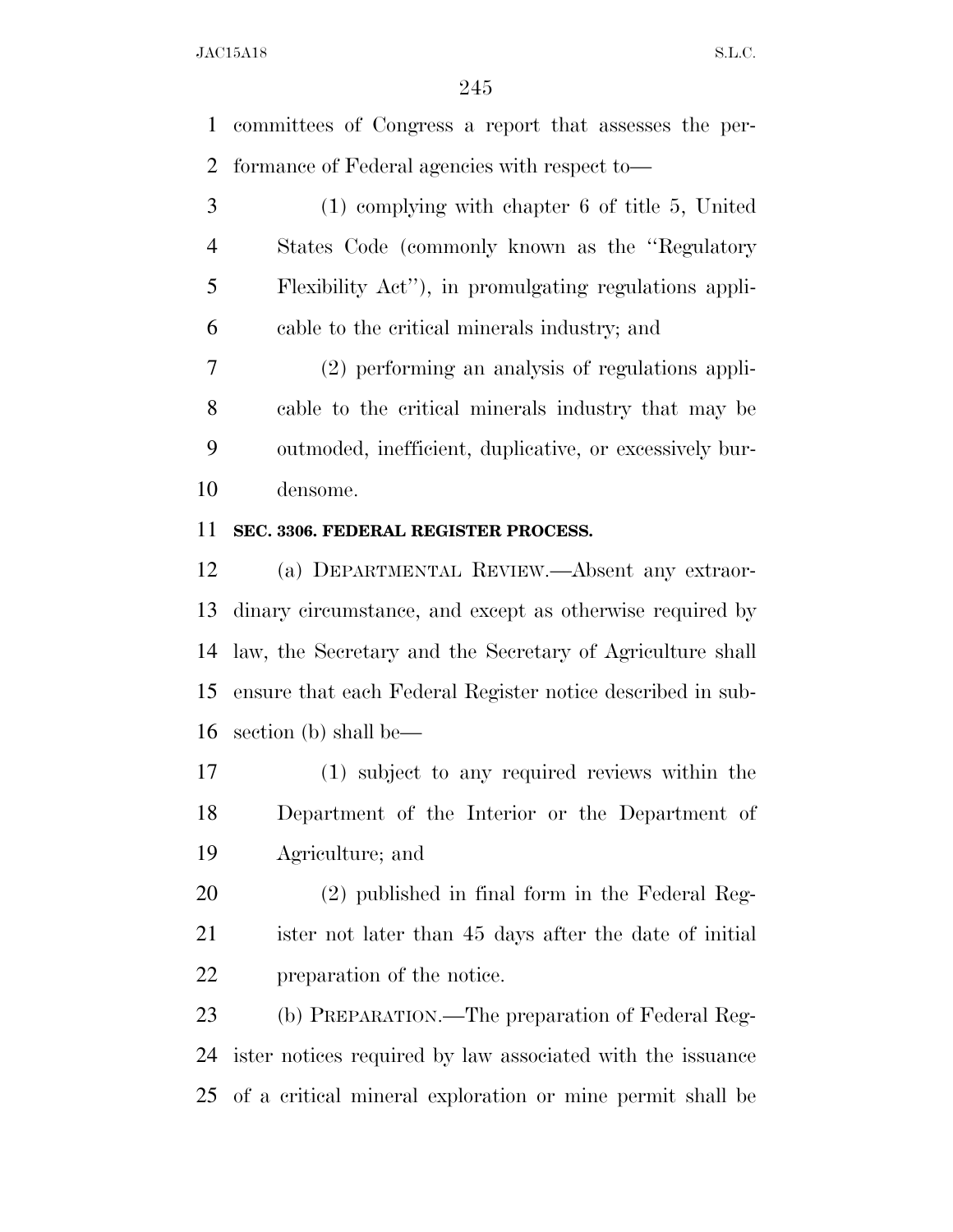delegated to the organizational level within the agency re- sponsible for issuing the critical mineral exploration or mine permit.

 (c) TRANSMISSION.—All Federal Register notices re- garding official document availability, announcements of meetings, or notices of intent to undertake an action shall be originated in, and transmitted to the Federal Register from, the office in which, as applicable—

(1) the documents or meetings are held; or

(2) the activity is initiated.

## **SEC. 3307. RECYCLING, EFFICIENCY, AND ALTERNATIVES.**

 (a) ESTABLISHMENT.—The Secretary of Energy (re- ferred to in this section as the ''Secretary'') shall conduct a program of research and development—

 (1) to promote the efficient production, use, and recycling of critical minerals throughout the supply chain; and

 (2) to develop alternatives to critical minerals that do not occur in significant abundance in the United States.

 (b) COOPERATION.—In carrying out the program, the Secretary shall cooperate with appropriate—

(1) Federal agencies and National Laboratories;

(2) critical mineral producers;

(3) critical mineral processors;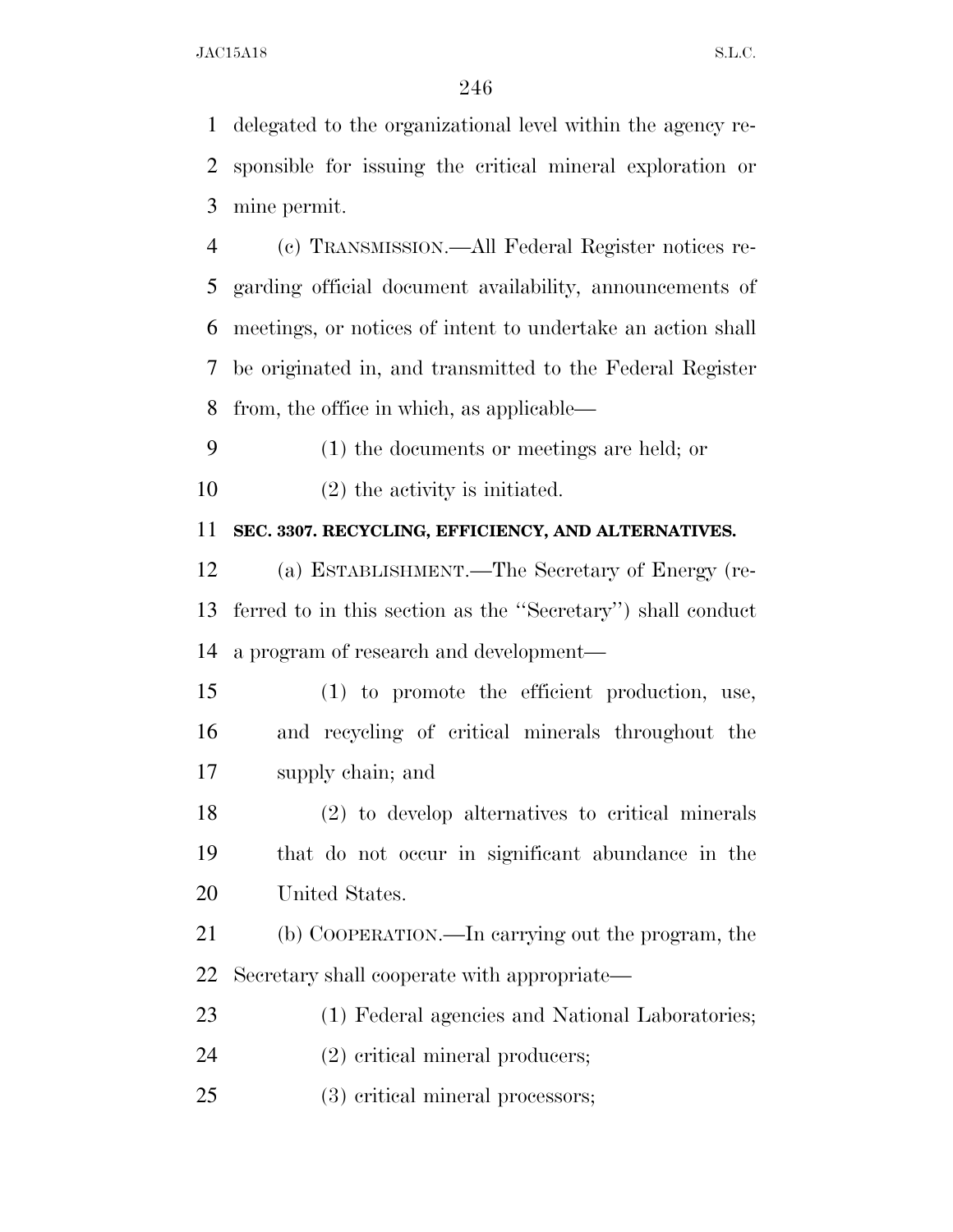| $\mathbf{1}$   | (4) critical mineral manufacturers;                            |
|----------------|----------------------------------------------------------------|
| $\overline{2}$ | $(5)$ trade associations;                                      |
| 3              | (6) academic institutions;                                     |
| $\overline{4}$ | (7) small businesses; and                                      |
| 5              | (8) other relevant entities or individuals.                    |
| 6              | (c) ACTIVITIES.—Under the program, the Secretary               |
| 7              | shall carry out activities that include the identification and |
| 8              | development of-                                                |
| 9              | (1) advanced critical mineral extraction, pro-                 |
| 10             | duction, separation, alloying, or processing tech-             |
| 11             | nologies that decrease the energy consumption, envi-           |
| 12             | ronmental impact, and costs of those activities, in-           |
| 13             | cluding—                                                       |
| 14             | (A) efficient water and wastewater man-                        |
| 15             | agement strategies;                                            |
| 16             | (B) technologies and management strate-                        |
| 17             | gies to control the environmental impacts of                   |
| 18             | radionuclides in ore tailings; and                             |
| 19             | (C) technologies for separation and proc-                      |
| 20             | essing;                                                        |
| 21             | (2) technologies or process improvements that                  |
| 22             | minimize the use, or lead to more efficient use, of            |
| 23             | critical minerals across the full supply chain;                |
| 24             | (3) technologies, process improvements, or de-                 |
| 25             | sign optimizations that facilitate the recycling of            |
|                |                                                                |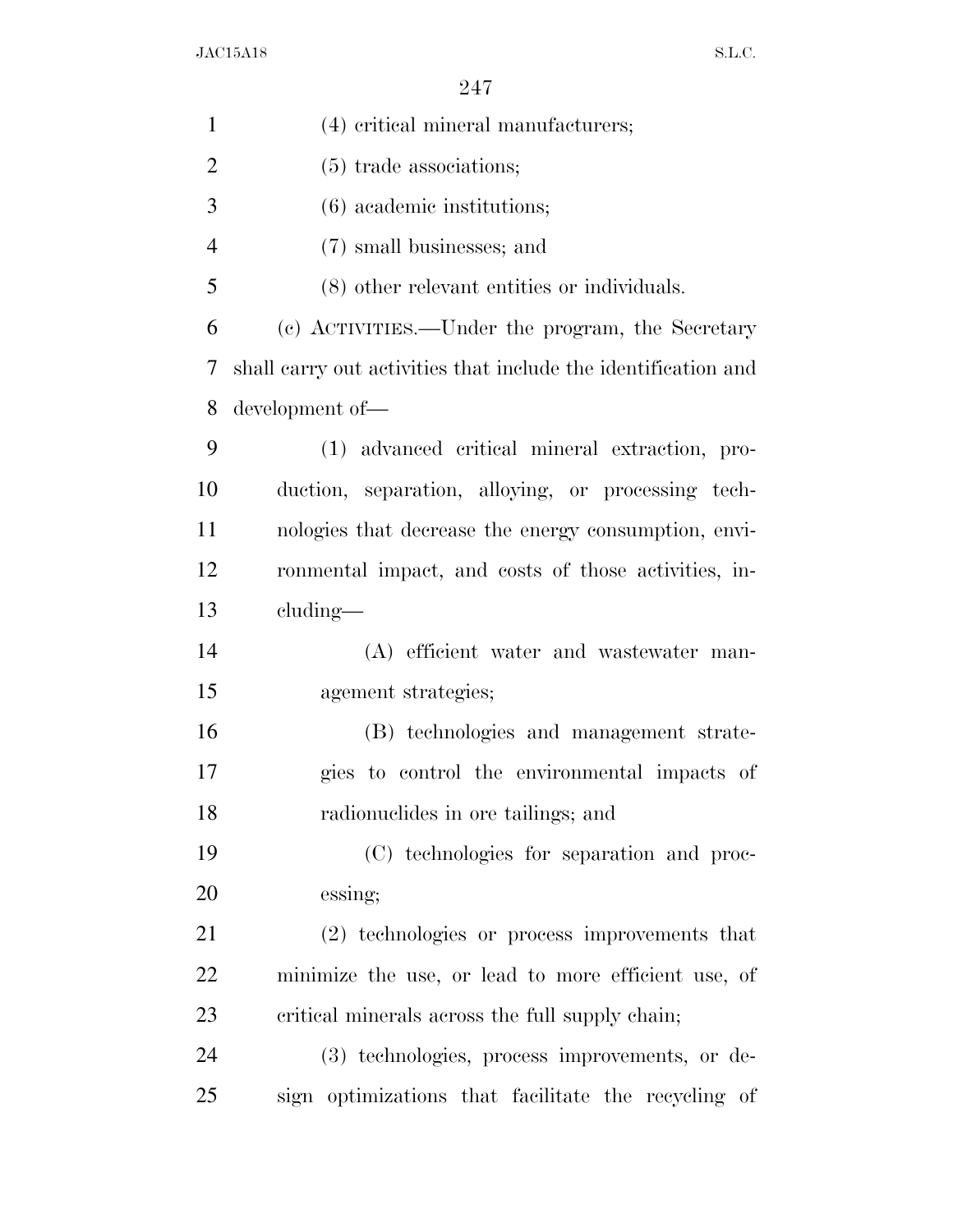| $\mathbf{1}$   | critical minerals, and options for improving the rates      |
|----------------|-------------------------------------------------------------|
| $\overline{2}$ | of collection of products and scrap containing critical     |
| 3              | minerals from post-consumer, industrial, or other           |
| $\overline{4}$ | waste streams;                                              |
| 5              | commercial markets, advanced storage<br>(4)                 |
| 6              | methods, energy applications, and other beneficial          |
| 7              | uses of critical minerals processing byproducts;            |
| 8              | (5) alternative minerals, metals, and materials,            |
| 9              | particularly those available in abundance within the        |
| 10             | United States and not subject to potential supply re-       |
| 11             | strictions, that lessen the need for critical minerals;     |
| 12             | and                                                         |
| 13             | (6) alternative energy technologies or alter-               |
| 14             | native designs of existing energy technologies, par-        |
| 15             | ticularly those that use minerals that—                     |
| 16             | (A) occur in abundance in the United                        |
| 17             | States; and                                                 |
| 18             | (B) are not subject to potential supply re-                 |
| 19             | strictions.                                                 |
| 20             | (d) REPORTS.—Not later than 2 years after the date          |
| 21             | of enactment of this Act, and annually thereafter, the Sec- |
| 22             | retary shall submit to Congress a report summarizing the    |
| 23             | activities, findings, and progress of the program.          |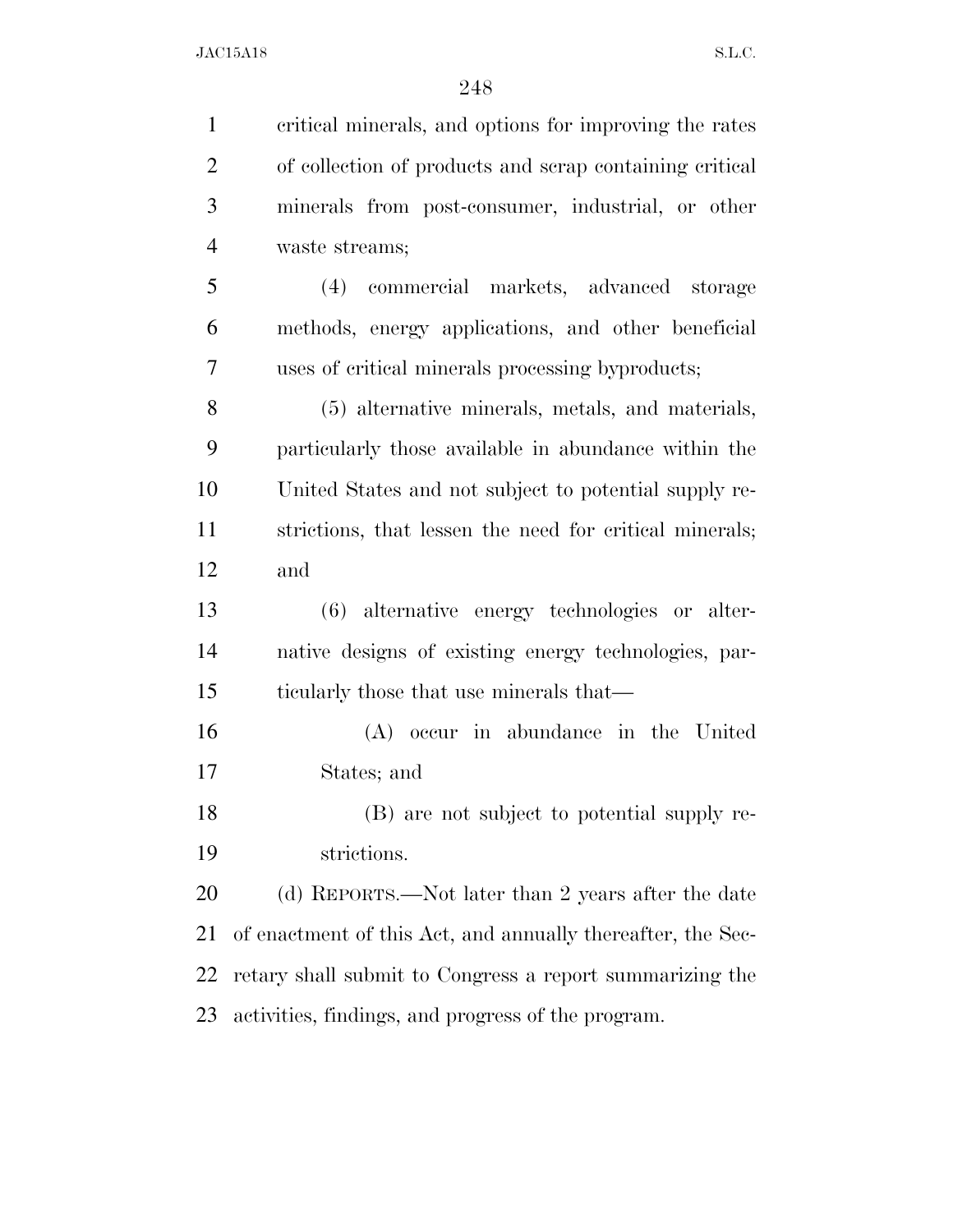#### **SEC. 3308. ANALYSIS AND FORECASTING.**

 (a) CAPABILITIES.—In order to evaluate existing crit- ical mineral policies and inform future actions that may be taken to avoid supply shortages, mitigate price vola- tility, and prepare for demand growth and other market shifts, the Secretary, in consultation with the Energy In- formation Administration, academic institutions, and oth- ers in order to maximize the application of existing com- petencies related to developing and maintaining computer- models and similar analytical tools, shall conduct and pub-lish the results of an annual report that includes—

 (1) as part of the annually published Mineral Commodity Summaries from the United States Geo- logical Survey, a comprehensive review of critical mineral production, consumption, and recycling pat-terns, including—

 (A) the quantity of each critical mineral domestically produced during the preceding year;

 (B) the quantity of each critical mineral domestically consumed during the preceding year;

 (C) market price data or other price data for each critical mineral;

(D) an assessment of—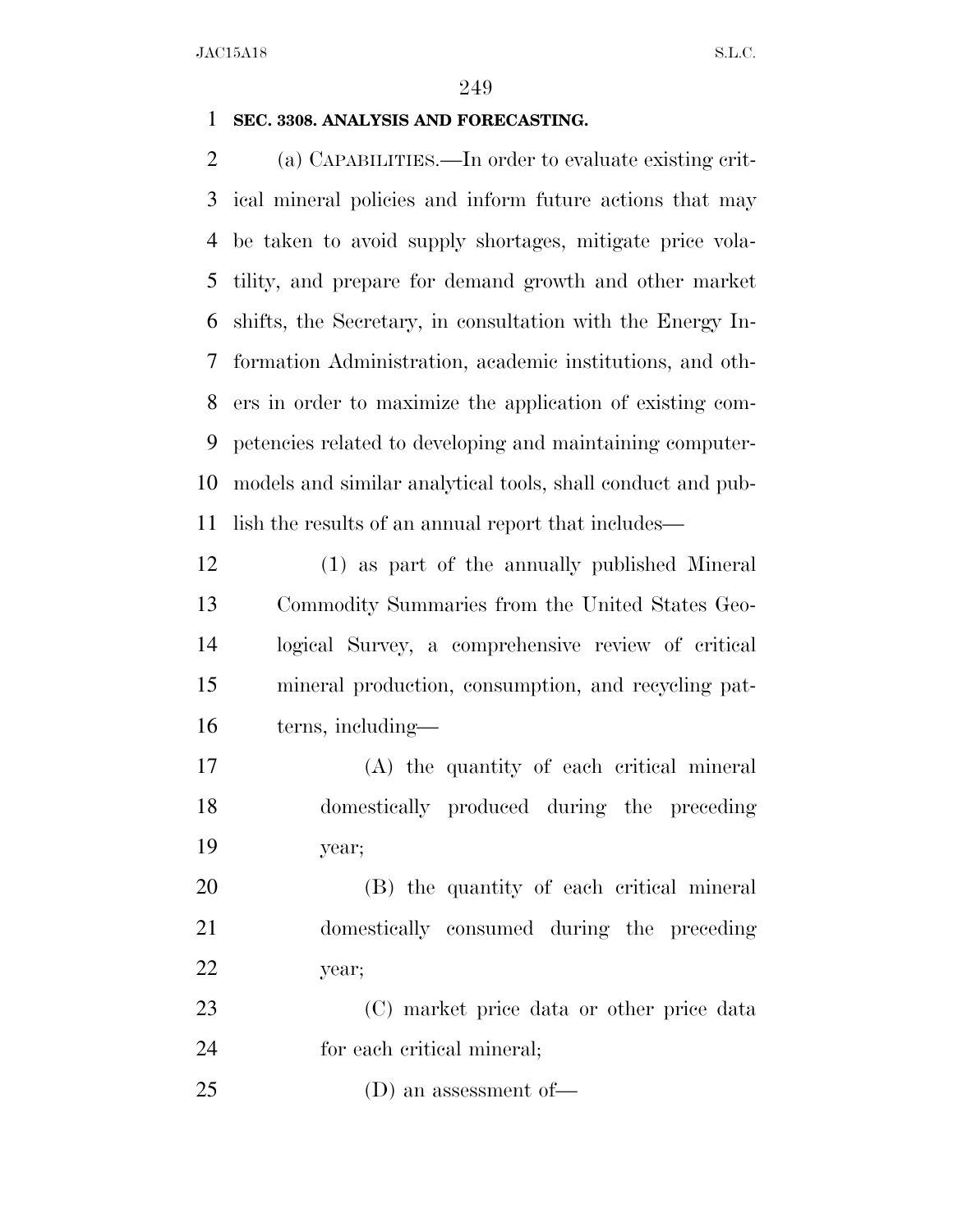| $\mathbf{1}$   | (i) critical mineral requirements to              |
|----------------|---------------------------------------------------|
| $\overline{2}$ | meet the national security, energy, eco-          |
| 3              | nomic, industrial, technological, and other       |
| $\overline{4}$ | needs of the United States during the pre-        |
| 5              | ceding year;                                      |
| 6              | (ii) the reliance of the United States            |
| 7              | on foreign sources to meet those needs            |
| 8              | during the preceding year; and                    |
| 9              | (iii) the implications of any supply              |
| 10             | shortages, restrictions, or disruptions dur-      |
| 11             | ing the preceding year;                           |
| 12             | (E) the quantity of each critical mineral         |
| 13             | domestically recycled during the preceding year;  |
| 14             | (F) the market penetration during the pre-        |
| 15             | eeding year of alternatives to each critical min- |
| 16             | eral;                                             |
| 17             | (G) a discussion of international trends as-      |
| 18             | sociated with the discovery, production, con-     |
| 19             | sumption, use, costs of production, prices, and   |
| 20             | recycling of each critical mineral as well as the |
| 21             | development of alternatives to critical minerals; |
| 22             | and                                               |
| 23             | (H) such other data, analyses, and evalua-        |
| 24             | tions as the Secretary finds are necessary to     |
| 25             | achieve the purposes of this section; and         |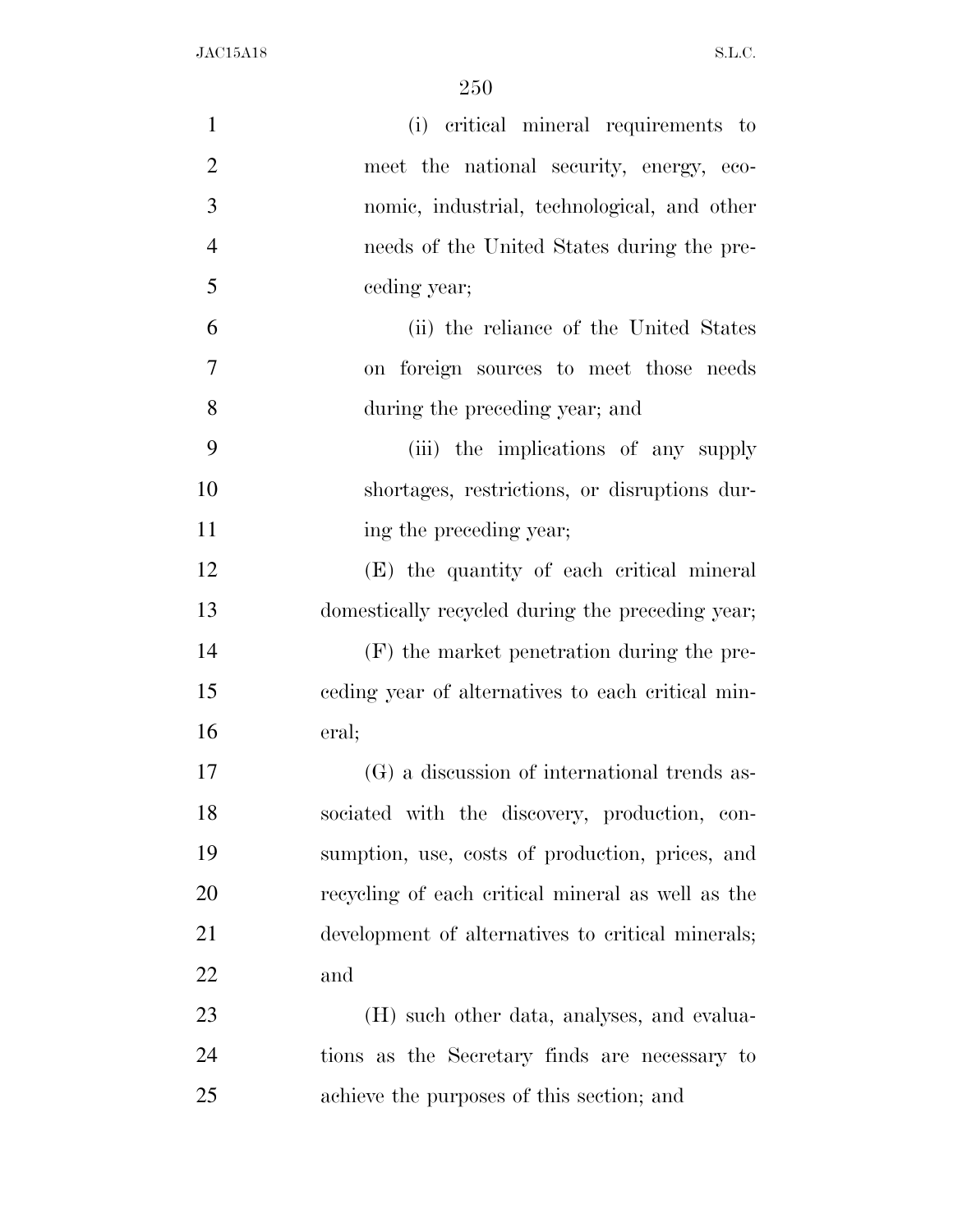| $\mathbf{1}$   | $(2)$ a comprehensive forecast, entitled the "An-      |
|----------------|--------------------------------------------------------|
| $\overline{2}$ | nual Critical Minerals Outlook", of projected critical |
| 3              | mineral production, consumption, and recycling pat-    |
| $\overline{4}$ | terns, including—                                      |
| 5              | (A) the quantity of each critical mineral              |
| 6              | projected to be domestically produced over the         |
| 7              | subsequent 1-year, 5-year, and 10-year periods;        |
| 8              | (B) the quantity of each critical mineral              |
| 9              | projected to be domestically consumed over the         |
| 10             | subsequent 1-year, 5-year, and 10-year periods;        |
| 11             | $(C)$ an assessment of —                               |
| 12             | (i) critical mineral requirements to                   |
| 13             | meet projected national security, energy,              |
| 14             | economic, industrial, technological, and               |
| 15             | other needs of the United States;                      |
| 16             | (ii) the projected reliance of the                     |
| 17             | United States on foreign sources to meet               |
| 18             | those needs; and                                       |
| 19             | (iii) the projected implications of po-                |
| 20             | tential supply shortages, restrictions, or             |
| 21             | disruptions;                                           |
| 22             | (D) the quantity of each critical mineral              |
| 23             | projected to be domestically recycled over the         |
| 24             | subsequent 1-year, 5-year, and 10-year periods;        |
|                |                                                        |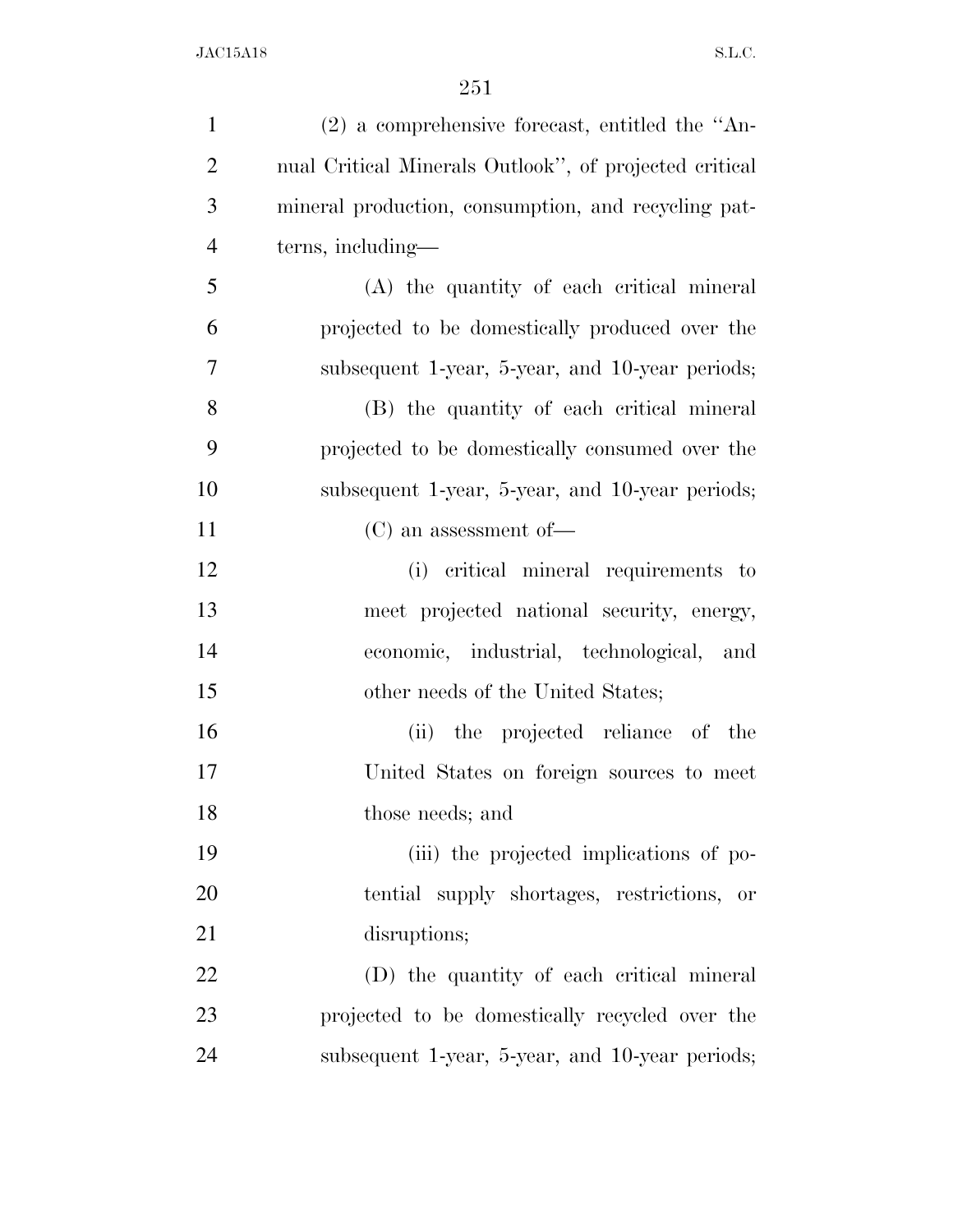(E) the market penetration of alternatives to each critical mineral projected to take place over the subsequent 1-year, 5-year, and 10-year periods; (F) a discussion of reasonably foreseeable international trends associated with the dis- covery, production, consumption, use, costs of production, and recycling of each critical min- eral as well as the development of alternatives to critical minerals; and (G) such other projections relating to each critical mineral as the Secretary determines to be necessary to achieve the purposes of this sec- tion. (b) PROPRIETARY INFORMATION.—In preparing a re- port described in subsection (a), the Secretary shall en- sure, consistent with section 5(f) of the National Materials and Minerals Policy, Research and Development Act of 1980 (30 U.S.C. 1604(f)), that— (1) no person uses the information and data collected for the report for a purpose other than the development of or reporting of aggregate data in a manner such that the identity of the person or firm who supplied the information is not discernible and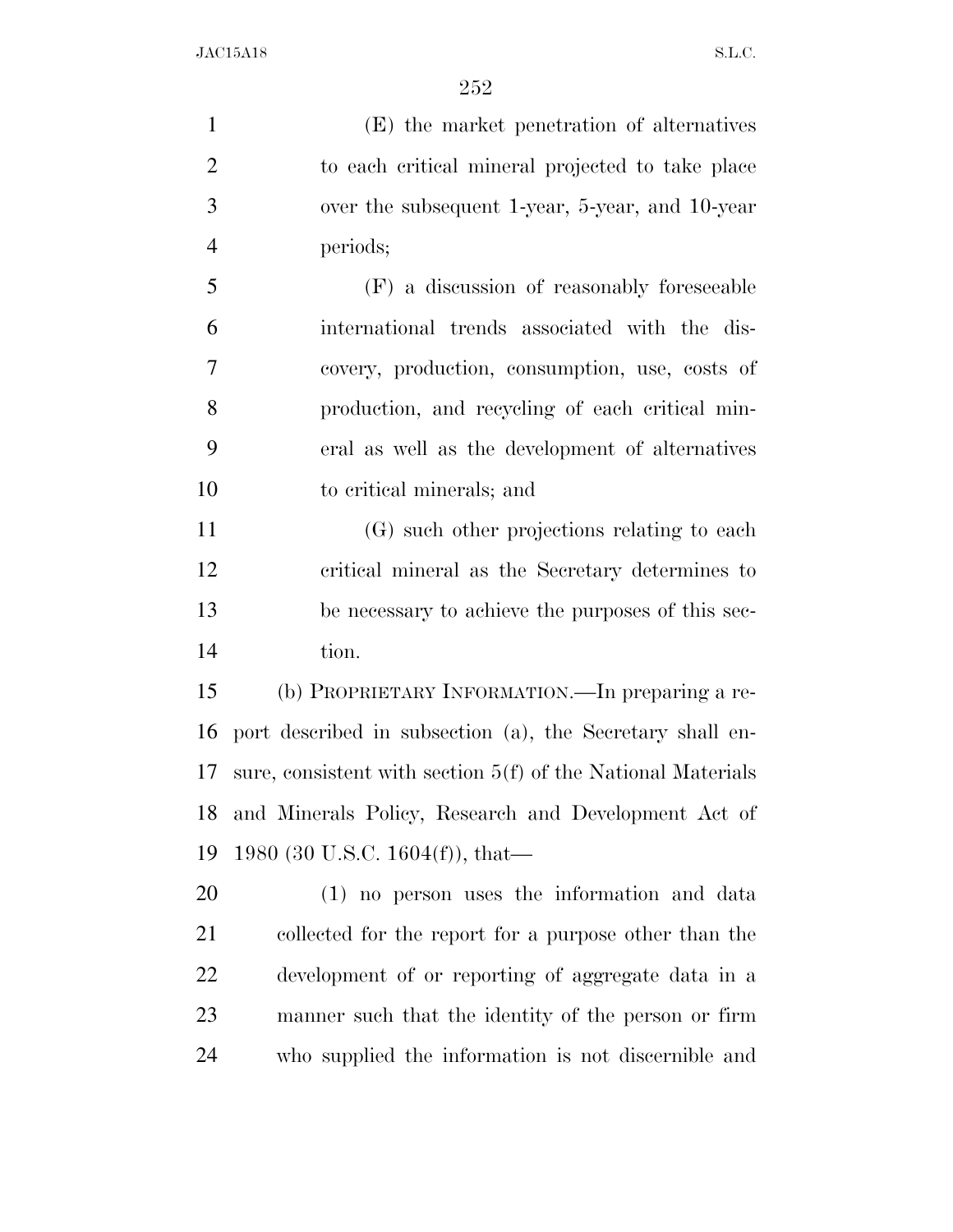is not material to the intended uses of the informa-tion;

 (2) no person discloses any information or data collected for the report unless the information or data has been transformed into a statistical or ag- gregate form that does not allow the identification of the person or firm who supplied particular informa-tion; and

 (3) procedures are established to require the withholding of any information or data collected for the report if the Secretary determines that with- holding is necessary to protect proprietary informa- tion, including any trade secrets or other confiden-tial information.

## **SEC. 3309. EDUCATION AND WORKFORCE.**

 (a) WORKFORCE ASSESSMENT.—Not later than 1 year and 300 days after the date of enactment of this Act, the Secretary of Labor (in consultation with the Secretary, the Director of the National Science Foundation, institu- tions of higher education with substantial expertise in mining, and employers in the critical minerals sector) shall submit to Congress an assessment of the domestic avail- ability of technically trained personnel necessary for crit-ical mineral exploration, development, assessment, produc-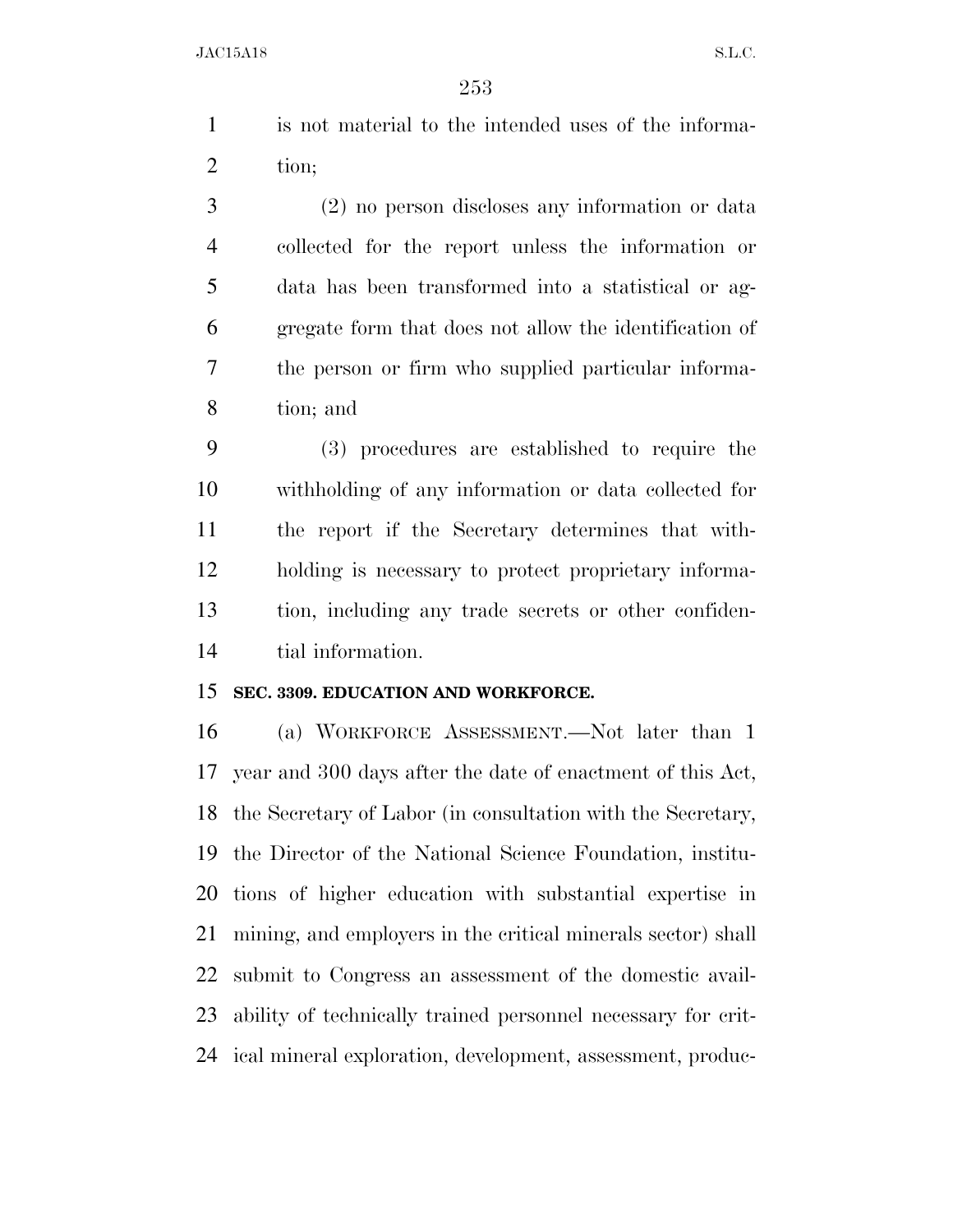| 1              | tion, manufacturing, recycling, analysis, forecasting, edu- |
|----------------|-------------------------------------------------------------|
| 2              | cation, and research, including an analysis of—             |
| 3              | (1) skills that are in the shortest supply as of            |
| $\overline{4}$ | the date of the assessment;                                 |
| 5              | (2) skills that are projected to be in short sup-           |
| 6              | ply in the future;                                          |
| 7              | (3) the demographics of the critical minerals in-           |
| 8              | dustry and how the demographics will evolve under           |
| 9              | the influence of factors such as an aging workforce;        |
| 10             | (4) the effectiveness of training and education             |
| 11             | programs in addressing skills shortages;                    |
| 12             | (5) opportunities to hire locally for new and ex-           |
| 13             | isting critical mineral activities;                         |
| 14             | $(6)$ the sufficiency of personnel within relevant          |
| 15             | areas of the Federal Government for achieving the           |
| 16             | policies described in section 3 of the National Mate-       |
| 17             | rials and Minerals Policy, Research and Develop-            |
| 18             | ment Act of 1980 (30 U.S.C. 1602); and                      |
| 19             | (7) the potential need for new training pro-                |
| <b>20</b>      | grams to have a measurable effect on the supply of          |
| 21             | trained workers in the critical minerals industry.          |
| 22             | (b) CURRICULUM STUDY.—                                      |
| 23             | (1) IN GENERAL.—The Secretary and the Sec-                  |
| 24             | retary of Labor shall jointly enter into an arrange-        |
| 25             | ment with the National Academy of Sciences and the          |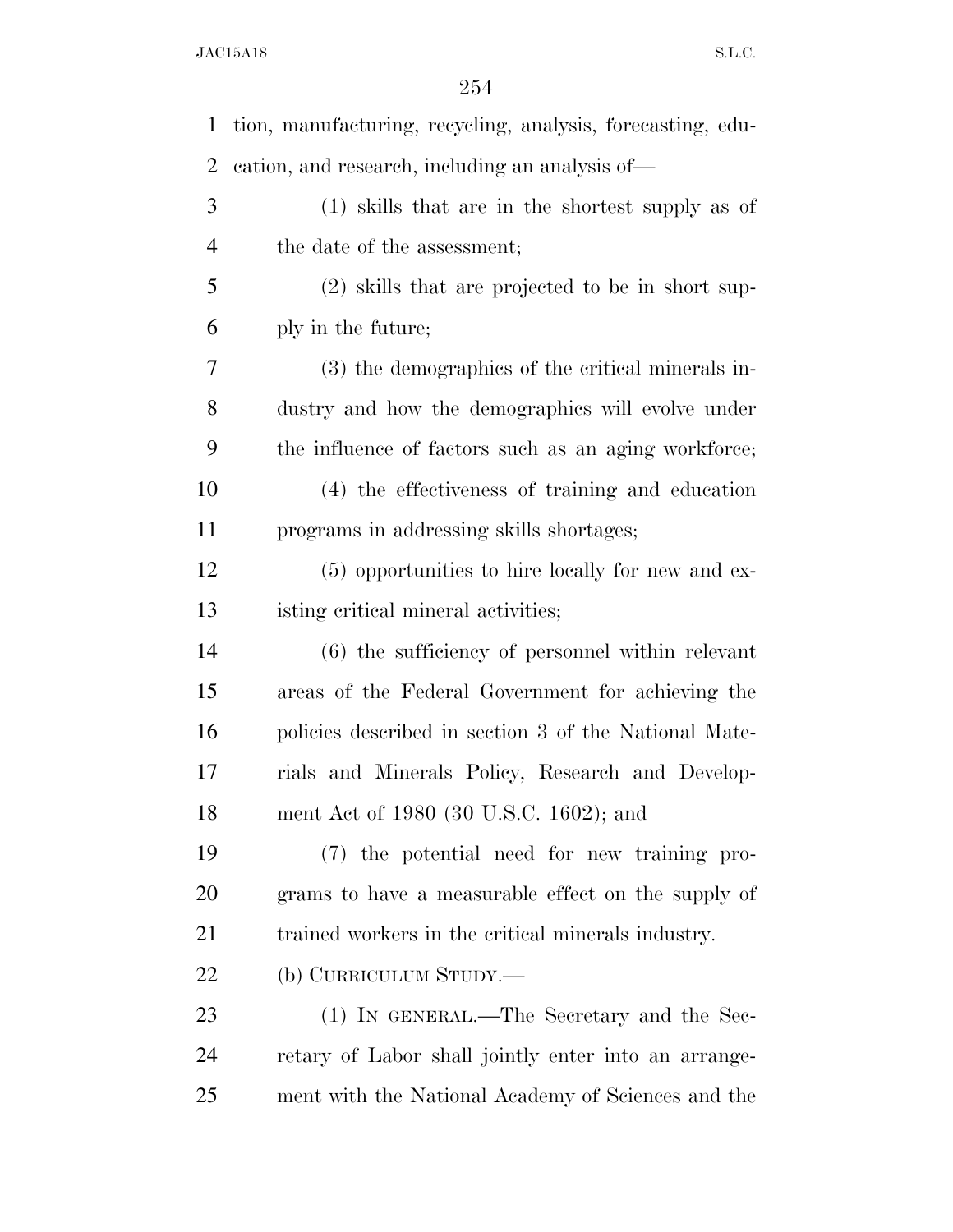National Academy of Engineering under which the Academies shall coordinate with the National Science Foundation on conducting a study—

 (A) to design an interdisciplinary program on critical minerals that will support the critical mineral supply chain and improve the ability of the United States to increase domestic, critical mineral exploration, development, production, manufacturing, and recycling;

 (B) to address undergraduate and grad- uate education, especially to assist in the devel- opment of graduate level programs of research and instruction that lead to advanced degrees with an emphasis on the critical mineral supply chain or other positions that will increase do- mestic, critical mineral exploration, develop-ment, production, manufacturing, and recycling;

 (C) to develop guidelines for proposals from institutions of higher education with sub- stantial capabilities in the required disciplines for activities to improve the critical mineral supply chain and advance the capacity of the United States to increase domestic, critical min- eral exploration, research, development, produc-tion, manufacturing, and recycling; and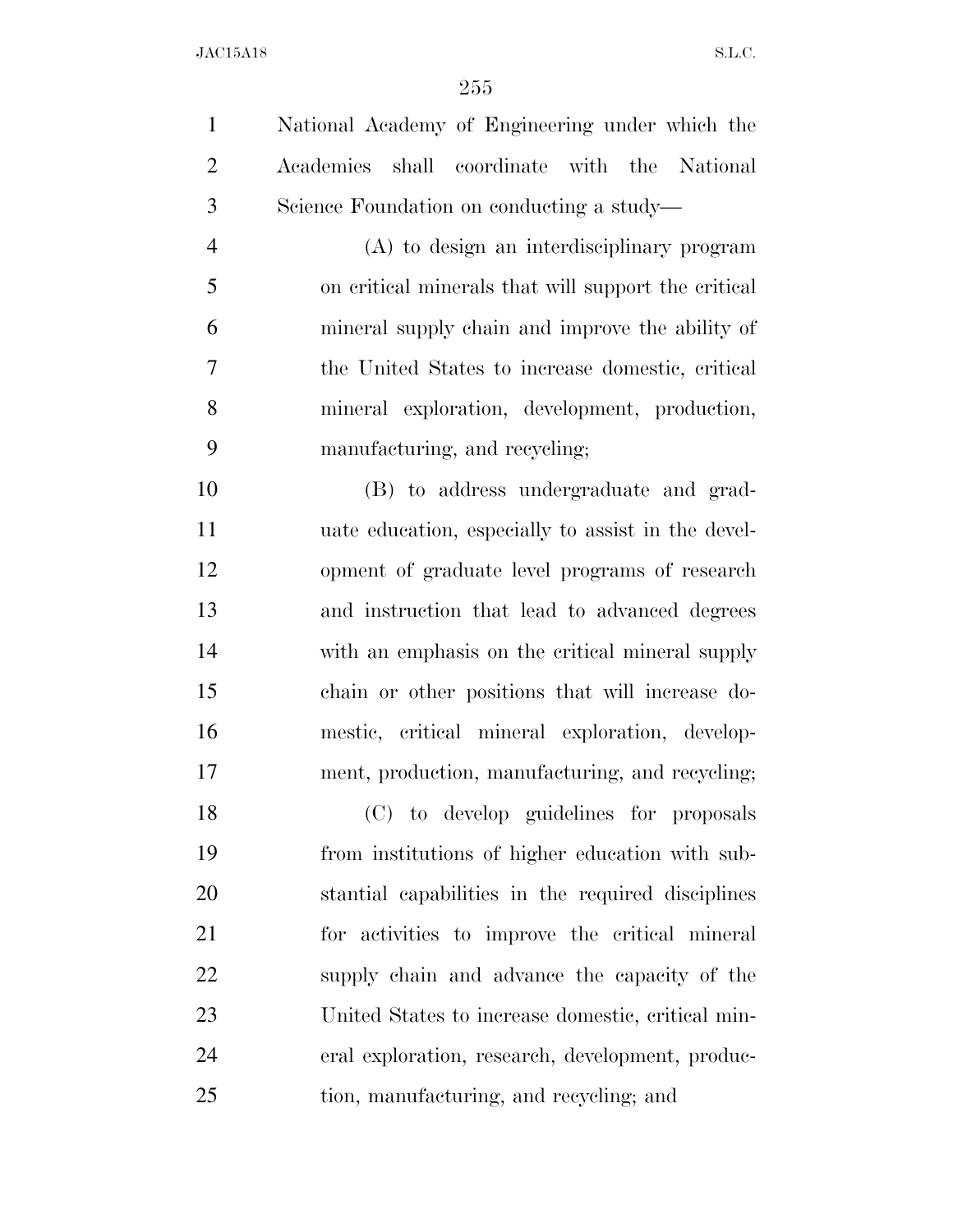| $\mathbf{1}$   | (D) to outline criteria for evaluating per-          |
|----------------|------------------------------------------------------|
| $\overline{2}$ | formance and recommendations for the amount          |
| 3              | of funding that will be necessary to establish       |
| $\overline{4}$ | and carry out the program described in sub-          |
| 5              | section $(e)$ .                                      |
| 6              | (2) REPORT.—Not later than 2 years after the         |
| 7              | date of enactment of this Act, the Secretary shall   |
| 8              | submit to Congress a description of the results of   |
| 9              | the study required under paragraph (1).              |
| 10             | $(e)$ PROGRAM.—                                      |
| 11             | (1) ESTABLISHMENT.—The Secretary and the             |
| 12             | Secretary of Labor shall jointly conduct a competi-  |
| 13             | tive grant program under which institutions of high- |
| 14             | er education may apply for and receive 4-year grants |
| 15             | $for-$                                               |
| 16             | (A) startup costs for newly designated fac-          |
| 17             | ulty positions in integrated critical mineral edu-   |
| 18             | cation, research, innovation, training, and work-    |
| 19             | force development programs consistent with           |
| 20             | subsection (b);                                      |
| 21             | (B) internships, scholarships, and fellow-           |
| 22             | ships for students enrolled in programs related      |
| 23             | to critical minerals;                                |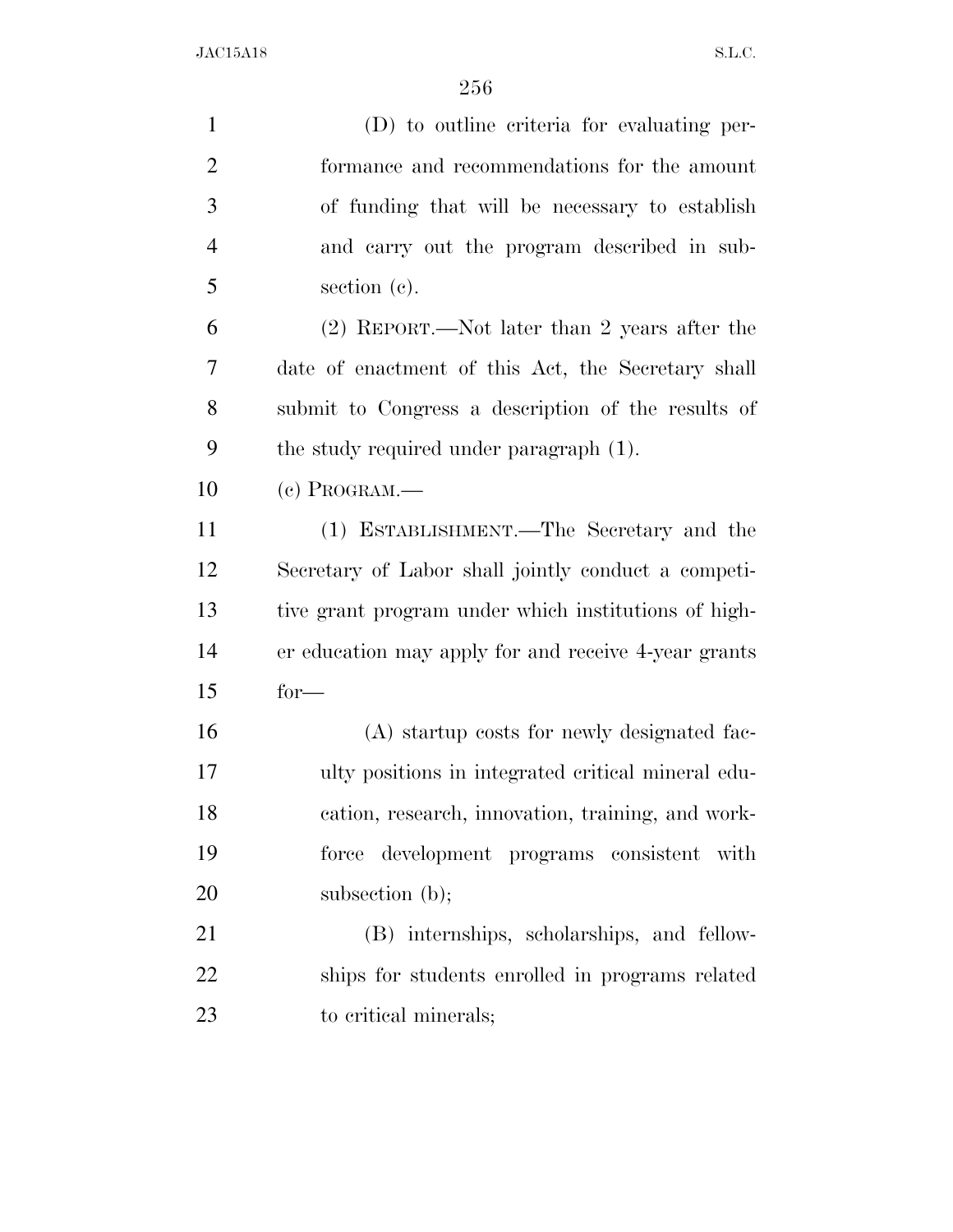| $\mathbf{1}$   | (C) equipment necessary for integrated                         |
|----------------|----------------------------------------------------------------|
| $\overline{2}$ | critical mineral innovation, training, and work-               |
| 3              | force development programs; and                                |
| $\overline{4}$ | (D) research of critical minerals and their                    |
| 5              | applications, particularly concerning the manu-                |
| 6              | facture of critical components vital to national               |
| $\overline{7}$ | security.                                                      |
| 8              | $(2)$ RENEWAL.—A grant under this subsection                   |
| 9              | shall be renewable for up to 2 additional 3-year               |
| 10             | terms based on performance criteria outlined under             |
| 11             | subsection (b) $(1)(D)$ .                                      |
| 12             | SEC. 3310. NATIONAL GEOLOGICAL AND GEOPHYSICAL                 |
|                |                                                                |
| 13             | DATA PRESERVATION PROGRAM.                                     |
| 14             | Section $351(k)$ of the Energy Policy Act of 2005 (42)         |
| 15             | U.S.C. $15908(k)$ is amended by striking "\$30,000,000         |
| 16             | for each of fiscal years 2006 through 2010" and inserting      |
|                | 17 "\$5,000,000 for each of fiscal years 2017 through 2026,    |
|                | 18 to remain available until expended".                        |
| 19             | SEC. 3311. ADMINISTRATION.                                     |
|                | (a) IN GENERAL.—The National Critical Materials                |
| 20<br>21       | Act of $1984$ (30 U.S.C. 1801 et seq.) is repealed.            |
| 22             | (b) CONFORMING AMENDMENT.—Section $3(d)$ of the                |
| 23             | National Superconductivity and Competitiveness Act of          |
| 24             | 1988 (15 U.S.C. 5202(d)) is amended in the first sentence      |
|                | 25 by striking ", with the assistance of the National Critical |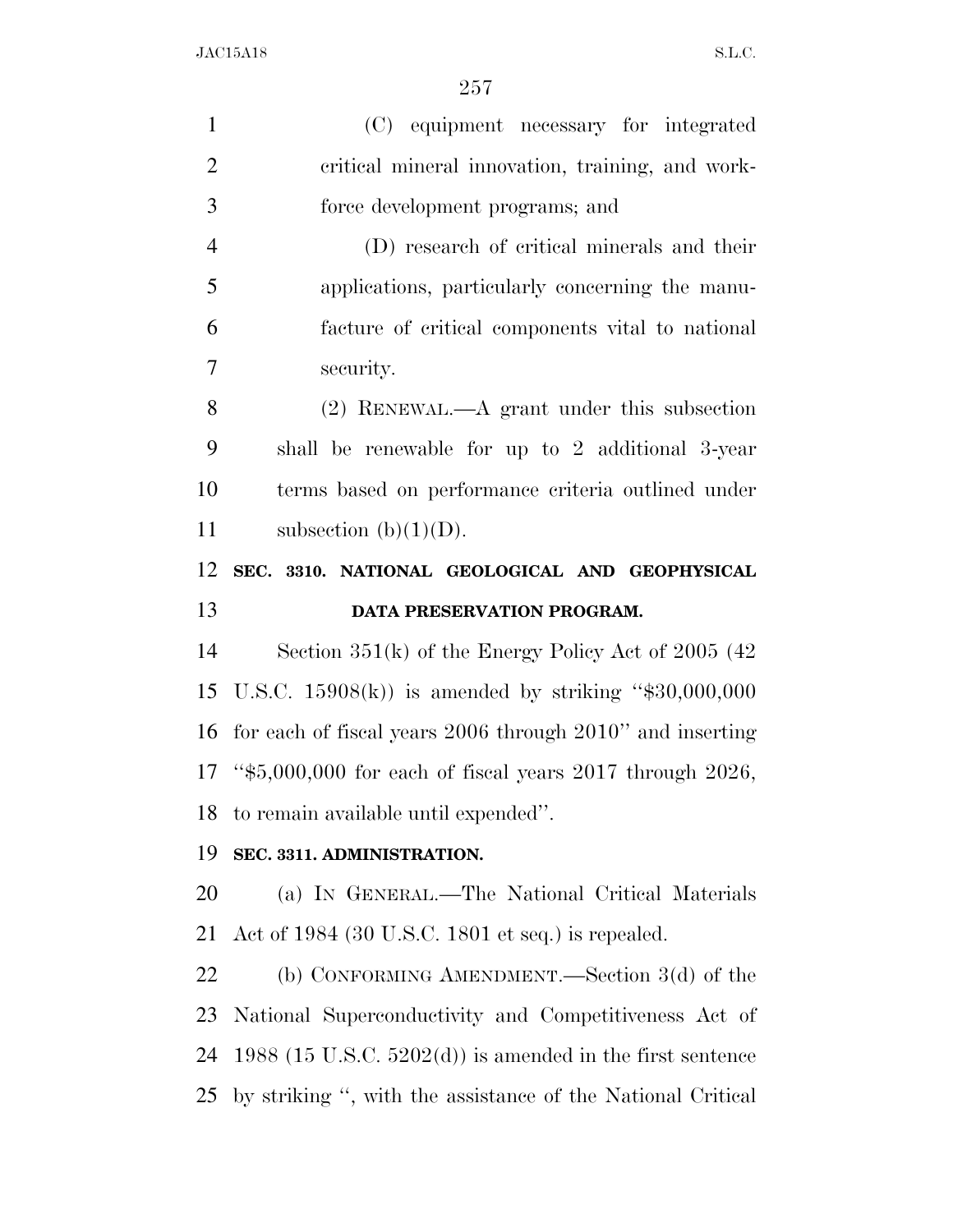| $\mathbf{1}$   | Materials Council as specified in the National Critical Ma-  |
|----------------|--------------------------------------------------------------|
| $\overline{2}$ | terials Act of 1984 (30 U.S.C. 1801 et seq.),".              |
| 3              | (c) SAVINGS CLAUSES.—                                        |
| $\overline{4}$ | (1) IN GENERAL.—Nothing in this subtitle or                  |
| 5              | an amendment made by this subtitle modifies any              |
| 6              | requirement or authority provided by—                        |
| 7              | (A) the matter under the heading " $GEO-$                    |
| 8              | LOGICAL SURVEY" of the first section of the                  |
| 9              | Act of March 3, 1879 (43 U.S.C. 31(a)); or                   |
| 10             | $(B)$ the first section of Public Law 87–626                 |
| 11             | $(43 \text{ U.S.C. } 31(b)).$                                |
| 12             | (2) POTASH.—Nothing in this subtitle affects                 |
| 13             | any aspect of Secretarial Order 3324, issued by the          |
| 14             | Secretary of the Interior on December 3, 2012, with          |
| 15             | respect to potash and oil and gas operators.                 |
| 16             | SEC. 3312. AUTHORIZATION OF APPROPRIATIONS.                  |
| 17             | There is authorized to be appropriated to carry out          |
|                | 18 this subtitle $$50,000,000$ for each of fiscal years 2017 |
| 19             | through $2026$ .                                             |
| 20             | <b>Subtitle E-Coal</b>                                       |
| 21             | SEC. 3401. FOSSIL ENERGY.                                    |
| 22             | Section 961(a) of the Energy Policy Act of 2005 (42)         |
| 23             | U.S.C. $16291(a)$ is amended by adding at the end the        |

following: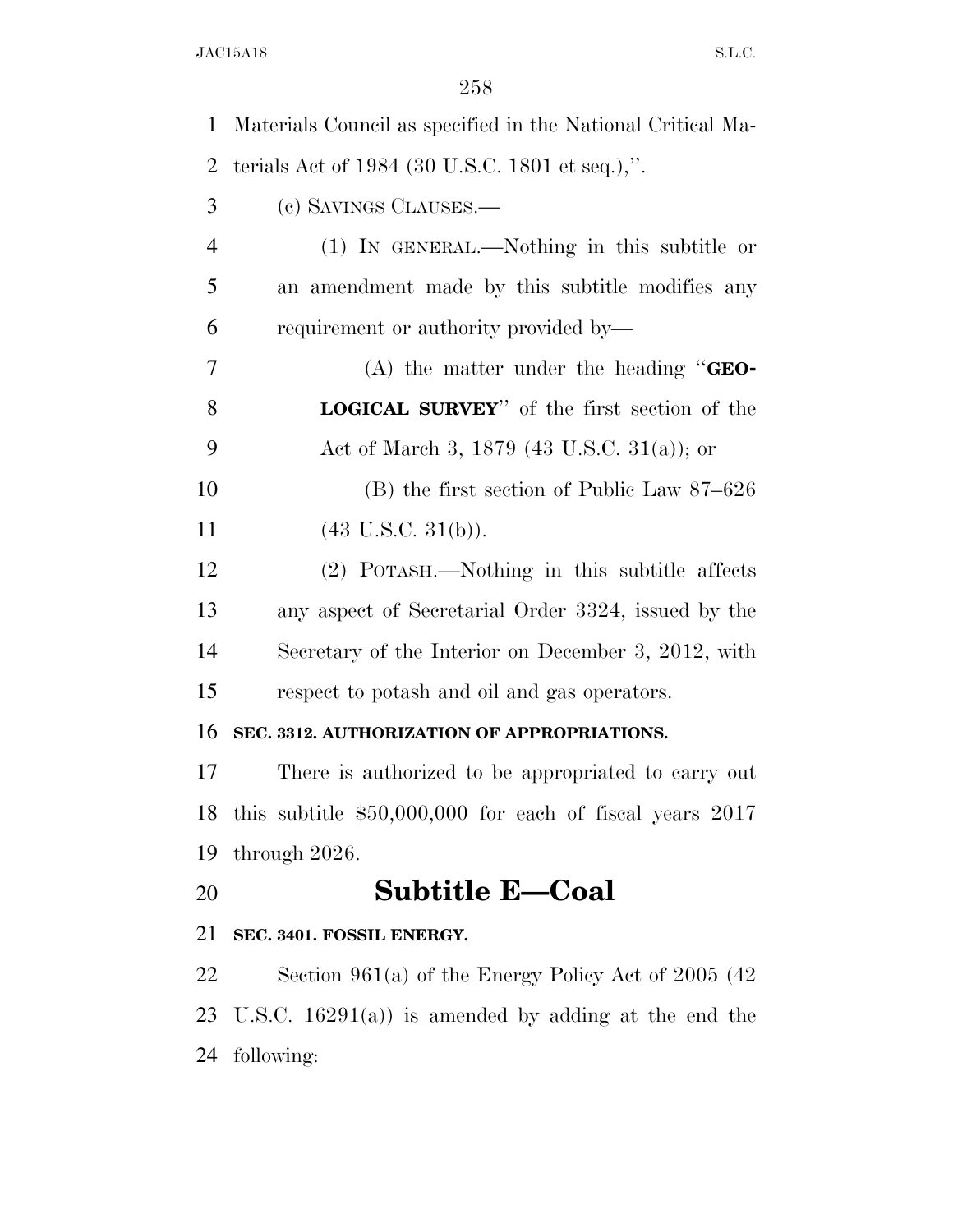1 ''(8) Improving the conversion, use, and storage of carbon dioxide produced from fossil fuels.''. **Subtitle F—Nuclear SEC. 3501. REPORT ON FUSION AND FISSION REACTOR** 

# **PROTOTYPES.**

 (a) IN GENERAL.—Not later than 180 days after the date of enactment of this Act, the Secretary, in consulta- tion with the National Laboratories, relevant Federal agencies, and other stakeholders, shall submit to the Com- mittees on Energy and Natural Resources and Environ- ment and Public Works of the Senate and the Committee on Science, Space, and Technology of the House of Rep- resentatives a report assessing the capability of the De- partment to host privately funded fusion and fission reac- tor prototypes up to 20 megawatts thermal output and related demonstration facilities at sites owned by the De-partment.

 (b) CONTENT.—The report submitted under sub-section (a) shall describe the results of an assessment of—

 (1) the safety review, oversight capabilities, and potential liability of the Department;

 (2) potential sites capable of hosting research, development, and demonstration of prototype reac- tors and related facilities for the purpose of reducing technical risk;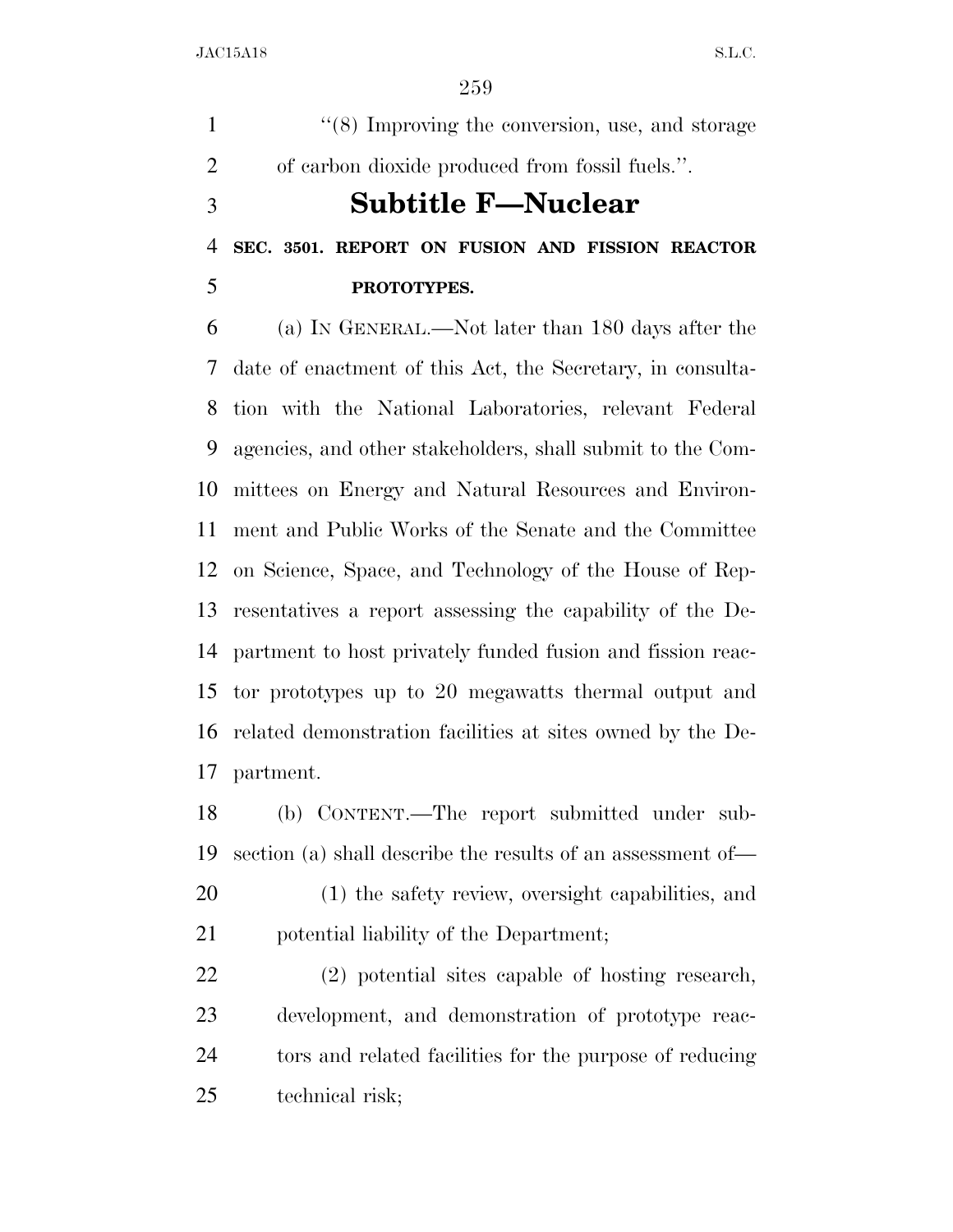| $\mathbf{1}$   | (3) the existing physical and technical capabili-      |
|----------------|--------------------------------------------------------|
| $\overline{2}$ | ties of the Department and the National Labora-        |
| 3              | tories relevant to research, development, and over-    |
| $\overline{4}$ | sight;                                                 |
| 5              | (4) the efficacy of the available contractual          |
| 6              | mechanisms of the Department, including—               |
| 7              | (A) cooperative research and development               |
| 8              | agreements;                                            |
| 9              | (B) work for others agreements; and                    |
| 10             | (C) agreements for commercializing tech-               |
| 11             | nology;                                                |
| 12             | (5) potential cost structures relating to physical     |
| 13             | security, decommissioning, liability, and other long-  |
| 14             | term project costs;                                    |
| 15             | $(6)$ the feasibility of the Department providing      |
| 16             | technical assistance to developers of privately funded |
| 17             | fusion and advanced fission reactors in connection     |
| 18             | with obtaining a license from the Nuclear Regu-        |
| 19             | latory Commission for demonstration reactors<br>or     |
| 20             | commercial reactors of varying size and readiness      |
| 21             | levels up to 2 gigawatts of thermal output; and        |
| 22             | (7) other challenges or considerations identified      |
| 23             | by the Secretary, including issues relating to poten-  |
| 24             | cases of demonstration reactors up to 2<br>tial        |
| 25             | gigawatts of thermal output.                           |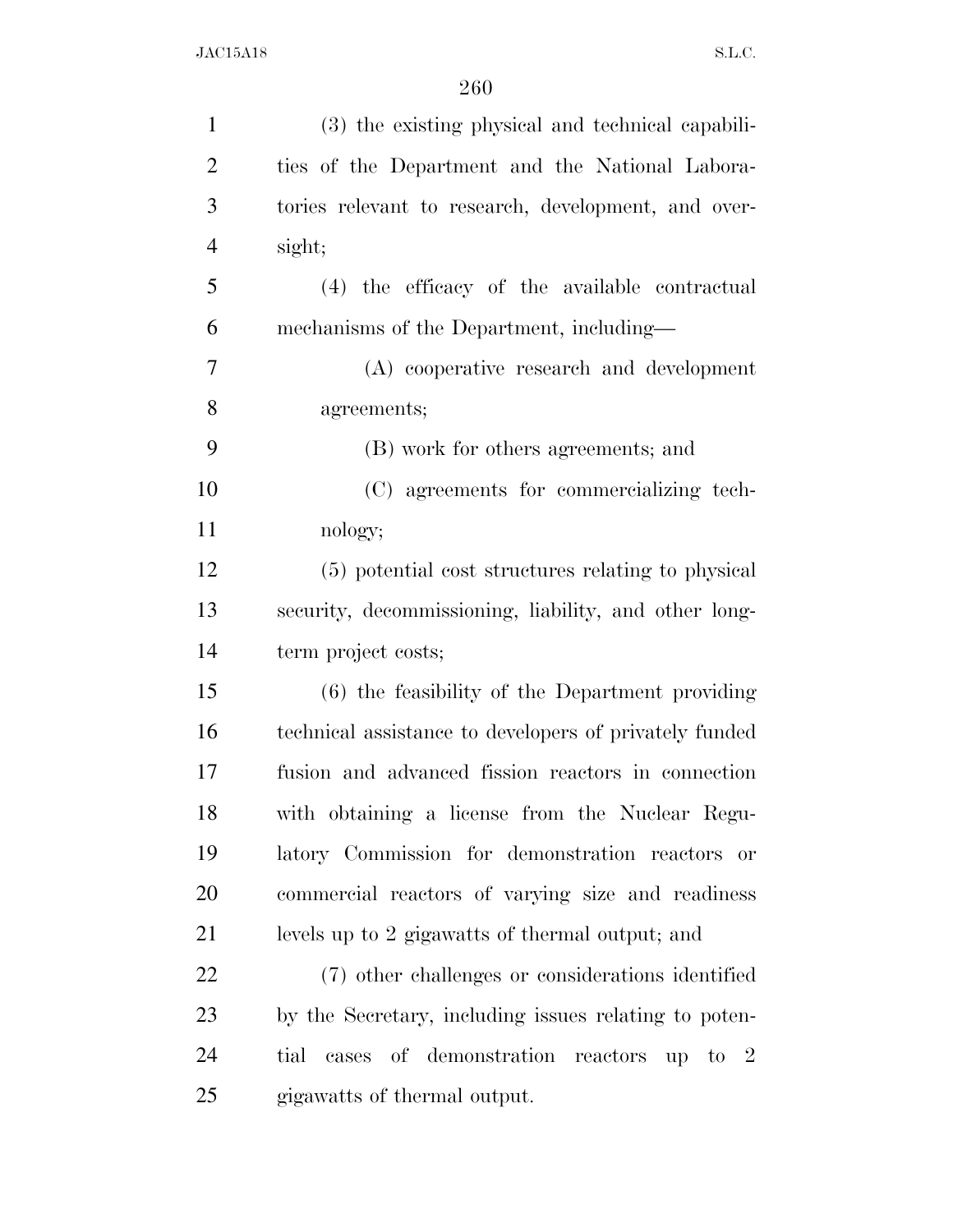# **Subtitle G—Workforce Development**

**SEC. 3601. 21ST CENTURY ENERGY WORKFORCE ADVISORY** 

**BOARD.** 

 (a) ESTABLISHMENT.—The Secretary shall establish the 21st Century Energy Workforce Advisory Board (re- ferred to in this section as the ''Board''), to develop a strategy for the support and development of a skilled en-ergy workforce that—

 (1) meets the current and future industry and 11 labor needs of the energy sector;

 (2) provides opportunities for students to be- come qualified for placement in traditional energy sector and clean energy sector jobs;

 (3) aligns apprenticeship programs and work- force development programs to provide industry rec-ognized certifications and credentials;

 (4) integrates educational standards to develop foundational skills for secondary and postsecondary education;

 (5) appropriately supports other Federal agen-cies;

 (6) benefits Department workforce priorities; and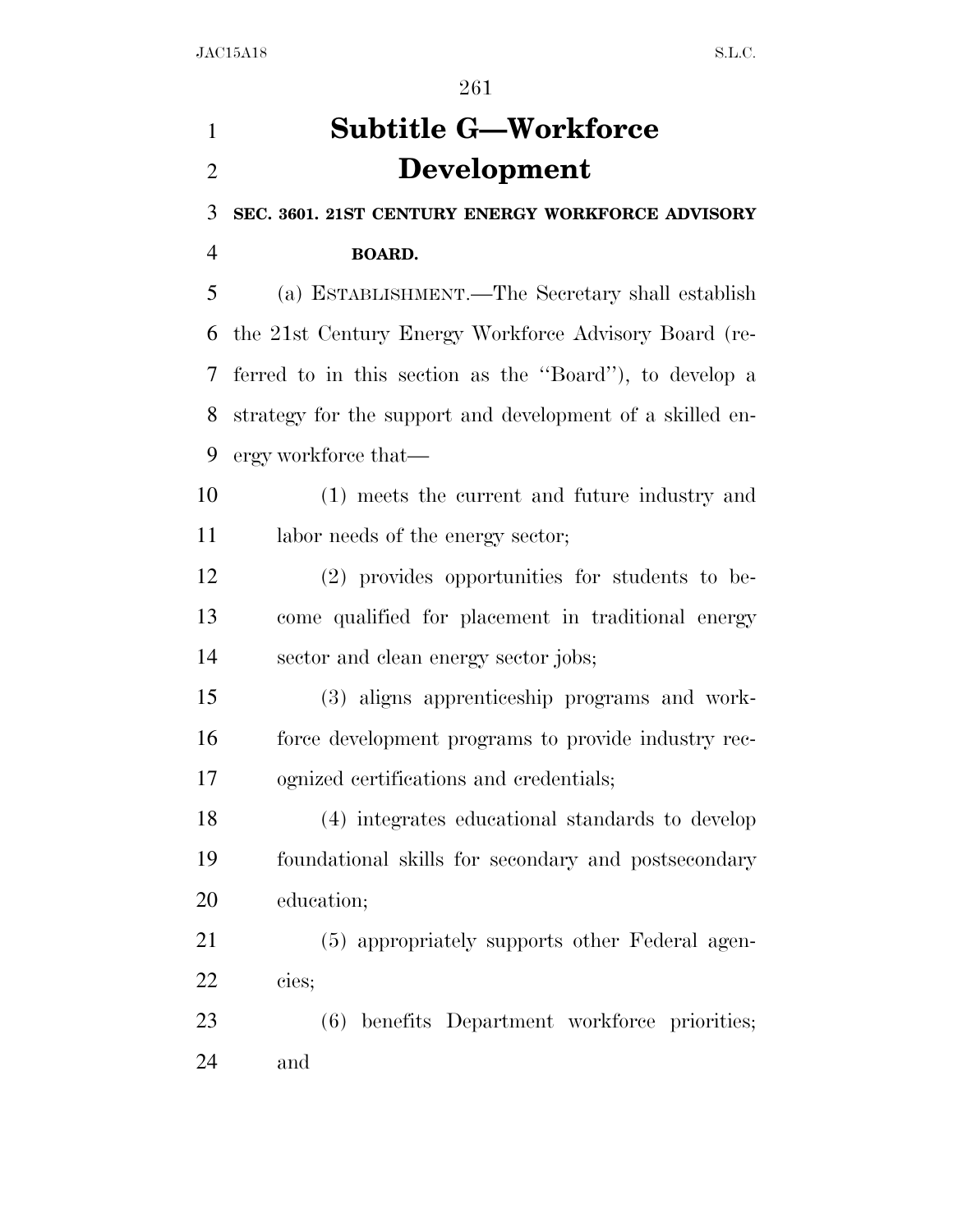(7) supports the design and replication of exist- ing model energy curricula, particularly in new and emerging technologies, that leads to industry-wide credentials. (b) MEMBERSHIP.— (1) IN GENERAL.—The Board shall be com- posed of 9 members, with the initial members of the Board to be appointed by the Secretary not later than 1 year after the date of enactment of this Act. (2) NOMINATIONS.—Not later than 1 year after the date of enactment of this Act, the President's Council of Advisors on Science and Technology shall nominate for appointment to the Board under para- graph (1) not less than 18 individuals who meet the qualifications described in paragraph (3). (3) QUALIFICATIONS.—Each individual nomi- nated for appointment to the Board under para- graph (1) shall— (A) be eminent in the field of economics or 20 workforce development; (B) have expertise in relevant traditional energy industries and clean energy industries; (C) have expertise in secondary and post-secondary education;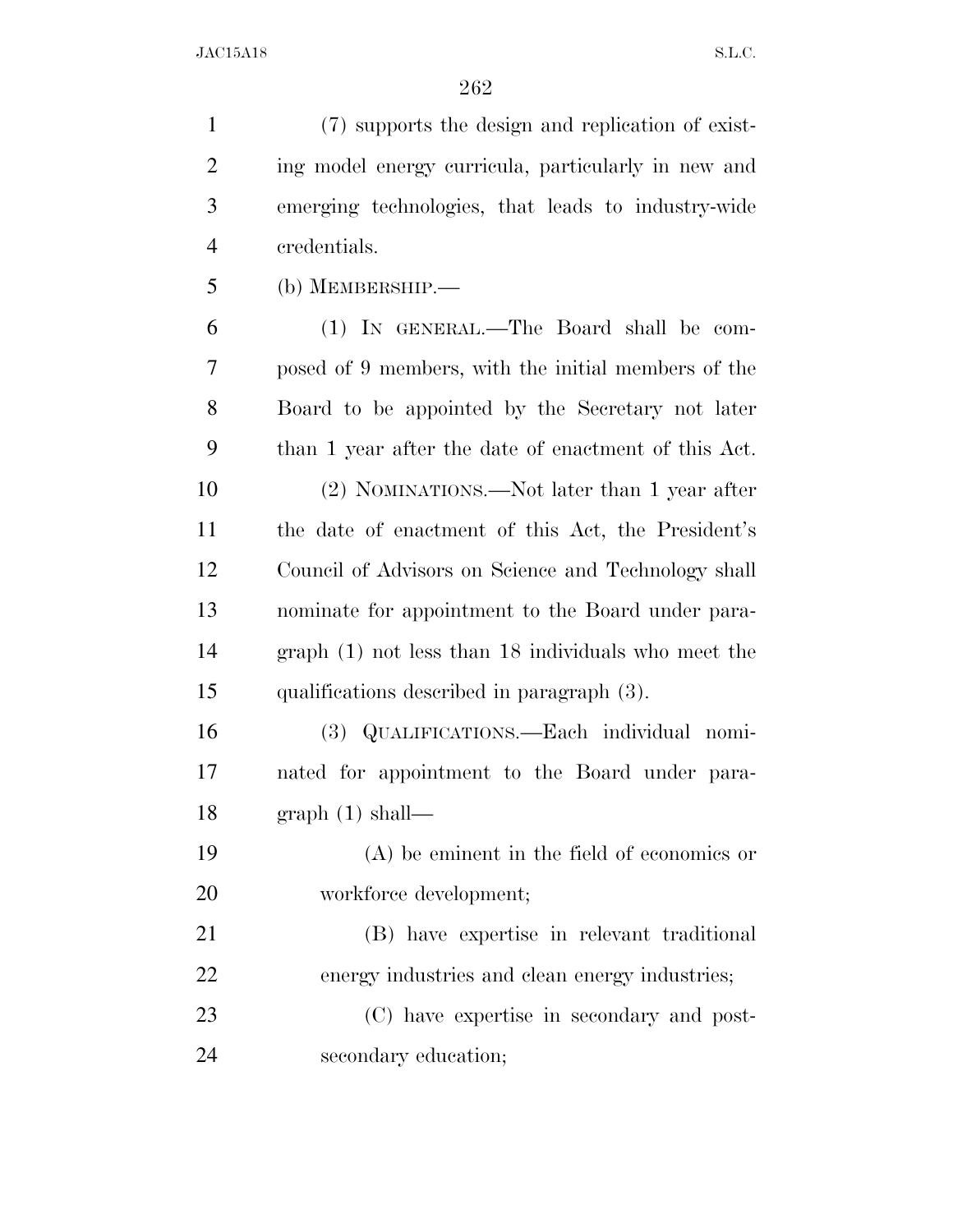| $\mathbf{1}$   | (D) have expertise in energy workforce de-            |
|----------------|-------------------------------------------------------|
| $\overline{2}$ | velopment or apprentice programs of States and        |
| 3              | units of local government; or                         |
| $\overline{4}$ | (E) have expertise in relevant organized              |
| 5              | labor organizations.                                  |
| 6              | (4) REPRESENTATION.—The membership of the             |
| 7              | Board shall be representative of the broad range of   |
| 8              | the energy industry, labor organizations, workforce   |
| 9              | development, education, and economics disciplines     |
| 10             | related to activities carried out under this section. |
| 11             | (5) LIMITATION.—No individual shall be nomi-          |
| 12             | nated for appointment to the Board who is an em-      |
| 13             | ployee of an entity applying for a grant under sec-   |
| 14             | tion 3602.                                            |
| 15             | (c) ADVISORY BOARD REVIEW AND RECOMMENDA-             |
| 16             | TIONS.                                                |
| 17             | (1) DETERMINATION BY BOARD.—In developing             |
| 18             | the strategy required under subsection (a), the       |
| 19             | Board shall-                                          |
| 20             | (A) determine whether there are opportuni-            |
| 21             | ties to more effectively and efficiently use the      |
| 22             | capabilities of the Department in the develop-        |
| 23             | ment of a skilled energy workforce; and               |
| 24             | (B) identify ways in which the Department             |
| 25             | could work with other relevant Federal agen-          |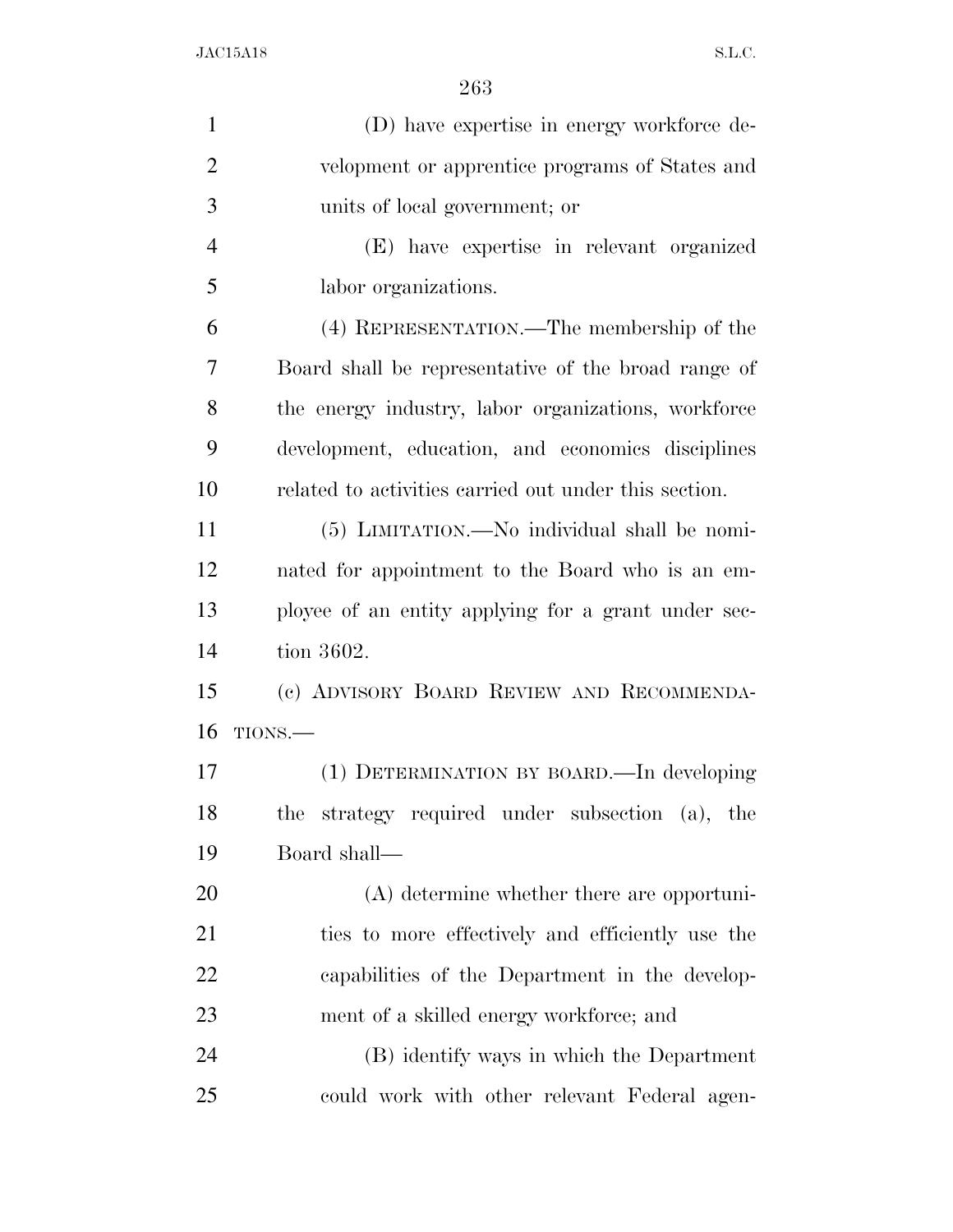| $\mathbf{1}$   | cies, States, units of local government, edu-              |
|----------------|------------------------------------------------------------|
| $\overline{2}$ | cational institutions, labor, and industry in the          |
| 3              | development of a skilled energy workforce.                 |
| $\overline{4}$ | REQUIRED ANALYSIS.—In developing the<br>(2)                |
| 5              | strategy required under subsection (a), the Board          |
| 6              | shall analyze the effectiveness of—                        |
| 7              | (A) existing Department directed support;                  |
| 8              | and                                                        |
| 9              | (B) developing energy workforce training                   |
| 10             | programs.                                                  |
| 11             | (3) REPORT.—Not later than 1 year after the                |
| 12             | date on which the Board is established under this          |
| 13             | section, and each year thereafter, the Board shall         |
| 14             | submit to the Secretary and Congress, and make             |
| 15             | public, a report containing the findings of the Board      |
| 16             | and model energy curricula with respect to the strat-      |
| 17             | egy required to be developed under subsection (a).         |
| 18             | (d) REPORT BY SECRETARY.—Not later than 18                 |
| 19             | months after the date on which the Board is established    |
| 20             | under this section, the Secretary shall submit to the Com- |
| 21             | mittees on Appropriations of Senate and the House of       |
| 22             | Representatives, the Committee on Energy and Natural       |
| 23             | Resources of the Senate, and the Committee on Energy       |
| 24             | and Commerce of the House of Representatives a report      |
| 25             | that—                                                      |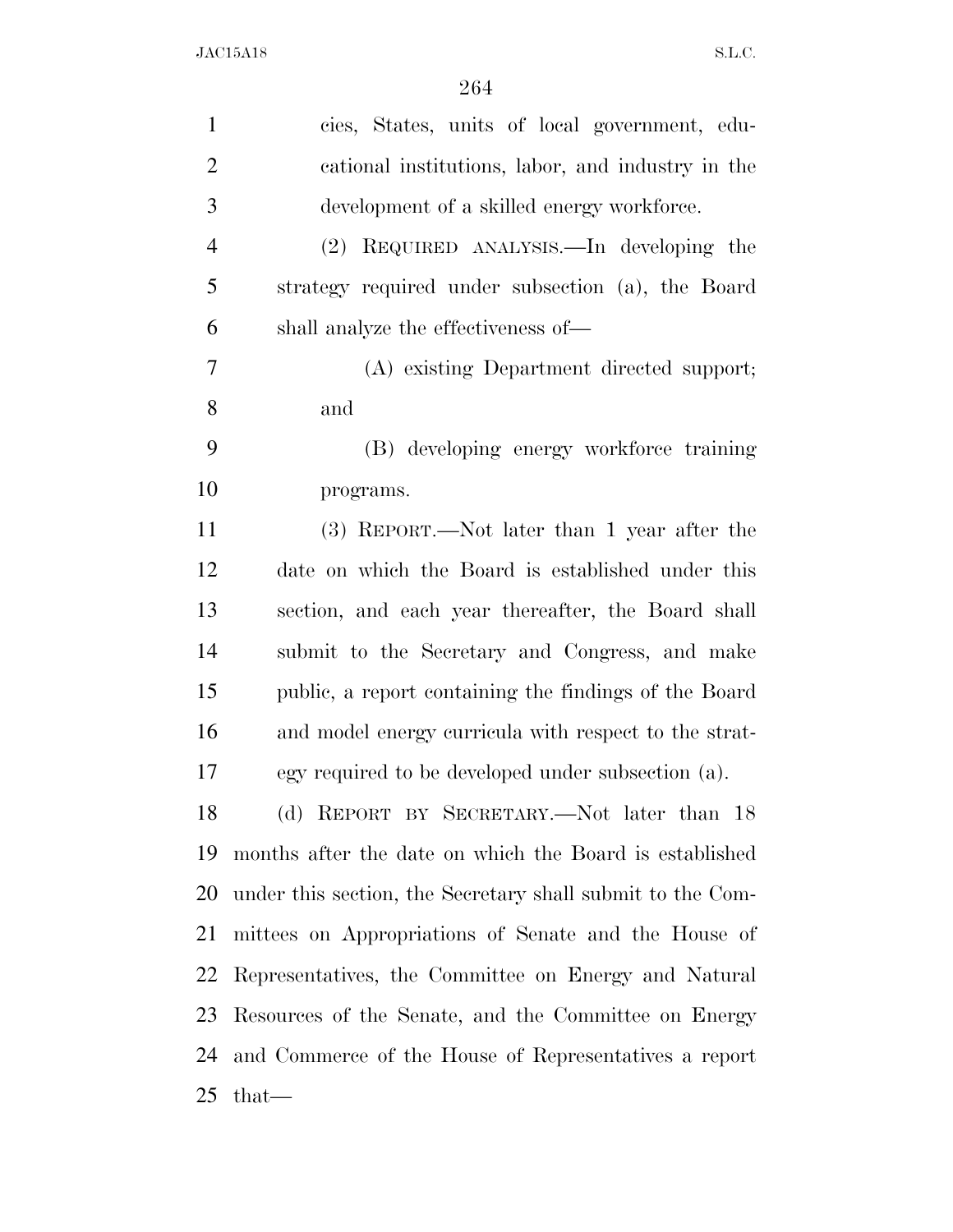(1) describes whether the Secretary approves or disapproves the recommendations of the Board 3 under subsection  $(e)(3)$ ; and

 (2) provides an implementation plan for rec- ommendations approved by the Board under para-graph (1).

 (e) SUNSET.—The Board established under this sec-tion shall remain in effect until September 30, 2020.

## **SEC. 3602. ENERGY WORKFORCE PILOT GRANT PROGRAM.**

 (a) IN GENERAL.—Not later than 1 year after the date of enactment of this Act, the Secretary, in consulta- tion with the Secretary of Labor and the Secretary of Education, shall establish a pilot program to award grants on a competitive basis to eligible entities for job training programs that lead to an industry-recognized credential. (b) ELIGIBILITY.—To be eligible to receive a grant under this section, an entity shall be a public or nonprofit organization or a consortium of public or nonprofit organi-zations that—

 (1) includes an advisory board of proportional participation, as determined by the Secretary, of rel-evant organizations, including—

 (A) relevant energy industry organizations, including public and private employers; (B) labor organizations;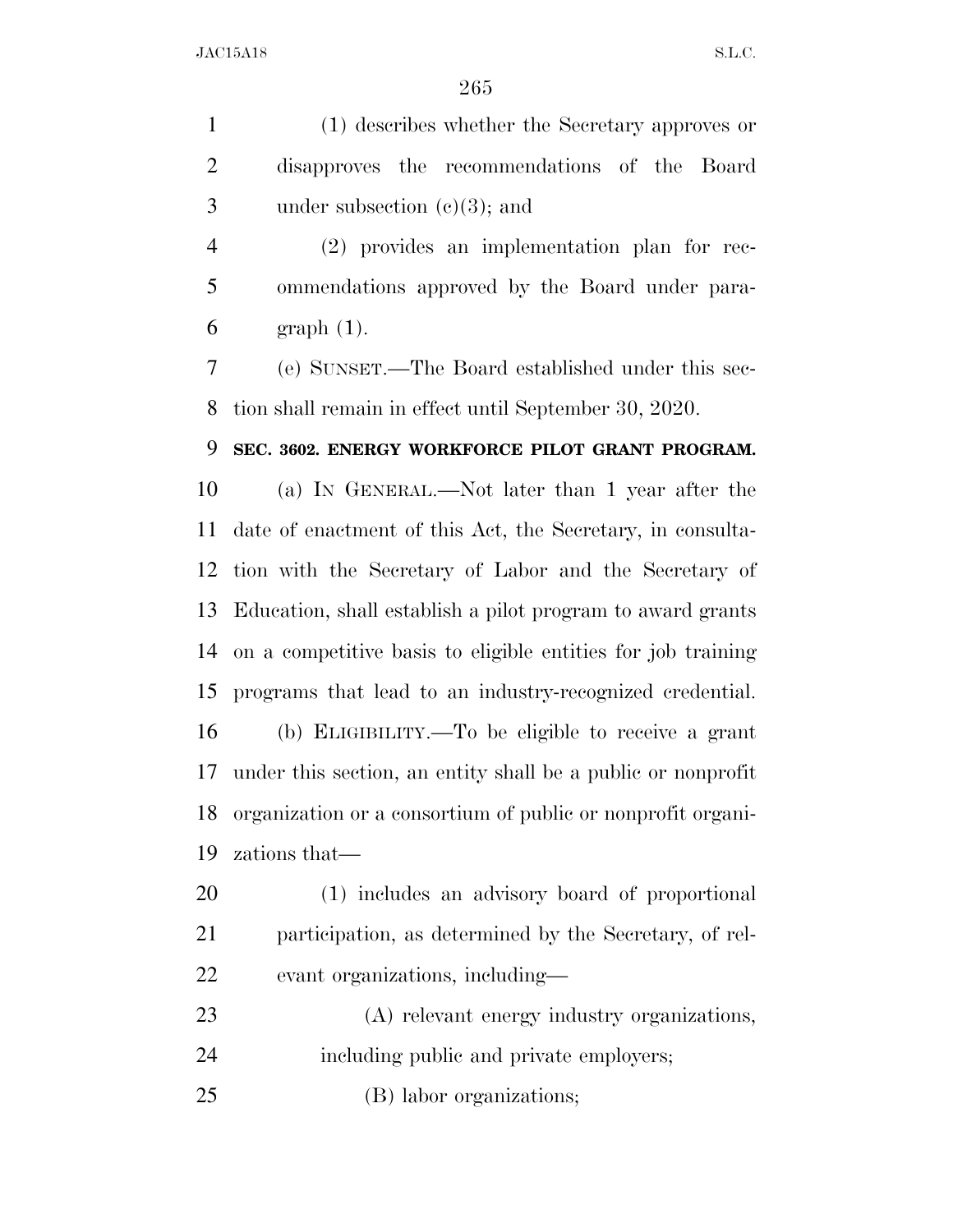| $\mathbf{1}$   | (C) postsecondary education organizations;                    |
|----------------|---------------------------------------------------------------|
| $\overline{2}$ | and                                                           |
| 3              | (D) workforce development boards;                             |
| $\overline{4}$ | (2) demonstrates experience in implementing                   |
| 5              | and operating job training and education programs;            |
| 6              | (3) demonstrates the ability to recruit and sup-              |
| 7              | port individuals who plan to work in the energy in-           |
| 8              | dustry in the successful completion of relevant job           |
| 9              | training and education programs; and                          |
| 10             | (4) provides students who complete the job                    |
| 11             | training and education program with an industry-              |
| 12             | recognized credential.                                        |
| 13             | (c) APPLICATIONS.—Eligible entities desiring a grant          |
| 14             | under this section shall submit to the Secretary an appli-    |
| 15             | cation at such time, in such manner, and containing such      |
| 16             | information as the Secretary may require.                     |
| 17             | (d) PRIORITY.—In selecting eligible entities to receive       |
| 18             | grants under this section, the Secretary shall prioritize ap- |
| 19             | plicants that—                                                |
| 20             | (1) house the job training and education pro-                 |
| 21             | $grams in-$                                                   |
| 22             | $(A)$ a community college or institution of                   |
| 23             | higher education that includes basic science and              |
| 24             | math education in the curriculum of the com-                  |
|                |                                                               |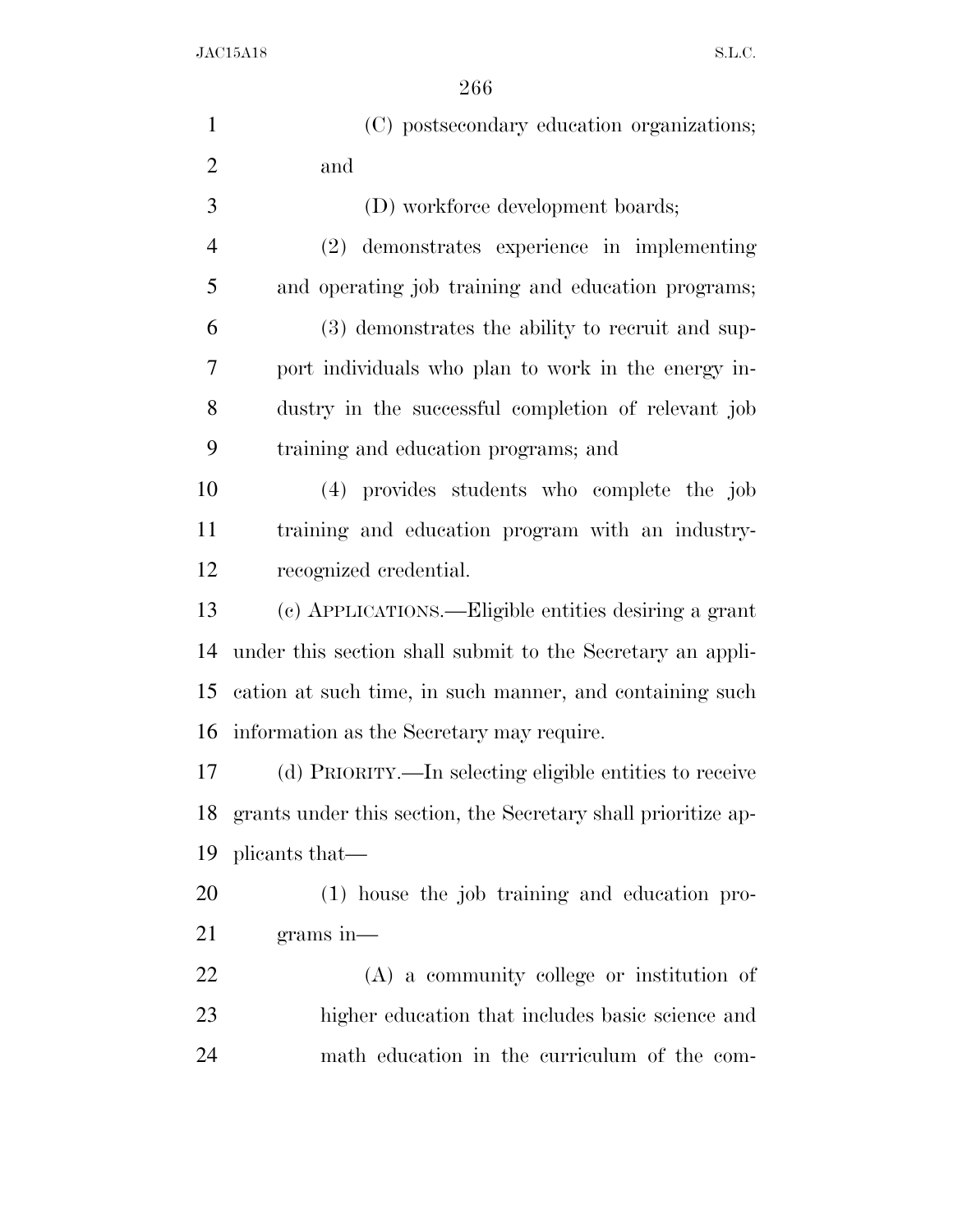| $\mathbf{1}$   | munity college, institution of higher education;             |
|----------------|--------------------------------------------------------------|
| $\overline{2}$ | <b>or</b>                                                    |
| 3              | (B) an apprenticeship program registered                     |
| $\overline{4}$ | with the Department of Labor or a State;                     |
| 5              | (2) work with the Secretary of Defense or vet-               |
| 6              | erans organizations to transition members of the             |
| 7              | Armed Forces and veterans to careers in the energy           |
| 8              | sector;                                                      |
| 9              | (3) work with Indian tribes (as defined in sec-              |
| 10             | tion 4 of the Indian Self-Determination and Edu-             |
| 11             | cation Assistance Act $(25 \text{ U.S.C. } 450 \text{b}))$ ; |
| 12             | (4) apply as a State or regional consortia to le-            |
| 13             | verage best practices already available in the State         |
| 14             | or region in which the community college or institu-         |
| 15             | tion of higher education is located;                         |
| 16             | (5) have a State-supported entity included in                |
| 17             | the consortium applying for the grant;                       |
| 18             | (6) include an apprenticeship program reg-                   |
| 19             | istered with the Department of Labor or a State as           |
| 20             | part of the job training and education program;              |
| 21             | (7) provide support services and career coach-               |
| 22             | ing; or                                                      |
| 23             | (8) provide introductory energy workforce devel-             |
| 24             | opment training.                                             |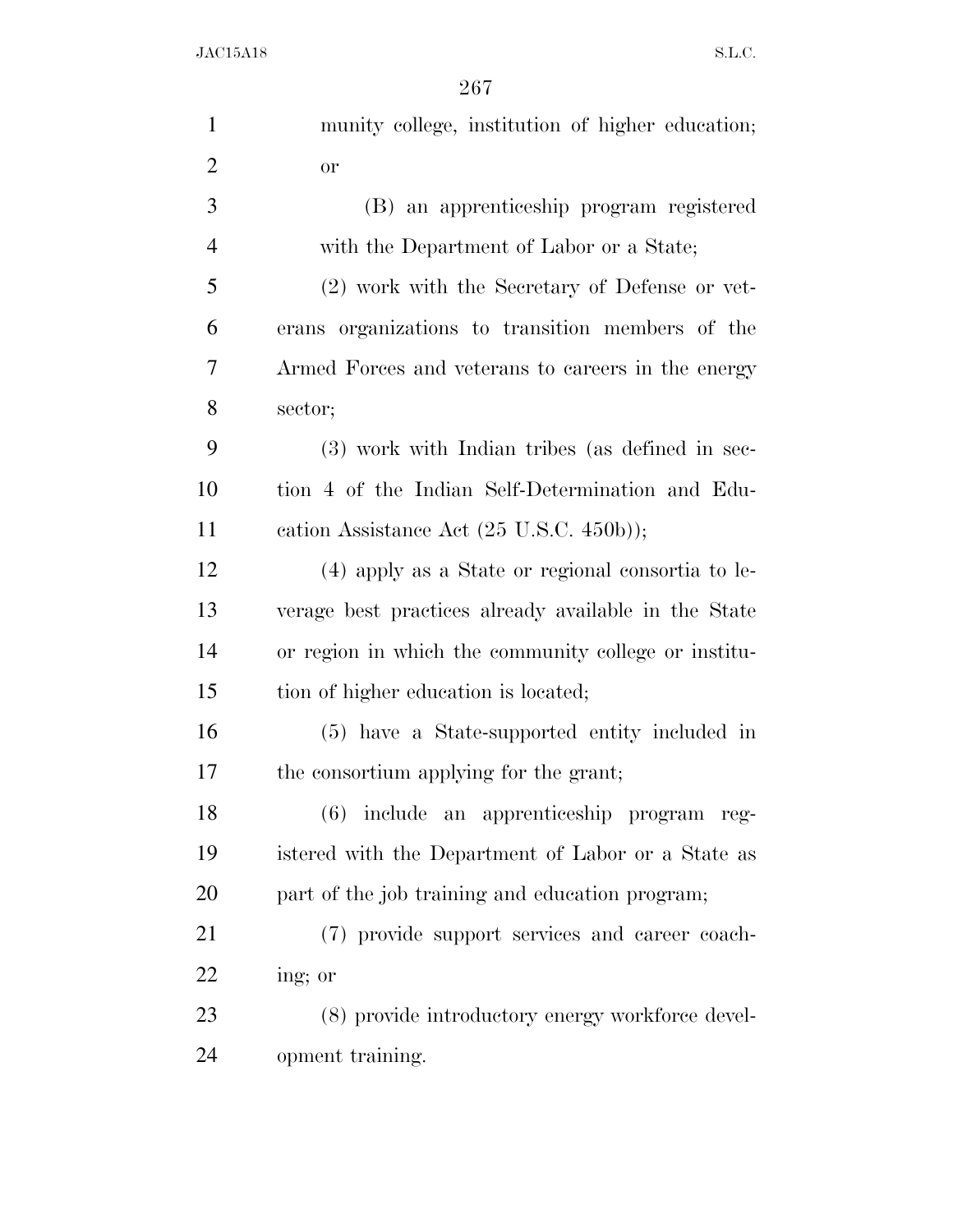(e) ADDITIONAL CONSIDERATION.—In making grants under this section, the Secretary shall consider re-gional diversity.

 (f) LIMITATION ON APPLICATIONS.—An eligible enti- ty may not submit, either individually or as part of a joint application, more than 1 application for a grant under this section during any 1 fiscal year.

 (g) LIMITATIONS ON AMOUNT OF GRANT.—The amount of an individual grant for any 1 year shall not exceed \$1,000,000.

(h) COST SHARING.—

 (1) FEDERAL SHARE.—The Federal share of the cost of a job training and education program carried out using a grant under this section shall be not greater than 65 percent.

16 (2) NON-FEDERAL SHARE.—

 (A) IN GENERAL.—The non-Federal share of the cost of a job training and education pro- gram carried out using a grant under this sec- tion shall consist of not less than 50 percent cash.

22 (B) LIMITATION.—Not greater than 50 percent of the non-Federal contribution of the total cost of a job training and education pro-gram carried out using a grant under this sec-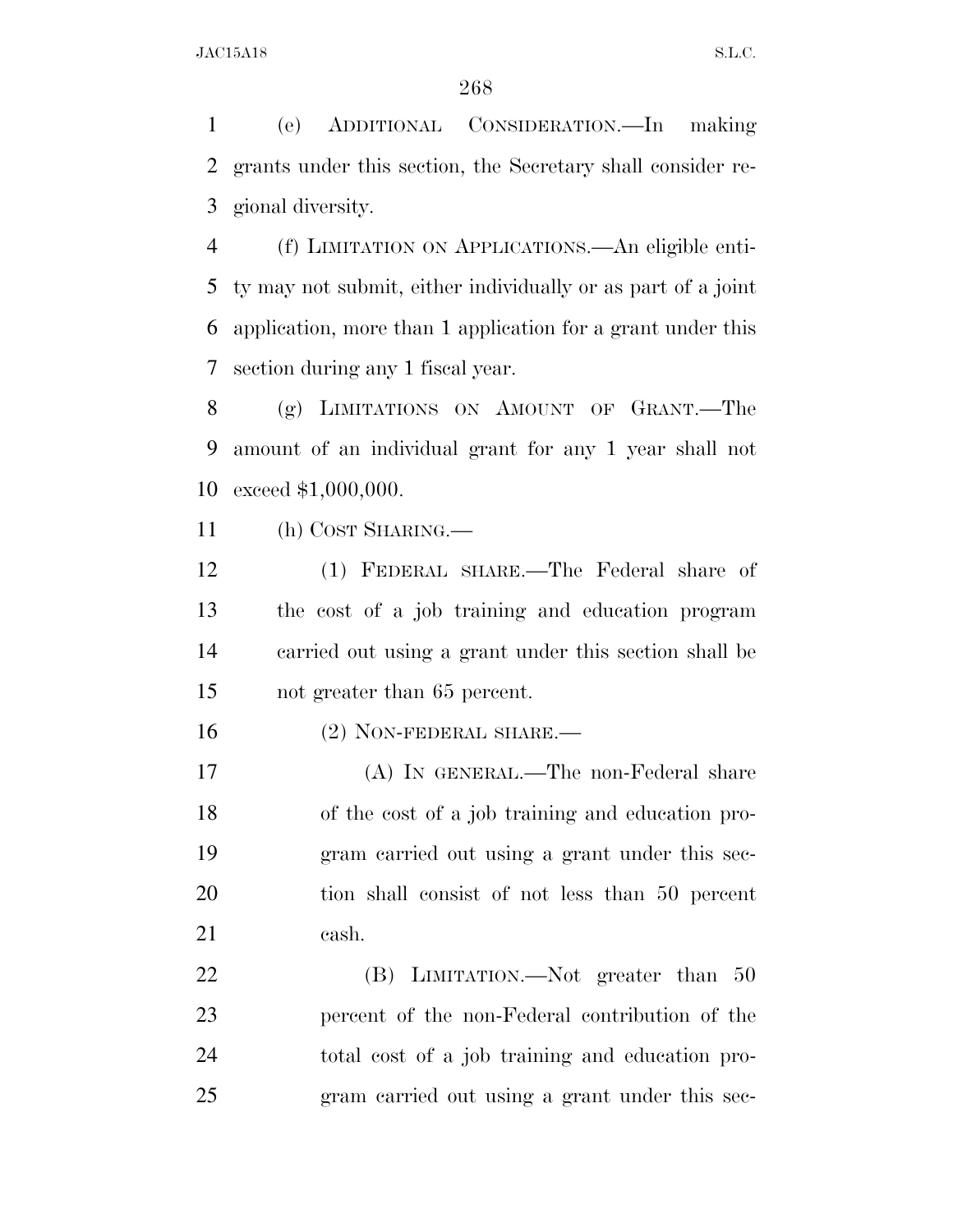tion shall be in the form of in-kind contribu-2 tions of goods or services fairly valued.

 (i) REDUCTION OF DUPLICATION.—Prior to submit- ting an application for a grant under this section, each applicant shall consult with the appropriate agencies of the Federal Government and coordinate the proposed ac- tivities of the applicant with existing State and local pro-grams.

 (j) TECHNICAL ASSISTANCE.—The Secretary shall provide technical assistance and capacity building to na- tional and State energy partnerships, including the enti-12 ties described in subsection  $(b)(1)$ , to leverage the existing job training and education programs of the Department. (k) REPORT.—The Secretary shall submit to Con-gress and make publicly available on the website of the

Department an annual report on the program established

under this section, including a description of—

18 (1) the entities receiving grants;

 (2) the activities carried out using the grants; (3) best practices used to leverage the invest-ment of the Federal Government;

 (4) the rate of employment for participants after completing a job training and education pro-gram carried out using a grant; and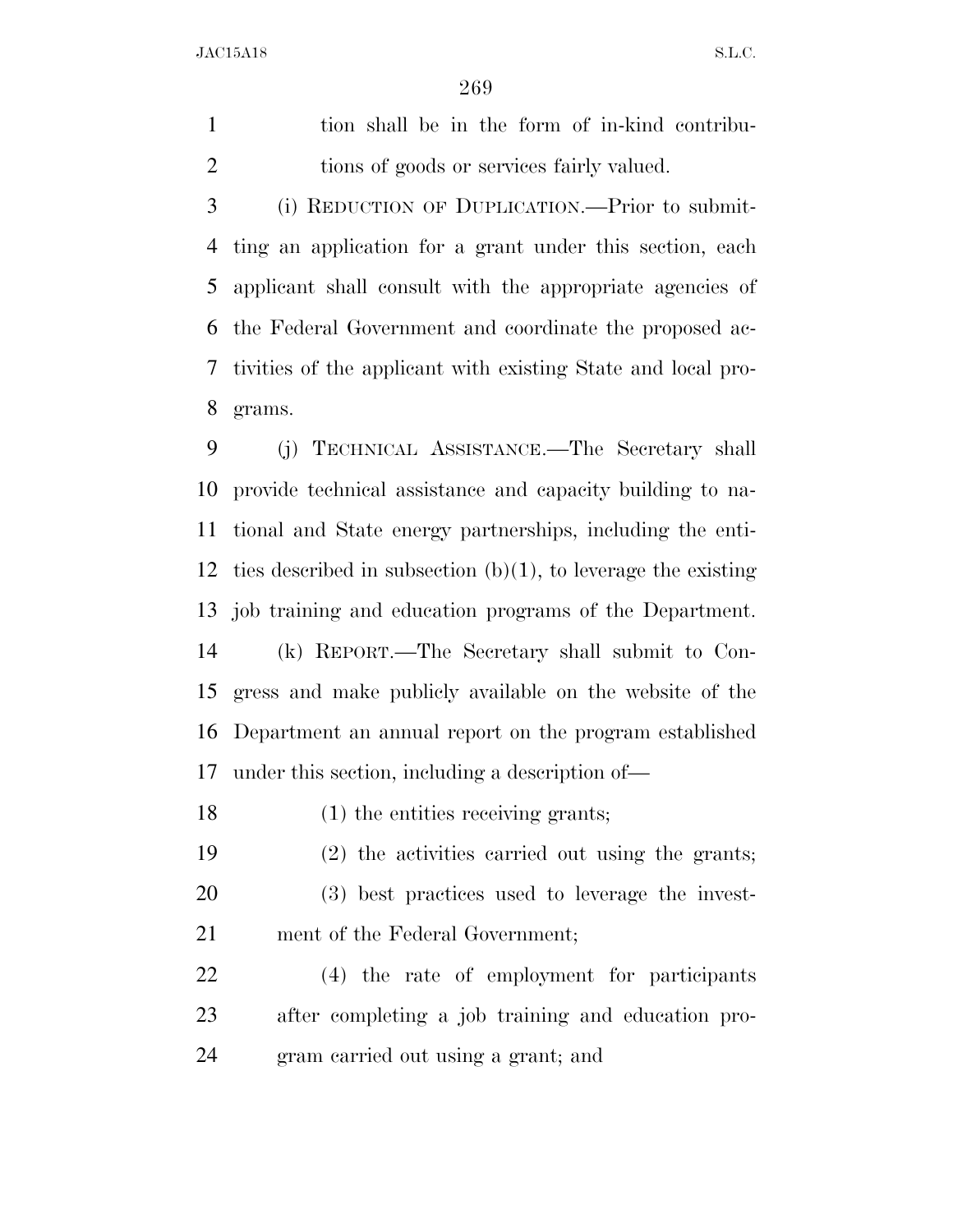(5) an assessment of the results achieved by the program. (l) AUTHORIZATION OF APPROPRIATIONS.—There is authorized to be appropriated to carry out this section \$20,000,000 for each of fiscal years 2017 through 2020. **Subtitle H—Recycling SEC. 3701. RECYCLED CARBON FIBER.**  8 (a)  $STUDY$ . (1) IN GENERAL.—The Secretary shall conduct a study on— (A) the technology of recycled carbon fiber and production waste carbon fiber; and (B) the potential lifecycle energy savings and economic impact of recycled carbon fiber. (2) FACTORS FOR CONSIDERATION.—In con- ducting the study under paragraph (1), the Sec- retary shall consider— (A) the quantity of recycled carbon fiber or production waste carbon fiber that would make the use of recycled carbon fiber or production waste carbon fiber economically viable; (B) any existing or potential barriers to re- cycling carbon fiber or using recycled carbon fiber;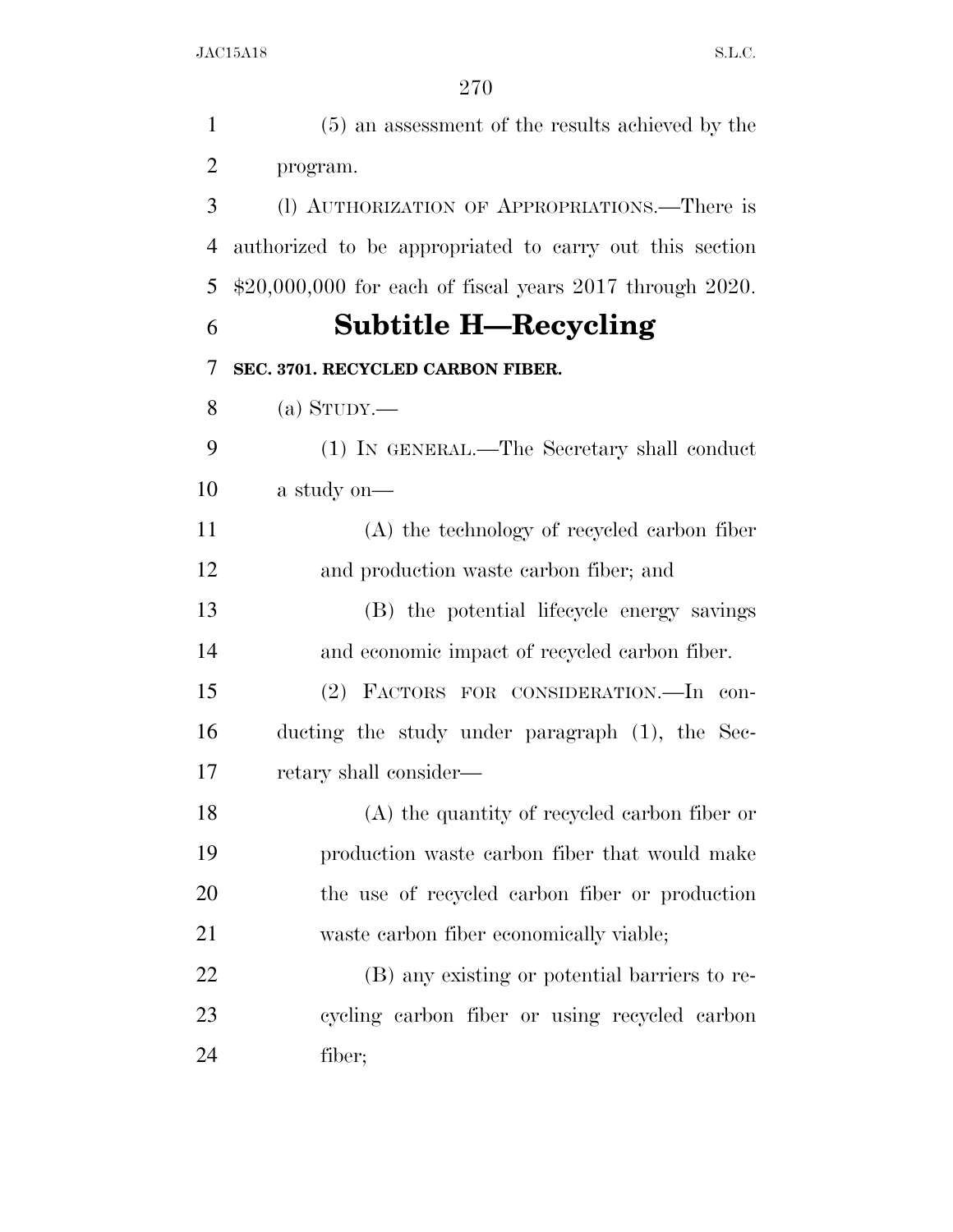| $\mathbf{1}$   | (C) any financial incentives that may be           |
|----------------|----------------------------------------------------|
| $\overline{2}$ | necessary for the development of recycled car-     |
| 3              | bon fiber or production waste carbon fiber;        |
| $\overline{4}$ | (D) the potential lifecycle savings in energy      |
| 5              | from producing recycled carbon fiber, as com-      |
| 6              | pared to producing new carbon fiber;               |
| 7              | (E) the best and highest use for recycled          |
| 8              | carbon fiber;                                      |
| 9              | $(F)$ the potential reduction in carbon diox-      |
| 10             | ide emissions from producing recycled carbon       |
| 11             | fiber, as compared to producing new carbon         |
| 12             | fiber;                                             |
| 13             | (G) any economic benefits gained from              |
| 14             | using recycled carbon fiber or production waste    |
| 15             | carbon fiber;                                      |
| 16             | (H) workforce training and skills needed to        |
| 17             | address labor demands in the development of        |
| 18             | recycled carbon fiber or production waste car-     |
| 19             | bon fiber; and                                     |
| 20             | (I) how the Department can leverage exist-         |
| 21             | ing efforts in the industry on the use of produc-  |
| 22             | tion waste carbon fiber.                           |
| 23             | (3) REPORT.—Not later than 1 year after the        |
| 24             | date of enactment of this Act, the Secretary shall |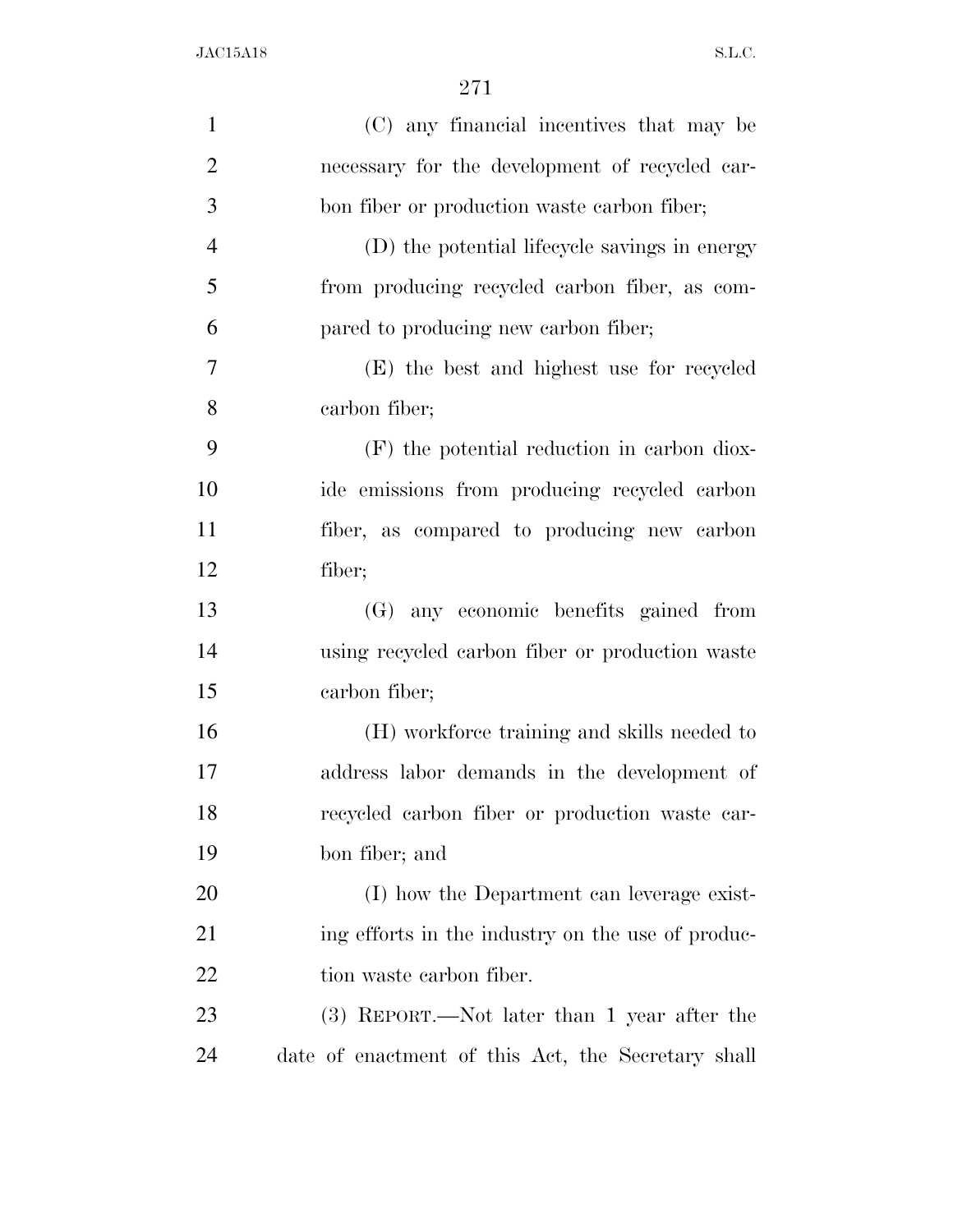submit to Congress a report describing the results of 2 the study conducted under paragraph (1).

 (b) RECYCLED CARBON FIBER DEMONSTRATION PROJECT.—On completion of the study required under subsection (a)(1), the Secretary shall consult with the aviation and automotive industries and existing programs of the Advanced Manufacturing Office of the Department to develop a carbon fiber recycling demonstration project. (c) AUTHORIZATION OF APPROPRIATIONS.—There is

 authorized to be appropriated to the Secretary to carry out this section \$10,000,000, to remain available until ex-pended.

# **TITLE IV—ACCOUNTABILITY Subtitle A—Loan Programs**

**SEC. 4001. TERMS AND CONDITIONS FOR INCENTIVES FOR** 

# **INNOVATIVE TECHNOLOGIES.**

(a) BORROWER PAYMENT OF SUBSIDY COST.—

 (1) IN GENERAL.—Section 1702 of the Energy Policy Act of 2005 (42 U.S.C. 16512) is amended by adding at the end the following:

21 "(1) BORROWER PAYMENT OF SUBSIDY COST.—

22 "(1) In GENERAL.—No guarantee shall be made unless the Secretary has received from the borrower not less than 25 percent of the cost of the guarantee.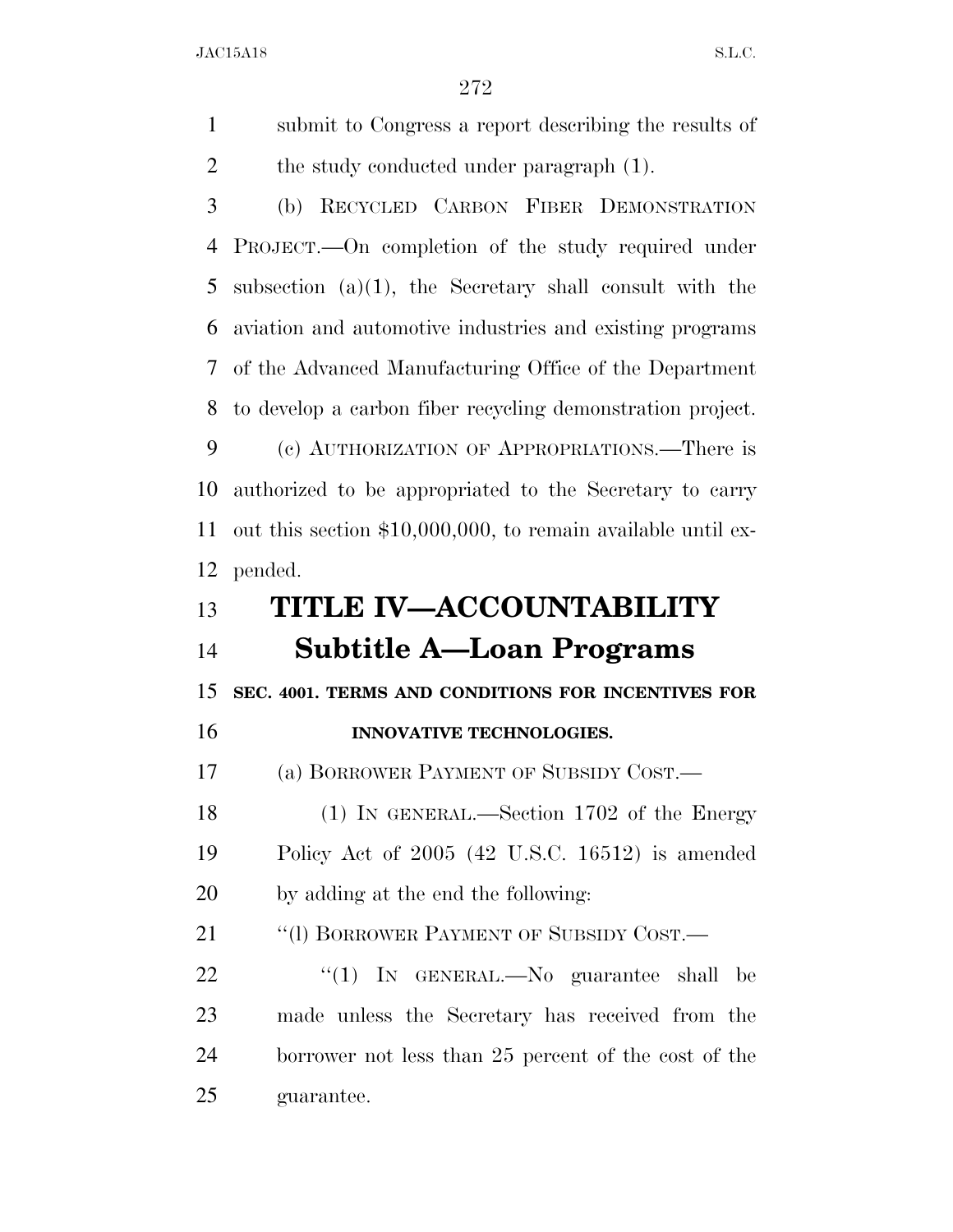| $\mathbf{1}$   | "(2) ESTIMATE.—The Secretary shall provide                  |
|----------------|-------------------------------------------------------------|
| $\overline{2}$ | to the borrower, as soon as practicable, an estimate        |
| 3              | or range of the cost of the guarantee under para-           |
| $\overline{4}$ | graph $(1)$ .".                                             |
| 5              | (2) CONFORMING AMENDMENT.—Section                           |
| 6              | $1702(b)$ of the Energy Policy Act of 2005 (42)             |
| 7              | U.S.C. $16512(b)$ is amended—                               |
| 8              | (A) by striking " $(1)$ In GENERAL.—No                      |
| 9              | guarantee" and inserting the following: "Sub-               |
| 10             | ject to subsection (l), no guarantee";                      |
| 11             | $(B)$ by redesignating subparagraphs $(A)$ ,                |
| 12             | $(B)$ , and $(C)$ as paragraphs $(1)$ , $(2)$ , and $(3)$ , |
| 13             | respectively, and indenting appropriately; and              |
| 14             | $(C)$ in paragraph $(3)$ (as so redesig-                    |
| 15             | $nated)$ —                                                  |
| 16             | (i) by striking "subparagraph $(A)$ "                       |
| 17             | and inserting "paragraph $(1)$ "; and                       |
| 18             | (ii) by striking "subparagraph $(B)$ "                      |
| 19             | and inserting "paragraph $(2)$ ".                           |
| 20             | (b) PROHIBITION ON SUBORDINATION OF DEBT.                   |
| 21             | Section $1702(d)(3)$ of the Energy Policy Act of 2005 (42)  |
| 22             | U.S.C. $16512(d)(3)$ is amended by striking "is not subor-  |
| 23             | dinate" and inserting "(including any reorganization, re-   |
| 24             | structuring, or termination of the obligation) shall not at |
| 25             | any time be subordinate".                                   |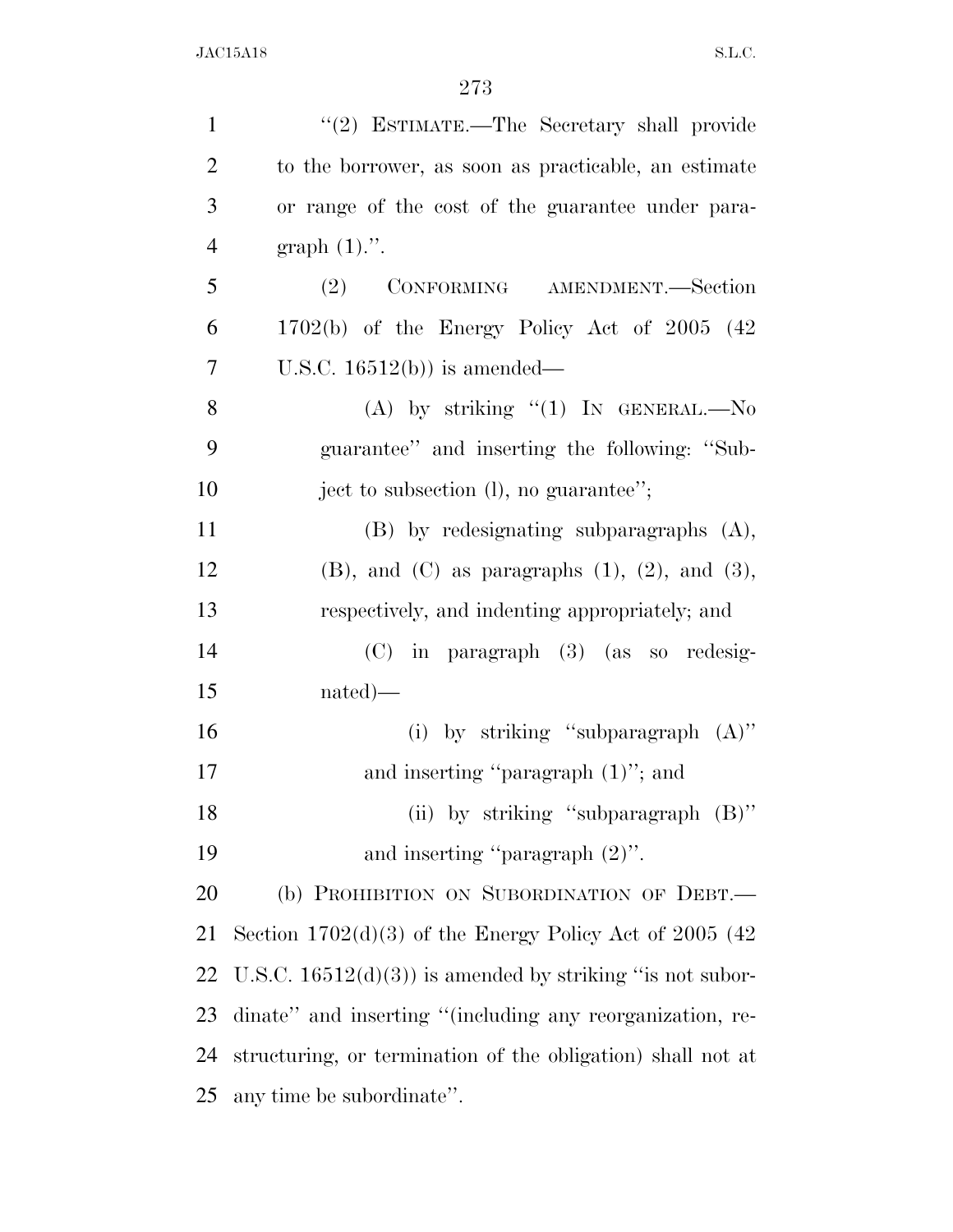(c) LOAN PROGRAM TRANSPARENCY.—Section 1703 of the Energy Policy Act of 2005 (42 U.S.C. 16513) is amended by adding at the end the following:

''(f) LOAN STATUS.—

 ''(1) REQUEST.—If the Secretary does not make a final decision on an application for a loan guarantee under this section by the date that is 270 days after receipt of the application by the Sec- retary, on that date and every 90 days thereafter until the final decision is made, the applicant may request that the Secretary provide to the applicant a description of the status of the application.

13 ''(2) RESPONSE.—Not later than 10 days after receiving a request from an applicant under para- graph (1), the Secretary shall provide to the appli-cant a response that includes—

17  $"({\rm A})$  a summary of any factors that are delaying a final decision on the application; and 19 ''(B) an estimate of when review of the ap-20 plication will be completed.".

21 (d) TEMPORARY PROGRAM FOR RAPID DEPLOYMENT OF RENEWABLE ENERGY AND ELECTRIC POWER TRANS-MISSION PROJECTS.—

 (1) REPEAL.—Section 1705 of the Energy Pol-icy Act of 2005 (42 U.S.C. 16516) is repealed.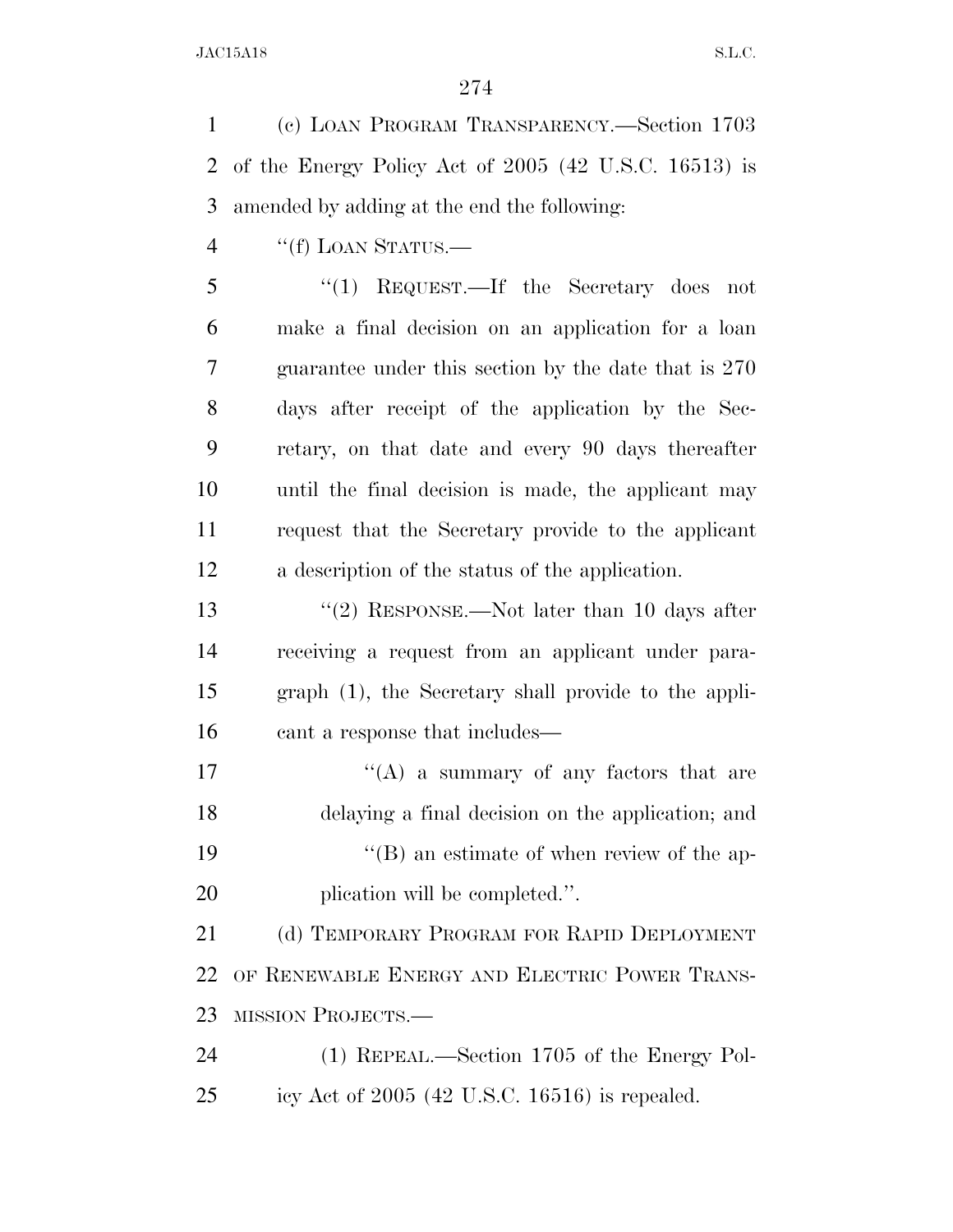(2) RESCISSION.—There is rescinded the unob- ligated balance of amounts made available to carry out the loan guarantee program established under section 1705 of the Energy Policy Act of 2005 (42 U.S.C. 16516) (before the amendment made by 6 paragraph  $(1)$ ).

 (3) MANAGEMENT.—The Secretary shall ensure rigorous continued management and oversight of all outstanding loans guaranteed under the program de- scribed in subsection (b) until those loans have been repaid in full.

## **SEC. 4002. STATE LOAN ELIGIBILITY.**

 (a) DEFINITIONS.—Section 1701 of the Energy Pol- icy Act of 2005 (42 U.S.C. 16511) is amended by adding at the end the following:

 ''(6) STATE ENERGY FINANCING INSTITU- TION.—The term 'State energy financing institution' means a quasi-independent entity or an entity within a State agency or financing authority established by a State—

21  $\langle (A) \rangle$  to provide financing support or credit enhancements, including loan guarantees and loan loss reserves, for eligible projects; and

24 "(B) to create liquid markets for eligible projects, including warehousing and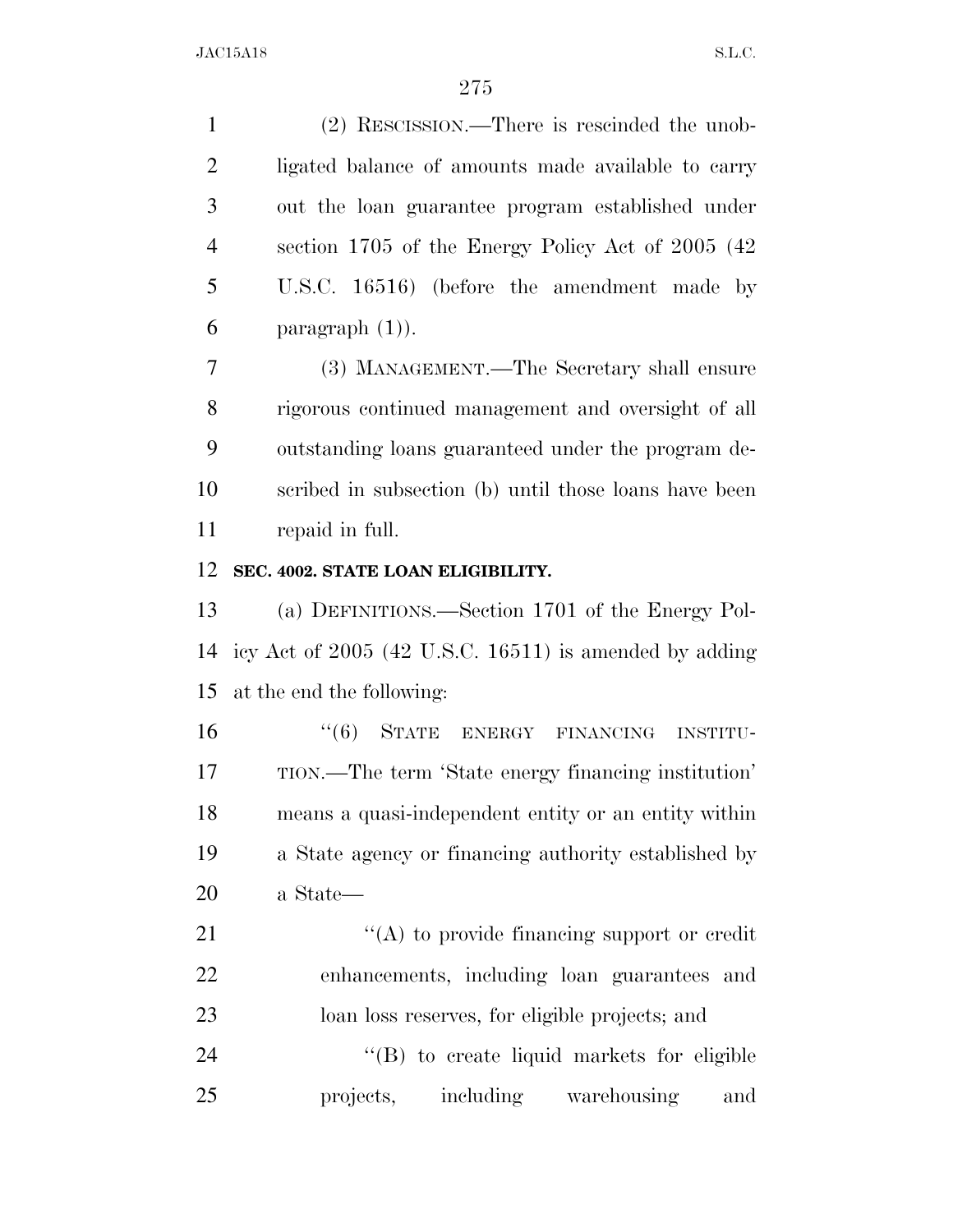| $\mathbf{1}$   | securitization, or take other steps to reduce fi-       |
|----------------|---------------------------------------------------------|
| $\overline{2}$ | nancial barriers to the deployment of existing          |
| 3              | and new eligible projects.".                            |
| $\overline{4}$ | (b) TERMS AND CONDITIONS.—Section 1702 of the           |
| 5              | Energy Policy Act of 2005 (42 U.S.C. 16512) (as amend-  |
| 6              | ed by section $4001(a)(1)$ is amended—                  |
| 7              | $(1)$ in subsection $(a)$ , by inserting "or to a       |
| 8              | State energy financing institution" after<br>et or      |
| 9              | projects"; and                                          |
| 10             | $(2)$ by adding at the end the following:               |
| 11             | "(m) STATE ENERGY FINANCING INSTITUTIONS.-              |
| 12             | "(1) ELIGIBILITY.—To be eligible for a guar-            |
| 13             | antee under this title, a State energy financing insti- |
| 14             | tution-                                                 |
| 15             | $\lq\lq$ shall meet the requirements of section         |
| 16             | $1703(a)(1)$ ; and                                      |
| 17             | "(B) shall not be required to meet the re-              |
| 18             | quirements of section $1703(a)(2)$ .                    |
| 19             | PARTNERSHIPS AUTHORIZED.-In<br>(2)<br>car-              |
| <b>20</b>      | rying out a project receiving a loan guarantee under    |
| 21             | this title, State energy financing institutions may     |
| 22             | enter into partnerships with private entities, tribal   |
| 23             | entities, and Alaska Native corporations.".             |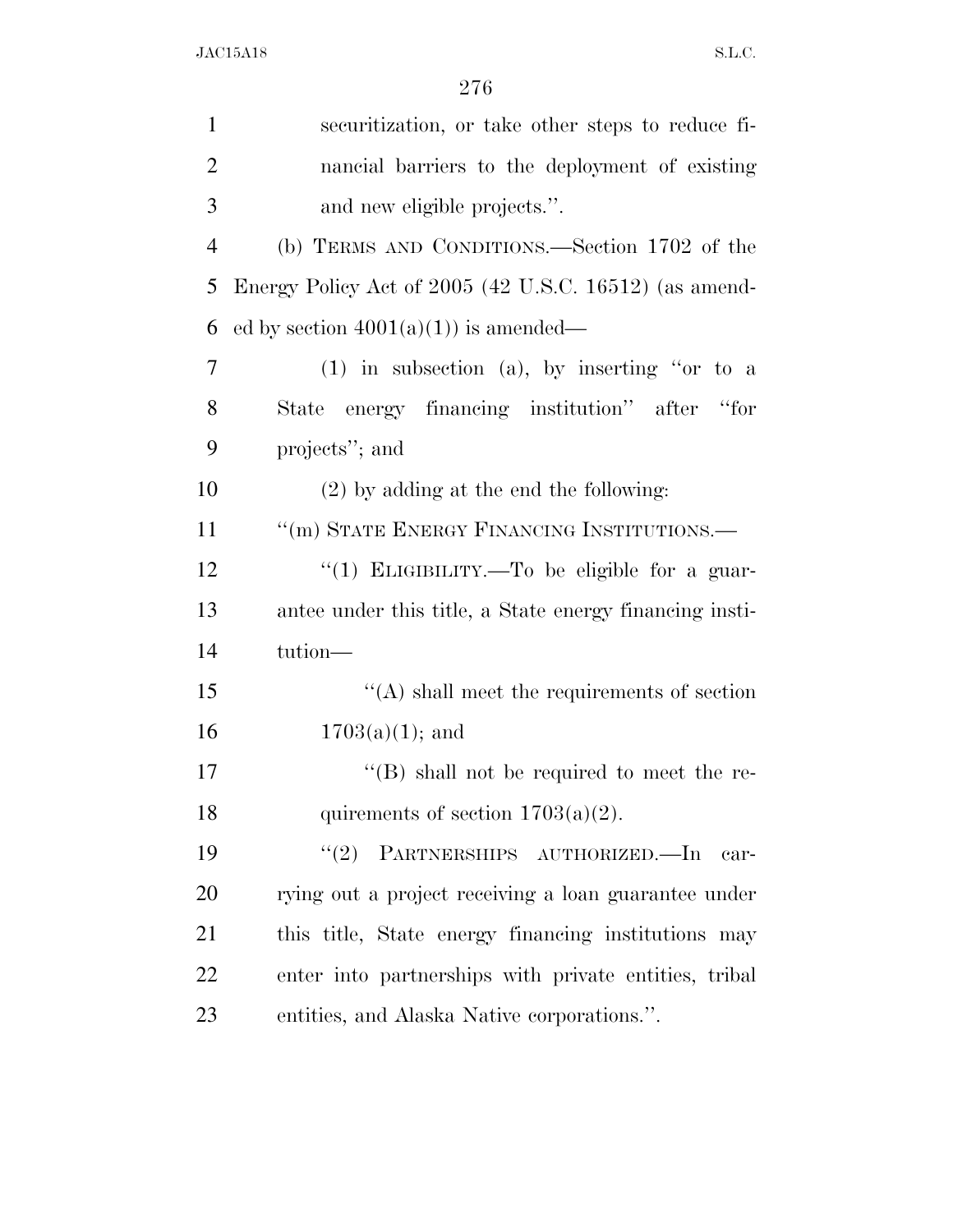# **SEC. 4003. GAO STUDY ON FOSSIL LOAN GUARANTEE IN-CENTIVE PROGRAM.**

 (a) IN GENERAL.—Not later than 180 days after the date of enactment of this Act, the Comptroller General of the United States shall carry out, and submit to Con- gress a report describing the results of, a study on the effectiveness of the advanced fossil loan guarantee incen- tive program and other incentive programs for advanced fossil energy of the Department.

 (b) CONTENTS.—In carrying out the study under subsection (a), the Comptroller General of the United States shall—

(1) solicit industry and stakeholder input;

 (2) evaluate the effectiveness of the advanced fossil loan guarantee incentive program, alone or in combination with other incentives, in advancing car-bon capture and storage technology;

 (3) review each Federal incentive provided by the Department and other Federal agencies for car- bon capture and storage demonstration projects to determine the adequacy and effectiveness of the combined Federal incentives in advancing carbon capture and storage and advanced fossil energy tech-nologies;

 (4) assess whether combinations of the incentive programs in existence as of the date of enactment of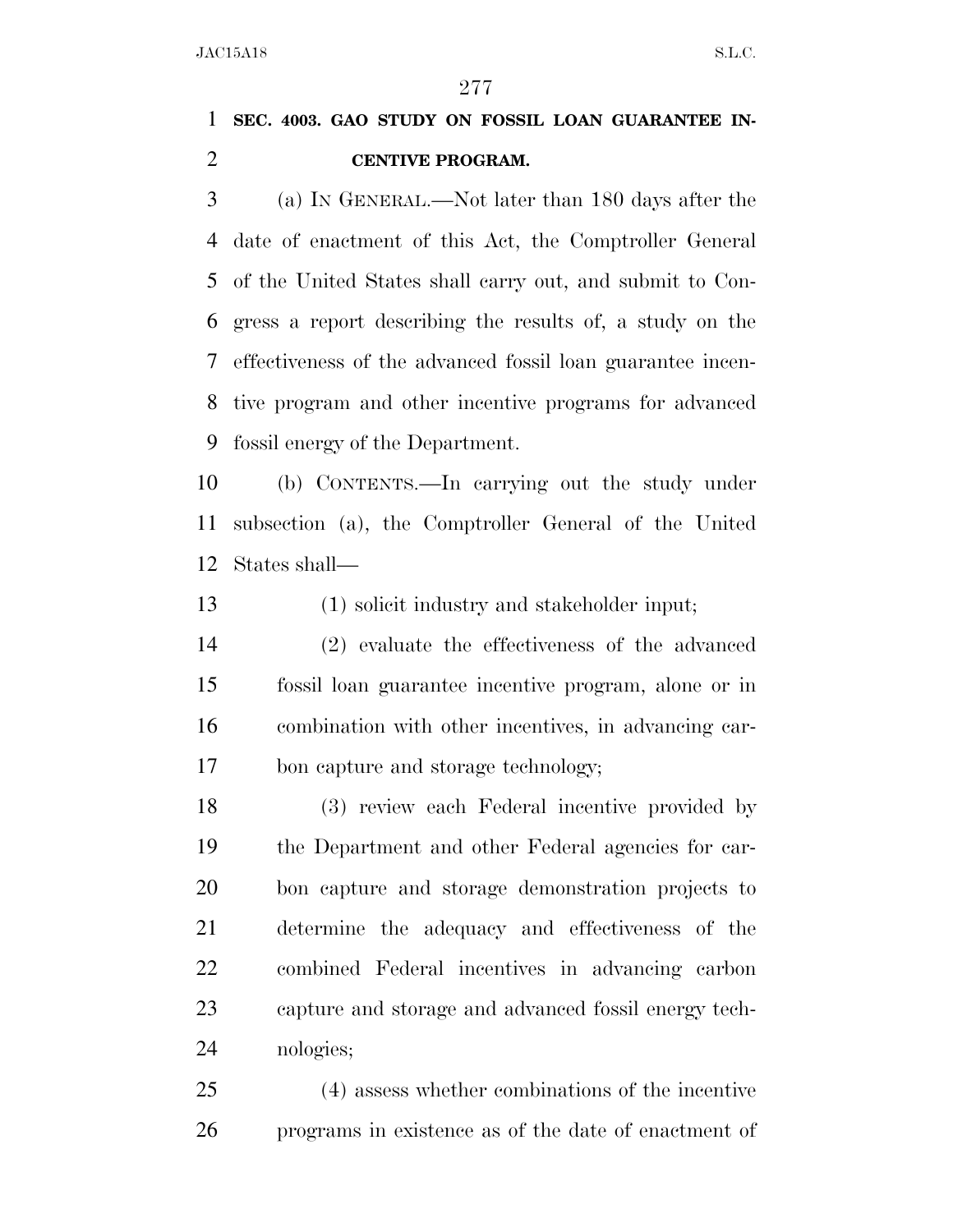this Act could be effective to advance carbon capture and storage and advanced fossil energy technologies; and

 (5) evaluate the impact and costs of imple- menting the recommendations described in the Jan- uary 2015 National Coal Council report entitled ''Fossil Forward: Revitalizing CCS, Bringing Scale and Speed to CCS Deployment'' on the effectiveness of the advanced fossil loan guarantee program.

### **SEC. 4004. PROGRAM ELIGIBILITY FOR VESSELS.**

 Subtitle B of title I of the Energy Independence and Security Act of 2007 (42 U.S.C. 17011 et seq.) is amend-ed by adding at the end the following:

 **''SEC. 137. ADVANCED TECHNOLOGY VEHICLES MANUFAC- TURING INCENTIVE PROGRAM ELIGIBILITY FOR VESSELS.** 

 ''(a) DEFINITION OF VESSEL.—In this section, the term 'vessel' means a vessel (as defined in section 3 of title 1, United States Code), whether in existence or under construction, that has been issued a certificate of docu- mentation as a United States flagged vessel under chapter 121 of title 46, United States Code and that meets the standards established under section 4005(a) of the Energy Policy Modernization Act of 2015.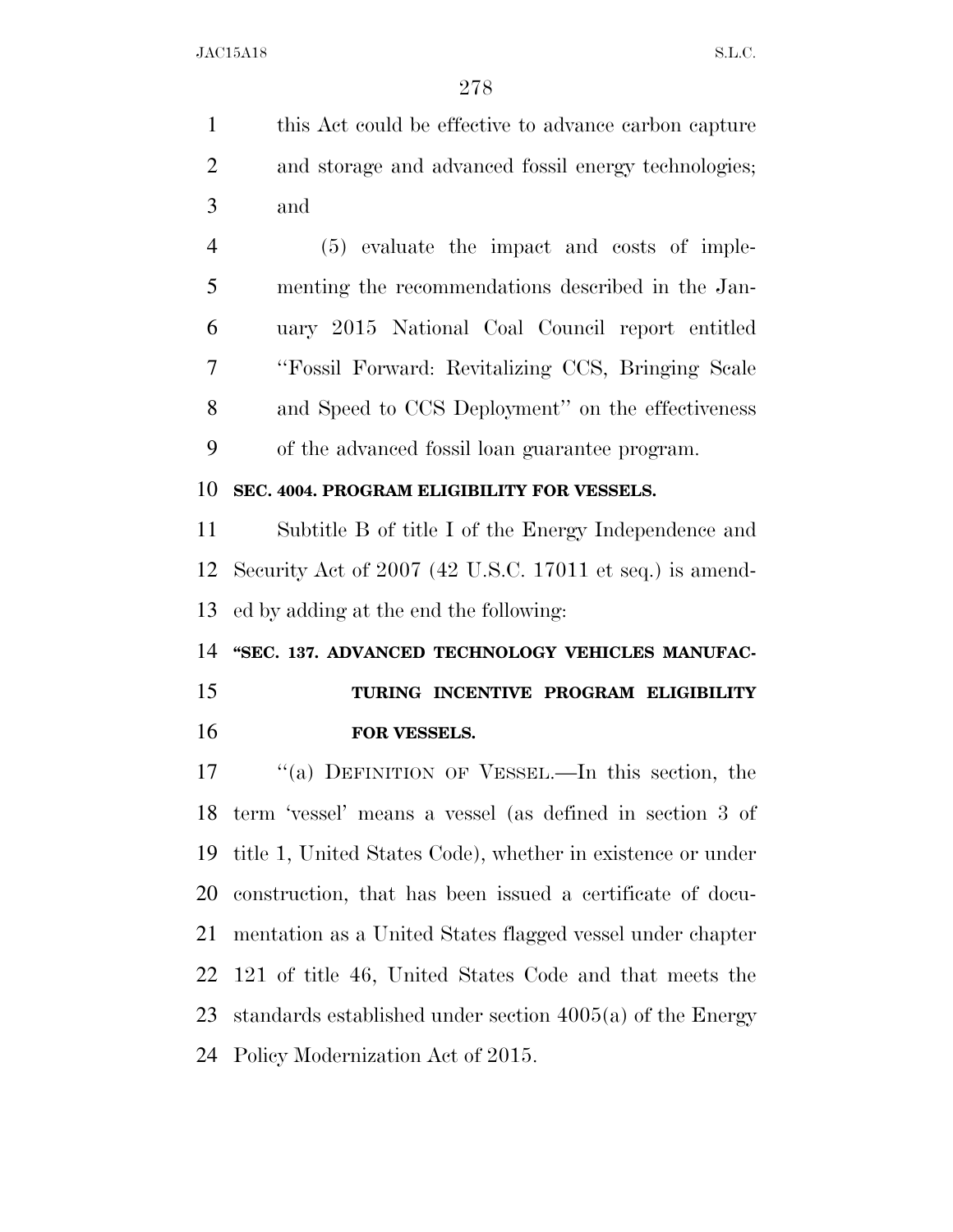''(b) ELIGIBILITY.—Subject to the terms and condi- tions of subsections (d) and (f) of section 136, projects for the reequipping, expanding, or establishing of a manu- facturing facility in the United States to produce vessels shall be considered eligible for direct loans under section 6  $136(d)$ .

 $7 \qquad \text{``(c) FUNDING.}$ 

8 "(1) PROHIBITION ON USE OF EXISTING CRED- IT SUBSIDY.—None of the projects made eligible under this section shall be eligible to receive any credit subsidy provided under section 136 before the date of enactment of this section.

13 "(2) SPECIFIC APPROPRIATION OR CONTRIBU- TION.—The authority under this section to incur in- debtedness, or enter into contracts, obligating amounts to be expended by the Federal Government shall be effective for any fiscal year only—

18  $((A)(i)$  to such extent or in such amounts as are provided in advance by appropriation Acts; and

21 ''(ii) if the borrower has agreed to pay a reasonable percentage of the cost of the obliga-tion; or

24 ''(B) if the Secretary has received from the borrower a payment in full for the cost of the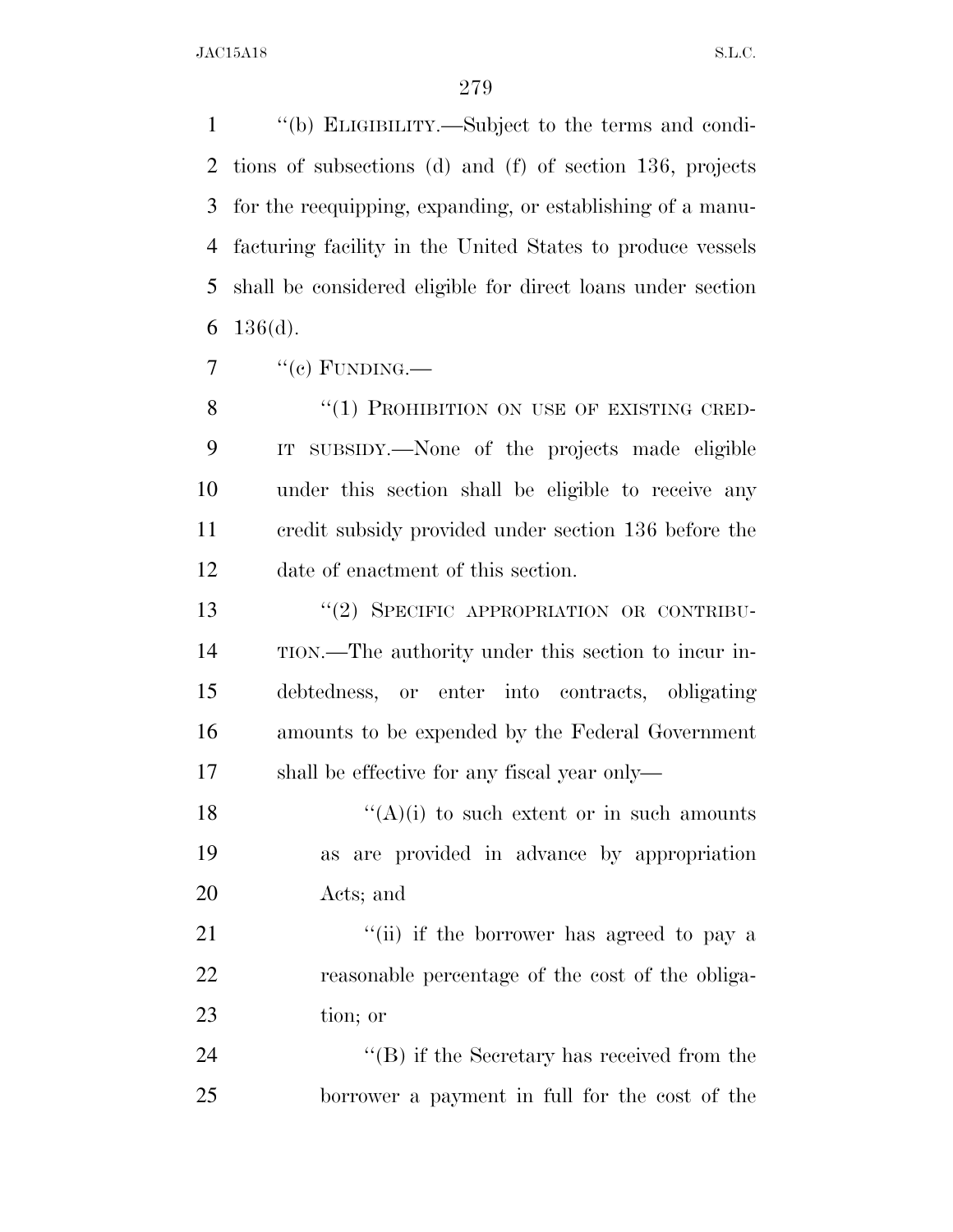obligation and deposited the payment into the Treasury.''.

#### **SEC. 4005. ADDITIONAL REFORMS.**

 (a) ISSUANCE OF RULE.—Not later than 180 days after the date of enactment of this Act and after consulta- tion with, and taking into account comments from, the vessel industry, the Secretary shall issue a rule that speci- fies which energy efficiency improvement standards shall apply to applicants for loans under section 137 of the En- ergy Independence and Security Act of 2007 (as added by section 4004) for the manufacturing, retrofitting, or repowering vessels that have been issued certificates of documentation as United States flagged vessels under chapter 121 of title 46, United States Code.

 (b) FEES.—Section 136 of the Energy Independence and Security Act (42 U.S.C. 17013) is amended by strik-ing subsection (f) and inserting the following:

18  $"({\rm f})$  FEES.—

19 "(1) IN GENERAL.—The Secretary shall charge and collect fees for loans provided under this section 21 in amounts that the Secretary determines are suffi- cient to cover applicable administrative expenses as- sociated with the loans, including reasonable closing fees on the loans.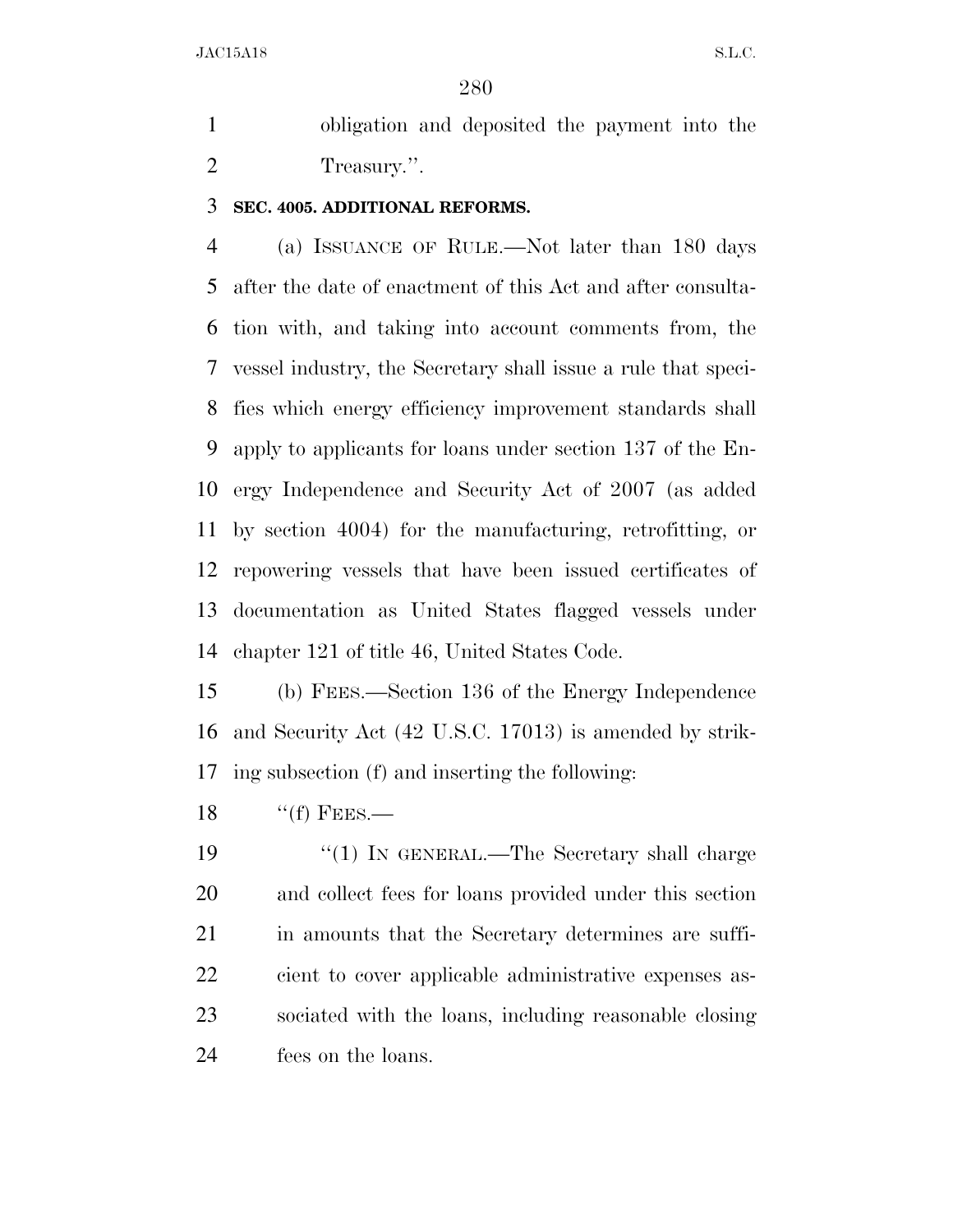| $\mathbf{1}$   | "(2) AVAILABILITY.—Fees collected under                     |
|----------------|-------------------------------------------------------------|
| $\overline{2}$ | paragraph $(1)$ shall—                                      |
| 3              | $\lq\lq$ be deposited by the Secretary into the             |
| 4              | Treasury; and                                               |
| 5              | "(B) remain available until expended, sub-                  |
| 6              | ject to such other conditions as are contained in           |
| 7              | annual appropriations Acts.".                               |
| 8              | $(e)$ SUNSETS.—                                             |
| 9              | $(1)$ Subsection $(d)$ of section 136 of the Energy         |
| 10             | Independence and Security Act of 2007 (42 U.S.C.            |
| 11             | $(17013)$ shall be repealed on January 1, 2023.             |
| 12             | $(2)$ Section 137 of the Energy Independence of             |
| 13             | Security Act of 2007 (as added by section 4004)             |
| 14             | shall be repealed on January 1, 2023.                       |
| 15             | (d) NATIONAL DEBT REPAYMENT.—Any amount ap-                 |
| 16             | propriated for loans pursuant to sections $136(d)$ of the   |
| 17             | Energy Independence and Security Act of 2007 (42)           |
|                | 18 U.S.C. 17013(d)) or section 137 of that Act (as added    |
| 19             | by section 4004) that remains unobligated as of the appli-  |
| 20             | cable date set forth in subsection (c) is rescinded on that |
| 21             | date and shall be used by the Secretary of the Treasury     |
| 22             | to pay down the national debt.                              |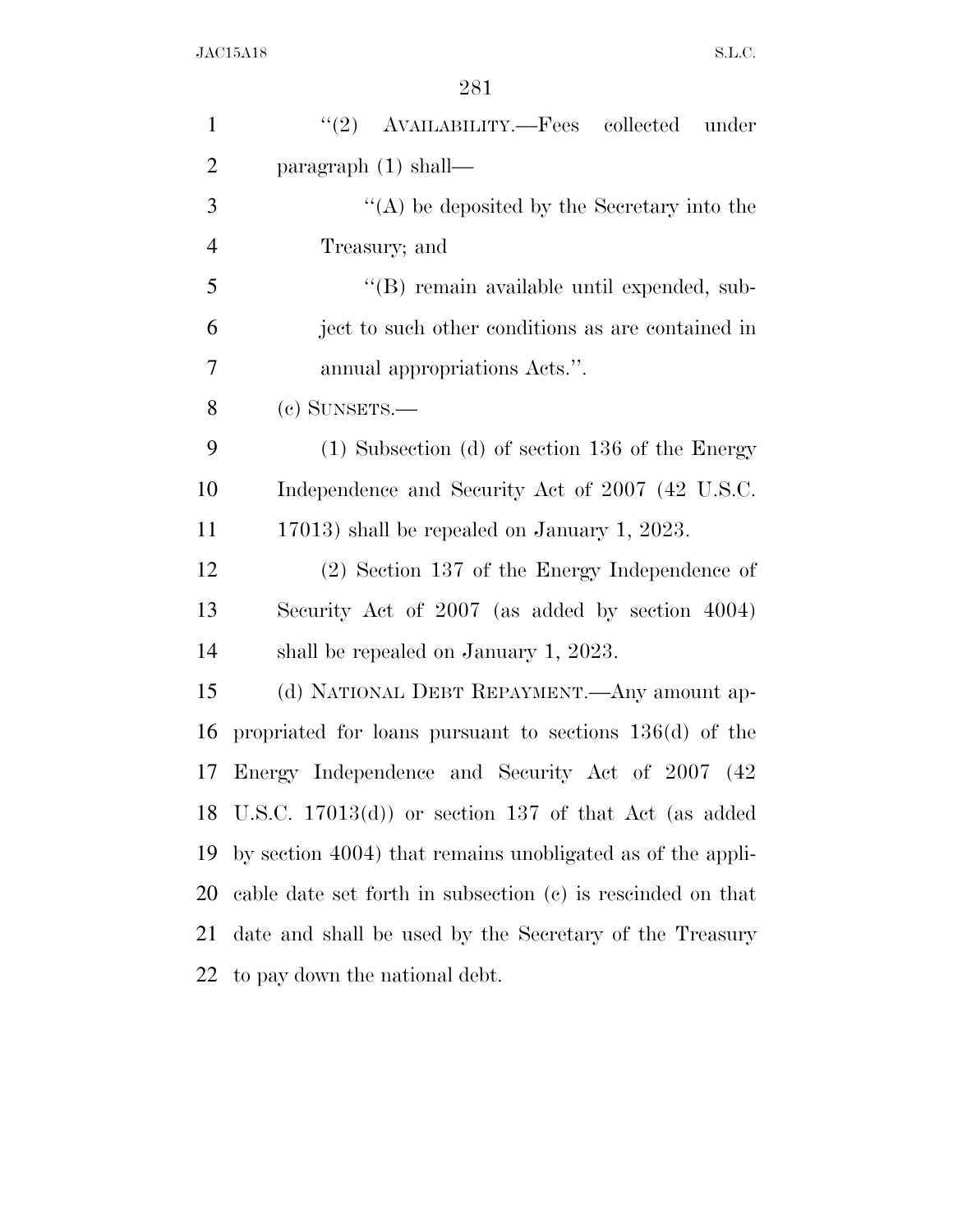| $\mathbf{1}$   | <b>Subtitle B—Energy-Water Nexus</b>                 |
|----------------|------------------------------------------------------|
| $\overline{2}$ | SEC. 4101. NEXUS OF ENERGY AND WATER FOR SUSTAIN-    |
| 3              | <b>ABILITY.</b>                                      |
| $\overline{4}$ | (a) DEFINITIONS.—In this section:                    |
| 5              | (1) ENERGY-WATER NEXUS.—The term "en-                |
| 6              | ergy-water nexus" means the links between—           |
| 7              | (A) the water needed to produce fuels,               |
| 8              | electricity, and other forms of energy; and          |
| 9              | (B) the energy needed to transport, re-              |
| 10             | claim, and treat water and wastewater.               |
| 11             | INTERAGENCY COORDINATION<br>(2)<br>COM-              |
| 12             | MITTEE.—The term "Interagency Coordination"          |
| 13             | Committee" means the Committee on the Nexus of       |
| 14             | Energy and Water for Sustainability (or the          |
| 15             | "NEWS Committee") established under subsection       |
| 16             | (b)(1).                                              |
| 17             | (3) NEXUS OF ENERGY AND WATER SUSTAIN-               |
| 18             | ABILITY OFFICE; NEWS OFFICE.—The term "Nexus         |
| 19             | of Energy and Water Sustainability Office" or the    |
| 20             | "NEWS Office" means an office located at the De-     |
| 21             | partment and managed in cooperation with the De-     |
| 22             | partment of the Interior pursuant to an agreement    |
| 23             | between the 2 agencies to carry out leadership and   |
| 24             | administrative functions for the Interagency Coordi- |
| 25             | nation Committee.                                    |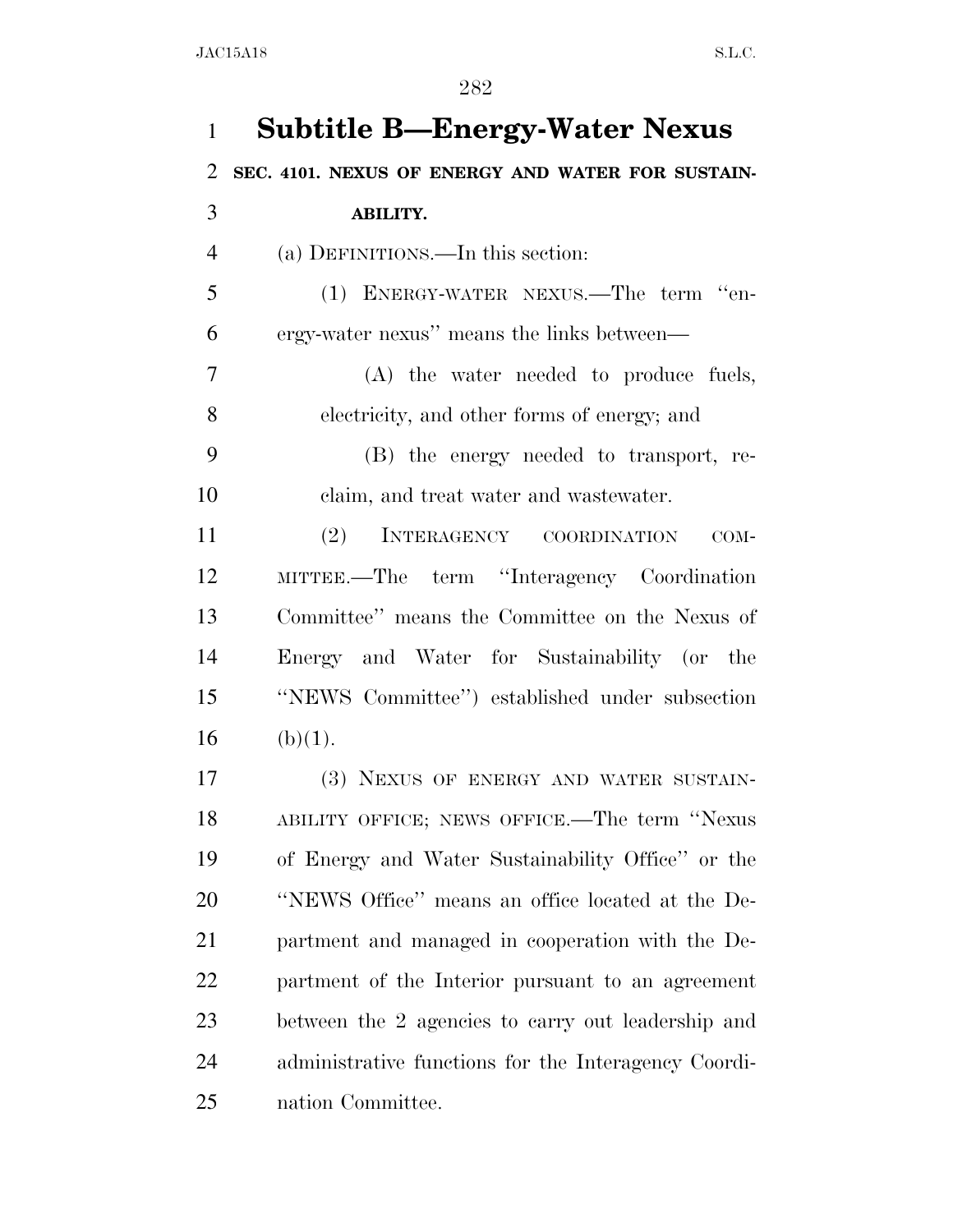| $\mathbf{1}$   | (4) RD&D ACTIVITIES.—The term "RD&D ac-               |
|----------------|-------------------------------------------------------|
| $\overline{2}$ | tivities" means research, development, and dem-       |
| 3              | onstration activities.                                |
| $\overline{4}$ | (b) INTERAGENCY COORDINATION COMMITTEE.—              |
| 5              | (1) ESTABLISHMENT.—Not later than 180 days            |
| 6              | after the date of enactment of this Act, the Sec-     |
| 7              | retary and the Secretary of the Interior shall estab- |
| 8              | lish the joint NEWS Office and Interagency Coordi-    |
| 9              | nation Committee on the Nexus of Energy and           |
| 10             | Water for Sustainability (or the "NEWS Com-           |
| 11             | mittee") to carry out the duties described in para-   |
| 12             | $graph(3)$ .                                          |
| 13             | (2) ADMINISTRATION.—                                  |
| 14             | (A) CHAIRS.—The Secretary and the Sec-                |
| 15             | retary of the Interior shall jointly manage the       |
| 16             | NEWS Office and serve as co-chairs of the             |
| 17             | Interagency Coordination Committee.                   |
| 18             | (B) MEMBERSHIP; STAFFING.—Member-                     |
| 19             | ship and staffing shall be determined by the co-      |
| 20             | chairs.                                               |
| 21             | (3) DUTIES.—The Interagency Coordination              |
| 22             | Committee shall—                                      |
| 23             | $(A)$ serve as a forum for developing com-            |
| 24             | mon Federal goals and plans on energy-water           |
|                |                                                       |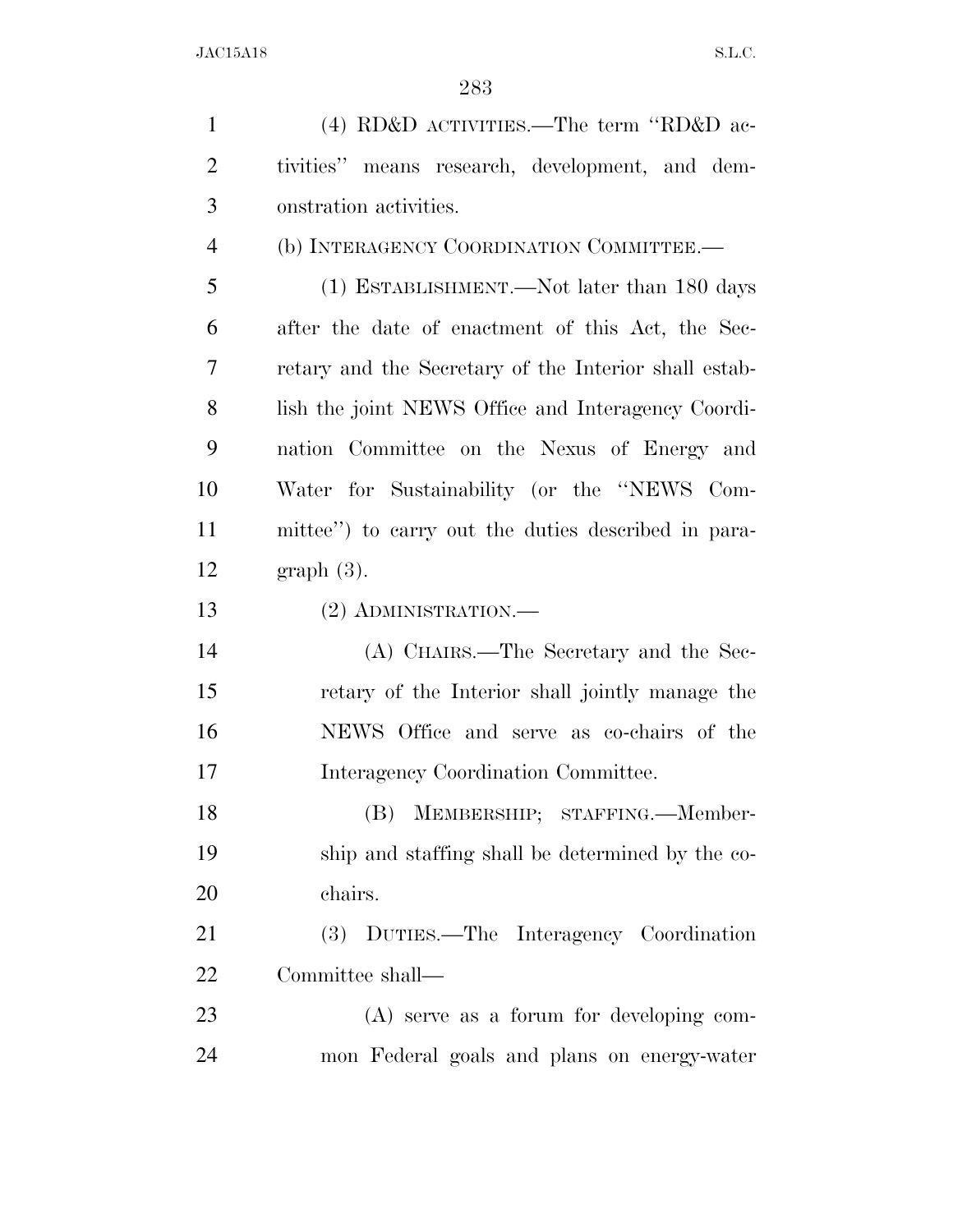| $\mathbf{1}$   | nexus RD&D activities in coordination with the   |
|----------------|--------------------------------------------------|
| $\mathbf{2}$   | National Science and Technology Council;         |
| 3              | (B) not later than 1 year after the date of      |
| $\overline{4}$ | enactment of this Act, and biannually there-     |
| 5              | after, issue a strategic plan on energy-water    |
| 6              | nexus RD&D activities priorities and objectives; |
| $\tau$         | (C) convene and promote coordination of          |
| 8              | the activities of Federal departments and agen-  |
| 9              | cies on energy-water nexus RD&D activities, in-  |
| 10             | cluding the activities of—                       |
| 11             | (i) the Department;                              |
| 12             | (ii) the Department of the Interior;             |
| 13             | (iii) the Corps of Engineers;                    |
| 14             | (iv) the Department of Agriculture;              |
| 15             | (v) the Department of Defense;                   |
| 16             | (vi) the Department of State;                    |
| 17             | the Environmental Protection<br>(vii)            |
| 18             | Agency;                                          |
| 19             | (viii) the Council on Environmental              |
| 20             | Quality;                                         |
| 21             | (ix) the National Institute of Stand-            |
| 22             | ards and Technology;                             |
| 23             | (x) the National Oceanic and Atmos-              |
| 24             | pheric Administration;                           |
| 25             | (xi) the National Science Foundation;            |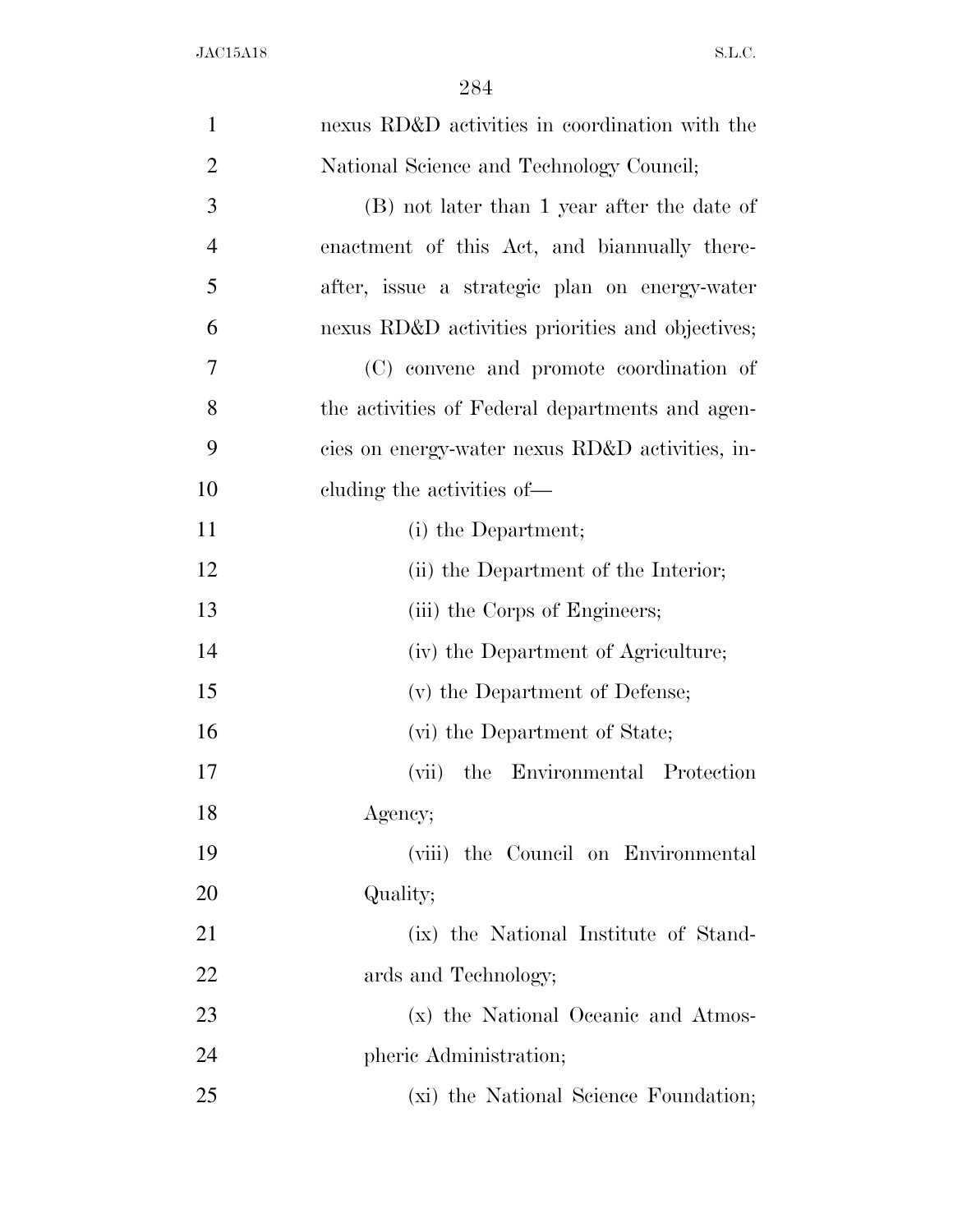| $\mathbf{1}$   | (xii) the Office of Management and             |
|----------------|------------------------------------------------|
| $\overline{2}$ | Budget;                                        |
| 3              | (xiii) the Office of Science and Tech-         |
| $\overline{4}$ | nology Policy;                                 |
| 5              | (xiv) the National Aeronautics and             |
| 6              | Space Administration; and                      |
| 7              | (xv) such other Federal departments            |
| 8              | and agencies as the Interagency Coordina-      |
| 9              | tion Committee considers appropriate;          |
| 10             | $(D)(i)$ coordinate and develop capabilities   |
| 11             | and methodologies for data collection, manage- |
| 12             | ment, and dissemination of information related |
| 13             | to energy-water nexus RD&D activities from     |
| 14             | and to other Federal departments and agencies; |
| 15             | and                                            |
| 16             | (ii) promote information exchange between      |
| 17             | Federal departments and agencies—              |
| 18             | (I) to identify and document Federal           |
| 19             | and non-Federal programs and funding op-       |
| 20             | portunities that support basic and applied     |
| 21             | research, development, and demonstration       |
| 22             | proposals to advance energy-water nexus        |
| 23             | related science and technologies;              |
| 24             | (II) to leverage existing programs by          |
| 25             | encouraging joint solicitations,<br>block      |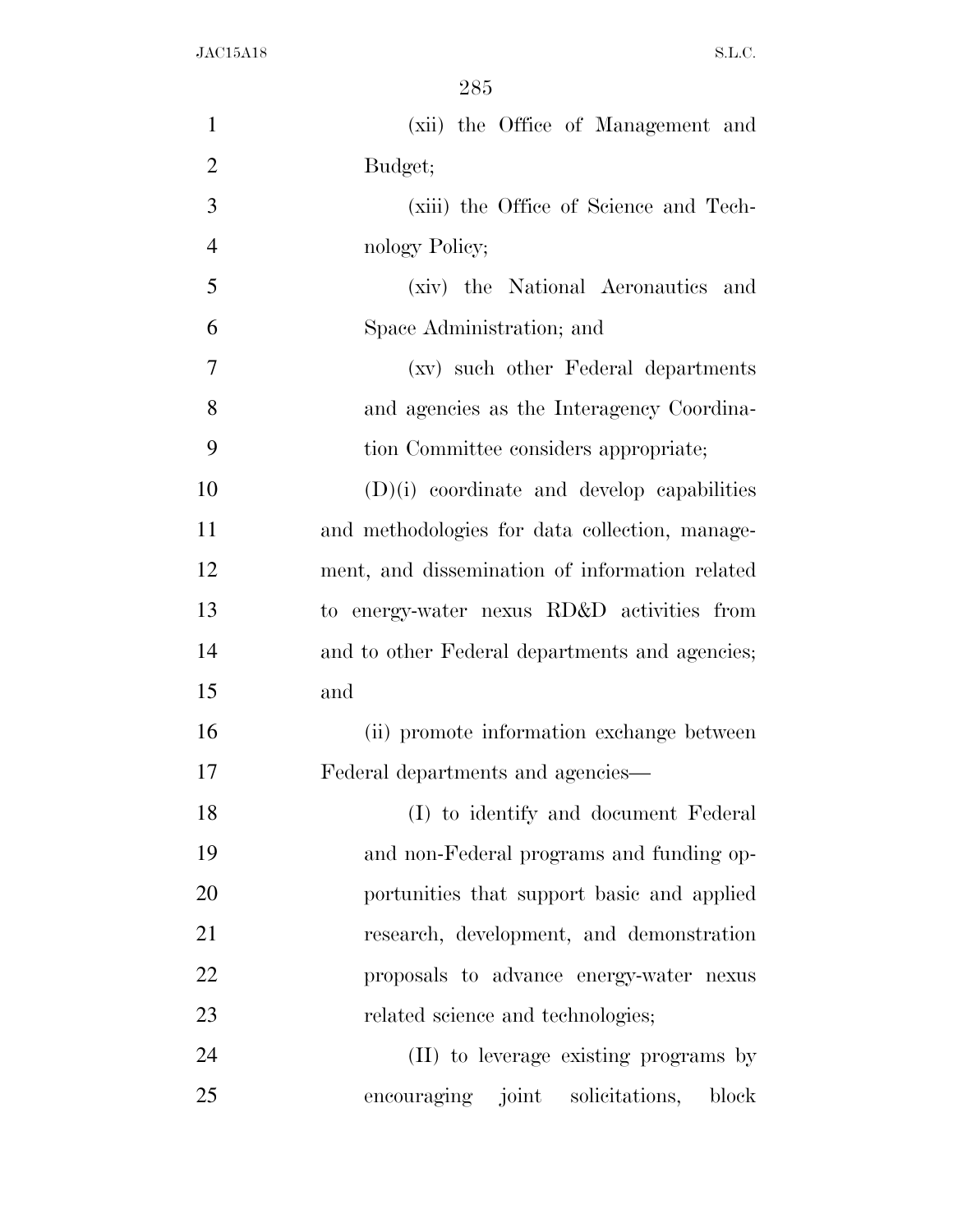| $\mathbf{1}$   | grants, and matching programs with non-               |
|----------------|-------------------------------------------------------|
| $\overline{2}$ | Federal entities; and                                 |
| 3              | (III) to identify opportunities for do-               |
| $\overline{4}$ | mestic and international public-private               |
| 5              | partnerships, innovative financing mecha-             |
| 6              | nisms, information and data exchange; and             |
| 7              | (E) promote the integration of energy-                |
| 8              | water nexus considerations into existing Federal      |
| 9              | water, energy, and other natural resource, in-        |
| 10             | frastructure, and science programs at the na-         |
| 11             | tional and regional levels and with programs          |
| 12             | administered in partnership with non-Federal          |
| 13             | entities.                                             |
| 14             | (4) NO REGULATION.—Nothing in this sub-               |
| 15             | section grants to the Interagency Coordination Com-   |
| 16             | mittee the authority to promulgate regulations or set |
| 17             | standards.                                            |
| 18             | (5) REVIEW; REPORT.—At the end of the 5-              |
| 19             | year period beginning on the date on which the        |
| 20             | Interagency Coordination Committee and NEWS Of-       |
| 21             | fice are established, the NEWS Office shall—          |
| 22             | $(A)$ review the activities, relevance, and ef-       |
| 23             | fectiveness of the Interagency Coordination           |
| 24             | Committee; and                                        |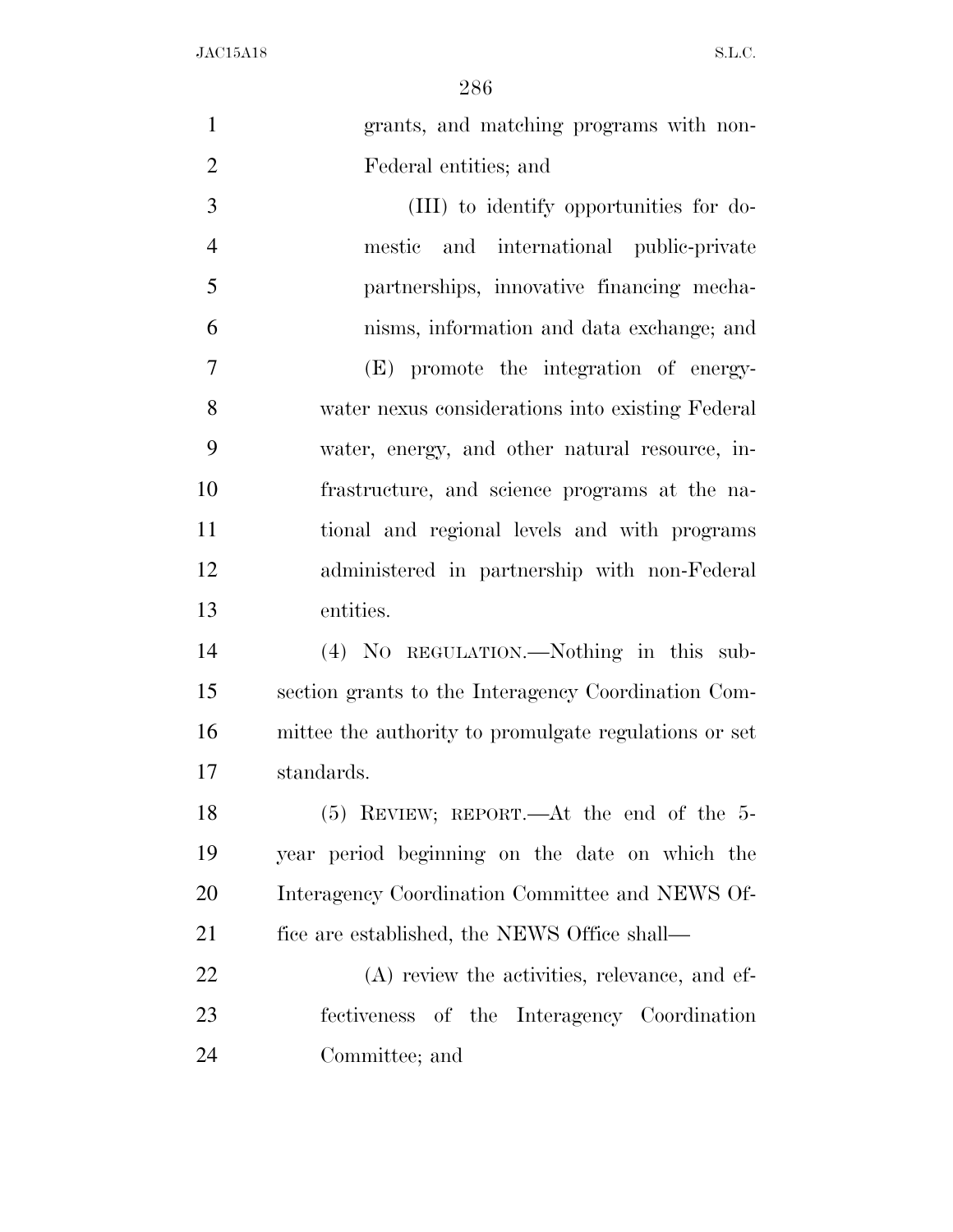| $\mathbf{1}$   | (B) submit to the Committee on Energy                         |
|----------------|---------------------------------------------------------------|
| $\overline{2}$ | and Natural Resources of the Senate and the                   |
| 3              | Committees on Science, Space, and Technology,                 |
| $\overline{4}$ | Energy and Commerce, and Natural Resources                    |
| 5              | of the House of Representatives a report that—                |
| 6              | (i) describes the results of the review                       |
| 7              | conducted under subparagraph $(A)$ ; and                      |
| 8              | (ii)<br>includes a recommendation on                          |
| 9              | the Interagency Coordination<br>whether                       |
| 10             | Committee should continue.                                    |
| 11             | (c) CROSSCUT BUDGET.—Not later than 30 days                   |
| 12             | after the President submits the budget of the United          |
| 13             | States Government under section 1105 of title 31, United      |
| 14             | States Code, the co-chairs of the Interagency Coordination    |
| 15             | Committee (acting through the NEWS Office) shall sub-         |
| 16             | mit to the Committee on Energy and Natural Resources          |
|                | 17 of the Senate and the Committees on Science, Space, and    |
| 18             | Technology, Energy and Commerce, and Natural Re-              |
| 19             | sources of the House of Representatives, an interagency       |
| 20             | budget crosscut report that displays at the program-,         |
| 21             | project-, and activity-level for each of the Federal agencies |
| 22             | that carry out or support (including through grants, con-     |
| 23             | tracts, interagency and intraagency transfers,<br>and         |
| 24             | multiyear and no-year funds) basic and applied RD&D ac-       |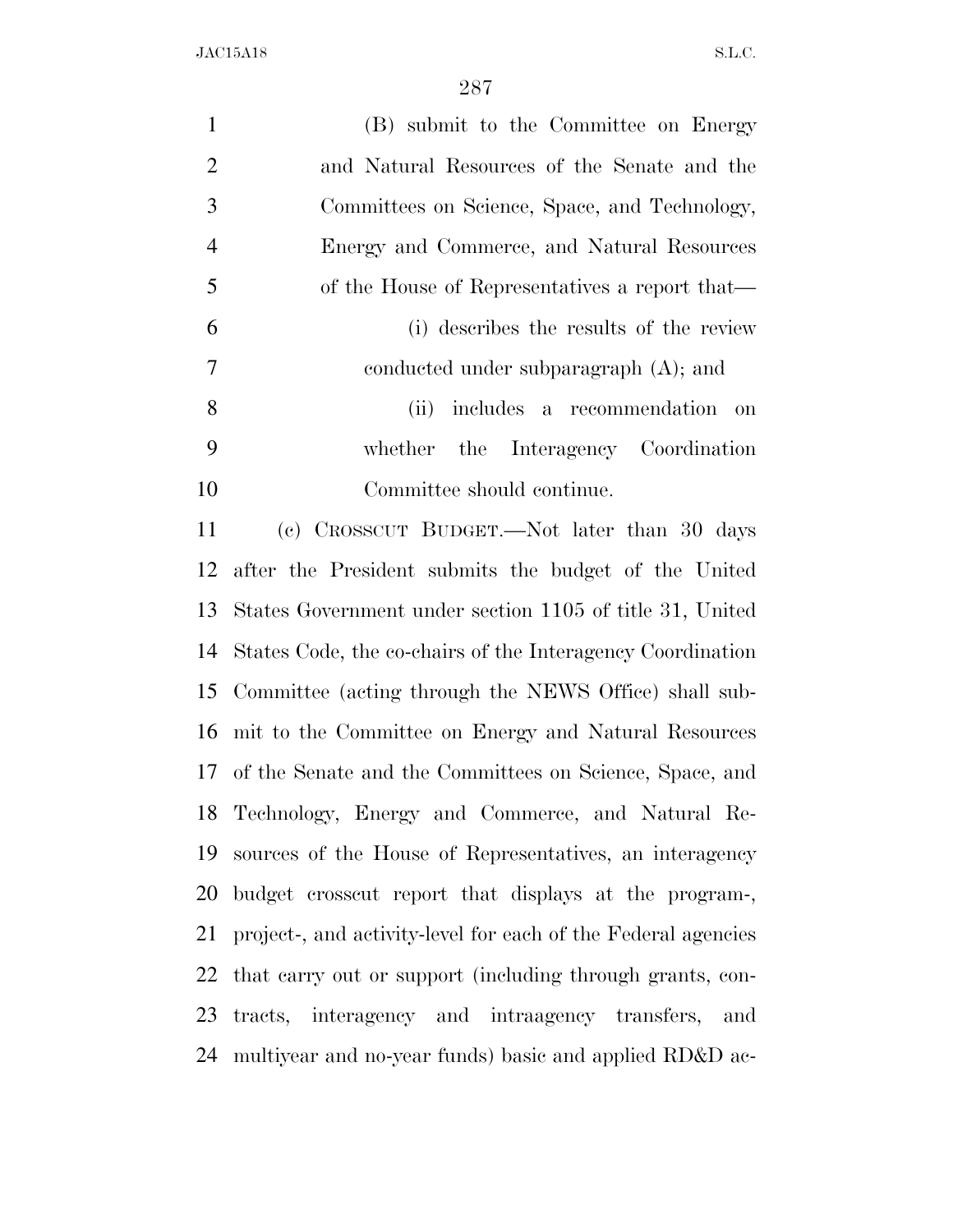| $\mathbf{1}$ | tivities to advance the energy-water nexus related science |
|--------------|------------------------------------------------------------|
| 2            | and technologies—                                          |
| 3            | (1) the budget proposed in the budget request              |
| 4            | of the President for the upcoming fiscal year;             |
| 5            | (2) expenditures and obligations for the prior             |
| 6            | fiscal year; and                                           |
| 7            | (3) estimated expenditures and obligations for             |
| 8            | the current fiscal year.                                   |
| 9            | SEC. 4102. SMART ENERGY AND WATER EFFICIENCY PILOT         |
| 10           | PROGRAM.                                                   |
| 11           | Subtitle A of title IX of the Energy Policy Act of         |
| 12           | $2005$ (42 U.S.C. 16191 et seq.) is amended by adding at   |
|              |                                                            |
| 13           | the end the following:                                     |
| 14           | "SEC. 918. SMART ENERGY AND WATER EFFICIENCY PILOT         |
| 15           | PROGRAM.                                                   |
| 16           | "(a) DEFINITIONS.—In this section:                         |
| 17           | "(1) ELIGIBLE ENTITY.—The term 'eligible en-               |
| 18           | tity' means-                                               |
| 19           | $\lq\lq$ (A) a utility;                                    |
| 20           | $\lq\lq (B)$ a municipality;                               |
| 21           | $\lq\lq$ (C) a water district;                             |
| 22           | "(D) an Indian tribe or Alaska Native vil-                 |
| 23           | lage; and                                                  |
| 24           | $\lq\lq(E)$ any other authority that provides              |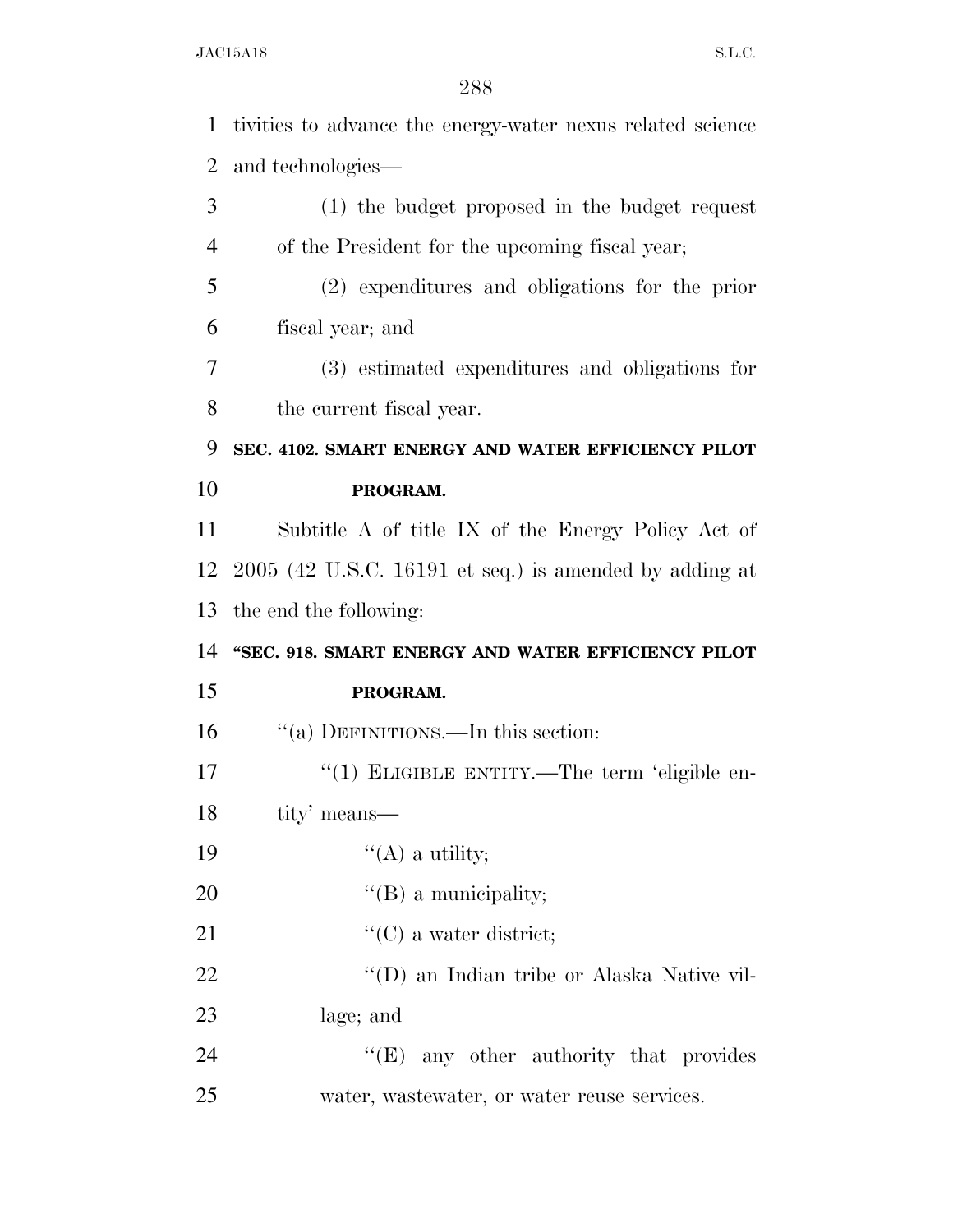1 ''(2) SMART ENERGY AND WATER EFFICIENCY PILOT PROGRAM.—The term 'smart energy and water efficiency pilot program' or 'pilot program' means the pilot program established under sub- section (b). ''(b) SMART ENERGY AND WATER EFFICIENCY PILOT PROGRAM.—

8 "(1) In GENERAL.—The Secretary shall estab- lish and carry out a smart energy and water effi- ciency pilot program in accordance with this section.  $\frac{1}{2}$  PURPOSE.—The purpose of the smart en- ergy and water efficiency pilot program is to award grants to eligible entities to demonstrate unique, ad- vanced, or innovative technology-based solutions that will—

 ''(A) increase the energy efficiency of water, wastewater, and water reuse systems;

18 "(B) improve energy efficiency of water, wastewater, and water reuse systems to help communities across the United States make measurable progress in conserving water, saving energy, and reducing costs;

23  $\cdot$  (C) support the implementation of inno-vative and unique processes and the installation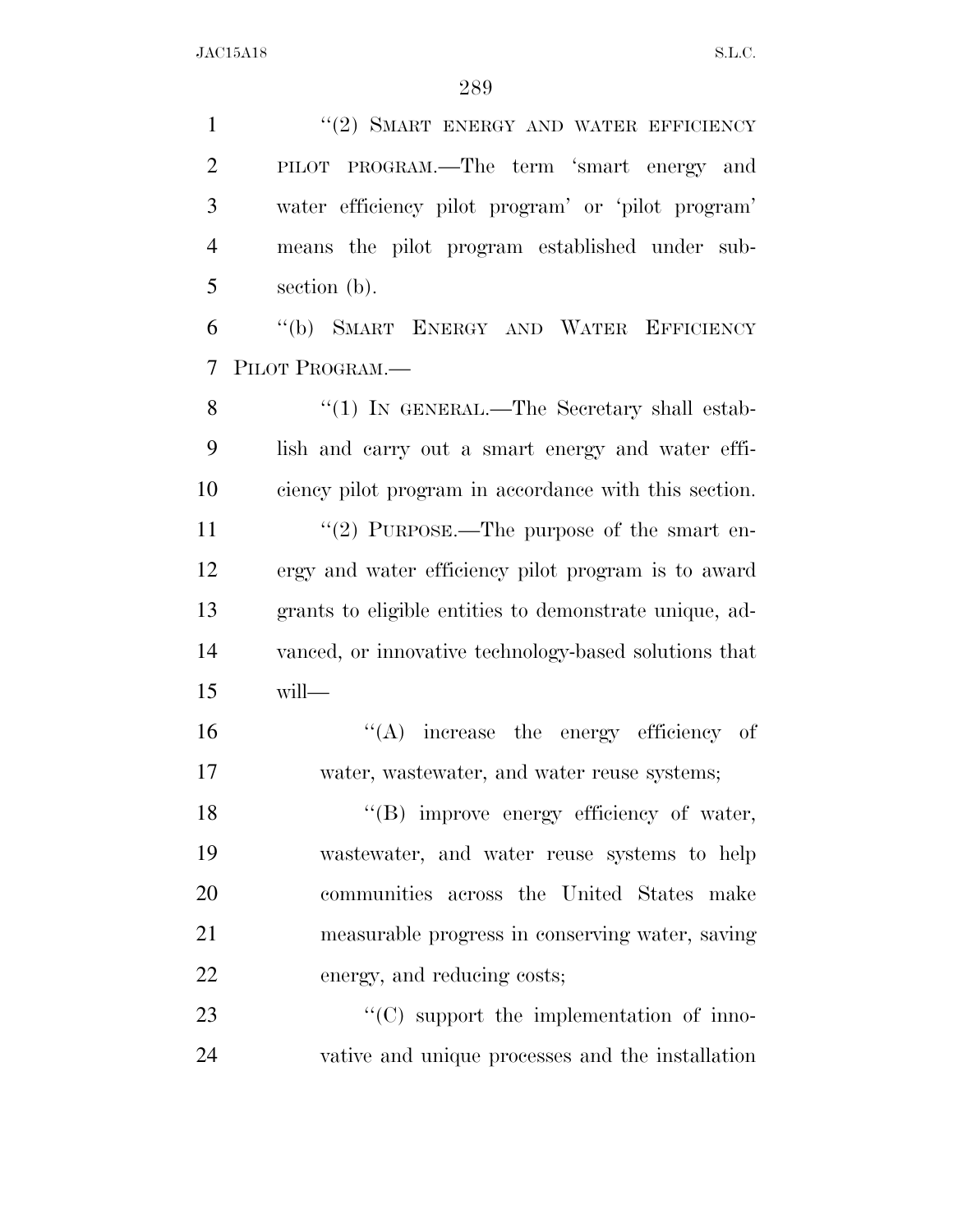| $\mathbf{1}$   | of established advanced automated systems that     |
|----------------|----------------------------------------------------|
| $\overline{2}$ | provide real-time data on energy and water; and    |
| 3              | "(D) improve energy-water conservation             |
| $\overline{4}$ | and quality and predictive maintenance through     |
| 5              | technologies that utilize internet connected       |
| 6              | technologies, including sensors, intelligent gate- |
| 7              | ways, and security embedded in hardware.           |
| 8              | $``(3)$ PROJECT SELECTION.—                        |
| 9              | "(A) IN GENERAL.—The Secretary shall               |
| 10             | make competitive, merit-reviewed grants under      |
| 11             | the pilot program to not less than 3, but not      |
| 12             | more than 5, eligible entities.                    |
| 13             | "(B) SELECTION CRITERIA.—In selecting              |
| 14             | an eligible entity to receive a grant under the    |
| 15             | pilot program, the Secretary shall consider—       |
| 16             | "(i) energy and cost savings;                      |
| 17             | "(ii) the uniqueness, commercial via-              |
| 18             | bility, and reliability of the technology to       |
| 19             | be used;                                           |
| 20             | "(iii) the degree to which the project             |
| 21             | integrates next-generation sensors<br>soft-        |
| 22             | ware, analytics, and management tools;             |
| 23             | "(iv) the anticipated cost-effectiveness           |
| 24             | of the pilot project through measurable en-        |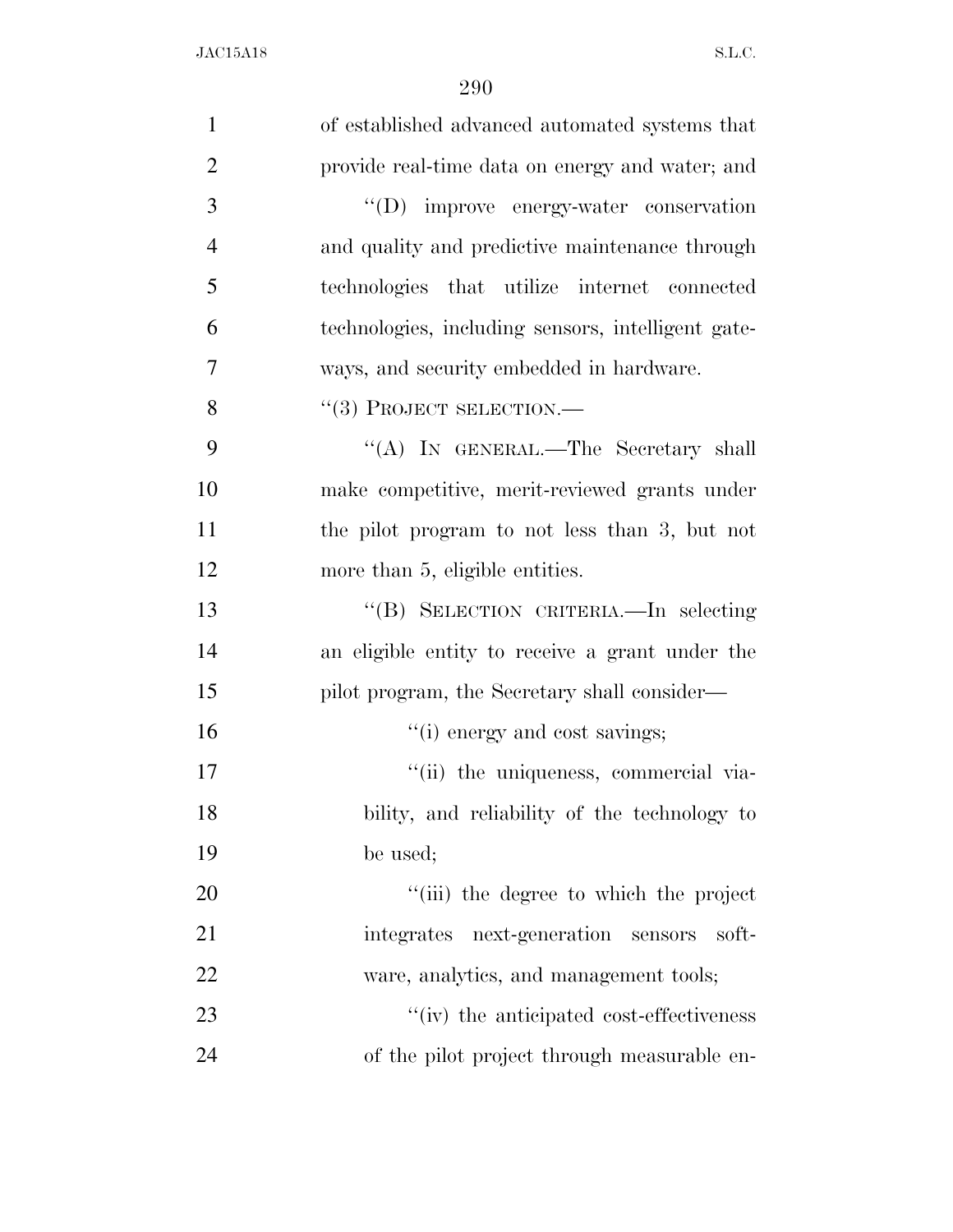| $\mathbf{1}$   | ergy efficiency savings, water savings or   |
|----------------|---------------------------------------------|
| $\overline{2}$ | reuse, and infrastructure costs averted;    |
| 3              | " $(v)$ whether the technology can be       |
| $\overline{4}$ | deployed in a variety of geographic regions |
| 5              | and the degree to which the technology can  |
| 6              | be implemented in a wide range of applica-  |
| $\overline{7}$ | tions ranging in scale from small towns to  |
| 8              | large cities, including tribal communities; |
| 9              | "(vi) whether the technology has been       |
| 10             | successfully deployed elsewhere;            |
| 11             | "(vii) whether the technology was           |
| 12             | sourced from a manufacturer based in the    |
| 13             | United States; and                          |
| 14             | "(viii) whether the project will be         |
| 15             | completed in 5 years or less.               |
| 16             | $``(C)$ APPLICATIONS.—                      |
| 17             | "(i) IN GENERAL.—Subject to clause          |
| 18             | (ii), an eligible entity seeking a grant    |
| 19             | under the pilot program shall submit to     |
| 20             | the Secretary an application at such time,  |
| 21             | in such manner, and containing such infor-  |
| 22             | mation as the Secretary determines to be    |
| 23             | necessary.                                  |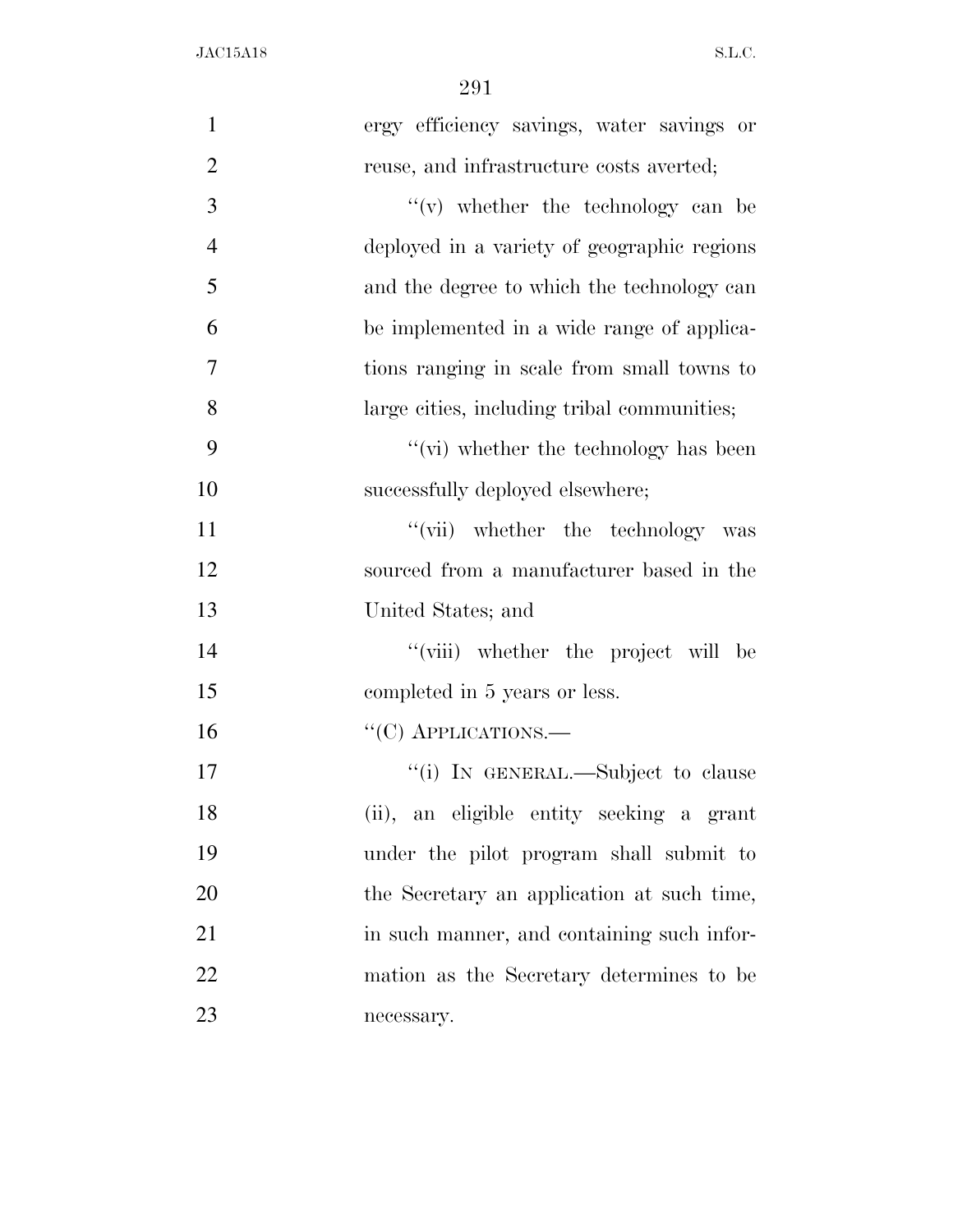| $\mathbf{1}$   | "(ii) CONTENTS.—An application                 |
|----------------|------------------------------------------------|
| $\overline{2}$ | under clause (i) shall, at a minimum, in-      |
| 3              | clude—                                         |
| $\overline{4}$ | $\lq\lq$ a description of the project;         |
| 5              | $\lq\lq$ (II) a description of the tech-       |
| 6              | nology to be used in the project;              |
| $\tau$         | "(III) the anticipated results, in-            |
| 8              | cluding energy and water savings, of           |
| 9              | the project;                                   |
| 10             | $\lq\lq$ (IV) a comprehensive budget for       |
| 11             | the project;                                   |
| 12             | $f'(V)$ the names of the project               |
| 13             | lead organization and any partners;            |
| 14             | "(VI) the number of users to be                |
| 15             | served by the project;                         |
| 16             | $\lq\lq ({\rm VII})$ a description of the ways |
| 17             | in which the proposal would meet per-          |
| 18             | formance measures established by the           |
| 19             | Secretary; and                                 |
| 20             | "(VIII) any other information                  |
| 21             | that the Secretary determines to be            |
| 22             | necessary to complete the review and           |
| 23             | selection of a grant recipient.                |
| 24             | $``(4)$ ADMINISTRATION.—                       |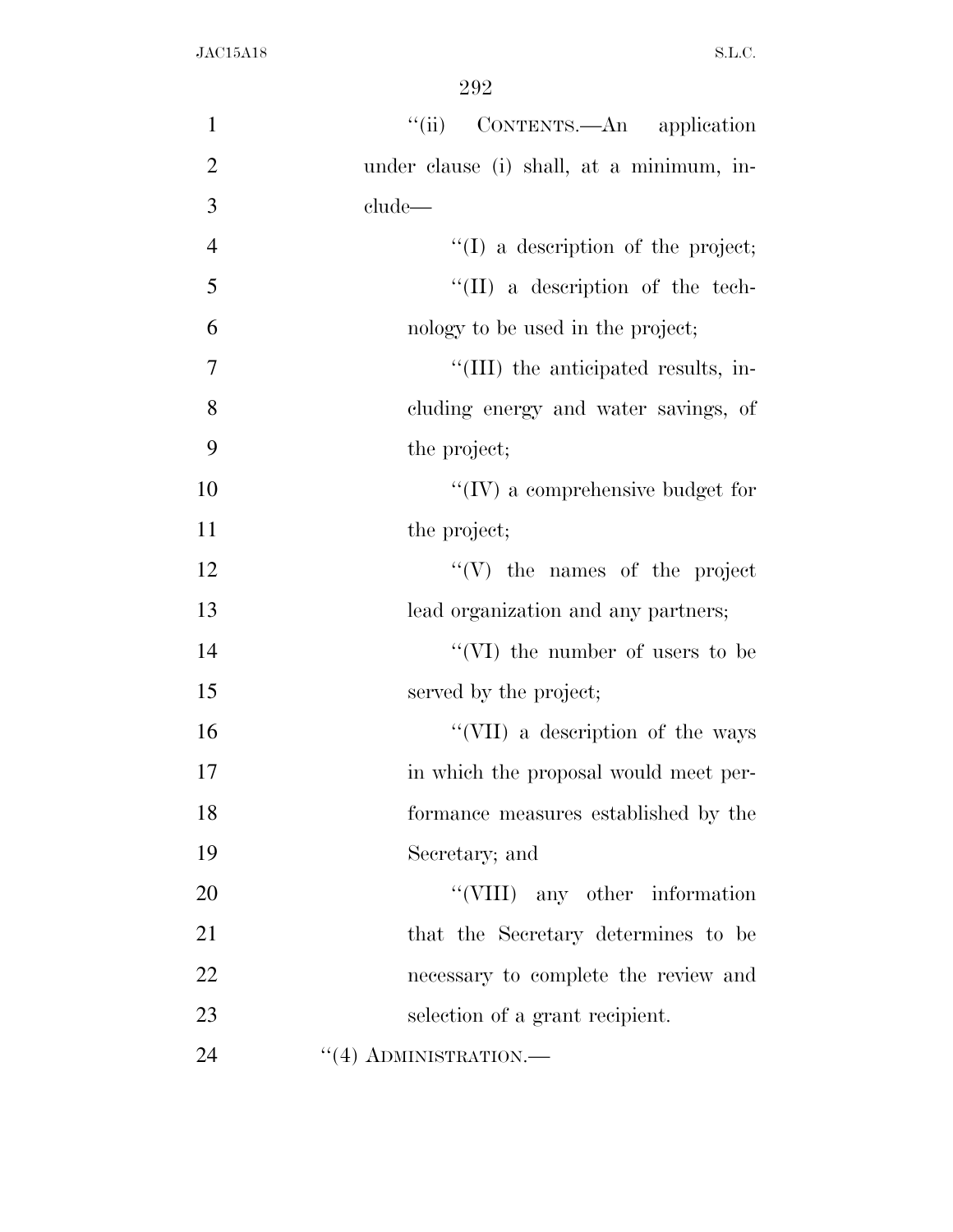| $\mathbf{1}$   | "(A) IN GENERAL.—Not later than $300$                   |
|----------------|---------------------------------------------------------|
| $\overline{2}$ | days after the date of enactment of this section,       |
| 3              | the Secretary shall select grant recipients under       |
| $\overline{4}$ | this section.                                           |
| 5              | "(B) EVALUATIONS.—                                      |
| 6              | ANNUAL EVALUATIONS.—The<br>``(i)                        |
| 7              | Secretary shall annually carry out an eval-             |
| 8              | uation of each project for which a grant is             |
| 9              | provided under this section that meets per-             |
| 10             | formance measures and benchmarks devel-                 |
| 11             | oped by the Secretary, consistent with the              |
| 12             | purposes of this section.                               |
| 13             | REQUIREMENTS.—Consistent<br>``(ii)                      |
| 14             | with the performance measures and bench-                |
| 15             | marks developed under clause (i), in car-               |
| 16             | rying out an evaluation under that clause,              |
| 17             | the Secretary shall —                                   |
| 18             | $\lq\lq$ evaluate the progress and                      |
| 19             | impact of the project; and                              |
| 20             | $\lq\lq$ (II) assesses the degree to                    |
| 21             | which the project is meeting the goals                  |
| 22             | of the pilot program.                                   |
| 23             | "(C) TECHNICAL AND POLICY ASSIST-                       |
| 24             | $\Delta NCE$ . On the request of a grant recipient, the |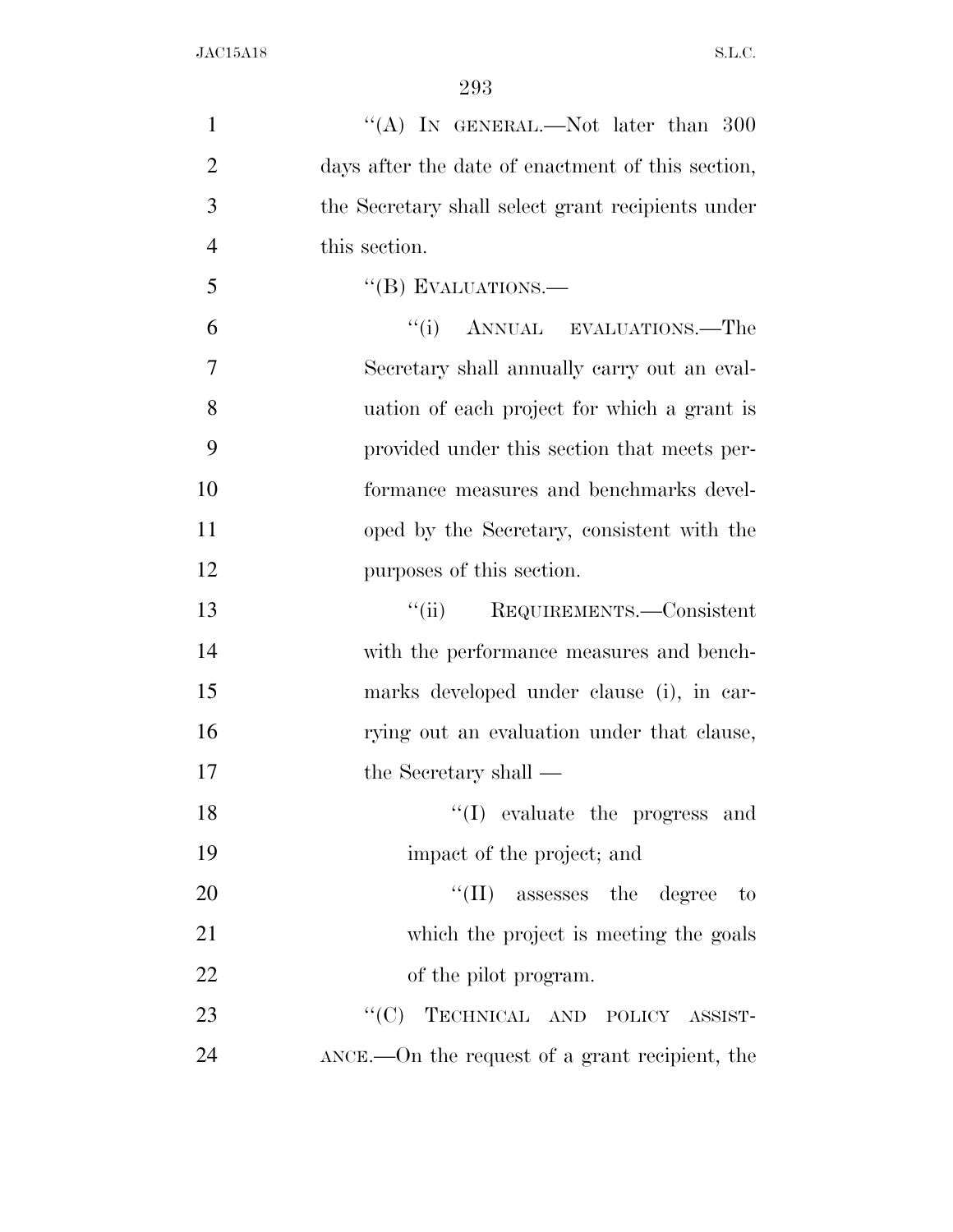| $\mathbf{1}$   | Secretary shall provide technical and policy as-           |
|----------------|------------------------------------------------------------|
| $\overline{2}$ | sistance.                                                  |
| 3              | "(D) BEST PRACTICES.—The Secretary                         |
| $\overline{4}$ | shall make available to the public through the             |
| 5              | Internet and other means the Secretary con-                |
| 6              | siders to be appropriate—                                  |
| $\overline{7}$ | "(i) a copy of each evaluation carried                     |
| 8              | out under subparagraph (B); and                            |
| 9              | "(ii) a description of any best prac-                      |
| 10             | tices identified by the Secretary as a result              |
| 11             | of those evaluations.                                      |
| 12             | "(E) REPORT TO CONGRESS.—The Sec-                          |
| 13             | retary shall submit to Congress a report con-              |
| 14             | taining the results of each evaluation carried             |
| 15             | out under subparagraph (B).                                |
| 16             | "(c) AUTHORIZATION OF APPROPRIATIONS.—There                |
| 17             | is authorized to be appropriated to carry out this section |
|                | 18 \$15,000,000, to remain available until expended.".     |
| 19             | <b>Subtitle C-Innovation</b>                               |
| 20             | SEC. 4201. AMERICA COMPETES PROGRAMS.                      |
| 21             | (a) BASIC RESEARCH.—Section 971(b) of the Energy           |
| 22             | Policy Act of $2005$ (42 U.S.C. 16311(b)) is amended—      |
| 23             | $(1)$ in paragraph $(6)$ , by striking "and" at the        |
| 24             | end;                                                       |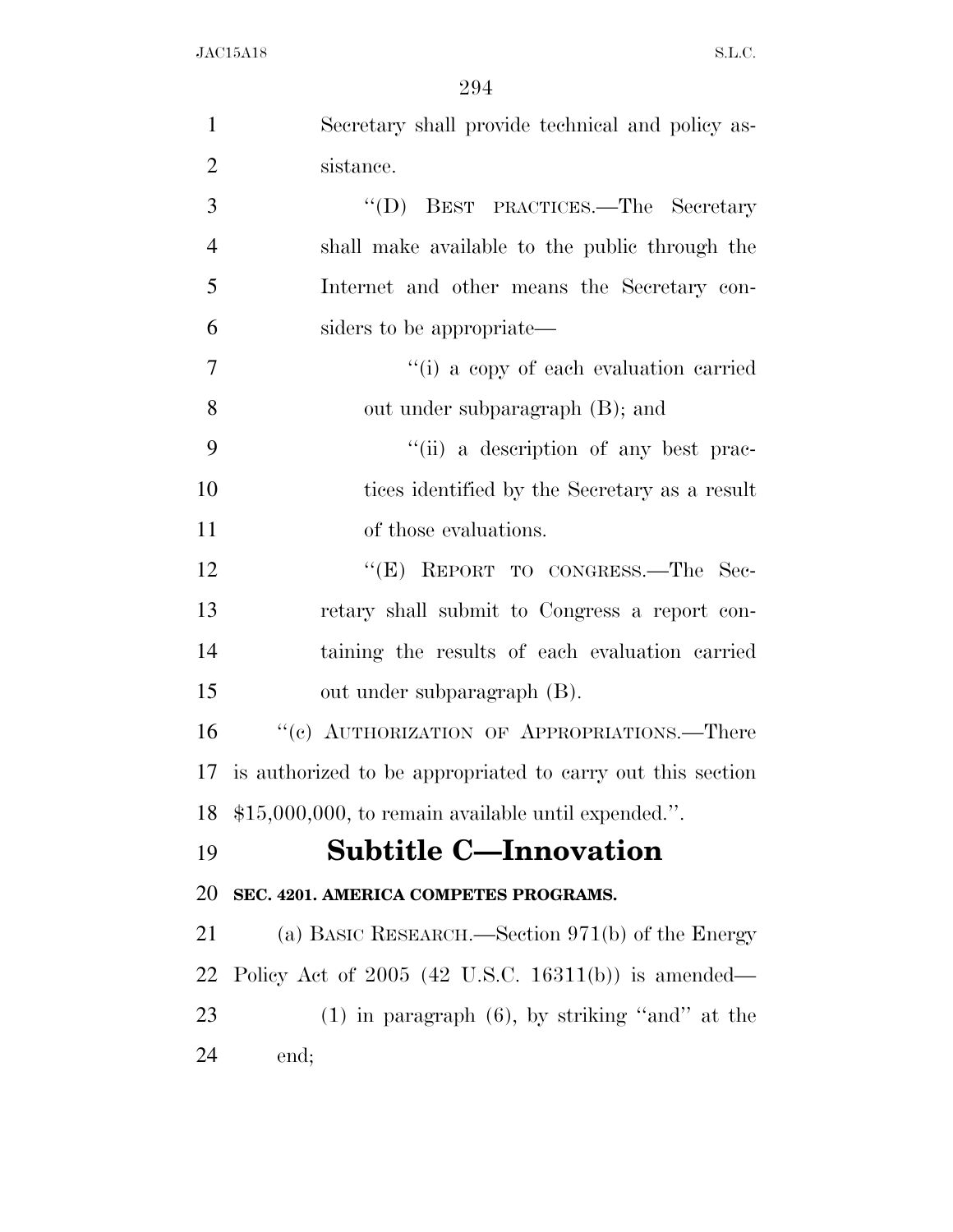| $\mathbf{1}$   | $(2)$ in paragraph $(7)$ , by striking the period at   |
|----------------|--------------------------------------------------------|
| $\overline{2}$ | the end and inserting a semicolon; and                 |
| 3              | (3) by adding at the end the following:                |
| $\overline{4}$ | $(8)$ \$5,271,000,000 for fiscal year 2016;            |
| 5              | "(9) $$5,485,000,000$ for fiscal year 2017;            |
| 6              | $(10)$ \$5,704,000,000 for fiscal year 2018;           |
| 7              | "(11) $$5,932,000,000$ for fiscal year 2019; and       |
| 8              | " $(12)$ \$6,178,000,000 for fiscal year 2020.".       |
| 9              | (b) ADVANCED RESEARCH PROJECTS AGENCY-EN-              |
| 10             | ERGY.—Section 5012 of the America COMPETES Act         |
| 11             | $(42 \text{ U.S.C. } 16538)$ is amended—               |
| 12             | $(1)$ in subsection $(a)(3)$ , by striking "subsection |
| 13             | $(n)(1)$ " and inserting "subsection $(o)(1)$ ";       |
| 14             | $(2)$ in subsection (i), by striking paragraph $(1)$   |
| 15             | and inserting the following:                           |
| 16             | "(1) IN GENERAL.—To the maximum extent                 |
| 17             | practicable, the Director shall ensure that—           |
| 18             | "(A) the activities of ARPA-E are coordi-              |
| 19             | nated with, and do not duplicate the efforts of,       |
| 20             | programs and laboratories within the Depart-           |
| 21             | ment and other relevant research agencies; and         |
| 22             | "(B) ARPA-E does not provide funding                   |
| 23             | for a project unless the prospective grantee           |
| 24             | demonstrates sufficient attempts to secure pri-        |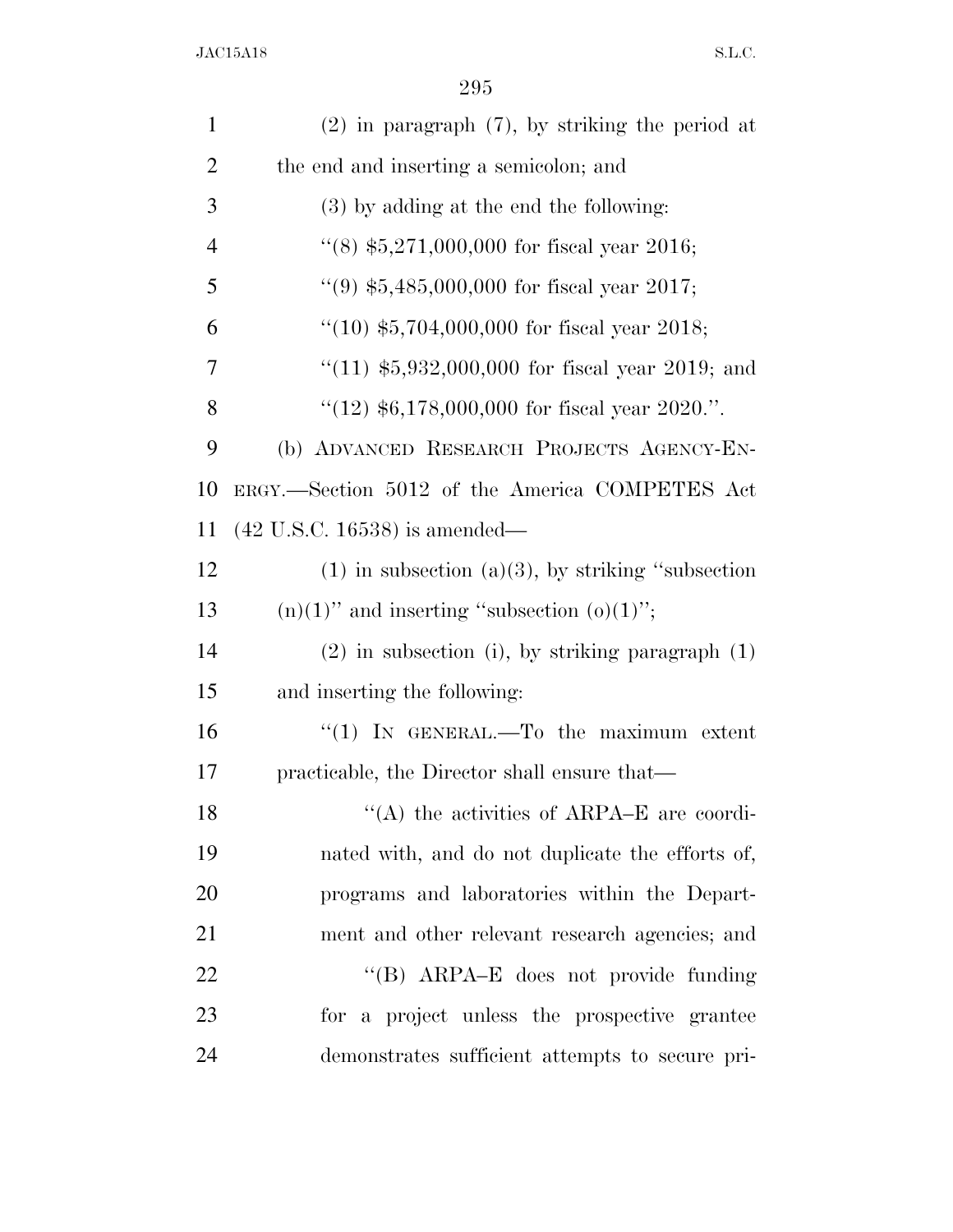| $\mathbf{1}$   | vate financing or indicates that the project is              |
|----------------|--------------------------------------------------------------|
| $\overline{2}$ | not independently commercially viable.";                     |
| 3              | $(3)$ by redesignating subsection $(n)$ as sub-              |
| $\overline{4}$ | section $(o)$ ;                                              |
| 5              | $(4)$ by inserting after subsection $(m)$ the fol-           |
| 6              | lowing:                                                      |
| 7              | "(n) PROTECTION OF INFORMATION.—The following                |
| 8              | types of information collected by the ARPA–E from recipi-    |
| 9              | ents of financial assistance awards shall be considered      |
| 10             | commercial and financial information obtained from a per-    |
| 11             | son and privileged or confidential and not subject to dis-   |
| 12             | closure under section $552(b)(4)$ of title 5, United States  |
| 13             | Code:                                                        |
| 14             | $\lq(1)$ Plans for commercialization of technologies         |
| 15             | developed under the award, including business plans,         |
| 16             | technology-to-market plans, market studies, and cost         |
| 17             | and performance models.                                      |
| 18             | $\cdot\cdot\cdot(2)$ Investments provided to an awardee from |
| 19             | third parties (such as venture capital firms, hedge          |
| <b>20</b>      | funds, and private equity firms), including amounts          |
| 21             | and the percentage of ownership of the awardee pro-          |
| 22             | vided in return for the investments.                         |
| 23             | "(3) Additional financial support that the                   |
| 24             | awardee—                                                     |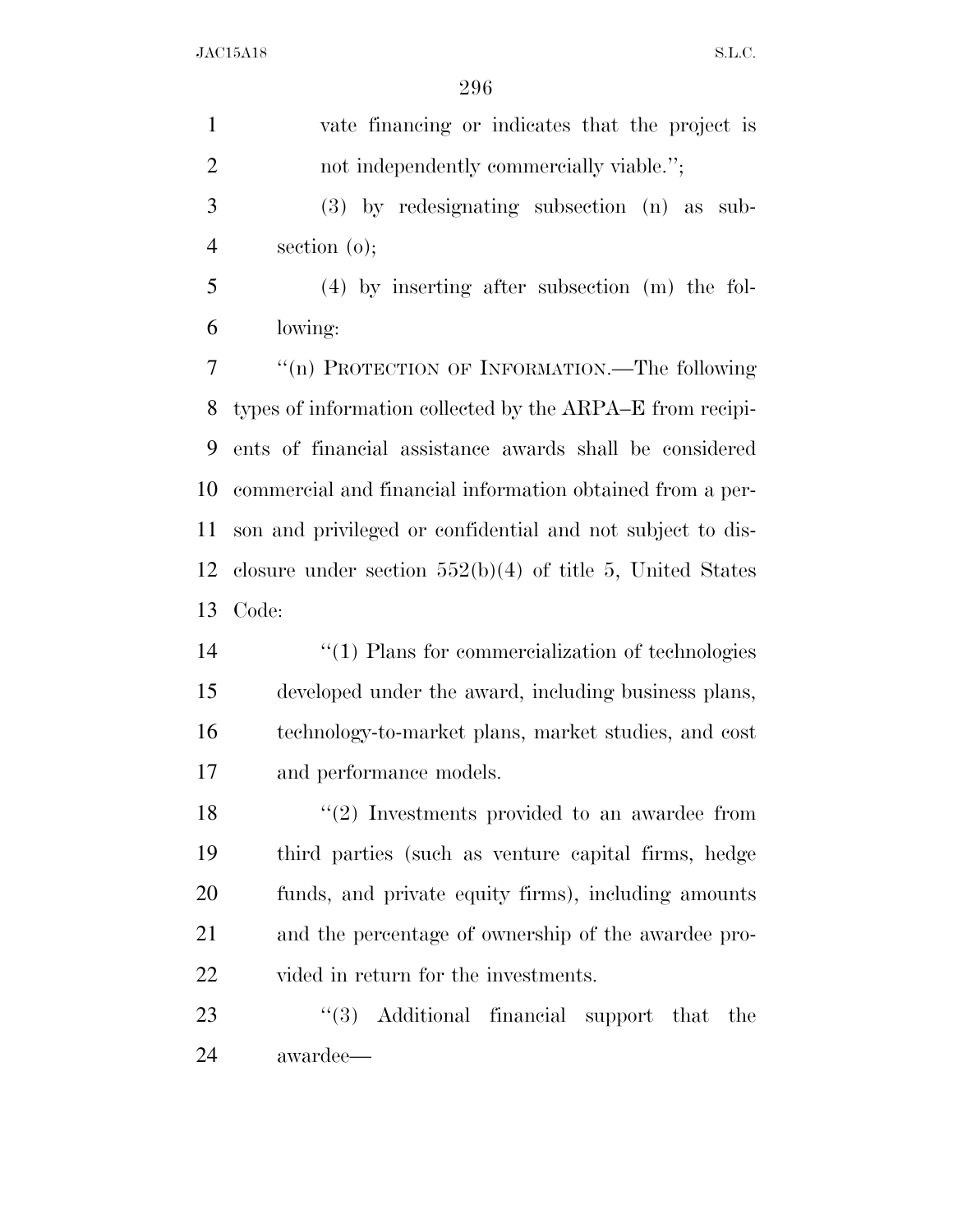| $\mathbf{1}$   | "(A) plans to or has invested into the tech-        |
|----------------|-----------------------------------------------------|
| $\overline{2}$ | nology developed under the award; or                |
| 3              | $\lq\lq$ is seeking from third parties.             |
| $\overline{4}$ | $\lq(4)$ Revenue from the licensing or sale of new  |
| 5              | products or services resulting from research con-   |
| 6              | ducted under the award."; and                       |
| 7              | $(5)$ in subsection $(0)$ (as redesignated by para- |
| 8              | $graph(3)$ —                                        |
| 9              | (A) in paragraph $(2)$ —                            |
| 10             | (i) in the matter preceding subpara-                |
| 11             | graph $(A)$ , by striking "paragraphs $(4)$         |
| 12             | and $(5)$ " and inserting "paragraph $(4)$ ";       |
| 13             | (ii) in subparagraph $(D)$ , by striking            |
| 14             | "and" at the end;                                   |
| 15             | (iii) in subparagraph $(E)$ , by striking           |
| 16             | the period at the end and inserting a semi-         |
| 17             | colon; and                                          |
| 18             | (iv) by adding at the end the fol-                  |
| 19             | lowing:                                             |
| 20             | "(F) $$291,200,000$ for fiscal year 2016;           |
| 21             | "(G) $$303,600,000$ for fiscal year 2017;           |
| 22             | "(H) $$314,700,000$ for fiscal year 2018;           |
| 23             | "(I) $$327,300,000$ for fiscal year 2019;           |
| 24             | and                                                 |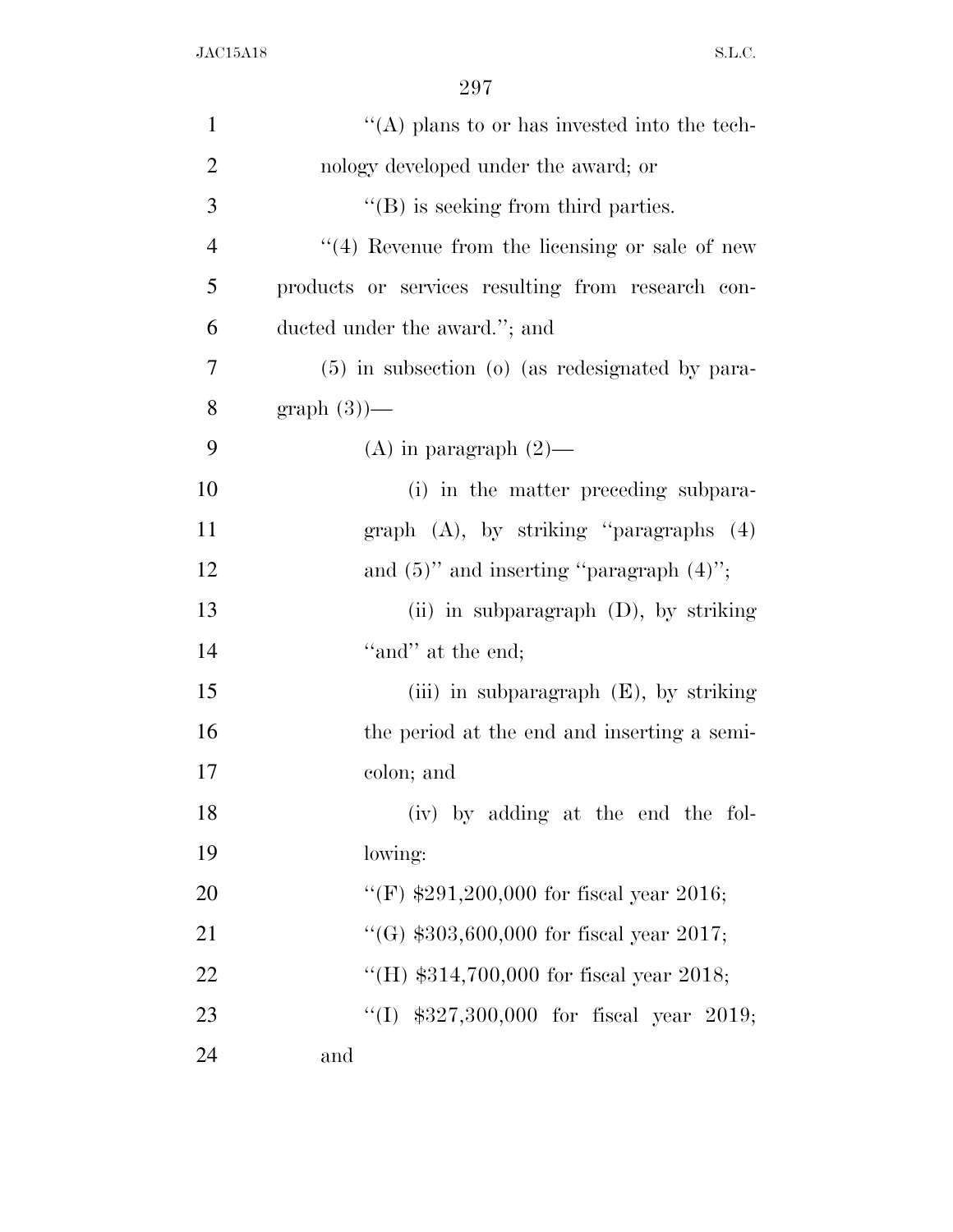| $\mathbf{1}$   | "(J) $$340,600,000$ for fiscal year 2020.";                 |
|----------------|-------------------------------------------------------------|
| $\overline{2}$ | and                                                         |
| 3              | $(B)$ in paragraph $(4)(B)$ , by striking                   |
| $\overline{4}$ | "(e)(2)(D)" and inserting "(e)(2)(C)".                      |
| 5              | SEC. 4202. INCLUSION OF EARLY STAGE TECHNOLOGY              |
| 6              | DEMONSTRATION IN<br><b>AUTHORIZED</b><br>TECH-              |
| 7              | <b>NOLOGY TRANSFER ACTIVITIES.</b>                          |
| 8              | Section 1001 of the Energy Policy Act of 2005 (42)          |
| 9              | U.S.C. $16391$ ) is amended—                                |
| 10             | $(1)$ by redesignating subsection $(g)$ as sub-             |
| 11             | section (h); and                                            |
| 12             | $(2)$ by inserting after subsection (f) the fol-            |
| 13             | lowing:                                                     |
| 14             | "(g) EARLY STAGE TECHNOLOGY DEMONSTRA-                      |
| 15             | TION.—The Secretary shall permit the directors of the Na-   |
| 16             | tional Laboratories to use funds authorized to support      |
|                | 17 technology transfer within the Department to carry out   |
| 18             | early stage and precommercial technology demonstration      |
| 19             | activities to remove technology barriers that limit private |
| 20             | sector interest and demonstrate potential commercial ap-    |
| 21             | plications of any research and technologies arising from    |
| 22             | National Laboratory activities.".                           |
| 23             | SEC. 4203. SUPPORTING ACCESS OF SMALL BUSINESS CON-         |
| 24             | CERNS TO NATIONAL LABORATORIES.                             |
| 25             | (a) DEFINITIONS.—In this section:                           |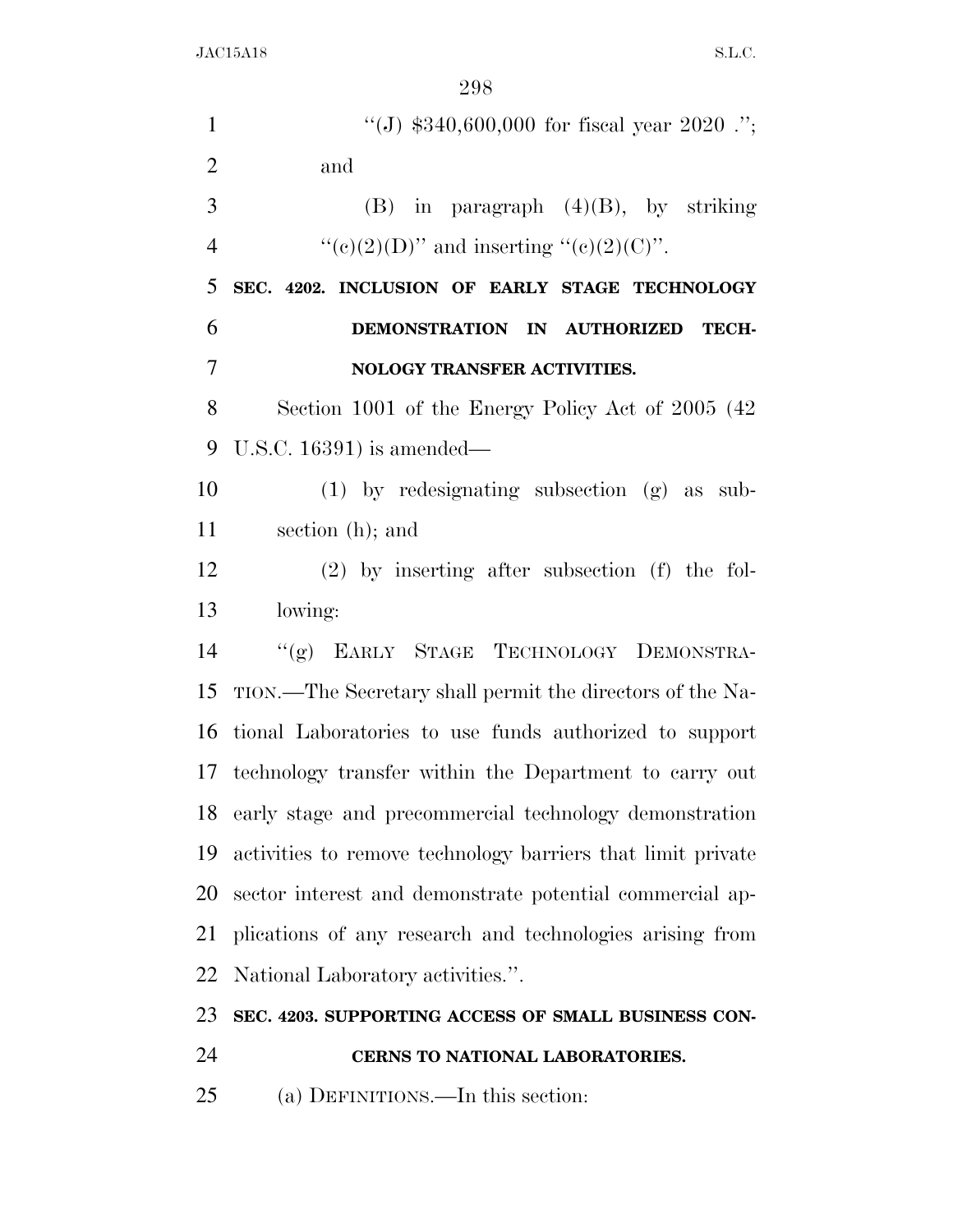(1) NATIONAL LABORATORY.—The term ''Na- tional Laboratory'' has the meaning given the term in section 2 of the Energy Policy Act of 2005 (42 U.S.C. 15801).

 (2) SMALL BUSINESS CONCERN.—The term ''small business concern'' has the same meaning as in section 3 of the Small Business Act (15 U.S.C. 632).

 (b) ACTIONS FOR INCREASED ACCESS AT NATIONAL LABORATORIES FOR SMALL BUSINESS CONCERNS.—To promote the technology transfer of innovative energy tech- nologies and enhance the competitiveness of the United States, the Secretary shall take such actions as are appro- priate to facilitate access to the National Laboratories for small business concerns.

 (c) INFORMATION ON THE DOE WEBSITE RELATING TO NATIONAL LABORATORY PROGRAMS AVAILABLE TO SMALL BUSINESS CONCERNS.—

 (1) IN GENERAL.—Not later than 180 days after the date of enactment of this Act, the Sec-21 retary, in coordination with the Directors of the Na-tional Laboratories, shall—

 (A) publish in a consolidated manner on the website of the Department information re-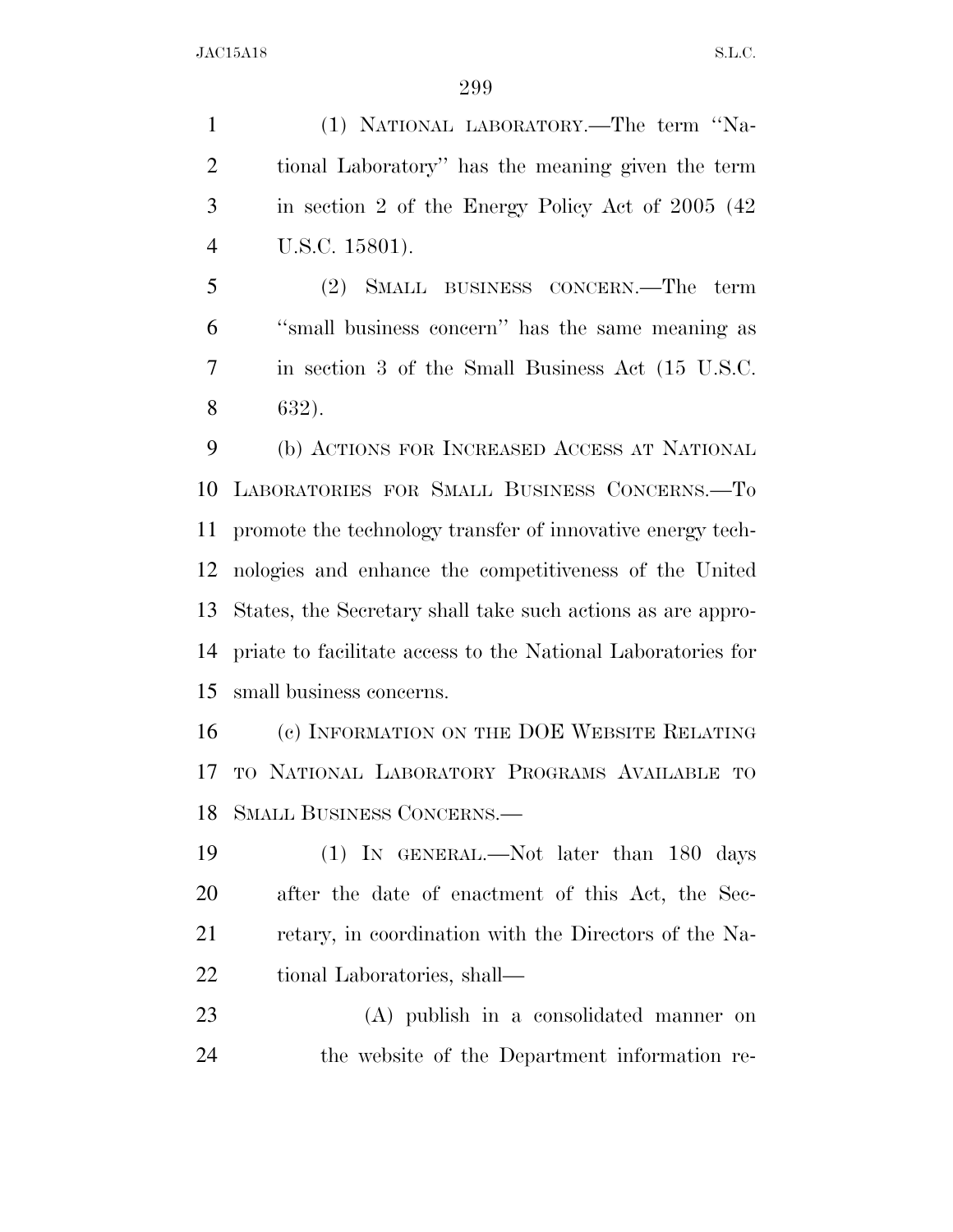| $\mathbf{1}$   | lating to National Laboratory programs that       |
|----------------|---------------------------------------------------|
| $\overline{2}$ | are available to small business concerns;         |
| 3              | (B) provide for the information published         |
| $\overline{4}$ | under subparagraph $(A)$ to be kept up-to-date;   |
| 5              | and                                               |
| 6              | (C) include in the information published          |
| $\overline{7}$ | under subparagraph (A), information on each       |
| 8              | available program under which small business      |
| 9              | concerns are eligible to enter into agreements to |
| 10             | work with the National Laboratories.              |
| 11             | (2) COMPONENTS.—The information published         |
| 12             | on the Department website under paragraph (1)     |
| 13             | shall include-                                    |
| 14             | $(A)$ a brief description of each agreement       |
| 15             | available to small business concerns to work      |
| 16             | with National Laboratories;                       |
| 17             | (B) a step-by-step guide for completing           |
| 18             | agreements to work with National Laboratories;    |
| 19             | (C) best practices for working with Na-           |
| 20             | tional Laboratories;                              |
| 21             | individual National<br>(D)<br>Laboratory          |
| 22             | websites that provide information specific to     |
| 23             | technology transfer and working with small        |
| 24             | business concerns;                                |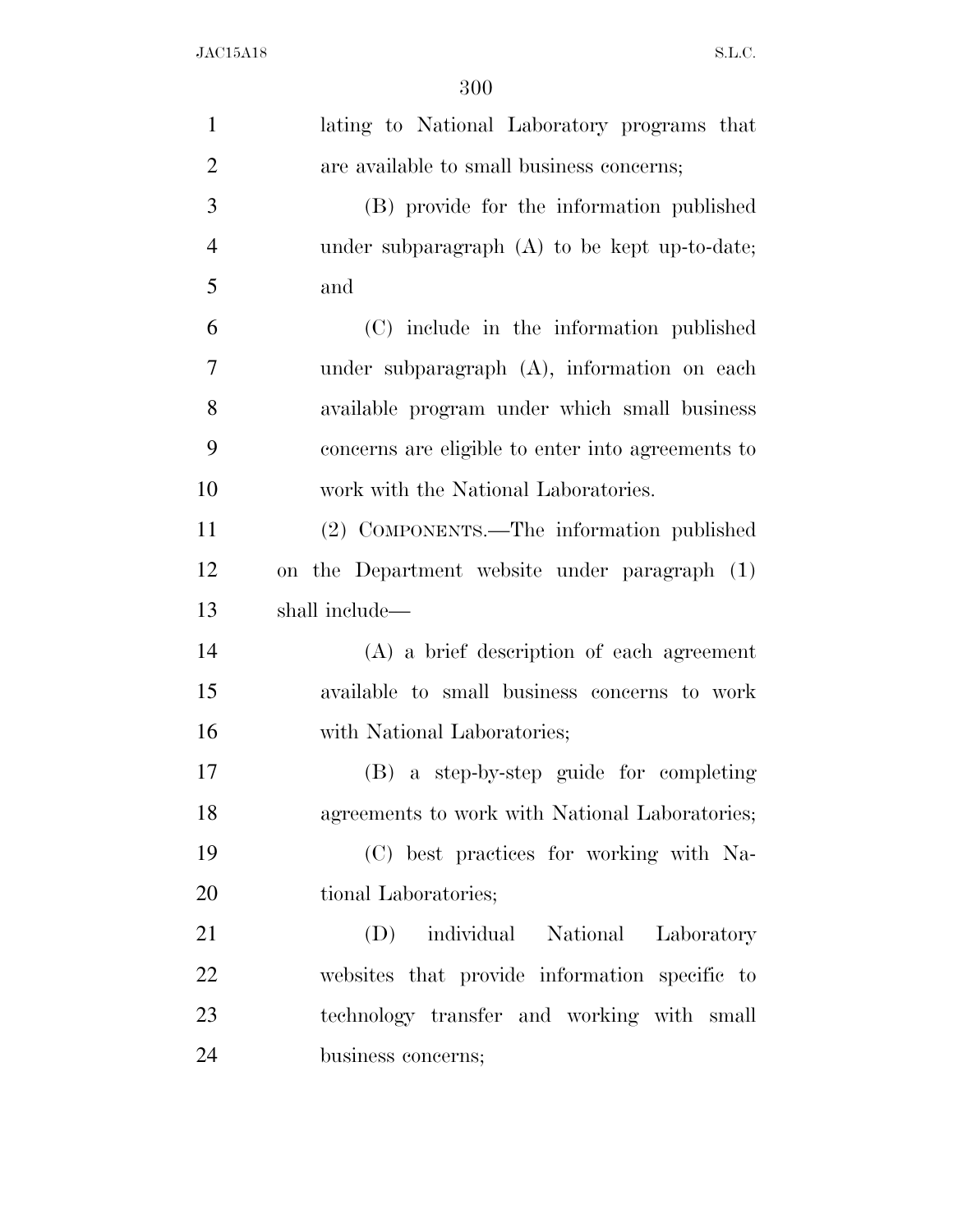| $\mathbf{1}$   | (E) links to funding opportunity announce-                   |
|----------------|--------------------------------------------------------------|
| $\overline{2}$ | ments, nonfinancial resources, and other pro-                |
| 3              | grams available to small business concerns; and              |
| $\overline{4}$ | (F) any other information that the Sec-                      |
| 5              | retary determines to be appropriate.                         |
| 6              | (3) ACCESSIBILITY.—The information published                 |
| 7              | on the Department website under paragraph (1)                |
| 8              | shall be—                                                    |
| 9              | (A) readily accessible and easily found on                   |
| 10             | the Internet by the public and members and                   |
| 11             | committees of Congress; and                                  |
| 12             | (B) presented in a searchable, machine-                      |
| 13             | readable format.                                             |
| 14             | (4) GUIDANCE.—The Secretary shall issue De-                  |
| 15             | partmental guidance to ensure that the information           |
| 16             | published on the Department website under para-              |
| 17             | graph (1) is provided in a manner that presents a            |
| 18             | coherent picture of all National Laboratory pro-             |
| 19             | grams that are relevant to small business concerns.          |
| 20             | <b>Subtitle D-Grid Reliability</b>                           |
| 21             | SEC. 4301. BULK-POWER SYSTEM RELIABILITY IMPACT              |
| 22             | STATEMENT.                                                   |
| 23             | (a) RELIABILITY REPORTS.—Section $215(g)$ of the             |
| 24             | Federal Power Act $(16 \text{ U.S.C. } 824o(g))$ is amended— |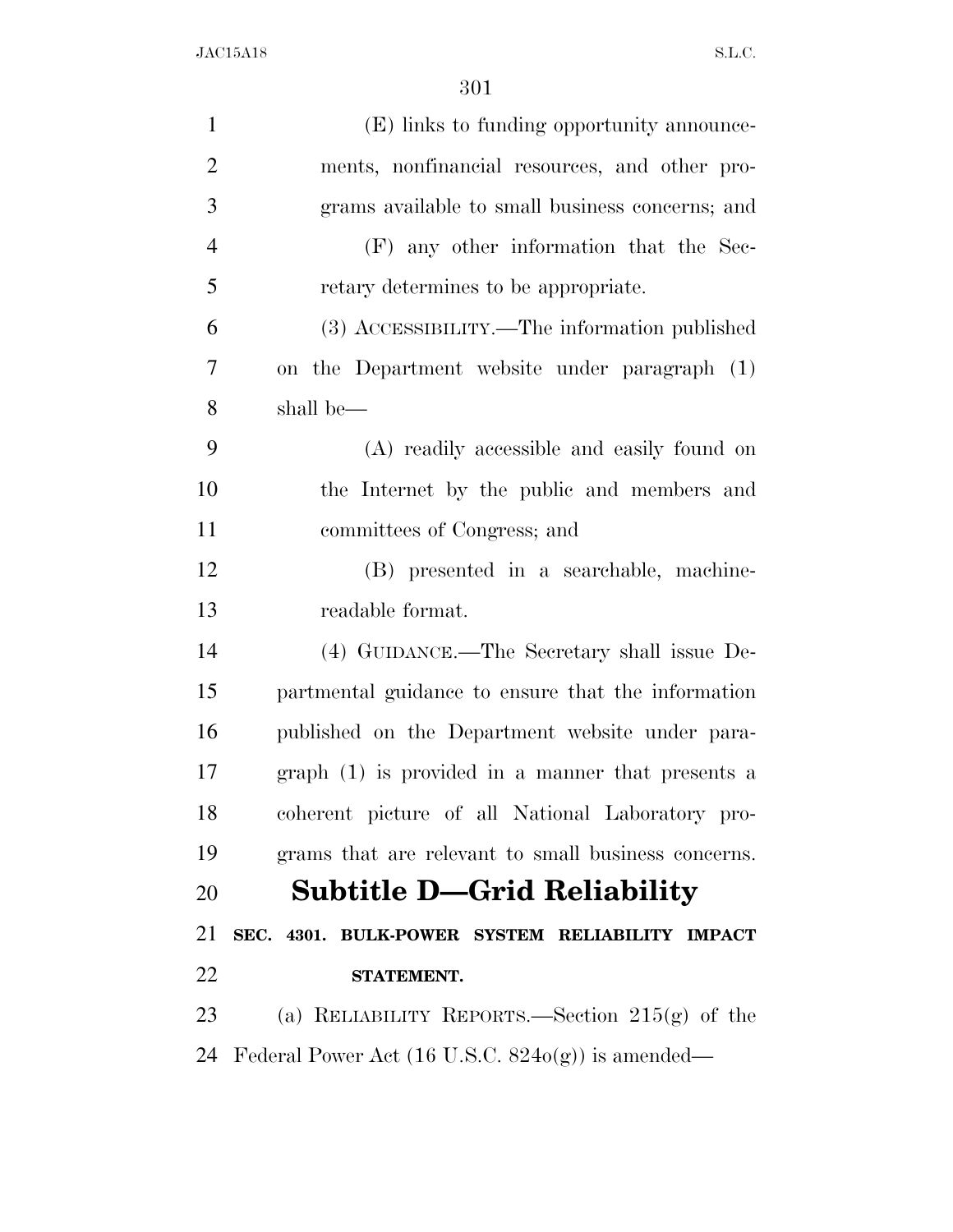| $\mathbf{1}$   | $(1)$ by striking "The ERO" and inserting the         |
|----------------|-------------------------------------------------------|
| $\overline{2}$ | following:                                            |
| 3              | "(1) IN GENERAL.—The ERO"; and                        |
| $\overline{4}$ | $(2)$ by adding at the end the following:             |
| 5              | "(2) REGIONAL ENTITIES.—Not later than $180\,$        |
| 6              | days after the date of enactment of this paragraph    |
| 7              | and not less than every 3 years thereafter, each re-  |
| 8              | gional entity shall submit to the appropriate commit- |
| 9              | tees of Congress and the Commission a report that     |
| 10             | describes, as of the date of the report—              |
| 11             | $\lq\lq$ the state of and prospects for the re-       |
| 12             | liability of electricity within the geographic area   |
| 13             | covered by the regional entity; and                   |
| 14             | $\lq$ (B) the most significant risks to the reli-     |
| 15             | ability of the bulk-power system that might           |
| 16             | arise or need to be monitored within the geo-         |
| 17             | graphic area covered by the regional entity, in-      |
| 18             | cluding risks from proposed or final Federal          |
| 19             | regulations.".                                        |
| 20             | (b) RELIABILITY IMPACT STATEMENT.—Section 215         |
| 21             | of the Federal Power Act (16 U.S.C. 824o) is amended  |
| 22             | by adding at the end the following:                   |
| 23             | "(1) RELIABILITY IMPACT STATEMENT.-                   |
| 24             | "(1) SOLICITATION BY COMMISSION.—Not later            |
| 25             | than 15 days after the date on which the head of a    |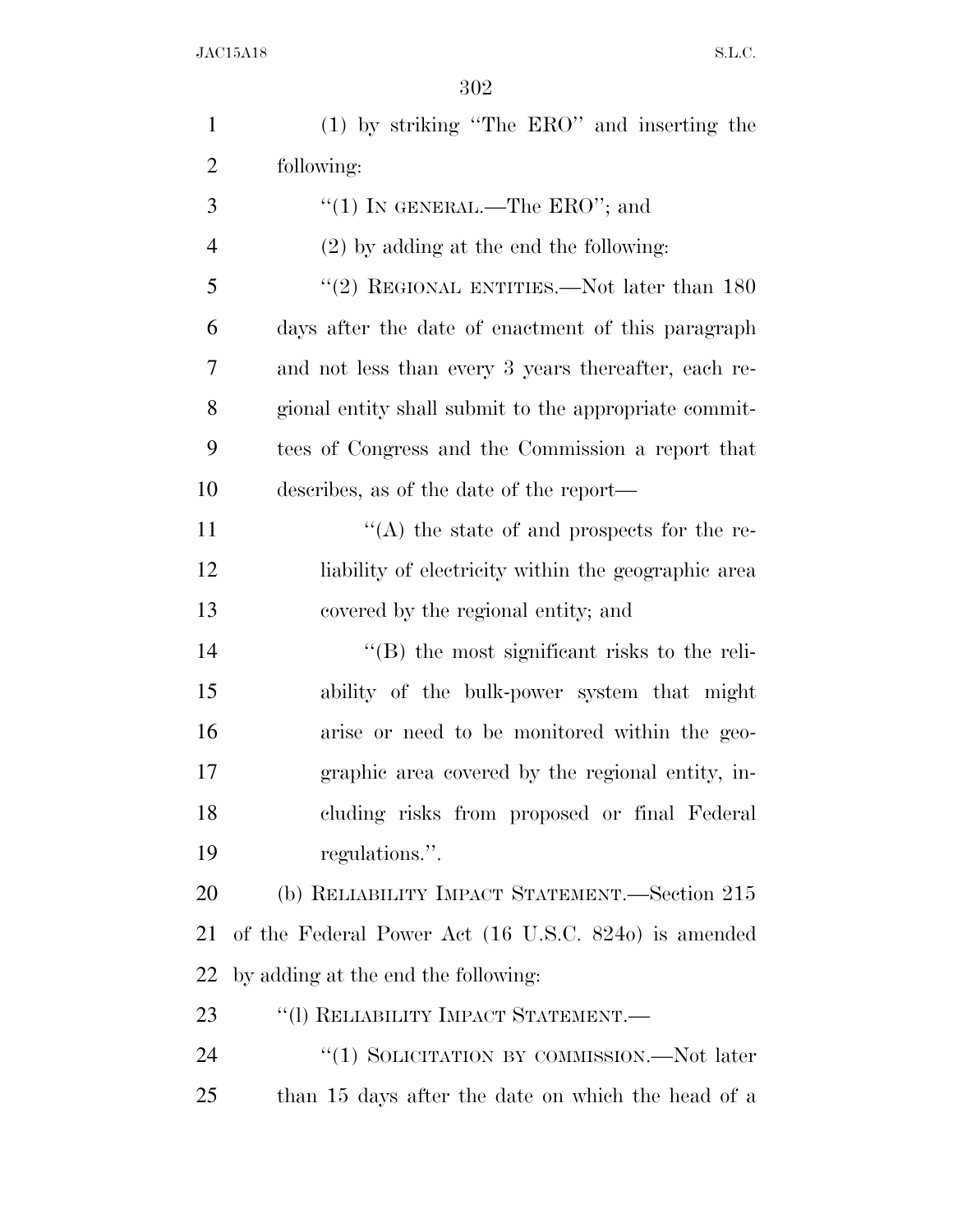Federal agency proposes a major rule (as defined in section 804 of title 5, United States Code) that may significantly affect the reliable operation of the bulk- power system, the Commission shall solicit from any applicable regional entity affected by the proposed rule a reliability impact statement with respect to the proposed rule.

8 "(2) VOLUNTARY SUBMISSION BY REGIONAL ENTITY.—A regional entity may prepare, on the ini- tiative of the regional entity, a reliability impact statement for any proposed major Federal rule that the regional entity determines would significantly af- fect the reliable operation of the bulk-power system within the area covered by the regional entity.

 ''(3) MULTIJURISDICTIONAL COORDINATION.— If a proposed rule subject to a reliability impact statement under paragraph (1) or (2) affects an area broader than the area covered by a single re- gional entity, the ERO shall convene a committee of the affected regional entities to produce a single reli- ability impact statement that demonstrates for each affected area the reliability impact of the proposed rule.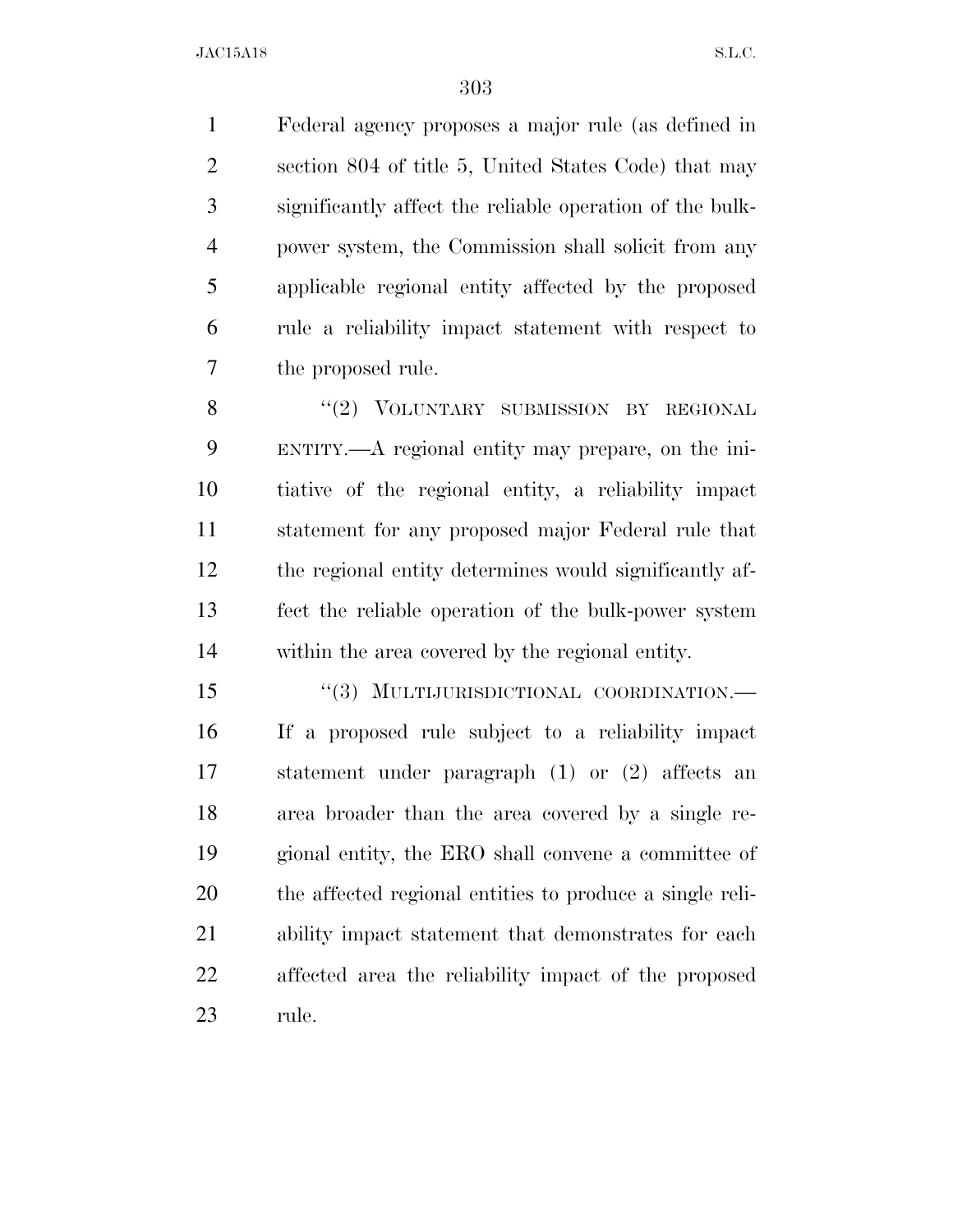| $\mathbf{1}$   | $\lq(4)$ REQUIREMENTS.—A reliability impact               |
|----------------|-----------------------------------------------------------|
| $\overline{2}$ | statement under paragraph $(1)$ or $(2)$ shall include    |
| 3              | a detailed statement on—                                  |
| $\overline{4}$ | $\lq\lq$ the impact of the proposed rule on               |
| 5              | the reliable operation of the bulk-power system;          |
| 6              | $\lq\lq$ (B) any adverse effects on the reliable op-      |
| $\tau$         | eration of the bulk-power system if the pro-              |
| 8              | posed rule was implemented; and                           |
| 9              | "(C) alternatives to cure the identified ad-              |
| 10             | verse reliability impacts, including, at the dis-         |
| 11             | cretion of the regional entity, a no-action alter-        |
| 12             | native.                                                   |
| 13             | "(5) SUBMISSION TO COMMISSION.—On comple-                 |
| 14             | tion of a reliability impact statement under para-        |
| 15             | graph $(1)$ or $(2)$ , the regional entity or a committee |
| 16             | of affected regional entities convened under para-        |
| 17             | graph (3) shall submit to the Commission the reli-        |
| 18             | ability impact statement.                                 |
| 19             | (6)<br>TRANSMITTAL TO HEAD OF<br>FEDERAL                  |
| 20             | AGENCY.—On receipt of a reliability impact state-         |
| 21             | ment submitted to the Commission under paragraph          |
| 22             | (5), the Commission shall transmit to the head of         |
| 23             | the applicable Federal agency the reliability impact      |
| 24             | statement prepared under this subsection for inclu-       |
| 25             | sion in the public record.                                |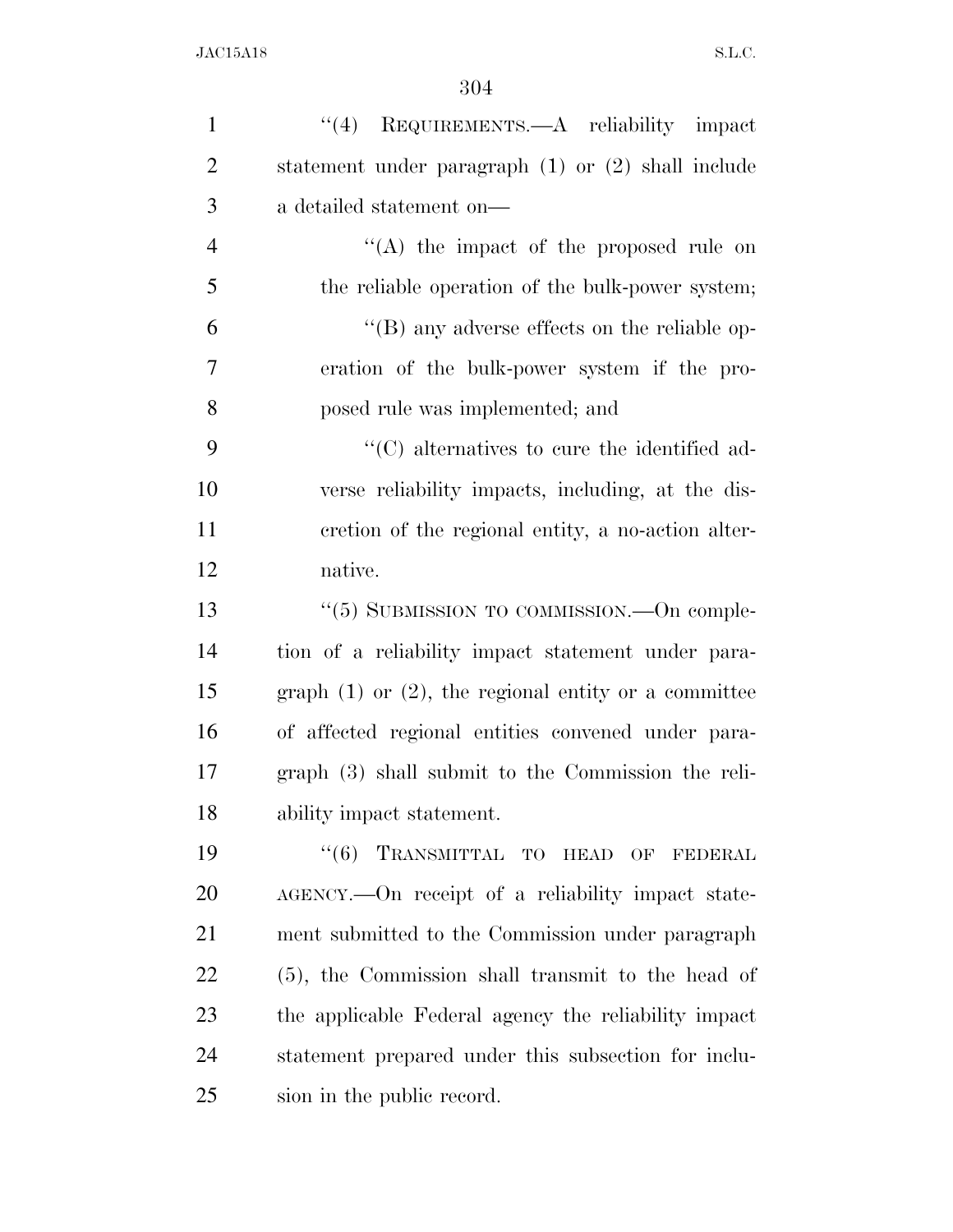| $\mathbf{1}$   | "(7) INCLUSION OF DETAILED RESPONSE IN                   |
|----------------|----------------------------------------------------------|
| $\overline{2}$ | FINAL RULE.—With respect to a final major rule           |
| 3              | subject to a reliability impact statement prepared       |
| $\overline{4}$ | under paragraph $(1)$ or $(2)$ , the head of the Federal |
| 5              | agency shall—                                            |
| 6              | $\lq\lq$ consider the reliability impact state-          |
| 7              | ment;                                                    |
| 8              | $\lq\lq (B)$ give due weight to the technical ex-        |
| 9              | pertise of the regional entity with respect to           |
| 10             | matters that are the subject of the reliability          |
| 11             | impact statement; and                                    |
| 12             | $\lq\lq$ (C) include in the final rule a detailed re-    |
| 13             | sponse to the reliability impact statement that          |
| 14             | reasonably addresses the detailed statements re-         |
| 15             | quired under paragraph $(4)$ .".                         |
| 16             | SEC. 4302. REPORT BY TRANSMISSION ORGANIZATIONS ON       |
| 17             | <b>DIVERSITY OF SUPPLY.</b>                              |
| 18             | (a) DEFINITIONS.—In this section:                        |
| 19             | (1) ELECTRIC GENERATING CAPACITY RE-                     |
| 20             | SOURCE.                                                  |
| 21             | (A) IN GENERAL.—The term "electric gen-                  |
| 22             | erating capacity resource" means an electric             |
| 23             | generating resource, as measured by the max-             |
| 24             | imum load-carrying ability of the resource, ex-          |
| 25             | clusive of station use and planned, unplanned,           |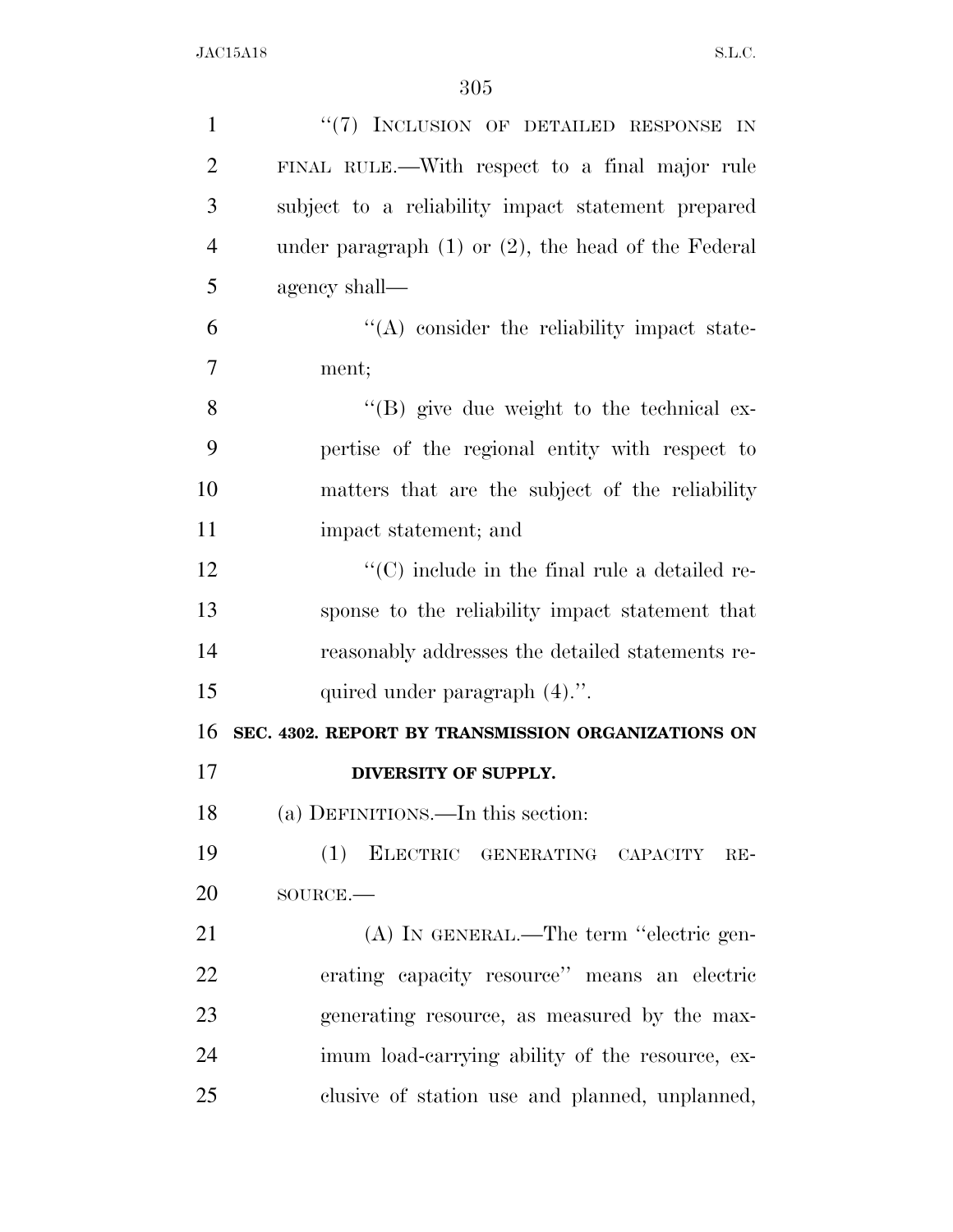or other outage or derating subject to dispatch by the transmission organization to meet the re- source adequacy needs of the systems operated by the transmission organization.

 (B) EFFECT.—The term ''electric gener- ating capacity resource'' does not address non- electric generating resources that are qualified as capacity resources in the tariffs of various transmission organizations as of the date of en-actment of this Act.

 (2) TRANSMISSION ORGANIZATION.—The term ''transmission organization'' has the meaning given the term in section 3 of the Federal Power Act (16 U.S.C. 796).

(b) REPORT.—

 (1) NOTICE.—Not later than 14 days after the date of enactment of this Act, the Commission (as the term is defined in section 3 of the Federal Power Act (16 U.S.C. 796)) shall submit to each transmission organization that has a tariff on file with the Commission that includes provisions ad- dressing the procurement of electric generating ca- pacity resources, a notice that the transmission or- ganization is required to file with the Commission a report in accordance with paragraph (2).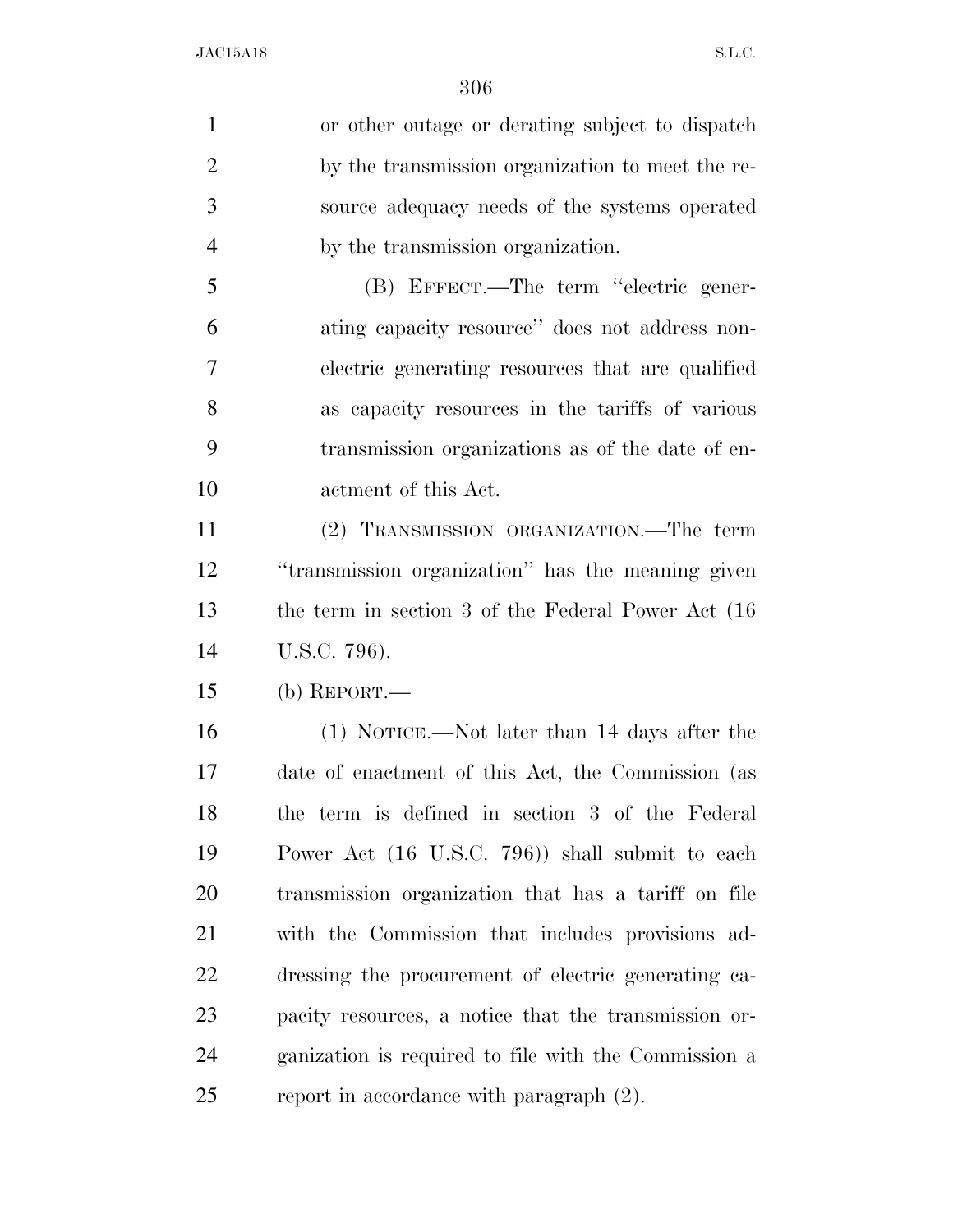| $\mathbf{1}$   | (2) REPORT.—Not later than 180 days after           |
|----------------|-----------------------------------------------------|
| $\overline{2}$ | the date on which a transmission organization re-   |
| 3              | ceives a notice under paragraph (1), the trans-     |
| $\overline{4}$ | mission organization shall submit to the Commission |
| 5              | a report that, to the maximum extent practicable—   |
| 6              | $(A)(i)$ identifies electric generating capac-      |
| 7              | ity resources that are available to the trans-      |
| 8              | mission organization as of the date of the re-      |
| 9              | port; and                                           |
| 10             | (ii) describes the primary energy sources           |
| 11             | and operational characteristics of electric capac-  |
| 12             | ity resources available, in the aggregate, to the   |
| 13             | transmission organization;                          |
| 14             | (B) evaluates, using generally accepted             |
| 15             | metrics, the current operational performance, in    |
| 16             | the aggregate, of electric capacity resources;      |
| 17             | (C) identifies, for the aggregate of electric       |
| 18             | generating capacity resources available to the      |
| 19             | transmission organization—                          |
| 20             | (i) over the short- and long-term peri-             |
| 21             | ods in the planning cycle of the trans-             |
| 22             | mission organization, reasonable projec-            |
| 23             | tions concerning the operational and eco-           |
| 24             | nomic risk profile of electric generating ca-       |
| 25             | pacity resources;                                   |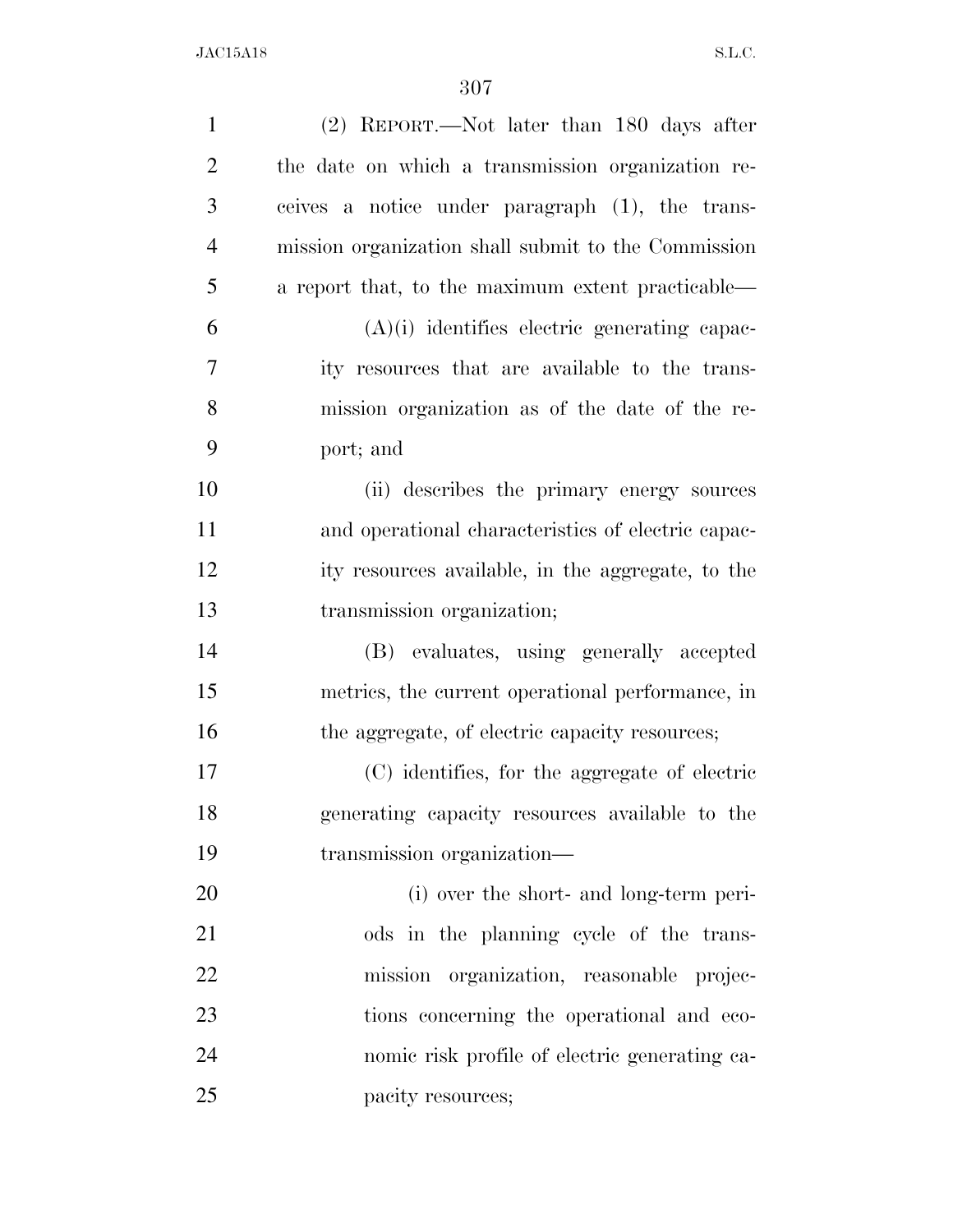| $\mathbf{1}$   | (ii) the projected future needs of the         |
|----------------|------------------------------------------------|
| $\overline{2}$ | transmission organization for electric gen-    |
| 3              | erating capacity resources; and                |
| $\overline{4}$ | (iii) the availability of transmission fa-     |
| 5              | cilities and transmission support services     |
| 6              | necessary to provide for the transmission      |
| 7              | organization reasonable assurances of es-      |
| 8              | sential reliability services, including ade-   |
| 9              | quate voltage support; and                     |
| 10             | (D) assesses whether and to what extent        |
| 11             | the market rules of the transmission organiza- |
| 12             | $tion$ —                                       |
| 13             | yield capacity auction clearing<br>(i)         |
| 14             | prices that promote necessary and prudent      |
| 15             | investment;                                    |
| 16             | (ii) yield energy market clearing              |
| 17             | prices that reflect the marginal cost of       |
| 18             | supply, taking into account transmission       |
| 19             | constraints and other factors needed to en-    |
| 20             | sure reliable grid operation;                  |
| 21             | (iii) produce meaningful price signals         |
| 22             | that clearly indicate where new supply and     |
| 23             | investment are needed;                         |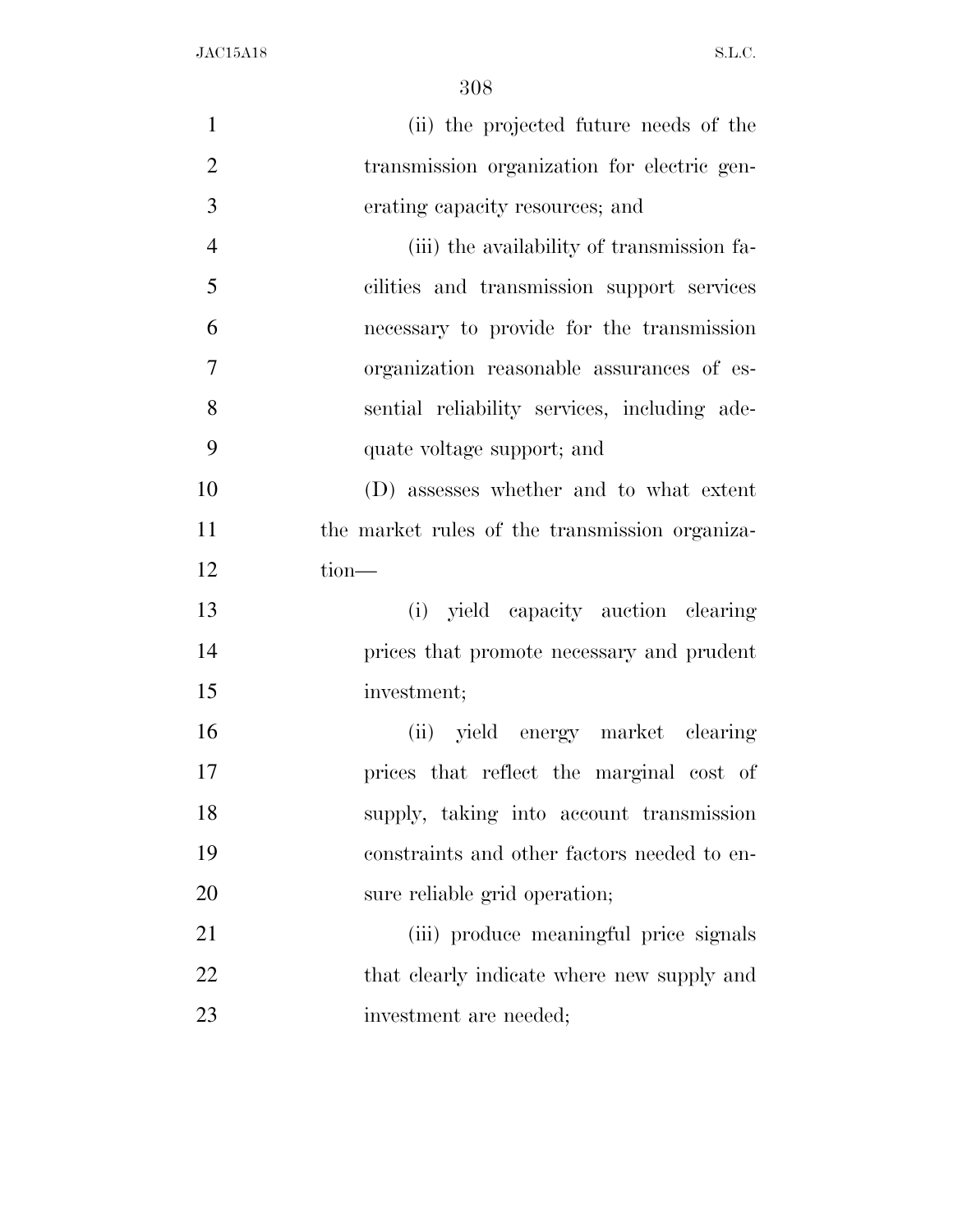| $\mathbf{1}$   | (iv) reduce uncertainty or instability              |
|----------------|-----------------------------------------------------|
| $\overline{2}$ | resulting from changes to market rules,             |
| 3              | processes, or protocols;                            |
| $\overline{4}$ | (v) promote transparency and commu-                 |
| 5              | nication by the market operator to market           |
| 6              | participants;                                       |
| 7              | (vi) support a diverse generation port-             |
| 8              | folio and the availability of transmission          |
| 9              | facilities and transmission support services        |
| 10             | on a short- and long-term basis necessary           |
| 11             | to provide reasonable assurances of a con-          |
| 12             | tinuous supply of electricity for customers         |
| 13             | of the transmission organization at the             |
| 14             | proper voltage and frequency; and                   |
| 15             | (vii) provide an enhanced opportunity               |
| 16             | for self-supply of electric generating capac-       |
| 17             | ity resources by electric cooperatives, Fed-        |
| 18             | eral power marketing agencies, and State            |
| 19             | utilities with a service obligation (as those       |
| 20             | terms are defined in section $217(a)$ of the        |
| 21             | Federal Power Act $(16 \text{ U.S.C. } 824q(a))$ in |
| 22             | a manner that is consistent with tradi-             |
| 23             | tional utility business models and does not         |
| 24             | unduly affect wholesale market prices.              |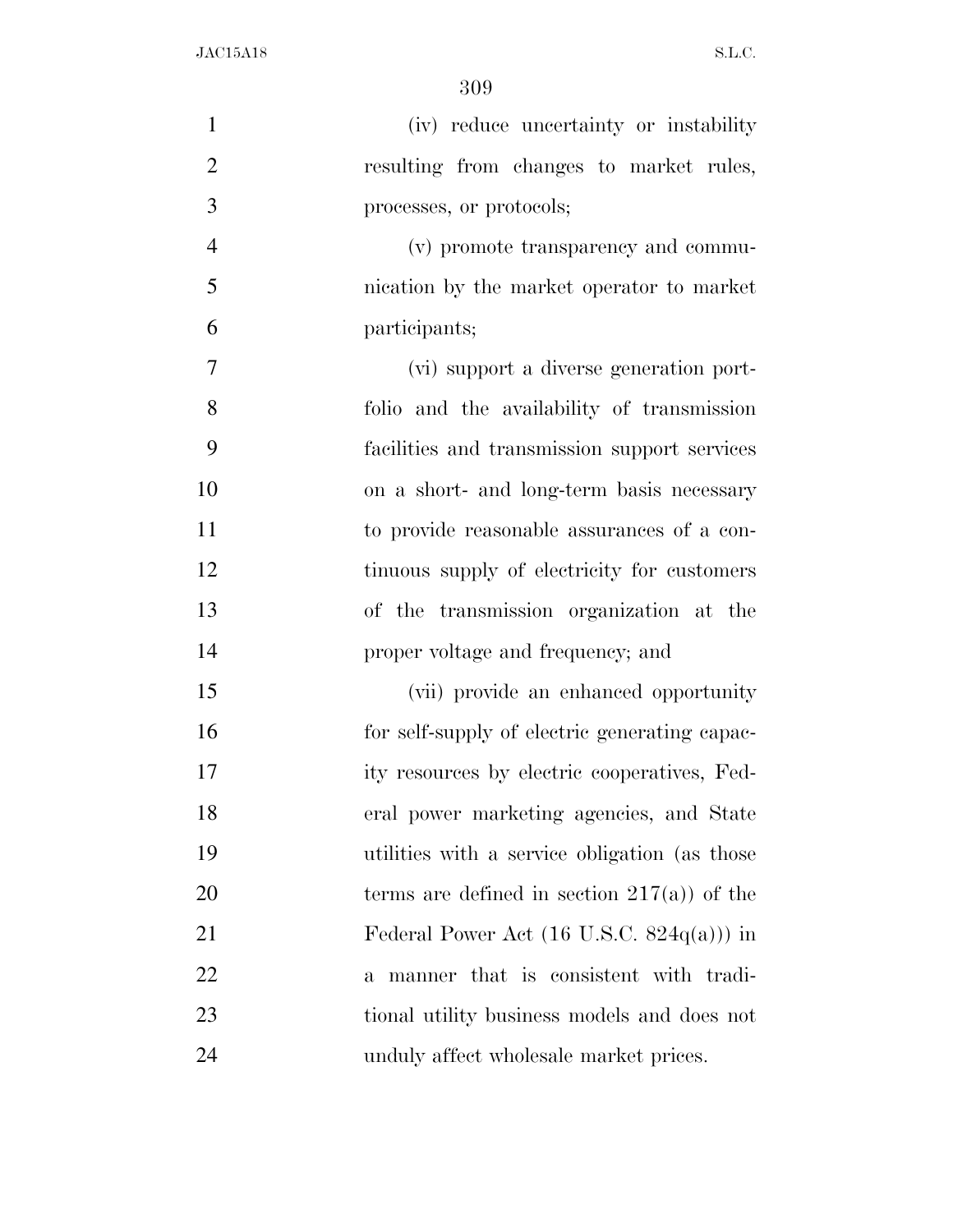| 1              | SEC. 4303. ACTIVITIES CARRIED OUT DURING AN AUTHOR-   |
|----------------|-------------------------------------------------------|
| $\overline{2}$ | IZATION DURING WAR OR EMERGENCY.                      |
| 3              | Section $202(c)$ of the Federal Power Act (16 U.S.C.  |
| $\overline{4}$ | $824a(c)$ is amended—                                 |
| 5              | $(1)$ in the first sentence, by striking " $(e)$ Dur- |
| 6              | ing" and inserting the following:                     |
| $\overline{7}$ | "(c) AUTHORIZATION DURING WAR OR EMER-                |
| 8              | GENCY.-                                               |
| 9              | "(1) IN GENERAL.—During"; and                         |
| 10             | $(2)$ by adding at the end the following:             |
| 11             | "(2) NO LIABILITY.—Subject to paragraph $(3)$ ,       |
| 12             | any person subject to an order issued under this      |
| 13             | subsection or under subsection $224(b)(1)$ shall not  |
| 14             | be liable for actions carried out in compliance with  |
| 15             | the order.                                            |
| 16             | "(3) EXCEPTIONS.—The waiver of liability              |
| 17             | under paragraph (2) shall not apply in a case of      |
| 18             | gross negligence or willful misconduct.".             |
| 19             | <b>Subtitle E-Management</b>                          |
| 20             | SEC. 4401. FEDERAL LAND MANAGEMENT.                   |
| 21             | (a) DEFINITIONS.—In this section:                     |
| 22             | (1) CADASTRE.—The term "cadastre" means               |
| 23             | an inventory of buildings and other real property     |
| 24             | (including associated infrastructure such as roads)   |
| 25             | and utility transmission lines and pipelines) located |
| 26             | on land administered by the Secretary, which is de-   |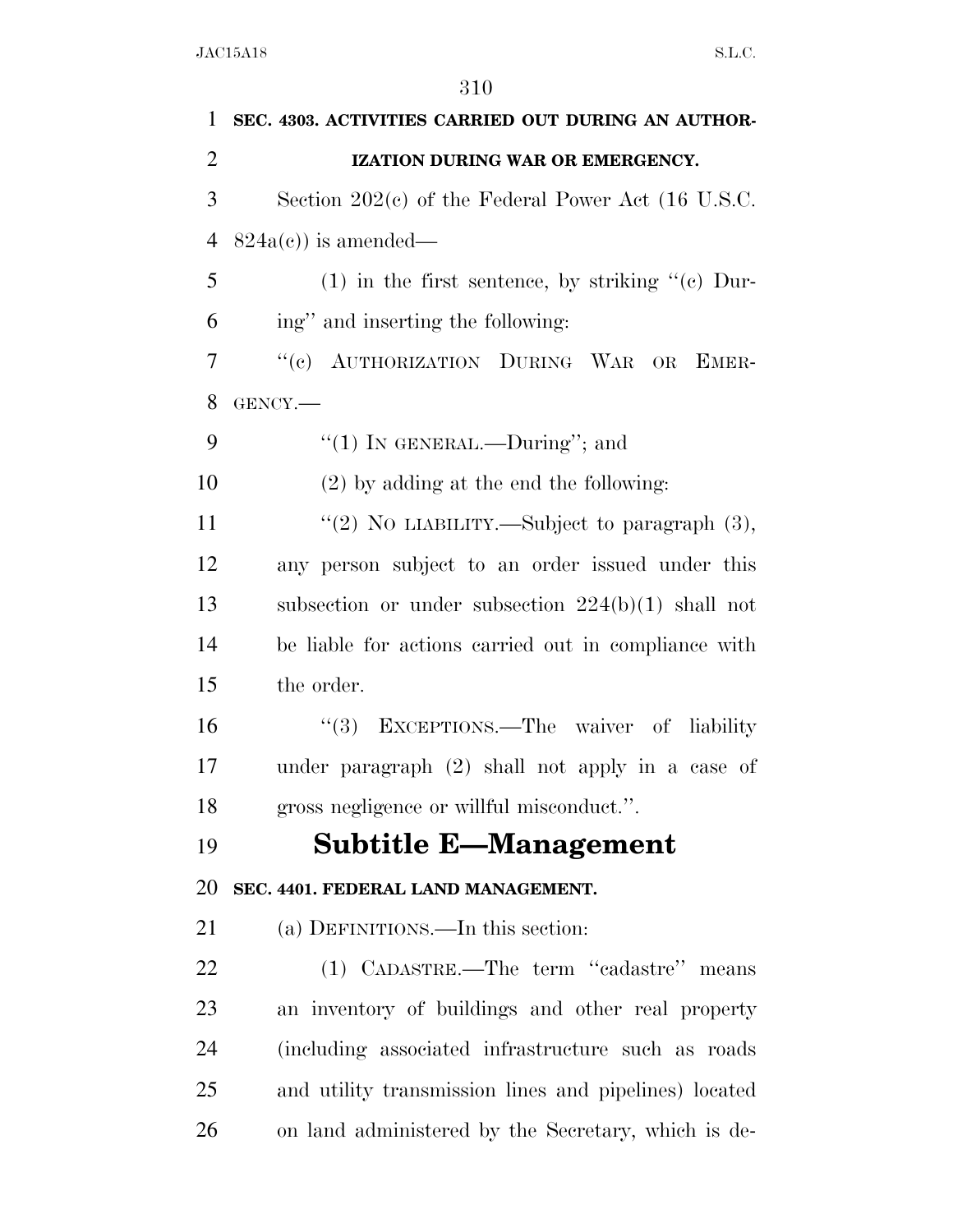| $\mathbf{1}$   | veloped through collecting, storing, retrieving, or dis- |
|----------------|----------------------------------------------------------|
| $\overline{2}$ | seminating graphical or digital data and any infor-      |
| 3              | mation related to the data, including surveys, maps,     |
| $\overline{4}$ | charts, images, and services.                            |
| 5              | (2) SECRETARY.—The term "Secretary" means                |
| 6              | the Secretary of the Interior.                           |
| 7              | (b) CADASTRE OF FEDERAL REAL PROPERTY.—                  |
| 8              | (1) IN GENERAL.—The Secretary is author-                 |
| 9              | ized—                                                    |
| 10             | $(A)$ to develop and maintain a current and              |
| 11             | accurate multipurpose cadastre to support Fed-           |
| 12             | eral land management activities for the Depart-          |
| 13             | ment of the Interior;                                    |
| 14             | (B) to incorporate any related inventories               |
| 15             | of Federal real property, including any inven-           |
| 16             | tories prepared under applicable land or re-             |
| 17             | source management plans; and                             |
| 18             | (C) to enter into discussions with other                 |
| 19             | Federal agencies to make the cadastre available          |
| 20             | for use by the agency to support agency man-             |
| 21             | agement activities.                                      |
| 22             | (2) COST-SHARING AGREEMENTS.-                            |
| 23             | (A) IN GENERAL.—The Secretary may                        |
| 24             | enter into cost-sharing agreements with other            |
| 25             | Federal agencies, and with States, Indian                |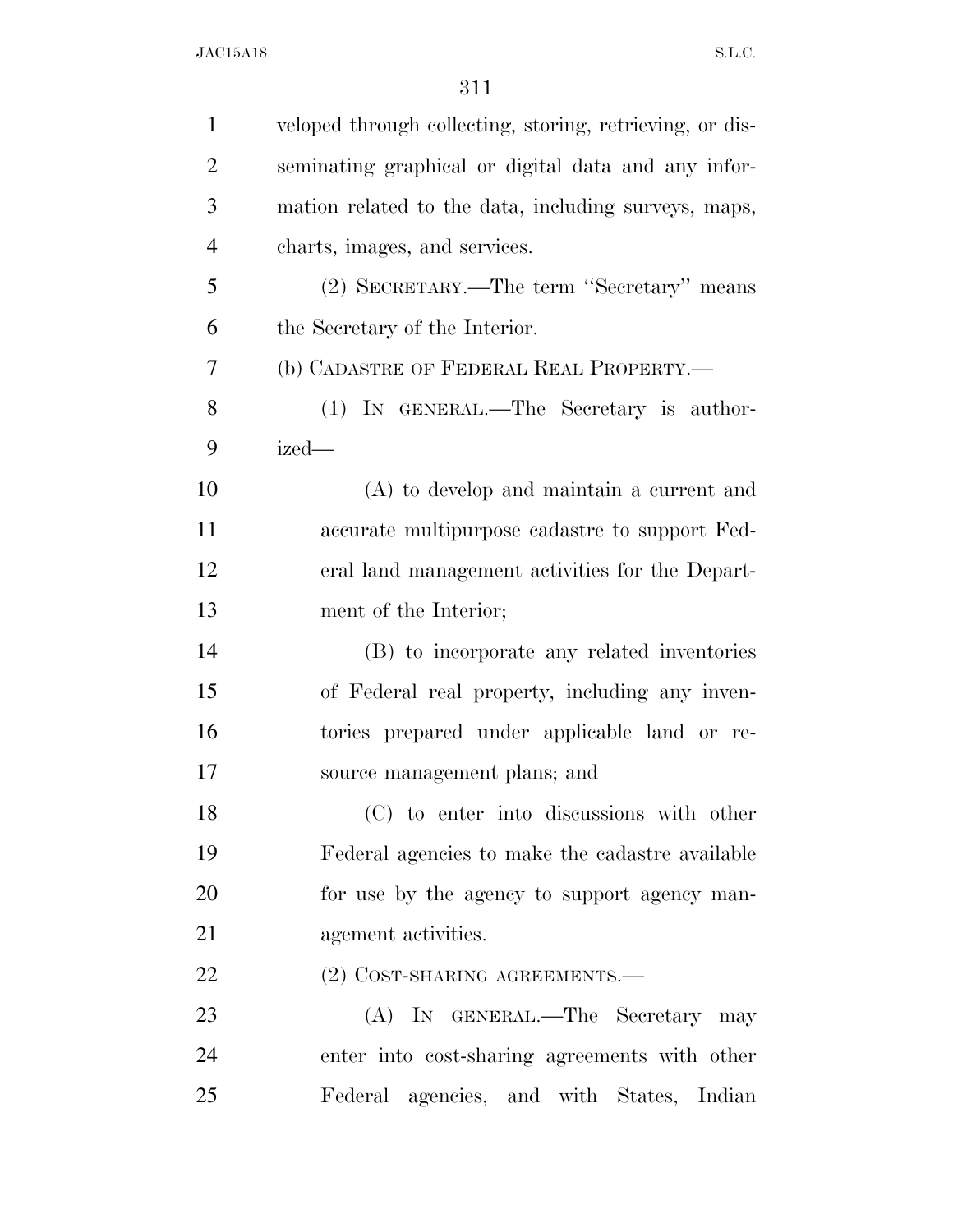| $\mathbf{1}$   | tribes, and local governments, to include any        |
|----------------|------------------------------------------------------|
| $\overline{2}$ | non-Federal land in a State in the cadastre.         |
| 3              | (B) COST SHARE.—The Federal share of                 |
| $\overline{4}$ | any cost agreement described in subparagraph         |
| 5              | $(A)$ shall not exceed 50 percent of the total cost  |
| 6              | to a State, Indian tribe, or local government for    |
| $\overline{7}$ | the development of the cadastre of non-Federal       |
| 8              | land.                                                |
| 9              | (3) CONSOLIDATION AND REPORT.—Not later              |
| 10             | than 180 days after the date of enactment of this    |
| 11             | Act, the Secretary shall submit to the Committee on  |
| 12             | Energy and Natural Resources of the Senate and       |
| 13             | the Committee on Natural Resources of the House      |
| 14             | of Representatives a report on the real property in- |
| 15             | ventories or any components of any cadastre or re-   |
| 16             | lated inventories that—                              |
| 17             | (A) exist as of the date of enactment of             |
| 18             | this Act;                                            |
| 19             | (B) are authorized by law or conducted by            |
| 20             | the Secretary; and                                   |
| 21             | (C) are of sufficient accuracy to be in-             |
| 22             | cluded in the cadastre authorized under para-        |
| 23             | $graph(1)$ .                                         |
| 24             | (4) COORDINATION.—In carrying out this sub-          |
| 25             | section, the Secretary shall—                        |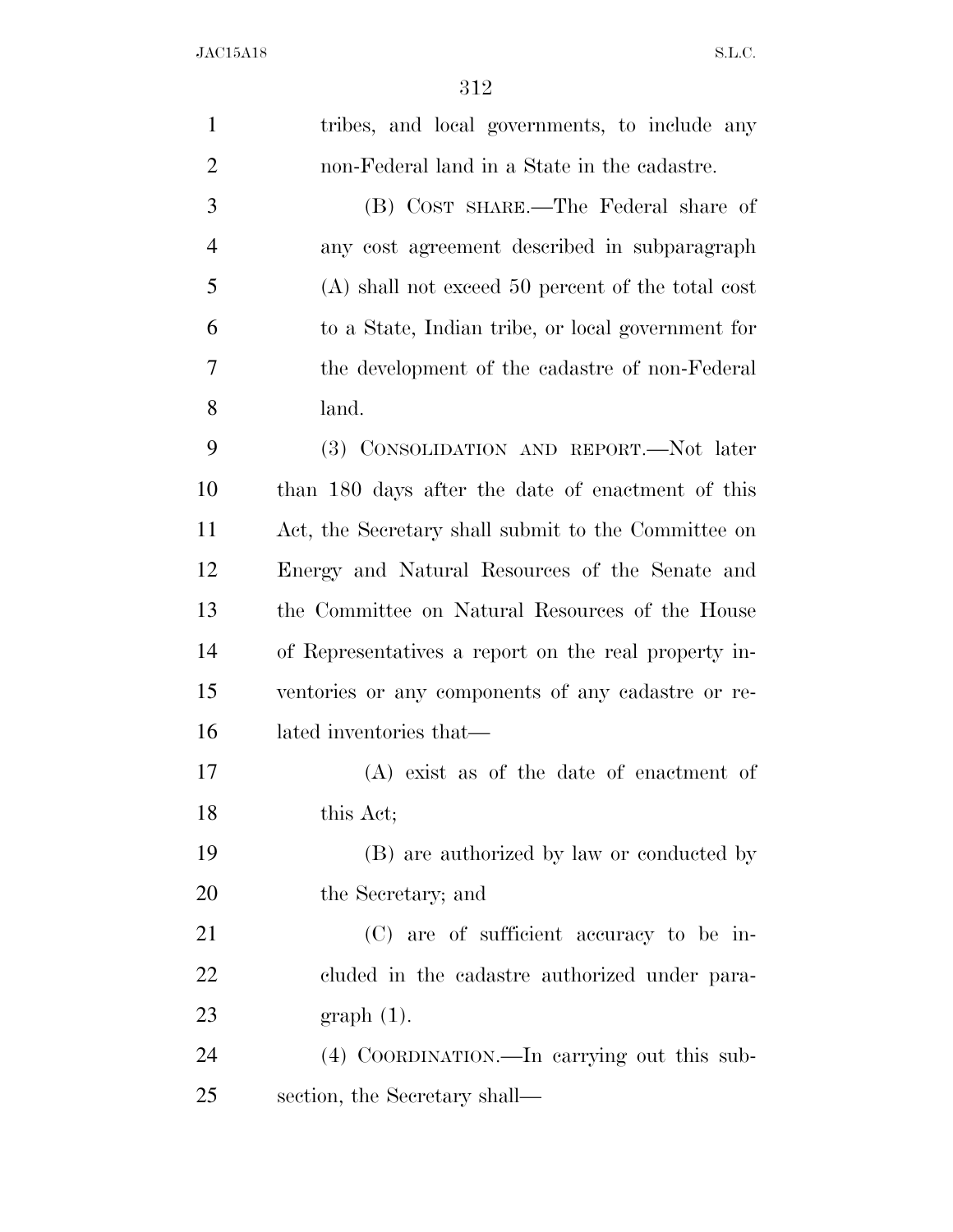(A) participate (in accordance with section 216 of the E–Government Act of 2002 (44 U.S.C. 3501 note; Public Law 107–347)) in the establishment of such standards and common protocols as are necessary to ensure the inter- operability of geospatial information pertaining to the cadastre for all users of the information; (B) coordinate with, seek assistance and cooperation of, and provide liaison to the Fed- eral Geographic Data Committee pursuant to Office of Management and Budget Circular A– 16 and Executive Order 12906 (43 U.S.C. 1457 note; relating to coordinating geographic data acquisition and access: the National Spa- tial Data Infrastructure) for the implementa-16 tion of and compliance with such standards as may be applicable to the cadastre; (C) make the cadastre interoperable with the Federal Real Property Profile established 20 pursuant to Executive Order 13327 (40 U.S.C. 121 note; relating to Federal real property 22 asset management); (D) integrate with and leverage, to the maximum extent practicable, cadastre activities

of units of State and local government; and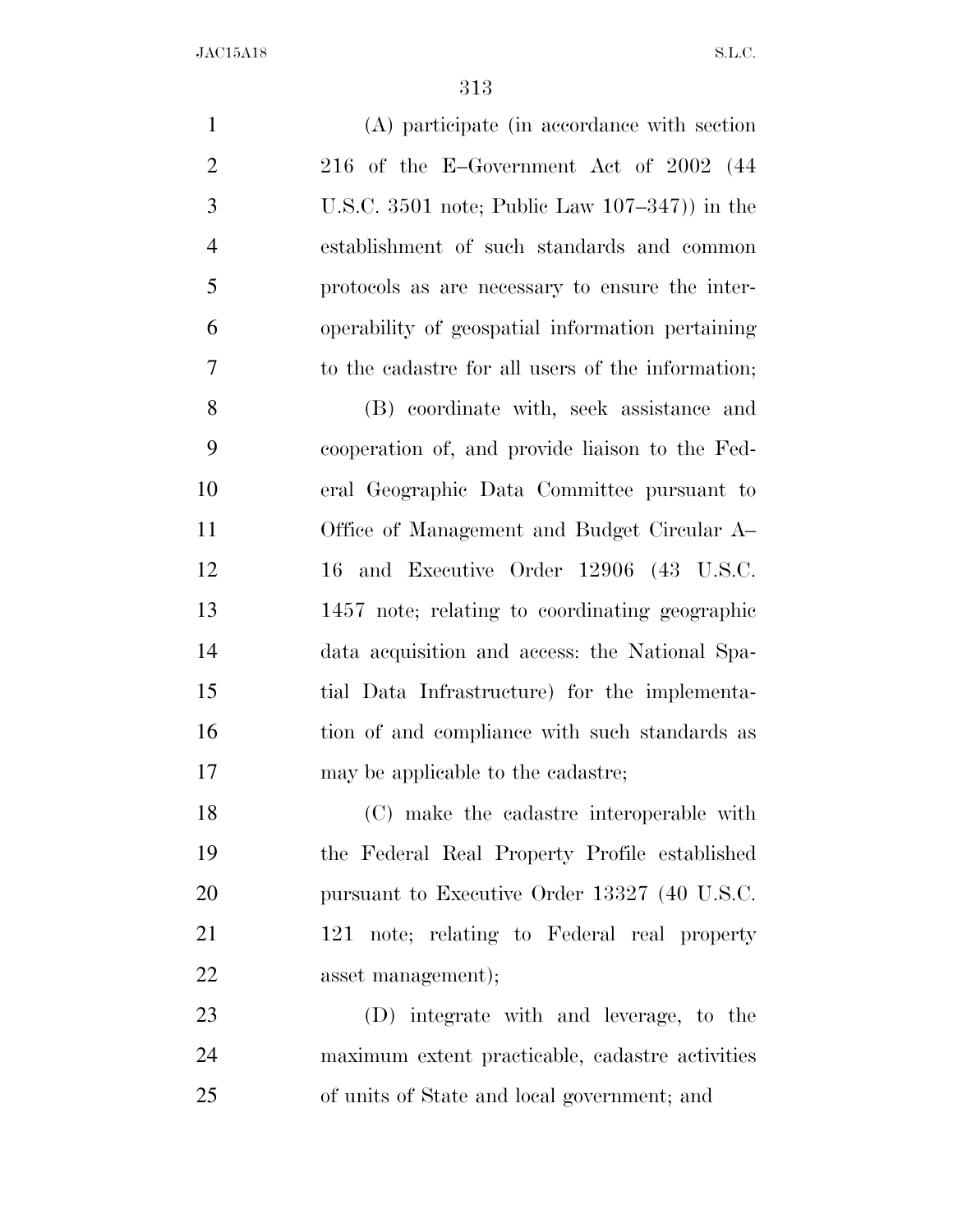| $\mathbf{1}$   | (E) use contracts with the private sector,             |
|----------------|--------------------------------------------------------|
| $\overline{2}$ | if practicable, to provide such products and           |
| 3              | services as are necessary to develop the cadas-        |
| $\overline{4}$ | tre.                                                   |
| 5              | (c) TRANSPARENCY AND PUBLIC ACCESS.—The Sec-           |
| 6              | retary shall—                                          |
| 7              | (1) make the cadastre required under this sec-         |
| 8              | tion publically available on the Internet in a graphi- |
| 9              | cally geoenabled and searchable format; and            |
| 10             | $(2)$ in consultation with the Secretary of De-        |
| 11             | fense and the Secretary of Homeland Security, pre-     |
| 12             | vent the disclosure of the identity of any buildings   |
| 13             | or facilities, or information related to the buildings |
| 14             | or facilities, if the disclosure would impair or jeop- |
| 15             | ardize the national security or homeland defense of    |
| 16             | the United States.                                     |
| 17             | (d) EFFECT.—Nothing in this section—                   |
| 18             | (1) creates any substantive or procedural right        |
| 19             | or benefit;                                            |
| 20             | $(2)$ authorizes any new surveying or mapping of       |
| 21             | Federal real property, except that a Federal agency    |
| 22             | may conduct a new survey to update the accuracy of     |
| 23             | the inventory data of the agency before storage on     |
| 24             | a cadaster; or                                         |
| 25             | $(3)$ authorizes—                                      |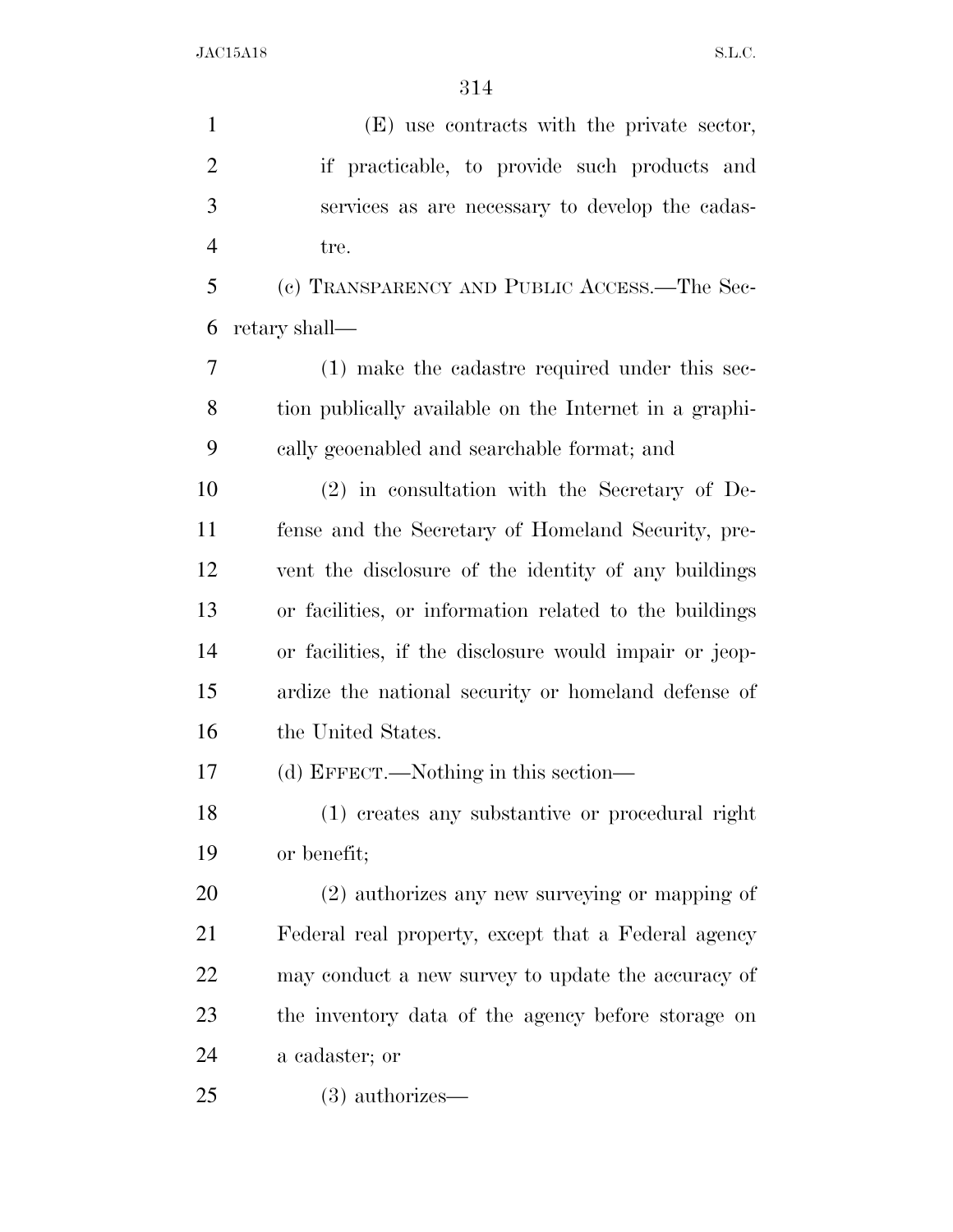| $\mathbf{1}$   | (A) the evaluation of any real property              |
|----------------|------------------------------------------------------|
| $\overline{2}$ | owned by the United States for disposal; or          |
| 3              | (B) new appraisals or assessments of the             |
| $\overline{4}$ | value of-                                            |
| 5              | (i) real property; or                                |
| 6              | (ii) cultural or archaeological re-                  |
| 7              | sources on any parcel of Federal land or             |
| 8              | other real property.                                 |
| 9              | SEC. 4402. QUADRENNIAL ENERGY REVIEW.                |
| 10             | (a) IN GENERAL.—Section 801 of the Department of     |
| 11             | Energy Organization Act (42 U.S.C. 7321) is amended  |
|                | 12 to read as follows:                               |
| 13             | "SEC. 801. QUADRENNIAL ENERGY REVIEW.                |
| 14             | "(a) QUADRENNIAL ENERGY REVIEW TASK                  |
| 15             | $FORCE$ .                                            |
| 16             | "(1) ESTABLISHMENT.—The President shall es-          |
| 17             | tablish a Quadrennial Energy Review Task Force       |
| 18             | (referred to in this section as the 'Task Force') to |
| 19             | coordinate the Quadrennial Energy Review.            |
| 20             | COCHAIRPERSONS.—The President shall<br>(2)           |
| 21             | designate appropriate senior Federal Government of-  |
| 22             | ficials to be cochairpersons of the Task Force.      |
| 23             | "(3) MEMBERSHIP.—The Task Force may be               |
| 24             | comprised of representatives at level I or II of the |
| 25             | Executive Schedule of-                               |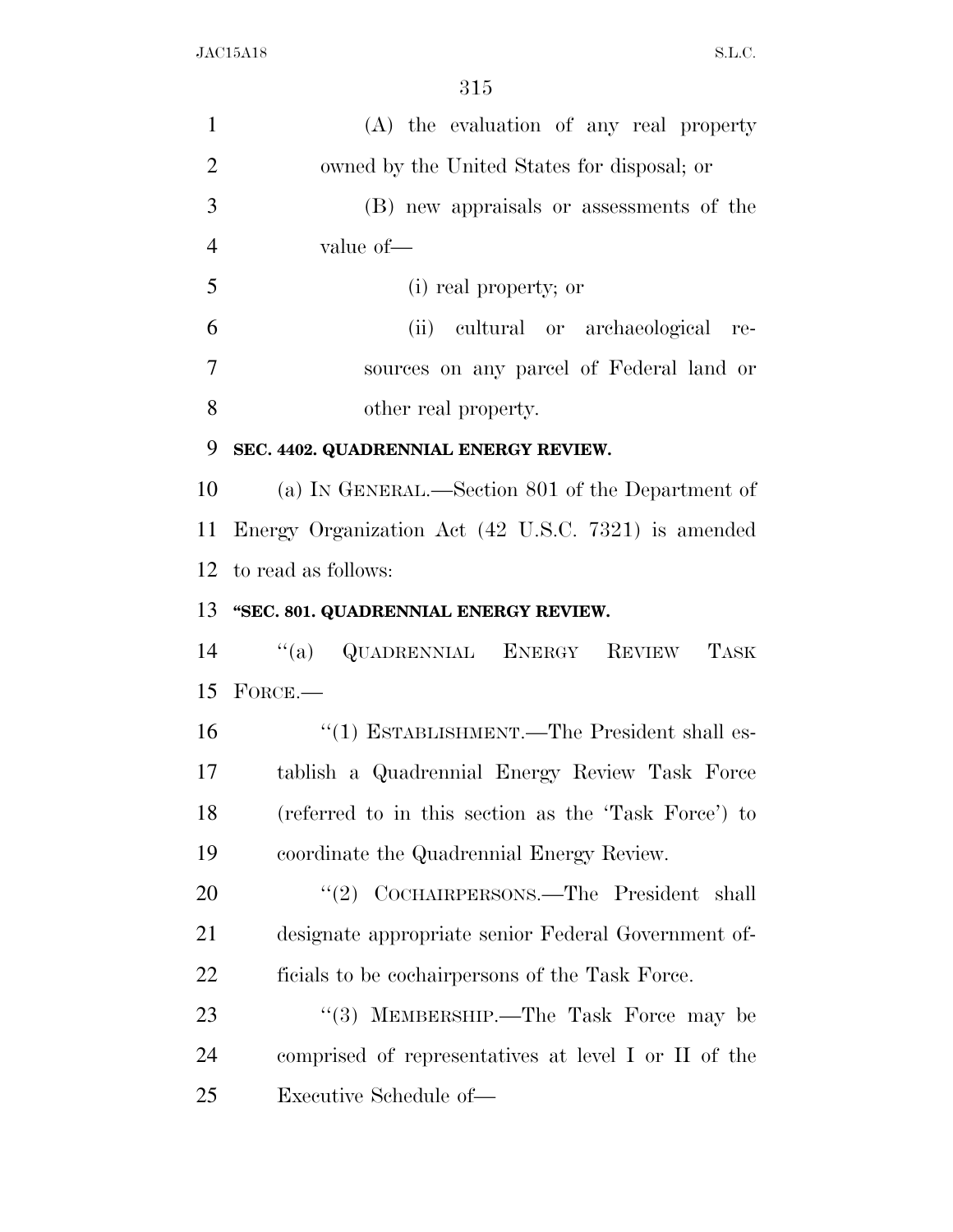| $\mathbf{1}$   | $\lq\lq$ the Department of Energy;                |
|----------------|---------------------------------------------------|
| $\overline{2}$ | "(B) the Department of Commerce;                  |
| 3              | $\lq\lq$ (C) the Department of Defense;           |
| $\overline{4}$ | "(D) the Department of State;                     |
| 5              | $\lq\lq(E)$ the Department of the Interior;       |
| 6              | $\lq\lq(F)$ the Department of Agriculture;        |
| 7              | $\lq\lq(G)$ the Department of the Treasury;       |
| 8              | "(H) the Department of Transportation;            |
| 9              | "(I) the Department of Homeland Secu-             |
| 10             | rity;                                             |
| 11             | $\lq\lq(J)$ the Office of Management and Budg-    |
| 12             | et;                                               |
| 13             | $\lq\lq$ (K) the National Science Foundation;     |
| 14             | "(L) the Environmental Protection Agen-           |
| 15             | cy; and                                           |
| 16             | $\lq\lq (M)$ such other Federal agencies, and en- |
| 17             | tities within the Executive Office of the Presi-  |
| 18             | dent, as the President considers to be appro-     |
| 19             | priate.                                           |
| 20             | "(b) CONDUCT OF REVIEW.—                          |
| 21             | "(1) IN GENERAL.—Each Quadrennial Energy          |
| 22             | Review shall be conducted to—                     |
| 23             | "(A) provide an integrated view of impor-         |
| 24             | tant national energy objectives and Federal en-   |
| 25             | ergy policy; and                                  |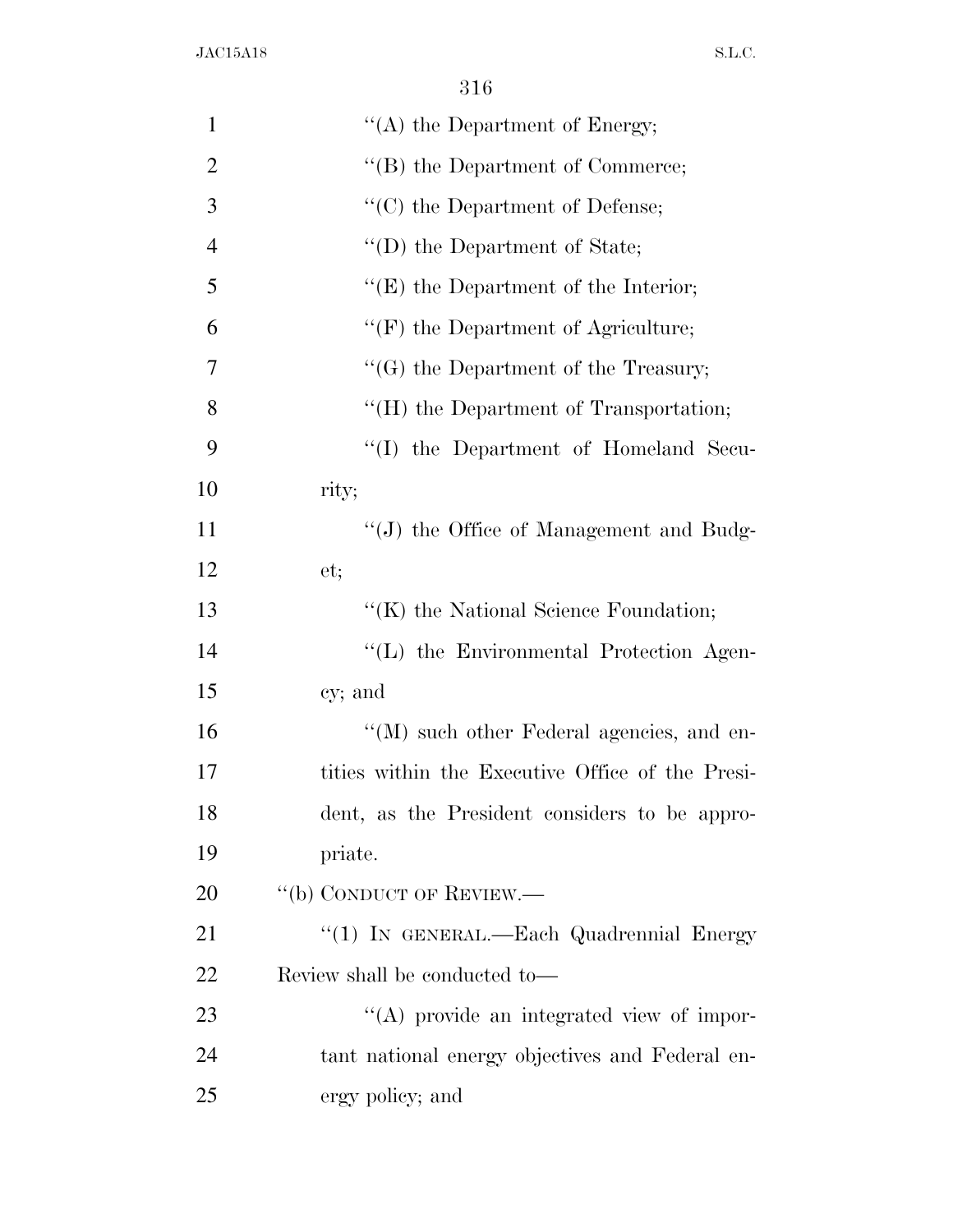| $\mathbf{1}$   | "(B) identify the maximum practicable             |
|----------------|---------------------------------------------------|
| $\overline{2}$ | alignment of research programs, incentives, reg-  |
| 3              | ulations, and partnerships.                       |
| $\overline{4}$ | "(2) ELEMENTS.-A Quadrennial Energy Re-           |
| 5              | view shall—                                       |
| 6              | "(A) establish integrated, governmentwide         |
| 7              | national energy objectives in the context of eco- |
| 8              | nomic, environmental, and security priorities;    |
| 9              | "(B) recommend coordinated actions                |
| 10             | across Federal agencies;                          |
| 11             | "(C) assess and recommend priorities for          |
| 12             | research, development, and demonstration;         |
| 13             | "(D) provide a strong analytical base for         |
| 14             | Federal energy policy decisions;                  |
| 15             | $\lq\lq$ consider reasonable estimates of fu-     |
| 16             | ture Federal budgetary resources when making      |
| 17             | recommendations; and                              |
| 18             | "(F) be conducted with substantial input          |
| 19             | $from-$                                           |
| 20             | $``(i)$ Congress;                                 |
| 21             | "(ii) the energy industry;                        |
| 22             | "(iii) academia;                                  |
| 23             | "(iv) State, local, and tribal govern-            |
| 24             | ments;                                            |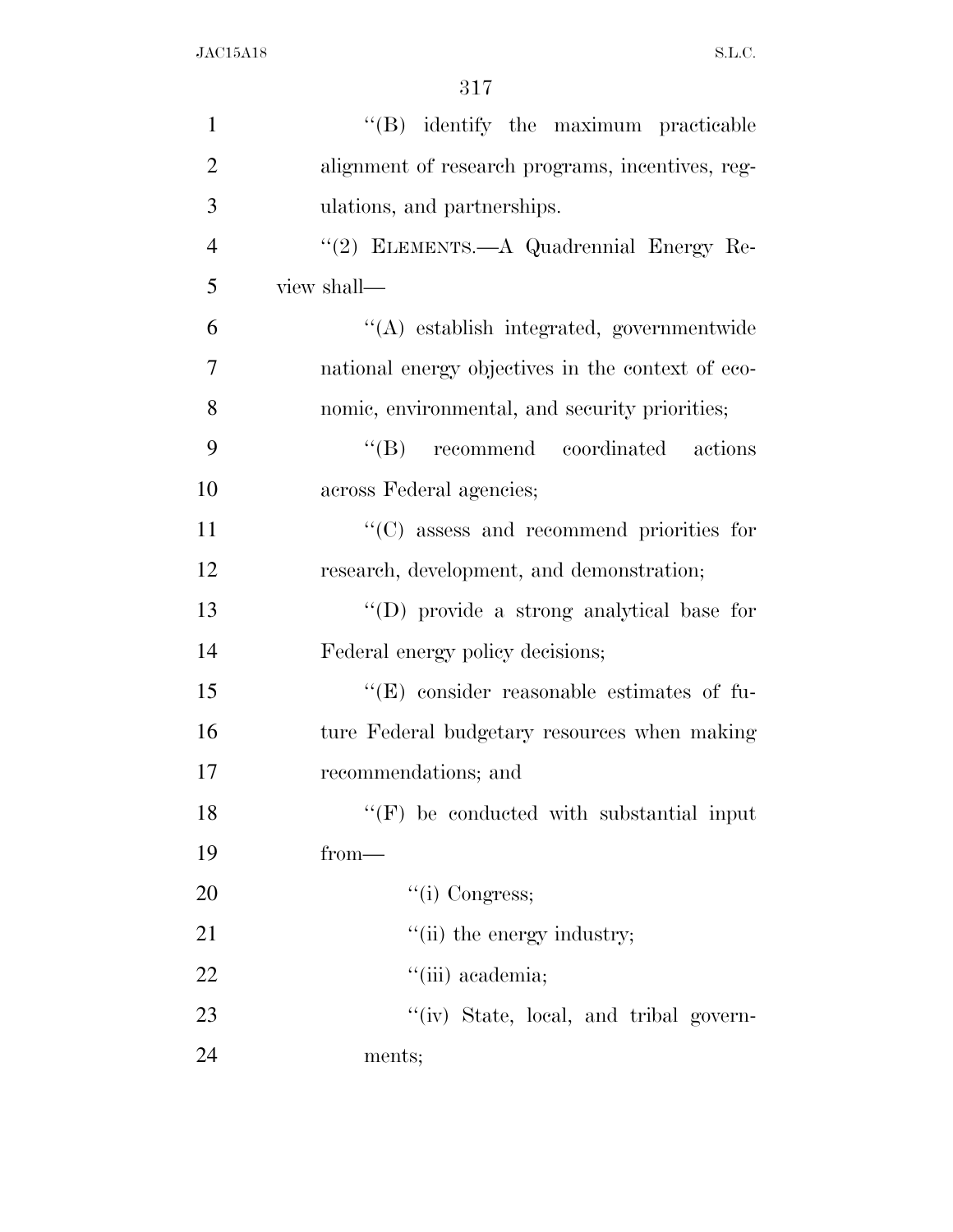| $\mathbf{1}$   | "(v) nongovernmental organizations;                |
|----------------|----------------------------------------------------|
| $\overline{2}$ | and                                                |
| 3              | $\lq\lq$ (vi) the public.                          |
| $\overline{4}$ | "(c) SUBMISSION OF QUADRENNIAL ENERGY RE-          |
| 5              | VIEW TO CONGRESS.—                                 |
| 6              | "(1) IN GENERAL.—The President—                    |
| 7              | "(A) shall publish and submit to Congress          |
| 8              | a report on the Quadrennial Energy Review          |
| 9              | once every 4 years; and                            |
| 10             | $\lq\lq (B)$ more frequently than once every 4     |
| 11             | years, as the President determines to be appro-    |
| 12             | priate, may prepare and publish interim reports    |
| 13             | as part of the Quadrennial Energy Review.          |
| 14             | "(2) INCLUSIONS.—The reports described in          |
| 15             | paragraph (1) shall address or consider, as appro- |
| 16             | priate—                                            |
| 17             | "(A) an integrated view of short-term, in-         |
| 18             | termediate-term, and long-term objectives for      |
| 19             | Federal energy policy in the context of eco-       |
| 20             | nomic, environmental, and security priorities;     |
| 21             | "(B) potential executive actions (including        |
| 22             | programmatic, regulatory, and fiscal actions)      |
| 23             | and resource requirements—                         |
| 24             | "(i) to achieve the objectives described           |
| 25             | in subparagraph $(A)$ ; and                        |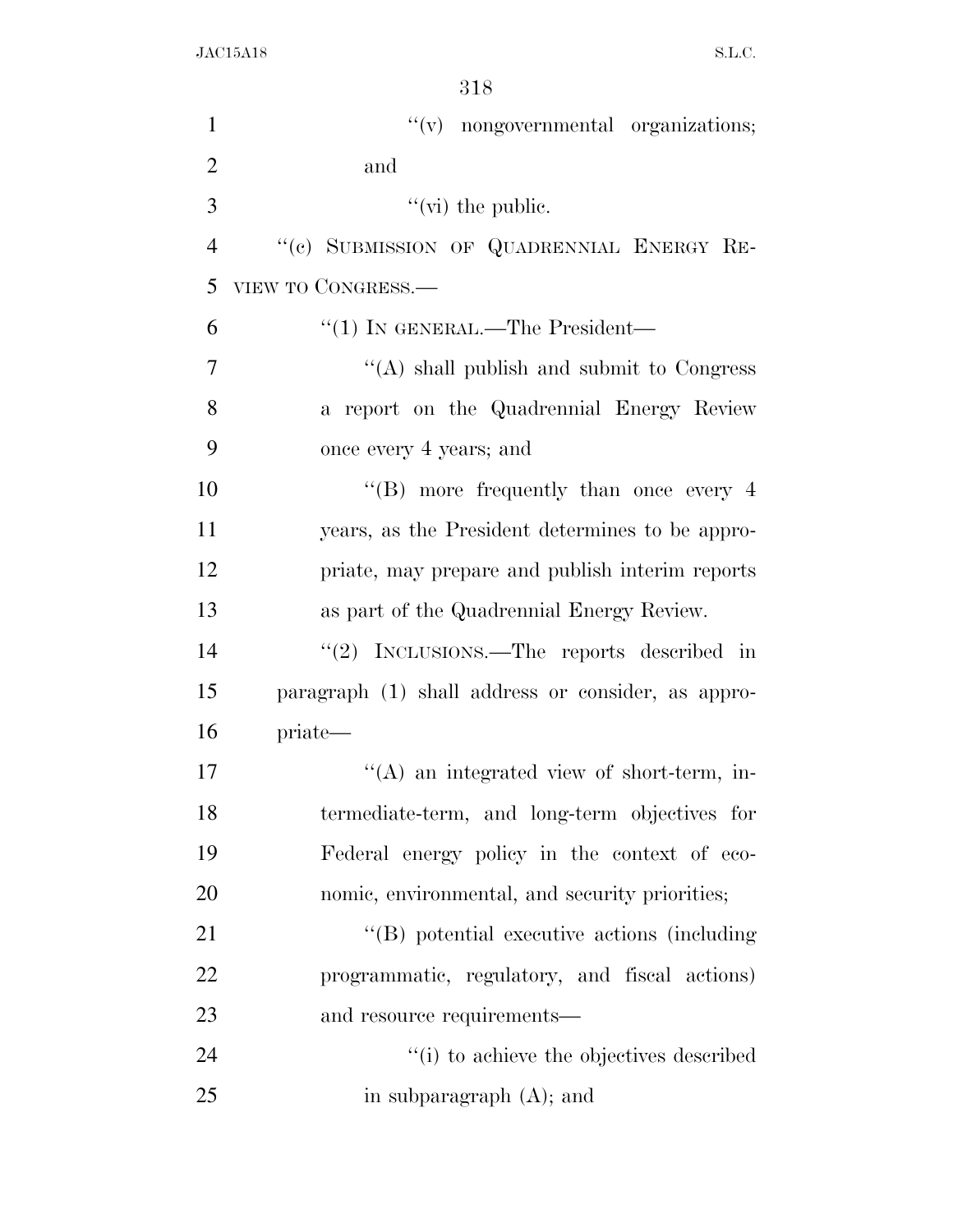| $\mathbf{1}$   | "(ii) to be coordinated across multiple           |
|----------------|---------------------------------------------------|
| $\overline{2}$ | agencies;                                         |
| 3              | $\cdot$ (C) analysis of the existing and prospec- |
| $\overline{4}$ | tive roles of parties (including academia, indus- |
| 5              | try, consumers, the public, and Federal agen-     |
| 6              | cies) in achieving the objectives described in    |
| $\overline{7}$ | subparagraph $(A)$ , including—                   |
| 8              | "(i) an analysis by energy use sector,            |
| 9              | including—                                        |
| 10             | "(I) commercial and residential                   |
| 11             | buildings;                                        |
| 12             | $\lq\lq$ (II) the industrial sector;              |
| 13             | "(III) transportation; and                        |
| 14             | "(IV) electric power;                             |
| 15             | "(ii) requirements for invention, adop-           |
| 16             | tion, development, and diffusion of energy        |
| 17             | technologies as they relate to each of the        |
| 18             | energy use sectors; and                           |
| 19             | "(iii) other research that informs                |
| 20             | strategies to incentivize desired actions;        |
| 21             | $\lq\lq$ assessment of policy options to in-      |
| 22             | crease domestic energy supplies and energy effi-  |
| 23             | ciency;                                           |
| 24             | "(E) evaluation of national and regional          |
| 25             | energy storage, transmission, and distribution    |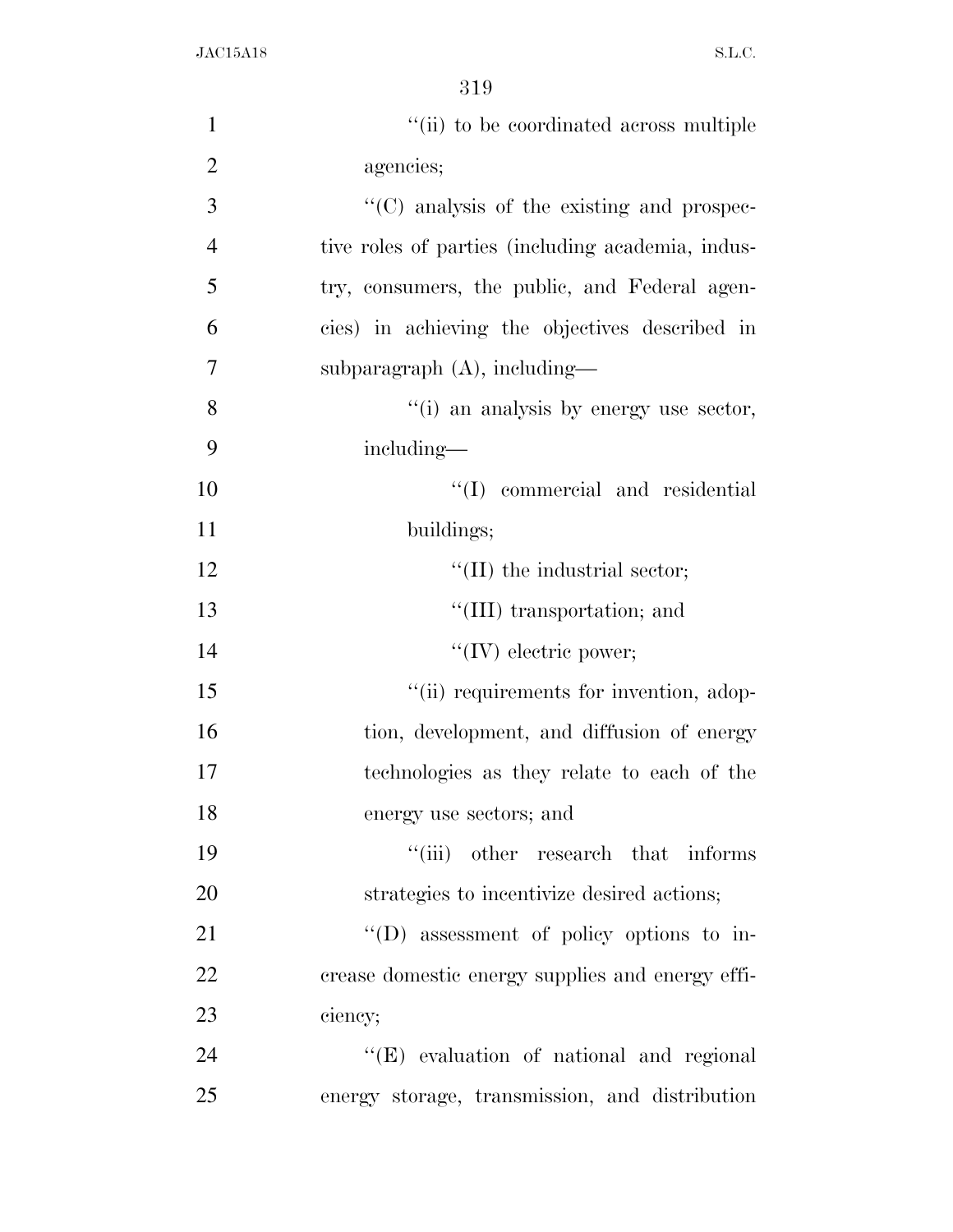| $\mathbf{1}$   | requirements, including requirements for renew-    |
|----------------|----------------------------------------------------|
| $\overline{2}$ | able energy;                                       |
| 3              | $``(F)$ portfolio assessments that describe        |
| $\overline{4}$ | the optimal deployment of resources, including     |
| 5              | prioritizing financial resources for energy-rel-   |
| 6              | evant programs;                                    |
| 7              | $\lq\lq(G)$ mapping of the linkages among basic    |
| 8              | research and applied programs, demonstration       |
| 9              | programs, and other innovation mechanisms          |
| 10             | across the Federal agencies;                       |
| 11             | "(H) identification of demonstration               |
| 12             | projects;                                          |
| 13             | "(I) identification of public and private          |
| 14             | funding needs for various energy technologies,     |
| 15             | systems, and infrastructure, including consider-   |
| 16             | ation of public-private partnerships, loans, and   |
| 17             | loan guarantees;                                   |
| 18             | "(J) assessment of global competitors and          |
| 19             | an identification of programs that can be en-      |
| 20             | hanced with international cooperation;             |
| 21             | $\lq\lq$ identification of policy gaps that need   |
| 22             | to be filled to accelerate the adoption and diffu- |
| 23             | sion of energy technologies, including consider-   |
| 24             | ation of-                                          |
| 25             | "(i) Federal tax policies; and                     |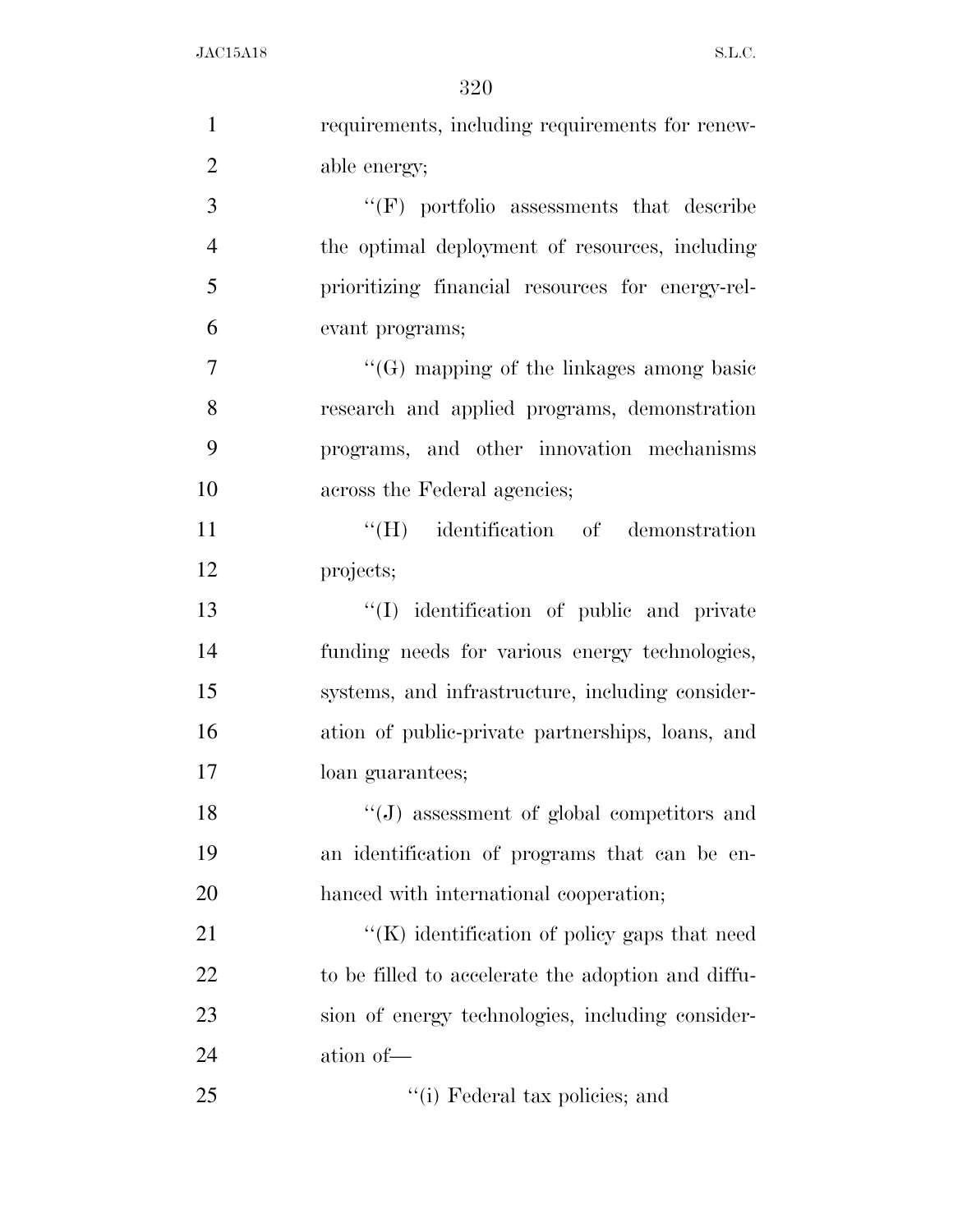| $\mathbf{1}$   | "(ii) the role of Federal agencies as                     |
|----------------|-----------------------------------------------------------|
| $\overline{2}$ | early adopters and purchasers of new en-                  |
| 3              | ergy technologies;                                        |
| $\overline{4}$ | $\lq\lq$ . (L) priority listing for implementation of     |
| 5              | objectives and actions taking into account esti-          |
| 6              | mated Federal budgetary resources;                        |
| $\overline{7}$ | "(M) analysis of—                                         |
| 8              | "(i) points of maximum leverage for                       |
| 9              | policy intervention to achieve outcomes;                  |
| 10             | and                                                       |
| 11             | "(ii) areas of energy policy that can                     |
| 12             | be most effective in meeting national goals               |
| 13             | for the energy sector; and                                |
| 14             | $f'(N)$ recommendations for<br>executive                  |
| 15             | branch organization changes to facilitate the             |
| 16             | development and implementation of Federal en-             |
| 17             | ergy policies.                                            |
| 18             | "(d) REPORT DEVELOPMENT.—The Secretary of En-             |
| 19             | ergy shall provide such support for the Quadrennial En-   |
| 20             | ergy Review with the necessary analytical, financial, and |
| 21             | administrative support for the conduct of each Quadren-   |
| 22             | mial Energy Review required under this section as may     |
| 23             | be requested by the cochairpersons designated under sub-  |
| 24             | section $(a)(2)$ .                                        |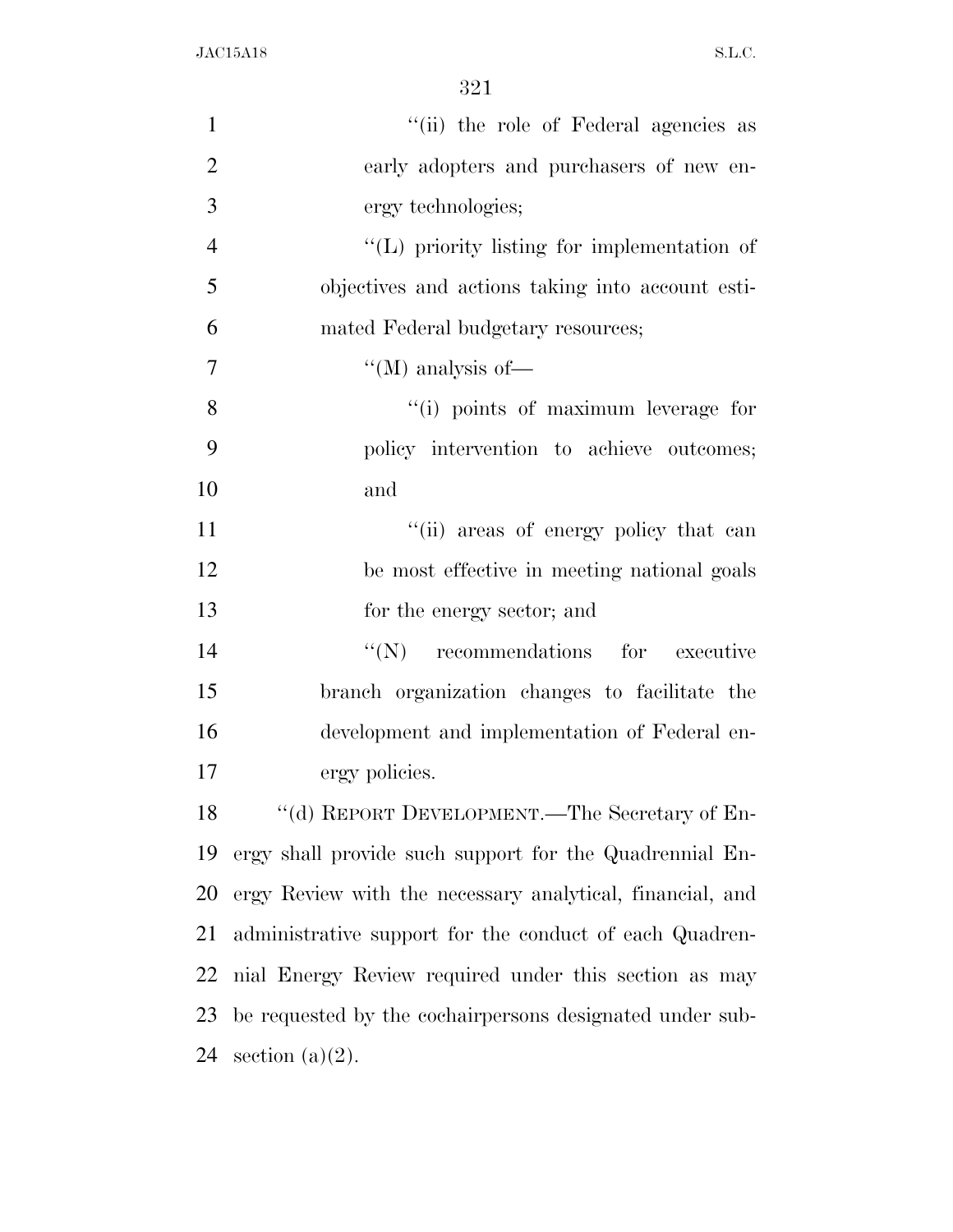''(e) COOPERATION.—The heads of applicable Fed- eral agencies shall cooperate with the Secretary and pro- vide such assistance, information, and resources as the Secretary may require to assist in carrying out this sec-tion.''.

 (b) TABLE OF CONTENTS AMENDMENT.—The item relating to section 801 in the table of contents of such Act is amended to read as follows:

''Sec. 801. Quadrennial Energy Review.''.

 (c) ADMINISTRATION.—Nothing in this section or an amendment made by this section supersedes, modifies, amends, or repeals any provision of Federal law not ex- pressly superseded, modified, amended, or repealed by this section.

## **SEC. 4403. STATE OVERSIGHT OF OIL AND GAS PROGRAMS.**

 On request of the Governor of a State, the Secretary of the Interior shall establish a program under which the Director of the Bureau of Land Management shall enter into a memorandum of understanding with the State to consider the costs and benefits of consistent rules and processes for the measurement of oil and gas production activities, inspection of meters or other measurement methodologies, and other operational activities, as deter-mined by the Secretary of the Interior.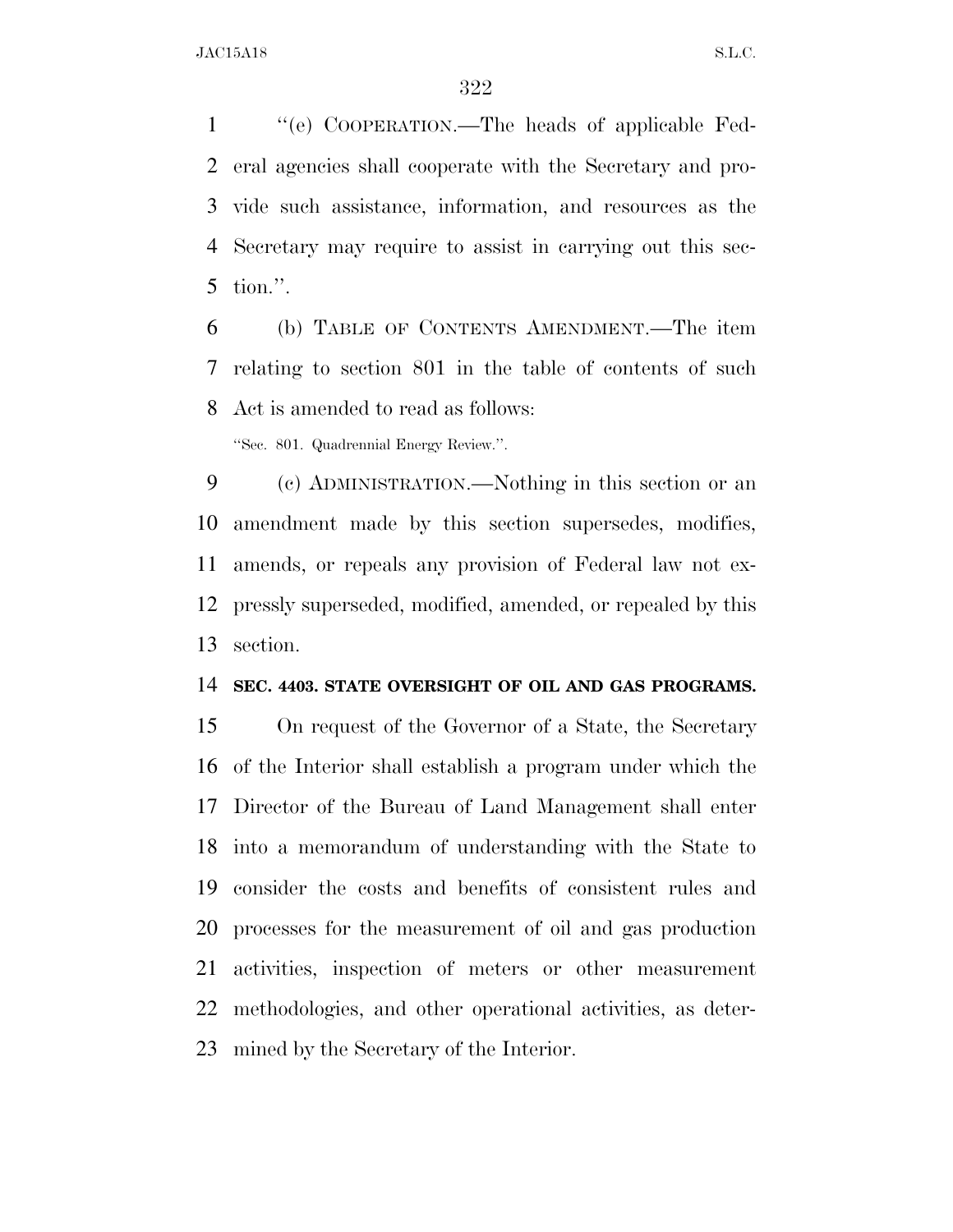| 1              | SEC. 4404. UNDER SECRETARY FOR SCIENCE AND ENERGY.   |
|----------------|------------------------------------------------------|
| $\overline{2}$ | (a) IN GENERAL.—Section $202(b)$ of the Department   |
| 3              | of Energy Organization Act (42 U.S.C. 7132(b)) is    |
| $\overline{4}$ | amended—                                             |
| 5              | $(1)$ in paragraph $(1)$ , by striking "for Science" |
| 6              | and inserting "for Science and Energy (referred to   |
| 7              | in this subsection as the 'Under Secretary')";       |
| 8              | $(2)$ in paragraph $(3)$ , in the matter preceding   |
| 9              | subparagraph $(A)$ , by striking "for Science"; and  |
| 10             | $(3)$ in paragraph $(4)$ —                           |
| 11             | (A) in the matter preceding subparagraph             |
| 12             | $(A)$ , by striking "for Science";                   |
| 13             | $(B)$ in subparagraph $(F)$ , by striking            |
| 14             | "and" at the end;                                    |
| 15             | $(C)$ in subparagraph $(G)$ , by striking the        |
| 16             | period at the end and inserting a semicolon;         |
| 17             | and                                                  |
| 18             | (D) by inserting after subparagraph $(G)$            |
| 19             | the following:                                       |
| 20             | "(H) establish appropriate linkages be-              |
| 21             | tween offices under the jurisdiction of the          |
| 22             | Under Secretary; and                                 |
| 23             | "(I) perform such functions and duties as            |
| 24             | the Secretary shall prescribe, consistent with       |
| 25             | this section.".                                      |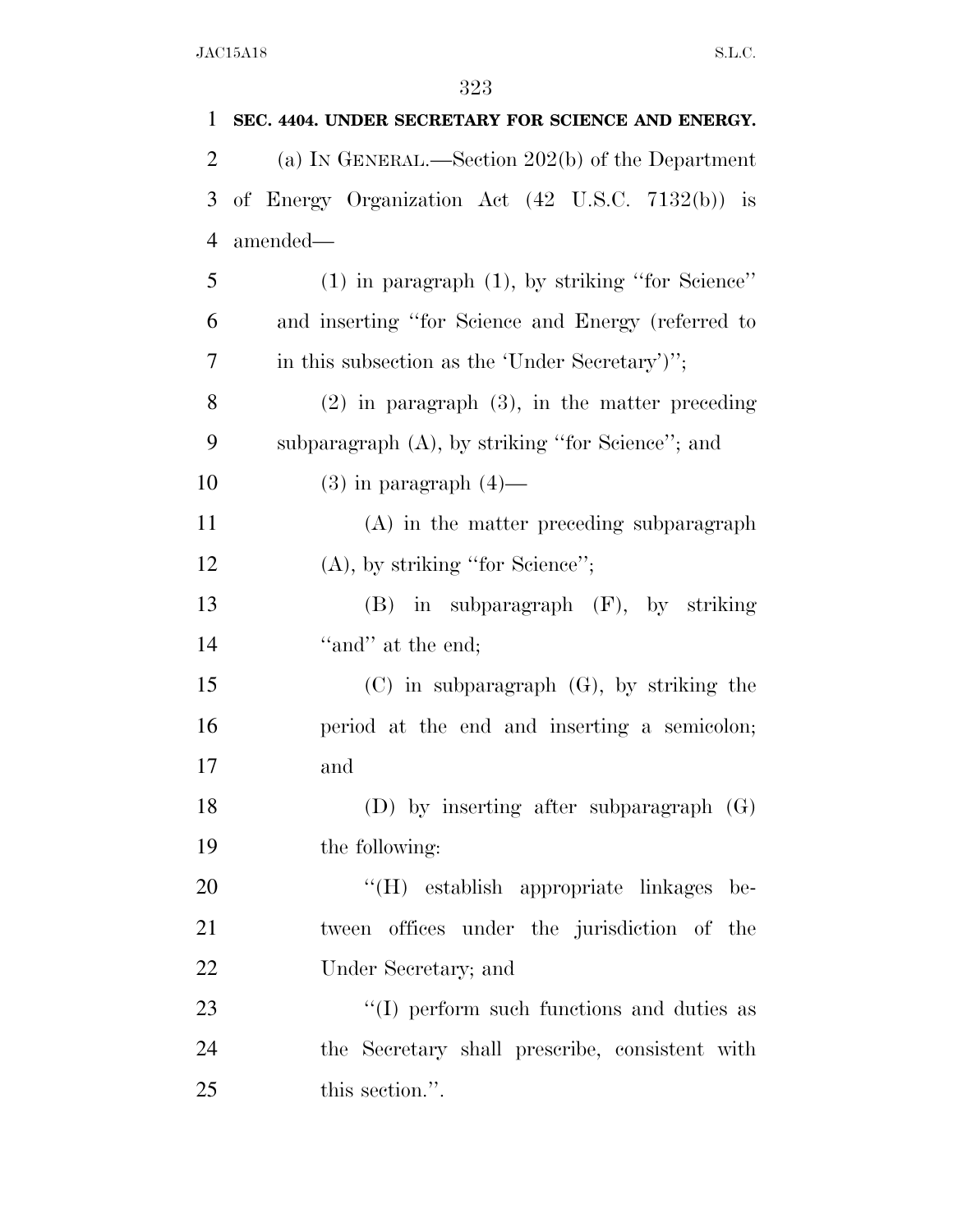(b) CONFORMING AMENDMENT.—Section 641(h)(2) of the United States Energy Storage Competitiveness Act of 2007 (42 U.S.C. 17231(h)(2)) is amended by striking ''Under Secretary for Science'' and inserting ''Under Sec-retary for Science and Energy''.

## **Subtitle F—Markets**

## **SEC. 4501. ENHANCED INFORMATION ON CRITICAL ENERGY SUPPLIES.**

 (a) IN GENERAL.—Section 205 of the Department of Energy Organization Act (42 U.S.C. 7135) is amended by adding at the end the following:

12 "(n) COLLECTION OF INFORMATION ON CRITICAL ENERGY SUPPLIES.—

 $(1)$  IN GENERAL.—To ensure transparency of information relating to energy infrastructure and product ownership in the United States and improve the ability to evaluate the energy security of the United States, the Administrator, in consultation with other Federal agencies (as necessary), shall—

20 ''(A) not later than 120 days after the date of enactment of this subsection, develop and provide notice of a plan to collect, in coopera- tion with the Commodity Futures Trade Com- mission, information identifying all oil inven-tories, and other physical oil assets (including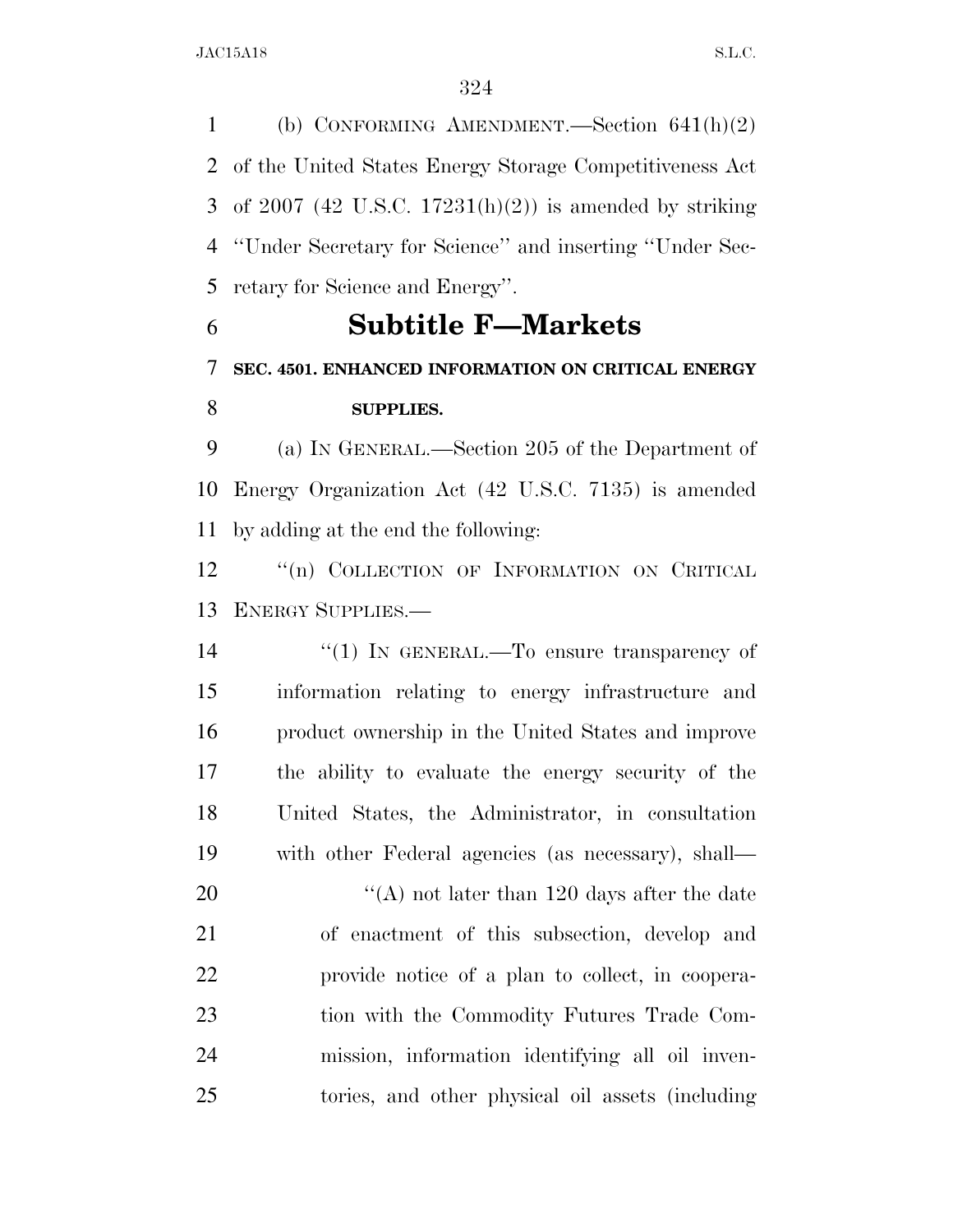| $\mathbf{1}$   | all petroleum-based products and the storage of        |
|----------------|--------------------------------------------------------|
| $\overline{2}$ | such products in off-shore tankers), that are          |
| 3              | owned by the 50 largest traders of oil contracts       |
| $\overline{4}$ | (including derivative contracts), as determined        |
| 5              | by the Commodity Futures Trade Commission;             |
| 6              | and                                                    |
| 7              | "(B) not later than $90$ days after the date           |
| 8              | on which notice is provided under subparagraph         |
| 9              | $(A)$ , implement the plan described in that sub-      |
| 10             | paragraph.                                             |
| 11             | "(2) INFORMATION.—The plan required under              |
| 12             | paragraph (1) shall include a description of the plan  |
| 13             | of the Administrator for collecting company-specific   |
| 14             | data, including—                                       |
| 15             | "(A) volumes of product under ownership;               |
| 16             | and                                                    |
| 17             | "(B) storage and transportation capacity               |
| 18             | (including owned and leased capacity).                 |
| 19             | "(3) PROTECTION OF PROPRIETARY INFORMA-                |
| 20             | $TION.$ Section 12(f) of the Federal Energy Admin-     |
| 21             | istration Act of $1974$ (15 U.S.C. 771(f)) shall apply |
| 22             | to information collected under this subsection.        |
| 23             | "(0) COLLECTION OF INFORMATION ON STORAGE              |
| 24             | CAPACITY FOR OIL AND NATURAL GAS.-                     |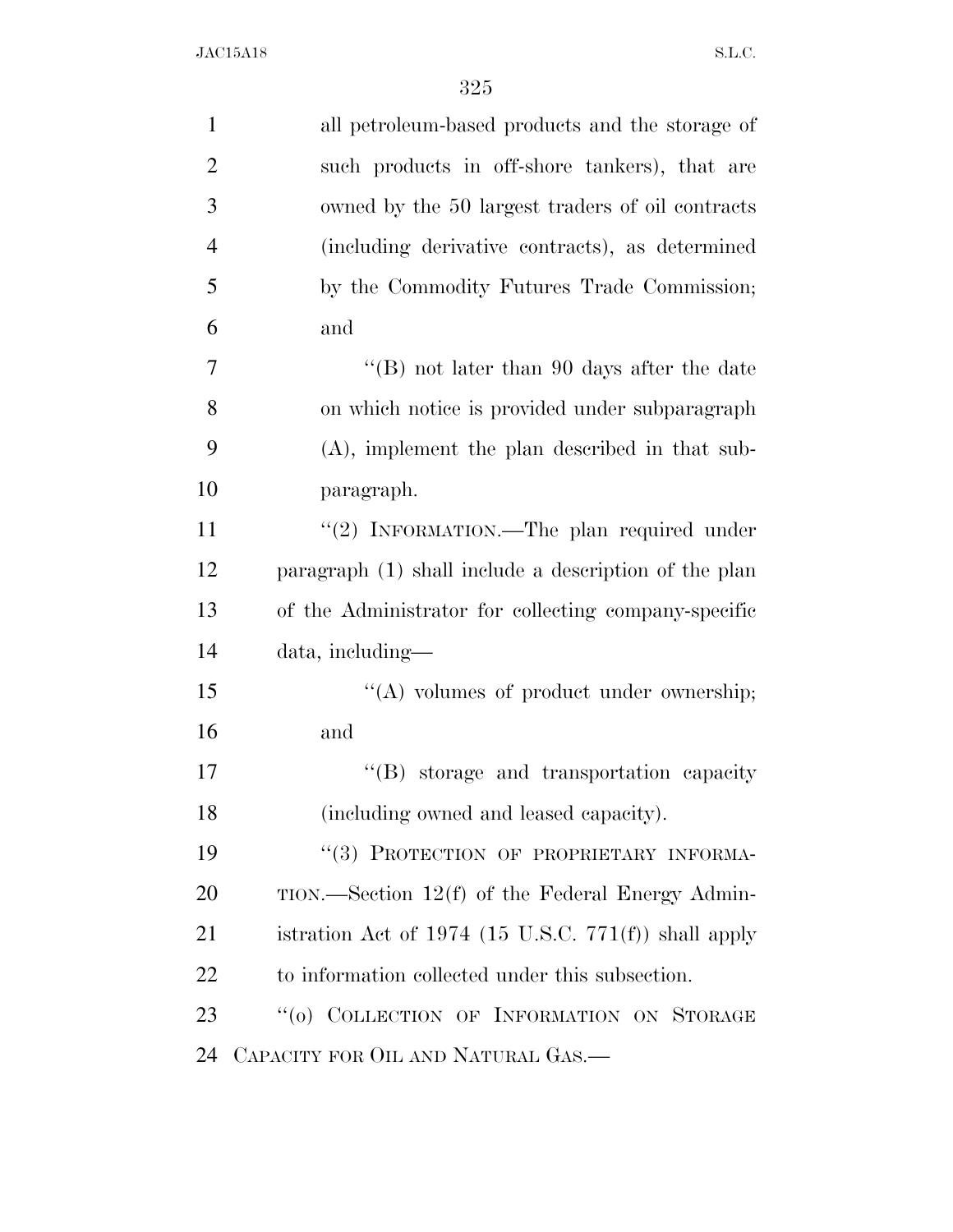| $\mathbf{1}$   | "(1) IN GENERAL.—Not later than 90 days                 |
|----------------|---------------------------------------------------------|
| $\overline{2}$ | after the date of enactment of this subsection, the     |
| 3              | Administrator of the Energy Information Adminis-        |
| $\overline{4}$ | tration shall collect information quantifying the com-  |
| 5              | mercial storage capacity for oil and natural gas in     |
| 6              | the United States.                                      |
| 7              | "(2) UPDATES.—The Administrator shall up-               |
| 8              | date annually the information required under para-      |
| 9              | $graph(1)$ .                                            |
| 10             | "(3) PROTECTION OF PROPRIETARY INFORMA-                 |
| 11             | $TION.$ Section 12(f) of the Federal Energy Admin-      |
| 12             | istration Act of 1974 (15 U.S.C. $771(f)$ ) shall apply |
| 13             | to information collected under this subsection.         |
| 14             | "(p) FINANCIAL MARKET ANALYSIS OFFICE.—                 |
| 15             | "(1) ESTABLISHMENT.—There shall be within               |
| 16             | the Energy Information Administration a Financial       |
| 17             | Market Analysis Office, headed by a director, who       |
| 18             | shall report directly to the Administrator of the En-   |
| 19             | ergy Information Administration.                        |
| 20             | "(2) DUTIES.—The Office shall—                          |
| 21             | "(A) be responsible for analysis of the fi-             |
| 22             | nancial aspects of energy markets;                      |
| 23             | $\lq\lq (B)$ review the reports required by section     |
| 24             | $4503(c)$ of the Energy Policy Modernization Act        |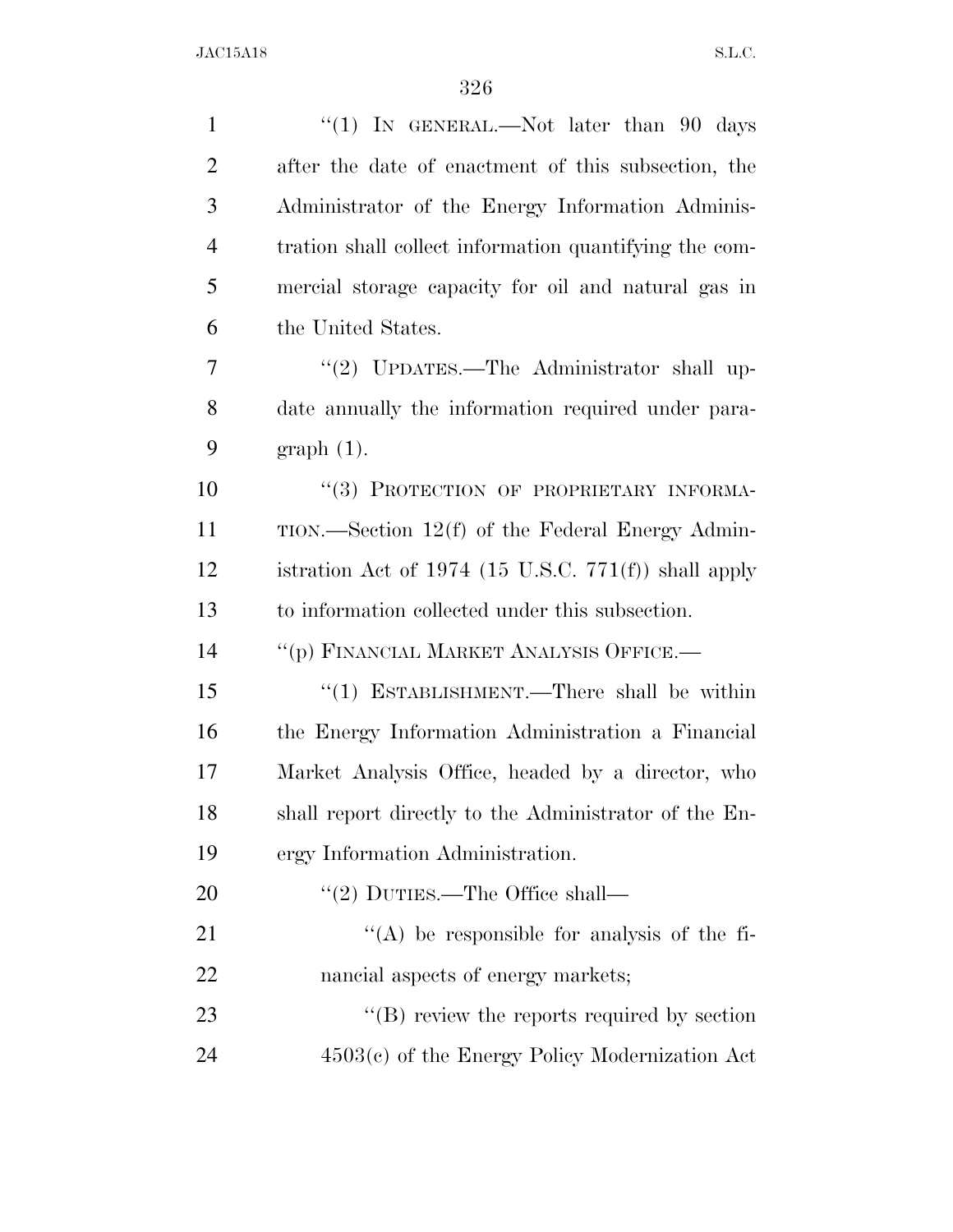| $\mathbf{1}$   | of 2015 in advance of the submission of the re- |
|----------------|-------------------------------------------------|
| $\overline{2}$ | ports to Congress; and                          |
| 3              | "(C) not later than 1 year after the date       |
| $\overline{4}$ | of enactment of this subsection—                |
| 5              | make recommendations to the<br>``(i)            |
| 6              | Administrator of the Energy Information         |
| 7              | Administration that identify and quantify       |
| 8              | any additional resources that are required      |
| 9              | to improve the ability of the Energy Infor-     |
| 10             | mation Administration to more fully inte-       |
| 11             | grate financial market information into the     |
| 12             | analyses and forecasts of the Energy Infor-     |
| 13             | mation Administration, including the role       |
| 14             | of energy futures contracts, energy com-        |
| 15             | modity swaps, and derivatives in price for-     |
| 16             | mation for oil;                                 |
| 17             | "(ii) conduct a review of implications          |
| 18             | of policy changes (including changes in ex-     |
| 19             | port or import policies) and changes in         |
| 20             | how crude oil and refined petroleum prod-       |
| 21             | ucts are transported with respect to price      |
| 22             | formation of crude oil and refined petro-       |
| 23             | leum products; and                              |
| 24             | "(iii) notify the Committee on Energy           |
| 25             | and Natural Resources, and the Committee        |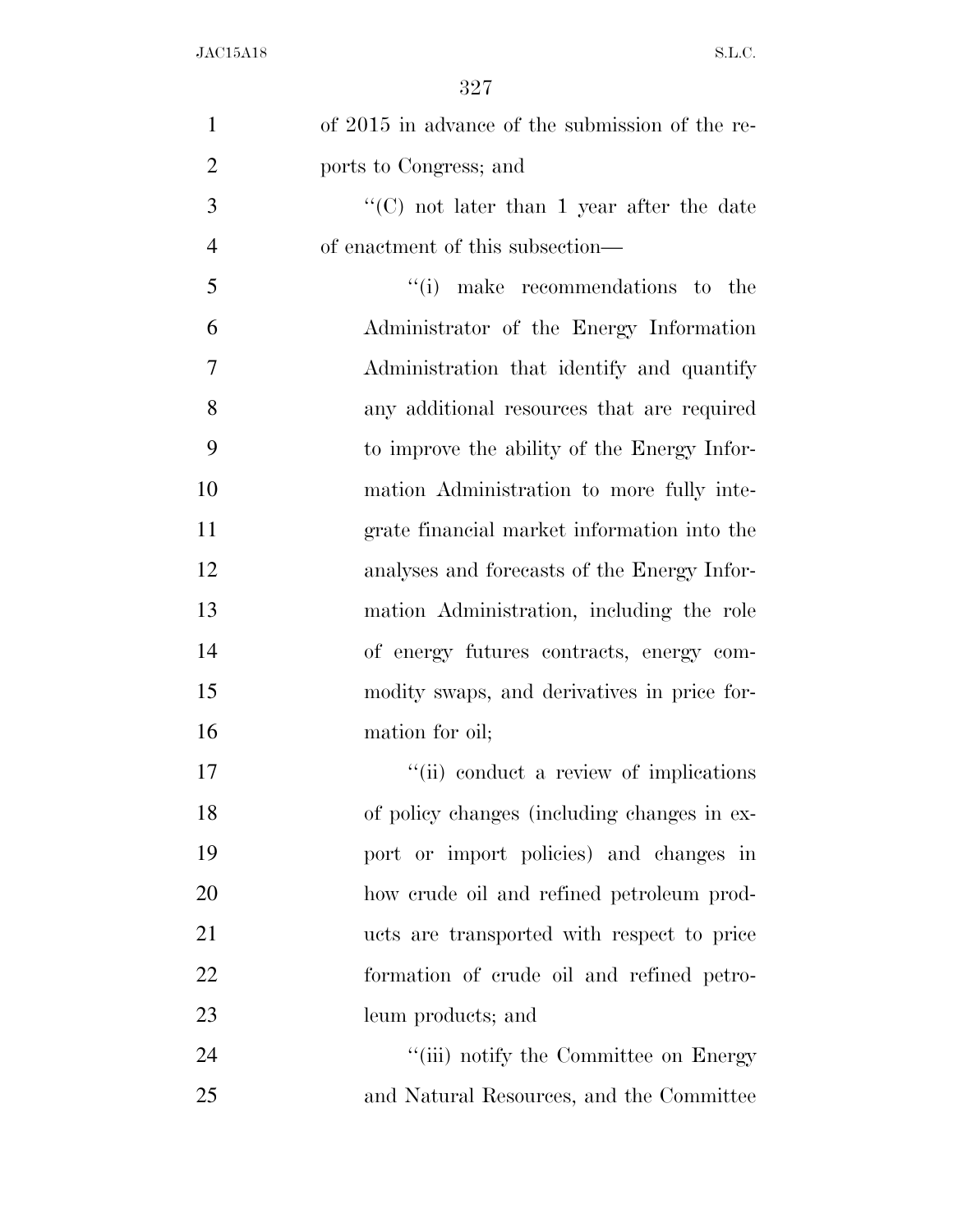JAC15A18 S.L.C.

| $\mathbf{1}$   | on Appropriations, of the Senate and the                 |
|----------------|----------------------------------------------------------|
| $\overline{2}$ | Committee on Energy and Commerce, and                    |
| 3              | the Committee on Appropriations, of the                  |
| $\overline{4}$ | House of Representatives of the rec-                     |
| 5              | ommendations described in clause (i).                    |
| 6              | $\cdot\cdot$ (3) ANALYSES.—The Administrator of the En-  |
| 7              | ergy Information Administration shall take analyses      |
| 8              | by the Office into account in conducting analyses        |
| 9              | and forecasting of energy prices.".                      |
| 10             | (b) CONFORMING AMENDMENT.—Section 645 of the             |
| 11             | Department of Energy Organization Act (42 U.S.C. 7255)   |
| 12             | is amended by inserting "(15 U.S.C. 3301 et seq.) and    |
| 13             | the Natural Gas Act (15 U.S.C. 717 et seq.)" after "Nat- |
| 14             | ural Gas Policy Act of 1978".                            |
| 15             | SEC. 4502. WORKING GROUP ON ENERGY MARKETS.              |
| 16             | (a) ESTABLISHMENT.—There is established a Work-          |
| 17             | ing Group on Energy Markets (referred to in this section |
|                | 18 as the "Working Group").                              |
| 19             | (b) COMPOSITION.—The Working Group shall be              |
| 20             | composed of—                                             |
| 21             | $(1)$ the Secretary;                                     |
| 22             | $(2)$ the Secretary of the Treasury;                     |
| 23             | (3) the Chairman of the Federal Energy Regu-             |
| 24             | latory Commission;                                       |
|                |                                                          |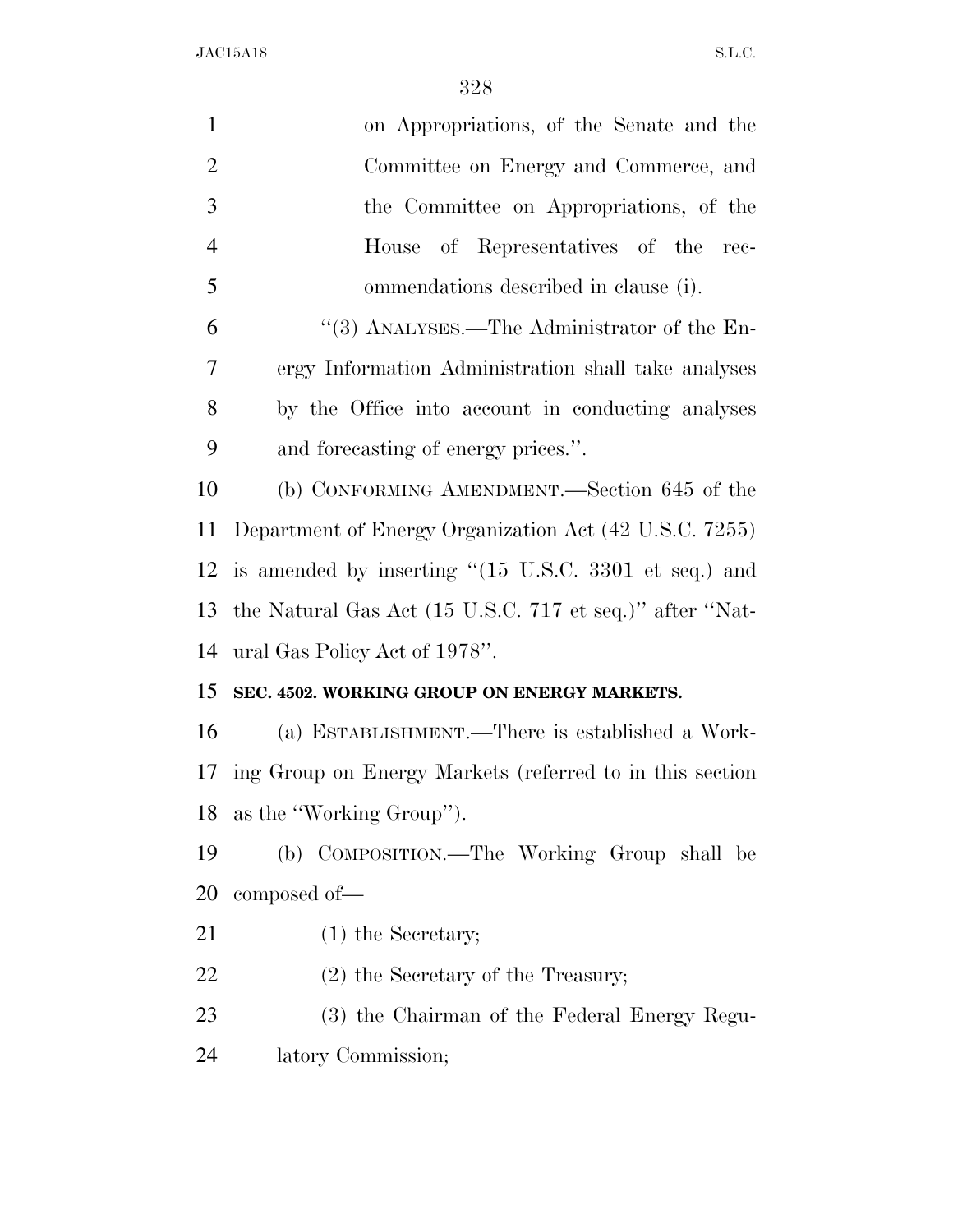| $\mathbf{1}$   | (4) the Chairman of Federal Trade Commis-                 |
|----------------|-----------------------------------------------------------|
| $\overline{2}$ | sion;                                                     |
| 3              | $(5)$ the Chairman of the Securities and Ex-              |
| $\overline{4}$ | change Commission;                                        |
| 5              | (6) the Chairman of the Commodity Futures                 |
| 6              | Trading Commission; and                                   |
| 7              | (7) the Administrator of the Energy Informa-              |
| 8              | tion Administration.                                      |
| 9              | (c) CHAIRPERSON.—The Secretary shall serve as the         |
| 10             | Chairperson of the Working Group.                         |
| 11             | (d) COMPENSATION.—A member of the Working                 |
| 12             | Group shall serve without additional compensation for the |
| 13             | work of the member of the Working Group.                  |
| 14             | (e) PURPOSE AND FUNCTION.—The Working Group               |
| 15             | shall—                                                    |
| 16             | (1) investigate the effect of increased financial         |
| 17             | investment in energy commodities on energy prices         |
| 18             | and the energy security of the United States;             |
| 19             | (2) recommend to the President and Congress               |
| 20             | laws (including regulations) that may be needed to        |
| 21             | prevent excessive speculation in energy commodity         |
| 22             | markets in order to prevent or minimize the adverse       |
| 23             | impact of excessive speculation on energy prices on       |
| 24             | consumers and the economy of the United States;           |
| 25             | and                                                       |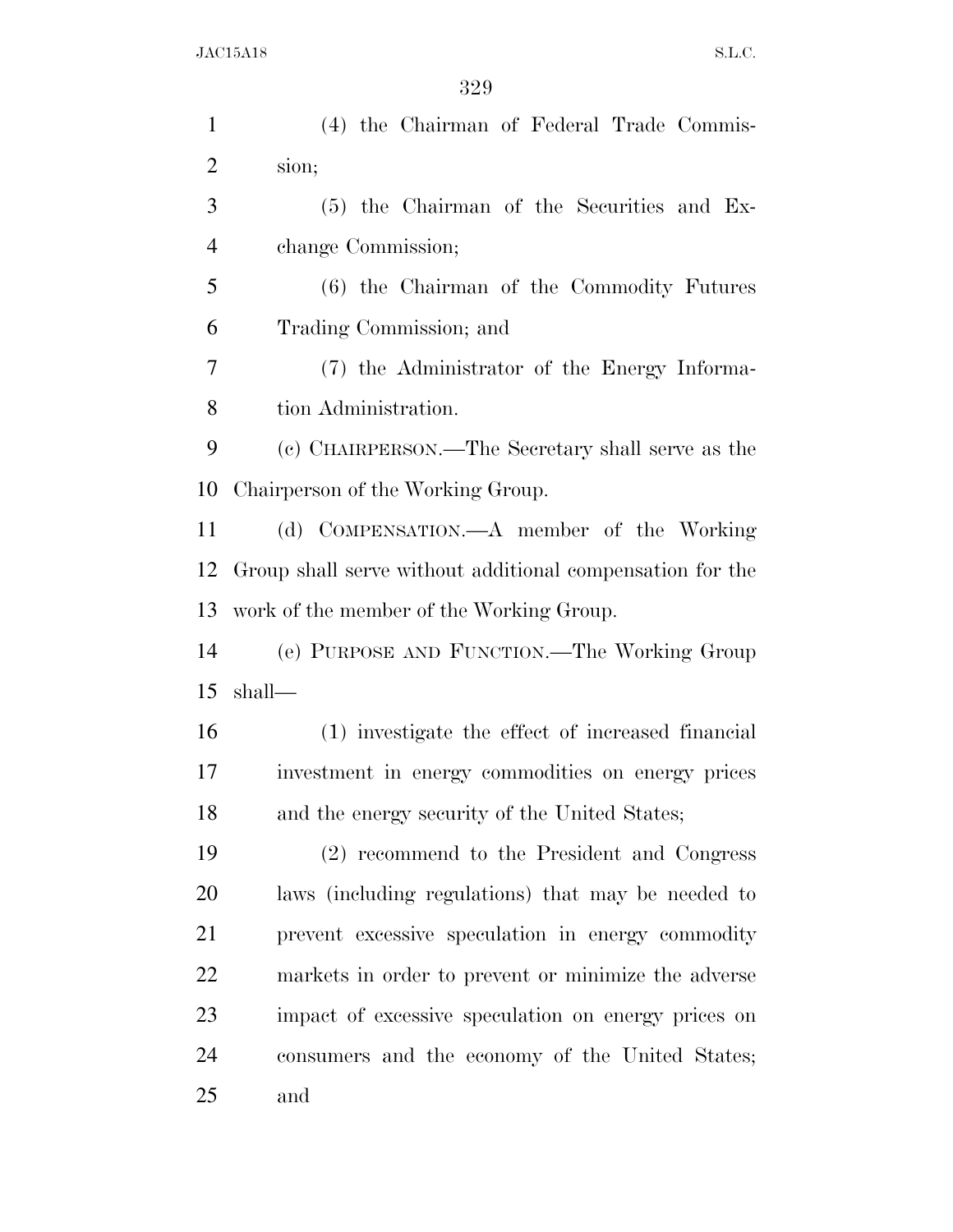(3) review energy security implications of devel-opments in international energy markets.

 (f) ADMINISTRATION.—The Secretary shall provide the Working Group with such administrative and support services as may be necessary for the performance of the functions of the Working Group.

 (g) COOPERATION OF OTHER AGENCIES.—The heads of Executive departments, agencies, and independent in- strumentalities shall, to the extent permitted by law, pro- vide the Working Group with such information as the Working Group requires to carry out this section.

 (h) CONSULTATION.—The Working Group shall con- sult, as appropriate, with representatives of the various exchanges, clearinghouses, self-regulatory bodies, other major market participants, consumers, and the general public.

## **SEC. 4503. STUDY OF REGULATORY FRAMEWORK FOR EN-ERGY MARKETS.**

 (a) STUDY.—The Working Group shall conduct a study—

 (1) to identify the factors that affect the pricing of crude oil and refined petroleum products, includ- ing an examination of the effects of market specula-tion on prices; and

(2) to review and assess—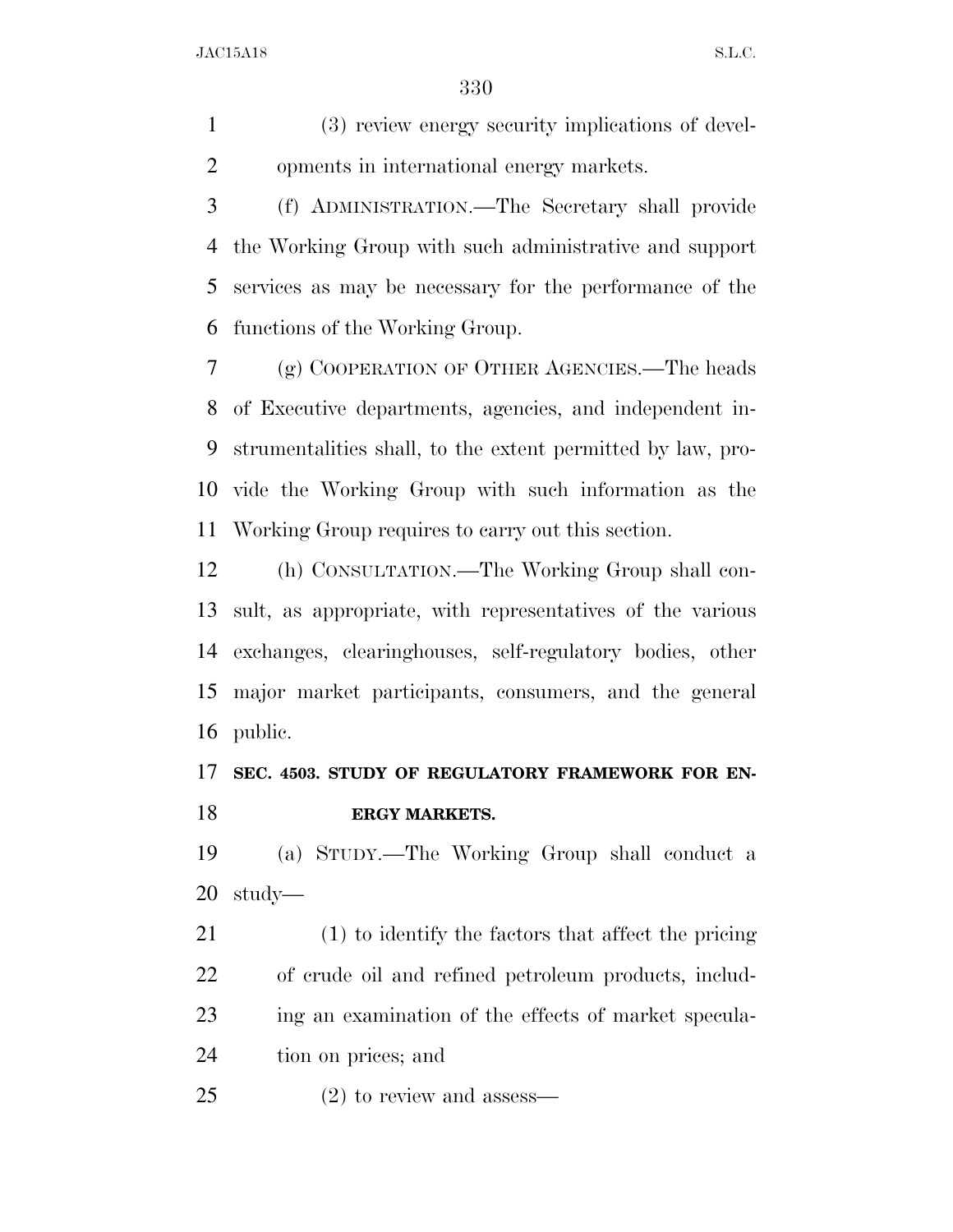JAC15A18 S.L.C.

 (A) existing statutory authorities relating to the oversight and regulation of markets crit- ical to the energy security of the United States; and (B) the need for additional statutory au- thority for the Federal Government to effec- tively oversee and regulate markets critical to the energy security of the United States. (b) ELEMENTS OF STUDY.—The study shall in- clude— (1) an examination of price formation of crude oil and refined petroleum products; (2) an examination of relevant international regulatory regimes; and (3) an examination of the degree to which changes in energy market transparency, liquidity, and structure have influenced or driven abuse, ma- nipulation, excessive speculation, or inefficient price formation. (c) REPORT AND RECOMMENDATIONS.—The Sec- retary shall submit to the Committee on Energy and Nat- ural Resources of the Senate and the Committee on En- ergy and Commerce of the House of Representatives quar-terly progress reports during the conduct of the study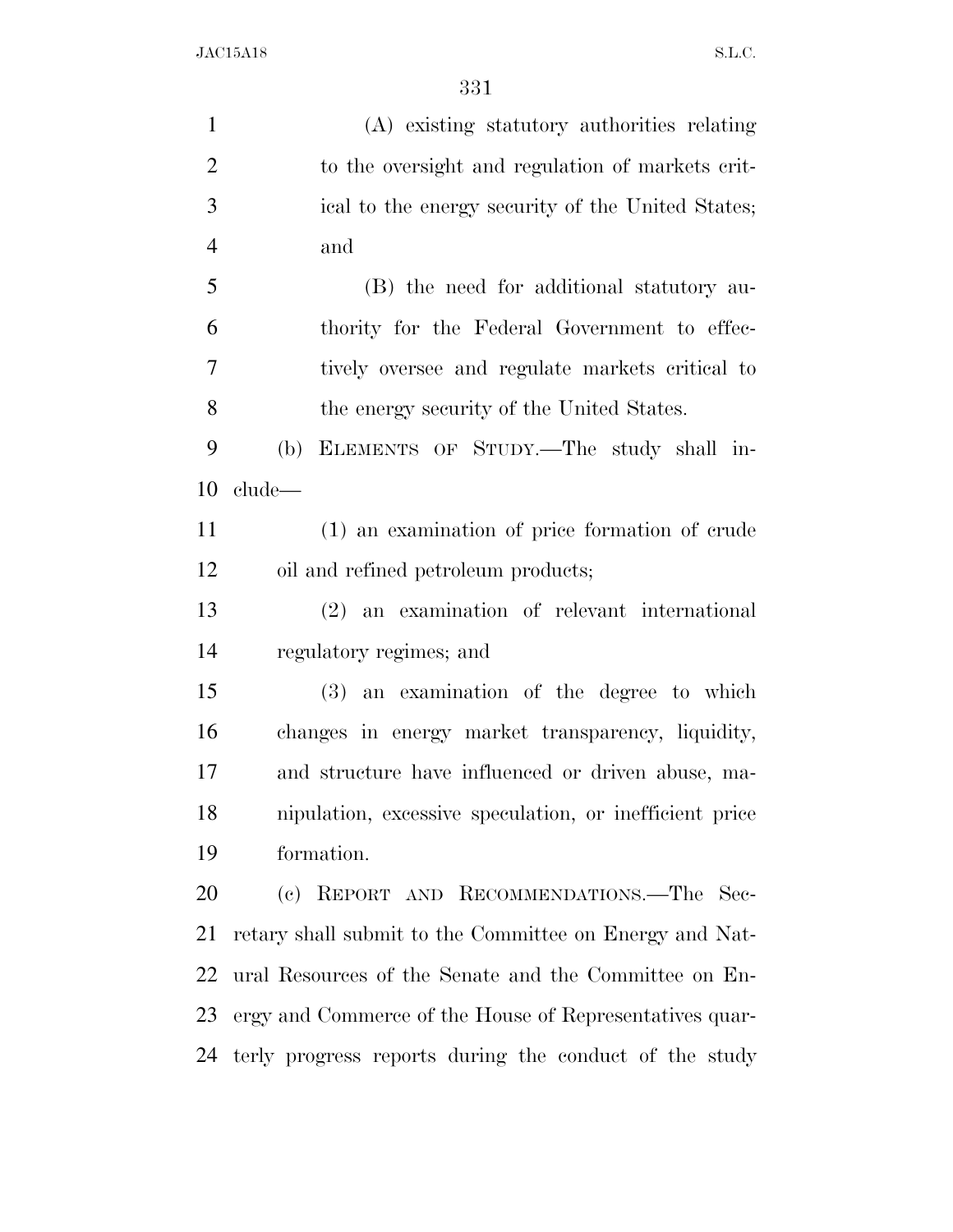under this section, and a final report not later than 1 year after the date of enactment of this Act, that—

- (1) describes the results of the study; and
- (2) provides options and the recommendations of the Working Group for appropriate Federal co- ordination of oversight and regulatory actions to en- sure transparency of crude oil and refined petroleum product pricing and the elimination of excessive speculation, including recommendations on data col- lection and analysis to be carried out by the Finan- cial Market Analysis Office established by section 205(p) of the Department of Energy Organization Act (42 U.S.C. 7135(p)).

# **Subtitle G—Affordability**

### **SEC. 4601. E-PRIZE COMPETITION PILOT PROGRAM.**

 Section 1008 of the Energy Policy Act of 2005 (42 U.S.C. 16396) is amended by adding at the end the fol-lowing:

| 19 | "(g) E-PRIZE COMPETITION PILOT PROGRAM.— |
|----|------------------------------------------|
| 20 | $\lq(1)$ DEFINITIONS.—In this section:   |
| 21 | "(A) ELIGIBLE ENTITY.—The term 'eligi-   |
| 22 | ble entity' means—                       |
| 23 | "(i) a private sector for-profit or non- |
| 24 | profit entity;                           |
| 25 | "(ii) a public-private partnership; or   |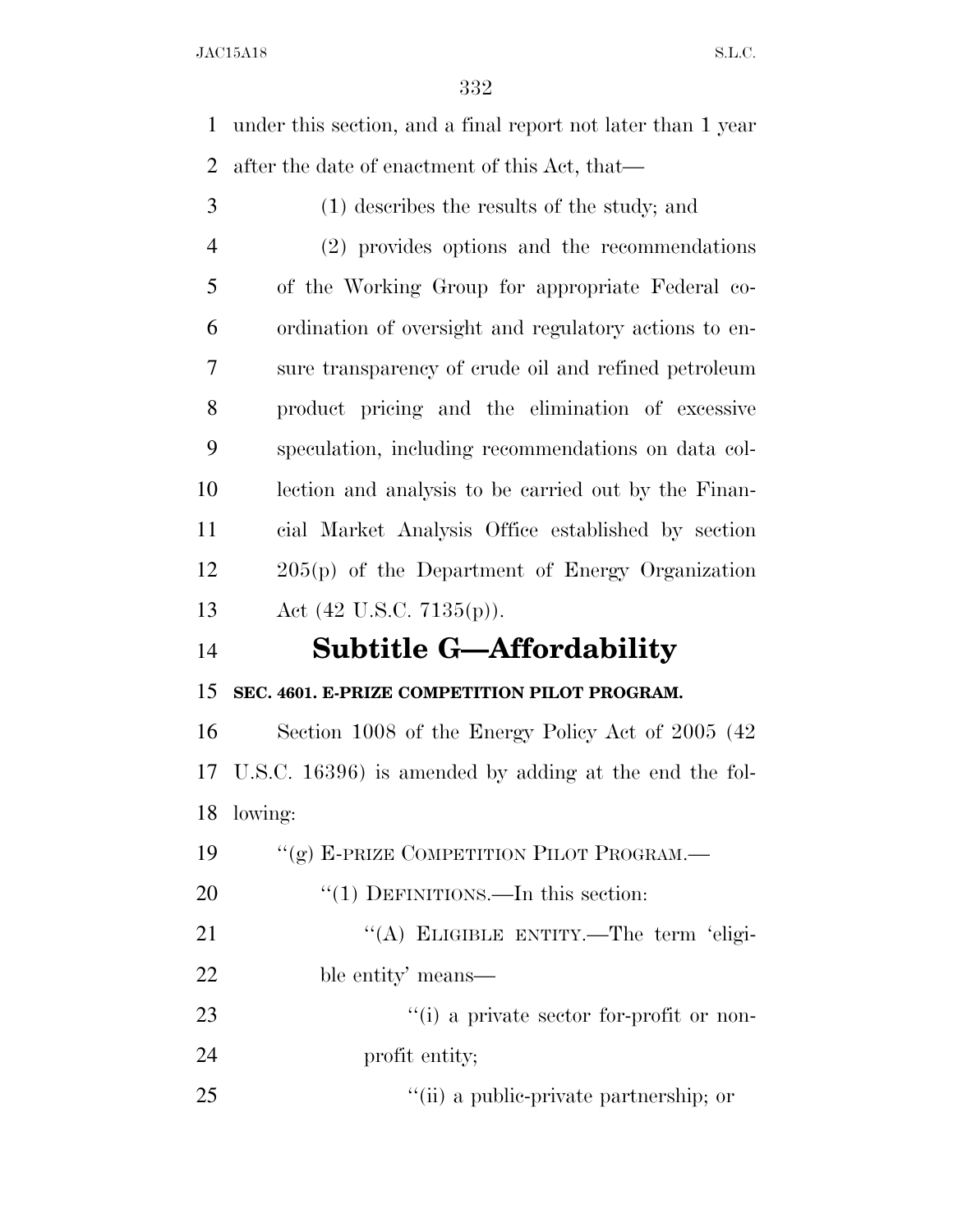JAC15A18 S.L.C.

1  $"$ (iii) a local, municipal, or tribal gov-ernmental entity.

3 "(B) HIGH-COST REGION.—The term 'high-cost region' means a region in which the average annual unsubsidized costs of electrical power retail rates or household space heating costs per square foot exceed 150 percent of the national average, as determined by the Sec-retary.

10  $(2)$  E-PRIZE COMPETITION PILOT PROGRAM.

11 ''(A) IN GENERAL.—The Secretary shall establish an e-prize competition or challenge pilot program to broadly implement sustainable community and regional energy solutions that seek to reduce energy costs through increased efficiency, conservation, and technology innova-tion in high-cost regions.

 ''(B) SELECTION.—In carrying out the 19 pilot program under subparagraph (A), the Sec- retary shall award a prize purse, in amounts to be determined by the Secretary, to each eligible entity selected through 1 or more of the fol-lowing competitions or challenges: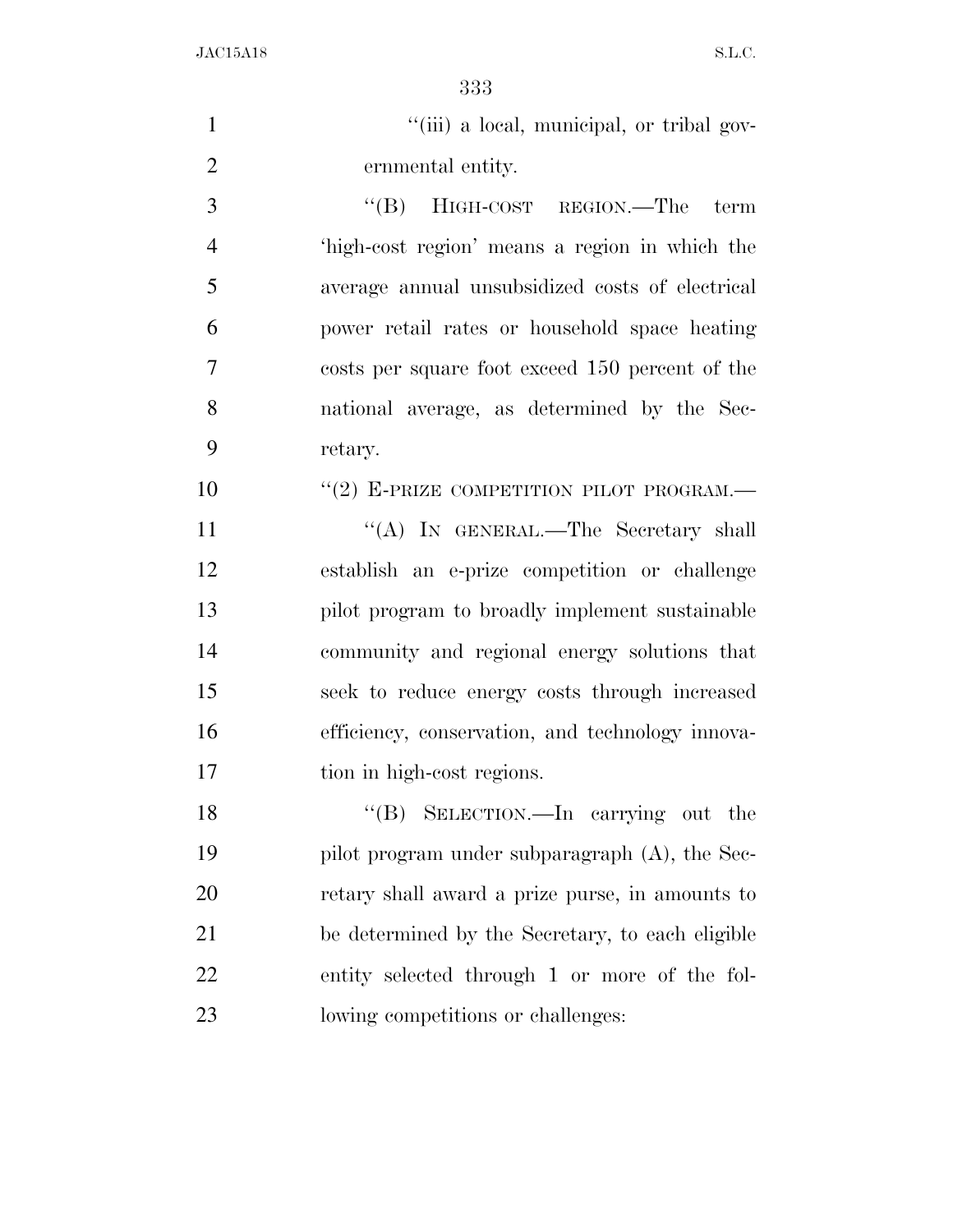JAC15A18 S.L.C.

| $\mathbf{1}$   | "(i) A point solution competition that              |
|----------------|-----------------------------------------------------|
| $\overline{2}$ | rewards and spurs the development of solu-          |
| 3              | tions for a particular, well-defined problem.       |
| $\overline{4}$ | "(ii) An exposition competition that                |
| 5              | helps identify and promote a broad range            |
| 6              | of ideas and practices that may not other-          |
| 7              | wise attract attention, facilitating further        |
| 8              | development of the idea or practice by              |
| 9              | third parties.                                      |
| 10             | "(iii) A participation competition that             |
| 11             | creates value during and after the competi-         |
| 12             | tion by encouraging contestants to change           |
| 13             | their behavior or develop new skills that           |
| 14             | may have beneficial effects during and              |
| 15             | after the competition.                              |
| 16             | "(iv) Such other types of prizes or                 |
| 17             | challenges as the Secretary, in consultation        |
| 18             | with relevant heads of Federal agencies,            |
| 19             | considers appropriate to stimulate innova-          |
| 20             | tion that has the potential to advance the          |
| 21             | mission of the applicable Federal agency.           |
| 22             | "(3) AUTHORIZATION OF APPROPRIATIONS.               |
| 23             | There is authorized to be appropriated to carry out |
| 24             | this subsection $$10,000,000$ , to remain available |
| 25             | until expended.".                                   |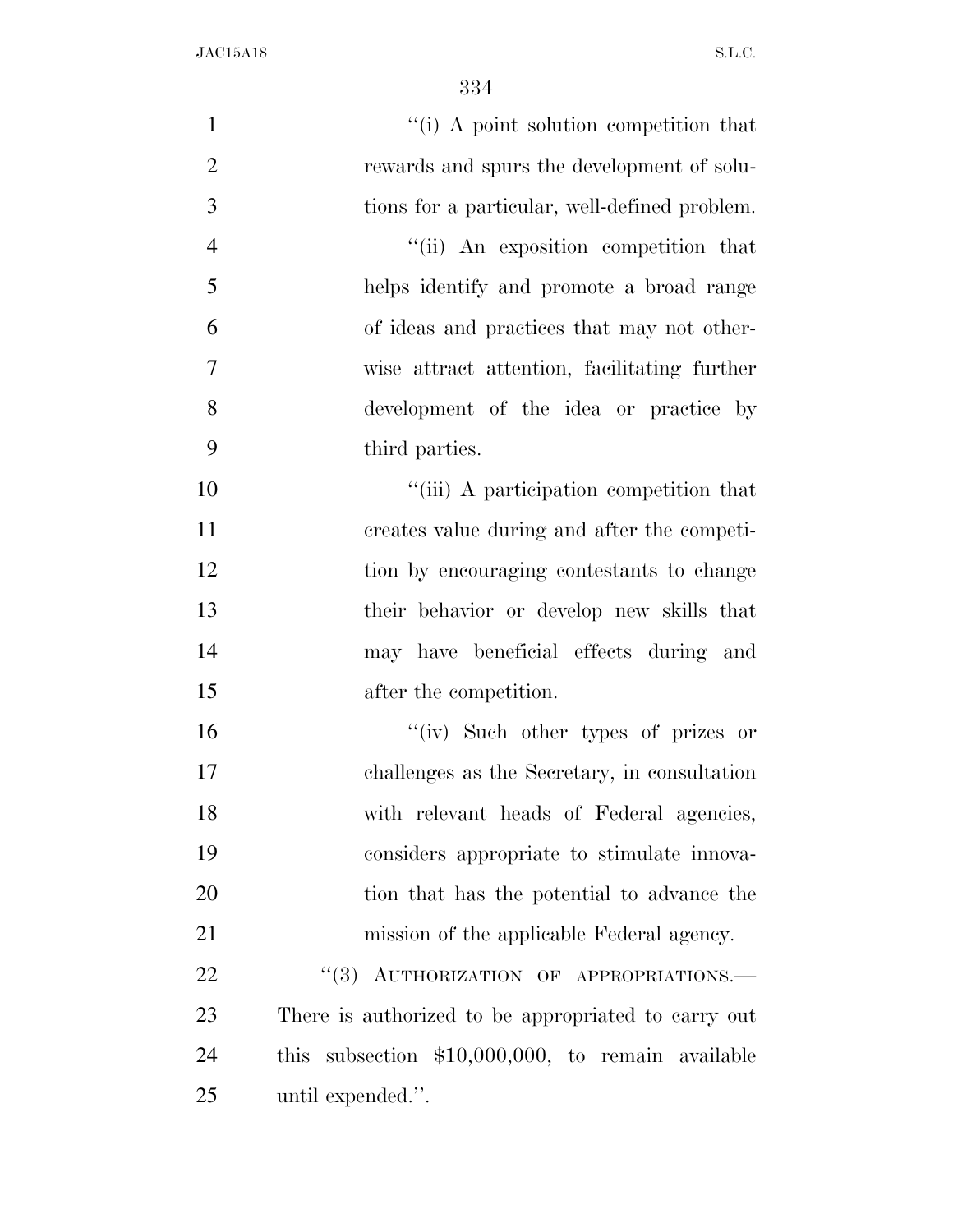| $\mathbf{1}$ | <b>Subtitle H-Code Maintenance</b>                       |
|--------------|----------------------------------------------------------|
| 2            | SEC. 4701. REPEAL OF OFF-HIGHWAY MOTOR VEHICLES          |
| 3            | <b>STUDY.</b>                                            |
| 4            | (a) REPEAL.—Part I of title III of the Energy Policy     |
| 5            | and Conservation Act (42 U.S.C. 6373) is repealed.       |
| 6            | (b) CONFORMING AMENDMENT.—The table of con-              |
| 7            | tents for the Energy Policy and Conservation Act (Public |
| 8            | Law 94–163; 89 Stat. 871) is amended—                    |
| 9            | $(1)$ by striking the item relating to part I of         |
| 10           | title III; and                                           |
| 11           | $(2)$ by striking the item relating to section 385.      |
| 12           | SEC. 4702. REPEAL OF METHANOL STUDY.                     |
| 13           | Section 400EE of the Energy Policy and Conserva-         |
| 14           | tion Act $(42 \text{ U.S.C. } 6374d)$ is amended—        |
| 15           | $(1)$ by striking subsection $(a)$ ; and                 |
| 16           | $(2)$ by redesignating subsections (b) and (c) as        |
| 17           | subsections (a) and (b), respectively.                   |
| 18           | SEC. 4703. REPEAL OF AUTHORIZATION OF APPROPRIA-         |
| 19           | TIONS PROVISION.                                         |
| 20           | (a) REPEAL.—Section 208 of the Energy Conserva-          |
| 21           | tion and Production Act (42 U.S.C. 6808) is repealed.    |
| 22           | (b) CONFORMING AMENDMENT.—The table of con-              |
| 23           | tents for the Energy Conservation and Production Act is  |
| 24           | amended by striking the item relating to section 208.    |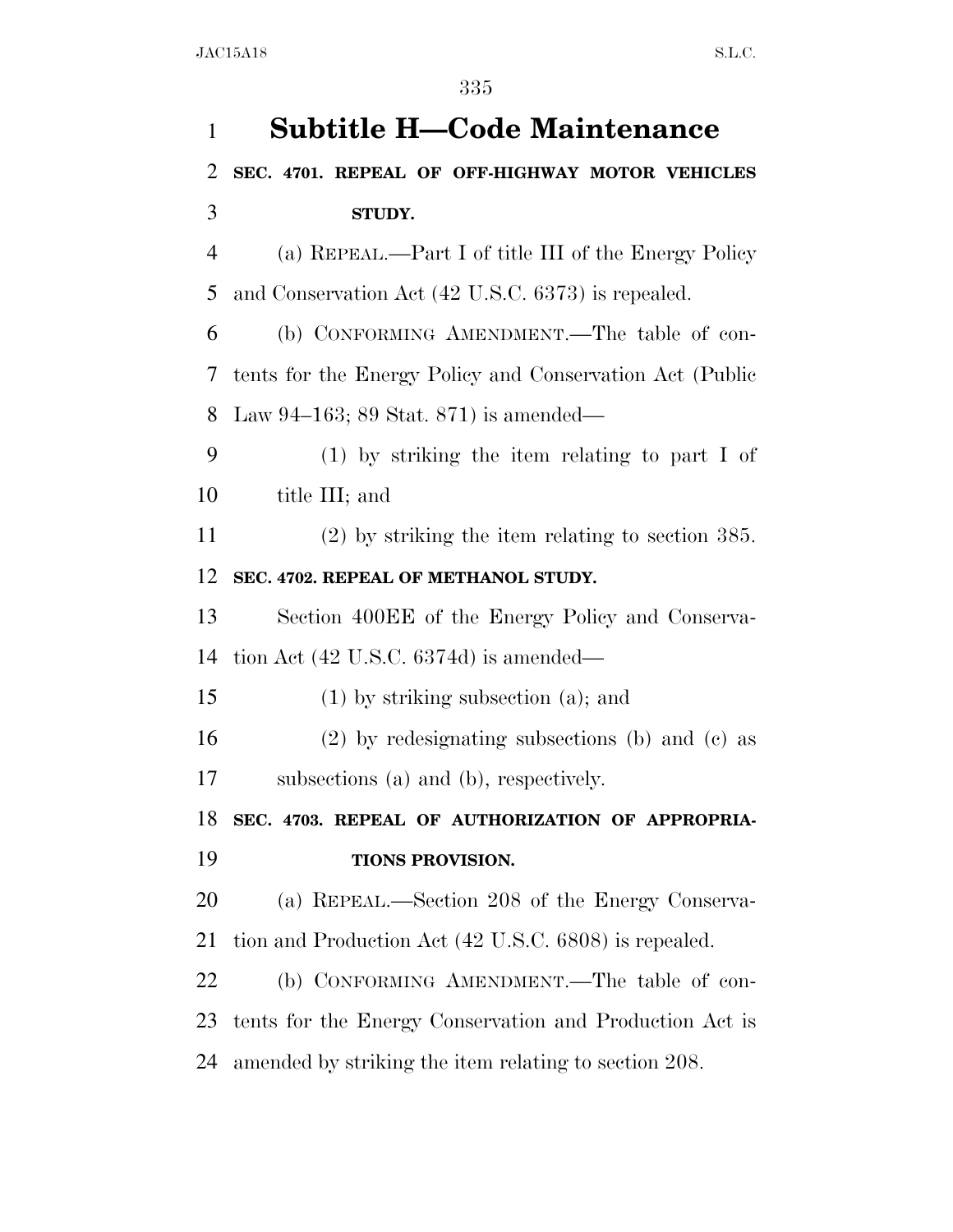# **SEC. 4704. REPEAL OF RESIDENTIAL ENERGY EFFICIENCY STANDARDS STUDY.**

 (a) REPEAL.—Section 253 of the National Energy Conservation Policy Act (42 U.S.C. 8232) is repealed.

 (b) CONFORMING AMENDMENT.—The table of con- tents for the National Energy Conservation Policy Act (Public Law 95–619; 92 Stat. 3206) is amended by strik-ing the item relating to section 253.

#### **SEC. 4705. REPEAL OF WEATHERIZATION STUDY.**

 (a) REPEAL.—Section 254 of the National Energy Conservation Policy Act (42 U.S.C. 8233) is repealed.

 (b) CONFORMING AMENDMENT.—The table of con- tents for the National Energy Conservation Policy Act (Public Law 95–619; 92 Stat. 3206) is amended by strik-ing the item relating to section 254.

#### **SEC. 4706. REPEAL OF REPORT TO CONGRESS.**

 (a) REPEAL.—Section 273 of the National Energy Conservation Policy Act (42 U.S.C. 8236b) is repealed. (b) CONFORMING AMENDMENT.—The table of con- tents for the National Energy Conservation Policy Act (Public Law 95–619; 92 Stat. 3206) is amended by strik-ing the item relating to section 273.

### **SEC. 4707. REPEAL OF CERTAIN REPORTS.**

 (a) REPEAL.—Section 548 of the National Energy Conservation Policy Act (42 U.S.C. 8258) is repealed.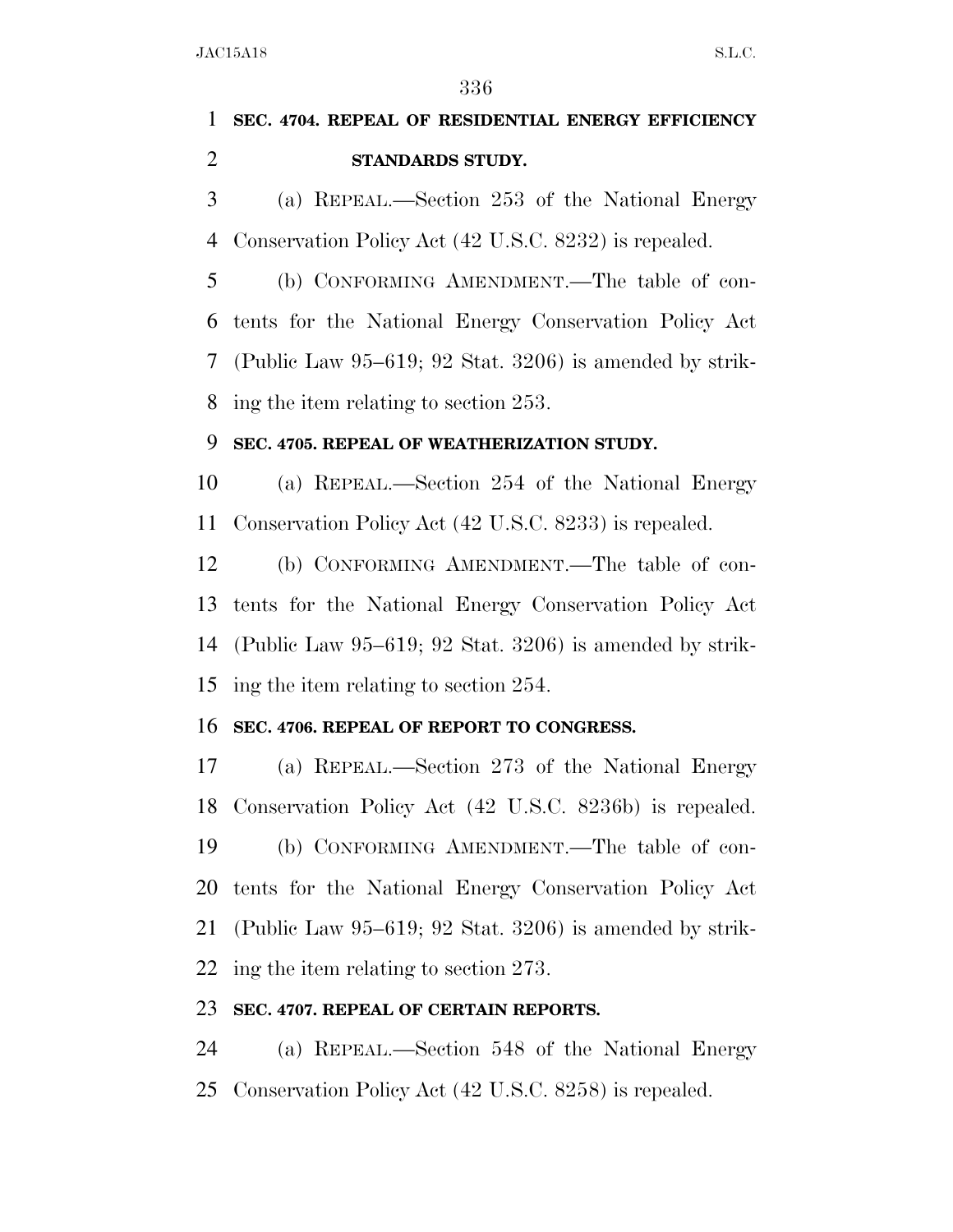(b) CONFORMING AMENDMENT.—The table of con- tents for the National Energy Conservation Policy Act (Public Law 95–619; 92 Stat. 3206; 106 Stat. 2851) is amended by striking the item relating to section 548. **SEC. 4708. REPEAL OF REPORT BY GENERAL SERVICES AD- MINISTRATION.**  (a) REPEAL.—Section 154 of the Energy Policy Act of 1992 (42 U.S.C. 8262a) is repealed. 9 (b) CONFORMING AMENDMENTS.— (1) The table of contents for the Energy Policy Act of 1992 (Public Law 102–486; 106 Stat. 2776) is amended by striking the item relating to section 154. (2) Section 159 of the Energy Policy Act of 1992 (42 U.S.C. 8262e) is amended by striking sub- section (c). **SEC. 4709. REPEAL OF INTERGOVERNMENTAL ENERGY MANAGEMENT PLANNING AND COORDINA- TION WORKSHOPS.**  (a) REPEAL.—Section 156 of the Energy Policy Act of 1992 (42 U.S.C. 8262b) is repealed. (b) CONFORMING AMENDMENT.—The table of con- tents for the Energy Policy Act of 1992 (Public Law 102– 486; 106 Stat. 2776) is amended by striking the item re-lating to section 156.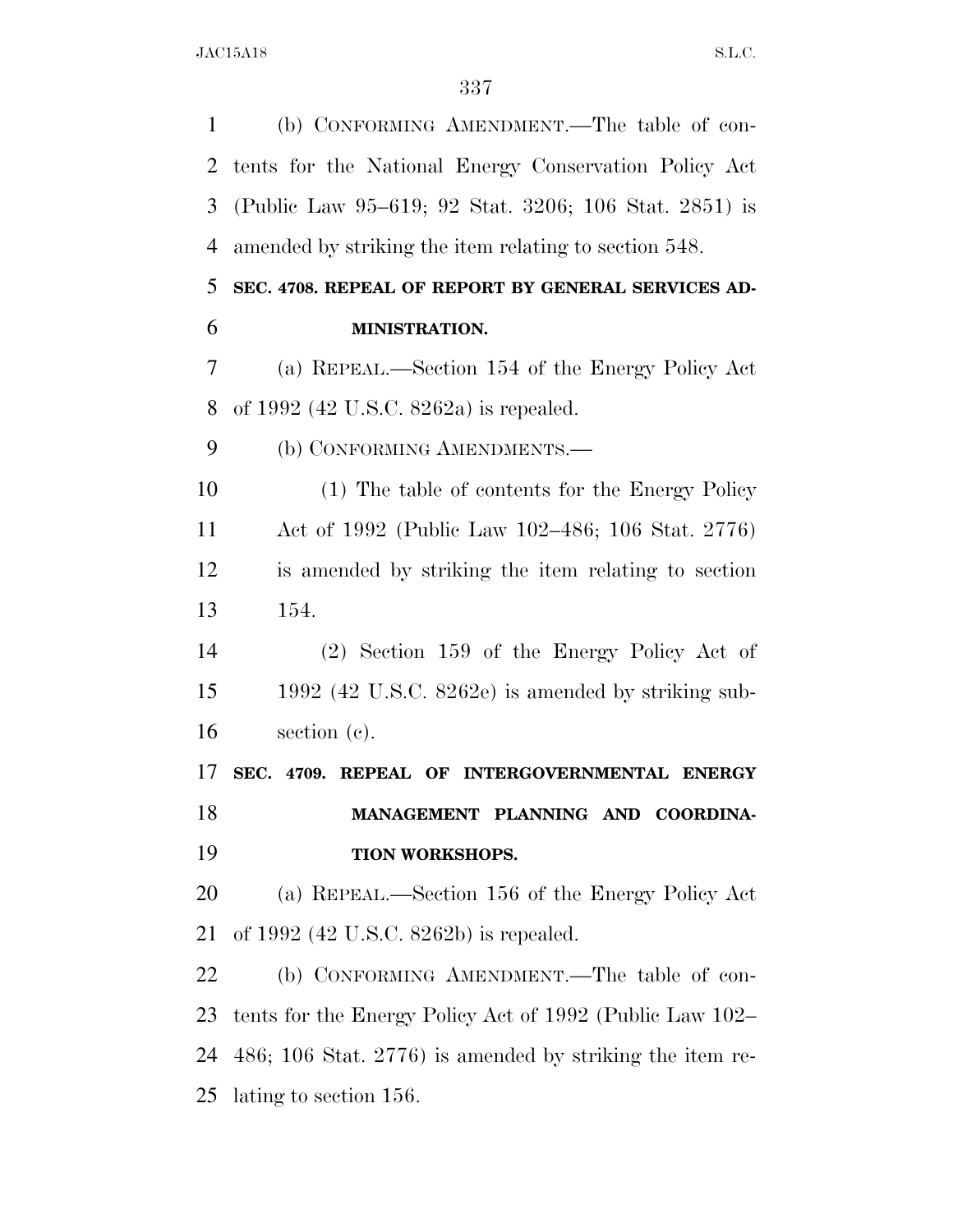| $\mathbf{1}$   | SEC. 4710. REPEAL OF INSPECTOR GENERAL AUDIT SUR-           |
|----------------|-------------------------------------------------------------|
| $\overline{2}$ | VEY AND PRESIDENT'S COUNCIL ON INTEG-                       |
| 3              | RITY AND EFFICIENCY REPORT TO CON-                          |
| $\overline{4}$ | <b>GRESS.</b>                                               |
| 5              | Section 160 of the Energy Policy Act of 1992 (42)           |
| 6              | U.S.C. 8262f) is amended by striking subsections (a) and    |
| $\tau$         | (b).                                                        |
| 8              | SEC. 4711. REPEAL OF PROCUREMENT AND IDENTIFICA-            |
| 9              | TION OF ENERGY EFFICIENT PRODUCTS PRO-                      |
| 10             | GRAM.                                                       |
| 11             | (a) REPEAL.—Section 161 of the Energy Policy Act            |
| 12             | of $1992$ (42 U.S.C. $8262g$ ) is repealed.                 |
| 13             | (b) CONFORMING AMENDMENT.—The table of con-                 |
| 14             | tents for the Energy Policy Act of 1992 (Public Law 102–    |
| 15             | $486$ ; 106 Stat. 2776) is amended by striking the item re- |
| 16             | lating to section 161.                                      |
| 17             | SEC. 4712. REPEAL OF NATIONAL ACTION PLAN FOR DE-           |
| 18             | <b>MAND RESPONSE.</b>                                       |
| 19             | (a) REPEAL.—Part 5 of title V of the National En-           |
| 20             | ergy Conservation Policy Act (42 U.S.C. 8279 et seq.) is    |
| 21             | repealed.                                                   |
| 22             | (b) CONFORMING AMENDMENT.—The table of con-                 |
| 23             | tents for the National Energy Conservation Policy Act       |
| 24             | (Public Law 95–619; 92 Stat. 3206; 121 Stat. 1665) is       |
| 25             | amended—                                                    |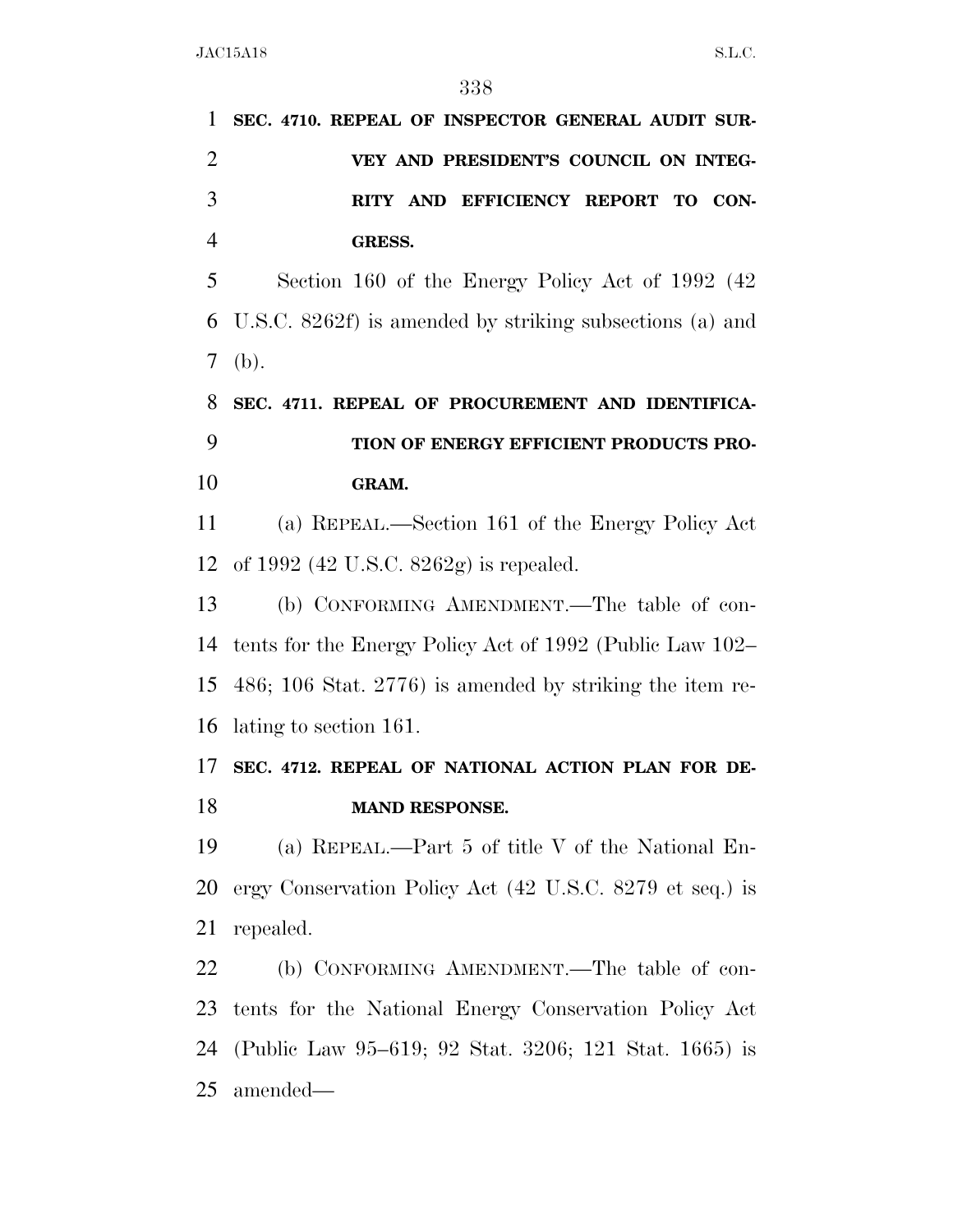(1) by striking the item relating to part 5 of 2 title V; and

 (2) by striking the item relating to section 571. **SEC. 4713. REPEAL OF NATIONAL COAL POLICY STUDY.** 

 (a) REPEAL.—Section 741 of the Powerplant and In- dustrial Fuel Use Act of 1978 (42 U.S.C. 8451) is re-pealed.

 (b) CONFORMING AMENDMENT.—The table of con- tents for the Powerplant and Industrial Fuel Use Act of 1978 (Public Law 95–620; 92 Stat. 3289) is amended by striking the item relating to section 741.

## **SEC. 4714. REPEAL OF STUDY ON COMPLIANCE PROBLEM OF SMALL ELECTRIC UTILITY SYSTEMS.**

 (a) REPEAL.—Section 744 of the Powerplant and In- dustrial Fuel Use Act of 1978 (42 U.S.C. 8454) is re-pealed.

 (b) CONFORMING AMENDMENT.—The table of con- tents for the Powerplant and Industrial Fuel Use Act of 1978 (Public Law 95–620; 92 Stat. 3289) is amended by striking the item relating to section 744.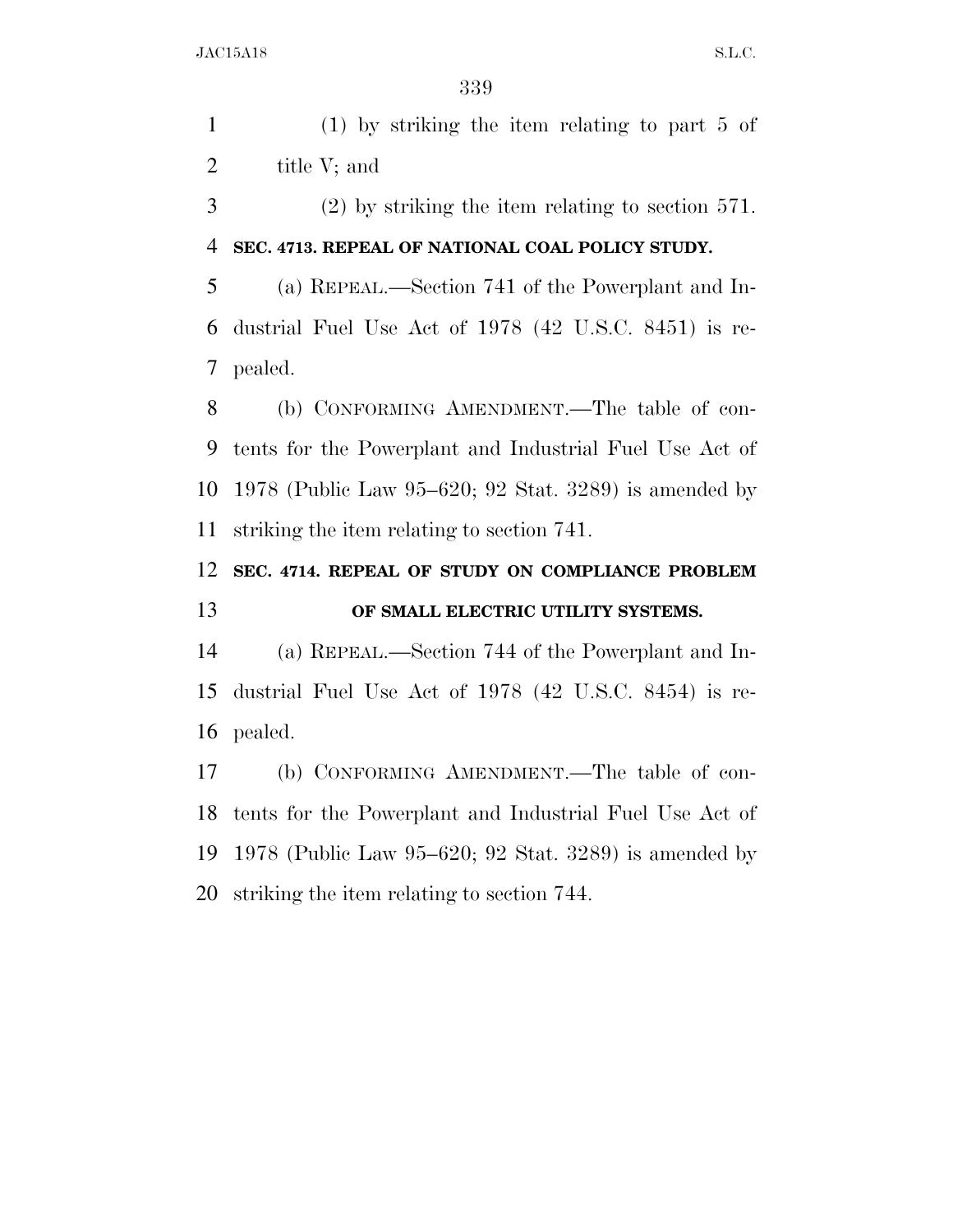# **SEC. 4715. REPEAL OF STUDY OF SOCIOECONOMIC IM- PACTS OF INCREASED COAL PRODUCTION AND OTHER ENERGY DEVELOPMENT.**

 (a) REPEAL.—Section 746 of the Powerplant and In- dustrial Fuel Use Act of 1978 (42 U.S.C. 8456) is re-pealed.

 (b) CONFORMING AMENDMENT.—The table of con- tents for the Powerplant and Industrial Fuel Use Act of 1978 (Public Law 95–620; 92 Stat. 3289) is amended by striking the item relating to section 746.

## **SEC. 4716. REPEAL OF STUDY OF THE USE OF PETROLEUM AND NATURAL GAS IN COMBUSTORS.**

 (a) REPEAL.—Section 747 of the Powerplant and In- dustrial Fuel Use Act of 1978 (42 U.S.C. 8457) is re-pealed.

 (b) CONFORMING AMENDMENT.—The table of con- tents for the Powerplant and Industrial Fuel Use Act of 1978 (Public Law 95–620; 92 Stat. 3289) is amended by striking the item relating to section 747.

### **SEC. 4717. REPEAL OF SUBMISSION OF REPORTS.**

 (a) REPEAL.—Section 807 of the Powerplant and In- dustrial Fuel Use Act of 1978 (42 U.S.C. 8483) is re-pealed.

 (b) CONFORMING AMENDMENT.—The table of con-tents for the Powerplant and Industrial Fuel Use Act of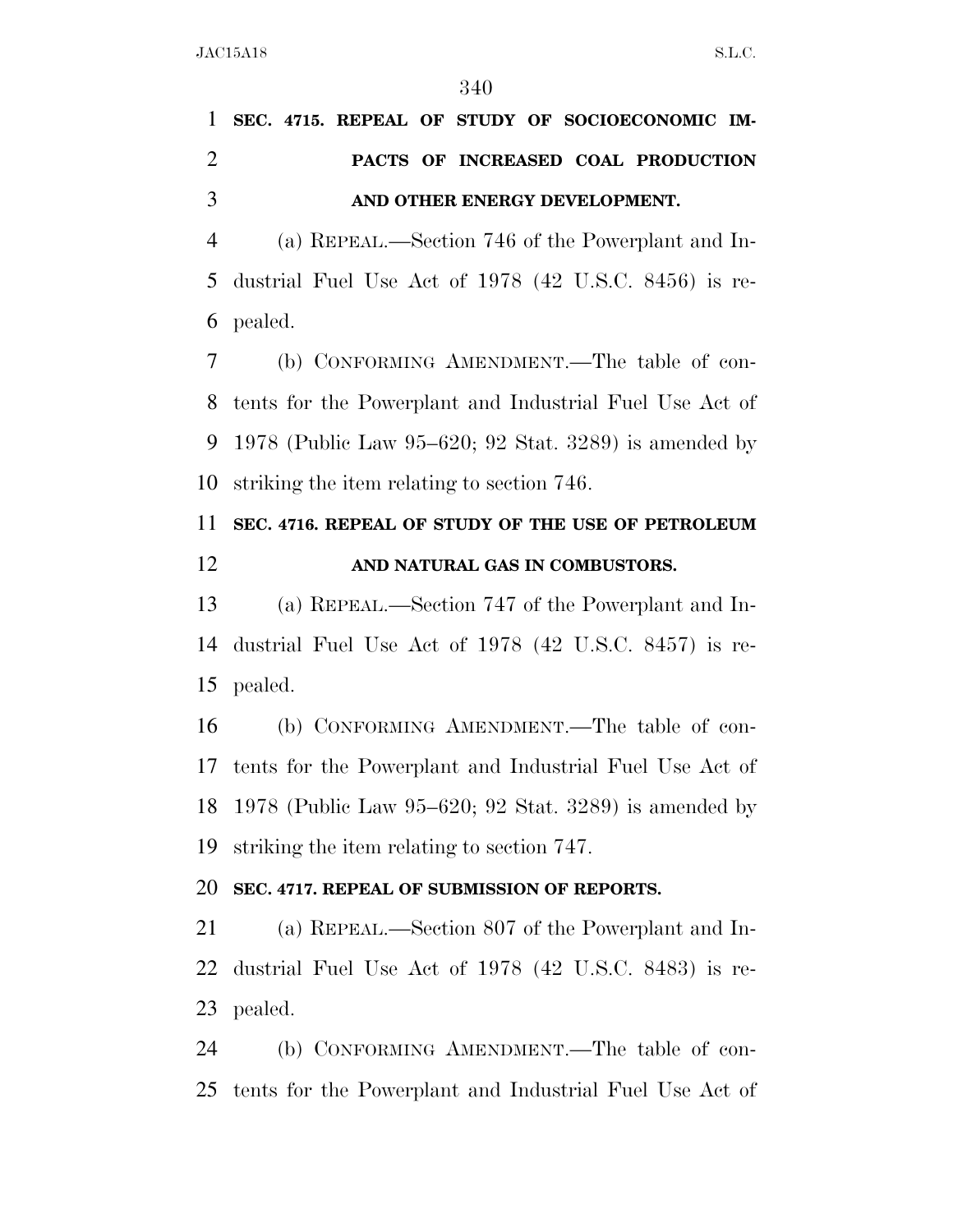1978 (Public Law 95–620; 92 Stat. 3289) is amended by striking the item relating to section 807.

 **SEC. 4718. REPEAL OF ELECTRIC UTILITY CONSERVATION PLAN.** 

 (a) REPEAL.—Section 808 of the Powerplant and In- dustrial Fuel Use Act of 1978 (42 U.S.C. 8484) is re-pealed.

8 (b) CONFORMING AMENDMENTS.—

 (1) TABLE OF CONTENTS.—The table of con- tents for the Powerplant and Industrial Fuel Use Act of 1978 (Public Law 95–620; 92 Stat. 3289) is amended by striking the item relating to section 808.

 (2) REPORT ON IMPLEMENTATION.—Section 712 of the Powerplant and Industrial Fuel Use Act of 1978 (42 U.S.C. 8422) is amended—

17 (A) by striking "(a) GENERALLY.—"; and (B) by striking subsection (b).

**SEC. 4719. EMERGENCY ENERGY CONSERVATION REPEALS.** 

(a) REPEALS.—

 (1) Section 201 of the Emergency Energy Con- servation Act of 1979 (42 U.S.C. 8501) is amend-ed—

 (A) in the section heading, by striking ''**FINDINGS AND**''; and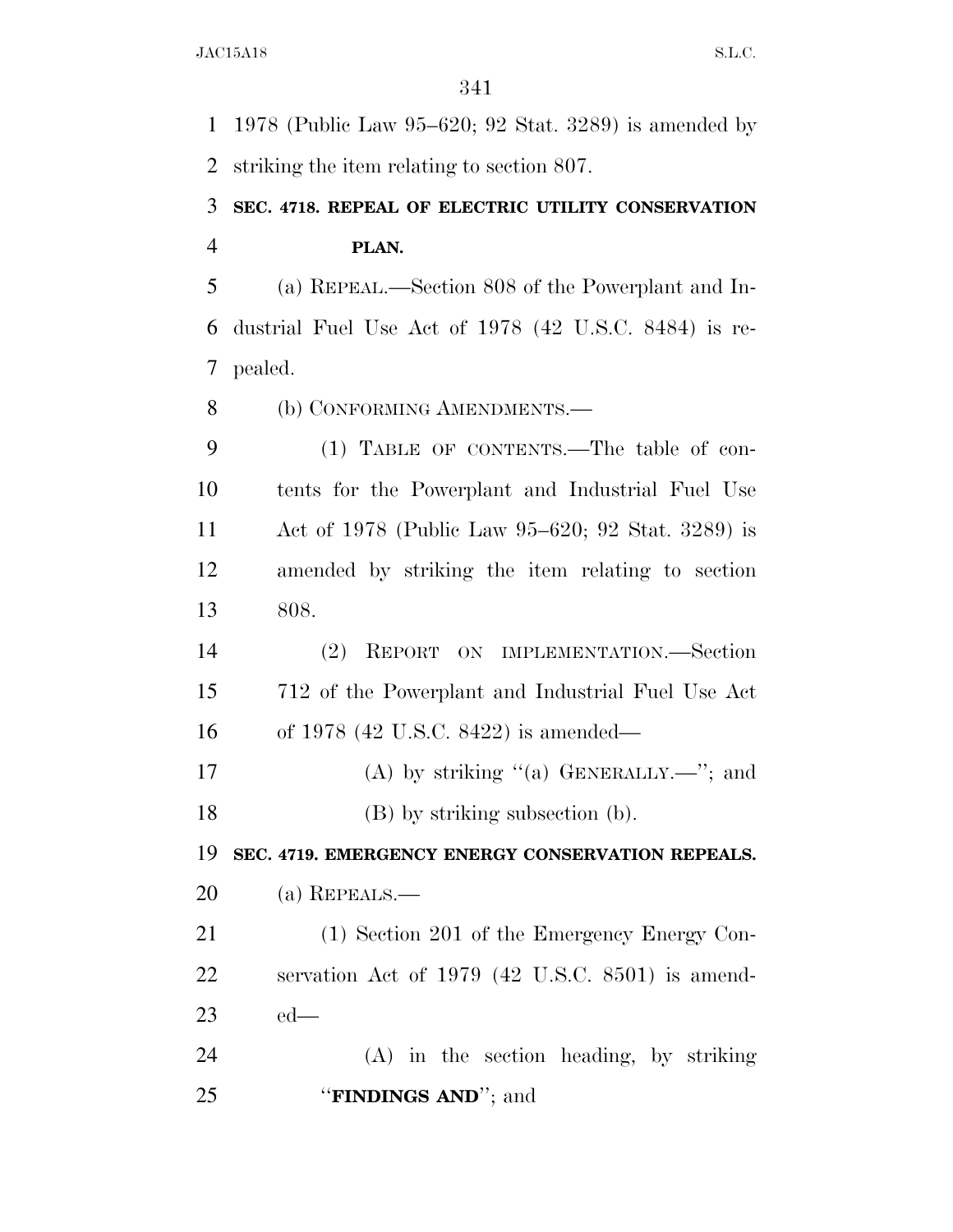| $\mathbf{1}$   | (B) by striking subsection (a).                              |
|----------------|--------------------------------------------------------------|
| $\overline{2}$ | (2) Section 221 of the Emergency Energy Con-                 |
| 3              | servation Act of 1979 (42 U.S.C. 8521) is repealed.          |
| $\overline{4}$ | (3) Section 222 of the Emergency Energy Con-                 |
| 5              | servation Act of 1979 (42 U.S.C. 8522) is repealed.          |
| 6              | (4) 241 of the Emergency Energy Conservation                 |
| 7              | Act of $1979$ (42 U.S.C. 8531) is repealed.                  |
| 8              | (b) CONFORMING AMENDMENT.—The table of con-                  |
| 9              | tents for the Emergency Energy Conservation Act of 1979      |
| 10             | (Public Law $96-102$ ; 93 Stat. 749) is amended—             |
| 11             | $(1)$ by striking the item relating to section 201           |
| 12             | and inserting the following:                                 |
|                | "Sec. 201. Congressional purposes."; and                     |
| 13             | $(2)$ by striking the items relating to sections             |
| 14             | $221, 222,$ and $241.$                                       |
| 15             | SEC. 4720. ENERGY SECURITY ACT REPEALS.                      |
| 16             | (a) BIOMASS ENERGY DEVELOPMENT PLANS.—Sub-                   |
|                | 17 title A of title II of the Energy Security Act (42 U.S.C. |
| 18             | 8811 et seq.) is repealed.                                   |
| 19             | (b) MUNICIPAL WASTE BIOMASS ENERGY.—Subtitle                 |
| 20             | B of title II of the Energy Security Act (42 U.S.C. 8831)    |
| 21             | et seq.) is repealed.                                        |
| 22             | (c) USE OF GASOHOL IN FEDERAL MOTOR VEHI-                    |
| 23             | CLES.—Section 271 of the Energy Security Act (42)            |
|                | 24 U.S.C. 8871) is repealed.                                 |

(d) CONFORMING AMENDMENTS.—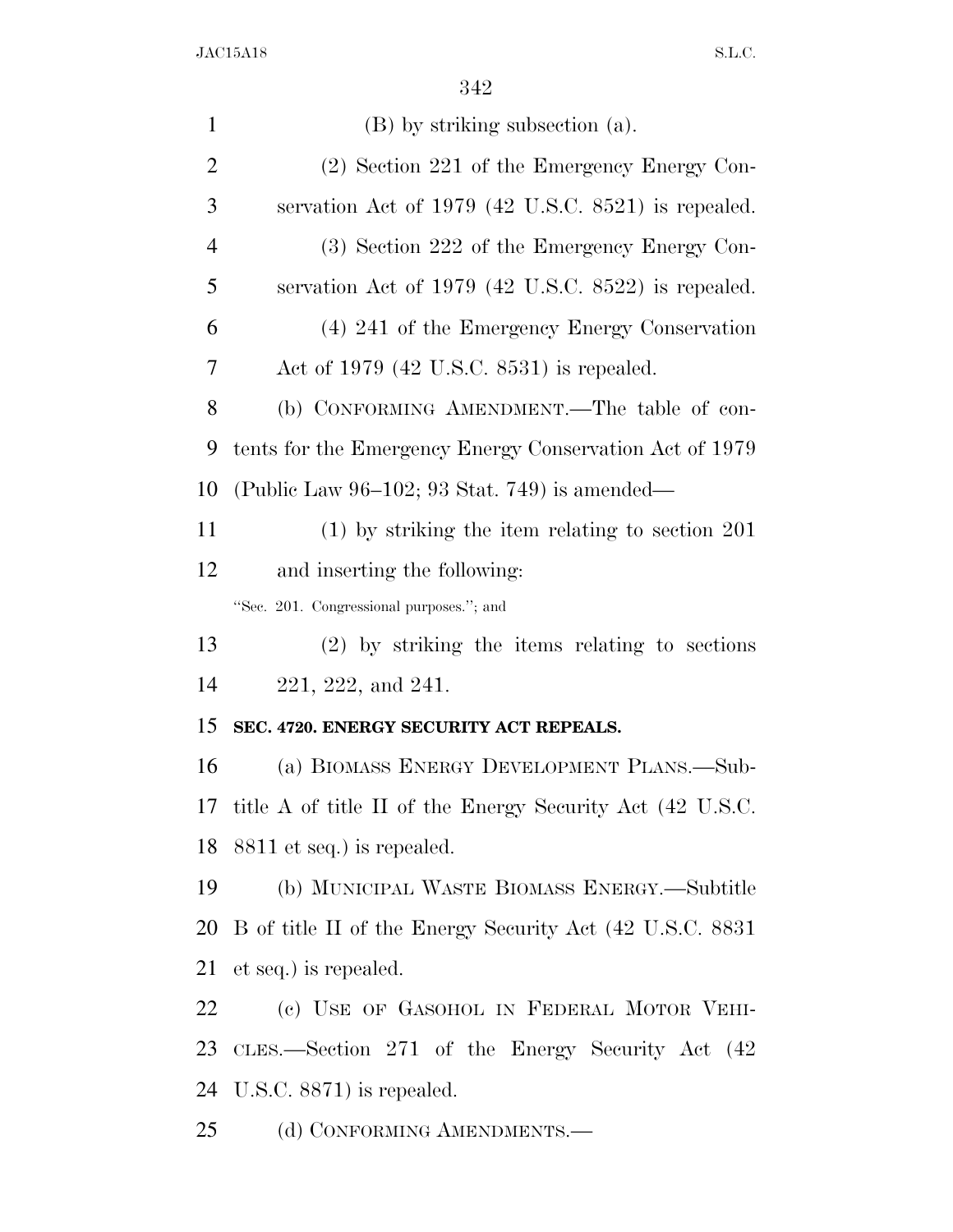| $\mathbf{1}$   | (1) The table of contents for the Energy Secu-       |
|----------------|------------------------------------------------------|
| $\overline{2}$ | rity Act (Public Law $96-294$ ; 94 Stat. 611) is     |
| 3              | amended—                                             |
| $\overline{4}$ | $(A)$ by striking the items relating to sub-         |
| 5              | title A and B of title II; and                       |
| 6              | (B) by striking the item relating to section         |
| 7              | 271.                                                 |
| 8              | (2) Section 203 of the Biomass Energy and Al-        |
| 9              | cohol Fuels Act of 1980 (42 U.S.C. 8802) is amend-   |
| 10             | $ed$ —                                               |
| 11             | $(A)$ by striking paragraph $(16)$ ; and             |
| 12             | (B) by redesignating paragraphs<br>(17)              |
| 13             | through $(19)$ as paragraphs $(16)$ through $(18)$ , |
| 14             | respectively.                                        |
| 15             | $(3)$ Section 204 of the Energy Security Act $(42)$  |
| 16             | U.S.C. $8803$ ) is amended—                          |
| 17             | (A) in the section heading, by striking              |
| 18             | "FOR SUBTITLES A AND B"; and                         |
| 19             | $(B)$ in subsection $(a)$ —                          |
| 20             | (i) in paragraph $(1)$ , by adding "and"             |
| 21             | after the semicolon at the end;                      |
| 22             | (ii) in paragraph $(2)$ , by striking ";             |
| 23             | and" at the end and inserting a period;              |
| 24             | and                                                  |
| 25             | (iii) by striking paragraph $(3)$ .                  |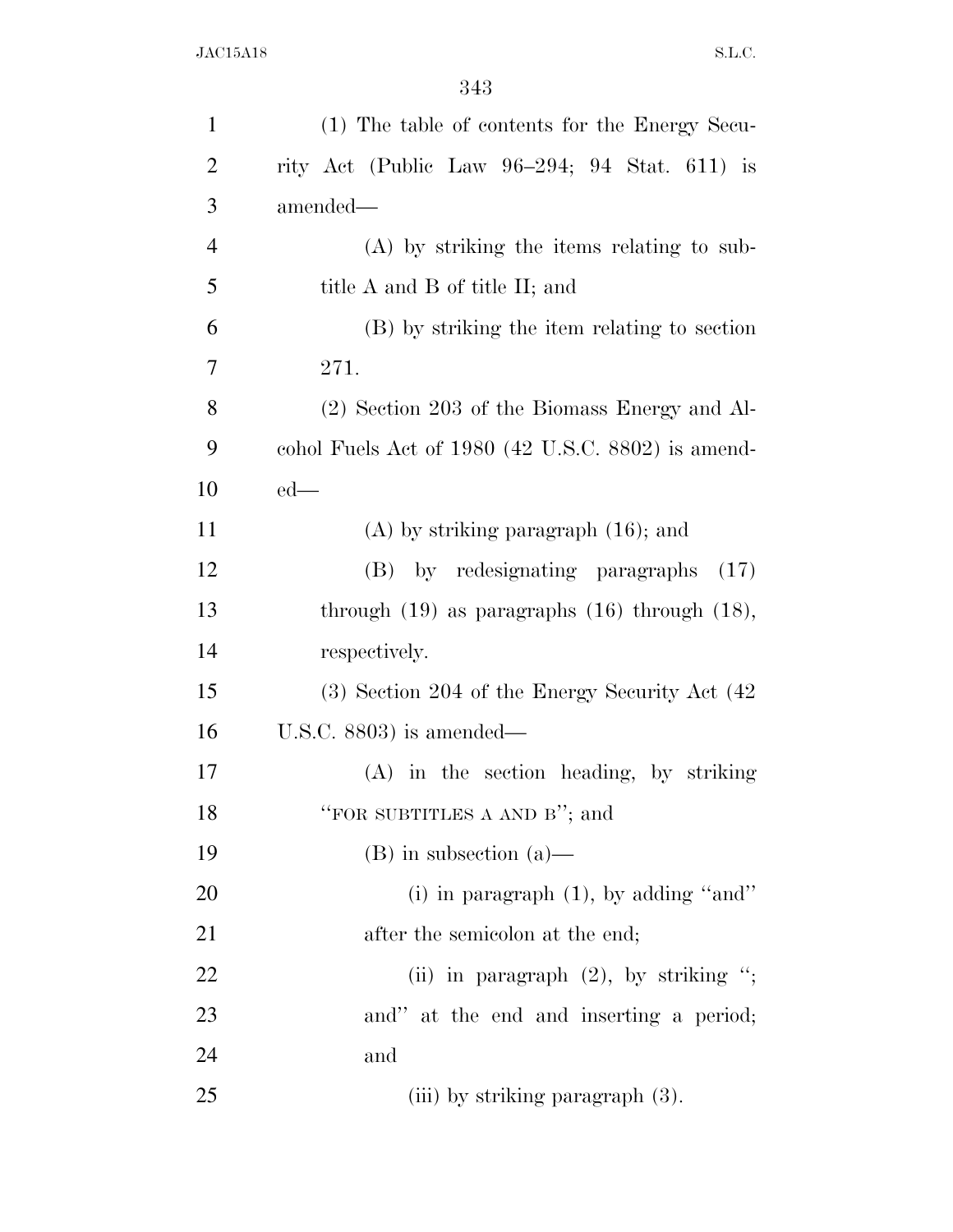| 1              | SEC. 4721. NUCLEAR SAFETY RESEARCH, DEVELOPMENT,     |
|----------------|------------------------------------------------------|
| $\overline{2}$ | AND DEMONSTRATION ACT OF 1980 REPEALS.               |
| 3              | Sections 5 and 6 of the Nuclear Safety Research, De- |
| 4              | velopment, and Demonstration Act of 1980 (42 U.S.C.  |
| 5              | $9704, 9705$ are repealed.                           |
| 6              | SEC. 4722. ELIMINATION AND CONSOLIDATION OF CERTAIN  |
| 7              | AMERICA COMPETES PROGRAMS.                           |
| 8              | (a) ELIMINATION OF PROGRAM AUTHORITIES.—             |
| 9              | (1) NUCLEAR SCIENCE TALENT<br><b>EXPANSION</b>       |
| 10             | PROGRAM FOR INSTITUTIONS OF HIGHER<br>EDU-           |
| 11             | CATION.—Section 5004 of the America COMPETES         |
| 12             | Act $(42 \text{ U.S.C. } 16532)$ is repealed.        |
| 13             | (2) HYDROCARBON SYSTEMS SCIENCE TALENT               |
| 14             | EXPANSION PROGRAM FOR INSTITUTIONS OF HIGH-          |
| 15             | ER EDUCATION.                                        |
| 16             | (A) IN GENERAL.—Section $5005(e)$ of the             |
| 17             | America COMPETES Act                                 |
| 18             | $16533(e)$ is repealed.                              |
| 19             | (B) CONFORMING AMENDMENTS.—                          |
| 20             | (i) Section $5005(f)$ of the America                 |
| 21             | COMPETES Act $(42 \text{ U.S.C. } 16533(f))$ is      |
| 22             | amended—                                             |
| 23             | (I) by striking paragraph $(2)$ ;                    |
| 24             | (II) by striking the subsection                      |
| 25             | designation and heading and all that                 |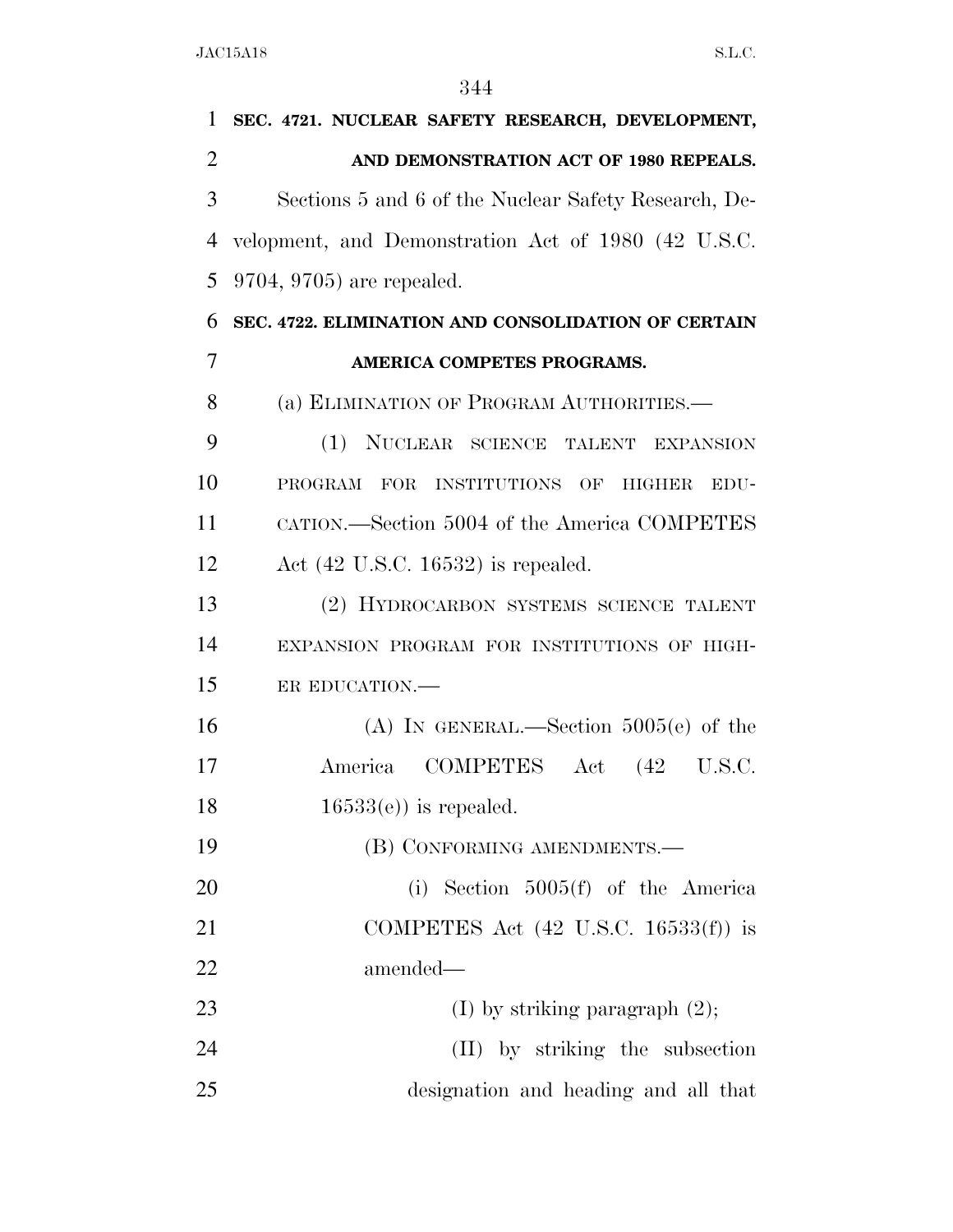| $\mathbf{1}$   | follows through "There are" in para-                |
|----------------|-----------------------------------------------------|
| $\overline{2}$ | $graph(1)$ and inserting the following:             |
| 3              | "(f) AUTHORIZATION OF APPROPRIATIONS.—There         |
| $\overline{4}$ | are"; and                                           |
| 5              | (III) by redesignating subpara-                     |
| 6              | graphs $(A)$ through $(C)$ as paragraphs            |
| $\overline{7}$ | $(1)$ through $(3)$ , respectively, and in-         |
| 8              | denting appropriately.                              |
| 9              | (ii) Section 5005 of the America                    |
| 10             | COMPETES Act (42 U.S.C. 16533) is                   |
| 11             | amended by redesignating subsection (f) as          |
| 12             | subsection (e).                                     |
| 13             | (3) DISCOVERY SCIENCE AND ENGINEERING IN-           |
| 14             | NOVATION INSTITUTES.—Section 5008 of the Amer-      |
| 15             | ica COMPETES Act (42 U.S.C. 16535) is repealed.     |
| 16             | (4) ELIMINATION OF DUPLICATIVE AUTHORITY            |
| 17             | EDUCATION PROGRAMS.—Sections 3181 and<br><b>FOR</b> |
| 18             | 3185 of the Department of Energy Science Edu-       |
| 19             | cation Enhancement Act (42 U.S.C. 7381l, 42         |
| 20             | U.S.C. $7381n$ are repealed.                        |
| 21             | (5) MENTORING PROGRAM.—Section 3195 of              |
| 22             | the Department of Energy Science Education En-      |
| 23             | hancement Act (42 U.S.C. 7381r) is repealed.        |
| 24             | (b) REPEAL OF AUTHORIZATIONS.—                      |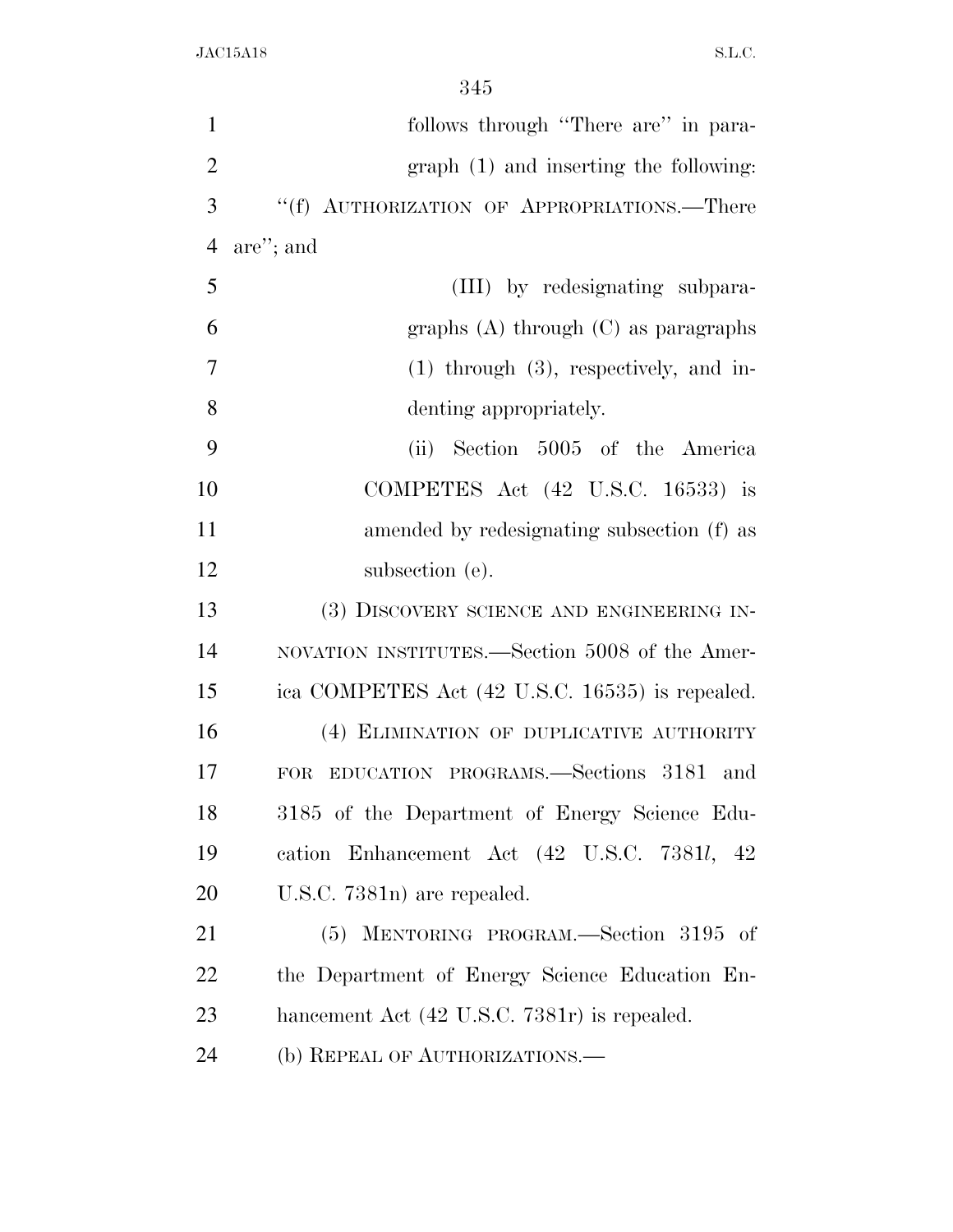| $\mathbf{1}$   | (1) DEPARTMENT OF ENERGY EARLY CAREER                |
|----------------|------------------------------------------------------|
| $\overline{2}$ | AWARDS FOR SCIENCE, ENGINEERING, AND MATHE-          |
| 3              | MATICS RESEARCHERS.—Section 5006 of the Amer-        |
| $\overline{4}$ | ica COMPETES Act (42 U.S.C. 16534) is amended        |
| 5              | by striking subsection (h).                          |
| 6              | (2) DISTINGUISHED SCIENTIST PROGRAM.—                |
| 7              | Section 5011 of the America COMPETES Act (42)        |
| 8              | U.S.C. 16537) is amended by striking subsection (j). |
| 9              | PROTECTING AMERICA'S COMPETITIVE<br>(3)              |
| 10             | EDGE (PACE) GRADUATE FELLOWSHIP PROGRAM.-            |
| 11             | Section 5009 of the America COMPETES Act (42)        |
| 12             | U.S.C. 16536) is amended by striking subsection (f). |
| 13             | (c) CONSOLIDATION OF DUPLICATIVE PROGRAM AU-         |
| 14             | THORITIES.-                                          |
| 15             | (1) UNIVERSITY NUCLEAR SCIENCE AND ENGI-             |
| 16             | NEERING SUPPORT.—Section 954 of the Energy Pol-      |
| 17             | icy Act of $2005$ (42 U.S.C. 16274) is amended—      |
| 18             | $(A)$ in subsection $(a)$ , by inserting "nuclear"   |
| 19             | chemistry," after "nuclear engineering,"; and        |
| 20             | $(B)$ in subsection $(b)$ —                          |
| 21             | (i) by redesignating paragraphs (3)                  |
| 22             | through $(5)$ as paragraphs $(4)$ through $(6)$ ,    |
| 23             | respectively; and                                    |
|                |                                                      |
| 24             | (ii) by inserting after paragraph $(2)$              |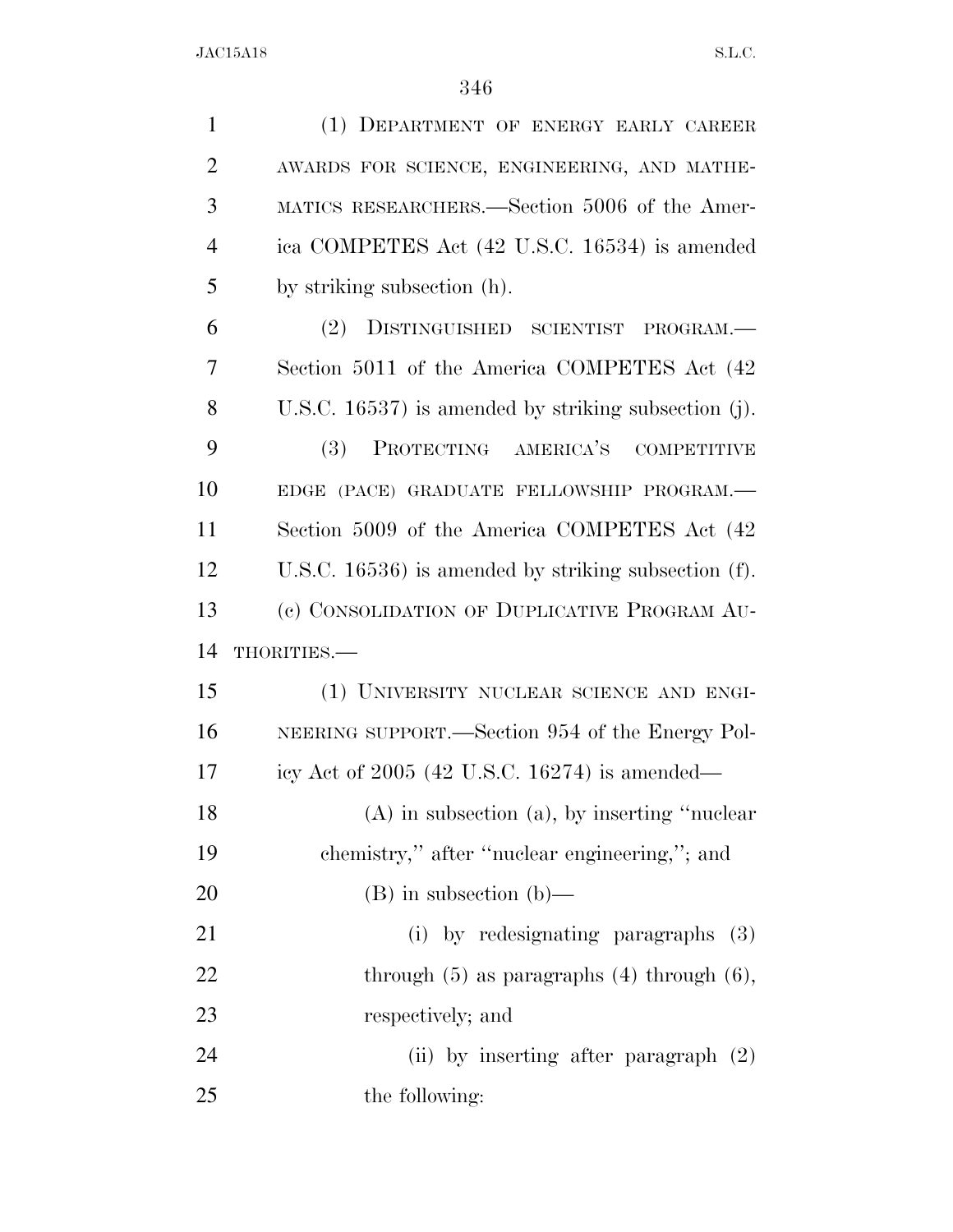| $\mathbf{1}$   | $\cdot\cdot$ (3) award grants, not to exceed 5 years in du- |
|----------------|-------------------------------------------------------------|
| $\overline{2}$ | ration, to institutions of higher education with exist-     |
| 3              | ing academic degree programs in nuclear sciences            |
| $\overline{4}$ | and related fields—                                         |
| 5              | $\lq\lq$ to increase the number of graduates                |
| 6              | in nuclear science and related fields;                      |
| 7              | $\lq\lq (B)$ to enhance the teaching and research           |
| 8              | of advanced nuclear technologies;                           |
| 9              | $\cdot\cdot$ (C) to undertake collaboration with indus-     |
| 10             | try and National Laboratories; and                          |
| 11             | $\lq\lq$ to bolster or sustain nuclear infra-               |
| 12             | structure and research facilities of institutions           |
| 13             | of higher education, such as research and train-            |
| 14             | ing reactors and laboratories;".                            |
| 15             | (2) CONSOLIDATION OF DEPARTMENT OF EN-                      |
| 16             | ERGY EARLY CAREER AWARDS FOR SCIENCE, ENGI-                 |
| 17             | NEERING, AND MATHEMATICS RESEARCHERS PRO-                   |
| 18             | GRAM AND DISTINGUISHED SCIENTIST PROGRAM.-                  |
| 19             | (A) FUNDING.—Section $971(e)$ of the En-                    |
| 20             | ergy Policy Act of $2005$ (42 U.S.C. 16311(c))              |
| 21             | is amended by adding at the end the following:              |
| 22             | "(8) For the Department of Energy early ca-                 |
| 23             | reer awards for science, engineering, and mathe-            |
| 24             | matics researchers program under section 5006 of            |
| 25             | the America COMPETES Act (42 U.S.C. 16534)                  |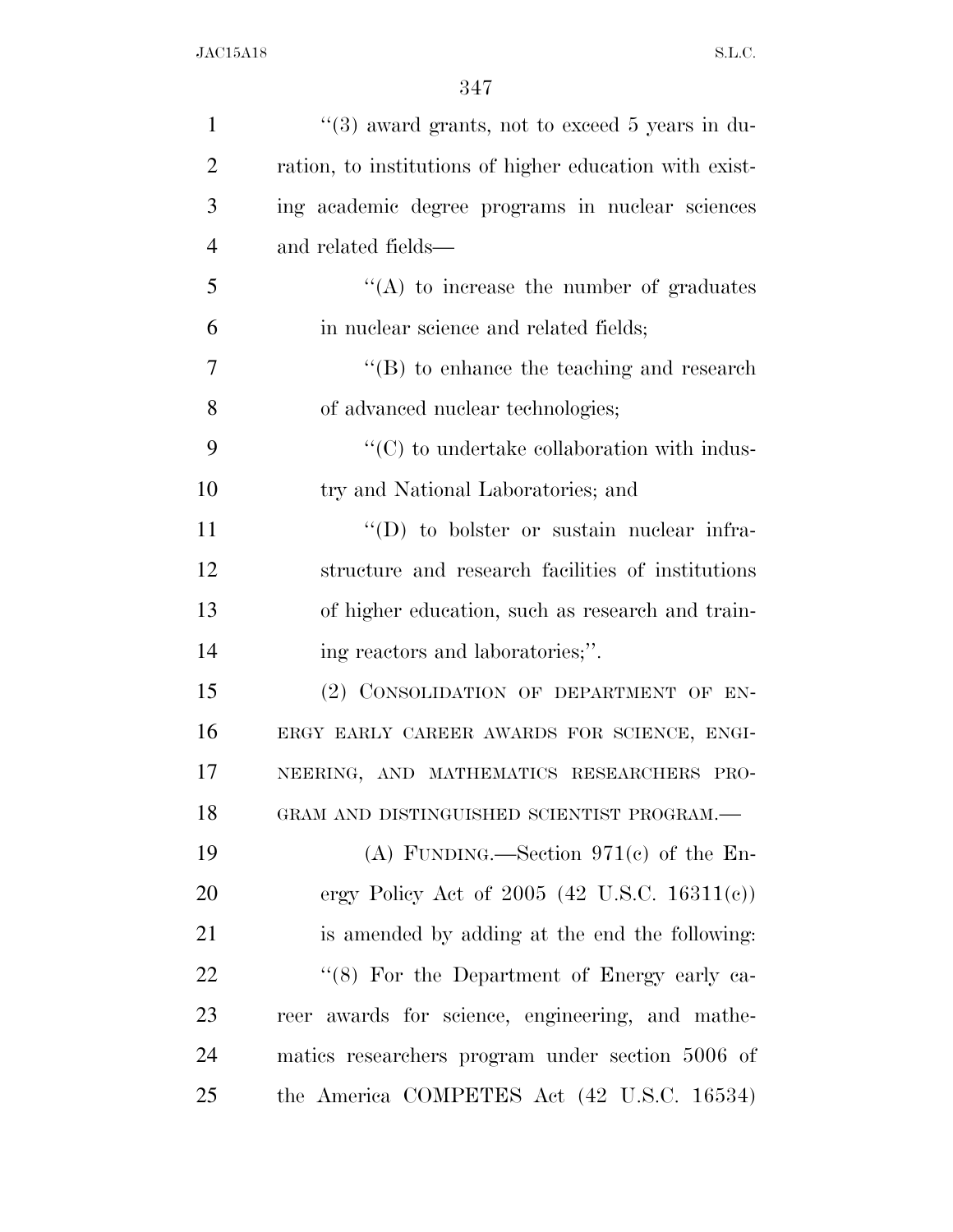| $\mathbf{1}$   | and the distinguished scientist program under sec-   |
|----------------|------------------------------------------------------|
| $\overline{2}$ | tion 5011 of that Act $(42 \text{ U.S.C. } 16537)$ , |
| 3              | $$150,000,000$ for each of fiscal years 2016 through |
| $\overline{4}$ | 2020, of which not more than 65 percent of the       |
| 5              | amount made available for a fiscal year under this   |
| 6              | paragraph may be used to carry out section 5006 or   |
| 7              | $5011$ of that Act.".                                |
| 8              | (B) DEPARTMENT OF ENERGY EARLY CA-                   |
| 9              | REER AWARDS FOR SCIENCE, ENGINEERING,                |
| 10             | MATHEMATICS RESEARCHERS.-Section<br><b>AND</b>       |
| 11             | 5006 of the America COMPETES Act (42                 |
| 12             | U.S.C. $16534$ ) is amended—                         |
| 13             | (i) in subsection $(b)(1)$ —                         |
| 14             | (I) in the matter preceding sub-                     |
| 15             | paragraph $(A)$ —                                    |
| 16             | (aa) by inserting "average"                          |
| 17             | before "amount"; and                                 |
| 18             | (bb) by inserting "for each                          |
| 19             | year" before "shall";                                |
| 20             | $(II)$ in subparagraph $(A)$ , by                    |
| 21             | striking "\$80,000" and inserting                    |
| 22             | "\$190,000"; and                                     |
| 23             | (III) in subparagraph $(B)$ , by                     |
| 24             | striking "\$125,000" and inserting                   |
| 25             | " $$490,000"$ ;                                      |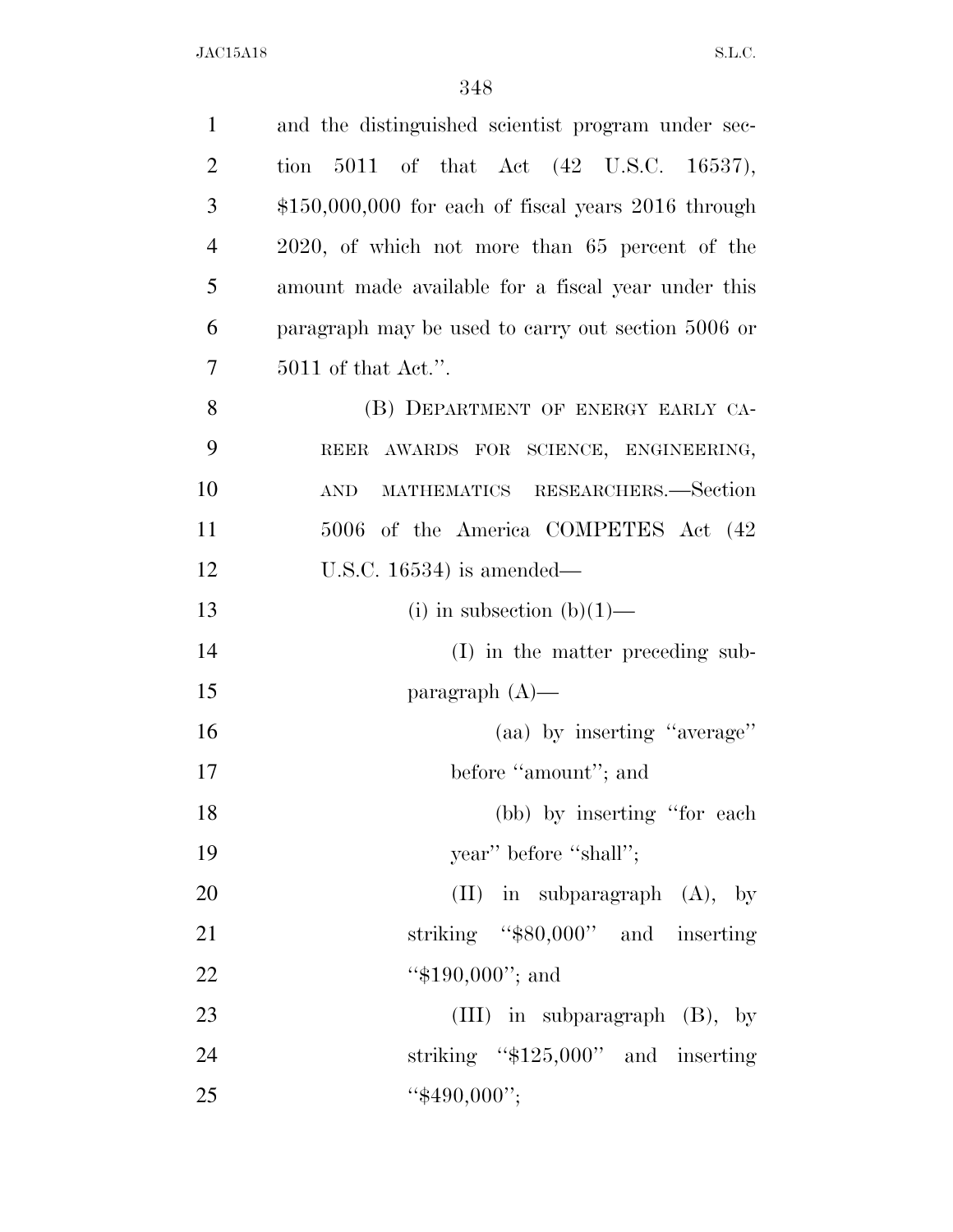| $\mathbf{1}$   | (ii) in subsection $(e)(1)(C)$ —                |
|----------------|-------------------------------------------------|
| $\overline{2}$ | (I) in clause $(i)$ —                           |
| 3              | (aa) by striking "assistant"                    |
| $\overline{4}$ | professor or equivalent title" and              |
| 5              | inserting "untenured assistant or               |
| 6              | associate professor"; and                       |
| 7              | (bb) by inserting "or" after                    |
| 8              | the semicolon at the end;                       |
| 9              | $(II)$ by striking clause (ii); and             |
| 10             | (III) by redesignating clause (iii)             |
| 11             | as clause (ii);                                 |
| 12             | (iii) in subsection (d), by striking "on        |
| 13             | a competitive, merit-reviewed basis" and        |
| 14             | inserting "through a competitive process"       |
| 15             | using merit-based peer review.";                |
| 16             | $(iv)$ in subsection $(e)$ —                    |
| 17             | (I) by striking " $(e)$ " and all that          |
| 18             | follows through "To be eligible" and            |
| 19             | inserting the following:                        |
| 20             | "(e) SELECTION PROCESS AND CRITERIA.—To be eli- |
| 21             | gible"; and                                     |
| 22             | $(II)$ by striking paragraph $(2)$ ;            |
| 23             | and                                             |
| 24             | (v) in subsection $(f)(1)$ , by striking        |
| 25             | "nonprofit, nondegree-granting research         |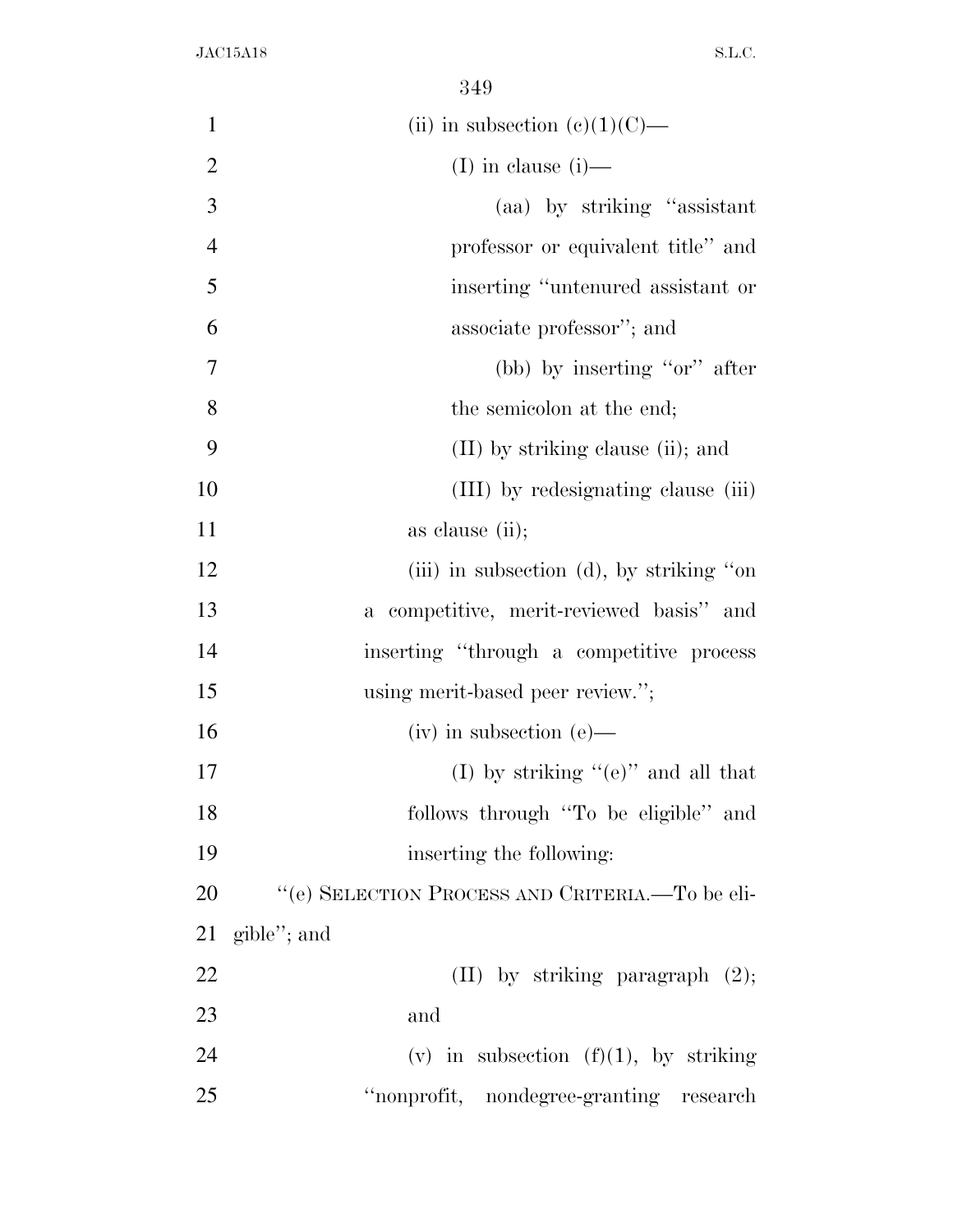| $\mathbf{1}$   | organizations" and inserting "National"                |
|----------------|--------------------------------------------------------|
| $\mathfrak{2}$ | Laboratories".                                         |
| 3              | (3) SCIENCE EDUCATION PROGRAMS.—Section                |
| $\overline{4}$ | 3164 of the Department of Energy Science Edu-          |
| 5              | cation Enhancement Act (42 U.S.C. 7381a) is            |
| 6              | amended—                                               |
| 7              | $(A)$ in subsection $(b)$ —                            |
| 8              | (i) by striking paragraphs $(1)$ and $(2)$             |
| 9              | and inserting the following:                           |
| 10             | "(1) IN GENERAL.—The Director of the Office            |
| 11             | of Science (referred to in this subsection as the 'Di- |
| 12             | rector') shall provide for appropriate coordination of |
| 13             | science, technology, engineering, and mathematics      |
| 14             | education programs across all functions of the De-     |
| 15             | partment.                                              |
| 16             | "(2) ADMINISTRATION.—In carrying out para-             |
| 17             | graph $(1)$ , the Director shall—                      |
| 18             | $\lq($ A) consult with —                               |
| 19             | "(i) the Assistant Secretary of Energy                 |
| 20             | with responsibility for energy efficiency              |
| 21             | and renewable energy programs; and                     |
| 22             | "(ii) the Deputy Administrator for                     |
| 23             | Defense Programs of the National Nuclear               |
| 24             | Security Administration; and                           |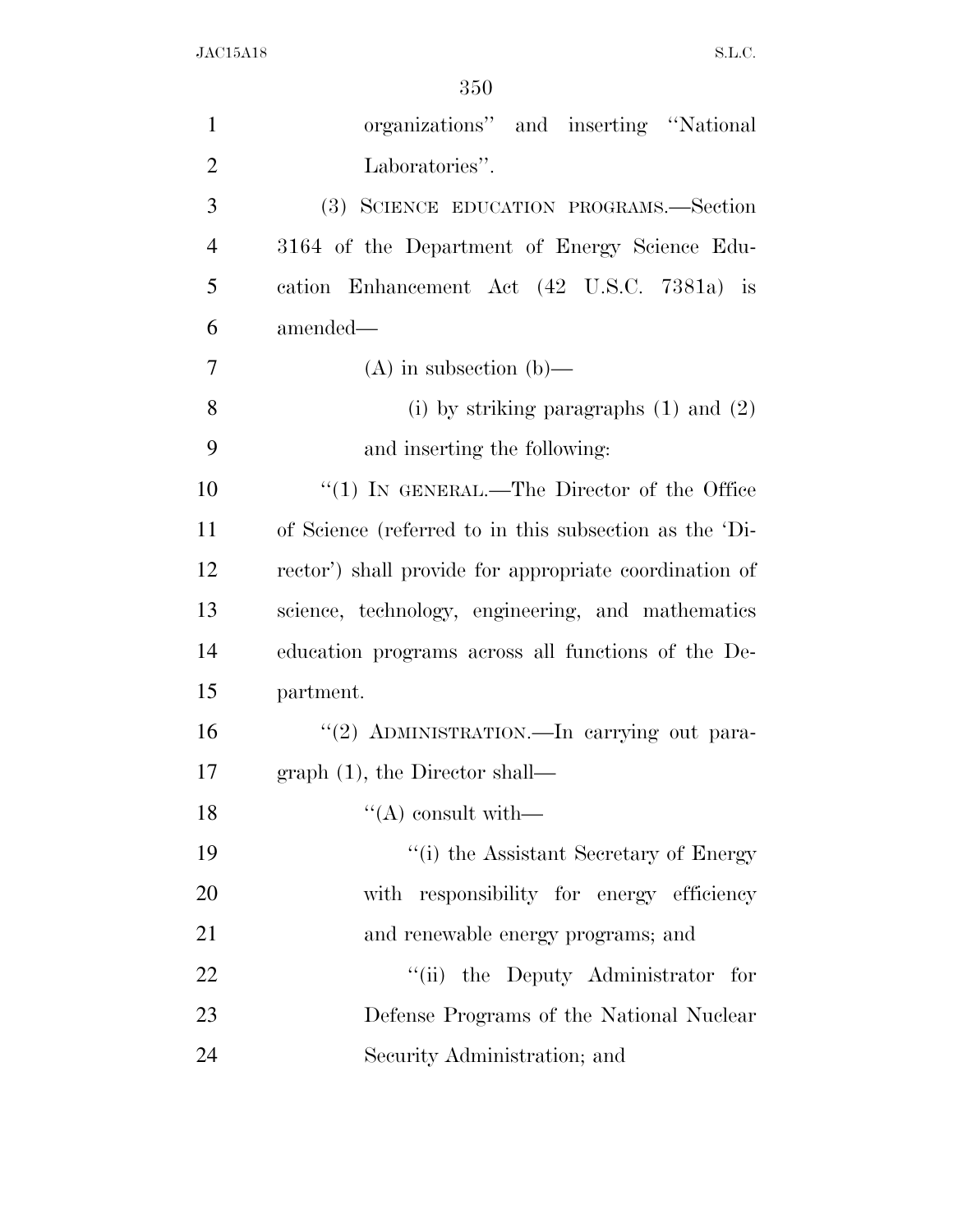| $\mathbf{1}$   | $\lq\lq$ seek to increase the participation and       |
|----------------|-------------------------------------------------------|
| $\overline{2}$ | advancement of women and underrepresented             |
| 3              | minorities at every level of science, technology,     |
| $\overline{4}$ | engineering, and mathematics education."; and         |
| 5              | (ii) in paragraph $(3)$ —                             |
| 6              | $(I)$ in subparagraph $(D)$ , by                      |
| 7              | striking "and" at the end;                            |
| 8              | (II) by redesignating subpara-                        |
| 9              | graph $(E)$ as subparagraph $(F)$ ; and               |
| 10             | (III) by inserting after subpara-                     |
| 11             | $graph$ (D) the following:                            |
| 12             | $\lq\lq(E)$ represent the Department as the           |
| 13             | principal interagency liaison for all coordination    |
| 14             | activities under the President for science, tech-     |
| 15             | nology, engineering, and mathematics education        |
| 16             | programs; and"; and                                   |
| 17             | $(B)$ in subsection $(d)$ —                           |
| 18             | (i) by striking "The Secretary" and                   |
| 19             | inserting the following:                              |
| 20             | "(1) IN GENERAL.—The Secretary"; and                  |
| 21             | (ii) by adding at the end the fol-                    |
| 22             | lowing:                                               |
| 23             | "(2) REPORT.—Not later than $180$ days after          |
| 24             | the date of enactment of this subparagraph, the Di-   |
| 25             | rector shall submit a report describing the impact of |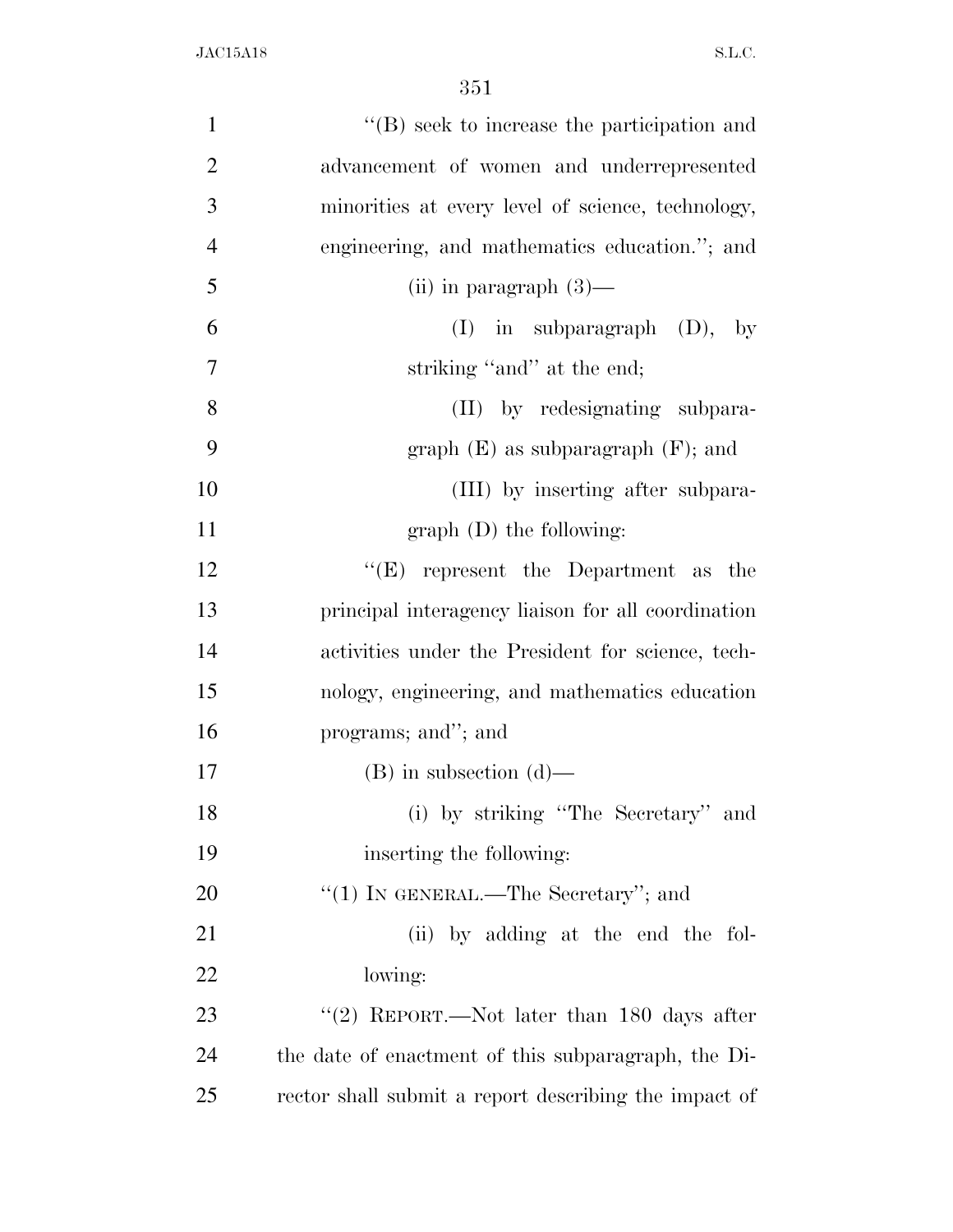| $\mathbf{1}$   | the activities assisted with the Fund established |
|----------------|---------------------------------------------------|
| $\overline{2}$ | under paragraph $(1)$ to —                        |
| 3              | "(A) the Committee on Science, Space,             |
| $\overline{4}$ | and Technology of the House of Representa-        |
| 5              | tives; and                                        |
| 6              | "(B) the Committee on Energy and Nat-             |
| 7              | ural Resources of the Senate.".                   |
| 8              | (4) PROTECTING AMERICA'S COMPETITIVE              |
| 9              | EDGE (PACE) GRADUATE FELLOWSHIP PROGRAM.-         |
| 10             | Section 5009 of the America COMPETES Act (42      |
| 11             | U.S.C. $16536$ ) is amended—                      |
| 12             | (A) in subsection (c)—                            |
| 13             | (i) in paragraph $(1)$ by striking ", in-         |
| 14             | volving" and all that follows through "Sec-       |
| 15             | retary"; and                                      |
| 16             | (ii) in paragraph $(2)$ , by striking sub-        |
| 17             | paragraph (B) and inserting the following:        |
| 18             | "(B) to demonstrate excellent academic            |
| 19             | performance and understanding of scientific or    |
| 20             | technical subjects; and";                         |
| 21             | (B) in subsection $(d)(1)(B)(i)$ , by inserting   |
| 22             | "full or partial" before "graduate tuition"; and  |
| 23             | $(C)$ in subsection (e), in the matter pre-       |
| 24             | eeding paragraph $(1)$ , by striking "Director of |
| 25             | Science, Engineering, and Mathematics Edu-        |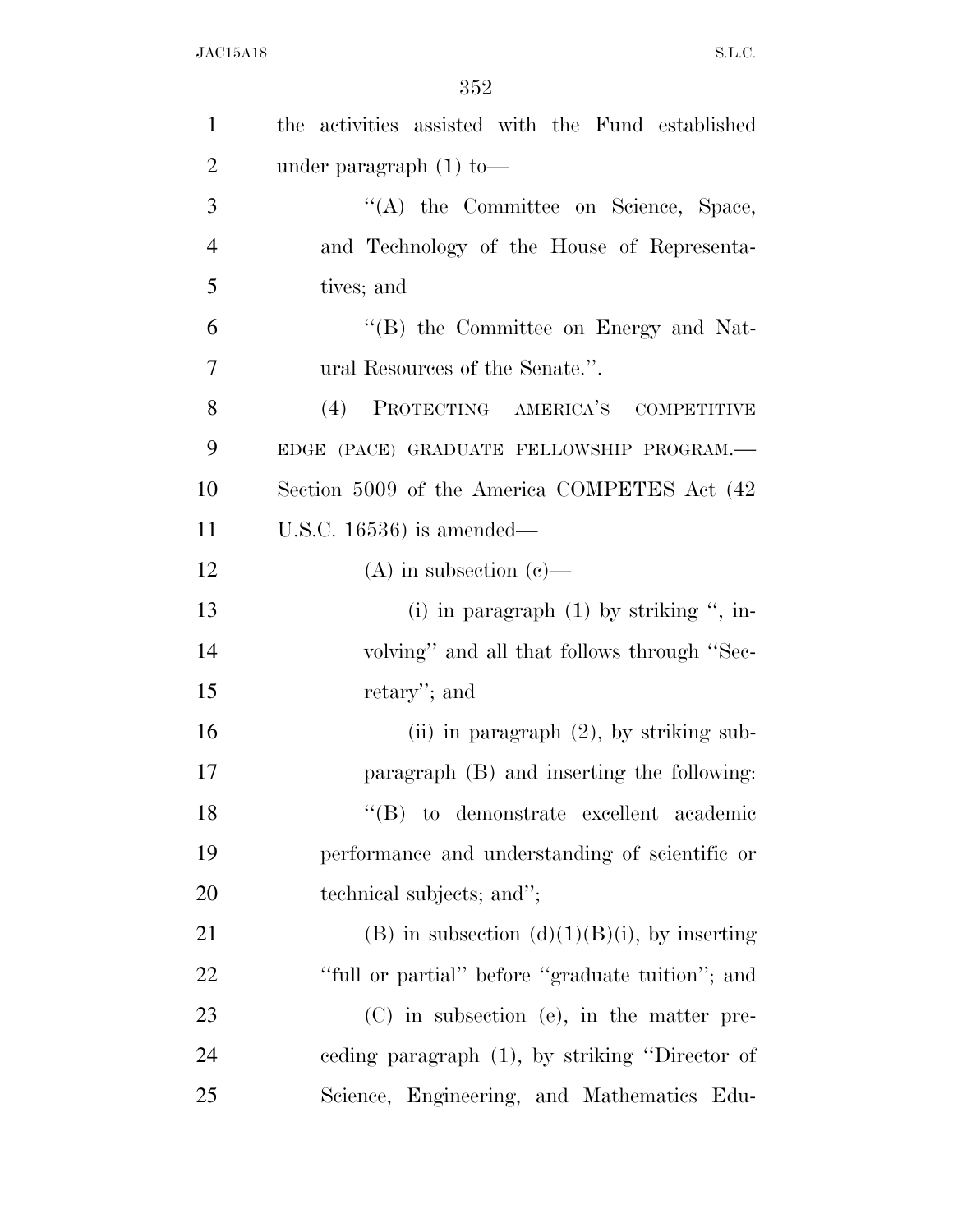cation'' and inserting ''Director of the Office of 2 Science.". **TITLE V—CONSERVATION REAUTHORIZATION SEC. 5001. NATIONAL PARK SERVICE MAINTENANCE AND REVITALIZATION CONSERVATION FUND.**  (a) IN GENERAL.—Chapter 1049 of title 54, United States Code, is amended by adding at the end the fol- lowing: **''§ 104908. National Park Service Maintenance and Revitalization Conservation Fund**  ''(a) IN GENERAL.—There is established in the Treasury a fund, to be known as the 'National Park Serv- ice Critical Maintenance and Revitalization Conservation Fund' (referred to in this section as the 'Fund'). ''(b) DEPOSITS TO FUND.—Notwithstanding any provision of law providing that the proceeds shall be cred- ited to miscellaneous receipts of the Treasury, for each fiscal year, there shall be deposited in the Fund, from rev- enues due and payable to the United States under section 9 of the Outer Continental Shelf Lands Act (43 U.S.C. 1338) \$150,000,000. 23 "(c) USE AND AVAILABILITY.— 24 "(1) In GENERAL.—Amounts deposited in the

Fund shall—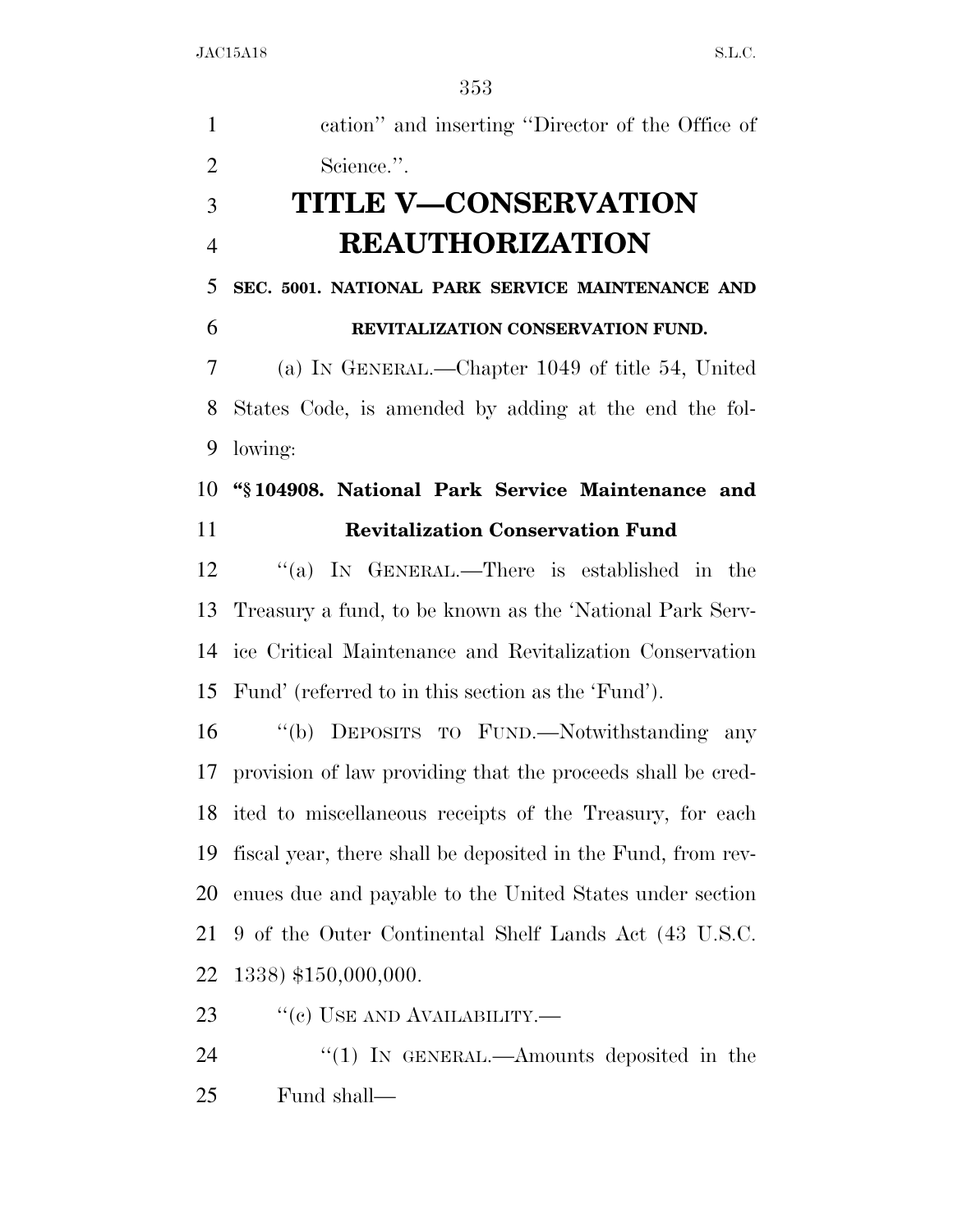| $\mathbf{1}$   | "(A) be used only for the purposes de-                       |
|----------------|--------------------------------------------------------------|
| $\overline{2}$ | scribed in subsection (d); and                               |
| 3              | $\lq\lq$ be available for expenditure only after             |
| $\overline{4}$ | the amounts are appropriated for those pur-                  |
| 5              | poses.                                                       |
| 6              | "(2) AVAILABILITY.—Any amounts in the Fund                   |
| 7              | not appropriated shall remain available in the Fund          |
| 8              | until appropriated.                                          |
| 9              | "(3) NO LIMITATION.—Appropriations from the                  |
| 10             | Fund pursuant to this section may be made without            |
| 11             | fiscal year limitation.                                      |
| 12             | "(d) NATIONAL PARK SYSTEM CRITICAL DEFERRED                  |
| 13             | MAINTENANCE.—The Secretary shall use amounts appro-          |
| 14             | priated from the Fund for high-priority deferred mainte-     |
| 15             | nance needs of the Service that support critical infrastruc- |
| 16             | ture and visitor services.                                   |
| 17             | "(e) LAND ACQUISITION PROHIBITION.—Amounts in                |
|                | 18 the Fund shall not be used for land acquisition.".        |
| 19             | (b) CLERICAL AMENDMENT.—The table of sections                |
| 20             | for chapter 1049 of title 54, United States Code, is         |
| 21             | amended by inserting after the item relating to section      |
|                | $22$ 104907 the following:                                   |
|                |                                                              |

<sup>&#</sup>x27;'§104908. National Park Service Maintenance and Revitalization Conservation Fund.''.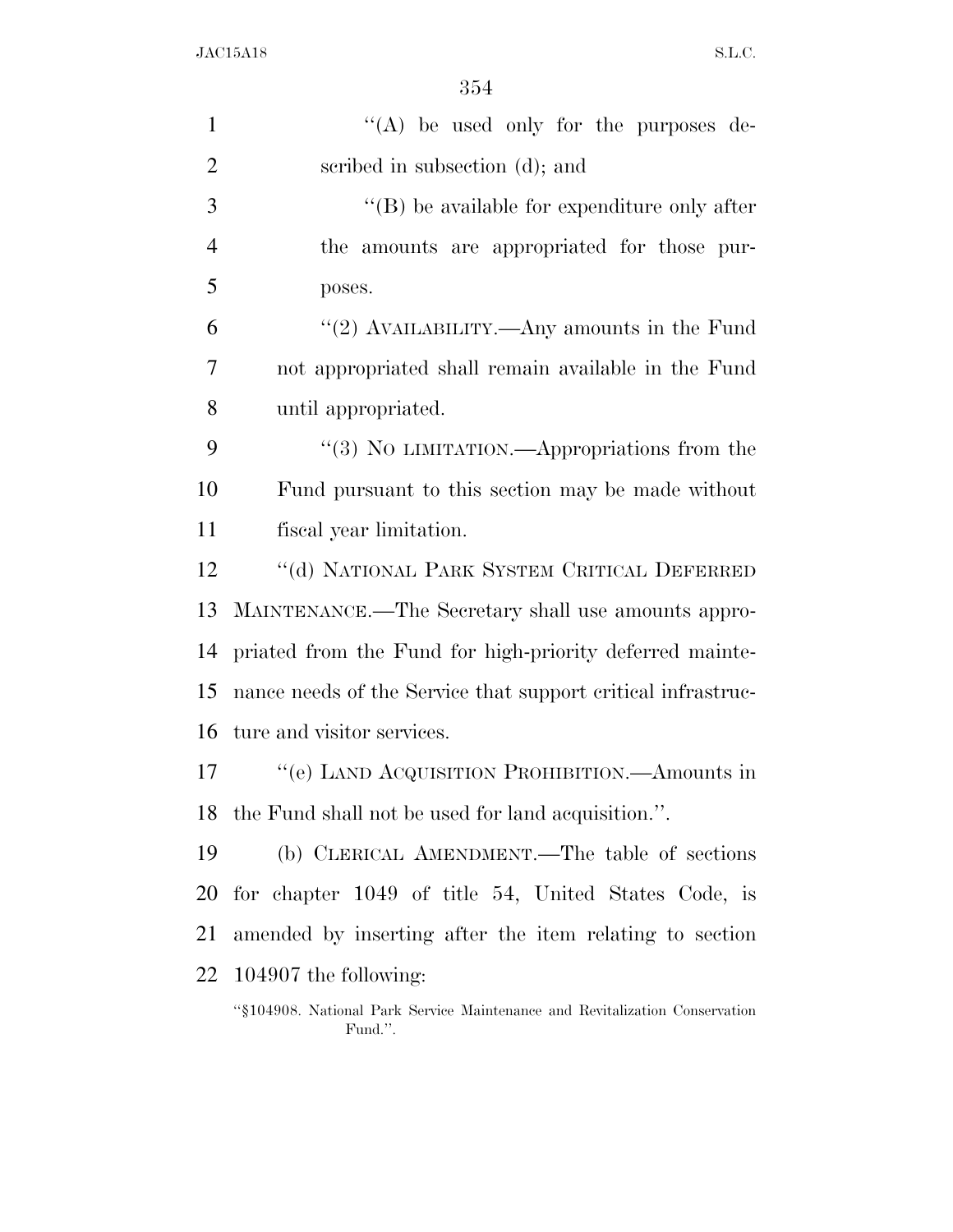| $\mathbf{1}$   | SEC. 5002. LAND AND WATER CONSERVATION FUND.            |
|----------------|---------------------------------------------------------|
| $\overline{2}$ | (a) REAUTHORIZATION.—Section 200302 of title 54,        |
| 3              | United States Code, is amended—                         |
| $\overline{4}$ | $(1)$ in subsection (b), in the matter preceding        |
| 5              | paragraph (1), by striking "During the period end-      |
| 6              | ing September 30, 2015, there" and inserting            |
| 7              | "There"; and                                            |
| 8              | $(2)$ in subsection $(c)(1)$ , by striking "through     |
| 9              | September 30, 2015".                                    |
| 10             | (b) ALLOCATION OF FUNDS.—Section 200304 of title        |
| 11             | 54, United States Code, is amended—                     |
| 12             | (1) by striking "There" and inserting "(a) In           |
| 13             | General.—There"; and                                    |
| 14             | (2) by striking the second sentence and insert-         |
| 15             | ing the following:                                      |
| 16             | "(b) ALLOCATION.—Of the appropriations from the         |
| 17             | Fund—                                                   |
| 18             | $\cdot$ (1) not less than 40 percent shall be used col- |
| 19             | lectively for Federal purposes under section 200306;    |
| 20             | $\lq(2)$ not less than 40 percent shall be used col-    |
| 21             | lectively-                                              |
| 22             | $\lq\lq$ to provide financial assistance to             |
| 23             | States under section 200305;                            |
| 24             | "(B) for the Forest Legacy Program es-                  |
| 25             | tablished under section 7 of the Cooperative            |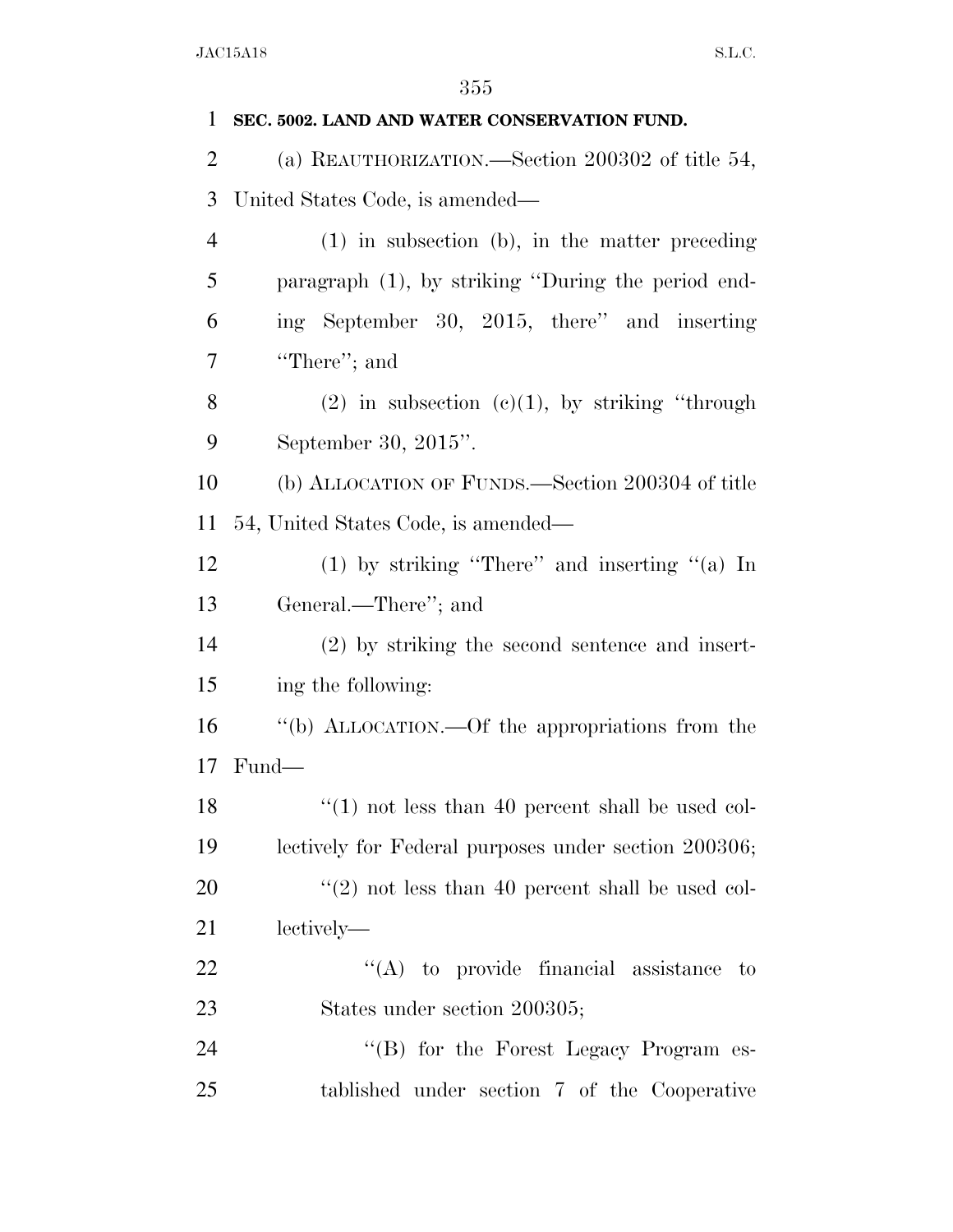| $\mathbf{1}$   | Forestry Assistance Act of 1978 (16 U.S.C.                 |
|----------------|------------------------------------------------------------|
| $\overline{2}$ | 2103c);                                                    |
| 3              | "(C) for cooperative endangered species                    |
| $\overline{4}$ | grants authorized under section 6 of the En-               |
| 5              | dangered Species Act of 1973 (16 U.S.C.                    |
| 6              | $1535$ ; and                                               |
| $\tau$         | $\lq\lq$ (D) for the American Battlefield Protec-          |
| 8              | tion Program established under chapter 3081;               |
| 9              | and                                                        |
| 10             | "(3) not less than 1.5 percent or $$10,000,000$ ,          |
| 11             | whichever is greater, shall be used for projects that      |
| 12             | secure recreational public access to Federal public        |
| 13             | land for hunting, fishing, or other recreational pur-      |
| 14             | poses.".                                                   |
| 15             | (c) CONSERVATION EASEMENTS.—Section 200306 of              |
| 16             | title 54, United States Code, is amended by adding at the  |
| 17             | end the following:                                         |
| 18             | "(c) CONSERVATION EASEMENTS.—The Secretary                 |
| 19             | and the Secretary of Agriculture shall consider the acqui- |
| 20             | sition of conservation easements and other similar inter-  |
| 21             | ests in land where appropriate and feasible.".             |
| 22             | ACQUISITION CONSIDERATIONS.—Section<br>(d)                 |
| 23             | 200306 of title 54, United States Code (as amended by      |
| 24             | subsection $(c)$ , is amended by adding at the end of the  |
| 25             | following:                                                 |